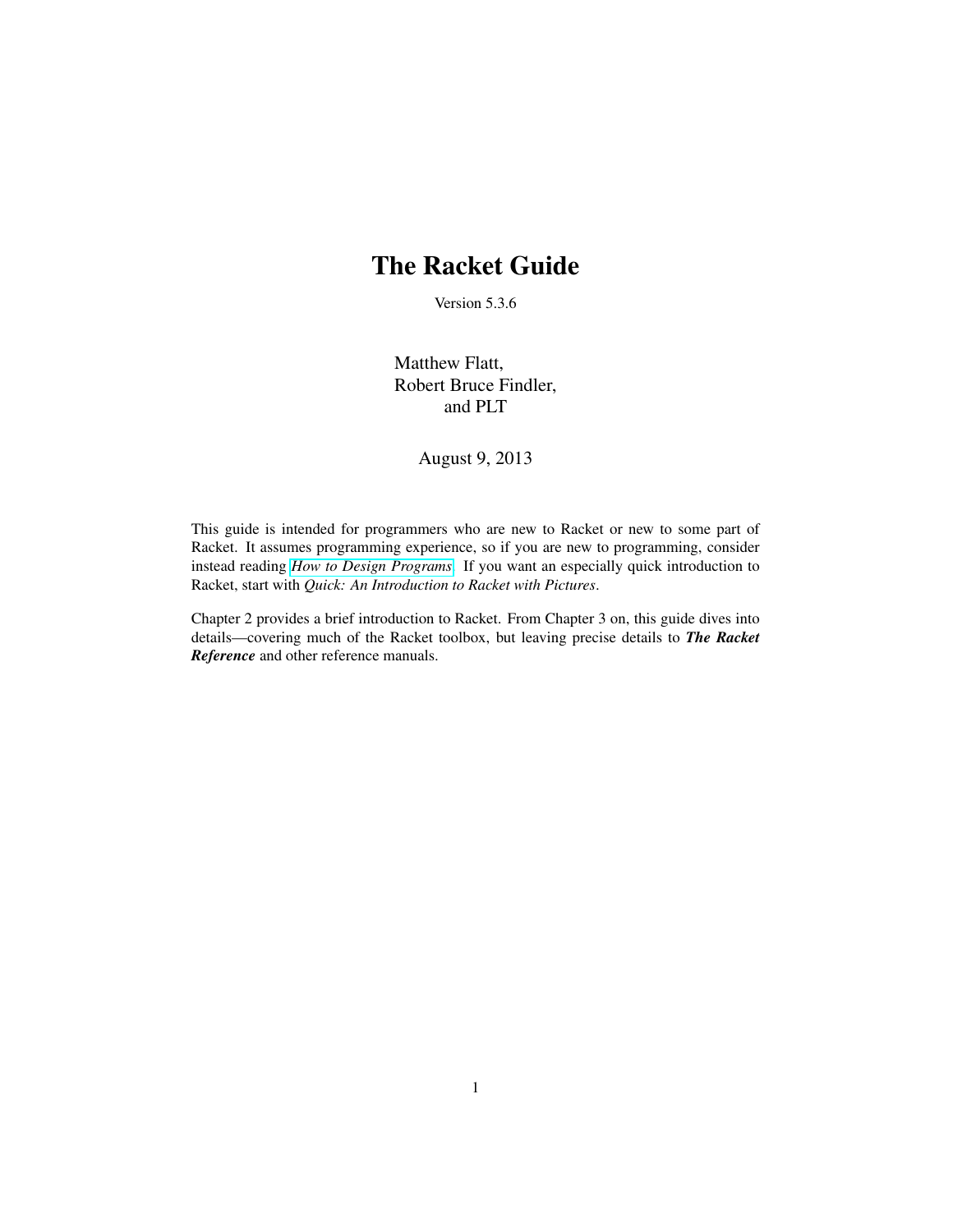# **Contents**

| 1            |      | <b>Welcome to Racket</b>                                                                  | 9  |
|--------------|------|-------------------------------------------------------------------------------------------|----|
|              | 1.1  |                                                                                           | 10 |
|              | 1.2  |                                                                                           | 10 |
|              | 1.3  |                                                                                           | 11 |
|              | 1.4  | A Note to Readers with Lisp/Scheme Experience                                             | 12 |
| $\mathbf{2}$ |      | <b>Racket Essentials</b>                                                                  | 13 |
|              | 2.1  | Simple Values                                                                             | 13 |
|              | 2.2  |                                                                                           | 13 |
|              |      | 2.2.1                                                                                     | 14 |
|              |      | 2.2.2                                                                                     | 15 |
|              |      | 2.2.3                                                                                     | 16 |
|              |      | 2.2.4<br>Function Calls (Procedure Applications)                                          | 16 |
|              |      | 2.2.5<br>Conditionals with if, and, or, and cond                                          | 17 |
|              |      | 2.2.6                                                                                     | 20 |
|              |      | 2.2.7<br>Anonymous Functions with lambda                                                  | 21 |
|              |      | 2.2.8<br>Local Binding with define, let, and let*                                         | 23 |
|              | 2.3  |                                                                                           | 24 |
|              |      | 2.3.1                                                                                     | 25 |
|              |      | 2.3.2                                                                                     | 26 |
|              |      | 2.3.3                                                                                     | 28 |
|              |      | 2.3.4                                                                                     | 30 |
|              | 2.4  |                                                                                           | 31 |
|              |      | 2.4.1<br>Quoting Pairs and Symbols with quote                                             | 32 |
|              |      | 2.4.2                                                                                     | 34 |
|              |      | 2.4.3                                                                                     | 35 |
| 3            |      | <b>Built-In Datatypes</b>                                                                 | 37 |
|              | 3.1  |                                                                                           | 37 |
|              | 3.2  |                                                                                           | 37 |
|              | 3.3  |                                                                                           | 40 |
|              | 3.4  | Strings (Unicode) $\ldots \ldots \ldots \ldots \ldots \ldots \ldots \ldots \ldots \ldots$ | 42 |
|              | 3.5  |                                                                                           | 43 |
|              | 3.6  |                                                                                           | 45 |
|              | 3.7  |                                                                                           | 47 |
|              | 3.8  |                                                                                           | 48 |
|              | 3.9  |                                                                                           | 51 |
|              | 3.10 |                                                                                           | 52 |
|              | 3.11 |                                                                                           | 54 |
|              | 3.12 |                                                                                           | 54 |
| 4            |      | <b>Expressions and Definitions</b>                                                        | 56 |
|              | 4.1  |                                                                                           | 56 |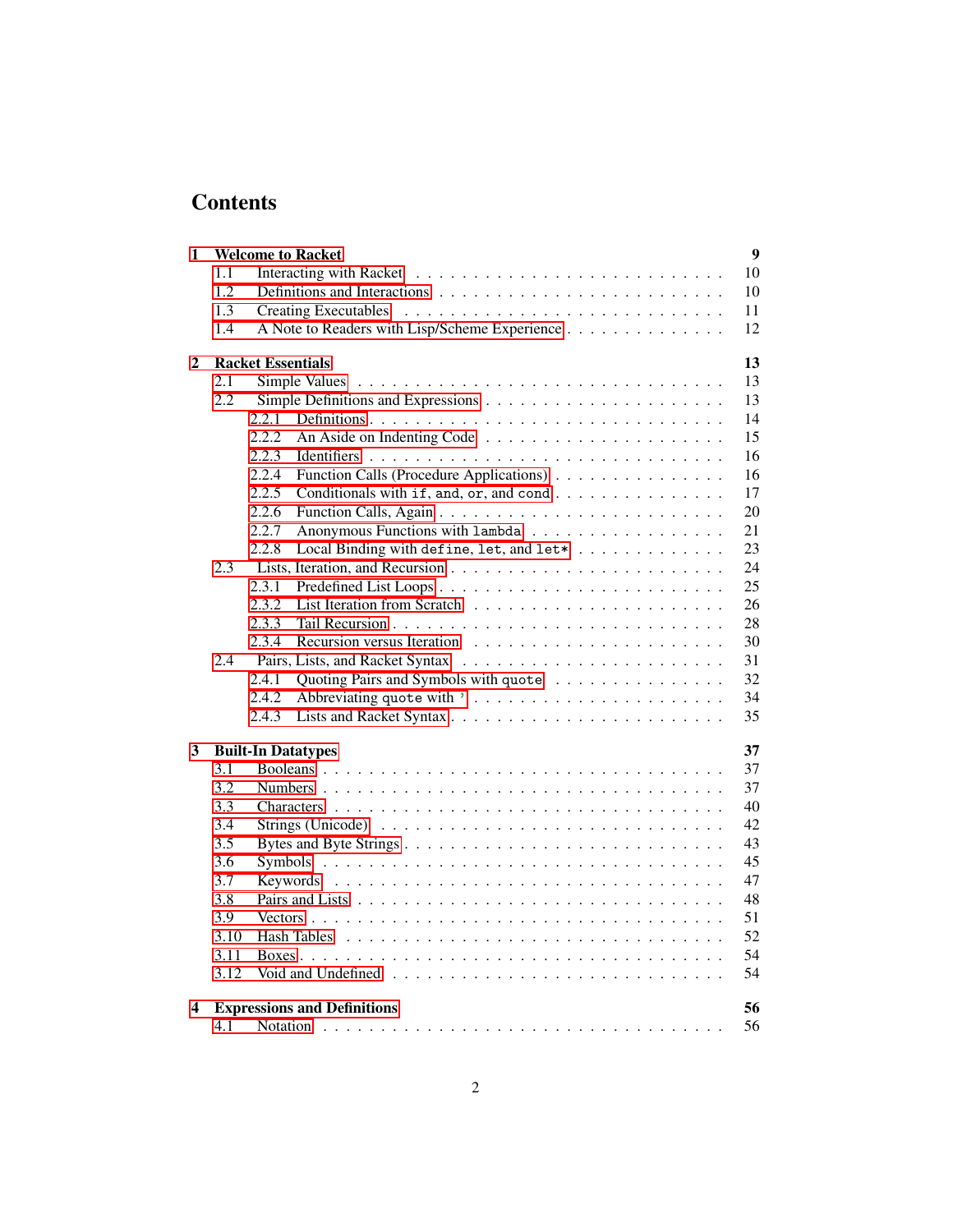|   | 4.2  |       | 57                                                      |  |
|---|------|-------|---------------------------------------------------------|--|
|   | 4.3  |       | 58                                                      |  |
|   |      | 4.3.1 | 59                                                      |  |
|   |      | 4.3.2 | 59                                                      |  |
|   |      | 4.3.3 | 60                                                      |  |
|   | 4.4  |       | 61                                                      |  |
|   |      | 4.4.1 | 62                                                      |  |
|   |      | 4.4.2 | 63                                                      |  |
|   |      | 4.4.3 | 64                                                      |  |
|   |      | 4.4.4 | Arity-Sensitive Functions: case-lambda<br>66            |  |
|   | 4.5  |       | 67                                                      |  |
|   |      | 4.5.1 | 67                                                      |  |
|   |      | 4.5.2 | 68                                                      |  |
|   |      | 4.5.3 | 70<br>Multiple Values and define-values                 |  |
|   |      | 4.5.4 | 71                                                      |  |
|   | 4.6  |       | 72                                                      |  |
|   |      | 4.6.1 | 72                                                      |  |
|   |      | 4.6.2 | 73                                                      |  |
|   |      | 4.6.3 | 74<br>Recursive Binding: letrec                         |  |
|   |      | 4.6.4 | 75                                                      |  |
|   |      | 4.6.5 | 76                                                      |  |
|   |      |       | Multiple Values: let-values, let*-values, letrec-values |  |
|   | 4.7  |       | 77                                                      |  |
|   |      | 4.7.1 | 77                                                      |  |
|   |      | 4.7.2 | 78                                                      |  |
|   |      | 4.7.3 | 78                                                      |  |
|   | 4.8  |       | 80                                                      |  |
|   |      | 4.8.1 | 80                                                      |  |
|   |      |       | 81<br>4.8.2 Effects After: begin0                       |  |
|   |      | 4.8.3 | 82                                                      |  |
|   | 4.9  |       | 83                                                      |  |
|   |      | 4.9.1 | 84                                                      |  |
|   |      | 4.9.2 | 87                                                      |  |
|   | 4.10 |       | 87                                                      |  |
|   | 4.11 |       | Quasiquoting: quasiquote and '<br>89                    |  |
|   | 4.12 |       | 91                                                      |  |
|   | 4.13 |       | 92                                                      |  |
| 5 |      |       | <b>Programmer-Defined Datatypes</b><br>96               |  |
|   | 5.1  |       | 96                                                      |  |
|   | 5.2  |       | 97                                                      |  |
|   | 5.3  |       | 97                                                      |  |
|   | 5.4  |       | Opaque versus Transparent Structure Types<br>98         |  |
|   | 5.5  |       | 99                                                      |  |
|   | 5.6  |       | 100                                                     |  |
|   | 5.7  |       | 101                                                     |  |
|   | 5.8  |       | 103                                                     |  |
|   |      |       |                                                         |  |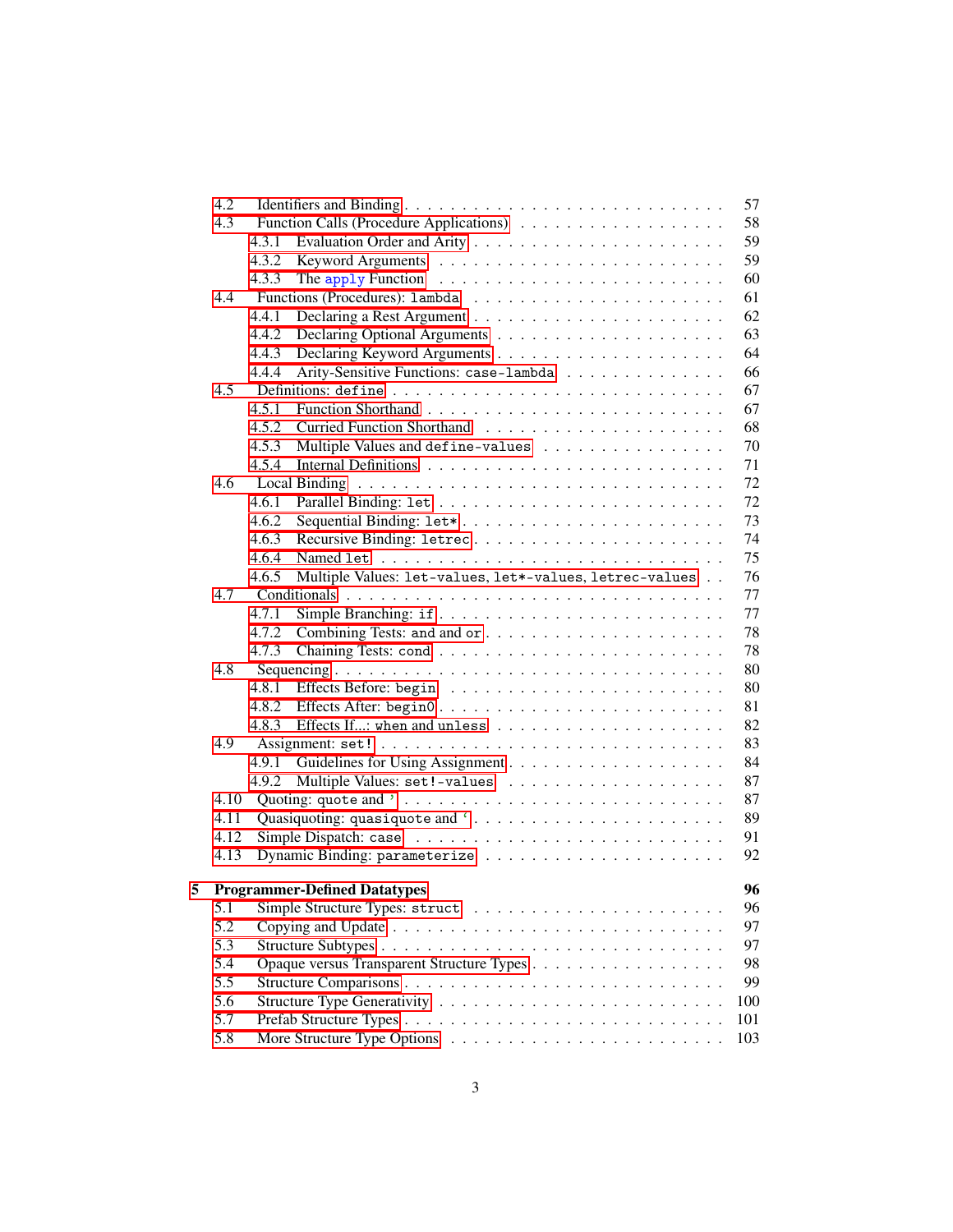| 6 | <b>Modules</b> |                                                                                                               | 109        |
|---|----------------|---------------------------------------------------------------------------------------------------------------|------------|
|   | 6.1            |                                                                                                               | 109        |
|   |                | 6.1.1                                                                                                         | 110        |
|   |                | 6.1.2                                                                                                         | 111        |
|   |                | 6.1.3                                                                                                         | 112        |
|   | 6.2            |                                                                                                               | 113        |
|   |                | 6.2.1                                                                                                         | 114        |
|   |                | 6.2.2                                                                                                         | 115        |
|   |                | 6.2.3                                                                                                         | 116        |
|   |                | 6.2.4                                                                                                         | 117        |
|   | 6.3            |                                                                                                               | 119        |
|   | 6.4            |                                                                                                               | 124        |
|   | 6.5            |                                                                                                               | 127        |
|   | 6.6            |                                                                                                               | 128        |
|   |                |                                                                                                               |            |
| 7 | 7.1            | <b>Contracts</b>                                                                                              | 131<br>131 |
|   |                | 7.1.1                                                                                                         | 131        |
|   |                | Experimenting with Contracts and Modules<br>7.1.2                                                             | 132        |
|   | 7.2            |                                                                                                               | 133        |
|   |                | 7.2.1<br>Styles of $\rightarrow \ldots \ldots \ldots \ldots \ldots \ldots \ldots \ldots \ldots \ldots \ldots$ | 134        |
|   |                | 7.2.2                                                                                                         | 134        |
|   |                | 7.2.3                                                                                                         | 135        |
|   |                | 7.2.4<br>Contracts on Higher-order Functions                                                                  | 138        |
|   |                | 7.2.5                                                                                                         | 138        |
|   |                | 7.2.6<br>Dissecting a contract error message                                                                  | 140        |
|   | 7.3            |                                                                                                               | 140        |
|   |                | 7.3.1                                                                                                         | 141        |
|   |                | 7.3.2                                                                                                         | 142        |
|   |                | 7.3.3                                                                                                         | 142        |
|   |                | 7.3.4                                                                                                         | 143        |
|   |                | 7.3.5                                                                                                         | 144        |
|   |                | 7.3.6<br>Argument and Result Dependencies                                                                     | 145        |
|   |                | 7.3.7                                                                                                         | 147        |
|   |                | 7.3.8                                                                                                         | 148        |
|   |                | 7.3.9<br>Fixed but Statically Unknown Arities                                                                 | 150        |
|   | 7.4            |                                                                                                               | 152        |
|   | 7.5            |                                                                                                               | 157        |
|   |                | 7.5.1                                                                                                         | 157        |
|   |                | 7.5.2                                                                                                         | 157        |
|   |                | 7.5.3<br>Checking Properties of Data Structures                                                               | 159        |
|   | 7.6            | Abstract Contracts using #: exists and $\#\colon\exists \dots \dots \dots \dots \dots \dots$                  | 161        |
|   | 7.7            |                                                                                                               | 163        |
|   |                | 7.7.1                                                                                                         | 164        |
|   |                | 7.7.2                                                                                                         | 166        |
|   |                | 7.7.3                                                                                                         | 168        |
|   |                |                                                                                                               |            |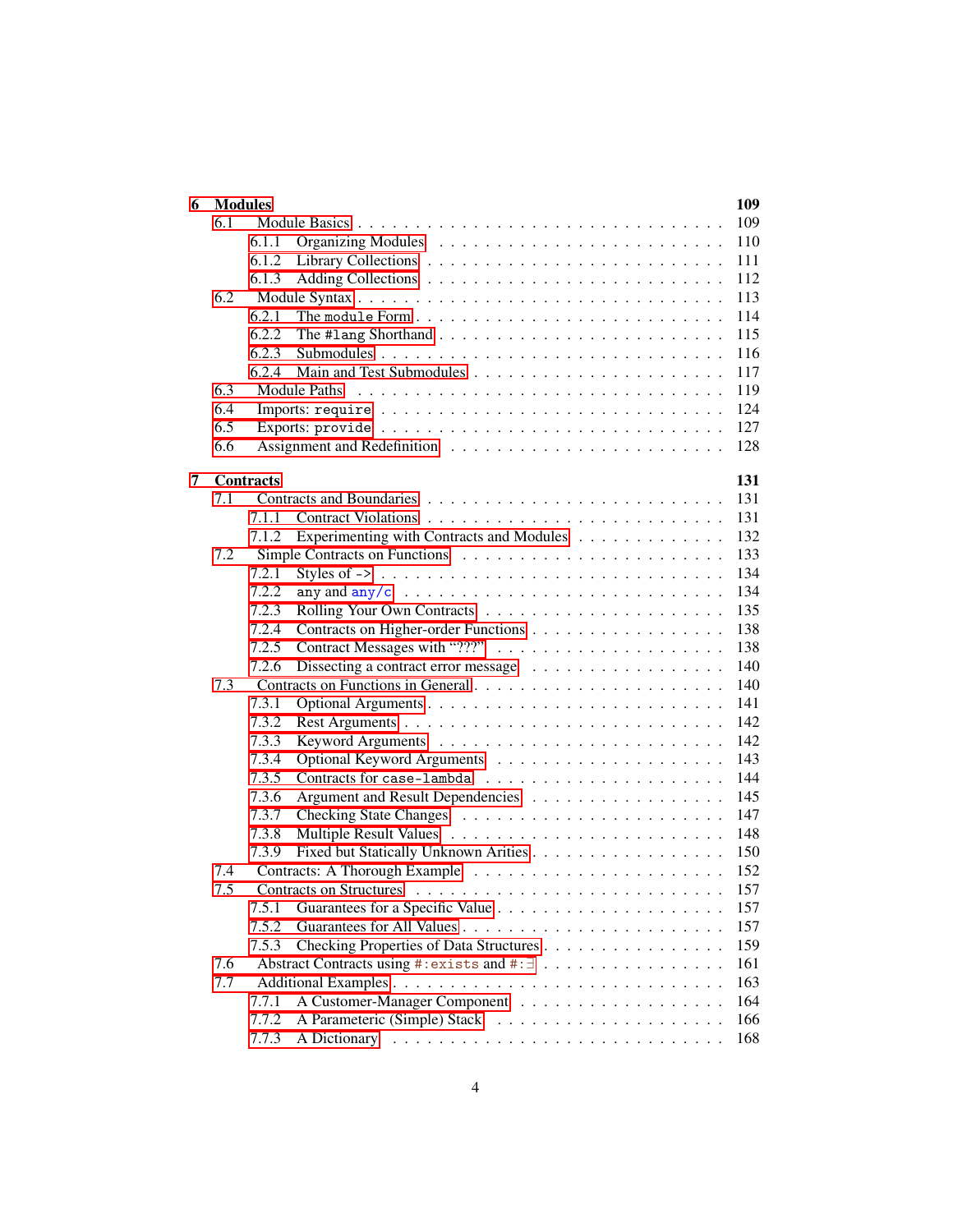|   |      | 7.7.4                                                                                              | 170 |
|---|------|----------------------------------------------------------------------------------------------------|-----|
|   | 7.8  | Gotchas                                                                                            | 173 |
|   |      | 7.8.1<br>Contracts and $eq? \ldots \ldots \ldots \ldots \ldots \ldots \ldots \ldots \ldots \ldots$ | 173 |
|   |      | 7.8.2                                                                                              | 174 |
|   |      | 7.8.3                                                                                              | 174 |
|   |      | 7.8.4                                                                                              | 175 |
| 8 |      | <b>Input and Output</b>                                                                            | 177 |
|   | 8.1  |                                                                                                    | 177 |
|   | 8.2  | Default Ports                                                                                      | 179 |
|   | 8.3  |                                                                                                    | 180 |
|   | 8.4  |                                                                                                    | 182 |
|   | 8.5  |                                                                                                    | 184 |
|   | 8.6  |                                                                                                    | 184 |
| 9 |      | <b>Regular Expressions</b>                                                                         | 186 |
|   | 9.1  |                                                                                                    | 186 |
|   | 9.2  |                                                                                                    | 187 |
|   | 9.3  |                                                                                                    | 189 |
|   | 9.4  |                                                                                                    | 190 |
|   |      | Some Frequently Used Character Classes<br>9.4.1                                                    | 191 |
|   |      | 9.4.2                                                                                              | 191 |
|   | 9.5  |                                                                                                    | 192 |
|   | 9.6  | <b>Clusters</b>                                                                                    | 193 |
|   |      | 9.6.1                                                                                              | 194 |
|   |      |                                                                                                    |     |
|   |      | 9.6.2                                                                                              | 196 |
|   |      | 9.6.3                                                                                              | 196 |
|   | 9.7  |                                                                                                    | 197 |
|   | 9.8  |                                                                                                    | 198 |
|   | 9.9  |                                                                                                    | 198 |
|   |      | 9.9.1                                                                                              | 199 |
|   |      | 9.9.2                                                                                              | 199 |
|   | 9.10 |                                                                                                    | 200 |
|   |      | <b>10 Exceptions and Control</b>                                                                   | 202 |
|   | 10.1 |                                                                                                    | 202 |
|   | 10.2 |                                                                                                    | 204 |
|   | 10.3 |                                                                                                    | 205 |
|   |      | <b>11 Iterations and Comprehensions</b>                                                            | 207 |
|   | 11.1 |                                                                                                    | 208 |
|   | 11.2 | for and for*                                                                                       | 209 |
|   | 11.3 |                                                                                                    | 211 |
|   | 11.4 |                                                                                                    | 212 |
|   | 11.5 |                                                                                                    | 213 |
|   | 11.6 |                                                                                                    | 213 |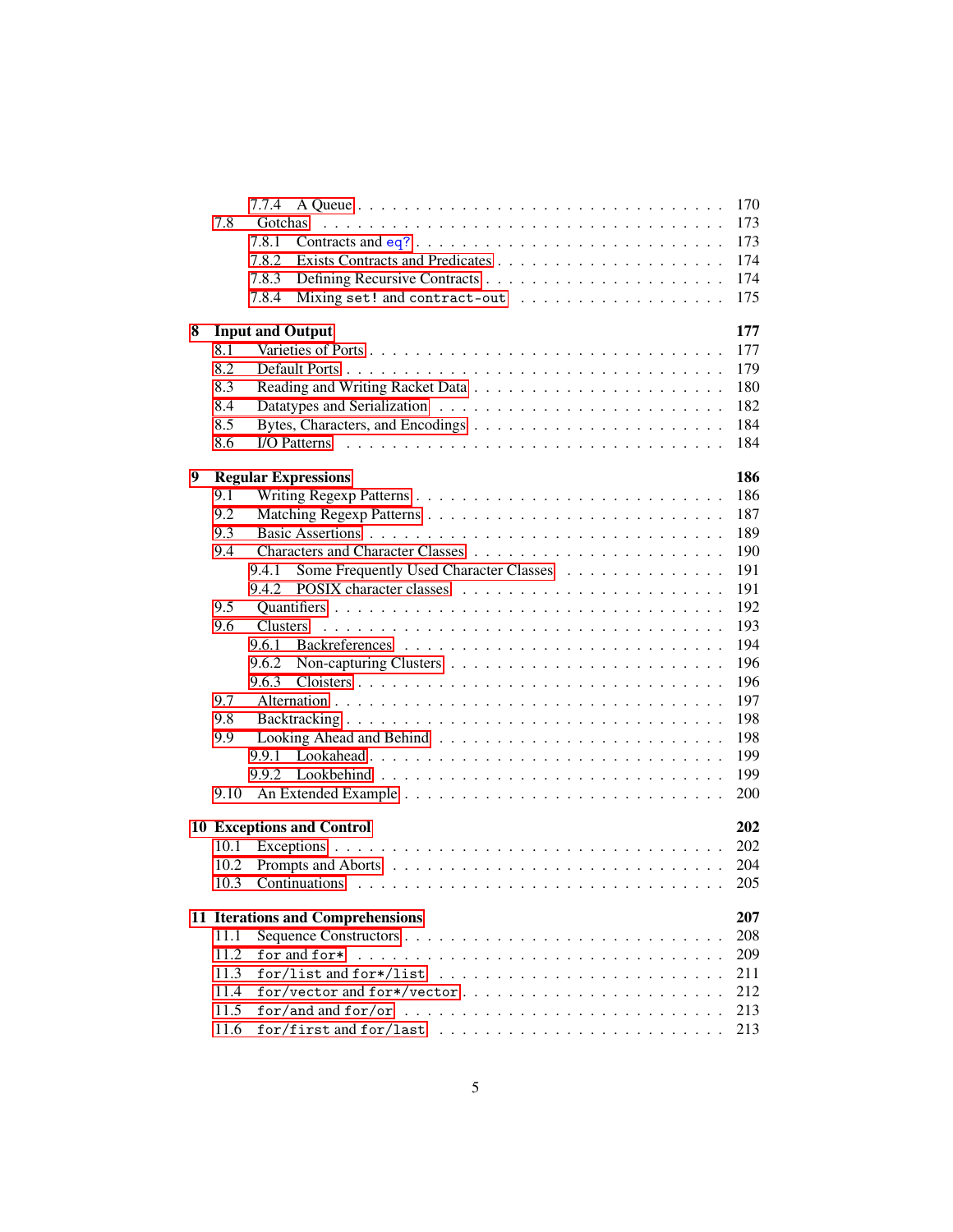| 11.7 |                                                | 214 |
|------|------------------------------------------------|-----|
| 11.8 |                                                | 215 |
| 11.9 |                                                | 216 |
|      |                                                | 218 |
|      | <b>12 Pattern Matching</b>                     | 220 |
|      | 13 Classes and Objects                         | 223 |
| 13.1 |                                                | 224 |
| 13.2 |                                                | 226 |
| 13.3 |                                                | 227 |
| 13.4 |                                                | 227 |
| 13.5 |                                                | 228 |
| 13.6 |                                                | 228 |
| 13.7 |                                                | 230 |
|      |                                                | 231 |
|      |                                                | 231 |
|      |                                                | 233 |
| 13.8 |                                                | 233 |
|      |                                                | 234 |
|      |                                                | 235 |
|      |                                                | 236 |
| 13.9 |                                                | 237 |
|      |                                                | 237 |
|      |                                                | 240 |
|      | 14 Units (Components)                          | 243 |
| 14.1 |                                                | 243 |
| 14.2 |                                                | 245 |
| 14.3 |                                                | 246 |
| 14.4 |                                                | 247 |
| 14.5 |                                                | 250 |
| 14.6 |                                                | 251 |
|      |                                                | 251 |
|      |                                                | 253 |
| 14.7 |                                                | 255 |
|      | 15 Reflection and Dynamic Evaluation           | 256 |
| 15.1 |                                                | 256 |
|      |                                                | 257 |
|      |                                                | 257 |
|      |                                                | 258 |
| 15.2 |                                                | 259 |
|      | 15.2.1 Creating and Installing Namespaces      | 260 |
|      | 15.2.2 Sharing Data and Code Across Namespaces | 261 |
| 15.3 |                                                | 262 |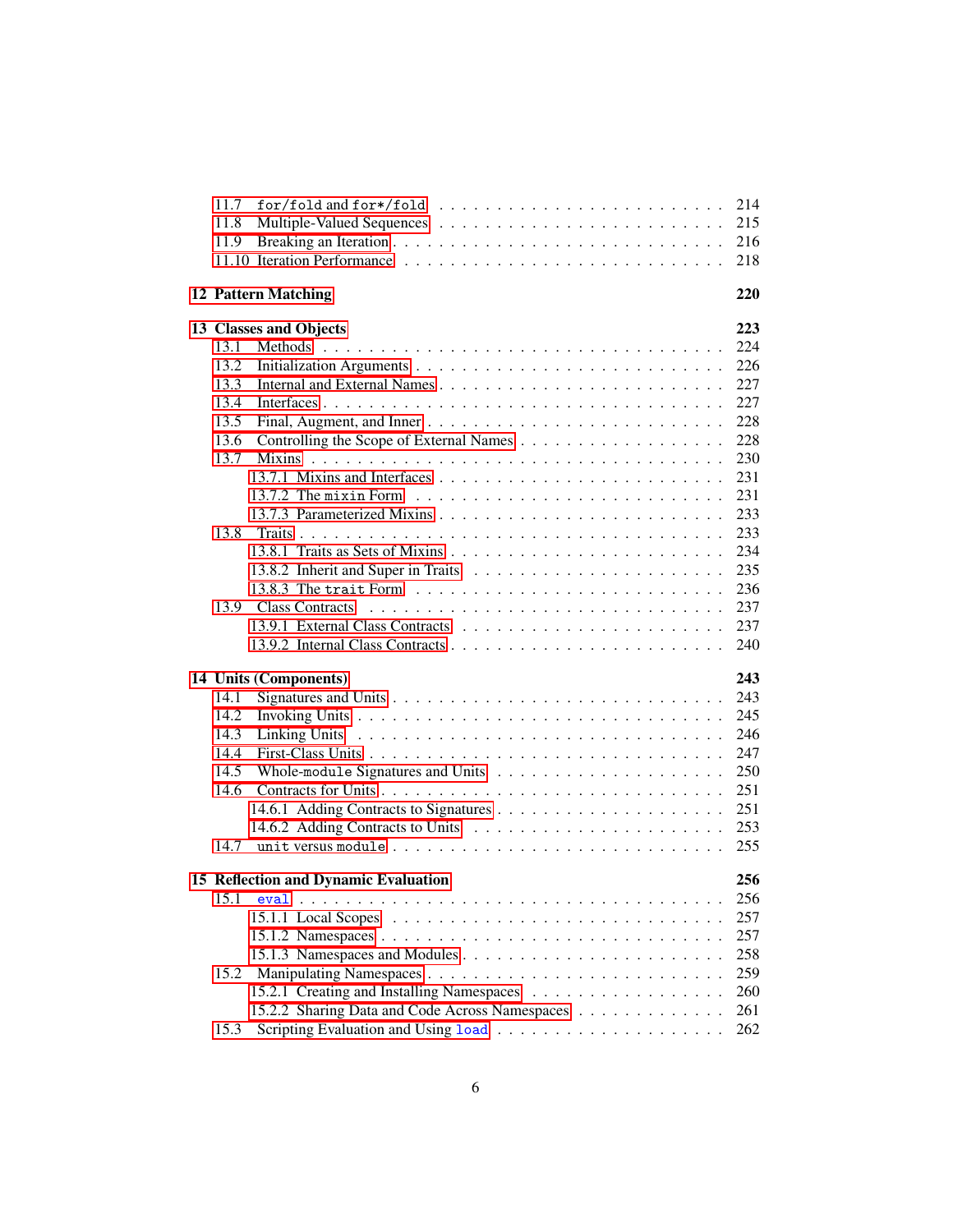|      |                                                      | 265                                                                                                                                                                                     |
|------|------------------------------------------------------|-----------------------------------------------------------------------------------------------------------------------------------------------------------------------------------------|
| 16.1 |                                                      | 265                                                                                                                                                                                     |
|      |                                                      | 265                                                                                                                                                                                     |
|      |                                                      | 266                                                                                                                                                                                     |
|      | 16.1.3 define-syntax and syntax-rules                | 267                                                                                                                                                                                     |
|      |                                                      | 268                                                                                                                                                                                     |
|      |                                                      | 269                                                                                                                                                                                     |
|      |                                                      | 270                                                                                                                                                                                     |
|      | 16.1.7 Extended Example: Call-by-Reference Functions | 270                                                                                                                                                                                     |
|      |                                                      | 273                                                                                                                                                                                     |
|      |                                                      | 273                                                                                                                                                                                     |
|      |                                                      | 275                                                                                                                                                                                     |
|      |                                                      | 276                                                                                                                                                                                     |
|      |                                                      | 277                                                                                                                                                                                     |
|      |                                                      | 278                                                                                                                                                                                     |
|      |                                                      | 282                                                                                                                                                                                     |
|      |                                                      | 289                                                                                                                                                                                     |
|      |                                                      |                                                                                                                                                                                         |
|      |                                                      | 295                                                                                                                                                                                     |
| 17.1 |                                                      | 295                                                                                                                                                                                     |
|      |                                                      | 296                                                                                                                                                                                     |
|      |                                                      | 298                                                                                                                                                                                     |
| 17.2 |                                                      | 299                                                                                                                                                                                     |
|      |                                                      | 301                                                                                                                                                                                     |
|      |                                                      | 303                                                                                                                                                                                     |
| 17.3 |                                                      | 304                                                                                                                                                                                     |
|      |                                                      | 305                                                                                                                                                                                     |
|      |                                                      | 305                                                                                                                                                                                     |
|      | 17.3.3 Using #lang s-exp syntax/module-reader        | 307                                                                                                                                                                                     |
|      |                                                      | 308                                                                                                                                                                                     |
|      |                                                      | 309                                                                                                                                                                                     |
|      |                                                      | 311                                                                                                                                                                                     |
|      |                                                      |                                                                                                                                                                                         |
|      |                                                      | 316                                                                                                                                                                                     |
| 18.1 |                                                      | 316                                                                                                                                                                                     |
| 18.2 | The Bytecode and Just-in-Time (JIT) Compilers        | 316                                                                                                                                                                                     |
| 18.3 |                                                      | 317                                                                                                                                                                                     |
| 18.4 |                                                      | 318                                                                                                                                                                                     |
| 18.5 |                                                      | 319                                                                                                                                                                                     |
| 18.6 | letrec Performance                                   | 320                                                                                                                                                                                     |
| 18.7 |                                                      | 320                                                                                                                                                                                     |
| 18.8 |                                                      | 321                                                                                                                                                                                     |
| 18.9 |                                                      | 321                                                                                                                                                                                     |
|      |                                                      | 322                                                                                                                                                                                     |
|      |                                                      | 324                                                                                                                                                                                     |
|      |                                                      | 325                                                                                                                                                                                     |
|      |                                                      | 16 Macros<br>16.2.3 Mixing Patterns and Expressions: syntax-case<br>16.2.4 with-syntax and generate-temporaries<br>17 Creating Languages<br>17.3.2 Using #lang reader<br>18 Performance |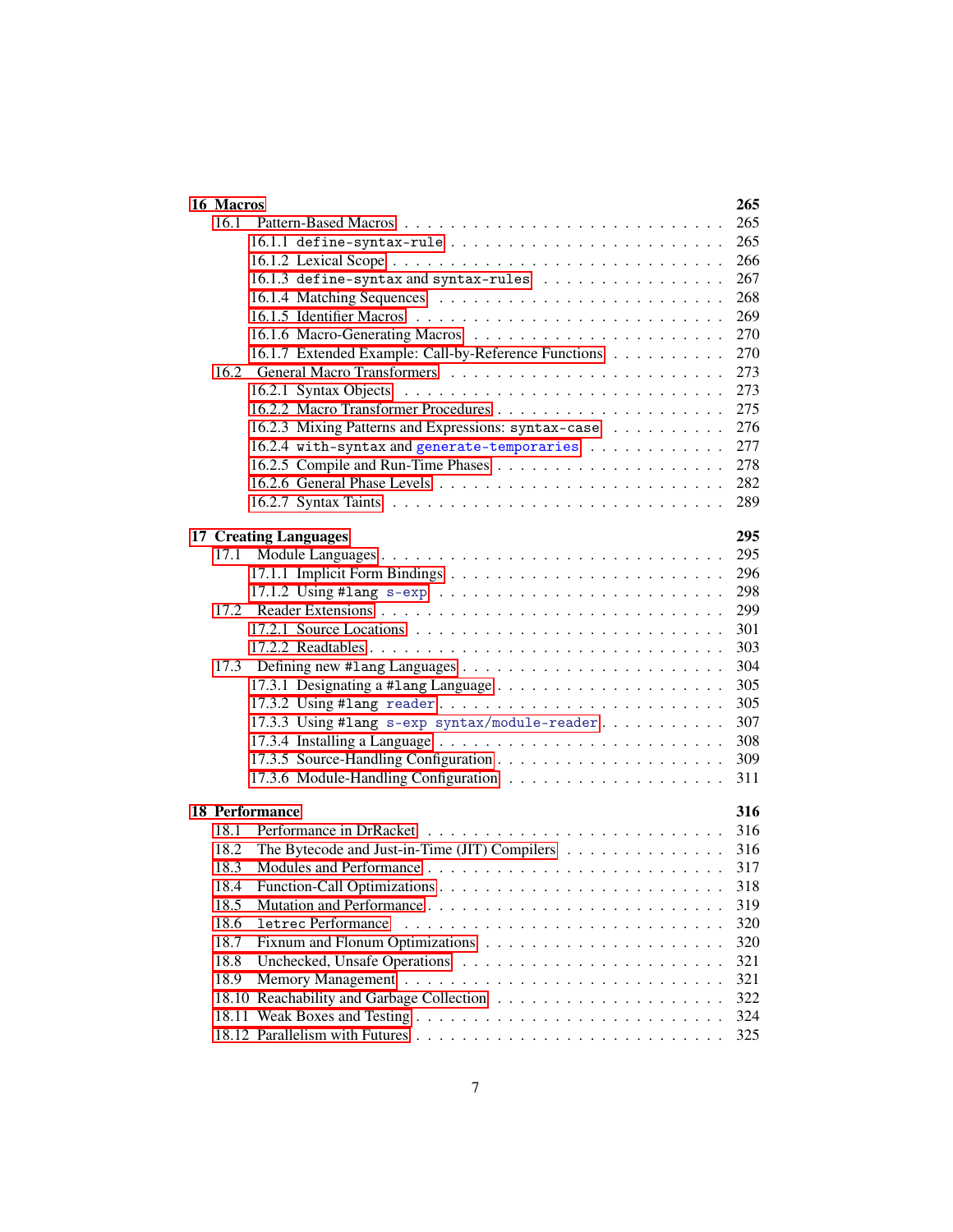| 18.13 Parallelism with Places                   | 330<br>332 |
|-------------------------------------------------|------------|
| <b>19 Running and Creating Executables</b>      | 336        |
| 19.1                                            | 336        |
|                                                 | 336        |
|                                                 | 337        |
|                                                 | 338        |
| 19.2<br><b>Scripts</b>                          | 338        |
|                                                 | 338        |
|                                                 | 340        |
| 19.3                                            | 341        |
| <b>20 More Libraries</b>                        | 342        |
| 20.1                                            | 342        |
| 20.2                                            | 342        |
| 20.3                                            | 343        |
| 20.4                                            | 343        |
| 21 Dialects of Racket and Scheme                | 344        |
| 21.1                                            | 344        |
| 21.2                                            | 345        |
| 21.2.1 $R^5RS$                                  | 345        |
| $21.2.2 \text{ R}^{6} \text{RS}$                | 345        |
| 21.3                                            | 345        |
| 22 Command-Line Tools and Your Editor of Choice | 347        |
| 22.1                                            | 347        |
| 22.1.1 Compilation and Configuration: raco      | 347        |
|                                                 | 348        |
|                                                 | 348        |
| 22.2 Emacs                                      | 348        |
|                                                 | 348        |
|                                                 | 349        |
| 22.3                                            | 349        |
| <b>Bibliography</b>                             | 352        |
| <b>Index</b>                                    | 353        |
| <b>Index</b>                                    | 353        |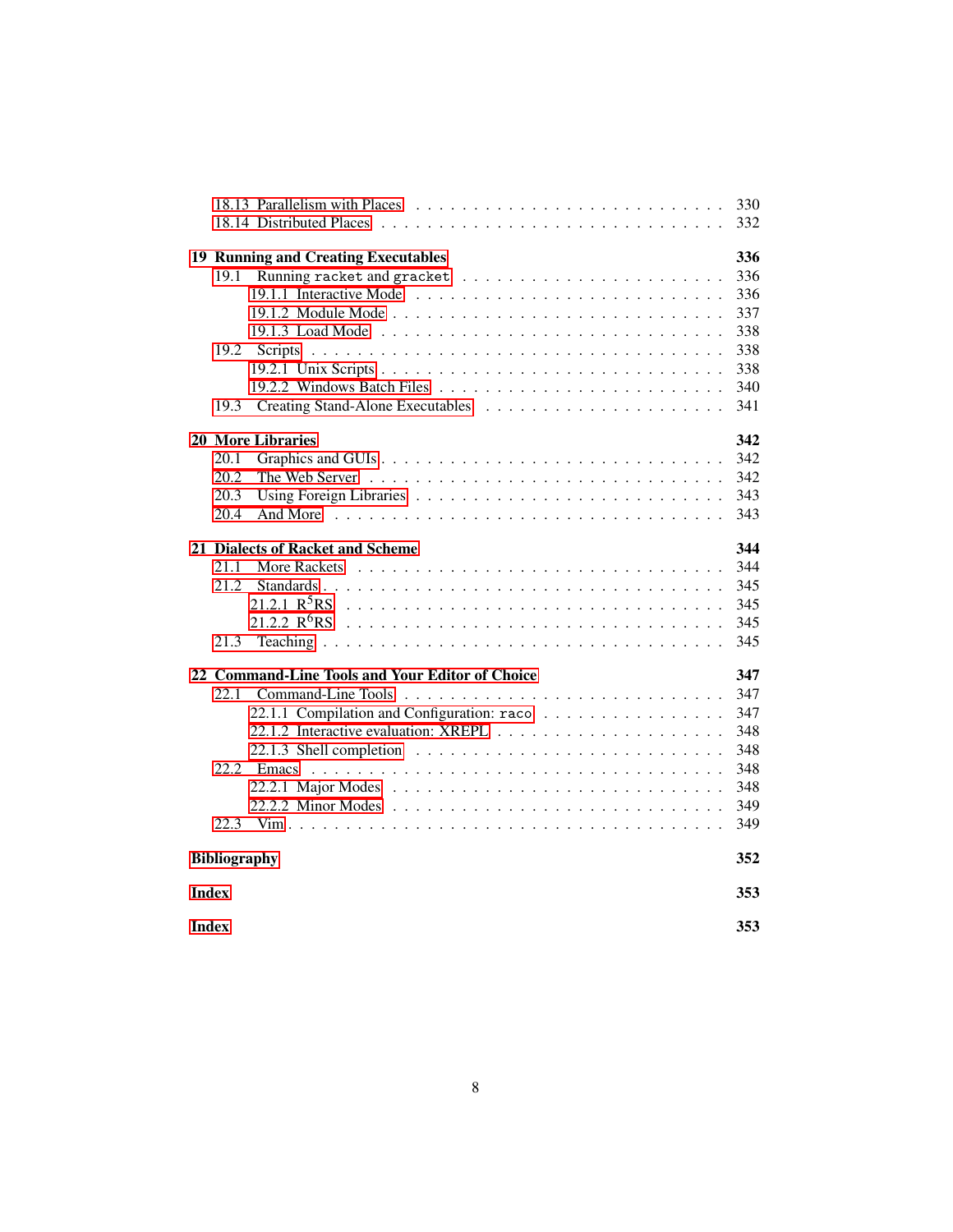## <span id="page-8-0"></span>1 Welcome to Racket

Depending on how you look at it, Racket is

- a *programming language*—a dialect of Lisp and a descendant of Scheme; See §21 "Dialects
- a *family* of programming languages—variants of Racket, and more; or
- a set of *tools*—for using a family of programming languages.

Where there is no room for confusion, we use simply *Racket*.

Racket's main tools are

- racket, the core compiler, interpreter, and run-time system;
- DrRacket, the programming environment; and
- raco, a command-line tool for executing Racket commands that install packages, build libraries, and more.

Most likely, you'll want to explore the Racket language using DrRacket, especially at the beginning. If you prefer, you can also work with the command-line racket interpreter and your favorite text editor; see also §22 "Command-Line Tools and Your Editor of Choice". The rest of this guide presents the language mostly independent of your choice of editor.

If you're using DrRacket, you'll need to choose the proper language, because DrRacket accommodates many different variants of Racket, as well as other languages. Assuming that you've never used DrRacket before, start it up, type the line

#lang racket

in DrRacket's top text area, and then click the Run button that's above the text area. Dr-Racket then understands that you mean to work in the normal variant of Racket (as opposed to the smaller racket/base or many other possibilities).  $\S 21.1$  "More

Rackets" describes some of the other possibilities.

If you've used DrRacket before with something other than a program that starts #lang, DrRacket will remember the last language that you used, instead of inferring the language from the #lang line. In that case, use the Language|Choose Language... menu item. In the dialog that appears, select the first item, which tells DrRacket to use the language that is declared in a source program via #lang. Put the #lang line above in the top text area, still.

of Racket and Scheme" for more information on other dialects of Lisp and how they relate to Racket.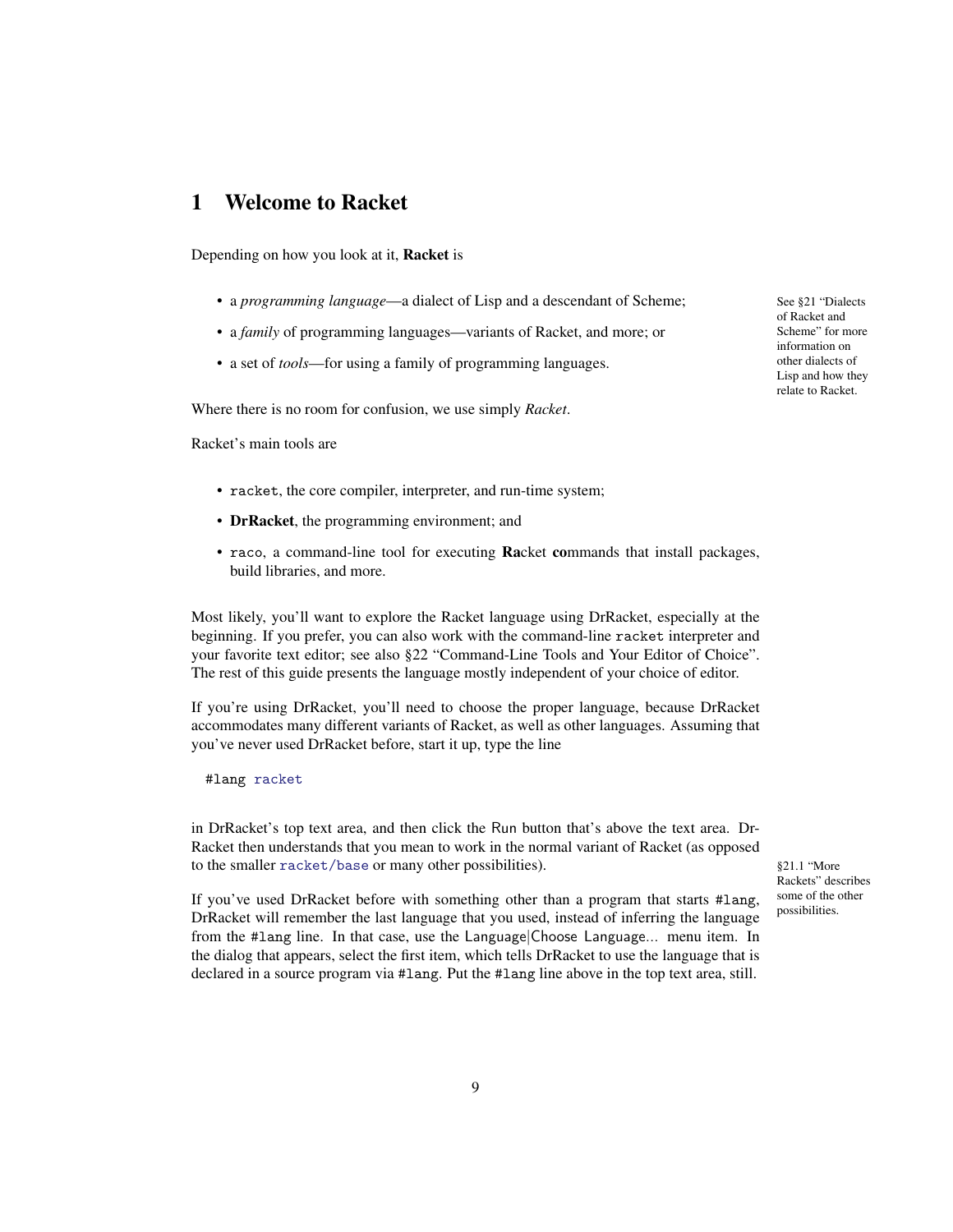## <span id="page-9-0"></span>1.1 Interacting with Racket

DrRacket's bottom text area and the racket command-line program (when started with no options) both act as a kind of calculator. You type a Racket expression, hit the Return key, and the answer is printed. In the terminology of Racket, this kind of calculator is called a *read-eval-print loop* or *REPL*.

A number by itself is an expression, and the answer is just the number:

> 5 5

A string is also an expression that evaluates to itself. A string is written with double quotes at the start and end of the string:

```
> "Hello, world!"
"Hello, world!"
```
Racket uses parentheses to wrap larger expressions—almost any kind of expression, other than simple constants. For example, a function call is written: open parenthesis, function name, argument expression, and closing parenthesis. The following expression calls the built-in function substring with the arguments "the boy out of the country", 4, and 7:

```
> (substring "the boy out of the country" 4 7)
"boy"
```
## <span id="page-9-1"></span>1.2 Definitions and Interactions

You can define your own functions that work like substring by using the define form, like this:

```
(define (extract str)
  (substring str 4 7))
> (extract "the boy out of the country")
"boy"
> (extract "the country out of the boy")
"cou"
```
Although you can evaluate the define form in the REPL, definitions are normally a part of a program that you want to keep and use later. So, in DrRacket, you'd normally put the definition in the top text area—called the *definitions area*—along with the #lang prefix: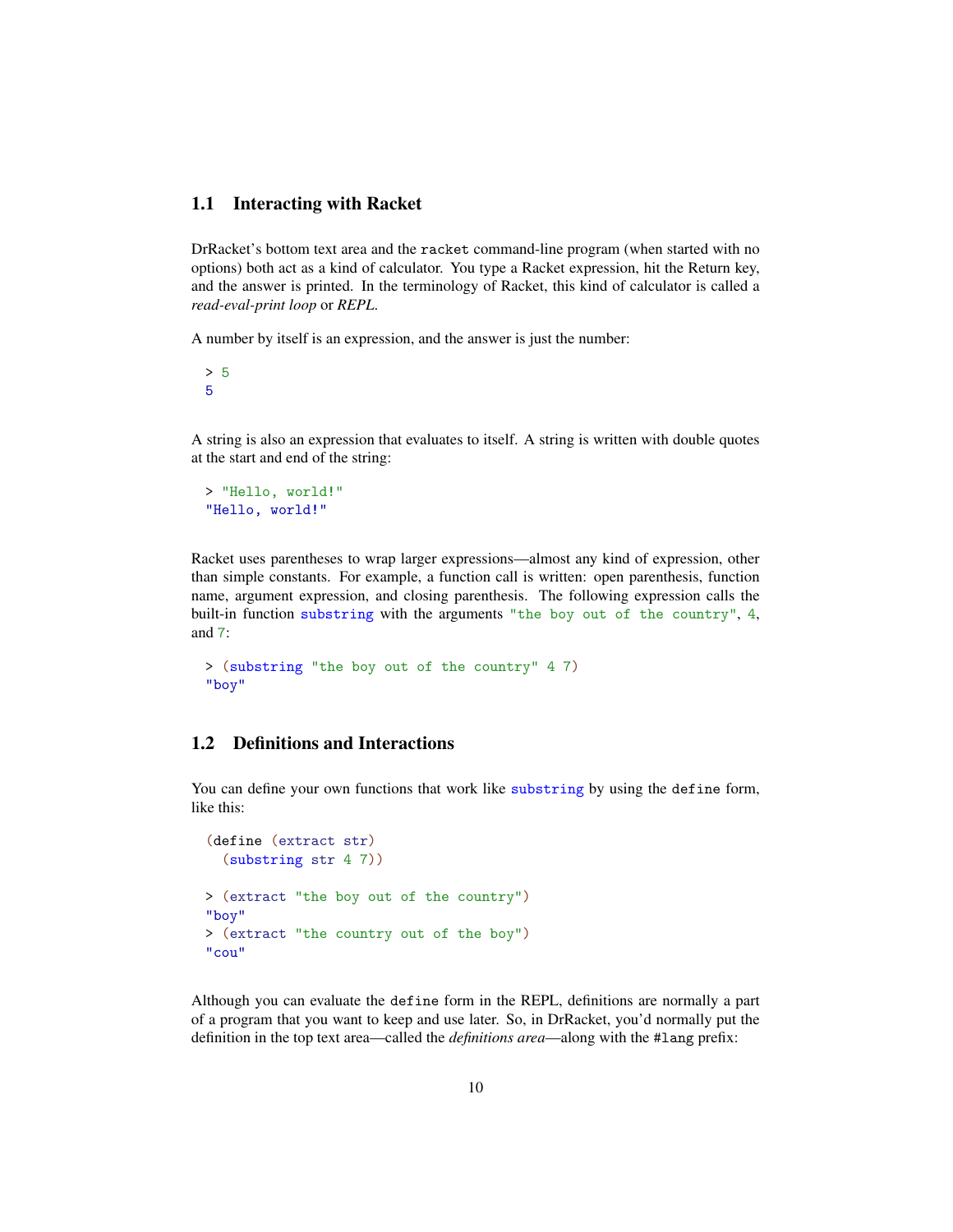```
#lang racket
(define (extract str)
  (substring str 4 7))
```
If calling (extract "the boy") is part of the main action of your program, that would go in the definitions area, too. But if it was just an example expression that you were using to explore extract, then you'd more likely leave the definitions area as above, click Run, and then evaluate (extract "the boy") in the REPL.

When using command-line racket instead of DrRacket, you'd save the above text in a file using your favorite editor. If you save it as "extract.rkt", then after starting racket in the same directory, you'd evaluate the following sequence: If you use xrepl,

```
you can use
```

```
> (enter! "extract.rkt") > (enter extract.rkt")
> (extract "the gal out of the city")
"gal"
```
The enter! form both loads the code and switches the evaluation context to the inside of the module, just like DrRacket's Run button.

### <span id="page-10-0"></span>1.3 Creating Executables

If your file (or definitions area in DrRacket) contains

```
#lang racket
(define (extract str)
  (substring str 4 7))
(extract "the cat out of the bag")
```
then it is a complete program that prints "cat" when run. You can run the program within DrRacket or using enter! in racket, but if the program is saved in  $\langle src\text{-}filename \rangle$ , you can also run it from a command line with

```
racket (src-filename)
```
To package the program as an executable, you have a few options:

• In DrRacket, you can select the Racket|Create Executable... menu item.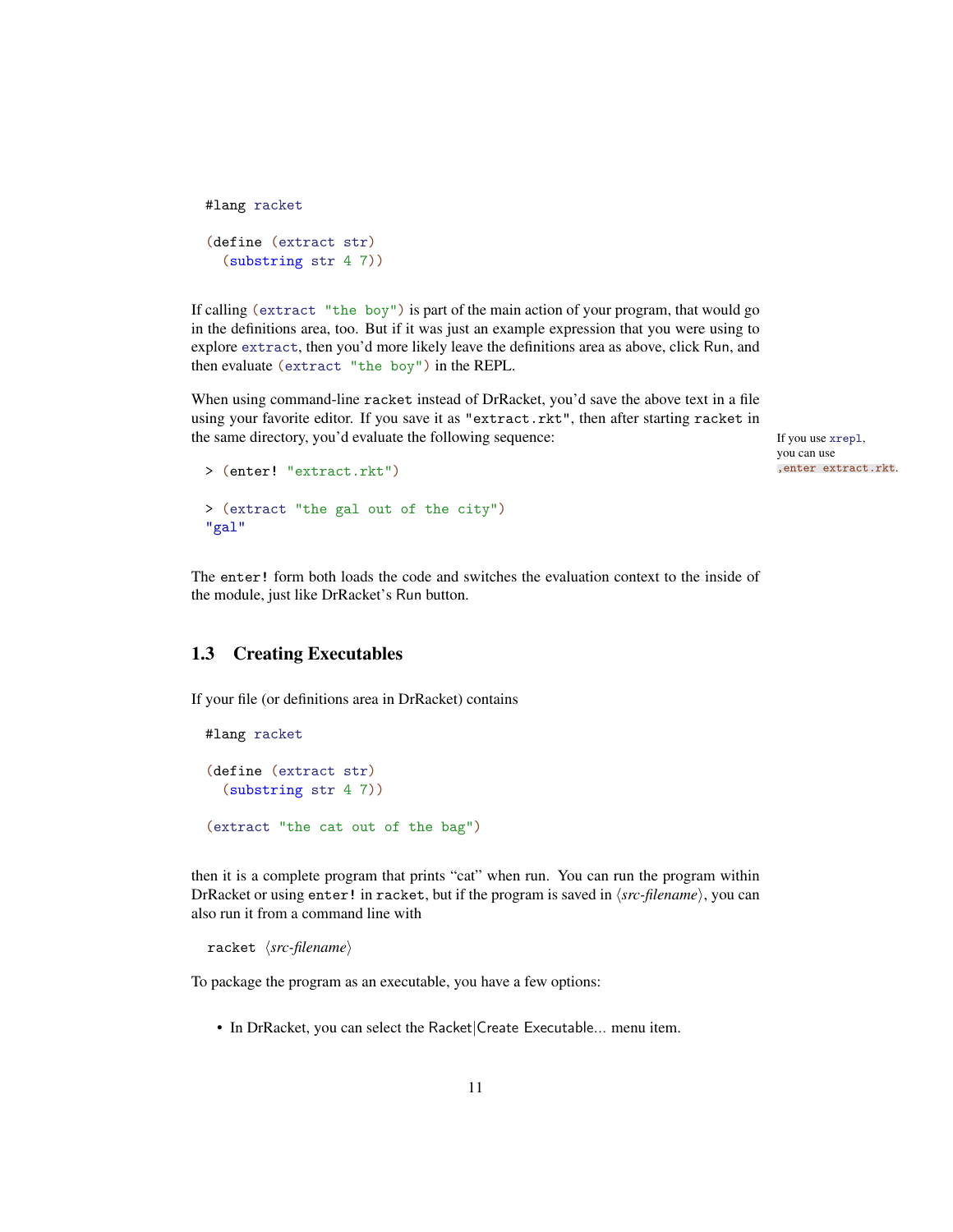- From a command-line prompt, run raco exe  $\langle src\text{-}filename \rangle$ , where  $\langle src\text{-}filename \rangle$ contains the program. See §3 "raco exe: Creating Stand-Alone Executables" for more information.
- With Unix or Mac OS X, you can turn the program file into an executable script by inserting the line See §19.2 "Scripts"

#! /usr/bin/env racket

for more information on script files.

at the very beginning of the file. Also, change the file permissions to executable using chmod  $+x \langle$ *filename* $\rangle$  on the command line.

The script works as long as racket is in the user's executable search path. Alternately, use a full path to racket after #! (with a space between #! and the path), in which case the user's executable search path does not matter.

## <span id="page-11-0"></span>1.4 A Note to Readers with Lisp/Scheme Experience

If you already know something about Racket or Lisp, you might be tempted to put just

```
(define (extract str)
 (substring str 4 7))
```
into "extract.rktl" and run racket with

```
> (load "extract.rktl")
> (extract "the dog out")
"dog"
```
That will work, because racket is willing to imitate a traditional Lisp environment, but we strongly recommend against using load or writing programs outside of a module.

Writing definitions outside of a module leads to bad error messages, bad performance, and awkward scripting to combine and run programs. The problems are not specific to racket; they're fundamental limitations of the traditional top-level environment, which Scheme and Lisp implementations have historically fought with ad hoc command-line flags, compiler directives, and build tools. The module system is designed to avoid these problems, so start with #lang, and you'll be happier with Racket in the long run.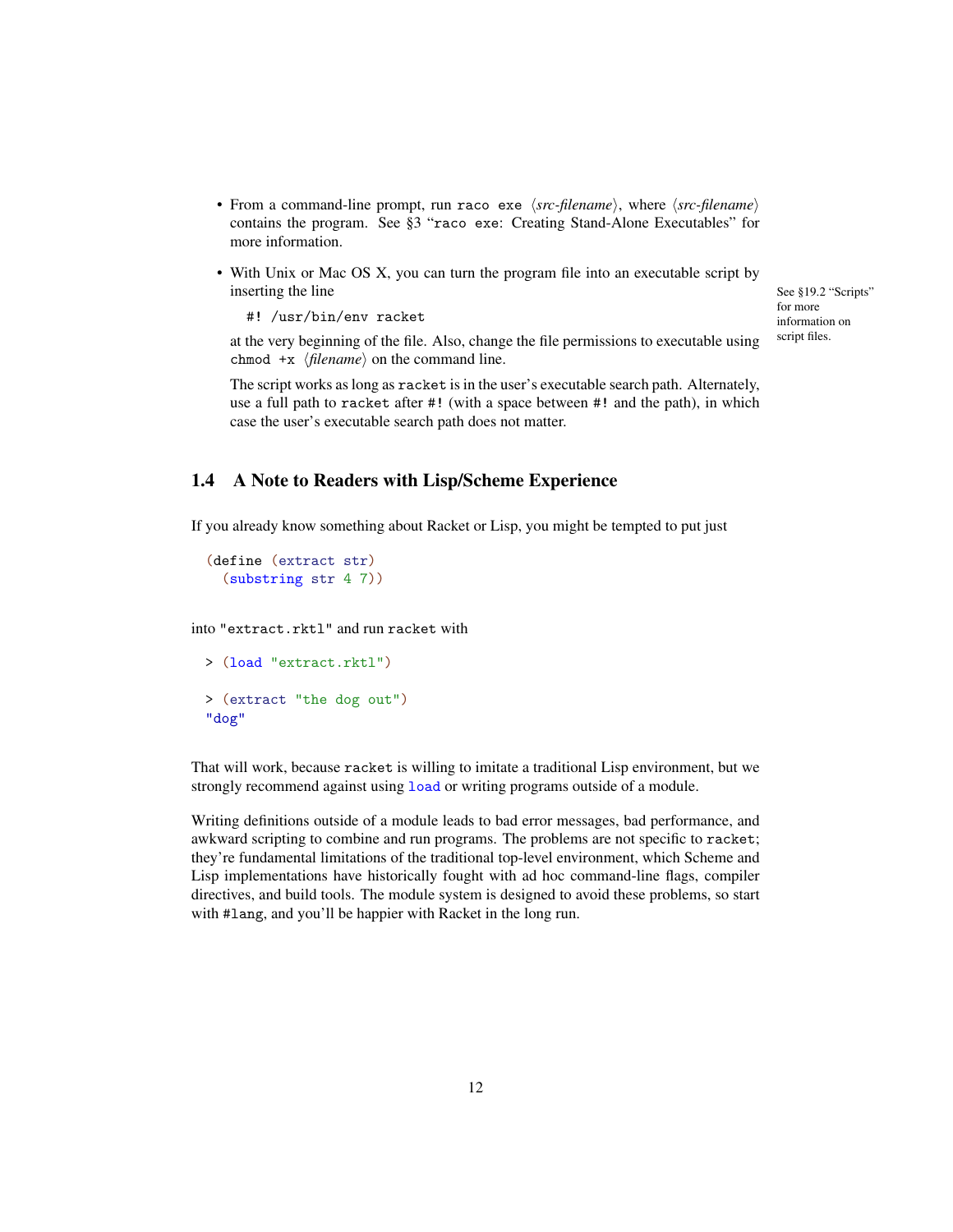## <span id="page-12-0"></span>2 Racket Essentials

This chapter provides a quick introduction to Racket as background for the rest of the guide. Readers with some Racket experience can safely skip to §3 "Built-In Datatypes".

## <span id="page-12-1"></span>2.1 Simple Values

1 3.14 1/2 6.02e+23

Racket values include numbers, booleans, strings, and byte strings. In DrRacket and documentation examples (when you read the documentation in color), value expressions are shown in green.

*Numbers* are written in the usual way, including fractions and imaginary numbers: §3.2 "Numbers"

(later in this guide) explains more about numbers.

*Booleans* are #t for true and #f for false. In conditionals, however, all non-#f values are treated as true.

*Strings* are written between doublequotes. Within a string, backslash is an escaping character; for example, a backslash followed by a doublequote includes a literal doublequote in the string. Except for an unescaped doublequote or backslash, any Unicode character can appear in a string constant.  $\frac{1}{3}$  and  $\frac{1}{3}$  and  $\frac{1}{3}$  and  $\frac{1}{3}$  and  $\frac{1}{3}$  and  $\frac{1}{3}$  and  $\frac{1}{3}$  and  $\frac{1}{3}$  and  $\frac{1}{3}$  and  $\frac{1}{3}$  and  $\frac{1}{3}$  and  $\frac{1}{3}$  and  $\frac{1}{3}$  and  $\frac{1}{3}$  a

"Hello, world!" "Benjamin \"Bugsy\" Siegel"  $"\lambda x: (\mu\alpha \cdot \alpha \rightarrow \alpha) . xx"$ 

1+2i 9999999999999999999999

When a constant is evaluated in the REPL, it typically prints the same as its input syntax. In some cases, the printed form is a normalized version of the input syntax. In documentation and in DrRacket's REPL, results are printed in blue instead of green to highlight the difference between an input expression and a printed result.

Examples:

 $> 1.0000$ 1.0 > "Bugs \u0022Figaro\u0022 Bunny" "Bugs \"Figaro\" Bunny"

## <span id="page-12-2"></span>2.2 Simple Definitions and Expressions

A program module is written as

§3.1 "Booleans" (later in this guide) explains more about booleans.

(Unicode)" (later in this guide) explains more about strings.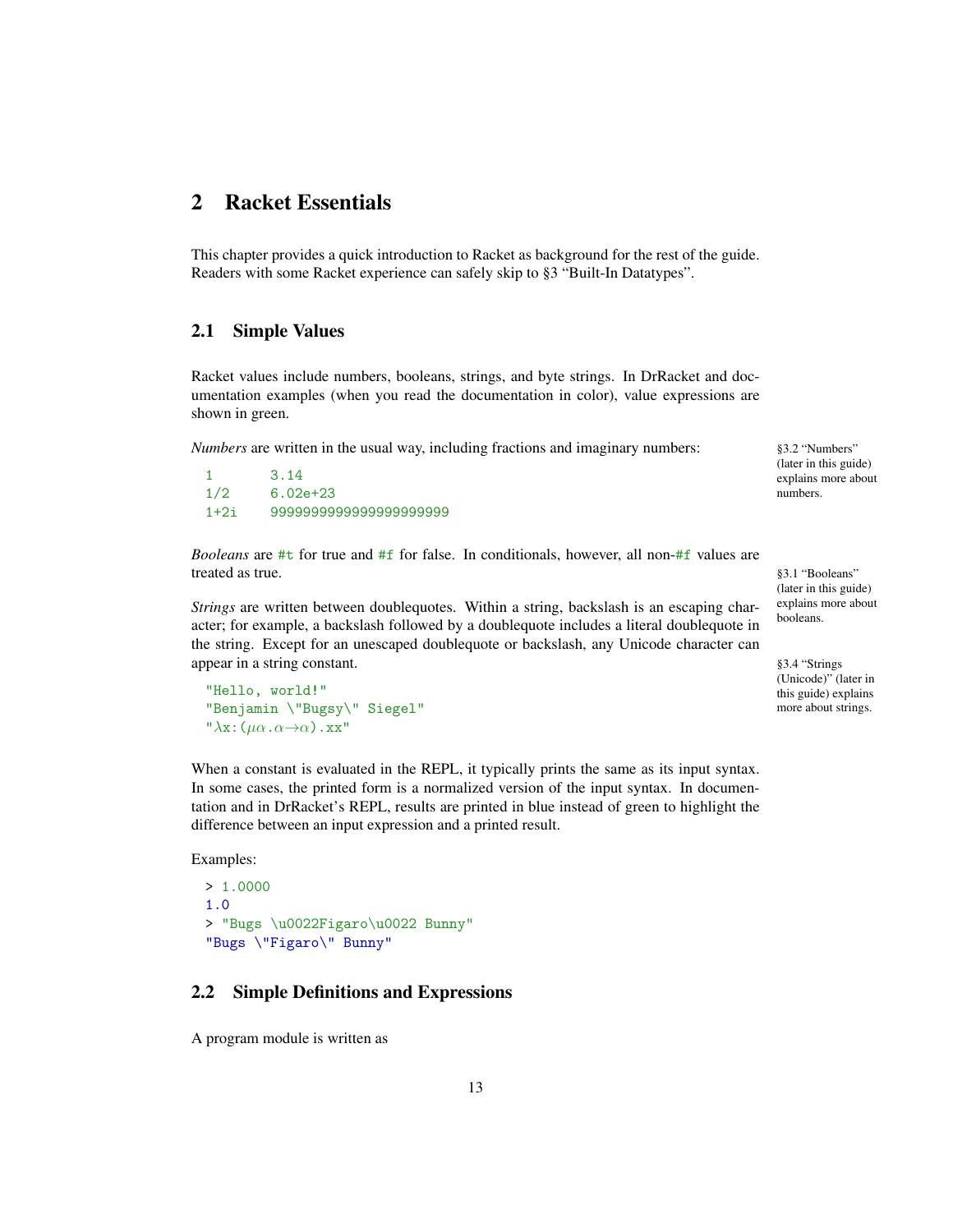#lang *(langname) (topform)*\*

where a  $\langle \text{topform} \rangle$  is either a  $\langle \text{definition} \rangle$  or an  $\langle \text{expr} \rangle$ . The REPL also evaluates  $\langle \text{topform} \rangle$ s.

In syntax specifications, text with a gray background, such as #lang, represents literal text. Whitespace must appear between such literals and nonterminals like  $\langle id \rangle$ , except that whitespace is not required before or after  $(, )$ ,  $[ , \infty ]$ . A comment, which starts with ; and runs until the end of the line, is treated the same as whitespace. §1.3.9 "Reading

Following the usual conventions, \* in a grammar means zero or more repetitions of the preceding element, <sup>+</sup> means one or more repetitions of the preceding element, and {} groups a sequence as an element for repetition.

Comments" in *The Racket Reference* provides more on different forms of comments.

#### <span id="page-13-0"></span>2.2.1 Definitions

A definition of the form  $\frac{1}{2}$  A set of the form  $\frac{1}{2}$  and  $\frac{1}{2}$  and  $\frac{1}{2}$  and  $\frac{1}{2}$  and  $\frac{1}{2}$  and  $\frac{1}{2}$  and  $\frac{1}{2}$  and  $\frac{1}{2}$  and  $\frac{1}{2}$  and  $\frac{1}{2}$  and  $\frac{1}{2}$  and  $\frac{1}{2}$  and

( define  $\langle id \rangle$   $\langle expr \rangle$  )

binds  $\langle id \rangle$  to the result of  $\langle expr \rangle$ , while

( define (  $\langle id \rangle \langle id \rangle^*$  )  $\langle expr \rangle^+$  )

binds the first  $\langle id \rangle$  to a function (also called a *procedure*) that takes arguments as named by the remaining  $\langle id \rangle$ s. In the function case, the  $\langle exp \rangle$ s are the body of the function. When the function is called, it returns the result of the last  $\langle expr \rangle$ .

Examples:

```
(define pie 3) ; defines pie to be 3
(define (piece str) ; defines piece as a function
  (substring str 0 pie)) ; of one argument
> pie
3
> (piece "key lime")
"key"
```
Under the hood, a function definition is really the same as a non-function definition, and a function name does not have to be used in a function call. A function is just another kind of value, though the printed form is necessarily less complete than the printed form of a number or string.

Examples:

define" (later in this guide) explains more about definitions.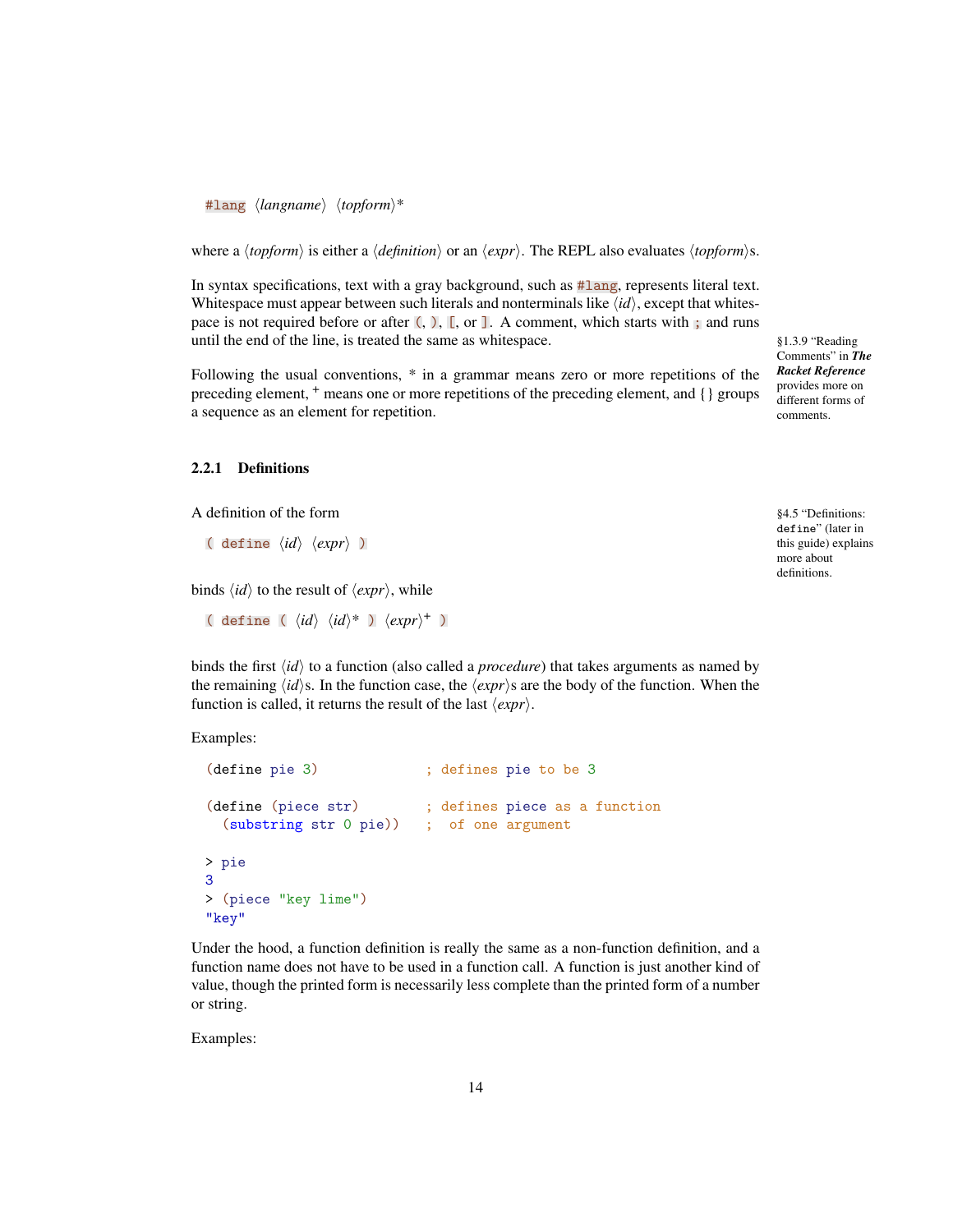```
> piece
#<procedure:piece>
> substring
#<procedure:substring>
```
A function definition can include multiple expressions for the function's body. In that case, only the value of the last expression is returned when the function is called. The other expressions are evaluated only for some side-effect, such as printing.

Examples:

```
(define (bake flavor)
  (printf "pre-heating oven...\n")
  (string-append flavor " pie"))
> (bake "apple")
pre-heating oven...
"apple pie"
```
Racket programmers prefer to avoid side-effects, so a definition usually has just one expression in its body. It's important, though, to understand that multiple expressions are allowed in a definition body, because it explains why the following nobake function fails to include its argument in its result:

```
(define (nobake flavor)
  string-append flavor "jello")
> (nobake "green")
"jello"
```
Within nobake, there are no parentheses around string-append flavor "jello", so they are three separate expressions instead of one function-call expression. The expressions string-append and flavor are evaluated, but the results are never used. Instead, the result of the function is just the result of the final expression, "jello".

#### <span id="page-14-0"></span>2.2.2 An Aside on Indenting Code

Line breaks and indentation are not significant for parsing Racket programs, but most Racket programmers use a standard set of conventions to make code more readable. For example, the body of a definition is typically indented under the first line of the definition. Identifiers are written immediately after an open parenthesis with no extra space, and closing parentheses never go on their own line.

DrRacket automatically indents according to the standard style when you type Enter in a program or REPL expression. For example, if you hit Enter after typing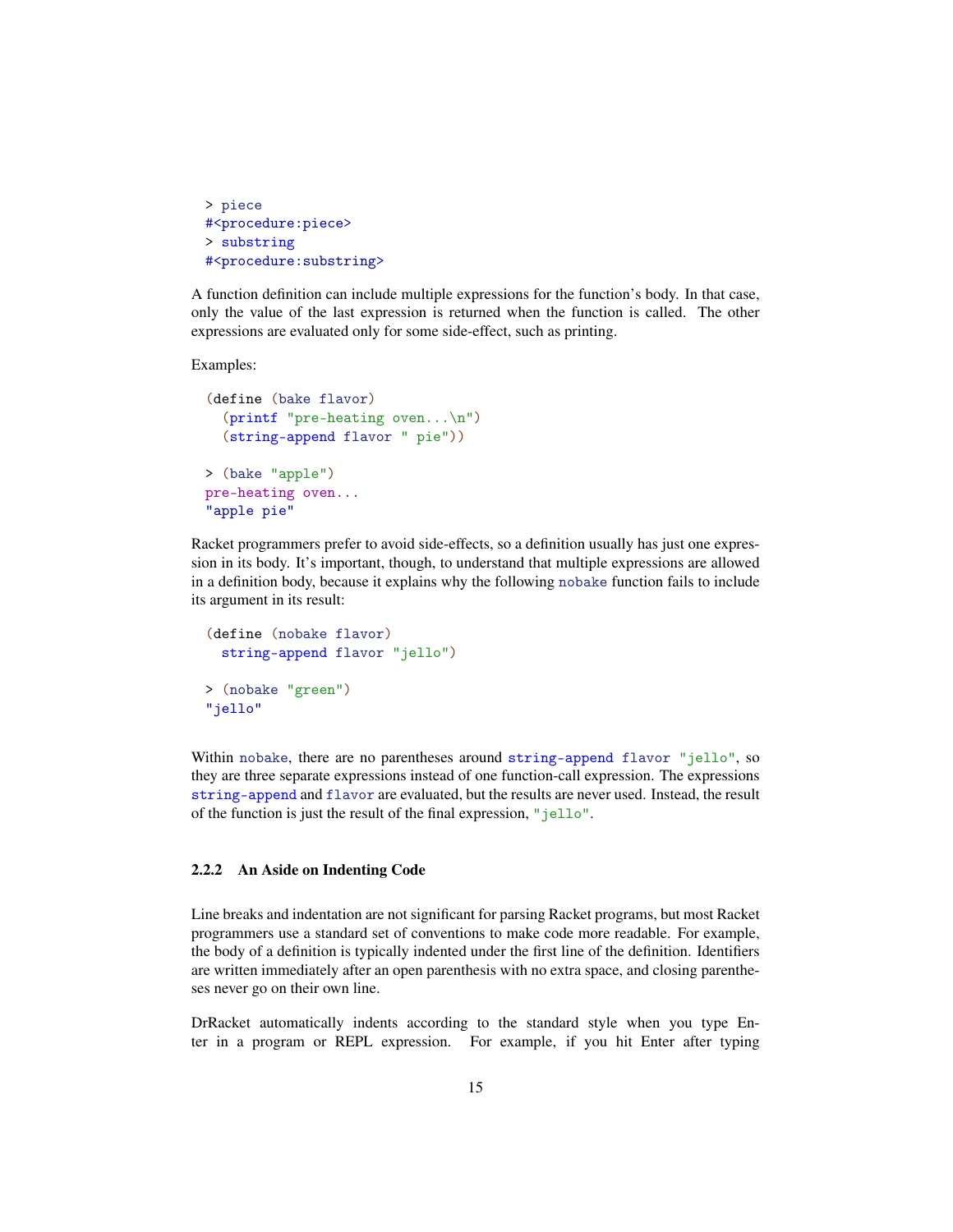(define (greet name), then DrRacket automatically inserts two spaces for the next line. If you change a region of code, you can select it in DrRacket and hit Tab, and DrRacket will re-indent the code (without inserting any line breaks). Editors like Emacs offer a Racket or Scheme mode with similar indentation support.

Re-indenting not only makes the code easier to read, it gives you extra feedback that your parentheses match in the way that you intended. For example, if you leave out a closing parenthesis after the last argument to a function, automatic indentation starts the next line under the first argument, instead of under the define keyword:

```
(define (halfbake flavor
                  (string-append flavor " creme brulee")))
```
In this case, indentation helps highlight the mistake. In other cases, where the indentation may be normal while an open parenthesis has no matching close parenthesis, both racket and DrRacket use the source's indentation to suggest where a parenthesis might be missing.

#### <span id="page-15-0"></span>2.2.3 Identifiers

Racket's syntax for identifiers is especially liberal. Excluding the special characters  $§4.2$  "Identifiers

 $()$  [ ] { } ", ' ' ; # | \

and except for the sequences of characters that make number constants, almost any sequence of non-whitespace characters forms an  $\langle id \rangle$ . For example substring is an identifier. Also, string-append and a+b are identifiers, as opposed to arithmetic expressions. Here are several more examples:

+ Hfuhruhurr integer? pass/fail john-jacob-jingleheimer-schmidt a-b-c+1-2-3

#### <span id="page-15-1"></span>2.2.4 Function Calls (Procedure Applications)

We have already seen many function calls, which are called *procedure applications* in more traditional terminology. The syntax of a function call is §4.3 "Function

 $\left(\langle id \rangle \langle expr \rangle^*\right)$ 

where the number of  $\langle expr \rangle$ s determines the number of arguments supplied to the function named by  $\langle id \rangle$ .

and Binding" (later in this guide) explains more about identifiers.

Calls" (later in this guide) explains more about function calls.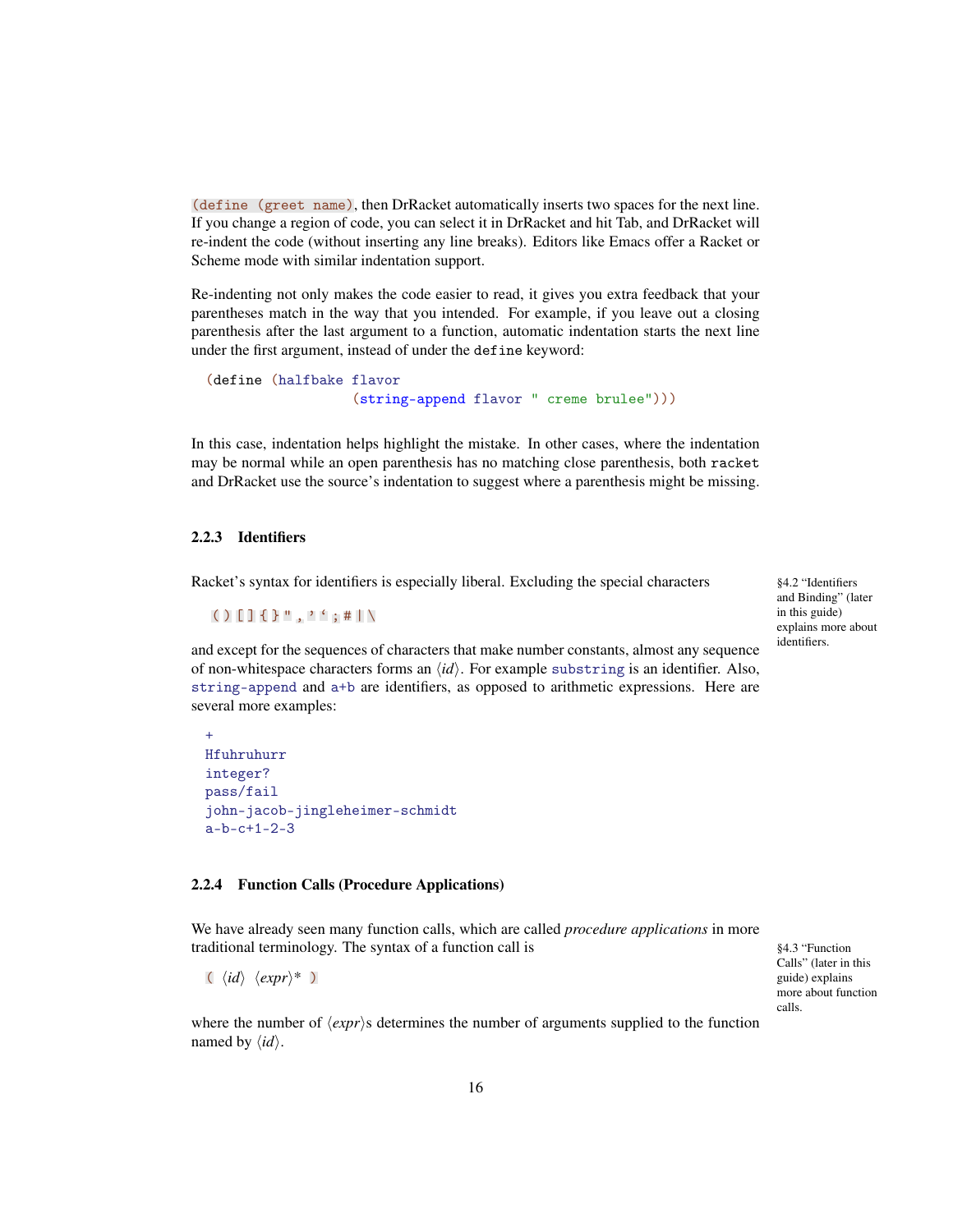The racket language pre-defines many function identifiers, such as substring and string-append. More examples are below.

In example Racket code throughout the documentation, uses of pre-defined names are hyperlinked to the reference manual. So, you can click on an identifier to get full details about its use.

```
> (string-append "rope" "twine" "yarn") ; append strings
"ropetwineyarn"
> (substring "corduroys" 0 4) ; extract a substring
"cord"
> (string-length "shoelace") ; get a string's length
8
> (string? "Ceci n'est pas une string.") ; recognize strings
#t
> (string? 1)
#f
> (sqrt 16) ; find a square root
4
> (sqrt -16)
0+4i> (+ 1 2) ; add numbers
3
> (- 2 1) ; subtract numbers
1
> (< 2 1) ; compare numbers
#f
> (>= 2 1)
#t
> (number? "c'est une number") ; recognize numbers
#f
> (number? 1)
#t
> (equal? 6 "half dozen") ; compare anything
#f
> (equal? 6 6)
#t
> (equal? "half dozen" "half dozen")
#t
```
#### <span id="page-16-0"></span>2.2.5 Conditionals with if, and, or, and cond

The next simplest kind of expression is an if conditional:

( if  $\langle expr \rangle$   $\langle expr \rangle$   $\langle expr \rangle$  )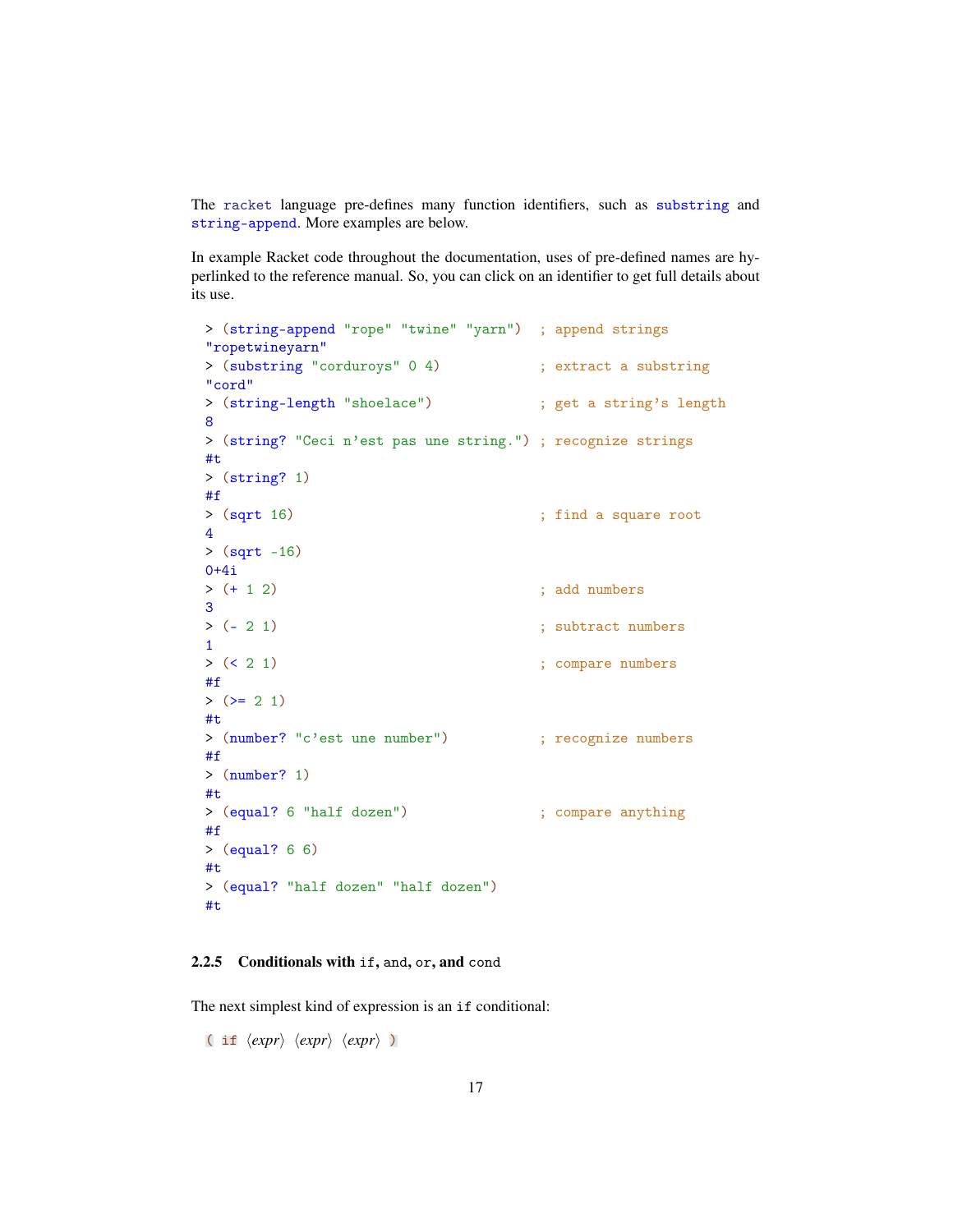§4.7 "Conditionals" (later in this guide) explains more about conditionals.

for the result.

Example:

```
> (if (> 23)
       "bigger"
       "smaller")
"smaller"
(define (reply s)
  (if (equal? "hello" (substring s 0 5))
       "hi!"
       "huh?"))
> (reply "hello racket")
"hi!"
> (reply "\lambdax: (\mu \alpha \cdot \alpha \rightarrow \alpha).xx")
"huh?"
```
Complex conditionals can be formed by nesting if expressions. For example, you could make the reply function work when given non-strings:

The first  $\langle expr \rangle$  is always evaluated. If it produces a non-#f value, then the second  $\langle expr \rangle$  is evaluated for the result of the whole if expression, otherwise the third  $\langle \exp r \rangle$  is evaluated

```
(define (reply s)
 (if (string? s)
      (if (equal? "hello" (substring s 0 5))
          "hi!"
          "huh?")
      "huh?"))
```
Instead of duplicating the "huh?" case, this function is better written as

```
(define (reply s)
  (if (if (string? s)
          (equal? "hello" (substring s 0 5))
          #f)
      "hi!"
      "huh?"))
```
but these kinds of nested ifs are difficult to read. Racket provides more readable shortcuts through the and and or forms, which work with any number of expressions: §4.7.2 "Combining

| (and $\langle expr \rangle^*$ ) |
|---------------------------------|
| (or $\langle expr \rangle^*$ )  |

Tests: and and or" (later in this guide) explains more about and and or.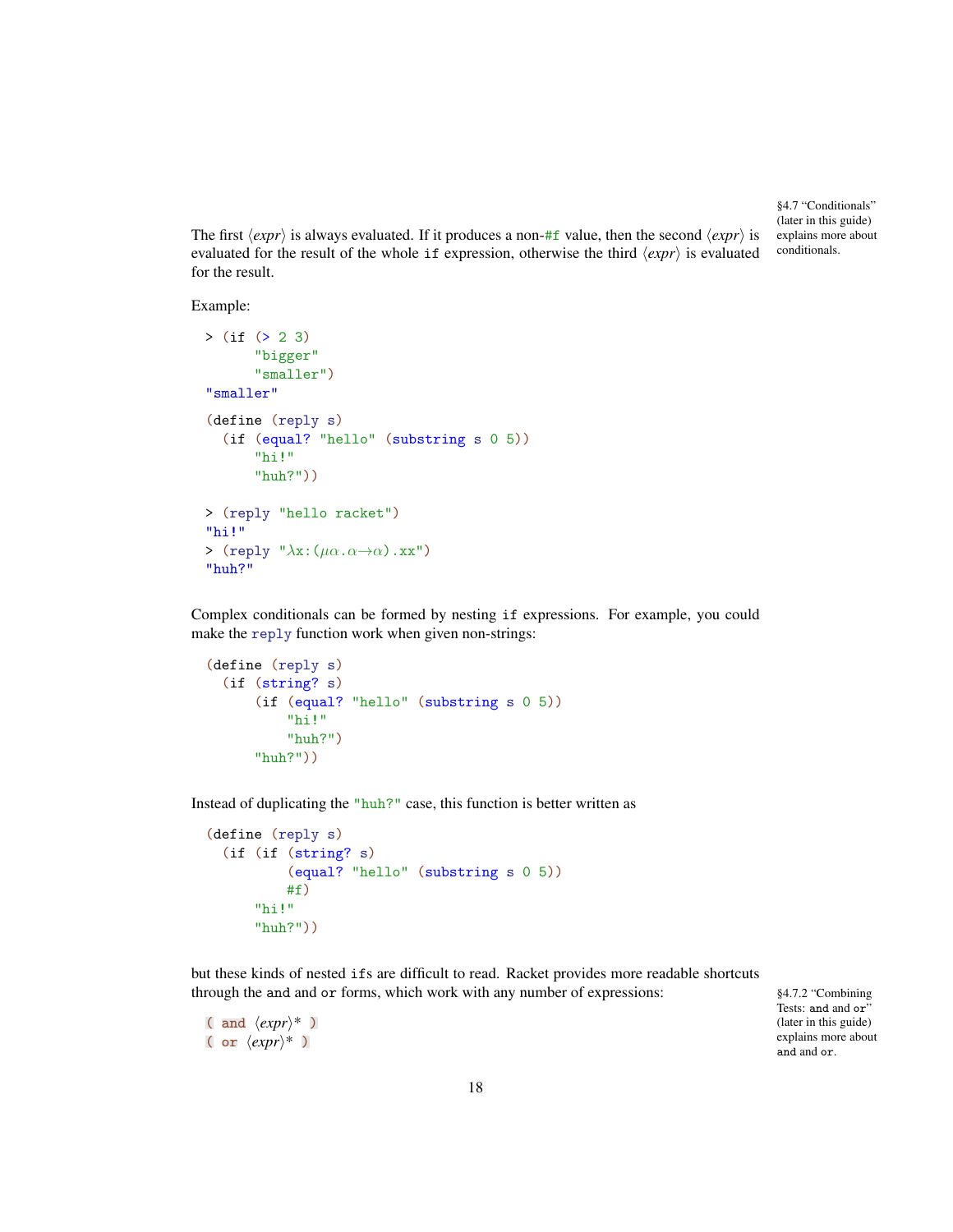The and form short-circuits: it stops and returns  $#f$  when an expression produces  $#f$ , otherwise it keeps going. The or form similarly short-circuits when it encounters a true result.

Examples:

```
(define (reply s)
  (if (and (string? s)
           (>= (string-length s) 5)
           (equal? "hello" (substring s 0 5)))
      "hi!"
      "huh?"))
> (reply "hello racket")
"hi!"
> (reply 17)
"huh?"
```
Another common pattern of nested ifs involves a sequence of tests, each with its own result:

```
(define (reply-more s)
 (if (equal? "hello" (substring s 0 5))
     "hi!"
      (if (equal? "goodbye" (substring s 0 7))
          "bye!"
          (if (equal? "?" (substring s (- (string-length s) 1)))"I don't know"
              "huh?"))))
```
The shorthand for a sequence of tests is the cond form: \$4.7.3 "Chaining"

( cond  $\{ [\langle expr \rangle \langle expr \rangle^* ]\}^*$  )

A cond form contains a sequence of clauses between square brackets. In each clause, the first  $\langle expr \rangle$  is a test expression. If it produces true, then the clause's remaining  $\langle expr \rangle$ s are evaluated, and the last one in the clause provides the answer for the entire cond expression; the rest of the clauses are ignored. If the test  $\langle expr \rangle$  produces #f, then the clause's remaining  $\langle expr \rangle$ s are ignored, and evaluation continues with the next clause. The last clause can use else as a synonym for a #t test expression.

Using cond, the reply-more function can be more clearly written as follows:

```
(define (reply-more s)
 (cond
  [(equal? "hello" (substring s 0 5))
   "hi!"]
  [(equal? "goodbye" (substring s 0 7))
```
Tests: cond" (later in this guide) explains more about cond.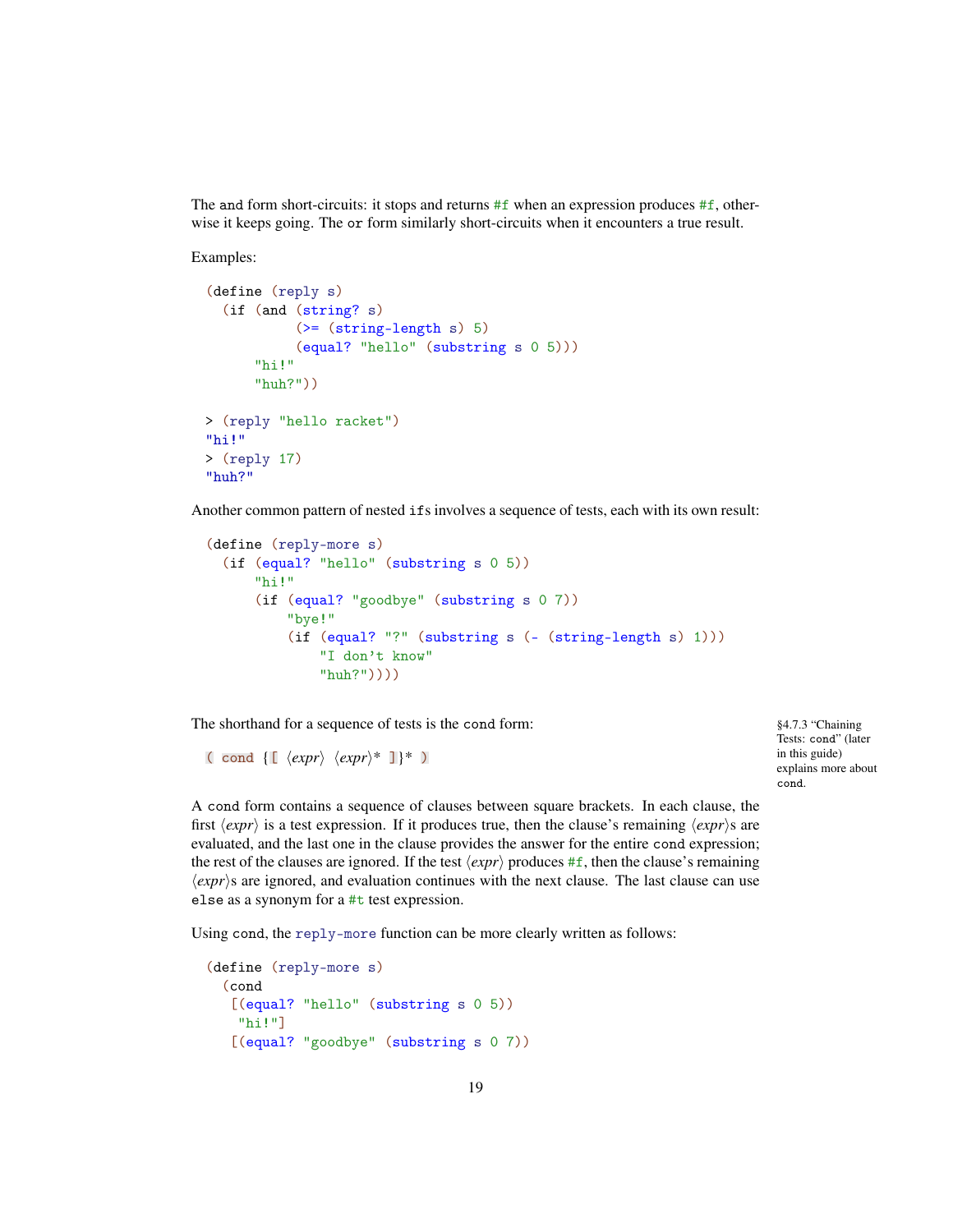```
"bye!"]
   [(equal? "?" (substring s (- (string-length s) 1)))
    "I don't know"]
   [else "huh?"]))
> (reply-more "hello racket")
"hi!"
> (reply-more "goodbye cruel world")
"bye!"
> (reply-more "what is your favorite color?")
"I don't know"
> (reply-more "mine is lime green")
"huh?"
```
The use of square brackets for cond clauses is a convention. In Racket, parentheses and square brackets are actually interchangeable, as long as ( is matched with ) and [ is matched with  $\blacksquare$ . Using square brackets in a few key places makes Racket code even more readable.

#### <span id="page-19-0"></span>2.2.6 Function Calls, Again

In our earlier grammar of function calls, we oversimplified. The actual syntax of a function call allows an arbitrary expression for the function, instead of just an  $\langle id \rangle$ : §4.3 "Function

 $\langle (expr \rangle \langle expr \rangle^*)$ 

Calls" (later in this guide) explains more about function calls.

The first  $\langle expr \rangle$  is often an  $\langle id \rangle$ , such as string-append or +, but it can be anything that evaluates to a function. For example, it can be a conditional expression:

```
(define (double v)
  ((if (string? v) string-append +) v v))
> (double "mnah")
"mnahmnah"
> (double 5)
10
```
Syntactically, the first expression in a function call could even be a number—but that leads to an error, since a number is not a function.

```
> (1 2 3 4)
application: not a procedure;
 expected a procedure that can be applied to arguments
  given: 1
```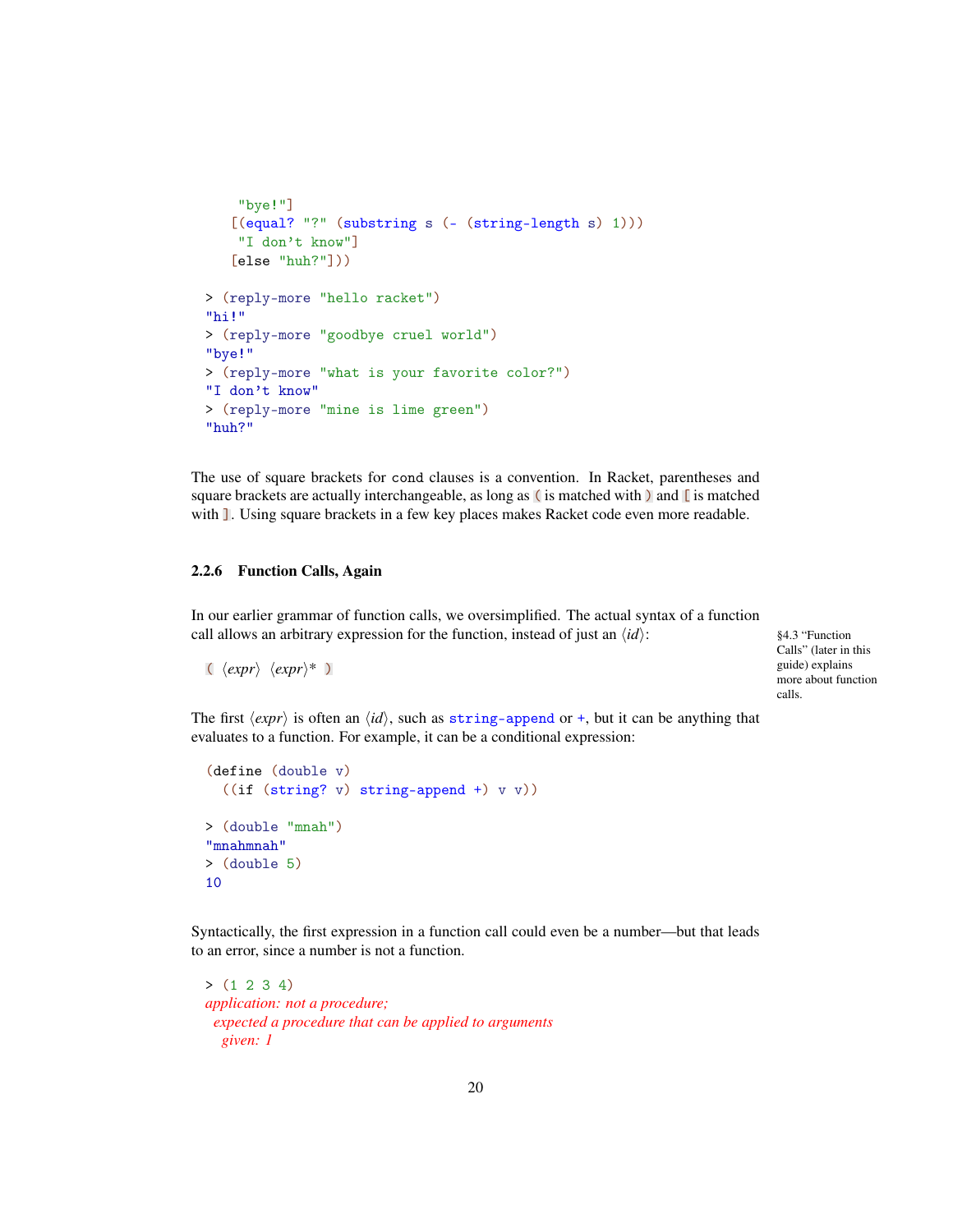```
arguments...:
 2
 3
 4
```
When you accidentally omit a function name or when you use extra parentheses around an expression, you'll most often get an "expected a procedure" error like this one.

#### <span id="page-20-0"></span>2.2.7 Anonymous Functions with lambda

Programming in Racket would be tedious if you had to name all of your numbers. Instead of writing  $(+ 1 2)$ , you'd have to write §4.4 "Functions:

```
> (define a 1)
> (define b 2)
> (+ a b)
3
```
lambda" (later in this guide) explains more about lambda.

It turns out that having to name all your functions can be tedious, too. For example, you might have a function twice that takes a function and an argument. Using twice is convenient if you already have a name for the function, such as sqrt:

```
(define (twice f v)
  (f (f v)))> (twice sqrt 16)
2
```
If you want to call a function that is not yet defined, you could define it, and then pass it to twice:

```
(define (louder s)
  (string-append s "!"))
> (twice louder "hello")
"hello!!"
```
But if the call to twice is the only place where louder is used, it's a shame to have to write a whole definition. In Racket, you can use a lambda expression to produce a function directly. The lambda form is followed by identifiers for the function's arguments, and then the function's body expressions: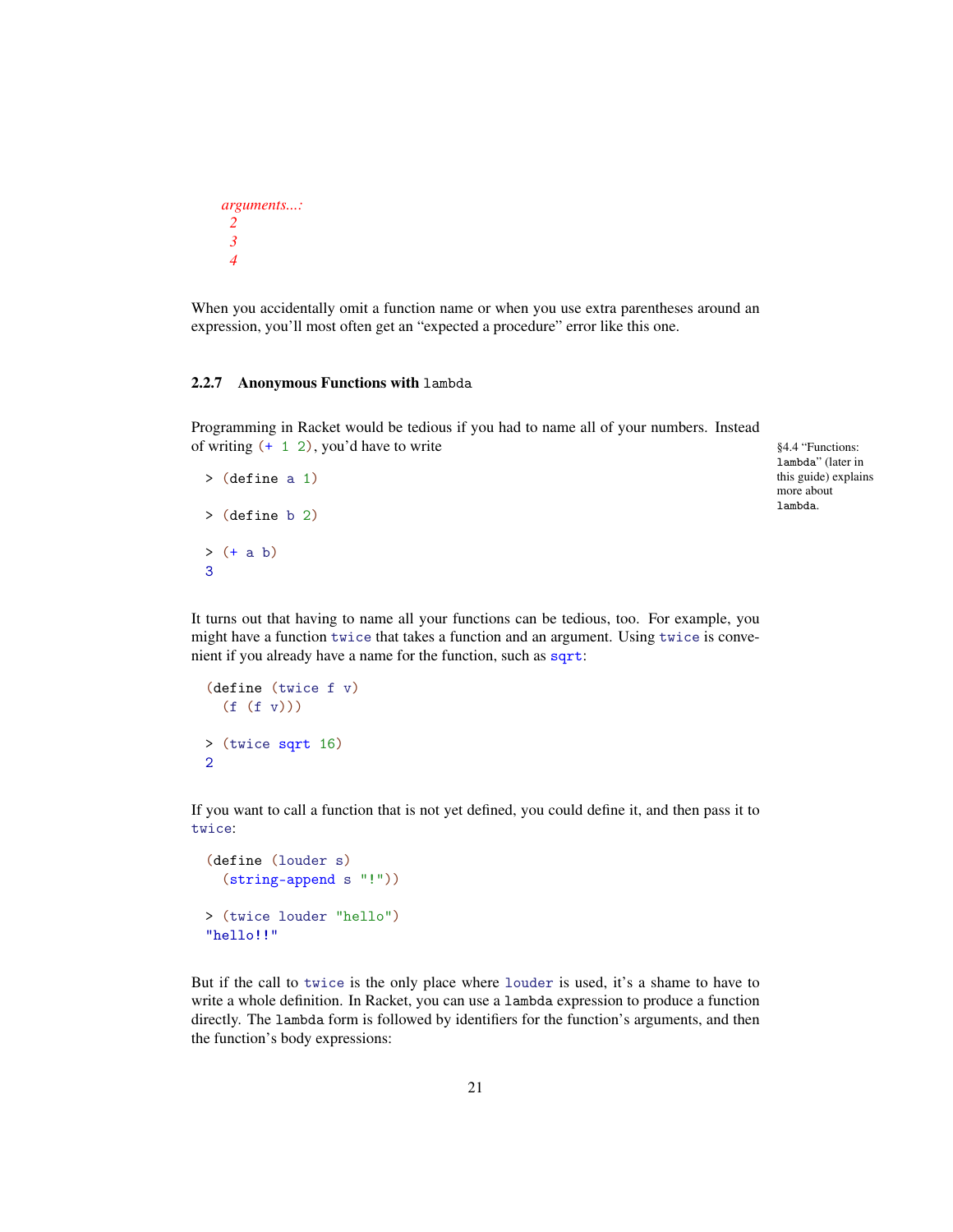( lambda (  $\langle id \rangle^*$  )  $\langle expr \rangle^+$  )

Evaluating a lambda form by itself produces a function:

```
> (lambda (s) (string-append s "!"))
#<procedure>
```
Using lambda, the above call to twice can be re-written as

```
> (twice (lambda (s) (string-append s "!"))
         "hello")
"hello!!"
> (twice (lambda (s) (string-append s "?!"))
         "hello")
"hello?!?!"
```
Another use of lambda is as a result for a function that generates functions:

```
(define (make-add-suffix s2)
  (lambda (s) (string-append s s2)))
> (twice (make-add-suffix "!") "hello")
"hello!!"
> (twice (make-add-suffix "?!") "hello")
"hello?!?!"
> (twice (make-add-suffix "...") "hello")
"hello......"
```
Racket is a *lexically scoped* language, which means that s2 in the function returned by make-add-suffix always refers to the argument for the call that created the function. In other words, the lambda-generated function "remembers" the right s2:

```
> (define louder (make-add-suffix "!"))
> (define less-sure (make-add-suffix "?"))
> (twice less-sure "really")
"really??"
> (twice louder "really")
"really!!"
```
We have so far referred to definitions of the form (define  $\langle id \rangle$   $\langle expr \rangle$ ) as "non-function definitions." This characterization is misleading, because the  $\langle expr \rangle$  could be a lambda form, in which case the definition is equivalent to using the "function" definition form. For example, the following two definitions of louder are equivalent: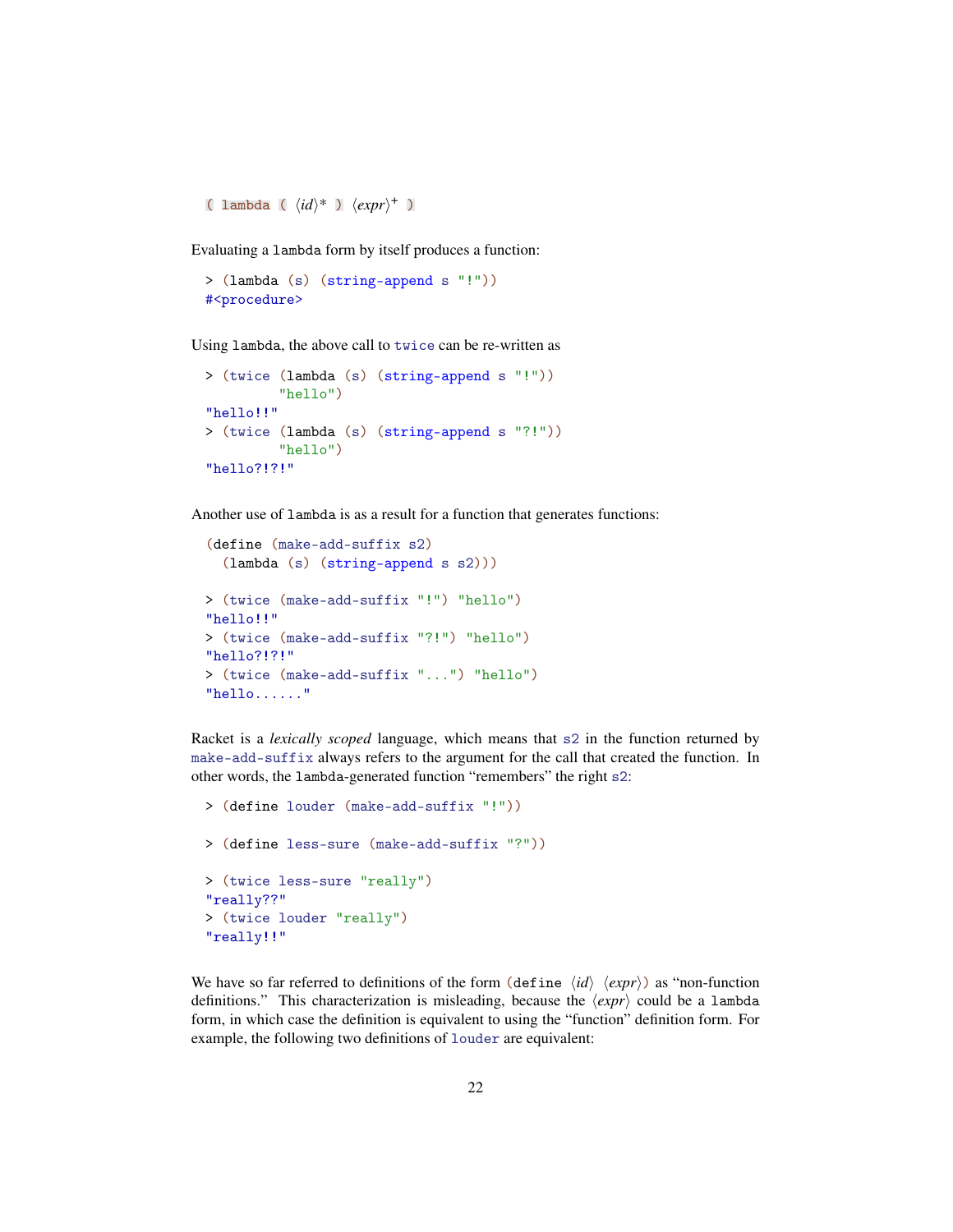```
(define (louder s)
  (string-append s "!"))
(define louder
  (lambda (s)
    (string-append s "!")))
> louder
#<procedure:louder>
```
Note that the expression for louder in the second case is an "anonymous" function written with lambda, but, if possible, the compiler infers a name, anyway, to make printing and error reporting as informative as possible.

#### <span id="page-22-0"></span>2.2.8 Local Binding with define, let, and let\*

It's time to retract another simplification in our grammar of Racket. In the body of a function, definitions can appear before the body expressions: §4.5.4 "Internal

( define (  $\langle id \rangle \langle id \rangle^*$  )  $\langle definition \rangle^* \langle expr \rangle^+$  ) ( lambda (  $\langle id \rangle^*$  )  $\langle definition \rangle^*$   $\langle expr \rangle^+$  )

Definitions" (later in this guide) explains more about local (internal) definitions.

Definitions at the start of a function body are local to the function body.

Examples:

```
(define (converse s)
  (define (starts? s2) ; local to converse
    (define len2 (string-length s2)) ; local to starts?
    (and (>= (string-length s) len2)
         (equal? s2 (substring s 0 len2))))
  (cond
   [(starts? "hello") "hi!"]
   [(starts? "goodbye") "bye!"]
   [else "huh?"]))
> (converse "hello!")
"hi!"
> (converse "urp")
"huh?"
> starts? ; outside of converse, so...
starts?: undefined;
 cannot reference undefined identifier
```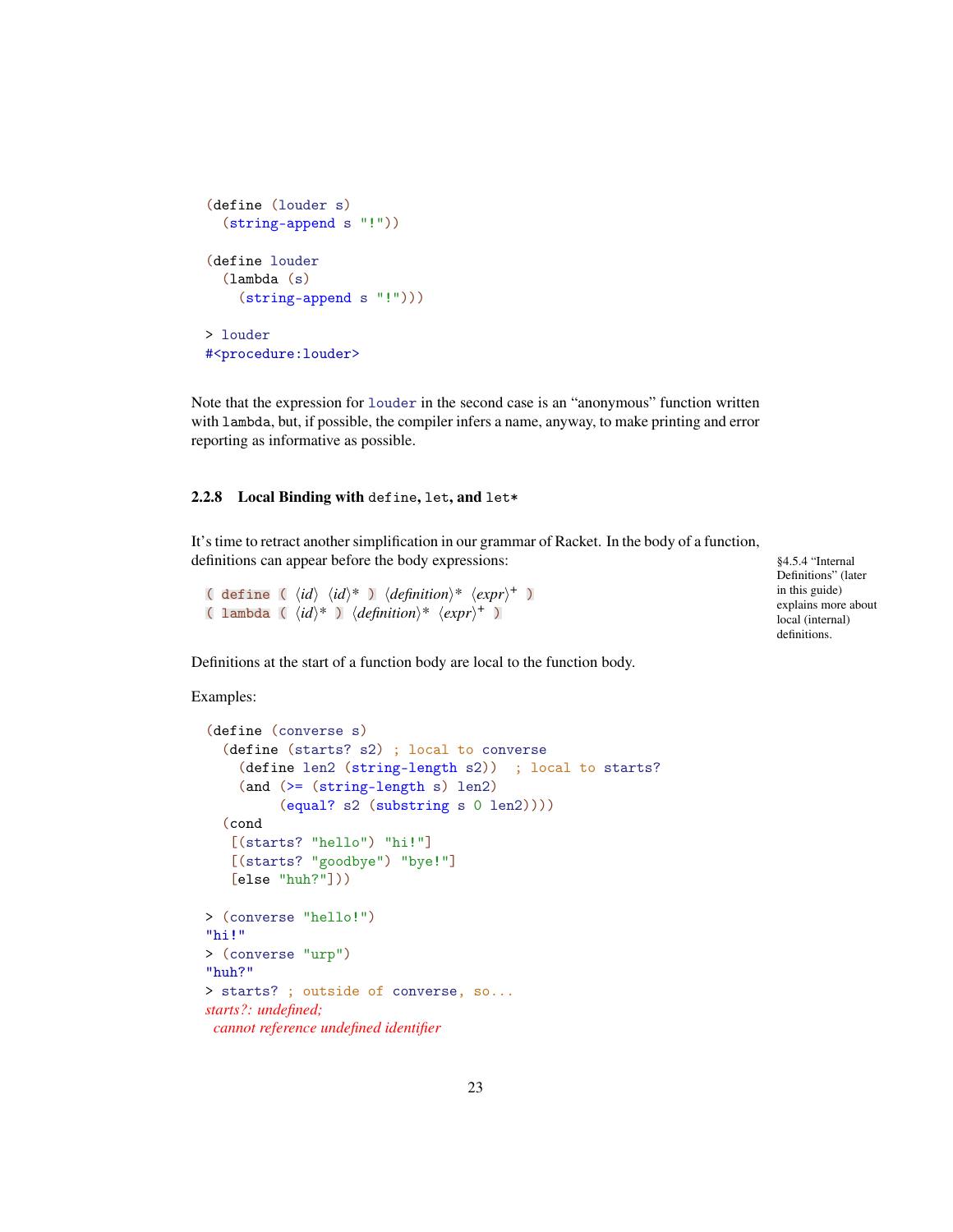Another way to create local bindings is the let form. An advantage of let is that it can be used in any expression position. Also, let binds many identifiers at once, instead of requiring a separate define for each identifier.  $\frac{1}{2}$  \$4.5.4 "Internal

( let (  $\{ [ \langle id \rangle \langle expr \rangle ]\}^*$  )  $\langle expr \rangle^+$  )

Definitions" (later in this guide) explains more about let and let\*.

Each binding clause is an  $\langle id \rangle$  and an  $\langle expr \rangle$  surrounded by square brackets, and the expressions after the clauses are the body of the let. In each clause, the  $\langle id \rangle$  is bound to the result of the  $\langle expr \rangle$  for use in the body.

```
> (let ([x (random 4)]
         [o (random 4)])(cond
      [ ( > x  o) "X wins"]
      [(\rangle \circ x) "O wins"]
      [else "cat's game"]))
"X wins"
```
The bindings of a let form are available only in the body of the let, so the binding clauses cannot refer to each other. The let\* form, in contrast, allows later clauses to use earlier bindings:

```
> (let* ([x (random 4)]
         [o (random 4)][diff (number->string (abs (- x 0))])
    (cond
     [(> x o) (string-append "X wins by " diff)]
     [(> o x) (string-append "O wins by " diff)]
     [else "cat's game"]))
"X wins by 1"
```
## <span id="page-23-0"></span>2.3 Lists, Iteration, and Recursion

Racket is a dialect of the language Lisp, whose name originally stood for "LISt Processor." The built-in list datatype remains a prominent feature of the language.

The list function takes any number of values and returns a list containing the values:

> (list "red" "green" "blue") '("red" "green" "blue") > (list 1 2 3 4 5)  $'$ (1 2 3 4 5)

A list usually prints with  $\prime$ , but the printed form of a list depends on its content. See §3.8 "Pairs and Lists" for more information.

As you can see, a list result prints in the REPL as a quote <sup>1</sup> and then a pair of parentheses wrapped around the printed form of the list elements. There's an opportunity for confusion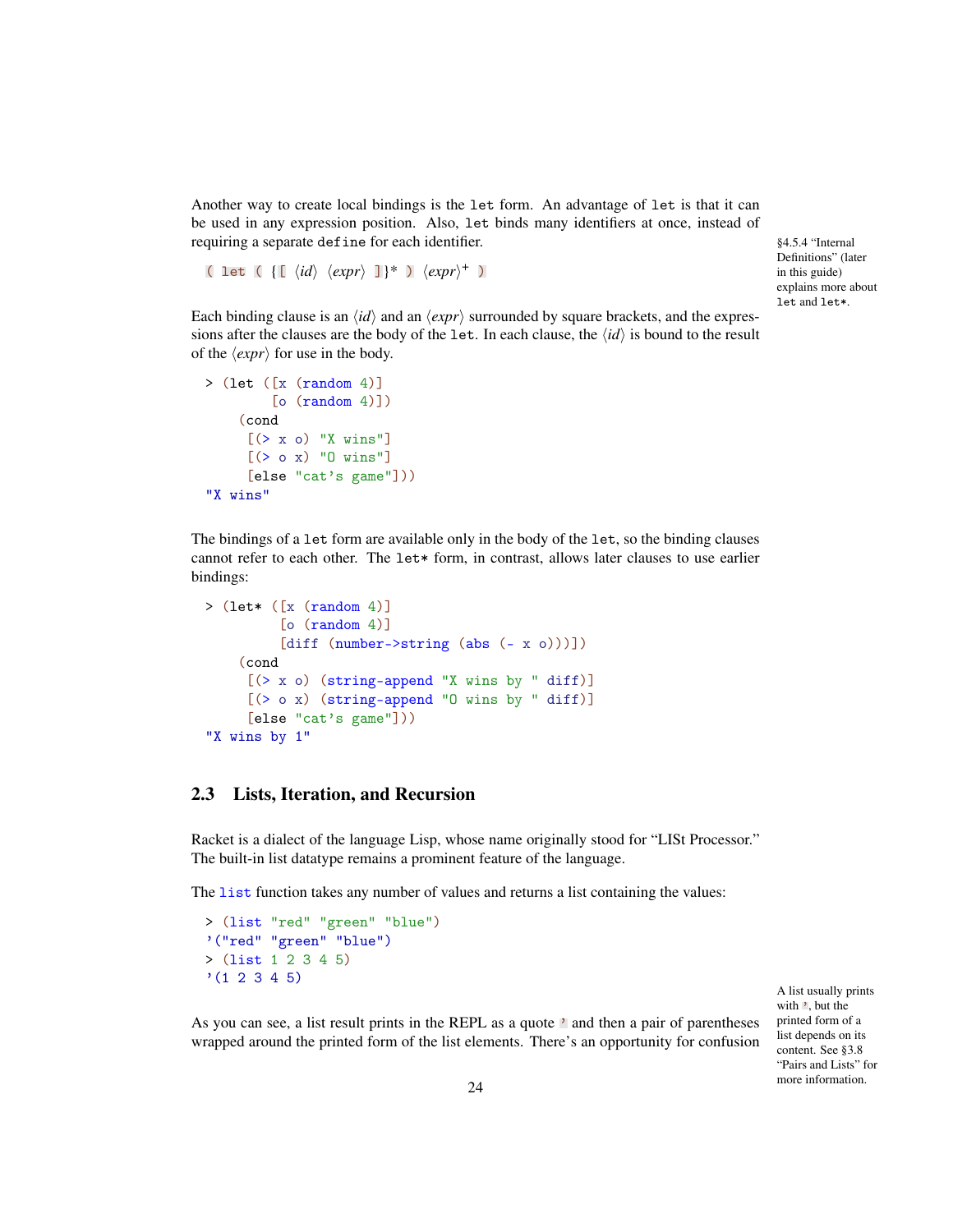here, because parentheses are used for both expressions, such as (list "red" "green" "blue"), and printed results, such as '("red" "green" "blue"). In addition to the quote, parentheses for results are printed in blue in the documentation and in DrRacket, whereas parentheses for expressions are brown.

Many predefined functions operate on lists. Here are a few examples:

```
> (length (list "hop" "skip" "jump")) ; count the elements
3
> (list-ref (list "hop" "skip" "jump") 0) ; extract by position
"hop"
> (list-ref (list "hop" "skip" "jump") 1)
"skip"
> (append (list "hop" "skip") (list "jump")) ; combine lists
'("hop" "skip" "jump")
> (reverse (list "hop" "skip" "jump")) ; reverse order
'("jump" "skip" "hop")
> (member "fall" (list "hop" "skip" "jump")) ; check for an ele-
ment
#f
```
#### <span id="page-24-0"></span>2.3.1 Predefined List Loops

In addition to simple operations like append, Racket includes functions that iterate over the elements of a list. These iteration functions play a role similar to for in Java, Racket, and other languages. The body of a Racket iteration is packaged into a function to be applied to each element, so the lambda form becomes particularly handy in combination with iteration functions.

Different list-iteration functions combine iteration results in different ways. The map function uses the per-element results to create a new list:

```
> (map sqrt (list 1 4 9 16))
(1 2 3 4)> (map (lambda (i)
         (string-append i "!"))
       (list "peanuts" "popcorn" "crackerjack"))
'("peanuts!" "popcorn!" "crackerjack!")
```
The andmap and ormap functions combine the results by anding or oring:

```
> (andmap string? (list "a" "b" "c"))
#t
> (andmap string? (list "a" "b" 6))
#f
```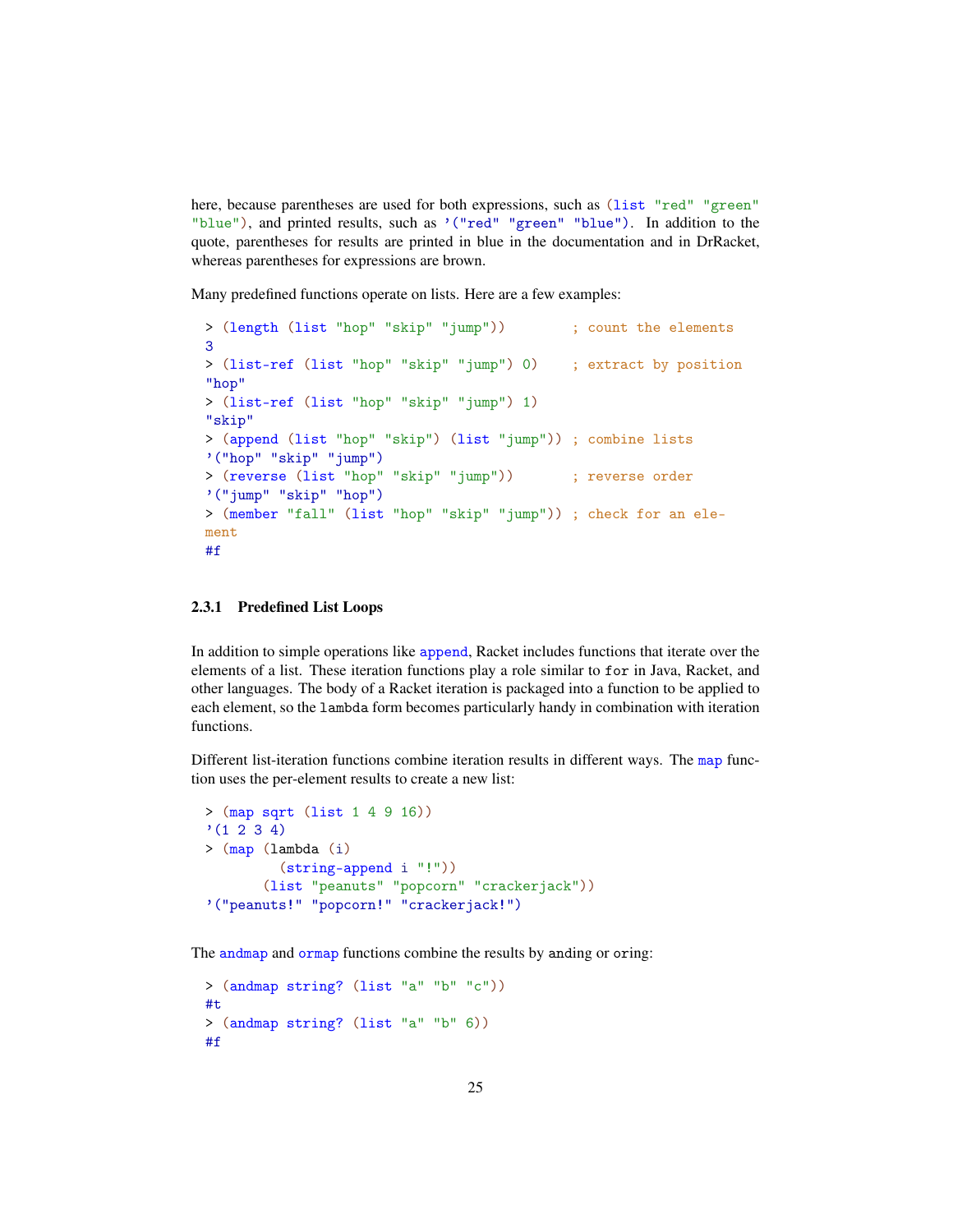```
> (ormap number? (list "a" "b" 6))
#t
```
The filter function keeps elements for which the body result is true, and discards elements for which it is #f:

```
> (filter string? (list "a" "b" 6))
'("a" "b")
> (filter positive? (list 1 -2 6 7 0))
'(1 6 7)
```
The map, andmap, ormap, and filter functions can all handle multiple lists, instead of just a single list. The lists must all have the same length, and the given function must accept one argument for each list:

```
> (map (lambda (s n) (substring s 0 n))
       (list "peanuts" "popcorn" "crackerjack")
       (list 6 3 7))
'("peanut" "pop" "cracker")
```
The foldl function generalizes some iteration functions. It uses the per-element function to both process an element and combine it with the "current" value, so the per-element function takes an extra first argument. Also, a starting "current" value must be provided before the lists:

```
> (foldl (lambda (elem v)
            (+ v (* elem elem)))
          \Omega'(1 \ 2 \ 3))14
```
Despite its generality, foldl is not as popular as the other functions. One reason is that map, ormap, andmap, and filter cover the most common kinds of list loops.

Racket provides a general *list comprehension* form for/list, which builds a list by iterating through *sequences*. List comprehensions and related iteration forms are described in §11 "Iterations and Comprehensions".

#### <span id="page-25-0"></span>2.3.2 List Iteration from Scratch

Although map and other iteration functions are predefined, they are not primitive in any interesting sense. You can write equivalent iterations using a handful of list primitives.

Since a Racket list is a linked list, the two core operations on a non-empty list are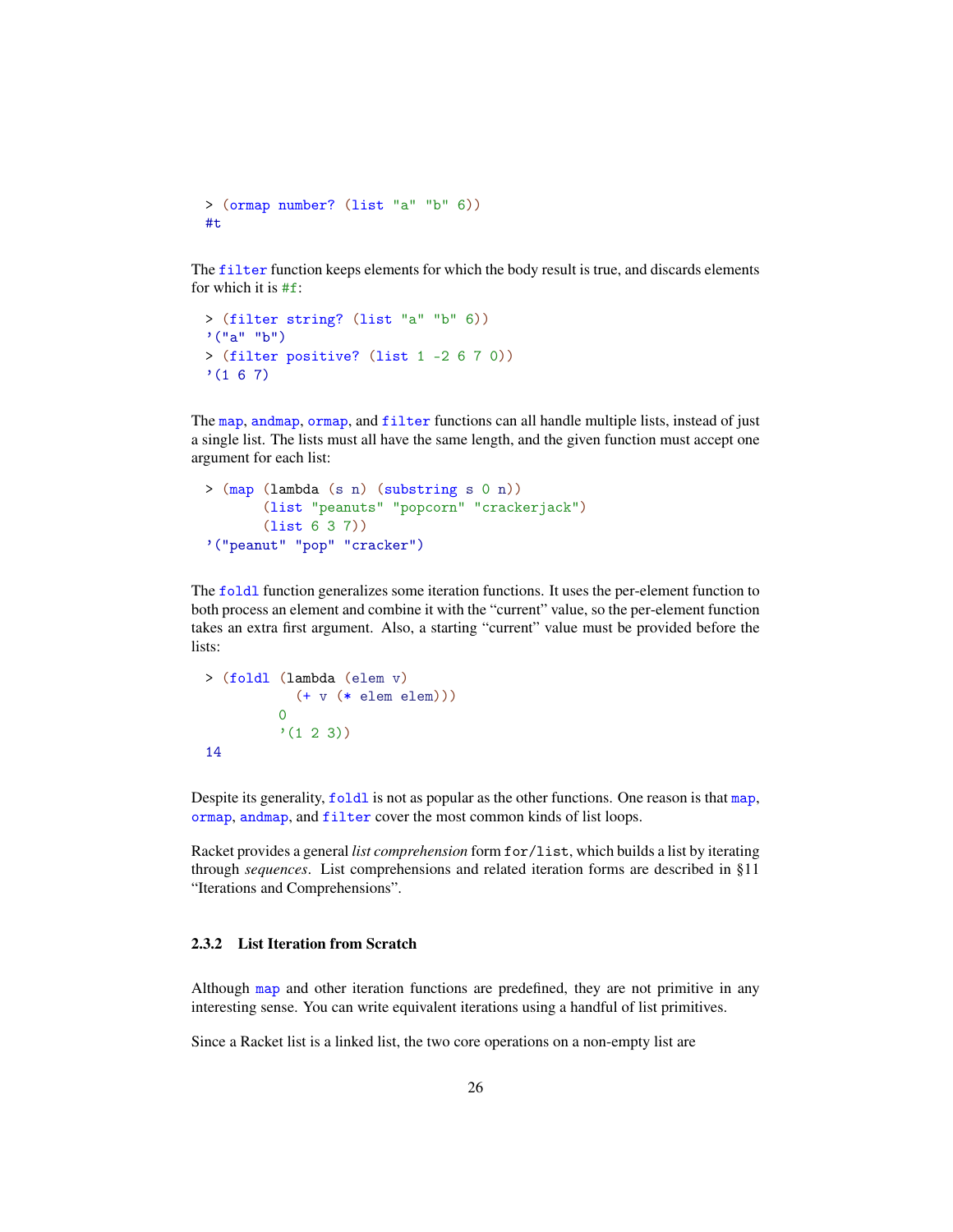- first: get the first thing in the list; and
- rest: get the rest of the list.

Examples:

```
> (first (list 1 2 3))
1
> (rest (list 1 2 3))
'(23)
```
To create a new node for a linked list—that is, to add to the front of the list—use the cons function, which is short for "construct." To get an empty list to start with, use the empty constant:

```
> empty
' ()
> (cons "head" empty)
'("head")
> (cons "dead" (cons "head" empty))
'("dead" "head")
```
To process a list, you need to be able to distinguish empty lists from non-empty lists, because first and rest work only on non-empty lists. The empty? function detects empty lists, and cons? detects non-empty lists:

```
> (empty? empty)
#t
> (empty? (cons "head" empty))
#f
> (cons? empty)
#f
> (cons? (cons "head" empty))
#t
```
With these pieces, you can write your own versions of the length function, map function, and more.

Examples:

```
(define (my-length lst)
  (cond
   [(empty? lst) 0]
   [else (+ 1 (my-length (rest lst)))]))
```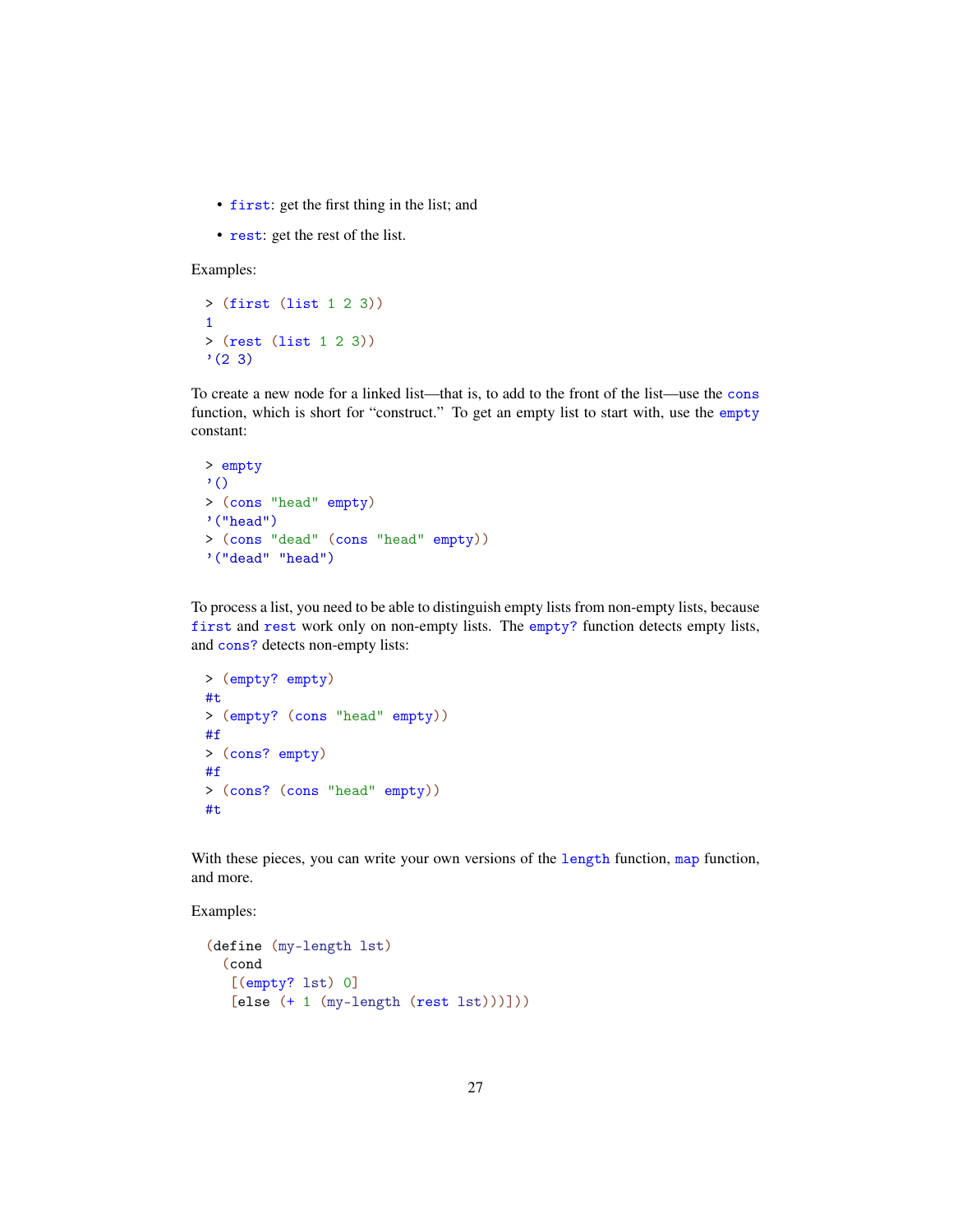```
> (my-length empty)
0
> (my-length (list "a" "b" "c"))
3
(define (my-map f lst)
  (cond
   [(empty? lst) empty]
   [else (cons (f (first lst))
               (my-map f (rest lst)))]))
> (my-map string-upcase (list "ready" "set" "go"))
'("READY" "SET" "GO")
```
If the derivation of the above definitions is mysterious to you, consider reading *[How to](http://www.htdp.org) [Design Programs](http://www.htdp.org)*. If you are merely suspicious of the use of recursive calls instead of a looping construct, then read on.

#### <span id="page-27-0"></span>2.3.3 Tail Recursion

Both the my-length and my-map functions run in  $O(n)$  time for a list of length *n*. This is easy to see by imagining how (my-length (list "a" "b" "c")) must evaluate:

```
(my-length (list "a" "b" "c"))
= (+ 1 \text{ (my-length (list "b" "c"))})= (+ 1 (+ 1 (my-length (list "c")))))= (+ 1 (+ 1 (+ 1 (my-length (list))))))= (+ 1 (+ 1 (+ 1 0)))= (+ 1 (+ 1 1))
= (+ 1 2)= 3
```
For a list with *n* elements, evaluation will stack up  $n (+ 1 ...)$  additions, and then finally add them up when the list is exhausted.

You can avoid piling up additions by adding along the way. To accumulate a length this way, we need a function that takes both a list and the length of the list seen so far; the code below uses a local function iter that accumulates the length in an argument len:

```
(define (my-length lst)
 ; local function iter:
 (define (iter lst len)
    (cond
```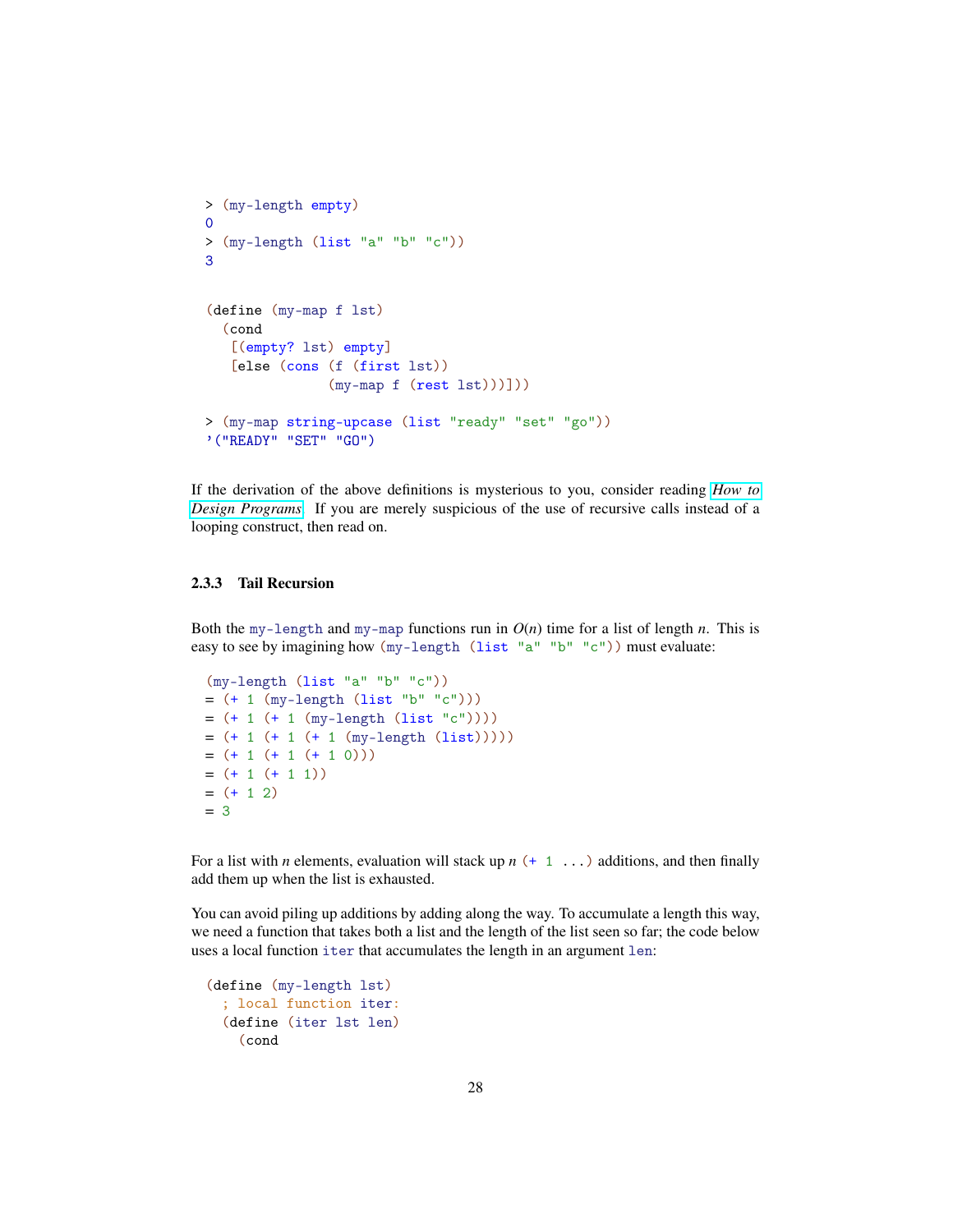```
[(empty? lst) len]
   [else (iter (rest lst) (+ len 1))]))
; body of my-length calls iter:
(iter lst 0))
```
Now evaluation looks like this:

```
(my-length (list "a" "b" "c"))
= (iter (list "a" "b" "c") 0)
= (iter (list "b" "c") 1)
= (iter (list "c") 2)
= (iter (list) 3)
3
```
The revised my-length runs in constant space, just as the evaluation steps above suggest. That is, when the result of a function call, like (iter (list "b"  $C$ ") 1), is exactly the result of some other function call, like (iter (list "c") 2), then the first one doesn't have to wait around for the second one, because that takes up space for no good reason.

This evaluation behavior is sometimes called *tail-call optimization*, but it's not merely an "optimization" in Racket; it's a guarantee about the way the code will run. More precisely, an expression in *tail position* with respect to another expression does not take extra computation space over the other expression.

In the case of  $my$ -map,  $O(n)$  space complexity is reasonable, since it has to generate a result of size  $O(n)$ . Nevertheless, you can reduce the constant factor by accumulating the result list. The only catch is that the accumulated list will be backwards, so you'll have to reverse it at the very end: Attempting to a strategie of the very end: Attempting to a strategie of the very end:

```
(define (my-map f lst)
 (define (iter lst backward-result)
    (cond
     [(empty? lst) (reverse backward-result)]
     [else (iter (rest lst)
                 (cons (f (first lst))
                       backward-result))]))
 (iter lst empty))
```
reduce a constant factor like this is usually not worthwhile, as discussed below.

It turns out that if you write

```
(define (my-map f lst)
 (for/list ([i lst])
   (f i))
```
then the for/list form in the function is expanded to essentially the same code as the iter local definition and use. The difference is merely syntactic convenience.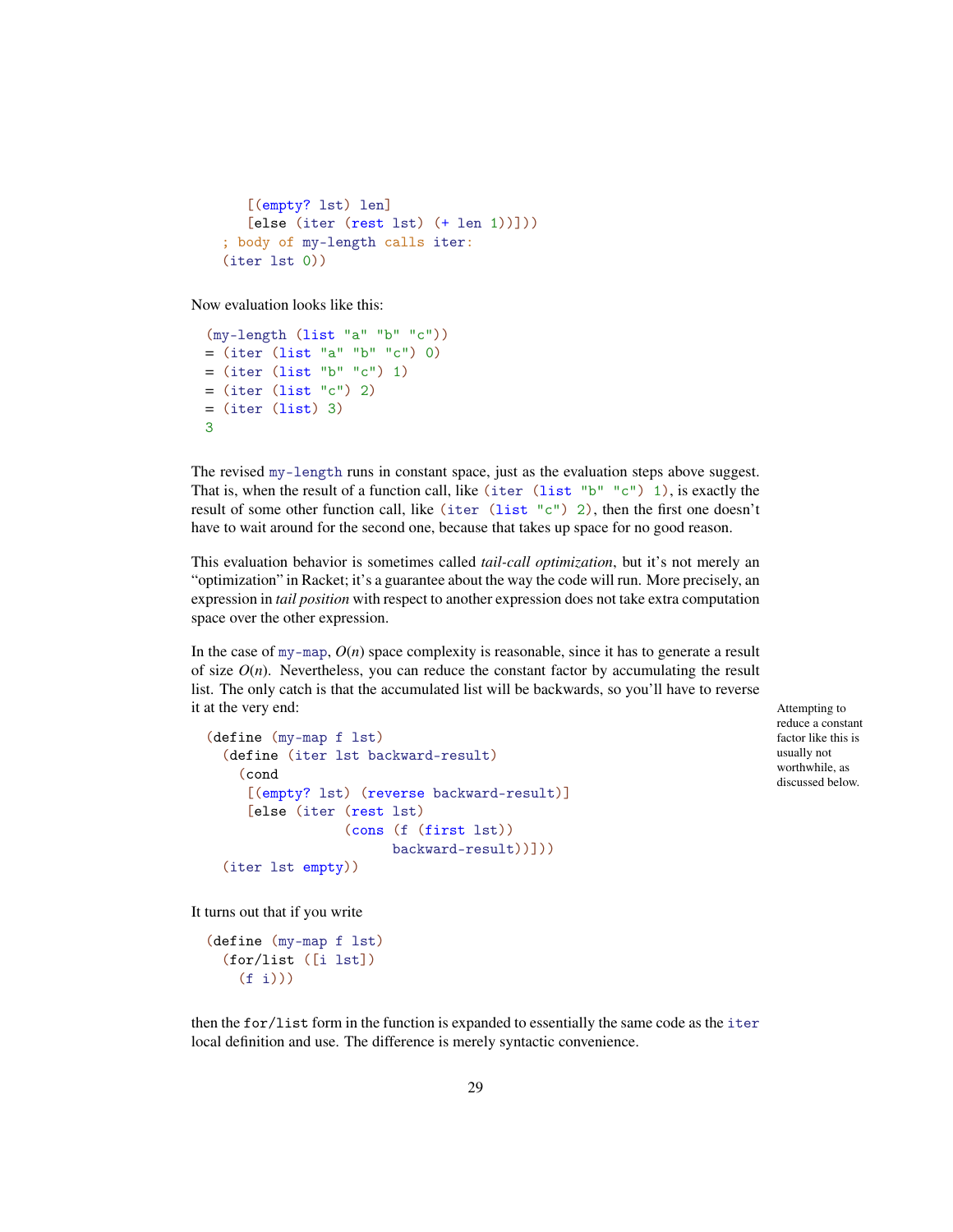#### <span id="page-29-0"></span>2.3.4 Recursion versus Iteration

The my-length and my-map examples demonstrate that iteration is just a special case of recursion. In many languages, it's important to try to fit as many computations as possible into iteration form. Otherwise, performance will be bad, and moderately large inputs can lead to stack overflow. Similarly, in Racket, it is sometimes important to make sure that tail recursion is used to avoid  $O(n)$  space consumption when the computation is easily performed in constant space.

At the same time, recursion does not lead to particularly bad performance in Racket, and there is no such thing as stack overflow; you can run out of memory if a computation involves too much context, but exhausting memory typically requires orders of magnitude deeper recursion than would trigger a stack overflow in other languages. These considerations, combined with the fact that tail-recursive programs automatically run the same as a loop, lead Racket programmers to embrace recursive forms rather than avoid them.

Suppose, for example, that you want to remove consecutive duplicates from a list. While such a function can be written as a loop that remembers the previous element for each iteration, a Racket programmer would more likely just write the following:

```
(define (remove-dups l)
  (cond
   [(empty? l) empty]
   [(empty? (rest l)) l]
   [else
    (let ([i (first l)])
      (if (equal? i (first (rest l)))
          (remove-dups (rest l))
          (cons i (remove-dups (rest 1))))))> (remove-dups (list "a" "b" "b" "b" "c" "c"))
'("a" "b" "c")
```
In general, this function consumes  $O(n)$  space for an input list of length *n*, but that's fine, since it produces an  $O(n)$  result. If the input list happens to be mostly consecutive duplicates, then the resulting list can be much smaller than  $O(n)$ —and remove-dups will also use much less than *O*(*n*) space! The reason is that when the function discards duplicates, it returns the result of a remove-dups call directly, so the tail-call "optimization" kicks in:

```
(remove-dups (list "a" "b" "b" "b" "b" "b"))
= (\text{cons "a" (remove-dups (list "b" "b" "b" "b" "b" "b"))
= (cons "a" (remove-dups (list "b" "b" "b" "b")))
= (cons "a" (remove-dups (list "b" "b" "b")))
= (\text{cons "a" (remove-dups (list "b" "b"))))= (cons "a" (remove-dups (list "b")))= (cons "a" (list "b"))
```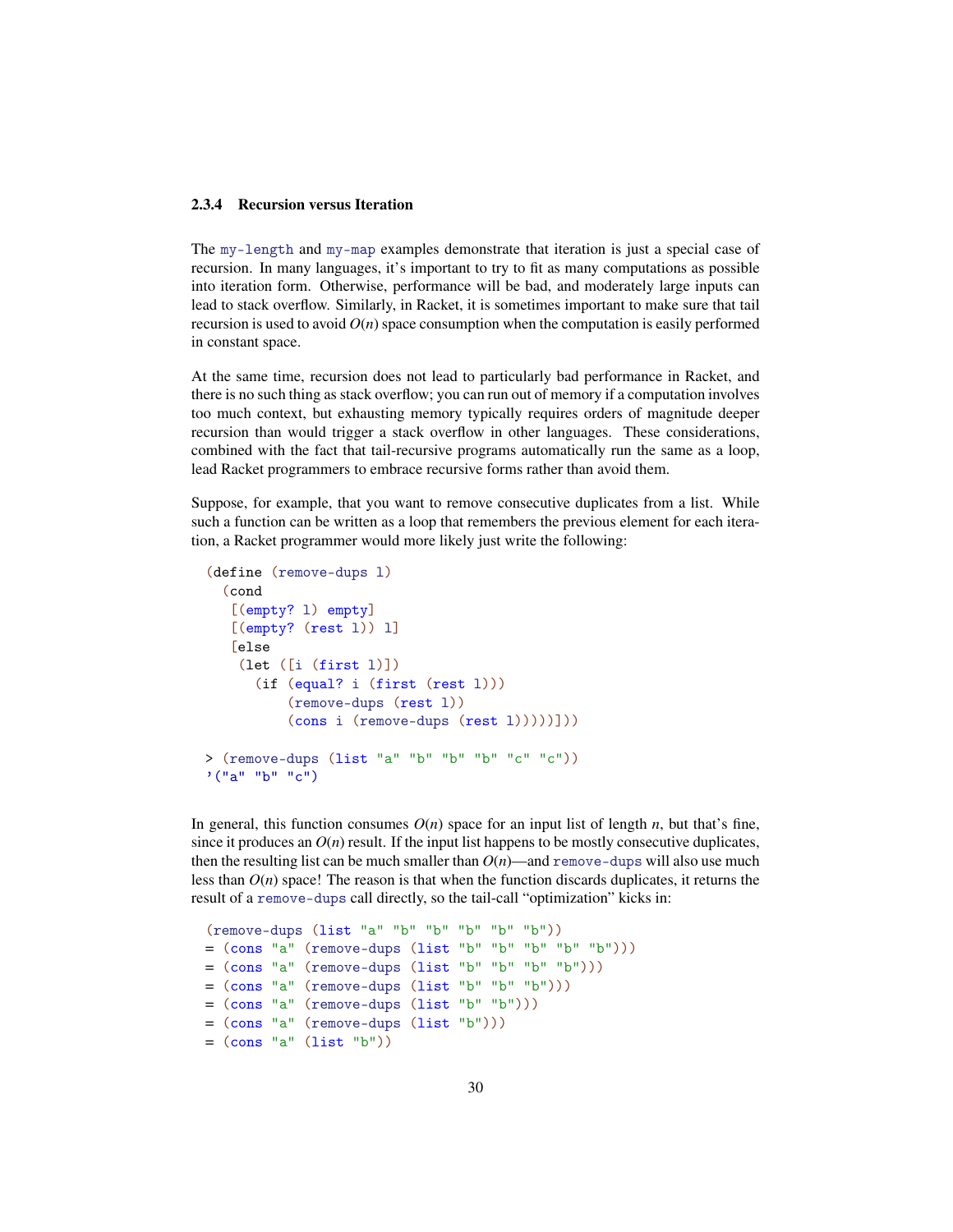$=$   $(list "a" "b")$ 

## <span id="page-30-0"></span>2.4 Pairs, Lists, and Racket Syntax

The cons function actually accepts any two values, not just a list for the second argument. When the second argument is not empty and not itself produced by cons, the result prints in a special way. The two values joined with cons are printed between parentheses, but with a dot (i.e., a period surrounded by whitespace) in between:

```
> (cons 1 2)
'(1 \cdot 2)> (cons "banana" "split")
'("banana" . "split")
```
Thus, a value produced by cons is not always a list. In general, the result of cons is a *pair*. The more traditional name for the cons? function is pair?, and we'll use the traditional name from now on.

The name rest also makes less sense for non-list pairs; the more traditional names for first and rest are car and cdr, respectively. (Granted, the traditional names are also nonsense. Just remember that "a" comes before "d," and cdr is pronounced "could-er.")

Examples:

 $>$  (car (cons 1 2)) 1 > (cdr (cons 1 2)) 2 > (pair? empty) #f > (pair? (cons 1 2)) #t > (pair? (list 1 2 3)) #t

Racket's pair datatype and its relation to lists is essentially a historical curiosity, along with the dot notation for printing and the funny names car and cdr. Pairs are deeply wired into to the culture, specification, and implementation of Racket, however, so they survive in the language.

You are perhaps most likely to encounter a non-list pair when making a mistake, such as accidentally reversing the arguments to cons:

> (cons (list 2 3) 1)  $'((2 \ 3) \ . \ 1)$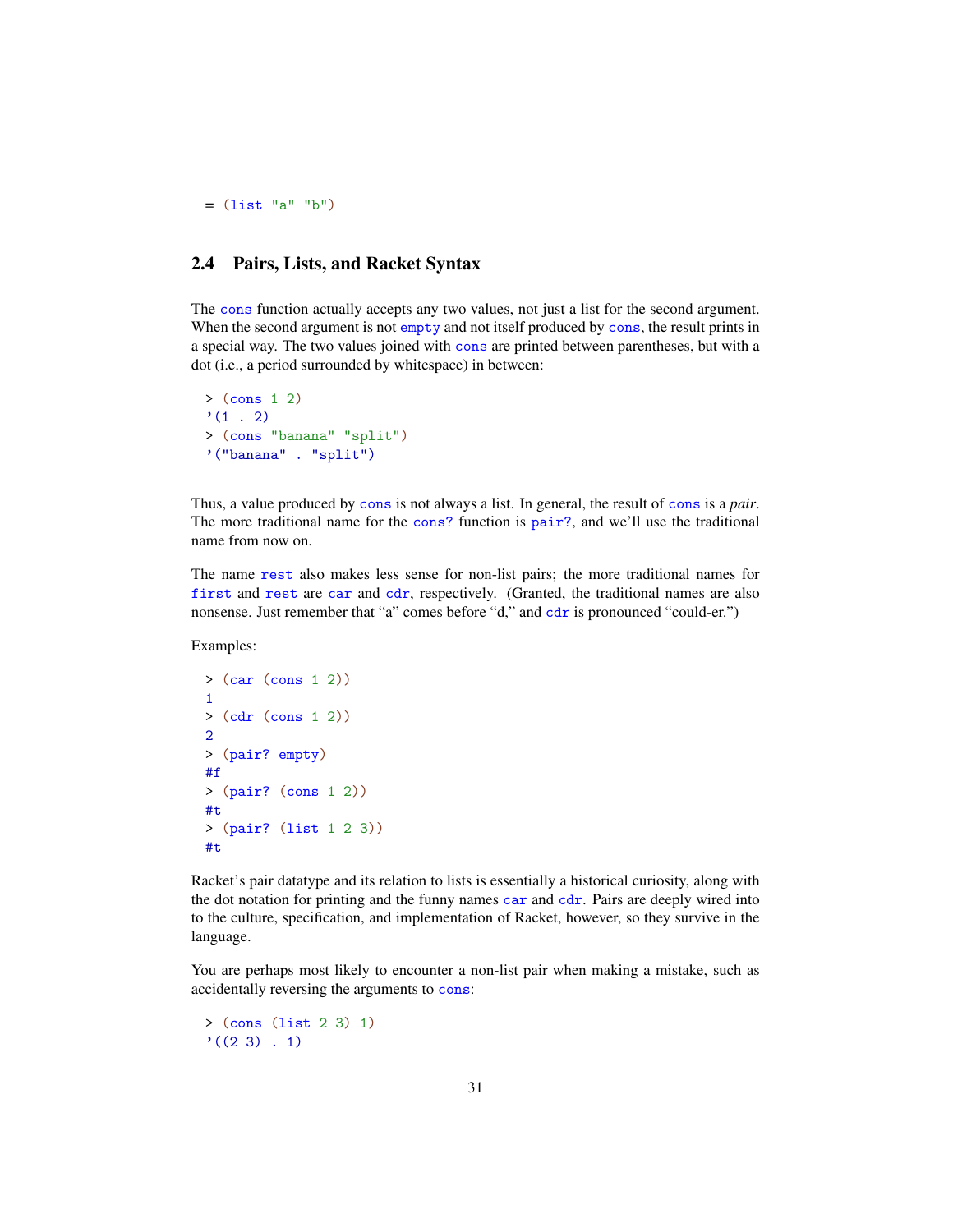> (cons 1 (list 2 3))  $'(1 \ 2 \ 3)$ 

Non-list pairs are used intentionally, sometimes. For example, the make-hash function takes a list of pairs, where the car of each pair is a key and the cdr is an arbitrary value.

The only thing more confusing to new Racketeers than non-list pairs is the printing convention for pairs where the second element *is* a pair, but *is not* a list:

```
> (cons 0 (cons 1 2))
'(0 1 . 2)
```
In general, the rule for printing a pair is as follows: use the dot notation unless the dot is immediately followed by an open parenthesis. In that case, remove the dot, the open parenthesis, and the matching close parenthesis. Thus,  $\sqrt{(0)}$ . (1.2) becomes  $\sqrt{(0)}$  1 . 2), and '(1 . (2 . (3 . ()))) becomes '(1 2 3).

#### <span id="page-31-0"></span>2.4.1 Quoting Pairs and Symbols with quote

A list prints with a quote mark before it, but if an element of a list is itself a list, then no quote mark is printed for the inner list:

```
> (list (list 1) (list 2 3) (list 4))
'((1) (2 3) (4))
```
For nested lists, especially, the quote form lets you write a list as an expression in essentially the same way that the list prints:

```
> (quote ("red" "green" "blue"))
'("red" "green" "blue")
> (quote ((1) (2 3) (4)))
'((1) (2 3) (4))> (quote ())
' ()
```
The quote form works with the dot notation, too, whether the quoted form is normalized by the dot-parenthesis elimination rule or not:

```
> (quote (1 . 2))
'(1 \cdot 2)> (quote (0 . (1 . 2)))
'(0 1 . 2)
```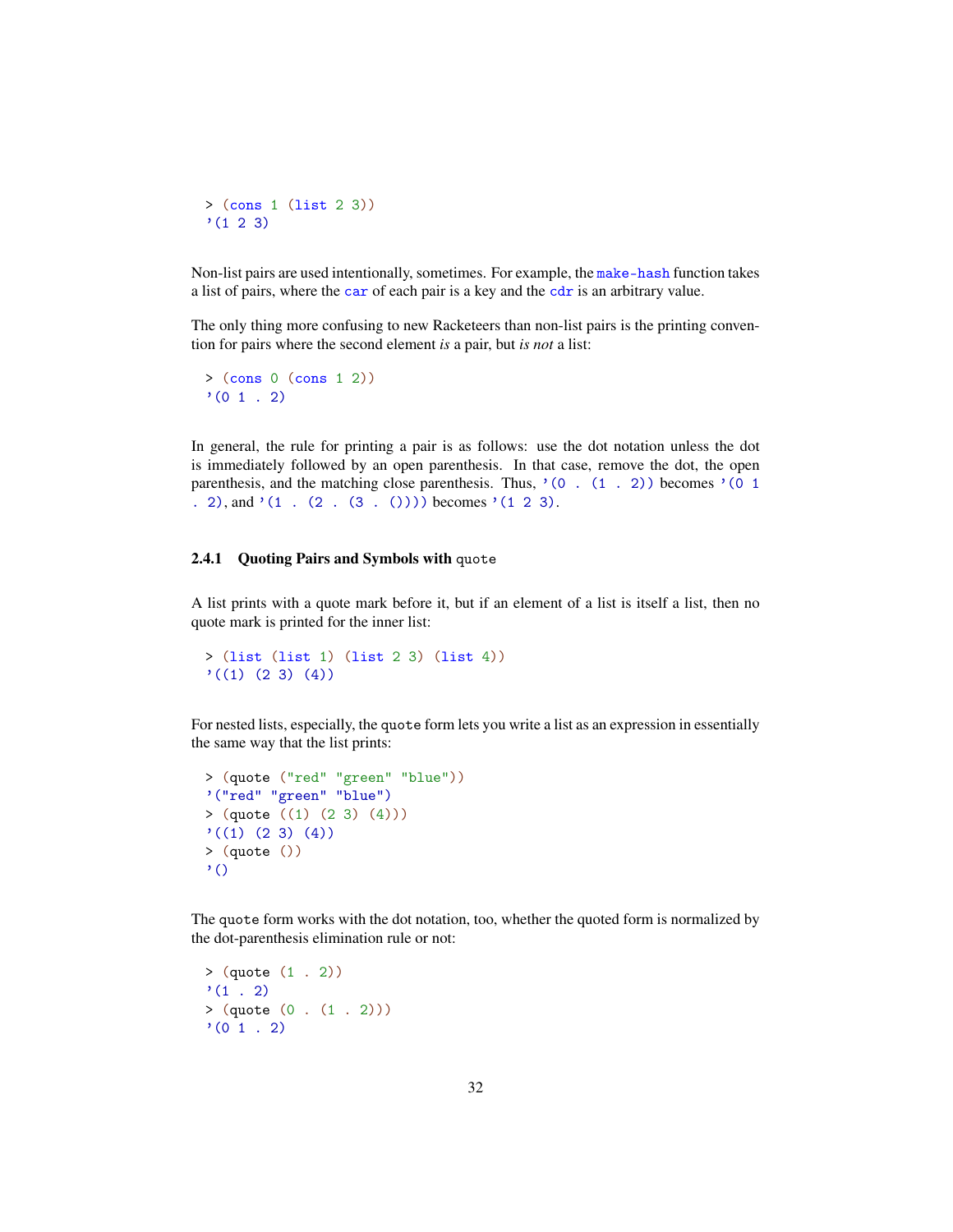Naturally, lists of any kind can be nested:

```
> (list (list 1 2 3) 5 (list "a" "b" "c"))
'((1 2 3) 5 ("a" "b" "c")> (quote ((1 2 3) 5 ("a" "b" "c")))
'((1 2 3) 5 ("a" "b" "c"))
```
If you wrap an identifier with quote, then you get output that looks like an identifier, but with a ' prefix:

```
> (quote jane-doe)
'jane-doe
```
A value that prints like a quoted identifier is a *symbol*. In the same way that parenthesized output should not be confused with expressions, a printed symbol should not be confused with an identifier. In particular, the symbol (quote map) has nothing to do with the map identifier or the predefined function that is bound to map, except that the symbol and the identifier happen to be made up of the same letters.

Indeed, the intrinsic value of a symbol is nothing more than its character content. In this sense, symbols and strings are almost the same thing, and the main difference is how they print. The functions symbol->string and string->symbol convert between them.

Examples:

```
> map
#<procedure:map>
> (quote map)
'map
> (symbol? (quote map))
#t
> (symbol? map)
#f
> (procedure? map)
#t
> (string->symbol "map")
'map
> (symbol->string (quote map))
"map"
```
In the same way that quote for a list automatically applies itself to nested lists, quote on a parenthesized sequence of identifiers automatically applies itself to the identifiers to create a list of symbols:

```
> (car (quote (road map)))
'road
> (symbol? (car (quote (road map))))
#t
```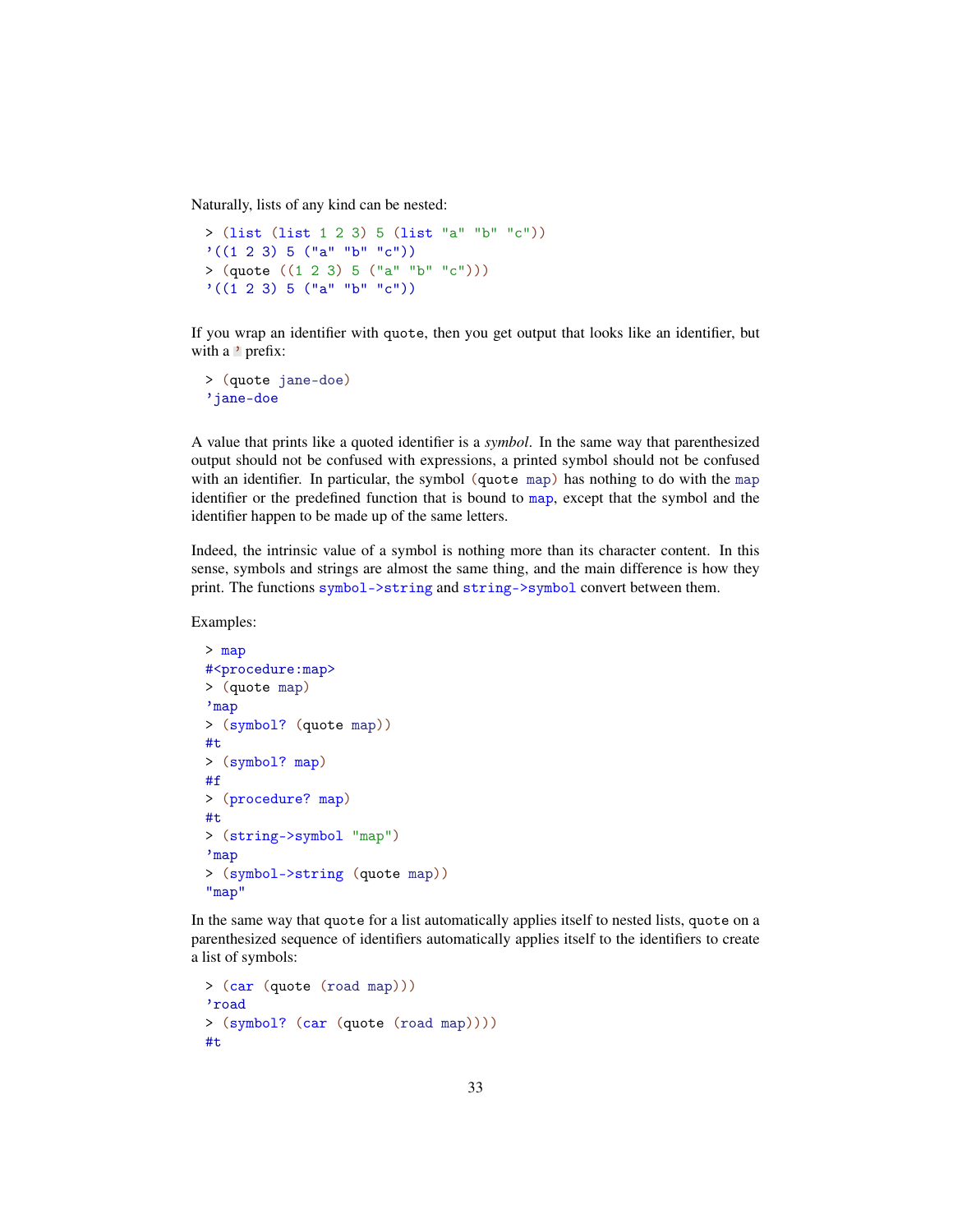When a symbol is inside a list that is printed with  $\frac{1}{2}$ , the  $\frac{1}{2}$  on the symbol is omitted, since  $\frac{1}{2}$ is doing the job already:

```
> (quote (road map))
'(road map)
```
The quote form has no effect on a literal expression such as a number or string:

```
> (quote 42)
42
> (quote "on the record")
"on the record"
```
#### <span id="page-33-0"></span>2.4.2 Abbreviating quote with '

As you may have guessed, you can abbreviate a use of quote by just putting ' in front of a form to quote:

```
> '(1 2 3)
'(1 2 3)
> 'road
'road
> '((1 2 3) road ("a" "b" "c"))
'((1 2 3) road ("a" "b" "c"))
```
In the documentation, <sup>2</sup> within an expression is printed in green along with the form after it, since the combination is an expression that is a constant. In DrRacket, only the ' is colored green. DrRacket is more precisely correct, because the meaning of quote can vary depending on the context of an expression. In the documentation, however, we routinely assume that standard bindings are in scope, and so we paint quoted forms in green for extra clarity.

A ' expands to a quote form in quite a literal way. You can see this if you put a ' in front of a form that has a ':

```
> (car ''road)
'quote
> (car '(quote road))
'quote
```
The ' abbreviation works in output as well as input. The REPL's printer recognizes the symbol 'quote as the first element of a two-element list when printing output, in which case it uses ' to print the output: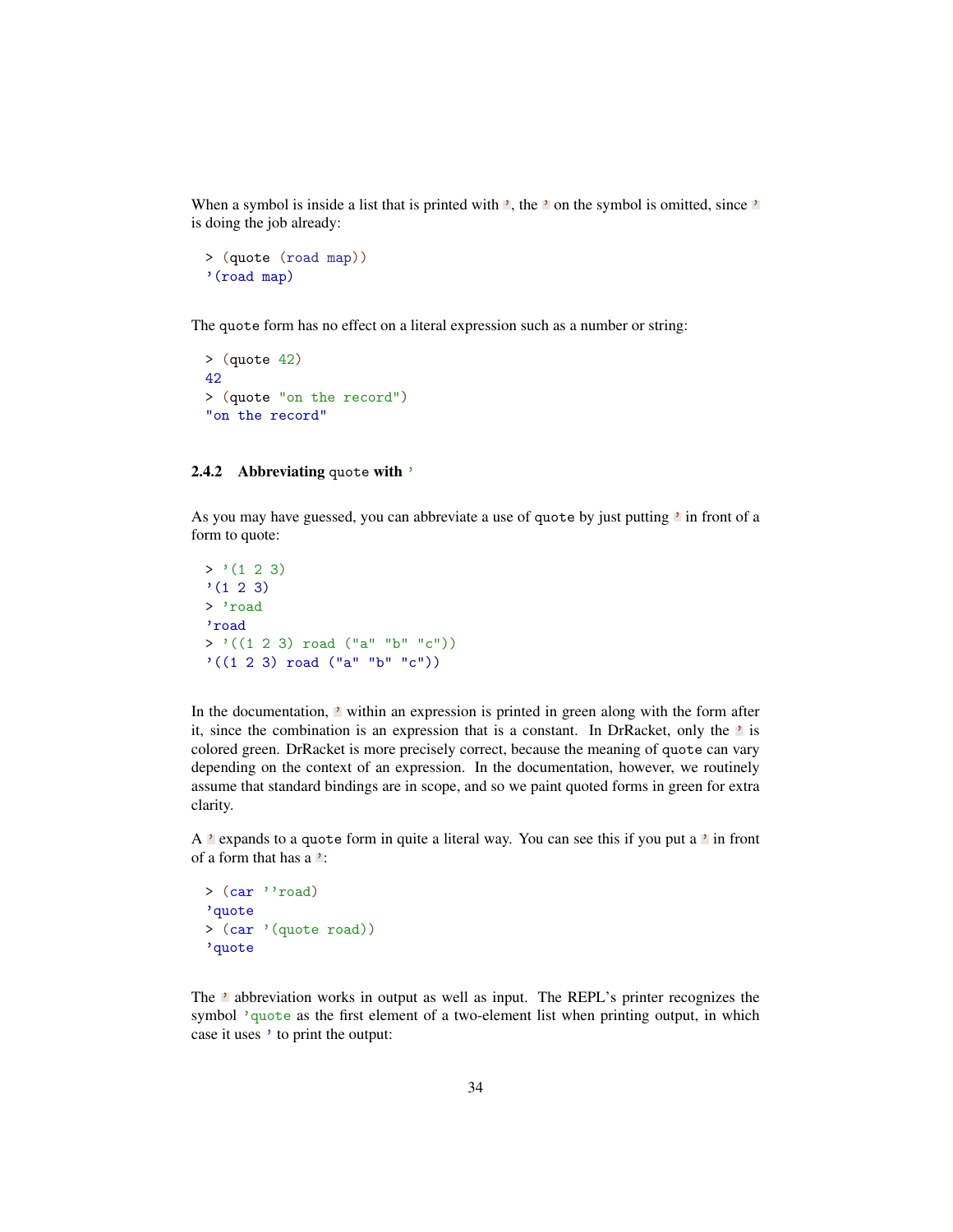```
> (quote (quote road))
''road
> '(quote road)
''road
> ''road
''road
```
#### <span id="page-34-0"></span>2.4.3 Lists and Racket Syntax

Now that you know the truth about pairs and lists, and now that you've seen quote, you're ready to understand the main way in which we have been simplifying Racket's true syntax.

The syntax of Racket is not defined directly in terms of character streams. Instead, the syntax is determined by two layers:

- a *reader* layer, which turns a sequence of characters into lists, symbols, and other constants; and
- an *expander* layer, which processes the lists, symbols, and other constants to parse them as an expression.

The rules for printing and reading go together. For example, a list is printed with parentheses, and reading a pair of parentheses produces a list. Similarly, a non-list pair is printed with the dot notation, and a dot on input effectively runs the dot-notation rules in reverse to obtain a pair.

One consequence of the read layer for expressions is that you can use the dot notation in expressions that are not quoted forms:

 $> (+ 1 . (2))$ 3

This works because  $(+ 1, (2))$  is just another way of writing  $(+ 1, 2)$ . It is practically never a good idea to write application expressions using this dot notation; it's just a consequence of the way Racket's syntax is defined.

Normally, . is allowed by the reader only with a parenthesized sequence, and only before the last element of the sequence. However, a pair of .s can also appear around a single element in a parenthesized sequence, as long as the element is not first or last. Such a pair triggers a reader conversion that moves the element between .s to the front of the list. The conversion enables a kind of general infix notation:

 $>$  (1 . < . 2) #t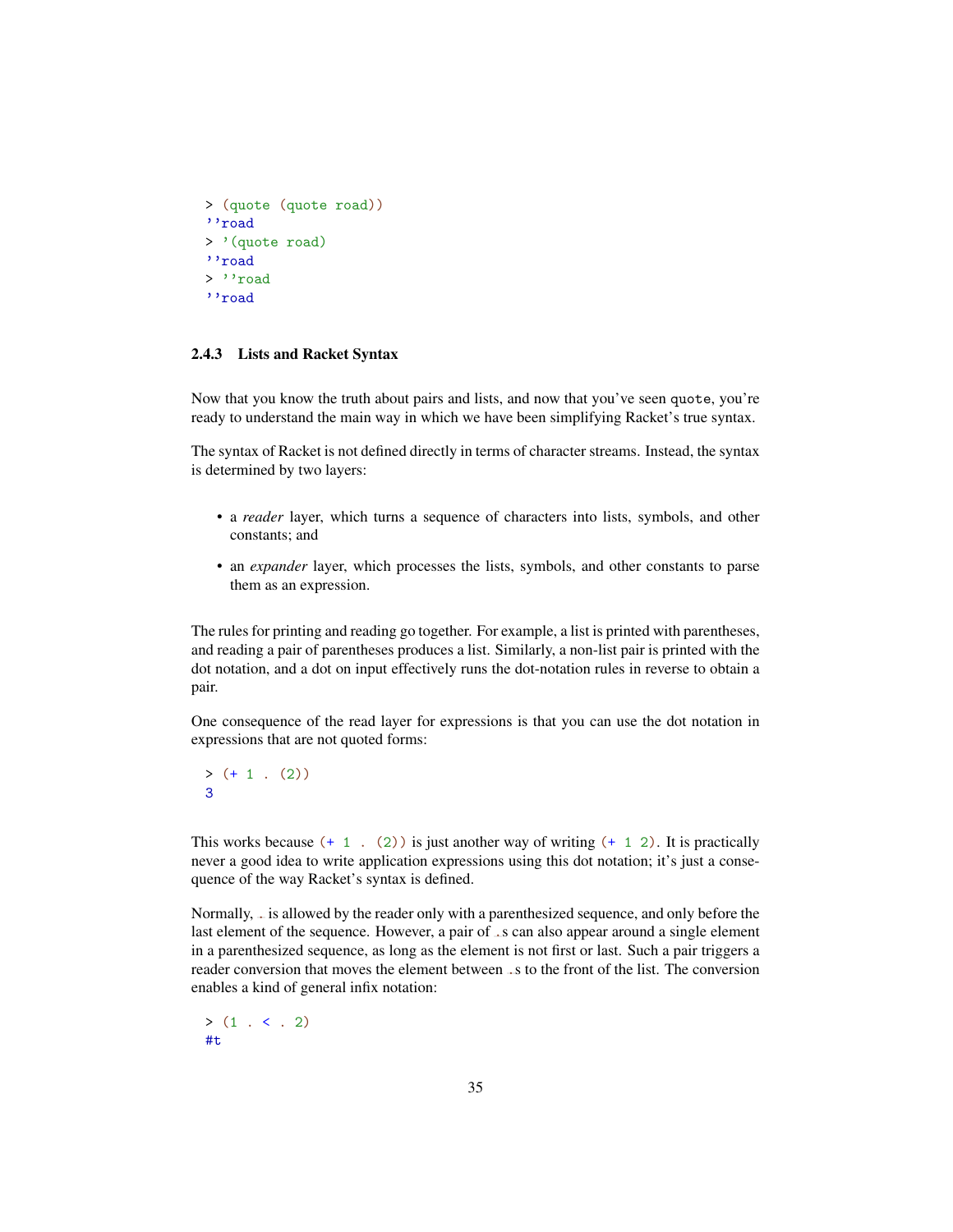$>$  '(1 . < . 2)  $'($  (  $12)$ 

This two-dot convention is non-traditional, and it has essentially nothing to do with the dot notation for non-list pairs. Racket programmers use the infix convention sparingly—mostly for asymmetric binary operators such as < and is-a?.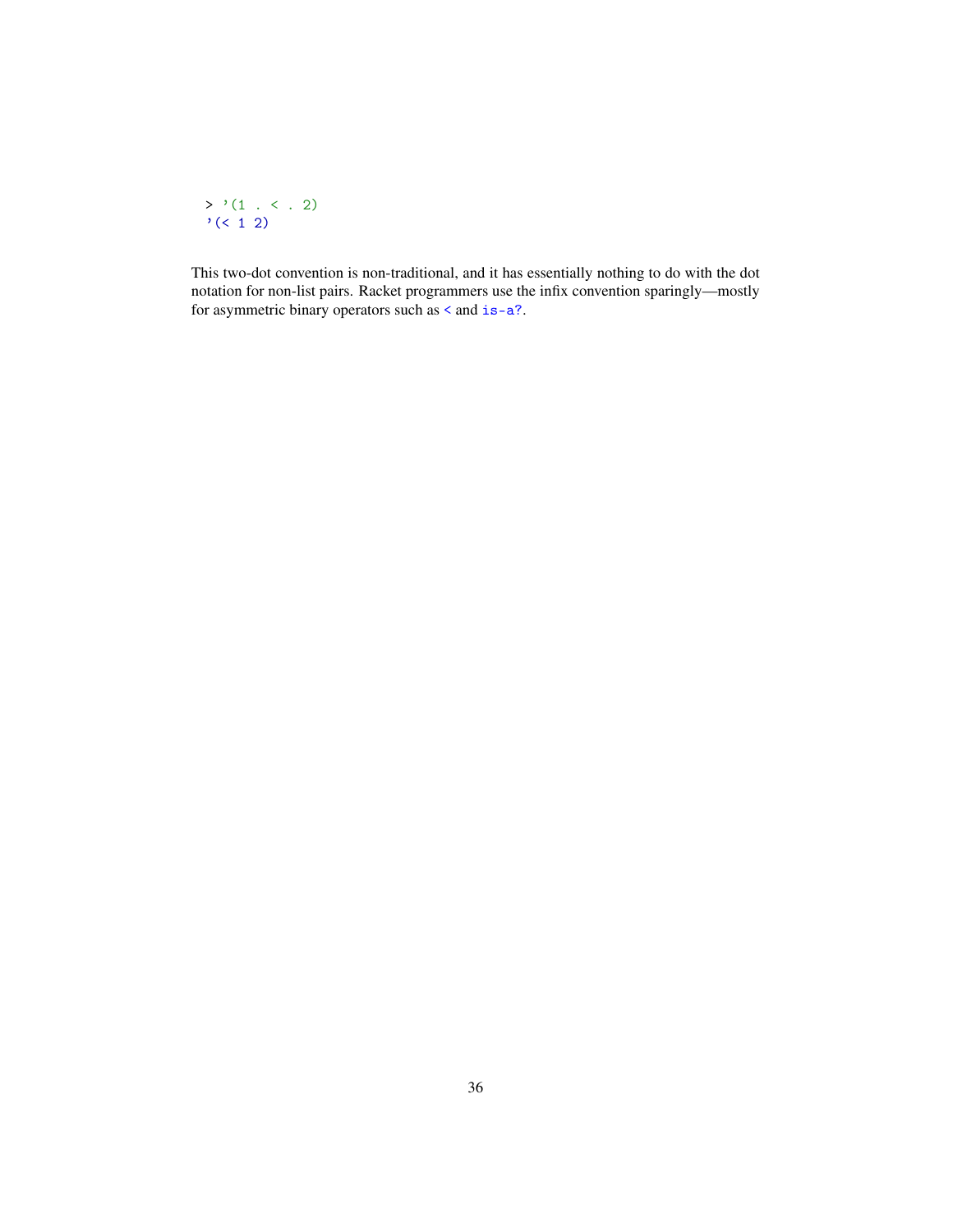# 3 Built-In Datatypes

The previous chapter introduced some of Racket's built-in datatypes: numbers, booleans, strings, lists, and procedures. This section provides a more complete coverage of the built-in datatypes for simple forms of data.

## 3.1 Booleans

Racket has two distinguished constants to represent boolean values: #t for true and #f for false. Uppercase  $\#T$  and  $\#F$  are parsed as the same values, but the lowercase forms are preferred.

The boolean? procedure recognizes the two boolean constants. In the result of a test expression for if, cond, and, or, etc., however, any value other than #f counts as true.

Examples:

```
> (= 2 (+ 1 1))#t
> (boolean? #t)
#t
> (boolean? #f)
#t
> (boolean? "no")
#f
> (if "no" 1 0)
1
```
### 3.2 Numbers

A Racket *number* is either exact or inexact:

- An *exact* number is either
	- an arbitrarily large or small integer, such as 5, 99999999999999999, or -17;
	- a rational that is exactly the ratio of two arbitrarily small or large integers, such as 1/2, 99999999999999999/2, or -3/4; or
	- a complex number with exact real and imaginary parts (where the imaginary part is not zero), such as  $1+2i$  or  $1/2+3/4i$ .
- An *inexact* number is either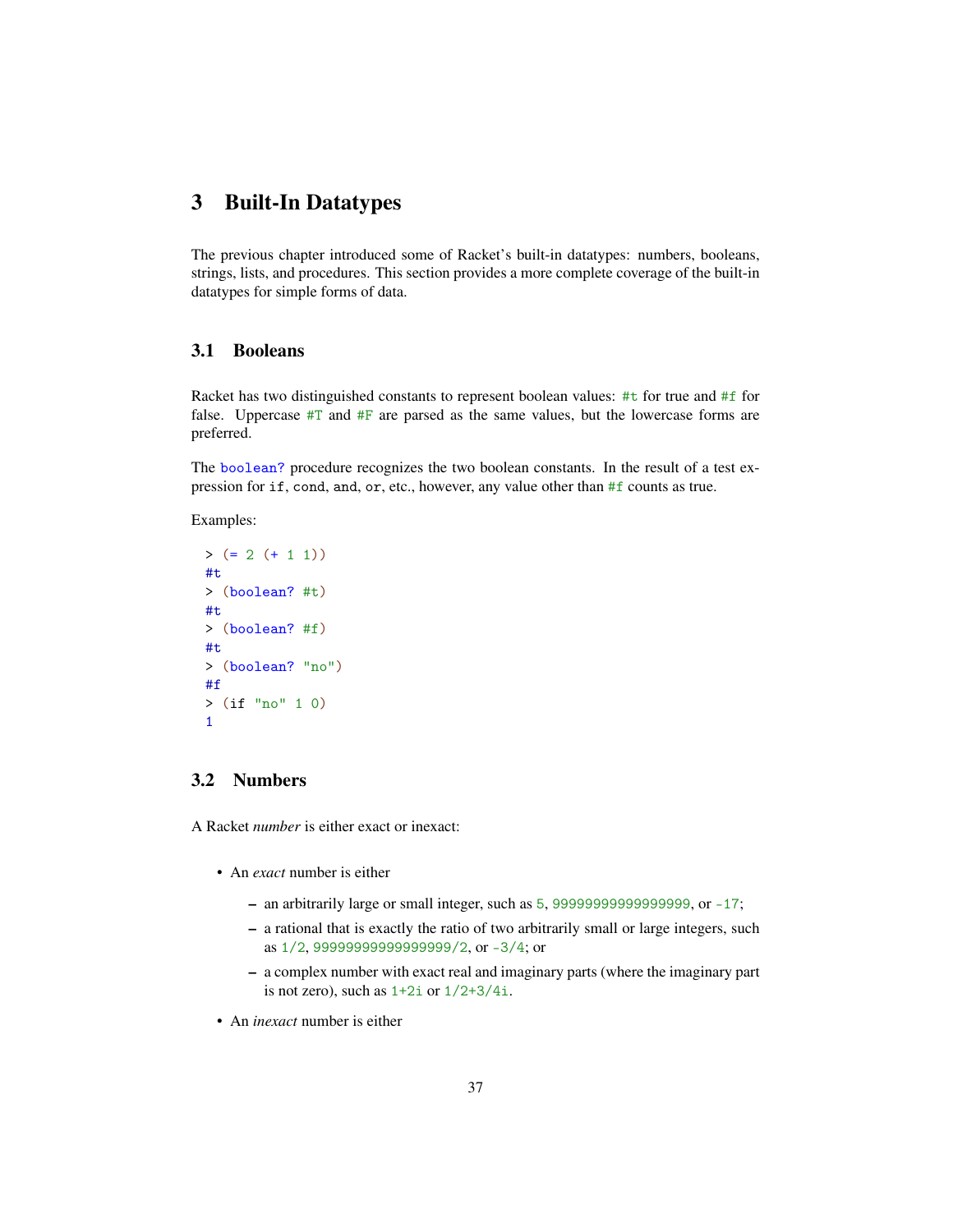- an IEEE floating-point representation of a number, such as 2.0 or 3.14e+87, where the IEEE infinities and not-a-number are written  $+inf.0, -inf.0,$  and +nan.0 (or -nan.0); or
- a complex number with real and imaginary parts that are IEEE floating-point representations, such as 2.0+3.0i or -inf.0+nan.0i; as a special case, an inexact complex number can have an exact zero real part with an inexact imaginary part.

Inexact numbers print with a decimal point or exponent specifier, and exact numbers print as integers and fractions. The same conventions apply for reading number constants, but #e or  $\#i$  can prefix a number to force its parsing as an exact or inexact number. The prefixes  $\#b$ , #o, and #x specify binary, octal, and hexadecimal interpretation of digits. §1.3.3 "Reading

Examples:

 $> 0.5$ 0.5 > #e0.5 1/2 > #x03BB 955

Numbers" in *The Racket Reference* documents the fine points of the syntax of numbers.

Computations that involve an inexact number produce inexact results, so that inexactness acts as a kind of taint on numbers. Beware, however, that Racket offers no "inexact booleans," so computations that branch on the comparison of inexact numbers can nevertheless produce exact results. The procedures exact->inexact and inexact->exact convert between the two types of numbers.

Examples:

```
> (/ 1 2)
1/2
> (/ 1 2.0)
0.5
> (if (= 3.0 2.999) 1 2)
2
> (inexact->exact 0.1)
3602879701896397/36028797018963968
```
Inexact results are also produced by procedures such as sqrt, log, and sin when an exact result would require representing real numbers that are not rational. Racket can represent only rational numbers and complex numbers with rational parts.

Examples:

> (sin 0) ; rational...  $\Omega$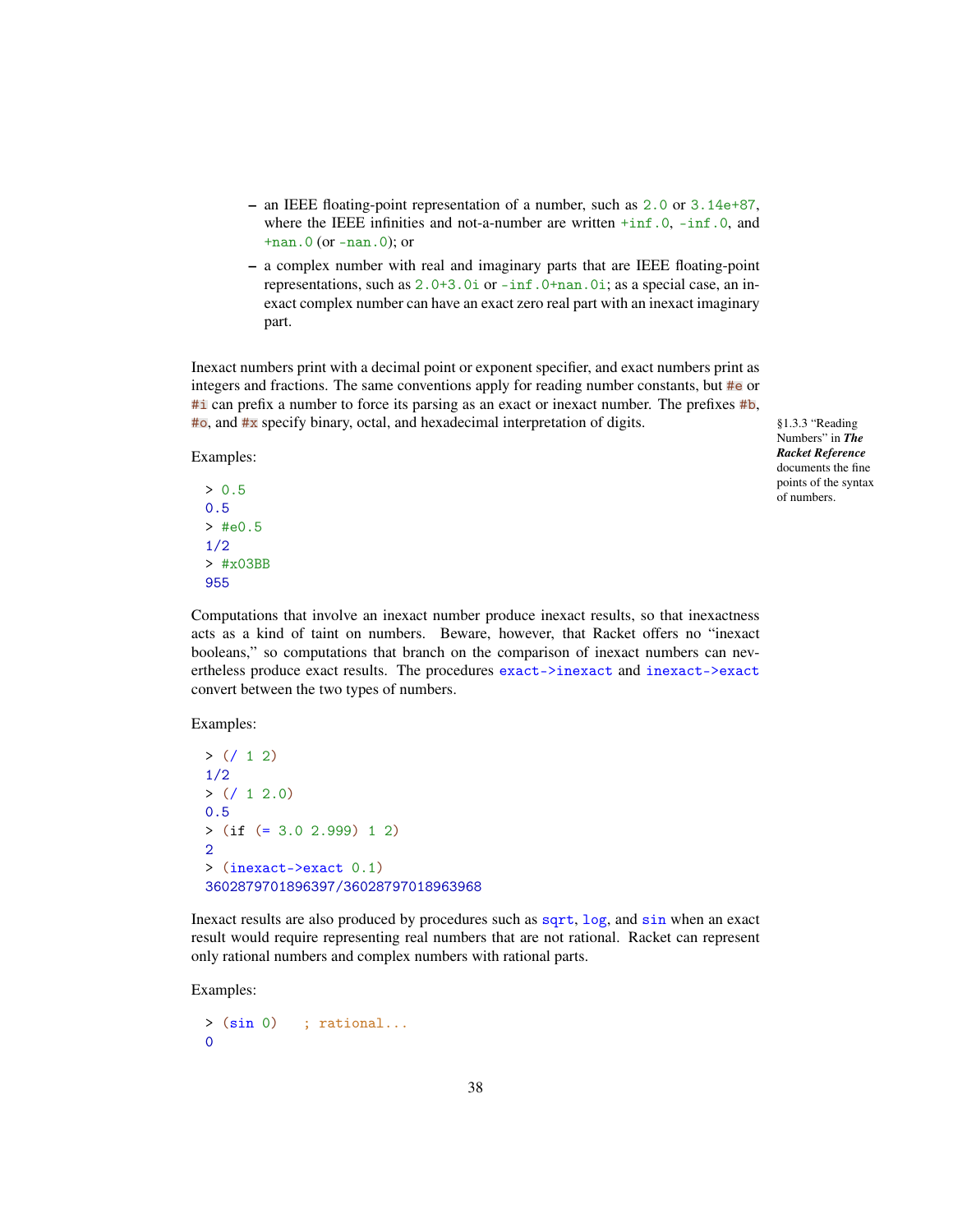```
> (sin 1/2) ; not rational...
0.479425538604203
```
In terms of performance, computations with small integers are typically the fastest, where "small" means that the number fits into one bit less than the machine's word-sized representation for signed numbers. Computation with very large exact integers or with non-integer exact numbers can be much more expensive than computation with inexact numbers.

```
(define (sigma f a b)
  (if (= a b))0
      (+ (f a) (sigma f (+ a 1) b))))
> (time (round (sigma (lambda (x) (/ 1 x)) 1 2000)))
cpu time: 156 real time: 156 gc time: 15
8
> (time (round (sigma (lambda (x) (/ 1.0 x)) 1 2000)))
cpu time: 1 real time: 0 gc time: 0
8.0
```
The number categories *integer*, *rational*, *real* (always rational), and *complex* are defined in the usual way, and are recognized by the procedures integer?, rational?, real?, and complex?, in addition to the generic number?. A few mathematical procedures accept only real numbers, but most implement standard extensions to complex numbers.

```
> (integer? 5)
#t
> (complex? 5)
#t
> (integer? 5.0)
#t
> (integer? 1+2i)
#f
> (complex? 1+2i)
#t
> (complex? 1.0+2.0i)
#t
> (abs -5)
5
> (abs -5+2i)
abs: contract violation
  expected: real?
  given: -5+2i
> (sin -5+2i)
3.6076607742131563+1.0288031496599335i
```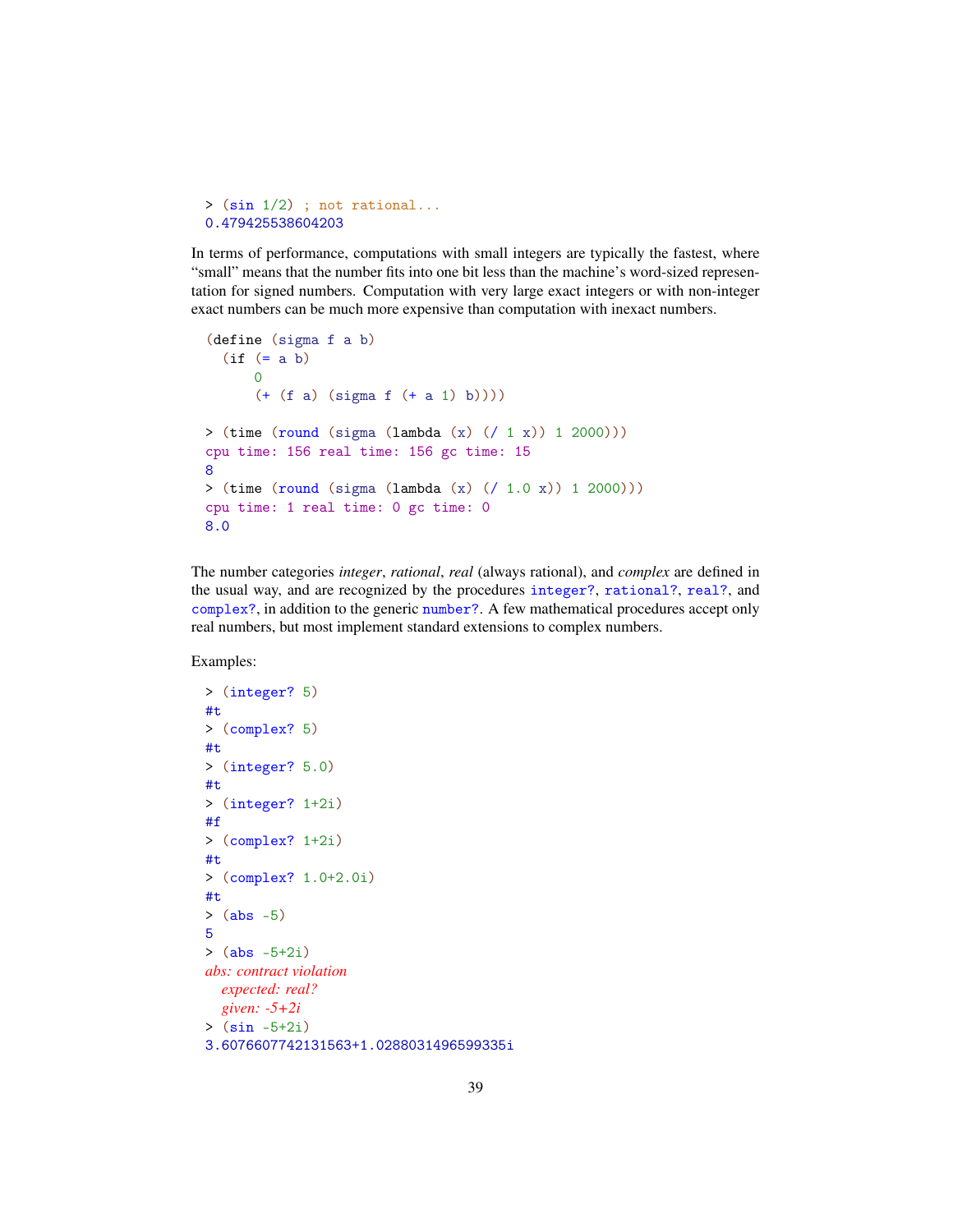The = procedure compares numbers for numerical equality. If it is given both inexact and exact numbers to compare, it essentially converts the inexact numbers to exact before comparing. The eqv? (and therefore equal?) procedure, in contrast, compares numbers considering both exactness and numerical equality.

Examples:

 $> (= 1 1.0)$ #t > (eqv? 1 1.0) #f

Beware of comparisons involving inexact numbers, which by their nature can have surprising behavior. Even apparently simple inexact numbers may not mean what you think they mean; for example, while a base-2 IEEE floating-point number can represent  $1/2$  exactly, it can only approximate 1/10:

Examples:

```
> (= 1/2 \; 0.5)#t
> (= 1/10 0.1)#f
> (inexact->exact 0.1)
3602879701896397/36028797018963968 §3.2 "Numbers" in
```
3.3 Characters

A Racket *character* corresponds to a Unicode *scalar value*. Roughly, a scalar value is an unsigned integer whose representation fits into 21 bits, and that maps to some notion of a natural-language character or piece of a character. Technically, a scalar value is a simpler notion than the concept called a "character" in the Unicode standard, but it's an approximation that works well for many purposes. For example, any accented Roman letter can be represented as a scalar value, as can any common Chinese character.

Although each Racket character corresponds to an integer, the character datatype is separate from numbers. The char->integer and integer->char procedures convert between scalar-value numbers and the corresponding character.

A printable character normally prints as  $\#\n\$  followed by the represented character. An unprintable character normally prints as  $\#\$  followed by the scalar value as hexadecimal number. A few characters are printed specially; for example, the space and linefeed characters print as  $\gamma$  space and  $\gamma$  newline, respectively.  $\gamma$  is a set of  $\gamma$  shown in the space and  $\gamma$ .

Examples:

*The Racket Reference* provides more on numbers and number procedures.

Characters" in *The Racket Reference* documents the fine points of the syntax of characters.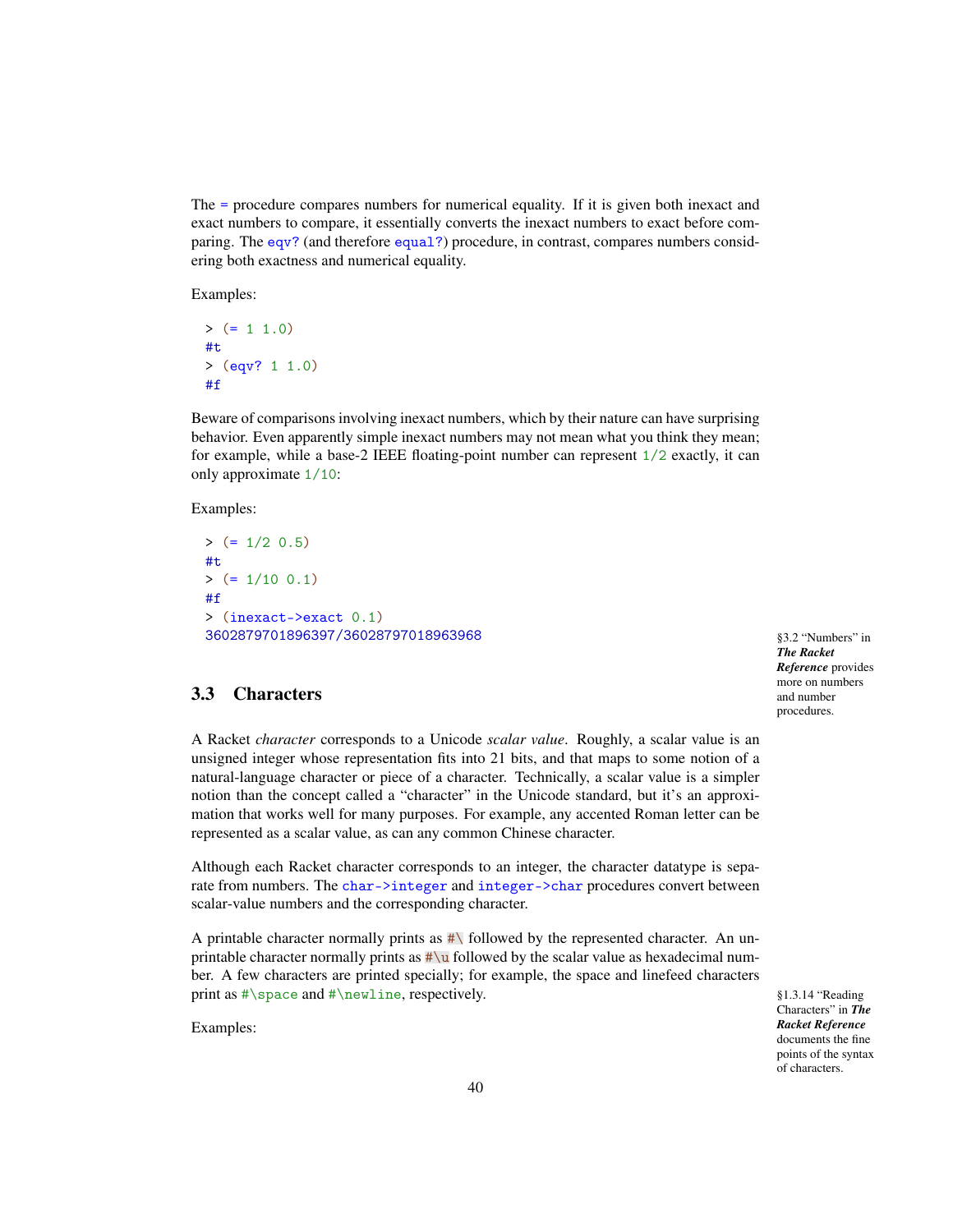```
> (integer->char 65)
\#\A> (char->integer #\A)
65
> #\\lambda#\\lambda> #\u03BB
\#\setminus \lambda> (integer->char 17)
#\u0011
> (char->integer #\space)
32
```
The display procedure directly writes a character to the current output port (see §8 "Input and Output"), in contrast to the character-constant syntax used to print a character result.

Examples:

 $>$  # \A # $\A$ > (display #\A) A

Racket provides several classification and conversion procedures on characters. Beware, however, that conversions on some Unicode characters work as a human would expect only when they are in a string (e.g., upcasing "ß" or downcasing "Σ").

Examples:

```
> (char-alphabetic? #\A)
#t
> (char-numeric? #\0)
#t
> (char-whitespace? #\newline)
#t
> (char-downcase #\A)
#\a
> (char-upcase #\ß)
\#\<sub>ß</sub>
```
The char=? procedure compares two or more characters, and char-ci=? compares characters ignoring case. The eqv? and equal? procedures behave the same as char=? on characters; use char=? when you want to more specifically declare that the values being compared are characters.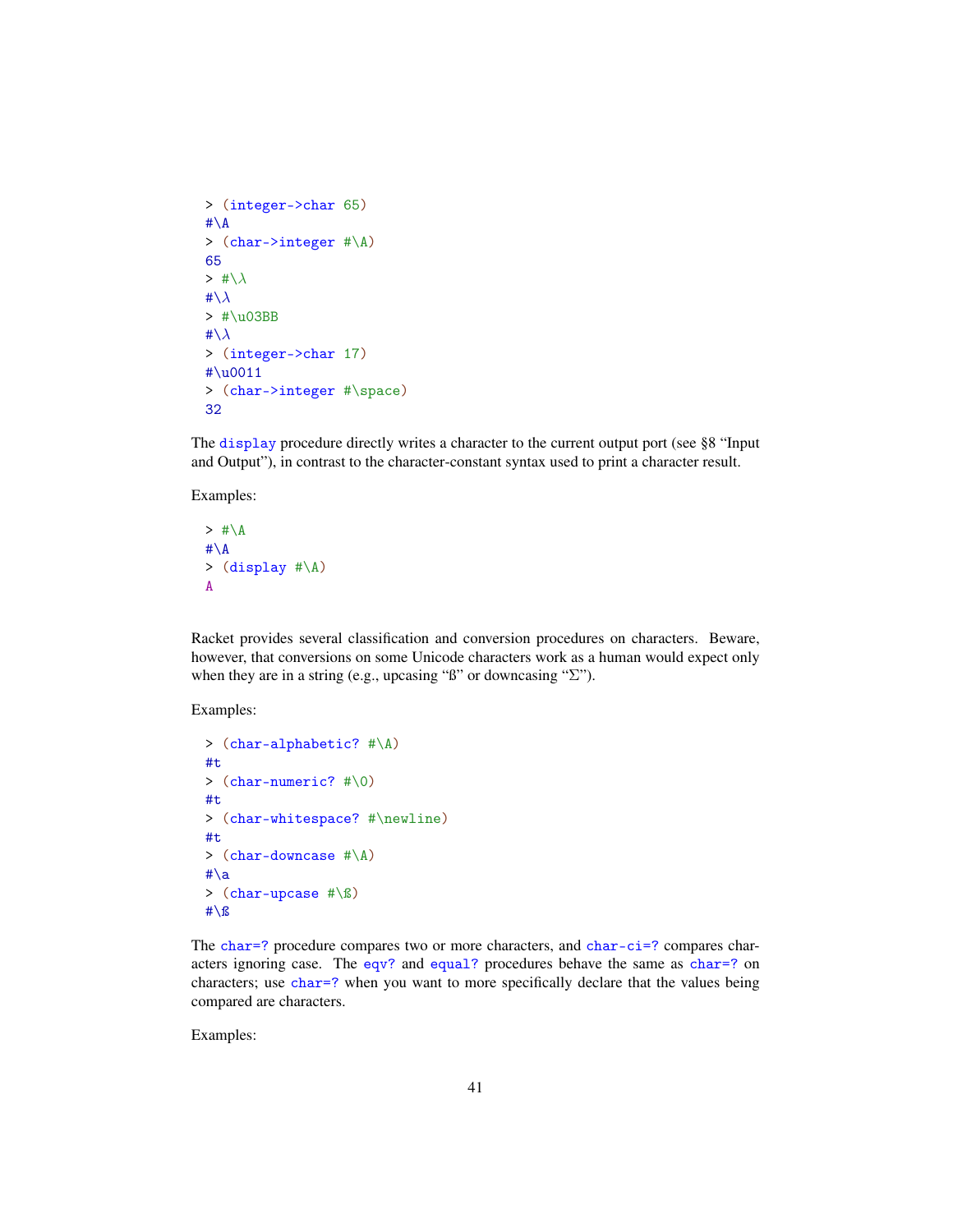```
> (char=? \# \a \# \A)#f
> (char-ci=? #\a #\A)#t
> (eqv? #\a #\A)
#f §3.5 "Characters"
```
### 3.4 Strings (Unicode)

A *string* is a fixed-length array of characters. It prints using doublequotes, where doublequote and backslash characters within the string are escaped with backslashes. Other common string escapes are supported, including  $\ln$  for a linefeed,  $\rm \ln$  for a carriage return, octal escapes using  $\setminus$  followed by up to three octal digits, and hexadecimal escapes with  $\setminus u$  (up to four digits). Unprintable characters in a string are normally shown with  $\u$  when the string is printed. §1.3.7 "Reading \$1.3.7 "Reading

The display procedure directly writes the characters of a string to the current output port (see §8 "Input and Output"), in contrast to the string-constant syntax used to print a string result.

in *The Racket Reference* provides more on characters and character procedures.

Strings" in *The Racket Reference* documents the fine points of the syntax of strings.

Examples:

```
> "Apple"
"Apple"
> "\u03BB"
"λ"
> (display "Apple")
Apple
> (display "a \"quoted\" thing")
a "quoted" thing
> (display "two\nlines")
two
lines
> (display "\u03BB")
λ
```
A string can be mutable or immutable; strings written directly as expressions are immutable, but most other strings are mutable. The make-string procedure creates a mutable string given a length and optional fill character. The string-ref procedure accesses a character from a string (with 0-based indexing); the string-set! procedure changes a character in a mutable string.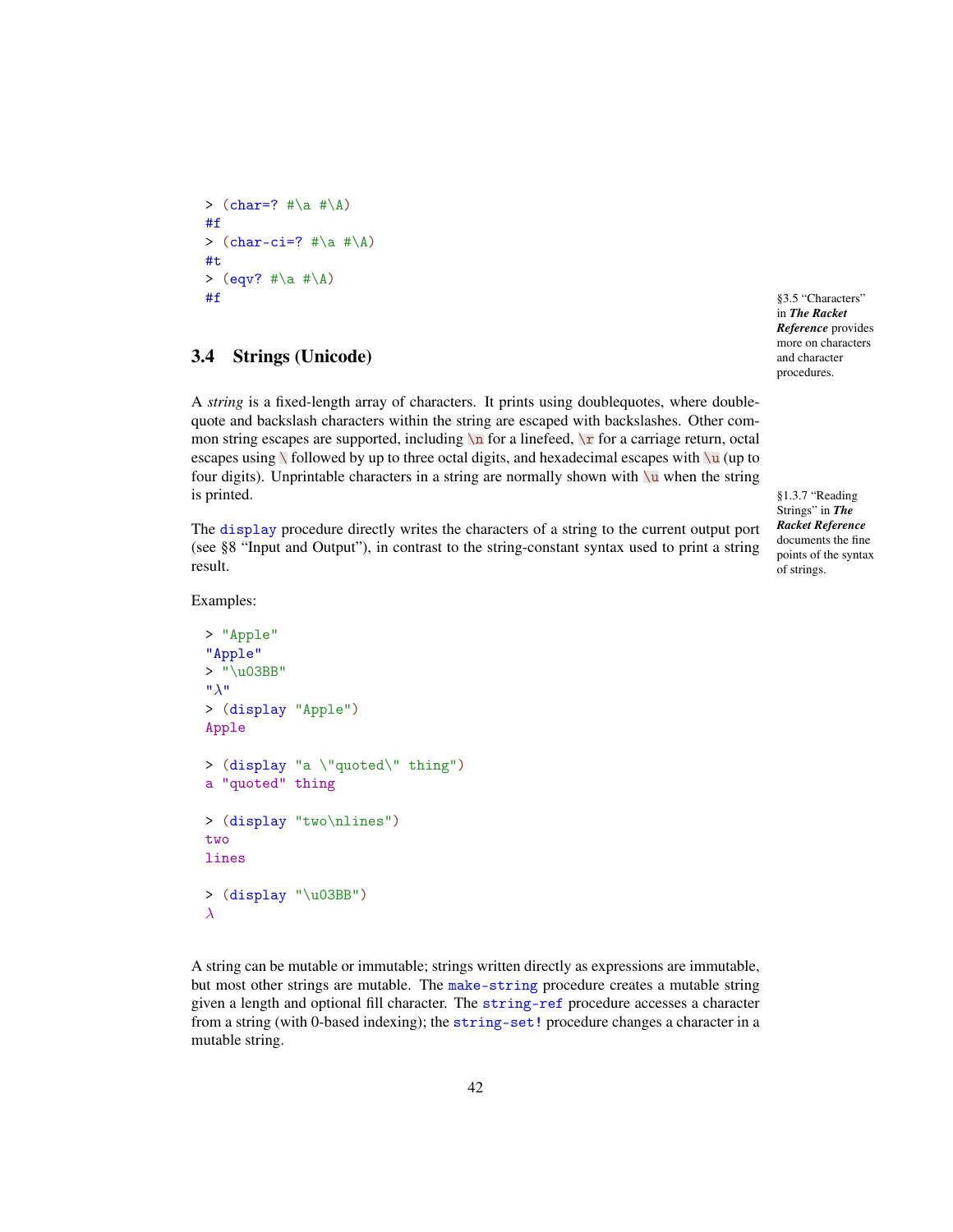Examples:

```
> (string-ref "Apple" 0)
\#\A> (define s (make-string 5 #\.))
> s
"....."
> (string-set! s 2 #\lambda)
> s
"..λ.."
```
String ordering and case operations are generally *locale-independent*; that is, they work the same for all users. A few *locale-dependent* operations are provided that allow the way that strings are case-folded and sorted to depend on the end-user's locale. If you're sorting strings, for example, use  $string < ?$  or  $string-ci < ?$  if the sort result should be consistent across machines and users, but use string-locale<? or string-locale-ci<? if the sort is purely to order strings for an end user.

Examples:

```
> (string<? "apple" "Banana")
#f
> (string-ci<? "apple" "Banana")
#t
> (string-upcase "Straße")
"STRASSE"
> (parameterize ([current-locale "C"])
    (string-locale-upcase "Straße"))
"STRAßE"
```
For working with plain ASCII, working with raw bytes, or encoding/decoding Unicode strings as bytes, use byte strings.  $\frac{1}{2}$  is the strings in  $\frac{1}{2}$  is the strings" in

**3.5 Bytes and Byte Strings** string procedures.

A *byte* is an exact integer between 0 and 255, inclusive. The byte? predicate recognizes numbers that represent bytes.

Examples:

```
> (byte? 0)
#t
> (byte? 256)
#f
```
*The Racket Reference* provides more on strings and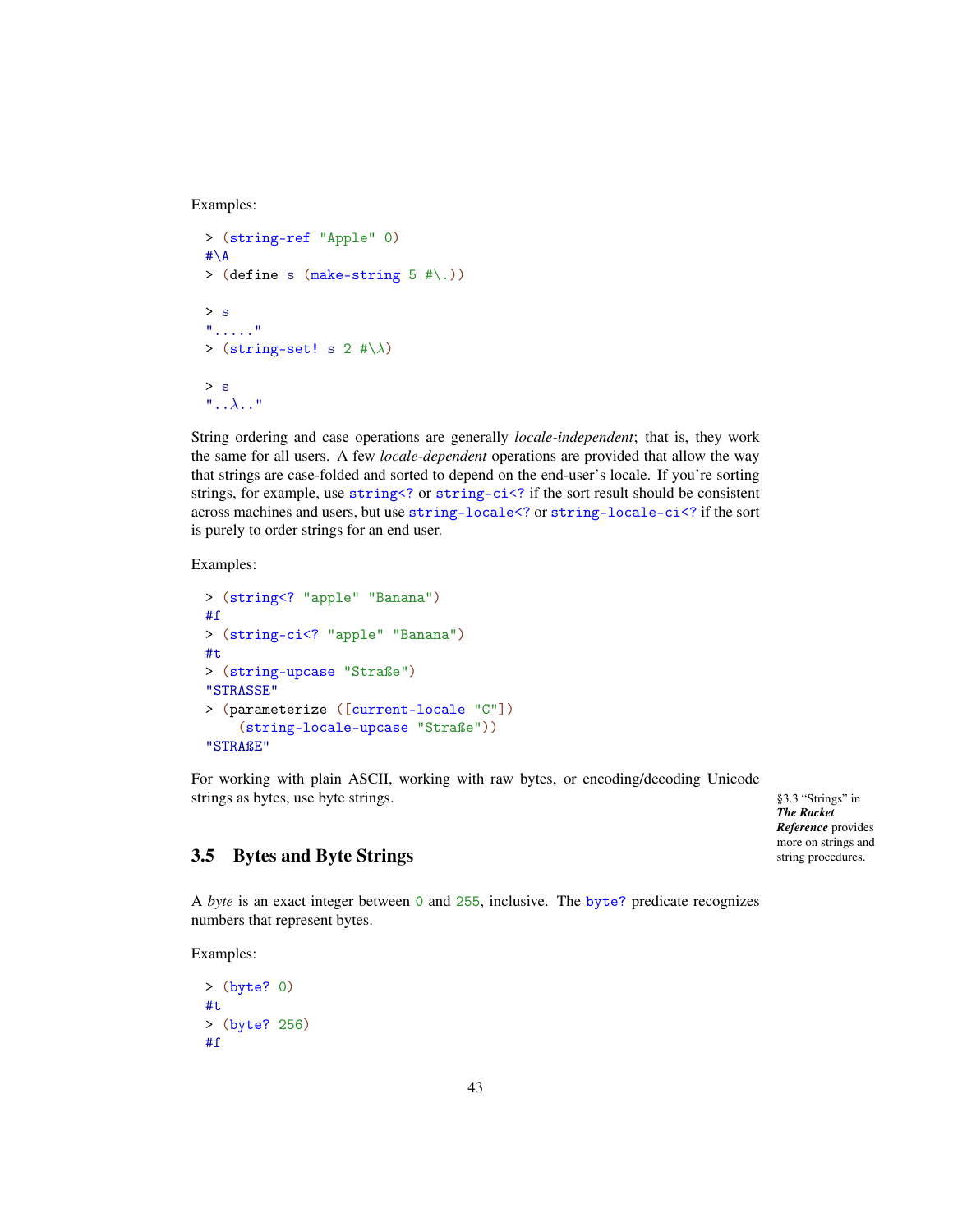A *byte string* is similar to a string—see §3.4 "Strings (Unicode)"—but its content is a sequence of bytes instead of characters. Byte strings can be used in applications that process pure ASCII instead of Unicode text. The printed form of a byte string supports such uses in particular, because a byte string prints like the ASCII decoding of the byte string, but prefixed with a #. Unprintable ASCII characters or non-ASCII bytes in the byte string are written with octal notation. <br>
§1.3.7 "Reading

Examples:

```
> #"Apple"
#"Apple"
> (bytes-ref #"Apple" 0)
65
> (make-bytes 3 65)
#"AAA"
> (define b (make-bytes 2 0))
> b
#"\0\0"
> (bytes-set! b 0 1)
> (bytes-set! b 1 255)
> b
#"\1\377"
```
Strings" in *The Racket Reference* documents the fine points of the syntax of byte strings.

The display form of a byte string writes its raw bytes to the current output port (see §8 "Input and Output"). Technically, display of a normal (i.e,. character) string prints the UTF-8 encoding of the string to the current output port, since output is ultimately defined in terms of bytes; display of a byte string, however, writes the raw bytes with no encoding. Along the same lines, when this documentation shows output, it technically shows the UTF-8-decoded form of the output.

Examples:

```
> (display #"Apple")
Apple
> (\text{display } \sqrt{316} \cdot 273") ; same as "\hat{I}"
λ
> (display #"\316\273") ; UTF-8 encoding of \lambdaλ
```
For explicitly converting between strings and byte strings, Racket supports three kinds of encodings directly: UTF-8, Latin-1, and the current locale's encoding. General facilities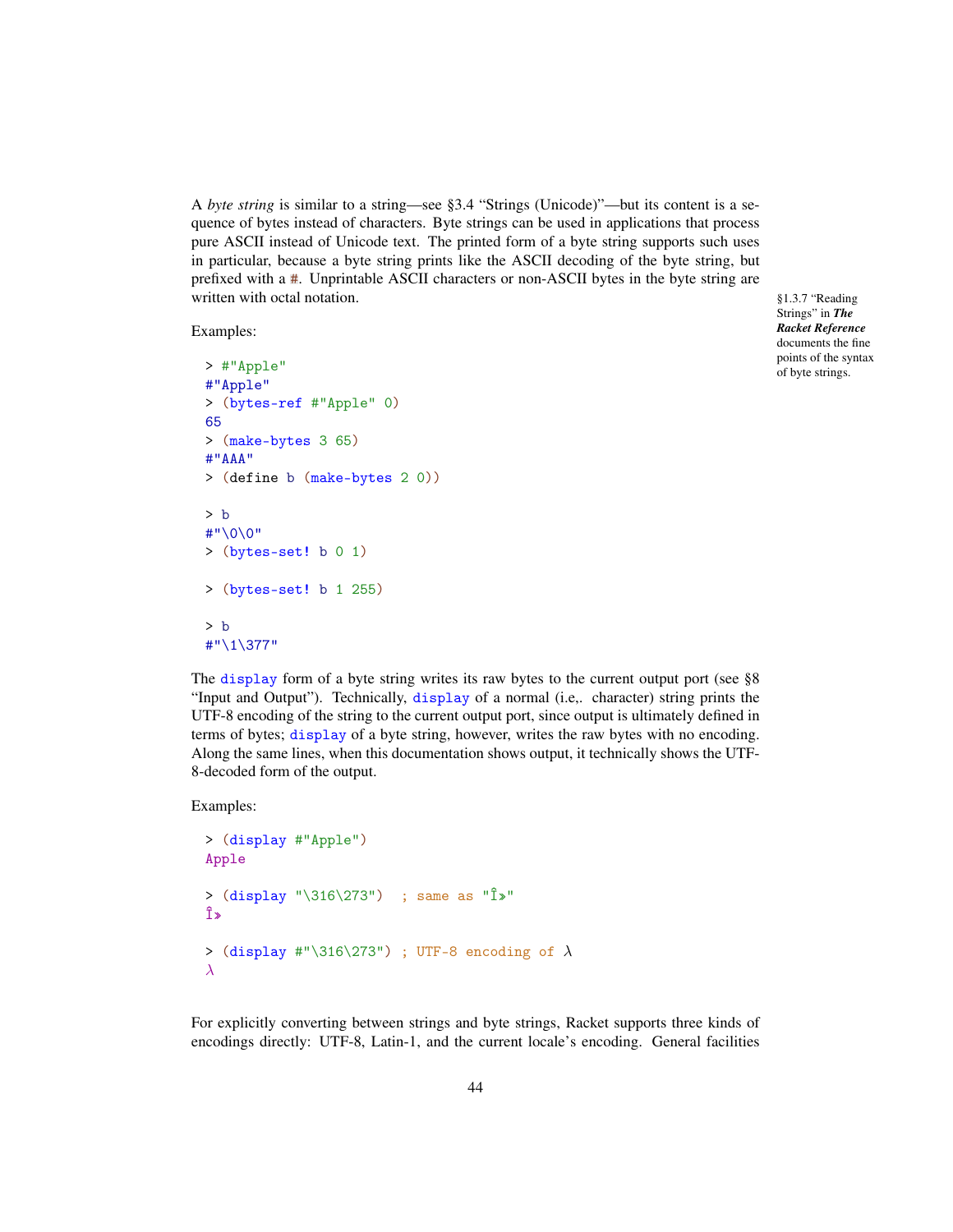for byte-to-byte conversions (especially to and from UTF-8) fill the gap to support arbitrary string encodings.

Examples:

```
> (bytes->string/utf-8 #"\316\273")
"λ"
> (bytes->string/latin-1 #"\316\273")
"λ"
> (parameterize ([current-locale "C"]) ; C locale supports ASCII,
    (bytes->string/locale #"\316\273")) ; only, so...
bytes->string/locale: byte string is not a valid encoding
for the current locale
 byte string: #"\316\273"
> (let ([cvt (bytes-open-converter "cp1253" ; Greek code page
                                 "UTF-8")]
       [dest (make-bytes 2)])
    (bytes-convert cvt #"\353" 0 1 dest)
    (bytes-close-converter cvt)
    (bytes->string/utf-8 dest))
"λ" §3.4 "Byte Strings"
```
in *The Racket Reference* provides more on byte strings and byte-string procedures.

#### 3.6 Symbols

A *symbol* is an atomic value that prints like an identifier preceded with '. An expression that starts with <sup>2</sup> and continues with an identifier produces a symbol value.

Examples:

 $>$ <sup>'a</sup> 'a > (symbol? 'a) #t

For any sequence of characters, exactly one corresponding symbol is *interned*; calling the string->symbol procedure, or reading a syntactic identifier, produces an interned symbol. Since interned symbols can be cheaply compared with eq? (and thus eqv? or equal?), they serve as a convenient values to use for tags and enumerations.

Symbols are case-sensitive. By using a #ci prefix or in other ways, the reader can be made to case-fold character sequences to arrive at a symbol, but the reader preserves case by default.

Examples:

> (eq? 'a 'a) #t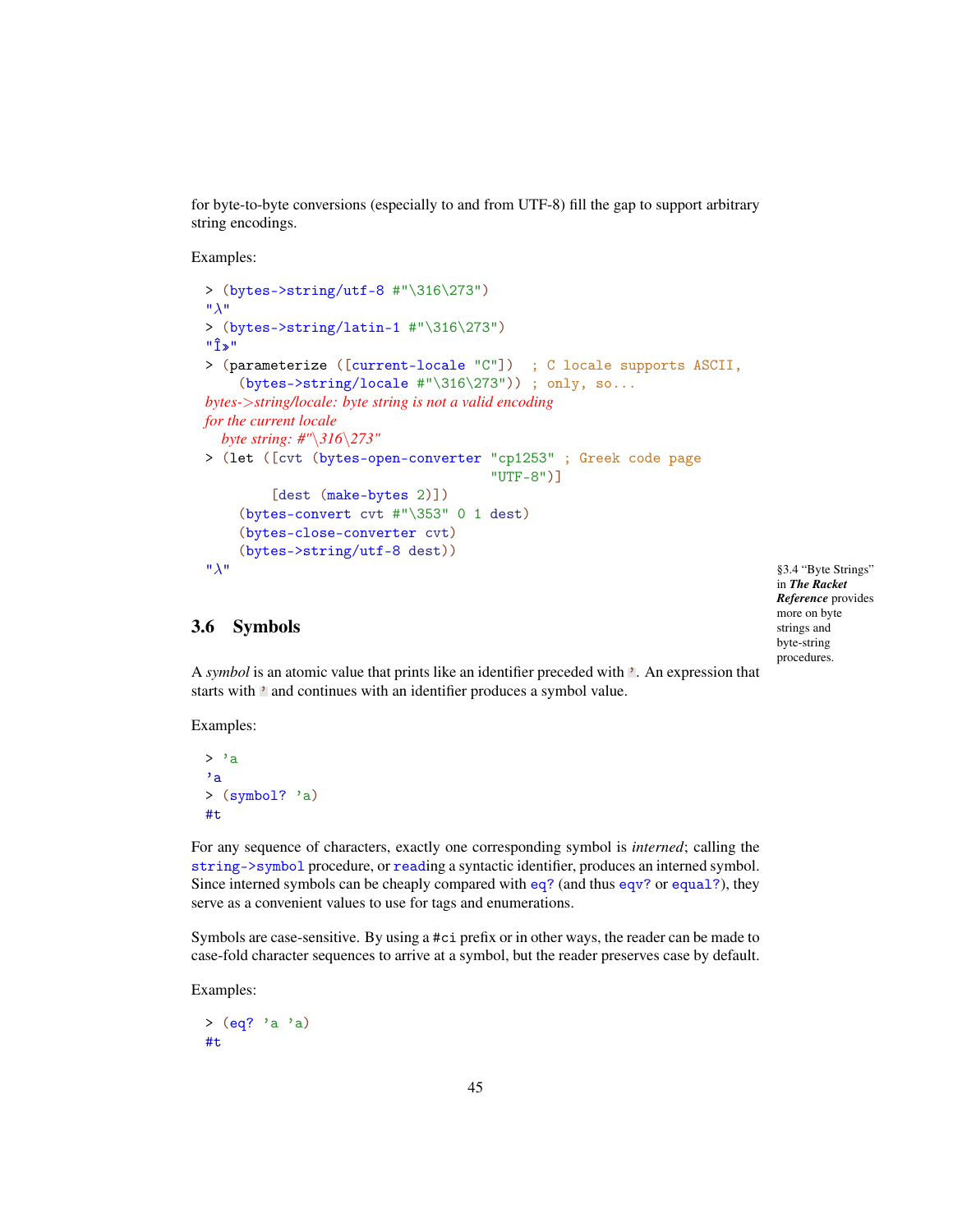```
> (eq? 'a (string->symbol "a"))
#t
> (eq? 'a 'b)
#f
> (eq? 'a 'A)
#f
> #ci'A
'a
```
Any string (i.e., any character sequence) can be supplied to string->symbol to obtain the corresponding symbol. For reader input, any character can appear directly in an identifier, except for whitespace and the following special characters:

 $( ) [ ] { } \{ } \$  ", ' '; # | \

Actually, # is disallowed only at the beginning of a symbol, and then only if not followed by  $\frac{1}{6}$ ; otherwise,  $\frac{1}{4}$  is allowed, too. Also,  $\frac{1}{6}$  by itself is not a symbol.

Whitespace or special characters can be included in an identifier by quoting them with  $\parallel$  or \. These quoting mechanisms are used in the printed form of identifiers that contain special characters or that might otherwise look like numbers.

Examples:

```
> (string->symbol "one, two")
'|one, two|
> (string->symbol "6")
\frac{1}{2} | 6| \frac{1}{2} \frac{1}{2} \frac{1}{2} \frac{1}{2} \frac{1}{2} \frac{1}{2} \frac{1}{2} \frac{1}{2} \frac{1}{2} \frac{1}{2} \frac{1}{2} \frac{1}{2} \frac{1}{2} \frac{1}{2} \frac{1}{2} \frac{1}{2} \frac{1}{2} \frac{1}{2} \frac{1}{2} \frac{1}{2} \frac{1}{
```
The write function prints a symbol without a ' prefix. The display form of a symbol is the same as the corresponding string.

Symbols" in *The Racket Reference* documents the fine points of the syntax of symbols.

Examples:

```
> (write 'Apple)
Apple
> (display 'Apple)
Apple
> (write '|6|)
|6|
> (display '|6|)
6
```
The gensym and string->uninterned-symbol procedures generate fresh *uninterned* symbols that are not equal (according to eq?) to any previously interned or uninterned sym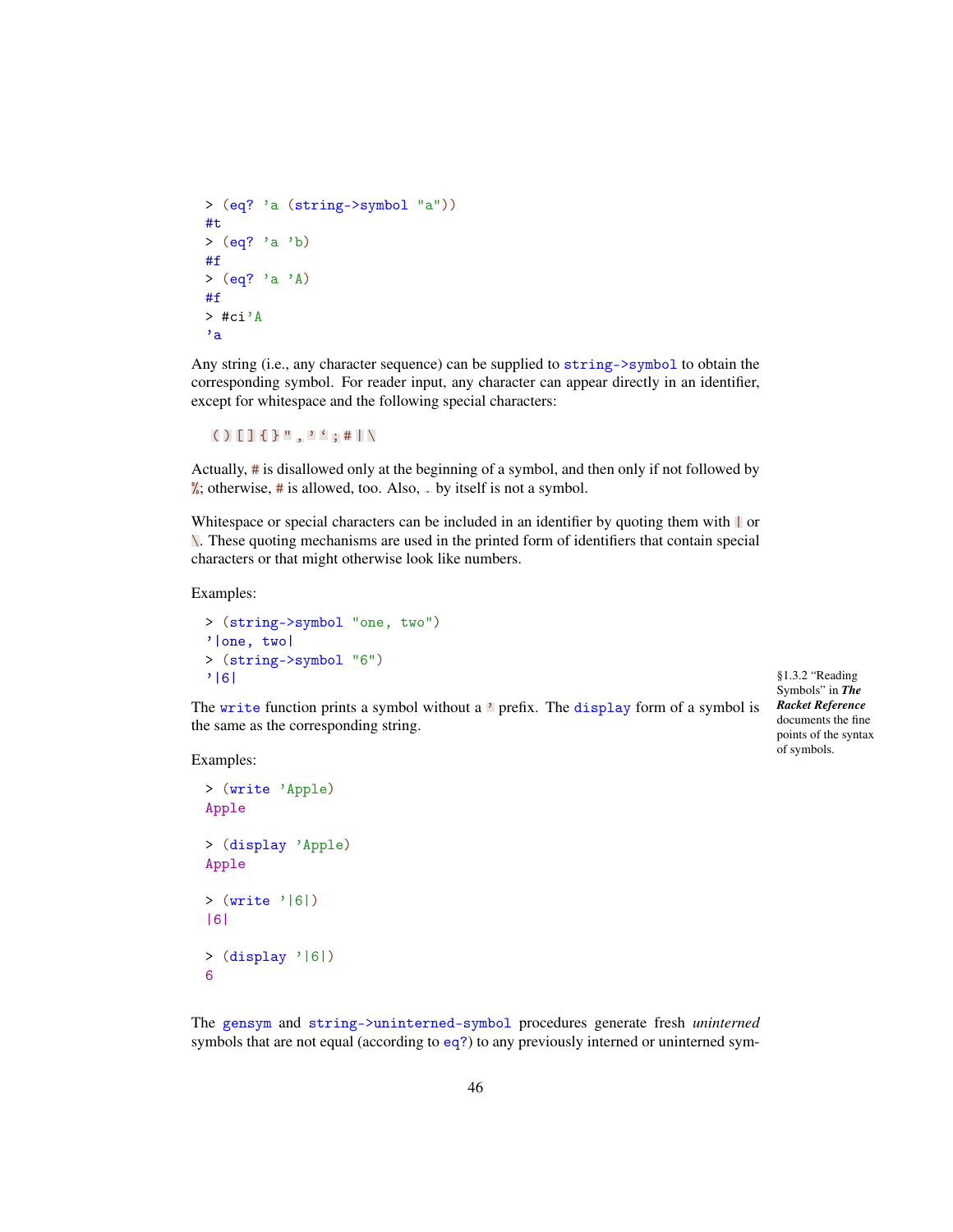bol. Uninterned symbols are useful as fresh tags that cannot be confused with any other value.

Examples:

```
> (define s (gensym))
> s
'g42
> (eq? s 'g42)
#f
> (eq? 'a (string->uninterned-symbol "a"))
#f §3.6 "Symbols" in
```
*The Racket Reference* provides more on symbols.

## 3.7 Keywords

A *keyword* value is similar to a symbol (see §3.6 "Symbols"), but its printed form is prefixed with  $\#$ :. §1.3.15 "Reading

Examples:

```
> (string->keyword "apple")
'#:apple
> '#:apple
'#:apple
> (eq? '#:apple (string->keyword "apple"))
#t
```
More precisely, a keyword is analogous to an identifier; in the same way that an identifier can be quoted to produce a symbol, a keyword can be quoted to produce a value. The same term "keyword" is used in both cases, but we sometimes use *keyword value* to refer more specifically to the result of a quote-keyword expression or of string->keyword. An unquoted keyword is not an expression, just as an unquoted identifier does not produce a symbol:

Examples:

```
> not-a-symbol-expression
not-a-symbol-expression: undefined;
 cannot reference undefined identifier
> #:not-a-keyword-expression
eval:2:0: #%datum: keyword used as an expression
  in: #:not-a-keyword-expression
```
Despite their similarities, keywords are used in a different way than identifiers or symbols. Keywords are intended for use (unquoted) as special markers in argument lists and in certain Keywords" in *The Racket Reference* documents the fine points of the syntax of keywords.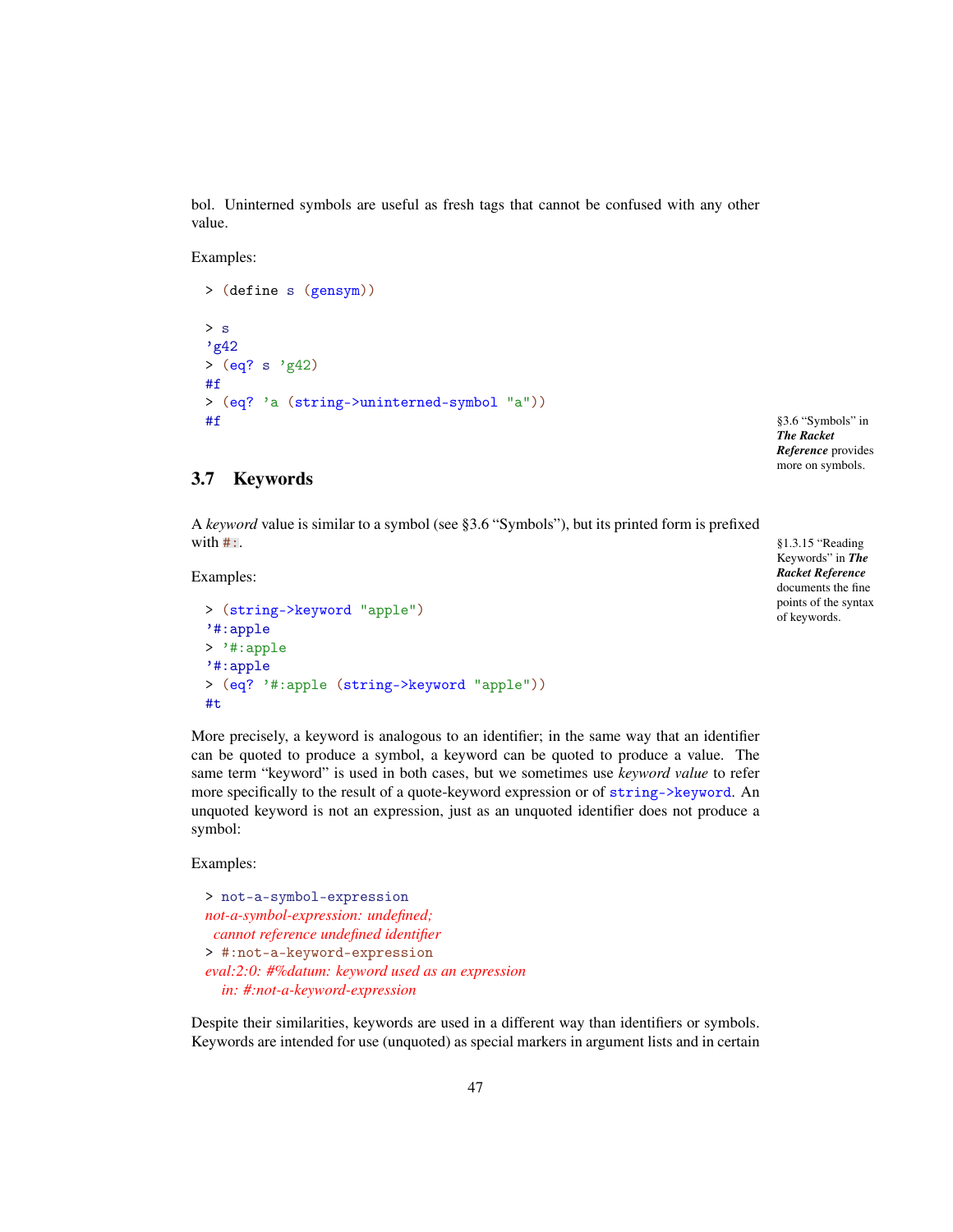syntactic forms. For run-time flags and enumerations, use symbols instead of keywords. The example below illustrates the distinct roles of keywords and symbols.

Examples:

```
> (define dir (find-system-path 'temp-dir)) ; not '#:temp-dir
> (with-output-to-file (build-path dir "stuff.txt")
    (lambda () (printf "example\n"))
    ; optional #:mode argument can be 'text or 'binary
    #:mode 'text
    ; optional #:exists argument can be 'replace, 'truncate, ...
    #:exists 'replace)
```
## 3.8 Pairs and Lists

A *pair* joins two arbitrary values. The cons procedure constructs pairs, and the car and cdr procedures extract the first and second elements of the pair, respectively. The pair? predicate recognizes pairs.

Some pairs print by wrapping parentheses around the printed forms of the two pair elements, putting a ' at the beginning and a . between the elements.

Examples:

```
> (cons 1 2)
'(1 \cdot 2)> (cons (cons 1 2) 3)
'((1 \cdot 2) \cdot 3)> (car (cons 1 2))
1
> (cdr (cons 1 2))
\mathcal{D}> (pair? (cons 1 2))
#t
```
A *list* is a combination of pairs that creates a linked list. More precisely, a list is either the empty list null, or it is a pair whose first element is a list element and whose second element is a list. The list? predicate recognizes lists. The null? predicate recognizes the empty list.

A list normally prints as a  $\mathbb{R}$  followed by a pair of parentheses wrapped around the list elements.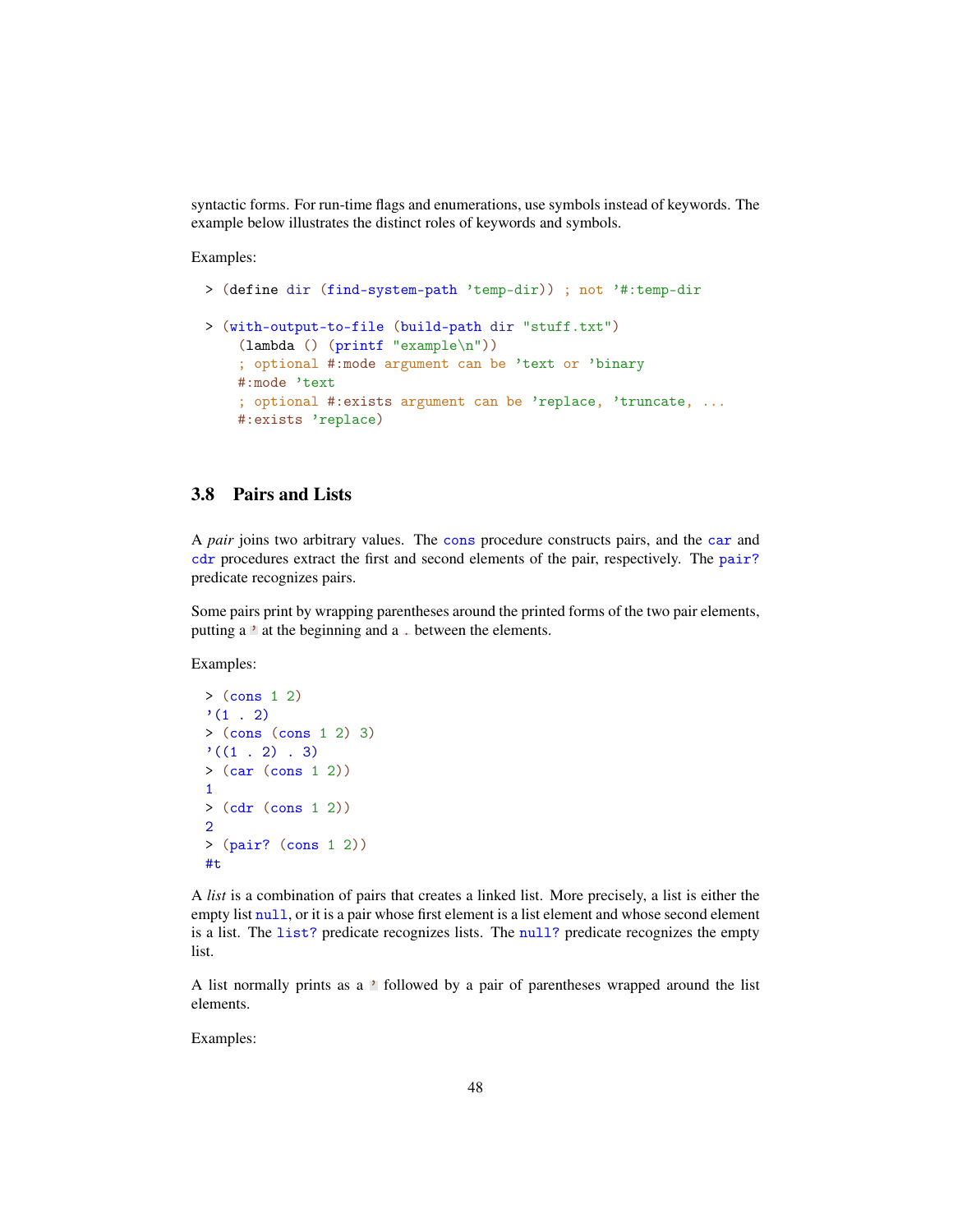```
> null
' ()
> (cons 0 (cons 1 (cons 2 null)))
' (0 1 2)
> (list? null)
#t
> (list? (cons 1 (cons 2 null)))
#<sub>+</sub>> (list? (cons 1 2))
#f
```
A list or pair prints using list or cons when one of its elements cannot be written as a quoted value. For example, a value constructed with srcloc cannot be written using quote, and it prints using srcloc:

```
> (srcloc "file.rkt" 1 0 1 (+ 4 4))
(srcloc "file.rkt" 1 0 1 8)
> (list 'here (srcloc "file.rkt" 1 0 1 8) 'there)
(list 'here (srcloc "file.rkt" 1 0 1 8) 'there)
> (cons 1 (srcloc "file.rkt" 1 0 1 8))
(cons 1 (srcloc "file.rkt" 1 0 1 8))
> (cons 1 (cons 2 (srcloc "file.rkt" 1 0 1 8)))
(list* 1 2 (srcloc "file.rkt" 1 0 1 8))
```
See also list\*.

As shown in the last example,  $list*$  is used to abbreviate a series of conses that cannot be abbreviated using list.

The write and display functions print a pair or list without a leading ', cons, list, or list\*. There is no difference between write and display for a pair or list, except as they apply to elements of the list:

```
> (write (cons 1 2))
(1 \cdot 2)> (display (cons 1 2))
(1 \cdot 2)> (write null)
\bigcirc> (display null)
\circ> (write (list 1 2 "3"))
(1 2 93)
```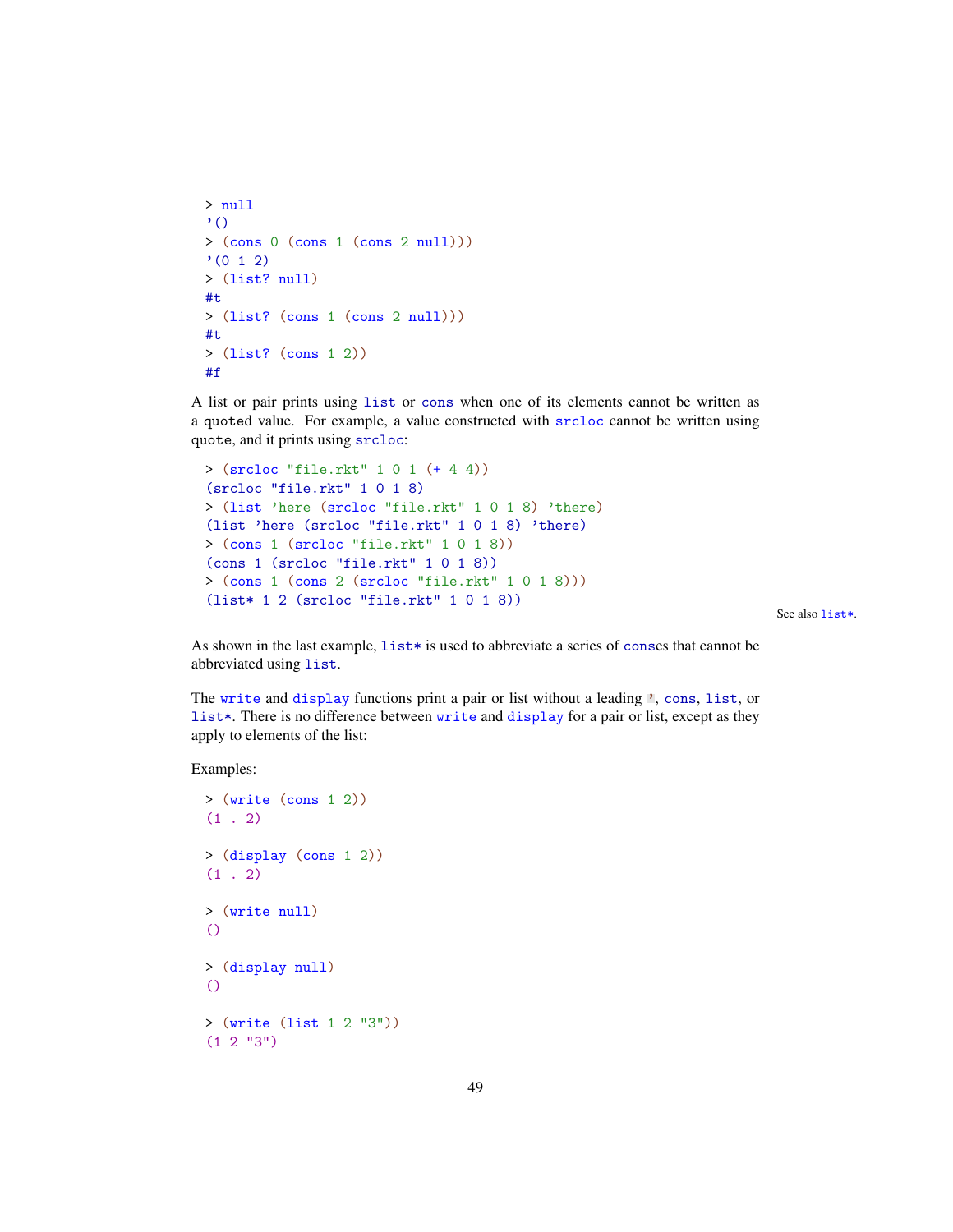```
> (display (list 1 2 "3"))
(1 2 3)
```
Among the most important predefined procedures on lists are those that iterate through the list's elements:

```
> (map (lambda (i) (/ 1 i))
       ' (1 \ 2 \ 3))'(1 \ 1/2 \ 1/3)> (andmap (lambda (i) (i . < . 3))
         ' (1 \ 2 \ 3))#f
> (ormap (lambda (i) (i . < . 3))
         '(1 2 3))
#t
> (filter (lambda (i) (i . < . 3))
          (1 \ 2 \ 3))'(1 \ 2)> (foldl (lambda (v i) (+ v i))
         10
         (1 \ 2 \ 3))16
> (for-each (lambda (i) (display i))
             '(1 2 3))
123
> (member "Keys"
          '("Florida" "Keys" "U.S.A."))
'("Keys" "U.S.A.")
> (assoc 'where
          '((when "3:30") (where "Florida") (who "Mickey")))
'(where "Florida")
```
§3.9 "Pairs and Lists" in *The Racket Reference* provides more on pairs and lists.

Pairs are immutable (contrary to Lisp tradition), and pair? and list? recognize immutable pairs and lists, only. The mcons procedure creates a *mutable pair*, which works with setmcar! and set-mcdr!, as well as mcar and mcdr. A mutable pair prints using mcons, while write and display print mutable pairs with  $\{$  and  $\}$ :

Examples:

> (define p (mcons 1 2)) > p (mcons 1 2)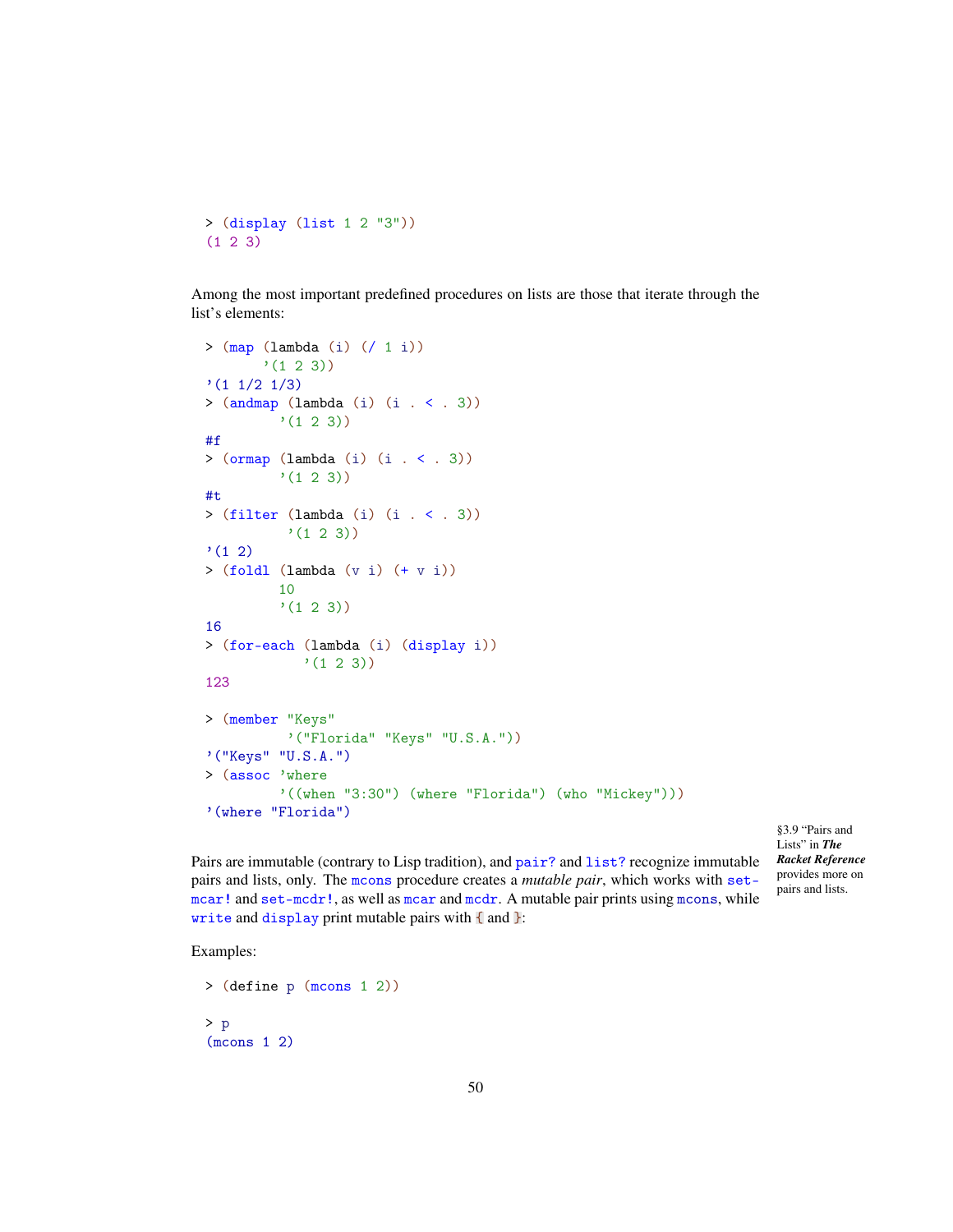```
> (pair? p)
#f
> (mpair? p)
#t
> (set-mcar! p 0)
> p
(mcons 0 2)
> (write p)
{0 . 2}
```
§3.10 "Mutable Pairs and Lists" in *The Racket Reference* provides more on mutable pairs.

## 3.9 Vectors

A *vector* is a fixed-length array of arbitrary values. Unlike a list, a vector supports constanttime access and update of its elements.

A vector prints similar to a list—as a parenthesized sequence of its elements—but a vector is prefixed with # after ', or it uses vector if one of its elements cannot be expressed with quote.

For a vector as an expression, an optional length can be supplied. Also, a vector as an expression implicitly quotes the forms for its content, which means that identifiers and parenthesized forms in a vector constant represent symbols and lists.  $$1.3.10$  "Reading

Examples:

```
> #("a" "b" "c")
'#("a" "b" "c")
> #(name (that tune))
'#(name (that tune))
> #4(baldwin bruce)
'#(baldwin bruce bruce bruce)
\rightarrow (vector-ref #("a" "b" "c") 1)
"b"
> (vector-ref #(name (that tune)) 1)
'(that tune)
```
Vectors" in *The Racket Reference* documents the fine points of the syntax of vectors.

Like strings, a vector is either mutable or immutable, and vectors written directly as expressions are immutable.

Vectors can be converted to lists and vice versa via vector->list and list->vector; such conversions are particularly useful in combination with predefined procedures on lists. When allocating extra lists seems too expensive, consider using looping forms like for/fold, which recognize vectors as well as lists.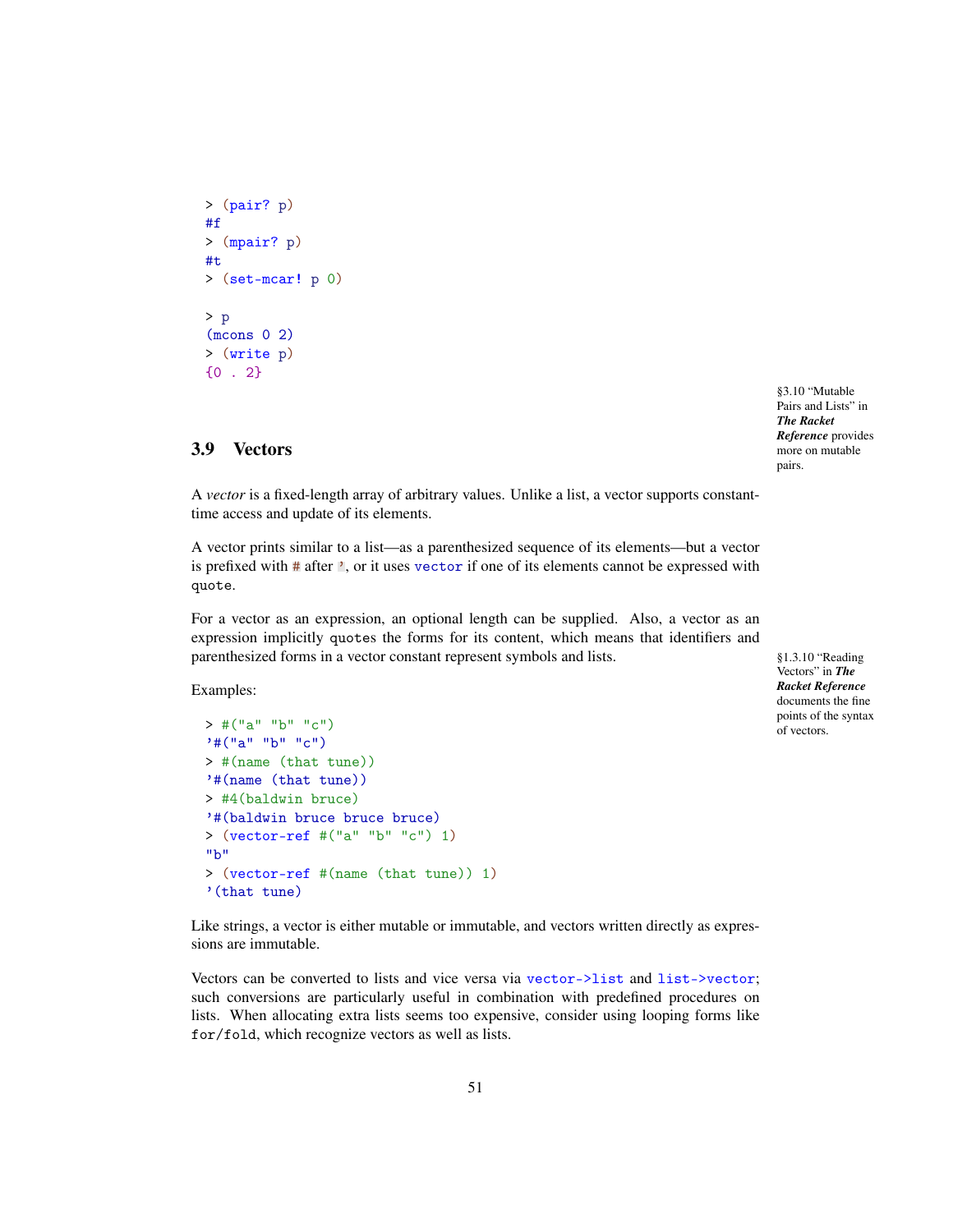Example:

```
> (list->vector (map string-titlecase
                (vector->list #("three" "blind" "mice"))))
'#("Three" "Blind" "Mice") §3.11 "Vectors" in
```
### 3.10 Hash Tables vector procedures.

A *hash table* implements a mapping from keys to values, where both keys and values can be arbitrary Racket values, and access and update to the table are normally constant-time operations. Keys are compared using equal?, eqv?, or eq?, depending on whether the hash table is created with make-hash, make-hasheqv, or make-hasheq.

Examples:

```
> (define ht (make-hash))
> (hash-set! ht "apple" '(red round))
> (hash-set! ht "banana" '(yellow long))
> (hash-ref ht "apple")
'(red round)
> (hash-ref ht "coconut")
hash-ref: no value found for key
 key: "coconut"
> (hash-ref ht "coconut" "not there")
"not there"
```
The hash, hasheqv, and hasheq functions create immutable hash tables from an initial set of keys and values, in which each value is provided as an argument after its key. Immutable hash tables can be extended with hash-set, which produces a new immutable hash table in constant time.

Examples:

```
> (define ht (hash "apple" 'red "banana" 'yellow))
> (hash-ref ht "apple")
'red
> (define ht2 (hash-set ht "coconut" 'brown))
> (hash-ref ht "coconut")
hash-ref: no value found for key
  key: "coconut"
> (hash-ref ht2 "coconut")
'brown
```
*The Racket Reference* provides more on vectors and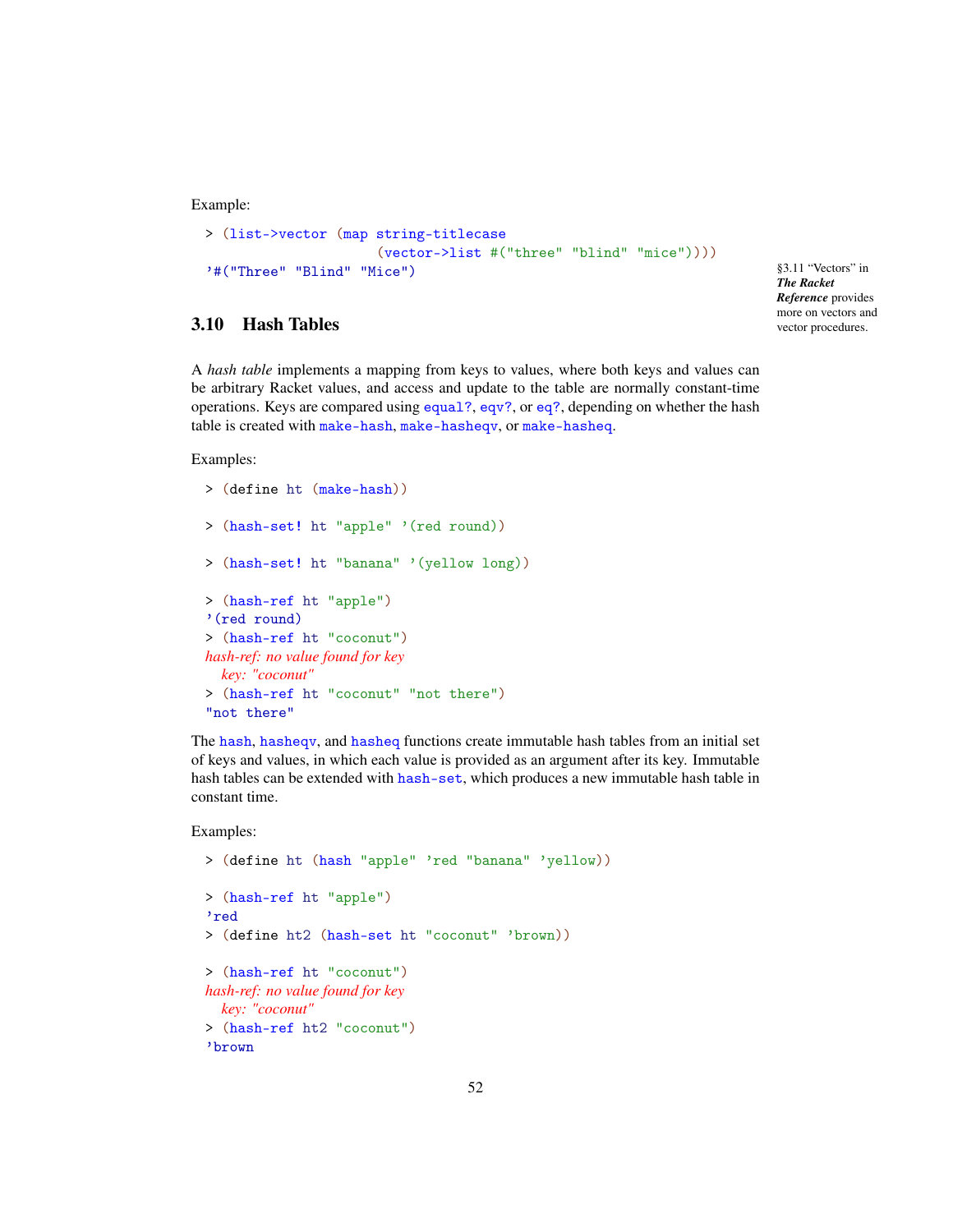A literal immutable hash table can be written as an expression by using #hash (for an equal?-based table), #hasheqv (for an eqv?-based table), or #hasheq (for an eq?-based table). A parenthesized sequence must immediately follow  $\#hash$ ,  $\#hash$ eq, or  $\#hash$ eqv, where each element is a dotted key–value pair. The #hash, etc. forms implicitly quote their key and value sub-forms.

Examples:

```
> (define ht #hash(("apple" . red)
            ("banana" . yellow)))
> (hash-ref ht "apple")
'red §1.3.12 "Reading
```
Both mutable and immutable hash tables print like immutable hash tables, using a quoted #hash, #hasheqv, or #hasheq form if all keys and values can be expressed with quote or using hash, hasheq, or hasheqv otherwise:

Examples:

```
> #hash(("apple" . red)
        ("banana" . yellow))
'#hash(("apple" . red) ("banana" . yellow))
> (hash 1 (srcloc "file.rkt" 1 0 1 (+ 4 4)))
(hash 1 (srcloc "file.rkt" 1 0 1 8))
```
A mutable hash table can optionally retain its keys *weakly*, so each mapping is retained only so long as the key is retained elsewhere.

#### Examples:

```
> (define ht (make-weak-hasheq))
> (hash-set! ht (gensym) "can you see me?")
> (collect-garbage)
> (hash-count ht)
\overline{0}
```
Beware that even a weak hash table retains its values strongly, as long as the corresponding key is accessible. This creates a catch-22 dependency when a value refers back to its key, so that the mapping is retained permanently. To break the cycle, map the key to an *ephemeron* that pairs the value with its key (in addition to the implicit pairing of the hash table). §15.2

Examples:

> (define ht (make-weak-hasheq))

Hash Tables" in *The Racket Reference* documents the fine points of the syntax of hash table literals.

"Ephemerons" in *The Racket Reference* documents the fine points of using ephemerons.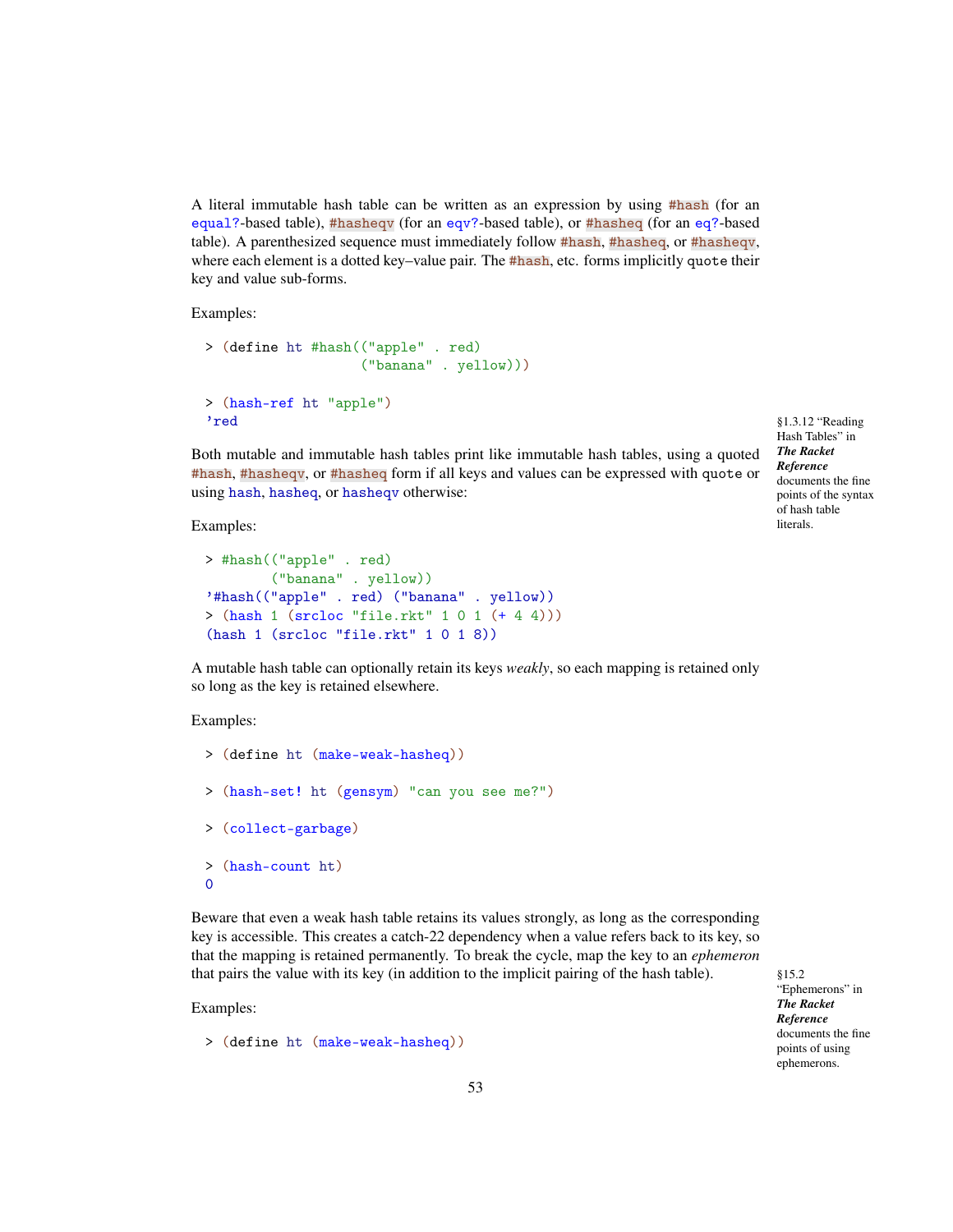```
> (let ([g (gensym)])
    (hash-set! ht g (list g)))
> (collect-garbage)
> (hash-count ht)
1
> (define ht (make-weak-hasheq))
> (let ([g (gensym)])
    (hash-set! ht g (make-ephemeron g (list g))))
> (collect-garbage)
> (hash-count ht)
0
```
## 3.11 Boxes

A *box* is like a single-element vector. It can print as a quoted  $\#x$  followed by the printed form of the boxed value. A  $\# \&$  form can also be used as an expression, but since the resulting box is constant, it has practically no use.

Examples:

```
> (define b (box "apple"))
> b
'#&"apple"
> (unbox b)
"apple"
> (set-box! b '(banana boat))
> b
'#&(banana boat) §3.12 "Boxes" in
```
3.12 Void and Undefined box procedures.

Some procedures or expression forms have no need for a result value. For example, the display procedure is called only for the side-effect of writing output. In such cases the

*The Racket Reference* provides more on boxes and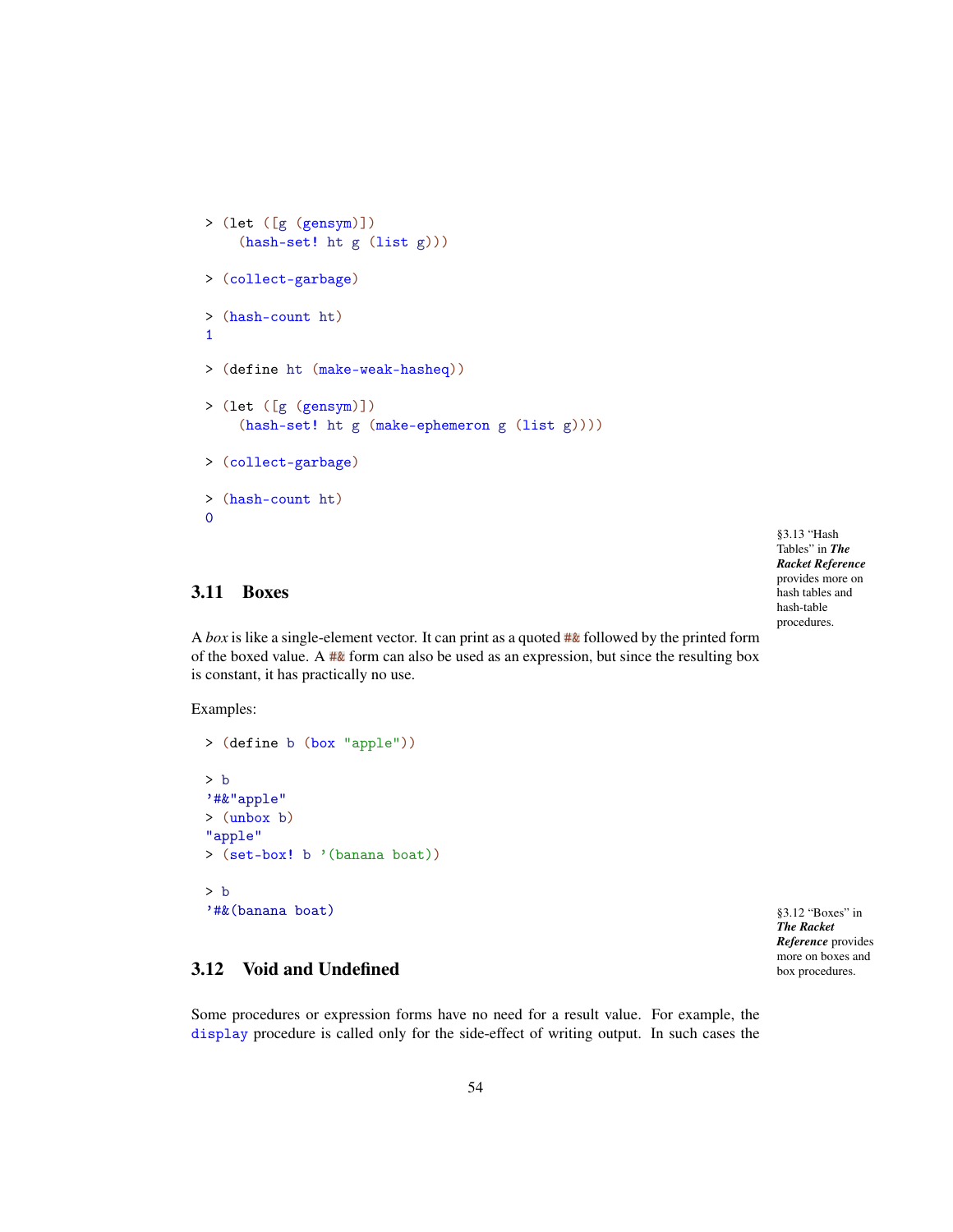result value is normally a special constant that prints as  $\# \text{<} \text{void}$ . When the result of an expression is simply #<void>, the REPL does not print anything.

The void procedure takes any number of arguments and returns #<void>. (That is, the identifier void is bound to a procedure that returns  $\# \{ \text{void} \}$ , instead of being bound directly to  $#<$ void $>$ .)

#### Examples:

> (void) > (void 1 2 3) > (list (void))  $'($ #< $\text{void}>$ 

A constant that prints as  $\#$ <undefined> is used as the result of a reference to a local binding when the binding is not yet initialized. Such early references are not possible for bindings that correspond to procedure arguments, let bindings, or let\* bindings; early reference requires a recursive binding context, such as letrec or local defines in a procedure body. Also, early references to top-level and module-level bindings raise an exception, instead of producing #<undefined>. For these reasons, #<undefined> rarely appears.

```
(define (strange)
  (define x x)
  x)
> (strange)
#<undefined>
```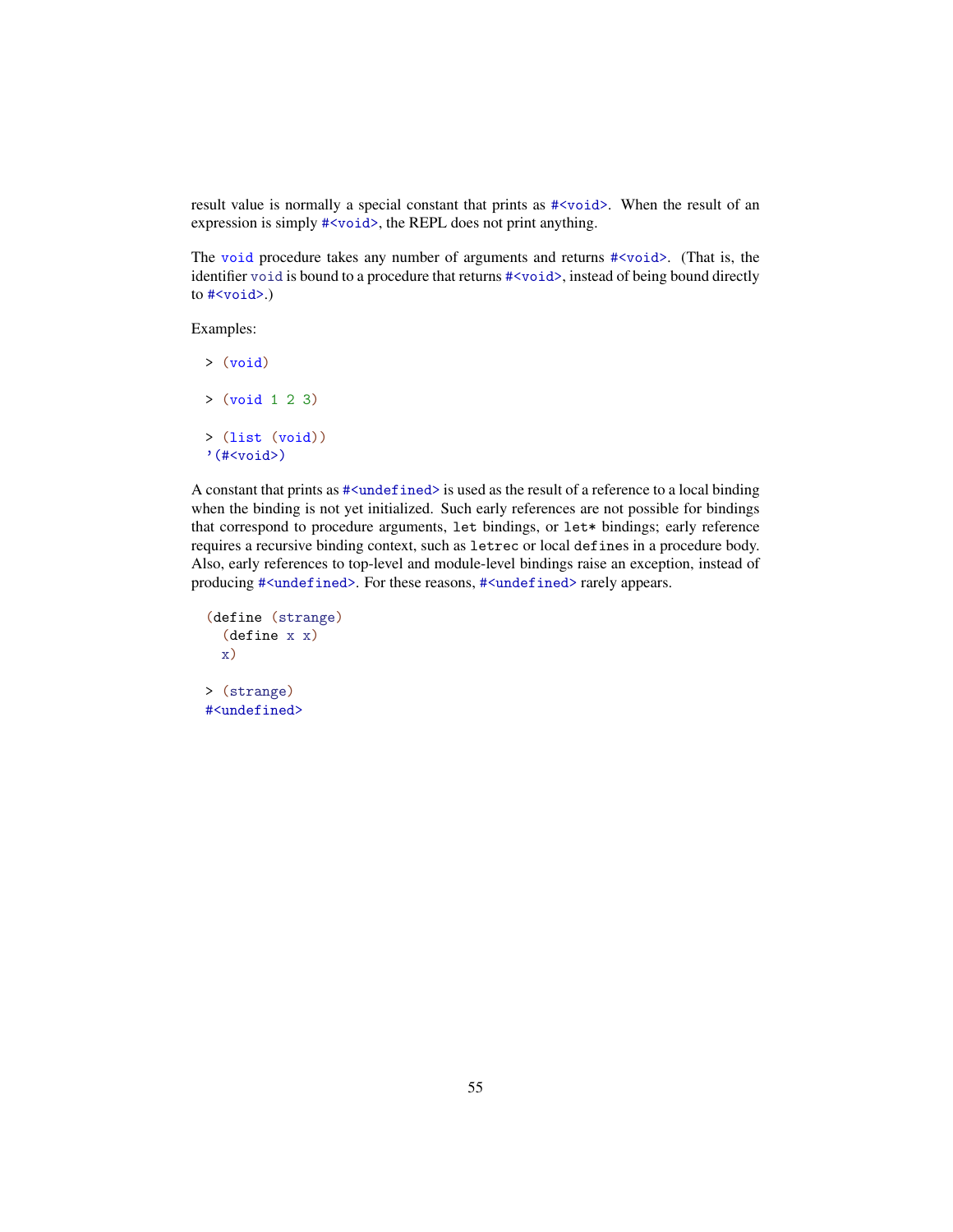## 4 Expressions and Definitions

The §2 "Racket Essentials" chapter introduced some of Racket's syntactic forms: definitions, procedure applications, conditionals, and so on. This section provides more details on those forms, plus a few additional basic forms.

## 4.1 Notation

This chapter (and the rest of the documentation) uses a slightly different notation than the character-based grammars of the §2 "Racket Essentials" chapter. The grammar for a use of a syntactic form something is shown like this:

```
(something (id \dots +] an-expr \dots)
```
The italicized meta-variables in this specification, such as  $id$  and  $an-expr$ , use the syntax of Racket identifiers, so  $an$ -expr is one meta-variable. A naming convention implicitly defines the meaning of many meta-variables:

- A meta-variable that ends in id stands for an identifier, such as x or my-favoritemartian.
- A meta-identifier that ends in keyword stands for a keyword, such as #:tag.
- A meta-identifier that ends with expr stands for any sub-form, and it will be parsed as an expression.
- A meta-identifier that ends with body stands for any sub-form; it will be parsed as either a local definition or an expression. A body can parse as a definition only if it is not preceded by any expression, and the last body must be an expression; see also §4.5.4 "Internal Definitions".

Square brackets in the grammar indicate a parenthesized sequence of forms, where square brackets are normally used (by convention). That is, square brackets *do not* mean optional parts of the syntactic form.

A ... indicates zero or more repetitions of the preceding form, and ...+ indicates one or more repetitions of the preceding datum. Otherwise, non-italicized identifiers stand for themselves.

Based on the above grammar, then, here are a few conforming uses of something:

```
(something [x])
(something [x] (+ 1 2))
(something [x my-favorite-martian x] (+ 1 2) #f)
```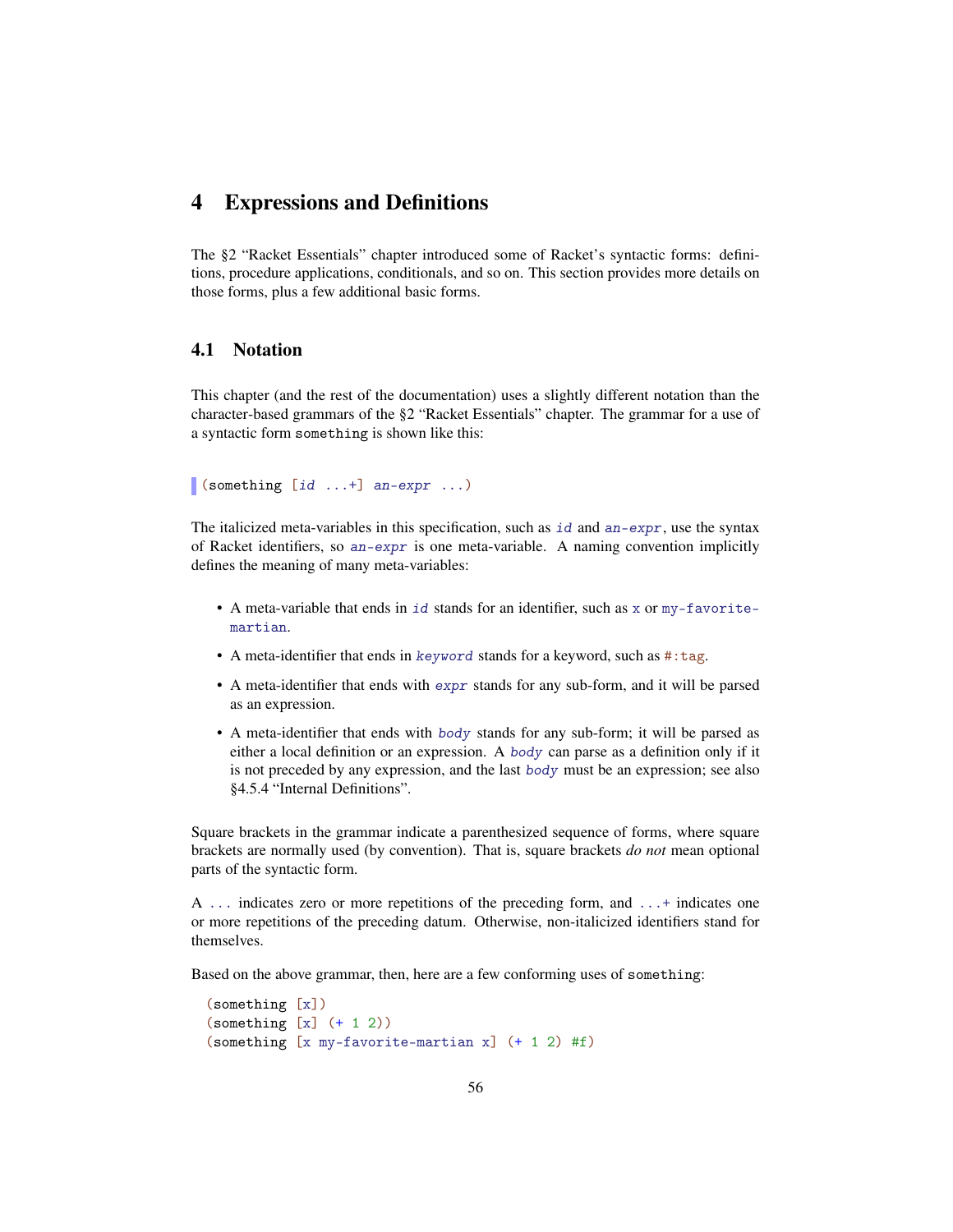Some syntactic-form specifications refer to meta-variables that are not implicitly defined and not previously defined. Such meta-variables are defined after the main form, using a BNF-like format for alternatives:

```
(something-else [thing \dots+] an-expr \dots)
thing = thing-id| thing-keyword
```
The above example says that, within a something-else form, a thing is either an identifier or a keyword.

### 4.2 Identifiers and Binding

The context of an expression determines the meaning of identifiers that appear in the expression. In particular, starting a module with the language racket, as in

#lang racket

means that, within the module, the identifiers described in this guide start with the meaning described here: cons refers to the function that creates a pair, car refers to the function that extracts the first element of a pair, and so on.  $\frac{1}{2}$  \$3.6 "Symbols"

introduces the syntax of identifiers.

Forms like define, lambda, and let associate a meaning with one or more identifiers; that is, they *bind* identifiers. The part of the program for which the binding applies is the *scope* of the binding. The set of bindings in effect for a given expression is the expression's *environment*.

For example, in

```
#lang racket
(define f
  (lambda (x)
    (let ([y 5])
      (+ x y)))
```
(f 10)

the define is a binding of f, the lambda has a binding for x, and the let has a binding for y. The scope of the binding for f is the entire module; the scope of the x binding is (let  $(\lceil y 5 \rceil)$  (+ x y)); and the scope of the y binding is just (+ x y). The environment of  $(+ x y)$  includes bindings for y, x, and f, as well as everything in racket.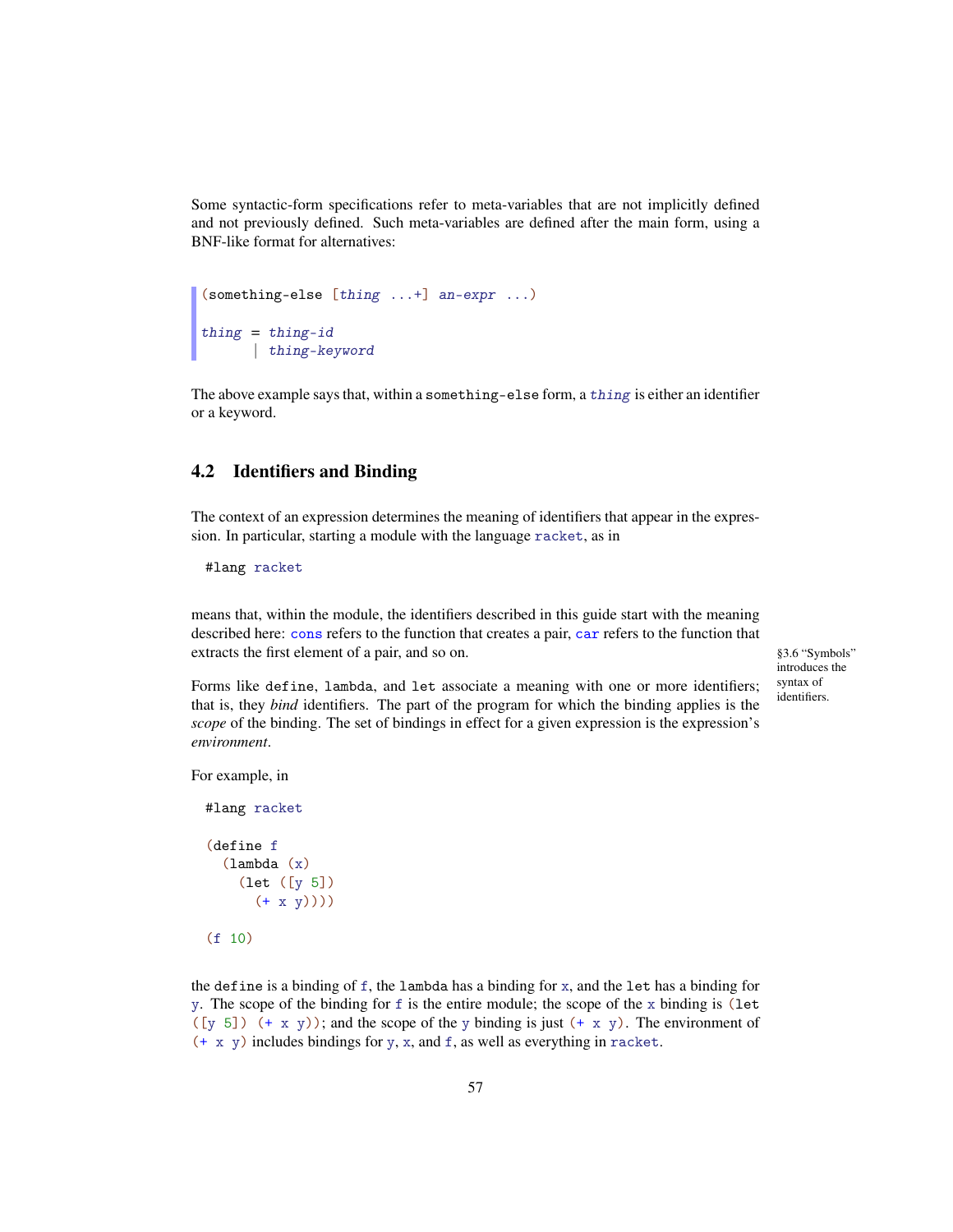A module-level define can bind only identifiers that are not already defined or required into the module. A local define or other binding forms, however, can give a new local binding for an identifier that already has a binding; such a binding *shadows* the existing binding.

Examples:

```
(define f
  (lambda (append)
    (define cons (append "ugly" "confusing"))
    (let ([append 'this-was])
      (list append cons))))
> (f list)
'(this-was ("ugly" "confusing"))
```
Similarly, a module-level define can shadow a binding from the module's language. For example, (define cons 1) in a racket module shadows the cons that is provided by racket. Intentionally shadowing a language binding is rarely a good idea—especially for widely used bindings like cons—but shadowing relieves a programmer from having to avoid every obscure binding that is provided by a language.

Even identifiers like define and lambda get their meanings from bindings, though they have *transformer* bindings (which means that they indicate syntactic forms) instead of value bindings. Since define has a transformer binding, the identifier define cannot be used by itself to get a value. However, the normal binding for define can be shadowed.

Examples:

```
> define
eval:1:0: define: bad syntax
  in: define
> (let ([define 5]) define)
5
```
Again, shadowing standard bindings in this way is rarely a good idea, but the possibility is an inherent part of Racket's flexibility.

### 4.3 Function Calls (Procedure Applications)

An expression of the form

```
(proc-expr arg-expr ...)
```
is a function call—also known as a *procedure application*—when proc-expr is not an identifier that is bound as a syntax transformer (such as if or define).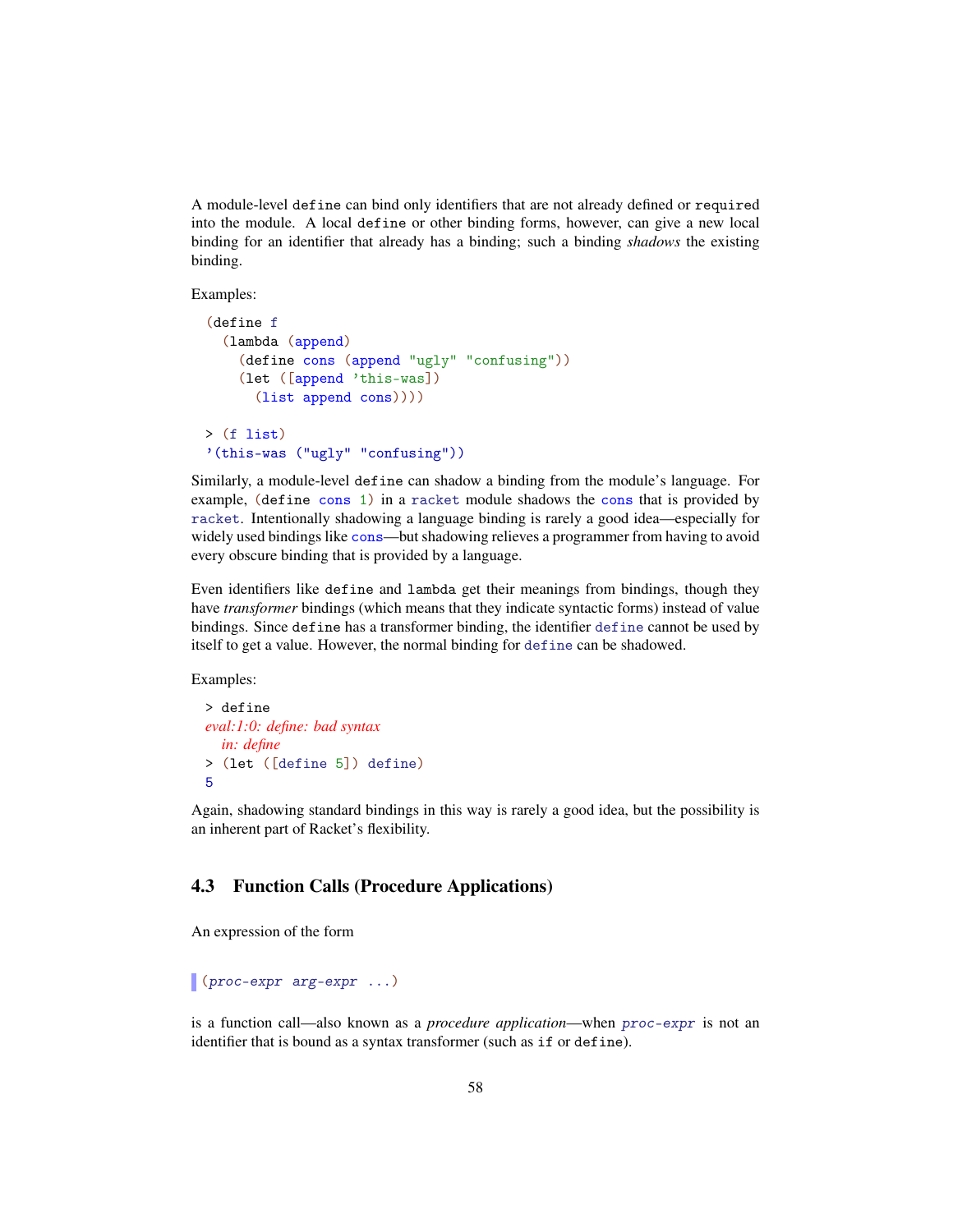### 4.3.1 Evaluation Order and Arity

A function call is evaluated by first evaluating the proc-expr and all arg-exprs in order (left to right). Then, if proc-expr produces a function that accepts as many arguments as supplied arg-exprs, the function is called. Otherwise, an exception is raised.

Examples:

```
> (cons 1 null)
'(1)> (+ 1 2 3)6
> (cons 1 2 3)
cons: arity mismatch;
 the expected number of arguments does not match the given
number
  expected: 2
  given: 3
  arguments...:
   1
   2
   3
> (1 2 3)
application: not a procedure;
 expected a procedure that can be applied to arguments
  given: 1
  arguments...:
   2
   3
```
Some functions, such as cons, accept a fixed number of arguments. Some functions, such as + or list, accept any number of arguments. Some functions accept a range of argument counts; for example substring accepts either two or three arguments. A function's *arity* is the number of arguments that it accepts.

### 4.3.2 Keyword Arguments

Some functions accept *keyword arguments* in addition to by-position arguments. For that case, an arg can be an arg-keyword arg-expr sequence instead of just a arg-expr: §3.7 "Keywords"

introduces keywords.

```
(proc-expr arg ...)
arg = arg - expr| arg-keyword arg-expr
```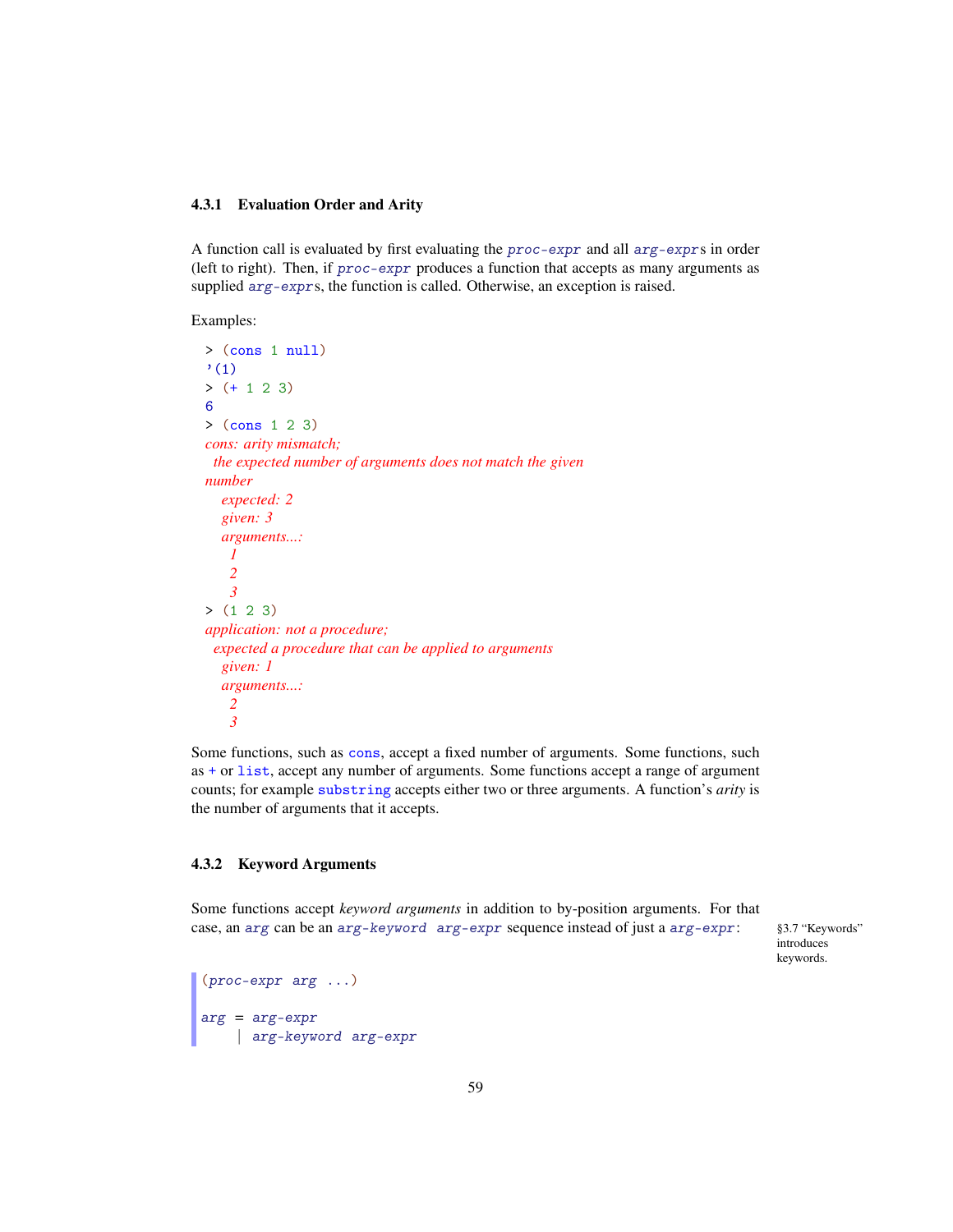For example,

(go "super.rkt" #:mode 'fast)

calls the function bound to go with "super.rkt" as a by-position argument, and with  $i$  fast as an argument associated with the  $\#$ : mode keyword. A keyword is implicitly paired with the expression that follows it.

Since a keyword by itself is not an expression, then

```
(go "super.rkt" #:mode #:fast)
```
is a syntax error. The #:mode keyword must be followed by an expression to produce an argument value, and #:fast is not an expression.

The order of keyword args determines the order in which arg-exprs are evaluated, but a function accepts keyword arguments independent of their position in the argument list. The above call to go can be equivalently written

```
(go #:mode 'fast "super.rkt")
```
#### 4.3.3 The apply Function

§2.7 "Procedure Applications and #%app" in *The Racket Reference* provides more on procedure applications.

The syntax for function calls supports any number of arguments, but a specific call always specifies a fixed number of arguments. As a result, a function that takes a list of arguments cannot directly apply a function like + to all of the items in a list:

```
(define (avg lst) ; doesn't work...
  (/ (+ lst) (length lst)))
> (avg '(1 2 3))
+: contract violation
  expected: number?
  given: '(1 2 3)
(define (avg lst) ; doesn't always work...
  (/ (+ (list-ref lst 0) (list-ref lst 1) (list-ref lst 2))
     (length lst)))
> (avg '(1 2 3))
2
> (avg '(1 2))
list-ref: index too large for list
  index: 2
  in: '(1 2)
```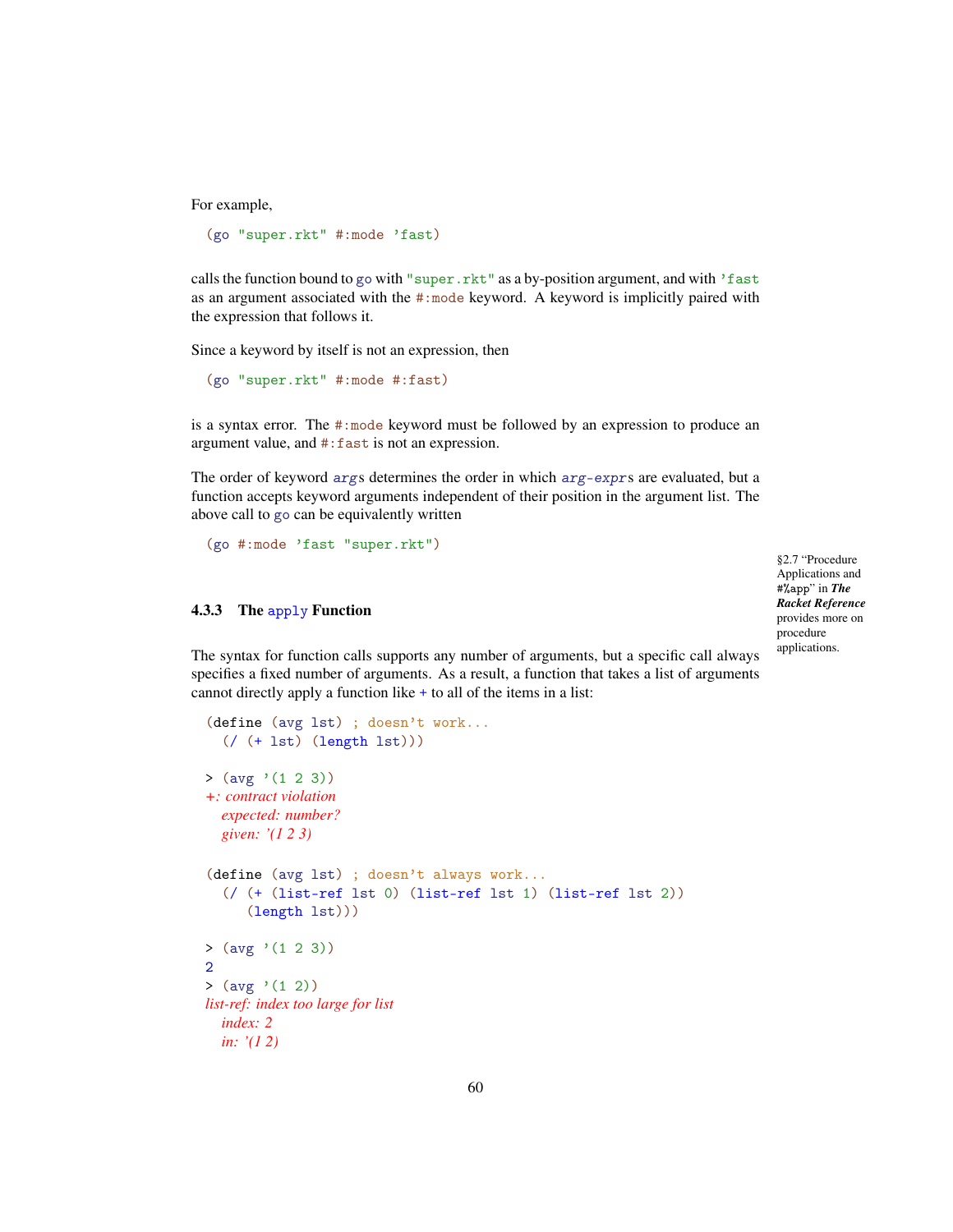The apply function offers a way around this restriction. It takes a function and a *list* argument, and it applies the function to the values in the list:

```
(define (avg lst)
  (/ (apply + lst) (length lst)))
> (avg '(1 2 3))
\mathcal{D}> (avg '(1\ 2)))
3/2
> (avg '(1 2 3 4))
5/2
```
As a convenience, the apply function accepts additional arguments between the function and the list. The additional arguments are effectively consed onto the argument list:

```
(define (anti-sum lst)
  (apply - 0 lst))
> (anti-sum '(1\ 2\ 3))-6
```
The apply function accepts keyword arguments, too, and it passes them along to the called function:

```
(apply go #:mode 'fast '("super.rkt"))
(apply go '("super.rkt") #:mode 'fast)
```
Keywords that are included in apply's list argument do not count as keyword arguments for the called function; instead, all arguments in this list are treated as by-position arguments. To pass a list of keyword arguments to a function, use the keyword-apply function, which accepts a function to apply and three lists. The first two lists are in parallel, where the first list contains keywords (sorted by keyword<), and the second list contains a corresponding argument for each keyword. The third list contains by-position function arguments, as for apply.

```
(keyword-apply go
               ,(#:mode)'(fast)
               '("super.rkt"))
```
### 4.4 Functions (Procedures): lambda

A lambda expression creates a function. In the simplest case, a lambda expression has the form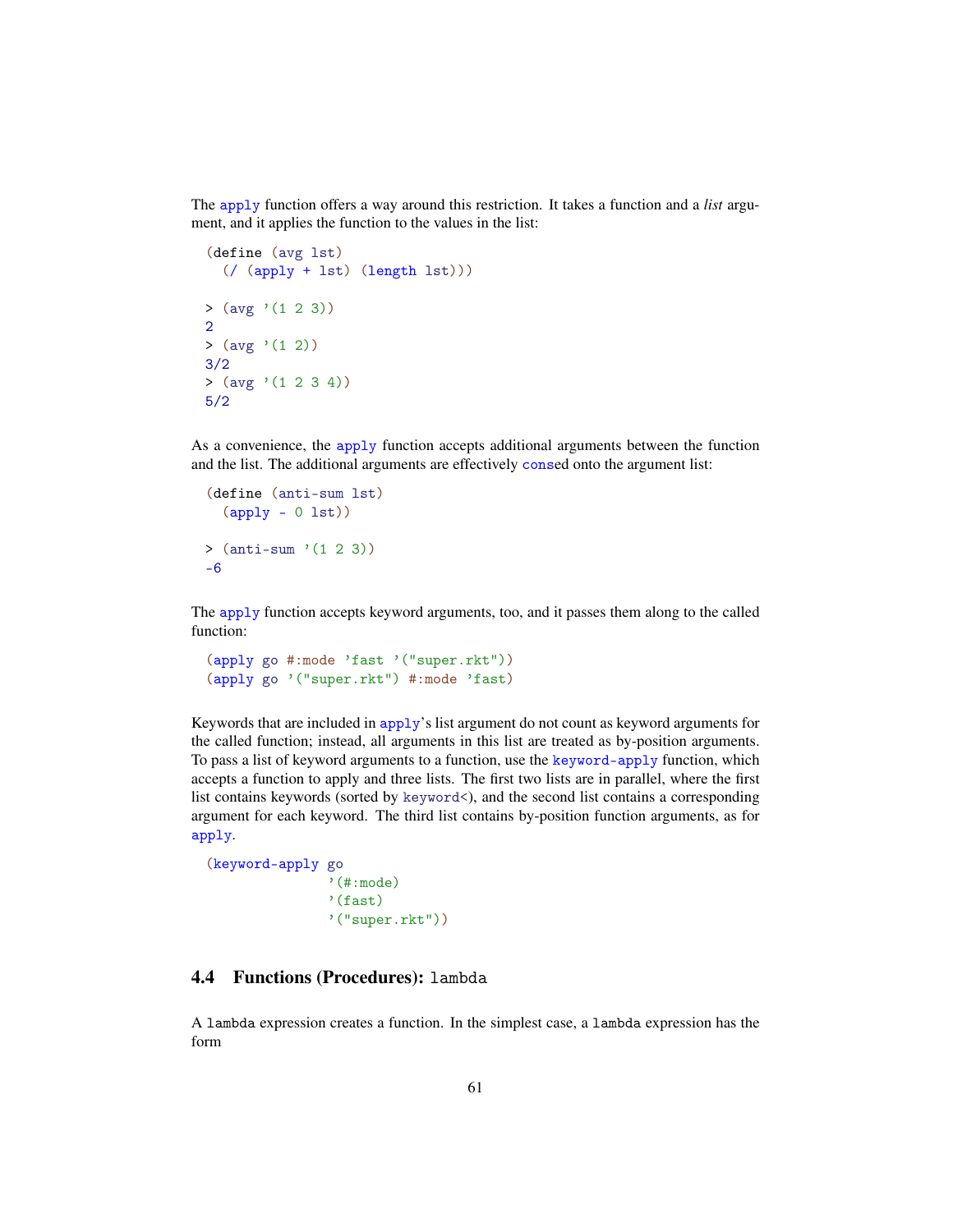```
(lambda (arg-id ...)
  body \dots +)
```
A lambda form with *n* arg-ids accepts *n* arguments:

```
> ((lambda (x) x)
   1)
1
> ((lambda (x y) (+ x y))
   1 2)
3
> ((lambda (x y) (+ x y))
   1)
#<procedure>: arity mismatch;
 the expected number of arguments does not match the given
number
  expected: 2
  given: 1
  arguments...:
   1
```
### 4.4.1 Declaring a Rest Argument

A lambda expression can also have the form

```
(lambda rest-id
  body \dots +)
```
That is, a lambda expression can have a single rest-id that is not surrounded by parentheses. The resulting function accepts any number of arguments, and the arguments are put into a list bound to rest-id.

```
> ((lambda x x)
   1 2 3)
'(1 \ 2 \ 3)> ((lambda x x))
\cdot ()
> ((lambda x (car x))
   1 2 3)
1
```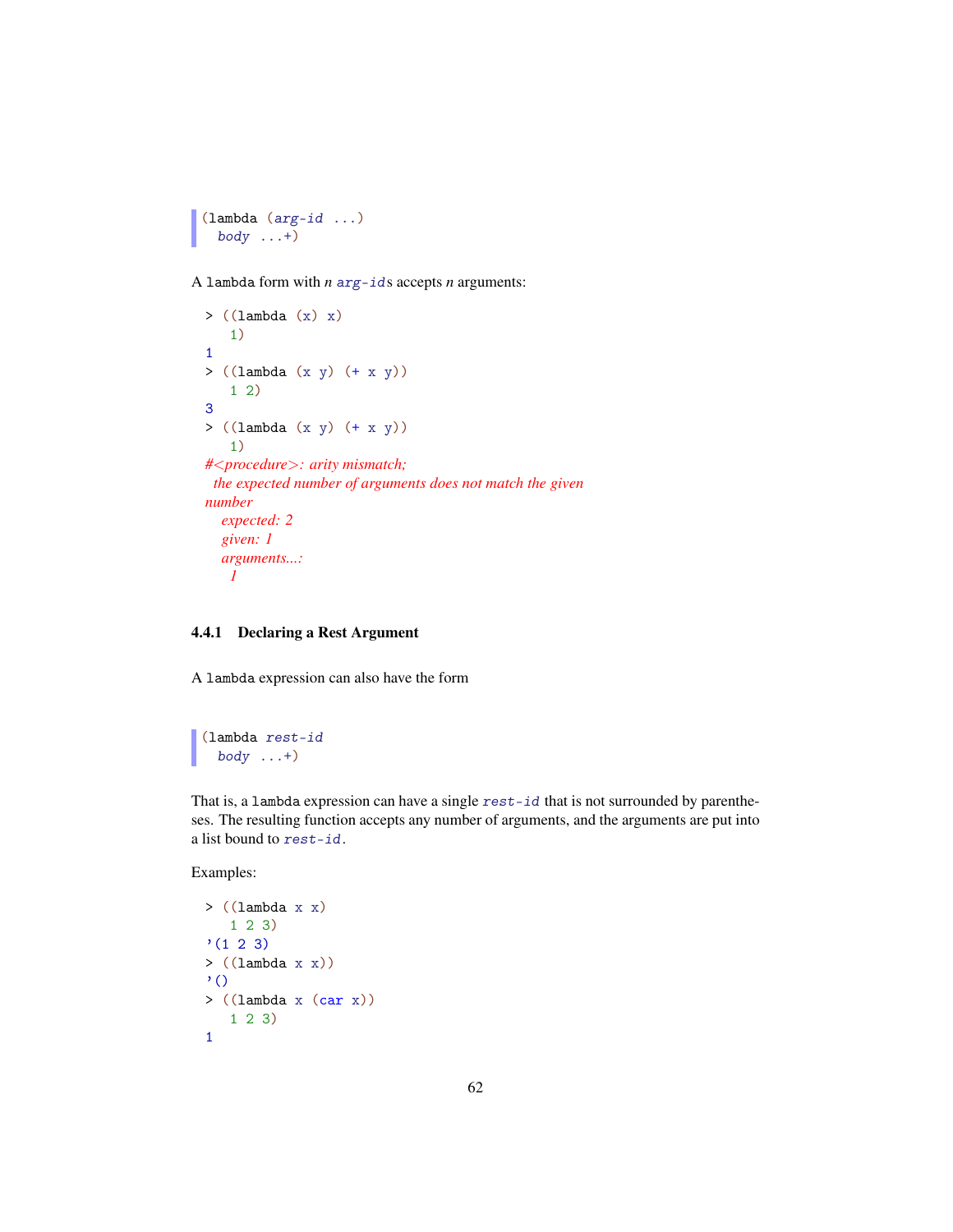Functions with a rest-id often use apply to call another function that accepts any number of arguments. §4.3.3 "The apply

Function" describes

Examples:  $\qquad \qquad \text{apply}.$ 

```
(define max-mag
  (lambda nums
    (apply max (map magnitude nums))))
> (max 1 -2 0)
1
> (max-mag 1 -2 0)
2
```
The lambda form also supports required arguments combined with a rest-id:

```
(lambda (arg-id ...+ . rest-id)
  body \dots+)
```
The result of this form is a function that requires at least as many arguments as  $\arg$ -ids, and also accepts any number of additional arguments.

Examples:

```
(define max-mag
  (lambda (num . nums)
     (apply max (map magnitude (cons num nums)))))
> (max-mag 1 -2 0)
\mathcal{D}> (max-mag)
max-mag: arity mismatch;
 the expected number of arguments does not match the given
number
  expected: at least 1
  given: 0
```
A rest-id variable is sometimes called a *rest argument*, because it accepts the "rest" of the function arguments.

### 4.4.2 Declaring Optional Arguments

Instead of just an identifier, an argument (other than a rest argument) in a lambda form can be specified with an identifier and a default value: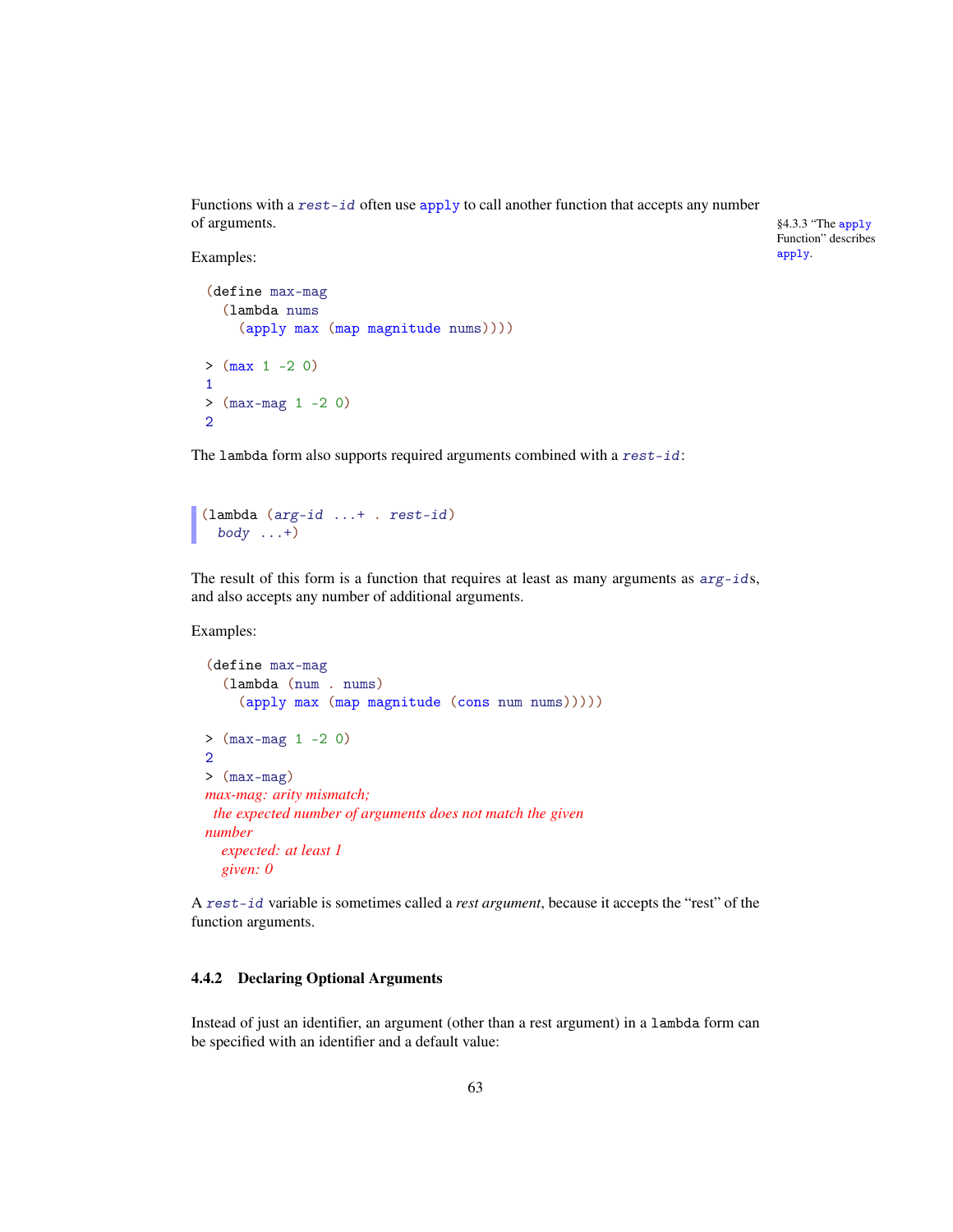```
(lambda gen-formals
 body \dots+)gen-formals = (arg ...)| rest-id
           \big| (arg ...+ . rest-id)
       arg = arg - id| [arg-id default-expr ]
```
An argument of the form [arg-id default-expr] is optional. When the argument is not supplied in an application,  $default-expr$  produces the default value. The  $default-expr$ can refer to any preceding  $arg-id$ , and every following  $arg-id$  must have a default as well.

Examples:

```
(define greet
  (lambda (given [surname "Smith"])
    (string-append "Hello, " given " " surname)))
> (greet "John")
"Hello, John Smith"
> (greet "John" "Doe")
"Hello, John Doe"
(define greet
  (lambda (given [surname (if (equal? given "John")
                              "Doe"
                               "Smith")])
    (string-append "Hello, " given " " surname)))
> (greet "John")
"Hello, John Doe"
> (greet "Adam")
"Hello, Adam Smith"
```
### 4.4.3 Declaring Keyword Arguments

A lambda form can declare an argument to be passed by keyword, instead of position. Keyword arguments can be mixed with by-position arguments, and default-value expressions can be supplied for either kind of argument: §4.3.2 "Keyword

Arguments" introduces function calls with keywords.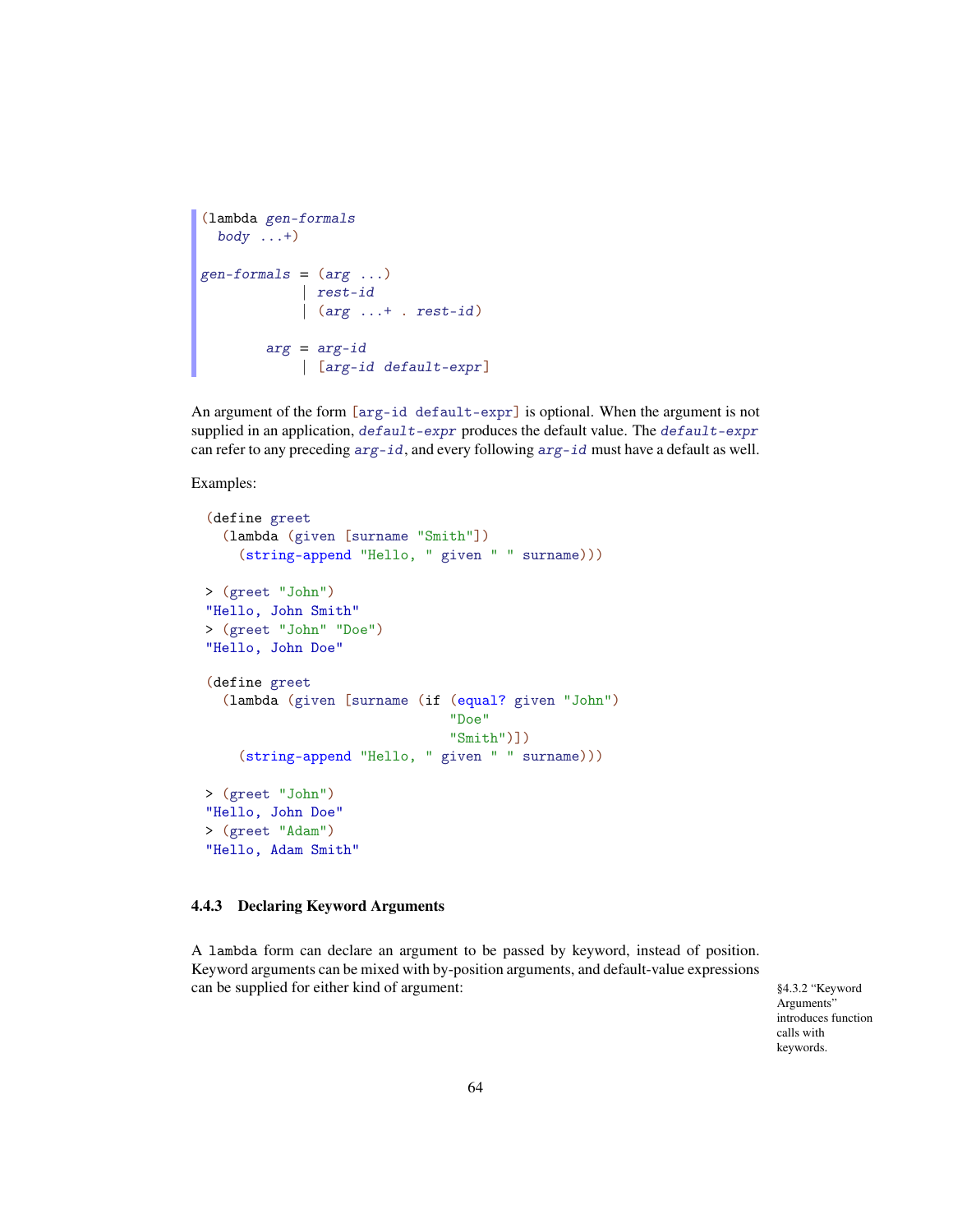```
(lambda gen-formals
  body \dots +)gen-formals = (arg ...)| rest-id
            \vert (arg \dots+ . rest-id)
       arg = arg - id| [arg-id default-expr ]
            | arg-keyword arg-id
            | arg-keyword [arg-id default-expr ]
```
An argument specified as  $arg$ -keyword  $arg$ -id is supplied by an application using the same arg-keyword. The position of the keyword–identifier pair in the argument list does not matter for matching with arguments in an application, because it will be matched to an argument value by keyword instead of by position.

```
(define greet
  (lambda (given #:last surname)
    (string-append "Hello, " given " " surname)))
> (greet "John" #:last "Smith")
"Hello, John Smith"
> (greet #:last "Doe" "John")
"Hello, John Doe"
```
An arg-keyword [arg-id default-expr] argument specifies a keyword-based argument with a default value.

Examples:

```
(define greet
  (lambda (#:hi [hi "Hello"] given #:last [surname "Smith"])
    (string-append hi ", " given " " surname)))
> (greet "John")
"Hello, John Smith"
> (greet "Karl" #:last "Marx")
"Hello, Karl Marx"
> (greet "John" #:hi "Howdy")
"Howdy, John Smith"
> (greet "Karl" #:last "Marx" #:hi "Guten Tag")
"Guten Tag, Karl Marx"
```
The lambda form does not directly support the creation of a function that accepts "rest" keywords. To construct a function that accepts all keyword arguments, use make-keyword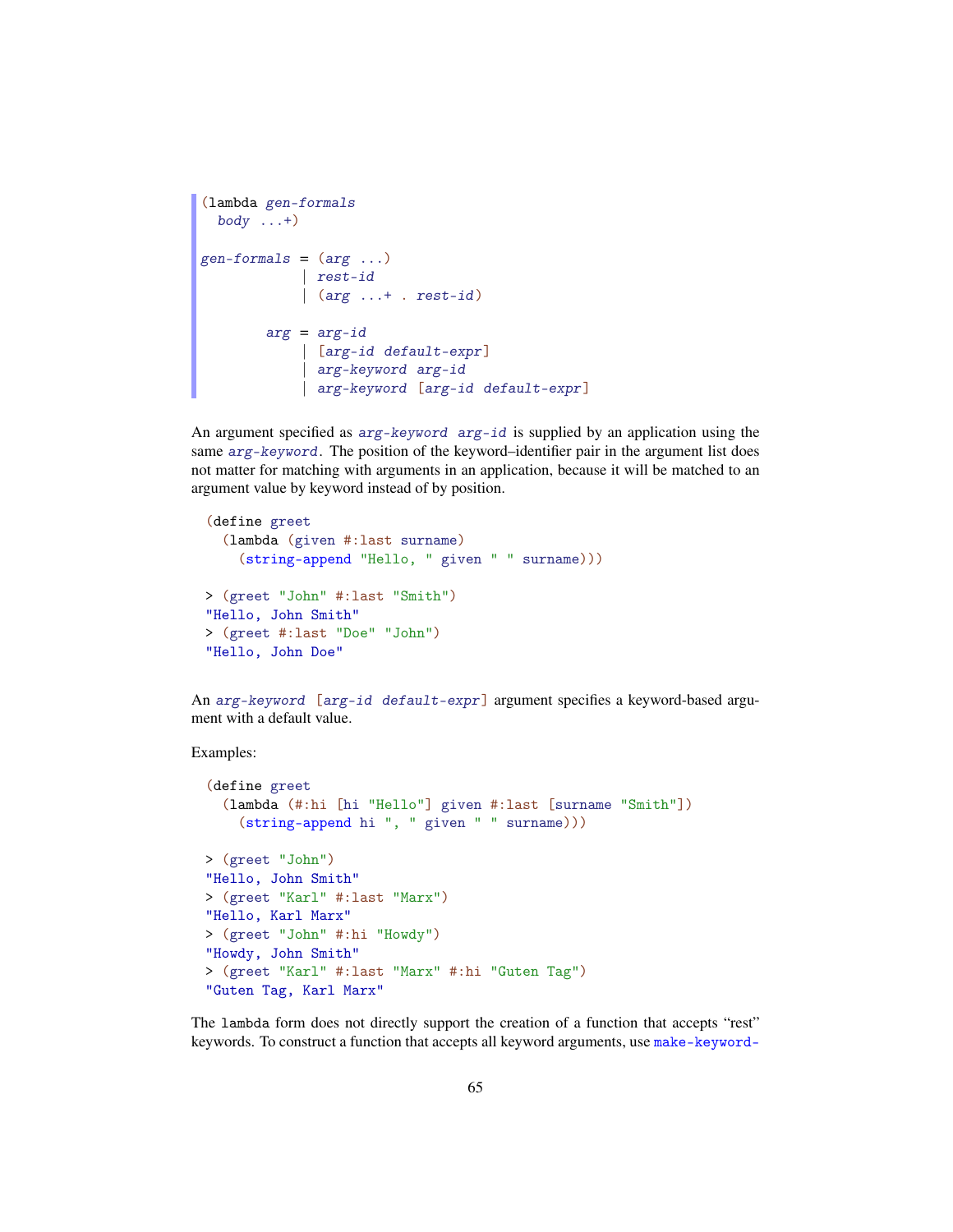procedure. The function supplied to make-keyword-procedure receives keyword arguments through parallel lists in the first two (by-position) arguments, and then all by-position arguments from an application as the remaining by-position arguments. §4.3.3 "The apply

Examples:

```
(define (trace-wrap f)
  (make-keyword-procedure
  (lambda (kws kw-args . rest)
    (printf "Called with ∼s ∼s ∼s\n" kws kw-args rest)
    (keyword-apply f kws kw-args rest))))
> ((trace-wrap greet) "John" #:hi "Howdy")
Called with (#:hi) ("Howdy") ("John")
"Howdy, John Smith" §2.8 "Procedure
```
4.4.4 Arity-Sensitive Functions: case-lambda

Expressions: lambda and case-lambda" in *The Racket Reference* provides more on function expressions.

Function" introduces keyword-apply.

The case-lambda form creates a function that can have completely different behaviors depending on the number of arguments that are supplied. A case-lambda expression has the form

```
(case-lambda
  [formals body ...+]
  ...)
formals = (arg-id ...)| rest-id
         \int (arg-id \dots + \text{ rest-id})
```
where each  $[formals body ...+]$  is analogous to  $(lambda formats body ...+)$ . Applying a function produced by case-lambda is like applying a lambda for the first case that matches the number of given arguments.

```
(define greet
  (case-lambda
    [(name) (string-append "Hello, " name)]
    [(given surname) (string-append "Hello, " given "
" surname)]))
> (greet "John")
"Hello, John"
```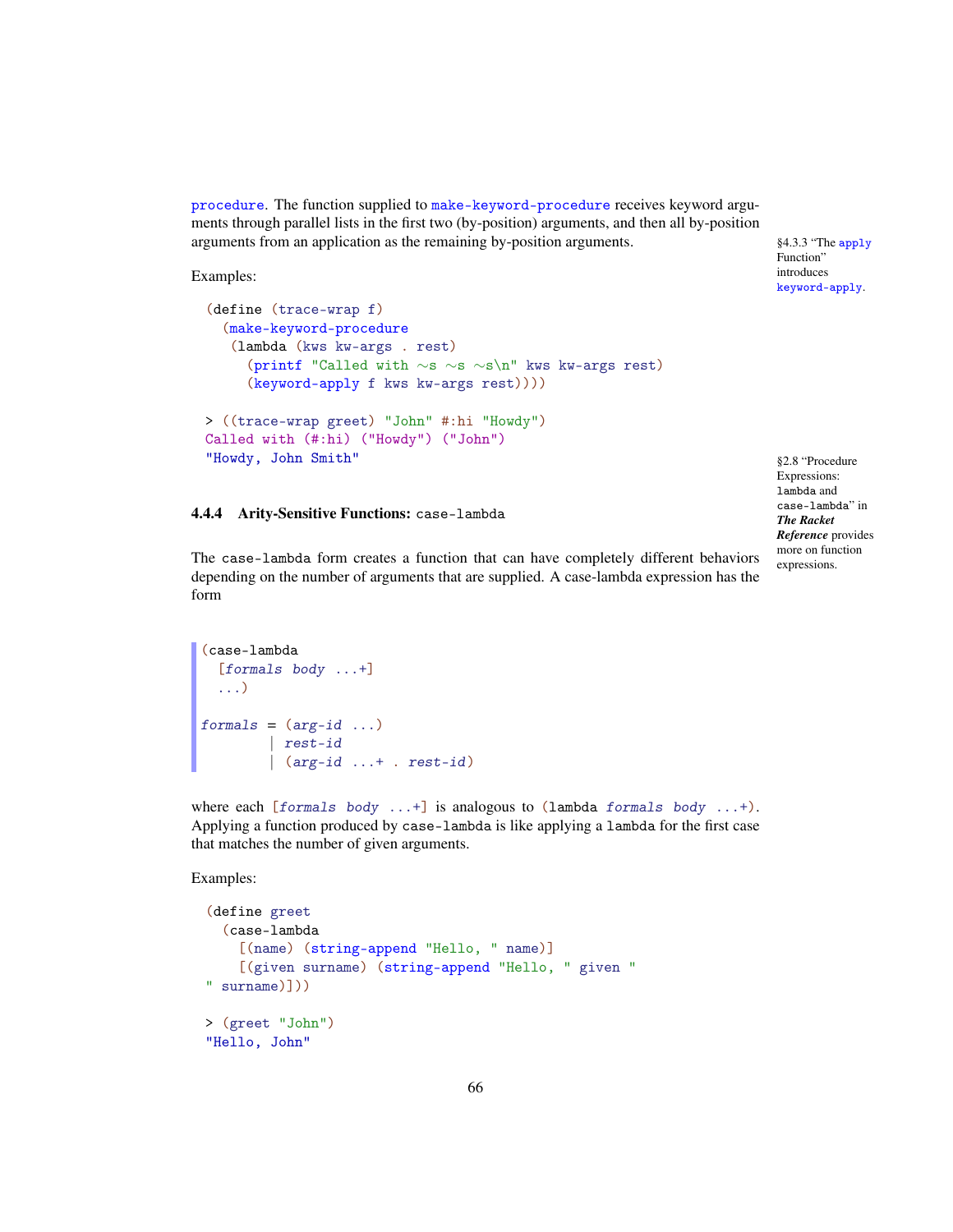```
> (greet "John" "Smith")
"Hello, John Smith"
> (greet)
greet: arity mismatch;
 the expected number of arguments does not match the given
number
  given: 0
```
A case-lambda function cannot directly support optional or keyword arguments.

### 4.5 Definitions: define

A basic definition has the form

```
(define id expr)
```
in which case id is bound to the result of expr.

Examples:

```
(define salutation (list-ref '("Hi" "Hello") (random 2)))
> salutation
"Hi"
```
### 4.5.1 Function Shorthand

The define form also supports a shorthand for function definitions:

```
(define (id arg ...) body ...+)
```
which is a shorthand for

```
(define id (lambda (arg ...) body ...+))
```

```
(define (greet name)
  (string-append salutation ", " name))
```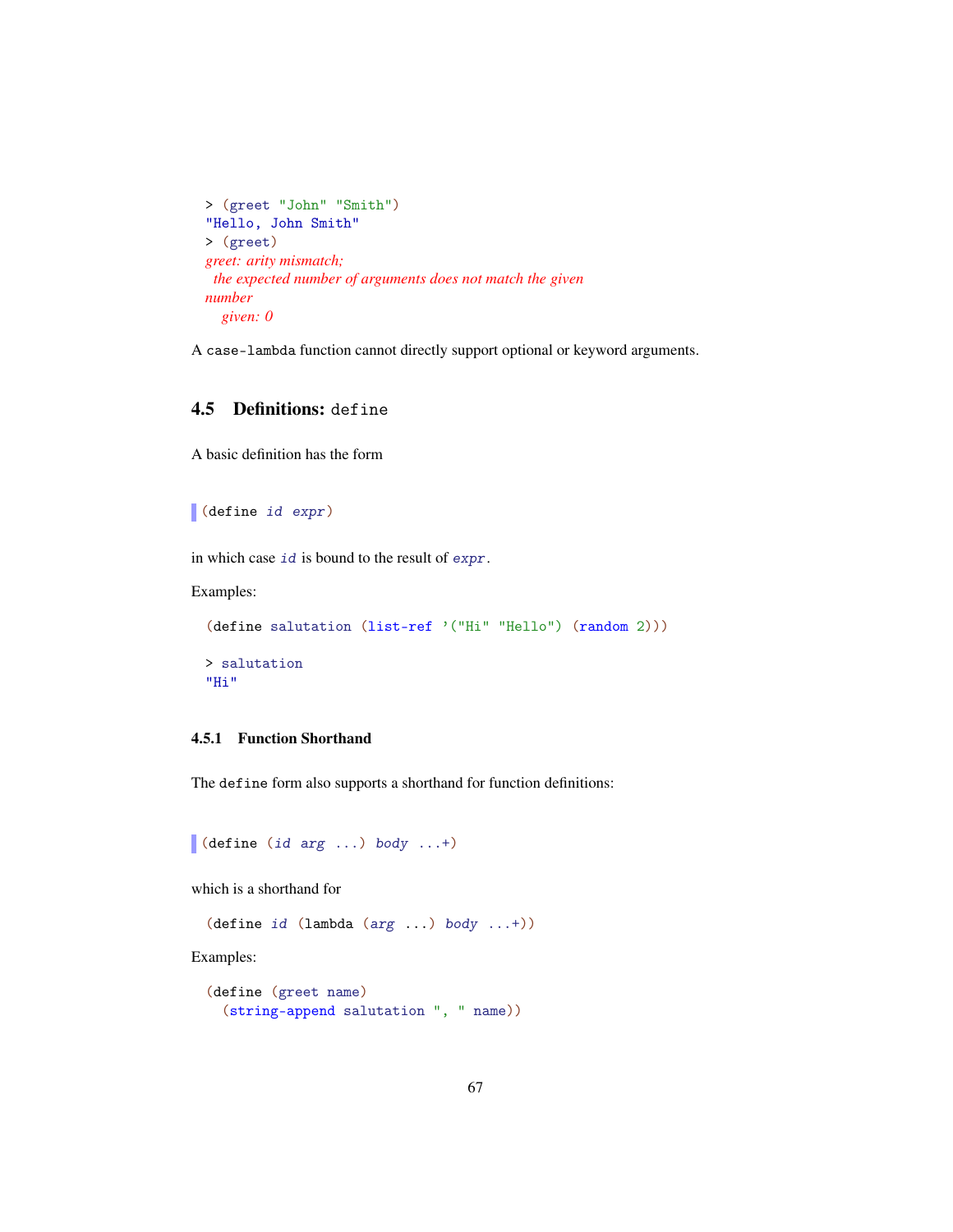```
> (greet "John")
"Hi, John"
(define (greet first [surname "Smith"] #:hi [hi salutation])
  (string-append hi ", " first " " surname))
> (greet "John")
"Hi, John Smith"
> (greet "John" #:hi "Hey")
"Hey, John Smith"
> (greet "John" "Doe")
"Hi, John Doe"
```
The function shorthand via define also supports a rest argument (i.e., a final argument to collect extra arguments in a list):

(define (id arg ... . rest-id) body ...+)

which is a shorthand

(define id (lambda (arg ... . rest-id) body ...+))

Examples:

```
(define (avg . l)
  (/ (apply + l) (length l)))
> (avg 1 2 3)
\mathcal{D}
```
#### 4.5.2 Curried Function Shorthand

Consider the following make-add-suffix function that takes a string and returns another function that takes a string:

```
(define make-add-suffix
  (lambda (s2)
    (lambda (s) (string-append s s2))))
```
Although it's not common, result of make-add-suffix could be called directly, like this: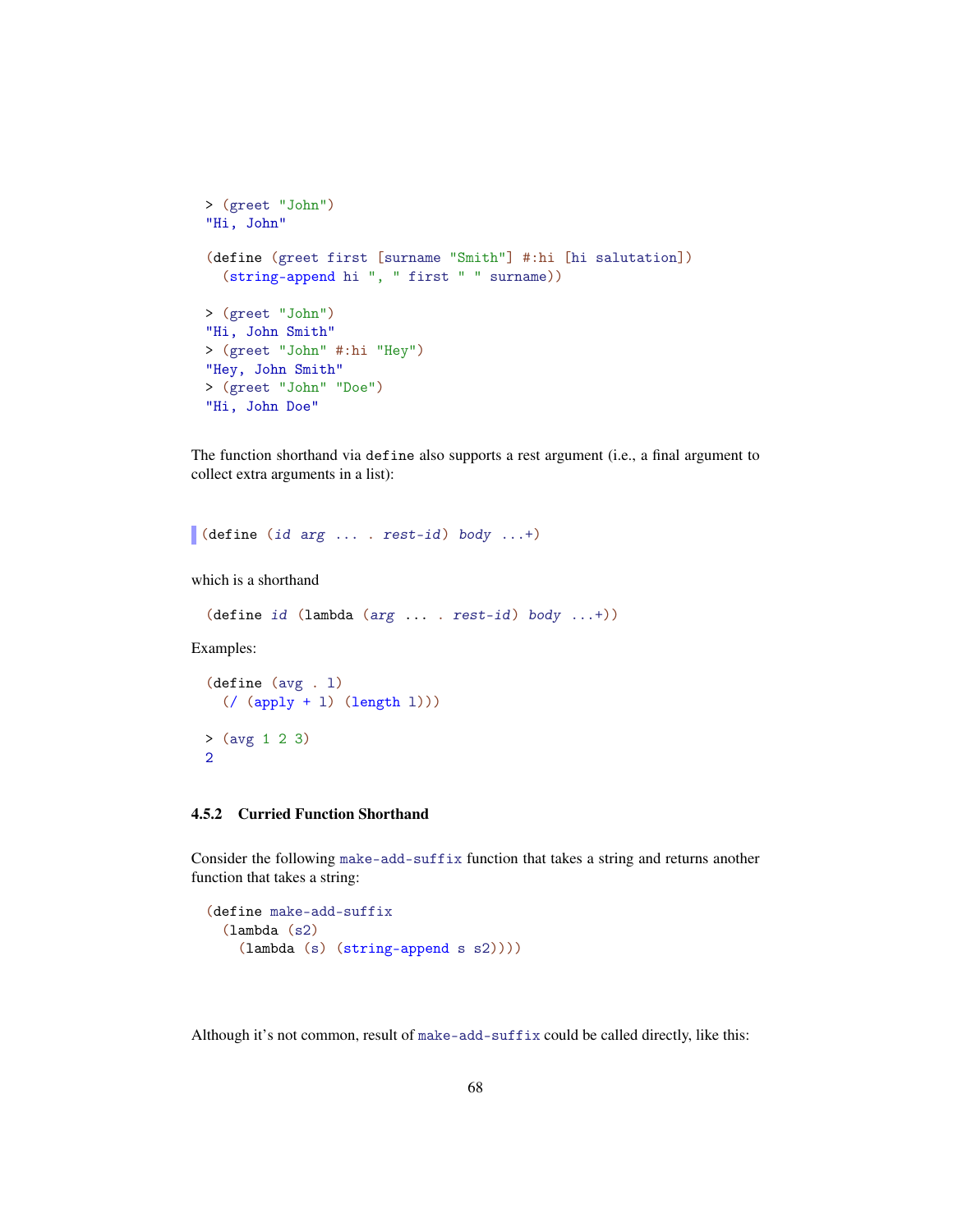```
> ((make-add-suffix "!") "hello")
"hello!"
```
In a sense, make-add-suffix is a function takes two arguments, but it takes them one at a time. A function that takes some of its arguments and returns a function to consume more is sometimes called a *curried function*.

Using the function-shorthand form of define, make-add-suffix can be written equivalently as

```
(define (make-add-suffix s2)
  (lambda (s) (string-append s s2)))
```
This shorthand reflects the shape of the function call (make-add-suffix "!"). The define form further supports a shorthand for defining curried functions that reflects nested function calls:

```
(define ((make-add-suffix s2) s)
  (string-append s s2))
> ((make-add-suffix "!") "hello")
"hello!"
(define louder (make-add-suffix "!"))
(define less-sure (make-add-suffix "?"))
> (less-sure "really")
"really?"
> (louder "really")
"really!"
```
The full syntax of the function shorthand for define is as follows:

```
(define (head args) body ...+)
head = id| (head args)
args = arg ...| arg ... . rest-id
```
The expansion of this shorthand has one nested lambda form for each head in the definition, where the innermost head corresponds to the outermost lambda.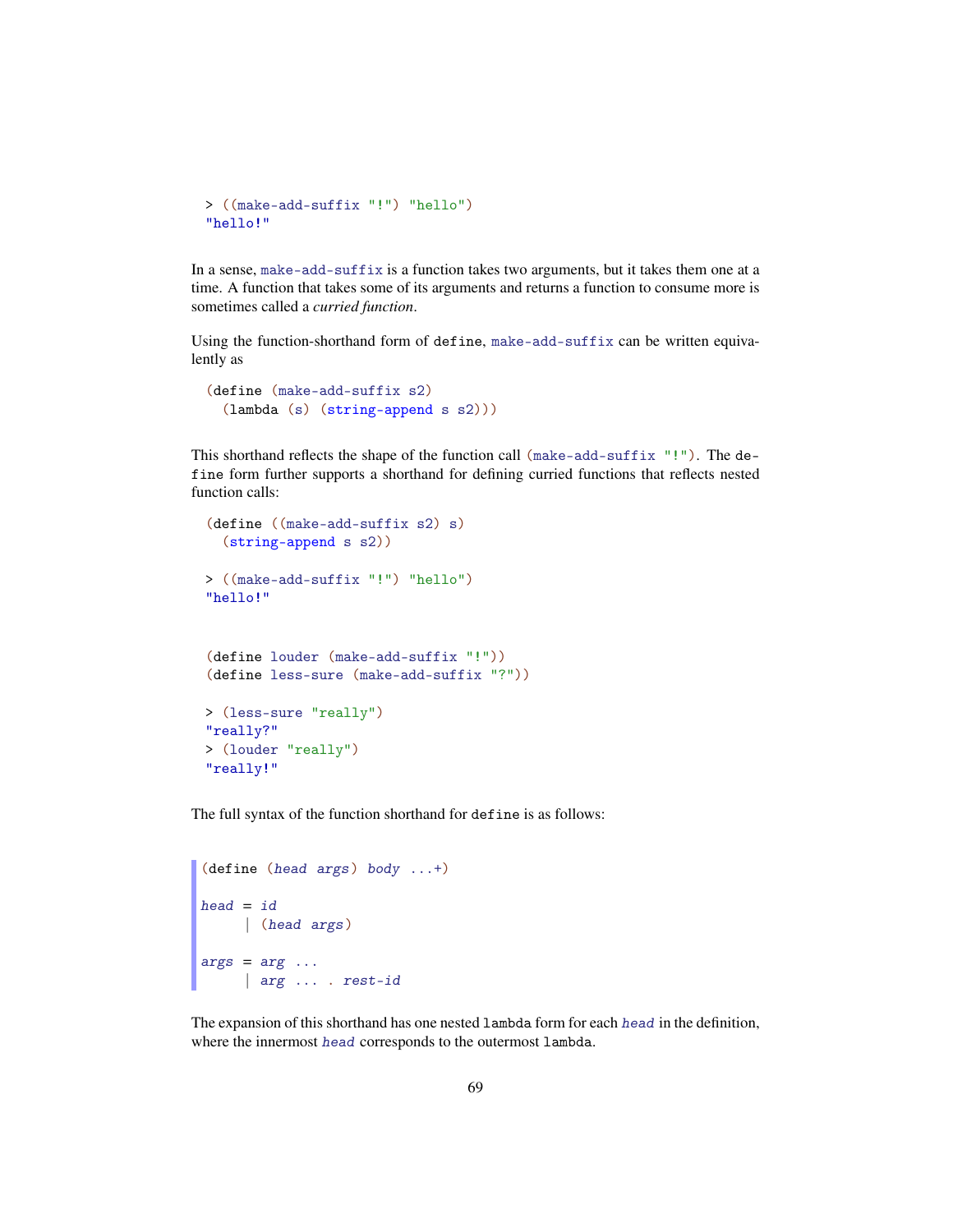#### 4.5.3 Multiple Values and define-values

A Racket expression normally produces a single result, but some expressions can produce multiple results. For example, quotient and remainder each produce a single value, but quotient/remainder produces the same two values at once:

```
> (quotient 13 3)
4
> (remainder 13 3)
1
> (quotient/remainder 13 3)
4
1
```
As shown above, the REPL prints each result value on its own line.

Multiple-valued functions can be implemented in terms of the values function, which takes any number of values and returns them as the results:

```
> (values 1 2 3)
1
2
3
(define (split-name name)
  (let ([parts (regexp-split " " name)])
    (if (= (length parts) 2)
        (values (list-ref parts 0) (list-ref parts 1))
        (error "not a <first> <last> name"))))
> (split-name "Adam Smith")
"Adam"
"Smith"
```
The define-values form binds multiple identifiers at once to multiple results produced from a single expression:

(define-values (id ...) expr)

The number of results produced by the expr must match the number of ids.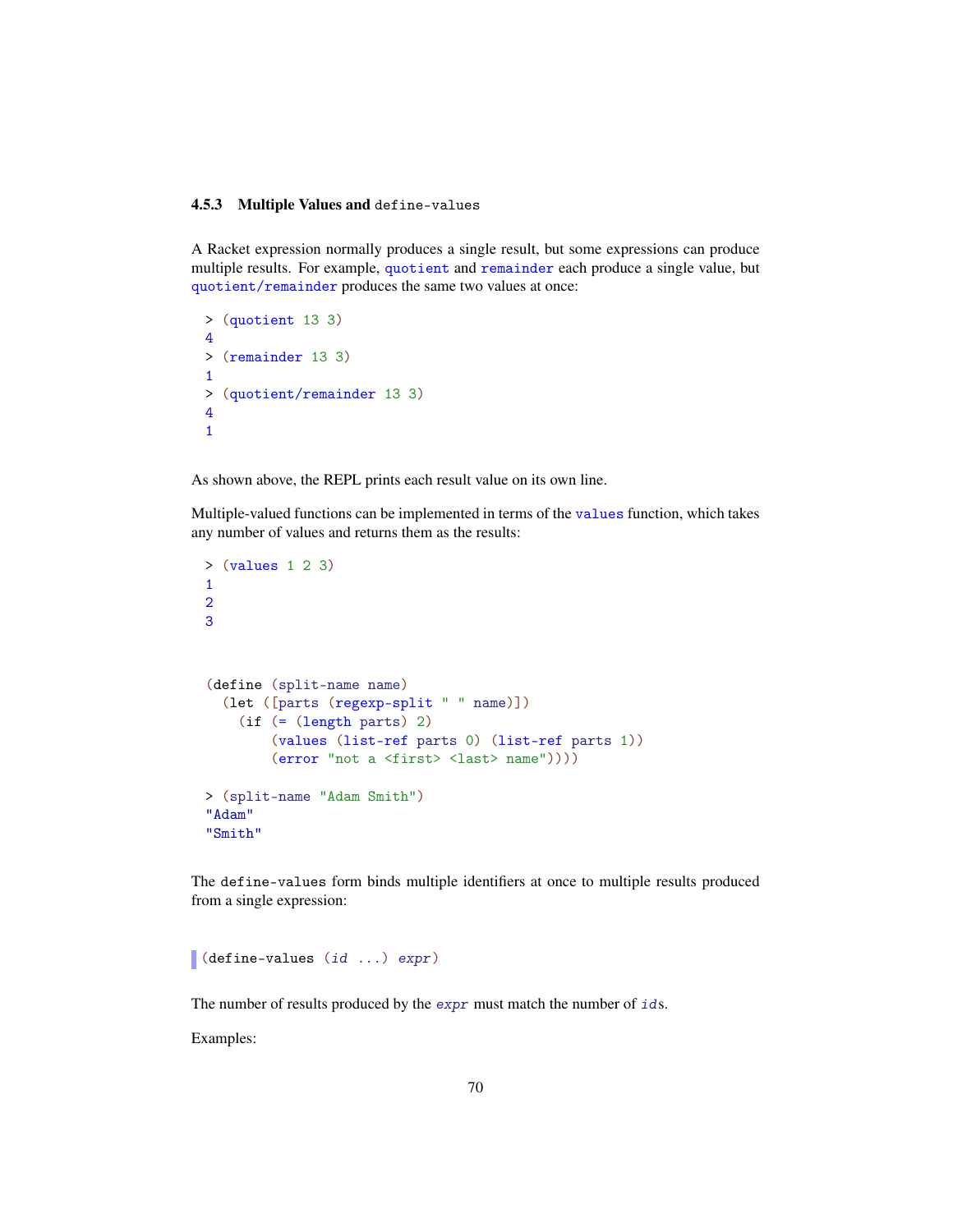```
(define-values (given surname) (split-name "Adam Smith"))
> given
"Adam"
> surname
"Smith"
```
A define form (that is not a function shorthand) is equivalent to a define-values form with a single id. §2.14 "Definitions:

#### 4.5.4 Internal Definitions

When the grammar for a syntactic form specifies body, then the corresponding form can be either a definition or an expression. A definition as a body is an *internal definition*.

Expressions and internal definitions in a body sequence can be mixed, as long as the last body is an expression.

For example, the syntax of lambda is

```
(lambda gen-formals
  body \dots +)
```
so the following are valid instances of the grammar:

```
(lambda (f) ; no definitions
 (printf "running\n")
 (f 0))
(lambda (f) ; one definition
 (define (log-it what)
   (printf "∼a\n" what))
 (log-it "running")
 (f 0)
 (log-it "done"))
(lambda (f n) ; two definitions
 (define (call n)
   (if (zero? n)
       (log-it "done")
       (begin
        (log-it "running")
        (f n)
        (call (- n 1))))
```
define, define-syntax, ..." in *The Racket Reference* provides more on definitions.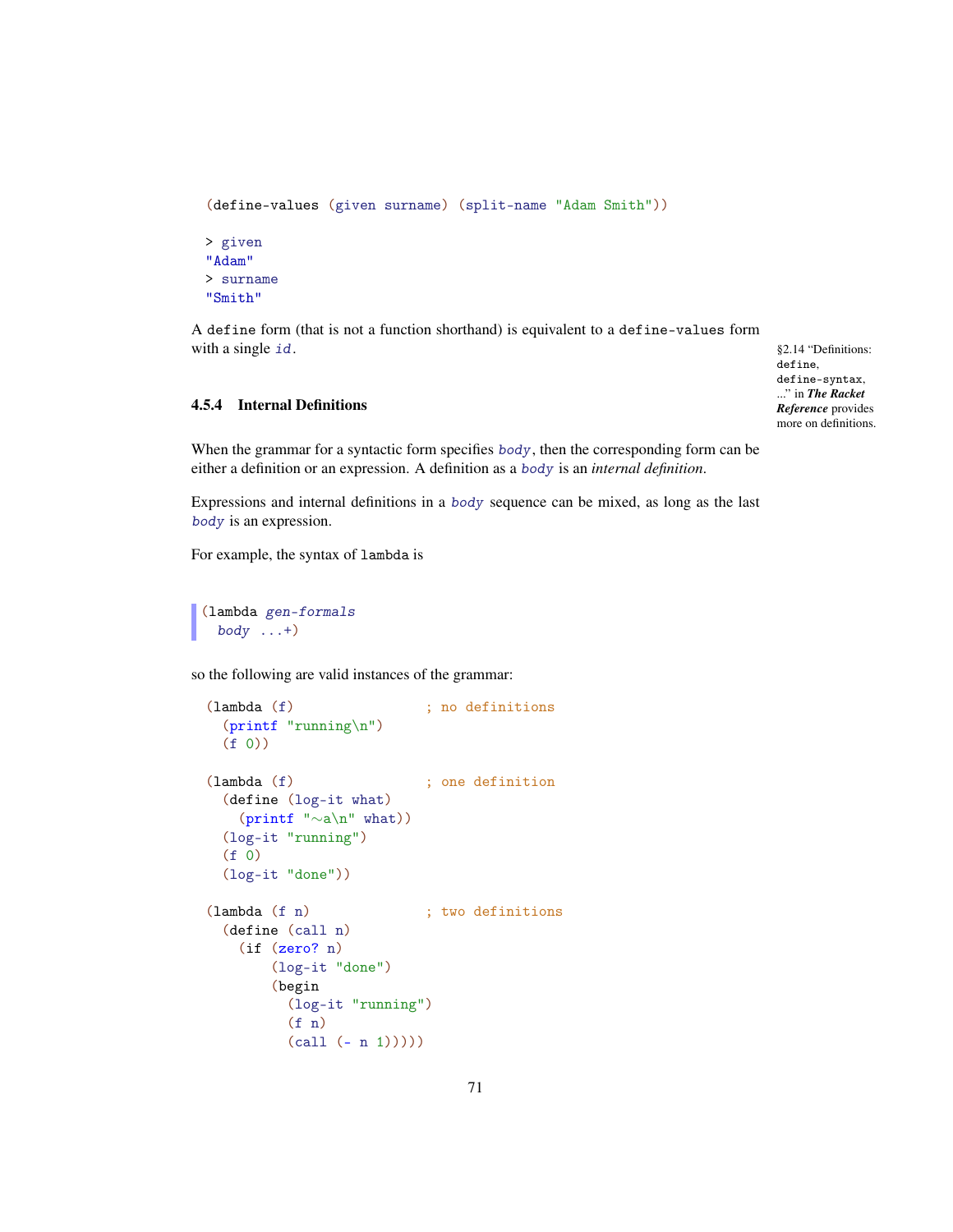```
(define (log-it what)
  (printf "∼a\n" what))
(call n))
```
Internal definitions in a particular body sequence are mutually recursive; that is, any definition can refer to any other definition—as long as the reference isn't actually evaluated before its definition takes place. If a definition is referenced too early, the result is a special value #<undefined>.

Examples:

```
(define (weird)
  (define x x)
  x)
> (weird)
#<undefined>
```
A sequence of internal definitions using just define is easily translated to an equivalent letrec form (as introduced in the next section). However, other definition forms can appear as a body, including define-values, struct (see §5 "Programmer-Defined Datatypes") or define-syntax (see §16 "Macros"). §1.2.3.7 "Internal

#### 4.6 Local Binding

Although internal defines can be used for local binding, Racket provides three forms that give the programmer more control over bindings: let, let\*, and letrec.

#### 4.6.1 Parallel Binding: let

A let form binds a set of identifiers, each to the result of some expression, for use in the let body:

§2.9 "Local Binding: let, let\*, letrec, ..." in *The Racket Reference* also documents let.

Definitions" in *The Racket Reference* documents the fine points of internal definitions.

 $\left[$  (let ([id expr] ...) body ...+)

The ids are bound "in parallel." That is, no id is bound in the right-hand side  $\exp r$  for any id, but all are available in the body. The ids must be different from each other.

```
> (let ([me "Bob"])
    me)
"Bob"
```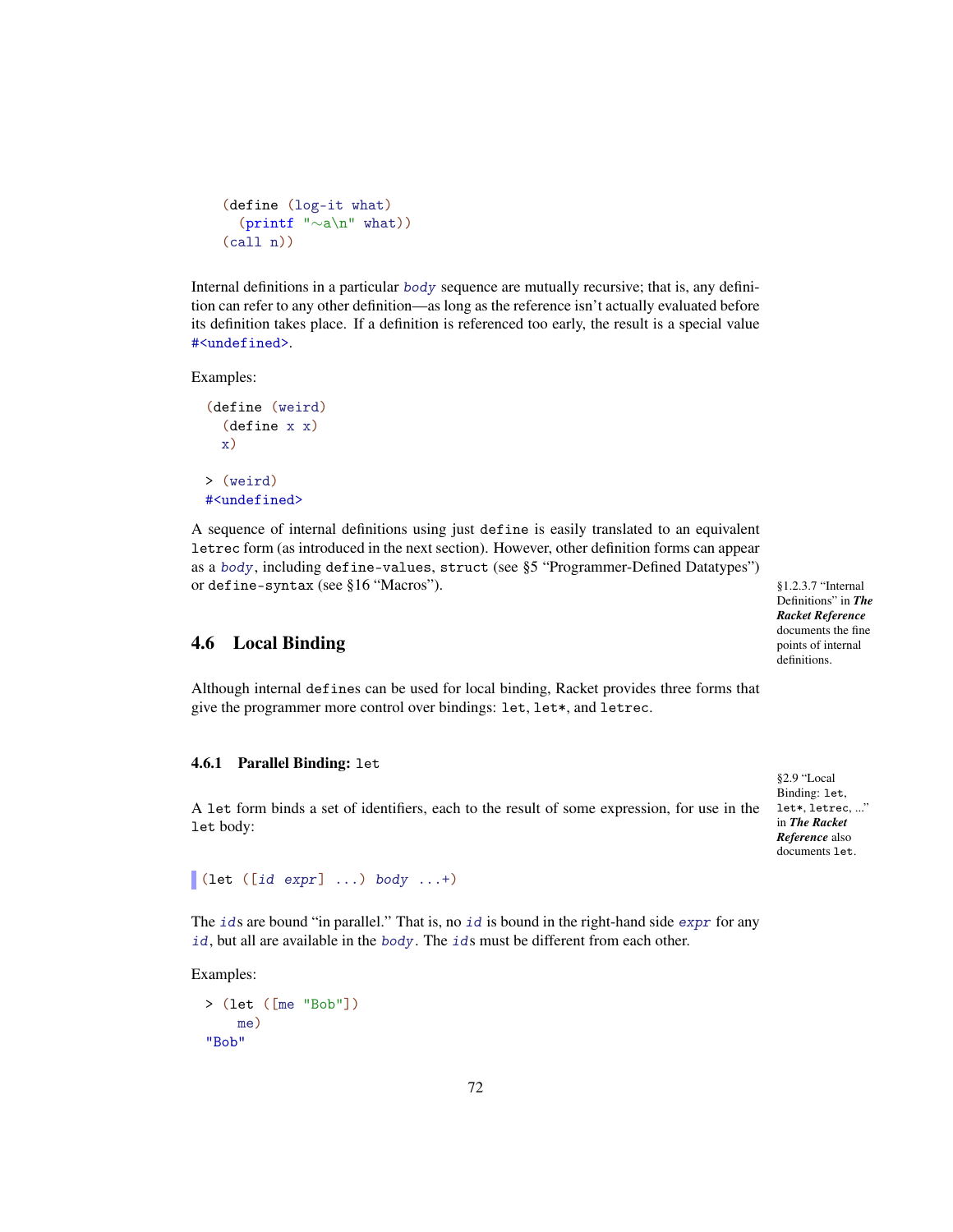```
> (let ([me "Bob"]
         [myself "Robert"]
         [I "Bobby"])
    (list me myself I))
'("Bob" "Robert" "Bobby")
> (let ([me "Bob"]
         [me "Robert"])
    me)
eval:3:0: let: duplicate identifier
  at: me
  in: (let ((me "Bob") (me "Robert")) me)
```
The fact that an id's expr does not see its own binding is often useful for wrappers that must refer back to the old value:

```
> (let ([+ (lambda (x y)
             (if (string? x)
                 (string-append x y)
                 (+ x y))]) ; use original +
    (list (+ 1 2)
         (+ "see" "saw")))
'(3 "seesaw")
```
Occasionally, the parallel nature of let bindings is convenient for swapping or rearranging a set of bindings:

```
> (let ([me "Tarzan"]
        [you "Jane"])
    (let ([me you]
          [you me])
      (list me you)))
'("Jane" "Tarzan")
```
The characterization of let bindings as "parallel" is not meant to imply concurrent evaluation. The exprs are evaluated in order, even though the bindings are delayed until all exprs are evaluated.

#### 4.6.2 Sequential Binding: let\*

The syntax of let\* is the same as let:

 $\vert$  (let\* ([id expr] ...) body ...+)

§2.9 "Local Binding: let, let\*, letrec, ..." in *The Racket Reference* also documents let\*.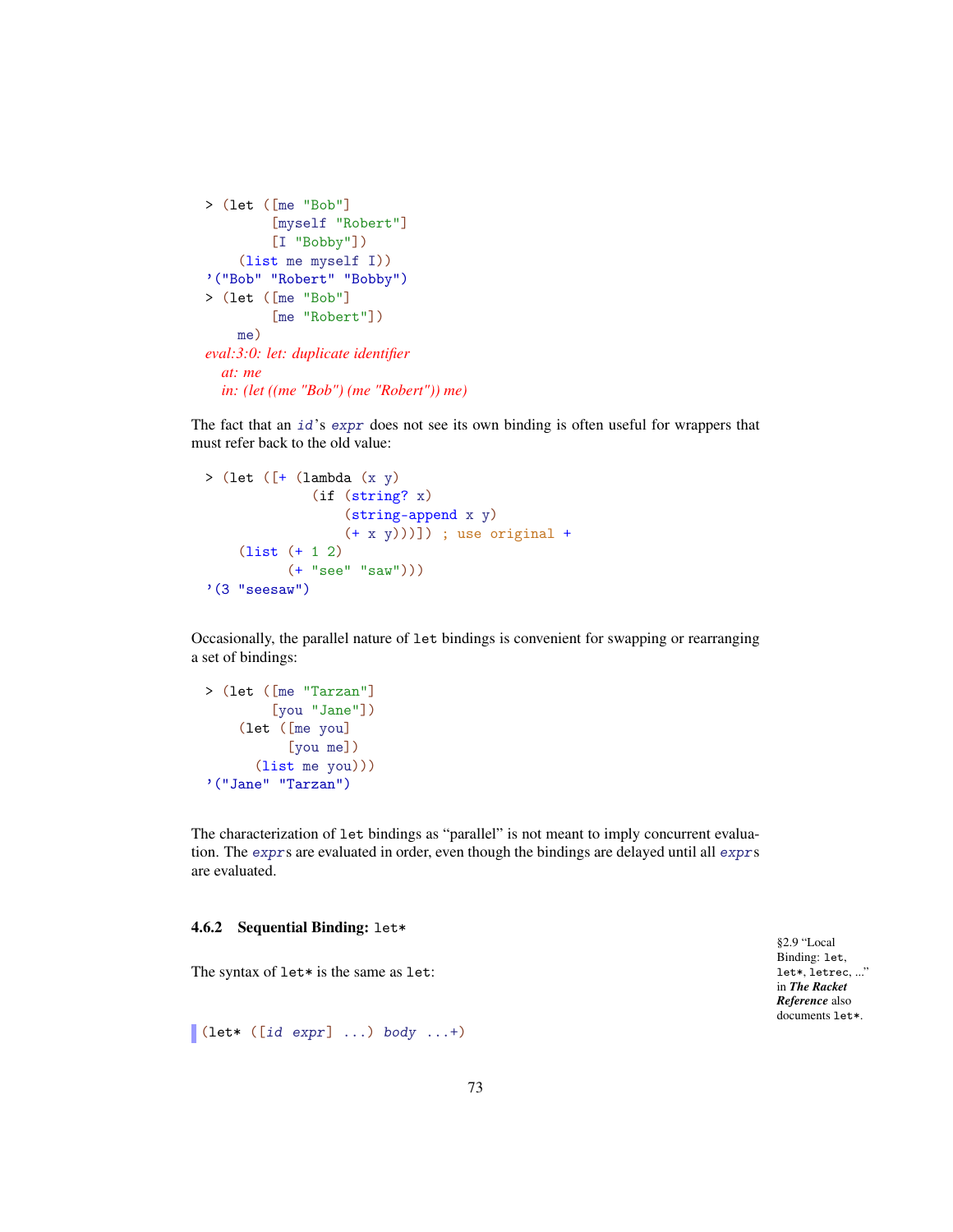The difference is that each  $id$  is available for use in later exprs, as well as in the body. Furthermore, the ids need not be distinct, and the most recent binding is the visible one.

Examples:

```
> (let* ([x (list "Borroughs")]
         [y (cons "Rice" x)]
         [z (cons "Edgar" y)])
    (list x y z))
'(("Borroughs") ("Rice" "Borroughs") ("Edgar" "Rice" "Borroughs"))
> (let* ([name (list "Borroughs")]
         [name (cons "Rice" name)]
         [name (cons "Edgar" name)])
    name)
'("Edgar" "Rice" "Borroughs")
```
In other words, a let\* form is equivalent to nested let forms, each with a single binding:

```
> (let ([name (list "Borroughs")])
    (let ([name (cons "Rice" name)])
      (let ([name (cons "Edgar" name)])
        name)))
'("Edgar" "Rice" "Borroughs")
```
#### 4.6.3 Recursive Binding: letrec

The syntax of letrec is also the same as let:

(letrec ( $id \; expr] \; \ldots$ ) body  $\ldots+)$ 

While let makes its bindings available only in the bodys, and let\* makes its bindings available to any later binding expr, letrec makes its bindings available to all other exprs—even earlier ones. In other words, letrec bindings are recursive.

The exprs in a letrec form are most often lambda forms for recursive and mutually recursive functions:

```
> (letrec ([swing
            (lambda (t)
              (if (eq? (car t) 'tarzan)
                   (cons 'vine
                         (cons 'tarzan (cddr t)))
                   (cons (car t)
                         (swing (cdr t))))])
    (swing '(vine tarzan vine vine)))
'(vine vine tarzan vine)
```
§2.9 "Local Binding: let, let\*, letrec, ..." in *The Racket Reference* also documents letrec.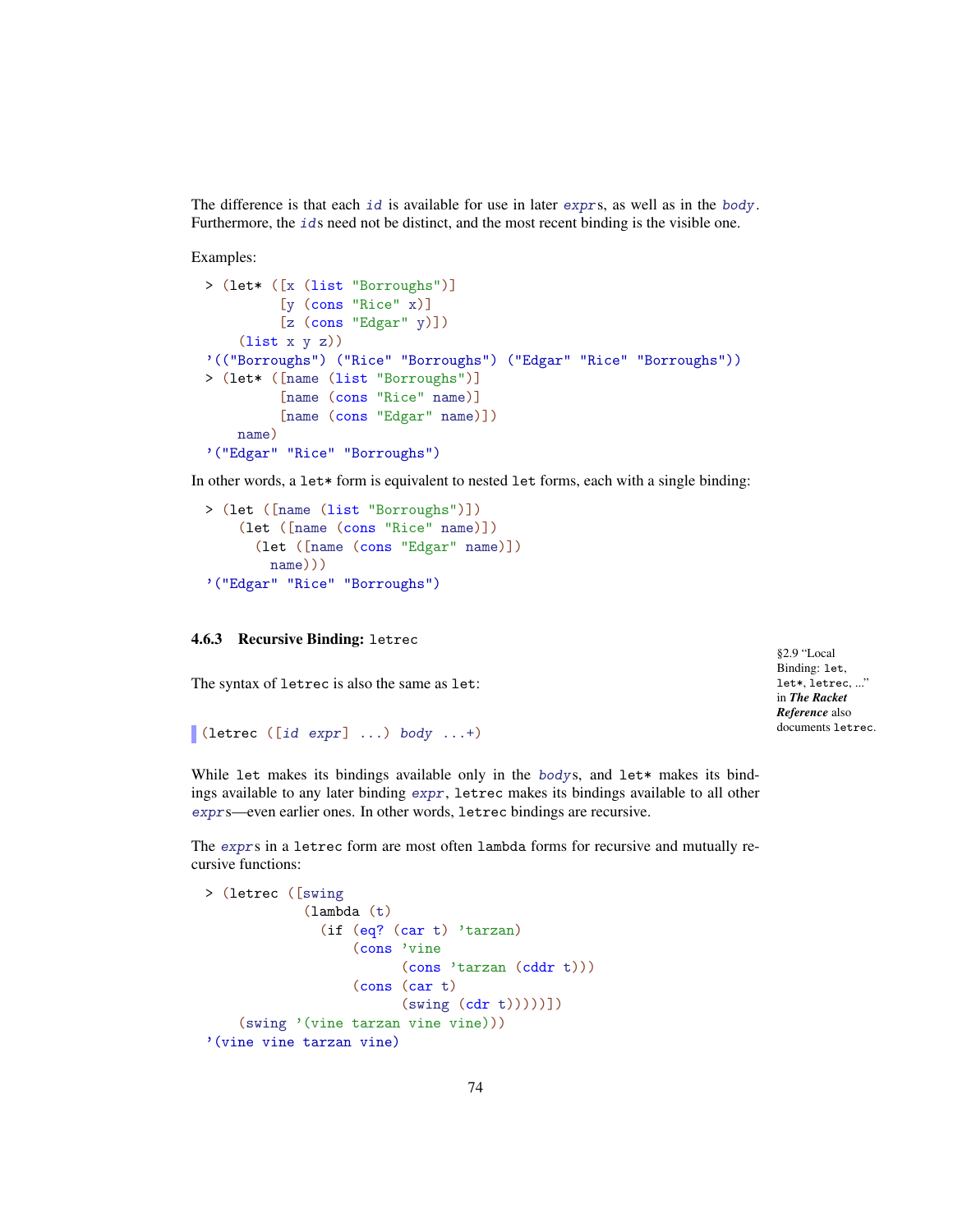```
> (letrec ([tarzan-in-tree?
             (lambda (name path)
               (or (equal? name "tarzan")
                   (and (directory-exists? path)
                         (tarzan-in-directory? path))))]
            [tarzan-in-directory?
             (lambda (dir)
               (ormap (lambda (elem)
                         (tarzan-in-tree? (path-element-
>string elem)
                                           (build-path dir elem)))
                       (directory-list dir)))])
    (tarzan-in-tree? "tmp" (find-system-path 'temp-dir)))
directory-list: could not open directory
  path: /var/tmp/systemd-private-U8bQFk
  system error: Permission denied; errno=13
```
While the exprs of a letrec form are typically lambda expressions, they can be any expression. The expressions are evaluated in order, and after each value is obtained, it is immediately associated with its corresponding id. If an id is referenced before its value is ready, the result is #<undefined>, just as for internal definitions.

```
> (letrec ([quicksand quicksand])
    quicksand)
#<undefined>
```
#### 4.6.4 Named let

A named let is an iteration and recursion form. It uses the same syntactic keyword let as for local binding, but an identifier after the let (instead of an immediate open parenthesis) triggers a different parsing.

```
(let proc-id ([arg-id init-expr] ...)
  body \dots +)
```
A named let form is equivalent to

```
(letrec ([proc-id (lambda (arg-id ...)
                     body \dots+)])
 (proc-id init-expr ...))
```
That is, a named let binds a function identifier that is visible only in the function's body, and it implicitly calls the function with the values of some initial expressions.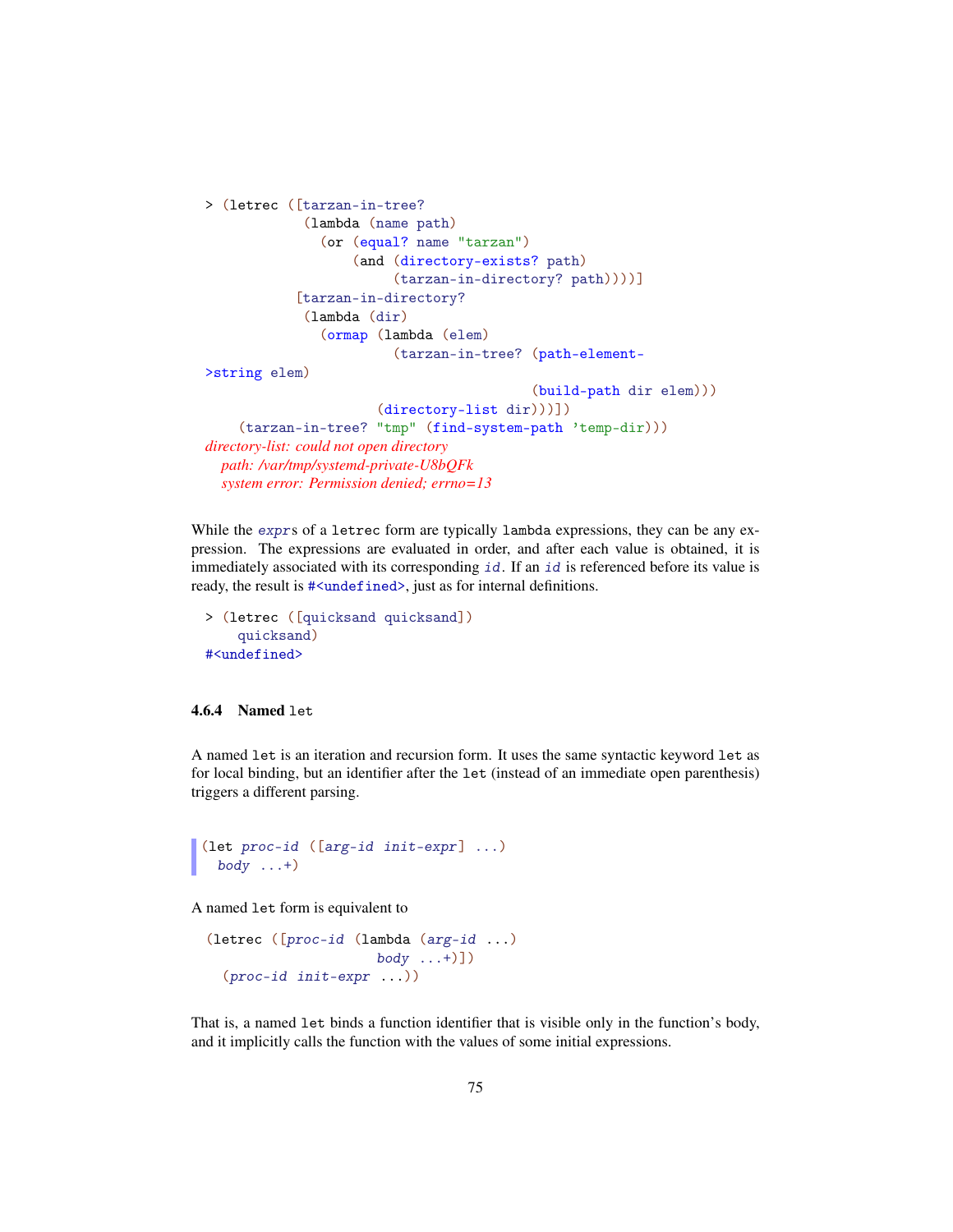Examples:

```
(define (duplicate pos lst)
  (let dup ([i 0]
            [lst lst])
   (cond
    [(= i pos) (cons (car lst) lst)]
    [else (cons (car lst) (dup (+ i 1) (cdr lst)))])))
> (duplicate 1 (list "apple" "cheese burger!" "banana"))
'("apple" "cheese burger!" "cheese burger!" "banana")
```
4.6.5 Multiple Values: let-values, let\*-values, letrec-values

In the same way that define-values binds multiple results in a definition (see §4.5.3 "Multiple Values and define-values"), let-values, let\*-values, and letrec-values bind multiple results locally.

```
(let-values ([(id \dots) \text{ expr}] \dots)body \dots +)
(let*-values ([(id \dots) \text{ expr}] \dots)body \dots+)(letrec-values ([(id ...) expr] ...)
```
Each expr must produce as many values as corresponding ids. The binding rules are the same for the forms without -values forms: the ids of let-values are bound only in the bodys, the ids of let\*-valuess are bound in exprs of later clauses, and the ids of letrec-values are bound for all exprs.

Example:

 $body \dots +)$ 

```
> (let-values ([(q r) (quotient/remainder 14 3)])
    (list q r))
'(4)
```
*Reference* also documents multiple-value binding forms.

§2.9 "Local Binding: let, let\*, letrec, ..." in *The Racket*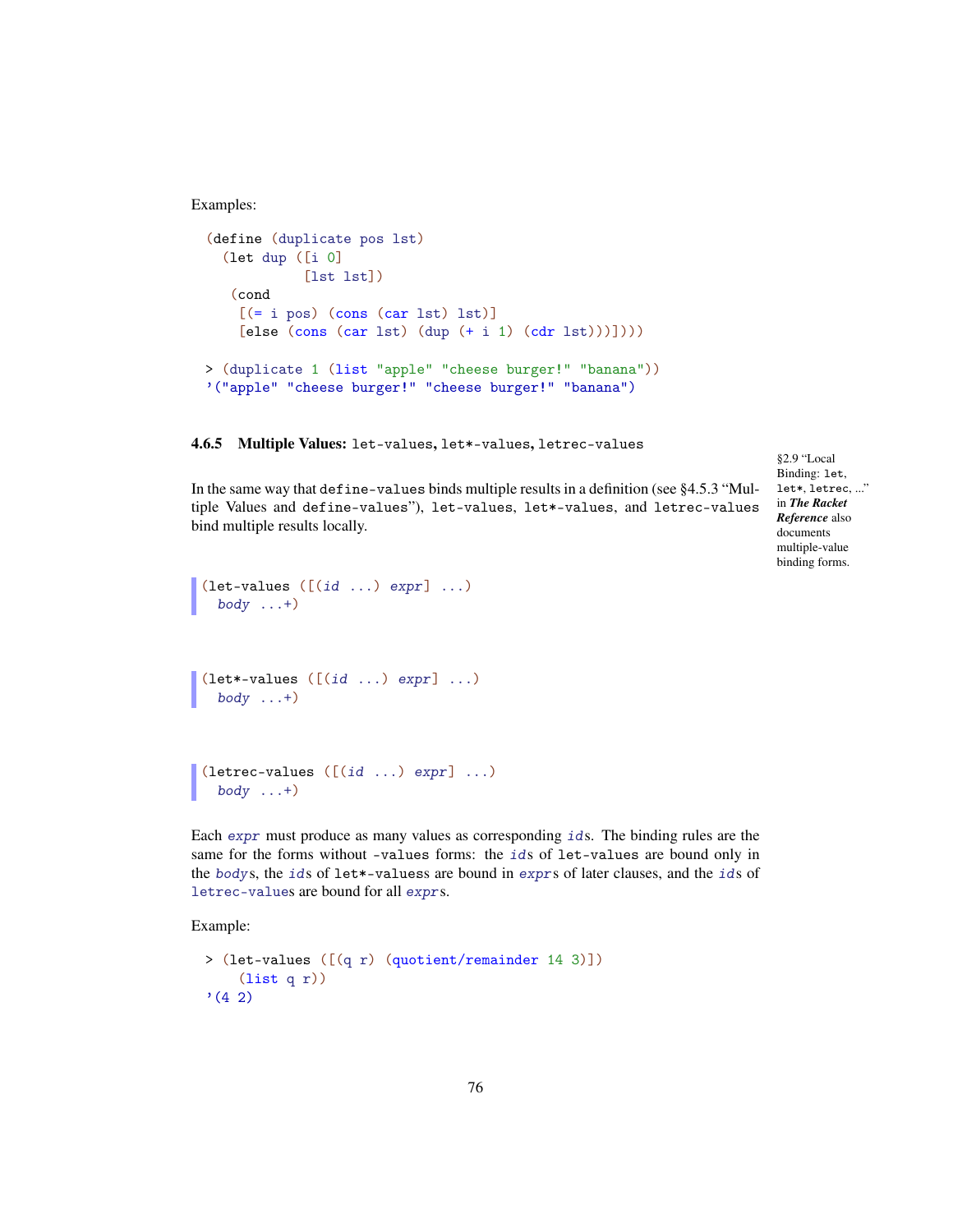# 4.7 Conditionals

Most functions used for branching, such as  $\lt$  and string?, produce either #t or #f. Racket's branching forms, however, treat any value other than #f as true. We say a *true value* to mean any value other than #f.

This convention for "true value" meshes well with protocols where  $#f$  can serve as failure or to indicate that an optional value is not supplied. (Beware of overusing this trick, and remember that an exception is usually a better mechanism to report failure.)

For example, the member function serves double duty; it can be used to find the tail of a list that starts with a particular item, or it can be used to simply check whether an item is present in a list:

```
> (member "Groucho" '("Harpo" "Zeppo"))
#f
> (member "Groucho" '("Harpo" "Groucho" "Zeppo"))
'("Groucho" "Zeppo")
> (if (member "Groucho" '("Harpo" "Zeppo"))
      'yep
      'nope)
'nope
> (if (member "Groucho" '("Harpo" "Groucho" "Zeppo"))
      'yep
      'nope)
'yep
```
#### 4.7.1 Simple Branching: if

In an if form,

(if test-expr then-expr else-expr )

§2.12 "Conditionals: if, cond, and, and or" in *The Racket Reference* also documents if.

the test-expr is always evaluated. If it produces any value other than  $#f$ , then then-expr is evaluated. Otherwise, else-expr is evaluated.

An if form must have both a then-expr and an else-expr; the latter is not optional. To perform (or skip) side-effects based on a test-expr, use when or unless, which we describe later in §4.8 "Sequencing".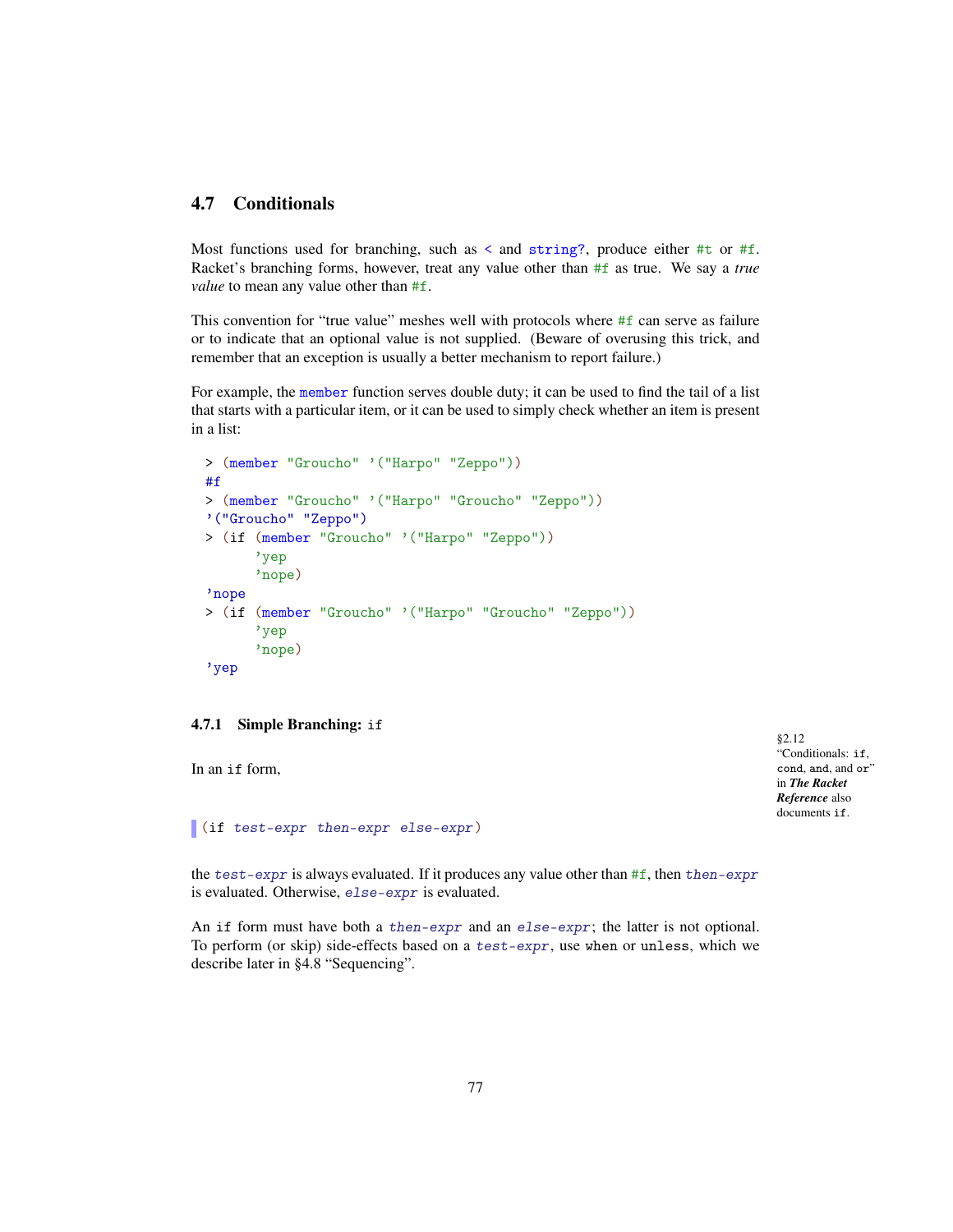#### 4.7.2 Combining Tests: and and or

Racket's and and or are syntactic forms, rather than functions. Unlike a function, the and and or forms can skip evaluation of later expressions if an earlier one determines the answer.

§2.12 "Conditionals: if, cond, and, and or" in *The Racket Reference* also documents and and or.

```
\vert (and expr \ldots)
```
An and form produces #f if any of its exprs produces #f. Otherwise, it produces the value of its last expr. As a special case, (and) produces #t.

```
\vert (or expr \ldots)
```
The or form produces  $#f$  if all of its exprs produce  $#f$ . Otherwise, it produces the first non-#f value from its exprs. As a special case, (or) produces #f.

Examples:

```
> (define (got-milk? lst)
    (and (not (null? lst))
         (or (eq? 'milk (car lst))
             (got-milk? (cdr lst))))) ; recurs only if needed
> (got-milk? '(apple banana))
#f
> (got-milk? '(apple milk banana))
#t
```
If evaluation reaches the last expr of an and or or form, then the expr's value directly determines the and or or result. Therefore, the last expr is in tail position, which means that the above got-milk? function runs in constant space. §2.3.3 "Tail

Recursion" introduces tail calls and tail positions.

### 4.7.3 Chaining Tests: cond

The cond form chains a series of tests to select a result expression. To a first approximation, the syntax of cond is as follows:  $\frac{1}{2}$ .12

(cond [test-expr body ...+] ...)

"Conditionals: if, cond, and, and or" in *The Racket Reference* also documents cond.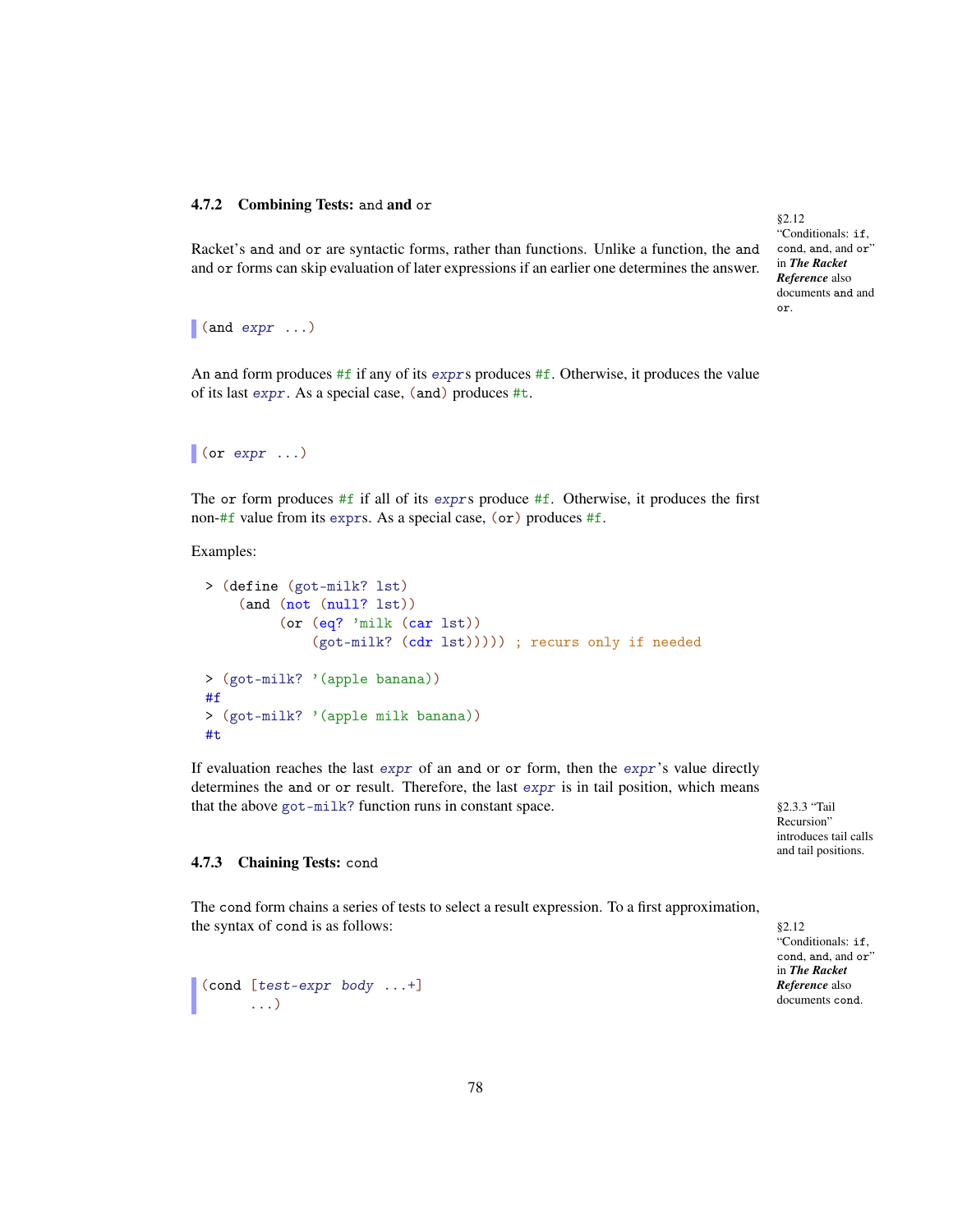Each test-expr is evaluated in order. If it produces  $#f$ , the corresponding bodys are ignored, and evaluation proceeds to the next test-expr. As soon as a test-expr produces a true value, its bodys are evaluated to produce the result for the cond form, and no further test-exprs are evaluated.

The last test-expr in a cond can be replaced by else. In terms of evaluation, else serves as a synonym for #t, but it clarifies that the last clause is meant to catch all remaining cases. If else is not used, then it is possible that no test-exprs produce a true value; in that case, the result of the cond expression is #<void>.

Examples:

```
> (cond
   [ (= 2 3) (error "wrong!" )][ (= 2 2) 'ok])
'ok
> (cond
   [(= 2 3) (error "wrong!")])
> (cond
   [(= 2 3) (error "wrong!")]
   [else 'ok])
'ok
(define (got-milk? lst)
  (cond
    [(null? 1st) #f][(eq? 'milk (car 1st)) #t][else (got-milk? (cdr lst))]))
> (got-milk? '(apple banana))
#f
> (got-milk? '(apple milk banana))
#t
```
The full syntax of cond includes two more kinds of clauses:

```
(cond cond-clause ...)
cond-clause = [test-expr then-body ...+]| [else then-body ...+]
            | [test-expr => proc-expr]
            | [test-expr]
```
The  $\Rightarrow$  variant captures the true result of its test-expr and passes it to the result of the proc-expr, which must be a function of one argument.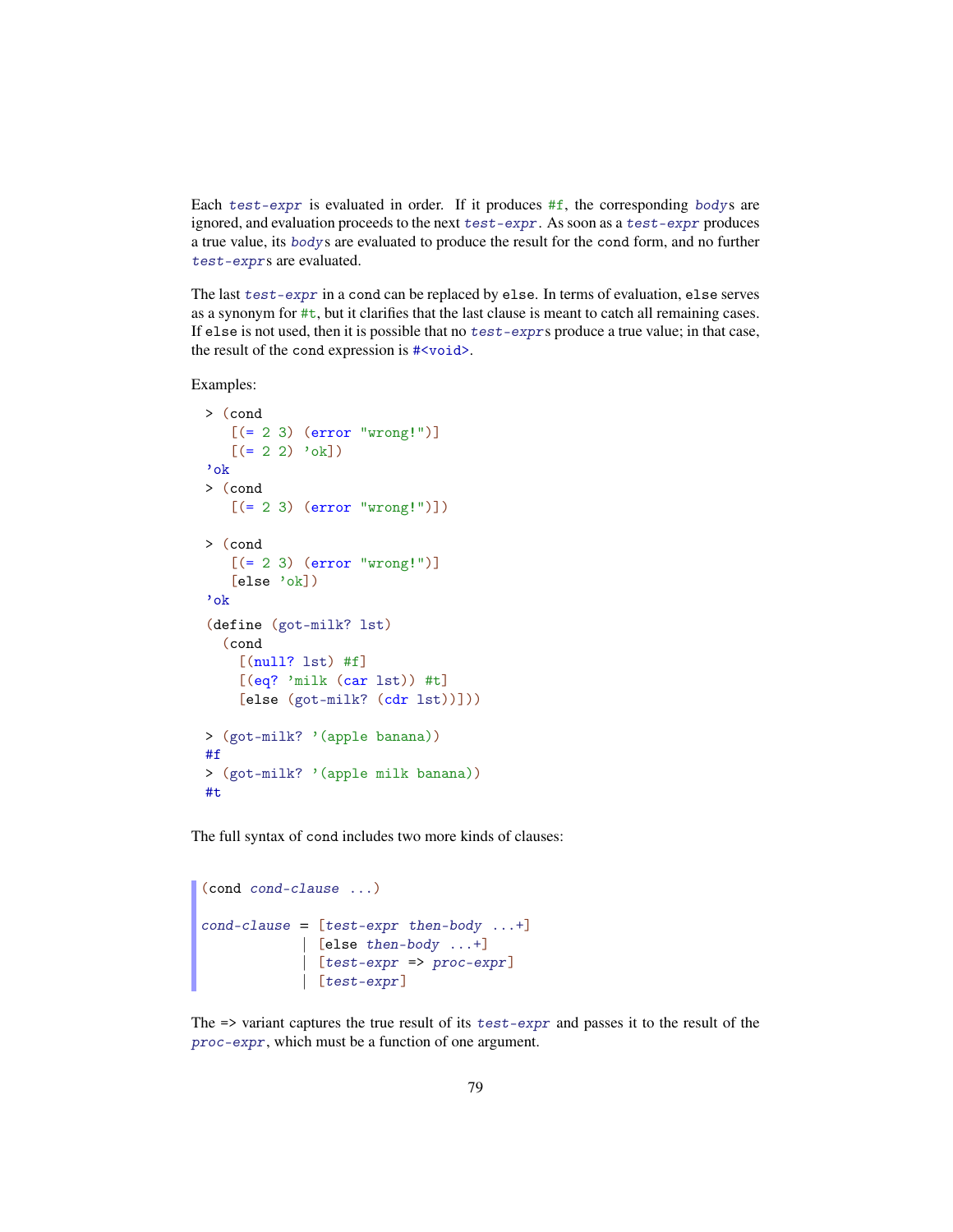Examples:

```
> (define (after-groucho lst)
    (cond
      [(\text{member "Groucho" 1st) =& > cdr][else (error "not there")]))
> (after-groucho '("Harpo" "Groucho" "Zeppo"))
'("Zeppo")
> (after-groucho '("Harpo" "Zeppo"))
not there
```
A clause that includes only a test-expr is rarely used. It captures the true result of the test-expr, and simply returns the result for the whole cond expression.

# 4.8 Sequencing

Racket programmers prefer to write programs with as few side-effects as possible, since purely functional code is more easily tested and composed into larger programs. Interaction with the external environment, however, requires sequencing, such as when writing to a display, opening a graphical window, or manipulating a file on disk.

#### 4.8.1 Effects Before: begin

A begin expression sequences expressions:

begin, begin0, and begin-for-syntax" in *The Racket Reference* also documents begin.

§2.15 "Sequencing:

(begin expr ...+)

The exprs are evaluated in order, and the result of all but the last expr is ignored. The result from the last expr is the result of the begin form, and it is in tail position with respect to the begin form.

Examples:

```
(define (print-triangle height)
 (if (zero? height)
      (void)
      (begin
        (display (make-string height #\<))(newline)
        (print-triangle (sub1 height)))))
```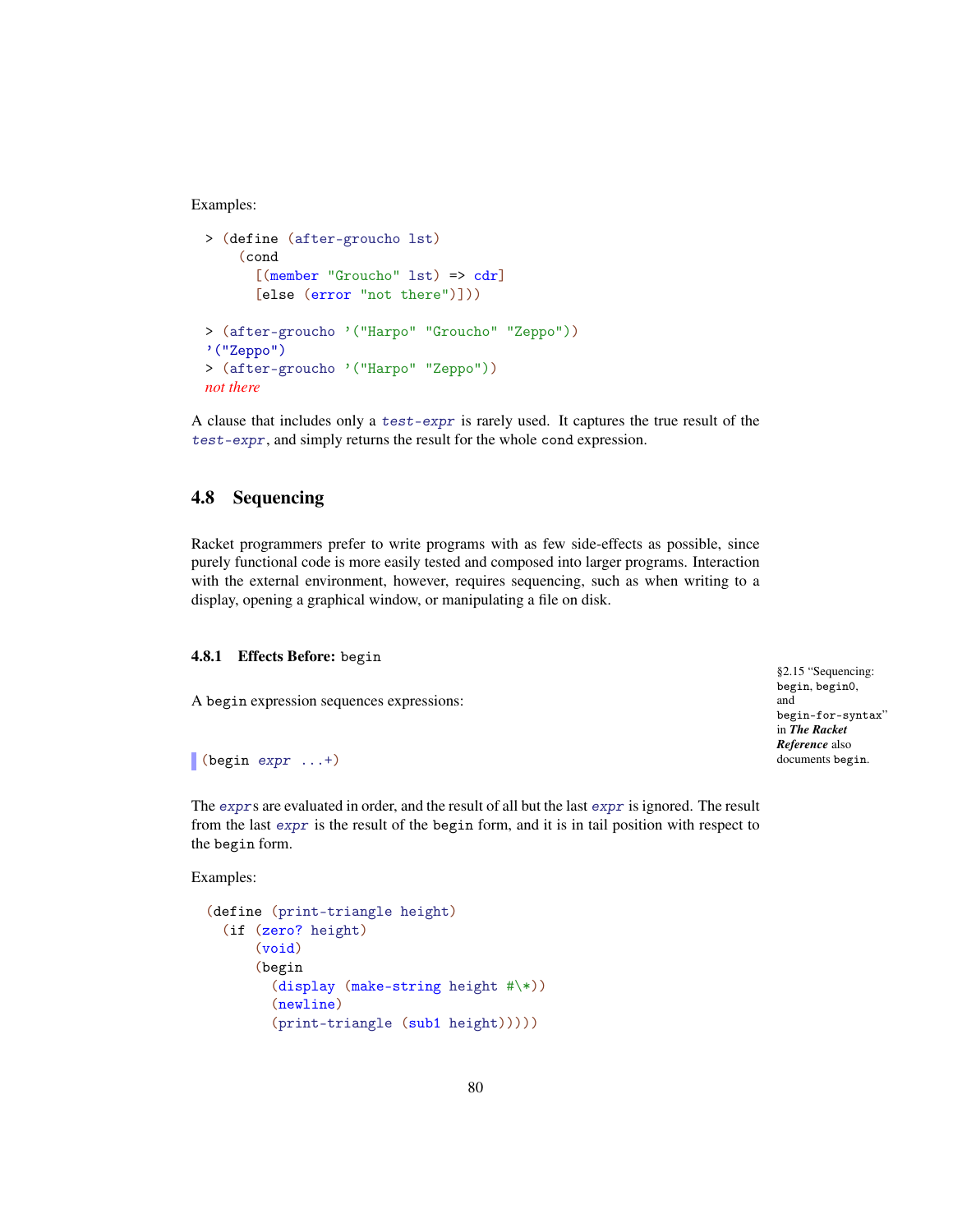```
> (print-triangle 4)
****
***
**
*
```
Many forms, such as lambda or cond support a sequence of expressions even without a begin. Such positions are sometimes said to have an *implicit begin*.

#### Examples:

```
(define (print-triangle height)
  (cond
    [(positive? height)
     (display (make-string height #\*))
     (newline)
     (print-triangle (sub1 height))]))
> (print-triangle 4)
****
***
**
*
```
The begin form is special at the top level, at module level, or as a body after only internal definitions. In those positions, instead of forming an expression, the content of begin is spliced into the surrounding context.

#### Example:

```
> (let ([curly 0])
    (begin
      (define moe (+ 1 curly))
      (define larry (+ 1 moe)))
    (list larry curly moe))
'(2 0 1)
```
This splicing behavior is mainly useful for macros, as we discuss later in §16 "Macros".

#### 4.8.2 Effects After: begin0

A begin0 expression has the same syntax as a begin expression:

§2.15 "Sequencing: begin, begin0, and begin-for-syntax" in *The Racket Reference* also documents begin0.

(begin0  $expr$  ...+)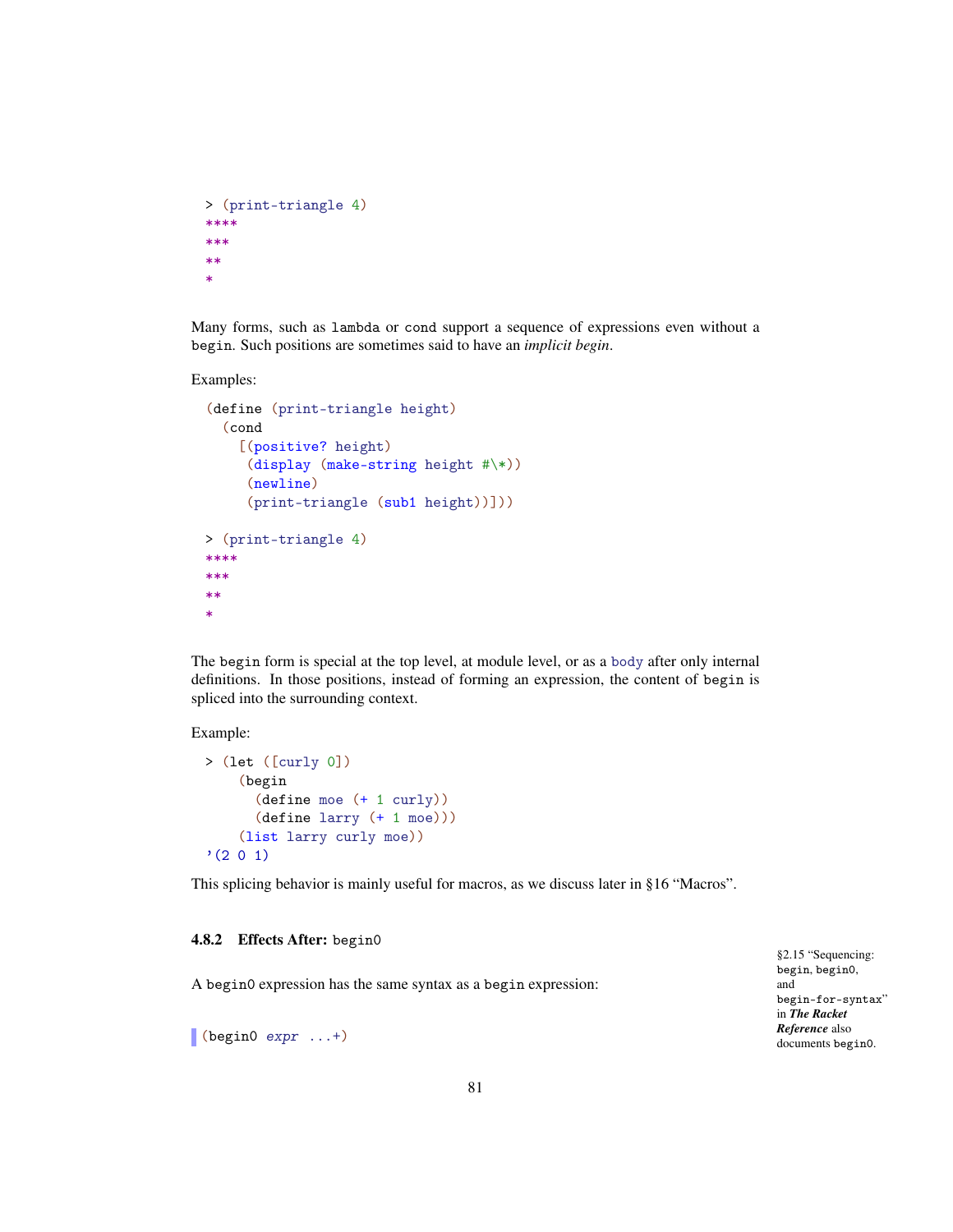The difference is that begin0 returns the result of the first expr, instead of the result of the last expr. The begin0 form is useful for implementing side-effects that happen after a computation, especially in the case where the computation produces an unknown number of results.

Examples:

```
(define (log-times thunk)
  (printf "Start: ∼s\n" (current-inexact-milliseconds))
  (begin0
    (thunk)
    (printf "End..: ∼s\n" (current-inexact-milliseconds))))
> (log-times (lambda () (sleep 0.1) 0))
Start: 1376091631341.413
End..: 1376091631441.443
\Omega> (log-times (lambda () (values 1 2)))
Start: 1376091631442.145
End..: 1376091631442.253
1
\overline{2}
```
#### 4.8.3 Effects If...: when and unless

The when form combines an if-style conditional with sequencing for the "then" clause and no "else" clause:

§2.16 "Guarded Evaluation: when and unless" in *The Racket Reference* also documents when and unless.

(when test-expr then-body  $\dots$ +)

If test-expr produces a true value, then all of the then-bodys are evaluated. The result of the last then-body is the result of the when form. Otherwise, no then-bodys are evaluated and the result is  $\#$ <void>.

The unless form is similar:

(unless test-expr then-body ...+)

The difference is that the test-expr result is inverted: the then-bodys are evaluated only if the test-expr result is #f.

Examples: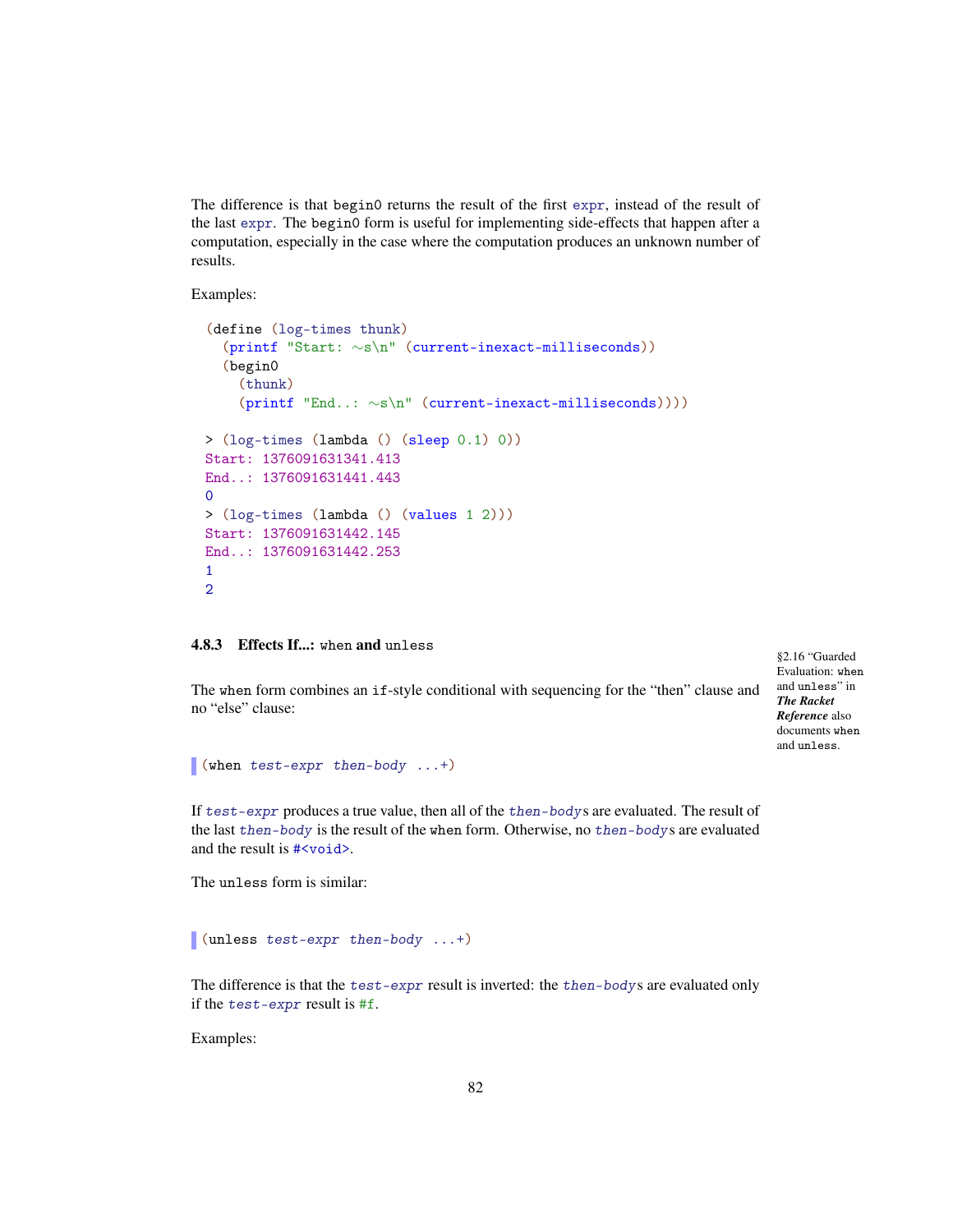```
(define (enumerate lst)
  (if (null? (cdr lst))
      (printf "∼a.\n" (car lst))
      (begin
        (printf "∼a, " (car lst))
        (when (null? (cdr (cdr lst)))
          (printf "and "))
        (enumerate (cdr lst)))))
> (enumerate '("Larry" "Curly" "Moe"))
Larry, Curly, and Moe.
(define (print-triangle height)
  (unless (zero? height)
    (display (make-string height #\*))
    (newline)
    (print-triangle (sub1 height))))
> (print-triangle 4)
****
***
**
*
```
### 4.9 Assignment: set!

Assign to a variable using set!:

§2.17 "Assignment: set! and set!-values" in *The Racket Reference* also documents set!.

```
(set! id expr)
```
A set! expression evaluates  $\exp r$  and changes id (which must be bound in the enclosing environment) to the resulting value. The result of the set! expression itself is  $\#$ <void>.

Examples:

```
(define greeted null)
(define (greet name)
  (set! greeted (cons name greeted))
  (string-append "Hello, " name))
```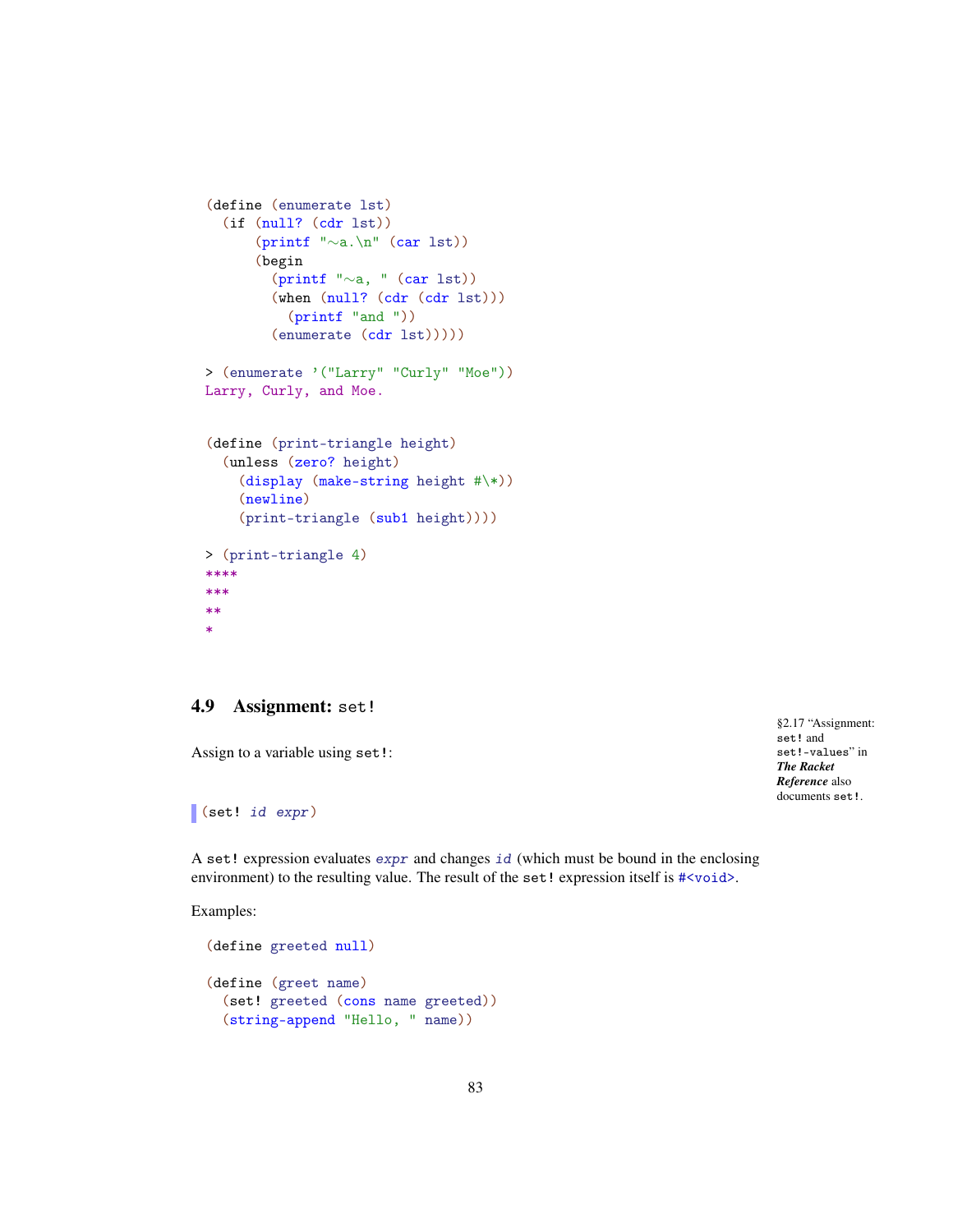```
> (greet "Athos")
"Hello, Athos"
> (greet "Porthos")
"Hello, Porthos"
> (greet "Aramis")
"Hello, Aramis"
> greeted
'("Aramis" "Porthos" "Athos")
(define (make-running-total)
  (let ([n 0])
    (lambda ()
      (set! n (+ n 1))
      n)))
(define win (make-running-total))
(define lose (make-running-total))
> (win)
1
> (win)
2
> (lose)
1
> (win)
3
```
### 4.9.1 Guidelines for Using Assignment

Although using set! is sometimes appropriate, Racket style generally discourages the use of set!. The following guidelines may help explain when using set! is appropriate.

• As in any modern language, assigning to a shared identifier is no substitute for passing an argument to a procedure or getting its result.

### *Really awful* example:

```
(define name "unknown")
(define result "unknown")
(define (greet)
  (set! result (string-append "Hello, " name)))
> (set! name "John")
> (greet)
```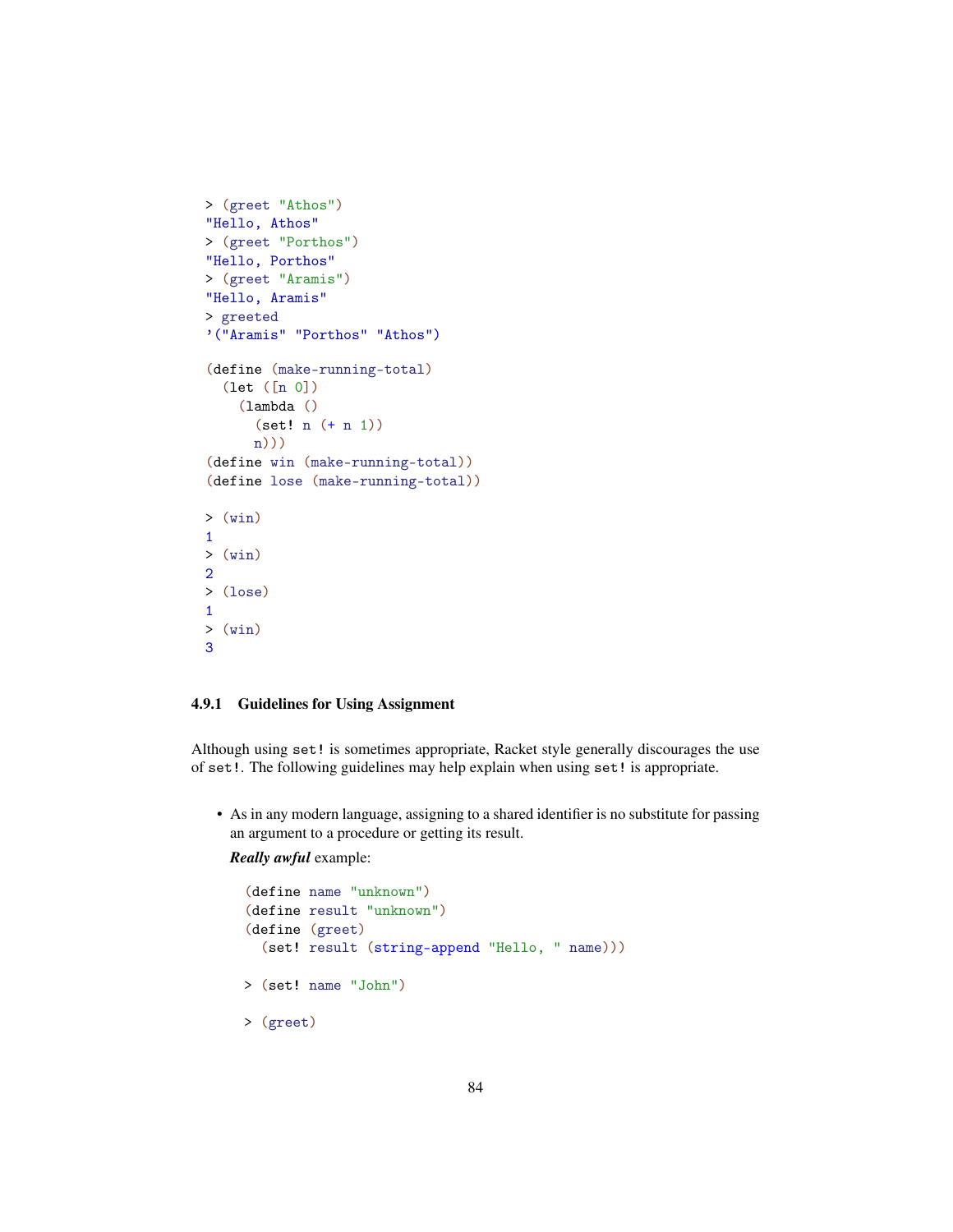> result "Hello, John"

Ok example:

```
(define (greet name)
  (string-append "Hello, " name))
> (greet "John")
"Hello, John"
> (greet "Anna")
"Hello, Anna"
```
• A sequence of assignments to a local variable is far inferior to nested bindings.

Bad example:

```
> (let ([tree 0])
    (set! tree (list tree 1 tree))
    (set! tree (list tree 2 tree))
    (set! tree (list tree 3 tree))
    tree)
'(((0 1 0) 2 (0 1 0)) 3 ((0 1 0) 2 (0 1 0)))
```
Ok example:

```
> (let* ([tree 0]
         [tree (list tree 1 tree)]
         [tree (list tree 2 tree)]
         [tree (list tree 3 tree)])
    tree)
'(((0 1 0) 2 (0 1 0)) 3 ((0 1 0) 2 (0 1 0)))
```
• Using assignment to accumulate results from an iteration is bad style. Accumulating through a loop argument is better.

Somewhat bad example:

```
(define (sum lst)
  (let ([s 0])
    (for-each (lambda (i) (set! s (+ i s)))
              lst)
    s))
> (sum '(1 2 3))
6
```
Ok example:

(define (sum lst)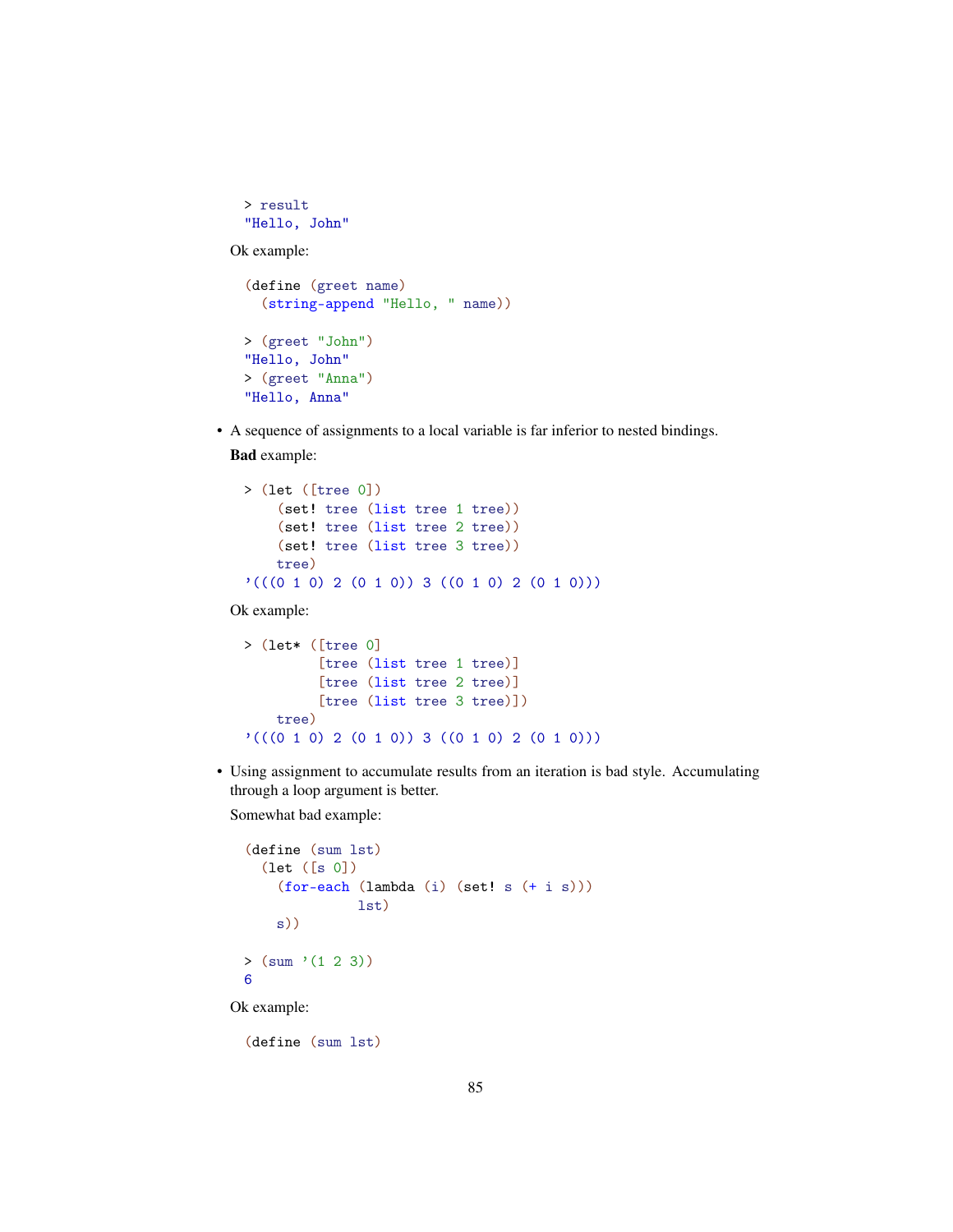```
(let loop ([lst lst] [s 0])
    (if (null? lst)
        s
        (loop (cdr lst) (+ s (car lst))))))
> (sum '(1 2 3))
6
```
Better (use an existing function) example:

```
(define (sum lst)
  (apply + lst))
> (sum '(1 2 3))
6
```
Good (a general approach) example:

```
(define (sum lst)
  (for/fold ([s 0])
            ([i (in-list lst)])
    (+ s i))> (sum '(1 2 3))
6
```
• For cases where stateful objects are necessary or appropriate, then implementing the object's state with set! is fine.

Ok example:

```
(define next-number!
  (let ([n 0])
    (lambda ()
      (set! n (add1 n))n)))
> (next-number!)
1
> (next-number!)
2
> (next-number!)
3
```
All else being equal, a program that uses no assignments or mutation is always preferable to one that uses assignments or mutation. While side effects are to be avoided, however, they should be used if the resulting code is significantly more readable or if it implements a significantly better algorithm.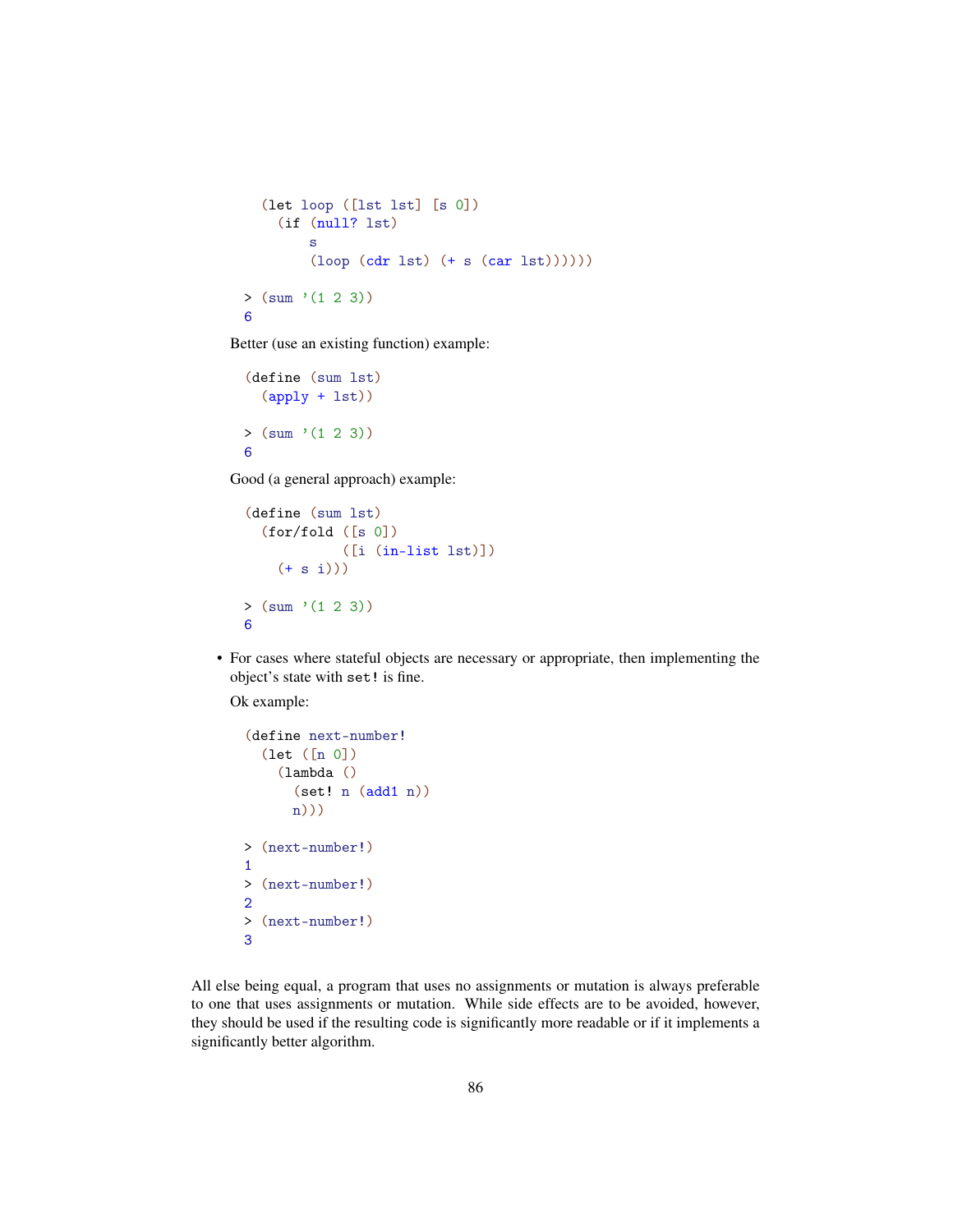The use of mutable values, such as vectors and hash tables, raises fewer suspicions about the style of a program than using set! directly. Nevertheless, simply replacing set!s in a program with vector-set!s obviously does not improve the style of the program.

#### 4.9.2 Multiple Values: set!-values

The set!-values form assigns to multiple variables at once, given an expression that produces an appropriate number of values:

```
§2.17 "Assignment:
set! and
set!-values" in
The Racket
Reference also
documents
set!-values.
```

```
\vert (set!-values (id ...) expr)
```
This form is equivalent to using let-values to receive multiple results from expr, and then assigning the results individually to the *ids* using set!.

Examples:

```
(define game
  (let ([w 0]
         [l 0])
    (lambda (win?)
       (if win?
           (\text{set! } w (+ w 1))(set! 1 (+ 1 1)))(begin0
         (values w l)
         ; swap sides...
         (set!-\text{values } (w 1) (values 1 w))))> (game #t)
1
\Omega> (game #t)
1
1
> (game #f)
1
2
```
### 4.10 Quoting: quote and '

The quote form produces a constant:

§2.3 "Literals: quote and #%datum" in *The Racket Reference* also documents quote.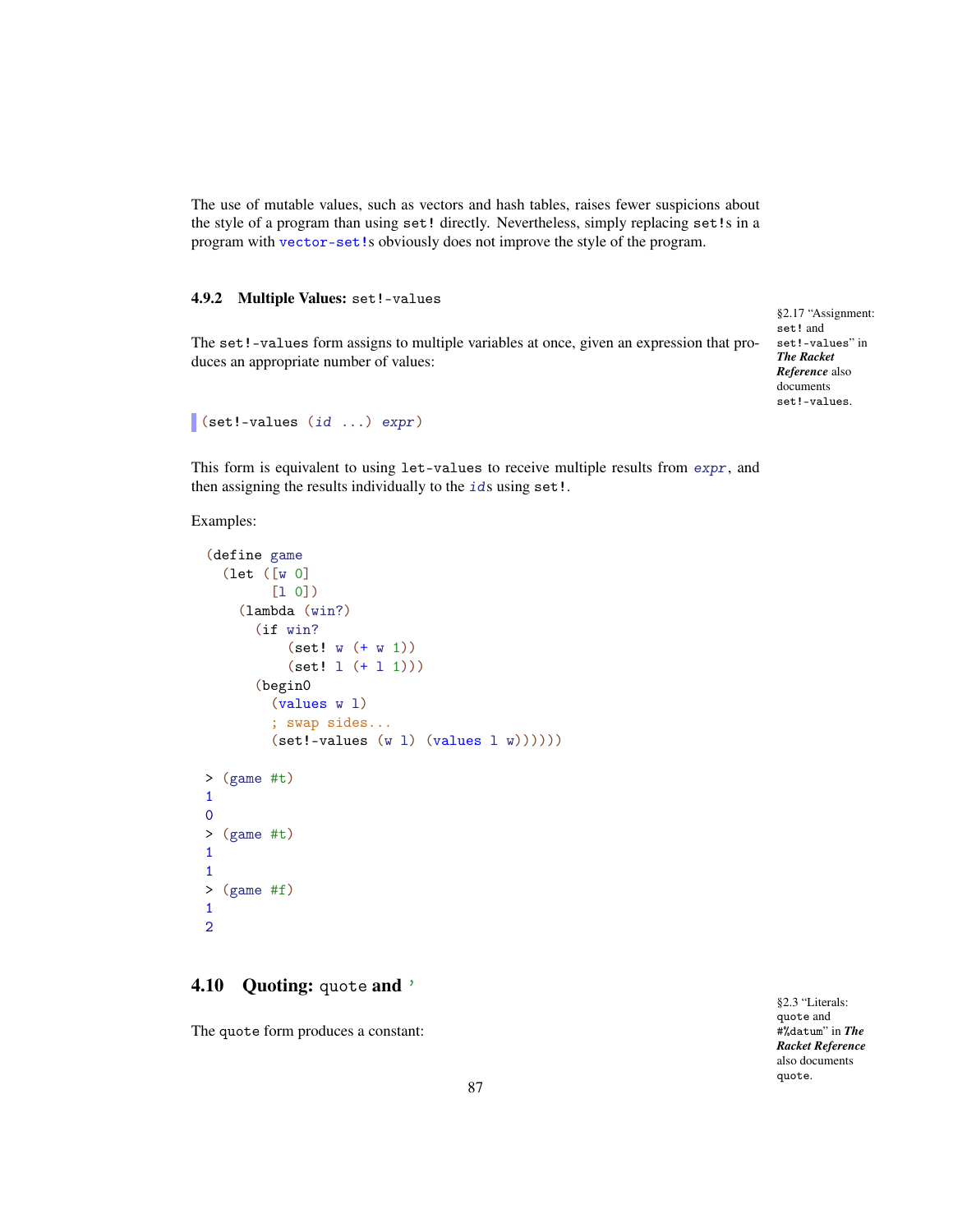(quote datum)

The syntax of a datum is technically specified as anything that the read function parses as a single element. The value of the quote form is the same value that read would produce given datum.

The datum can be a symbol, a boolean, a number, a (character or byte) string, a character, a keyword, an empty list, a pair (or list) containing more such values, a vector containing more such values, a hash table containing more such values, or a box containing another such value.

Examples:

```
> (quote apple)
'apple
> (quote #t)
#t
> (quote 42)
42
> (quote "hello")
"hello"
> (quote ())
'()
> (quote ((1 2 3) #("z" x) . the-end))
'((1 2 3) #("z" x) . the-end)
> (quote (1 2 . (3)))
'(1 2 3)
```
As the last example above shows, the datum does not have to match the normalized printed form of a value. A datum cannot be a printed representation that starts with  $\neq \infty$ , so it cannot be #<void>, #<undefined>, or a procedure.

The quote form is rarely used for a datum that is a boolean, number, or string by itself, since the printed forms of those values can already be used as constants. The quote form is more typically used for symbols and lists, which have other meanings (identifiers, function calls, etc.) when not quoted.

An expression

#### 'datum

is a shorthand for

(quote datum)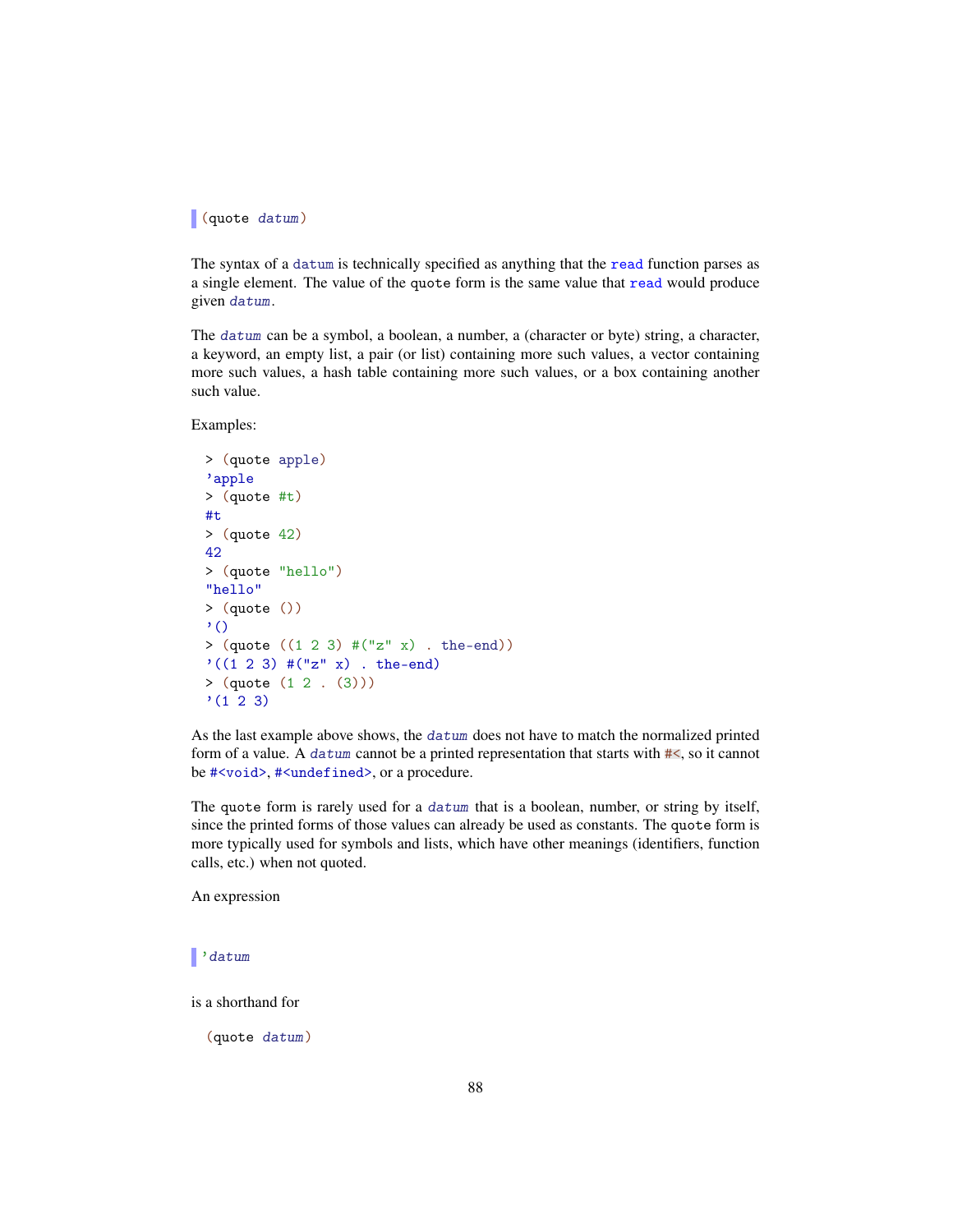and this shorthand is almost always used instead of quote. The shorthand applies even within the datum, so it can produce a list containing quote.  $$1.3.8$  "Reading"

Examples:

```
> 'apple
'apple
> '"hello"
"hello"
> '(1 2 3)
'(1 2 3)
> (display '(you can 'me))
(you can (quote me))
```
# 4.11 Quasiquoting: quasiquote and '

The quasiquote form is similar to quote:

```
(quasiquote datum)
```
However, for each (unquote expr) that appears within the datum, the expr is evaluated to produce a value that takes the place of the unquote sub-form.

Example:

```
> (quasiquote (1 2 (unquote (+ 1 2)) (unquote (- 5 1)))
'(1 2 3 4)
```
This form can be used to write functions that build lists according to certain patterns.

Examples:

```
> (define (deep n)
    (cond
      [(zero? n) 0]
      [else
       (quasiquote ((unquote n) (unquote (deep (- n 1)))))]))
> (deep 8)
'(8 (7 (6 (5 (4 (3 (2 (1 0))))))))
```
Or even to cheaply construct expressions programmatically. (Of course, 9 times out of 10, you should be using a macro to do this (the 10th time being when you're working through a textbook like [PLAI\)](http://www.cs.brown.edu/~sk/Publications/Books/ProgLangs/).)

Quotes" in *The Racket Reference* provides more on the ' shorthand.

§2.20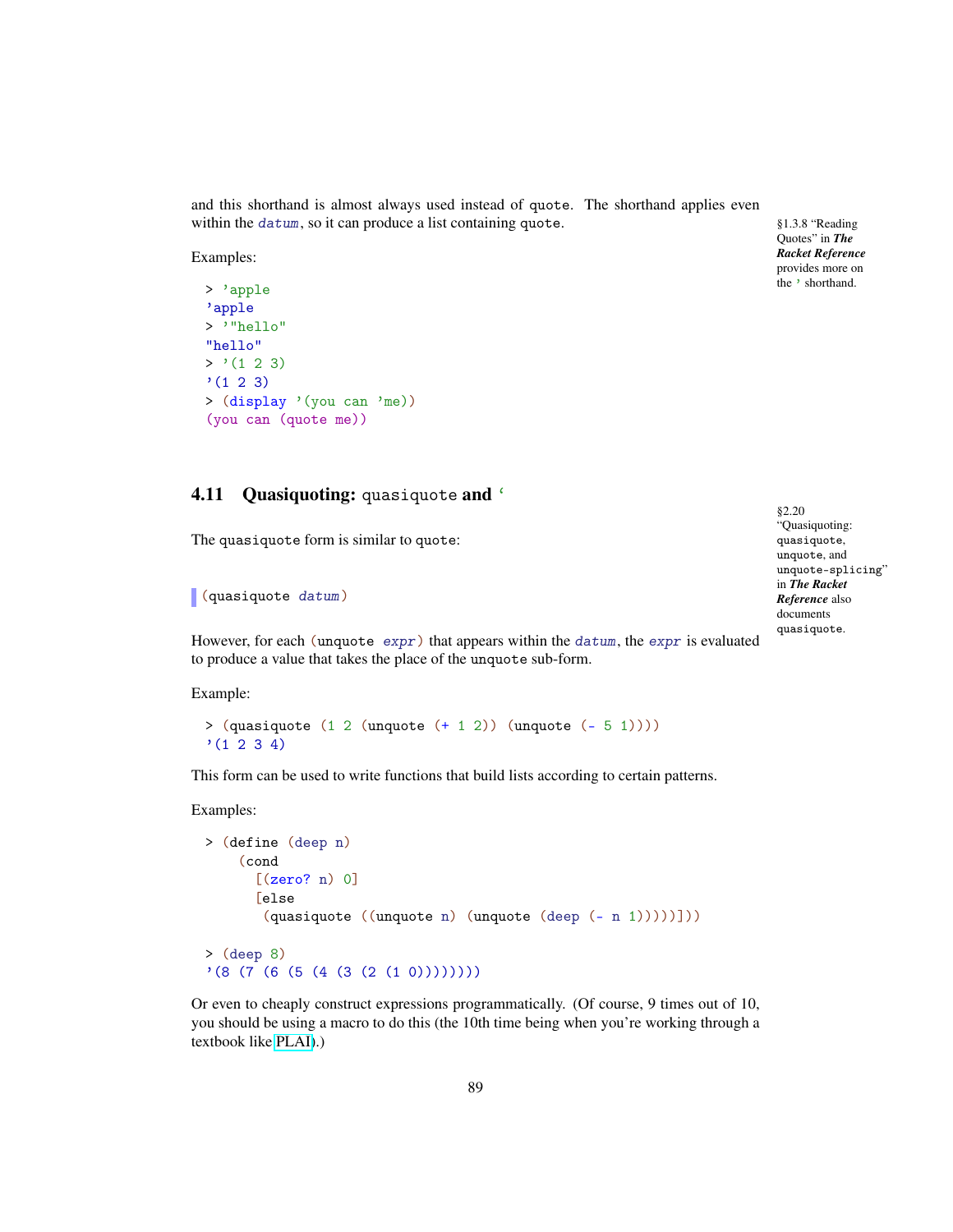Examples:

```
> (define (build-exp n)
    (add-lets n (make-sum n)))
> (define (add-lets n body)
    (cond
      [(zero? n) body]
      [else
        (quasiquote
         (let ([(unquote (n->var n)) (unquote n)])
           (unquote (add-lets (- n 1) body))))]))
> (define (make-sum n)
    (cond
      [ (= n 1) (n->var 1) ]<u>Felse</u>
        (quasiquote (+ (unquote (n->var n))
                        (unquote (make-sum (- n 1)))))]))
> (define (n->var n) (string->symbol (format "x∼a" n)))
> (build-exp 3)
'(\text{let } ((x3 3)) (\text{let } ((x2 2)) (\text{let } ((x1 1)) (+ x3 (+ x2 x1))))))
```
The unquote-splicing form is similar to unquote, but its expr must produce a list, and the unquote-splicing form must appear in a context that produces either a list or a vector. As the name suggests, the resulting list is spliced into the context of its use.

Example:

```
> (quasiquote (1 2 (unquote-splicing (list (+ 1 2) (- 5 1))) 5))
'(1\ 2\ 3\ 4\ 5)
```
Using splicing we can revise the construction of our example expressions above to have just a single let expression and a single + expression.

Examples:

```
> (define (build-exp n)
    (add-lets
     n
     (quasiquote (+ (unquote-splicing
                      (build-list
                       n
                       (\lambda (x) (n->var (+ x 1))))))))
```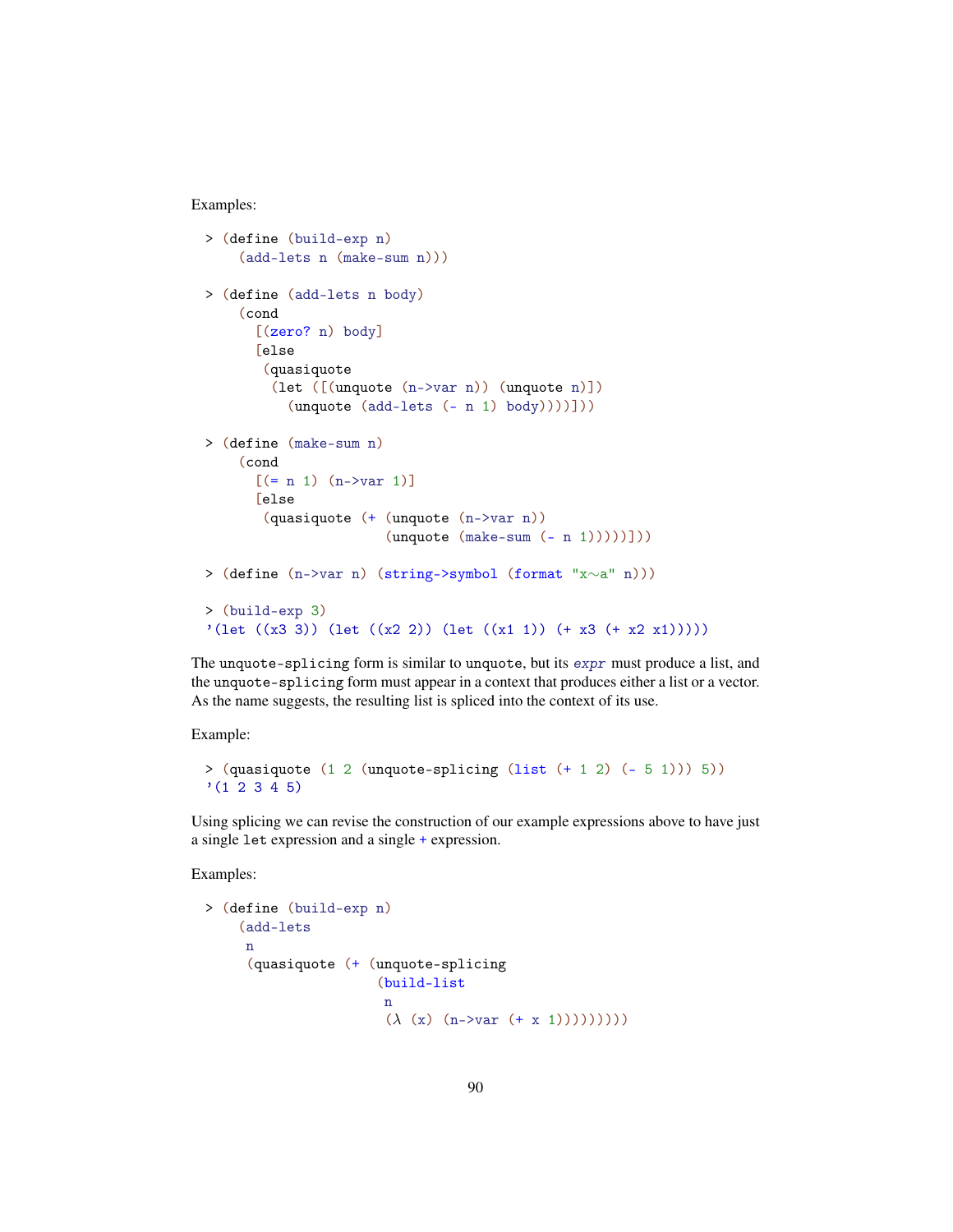```
> (define (add-lets n body)
    (quasiquote
     (let (unquote
            (build-list
             n
             (\lambda)(n)(quasiquote
                [(\text{unquote} (n->var (+ n 1)))) (\text{unquote} (+ n 1)))))(unquote body))))
> (define (n->var n) (string->symbol (format "x∼a" n)))
> (build-exp 3)
'(let ((x1 1) (x2 2) (x3 3)) (+ x1 x2 x3))
```
If a quasiquote form appears within an enclosing quasiquote form, then the inner quasiquote effectively cancels one layer of unquote and unquote-splicing forms, so that a second unquote or unquote-splicing is needed.

Examples:

```
> (quasiquote (1 2 (quasiquote (unquote (+ 1 2)))))
'(1 2 (quasiquote (unquote (+ 1 2))))> (quasiquote (1 2 (quasiquote (unquote (unquote (+ 1 2))))))
'(1 2 (quasiquote (unquote 3)))
> (quasiquote (1 2 (quasiquote ((unquote (+ 1 2)) (unquote (unquote (- 5 1)))))))
'(1 2 (quasiquote ((unquote (+ 1 2)) (unquote 4))))
```
The evaluations above will not actually print as shown. Instead, the shorthand form of quasiquote and unquote will be used: ' (i.e., a backquote) and , (i.e., a comma). The same shorthands can be used in expressions:

Example:

 $>$  '(1 2 '(, (+ 1 2), (- 5 1)))  $(1 2 ((, (+ 1 2), 4))$ 

The shorthand form of unquote-splicing is ,@:

Example:

 $>$  '(1 2,0(list (+ 1 2) (- 5 1)))  $(1 2 3 4)$ 

#### 4.12 Simple Dispatch: case

The case form dispatches to a clause by matching the result of an expression to the values for the clause: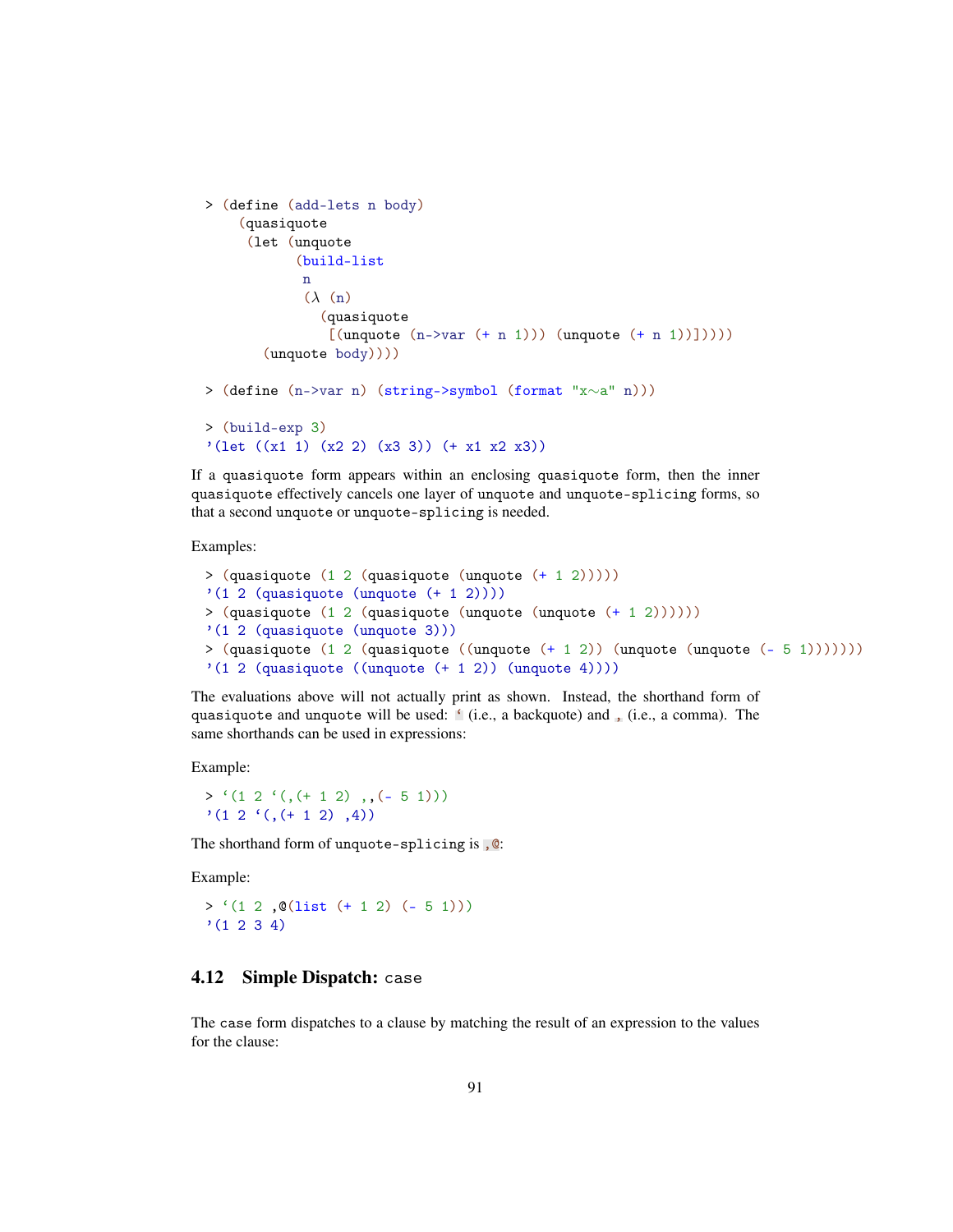```
(case expr
   [(\text{datum} \dots+) \text{body} \dots+]...)
```
Each datum will be compared to the result of expr using equal?, and then the corresponding bodys are evaluated. The case form can dispatch to the correct clause in *O*(*log N*) time for *N* datums.

Multiple datums can be supplied for each clause, and the corresponding bodys are evaluated if any of the datums match.

Example:

```
> (let ([v (random 6)])
    (printf "∼a\n" v)
    (case v
      [(0) 'zero]
      [(1) 'one]
      [(2) 'two]
      [(3 4 5) 'many])3
'many
```
The last clause of a case form can use else, just like cond:

### Example:

```
> (case (random 6)
    [(0) 'zero]
    [(1) 'one]
    [(2) 'two]
    [else 'many])
'many
```
For more general pattern matching (but without the dispatch-time guarantee), use match, which is introduced in §12 "Pattern Matching".

# 4.13 Dynamic Binding: parameterize

The parameterize form associates a new value with a *parameter* during the evaluation of body expressions:

§10.3.2 "Parameters" in *The Racket Reference* also documents parameterize.

```
(parameterize ([parameter-expr value-expr ] ...)
 body \dots +)
```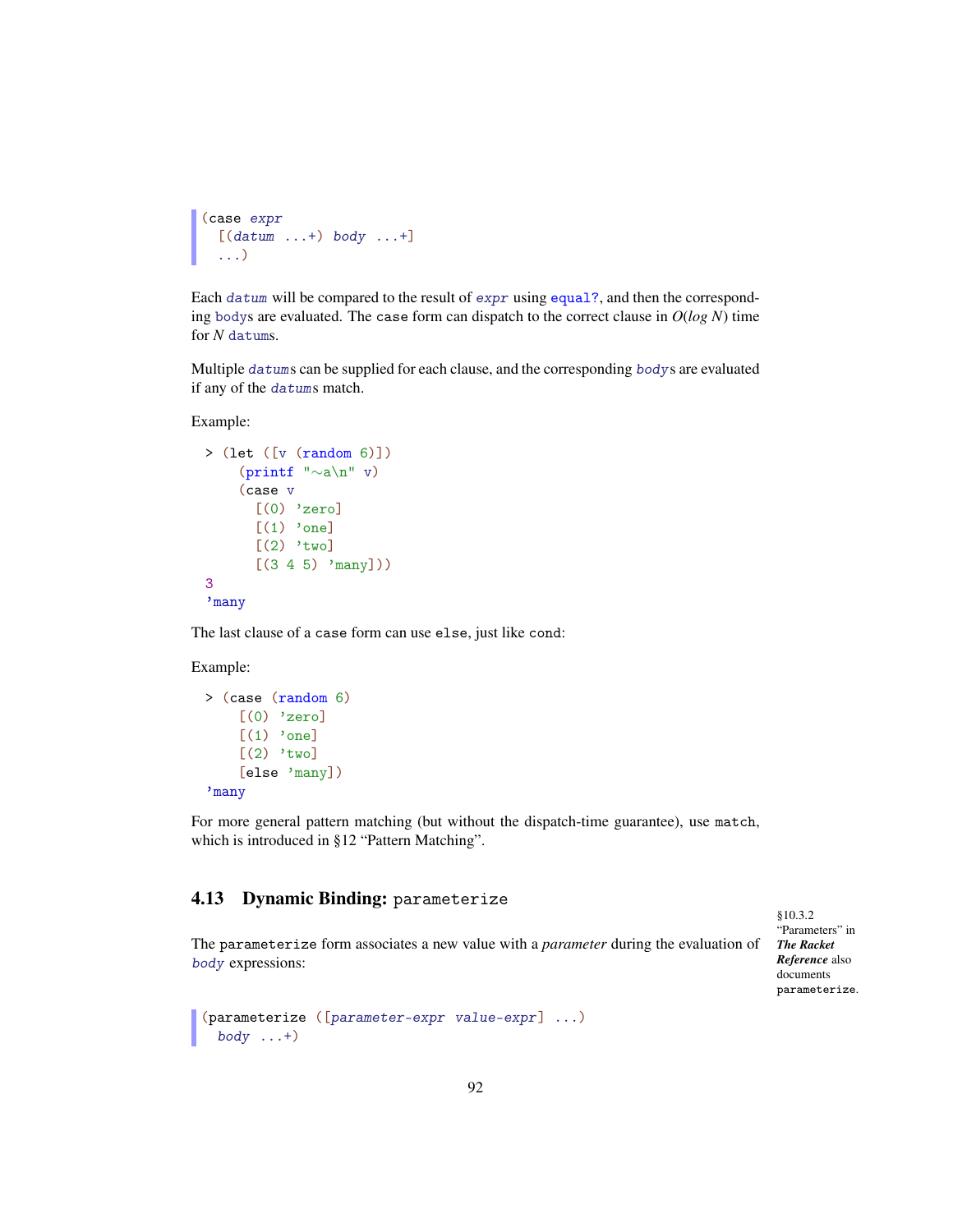For example, the error-print-width parameter controls how many characters of a value are printed in an error message:

```
> (parameterize ([error-print-width 5])
    (car (expt 10 1024)))
car: contract violation
  expected: pair?
  given: 10...
> (parameterize ([error-print-width 10])
     (car (expt 10 1024)))
car: contract violation
  expected: pair?
  given: 1000000...
```
The term "parameter" is sometimes used to refer to the arguments of a function, but "parameter" in Racket has the more specific meaning described here.

More generally, parameters implement a kind of dynamic binding. The make-parameter function takes any value and returns a new parameter that is initialized to the given value. Applying the parameter as a function returns its current value:

```
> (define location (make-parameter "here"))
> (location)
"here"
```
In a parameterize form, each parameter-expr must produce a parameter. During the evaluation of the bodys, each specified parameter is given the result of the corresponding value-expr. When control leaves the parameterize form—either through a normal return, an exception, or some other escape—the parameter reverts to its earlier value:

```
> (parameterize ([location "there"])
    (location))
"there"
> (location)
"here"
> (parameterize ([location "in a house"])
    (list (location)
           (parameterize ([location "with a mouse"])
             (location))
           (location)))
'("in a house" "with a mouse" "in a house")
> (parameterize ([location "in a box"])
    (car (location)))
car: contract violation
  expected: pair?
  given: "in a box"
```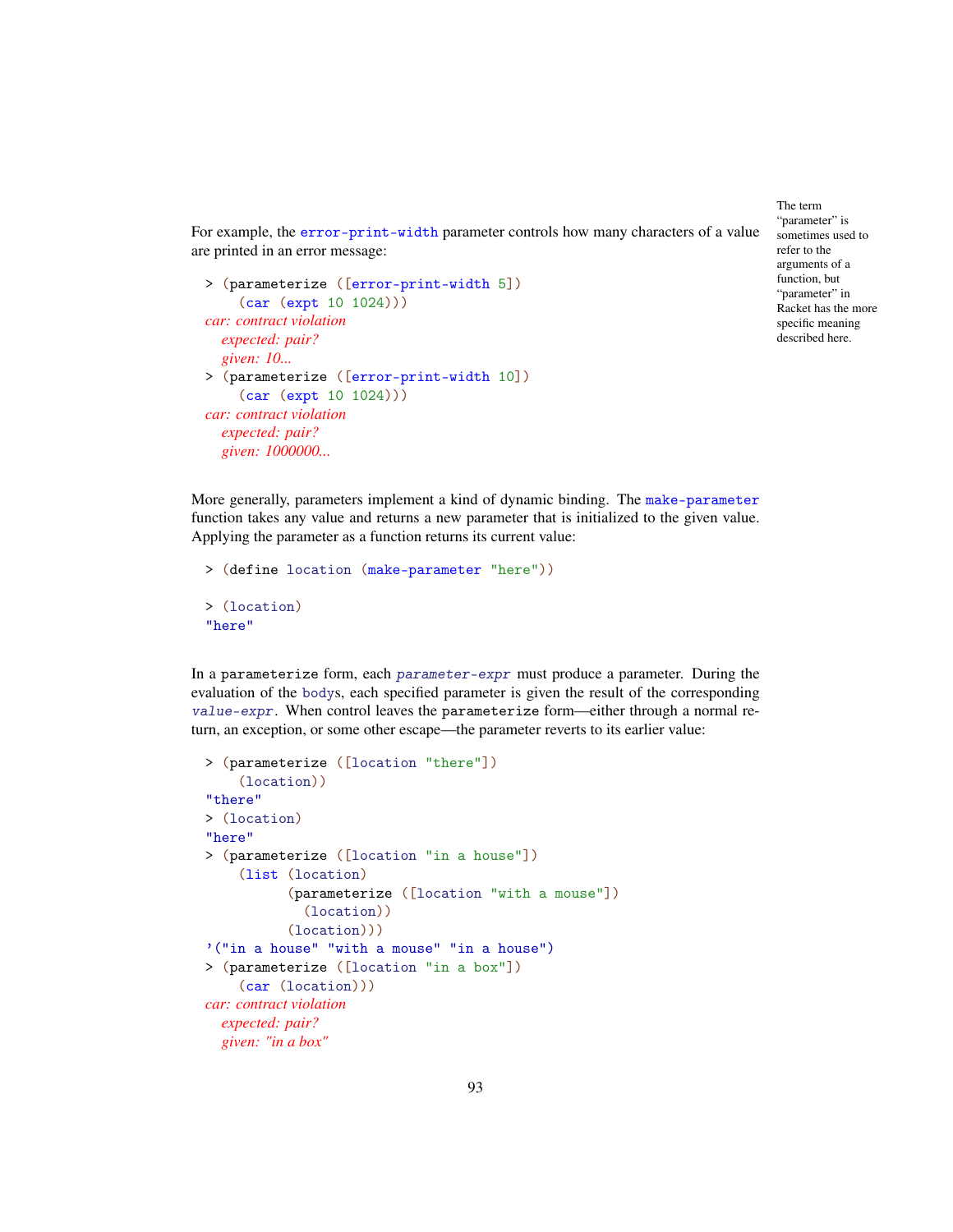```
> (location)
"here"
```
The parameterize form is not a binding form like let; each use of location above refers directly to the original definition. A parameterize form adjusts the value of a parameter during the whole time that the parameterize body is evaluated, even for uses of the parameter that are textually outside of the parameterize body:

```
> (define (would-you-could-you?)
    (and (not (equal? (location) "here"))
         (not (equal? (location) "there"))))
> (would-you-could-you?)
#f
> (parameterize ([location "on a bus"])
    (would-you-could-you?))
#t
```
If a use of a parameter is textually inside the body of a parameterize but not evaluated before the parameterize form produces a value, then the use does not see the value installed by the parameterize form:

```
> (let ([get (parameterize ([location "with a fox"])
               (lambda () (location)))])
    (get))
"here"
```
The current binding of a parameter can be adjusted imperatively by calling the parameter as a function with a value. If a parameterize has adjusted the value of the parameter, then directly applying the parameter procedure affects only the value associated with the active parameterize:

```
> (define (try-again! where)
    (location where))
> (location)
"here"
> (parameterize ([location "on a train"])
    (list (location)
          (begin (try-again! "in a boat")
                 (location))))
'("on a train" "in a boat")
> (location)
"here"
```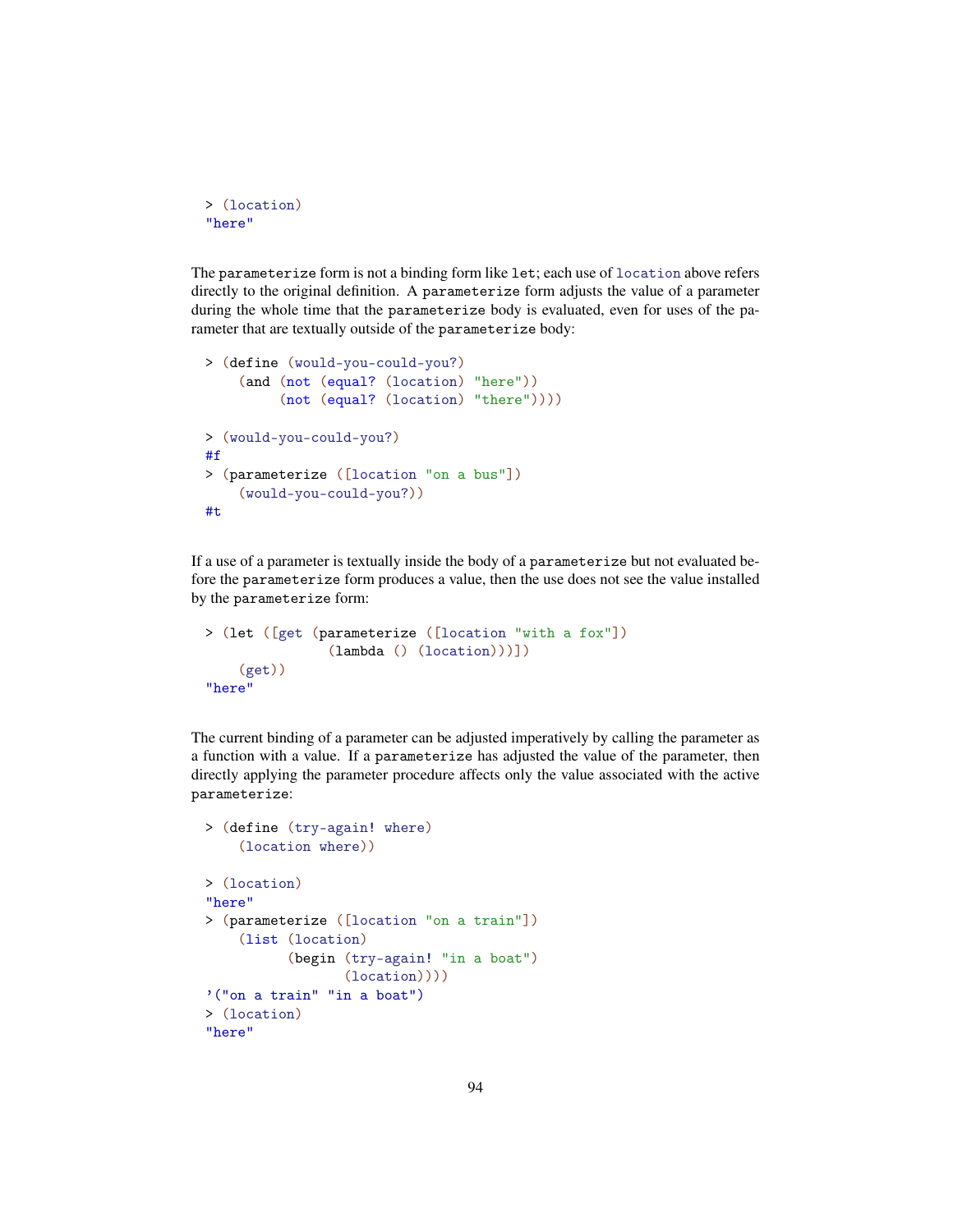Using parameterize is generally preferable to updating a parameter value imperatively for much the same reasons that binding a fresh variable with let is preferable to using set! (see §4.9 "Assignment: set!").

It may seem that variables and set! can solve many of the same problems that parameters solve. For example, lokation could be defined as a string, and set! could be used to adjust its value:

```
> (define lokation "here")
> (define (would-ya-could-ya?)
    (and (not (equal? lokation "here"))
         (not (equal? lokation "there"))))
> (set! lokation "on a bus")
> (would-ya-could-ya?)
#t
```
Parameters, however, offer several crucial advantages over set!:

- The parameterize form helps automatically reset the value of a parameter when control escapes due to an exception. Adding exception handlers and other forms to rewind a set! is relatively tedious.
- Parameters work nicely with tail calls (see §2.3.3 "Tail Recursion"). The last body in a parameterize form is in tail position with respect to the parameterize form.
- Parameters work properly with threads (see §10.1 "Threads"). The parameterize form adjusts the value of a parameter only for evaluation in the current thread, which avoids race conditions with other threads.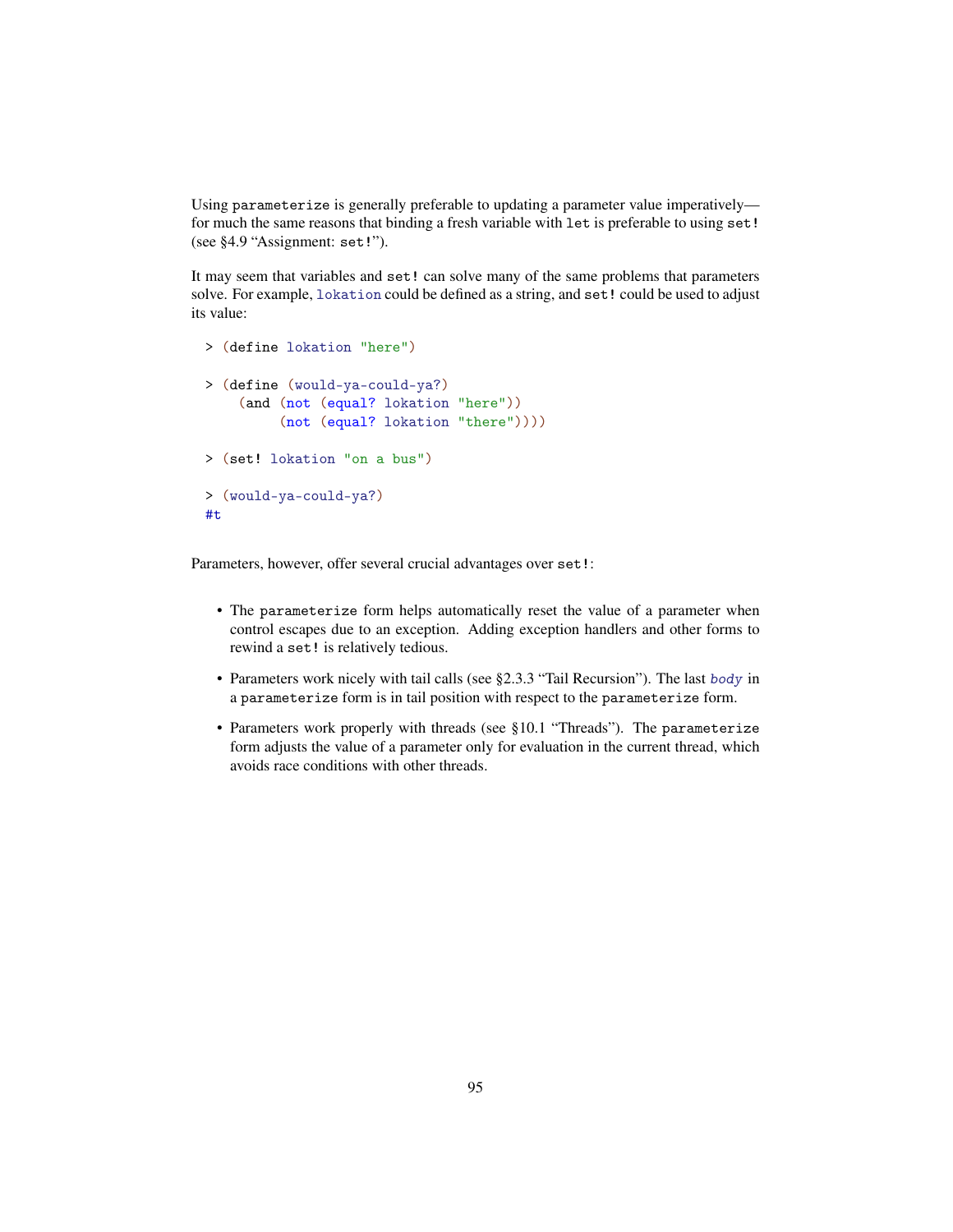# 5 Programmer-Defined Datatypes

New datatypes are normally created with the struct form, which is the topic of this chapter. The class-based object system, which we defer to §13 "Classes and Objects", offers an alternate mechanism for creating new datatypes, but even classes and objects are implemented in terms of structure types.

### 5.1 Simple Structure Types: struct

To a first approximation, the syntax of struct is

```
(struct struct-id (field-id ...))
```
Examples:

```
(struct posn (x y))
```
The struct form binds  $struct-id$  and a number of identifiers that are built from  $struct$ id and the field-ids:

• struct-id : a *constructor* function that takes as many arguments as the number of field-ids, and returns an instance of the structure type.

Example:

```
> (posn 1 2)
#<posn>
```
• struct-id? : a *predicate* function that takes a single argument and returns #t if it is an instance of the structure type, #f otherwise.

Examples:

```
> (posn? 3)
#f
> (posn? (posn 1 2))
#t
```
• struct-id-field-id : for each field-id, an *accessor* that extracts the value of the corresponding field from an instance of the structure type.

Examples:

 $>$  (posn-x (posn 1 2)) 1 > (posn-y (posn 1 2))  $\overline{2}$ 

§4 "Structures" in *The Racket Reference* also documents structure types.

§4.1 "Defining Structure Types: struct" in *The Racket Reference* also documents struct.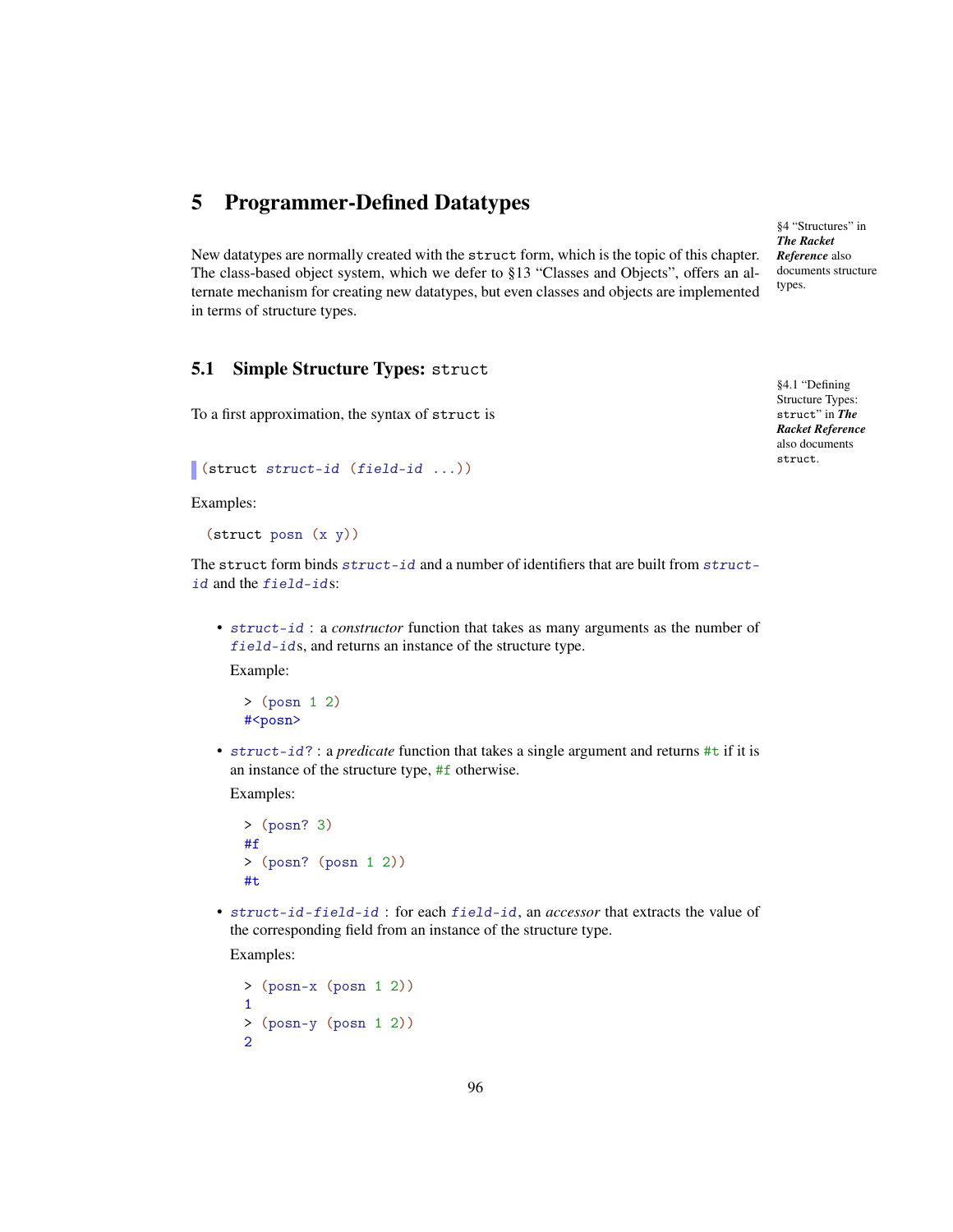• struct:struct-id : a *structure type descriptor*, which is a value that represents the structure type as a first-class value (with #: super, as discussed later in §5.8 "More Structure Type Options").

A struct form places no constraints on the kinds of values that can appear for fields in an instance of the structure type. For example, (posn "apple" #f) produces an instance of posn, even though "apple" and #f are not valid coordinates for the obvious uses of posn instances. Enforcing constraints on field values, such as requiring them to be numbers, is normally the job of a contract, as discussed later in §7 "Contracts".

# 5.2 Copying and Update

The struct-copy form clones a structure and optionally updates specified fields in the clone. This process is sometimes called a *functional update*, because the result is a structure with updated field values. but the original structure is not modified.

(struct-copy struct-id struct-expr [field-id expr] ...)

The struct-id that appears after struct-copy must be a structure type name bound by struct (i.e., the name that cannot be used directly as an expression). The struct-expr must produce an instance of the structure type. The result is a new instance of the structure type that is like the old one, except that the field indicated by each field-id gets the value of the corresponding expr.

Examples:

```
> (define p1 (posn 1 2))
> (define p2 (struct-copy posn p1 [x 3]))
> (list (posn-x p2) (posn-y p2))
'(3 2)
> (list (posn-x p1) (posn-x p2))
'(1 \ 3)
```
# 5.3 Structure Subtypes

An extended form of struct can be used to define a *structure subtype*, which is a structure type that extends an existing structure type:

(struct struct-id super-id (field-id ...))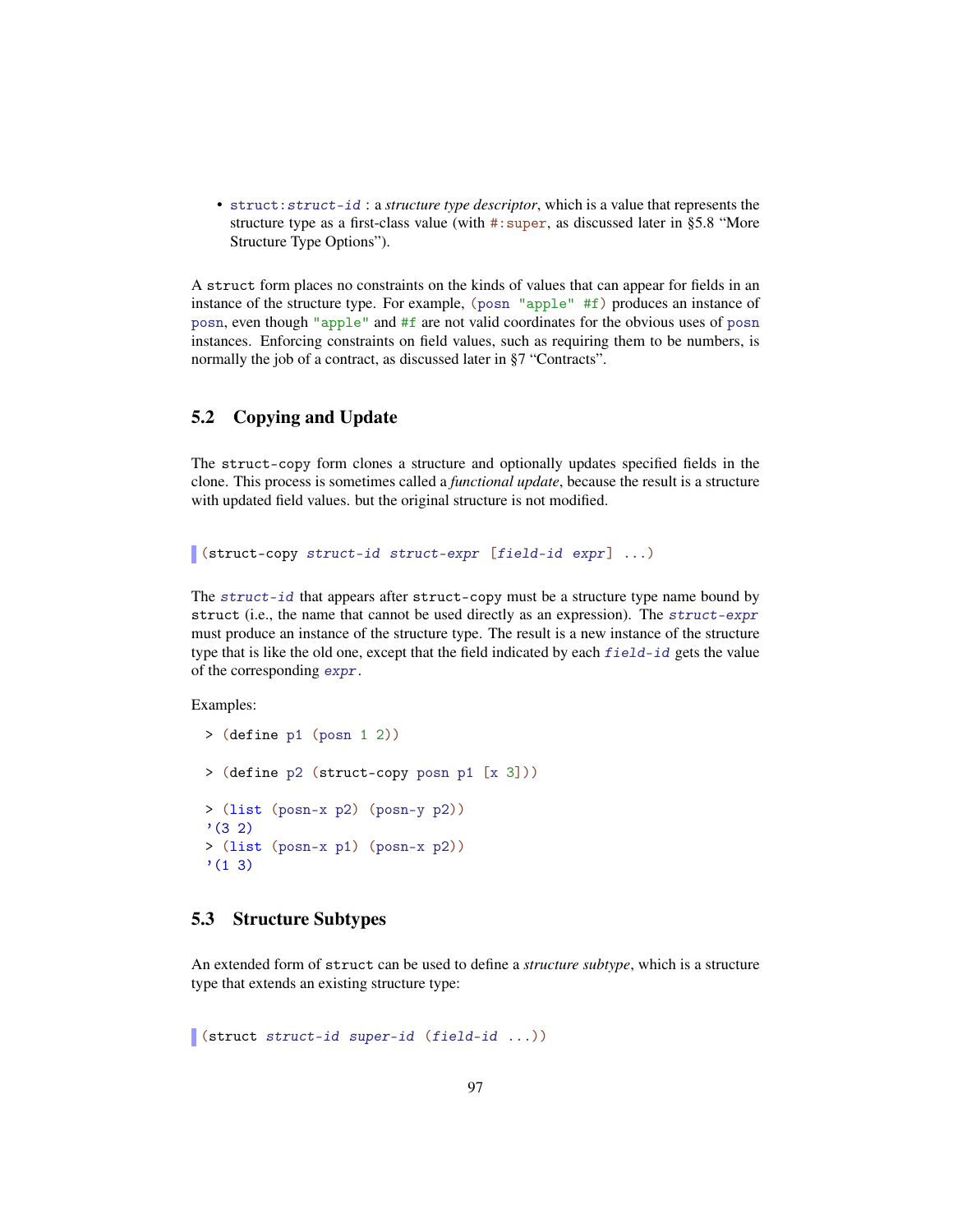The super-id must be a structure type name bound by struct (i.e., the name that cannot be used directly as an expression).

Examples:

```
(struct posn (x y))
(struct 3d-posn posn (z))
```
A structure subtype inherits the fields of its supertype, and the subtype constructor accepts the values for the subtype fields after values for the supertype fields. An instance of a structure subtype can be used with the predicate and accessors of the supertype.

Examples:

```
> (define p (3d-posn 1 2 3))
> p
#<3d-posn>
> (posn? p)
#t
> (posn-x p)
1
> (3d-posn-z p)
3
```
# 5.4 Opaque versus Transparent Structure Types

With a structure type definition like

```
(struct posn (x y))
```
an instance of the structure type prints in a way that does not show any information about the fields' values. That is, structure types by default are *opaque*. If the accessors and mutators of a structure type are kept private to a module, then no other module can rely on the representation of the type's instances.

To make a structure type *transparent*, use the #:transparent keyword after the field-name sequence:

```
(struct posn (x y)
        #:transparent)
> (posn 1 2)
(posn 1 2)
```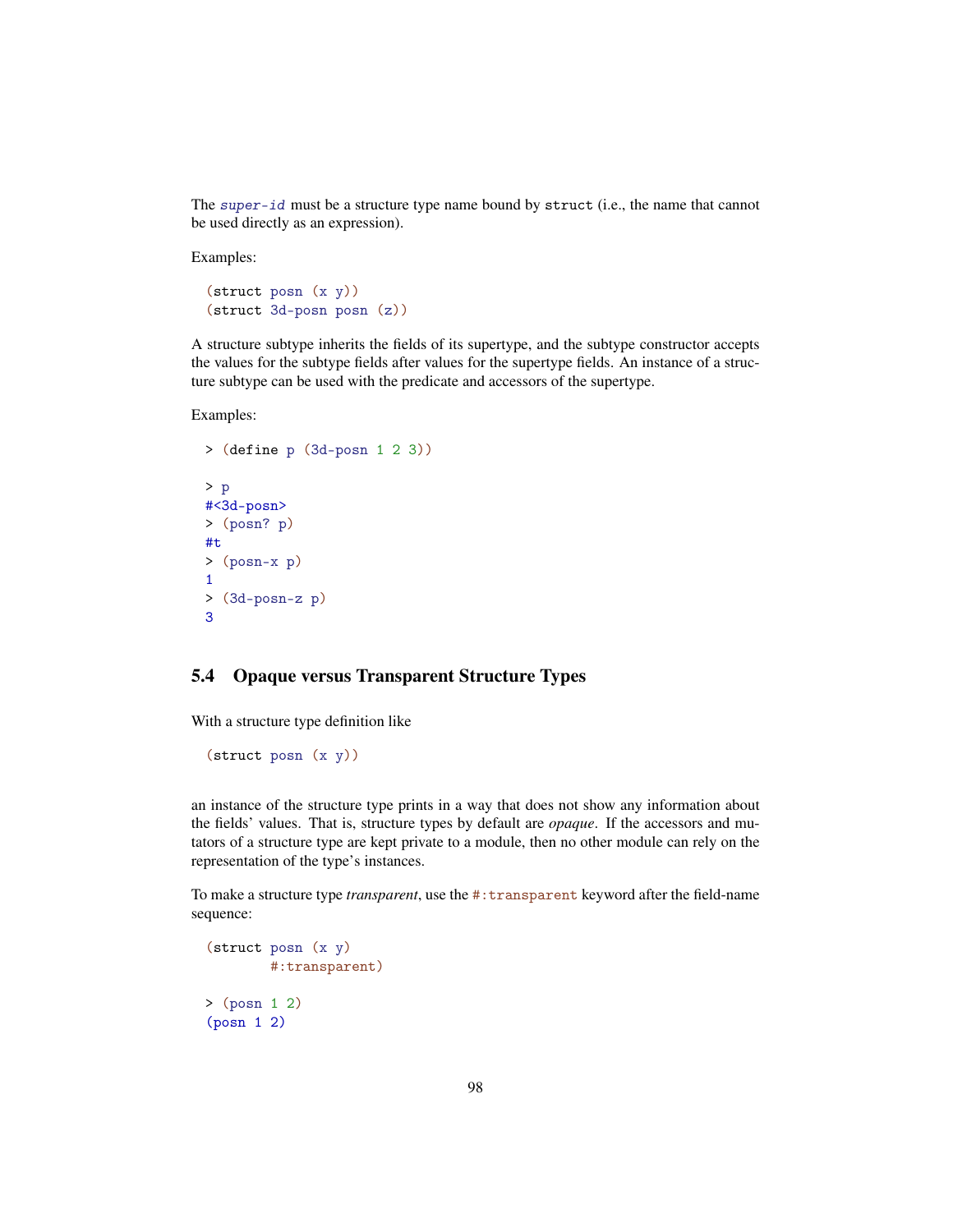An instance of a transparent structure type prints like a call to the constructor, so that it shows the structures field values. A transparent structure type also allows reflective operations, such as struct? and struct-info, to be used on its instances (see §15 "Reflection and Dynamic Evaluation").

Structure types are opaque by default, because opaque structure instances provide more encapsulation guarantees. That is, a library can use an opaque structure to encapsulate data, and clients of the library cannot manipulate the data in the structure except as allowed by the library.

### 5.5 Structure Comparisons

A generic equal? comparison automatically recurs on the fields of a transparent structure type, but equal? defaults to mere instance identity for opaque structure types:

```
(struct glass (width height) #:transparent)
> (equal? (glass 1 2) (glass 1 2))
#t
(struct lead (width height))
> (define slab (lead 1 2))
> (equal? slab slab)
#t
> (equal? slab (lead 1 2))
#f
```
To support instances comparisons via equal? without making the structure type transparent, you can use the #:methods keyword, gen:equal+hash, and implement three methods:

```
(struct lead (width height)
 #:methods
 gen:equal+hash
  [(define (equal-proc a b equal?-recur)
     ; compare a and b
     (and (equal?-recur (lead-width a) (lead-width b))
          (equal?-recur (lead-height a) (lead-height b))))
   (define (hash-proc a hash-recur)
     ; compute primary hash code of a
     (+ (hash-recur (lead-width a))
        (* 3 (hash-recur (lead-height a)))))
```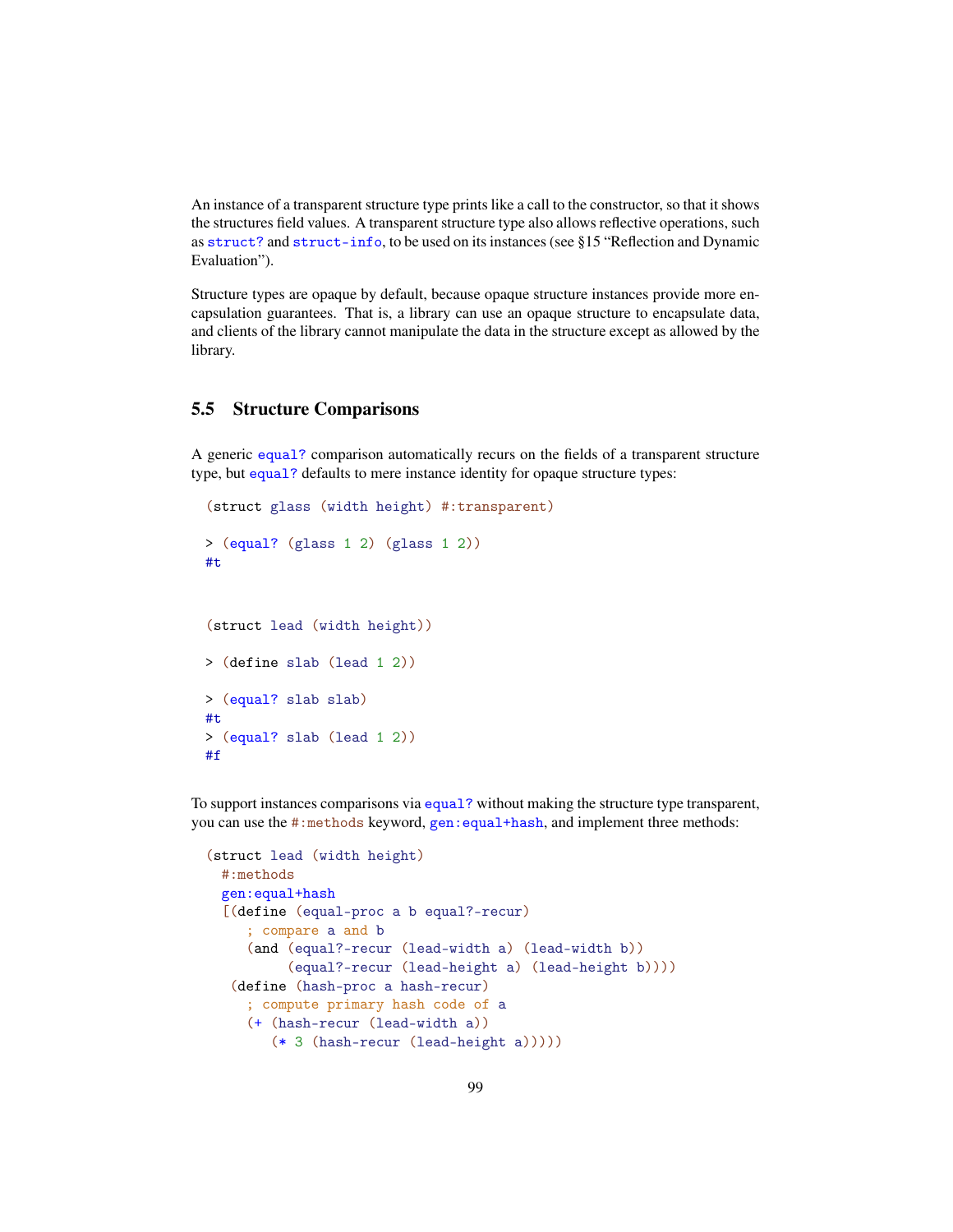```
(define (hash2-proc a hash2-recur)
     ; compute secondary hash code of a
     (+ (hash2-recur (lead-width a))
             (hash2-recur (lead-height a))))])
> (equal? (lead 1 2) (lead 1 2))
#t
```
The first function in the list implements the equal? test on two leads; the third argument to the function is used instead of equal? for recursive equality testing, so that data cycles can be handled correctly. The other two functions compute primary and secondary hash codes for use with hash tables:

```
> (define h (make-hash))
> (hash-set! h (lead 1 2) 3)
> (hash-ref h (lead 1 2))
3
> (hash-ref h (lead 2 1))
hash-ref: no value found for key
  key: #<lead>
```
The first function provided with gen: equal+hash is not required to recursively compare the fields of the structure. For example, a structure type representing a set might implement equality by checking that the members of the set are the same, independent of the order of elements in the internal representation. Just take care that the hash functions produce the same value for any two structure types that are supposed to be equivalent.

### 5.6 Structure Type Generativity

Each time that a struct form is evaluated, it generates a structure type that is distinct from all existing structure types, even if some other structure type has the same name and fields.

This generativity is useful for enforcing abstractions and implementing programs such as interpreters, but beware of placing a struct form in positions that are evaluated multiple times.

Examples:

```
(define (add-bigger-fish lst)
 (struct fish (size) #:transparent) ; new every time
 (cond
  [(null? lst) (list (fish 1))]
```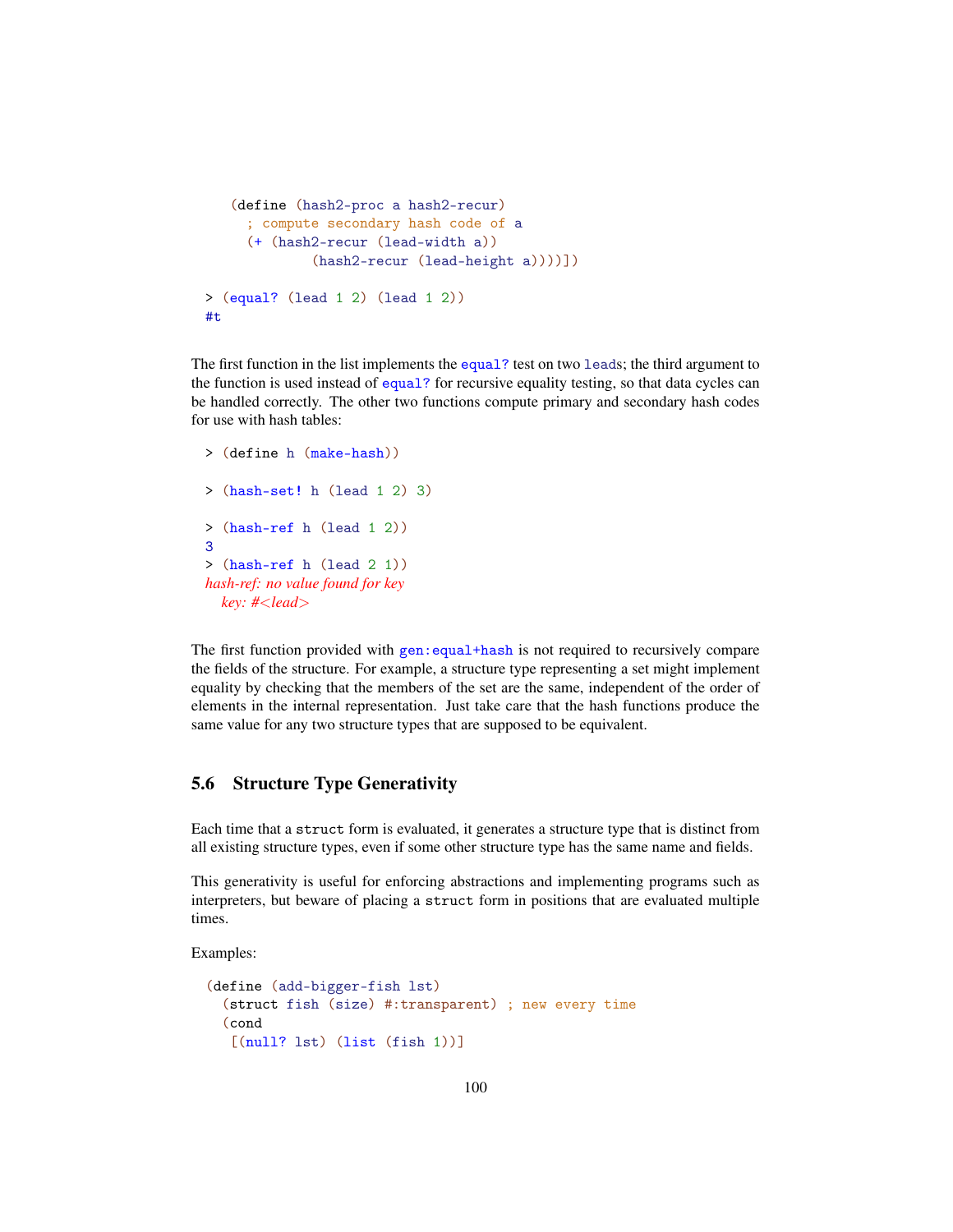```
[else (cons (fish (* 2 (fish-size (car lst))))
                lst)]))
> (add-bigger-fish null)
(list (fish 1))
> (add-bigger-fish (add-bigger-fish null))
fish-size: contract violation;
 given value instantiates a different structure type with
the same name
  expected: fish?
  given: (fish 1)
(struct fish (size) #:transparent)
(define (add-bigger-fish lst)
  (cond
   [(null? lst) (list (fish 1))]
   [else (cons (fish (* 2 (fish-size (car lst))))
                1st)])
> (add-bigger-fish (add-bigger-fish null))
(list (fish 2) (fish 1))
```
# 5.7 Prefab Structure Types

Although a transparent structure type prints in a way that shows its content, the printed form of the structure cannot be used in an expression to get the structure back, unlike the printed form of a number, string, symbol, or list.

A *prefab* ("previously fabricated") structure type is a built-in type that is known to the Racket printer and expression reader. Infinitely many such types exist, and they are indexed by name, field count, supertype, and other such details. The printed form of a prefab structure is similar to a vector, but it starts  $\#s$  instead of just  $\#$ , and the first element in the printed form is the prefab structure type's name.

The following examples show instances of the sprout prefab structure type that has one field. The first instance has a field value 'bean, and the second has field value 'alfalfa:

> '#s(sprout bean) '#s(sprout bean) > '#s(sprout alfalfa) '#s(sprout alfalfa)

Like numbers and strings, prefab structures are "self-quoting," so the quotes above are optional: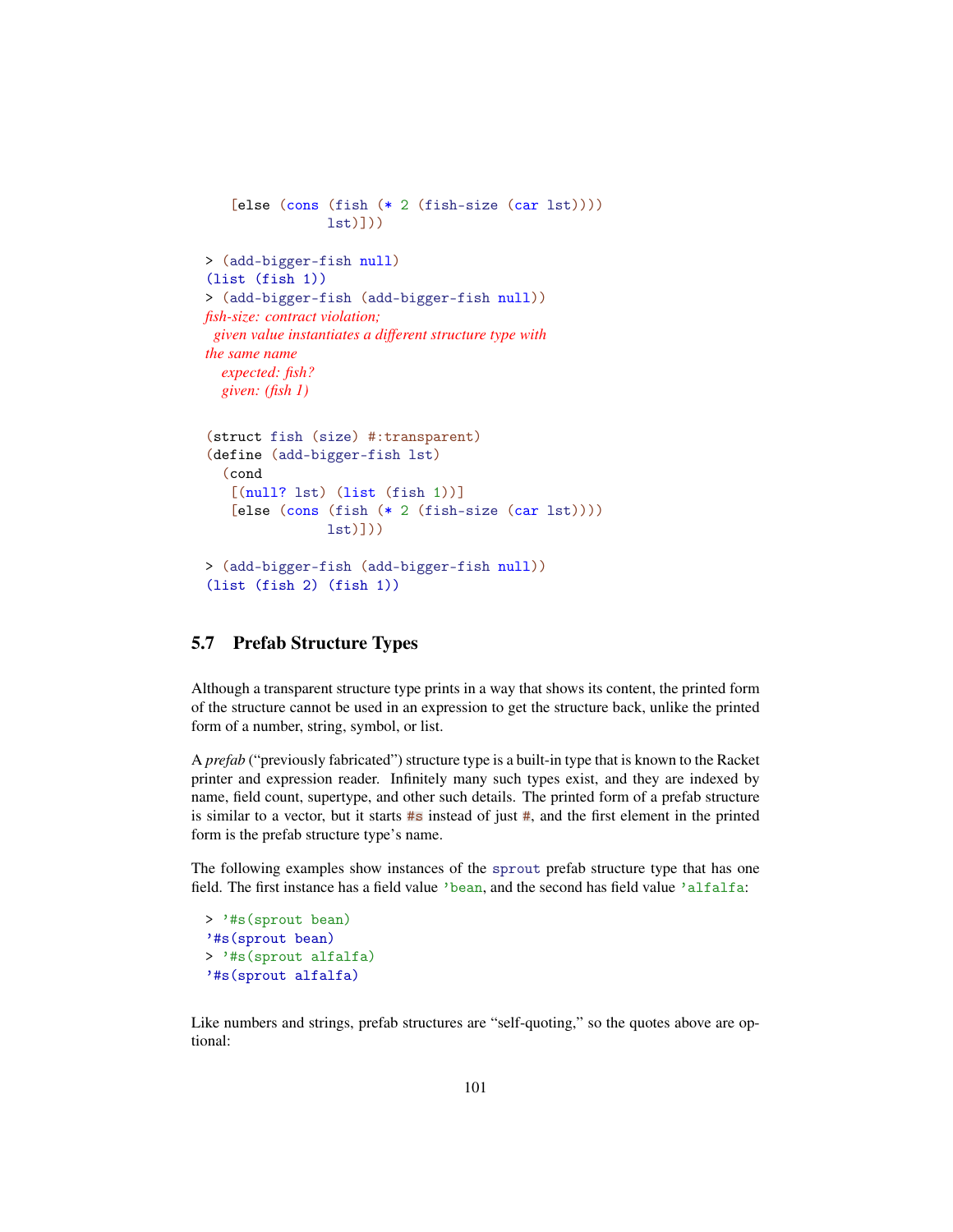```
> #s(sprout bean)
'#s(sprout bean)
```
When you use the #:prefab keyword with struct, instead of generating a new structure type, you obtain bindings that work with the existing prefab structure type:

```
> (define lunch '#s(sprout bean))
> (struct sprout (kind) #:prefab)
> (sprout? lunch)
#t
> (sprout-kind lunch)
'bean
> (sprout 'garlic)
'#s(sprout garlic)
```
The field name kind above does not matter for finding the prefab structure type; only the name sprout and the number of fields matters. At the same time, the prefab structure type sprout with three fields is a different structure type than the one with a single field:

```
> (sprout? #s(sprout bean #f 17))
#f
> (struct sprout (kind yummy? count) #:prefab) ; redefine
> (sprout? #s(sprout bean #f 17))
#t
> (sprout? lunch)
#f
```
A prefab structure type can have another prefab structure type as its supertype, it can have mutable fields, and it can have auto fields. Variations in any of these dimensions correspond to different prefab structure types, and the printed form of the structure type's name encodes all of the relevant details.

```
> (struct building (rooms [location #:mutable]) #:prefab)
> (struct house building ([occupied #:auto]) #:prefab
    #:auto-value 'no)
> (house 5 'factory)
'#s((house (1 no) building 2 #(1)) 5 factory no)
```
Every prefab structure type is transparent—but even less abstract than a transparent type, because instances can be created without any access to a particular structure-type declaration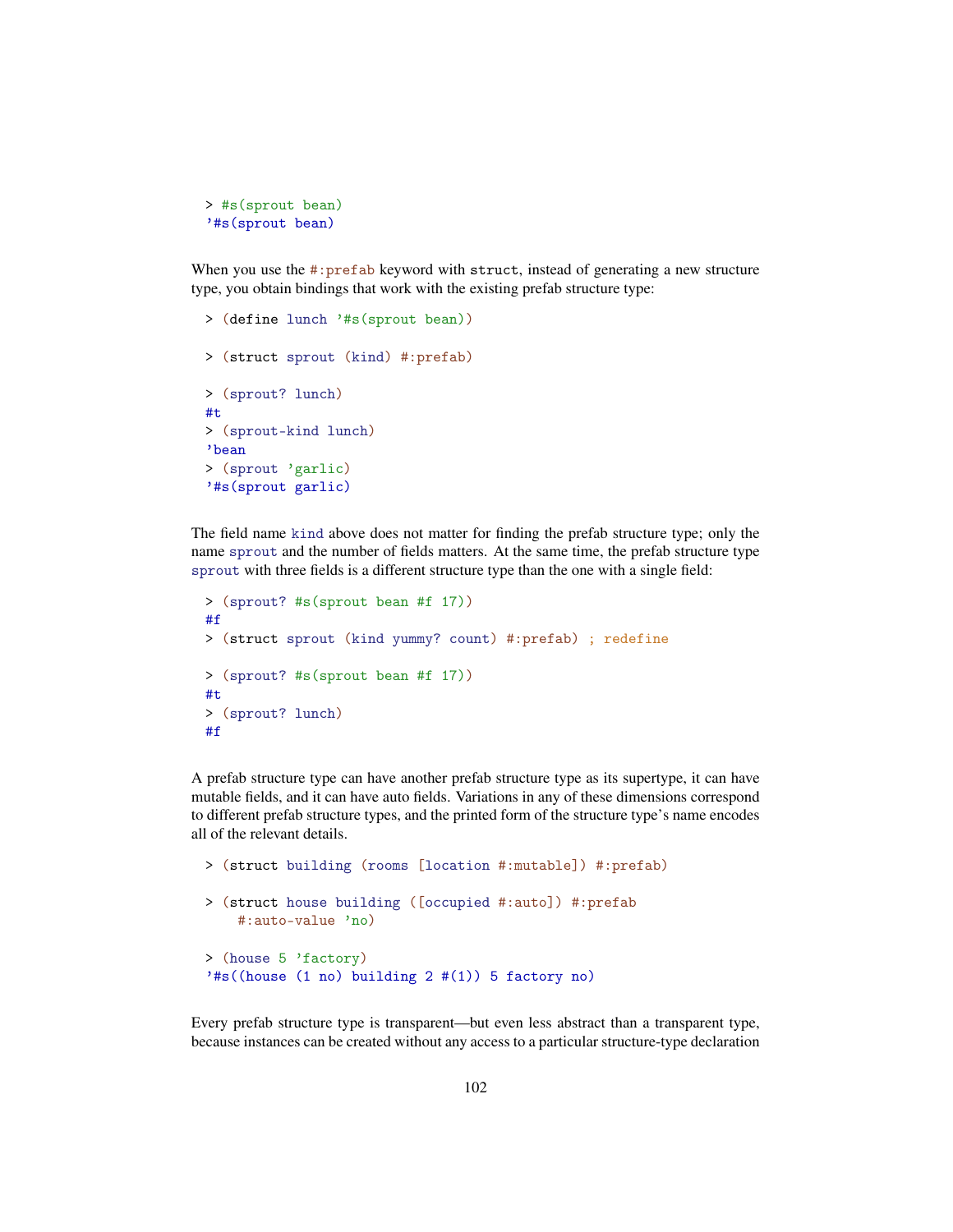or existing examples. Overall, the different options for structure types offer a spectrum of possibilities from more abstract to more convenient:

- Opaque (the default) : Instances cannot be inspected or forged without access to the structure-type declaration. As discussed in the next section, constructor guards and properties can be attached to the structure type to further protect or to specialize the behavior of its instances.
- Transparent : Anyone can inspect or create an instance without access to the structuretype declaration, which means that the value printer can show the content of an instance. All instance creation passes through a constructor guard, however, so that the content of an instance can be controlled, and the behavior of instances can be specialized through properties. Since the structure type is generated by its definition, instances cannot be manufactured simply through the name of the structure type, and therefore cannot be generated automatically by the expression reader.
- Prefab : Anyone can inspect or create an instance at any time, without prior access to a structure-type declaration or an example instance. Consequently, the expression reader can manufacture instances directly. The instance cannot have a constructor guard or properties.

Since the expression reader can generate prefab instances, they are useful when convenient serialization is more important than abstraction. Opaque and transparent structures also can be serialized, however, if they are defined with serializable-struct as described in §8.4 "Datatypes and Serialization".

### 5.8 More Structure Type Options

The full syntax of struct supports many options, both at the structure-type level and at the level of individual fields:

```
(struct struct-id maybe-super (field ...)
       struct-option ...)
maybe-super =| super-id
      field = field-id
            | [field-id field-option ...]
```
A struct-option always starts with a keyword: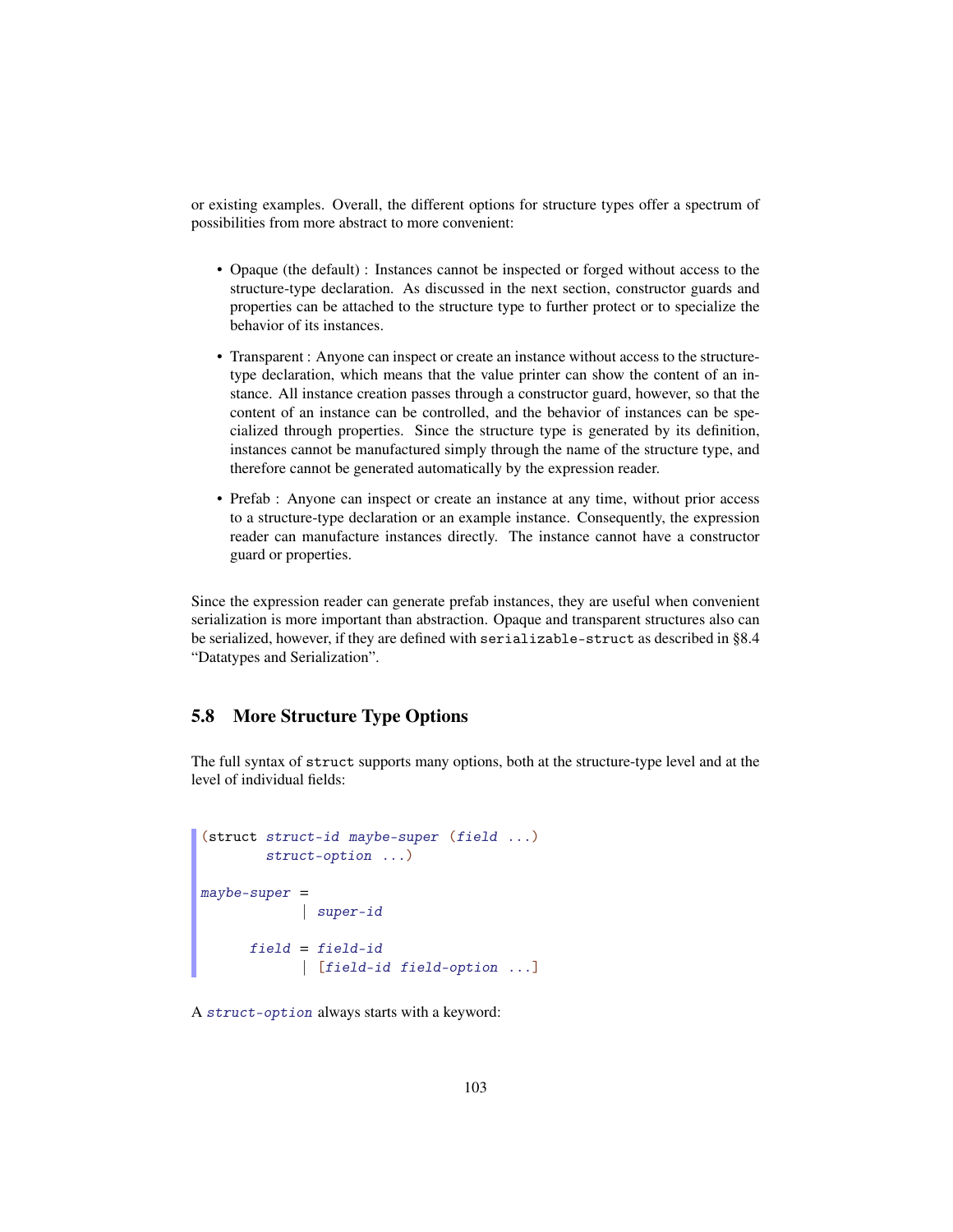### #:mutable

Causes all fields of the structure to be mutable, and introduces for each field-id a *mutator* set-struct-id-field-id! that sets the value of the corresponding field in an instance of the structure type.

Examples:

```
> (struct dot (x y) #:mutable)
(define d (dot 1 2))
> (dot-x d)
1
>(set-dot-x! d 10)> (dot-x d)
10
```
The #:mutable option can also be used as a field-option, in which case it makes an individual field mutable. Examples:

```
> (struct person (name [age #:mutable]))
(define friend (person "Barney" 5))
> (set-person-age! friend 6)
> (set-person-name! friend "Mary")
set-person-name!: undefined;
 cannot reference undefined identifier
```
### #:transparent

Controls reflective access to structure instances, as discussed in a previous section, §5.4 "Opaque versus Transparent Structure Types".

### #:inspector inspector-expr

Generalizes #:transparent to support more controlled access to reflective operations.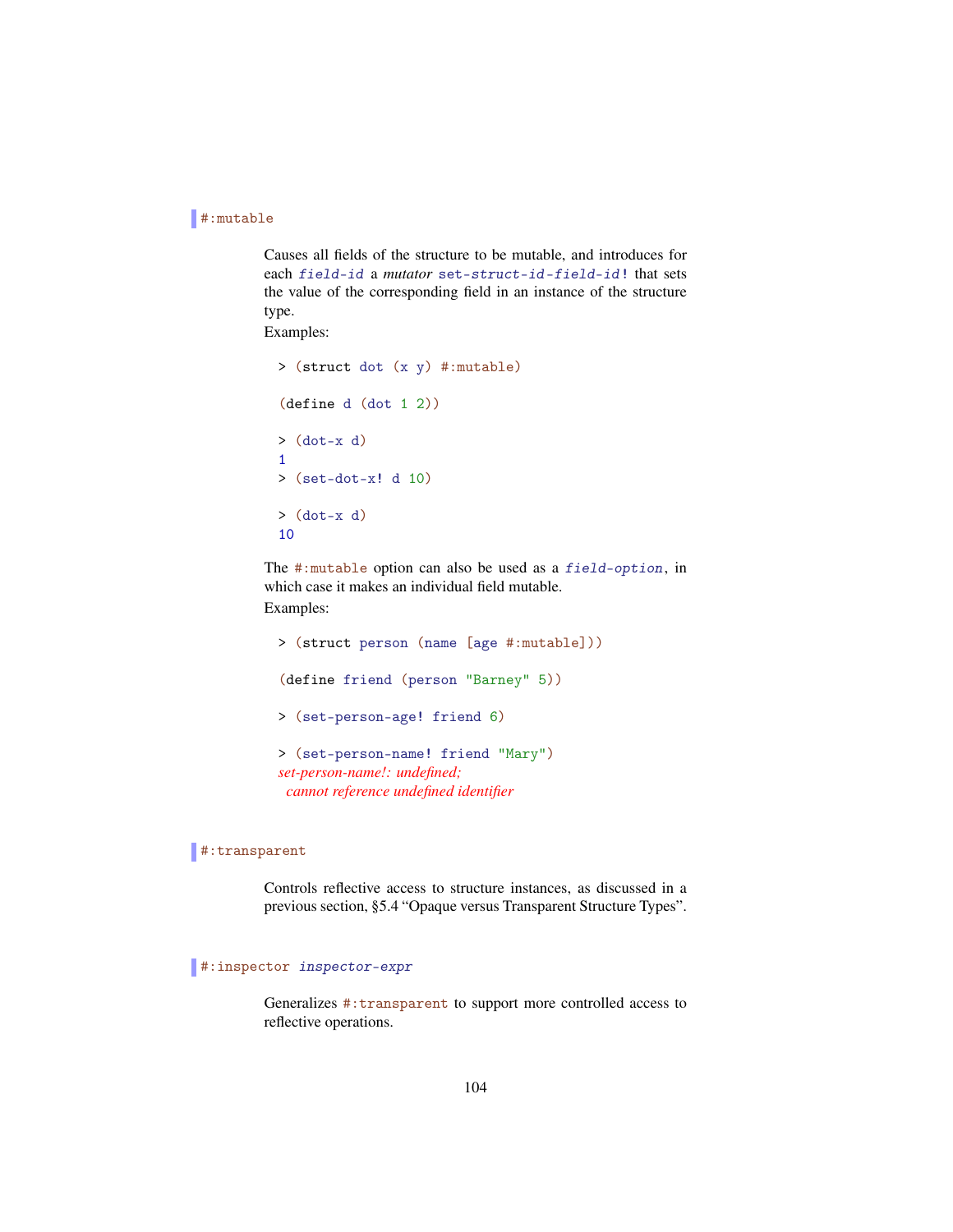#### #:prefab

Accesses a built-in structure type, as discussed in a previous section, §5.7 "Prefab Structure Types".

#### #:auto-value auto-expr

Specifies a value to be used for all automatic fields in the structure type, where an automatic field is indicated by the #:auto field option. The constructor procedure does not accept arguments for automatic fields. Automatic fields are implicitly mutable (via reflective operations), but mutator functions are bound only if #:mutator is also specified.

Examples:

(posn 1 2 0)

```
> (struct posn (x y [z #:auto])
               #:transparent
               #:auto-value 0)
> (posn 1 2)
```
### #:guard guard-expr

Specifies a *constructor guard* procedure to be called whenever an instance of the structure type is created. The guard takes as many arguments as non-automatic fields in the structure type, plus one more for the name of the instantiated type (in case a sub-type is instantiated, in which case it's best to report an error using the sub-type's name). The guard should return the same number of values as given, minus the name argument. The guard can raise an exception if one of the given arguments is unacceptable, or it can convert an argument. Examples:

```
> (struct thing (name)
          #:transparent
          #:guard (lambda (name type-name)
                     (cond
                       [(string? name) name]
                       [(symbol? name) (symbol-
>string name)]
                       [else (error type-name
                                    "bad name:
∼e"
                                    name)))
```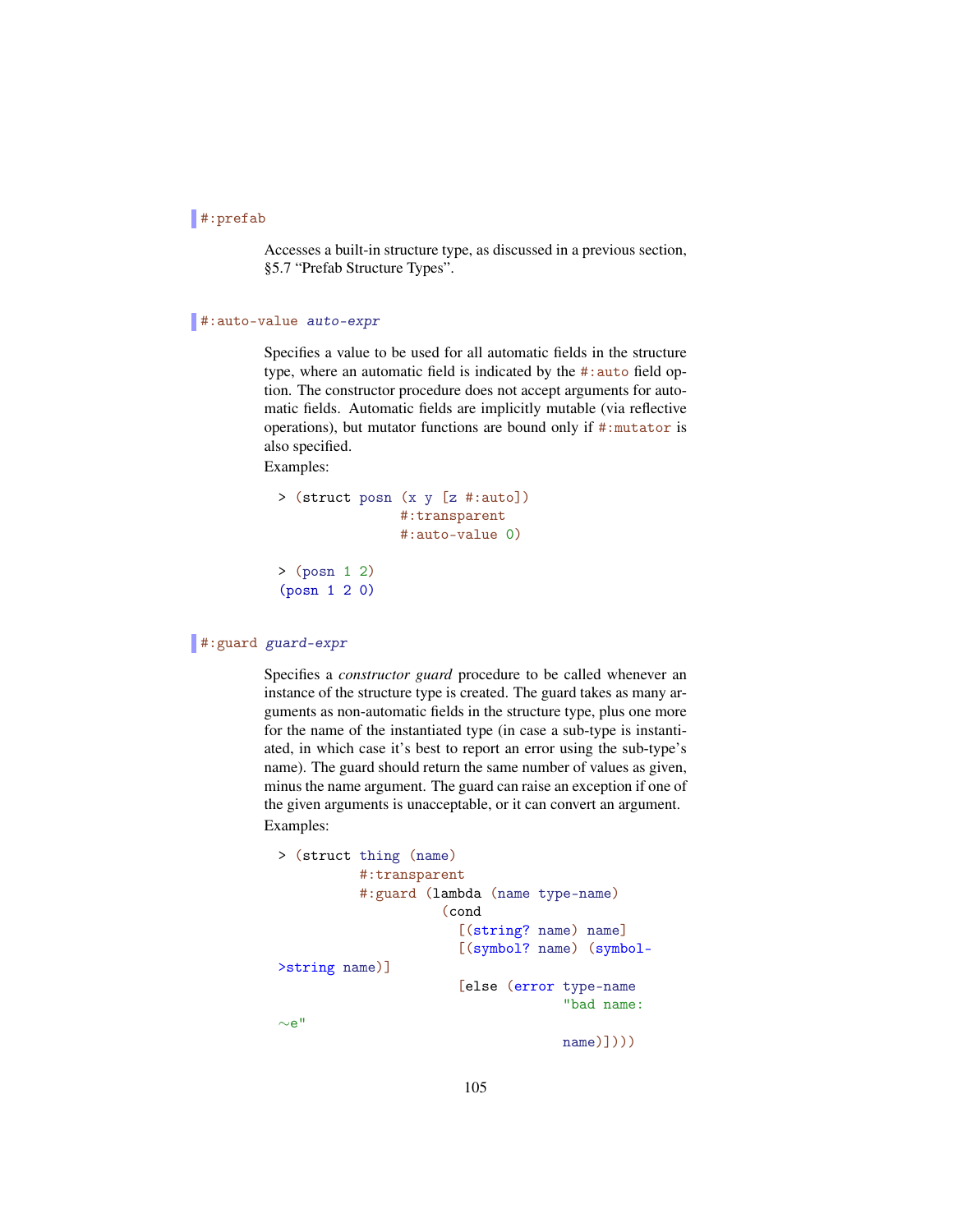```
> (thing "apple")
(thing "apple")
> (thing 'apple)
(thing "apple")
> (thing 1/2)
thing: bad name: 1/2
```
The guard is called even when subtype instances are created. In that case, only the fields accepted by the constructor are provided to the guard (but the subtype's guard gets both the original fields and fields added by the subtype).

Examples:

```
> (struct person thing (age)
          #:transparent
          #:guard (lambda (name age type-name)
                     (if (negative? age)
                         (error type-name "bad
age: ∼e" age)
                         (values name age))))
> (person "John" 10)
(person "John" 10)
> (person "Mary" -1)
person: bad age: -1
> (person 10 10)
person: bad name: 10
```
#:methods interface-expr [body ...]

Associates method definitions for the structure type that correspond to a *generic interface*. For example, implementing the methods for gen:dict allows instances of a structure type to be used as dictionaries. Implementing the methods for gen: custom-write allows the customization of how an instance of a structure type is displayed.

Examples:

```
> (struct cake (candles)
          #:methods gen:custom-write
          [(define (write-proc cake port mode)
             (define n (cake-candles cake))
             (show " \sim a ∼n" n #\. port)
             (show " .-∼a-. ∼n" n #\| port)
```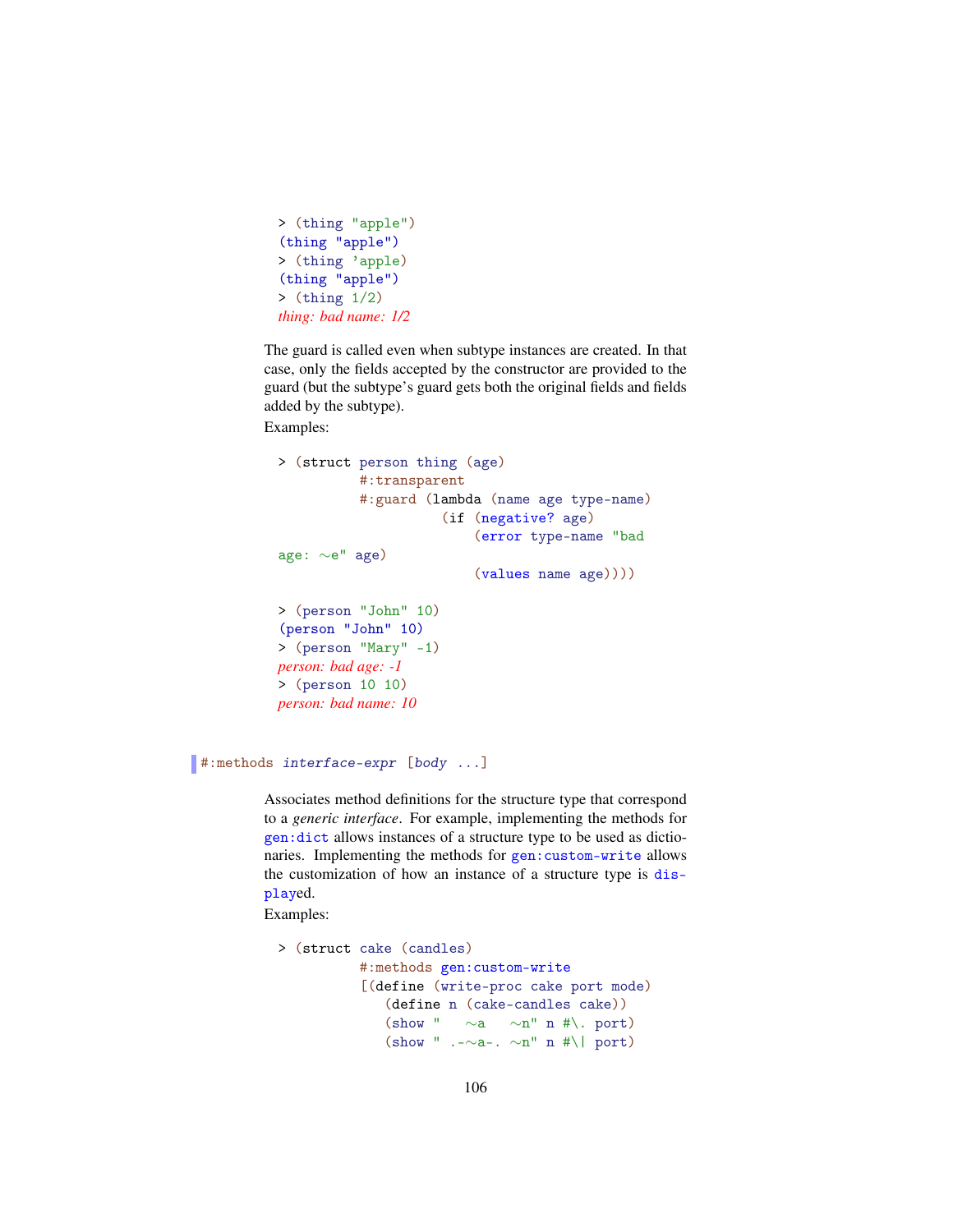```
(show " | ∼a | ∼n" n #\space port)
             (show "---∼a---∼n" n #\- port))
           (define (show fmt n ch port)
             (fprintf port fmt (make-
string n ch)))])
> (display (cake 5))
   .....
 .-|||||-.
 | |
-----------
```
### #:property prop-expr val-expr

Associates a *property* and value with the structure type. For example, the prop:procedure property allows a structure instance to be used as a function; the property value determines how a call is implemented when using the structure as a function. Examples:

```
> (struct greeter (name)
          #:property prop:procedure
                     (lambda (self other)
                        (string-append
                        "Hi " other
                         ", I'm " (greeter-
name self))))
(define joe-greet (greeter "Joe"))
> (greeter-name joe-greet)
"Joe"
> (joe-greet "Mary")
"Hi Mary, I'm Joe"
```
#### #:super super-expr

> (joe-greet "John") "Hi John, I'm Joe"

An alternative to supplying a super-id next to struct-id. Instead of the name of a structure type (which is not an expression), superexpr should produce a structure type descriptor value. An advantage of #:super is that structure type descriptors are values, so they can be passed to procedures.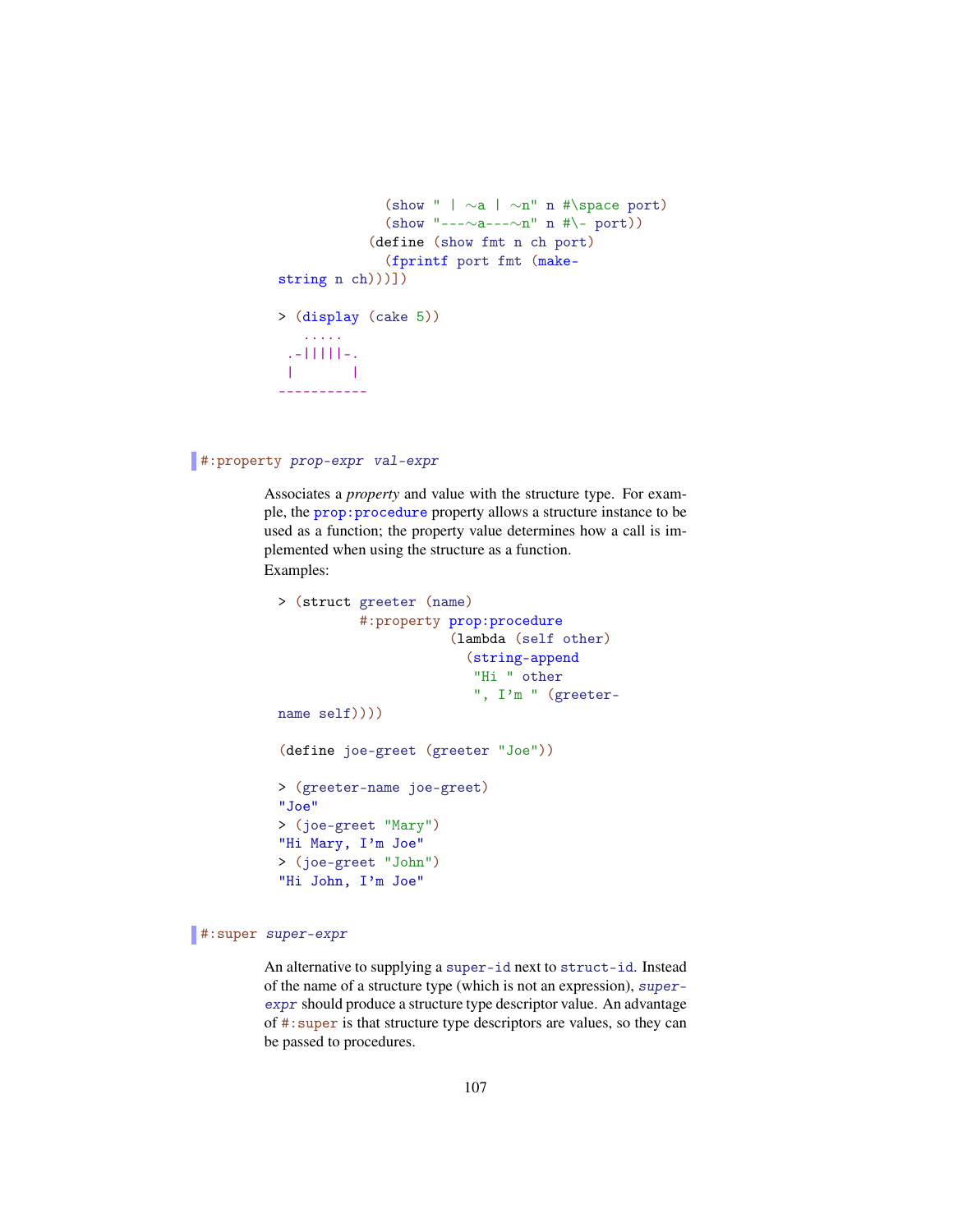Examples:

```
(define (raven-constructor super-type)
  (struct raven ()
         #:super super-type
          #:transparent
          #:property prop:procedure (lambda (self)
                                      'nevermore))
 raven)
> (let ([r ((raven-constructor struct:posn) 1 2)])
    (listr(r)))(list (raven 1 2) 'nevermore)
> (let ([r ((raven-constructor struct:thing) "apple")])
    (list r (r)))(list (raven "apple") 'nevermore)
```
§4 "Structures" in *The Racket Reference* provides more on structure types.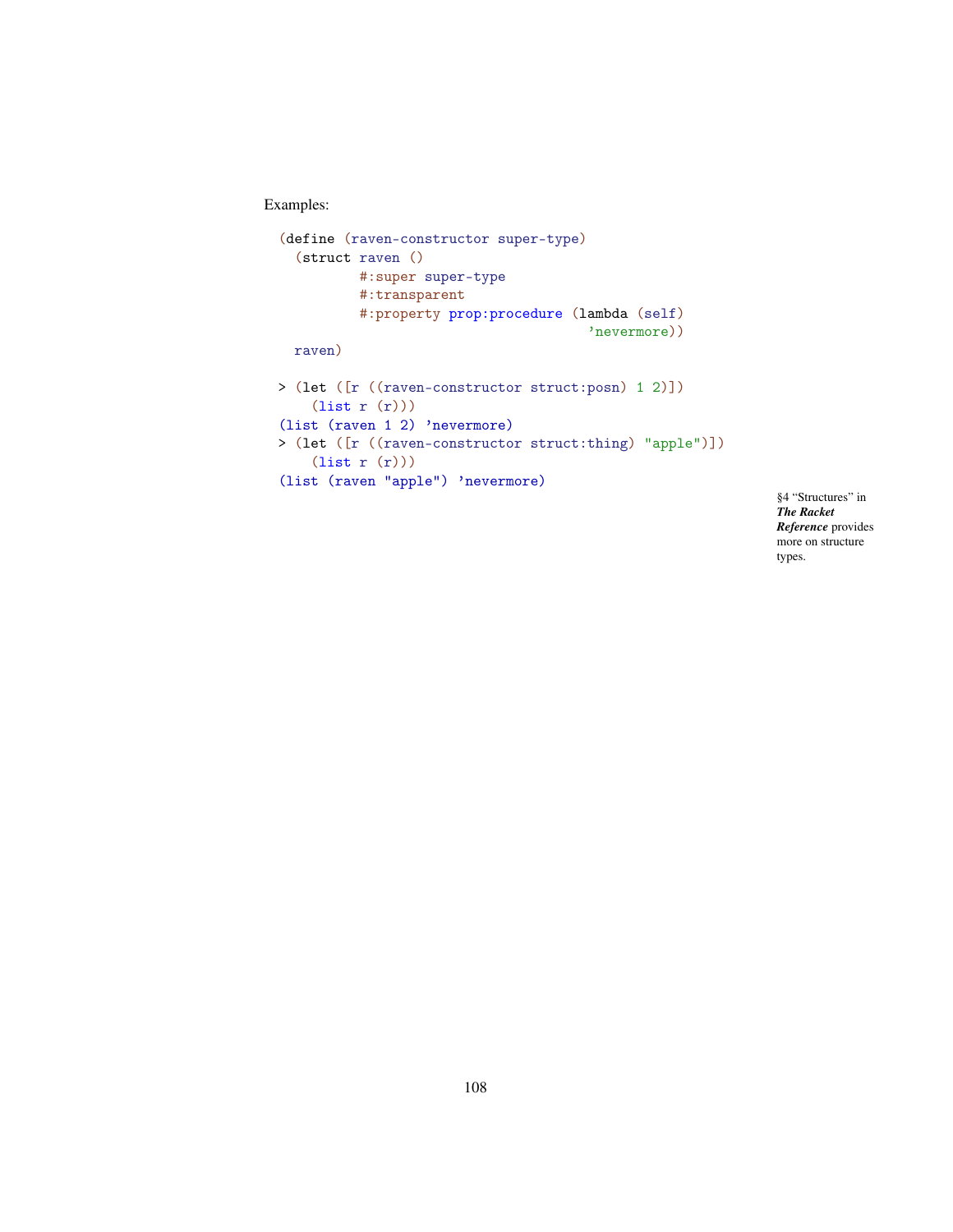# 6 Modules

Modules let you organize Racket code into multiple files and reusable libraries.

## 6.1 Module Basics

Each Racket module typically resides in its own file. For example, suppose the file "cake.rkt" contains the following module:

```
#lang racket
(provide print-cake)
; draws a cake with n candles
(define (print-cake n)
  (show " \sima " n #\.)
  (show " .-∼a-. " n #\|)
  (show " | \sim a | " n #\space)
  (show "---∼a---" n #\-))
(define (show fmt n ch)
  (printf fmt (make-string n ch))
  (newline))
```
Then, other modules can import "cake.rkt" to use the print-cake function, since the provide line in "cake.rkt" explicitly exports the definition print-cake. The show function is private to "cake.rkt" (i.e., it cannot be used from other modules), since show is not exported.

The following "random-cake.rkt" module imports "cake.rkt":

"random-cake.rkt"

"cake.rkt"

```
#lang racket
(require "cake.rkt")
(print-cake (random 30))
```
The relative reference "cake.rkt" in the import (require "cake.rkt") works if the "cake.rkt" and "random-cake.rkt" modules are in the same directory. Unix-style relative paths are used for relative module references on all platforms, much like relative URLs in HTML pages.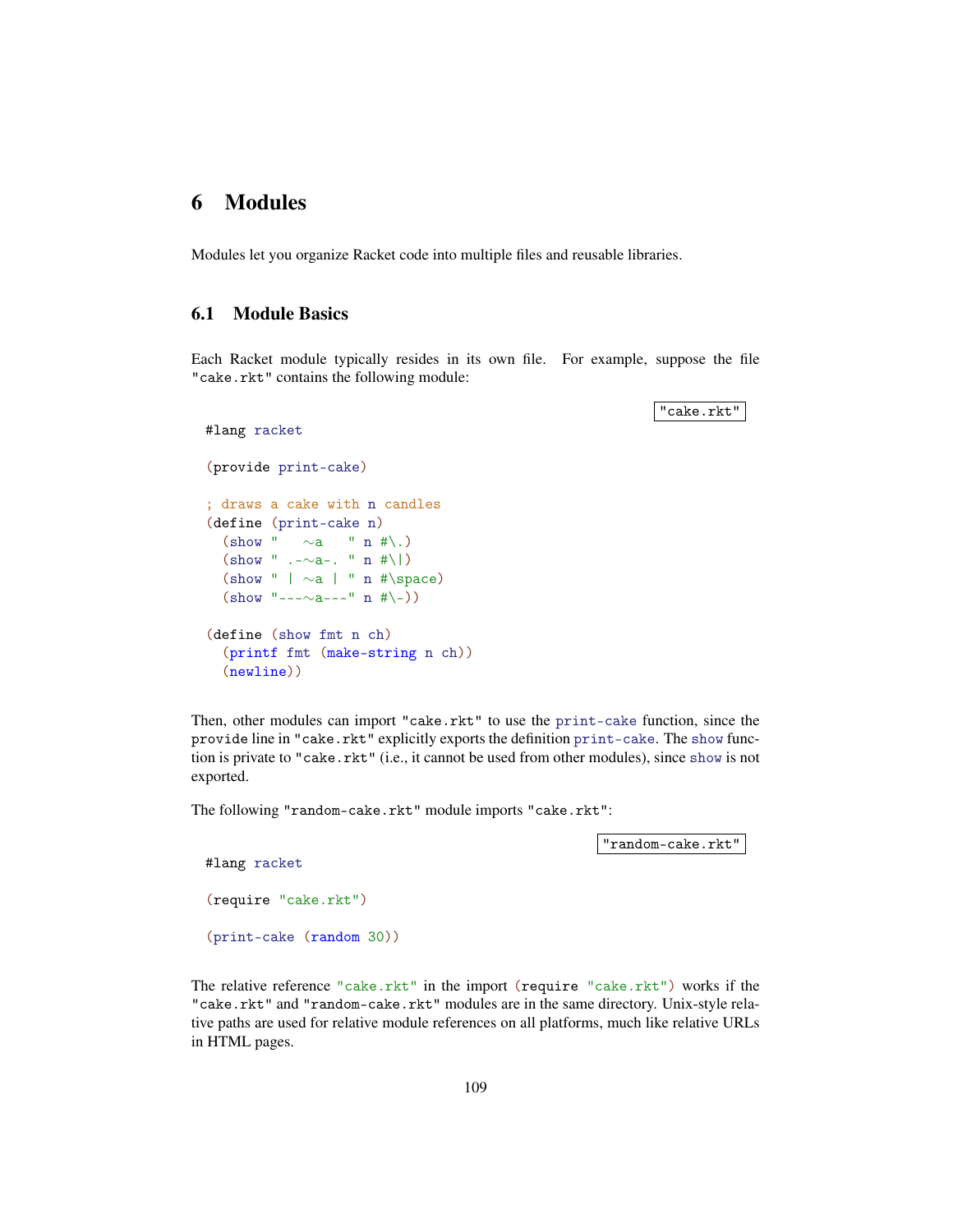### 6.1.1 Organizing Modules

The "cake.rkt" and "random-cake.rkt" example demonstrates the most common way to organize a program into modules: put all module files in a single directory (perhaps with subdirectories), and then have the modules reference each other through relative paths. A directory of modules can act as a project, since it can be moved around on the filesystem or copied to other machines, and relative paths preserve the connections among modules.

As another example, if you are building a candy-sorting program, you might have a main "sort.rkt" module that uses other modules to access a candy database and a control sorting machine. If the candy-database module itself is organized into submodules that handle barcode and manufacturer information, then the database module could be "db/lookup.rkt" that uses helper modules "db/barcodes.rkt" and "db/makers.rkt". Similarly, the sorting-machine driver "machine/control.rkt" might use helper modules "machine/sensors.rkt" and "machine/actuators.rkt".



The "sort.rkt" module uses the relative paths "db/lookup.rkt" and "machine/control.rkt" to import from the database and machine-control libraries:

"sort.rkt"

```
#lang racket
(require "db/lookup.rkt" "machine/control.rkt")
....
```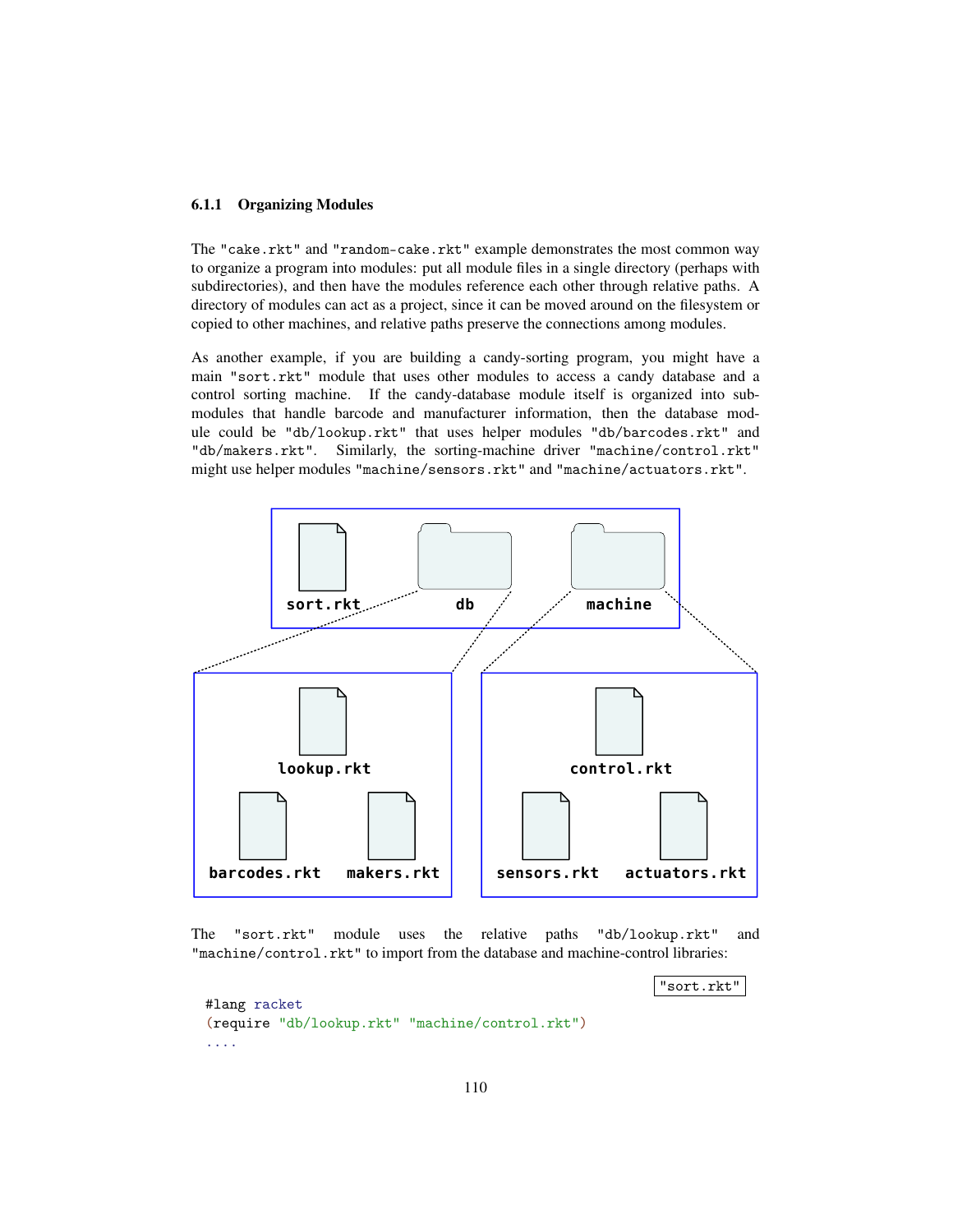The "db/lookup.rkt" module similarly uses paths relative to its own source to access the "db/barcodes.rkt" and "db/makers.rkt" modules:

"db/lookup.rkt"

```
Ditto for "machine/control.rkt":
```

```
#lang racket
(require "sensors.rkt" "actuators.rkt")
....
```
(require "barcode.rkt" "makers.rkt")

"machine/control.rkt"

Racket tools all work automatically with relative paths. For example,

racket sort.rkt

#lang racket

....

on the comamnd line runs the "sort.rkt" program and automatically loads and compiles required modules. With a large enough program, compilation from source can take too long, so use

```
raco make sort.rkt
```
to compile "sort.rkt" and all its dependencies to bytecode files. Running racket sort.rkt will automatically use bytecode files when they are present. See §1 "raco

#### 6.1.2 Library Collections

A *collection* is a set of installed library modules. A module in a collection is referenced through an unquoted, suffixless path. For example, the following module refers to the "date.rkt" library that is part of the "racket" collection:

```
#lang racket
(require racket/date)
(printf "Today is ∼s\n"
        (date->string (seconds->date (current-seconds))))
```
When you search the online Racket documentation, the search results indicate the module that provides each binding. Alternatively, if you reach a binding's documentation by clicking on hyperlinks, you can hover over the binding name to find out which modules provide it.

make: Compiling Source to Bytecode" for more information on raco make.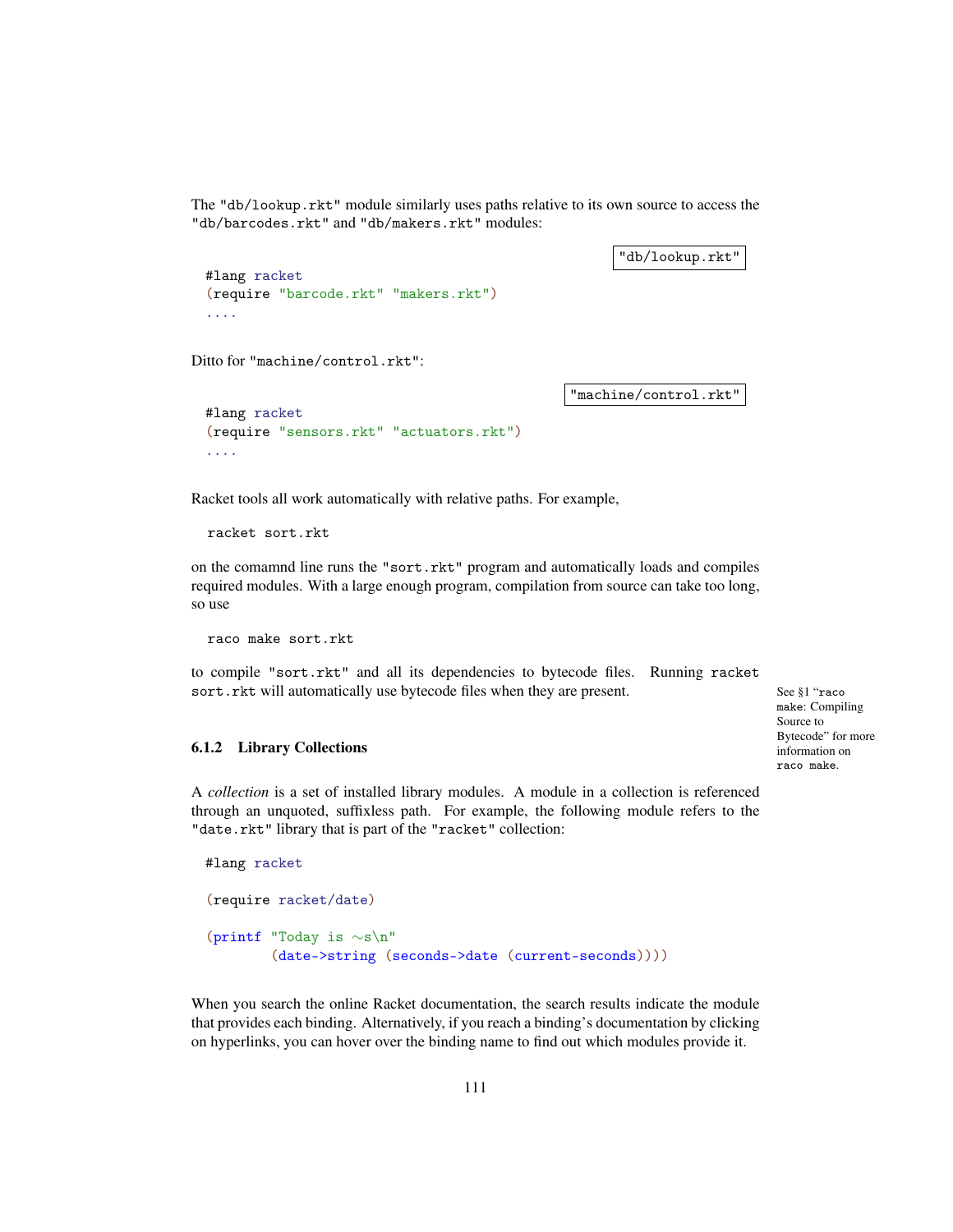A module reference like racket/date looks like an identifier, but it is not treated in the same way as printf or date->string. Instead, when require sees a module reference that is unquoted, it converts the reference to a collection-based module path:

- First, if the unquoted path contains no  $\nabla$ , then require automatically adds a "/main" to the reference. For example, (require slideshow) is equivalent to (require slideshow/main).
- Second, require implicitly adds a ".rkt" suffix to the path.
- Finally, require treats the path as relative to the installation location of the collection, instead of relative to the enclosing module's path.

The "racket" collection is located in a directory with the Racket installation. A userspecific directory can contain additional collections, and even more collection directories can be specified in configuration files or through the PLTCOLLECTS search path. Try running the following program to find out how your collection search path is configured:

```
#lang racket
(require setup/dirs)
(find-collects-dir) ; main collection directory
(find-user-collects-dir) ; user-specific collection directory
(get-collects-search-dirs) ; complete search path
```
### 6.1.3 Adding Collections

Looking back at the candy-sorting example of §6.1.1 "Organizing Modules", suppose that modules in "db/" and "machine/" need a common set of helper functions. Helper functions could be put in a "utils/" directory, and modules in "db/" or "machine/" could access utility modules with relative paths that start "../utils/". As long as a set of modules work together in a single project, it's best to stick with relative paths. A programmer can follow relative-path references without knowing about your Racket configuration.

Some libraries are meant to be used across multiple projects, so that keeping the library source in a directory with its uses does not make sense. In that case, you have two options:

- Add the library to a new or existing collection. After the library is in a collection, it can be referenced with an unquoted path, just like libraries that are included with the Racket distribution.
- Add the library to a new or existing PLaneT package. Libraries in a PLaneT package are referenced with a path of the form (planet ....) path. See *PLaneT*:

*Automatic Package Distribution* for more information on PLaneT. 112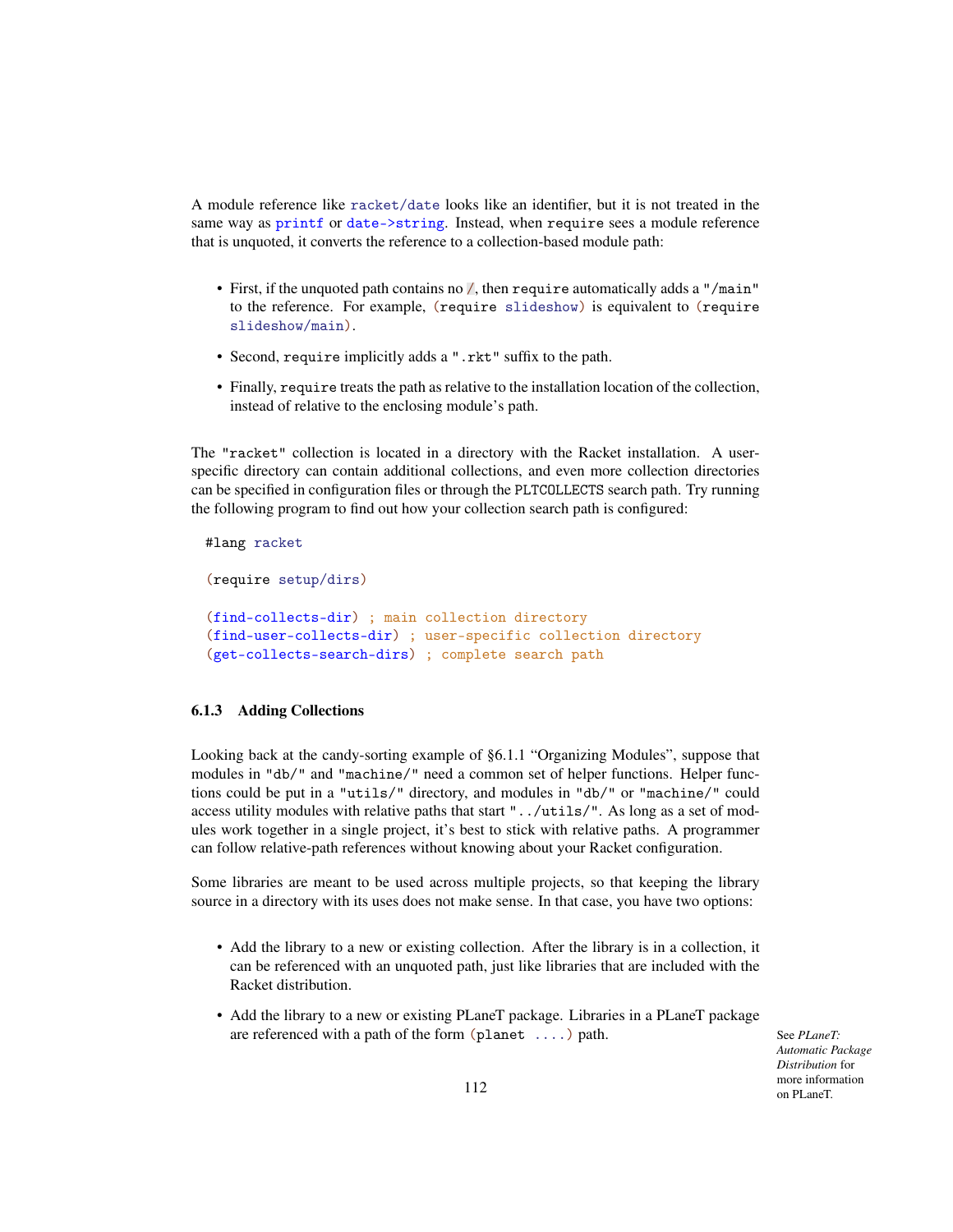The simplest option is to add a new collection. You could add a new collection by placing files in the Racket installation or one of the directories reported by (get-collectssearch-dirs). Alternatively, you could add to the list of searched directories by setting the PLTCOLLECTS environment variable; if you set PLTCOLLECTS, include an empty path in by starting the value with a colon (Unix and Mac OS X) or semicolon (Windows) so that the original search paths are preserved. Finally, instead of using one of the default directories or setting PLTCOLLECTS, you can use raco link.

The raco link command-line tool creates a link from a collection name to a directory for the collection's modules. For example, suppose you have a directory "/usr/molly/bakery" that contains the "cake.rkt" module (from the beginning of this section) and other related modules. To make the modules available as a "bakery" collection, use Instead of installing

raco link /usr/molly/bakery

Afterward, (require bakery/cake) from any module will import the print-cake function from "/usr/molly/bakery/cake.rkt".

To make a collection name different from the name of the directory that contains the collection's modules, use the --name or -n option for raco link. By default, raco link installs a collection link only for the current user, but you can supply the --installation or -i flag to install the link for all users of your Racket installation. See §2 "raco

If you intend to distribute your library collection to others, choose the collection name carefully. The collection namespace is hierarchical, but (unlike PLaneT) the collection system has no built-in feature to avoid conflicts from different producers or different versions. Consider putting one-off libraries under some top-level name like "molly" that identifies the producer. Use a collection name like "bakery" when producing the definitive collection of baked-goods libraries.

After your libraries are put in a collection you can still use raco make to compile the library sources, but it's better and more convenient to use raco setup. The raco setup command takes a collection name (as opposed to a file name) and compiles all libraries within the collection. In addition, it can build documentation for the collection and add it to the documentation index, as specified by a "info.rkt" module in the collection. See §9 "raco setup: Installation Management" for more information on raco setup.

## 6.2 Module Syntax

The #lang at the start of a module file begins a shorthand for a module form, much like ' is a shorthand for a quote form. Unlike  $\cdot$ , the  $\frac{1}{2}$  shorthand does not work well in a REPL, in part because it must be terminated by an end-of-file, but also because the longhand expansion of #lang depends on the name of the enclosing file.

a single collection directory, the --root or -d flag for raco link can install a directory that contains collections, much like adding to PLTCOLLECTS.

link: Library Collection Links" for more information on raco link.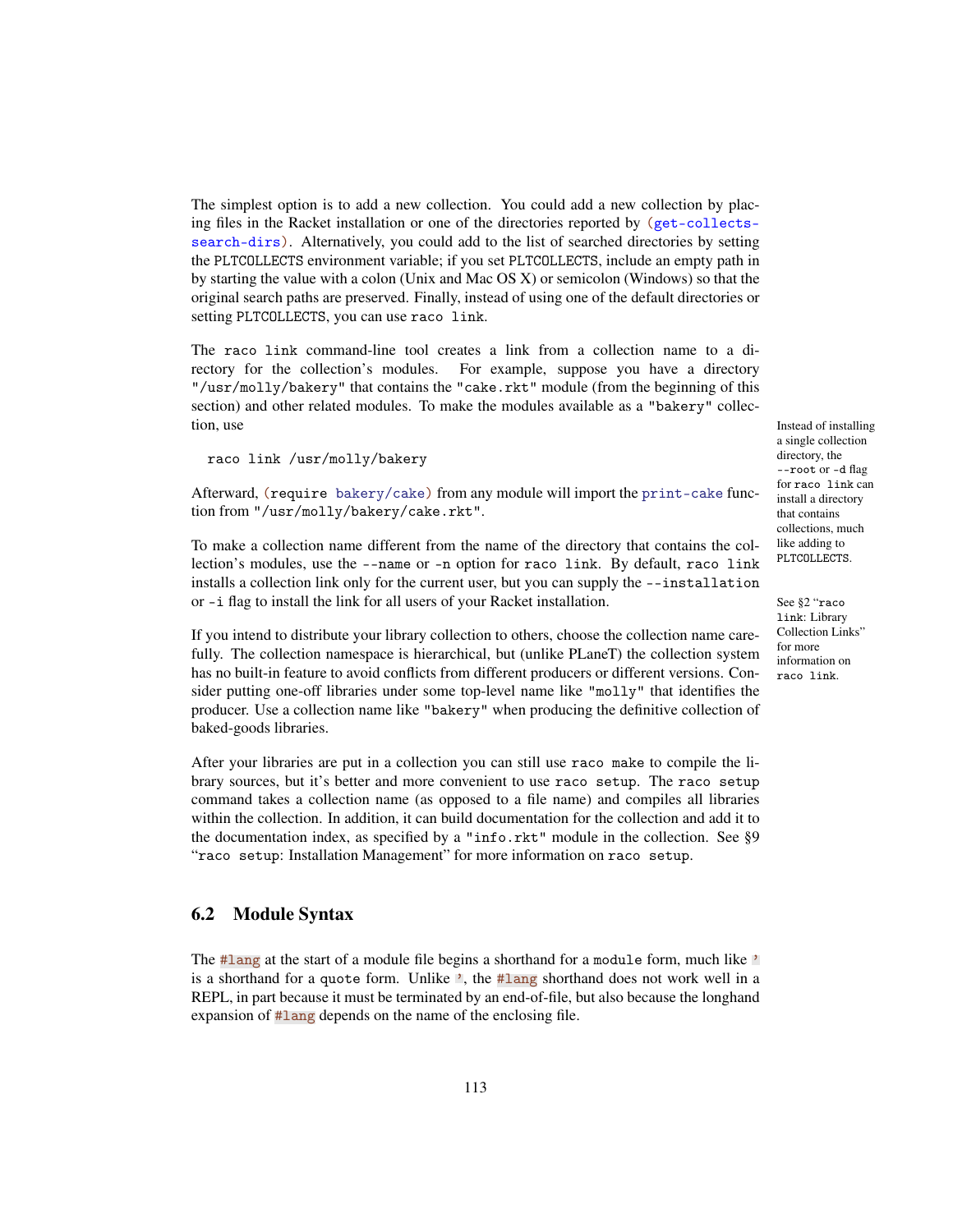### 6.2.1 The module Form

The longhand form of a module declaration, which works in a REPL as well as a file, is

```
(module name-id initial-module-path
 dec1 ...
```
where the name-id is a name for the module,  $initial$ -module-path is an initial import, and each decl is an import, export, definition, or expression. In the case of a file, name-id normally matches the name of the containing file, minus its directory path or file extension, but name-id is ignored when the module is required through its file's path.

The initial-module-path is needed because even the require form must be imported for further use in the module body. In other words, the initial-module-path import bootstraps the syntax that is available in the body. The most commonly used initialmodule-path is racket, which supplies most of the bindings described in this guide, including require, define, and provide. Another commonly used initial-modulepath is racket/base, which provides less functionality, but still much of the most commonly needed functions and syntax.

For example, the "cake.rkt" example of the previous section could be written as

```
(module cake racket
  (provide print-cake)
  (define (print-cake n)
    (show " ~\sima " n #\.)
    (show " .-∼a-. " n #\|)
    (show " | \sim a | " n #\space)
    (\text{show } "---\infty a---" n #\)-))(define (show fmt n ch)
    (printf fmt (make-string n ch))
    (newline)))
```
Furthermore, this module form can be evaluated in a REPL to declare a cake module that is not associated with any file. To refer to such an unassociated module, quote the module name:

Examples:

- > (require 'cake)
- > (print-cake 3)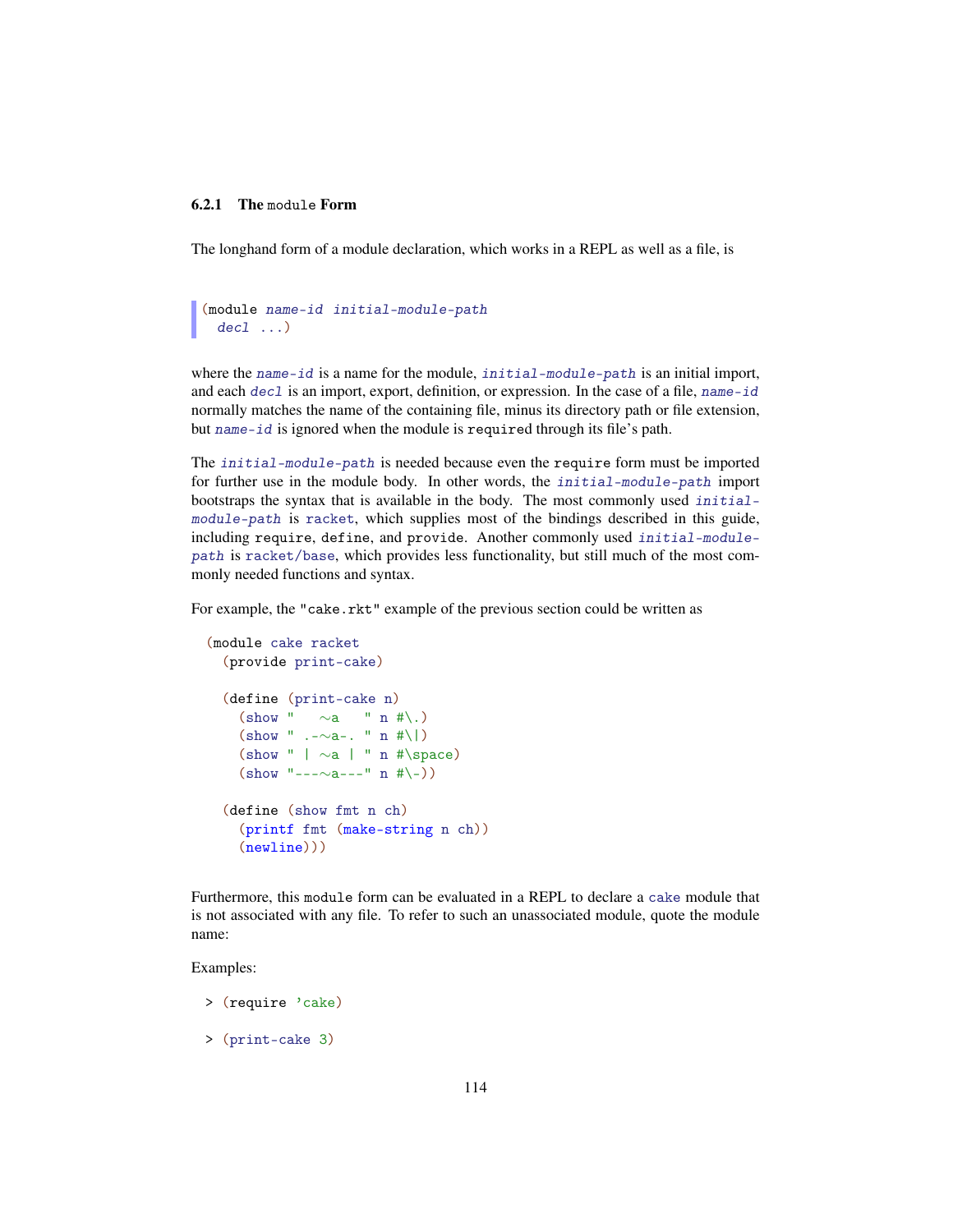```
...
.-|||-.
| |
---------
```
Declaring a module does not immediately evaluate the body definitions and expressions of the module. The module must be explicitly required at the top level to trigger evaluation. After evaluation is triggered once, later requires do not re-evaluate the module body.

#### Examples:

```
> (module hi racket
    (printf "Hello\n"))
> (require 'hi)
Hello
> (require 'hi)
```
### 6.2.2 The #lang Shorthand

The body of a #lang shorthand has no specific syntax, because the syntax is determined by the language name that follows #lang.

In the case of #lang racket, the syntax is

```
#lang racket
dec1 ...
```
which reads the same as

(module name racket  $dec1$  ...

where name is derived from the name of the file that contains the #lang form.

The #lang racket/base form has the same syntax as #lang racket, except that the longhand expansion uses racket/base instead of racket. The #lang scribble/manual form, in contrast, has a completely different syntax that doesn't even look like Racket, and which we do not attempt to describe in this guide.

Unless otherwise specified, a module that is documented as a "language" using the #lang notation will expand to module in the same way as #lang racket. The documented language name can be used directly with module or require, too.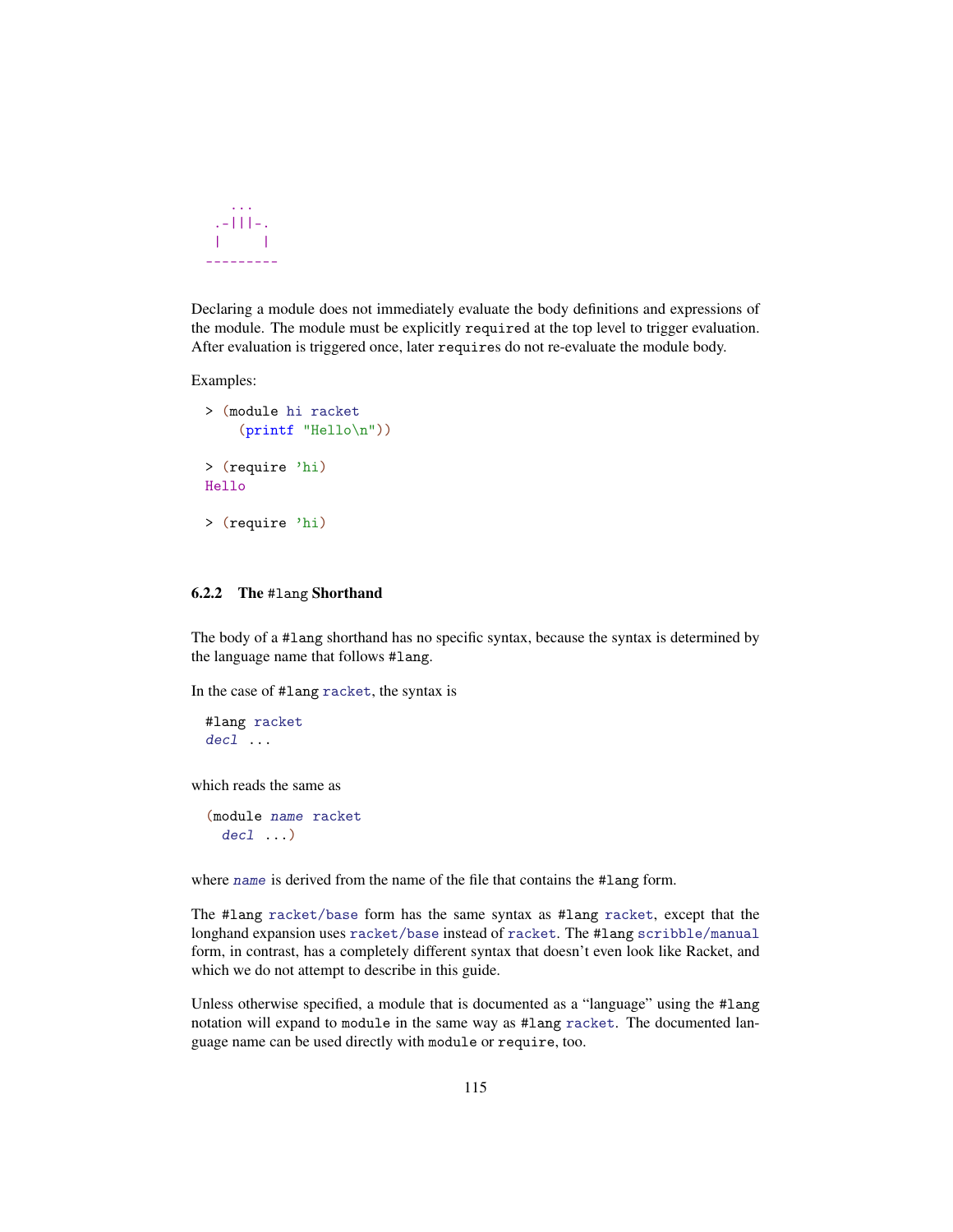### 6.2.3 Submodules

A module form can be nested within a module, in which case the nested module form declares a *submodule*. Submodules can be referenced directly by the enclosing module using a quoted name. The following example prints "Tony" by importing tiger from the zoo submodule:

"park.rkt"

```
#lang racket
(module zoo racket
  (provide tiger)
  (define tiger "Tony"))
(require 'zoo)
tiger
```
Running a module does not necessarily run its submodules. In the above example, running "park.rkt" runs its submodule zoo only because the "park.rkt" module requires the zoo submodule. Otherwise, a module and each of its submodules can be run independently. Furthermore, if "park.rkt" is compiled to a bytecode file (via raco make), then the code for "park.rkt" or the code for zoo can be loaded independently.

Submodules can be nested within submodules, and a submodule can be referenced directly by a module other than its enclosing module by using a submodule path.

A module\* form is similar to a nested module form:

```
(module* name-id initial-module-path-or-#f
  dec1 \ldots)
```
The module\* form differs from module in that it inverts the possibilities for reference between the submodule and enclosing module:

- A submodule declared with module can be required by its enclosing module, but the submodule cannot require the enclosing module or lexically reference the enclosing module's bindings.
- A submodule declared with module\* can require its enclosing module, but the enclosing module cannot require the submodule.

In addition, a module\* form can specify  $#f$  in place of an initial-module-path, in which case the submodule sees all of the enclosing module's bindings—including bindings that are not exported via provide.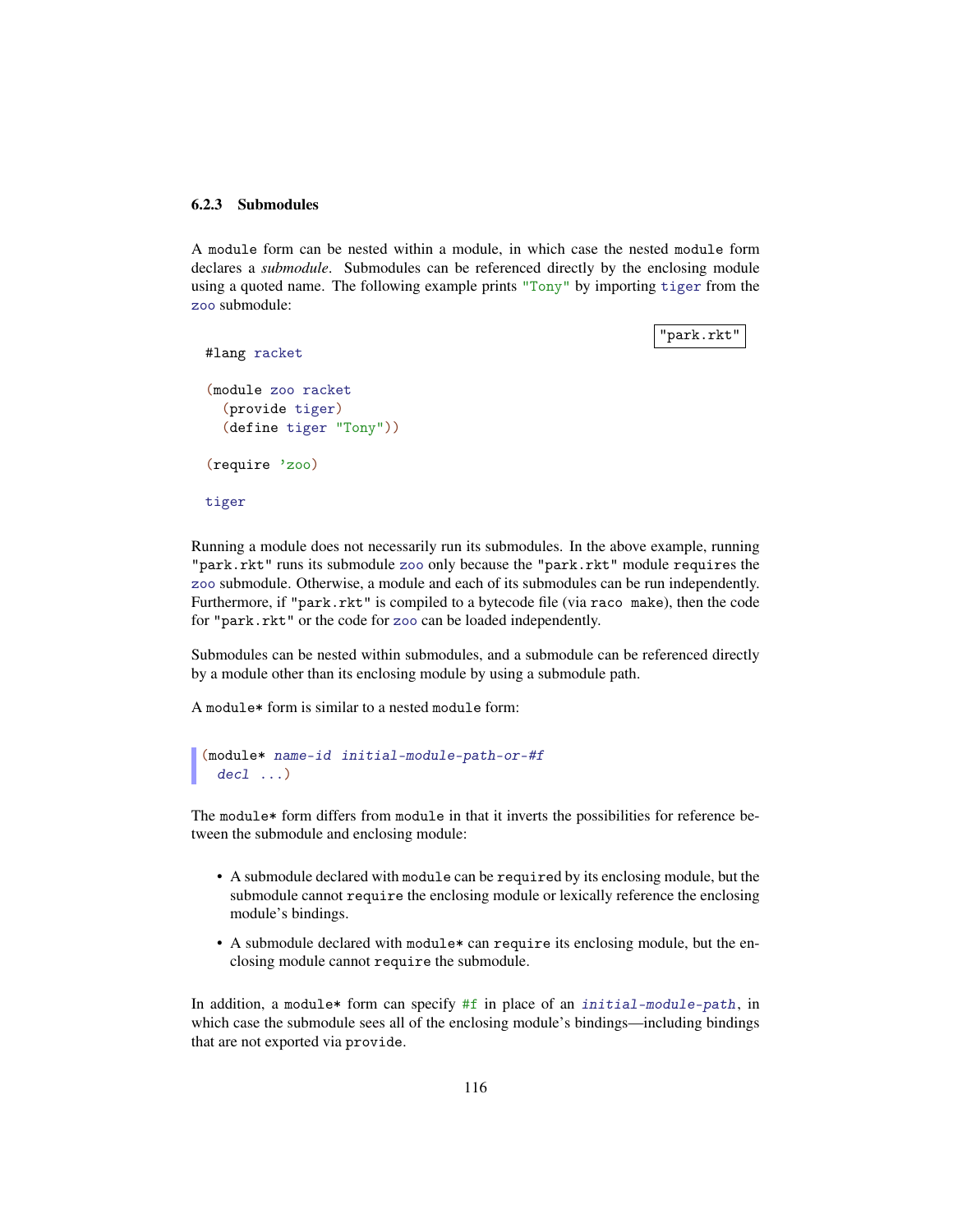One use of submodules declared with module\* and  $#f$  is to export additional bindings through a submodule that are not normally exported from the module:

"cake.rkt"

"cake.rkt"

```
#lang racket
(provide print-cake)
(define (print-cake n)
  (show " \sima " n #\.)
  (show " .-∼a-. " n #\|)
  (show " | \sim a | " n #\space)
  (show "---∼a---" n #\-))
(define (show fmt n ch)
  (printf fmt (make-string n ch))
  (newline))
(module* extras #f
  (provide show))
```
In this revised "cake.rkt" module, show is not imported by a module that uses (require "cake.rkt"), since most clients of "cake.rkt" will not want the extra function. A module can require the extra submodule using (require (submod "cake.rkt" extras)) to access the otherwise hidden show function. See submodule

paths for more information on submod.

#### 6.2.4 Main and Test Submodules

The following variant of "cake.rkt" includes a main submodule that calls print-cake:

```
#lang racket
```

```
(define (print-cake n)
  (show " ~\sima " n #\.)
  (show " .-∼a-. " n #\|)
  (show " | \sim a | " n #\space)
  (\text{show } "---\infty a---" n #\)-))(define (show fmt n ch)
  (printf fmt (make-string n ch))
  (newline))
(module* main #f
  (print-cake 10))
```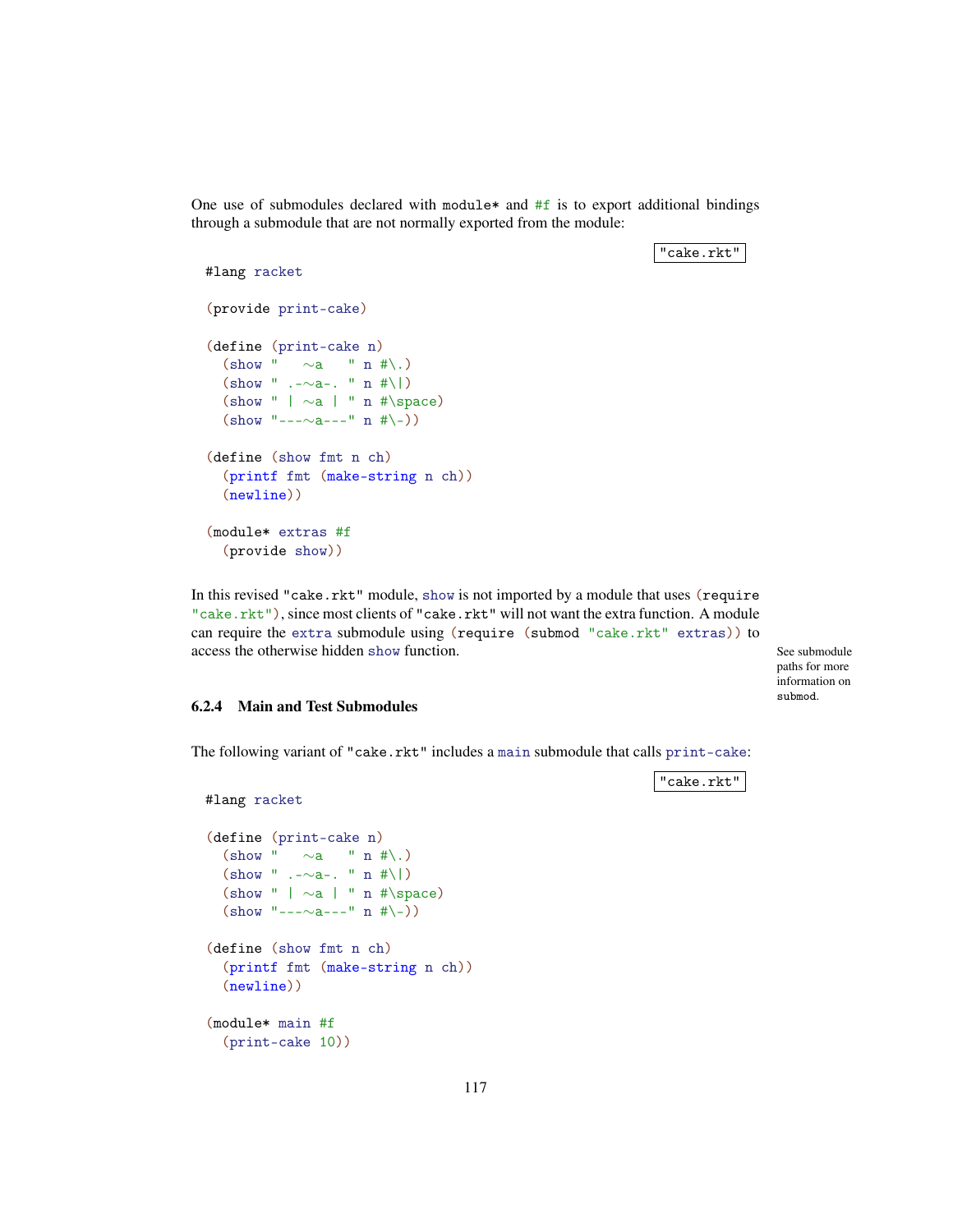Running a module does not run its module\*-defined submodules. Nevertheless, running the above module via racket or DrRacket prints a cake with 10 candles, because the main submodule is a special case.

When a module is provided as a program name to the racket executable or run directly within DrRacket, if the module has a main submodule, the main submodule is run after its enclosing module. Declaring a main submodule thus specifies extra actions to be performed when a module is run directly, instead of required as a library within a larger program.

A main submodule does not have to be declared with module\*. If the main module does not need to use bindings from its enclosing module, it can be declared with module. More commonly, main is declared using module+:

```
(module+ name-id
 dec1 ...)
```
A submodule declared with module+ is like one declared with module\* using #f as its initial-module-path. In addition, multiple module+ forms can specify the same submodule name, in which case the bodies of the module+ forms are combined to create a single submodule.

The combining behavior of module+ is particularly useful for defining a test submodule, which can be conveniently run using raco test in much the same way that main is conveniently run with racket. For example, the following "physics.rkt" module exports drop and to-energy functions, and it defines a test module to hold unit tests:

"physics.rkt"

```
#lang racket
(module+ test
  (require rackunit)
  (detine \epsilon 1e-10))(provide drop
          to-energy)
(define (drop t)
  (* 1/2 9.8 t t))(module+ test
  (check-= (drop 0) 0 \in)
  (\text{check} = (\text{drop } 10) 490 \epsilon))(define (to-energy m)
  (* m (expt 299792458.0 2)))
```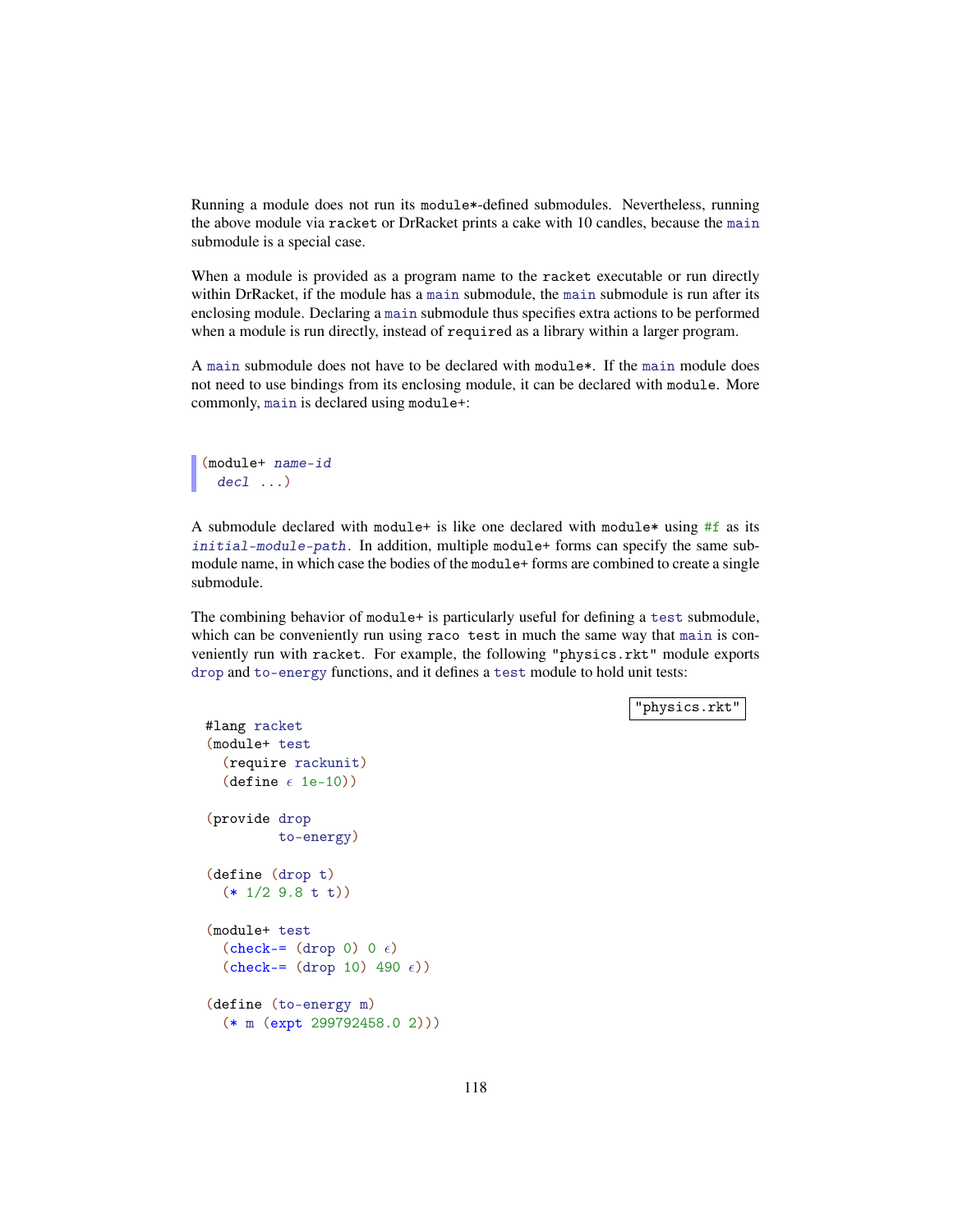```
(module+ test
  (check-= (to-energy 0) 0 \epsilon)
  (check-= (to-energy 1) 9e+16 1e+15))
```
Importing "physics.rkt" into a larger program does not run the drop and to-energy tests—or even trigger the loading of the test code, if the module is compiled—but running raco test physics.rkt at a command line runs the tests.

"physics.rkt"

The above "physics.rkt" module is equivalent to using module\*:

```
#lang racket
(provide drop
          to-energy)
(define (drop t)
  (* 1/2 49/5 t t))(define (to-energy m)
  (* m (expt 299792458 2)))
(module* test #f
  (require rackunit)
  (define \epsilon 1e-10)
  (check-= (drop 0) 0 \epsilon)
  (check-= (drop 10) 490 \epsilon)
  (check-= (to-energy 0) 0 \epsilon)
  (check-= (to-energy 1) 9e+16 1e+15))
```
Using module+ instead of module\* allows tests to be interleaved with function definitions.

The combining behavior of module+ is also sometimes helpful for a main module. Even when combining is not needed,  $(module+ main ...)$  is preferred as it is more readable than (module\* main #f ....).

# 6.3 Module Paths

A *module path* is a reference to a module, as used with require or as the initialmodule-path in a module form. It can be any of several forms:

(quote id)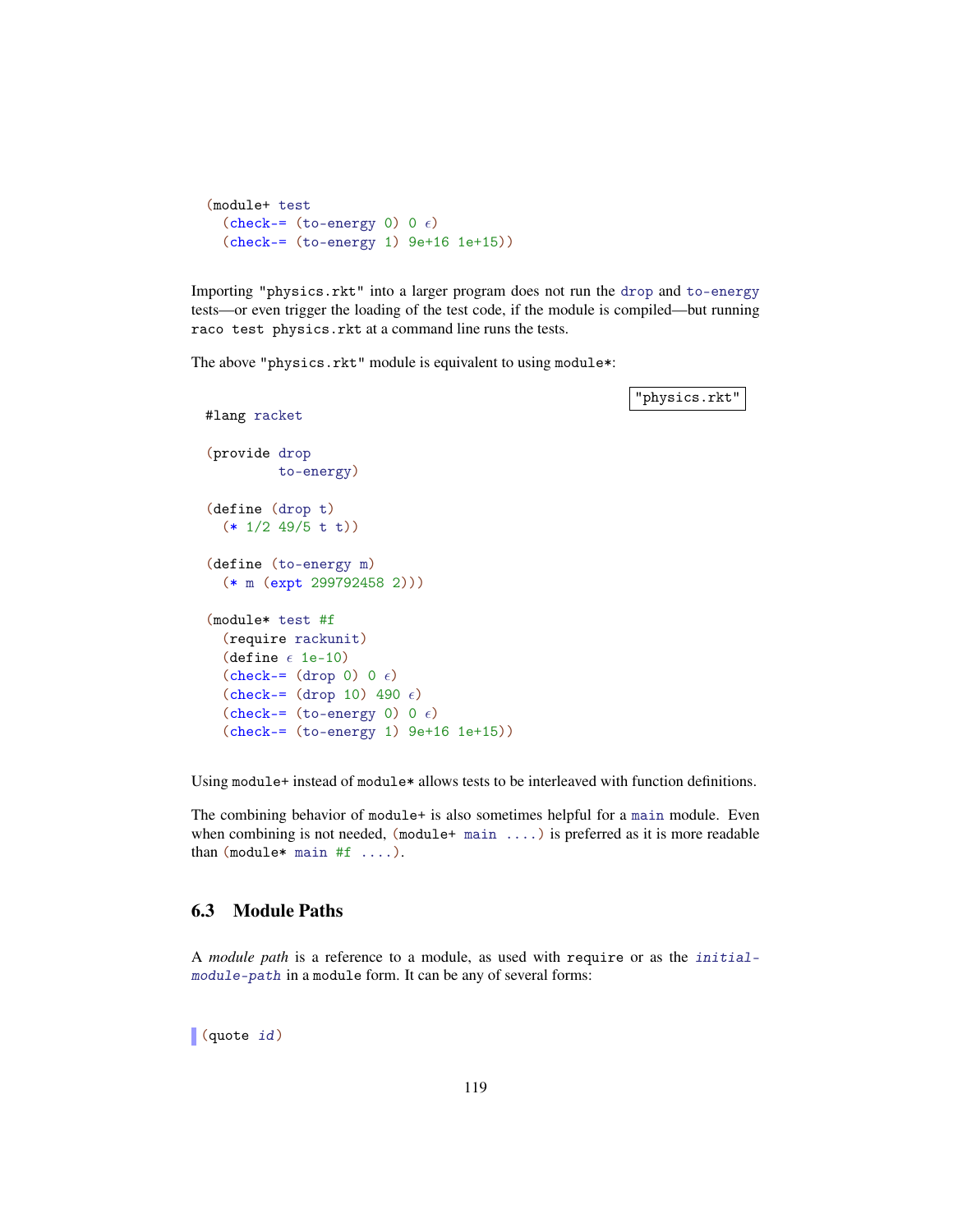A module path that is a quoted identifier refers to a non-file module declaration using the identifier. This form of module reference makes the most sense in a REPL.

Examples:

```
> (module m racket
    (provide color)
    (define color "blue"))
> (module n racket
    (require 'm)
    (printf "my favorite color is ∼a\n" color))
> (require 'n)
my favorite color is blue
```
## rel-string

A string module path is a relative path using Unix-style conventions:  $\overline{\phantom{a}}$  is the path separator, .. refers to the parent directory, and . refers to the same directory. The rel-string must not start or end with a path separator. If the path has no suffix, ".rkt" is added automatically.

The path is relative to the enclosing file, if any, or it is relative to the current directory. (More precisely, the path is relative to the value of (current-loadrelative-directory), which is set while loading a file.)

§6.1 "Module Basics" shows examples using relative paths.

If a relative path ends with a ".ss" suffix, it is converted to ".rkt". If the file that implements the referenced module actually ends in ".ss", the suffix will be changed back when attempting to load the file (but a ".rkt" suffix takes precedence). This two-way conversion provides compatibility with older versions of Racket.

# $\mathbf{Id}$

A module path that is an unquoted identifier refers to an installed library. The *id* is constrained to contain only ASCII letters, ASCII numbers,  $\pm$ ,  $\pm$ ,  $\pm$ ,  $\pm$ , and /, where / separates path elements within the identifier. The elements refer to collections and sub-collections, instead of directories and sub-directories.

An example of this form is racket/date. It refers to the module whose source is the "date.rkt" file in the "racket" collection, which is installed as part of Racket. The ".rkt" suffix is added automatically.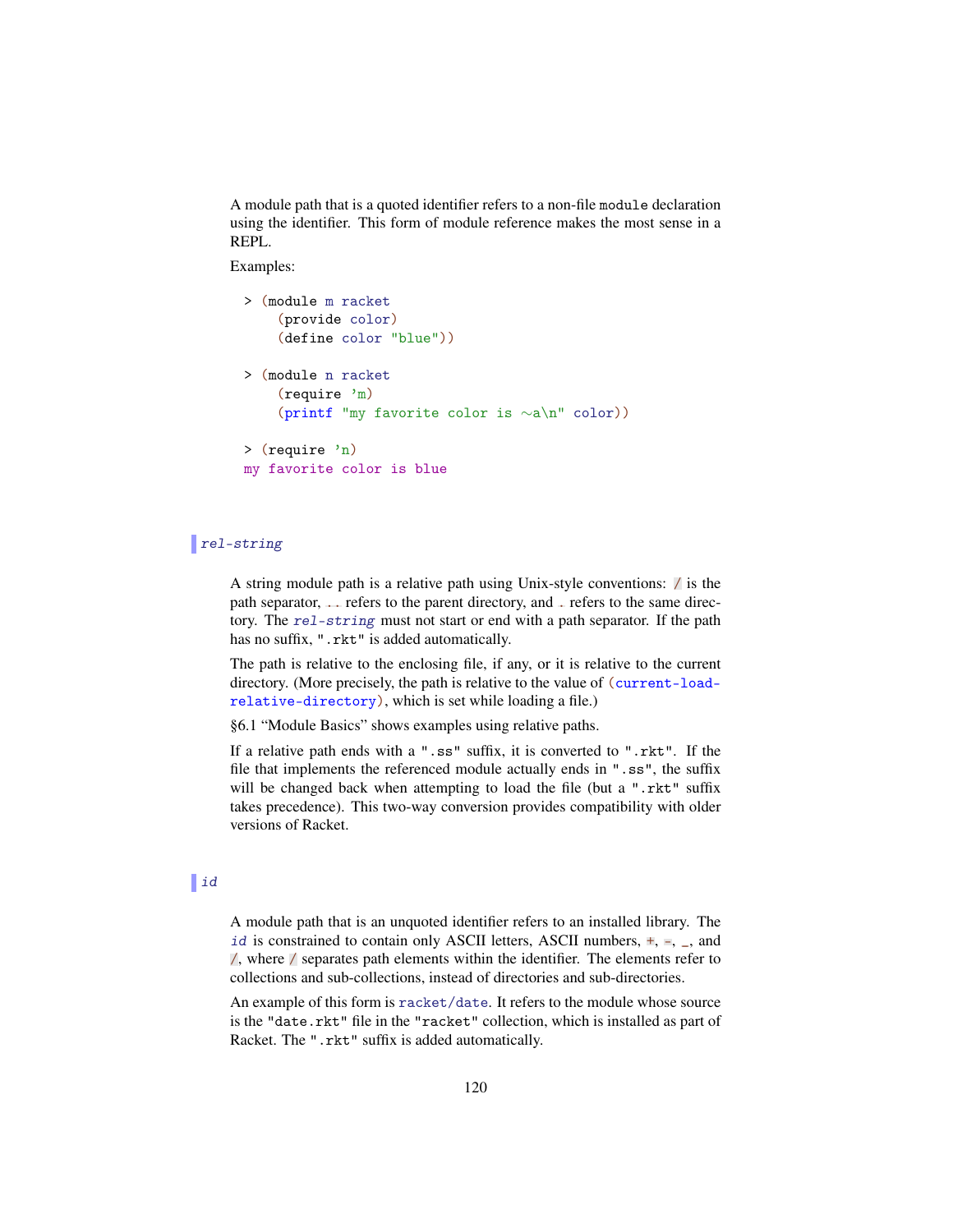Another example of this form is racket, which is commonly used at the initial import. The path racket is shorthand for racket/main; when an  $id$  has no  $\mathbb{Z}$ , then /main is automatically added to the end. Thus, racket or racket/main refers to the module whose source is the "main.rkt" file in the "racket" collection.

Examples:

```
> (module m racket
    (require racket/date)
    (printf "Today is ∼s\n"
            (date->string (seconds->date (current-
seconds)))))
> (require 'm)
Today is "Friday, August 9th, 2013"
```
When the full path of a module ends with ".rkt", if no such file exists but one does exist with the ".ss" suffix, then the ".ss" suffix is substituted automatically. This transformation provides compatibility with older versions of Racket.

### (lib rel-string)

Like an unquoted-identifier path, but expressed as a string instead of an identifier. Also, the rel-string can end with a file suffix, in which case ".rkt" is not automatically added.

```
Example of this form include (lib "racket/date.rkt") and (lib
"racket/date"), which are equivalent to racket/date. Other ex-
amples include (lib "racket"), (lib "racket/main"), and (lib
"racket/main.rkt"), which are all equivalent to racket.
```
Examples:

```
> (module m (lib "racket")
    (require (lib "racket/date.rkt"))
    (printf "Today is ∼s\n"
            (date->string (seconds->date (current-
seconds)))))
> (require 'm)
Today is "Friday, August 9th, 2013"
```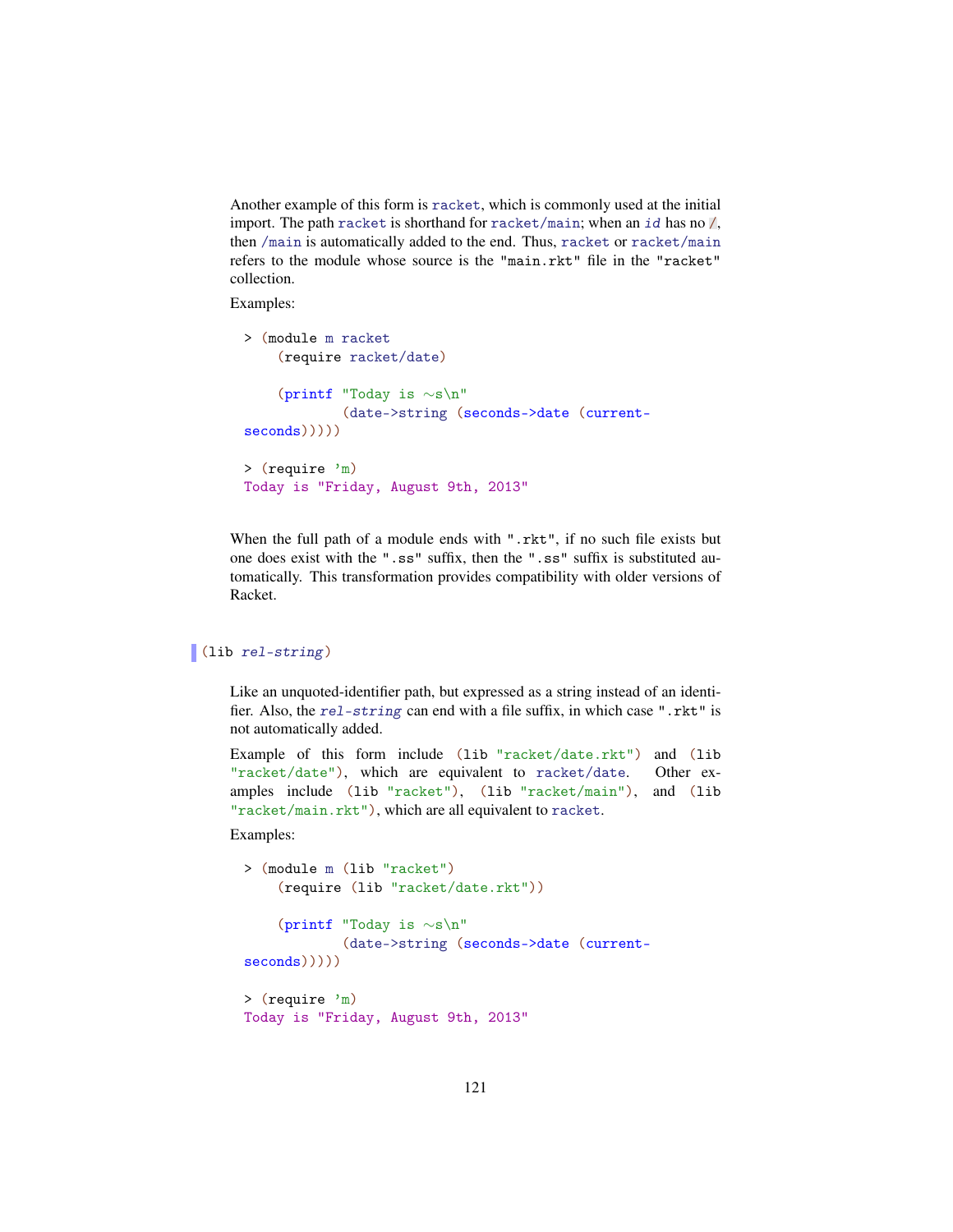## (planet id)

Accesses a third-party library that is distributed through the PLaneT server. The library is downloaded the first time that it is needed, and then the local copy is used afterward.

The *id* encodes several pieces of information separated by a  $\frac{\ }{\ }$ : the package owner, then package name with optional version information, and an optional path to a specific library with the package. Like id as shorthand for a lib path, a ".rkt" suffix is added automatically, and /main is used as the path if no sub-path element is supplied.

Examples:

```
> (module m (lib "racket")
    ; Use "schematics"'s "random.plt" 1.0, file
"random.rkt":
    (require (planet schematics/random:1/random))
    (display (random-gaussian)))
> (require 'm)
0.9050686838895684
```
As with other forms, an implementation file ending with ".ss" can be substituted automatically if no implementation file ending with ".rkt" exists.

### (planet package-string)

Like the symbol form of a planet, but using a string instead of an identifier. Also, the package-string can end with a file suffix, in which case ".rkt" is not added.

As with other forms, an ".ss" extension is converted to ".rkt", while an implementation file ending with ".ss" can be substituted automatically if no implementation file ending with ".rkt" exists.

```
(planet rel-string (user-string pkg-string vers ...))
vers = nat| (nat nat)
(= nat)+ nat)
    | (-nat)
```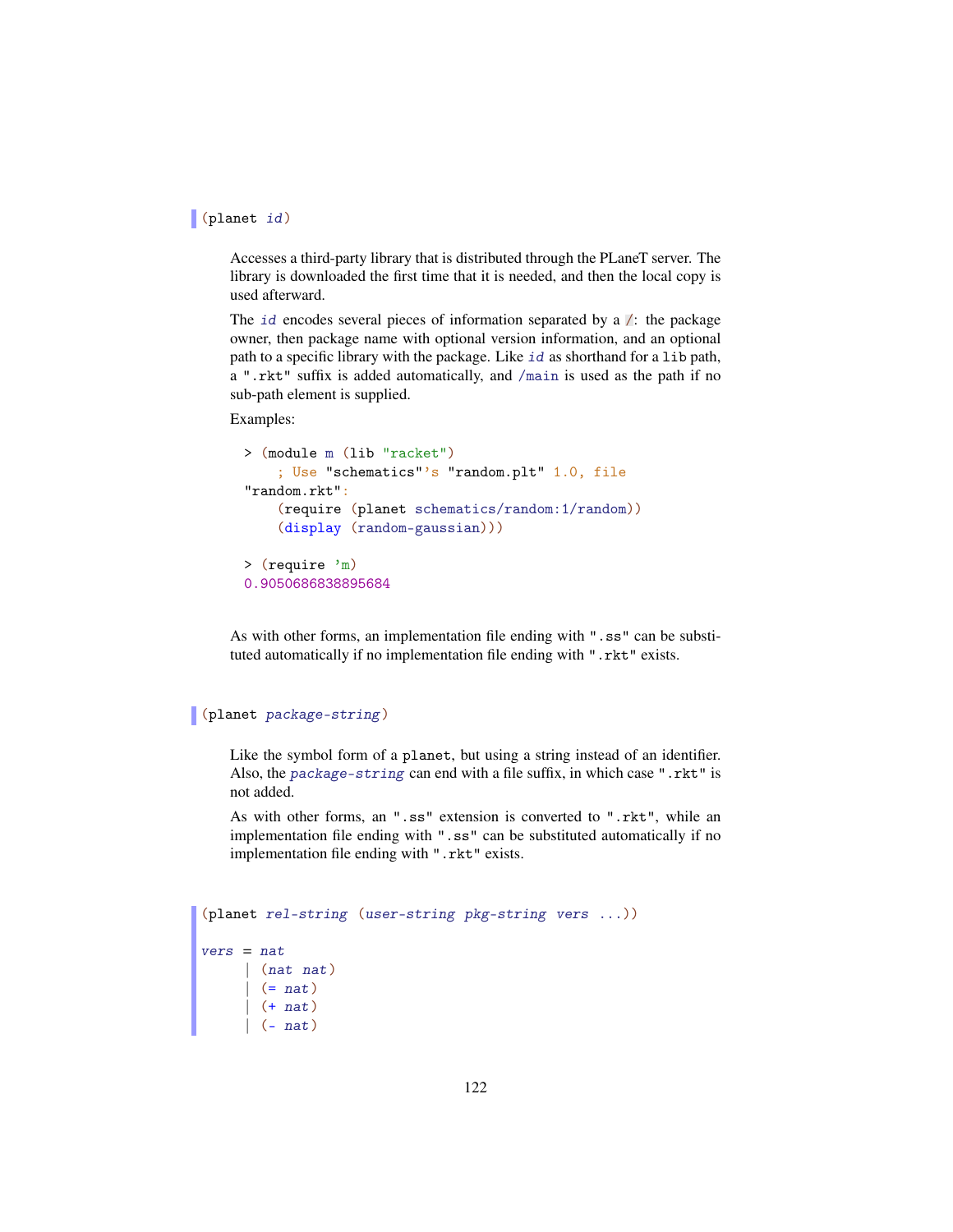A more general form to access a library from the PLaneT server. In this general form, a PLaneT reference starts like a lib reference with a relative path, but the path is followed by information about the producer, package, and version of the library. The specified package is downloaded and installed on demand.

The verses specify a constraint on the acceptable version of the package, where a version number is a sequence of non-negative integers, and the constraints determine the allowable values for each element in the sequence. If no constraint is provided for a particular element, then any version is allowed; in particular, omitting all verses means that any version is acceptable. Specifying at least one vers is strongly recommended.

For a version constraint, a plain nat is the same as  $(+$  nat), which matches nat or higher for the corresponding element of the version number. A (startnat end-nat) matches any number in the range start-nat to end-nat, inclusive. A  $(= nat)$  matches only exactly nat. A  $(-nat)$  matches nat or lower.

Examples:

```
> (module m (lib "racket")
    (require (planet "random.rkt" ("schematics" "random.plt" 1 0)))
    (display (random-gaussian)))
> (require 'm)
0.9050686838895684
```
The automatic ".ss" and ".rkt" conversions apply as with other forms.

# (file string)

Refers to a file, where string is a relative or absolute path using the current platform's conventions. This form is not portable, and it should *not* be used when a plain, portable rel-string suffices.

The automatic ".ss" and ".rkt" conversions apply as with other forms.

```
(submod base element ...+)
   base = module-path| | | | | | | | || \cdot \| ..."
element = id| ".."
```
Refers to a submodule of base. The sequence of elements within submod specify a path of submodule names to reach the final submodule.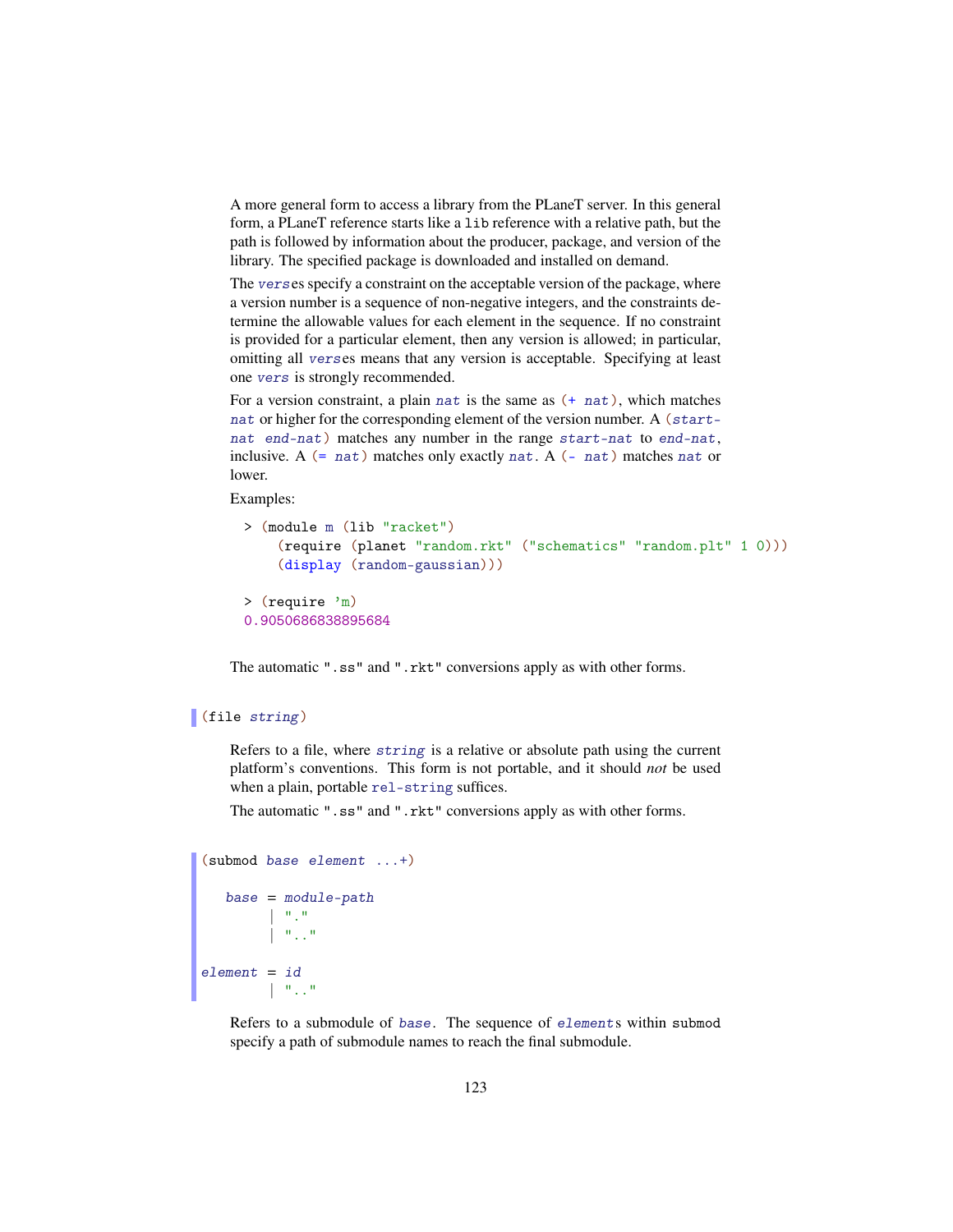Examples:

```
> (module zoo racket
    (module monkey-house racket
      (provide monkey)
      (define monkey "Curious George")))
> (require (submod 'zoo monkey-house))
> monkey
"Curious George"
```
Using "." as base within submod stands for the enclosing module. Using ".." as base is equivalent to using "." followed by an extra "..". When a path of the form (quote id) refers to a submodule, it is equivalent to (submod "." id).

Using "..." as an element cancels one submodule step, effectively referring to the enclosing module. For example, (submod "..") refers to the enclosing module of the submodule in which the path appears.

Examples:

```
> (module zoo racket
    (module monkey-house racket
      (provide monkey)
      (define monkey "Curious George"))
    (module crocodile-house racket
      (require (submod ".." monkey-house))
      (provide dinner)
      (define dinner monkey)))
> (require (submod 'zoo crocodile-house))
> dinner
"Curious George"
```
# 6.4 Imports: require

The require form imports from another module. A require form can appear within a module, in which case it introduces bindings from the specified module into importing module. A require form can also appear at the top level, in which case it both imports bindings and *instantiates* the specified module; that is, it evaluates the body definitions and expressions of the specified module, if they have not been evaluated already.

A single require can specify multiple imports at once: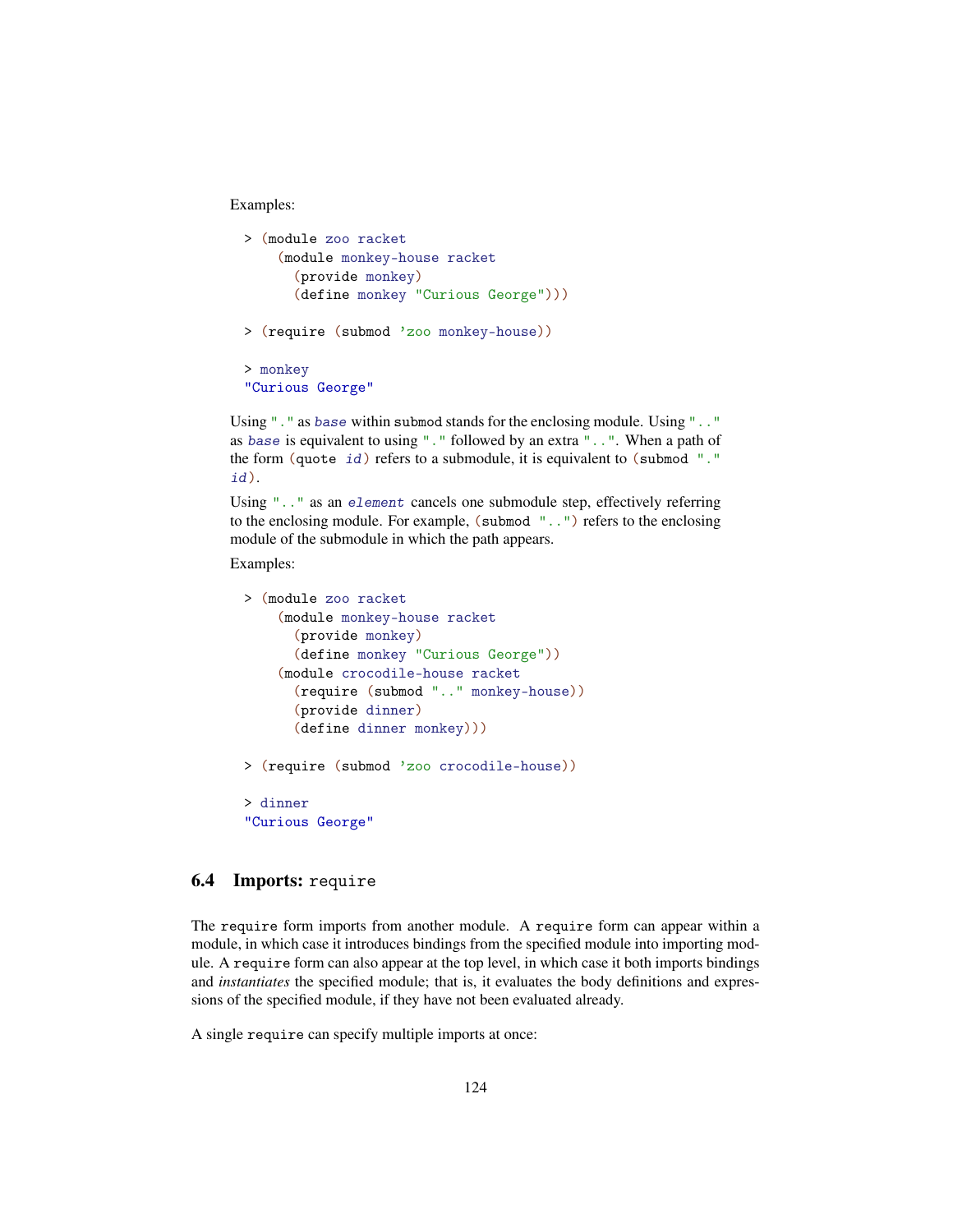```
(require require-spec ...)
```
Specifying multiple require-specs in a single require is essentially the same as using multiple requires, each with a single require-spec. The difference is minor, and confined to the top-level: a single require can import a given identifier at most once, whereas a separate require can replace the bindings of a previous require (both only at the top level, outside of a module).

The allowed shape of a require-spec is defined recursively:

### module-path

In its simplest form, a require-spec is a module-path (as defined in the previous section, §6.3 "Module Paths"). In this case, the bindings introduced by require are determined by provide declarations within each module referenced by each module-path. Examples:

```
> (module m racket
             (provide color)
             (define color "blue"))
         > (module n racket
             (provide size)
             (define size 17))
         > (require 'm 'n)
         > (list color size)
         '("blue" 17)
(only-in require-spec id-maybe-renamed ...)
id-maybe-renamed = id| [orig-id bind-id]
```
An only-in form limits the set of bindings that would be introduced by a base require-spec. Also, only-in optionally renames each binding that is preserved: in a [orig-id bind-id] form, the orig-id refers to a binding implied by require-spec, and bindid is the name that will be bound in the importing context instead of orig-id.

Examples: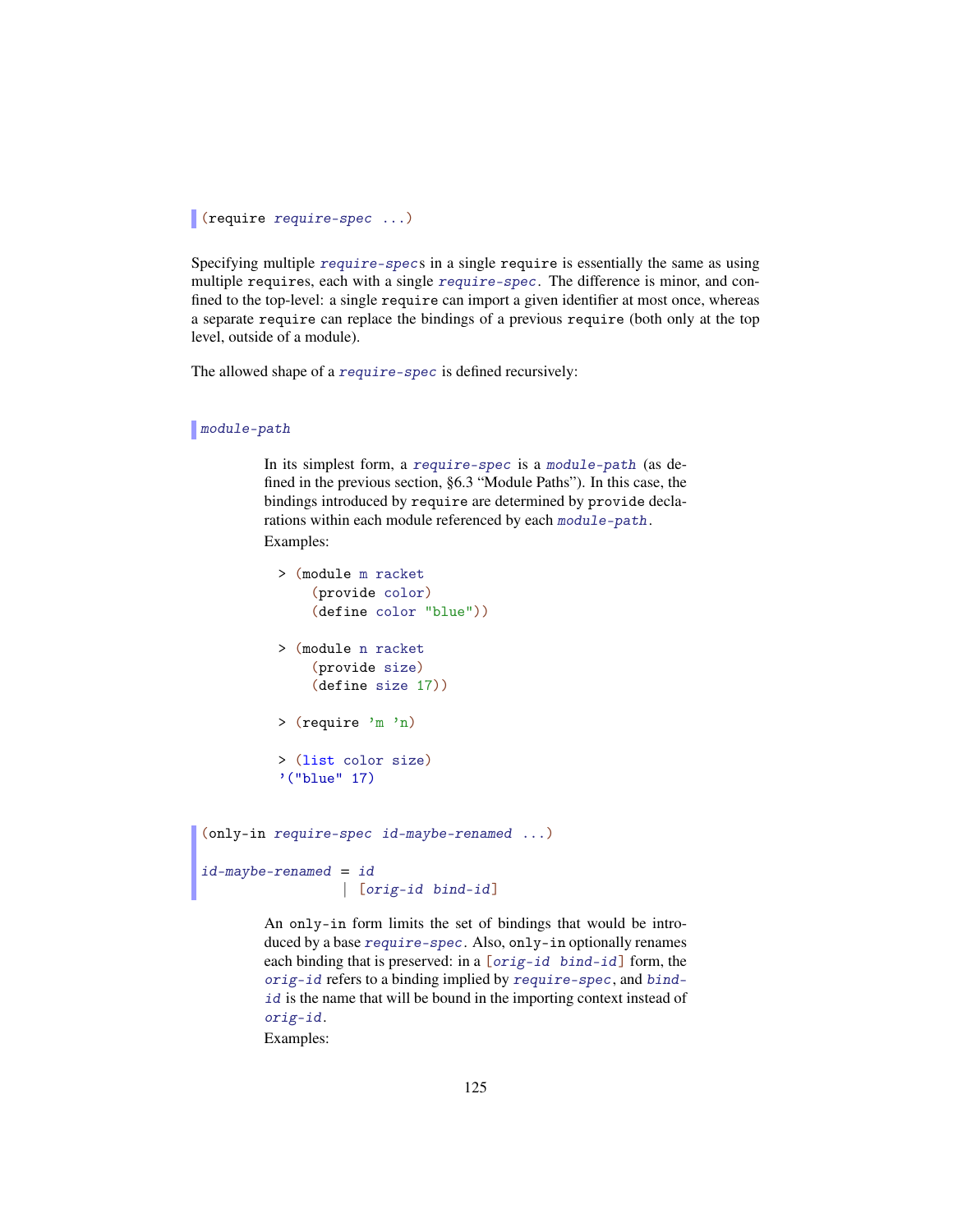```
> (module m (lib "racket")
    (provide tastes-great?
             less-filling?)
    (define tastes-great? #t)
    (define less-filling? #t))
> (require (only-in 'm tastes-great?))
> tastes-great?
#t
> less-filling?
less-filling?: undefined;
cannot reference undefined identifier
> (require (only-in 'm [less-filling? lite?]))
> lite?
#t
```

```
(except-in require-spec id ...)
```
This form is the complement of only-in: it excludes specific bindings from the set specified by require-spec.

```
(rename-in require-spec [orig-id bind-id] ...)
```
This form supports renaming like only-in, but leaving alone identifiers from require-spec that are not mentioned as an orig-id.

```
(prefix-in prefix-id require-spec )
```
This is a shorthand for renaming, where  $prefix-id$  is added to the front of each identifier specified by require-spec.

The only-in, except-in, rename-in, and prefix-in forms can be nested to implement more complex manipulations of imported bindings. For example,

```
(require (prefix-in m: (except-in 'm ghost)))
```
imports all bindings that m exports, except for the ghost binding, and with local names that are prefixed with m:.

Equivalently, the prefix-in could be applied before except-in, as long as the omission with except-in is specified using the m: prefix:

(require (except-in (prefix-in m: 'm) m:ghost))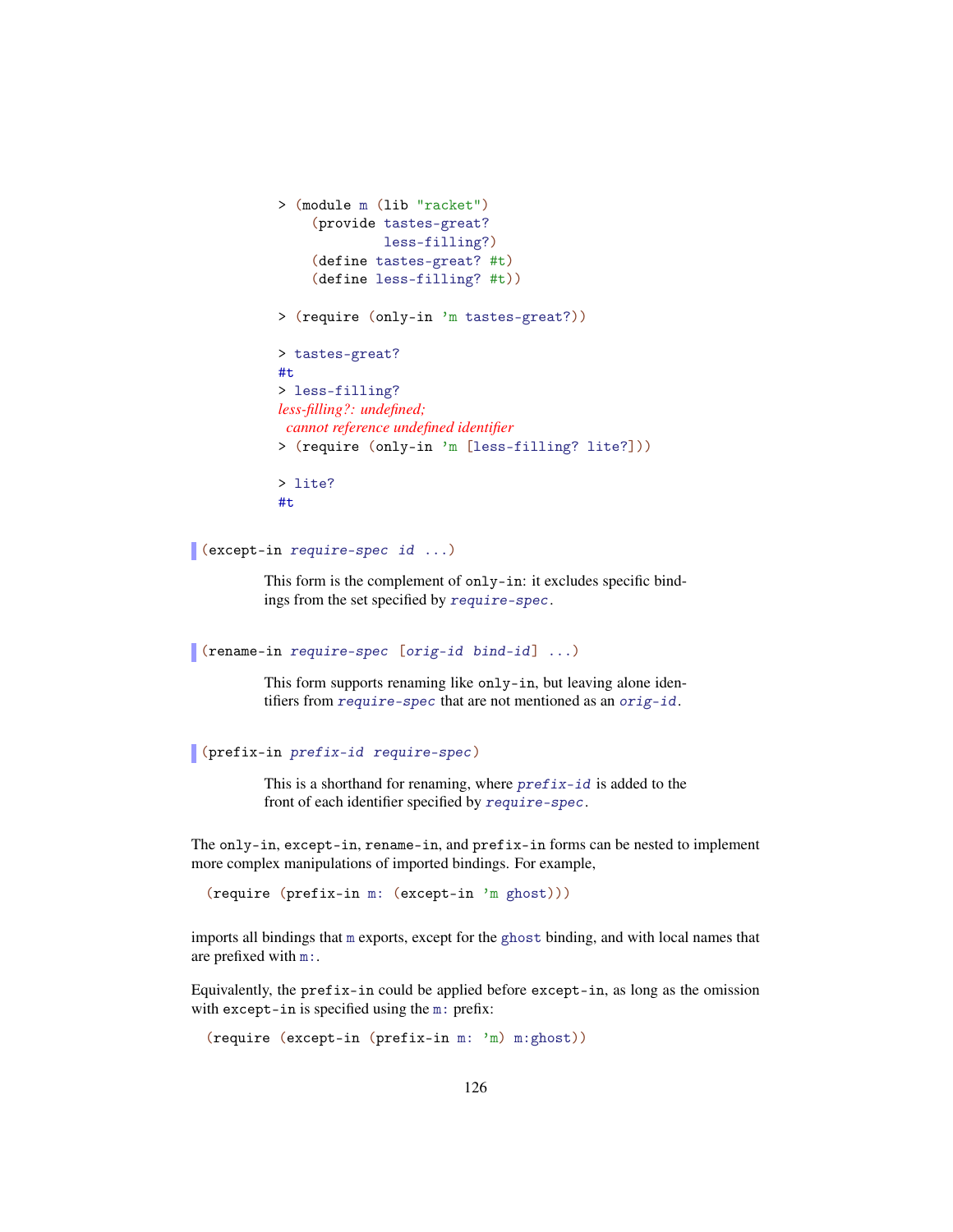## 6.5 Exports: provide

By default, all of a module's definitions are private to the module. The provide form specifies definitions to be made available where the module is required.

```
(provide provide-spec ...)
```
A provide form can only appear at module level (i.e., in the immediate body of a module). Specifying multiple provide-specs in a single provide is exactly the same as using multiple provides each with a single provide-spec.

Each identifier can be exported at most once from a module across all provides within the module. More precisely, the external name for each export must be distinct; the same internal binding can be exported multiple times with different external names.

The allowed shape of a provide-spec is defined recursively:

**d**identifier

In its simplest form, a provide-spec indicates a binding within its module to be exported. The binding can be from either a local definition, or from an import.

```
(rename-out [orig-id export-id] ...)
```
A rename-out form is similar to just specifying an identifier, but the exported binding orig-id is given a different name, export-id, to importing modules.

```
(struct-out struct-id)
```
A struct-out form exports the bindings created by (struct struct-id ....). See §5

### (all-defined-out)

The all-defined-out shorthand exports all bindings that are defined within the exporting module (as opposed to imported). Use of the all-defined-out shorthand is generally discouraged, because it makes less clear the actual exports for a module, and because Racket programmers get into the habit of thinking that definitions can be added freely to a module without affecting its public interface (which is not the case when all-defined-out is used).

"Programmer-Defined Datatypes" for information on define-struct.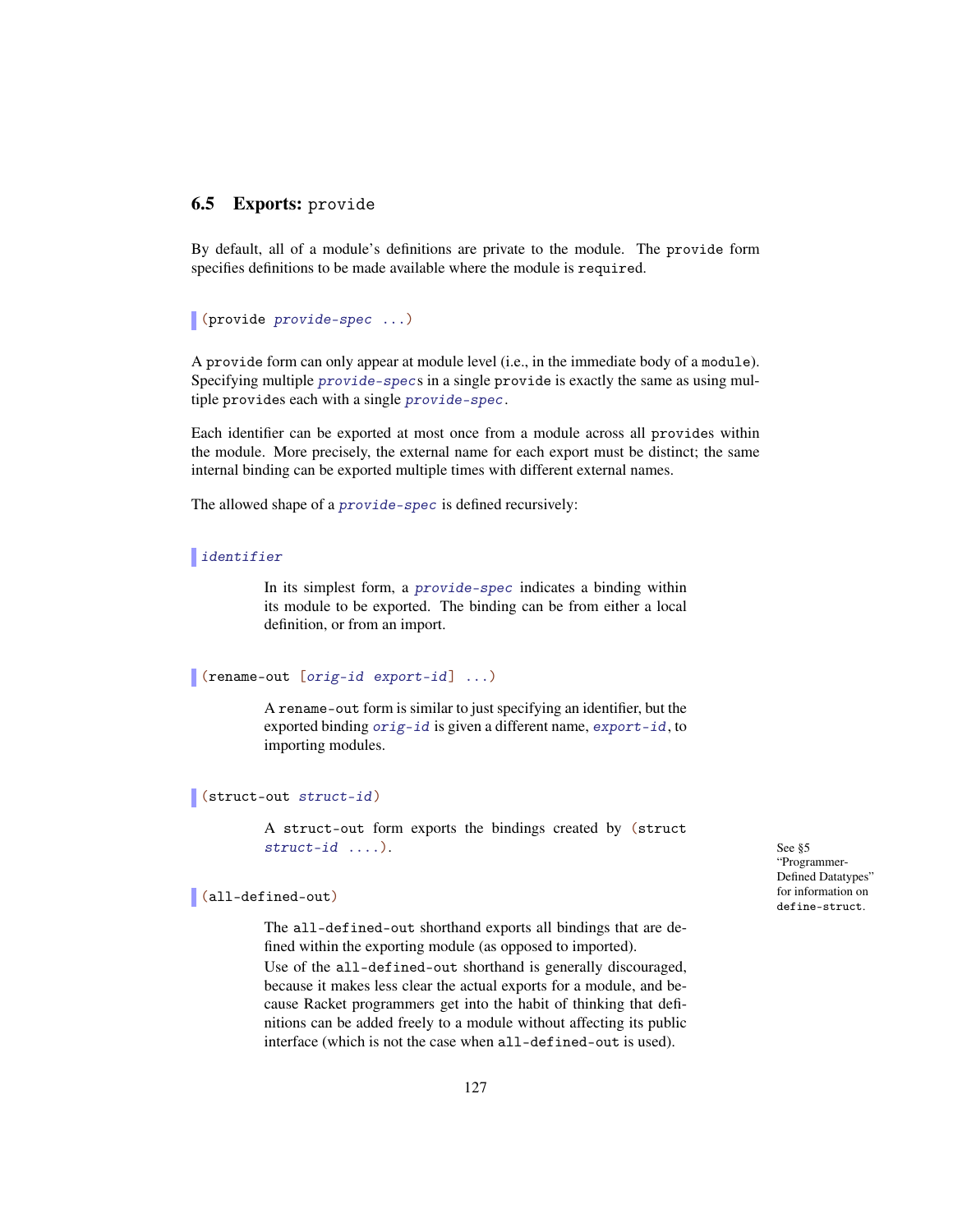```
(all-from-out module-path)
```
The all-from-out shorthand exports all bindings in the module that were imported using a require-spec that is based on modulepath.

Although different module-paths could refer to the same file-based module, re-exporting with all-from-out is based specifically on the module-path reference, and not the module that is actually referenced.

```
(except-out provide-spec id ...)
```
Like provide-spec, but omitting the export of each id, where id is the external name of the binding to omit.

```
(prefix-out prefix-id provide-spec )
```
Like provide-spec, but adding prefix-id to the beginning of the external name for each exported binding.

## 6.6 Assignment and Redefinition

The use of set! on variables defined within a module is limited to the body of the defining module. That is, a module is allowed to change the value of its own definitions, and such changes are visible to importing modules. However, an importing context is not allowed to change the value of an imported binding.

Examples:

```
> (module m racket
    (provide counter increment!)
    (define counter 0)
    (define (increment!)
      (set! counter (add1 counter))))
> (require 'm)
> counter
0
> (increment!)
```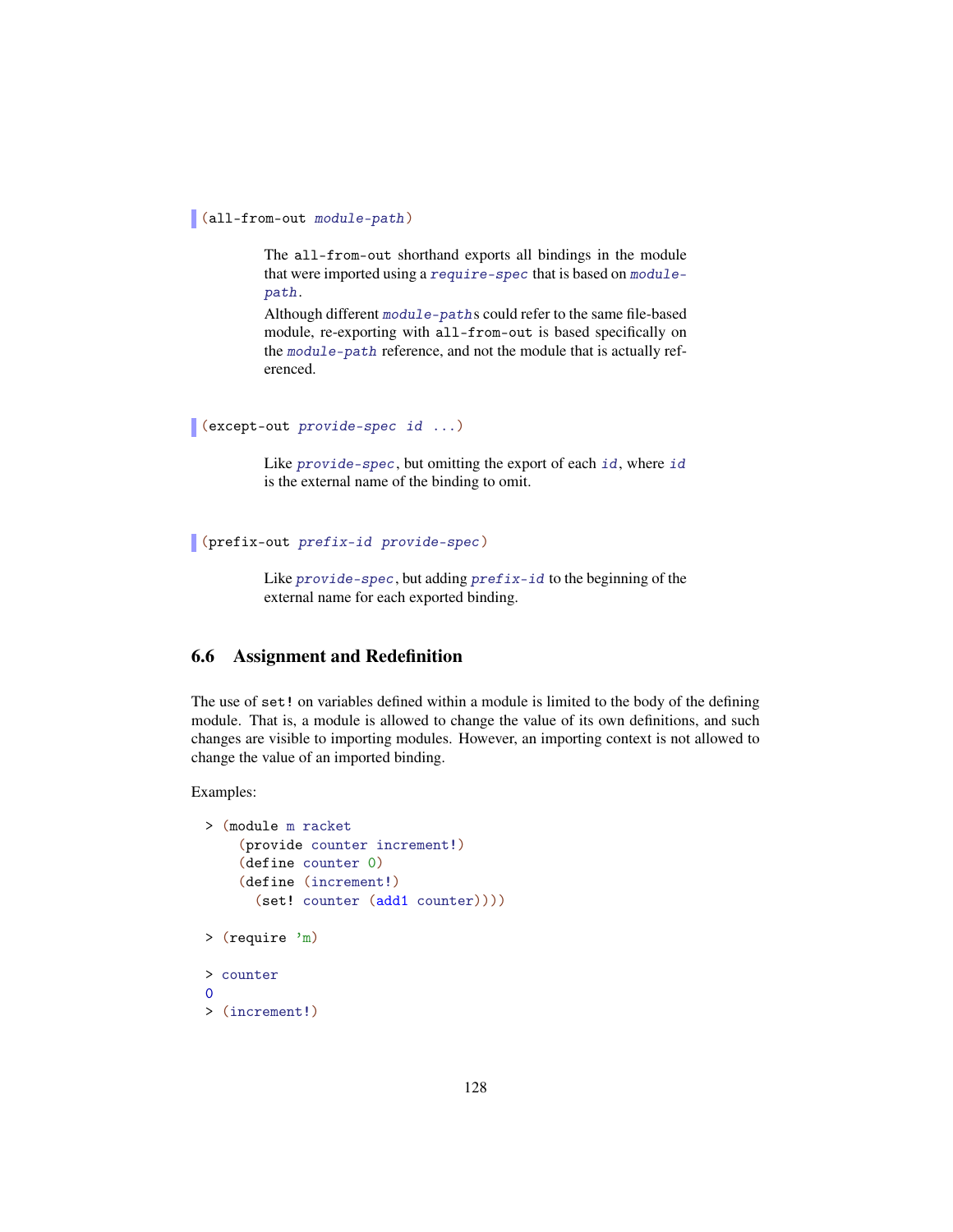```
> counter
1
> (set! counter -1)
set!: cannot mutate module-required identifier
  in: counter
```
As the above example illustrates, a module can always grant others the ability to change its exports by providing a mutator function, such as increment!.

The prohibition on assignment of imported variables helps support modular reasoning about programs. For example, in the module,

```
(module m racket
 (provide rx:fish fishy-string?)
 (define rx:fish #rx"fish")
 (define (fishy-string? s)
    (regexp-match? s rx:fish)))
```
the function fishy-string? will always match strings that contain "fish", no matter how other modules use the rx:fish binding. For essentially the same reason that it helps programmers, the prohibition on assignment to imports also allows many programs to be executed more efficiently.

Along the same lines, when a module contains no set! of a particular identifier that is defined within the module, then the identifier is considered a *constant* that cannot be changed not even by re-declaring the module.

Consequently, re-declaration of a module is not generally allowed. For file-based modules, simply changing the file does not lead to a re-declaration in any case, because file-based modules are loaded on demand, and the previously loaded declarations satisfy future requests. It is possible to use Racket's reflection support to re-declare a module, however, and non-file modules can be re-declared in the REPL; in such cases, the re-declaration may fail if it involves the re-definition of a previously constant binding.

```
> (module m racket
    (define pie 3.141597))
> (require 'm)
> (module m racket
    (define pie 3))
define-values: assignment disallowed;
 cannot re-define a constant
  constant: pie
  in module: 'm
```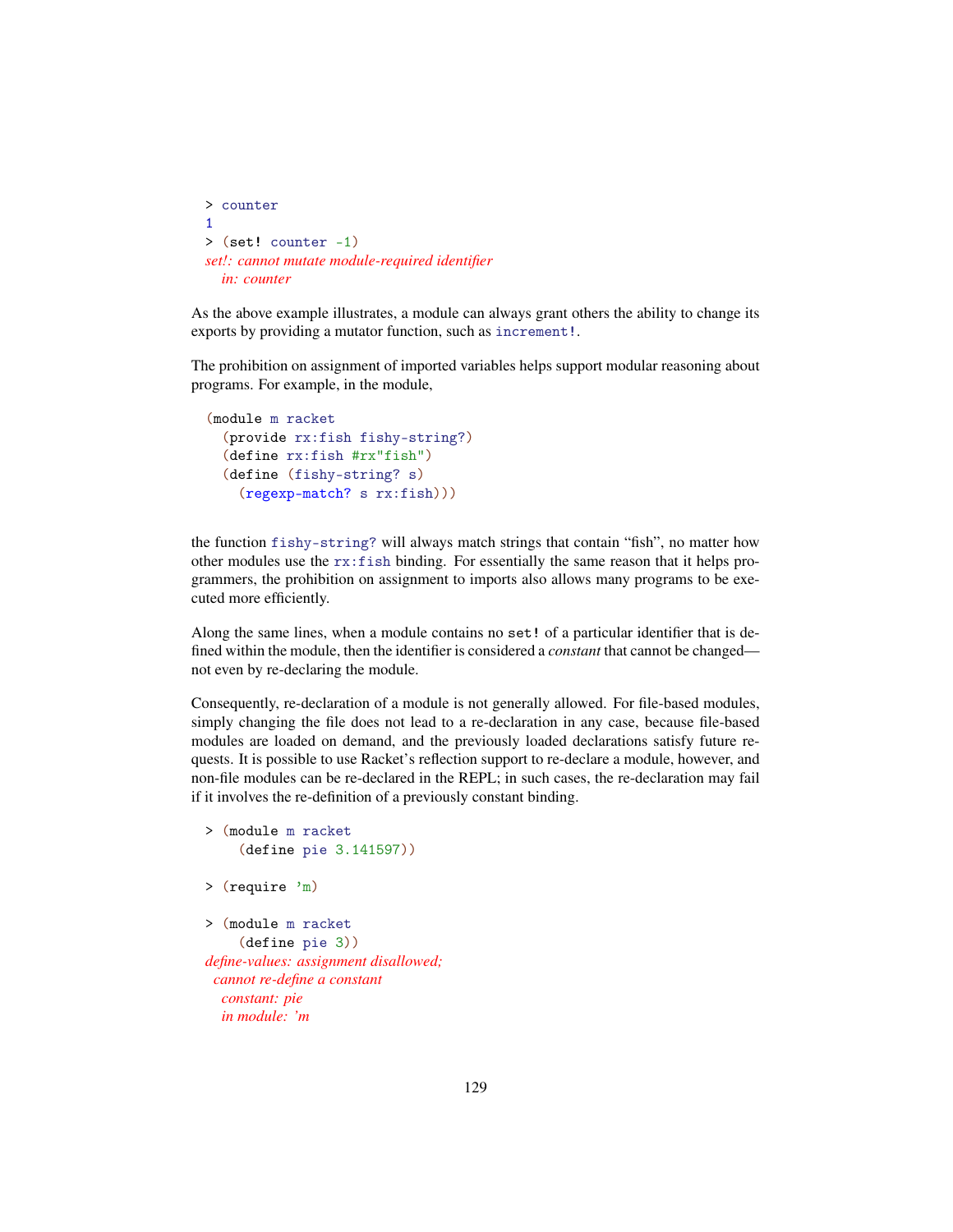For exploration and debugging purposes, the Racket reflective layer provides a compileenforce-module-constants parameter to disable the enforcement of constants.

```
> (compile-enforce-module-constants #f)
> (module m2 racket
    (provide pie)
    (define pie 3.141597))
> (require 'm2)
> (module m2 racket
    (provide pie)
    (define pie 3))
> (compile-enforce-module-constants #t)
> pie
3
```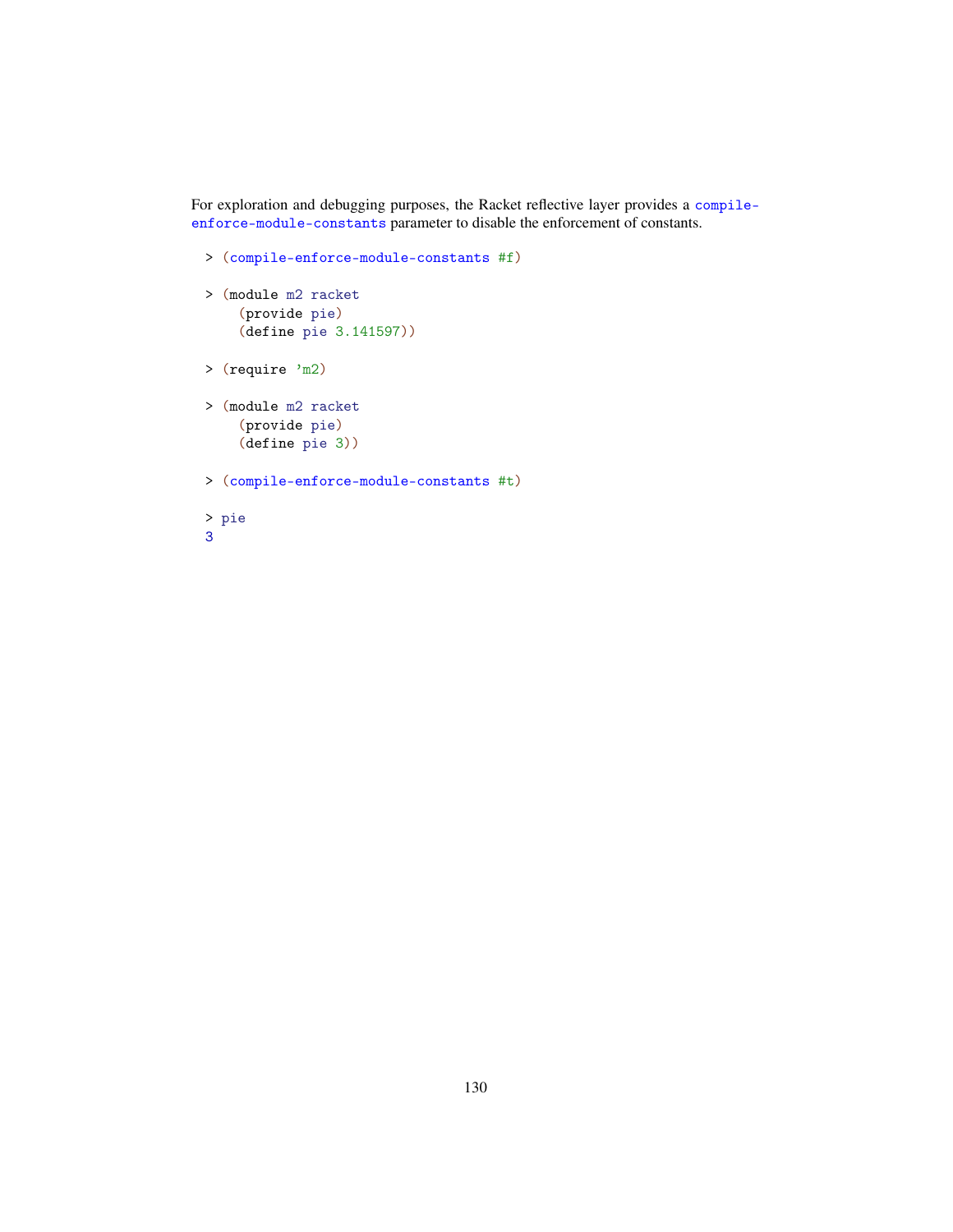# 7 Contracts

This chapter provides a gentle introduction to Racket's contract system.  $\$ {§}7 "Contracts" in

*The Racket Reference* provides more on contracts.

# 7.1 Contracts and Boundaries

Like a contract between two business partners, a software contract is an agreement between two parties. The agreement specifies obligations and guarantees for each "product" (or value) that is handed from one party to the other.

A contract thus establishes a boundary between the two parties. Whenever a value crosses this boundary, the contract monitoring system performs contract checks, making sure the partners abide by the established contract.

In this spirit, Racket encourages contracts mainly at module boundaries. Specifically, programmers may attach contracts to provide clauses and thus impose constraints and promises on the use of exported values. For example, the export specification

```
#lang racket
(provide (contract-out [amount positive?]))
(define amount ...)
```
promises to all clients of the above module that the value of amount will always be a positive number. The contract system monitors the module's obligation carefully. Every time a client refers to amount, the monitor checks that the value of amount is indeed a positive number.

The contracts library is built into the Racket language, but if you wish to use racket/base, you can explicitly require the contracts library like this:

```
#lang racket/base
(require racket/contract) ; now we can write contracts
(provide (contract-out [amount positive?]))
(define amount ...)
```
## 7.1.1 Contract Violations

If we bind amount to a number that is not positive,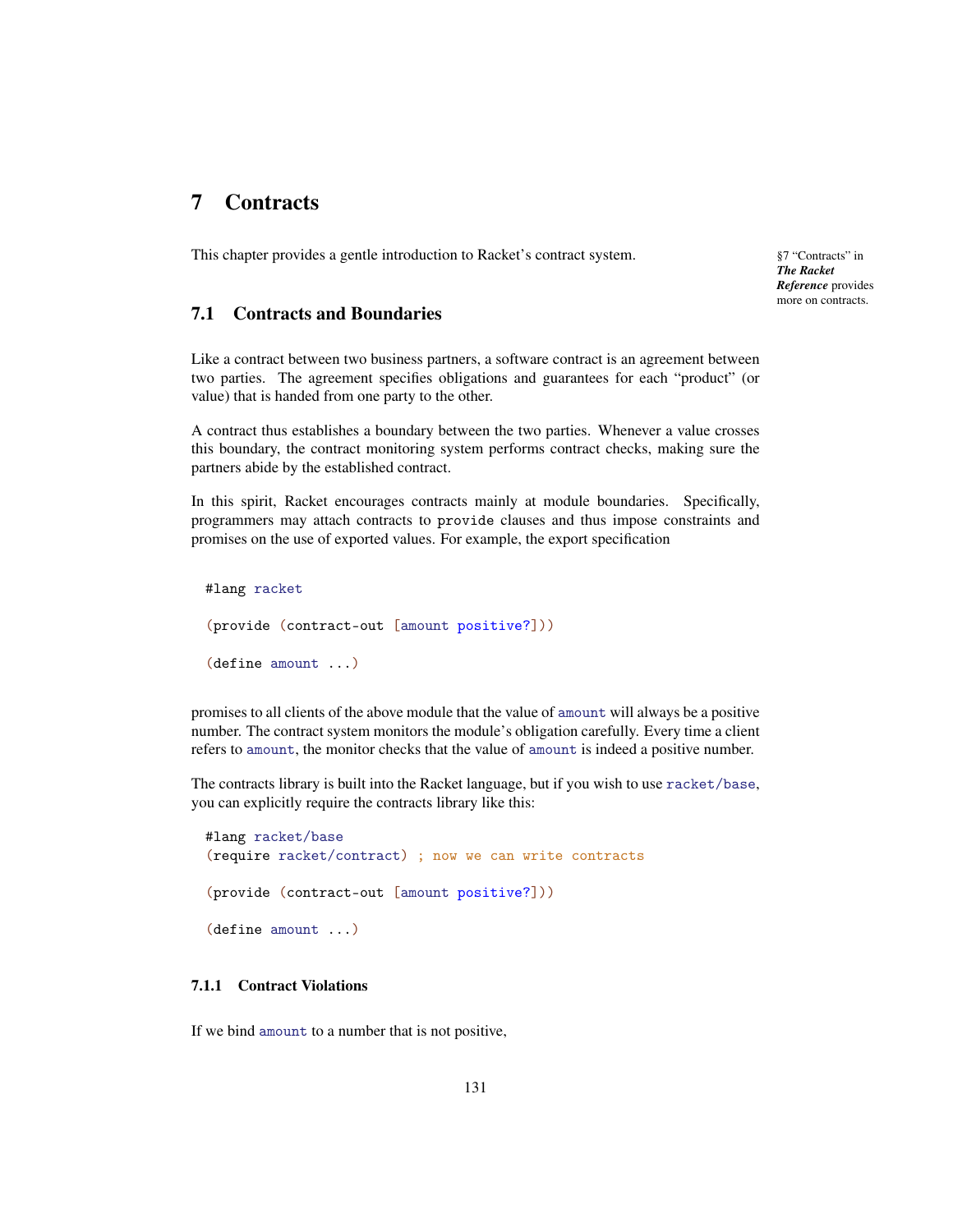```
#lang racket
(provide (contract-out [amount positive?]))
(define amount 0)
```
then, when the module is required, the monitoring system signals a violation of the contract and blames the module for breaking its promises.

An even bigger mistake would be to bind amount to a non-number value:

```
#lang racket
(provide (contract-out [amount positive?]))
(define amount 'amount)
```
In this case, the monitoring system will apply positive? to a symbol, but positive? reports an error, because its domain is only numbers. To make the contract capture our intentions for all Racket values, we can ensure that the value is both a number and is positive, combining the two contracts with and/c:

```
(provide (contract-out [amount (and/c number? positive?)]))
```
### 7.1.2 Experimenting with Contracts and Modules

All of the contracts and modules in this chapter (excluding those just following) are written using the standard #lang syntax for describing modules. Since modules serve as the boundary between parties in a contract, examples involve multiple modules.

To experiment with multiple modules within a single module or within DrRacket's definitions area, use Racket's submodules. For example, try the example earlier in this section like this:

```
#lang racket
(module+ server
  (provide (contract-out [amount (and/c number? positive?)]))
  (define amount 150))
(module+ main
  (require (submod ".." server))
  (+ amount 10))
```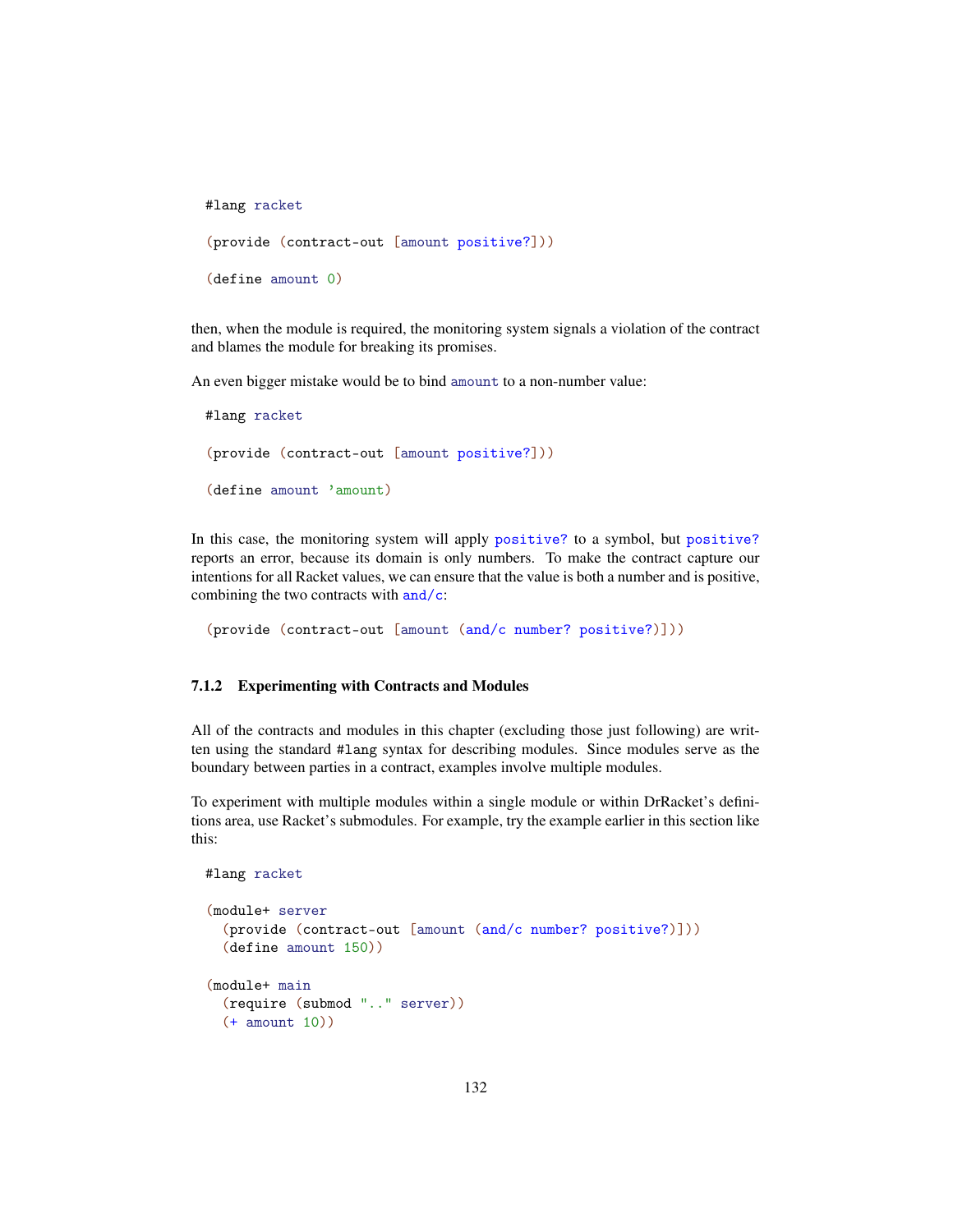Each of the modules and their contracts are wrapped in parentheses with the module+ keyword at the front. The first form after module is the name of the module to be used in a subsequent require statement (where each reference through a require prefixes the name with  $" \dots"$ ).

## 7.2 Simple Contracts on Functions

A mathematical function has a *domain* and a *range*. The domain indicates the kind of values that the function can accept as arguments, and the range indicates the kind of values that it produces. The conventional notation for describing a function with its domain and range is

f : A -> B

where A is the domain of the function and B is the range.

Functions in a programming language have domains and ranges, too, and a contract can ensure that a function receives only values in its domain and produces only values in its range. A -> creates such a contract for a function. The forms after a -> specify contracts for the domains and finally a contract for the range.

Here is a module that might represent a bank account:

```
#lang racket
(provide (contract-out
          [deposit (-> number? any)]
          [balance (->number?)])
(define amount 0)
(define (deposit a) (set! amount (+ amount a)))
(define (balance) amount)
```
The module exports two functions:

- deposit, which accepts a number and returns some value that is not specified in the contract, and
- balance, which returns a number indicating the current balance of the account.

When a module exports a function, it establishes two channels of communication between itself as a "server" and the "client" module that imports the function. If the client module calls the function, it sends a value into the server module. Conversely, if such a function call ends and the function returns a value, the server module sends a value back to the client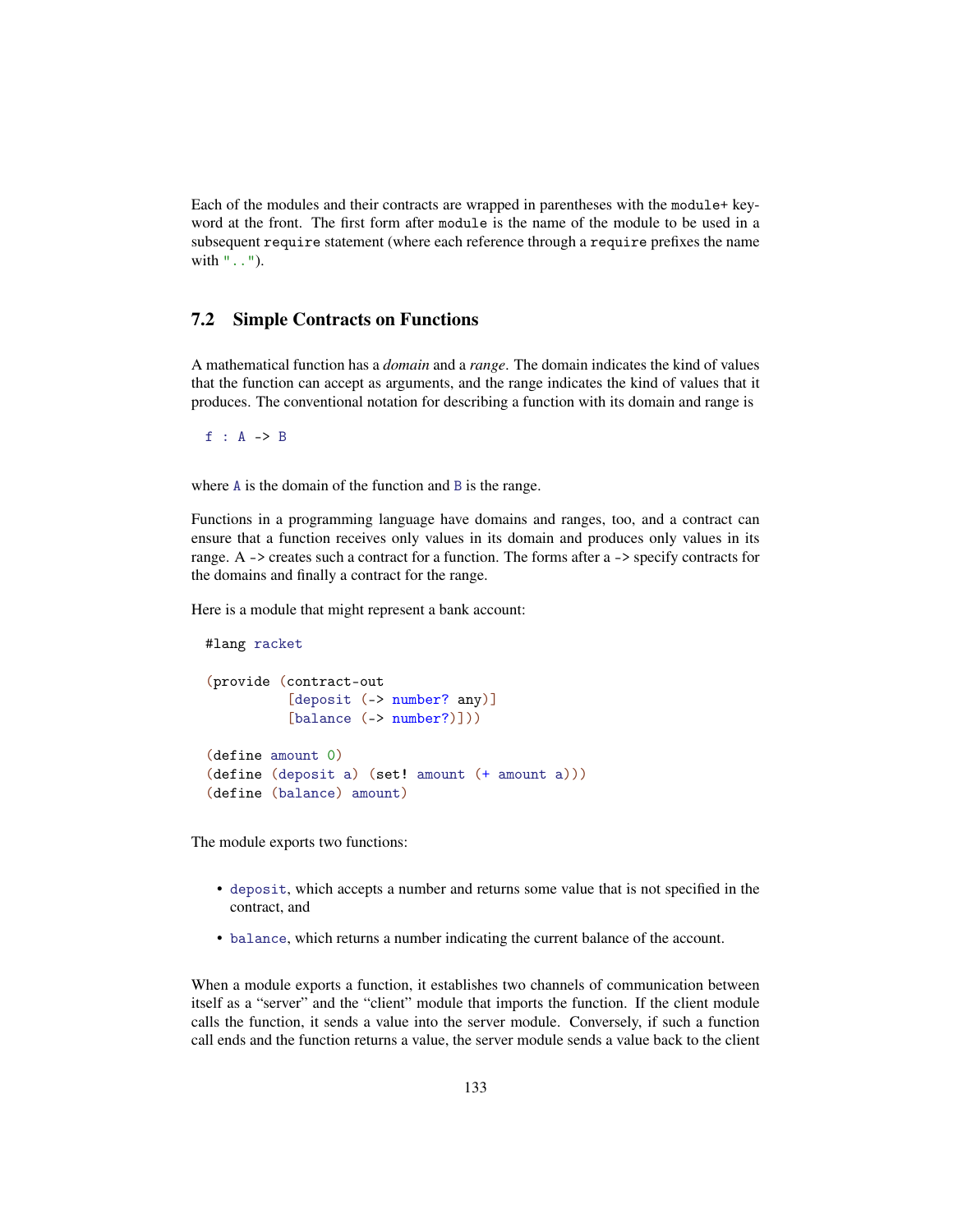module. This client–server distinction is important, because when something goes wrong, one or the other of the parties is to blame.

If a client module were to apply deposit to 'millions, it would violate the contract. The contract-monitoring system would catch this violation and blame the client for breaking the contract with the above module. In contrast, if the balance function were to return 'broke, the contract-monitoring system would blame the server module.

A -> by itself is not a contract; it is a *contract combinator*, which combines other contracts to form a contract.

### 7.2.1 Styles of ->

If you are used to mathematical functions, you may prefer a contract arrow to appear between the domain and the range of a function, not at the beginning. If you have read *[How to Design](http://www.htdp.org) [Programs](http://www.htdp.org)*, you have seen this many times. Indeed, you may have seen contracts such as these in other people's code:

```
(provide (contract-out
         [deposit (number? . -> . any)]
```
If a Racket S-expression contains two dots with a symbol in the middle, the reader rearranges the S-expression and place the symbol at the front, as described in §2.4.3 "Lists and Racket Syntax". Thus,

```
(number? . -> . any)
```
is just another way of writing

```
(-> number? any)
```
### 7.2.2 any and  $\frac{any}{c}$

The any contract used for deposit matches any kind of result, and it can only be used in the range position of a function contract. Instead of any above, we could use the more specific contract void?, which says that the function will always return the (void) value. The void? contract, however, would require the contract monitoring system to check the return value every time the function is called, even though the "client" module can't do much with the value. In contrast, any tells the monitoring system *not* to check the return value, it tells a potential client that the "server" module *makes no promises at all* about the function's return value, even whether it is a single value or multiple values.

The  $\frac{any}{c}$  contract is similar to any, in that it makes no demands on a value. Unlike any,  $\text{any}/c$  indicates a single value, and it is suitable for use as an argument contract. Using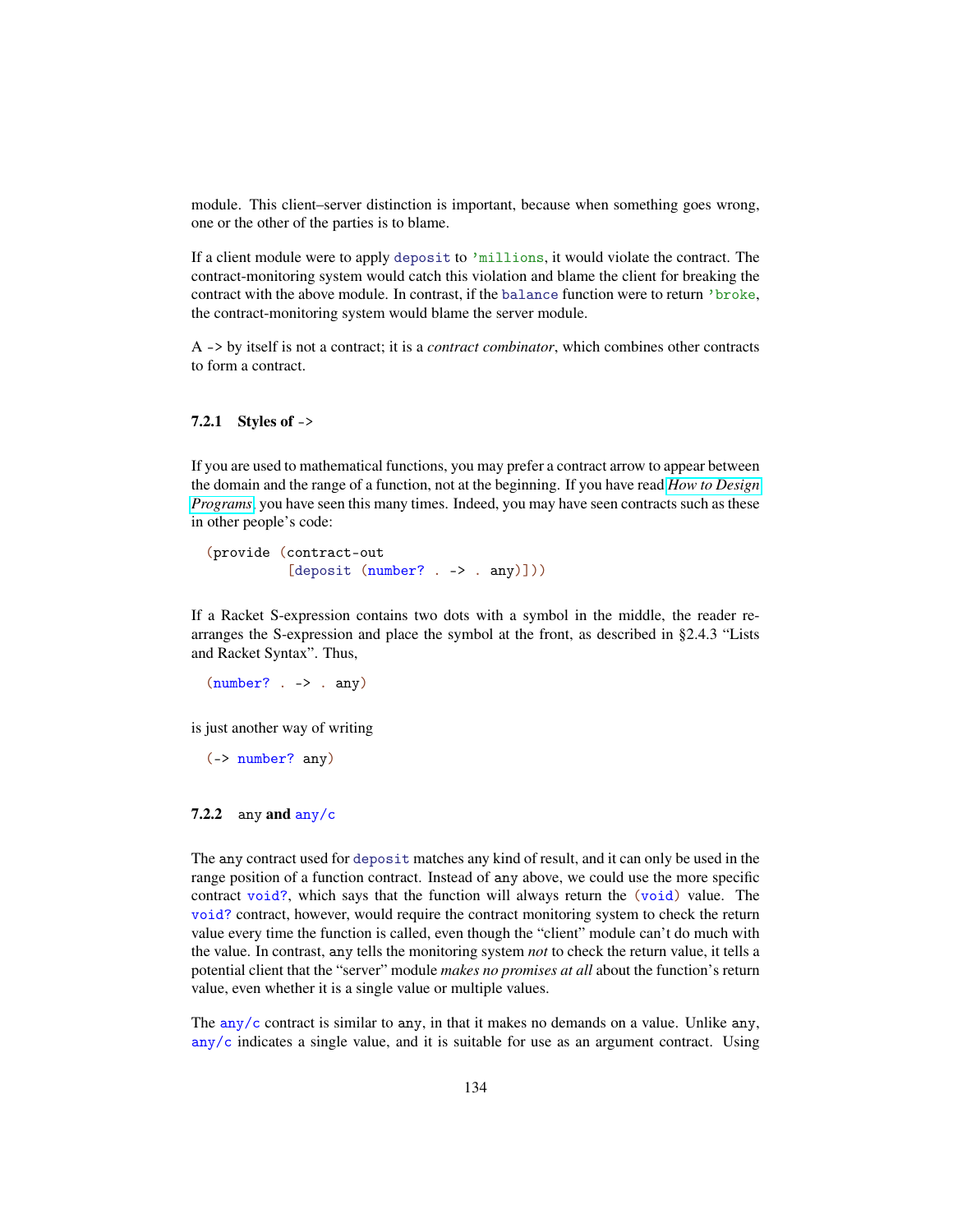any/c as a range contract imposes a check that the function produces a single value. That is,

(-> integer? any)

describes a function that accepts an integer and returns any number of values, while

```
(-> integer? any/c)
```
describes a function that accepts an integer and produces a single result (but does not say anything more about the result). The function

```
(detine (f x) (values (+ x 1) (- x 1)))
```
matches (-> integer? any), but not (-> integer? any/c).

Use  $\frac{any}{c}$  as a result contract when it is particularly important to promise a single result from a function. Use any when you want to promise as little as possible (and incur as little checking as possible) for a function's result.

### 7.2.3 Rolling Your Own Contracts

The deposit function adds the given number to the value of amount. While the function's contract prevents clients from applying it to non-numbers, the contract still allows them to apply the function to complex numbers, negative numbers, or inexact numbers, none of which sensibly represent amounts of money.

The contract system allows programmers to define their own contracts as functions:

```
#lang racket
(define (amount? a)
  (and (number? a) (integer? a) (exact? a) (>= a 0)))
(provide (contract-out
          ; an amount is a natural number of cents
           ; is the given number an amount?
          [deposit (-> amount? any)]
          [amount? (-\geq \text{any/c boolean?})]
          [balance (-> amount?)]))
(define amount 0)
(define (deposit a) (set! amount (+ amount a)))
(define (balance) amount)
```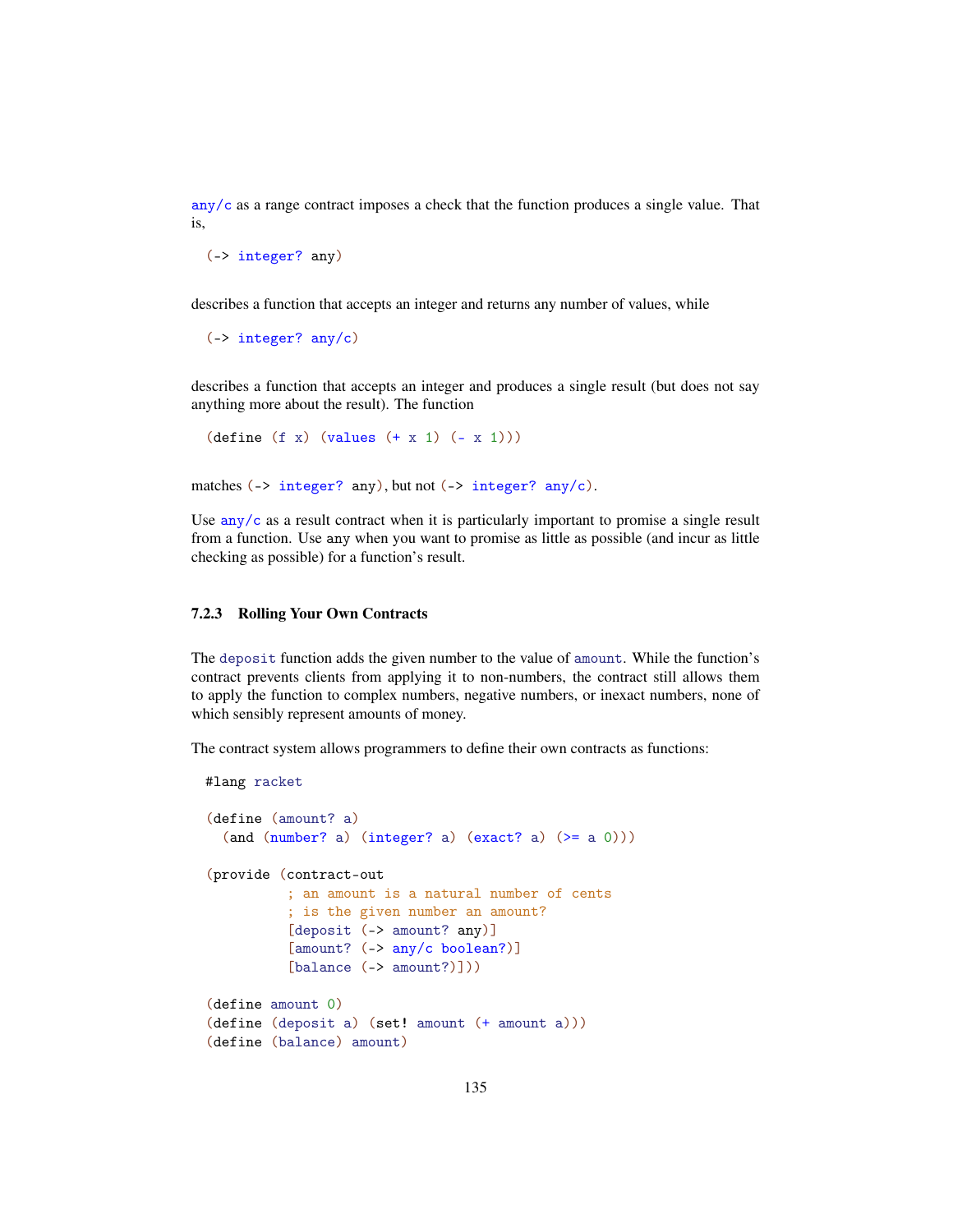This module defines an amount? function and uses it as a contract within -> contracts. When a client calls the deposit function as exported with the contract (-> amount? any), it must supply an exact, nonnegative integer, otherwise the amount? function applied to the argument will return  $#f$ , which will cause the contract-monitoring system to blame the client. Similarly, the server module must provide an exact, nonnegative integer as the result of balance to remain blameless.

Of course, it makes no sense to restrict a channel of communication to values that the client doesn't understand. Therefore the module also exports the amount? predicate itself, with a contract saying that it accepts an arbitrary value and returns a boolean.

In this case, we could also have used natural-number/c in place of amount?, since it implies exactly the same check:

```
(provide (contract-out
         [deposit (-> natural-number/c any)]
         [balance (-&natural-number/c)])
```
Every function that accepts one argument can be treated as a predicate and thus used as a contract. For combining existing checks into a new one, however, contract combinators such as and/c and or/c are often useful. For example, here is yet another way to write the contracts above:

```
(define amount/c
 (and/c number? integer? exact? (or/c positive? zero?)))
(provide (contract-out
         [deposit (-> amount/c any)]
          [balance (-& amount/c)]
```
Other values also serve double duty as contracts. For example, if a function accepts a number or #f,  $\sigma$  /c number? #f) suffices. Similarly, the amount/c contract could have been written with a  $0$  in place of zero?. If you use a regular expression as a contract, the contract accepts strings and byte strings that match the regular expression.

Naturally, you can mix your own contract-implementing functions with combinators like and/c. Here is a module for creating strings from banking records:

#lang racket

```
(define (has-decimal? str)
  (define L (string-length str))
  (and \left(>= L 3\right)(char=? #\. (string-ref str (- L 3)))))
```
(provide (contract-out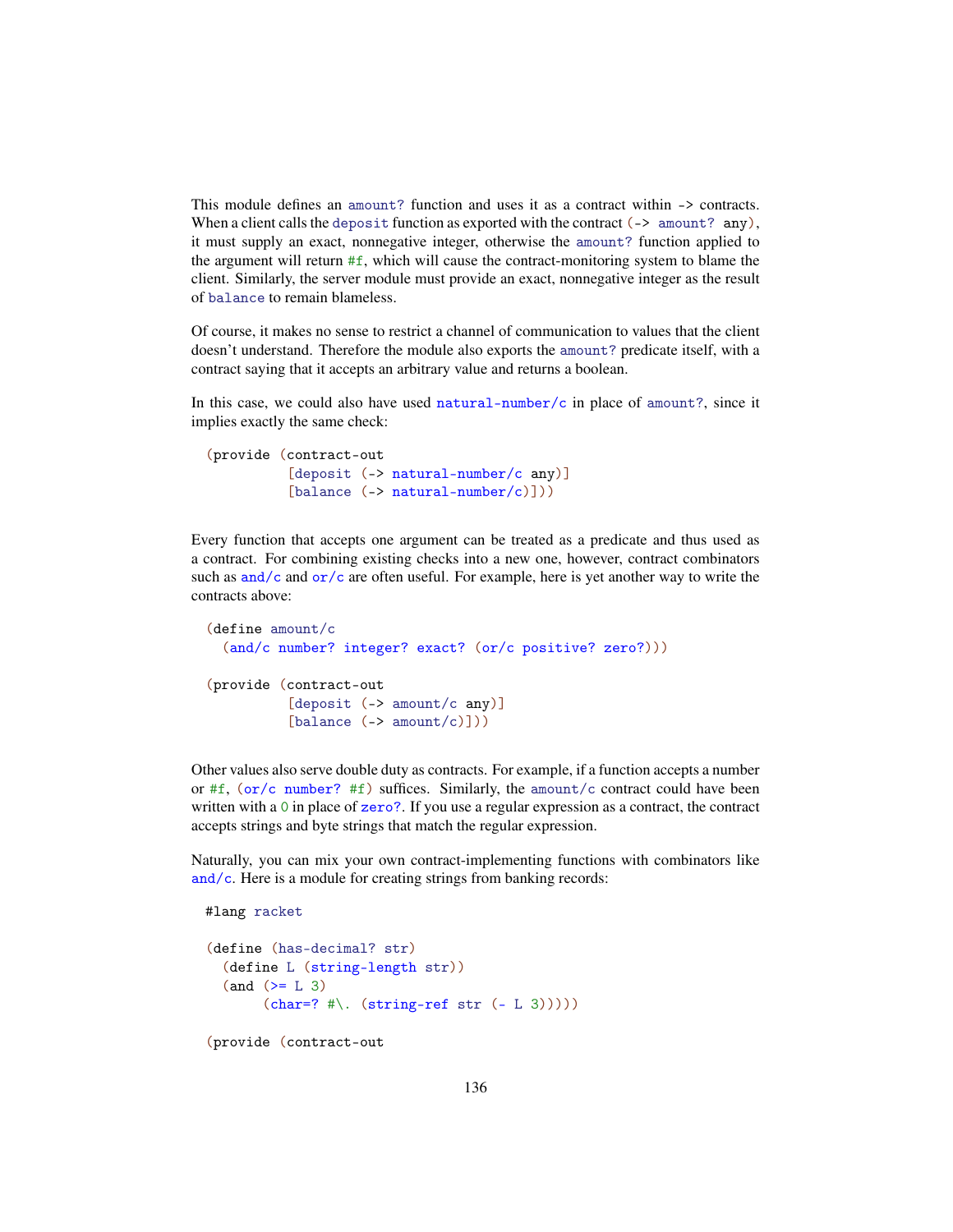```
; convert a random number to a string
[format-number (-> number? string?)]
; convert an amount into a string with a decimal
; point, as in an amount of US currency
[format-nat (-> natural-number/c
                (and/c string? has-decimal?))]))
```
The contract of the exported function format-number specifies that the function consumes a number and produces a string. The contract of the exported function format-nat is more interesting than the one of format-number. It consumes only natural numbers. Its range contract promises a string that has  $a_{\perp}$  in the third position from the right.

If we want to strengthen the promise of the range contract for format-nat so that it admits only strings with digits and a single dot, we could write it like this:

```
#lang racket
(define (digit-char? x)
  (member x ' (\# \1 \# \2 \# \3 \# \4 \# 5 \# \6 \# \7 \# \8 \# \9 \# \0)))(define (has-decimal? str)
  (define L (string-length str))
  (and \left(>= L 3\right)(char=? #\. (string-ref str (- L 3))))(define (is-decimal-string? str)
  (define L (string-length str))
  (and (has-decimal? str)
       (andmap digit-char?
                (string->list (substring str 0 (- L 3))))
       (andmap digit-char?
                (string->list (substring str (- L 2) L)))))
....
(provide (contract-out
          ....
          ; convert an amount (natural number) of cents
          ; into a dollar-based string
          [format-nat (-> natural-number/c
                           (and/c string?
                                   is-decimal-string?))]))
```
Alternately, in this case, we could use a regular expression as a contract: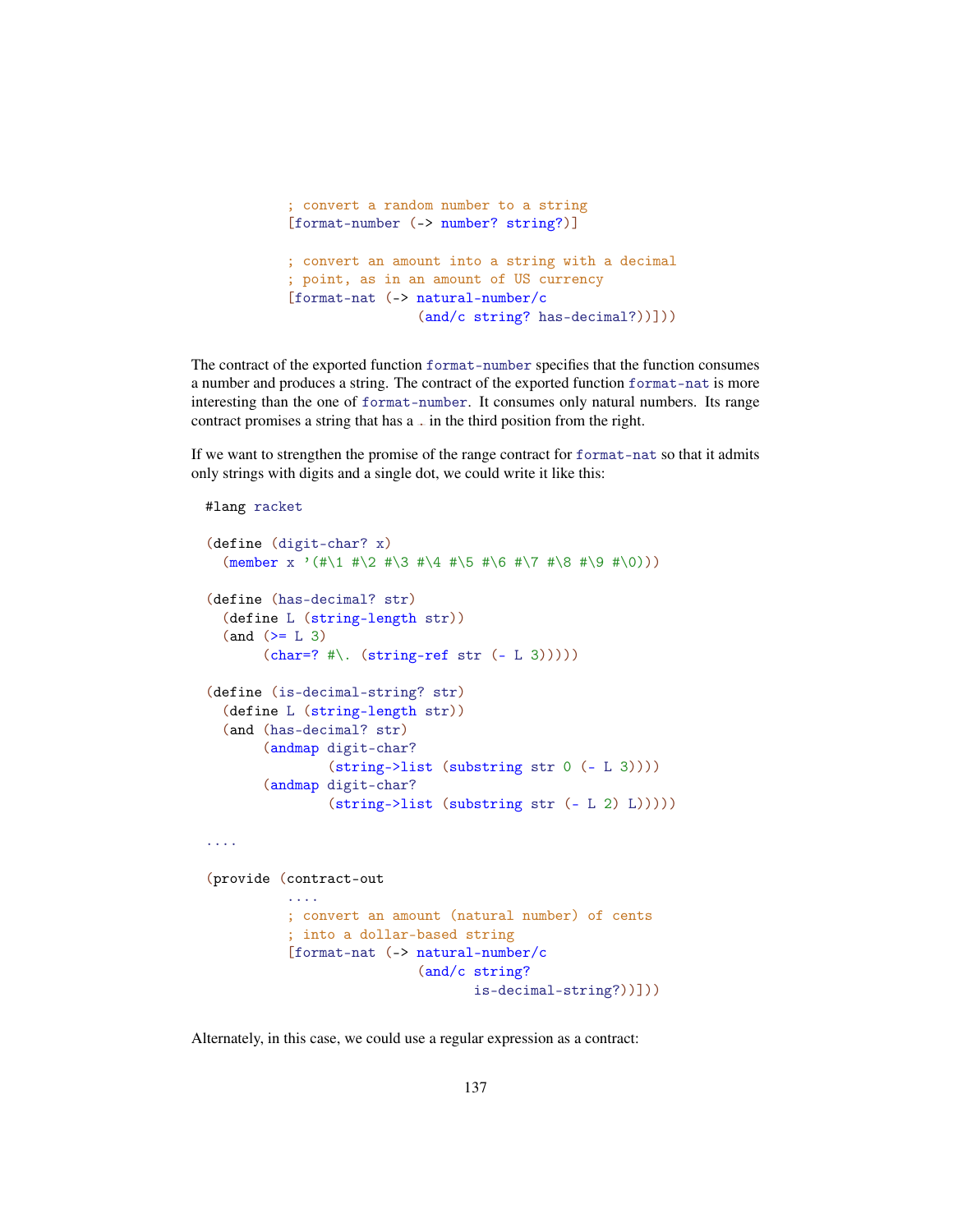```
#lang racket
(provide
 (contract-out
  ....
  ; convert an amount (natural number) of cents
  ; into a dollar-based string
  [format-nat (-> natural-number/c
                   (and/c \ string? \ \#rx" [0-9] * \\\. [0-9] [0-9]")
```
### 7.2.4 Contracts on Higher-order Functions

Function contracts are not just restricted to having simple predicates on their domains or ranges. Any of the contract combinators discussed here, including function contracts themselves, can be used as contracts on the arguments and results of a function.

For example,

```
(-> integer? (-> integer? integer?))
```
is a contract that describes a curried function. It matches functions that accept one argument and then return another function accepting a second argument before finally returning an integer. If a server exports a function make-adder with this contract, and if make-adder returns a value other than a function, then the server is to blame. If make-adder does return a function, but the resulting function is applied to a value other than an integer, then the client is to blame.

Similarly, the contract

(-> (-> integer? integer?) integer?)

describes functions that accept other functions as its input. If a server exports a function twice with this contract and the twice is applied to a value other than a function of one argument, then the client is to blame. If twice is applied to a function of one argument and twice calls the given function on a value other than an integer, then the server is to blame.

#### 7.2.5 Contract Messages with "???"

You wrote your module. You added contracts. You put them into the interface so that client programmers have all the information from interfaces. It's a piece of art:

> (module bank-server racket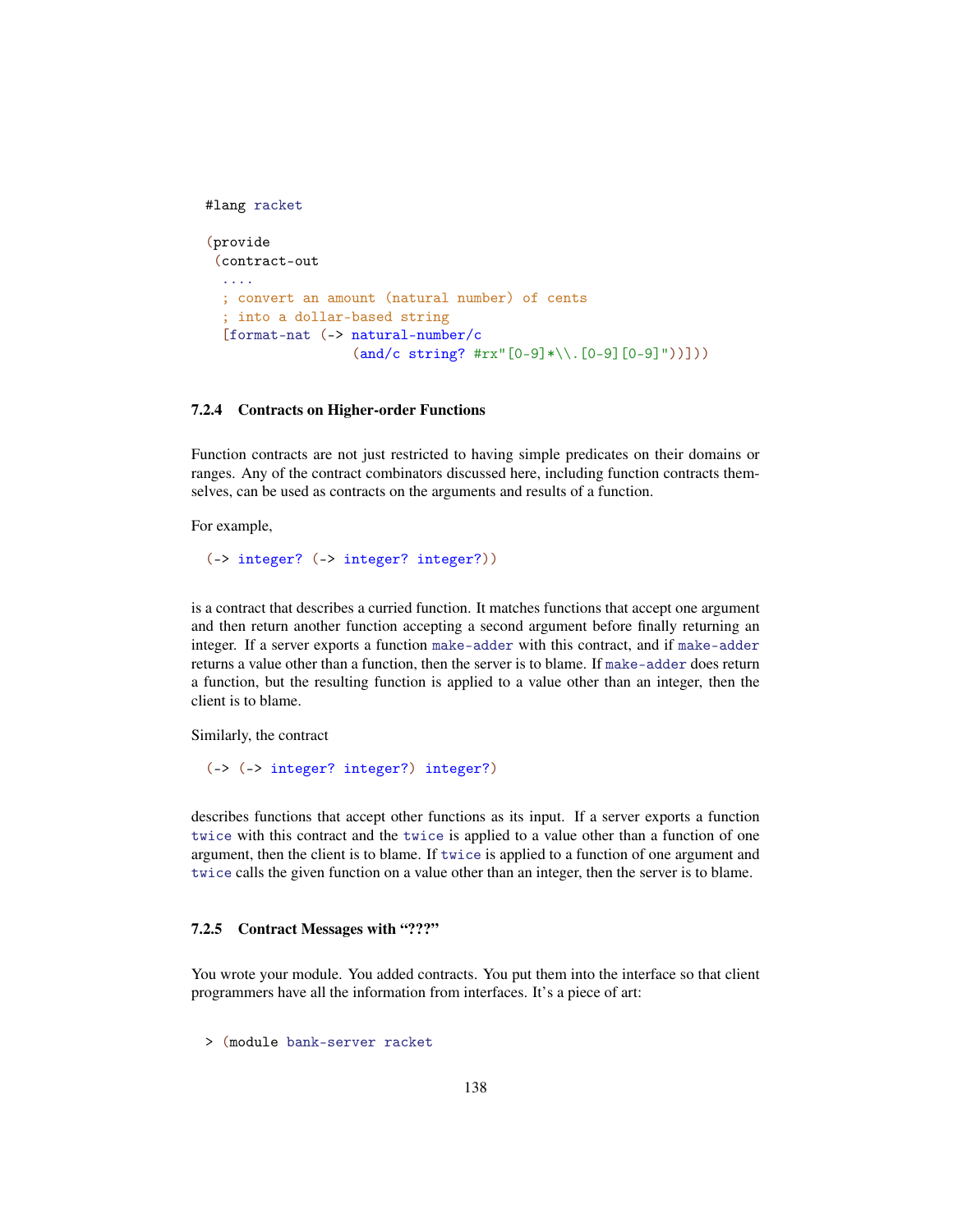```
(provide
 (contract-out
  [deposit (-> (\lambda (x)
                 (and (number? x) (integer? x) (>= x 0)))any))(define total 0)
(define (deposit a) (set! total (+ a total))))
```
Several clients used your module. Others used their modules in turn. And all of a sudden one of them sees this error message:

```
> (require 'bank-server)
> (deposit -10)
deposit: contract violation
 expected: ???
 given: -10
 in: the 1st argument of
       (-> ??? any)
 contract from: bank-server
 blaming: top-level
 at: eval:2.0
```
What is the *???* doing there? Wouldn't it be nice if we had a name for this class of data much like we have string, number, and so on?

For this situation, Racket provides *flat named contracts*. The use of "contract" in this term shows that contracts are first-class values. The "flat" means that the collection of data is a subset of the built-in atomic classes of data; they are described by a predicate that consumes all Racket values and produces a boolean. The "named" part says what we want to do, which is to name the contract so that error messages become intelligible:

```
> (module improved-bank-server racket
    (define (amount? x) (and (number? x) (integer? x) (>= x 0)))
    (define amount (flat-named-contract 'amount amount?))
    (provide (contract-out [deposit (amount . -> . any)]))
    (define total 0)
    (define (deposit a) (set! total (+ a total))))
```
With this little change, the error message becomes quite readable: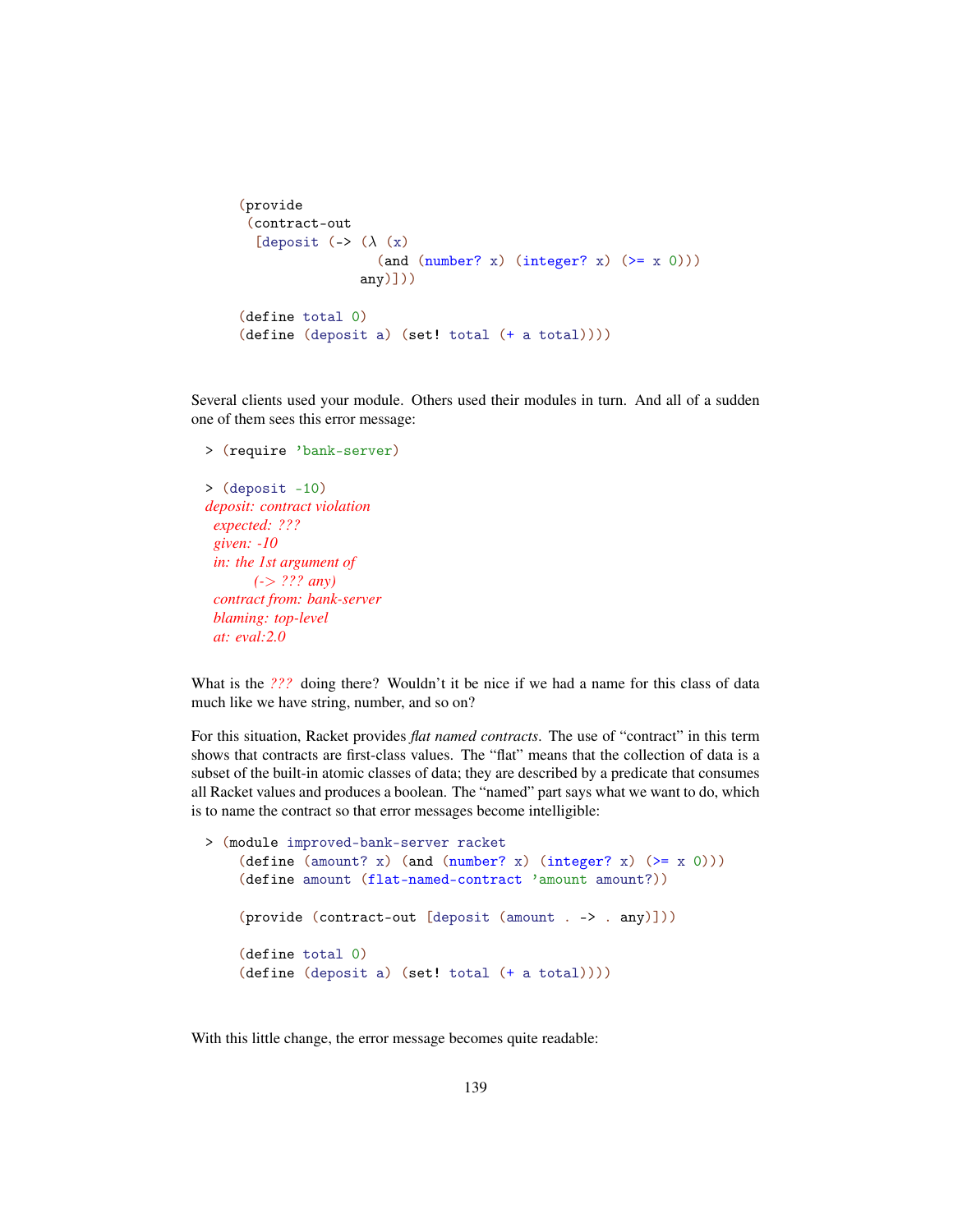```
> (deposit -10)
deposit: contract violation
 expected: amount
 given: -10
 in: the 1st argument of
       (-> amount any)
 contract from: improved-bank-server
 blaming: top-level
 at: eval:5.0
```
> (require 'improved-bank-server)

### 7.2.6 Dissecting a contract error message

In general, each contract error message consists of six sections:

• a name for the function or method associated with the contract and either the phrase "contract violation" or "broke its contract" depending on whether the contract was violated by the client or the server; e.g. in the previous example:

*deposit: contract violation*

• a description of the precise aspect of the contract that was violated,

*expected: amount given: -10*

• the complete contract plus a path into it showing which aspect was violated,

*in: the 1st argument of (-*> *amount any)*

• the module where the contract was put (or, more generally, the boundary that the contract mediates),

*contract from: improved-bank-server*

• who was blamed,

*blaming: top-level*

• and the source location where the contract appears. *at: eval:5.0*

# 7.3 Contracts on Functions in General

The -> contract constructor works for functions that take a fixed number of arguments and where the result contract is independent of the input arguments. To support other kinds of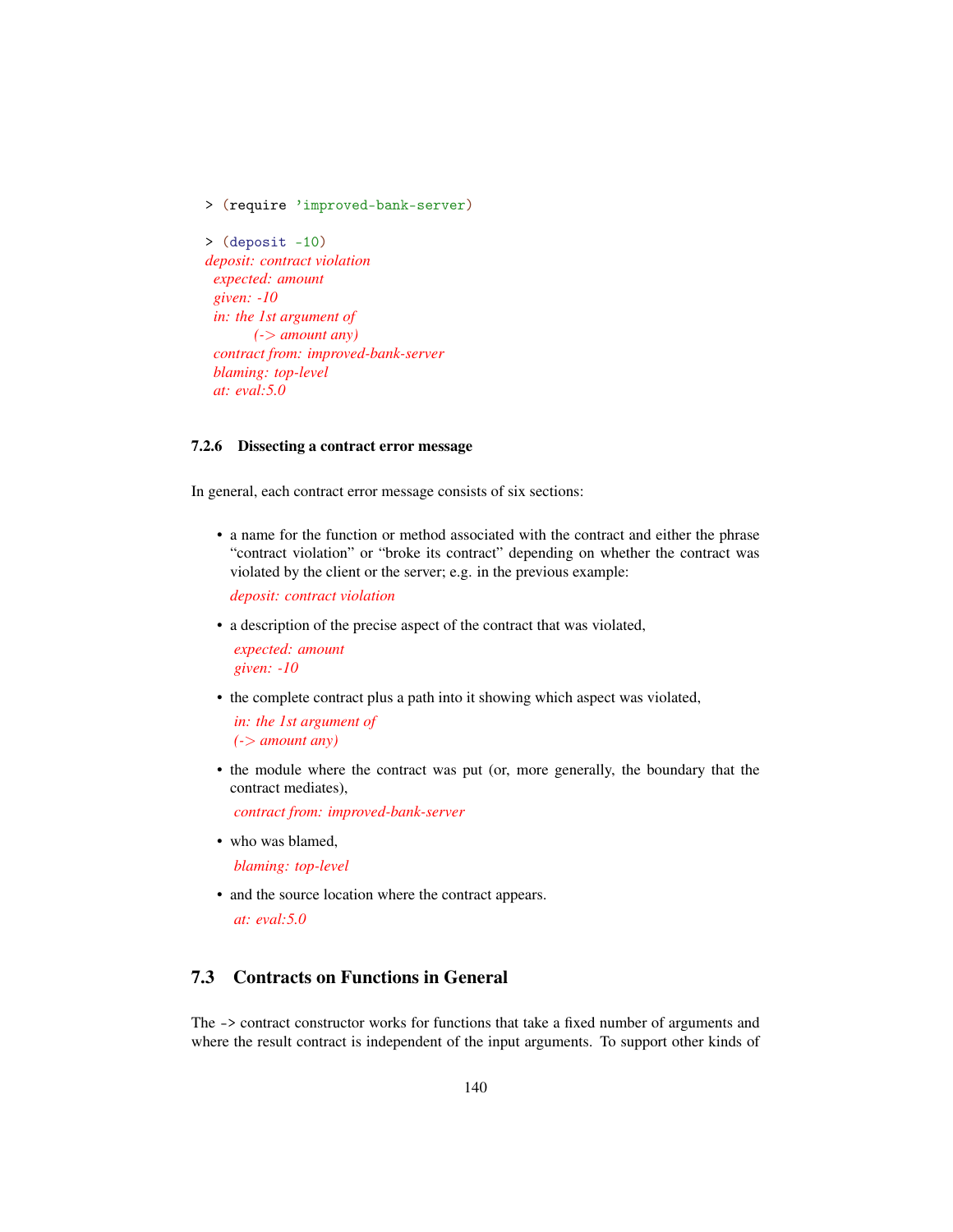functions, Racket supplies additional contract constructors, notably ->\* and ->i.

#### 7.3.1 Optional Arguments

Take a look at this excerpt from a string-processing module, inspired by the [Scheme cook](http://schemecookbook.org)[book:](http://schemecookbook.org)

#### #lang racket

```
(provide
(contract-out
 ; pad the given str left and right with
  ; the (optional) char so that it is centered
 [string-pad-center (->* (string? natural-number/c)
                          (char?)
                          string?)]))
(define (string-pad-center str width [pad #\space])
 (define field-width (min width (string-length str)))
 (define rmargin (ceiling (/ (- width field-width) 2)))
 (define lmargin (floor (/ (- width field-width) 2)))
 (string-append (build-string lmargin (\lambda (x) pad))
                 str
                 (build-string rmargin (\lambda(x) pad))))
```
The module exports string-pad-center, a function that creates a string of a given width with the given string in the center. The default fill character is  $\# \$ space; if the client module wishes to use a different character, it may call string-pad-center with a third argument, a char, overwriting the default.

The function definition uses optional arguments, which is appropriate for this kind of functionality. The interesting point here is the formulation of the contract for the string-padcenter.

The contract combinator  $\rightarrow \ast$ , demands several groups of contracts:

- The first one is a parenthesized group of contracts for all required arguments. In this example, we see two: string? and natural-number/c.
- The second one is a parenthesized group of contracts for all optional arguments: char?.
- The last one is a single contract: the result of the function.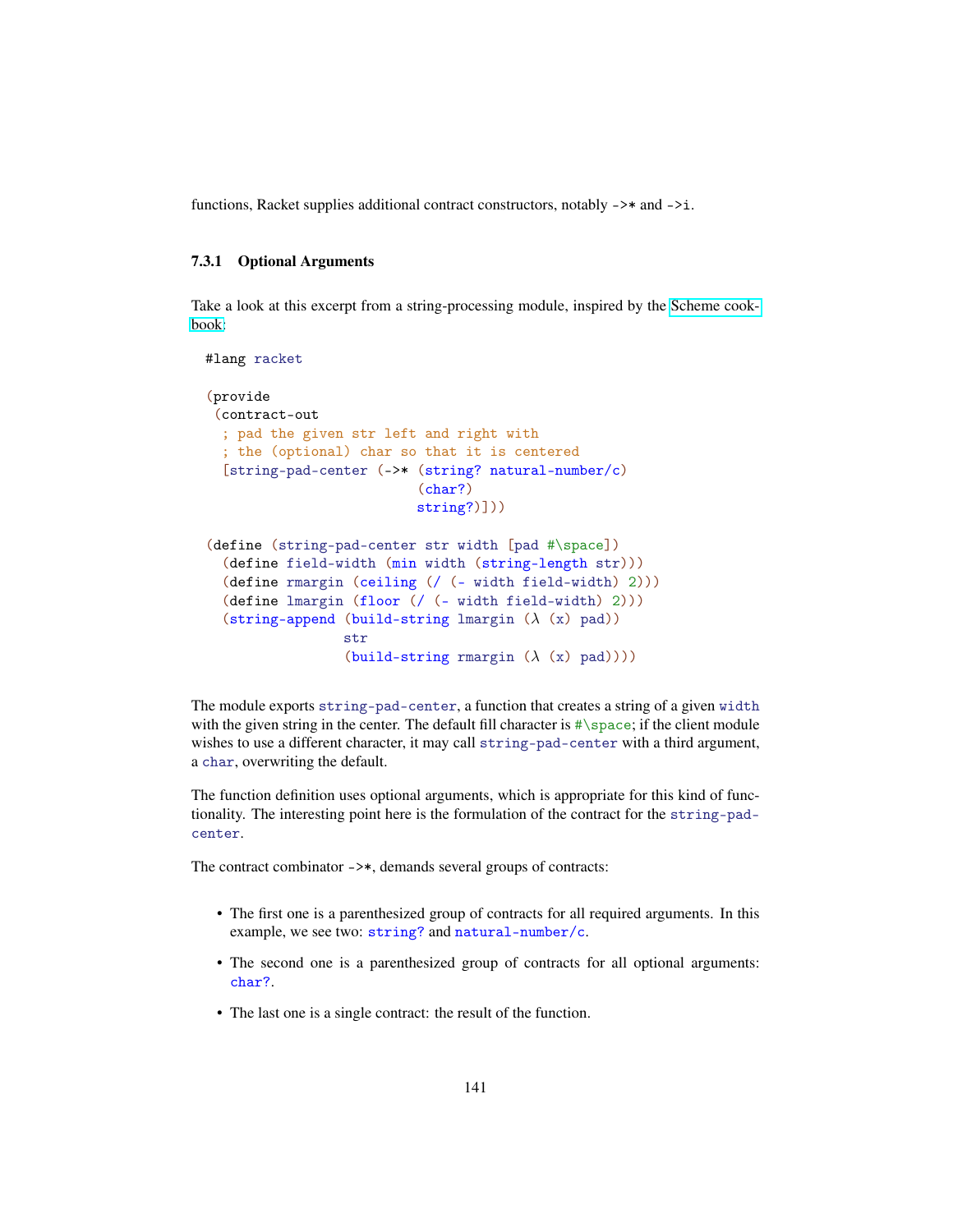Note that if a default value does not satisfy a contract, you won't get a contract error for this interface. If you can't trust yourself to get the initial value right, you need to communicate the initial value across a boundary.

#### 7.3.2 Rest Arguments

The max operator consumes at least one real number, but it accepts any number of additional arguments. You can write other such functions using a rest argument, such as in max-abs: See §4.4.1

```
(define (max-abs n . rst)
 (foldr (lambda (n m) (max (abs n) m)) (abs n) rst))
```
"Declaring a Rest Argument" for an introduction to rest arguments.

Describing this function through a contract requires a further extension of  $-\rightarrow$ \*: a #:rest keyword specifies a contract on a list of arguments after the required and optional arguments:

```
(provide
(contract-out
 [max-abs (->* (real?) () #:rest (listof real?) real?)]))
```
As always for ->\*, the contracts for the required arguments are enclosed in the first pair of parentheses, which in this case is a single real number. The empty pair of parenthesis indicates that there are no optional arguments (not counting the rest arguments). The contract for the rest argument follows #: rest; since all additional arguments must be real numbers, the list of rest arguments must satisfy the contract (listof real?).

#### 7.3.3 Keyword Arguments

#lang racket/gui

It turns out that the -> contract constructor also contains support for keyword arguments. For example, consider this function, which creates a simple GUI and asks the user a yes-or-no question: See §4.4.3

"Declaring Keyword Arguments" for an introduction to keyword arguments.

```
(define (ask-yes-or-no-question question
                                #:default answer
                                #:title title
                                #:width w
                                #:height h)
 (define d (new dialog% [label title] [width w] [height h]))
 (define msg (new message% [label question] [parent d]))
 (define (yes) (set! answer #t) (send d show #f))
 (define (no) (set! answer #f) (send d show #f))
```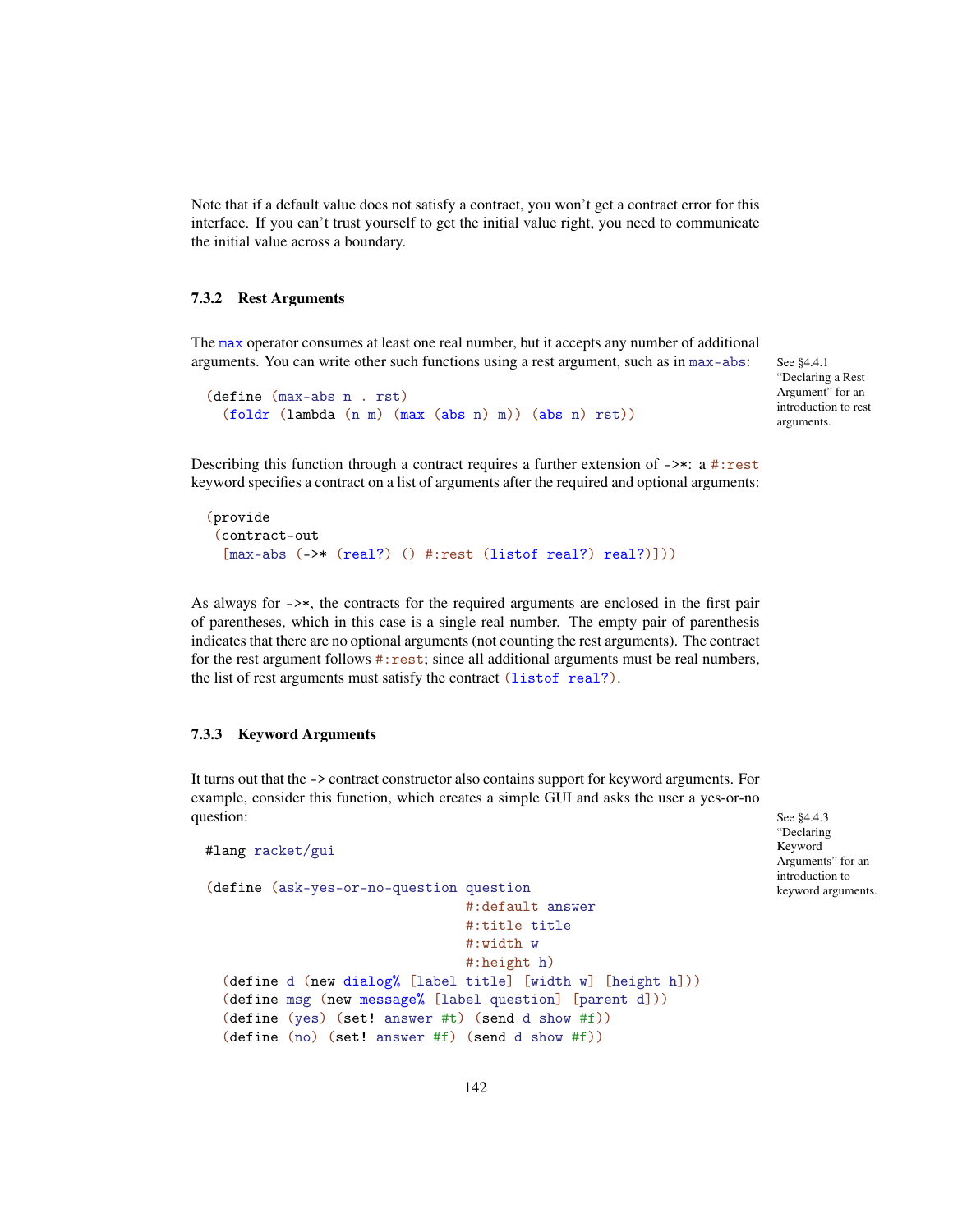```
(define yes-b (new button%
                      [label "Yes"] [parent d]
                      [callback (\lambda (x y) (yes))]
                      [style (if answer '(border) '())]))
  (define no-b (new button%
                     [label "No"] [parent d]
                     [callback (\lambda (x y) (no))]
                     [style (if answer '() '(border))]))
  (send d show #t)
 answer)
(provide (contract-out
          [ask-yes-or-no-question
           (-> string?
               #:default boolean?
               #:title string?
               #:width exact-integer?
               #:height exact-integer?
               boolean?)]))
```
The contract for ask-yes-or-no-question uses ->, and in the same way that lambda (or define-based functions) allows a keyword to precede a functions formal argument, -> allows a keyword to precede a function contract's argument contract. In this case, the contract says that ask-yes-or-no-question must receive four keyword arguments, one for each of the keywords #:default, #:title, #:width, and #:height. As in a function definition, the order of the keywords in -> relative to each other does not matter for clients of the function; only the relative order of argument contracts without keywords matters.

If you really want to ask a yes-or-no question via a GUI, you should use message-box/custom. For that matter, it's usually better to provide buttons with more specific answers than "yes" and "no."

## 7.3.4 Optional Keyword Arguments

Of course, many of the parameters in ask-yes-or-no-question (from the previous question) have reasonable defaults and should be made optional:

```
(define (ask-yes-or-no-question question
                                 #:default answer
                                 #:title [title "Yes or No?"]
                                 #:width [w 400]
                                 #:height [h 200])
 ...)
```
To specify this function's contract, we need to use ->\* again. It supports keywords just as you might expect in both the optional and mandatory argument sections. In this case, we have the mandatory keyword #:default and optional keywords #:title, #:width, and #:height. So, we write the contract like this: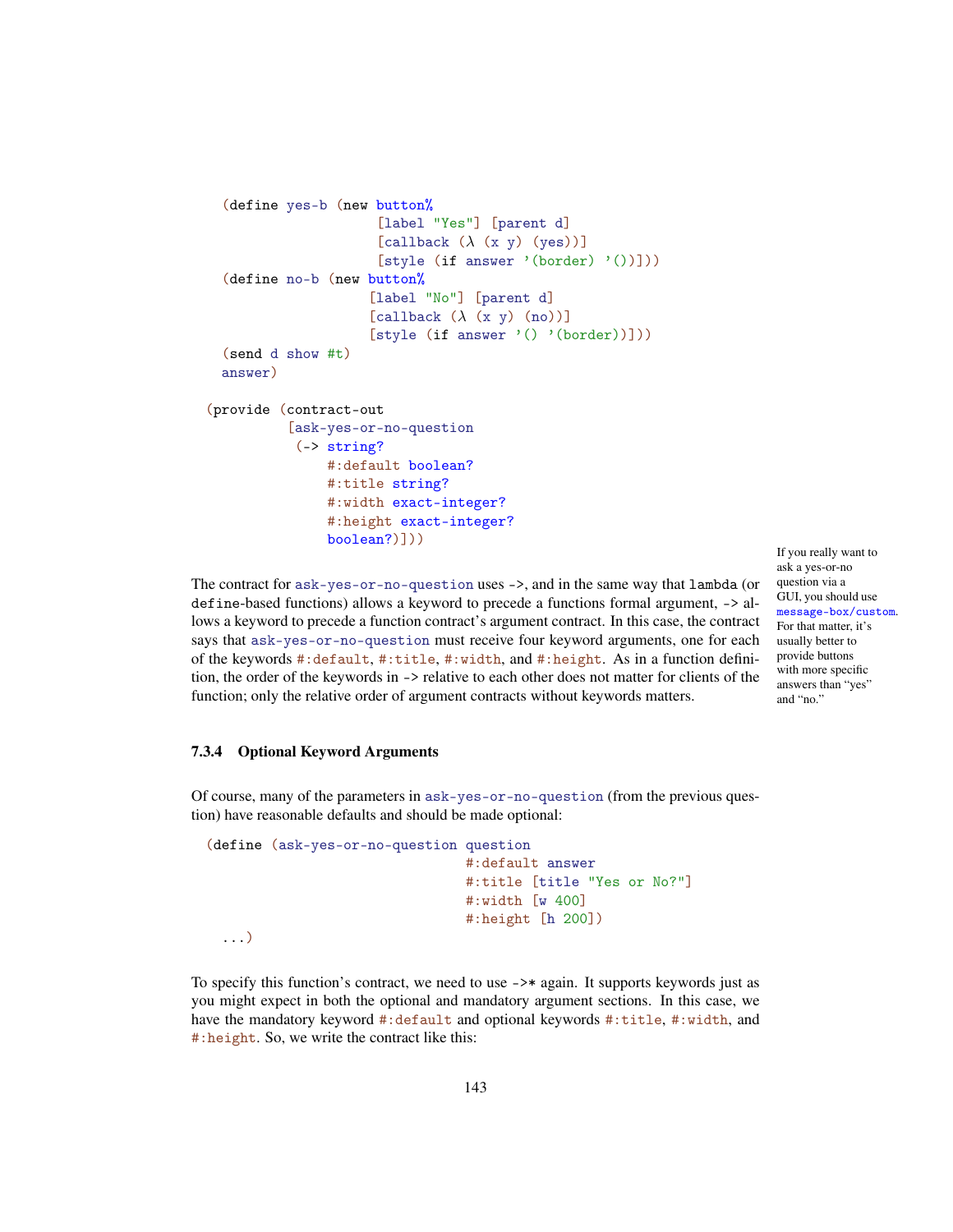```
(provide (contract-out
          [ask-yes-or-no-question
           (->* (string?
                 #:default boolean?)
                (#:title string?
                 #:width exact-integer?
                 #:height exact-integer?)
                boolean?)]))
```
That is, we put the mandatory keywords in the first section, and we put the optional ones in the second section.

### 7.3.5 Contracts for case-lambda

A function defined with case-lambda might impose different constraints on its arguments depending on how many are provided. For example, a report-cost function might convert either a pair of numbers or a string into a new string: See §4.4.4

```
(define report-cost
  (case-lambda
    [(lo hi) (format "between $∼a and $∼a" lo hi)]
    [(desc) (format "∼a of dollars" desc)]))
> (report-cost 5 8)
"between $5 and $8"
> (report-cost "millions")
"millions of dollars"
```
"Arity-Sensitive Functions: case-lambda" for an introduction to case-lambda.

The contract for such a function is formed with the case-> combinator, which combines as many functional contracts as needed:

```
(provide (contract-out
          [report-cost
           (case->
            (integer? integer? . -> . string?)
            (string? . -> . string?))]))
```
As you can see, the contract for report-cost combines two function contracts, which is just as many clauses as the explanation of its functionality required.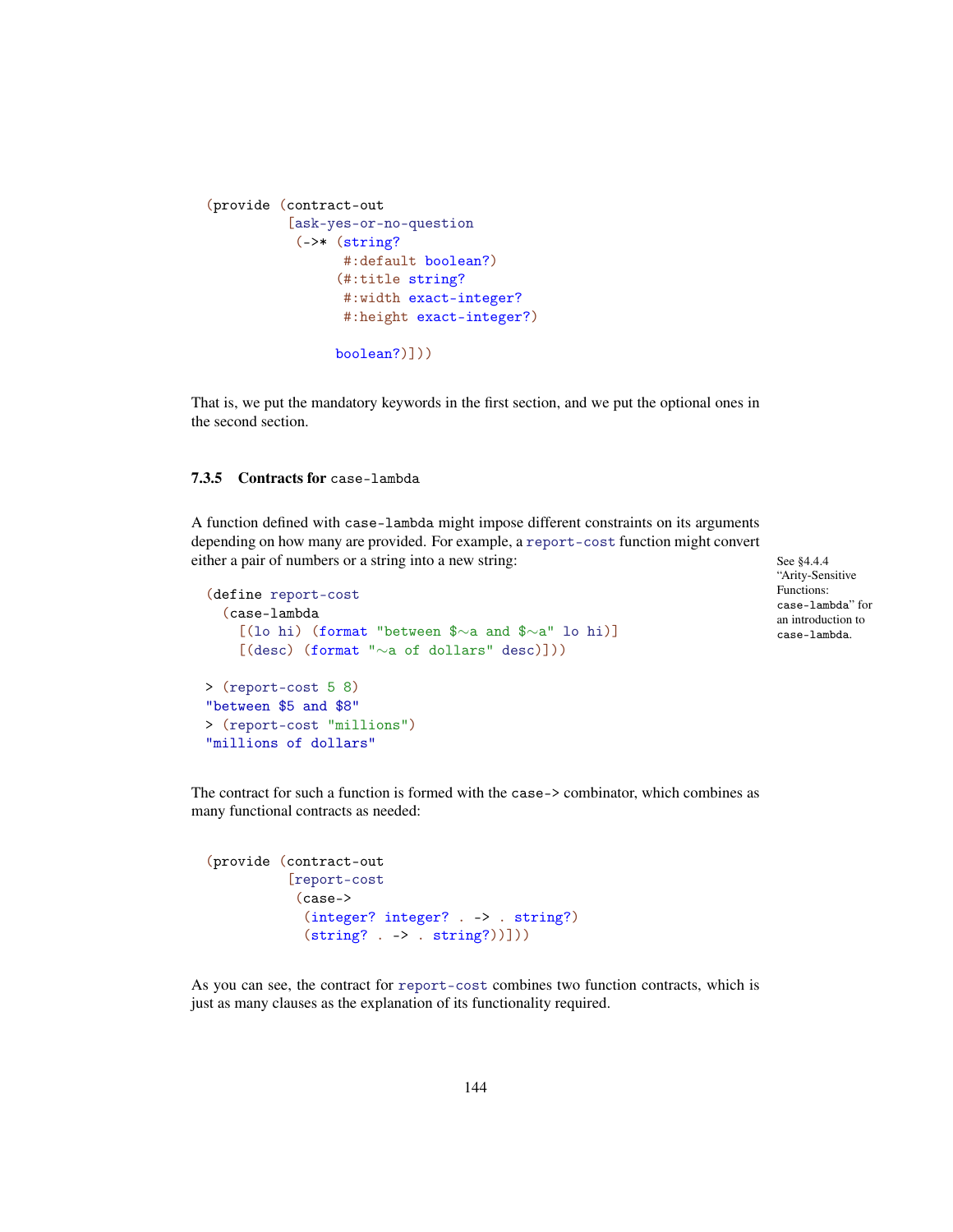#### 7.3.6 Argument and Result Dependencies

The following is an excerpt from an imaginary numerics module:

```
(provide
(contract-out
  [real-sqrt (-\infty) [argument (-\infty)][result (argument) ( < = /c argument)])]))
```
The contract for the exported function real-sqrt uses the  $\rightarrow$  i rather than  $\rightarrow$  function contract. The "i" stands for an *indy dependent* contract, meaning the contract for the function range depends on the value of the argument. The appearance of argument in the line for result's contract means that the result depends on the argument. In this particular case, the argument of real-sqrt is greater or equal to 1, so a very basic correctness check is that the result is smaller than the argument.

In general, a dependent function contract looks just like the more general  $\rightarrow\rightarrow\infty$  contract, but with names added that can be used elsewhere in the contract.

Going back to the bank-account example, suppose that we generalize the module to support multiple accounts and that we also include a withdrawal operation. The improved bankaccount module includes an account structure type and the following functions:

```
(provide (contract-out
          [balance (-> account? amount/c)]
          [withdraw (-> account? amount/c account?)]
          [deposit (-> account? amount/c account?)]))
```
Besides requiring that a client provide a valid amount for a withdrawal, however, the amount should be less than or equal to the specified account's balance, and the resulting account will have less money than it started with. Similarly, the module might promise that a deposit produces an account with money added to the account. The following implementation enforces those constraints and guarantees through contracts:

```
#lang racket
```

```
; section 1: the contract definitions
(struct account (balance))
(define amount/c natural-number/c)
; section 2: the exports
(provide
(contract-out
 [create (amount/c . -> . account?)]
  [balance (account? . -> . amount/c)]
```
The word "indy" is meant to suggest that blame may be assigned to the contract itself, because the contract must be considered an independent component. The name was chosen in response to two existing labels—"lax" and "picky"—for different semantics of function contracts in the research literature.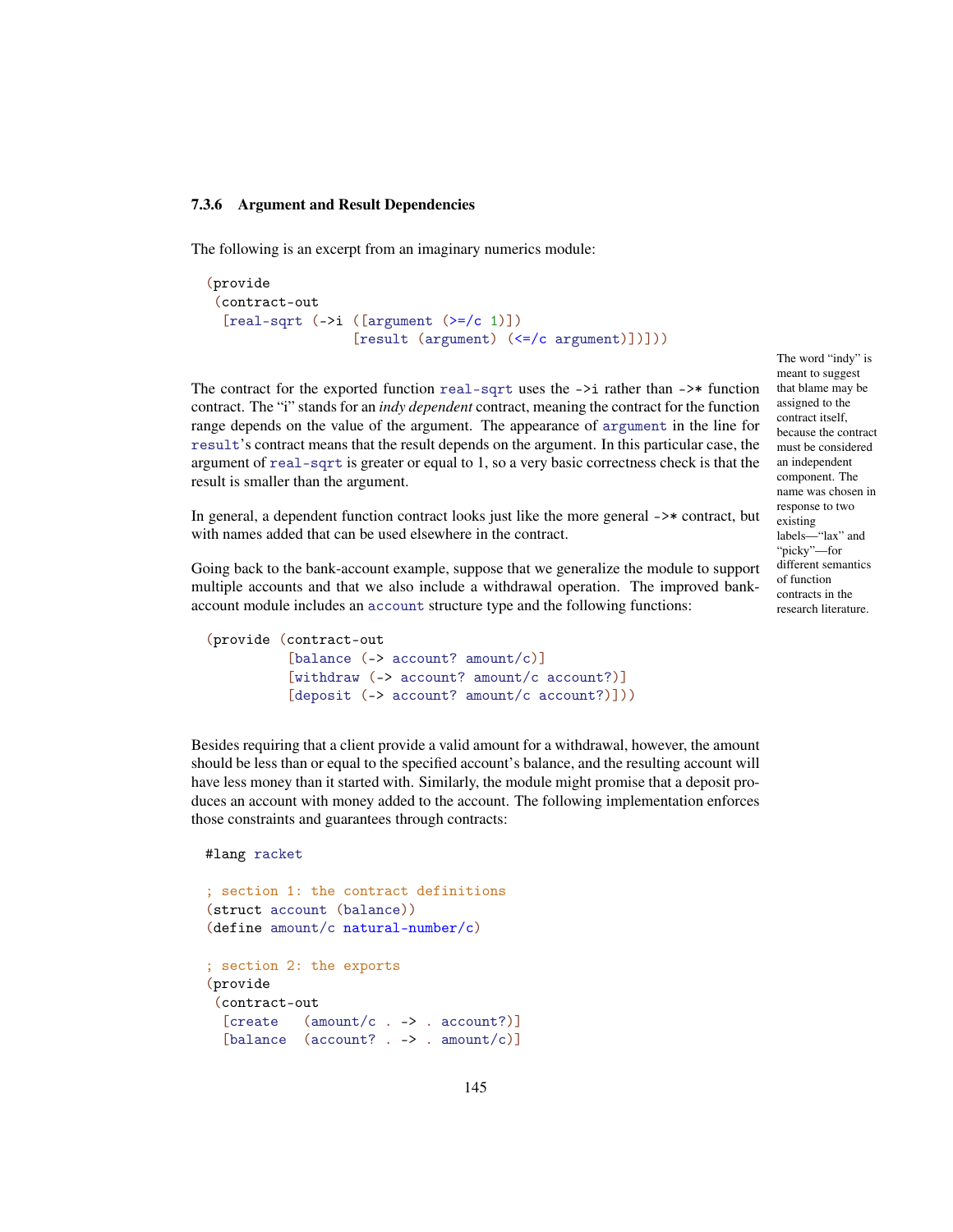```
[withdraw (->i ([acc account?]
                  [amt (acc) (and/c amount/c (<=/c (balance acc)))])
                 [result (acc amt)
                         (and/c account?
                                (lambda (res)
                                  (>= (balance res)
                                       (- (balance acc) amt))))])]
 [deposit (->i ([acc account?]
                  [amt amount/c])
                 [result (acc amt)
                         (and/c account?
                                (lambda (res)
                                   (>= (balance res)
                                       (+ (balance acc) amt))))])]))
; section 3: the function definitions
(define balance account-balance)
(define (create amt) (account amt))
(define (withdraw a amt)
 (account (- (account-balance a) amt)))
(define (deposit a amt)
 (account (+ (account-balance a) amt)))
```
The contracts in section 2 provide typical type-like guarantees for create and balance. For withdraw and deposit, however, the contracts check and guarantee the more complicated constraints on balance and deposit. The contract on the second argument to withdraw uses (balance acc) to check whether the supplied withdrawal amount is small enough, where  $\alpha c$  is the name given within  $-\alpha$  to the function's first argument. The contract on the result of withdraw uses both acc and amt to guarantee that no more than that requested amount was withdrawn. The contract on deposit similarly uses acc and amount in the result contract to guarantee that at least as much money as provided was deposited into the account.

As written above, when a contract check fails, the error message is not great. The following revision uses flat-named-contract within a helper function mk-account-contract to provide better error messages.

#lang racket

```
; section 1: the contract definitions
(struct account (balance))
(define amount/c natural-number/c)
```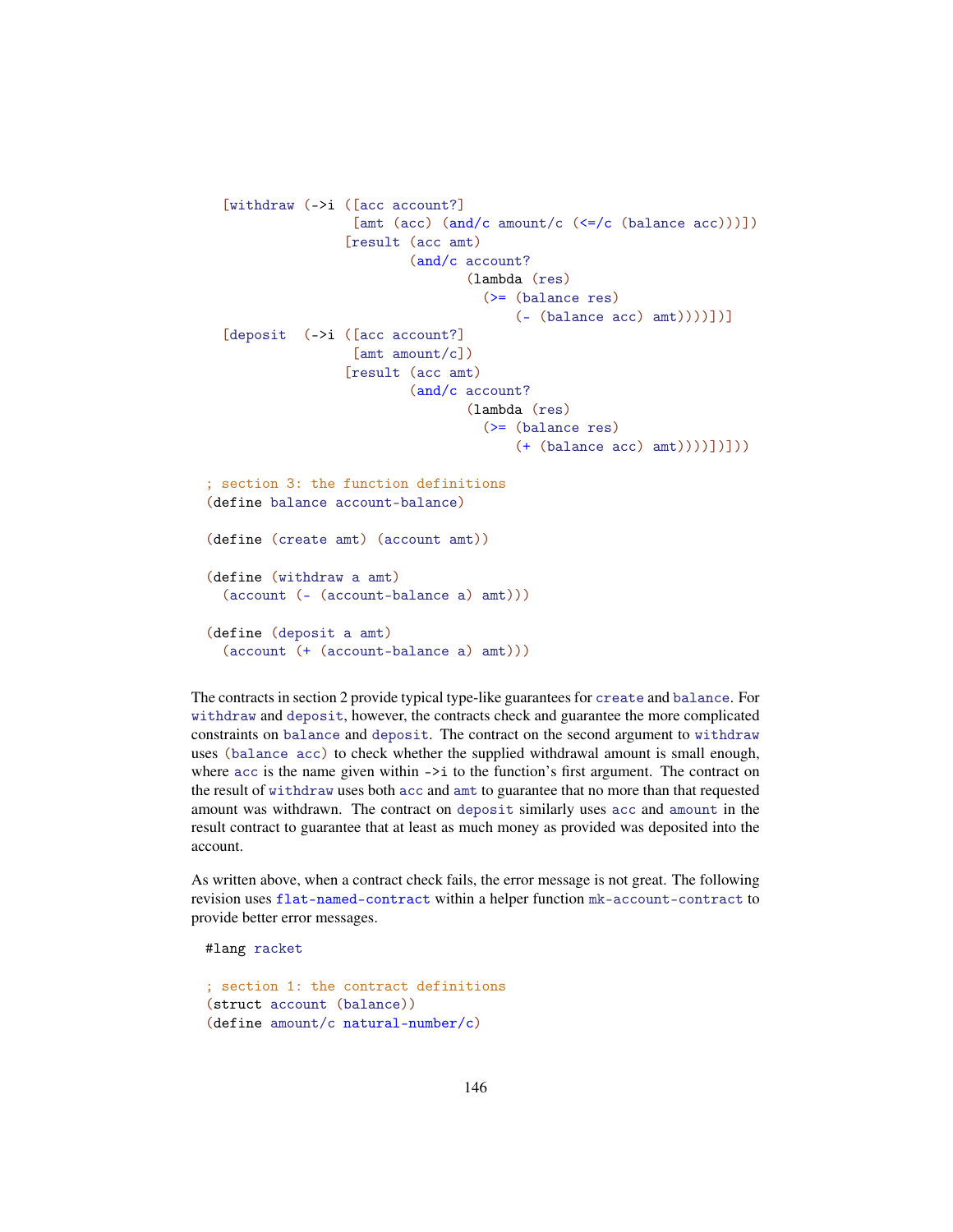```
(define msg> "account a with balance larger than ∼a expected")
(define msg< "account a with balance less than ∼a expected")
(define (mk-account-contract acc amt op msg)
  (define balance0 (balance acc))
  (define (ctr a)
    (and (account? a) (op balance0 (balance a))))
  (flat-named-contract (format msg balance0) ctr))
; section 2: the exports
(provide
 (contract-out
  [create (amount/c . -> . account?)]
  [balance (account? . -> . amount/c)][withdraw (->i ([acc account?]
                  [amt (acc) (and/c amount/c (\leq/c (balance acc)))])
                 [result (acc amt) (mk-account-
contract acc amt >= msg>)])]
  [deposit (->i ([acc account?]
                  [amt amount/c])
                 [result (acc amt)
                         (mk-account-contract acc amt <= msg<)])]))
; section 3: the function definitions
(define balance account-balance)
(define (create amt) (account amt))
(define (withdraw a amt)
  (account (- (account-balance a) amt)))
(define (deposit a amt)
  (account (+ (account-balance a) amt)))
```
### 7.3.7 Checking State Changes

The ->i contract combinator can also ensure that a function only modifies state according to certain constraints. For example, consider this contract (it is a slightly simplified version from the function preferences:add-panel in the framework):

```
(->i ([parent (is-a?/c area-container-window<%>)])
      [_ (parent)
       (let ([old-children (send parent get-children)])
         (\lambda (child)
```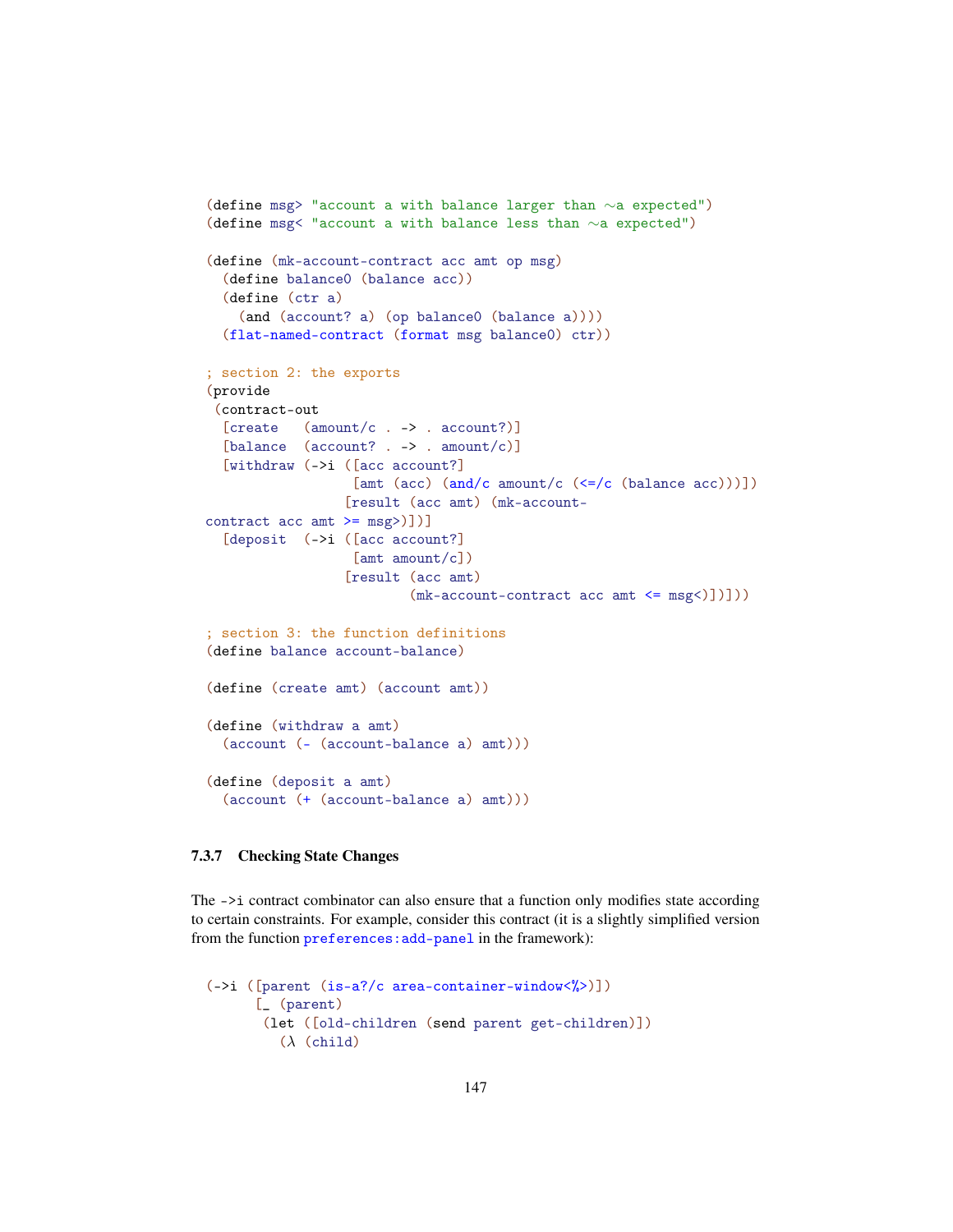```
(andmap eq?
        (append old-children (list child))
        (send parent get-children))))])
```
It says that the function accepts a single argument, named parent, and that parent must be an object matching the interface area-container-window<%>.

The range contract ensures that the function only modifies the children of parent by adding a new child to the front of the list. It accomplishes this by using the \_ instead of a normal identifier, which tells the contract library that the range contract does not depend on the values of any of the results, and thus the contract library evaluates the expression following the \_ when the function is called, instead of when it returns. Therefore the call to the get-children method happens before the function under the contract is called. When the function under contract returns, its result is passed in as child, and the contract ensures that the children after the function return are the same as the children before the function called, but with one more child, at the front of the list.

To see the difference in a toy example that focuses on this point, consider this program

```
#lang racket
(detine x'()(define (get-x) x)
(detine (f) (set! x (cons 'f x)))(provide
 (contract-out
  [f(-\infty i) [ (begin (set! x (cons 'ctc x)) any/c)])]
  [get-x (\rightarrow (listof symbol?)]))
```
If you were to require this module, call f, then the result of  $get-x$  would be  $'(f \, ctc)$ . In contrast, if the contract for f were

 $(-\geq i$  () [res (begin (set! x (cons 'ctc x)) any/c)])

(only changing the underscore to res), then the result of get-x would be  $'(ctc f)$ .

#### 7.3.8 Multiple Result Values

The function split consumes a list of chars and delivers the string that occurs before the first occurrence of  $\forall x$  is a set of the list:

(define (split l)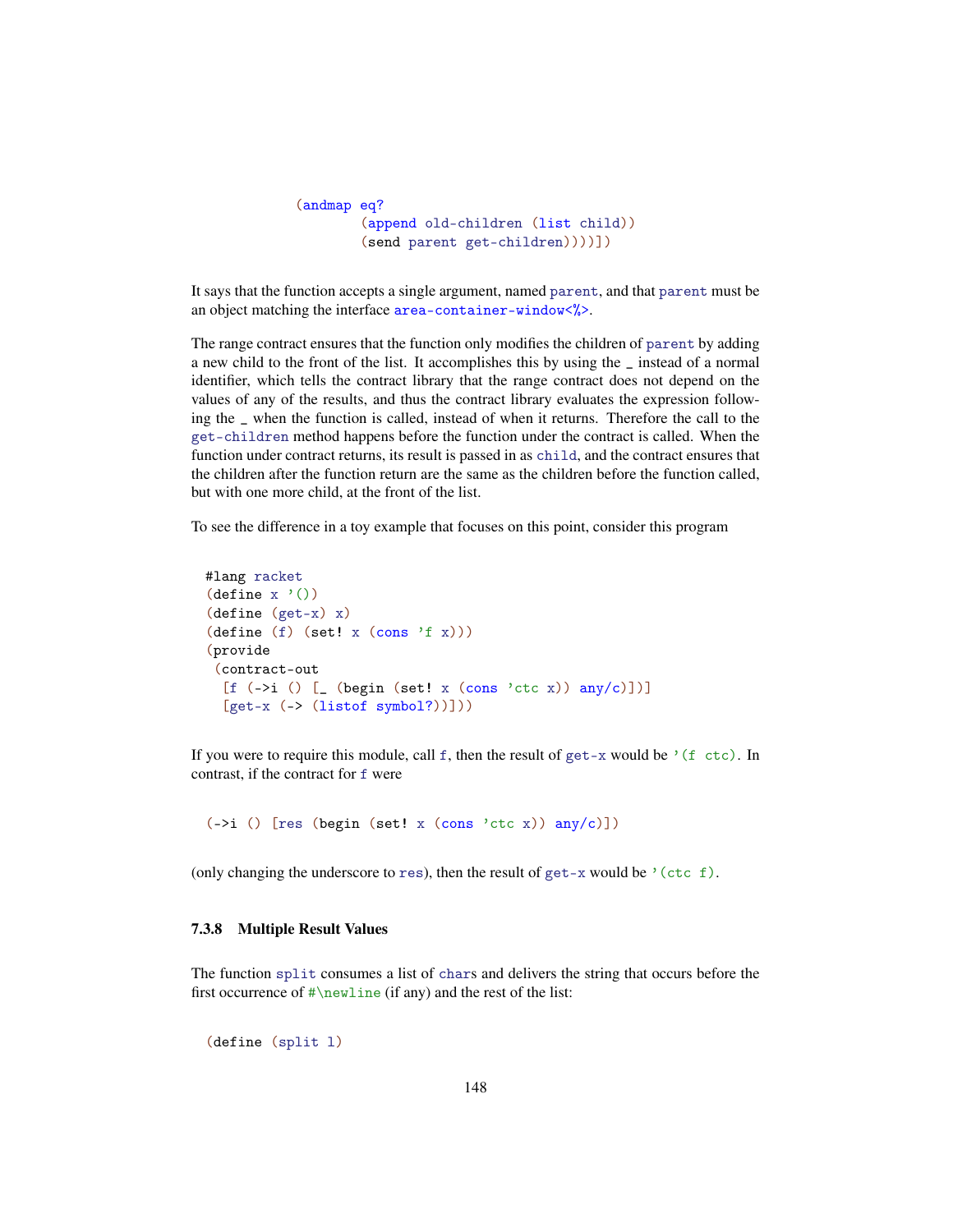```
(define (split l w)
  (cond
    [(null? 1) (values (list->string (reverse w))'())]
   [(char=? \#\\newline (car 1))(values (list->string (reverse w)) (cdr l))]
   [else (split (cdr 1) (cons (car 1) w))]))(split 1'())
```
It is a typical multiple-value function, returning two values by traversing a single list.

The contract for such a function can use the ordinary function arrow  $\rightarrow$ , since  $\rightarrow$  treats values specially when it appears as the last result:

```
(provide (contract-out
          [split (-> (listof char?)
                     (values string? (listof char?)))]))
```
The contract for such a function can also be written using  $\rightarrow$ \*:

```
(provide (contract-out
          [split (->* ((listof char?))
                       \left()
                       (values string? (listof char?)))]))
```
As before, the contract for the argument with  $\rightarrow \rightarrow \infty$  is wrapped in an extra pair of parentheses (and must always be wrapped like that) and the empty pair of parentheses indicates that there are no optional arguments. The contracts for the results are inside values: a string and a list of characters.

Now, suppose that we also want to ensure that the first result of split is a prefix of the given word in list format. In that case, we need to use the  $\rightarrow$  i contract combinator:

```
(define (substring-of? s)
  (flat-named-contract
    (format "substring of ∼s" s)
    (lambda (s2)
      (and (string? s2)
           (<= (string-length s2) (string-length s))
           (equal? (substring s 0 (string-length s2)) s2)))))
(provide
 (contract-out
  [split (->i ([fl (listof char?)])
```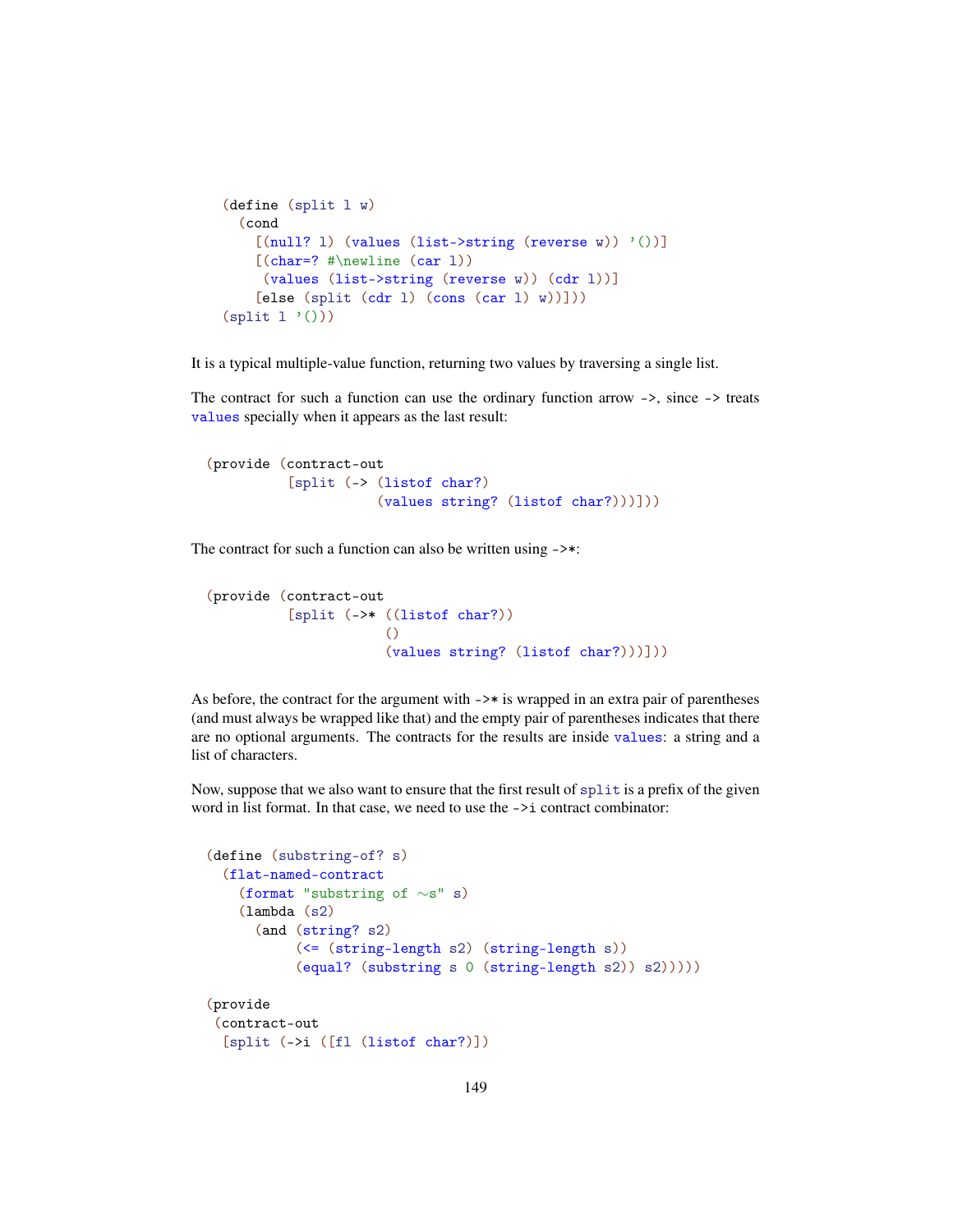(values [s (fl) (substring-of? (list->string fl))]  $[c$  (listof char?)]))]))

Like  $\rightarrow$ \*, the  $\rightarrow$  i combinator uses a function over the argument to create the range contracts. Yes, it doesn't just return one contract but as many as the function produces values: one contract per value. In this case, the second contract is the same as before, ensuring that the second result is a list of chars. In contrast, the first contract strengthens the old one so that the result is a prefix of the given word.

This contract is expensive to check, of course. Here is a slightly cheaper version:

```
(provide
(contract-out
 [split (->i ([fl (listof char?)])
              (values [s (fl) (string-len/c (length fl))]
                      [c (listof char?)]))]))
```
#### 7.3.9 Fixed but Statically Unknown Arities

Imagine yourself writing a contract for a function that accepts some other function and a list of numbers that eventually applies the former to the latter. Unless the arity of the given function matches the length of the given list, your procedure is in trouble.

Consider this n-step function:

```
; (number ... -> (union #f number?)) (listof number) -> void
(define (n-step proc inits)
  (let ([inc (apply proc inits)])
    (when inc
      (n-step proc (map (<math>\lambda</math> (x) (+ x inc)) inits))))
```
The argument of n-step is proc, a function proc whose results are either numbers or false, and a list. It then applies proc to the list inits. As long as proc returns a number, n-step treats that number as an increment for each of the numbers in inits and recurs. When proc returns false, the loop stops.

Here are two uses:

```
; nat -> nat
(define (f x)
  (printf "∼s\n" x)
  (if (= x 0) #f -1))
```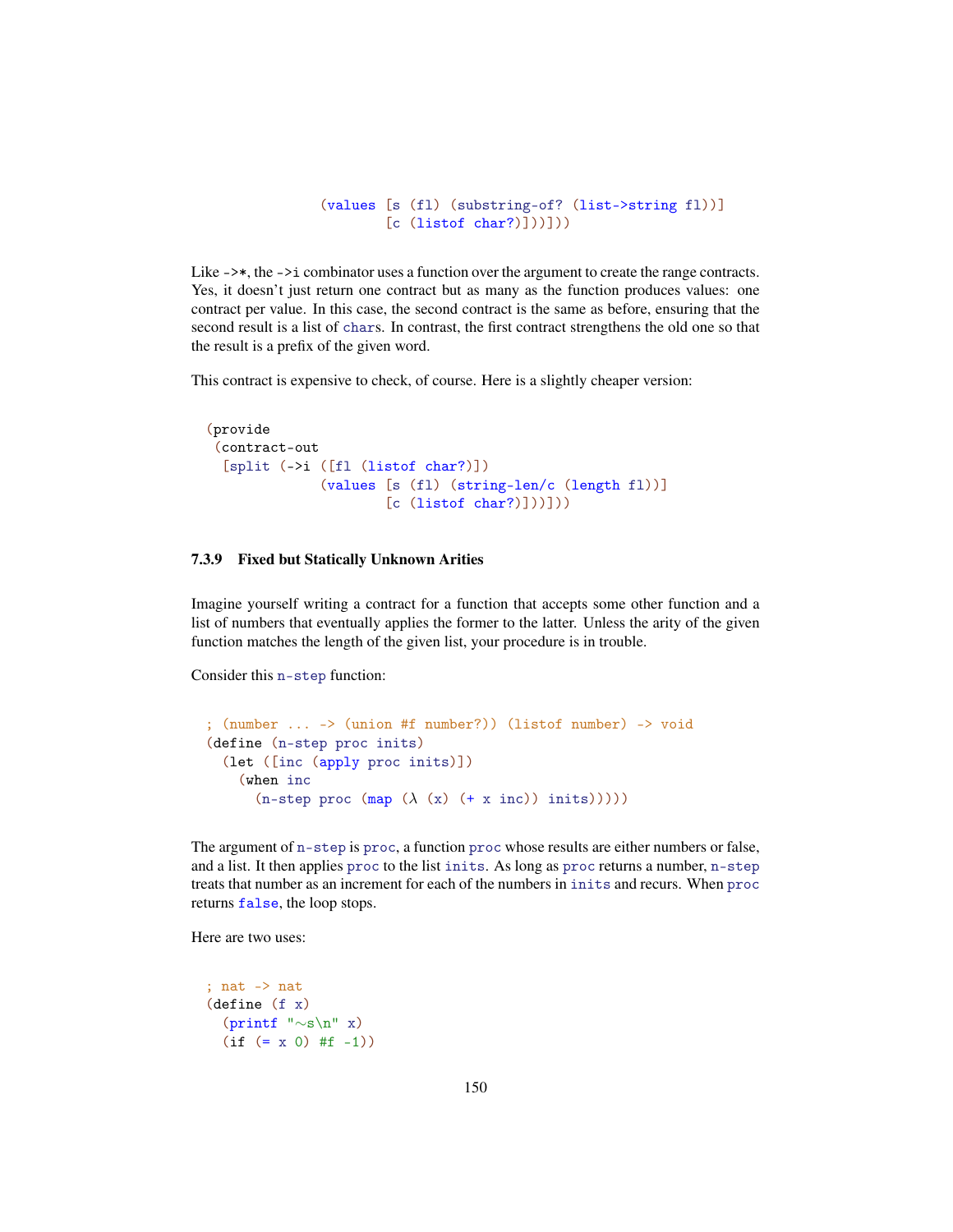```
(n-step f'(2))
; nat nat -> nat
(define (g x y)
  (detine z (+ x y))(printf "∼s\n" (list x y z))
  (if (= z 0) #f -1))(n-step g' (1 1))
```
A contract for n-step must specify two aspects of proc's behavior: its arity must include the number of elements in inits, and it must return either a number or  $#f$ . The latter is easy, the former is difficult. At first glance, this appears to suggest a contract that assigns a *variable-arity* to proc:

 $(\rightarrow *)$ (listof any/c) (or/c number? false/c))

This contract, however, says that the function must accept *any* number of arguments, not a *specific* but *undetermined* number. Thus, applying n-step to  $(\text{lambda } (x) x)$  and  $(\text{list})$ 1) breaks the contract because the given function accepts only one argument.

The correct contract uses the unconstrained-domain-> combinator, which specifies only the range of a function, not its domain. It is then possible to combine this contract with an arity test to specify the correct contract for n-step:

```
(provide
(contract-out
  [n-step
  (->i ([proc (inits)
          (and/c (unconstrained-domain->
                   (or/c false/c number?))
                  (\lambda)(f) (procedure-arity-includes?
                          f
                          (length inits))))]
         [inits (listof number?)])
        ()
        any)]))
```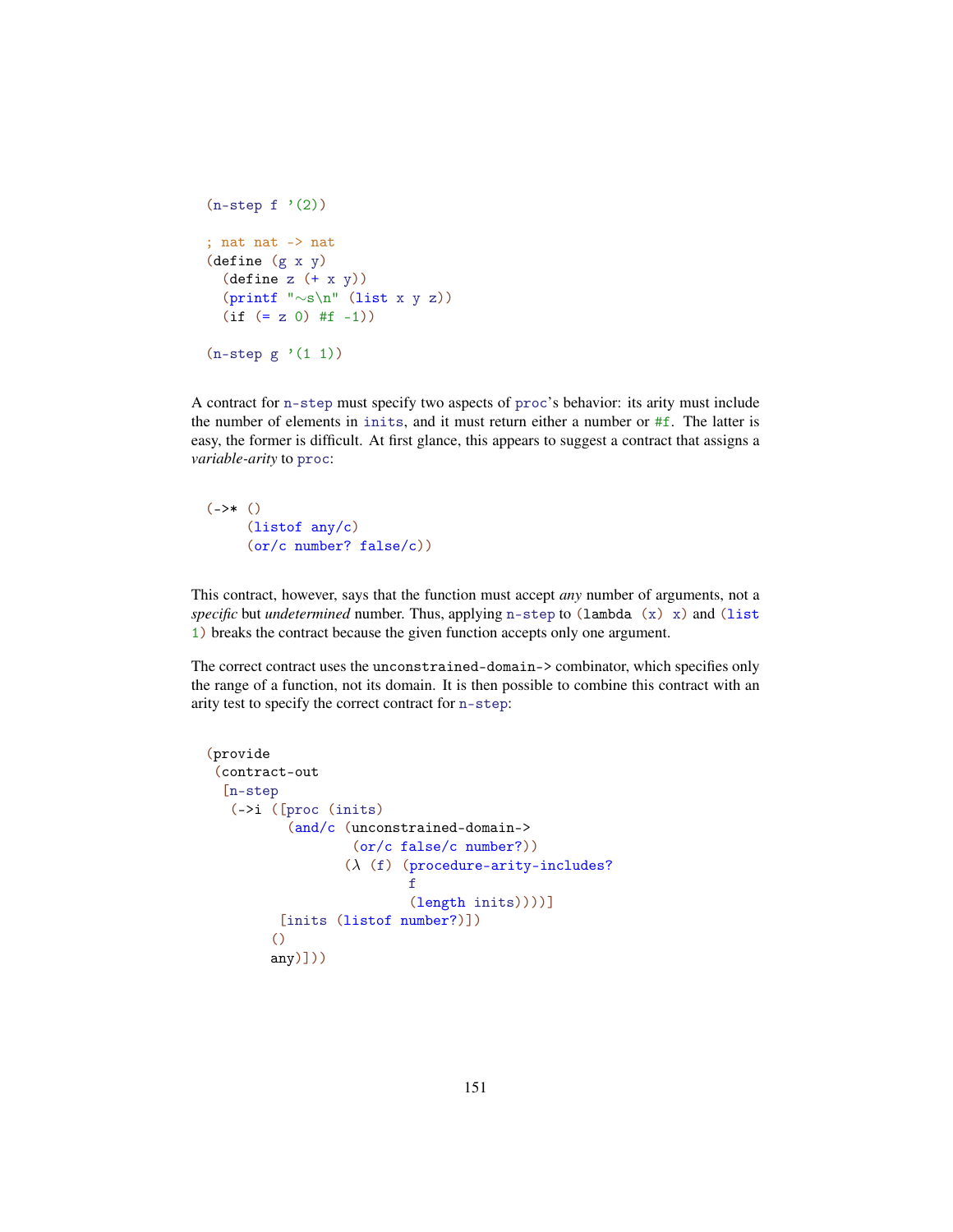# 7.4 Contracts: A Thorough Example

This section develops several different flavors of contracts for one and the same example: Racket's argmax function. According to its Racket documentation, the function consumes a procedure proc and a non-empty list of values, lst. It

returns the *first* element in the list lst that maximizes the result of proc.

The emphasis on *first* is ours.

Examples:

```
> (argmax add1 (list 1 2 3))
3
> (argmax sqrt (list 0.4 0.9 0.16))
0.9
> (argmax second '((a 2) (b 3) (c 4) (d 1) (e 4)))
'(c 4)
```
Here is the simplest possible contract for this function:

```
version 1
#lang racket
(define (argmax f lov) ...)
(provide
 (contract-out
  [argmax (-> (-> any/c real?) (and/c pair? list?) any/c]))
```
This contract captures two essential conditions of the informal description of argmax:

- the given function must produce numbers that are comparable according to  $\lt$ . In particular, the contract  $(\rightarrow$  any/c number?) would not do, because number? also recognizes complex numbers in Racket.
- the given list must contain at least one item.

When combined with the name, the contract explains the behavior of argmax at the same level as an ML function type in a module signature (except for the non-empty list aspect).

Contracts may communicate significantly more than a type signature, however. Take a look at this second contract for argmax: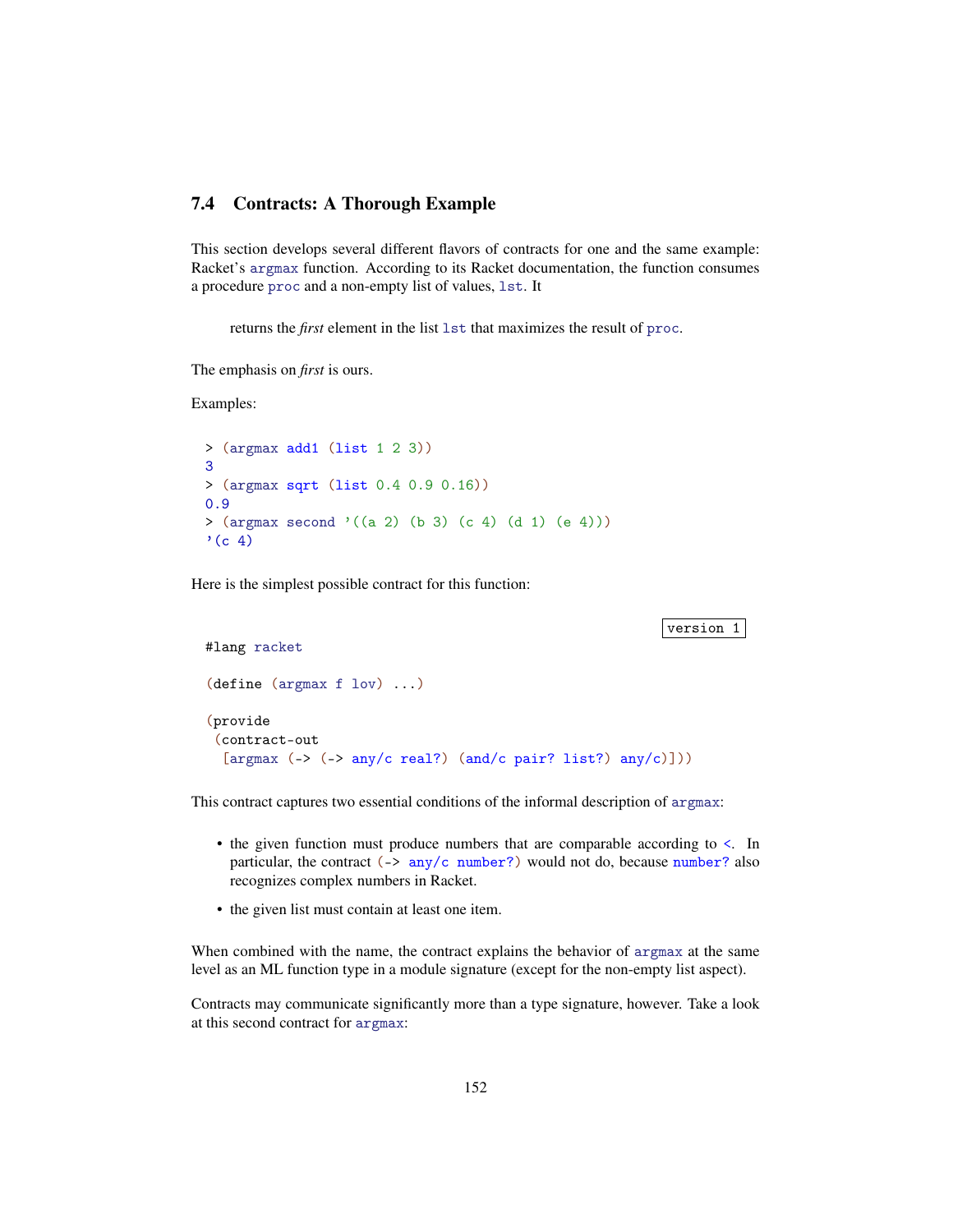```
#lang racket
(define (argmax f lov) ...)
(provide
 (contract-out
  [argmax
     (-\geq i \left( \left[ f \right] (-\geq a_{\text{ny}}/c \text{ real?}) \right) [\text{low (and/c pair? list?})]) ()
            (r (f lov)
               (lambda (r)
                  (define f@r (f r))
                  (for/and ([v lov]) (= f@r (f v)))))
```
It is a *dependent* contract that names the two arguments and uses the names to impose a predicate on the result. This predicate computes (f r) – where r is the result of argmax – and then validates that this value is greater than or equal to all values of f on the items of lov.

Is it possible that argmax could cheat by returning a random value that accidentally maximizes f over all elements of lov? With a contract, it is possible to rule out this possibility:

version 2 rev. a

version 2

```
(define (argmax f lov) ...)
(provide
(contract-out
  [argmax
    (-\Sigma i \cdot (f \cdot \Sigma s) \cdot s) [lov (and/c pair? list?)]) ()
          (r (f lov)
             (lambda (r)
               (define f@r (f r))
               (and (memq r lov)
                     (for/and ([v lov]) (\geq f@r (f v))))))))
```
#lang racket

The memq function ensures that r is *intensionally equal* to one of the members of lov. Of That is, "pointer course, a moment's worth of reflection shows that it is impossible to make up such a value. Functions are opaque values in Racket and without applying a function, it is impossible to determine whether some random input value produces an output value or triggers some exception. So we ignore this possibility from here on.

equality" for those who prefer to think at the hardware level.

Version 2 formulates the overall sentiment of argmax's documentation, but it fails to bring across that the result is the *first* element of the given list that maximizes the given function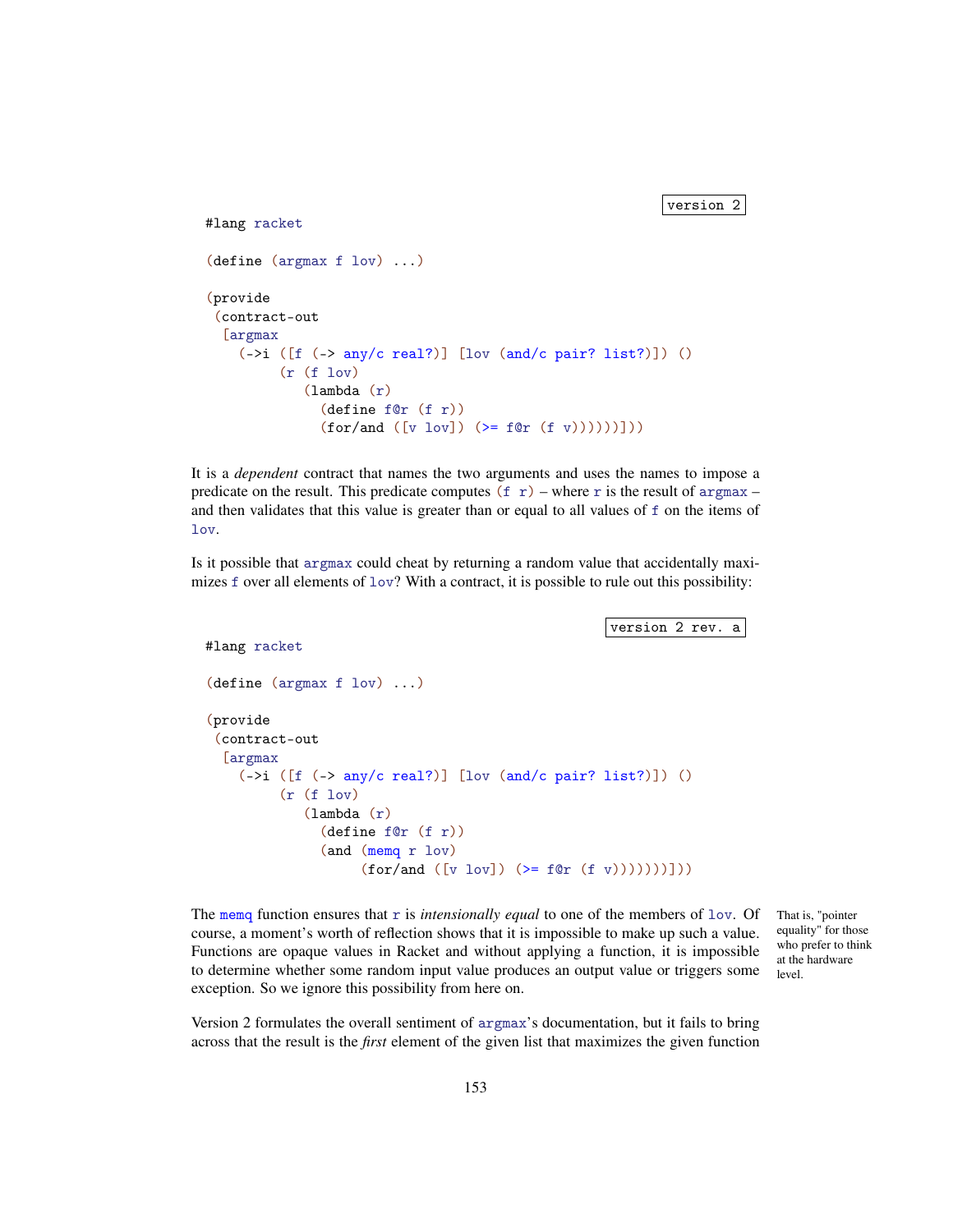f. Here is a version that communicates this second aspect of the informal documentation:

```
version 3
#lang racket
(define (argmax f lov) ...)
(provide
 (contract-out
  [argmax
    (->i ([f (-> any/c real?)] [lov (and/c pair? list?)]) ()
         (r (f lov)
            (lambda (r)
              (define f@r (f r))
              (and (for/and ([v lov]) (>= f@r (f v)))(eq? (first (memf (lambda (v) (= (f v) f@r)) lov))r)))))]))
```
That is, the memf function determines the first element of lov whose value under f is equal to r's value under f. If this element is intensionally equal to r, the result of argmax is correct.

This second refinement step introduces two problems. First, both conditions recompute the values of f for all elements of lov. Second, the contract is now quite difficult to read. Contracts should have a concise formulation that a client can comprehend with a simple scan. Let us eliminate the readability problem with two auxiliary functions that have reasonably meaningful names:

version 3 rev. a

```
(define (argmax f lov) ...)
(provide
(contract-out
  [argmax
    (-\Sigma i \cdot (f \cdot \Sigma s) \cdot s) [lov (and/c pair? list?)]) ()
         (r (f lov)
             (lambda (r)
               (detine f@r (f r))(and (is-first-max? r f@r f lov)
                     (dominates-all f@r f lov)))))])
```
; where

#lang racket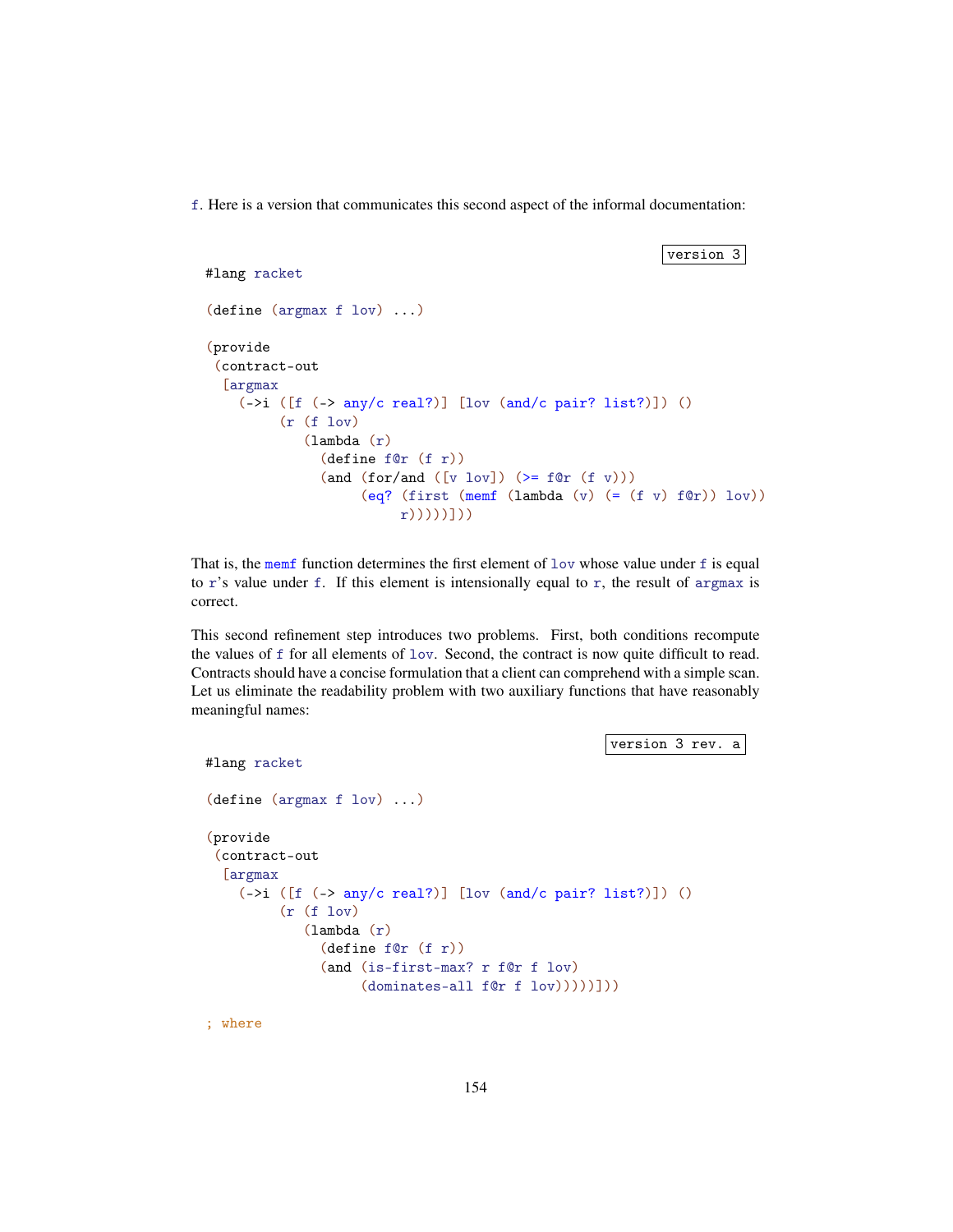```
; f@r is greater or equal to all (f v) for v in lov
(define (dominates-all f@r f lov)
  (for/and ( [v lov]) (\geq f@r (f v)))); r is eq? to the first element v of lov for which (pred? v)
(define (is-first-max? r f@r f lov)
  (eq? (first (memf (lambda (v) (= (f v) f@r)) lov)) r))
```
The names of the two predicates express their functionality and, in principle, render it unnecessary to read their definitions.

This step leaves us with the problem of the newly introduced inefficiency. To avoid the recomputation of  $(f \ v)$  for all v on lov, we change the contract so that it computes these values and reuses them as needed:

#lang racket

version 3 rev. b

```
(define (argmax f lov) ...)
(provide
 (contract-out
  [argmax
    (->i ([f (-> any/c real?)] [lov (and/c pair? list?)]) ()
         (r (f lov)
            (lambda (r)
              (define f@r (f r))
              (define flov (map f lov))
              (and (is-first-max? r f@r (map list lov flov))
                   (dominates-all f@r flov)))))]))
; where
; f@r is greater or equal to all f@v in flov
(define (dominates-all f@r flov)
  (for/and (f@v flov]) (>= f@r f@v)); r is (first x) for the first x in lov+flov s.t. (= (second x)
f@r)
(define (is-first-max? r f@r lov+flov)
  (define fst (first lov+flov))
  (if (= (secondfst) f@r)(eq? (first fst) r)
      (is-first-max? r f@r (rest lov+flov))))
```
Now the predicate on the result once again computes all values of f for elements of  $1\text{ov}$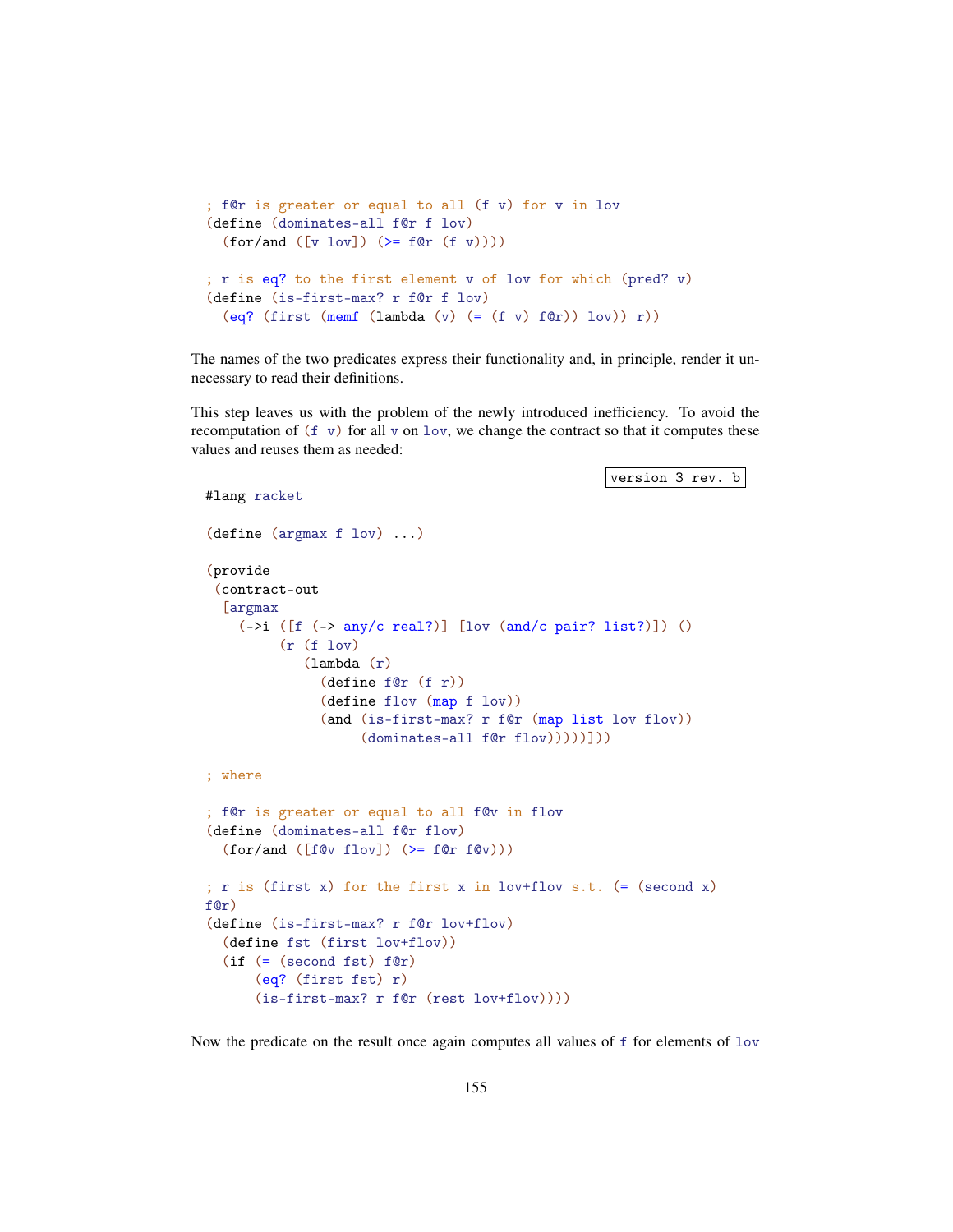Version 3 may still be too eager when it comes to calling f. While Racket's argmax always calls f no matter how many items lov contains, let us imagine for illustrative purposes that our own implementation first checks whether the list is a singleton. If so, the first element would be the only element of lov and in that case there would be no need to compute (f r). As a matter of fact, since f may diverge or raise an exception for some inputs, argmax The argmax of should avoid calling f when possible.

The following contract demonstrates how a higher-order dependent contract needs to be adjusted so as to avoid being over-eager:

version 4

once. The word "eager" and the word "eager" and the word "eager" and the word "eager" and the word "eager" and the word "eager" and the word "eager" and the word "eager" and the word "eager" and the word "eager" and the wo comes from the literature on the linguistics of contracts.

> Racket implicitly argues that it not only promises the first value that maximizes f over lov but also that f produces/produced a value for the result.

```
#lang racket
(define (argmax f lov)
  (if (empty? (rest lov))
      (first lov)
      ...))
(provide
 (contract-out
  [argmax
    (-\Sigma i \cdot (f \cdot \Sigma s) \cdot s) [lov (and/c pair? list?)]) ()
          (r (f lov)
             (lambda (r)
               (cond
                 [(empty? (rest lov)) (eq? (first lov) r)]
                 <u>Felse</u>
                  (define f@r (f r))
                  (define flov (map f lov))
                  (and (is-first-max? r f@r (map list lov flov))
                        (dominates-all <math>f@r flov))]())))); where
; f@r is greater or equal to all f@v in flov
(define (dominates-all f@r lov) ...)
; r is (first x) for the first x in lov+flov s.t. (= (second x)
f@r)
(define (is-first-max? r f@r lov+flov) ...)
```
Note that such considerations don't apply to the world of first-order contracts. Only a higherorder (or lazy) language forces the programmer to express contracts with such precision.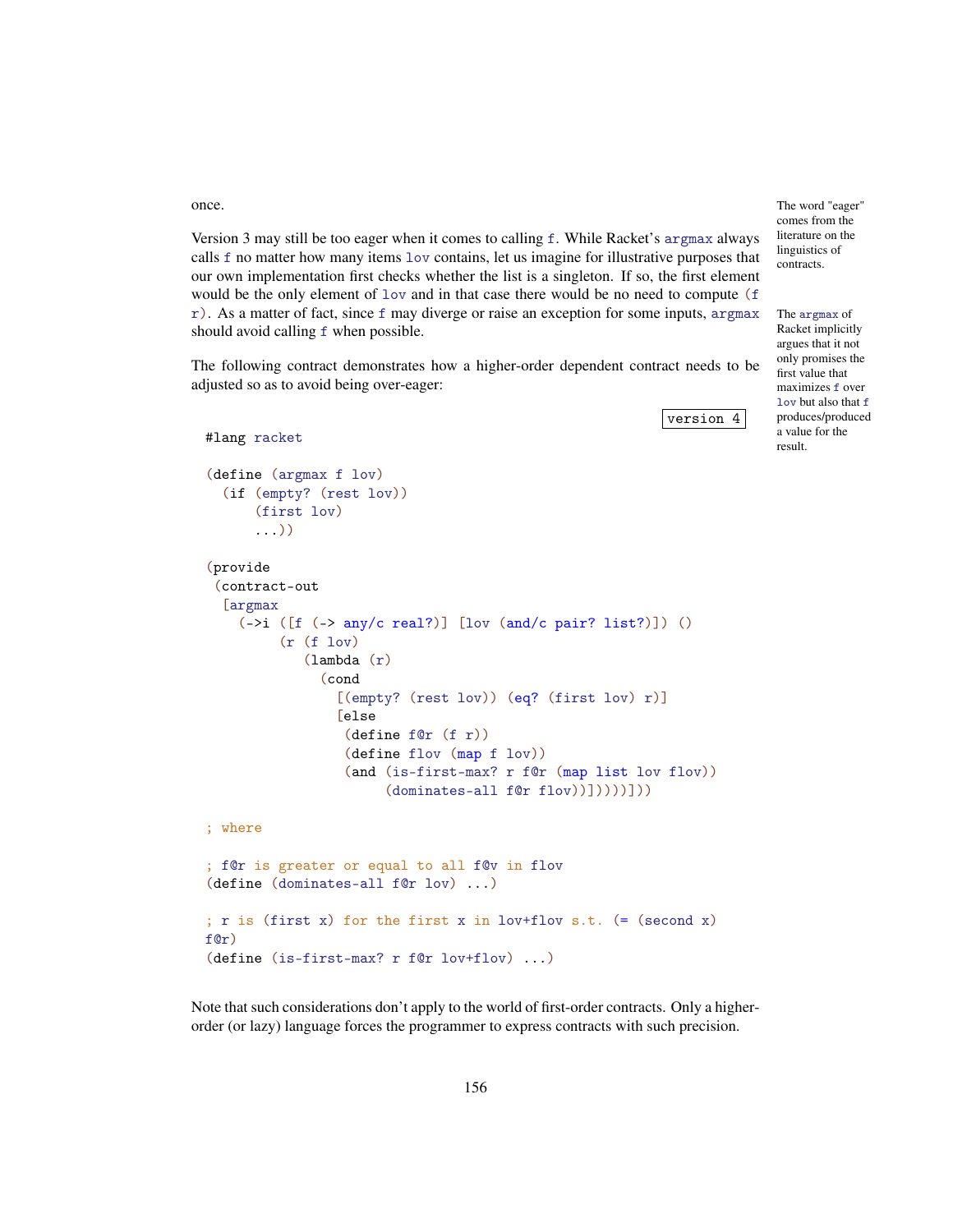The problem of diverging or exception-raising functions should alert the reader to the even more general problem of functions with side-effects. If the given function f has visible effects – say it logs its calls to a file – then the clients of  $\argmax$  will be able to observe two sets of logs for each call to argmax. To be precise, if the list of values contains more than one element, the log will contain two calls of  $f$  per value on lov. If  $f$  is expensive to compute, doubling the calls imposes a high cost.

To avoid this cost and to signal problems with overly eager contracts, a contract system could record the i/o of contracted function arguments and use these hashtables in the dependency specification. This is a topic of on-going research in PLT. Stay tuned.

# 7.5 Contracts on Structures

Modules deal with structures in two ways. First they export struct definitions, i.e., the ability to create structs of a certain kind, to access their fields, to modify them, and to distinguish structs of this kind against every other kind of value in the world. Second, on occasion a module exports a specific struct and wishes to promise that its fields contain values of a certain kind. This section explains how to protect structs with contracts for both uses.

### 7.5.1 Guarantees for a Specific Value

If your module defines a variable to be a structure, then you can specify the structure's shape using struct/c:

```
#lang racket
(require lang/posn)
(define origin (make-posn 0 0))
(provide (contract-out
          [origin (struct/c posn zero? zero?)]))
```
In this example, the module imports a library for representing positions, which exports a posn structure. One of the posns it creates and exports stands for the origin, i.e., (0,0), of the grid. See also vector/c

and similar contract combinators for (flat) compound

#### **7.5.2 Guarantees for All Values** data.

The book *[How to Design Programs](http://www.htdp.org)* teaches that posns should contain only numbers in their two fields. With contracts we would enforce this informal data definition as follows: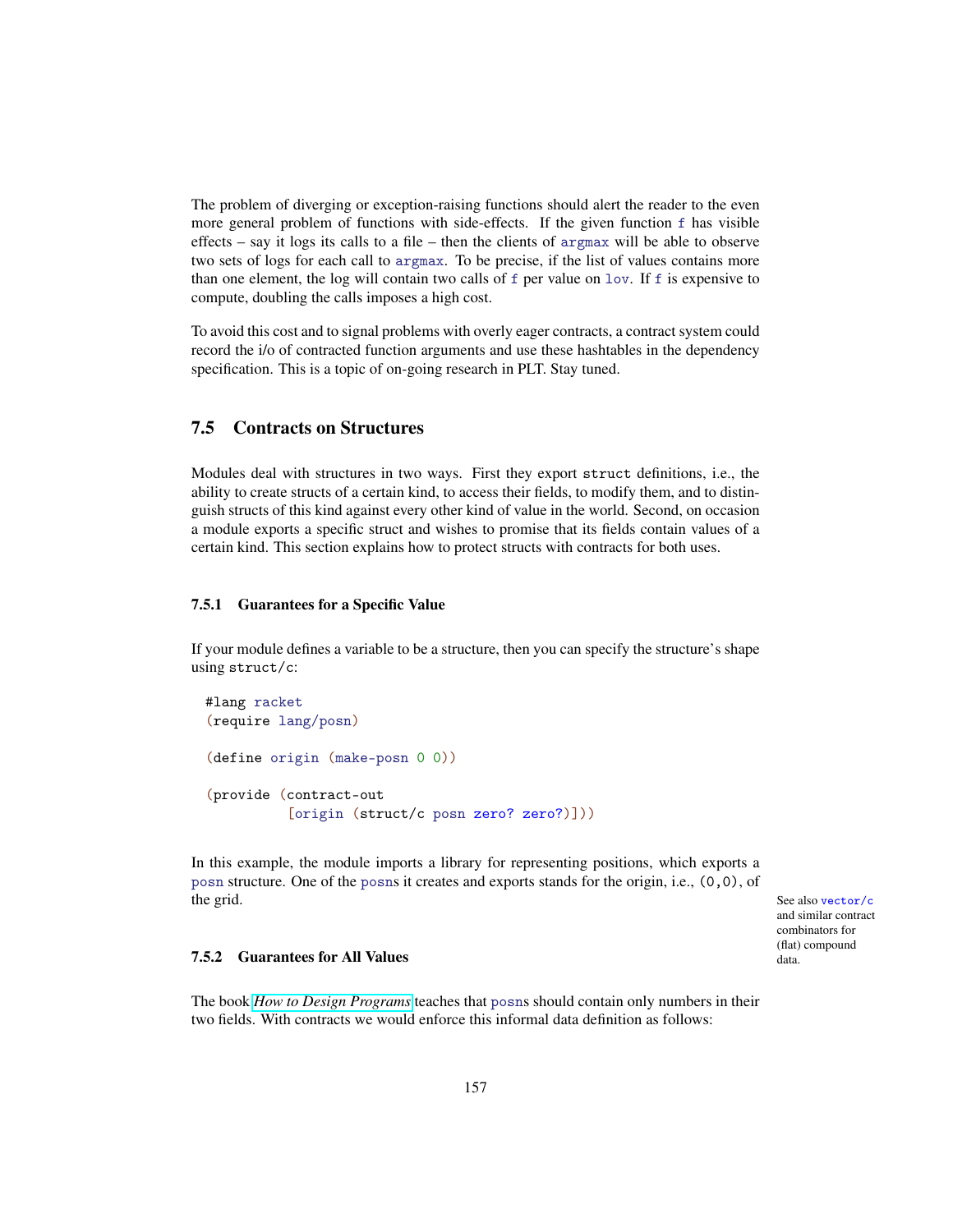```
#lang racket
(struct posn (x y))
(provide (contract-out
          [struct posn ((x number?) (y number?))]
          [p-okay posn?]
          [p-sick posn?]))
(define p-okay (posn 10 20))
(define p-sick (posn 'a 'b))
```
This module exports the entire structure definition: posn, posn?, posn-x, posn-y, setposn-x!, and set-posn-y!. Each function enforces or promises that the two fields of a posn structure are numbers — when the values flow across the module boundary. Thus, if a client calls posn on 10 and 'a, the contract system signals a contract violation.

The creation of p-sick inside of the posn module, however, does not violate the contracts. The function posn is used internally, so 'a and 'b don't cross the module boundary. Similarly, when p-sick crosses the boundary of posn, the contract promises a posn? and nothing else. In particular, this check does *not* require that the fields of p-sick are numbers.

The association of contract checking with module boundaries implies that p-okay and psick look alike from a client's perspective until the client extracts the pieces:

```
#lang racket
(require lang/posn)
... (posn-x p-sick) ...
```
Using  $posn-x$  is the only way the client can find out what a posn contains in the x field. The application of posn-x sends p-sick back into the posn module and the result value –  $a$ here – back to the client, again across the module boundary. At this very point, the contract system discovers that a promise is broken. Specifically, posn-x doesn't return a number but a symbol and is therefore blamed.

This specific example shows that the explanation for a contract violation doesn't always pinpoint the source of the error. The good news is that the error is located in the posn module. The bad news is that the explanation is misleading. Although it is true that  $posn-x$ produced a symbol instead of a number, it is the fault of the programmer who created a posn from symbols, i.e., the programmer who added

```
(define p-sick (posn 'a 'b))
```
to the module. So, when you are looking for bugs based on contract violations, keep this example in mind.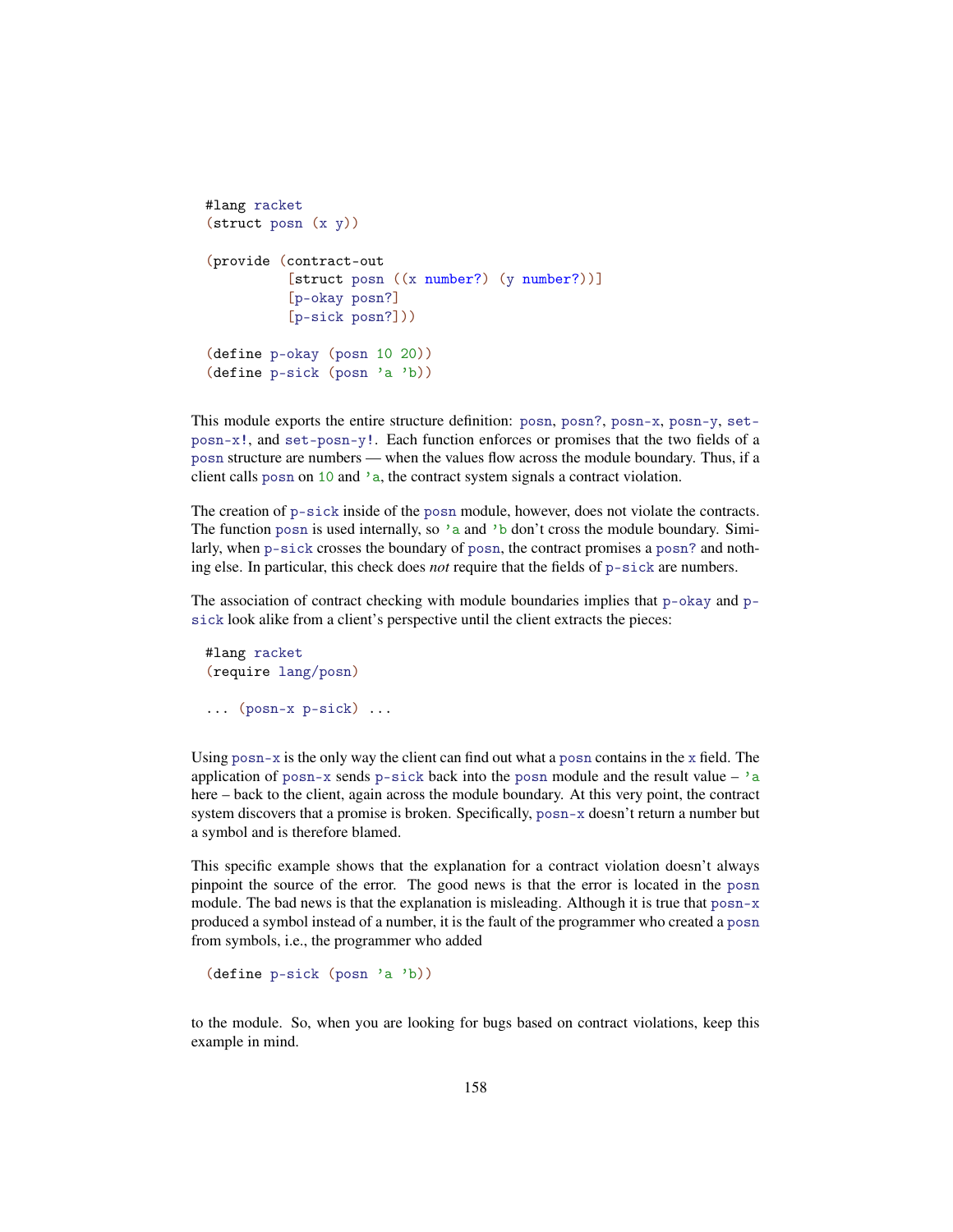If we want to fix the contract for p-sick so that the error is caught when sick is exported, a single change suffices:

```
(provide
(contract-out
  ...
 [p-sick (struct/c posn number? number?)]))
```
That is, instead of exporting p-sick as a plain posn?, we use a struct/c contract to enforce constraints on its components.

#### 7.5.3 Checking Properties of Data Structures

Contracts written using struct/c immediately check the fields of the data structure, but sometimes this can have disastrous effects on the performance of a program that does not, itself, inspect the entire data structure.

As an example, consider the binary search tree search algorithm. A binary search tree is like a binary tree, except that the numbers are organized in the tree to make searching the tree fast. In particular, for each interior node in the tree, all of the numbers in the left subtree are smaller than the number in the node, and all of the numbers in the right subtree are larger than the number in the node.

We can implement a search function in? that takes advantage of the structure of the binary search tree.

```
#lang racket
(struct node (val left right))
; determines if 'n' is in the binary search tree 'b',
; exploiting the binary search tree invariant
(define (in? n b)
  (cond
    [(null? b) #f][else (cond
             [ (= n (node-val b))#t[(\langle n (node-val b) \rangle)](in? n (node-left b))]
             [(\rangle n \pmod{-\text{val}} b)](in? n (node-right b))])]))
```
; a predicate that identifies binary search trees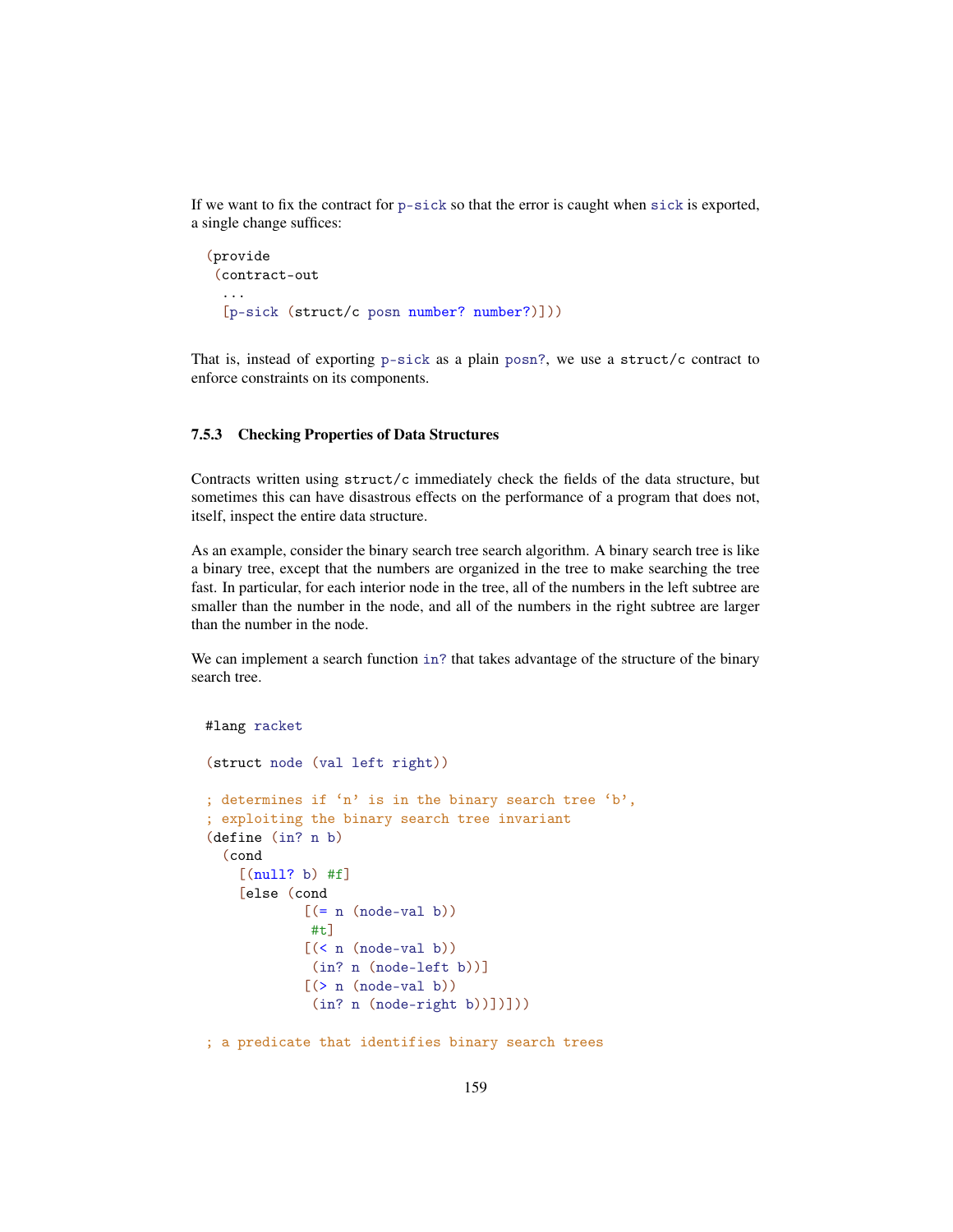```
(define (bst-between? b low high)
 (or (null? b)
      (and (<= low (node-val b) high)
           (bst-between? (node-left b) low (node-val b))
           (bst-between? (node-right b) (node-val b) high))))
(define (bst? b) (bst-between? b -inf.0 +inf.0))
(provide (struct-out node))
(provide (contract-out
          [bst? (any/c . -> . boolean?)][in? (number? bst? . -> . boolean?)]))
```
In a full binary search tree, this means that the in? function only has to explore a logarithmic number of nodes.

The contract on in? guarantees that its input is a binary search tree. But a little careful thought reveals that this contract defeats the purpose of the binary search tree algorithm. In particular, consider the inner cond in the in? function. This is where the in? function gets its speed: it avoids searching an entire subtree at each recursive call. Now compare that to the bst-between? function. In the case that it returns #t, it traverses the entire tree, meaning that the speedup of in? is lost.

In order to fix that, we can employ a new strategy for checking the binary search tree contract. In particular, if we only checked the contract on the nodes that in? looks at, we can still guarantee that the tree is at least partially well-formed, but without changing the complexity.

To do that, we need to use  $struct/dc$  to define bst-between?. Like struct/c, struct/dc defines a contract for a structure. Unlike struct/c, it allows fields to be marked as lazy, so that the contracts are only checked when the matching selector is called. Also, it does not allow mutable fields to be marked as lazy.

The struct/dc form accepts a contract for each field of the struct and returns a contract on the struct. More interestingly, struct/dc allows us to write dependent contracts, i.e., contracts where some of the contracts on the fields depend on the values of other fields. We can use this to define the binary search tree contract:

```
#lang racket
(struct node (val left right))
; determines if 'n' is in the binary search tree 'b'
(define (in? n b) ... as before ...)
; bst-between : number number -> contract
; builds a contract for binary search trees
```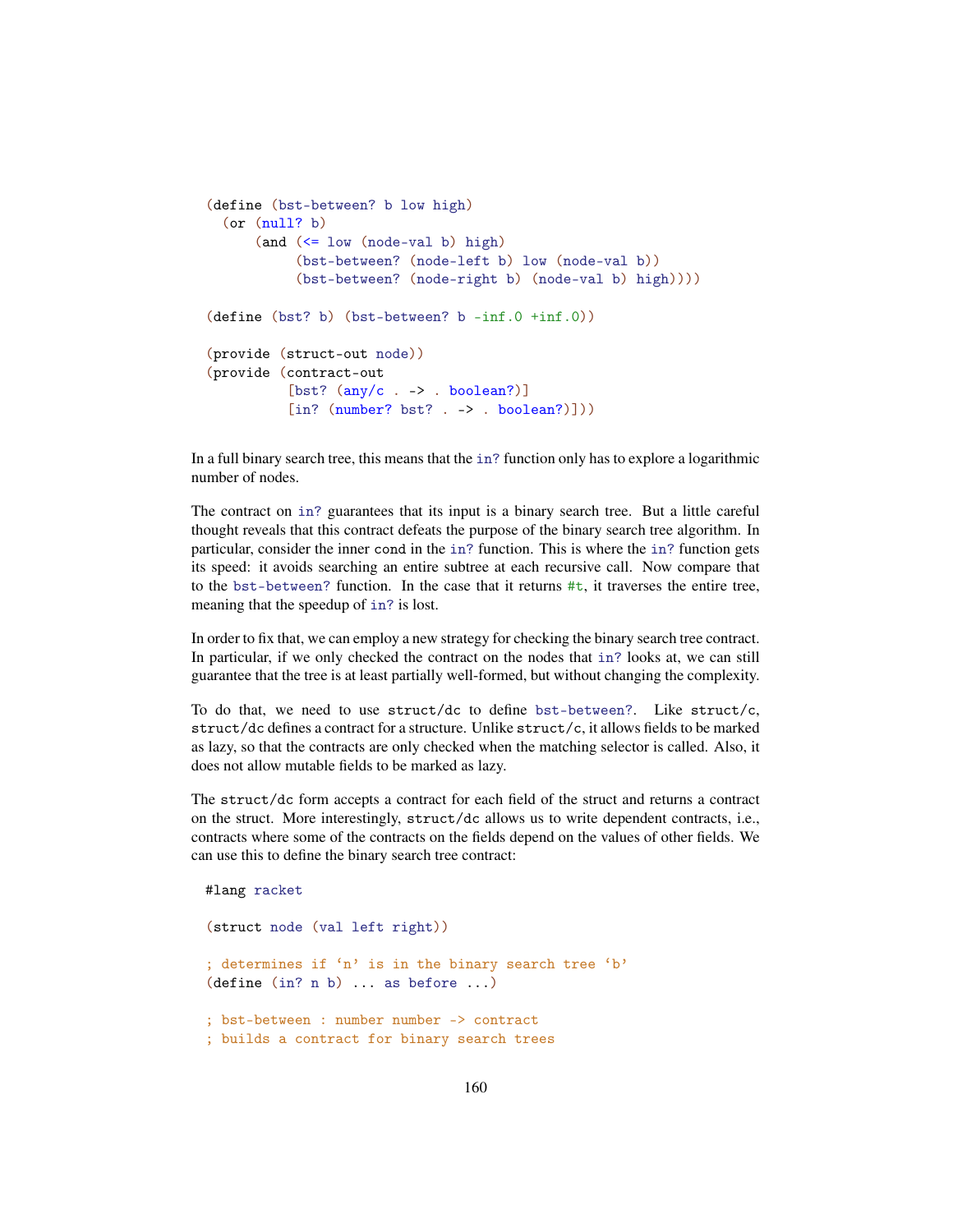```
; whose values are between low and high
(define (bst-between/c low high)
  (or/c null?
        (struct/dc node [val (between/c low high)]
                         [left (val) #:lazy (bst-
between/c low val)]
                          [right (val) #:lazy (bst-
between/c val high)])))
(define bst/c (bst-between/c -inf.0 +inf.0))
(provide (struct-out node))
(provide (contract-out
          [bst/c contract?]
          [in? (number? <i>bst/c</i> . -&gt; . <i>boolean?</i>)])
```
In general, each use of struct/dc must name the fields and then specify contracts for each field. In the above, the val field is a contract that accepts values between low and high. The left and right fields are dependent on the value of the val field, indicated by their second sub-expressions. They are also marked with the #:lazy keyword to indicate that they should be checked only when the appropriate accessor is called on the struct instance. Their contracts are built by recursive calls to the bst-between/c function. Taken together, this contract ensures the same thing that the bst-between? function checked in the original example, but here the checking only happens as in? explores the tree.

Although this contract improves the performance of in?, restoring it to the logarithmic behavior that the contract-less version had, it is still imposes a fairly large constant overhead. So, the contract library also provides define-opt/c that brings down that constant factor by optimizing its body. Its shape is just like the define above. It expects its body to be a contract and then optimizes that contract.

```
(define-opt/c (bst-between/c low high)
  (or/c null?
        (struct/dc node [val (between/c low high)]
                         [left (val) #:lazy (bst-
between/c low val)]
                         [right (val) #:lazy (bst-
between/c val high)])))
```
# 7.6 Abstract Contracts using #:exists and #:∃

The contract system provides existential contracts that can protect abstractions, ensuring that clients of your module cannot depend on the precise representation choices you make for your data structures. You can type  $\sim$  You can type  $\sim$  You can type  $\sim$  You can type

#:exists instead of #:∃ if you cannot easily type unicode characters; in DrRacket, typing \exists followed by either alt-\ or control-\ (depending on your platform) will produce ∃.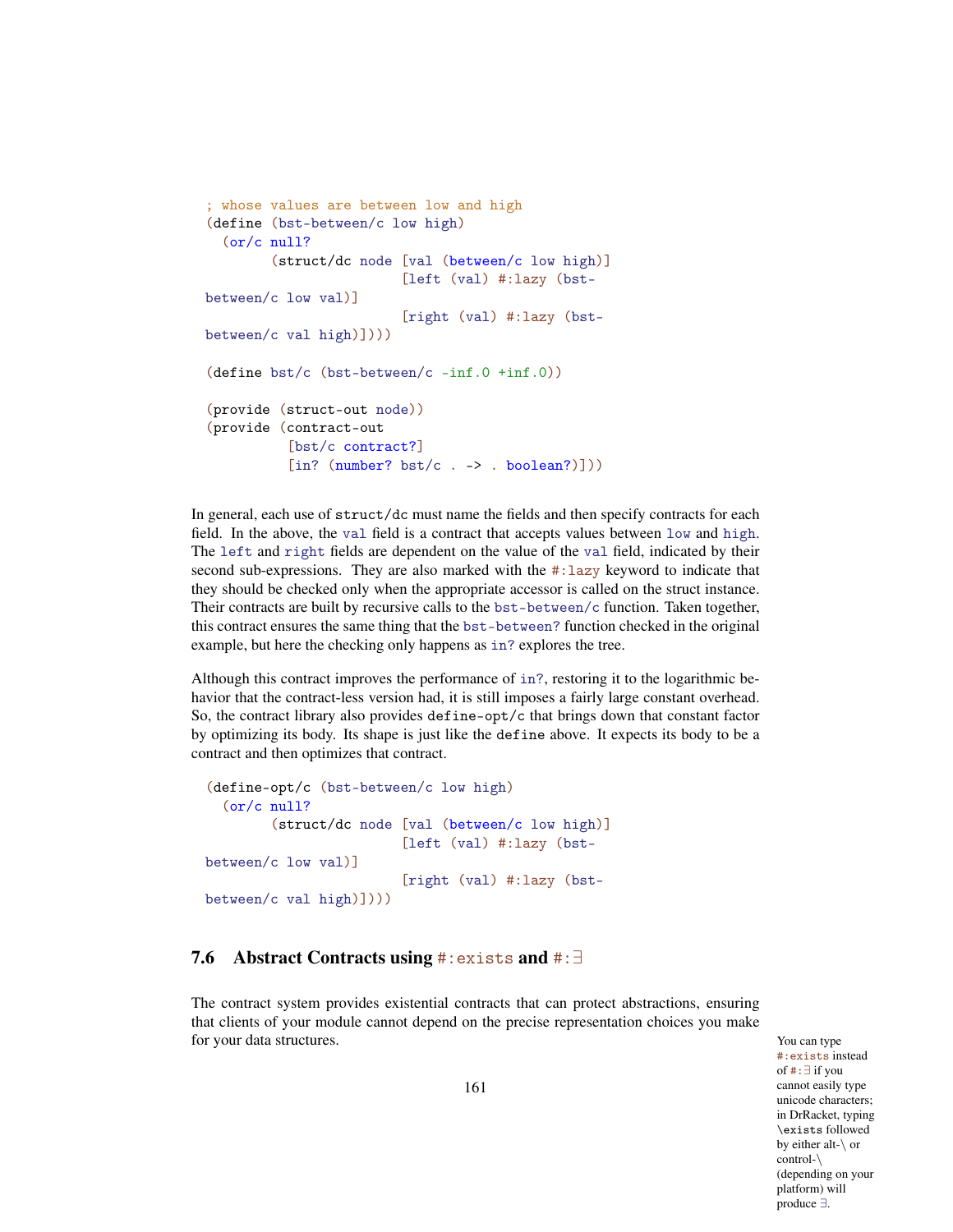The contract-out form allows you to write

```
#:∃ name-of-a-new-contract
```
as one of its clauses. This declaration introduces the variable  $name-of-a-new-contract$ , binding it to a new contract that hides information about the values it protects.

As an example, consider this (simple) implementation of a queue datastructure:

```
#lang racket
(define empty '())
(define (enq top queue) (append queue (list top)))
(define (next queue) (car queue))
(define (deq queue) (cdr queue))
(define (empty? queue) (null? queue))
(provide
 (contract-out
  [empty (listof integer?)]
  [enq (-> integer? (listof integer?) (listof integer?))]
  [next (-> (listof integer?) integer?)]
  [deq (-> (listof integer?) (listof integer?))]
  [empty? (-> (listof integer?) boolean?)]))
```
This code implements a queue purely in terms of lists, meaning that clients of this data structure might use car and cdr directly on the data structure (perhaps accidentally) and thus any change in the representation (say to a more efficient representation that supports amortized constant time enqueue and dequeue operations) might break client code.

To ensure that the queue representation is abstract, we can use #:∃ in the contract-out expression, like this:

```
(provide
(contract-out
 #:∃ queue
 [empty queue]
 [enq (-> integer? queue queue)]
 [next (-> queue integer?)]
 [deq (-> queue (listof integer?))]
 [empty? (-> queue boolean?)]))
```
Now, if clients of the data structure try to use car and cdr, they receive an error, rather than mucking about with the internals of the queues.

See also §7.8.2 "Exists Contracts and Predicates".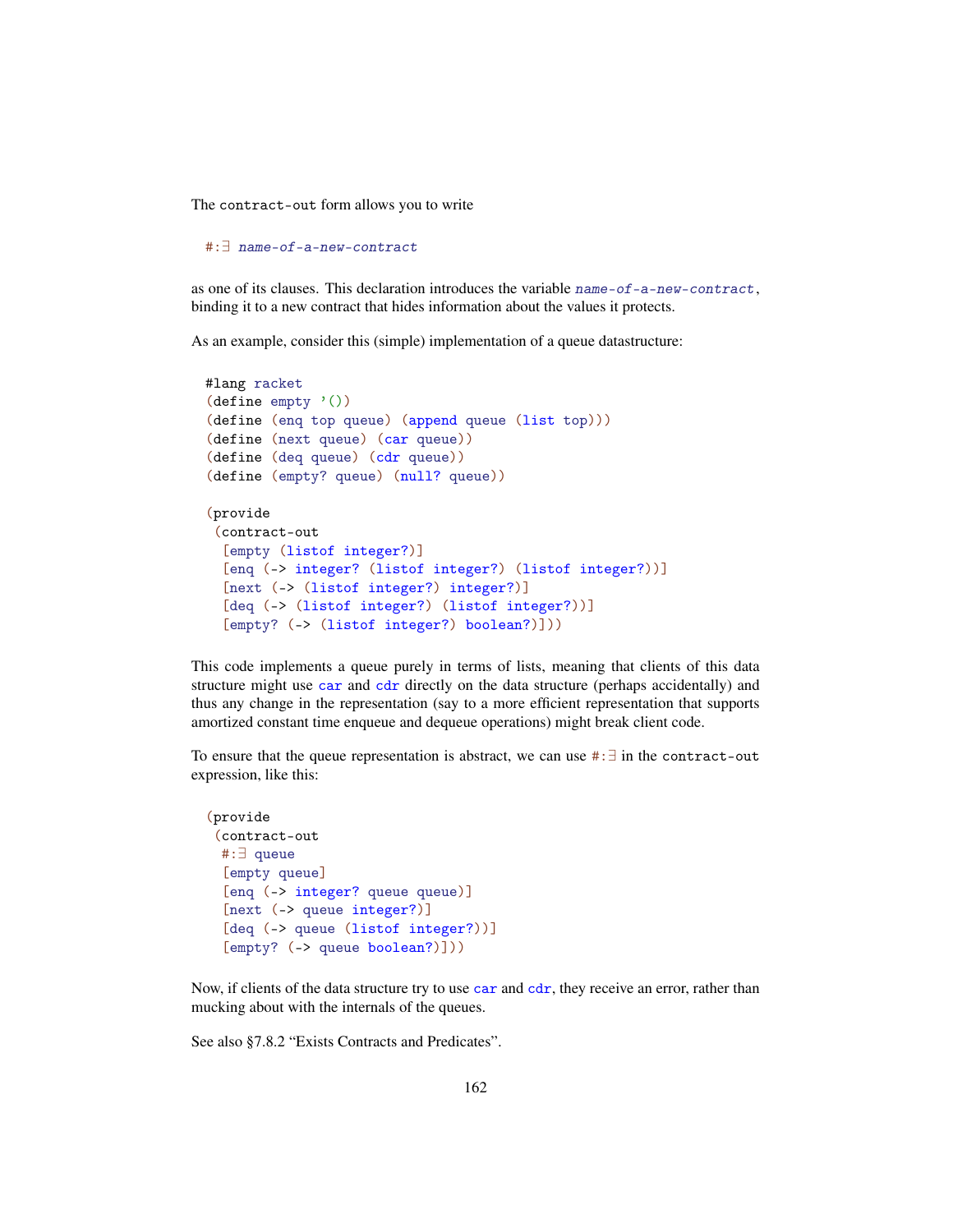# 7.7 Additional Examples

This section illustrates the current state of Racket's contract implementation with a series of examples from *Design by Contract, by Example* [Mitchell02].

Mitchell and McKim's principles for design by contract DbC are derived from the 1970s style algebraic specifications. The overall goal of DbC is to specify the constructors of an algebra in terms of its observers. While we reformulate Mitchell and McKim's terminology and we use a mostly applicative approach, we retain their terminology of "classes" and "objects":

#### • Separate queries from commands.

A *query* returns a result but does not change the observable properties of an object. A *command* changes the visible properties of an object, but does not return a result. In applicative implementation a command typically returns an new object of the same class.

• Separate basic queries from derived queries.

A *derived query* returns a result that is computable in terms of basic queries.

- For each derived query, write a post-condition contract that specifies the result in terms of the basic queries.
- For each command, write a post-condition contract that specifies the changes to the observable properties in terms of the basic queries.
- For each query and command, decide on a suitable pre-condition contract.

Each of the following sections corresponds to a chapter in Mitchell and McKim's book (but not all chapters show up here). We recommend that you read the contracts first (near the end of the first modules), then the implementation (in the first modules), and then the test module (at the end of each section).

Mitchell and McKim use Eiffel as the underlying programming language and employ a conventional imperative programming style. Our long-term goal is to transliterate their examples into applicative Racket, structure-oriented imperative Racket, and Racket's class system.

Note: To mimic Mitchell and McKim's informal notion of parametericity (parametric polymorphism), we use first-class contracts. At several places, this use of first-class contracts improves on Mitchell and McKim's design (see comments in interfaces).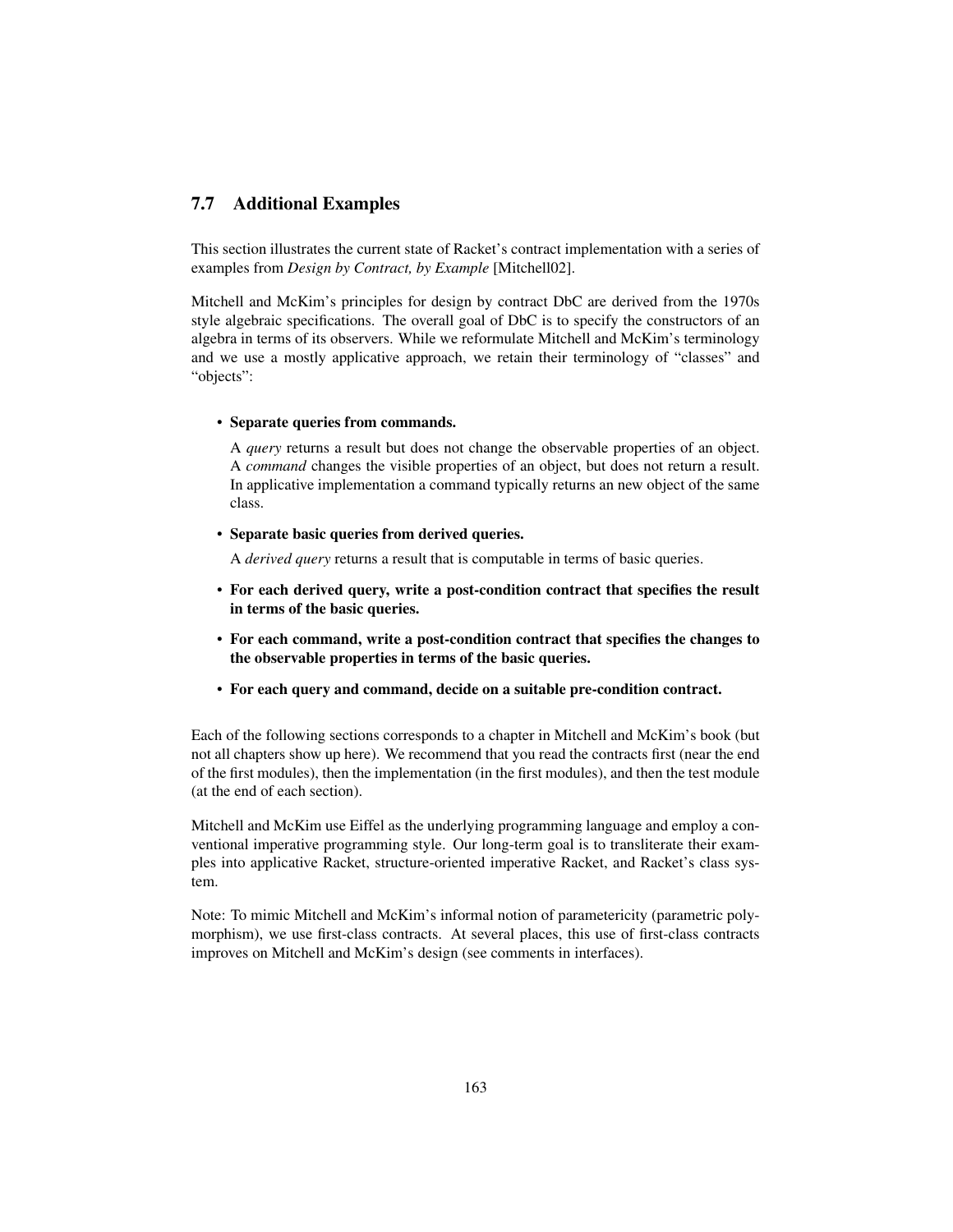#### 7.7.1 A Customer-Manager Component

This first module contains some struct definitions in a separate module in order to better track bugs.

```
#lang racket
; data definitions
(define id? symbol?)
(define id-equal? eq?)
(define-struct basic-customer (id name address) #:mutable)
; interface
(provide
 (contract-out
  [id? (-> any/c boolean?)]
  [id-equal? (-> id? id? boolean?)]
  [struct basic-customer ((id id?)
                        (name string?)
                        (address string?))]))
; end of interface
```
This module contains the program that uses the above.

```
#lang racket
(require "1.rkt") ; the module just above
; implementation
; [listof (list basic-customer? secret-info)]
(detine all '())(define (find c)
  (define (has-c-as-key p)
    (id-equal? (basic-customer-id (car p)) c))
  (define x (filter has-c-as-key all))
  (if (pair? x) (car x) x))
(define (active? c)
  (pair? (find c)))
(define not-active? (compose not active? basic-customer-id))
(define count 0)
```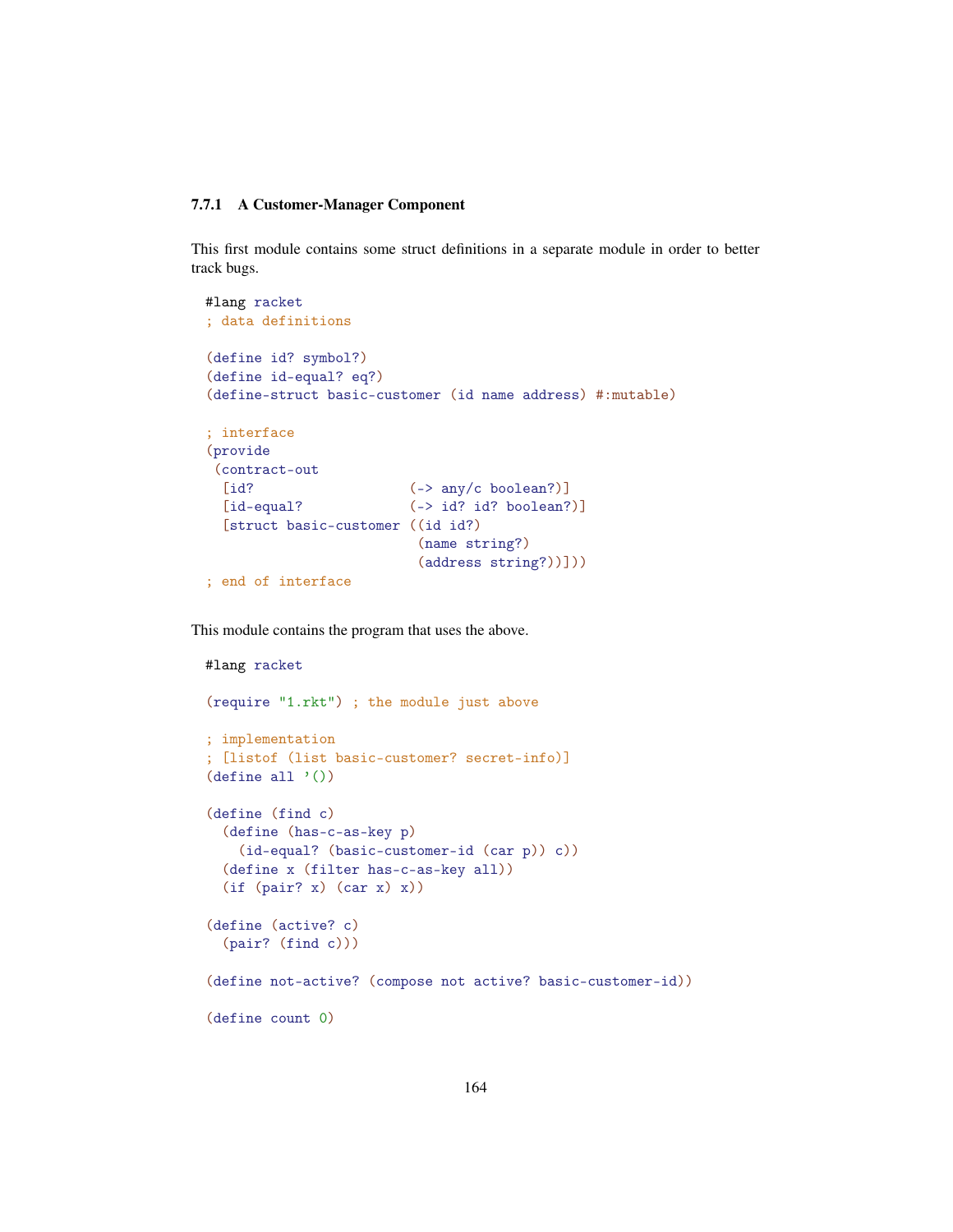```
(define (add c)
  (set! all (cons (list c 'secret) all))
  (set! count (+ count 1))(define (name id)
  (define bc-with-id (find id))
  (basic-customer-name (car bc-with-id)))
(define (set-name id name)
  (define bc-with-id (find id))
  (set-basic-customer-name! (car bc-with-id) name))
(define c0 0)
; end of implementation
(provide
 (contract-out
  ; how many customers are in the db?
 [count natural-number/c]
  ; is the customer with this id active?
  [active? (-> id? boolean?)]
  ; what is the name of the customer with this id?
  [name (-> (and/c id? active?) string?)]
  ; change the name of the customer with this id
  [set-name (->d ([id id?] [nn string?])
                 ()
                 [result any/c] ; result contract
                 #:post-cond
                 (string=? (name id) nn))]
  [add (->d ([bc (and/c basic-customer? not-active?)])
                 ()
                 ; A pre-post condition contract must use
                 ; a side-effect to express this contract
                 ; via post-conditions
                 #:pre-cond (set! c0 count)
                 [result any/c] ; result contract
                 #:post-cond (> count c0))]))
```
#### The tests:

```
#lang racket
(require rackunit rackunit/text-ui "1.rkt" "1b.rkt")
(add (make-basic-customer 'mf "matthias" "brookstone"))
(add (make-basic-customer 'rf "robby" "beverly hills park"))
```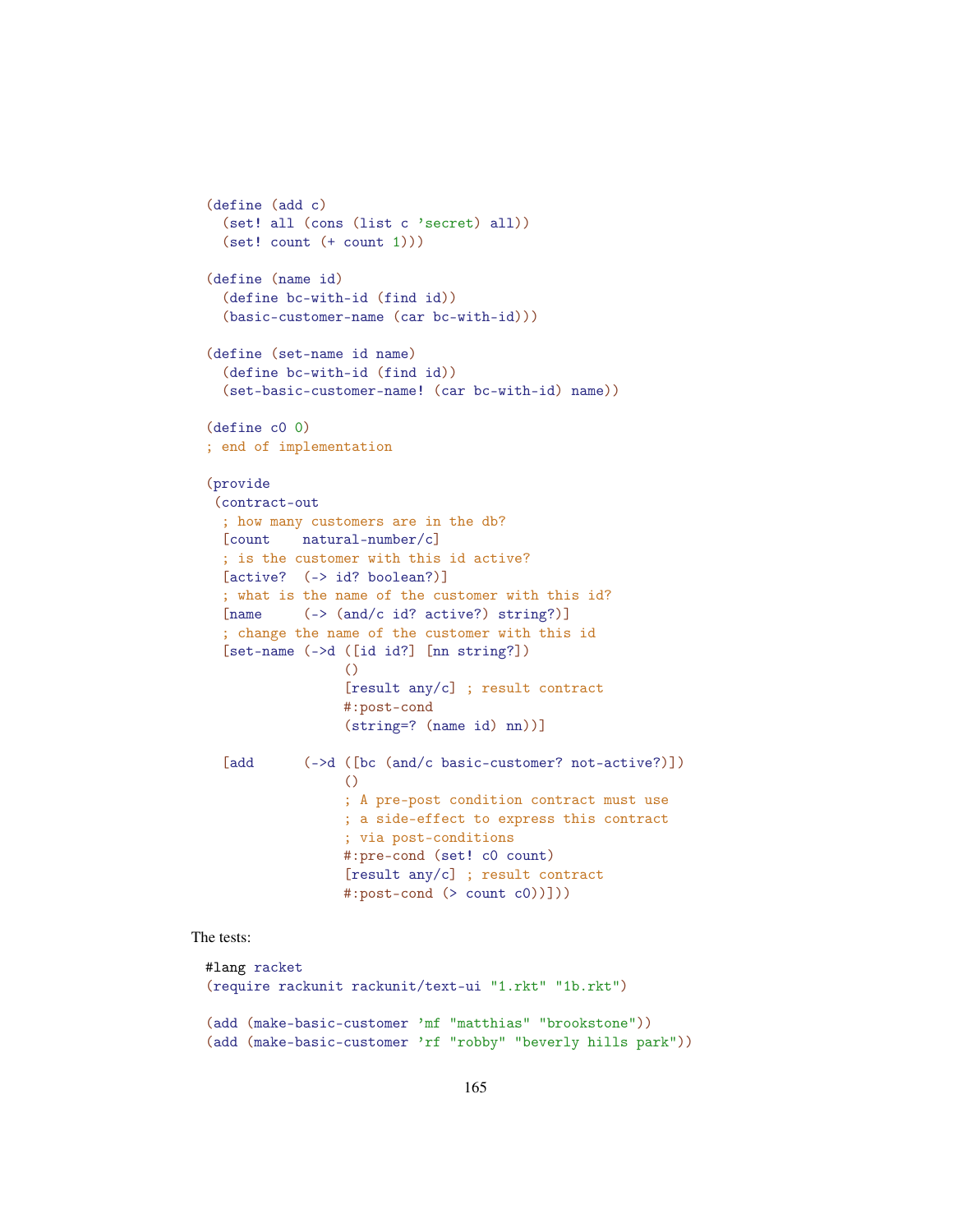```
(add (make-basic-customer 'fl "matthew" "pepper clouds town"))
(add (make-basic-customer 'sk "shriram" "i city"))
(run-tests
(test-suite
 "manager"
  (test-equal? "id lookup" "matthias" (name 'mf))
  (test-equal? "count" 4 count)
  (test-true "active?" (active? 'mf))
  (test-false "active? 2" (active? 'kk))
  (test-true "set name" (void? (set-name 'mf "matt")))))
```
#### 7.7.2 A Parameteric (Simple) Stack

#lang racket

```
; a contract utility
(define (eq/c x) (lambda (y) (eq? x y)))
(define-struct stack (list p? eq))
(define (initialize p? eq) (make-stack '() p? eq))
(define (push s x)
  (make-stack (cons x (stack-list s)) (stack-p? s) (stack-eq s)))
(define (item-at s i) (list-ref (reverse (stack-list s)) (- i 1)))
(define (count s) (length (stack-list s)))
(define (is-empty? s) (null? (stack-list s)))
(define not-empty? (compose not is-empty?))
(define (pop s) (make-stack (cdr (stack-list s))
                            (stack-p? s)
                            (stack-eq s)))
(define (top s) (car (stack-list s)))
(provide
(contract-out
  ; predicate
  [stack? (-> any/c boolean?)]
  ; primitive queries
  ; how many items are on the stack?
  [count (-> stack? natural-number/c)]
  ; which item is at the given position?
  [item-at
```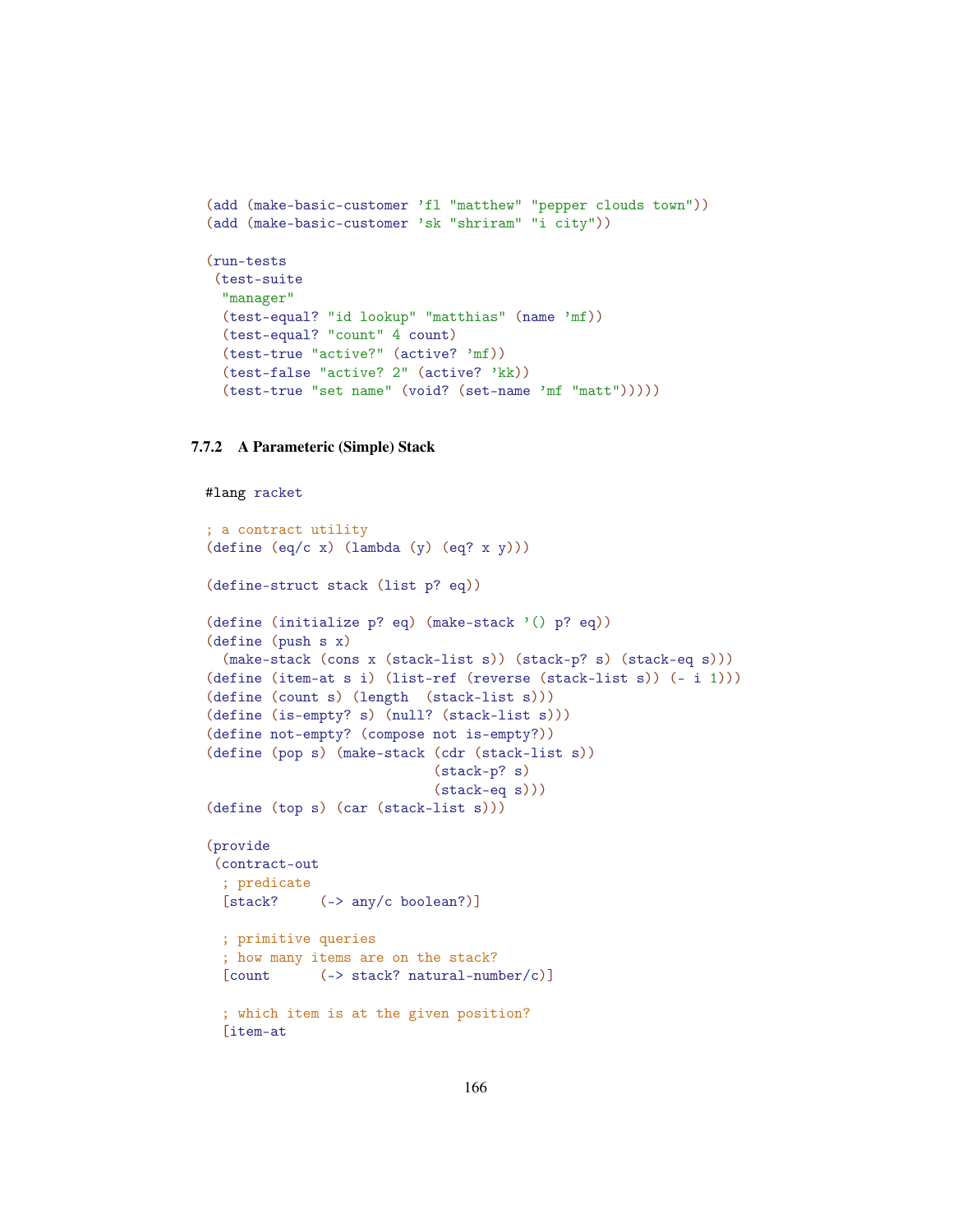```
(->d ([s stack?] [i (and/c positive? (<=/c (count s)))])
      \circ[result (stack-p? s)])]
; derived queries
; is the stack empty?
[is-empty?
(->d ([s stack?])
      ()
      [result (eq/c (= (count s) 0))])]; which item is at the top of the stack
[top
(->d ([s (and/c stack? not-empty?)])
      \bigcirc[t (stack-p? s)] ; a stack item, t is its name
      #:post-cond
      ([stack-eq s] t (item-at s (count s))))]
; creation
[initialize
(-\geq d \text{ (}[p \text{ contract?}]\text{ [s (p p . -> . boolean?)]})\bigcirc; Mitchell and McKim use (= (count s) 0) here to express
      ; the post-condition in terms of a primitive query
      [result (and/c stack? is-empty?)])]
; commands
; add an item to the top of the stack
[push
(->d ([s stack?] [x (stack-p? s)])
      ()[sn stack?] ; result kind
      #:post-cond
      (and (= (+ (count s) 1) (count sn))
           ([stack-eq s] x (top sn))))]
; remove the item at the top of the stack
[pop
(->d ([s (and/c stack? not-empty?)])
      ()
      [sn stack?] ; result kind
      #:post-cond
      (=(-(\text{count } s) 1) (\text{count } sn))))
```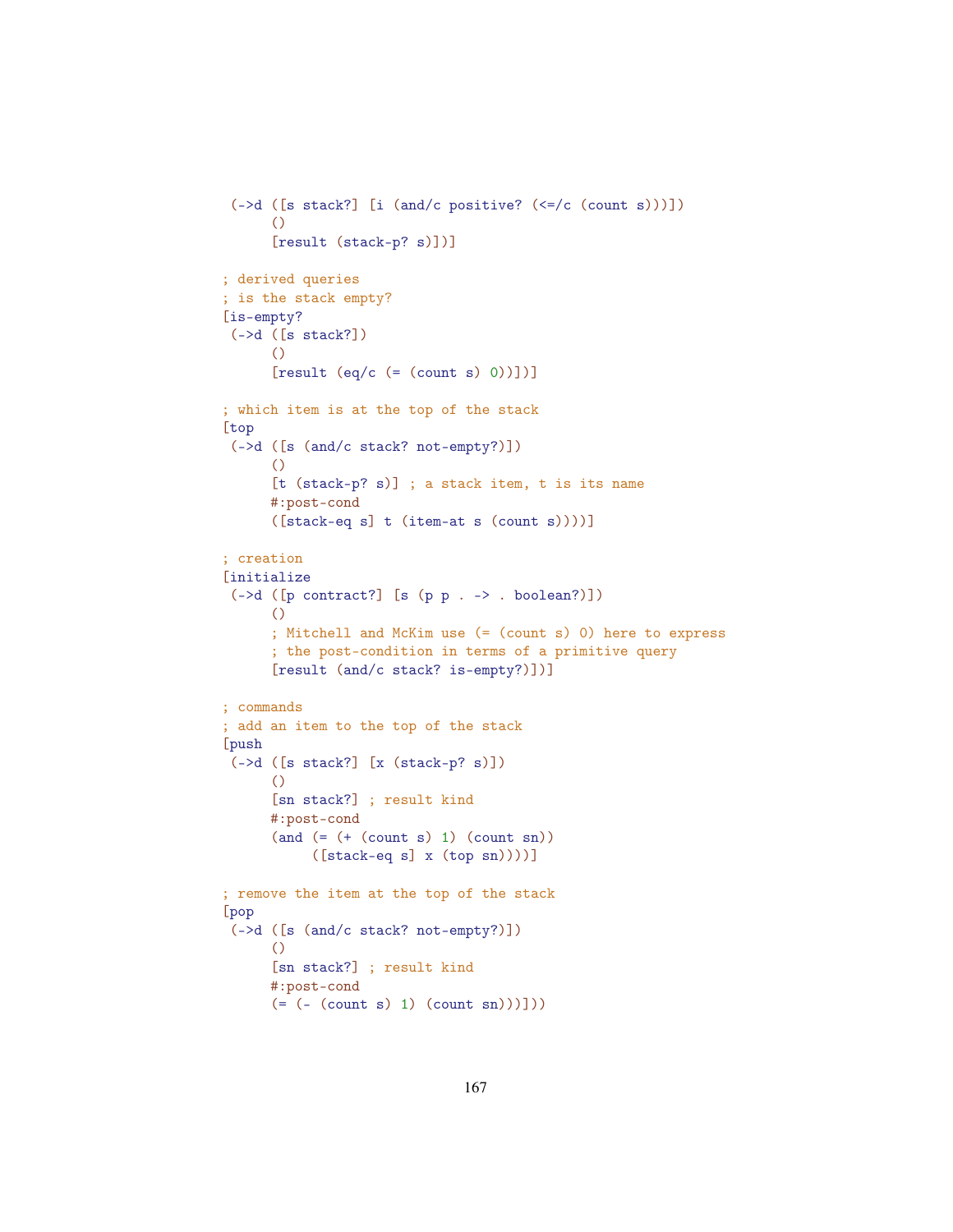The tests:

```
#lang racket
(require rackunit rackunit/text-ui "2.rkt")
(define s0 (initialize (flat-contract integer?) =))
(define s2 (push (push s0 2) 1))
(run-tests
 (test-suite
  "stack"
  (test-true
  "empty"
  (is-empty? (initialize (flat-contract integer?) =)))
  (test-true "push" (stack? s2))
  (test-true
   "push exn"
   (with-handlers ([exn:fail:contract? (lambda _ #t)])
     (push (initialize (flat-contract integer?)) 'a)
     #f))
  (test-true "pop" (stack? (pop s2)))
  (test-equal? "top" (top s2) 1)
  (test-equal? "toppop" (top (pop s2)) 2)))
```
### 7.7.3 A Dictionary

```
#lang racket
; a shorthand for use below
(define-syntax ⇒
  (syntax-rules ()
    [(⇒ antecedent consequent) (if antecedent consequent #t)]))
; implementation
(define-struct dictionary (l value? eq?))
; the keys should probably be another parameter (exercise)
(define (initialize p eq) (make-dictionary '() p eq))
(define (put d k v)
  (make-dictionary (cons (cons k v) (dictionary-l d))
                   (dictionary-value? d)
                   (dictionary-eq? d)))
(define (rem d k)
  (make-dictionary
   (let loop ([l (dictionary-l d)])
```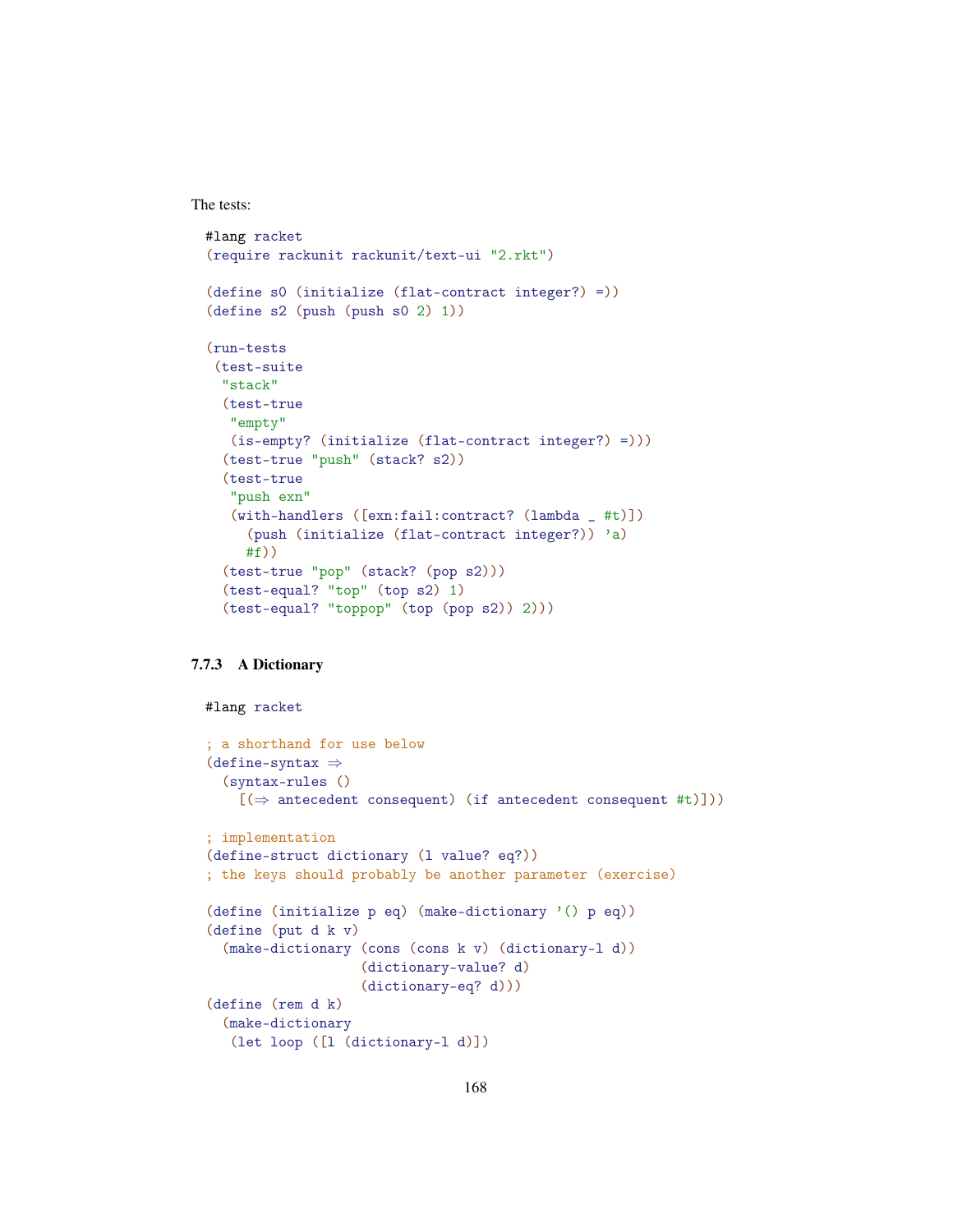```
(cond
       [(null? l) l]
       [(eq? (caar l) k) (loop (cdr l))]
       [else (cons (car 1) (loop (cdr 1)))]))
   (dictionary-value? d)
   (dictionary-eq? d)))
(define (count d) (length (dictionary-l d)))
(define (value-for d k) (cdr (assq k (dictionary-l d))))
(define (has? d k) (pair? (assq k (dictionary-l d))))
(define (not-has? d) (lambda (k) (not (has? d k))))
; end of implementation
; interface
(provide
 (contract-out
  ; predicates
  [dictionary? (-> any/c boolean?)]
  ; basic queries
  ; how many items are in the dictionary?
  [count (-> dictionary? natural-number/c)]
  ; does the dictionary define key k?
  [has? (->d ([d dictionary?] [k symbol?])
                    \bigcirc[result boolean?]
                    #:post-cond
                    ((zero? (count d)) : \Rightarrow (not result))); what is the value of key k in this dictionary?
  [value-for (->d ([d dictionary?]
                     [k (and/c symbol? (lambda (k) (has? d k)))])
                    \left()
                    [result (dictionary-value? d)])]
  ; initialization
  ; post condition: for all k in symbol, (has? d k) is false.
  [initialize (->d ([p contract?] [eq (p p . -> . boolean?)])
                    ()
                    [result (and/c dictionary? (compose zero? count))])]
  ; commands
  ; Mitchell and McKim say that put shouldn't consume Void (null
ptr)
  ; for v. We allow the client to specify a contract for all val-
ues
  ; via initialize. We could do the same via a key? parameter
  ; (exercise). add key k with value v to this dictionary
  [put (->d ([d dictionary?]
                     [k (and/c symbol? (not-has? d))]
                     [v (dictionary-value? d)])
```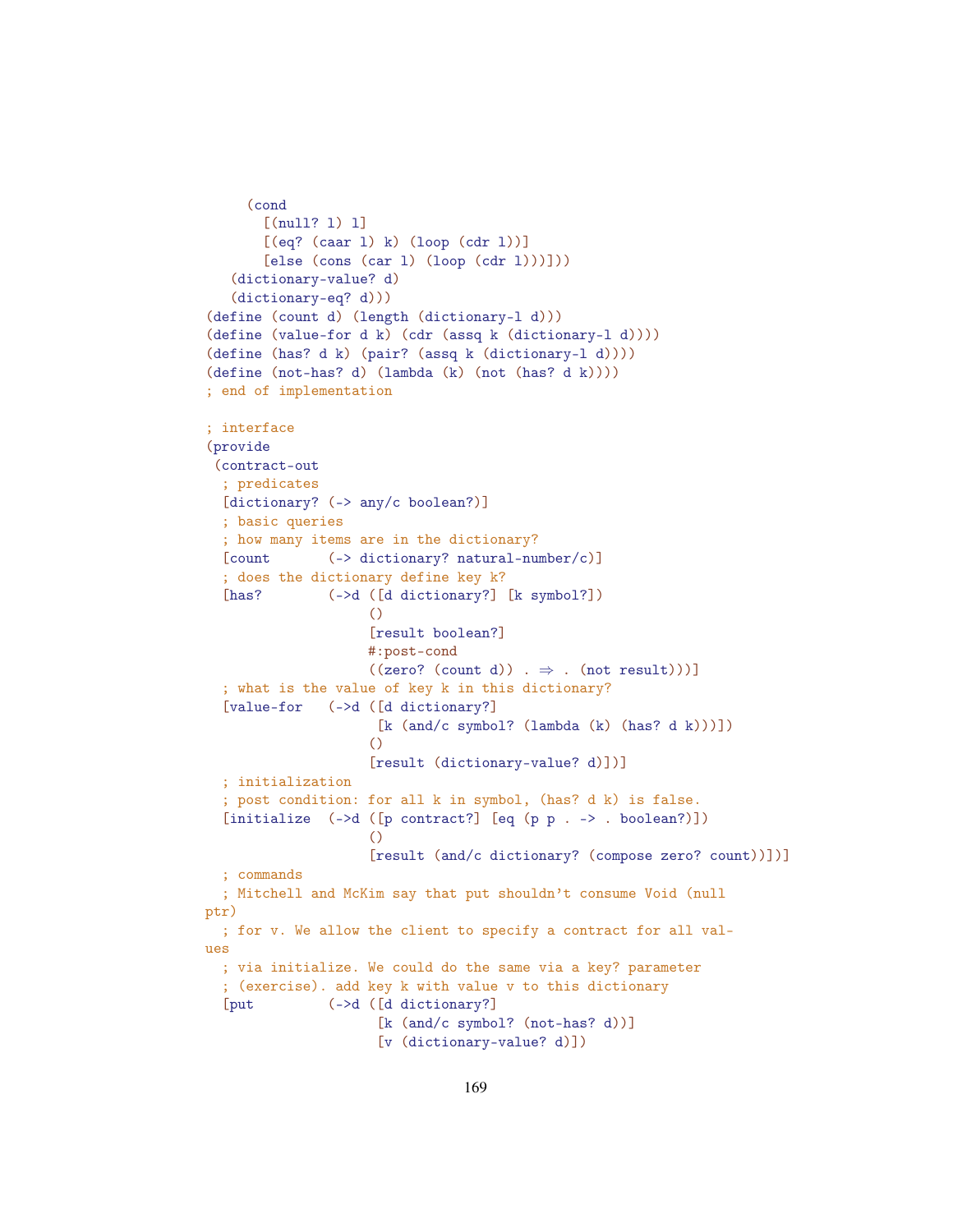```
\circ[result dictionary?]
                    #:post-cond
                    (and (has? result k)
                         (=(count d) (- (count result) 1))([dictionary-eq? d] (value-
for result k) v)))]
  ; remove key k from this dictionary
  [rem (->d ([d dictionary?]
                     [k (and/c symbol? (lambda (k) (has? d k)))])
                    ()
                    [result (and/c dictionary? not-has?)]
                    #:post-cond
                    (=(count d) (+ (count result 1)))]; end of interface
```
## The tests:

```
#lang racket
(require rackunit rackunit/text-ui "3.rkt")
(define d0 (initialize (flat-contract integer?) =))
(define d (put (put (put d0 'a 2) 'b 2) 'c 1))
(run-tests
 (test-suite
  "dictionaries"
  (test-equal? "value for" 2 (value-for d 'b))
  (test-false "has?" (has? (rem d 'b) 'b))
  (test-equal? "count" 3 (count d))
  (test-case "contract check for put: symbol?"
             (define d0 (initialize (flat-contract integer?) =))
             (check-exn exn:fail:contract? (lambda () (put d0 "a" 2))))))
```
## 7.7.4 A Queue

```
#lang racket
```

```
; Note: this queue doesn't implement the capacity restriction
; of Mitchell and McKim's queue but this is easy to add.
; a contract utility
(define (all-but-last l) (reverse (cdr (reverse l))))
(define (eq/c x) (lambda (y) (eq? x y)))
```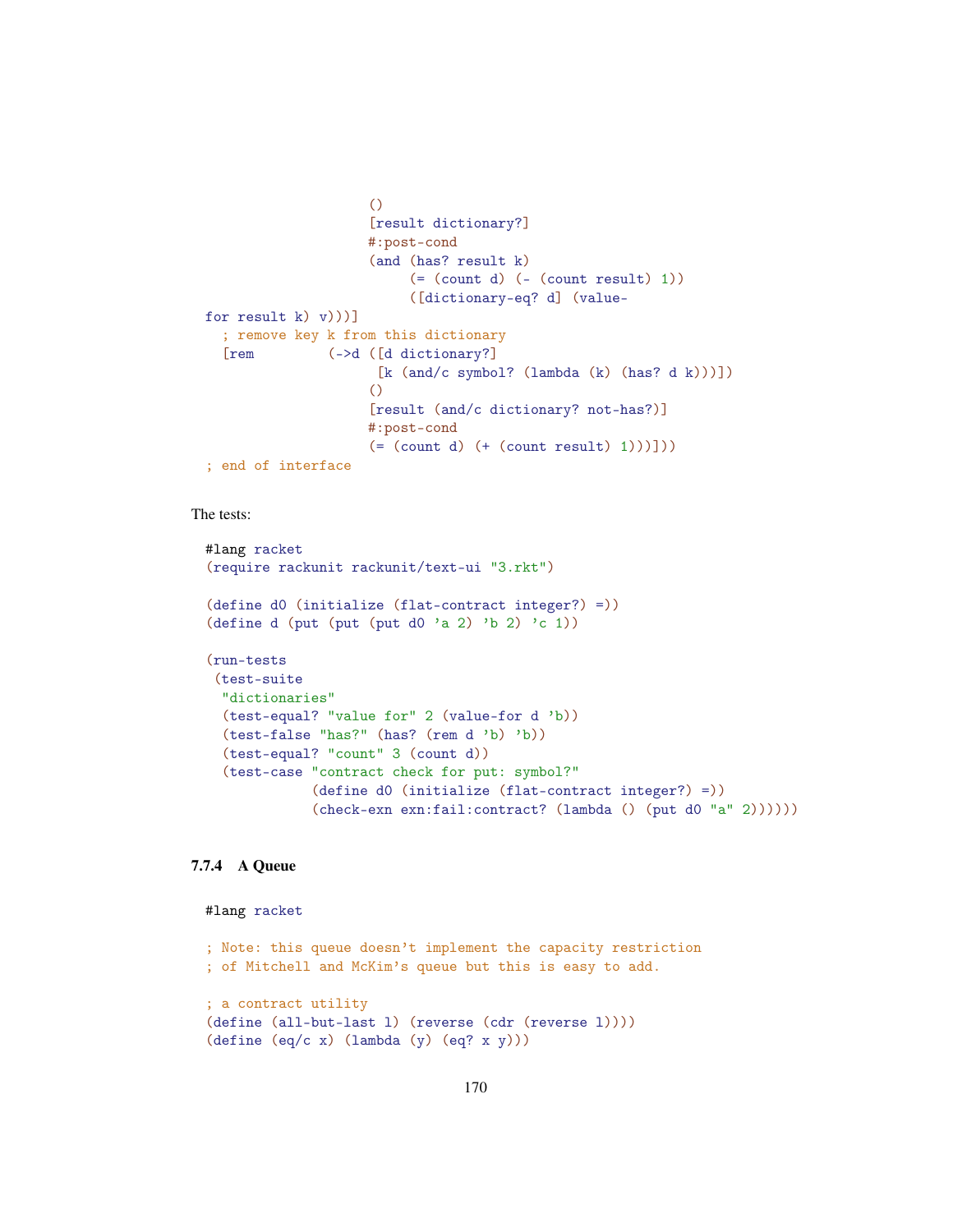```
; implementation
(define-struct queue (list p? eq))
(define (initialize p? eq) (make-queue '() p? eq))
(define items queue-list)
(define (put q x)
  (make-queue (append (queue-list q) (list x))
              (queue-p? q)
              (queue-eq q)))
(define (count s) (length (queue-list s)))
(define (is-empty? s) (null? (queue-list s)))
(define not-empty? (compose not is-empty?))
(define (rem s)
  (make-queue (cdr (queue-list s))
              (queue-p? s)
              (queue-eq s)))
(define (head s) (car (queue-list s)))
; interface
(provide
 (contract-out
  ; predicate
  [queue? (-> any/c boolean?)]
  ; primitive queries
  ; Imagine providing this 'query' for the interface of the module
  ; only. Then in Racket there is no reason to have count or is-
empty?
  ; around (other than providing it to clients). After all items
is
  ; exactly as cheap as count.
  [items (->d ([q queue?]) () [result (listof (queue-
p? q))])]
  ; derived queries
  [count \ (-> d \ (q queue?)]); We could express this second part of the post
                   ; condition even if count were a module "at-
tribute"
                   ; in the language of Eiffel; indeed it would
use the
                   ; exact same syntax (minus the arrow and
domain).
                   \left()
                   [result (and/c natural-number/c
```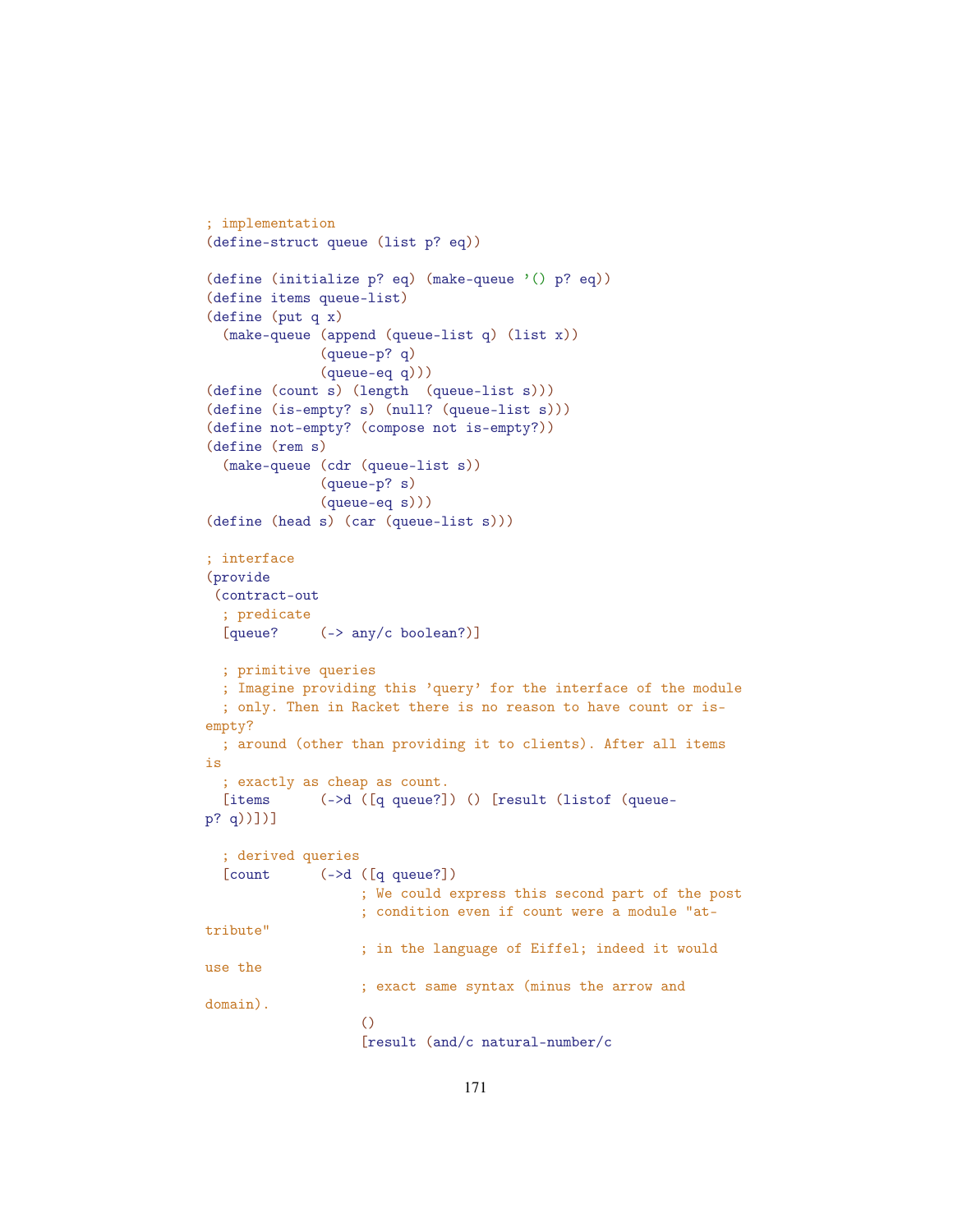```
(=\cosh(i \cdot \text{times } q))))])]
    [is-empty? (->d ([q queue?])
                     \left()
                     [result (and/c boolean?
                                     (eq/c (null? (items q))))])]
    [head (->d ([q (and/c queue? (compose not is-empty?))])
                     \left()
                     [result (and/c (queue-p? q)
                                     (eq/c (car (items q))))])]
    ; creation
    [initialize (-> contract?
                    (contract? contract? . -> . boolean?)
                    (and/c queue? (compose null? items)))]
    ; commands
    [put (->d ([oldq queue?] [i (queue-p? oldq)])
                     ()
                     [result
                      (and/c
                       queue?
                       (lambda (q)
                         (define old-items (items oldq))
                         (equal? (items q) (append old-
 items (list i)))))])]
    [rem (->d ([oldq (and/c queue? (compose not is-empty?))])
                     ()
                     [result
                      (and/c queue?
                             (lambda (q)
                                (equal? (cdr (items oldq)) (items q))))])]))
 ; end of interface
The tests:
 #lang racket
  (require rackunit rackunit/text-ui "5.rkt")
  (define s (put (put (initialize (flat-contract integer?) =) 2) 1))
  (run-tests
  (test-suite
    "queue"
    (test-true
```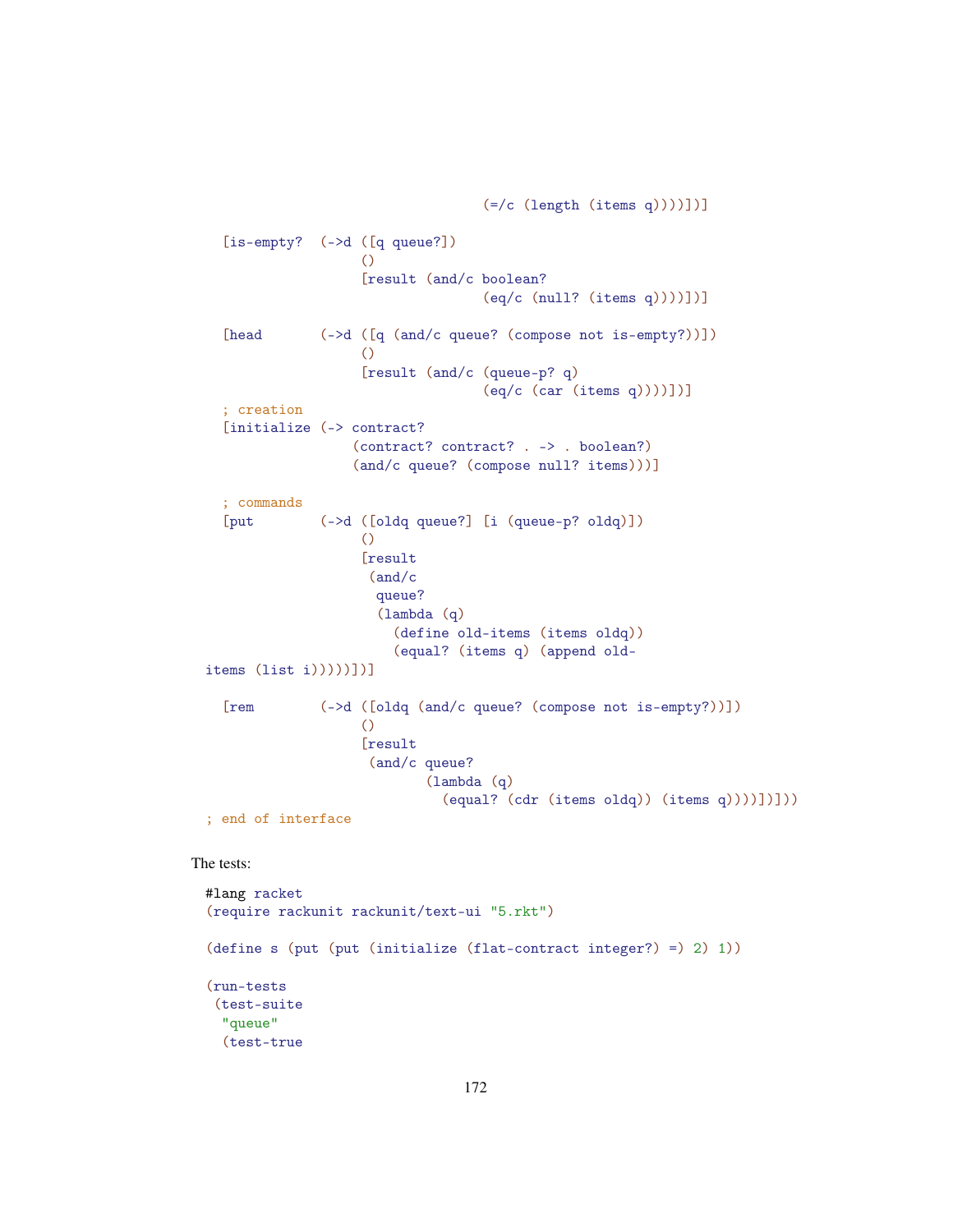```
"empty"
 (is-empty? (initialize (flat-contract integer?) =)))
(test-true "put" (queue? s))
(test-equal? "count" 2 (count s))
(test-true "put exn"
           (with-handlers ([exn:fail:contract? (lambda _ #t)])
             (put (initialize (flat-contract integer?)) 'a)
             #f))
(test-true "remove" (queue? (rem s)))
(test-equal? "head" 2 (head s))))
```
## 7.8 Gotchas

#### 7.8.1 Contracts and eq?

As a general rule, adding a contract to a program should either leave the behavior of the program unchanged, or should signal a contract violation. And this is almost true for Racket contracts, with one exception: eq?.

The eq? procedure is designed to be fast and does not provide much in the way of guarantees, except that if it returns true, it means that the two values behave identically in all respects. Internally, this is implemented as pointer equality at a low-level so it exposes information about how Racket is implemented (and how contracts are implemented).

Contracts interact poorly with eq? because function contract checking is implemented internally as wrapper functions. For example, consider this module:

```
#lang racket
(define (make-adder x)
  (if (= 1 x))add1
      (lambda (y) (+ x y))))
(provide (contract-out
          [make-adder (-> number? (-> number? number?))]))
```
It exports the make-adder function that is the usual curried addition function, except that it returns Racket's add1 when its input is 1.

You might expect that

```
(eq? (make-adder 1)
     (make-adder 1))
```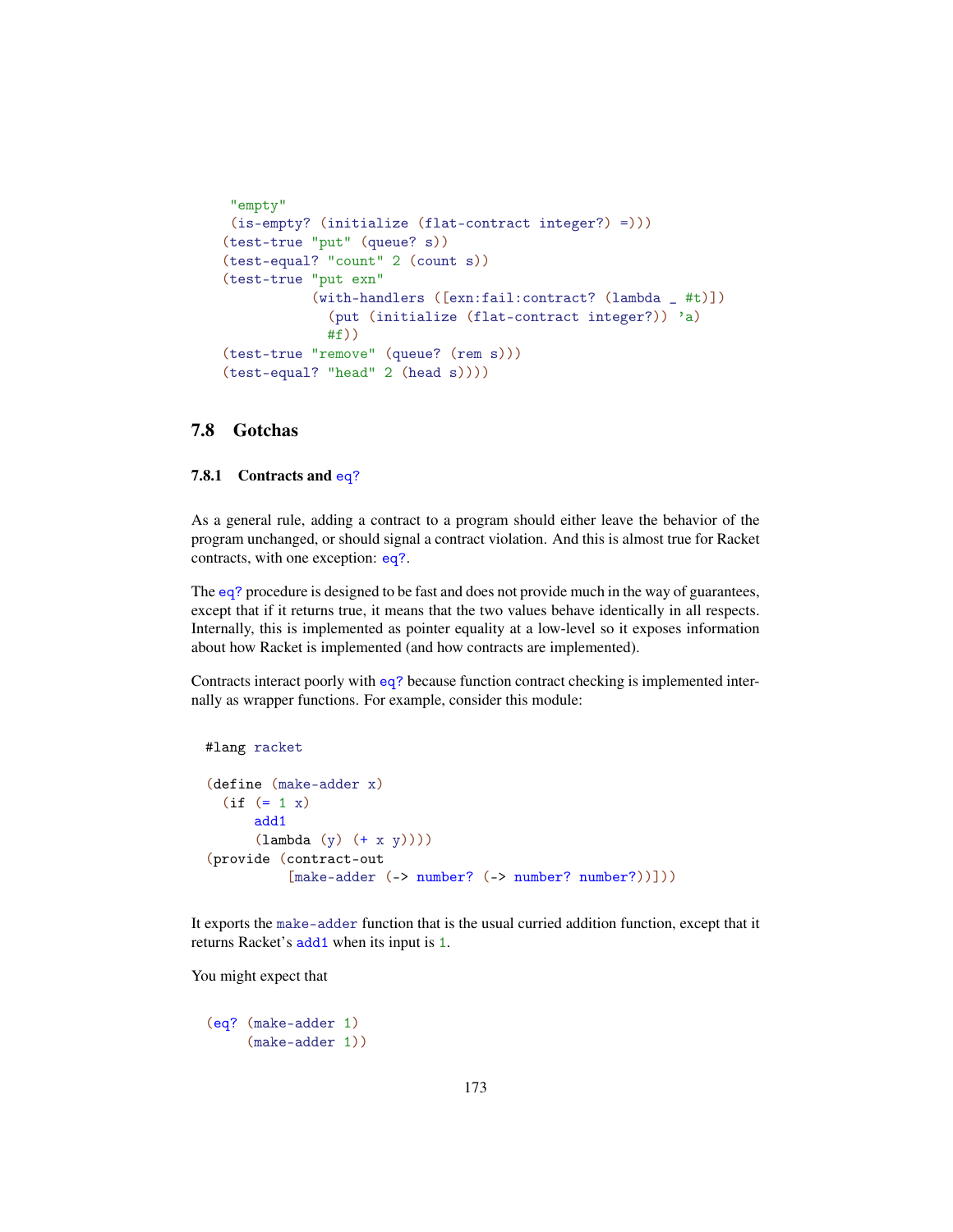would return  $\#t$ , but it does not. If the contract were changed to any/c (or even  $\langle - \rangle$ number? any/c)), then the eq? call would return  $\#t$ .

Moral: Do not use eq? on values that have contracts.

## 7.8.2 Exists Contracts and Predicates

Much like the eq? example above, #:∃ contracts can change the behavior of a program.

Specifically, the null? predicate (and many other predicates) return #f for #:∃ contracts, and changing one of those contracts to  $\frac{any}{c}$  means that null? might now return #t instead, resulting in arbitrarily different behavior depending on how this boolean might flow around in the program.

```
#lang racket/exists
```
To work around the above problem, the racket/exists library behaves just like racket, but predicates signal errors when given #:∃ contracts.

Moral: Do not use predicates on #:∃ contracts, but if you're not sure, use racket/exists to be safe.

#### 7.8.3 Defining Recursive Contracts

When defining a self-referential contract, it is natural to use define. For example, one might try to write a contract on streams like this:

```
> (define stream/c
    (promise/c
     (or/c null?
            (cons/c number? stream/c))))
stream/c: undefined;
 cannot reference undefined identifier
```
Unfortunately, this does not work because the value of stream/c is needed before it is defined. Put another way, all of the combinators evaluate their arguments eagerly, even though the values that they accept do not.

Instead, use

```
(define stream/c
 (promise/c
  (or/c
```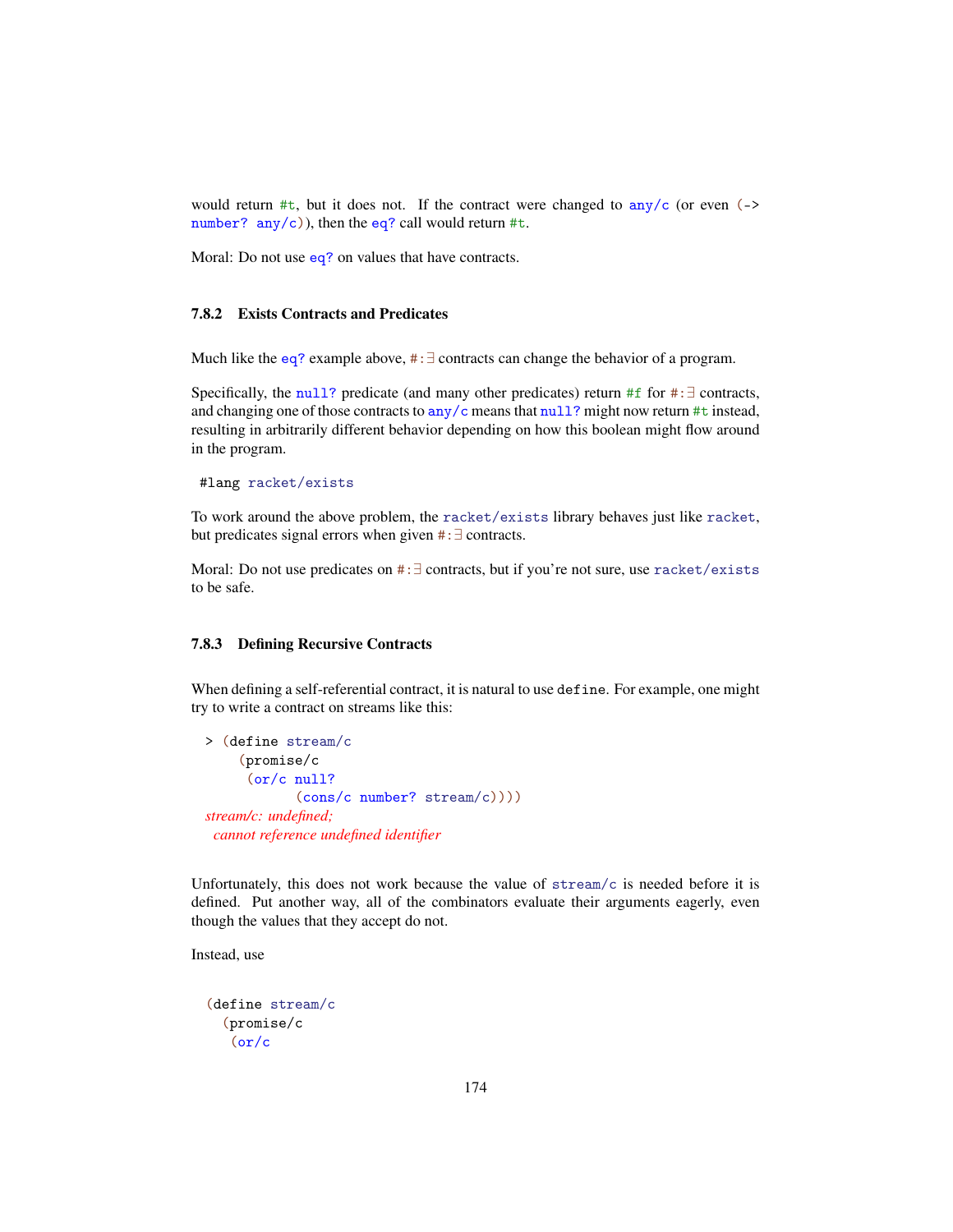```
null?
(cons/c number? (recursive-contract stream/c)))))
```
The use of recursive-contract delays the evaluation of the identifier stream/c until after the contract is first checked, long enough to ensure that stream/c is defined.

See also §7.5.3 "Checking Properties of Data Structures".

## 7.8.4 Mixing set! and contract-out

The contract library assumes that variables exported via contract-out are not assigned to, but does not enforce it. Accordingly, if you try to set! those variables, you may be surprised. Consider the following example:

```
> (module server racket
    (detine (inc-x!) (set! x (+ x 1)))(define x 0)
    (provide (contract-out [inc-x! (-> void?)]
                           [x integer?])))
> (module client racket
    (require 'server)
    (define (print-latest) (printf "x is ∼s\n" x))
    (print-latest)
    (inc-x!)(print-latest))
> (require 'client)
x is 0
x is 0
```
Both calls to print-latest print  $0$ , even though the value of x has been incremented (and the change is visible inside the module x).

To work around this, export accessor functions, rather than exporting the variable directly, like this:

```
(define (get-x) x)
(detine (inc-x!) (set! x (+ x 1)))
```
#lang racket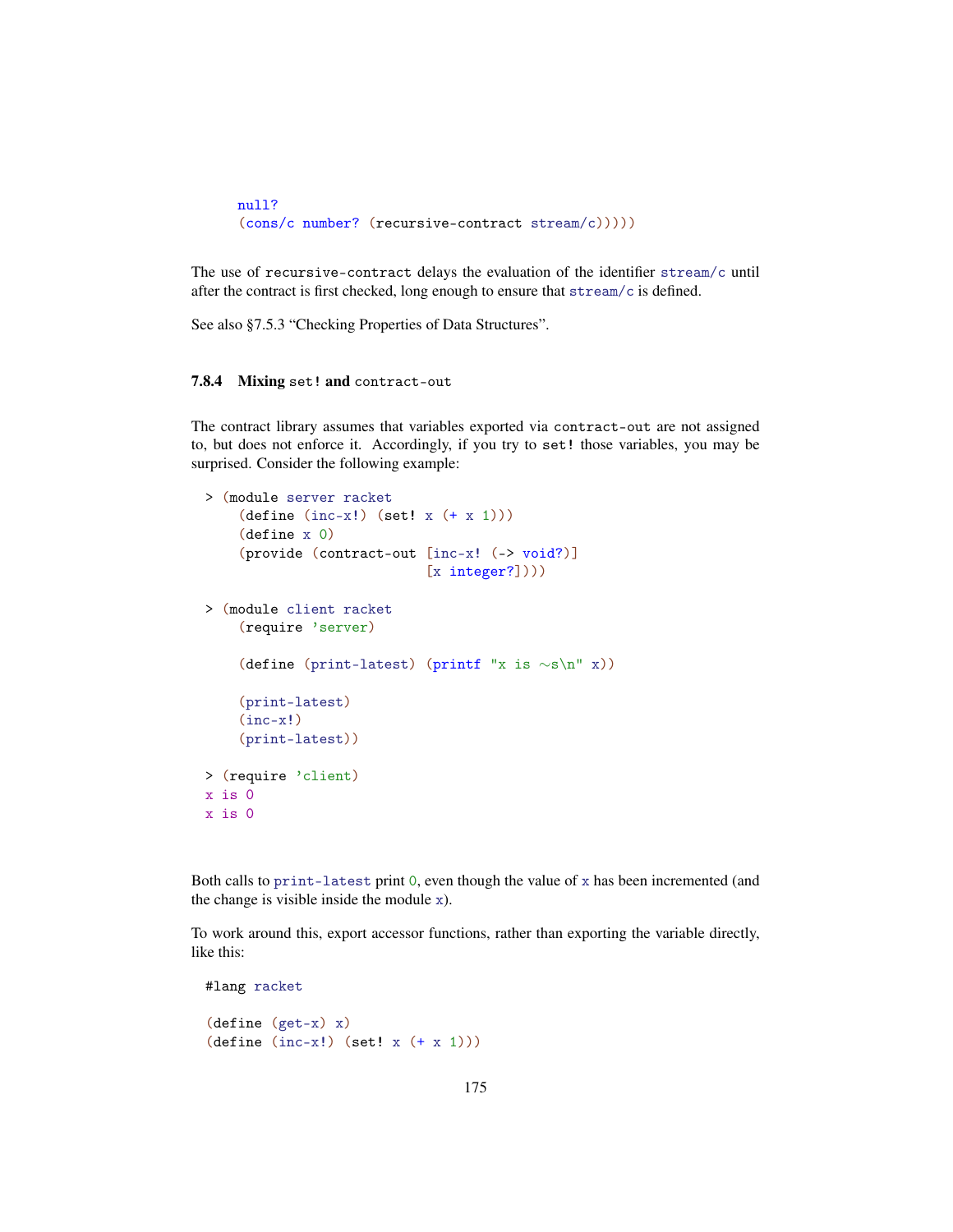```
(define x 0)
(provide (contract-out [inc-x! (-> void?)]
                      [get-x (-) integer?)])
```
Moral: This is a bug that we will address in a future release.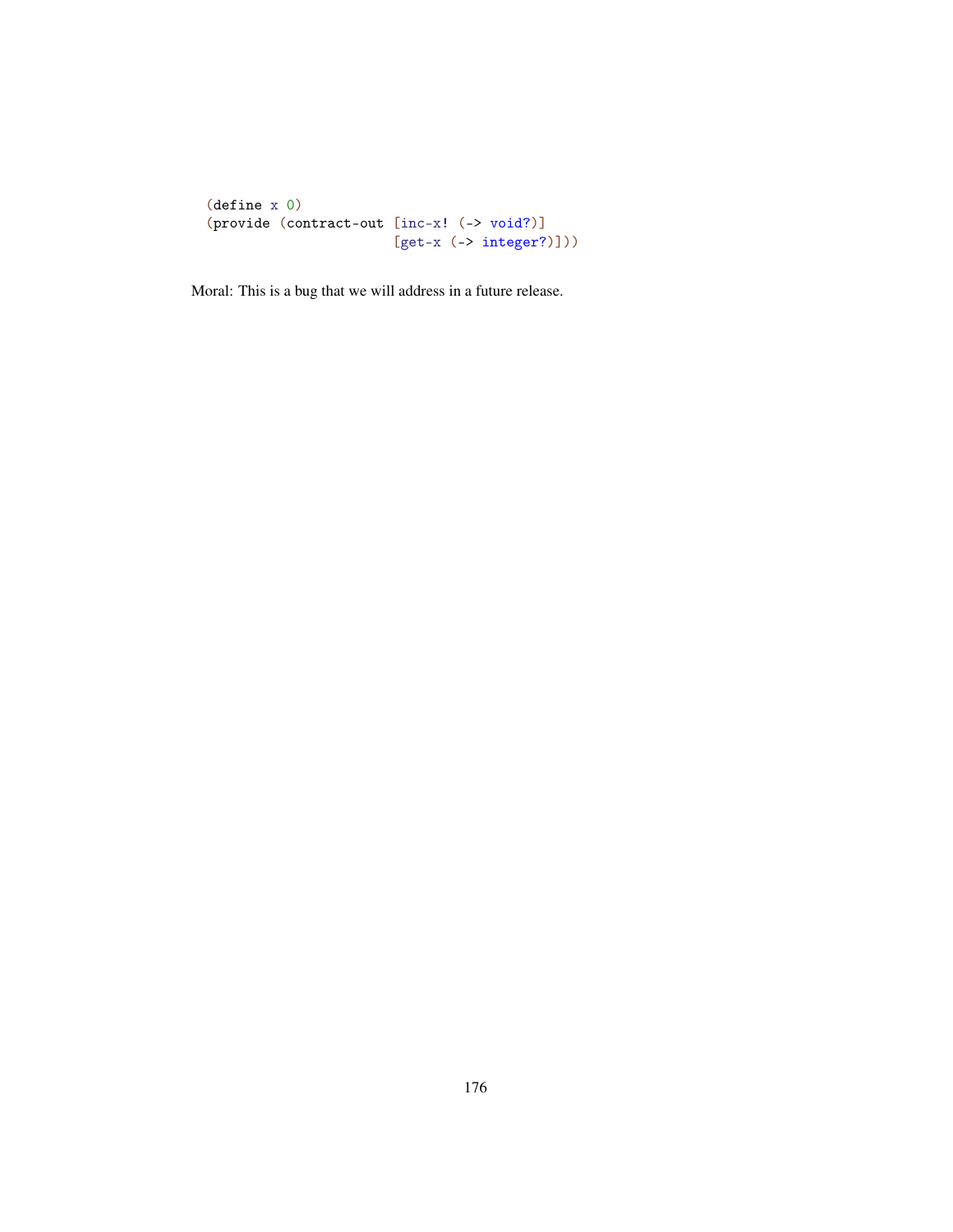# 8 Input and Output

A Racket *port* represents an input or output stream, such as a file, a terminal, a TCP connection, or an in-memory string. More specifically, an *input port* represents a stream from which a program can read data, and an *output port* represents a stream for writing data.

# 8.1 Varieties of Ports

Various functions create various kinds of ports. Here are a few examples:

• Files: The open-output-file function opens a file for writing, and open-inputfile opens a file for reading.

Examples:

- > (define out (open-output-file "data"))
- > (display "hello" out)
- > (close-output-port out)
- > (define in (open-input-file "data"))
- > (read-line in) "hello" > (close-input-port in)

If a file exists already, then open-output-file raises an exception by default. Supply an option like #:exists 'truncate or #:exists 'update to re-write or update the file:

Examples:

- > (define out (open-output-file "data" #:exists 'truncate))
- > (display "howdy" out)
- > (close-output-port out)

Instead of having to match open-input-file and open-output-file calls, most Racket programmers will instead use call-with-output-file, which takes a function to call with the output port; when the function returns, the port is closed. Examples: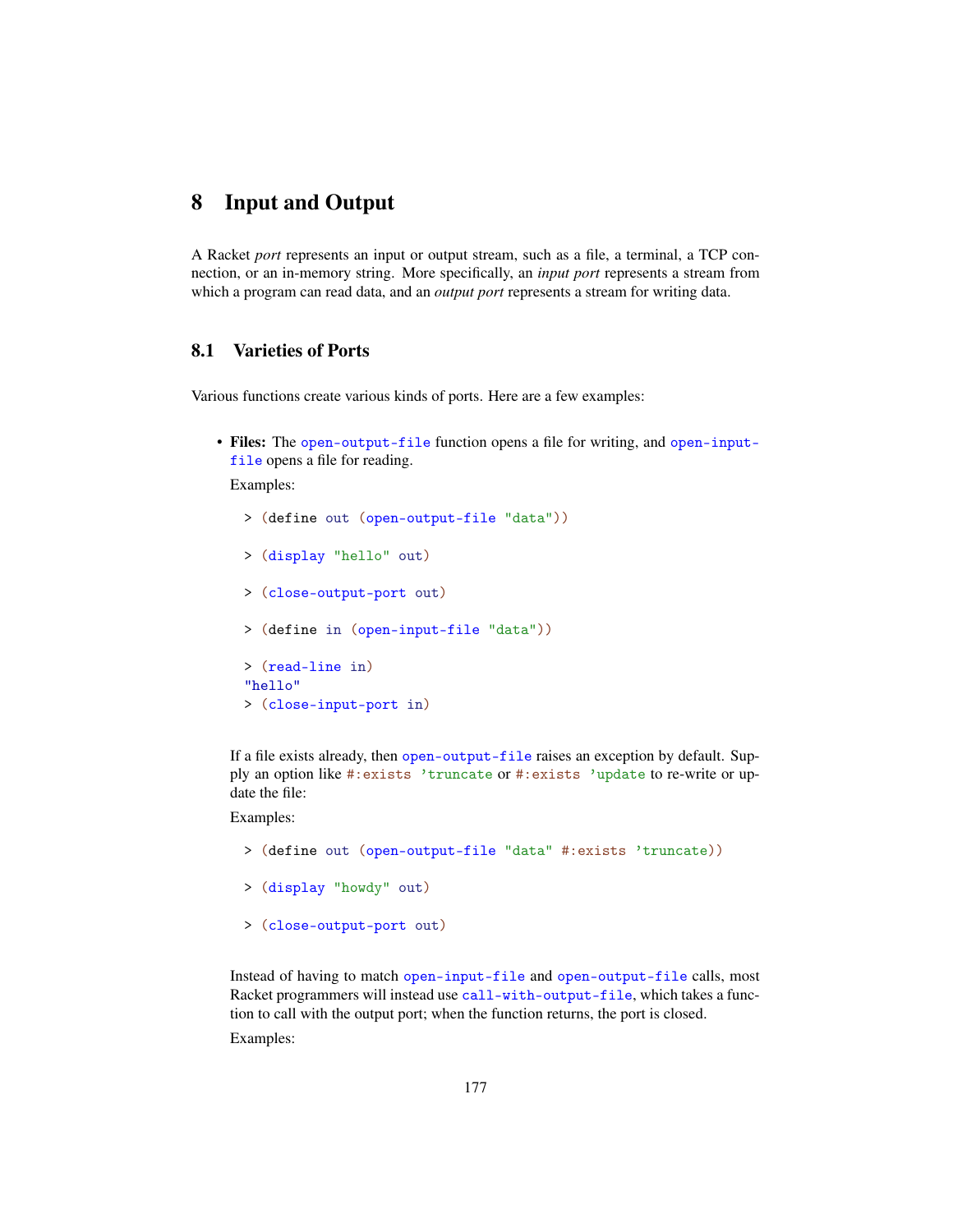```
> (call-with-output-file "data"
                           #:exists 'truncate
                           (lambda (out)
                             (display "hello" out)))
> (call-with-input-file "data"
                         (lambda (in)
                           (read-line in)))
"hello"
```
• Strings: The open-output-string function creates a port that accumulates data into a string, and get-output-string extracts the accumulated string. The openinput-string function creates a port to read from a string.

Examples:

```
> (define p (open-output-string))
> (display "hello" p)
> (get-output-string p)
"hello"
> (read-line (open-input-string "goodbye\nfarewell"))
"goodbye"
```
• TCP Connections: The tcp-connect function creates both an input port and an output port for the client side of a TCP communication. The tcp-listen function creates a server, which accepts connections via tcp-accept.

Examples:

```
> (define server (tcp-listen 12345))
> (define-values (c-in c-out) (tcp-connect "localhost" 12345))
> (define-values (s-in s-out) (tcp-accept server))
> (display "hello\n" c-out)
> (close-output-port c-out)
> (read-line s-in)
"hello"
> (read-line s-in)
#<eof>
```
• Process Pipes: The subprocess function runs a new process at the OS level and returns ports that correspond to the subprocess's stdin, stdout, and stderr. (The first three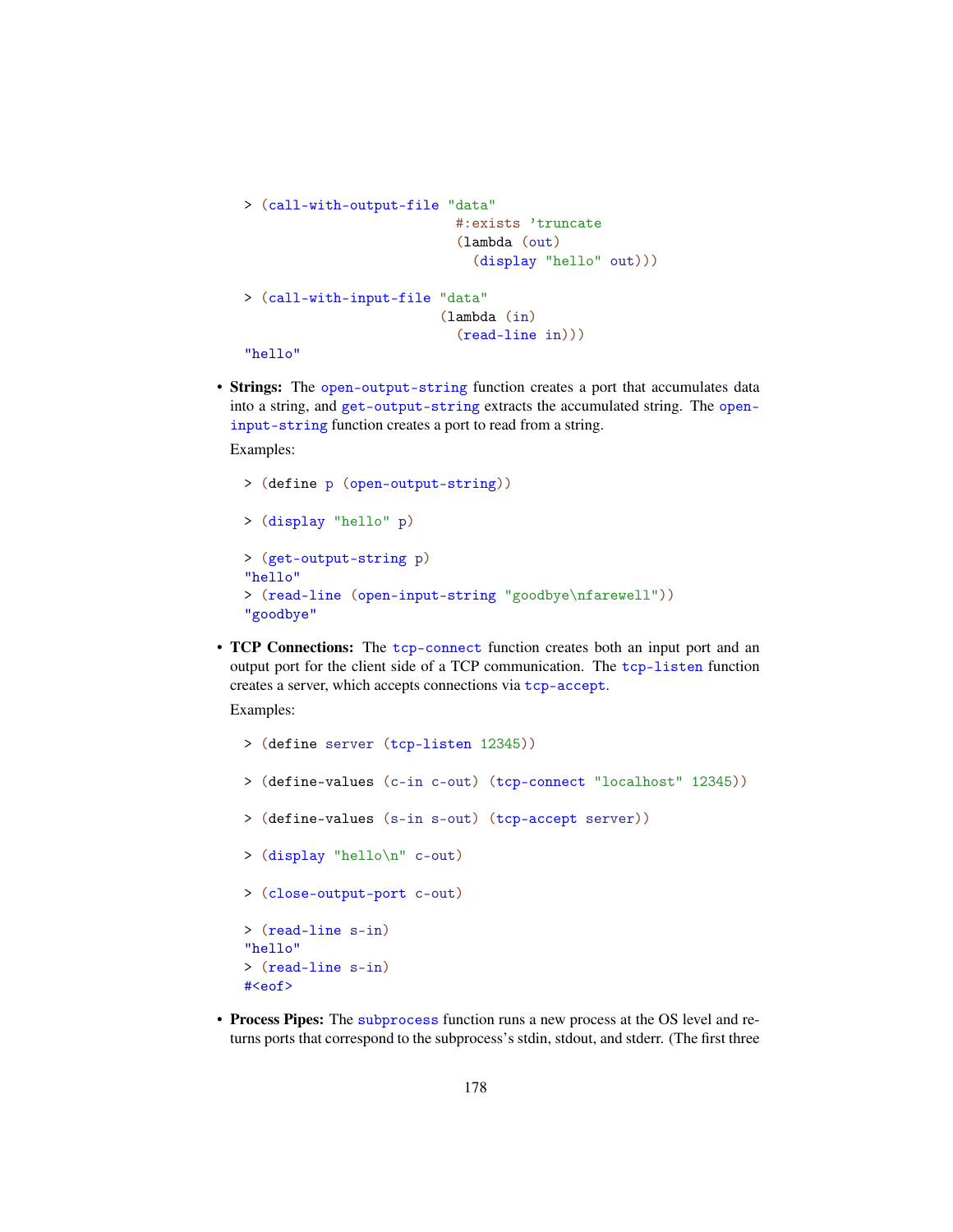arguments can be certain kinds of existing ports to connect directly to the subprocess, instead of creating new ports.)

Examples:

```
> (define-values (p stdout stdin stderr)
    (subprocess #f #f #f "/usr/bin/wc" "-w"))
> (display "a b c\n" stdin)
> (close-output-port stdin)
> (read-line stdout)
" 3"
> (close-input-port stdout)
> (close-input-port stderr)
```
• Internal Pipes: The make-pipe function returns two ports that are ends of a pipe. This kind of pipe is internal to Racket, and not related to OS-level pipes for communicating between different processes.

Examples:

```
> (define-values (in out) (make-pipe))
> (display "garbage" out)
> (close-output-port out)
> (read-line in)
"garbage"
```
# 8.2 Default Ports

For most simple I/O functions, the target port is an optional argument, and the default is the *current input port* or *current output port*. Furthermore, error messages are written to the *current error port*, which is an output port. The current-input-port, current-outputport, and current-error-port functions return the corresponding current ports.

Examples:

> (display "Hi") Hi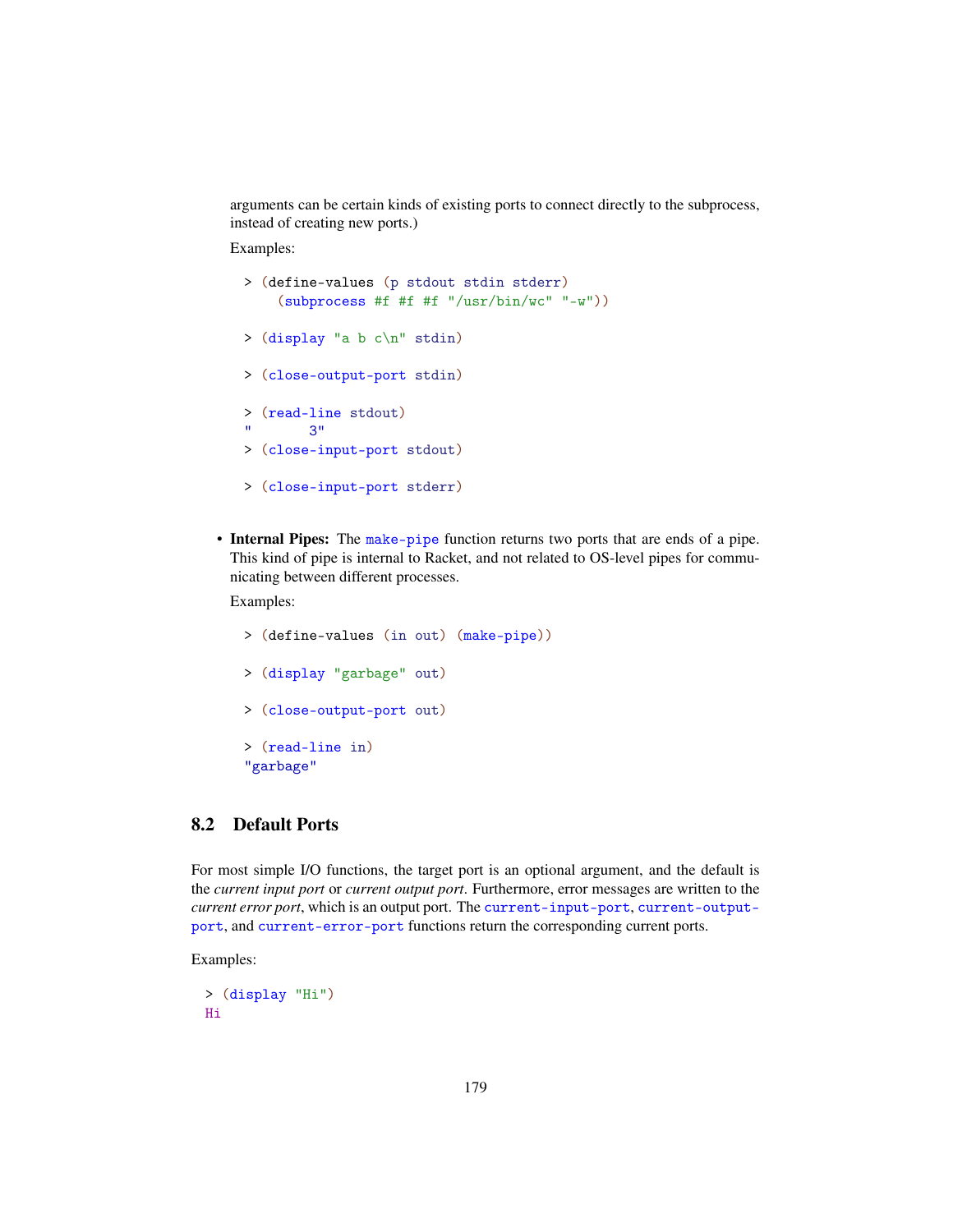```
> (display "Hi" (current-output-port)) ; the same
Hi
```
If you start the racket program in a terminal, then the current input, output, and error ports are all connected to the terminal. More generally, they are connected to the OS-level stdin, stdout, and stderr. In this guide, the examples show output written to stdout in purple, and output written to stderr in red italics.

Examples:

```
(define (swing-hammer)
  (display "Ouch!" (current-error-port)))
> (swing-hammer)
Ouch!
```
The current-port functions are actually parameters, which means that their values can be set with parameterize. See §4.13

#### Example:

```
> (let ([s (open-output-string)])
    (parameterize ([current-error-port s])
      (swing-hammer)
      (swing-hammer)
      (swing-hammer))
    (get-output-string s))
"Ouch!Ouch!Ouch!"
```
## 8.3 Reading and Writing Racket Data

As noted throughout §3 "Built-In Datatypes", Racket provides three ways to print an instance of a built-in value:

- print, which prints a value in the same way that is it printed for a REPL result; and
- write, which prints a value in such a way that read on the output produces the value back; and
- display, which tends to reduce a value to just its character or byte content—at least for those datatypes that are primarily about characters or bytes, otherwise it falls back to the same output as write.

"Dynamic Binding: parameterize" for an introduction to parameters.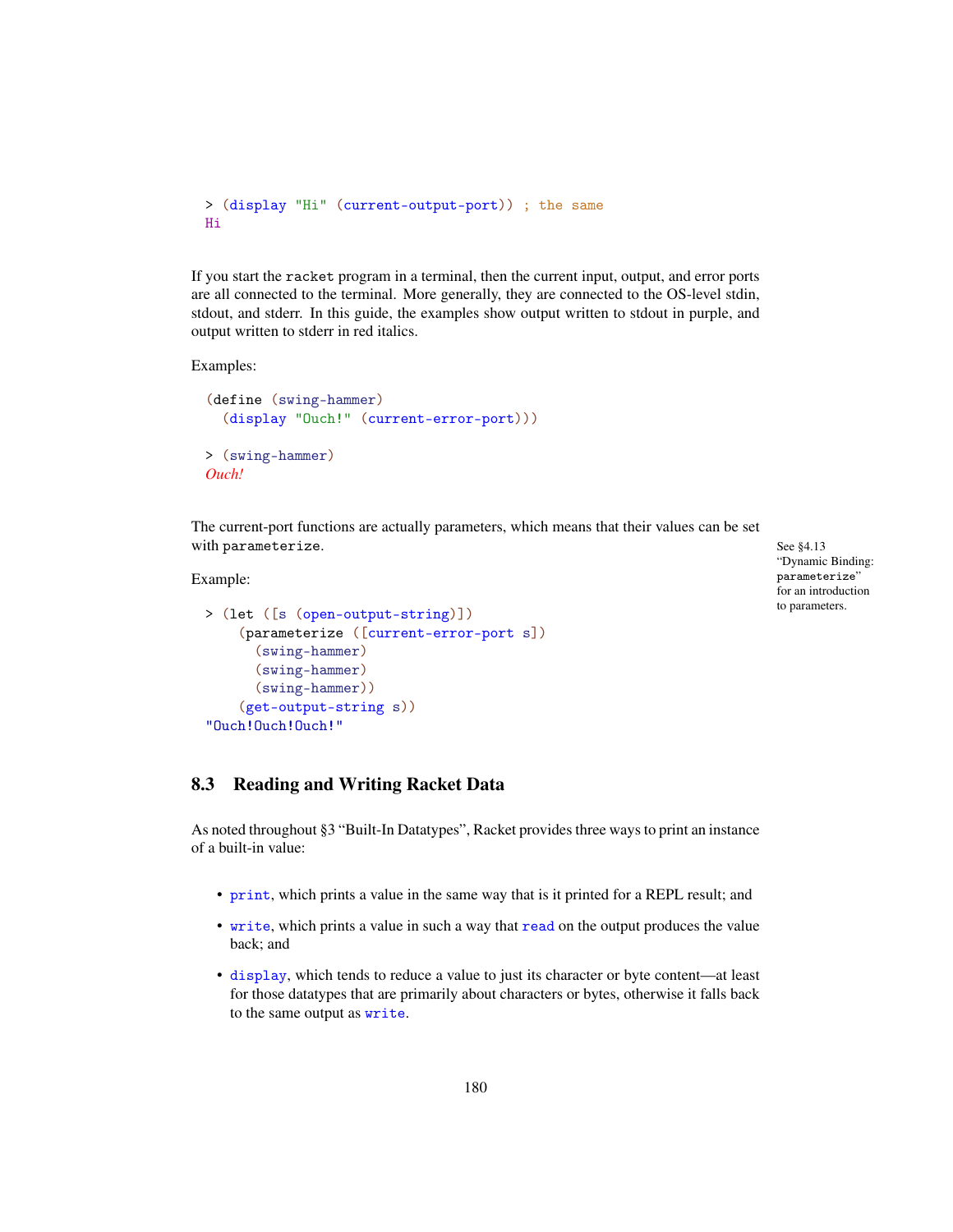Here are some examples using each:

 $>$  (print  $1/2$ ) 1/2  $>$  (print #\x) # $\chi$ > (print "hello") "hello" > (print #"goodbye") #"goodbye" > (print '|pea pod|) '|pea pod| > (print '("i" pod)) > (write '("i" pod)) '("i" pod) > (print write) #<procedure:write>  $>$  (write  $1/2$ ) 1/2  $>$  (write  $\#\x)$ # $\chi$ > (write "hello") "hello" > (write #"goodbye") #"goodbye" > (write '|pea pod|) |pea pod| ("i" pod) > (write write) #<procedure:write> > (display 1/2) 1/2  $>$  (display # $\chi$ ) x > (display "hello") hello > (display #"goodbye") goodbye > (display '|pea pod|) pea pod > (display '("i" pod)) (i pod) > (display write) #<procedure:write>

Overall, print corresponds to the expression layer of Racket syntax, write corresponds to the reader layer, and display roughly corresponds to the character layer.

The printf function supports simple formatting of data and text. In the format string supplied to printf, ∼a displays the next argument, ∼s writes the next argument, and ∼v prints the next argument.

Examples:

```
(define (deliver who when what)
  (printf "Items ∼a for shopper ∼s: ∼v" who when what))
> (deliver '("list") '("John") '("milk"))
Items (list) for shopper ("John"): '("milk")
```
After using write, as opposed to display or print, many forms of data can be read back in using read. The same values printed can also be parsed by read, but the result may have extra quote forms, since a printed form is meant to be read like an expression.

Examples:

> (define-values (in out) (make-pipe))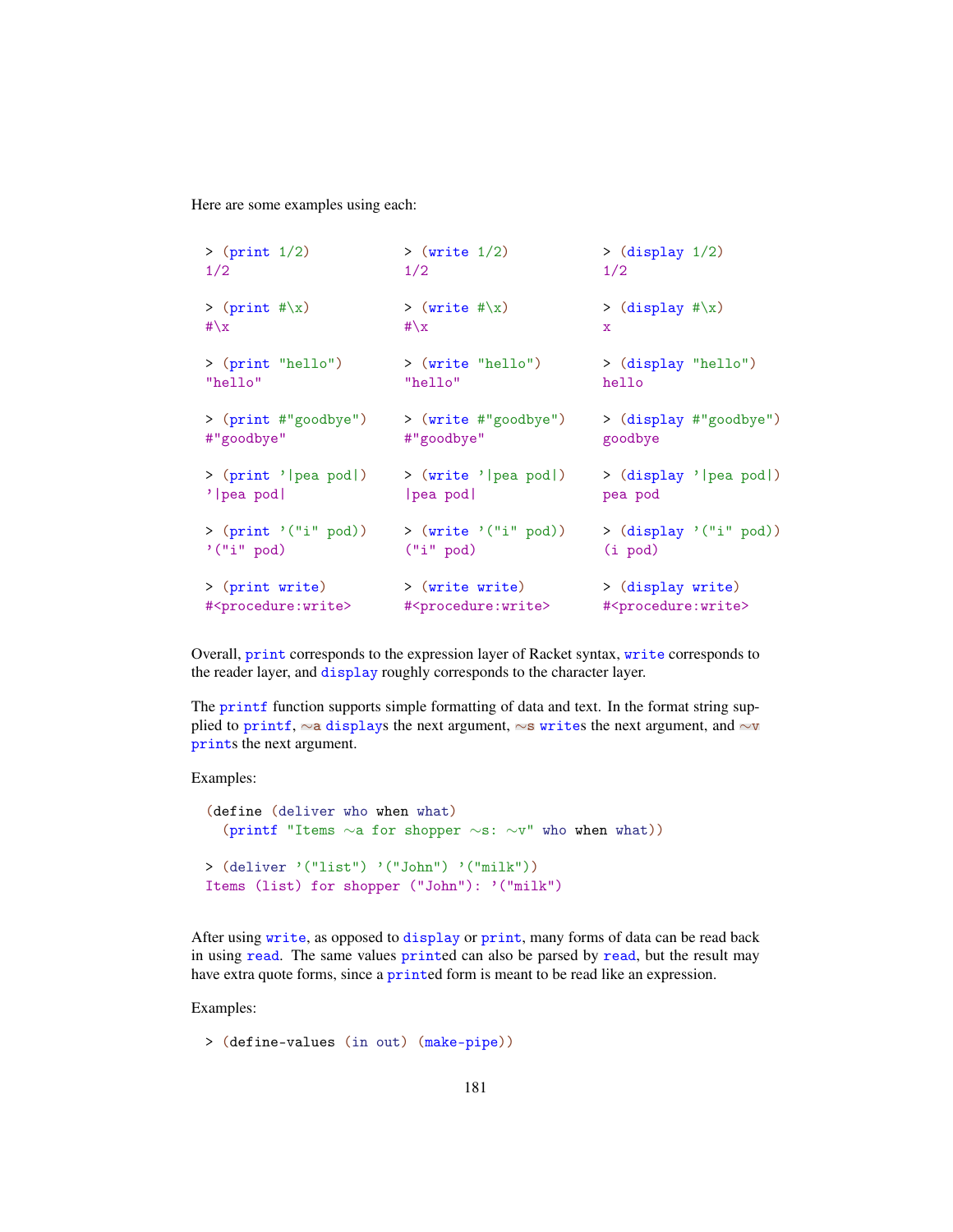```
> (write "hello" out)
> (read in)
"hello"
> (write '("alphabet" soup) out)
> (read in)
'("alphabet" soup)
> (write #hash((a . "apple") (b . "banana")) out)
> (read in)
'#hash((b . "banana") (a . "apple"))
> (print '("alphabet" soup) out)
> (read in)
''("alphabet" soup)
> (display '("alphabet" soup) out)
> (read in)
'(alphabet soup)
```
# 8.4 Datatypes and Serialization

Prefab structure types (see §5.7 "Prefab Structure Types") automatically support *serialization*: they can be written to an output stream, and a copy can be read back in from an input stream:

```
> (define-values (in out) (make-pipe))
> (write #s(sprout bean) out)
> (read in)
'#s(sprout bean)
```
Other structure types created by struct, which offer more abstraction than prefab structure types, normally write either using #<....> notation (for opaque structure types) or using #(....) vector notation (for transparent structure types). In neither can the result be read back in as an instance of the structure type:

```
> (struct posn (x y))
> (write (posn 1 2))
#<posn>
```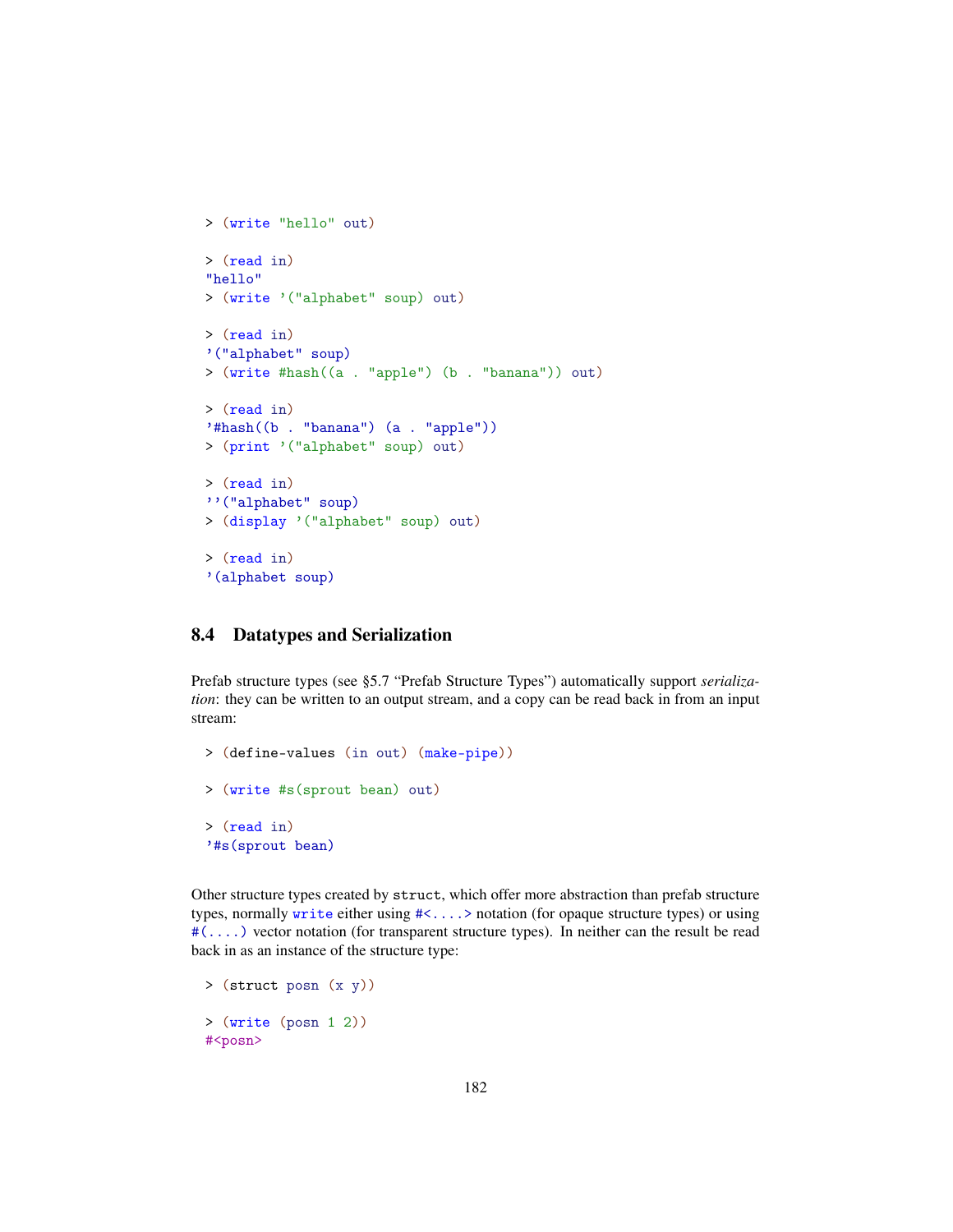```
> (define-values (in out) (make-pipe))
> (write (posn 1 2) out)
> (read in)
UNKNOWN::0: read: bad syntax '#<'
> (struct posn (x y) #:transparent)
> (write (posn 1 2))
#(struct:posn 1 2)
> (define-values (in out) (make-pipe))
> (write (posn 1 2) out)
> (define v (read in))
> v'#(struct:posn 1 2)
> (posn? v)
#f
> (vector? v)
#t
```
The serializable-struct form defines a structure type that can be serialized to a value that can be printed using write and restored via read. The serialized result can be deserialized to get back an instance of the original structure type. The serialization form and functions are provided by the racket/serialize library.

Examples:

```
> (require racket/serialize)
> (serializable-struct posn (x y) #:transparent)
> (deserialize (serialize (posn 1 2)))
(posn 1 2)
> (write (serialize (posn 1 2)))
((3) 1 ((#f . deserialize-info:posn-v0)) 0 () () (0 1 2))
> (define-values (in out) (make-pipe))
> (write (serialize (posn 1 2)) out)
```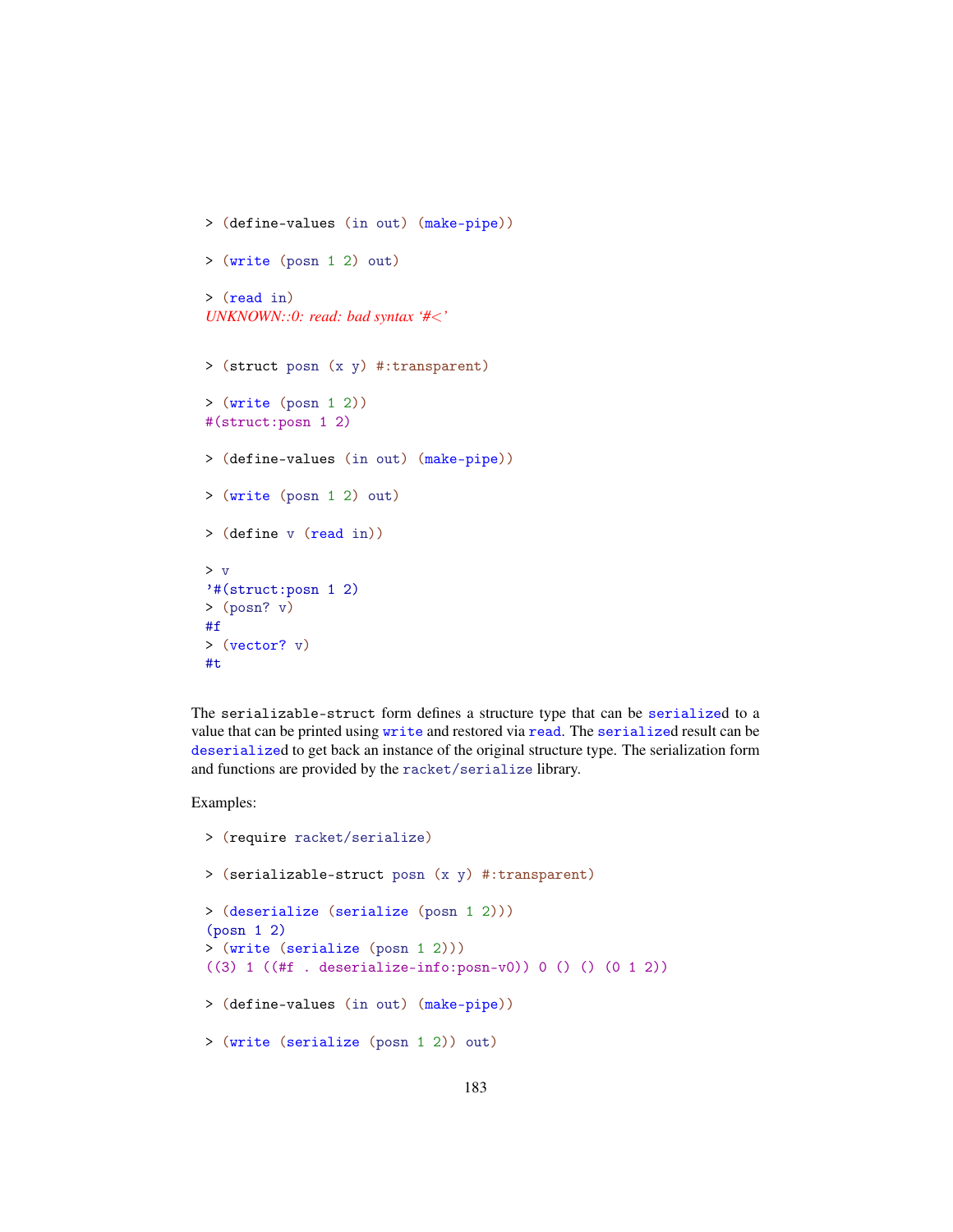```
> (deserialize (read in))
(posn 1 2)
```
In addition to the names bound by struct, serializable-struct binds an identifier with deserialization information, and it automatically provides the deserialization identifier from a module context. This deserialization identifier is accessed reflectively when a value is deserialized.

## 8.5 Bytes, Characters, and Encodings

Functions like read-line, read, display, and write all work in terms of characters (which correspond to Unicode scalar values). Conceptually, they are implemented in terms of read-char and write-char.

More primitively, ports read and write bytes, instead of characters. The functions readbyte and write-byte read and write raw bytes. Other functions, such as read-bytesline, build on top of byte operations instead of character operations.

In fact, the read-char and write-char functions are conceptually implemented in terms of read-byte and write-byte. When a single byte's value is less than 128, then it corresponds to an ASCII character. Any other byte is treated as part of a UTF-8 sequence, where UTF-8 is a particular standard way of encoding Unicode scalar values in bytes (which has the nice property that ASCII characters are encoded as themselves). Thus, a single readchar may call read-byte multiple times, and a single write-char may generate multiple output bytes.

The read-char and write-char operations *always* use a UTF-8 encoding. If you have a text stream that uses a different encoding, or if you want to generate a text stream in a different encoding, use reencode-input-port or reencode-output-port. The reencodeinput-port function converts an input stream from an encoding that you specify into a UTF-8 stream; that way, read-char sees UTF-8 encodings, even though the original used a different encoding. Beware, however, that read-byte also sees the re-encoded data, instead of the original byte stream.

# 8.6 I/O Patterns

If you want to process individual lines of a file, then you can use for with in-lines:

```
> (define (upcase-all in)
    (for ([l (in-lines in)])
      (display (string-upcase l))
      (newline)))
```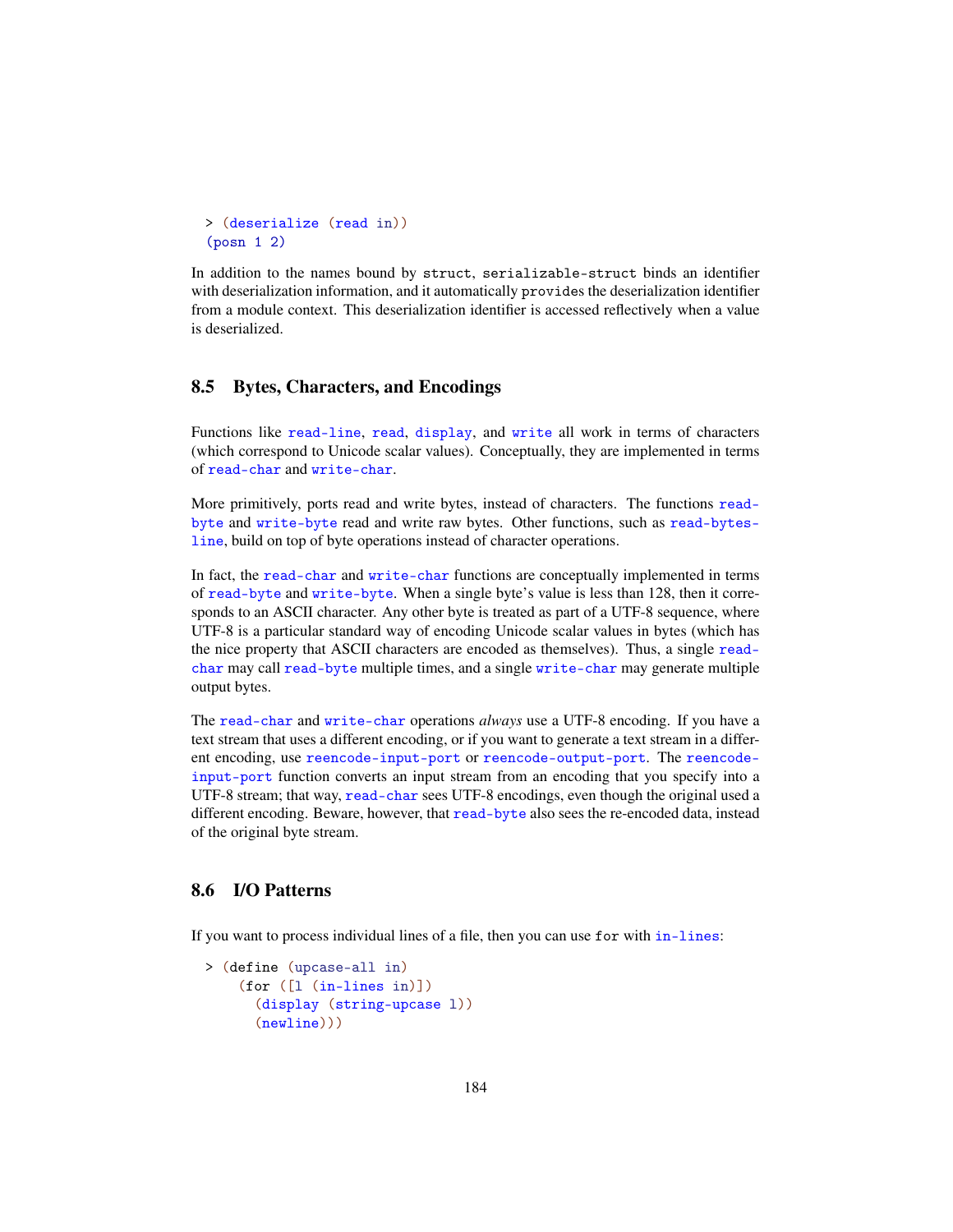```
> (upcase-all (open-input-string
               (string-append
                "Hello, World!\n"
                "Can you hear me, now?")))
HELLO, WORLD!
CAN YOU HEAR ME, NOW?
```
If you want to determine whether "hello" appears in a file, then you could search separate lines, but it's even easier to simply apply a regular expression (see §9 "Regular Expressions") to the stream:

```
> (define (has-hello? in)
    (regexp-match? #rx"hello" in))
> (has-hello? (open-input-string "hello"))
#t
> (has-hello? (open-input-string "goodbye"))
#f
```
If you want to copy one port into another, use copy-port from racket/port, which efficiently transfers large blocks when lots of data is available, but also transfers small blocks immediately if that's all that is available:

```
> (define o (open-output-string))
> (copy-port (open-input-string "broom") o)
> (get-output-string o)
"broom"
```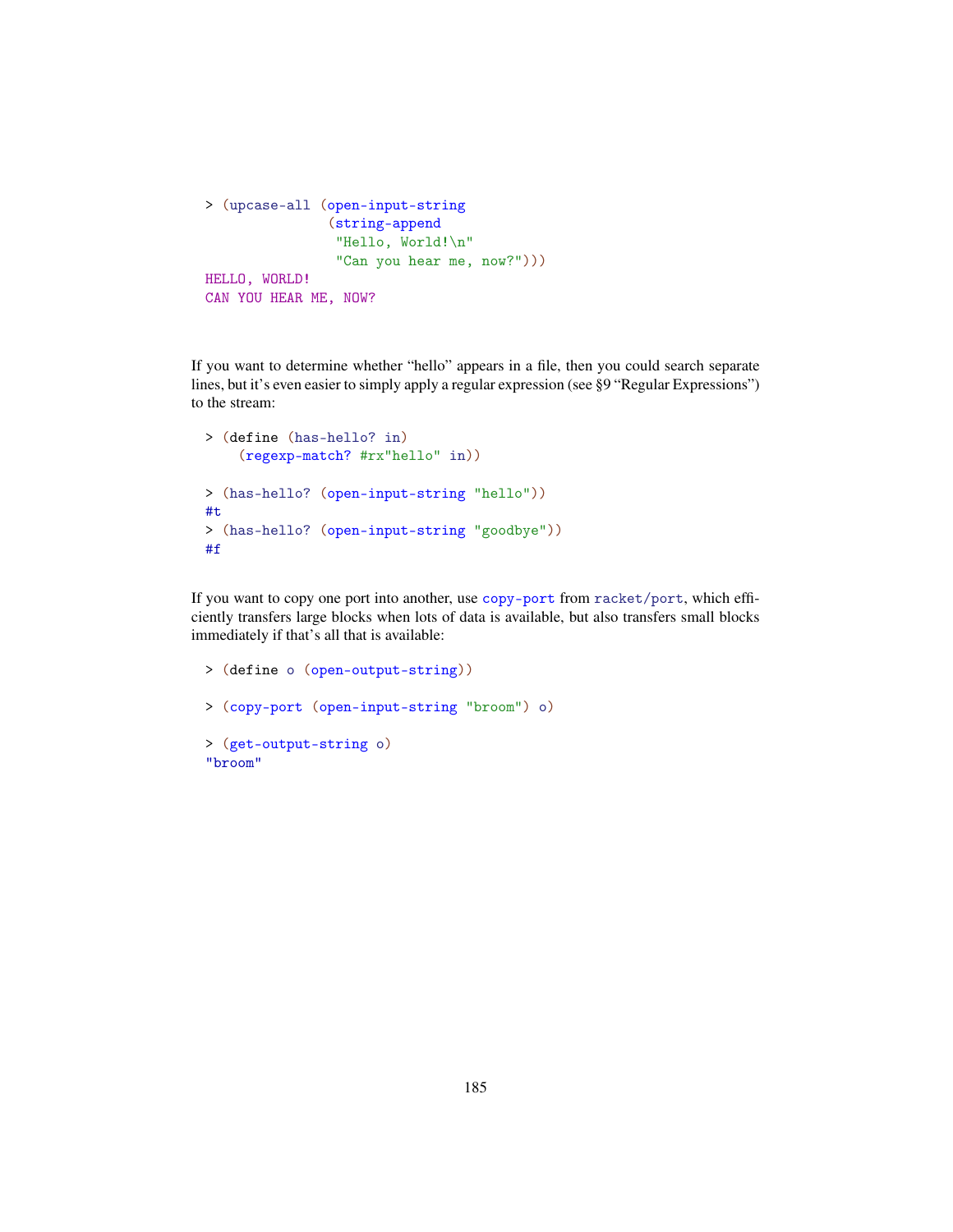# 9 Regular Expressions

A *regexp* value encapsulates a pattern that is described by a string or byte string. The regexp [Sitaram05]. matcher tries to match this pattern against (a portion of) another string or byte string, which we will call the *text string*, when you call functions like regexp-match. The text string is treated as raw text, and not as a pattern.  $§ 3.7$  "Regular

## **9.1 Writing Regexp Patterns** and the set of the set of the set of the set of the set of the set of the set of the set of the set of the set of the set of the set of the set of the set of the set of the set of the set of t

A string or byte string can be used directly as a regexp pattern, or it can be prefixed with  $\#rx$  to form a literal regexp value. For example,  $\#rx$  abc" is a string-based regexp value, and  $\#r x \#''$  abc" is a byte string-based regexp value. Alternately, a string or byte string can be prefixed with  $\#px$ , as in  $\#px"$  abc", for a slightly extended syntax of patterns within the string.

Most of the characters in a regexp pattern are meant to match occurrences of themselves in the text string. Thus, the pattern  $\#rx''abc''$  matches a string that contains the characters a,  $\overline{b}$ , and c in succession. Other characters act as *metacharacters*, and some character sequences act as *metasequences*. That is, they specify something other than their literal selves. For example, in the pattern  $\#rx^n a.c^n$ , the characters a and c stand for themselves, but the metacharacter . can match *any* character. Therefore, the pattern #rx"a.c" matches an a, any character, and  $\mathbf c$  in succession. When we want a when we want a when we want a when we want a

If we needed to match the character . itself, we can escape it by precede it with a  $\setminus$ . The character sequence  $\setminus$ . is thus a metasequence, since it doesn't match itself but rather just ... So, to match a, .., and c in succession, we use the regexp pattern  $\#rx''a \setminus \setminus c''$ ; the double  $\setminus$ is an artifact of Racket strings, not the regexp pattern itself.

The regexp function takes a string or byte string and produces a regexp value. Use regexp when you construct a pattern to be matched against multiple strings, since a pattern is compiled to a regexp value before it can be used in a match. The pregexp function is like regexp, but using the extended syntax. Regexp values as literals with  $\#r\bar{x}$  or  $\#p\bar{x}$  are compiled once and for all when they are read.

The regexp-quote function takes an arbitrary string and returns a string for a pattern that matches exactly the original string. In particular, characters in the input string that could serve as regexp metacharacters are escaped with a backslash, so that they safely match only themselves.

```
> (regexp-quote "cons")
"cons"
> (regexp-quote "list?")
"list\\?"
```
This chapter is a modified version of

Expressions" in *The Racket Reference* provides

literal \ inside a Racket string or regexp literal, we must escape it so that it shows up in the string at all. Racket strings use \ as the escape character, so we end up with two  $\succeq$  s: one Racket-string \ to escape the regexp  $\setminus$ , which then escapes the .. Another character that would need escaping inside a Racket string is ".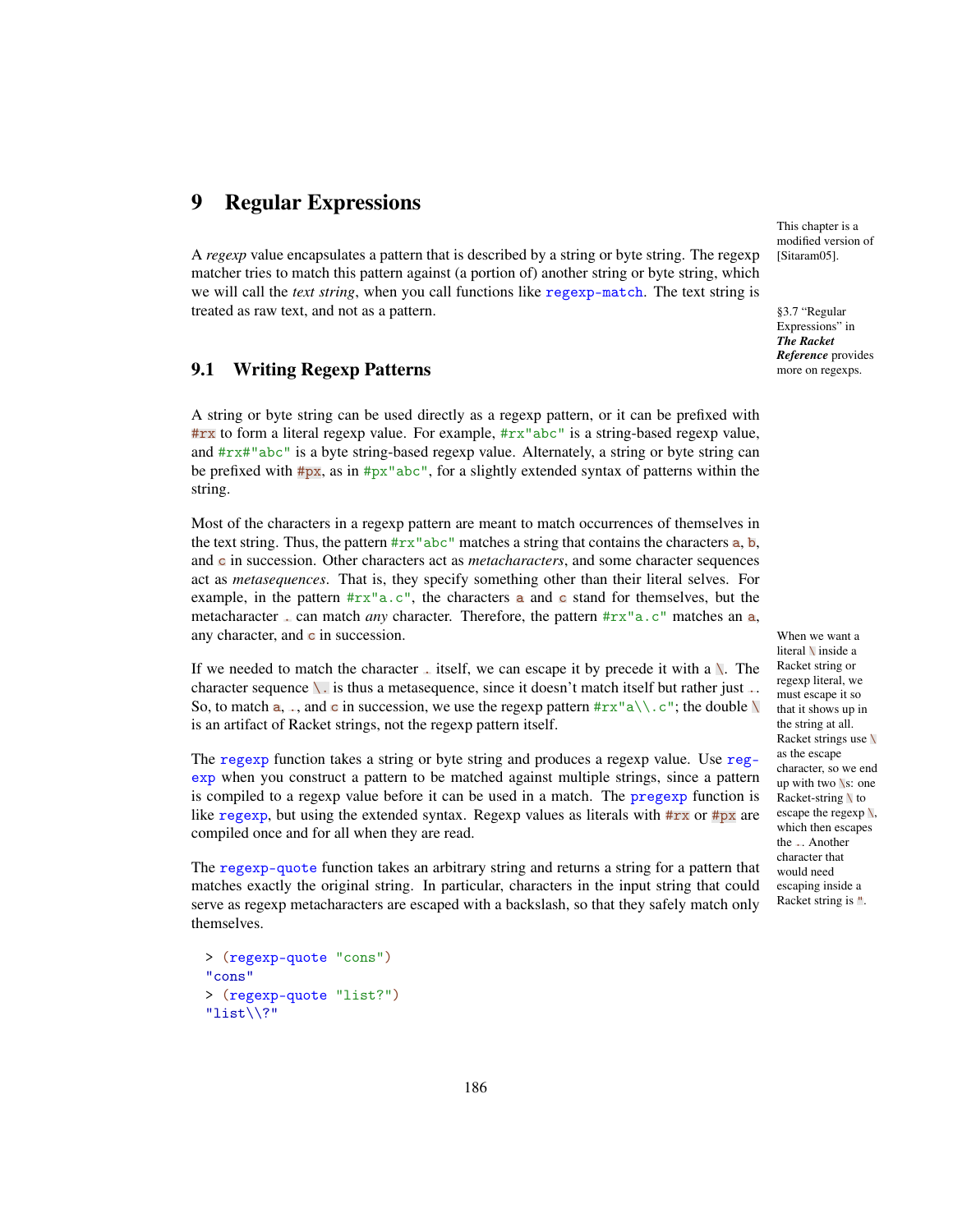The regexp-quote function is useful when building a composite regexp from a mix of regexp strings and verbatim strings.

# 9.2 Matching Regexp Patterns

The regexp-match-positions function takes a regexp pattern and a text string, and it returns a match if the regexp matches (some part of) the text string, or  $#f$  if the regexp did not match the string. A successful match produces a list of *index pairs*.

Examples:

```
> (regexp-match-positions #rx"brain" "bird")
#f
> (regexp-match-positions #rx"needle" "hay needle stack")
'((4 \cdot 10))
```
In the second example, the integers 4 and 10 identify the substring that was matched. The 4 is the starting (inclusive) index, and 10 the ending (exclusive) index of the matching substring:

```
> (substring "hay needle stack" 4 10)
"needle"
```
In this first example, regexp-match-positions's return list contains only one index pair, and that pair represents the entire substring matched by the regexp. When we discuss subpatterns later, we will see how a single match operation can yield a list of submatches.

The regexp-match-positions function takes optional third and fourth arguments that specify the indices of the text string within which the matching should take place.

```
> (regexp-match-positions
   #rx"needle"
   "his needle stack -- my needle stack -- her needle stack"
   20 39)
'((23 \cdot 29))
```
Note that the returned indices are still reckoned relative to the full text string.

The regexp-match function is like regexp-match-positions, but instead of returning index pairs, it returns the matching substrings:

```
> (regexp-match #rx"brain" "bird")
#f
> (regexp-match #rx"needle" "hay needle stack")
'("needle")
```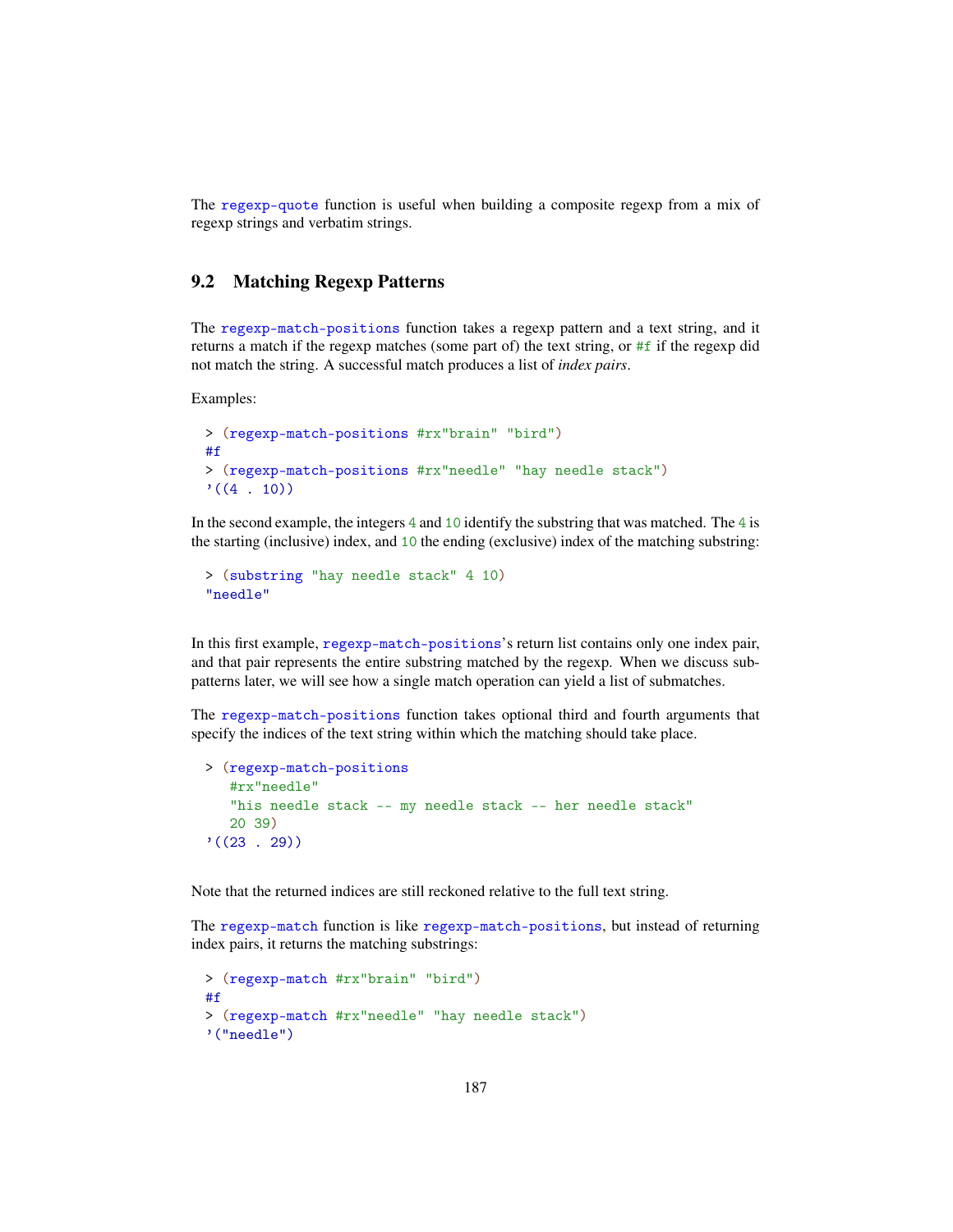When regexp-match is used with byte-string regexp, the result is a matching byte substring:

```
> (regexp-match #rx#"needle" #"hay needle stack")
'(#"needle")
```
If you have data that is in a port, there's no need to first read it into a string. Functions like regexp-match can match on the port directly:

```
> (define-values (i o) (make-pipe))
> (write "hay needle stack" o)
> (close-output-port o)
> (regexp-match #rx#"needle" i)
'(#"needle")
```
A byte-string regexp can be applied to a string, and a string regexp can be applied to a byte string. In both cases, the result is a byte string. Internally, all regexp matching is in terms of bytes, and a string regexp is expanded to a regexp that matches UTF-8 encodings of characters. For maximum efficiency, use byte-string matching instead of string, since matching bytes directly avoids UTF-8 encodings.

The regexp-match? function is like regexp-match-positions, but simply returns a boolean indicating whether the match succeeded:

```
> (regexp-match? #rx"brain" "bird")
#f
> (regexp-match? #rx"needle" "hay needle stack")
#t
```
The regexp-split function takes two arguments, a regexp pattern and a text string, and it returns a list of substrings of the text string; the pattern identifies the delimiter separating the substrings.

```
> (regexp-split #rx":" "/bin:/usr/bin:/usr/bin/X11:/usr/local/bin")
'("/bin" "/usr/bin" "/usr/bin/X11" "/usr/local/bin")
> (regexp-split #rx" " "pea soup")
'("pea" "soup")
```
If the first argument matches empty strings, then the list of all the single-character substrings is returned.

```
> (regexp-split #rx"" "smithereens")
'("" "s" "m" "i" "t" "h" "e" "r" "e" "e" "n" "s" "")
```
Thus, to identify one-or-more spaces as the delimiter, take care to use the regexp  $\#rx^{n}$  +", not  $\#rx''$  \*".

```
> (regexp-split #rx" +" "split pea soup")
'("split" "pea" "soup")
> (regexp-split #rx" *" "split pea soup")
'("" "s" "p" "l" "i" "t" "" "p" "e" "a" "" "s" "o" "u" "p" "")
```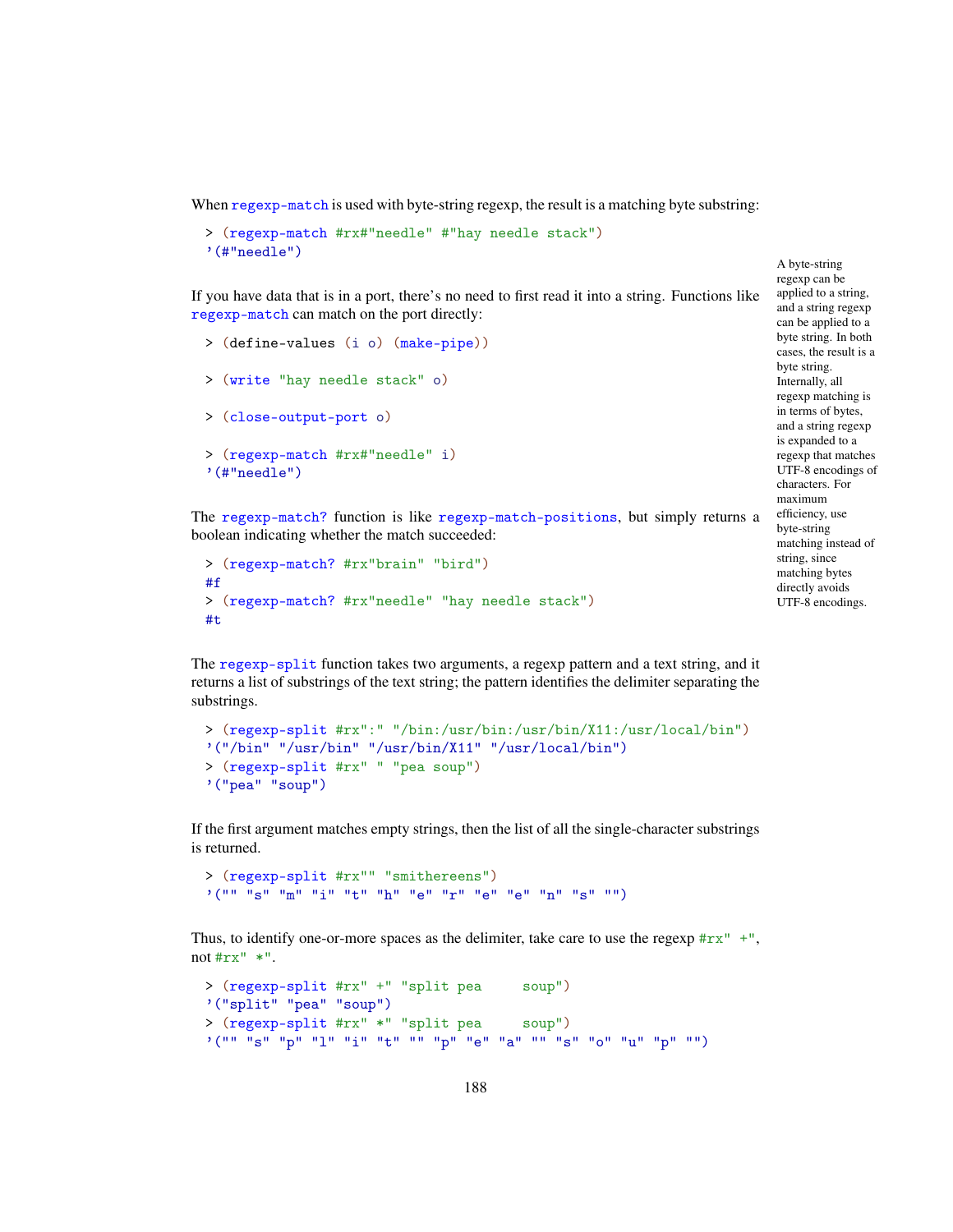The regexp-replace function replaces the matched portion of the text string by another string. The first argument is the pattern, the second the text string, and the third is either the string to be inserted or a procedure to convert matches to the insert string.

```
> (regexp-replace #rx"te" "liberte" "ty")
"liberty"
> (regexp-replace #rx"." "racket" string-upcase)
"Racket"
```
If the pattern doesn't occur in the text string, the returned string is identical to the text string.

The regexp-replace\* function replaces *all* matches in the text string by the insert string:

```
> (regexp-replace* #rx"te" "liberte egalite fraternite" "ty")
"liberty egality fratyrnity"
> (regexp-replace* #rx"[ds]" "drracket" string-upcase)
"Drracket"
```
# 9.3 Basic Assertions

The *assertions*  $\hat{ }$  and  $\hat{ }$  identify the beginning and the end of the text string, respectively. They ensure that their adjoining regexps match at one or other end of the text string:

```
> (regexp-match-positions #rx"^contact" "first contact")
#f
```
The regexp above fails to match because contact does not occur at the beginning of the text string. In

```
> (regexp-match-positions #rx"laugh$" "laugh laugh laugh laugh")
'((18 \cdot 23))
```
the regexp matches the *last* laugh.

The metasequence  $\mathbf{b}$  asserts that a word boundary exists, but this metasequence works only with #px syntax. In

```
> (regexp-match-positions #px"yack\\b" "yackety yack")
'((8 \ . \ 12))
```
the yack in yackety doesn't end at a word boundary so it isn't matched. The second yack does and is.

The metasequence  $\Delta B$  (also #px only) has the opposite effect to  $\Delta b$ ; it asserts that a word boundary does not exist. In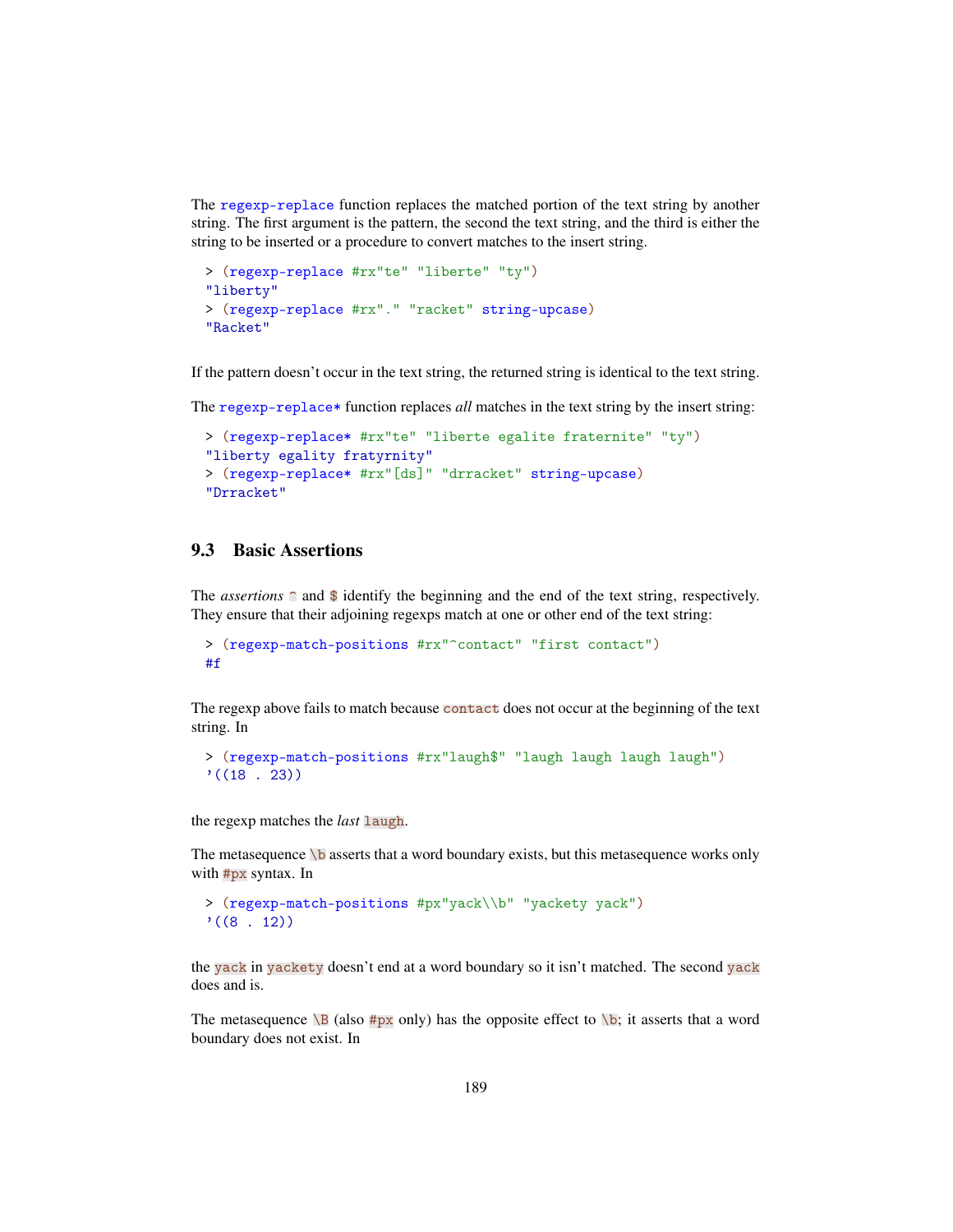```
> (regexp-match-positions #px"an\\B" "an analysis")
'((3 \t . 5))
```
the an that doesn't end in a word boundary is matched.

# 9.4 Characters and Character Classes

Typically, a character in the regexp matches the same character in the text string. Sometimes it is necessary or convenient to use a regexp metasequence to refer to a single character. For example, the metasequence \. matches the period character.

The metacharacter . matches *any* character (other than newline in multi-line mode; see §9.6.3 "Cloisters"):

```
> (regexp-match #rx"p.t" "pet")
'("pet")
```
The above pattern also matches pat, pit, pot, put, and p8t, but not peat or pfffft.

A *character class* matches any one character from a set of characters. A typical format for this is the *bracketed character class* [...], which matches any one character from the non-empty sequence of characters enclosed within the brackets. Thus,  $\#rx"p$ [aeiou]t" matches pat, pet, pit, pot, put, and nothing else.

Inside the brackets,  $a =$  between two characters specifies the Unicode range between the characters. For example, #rx"ta[b-dgn-p]" matches tab, tac, tad, tag, tan, tao, and tap.

An initial  $\degree$  after the left bracket inverts the set specified by the rest of the contents; i.e., it specifies the set of characters *other than* those identified in the brackets. For example,  $\text{tr } x \text{ "do } [\hat{g}] \text{ "matches all three-character sequences starting with do except dog.}$ 

Note that the metacharacter  $\tilde{\ }$  inside brackets means something quite different from what it means outside. Most other metacharacters  $(., *, *, \mathsf{F}, \text{etc.})$  cease to be metacharacters when inside brackets, although you may still escape them for peace of mind.  $A = i s$  a metacharacter only when it's inside brackets, and when it is neither the first nor the last character between the brackets.

Bracketed character classes cannot contain other bracketed character classes (although they contain certain other types of character classes; see below). Thus, a [ inside a bracketed character class doesn't have to be a metacharacter; it can stand for itself. For example,  $\#rx$ "[a[b]" matches **a**, [, and **b**.

Furthermore, since empty bracketed character classes are disallowed, a lumediately occurring after the opening left bracket also doesn't need to be a metacharacter. For example,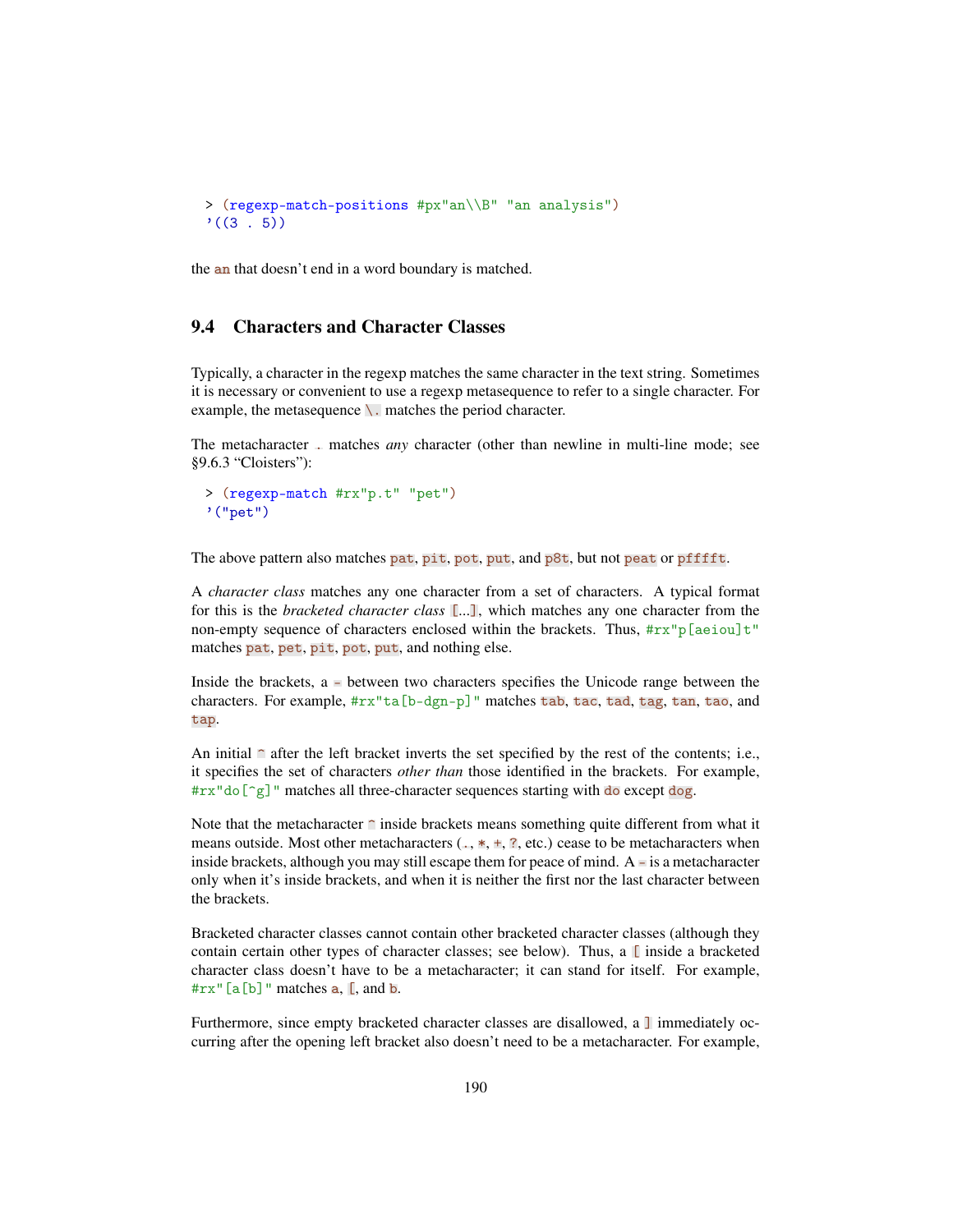$\#rx$ " [] ab] " matches **]**, **a**, and **b**.

#### 9.4.1 Some Frequently Used Character Classes

In #px syntax, some standard character classes can be conveniently represented as metasequences instead of as explicit bracketed expressions:  $\d$  matches a digit (the same as  $[0-9]$ ); \s matches an ASCII whitespace character; and \w matches a character that could be part of a "word". Following regexp

The upper-case versions of these metasequences stand for the inversions of the corresponding character classes:  $\D$  matches a non-digit,  $\S$  a non-whitespace character, and  $\W$  a non-"word" character.

custom, we identify "word" characters as [A-Za-z0-9\_], although these are too restrictive for what a Racketeer might consider a "word."

Remember to include a double backslash when putting these metasequences in a Racket string:

```
> (regexp-match #px"\\d\\d"
   "0 dear, 1 have 2 read catch 22 before 9")
'("22")
```
These character classes can be used inside a bracketed expression. For example, #px"[az\\d]" matches a lower-case letter or a digit.

#### 9.4.2 POSIX character classes

A *POSIX character class* is a special metasequence of the form [:...:] that can be used only inside a bracketed expression in  $\#px$  syntax. The POSIX classes supported are

- [: alnum: ] ASCII letters and digits
- [:alpha:] ASCII letters
- [:ascii:] ASCII characters
- [:blank:] ASCII widthful whitespace: space and tab
- [:cntrl:] "control" characters: ASCII 0 to 32
- [:digit:] ASCII digits, same as \d
- [:graph:] ASCII characters that use ink
- [:lower:] ASCII lower-case letters
- [: print: ] ASCII ink-users plus widthful whitespace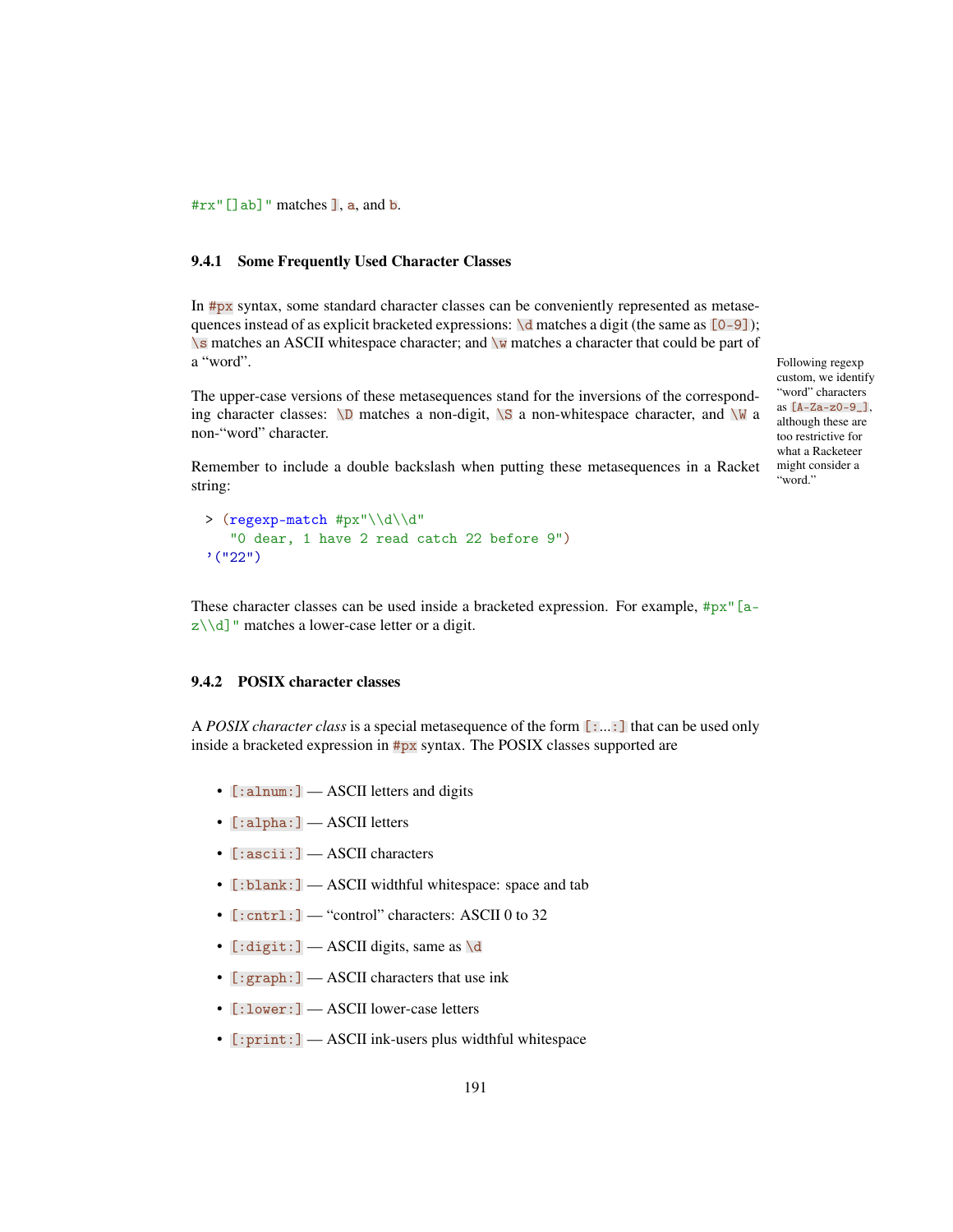- [: space: ] ASCII whitespace, same as  $\succeq$
- [:upper:] ASCII upper-case letters
- [:word:] ASCII letters and \_, same as  $\overline{w}$
- [:xdigit:] ASCII hex digits

For example, the #px" [[:alpha:]]" matches a letter or underscore.

```
> (regexp-match #px"[[:alpha:]_]" "--x--")
'("x")
> (regexp-match #px"[[:alpha:]_]" "--_--")
'("_")
> (regexp-match #px"[[:alpha:]_]" "--:--")
#f
```
The POSIX class notation is valid *only* inside a bracketed expression. For instance, [:alpha:], when not inside a bracketed expression, will not be read as the letter class. Rather, it is (from previous principles) the character class containing the characters  $\mathbf{r}$ ,  $\mathbf{a}$ ,  $\mathbf{l}$ , p, h.

```
> (regexp-match #px"[:alpha:]" "--a--")
'("a")
> (regexp-match #px"[:alpha:]" "--x--")
#f
```
## 9.5 Quantifiers

The *quantifiers*  $*$ ,  $*$ , and ? match respectively: zero or more, one or more, and zero or one instances of the preceding subpattern.

```
> (regexp-match-positions #rx"c[ad]*r" "cadaddadddr")
'((0.11))> (regexp-match-positions #rx"c[ad]*r" "cr")
'((0.2))> (regexp-match-positions #rx"c[ad]+r" "cadaddadddr")
'((0.11))> (regexp-match-positions #rx"c[ad]+r" "cr")
#f
> (regexp-match-positions #rx"c[ad]?r" "cadaddadddr")
#f
> (regexp-match-positions #rx"c[ad]?r" "cr")
'((0.2))> (regexp-match-positions #rx"c[ad]?r" "car")
'((0.3))
```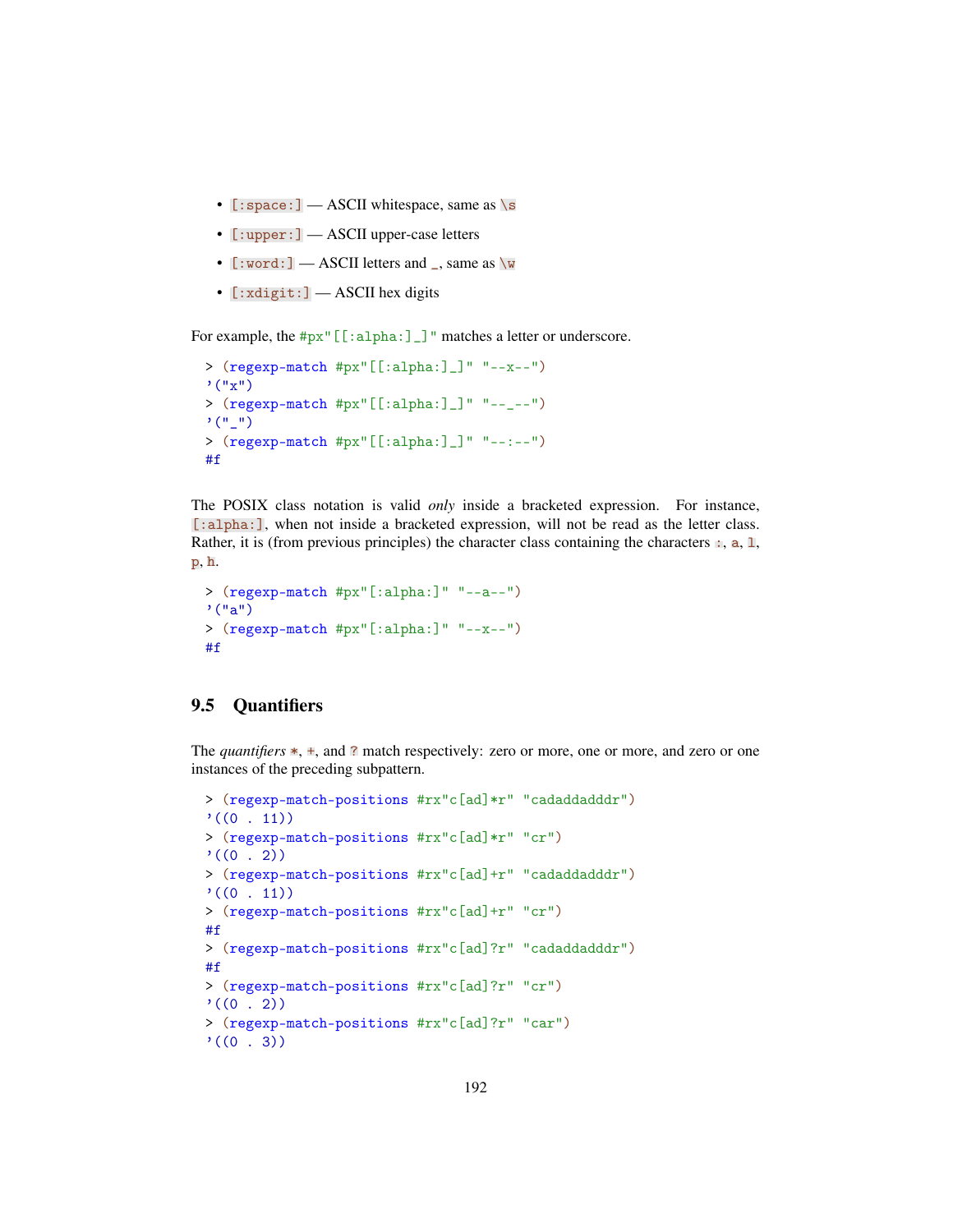In  $\frac{H\mu_{\text{px}}}{H\mu_{\text{px}}}$  syntax, you can use braces to specify much finer-tuned quantification than is possible with  $*, +, ?$ :

- The quantifier {*m*} matches *exactly m* instances of the preceding subpattern; *m* must be a nonnegative integer.
- The quantifier  ${m,n}$  matches at least *m* and at most *n* instances. **m** and **n** are nonnegative integers with *m* less or equal to *n*. You may omit either or both numbers, in which case *m* defaults to 0 and *n* to infinity.

It is evident that  $\pm$  and ? are abbreviations for {1,} and {0,1} respectively, and  $\pm$  abbreviates  $\{$ ,  $\}$ , which is the same as  $\{0, \}$ .

```
> (regexp-match #px"[aeiou]{3}" "vacuous")
'("uou")
> (regexp-match #px"[aeiou]{3}" "evolve")
#f
> (regexp-match #px"[aeiou]{2,3}" "evolve")
#f
> (regexp-match #px"[aeiou]{2,3}" "zeugma")
'("eu")
```
The quantifiers described so far are all *greedy*: they match the maximal number of instances that would still lead to an overall match for the full pattern.

```
> (regexp-match #rx"<.*>" "<tag1> <tag2> <tag3>")
'("<tag1> <tag2> <tag3>")
```
To make these quantifiers *non-greedy*, append a ? to them. Non-greedy quantifiers match the minimal number of instances needed to ensure an overall match.

```
> (regexp-match #rx"<.*?>" "<tag1> <tag2> <tag3>")
'("<tag1>")
```
The non-greedy quantifiers are respectively: \*?, +?, ??, {*m*}?, {*m*,*n*}?. Note the two uses of the metacharacter ?.

# 9.6 Clusters

*Clustering*—enclosure within parens (...)—identifies the enclosed *subpattern* as a single entity. It causes the matcher to capture the *submatch*, or the portion of the string matching the subpattern, in addition to the overall match: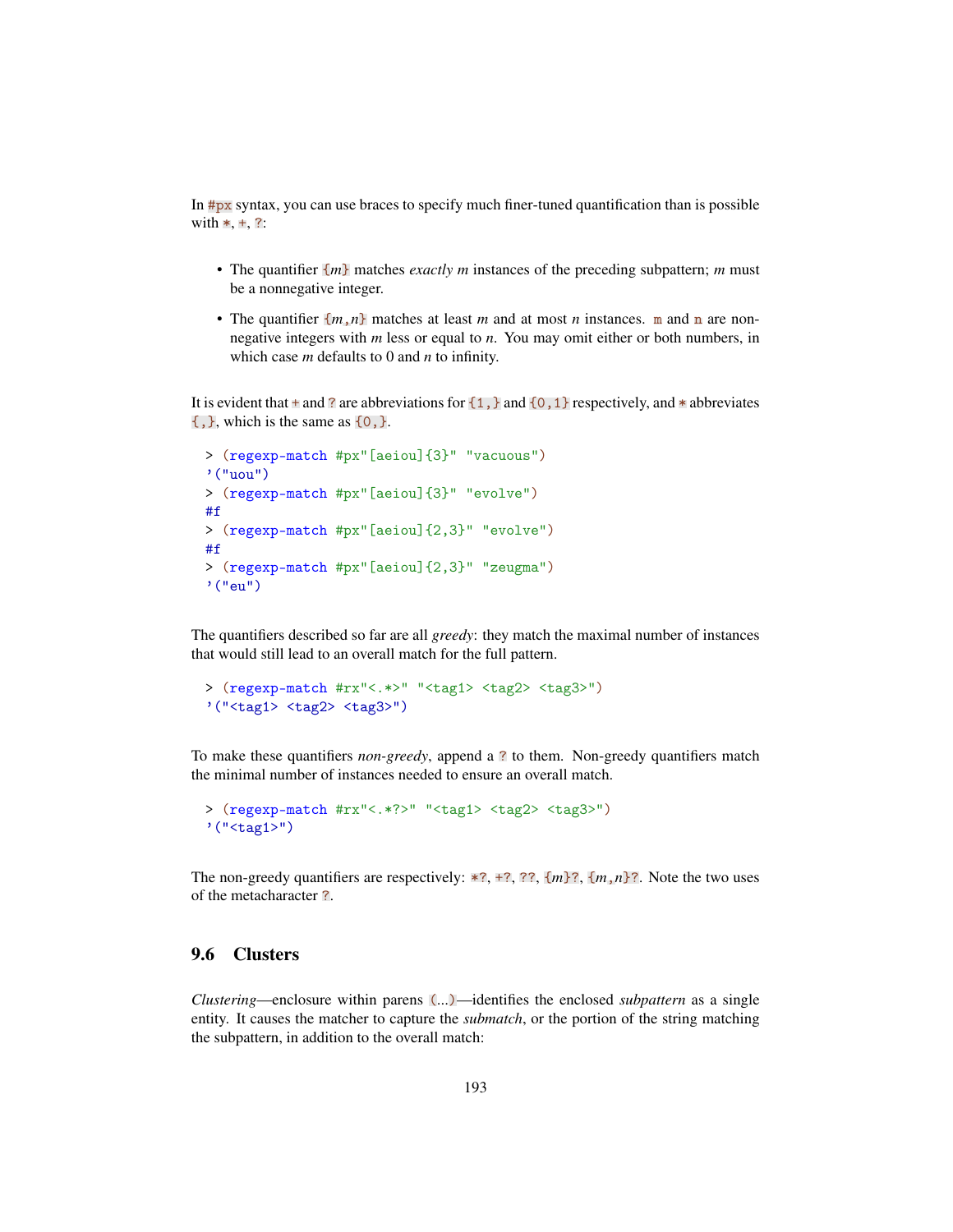```
> (regexp-match #rx"([a-z]+) ([0-9]+), ([0-9]+)" "jan 1, 1970")
'("jan 1, 1970" "jan" "1" "1970")
```
Clustering also causes a following quantifier to treat the entire enclosed subpattern as an entity:

```
> (regexp-match #rx"(pu )*" "pu pu platter")
'("pu pu " "pu ")
```
The number of submatches returned is always equal to the number of subpatterns specified in the regexp, even if a particular subpattern happens to match more than one substring or no substring at all.

```
> (regexp-match #rx"([a-z ]+;)*" "lather; rinse; repeat;")
'("lather; rinse; repeat;" " repeat;")
```
Here, the  $\ast$ -quantified subpattern matches three times, but it is the last submatch that is returned.

It is also possible for a quantified subpattern to fail to match, even if the overall pattern matches. In such cases, the failing submatch is represented by #f

```
> (define date-re
    ; match 'month year' or 'month day, year';
    ; subpattern matches day, if present
    \#rx"([a-z]+) +([0-9]+,)? *([0-9]+)")> (regexp-match date-re "jan 1, 1970")
'("jan 1, 1970" "jan" "1," "1970")
> (regexp-match date-re "jan 1970")
'("jan 1970" "jan" #f "1970")
```
#### 9.6.1 Backreferences

Submatches can be used in the insert string argument of the procedures regexp-replace and regexp-replace\*. The insert string can use \*n* as a *backreference* to refer back to the *nth* submatch, which is the substring that matched the *n*th subpattern. A \0 refers to the entire match, and it can also be specified as  $\&$ .

```
> (regexp-replace #rx"_(.+?)_"
    "the _nina_, the _pinta_, and the _santa maria_"
    "*\\1*")
"the *nina*, the _pinta_, and the _santa maria_"
```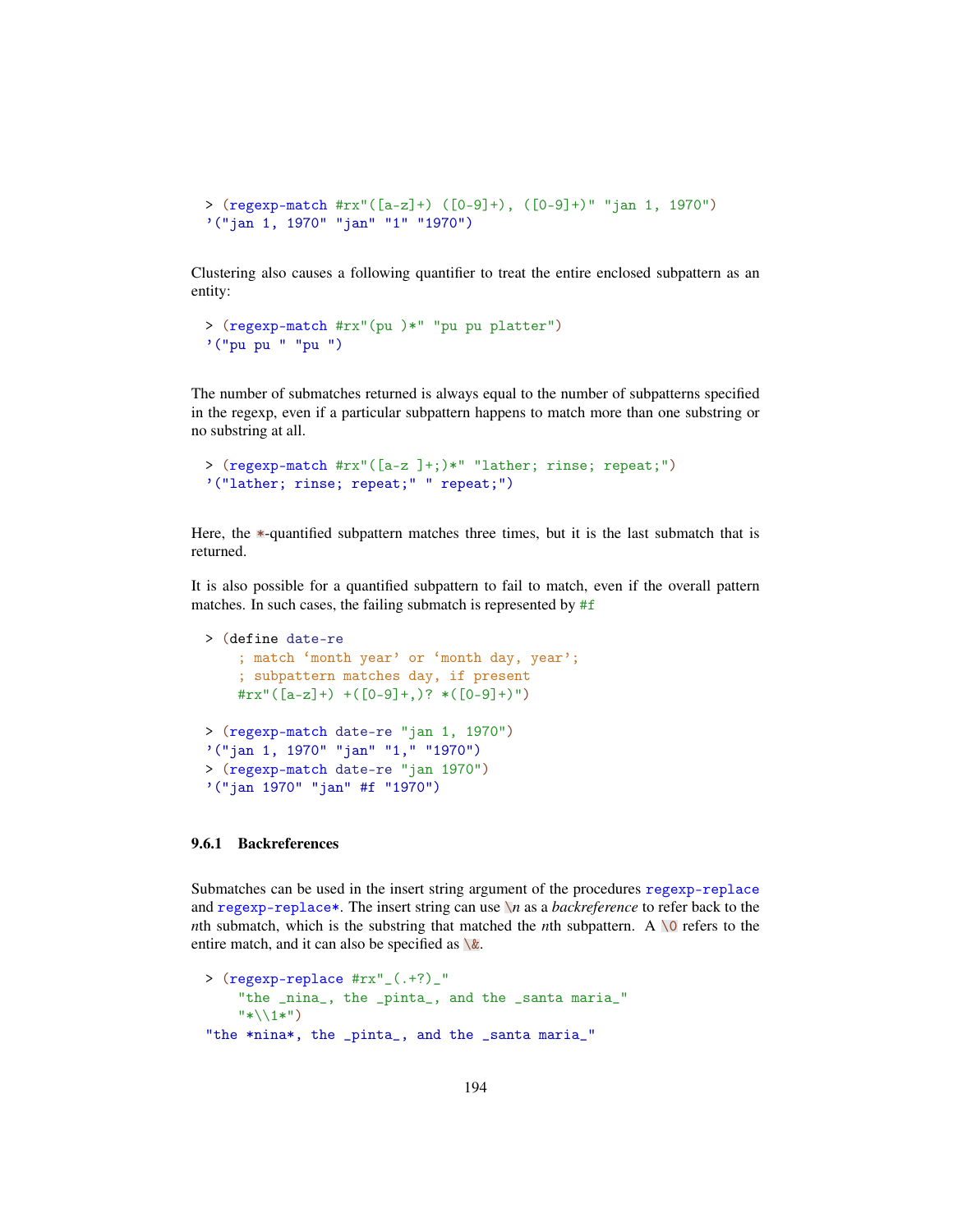```
> (regexp-replace* #rx"_(.+?)_"
    "the _nina_, the _pinta_, and the _santa maria_"
    "*\\1*")
"the *nina*, the *pinta*, and the *santa maria*"
> (regexp-replace \#px"(\{\S+) (\{\S+) (\{\S+) "}\}"eat to live"
    "\\3 \\2 \\1")
"live to eat"
```
Use  $\setminus \setminus$  in the insert string to specify a literal backslash. Also,  $\setminus \$  stands for an empty string, and is useful for separating a backreference  $\lambda$ *n* from an immediately following number.

Backreferences can also be used within a  $\frac{\mu_{px}}{\mu_{px}}$  pattern to refer back to an already matched subpattern in the pattern.  $\ln$  stands for an exact repeat of the *n*th submatch. Note that  $\setminus 0$ , which is useful in an insert string, makes no sense within the regexp pattern, because the entire regexp has not matched yet so you cannot refer back to it.}

```
> (regexp-match #px"([a-z]+) and \lceil a \rceil"billions and billions")
'("billions and billions" "billions")
```
Note that the backreference is not simply a repeat of the previous subpattern. Rather it is a repeat of the particular substring already matched by the subpattern.

In the above example, the backreference can only match billions. It will not match millions, even though the subpattern it harks back to  $-(a-z)+(1)$ —would have had no problem doing so:

```
> (regexp-match #px"([a-z]+) and \lceil a+1 \rceil"billions and millions")
#f
```
The following example marks all immediately repeating patterns in a number string:

```
> (\text{regexp-replace* } \#px" (\{\d+)\}\1""123340983242432420980980234"
    "\{\\\1,\\\1\}")"12{3,3}40983{24,24}3242{098,098}0234"
```
The following example corrects doubled words:

```
> (regexp-replace* #px"\\b(\S+) \\\1\\b"(string-append "now is the the time for all good men to "
                   "to come to the aid of of the party")
    "\\1")
"now is the time for all good men to come to the aid of the party"
```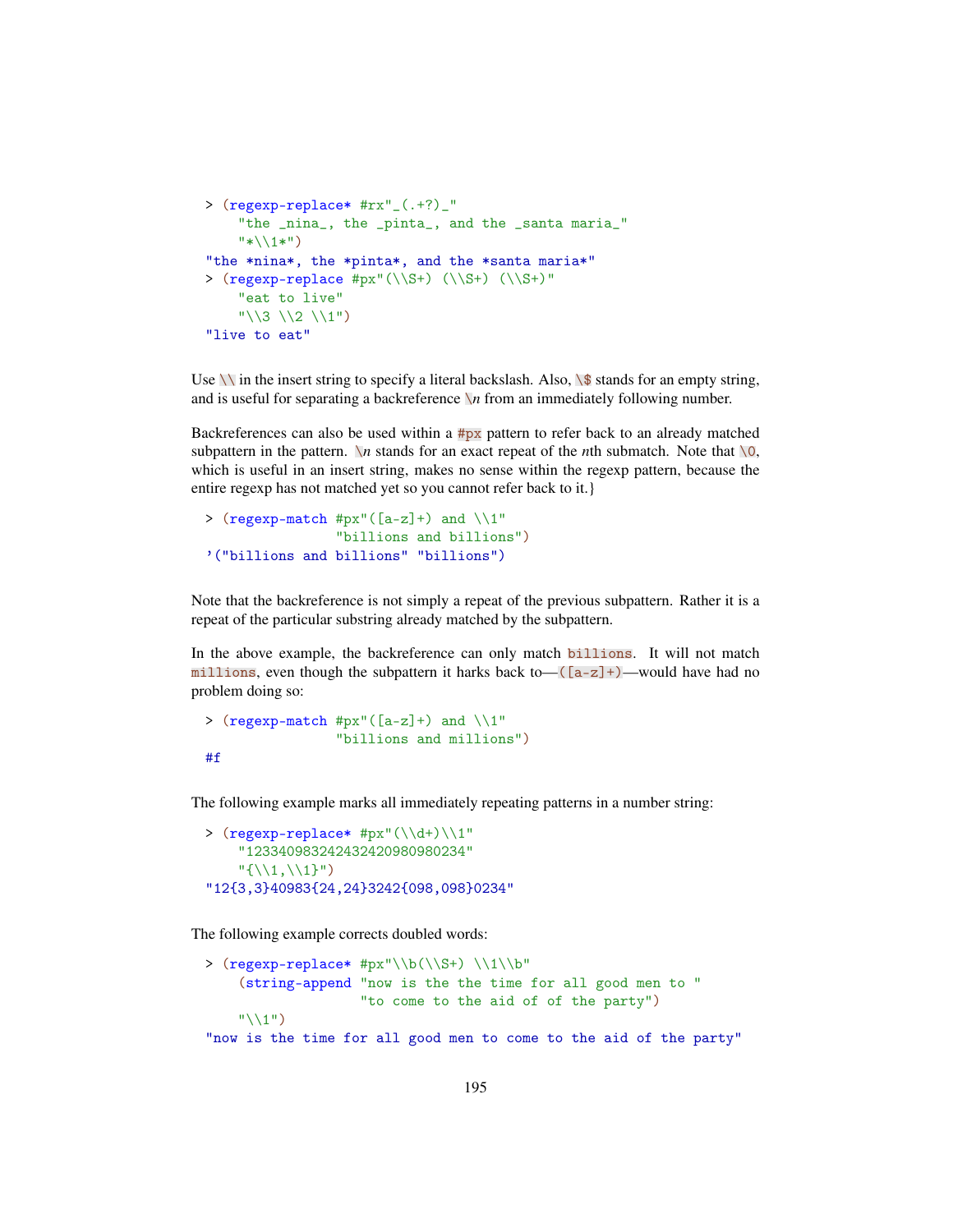#### 9.6.2 Non-capturing Clusters

It is often required to specify a cluster (typically for quantification) but without triggering the capture of submatch information. Such clusters are called *non-capturing*. To create a non-capturing cluster, use (?: instead of ( as the cluster opener.

In the following example, a non-capturing cluster eliminates the "directory" portion of a given Unix pathname, and a capturing cluster identifies the basename. But don't parse

```
> (\text{regexp-match} \#rx"^*(?:[a-z]*/)*([a-z]+)"/usr/local/bin/racket")
'("/usr/local/bin/racket" "racket")
```
paths with regexps. Use functions like split-path, instead.

## 9.6.3 Cloisters

The location between the ? and the : of a non-capturing cluster is called a *cloister*. You can put modifiers there that will cause the enclustered subpattern to be treated specially. The modifier **i** causes the subpattern to match case-insensitively: The term *cloister* is

```
> (regexp-match #rx"(?i:hearth)" "HeartH")
'("HeartH")
```
a useful, if terminally cute, coinage from the abbots of Perl.

The modifier m causes the subpattern to match in *multi-line mode*, where . does not match a newline character,  $\cap$  can match just after a newline, and  $\frac{1}{2}$  can match just before a newline.

```
> (regexp-match #rx"." "\na\n")
'("\n")
> (regexp-match #rx"(?m:.)" "\\na\n'n")'("a")
> (regexp-match #rx"^A plan$" "A man\nA plan\nA canal")
#f
> (regexp-match #rx"(?m:^A plan$)" "A man\nA plan\nA canal")
'("A plan")
```
You can put more than one modifier in the cloister:

```
> (regexp-match #rx"(?mi:^A Plan$)" "a man\na plan\na canal")
'("a plan")
```
A minus sign before a modifier inverts its meaning. Thus, you can use -i in a *subcluster* to overturn the case-insensitivities caused by an enclosing cluster.

```
> (regexp-match #rx"(?i:the (?-i:TeX)book)"
                "The TeXbook")
'("The TeXbook")
```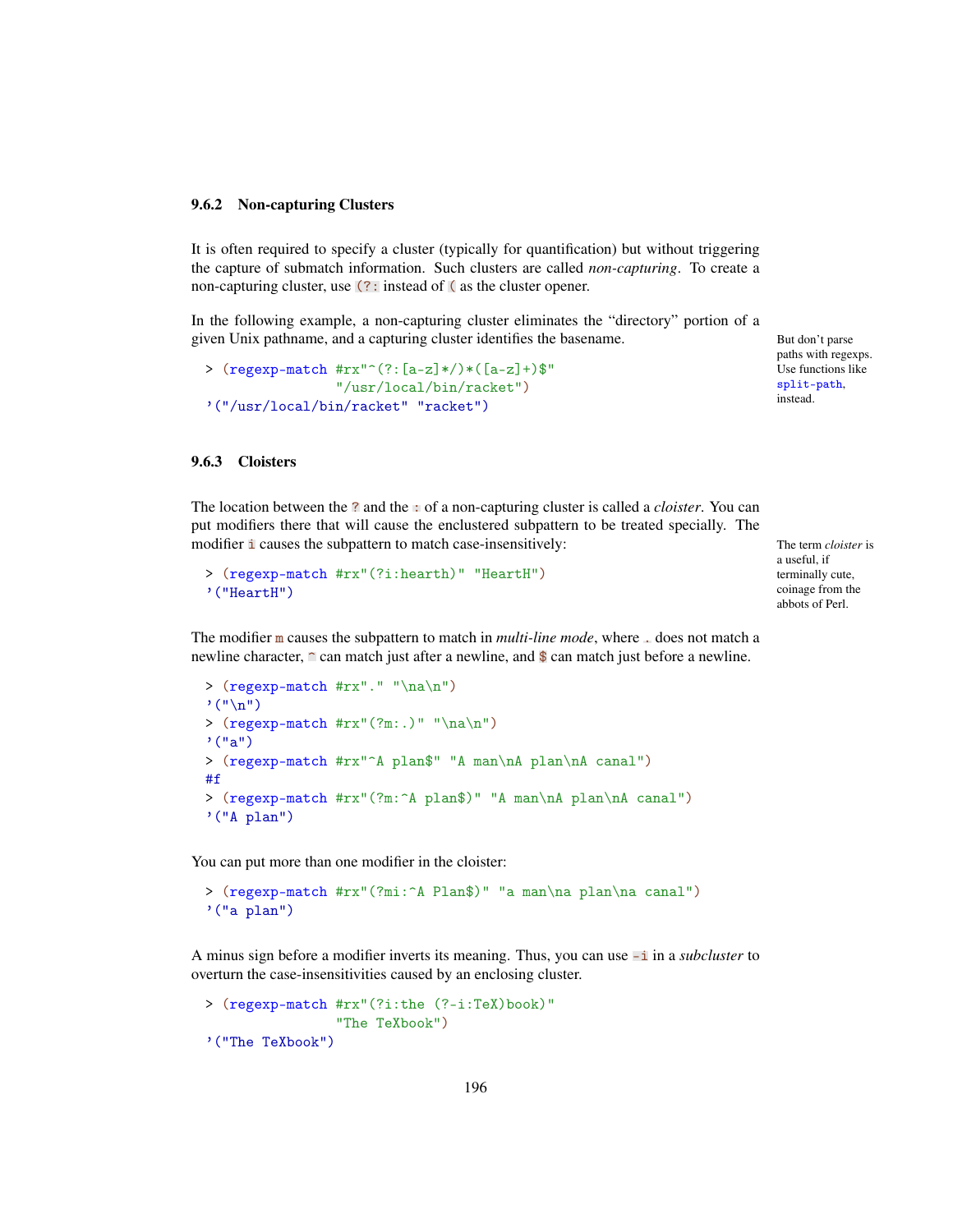The above regexp will allow any casing for the and book, but it insists that  $T\in X$  not be differently cased.

# 9.7 Alternation

You can specify a list of *alternate* subpatterns by separating them by  $\parallel$ . The  $\parallel$  separates subpatterns in the nearest enclosing cluster (or in the entire pattern string if there are no enclosing parens).

```
> (regexp-match #rx"f(ee|i|o|um)" "a small, final fee")
'("fi" "i")
> (regexp-replace* #rx"([yi])s(e[sdr]?|ing|ation)"
                   (string-append
                    "analyse an energising organisation"
                    " pulsing with noisy organisms")
                   "\\1z\\2""analyze an energizing organization pulsing with noisy organisms"
```
Note again that if you wish to use clustering merely to specify a list of alternate subpatterns but do not want the submatch, use (?: instead of (.)

```
> (regexp-match #rx"f(?:ee|i|o|um)" "fun for all")
'("fo")
```
An important thing to note about alternation is that the leftmost matching alternate is picked regardless of its length. Thus, if one of the alternates is a prefix of a later alternate, the latter may not have a chance to match.

```
> (regexp-match #rx"call|call-with-current-continuation"
                "call-with-current-continuation")
'("call")
```
To allow the longer alternate to have a shot at matching, place it before the shorter one:

```
> (regexp-match #rx"call-with-current-continuation|call"
                "call-with-current-continuation")
'("call-with-current-continuation")
```
In any case, an overall match for the entire regexp is always preferred to an overall nonmatch. In the following, the longer alternate still wins, because its preferred shorter prefix fails to yield an overall match.

```
> (regexp-match
   #rx"(?:call|call-with-current-continuation) constrained"
   "call-with-current-continuation constrained")
'("call-with-current-continuation constrained")
```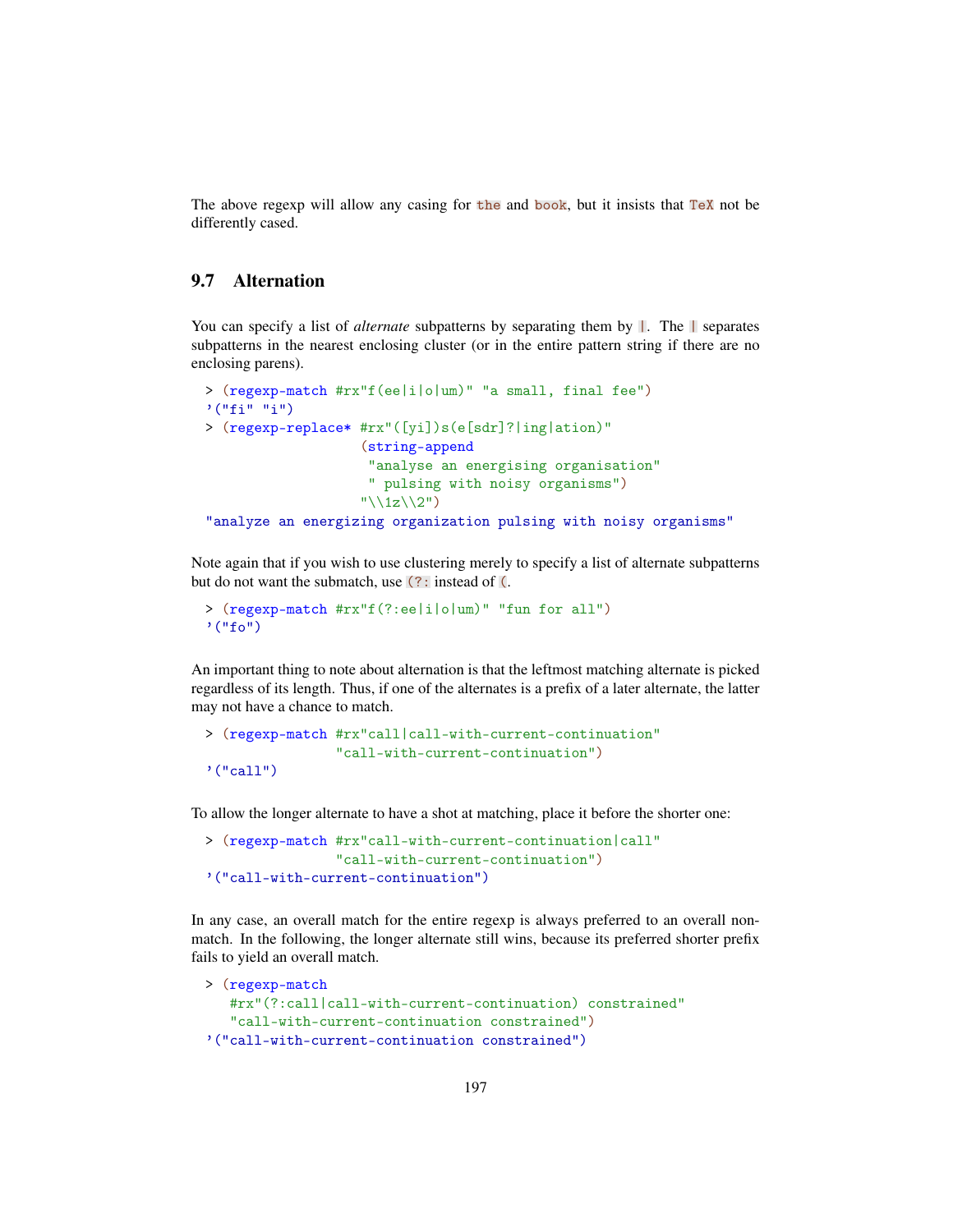# 9.8 Backtracking

We've already seen that greedy quantifiers match the maximal number of times, but the overriding priority is that the overall match succeed. Consider

```
> (regexp-match #rx"a*a" "aaaa")
'("aaaa")
```
The regexp consists of two subregexps:  $a*$  followed by a. The subregexp  $a*$  cannot be allowed to match all four  $a$ 's in the text string aaaa, even though  $\ast$  is a greedy quantifier. It may match only the first three, leaving the last one for the second subregexp. This ensures that the full regexp matches successfully.

The regexp matcher accomplishes this via a process called *backtracking*. The matcher tentatively allows the greedy quantifier to match all four a's, but then when it becomes clear that the overall match is in jeopardy, it *backtracks* to a less greedy match of three a's. If even this fails, as in the call

```
> (regexp-match #rx"a*aa" "aaaa")
'("aaaa")
```
the matcher backtracks even further. Overall failure is conceded only when all possible backtracking has been tried with no success.

Backtracking is not restricted to greedy quantifiers. Nongreedy quantifiers match as few instances as possible, and progressively backtrack to more and more instances in order to attain an overall match. There is backtracking in alternation too, as the more rightward alternates are tried when locally successful leftward ones fail to yield an overall match.

Sometimes it is efficient to disable backtracking. For example, we may wish to commit to a choice, or we know that trying alternatives is fruitless. A nonbacktracking regexp is enclosed in  $(?)_{...}$ .

```
> (regexp-match #rx"(?>a+)." "aaaa")
#f
```
In this call, the subregexp  $?$ >a+ greedily matches all four a's, and is denied the opportunity to backtrack. So, the overall match is denied. The effect of the regexp is therefore to match one or more a's followed by something that is definitely non-a.

# 9.9 Looking Ahead and Behind

You can have assertions in your pattern that look *ahead* or *behind* to ensure that a subpattern does or does not occur. These "look around" assertions are specified by putting the subpattern checked for in a cluster whose leading characters are: ?= (for positive lookahead), ?!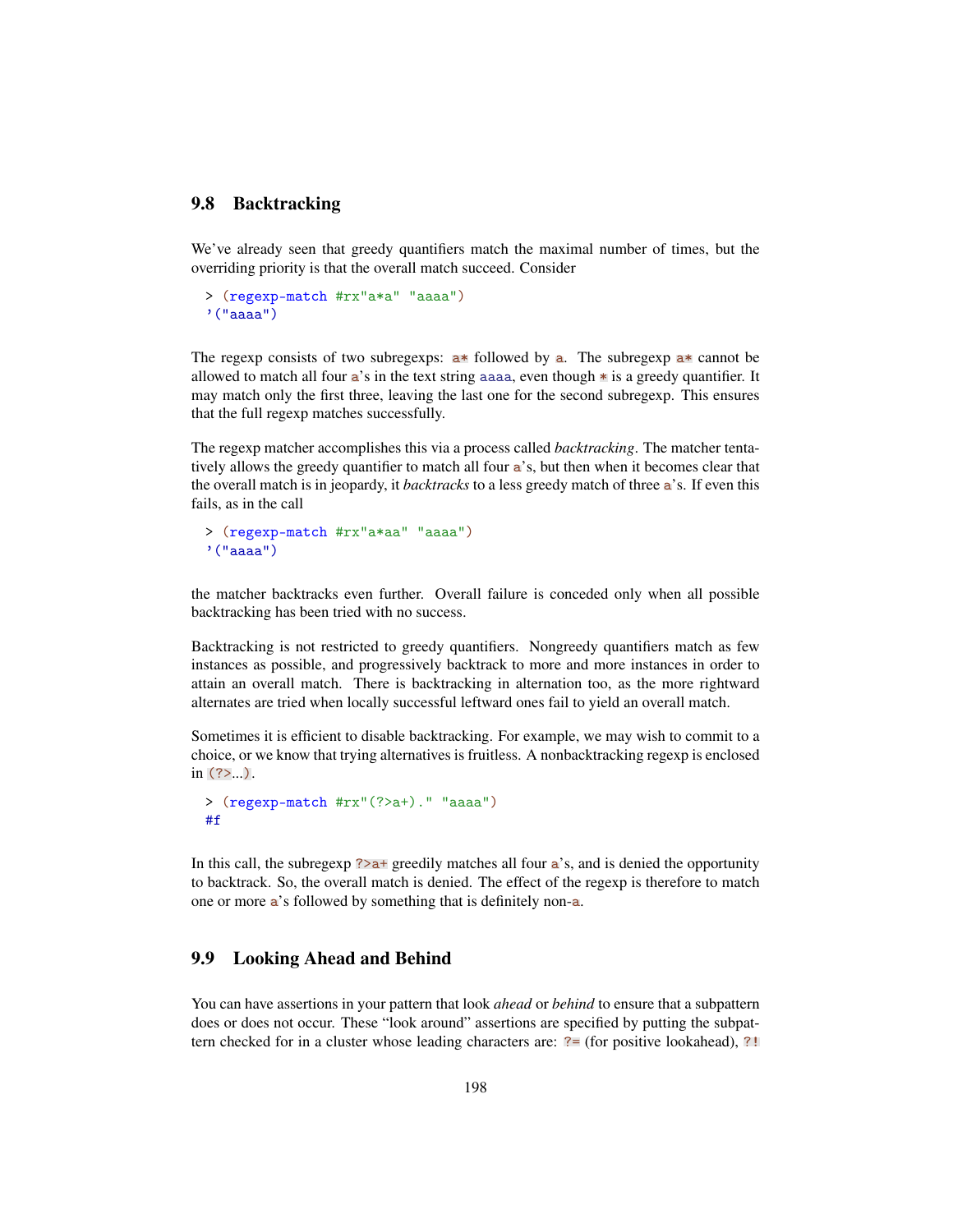(negative lookahead), ?<= (positive lookbehind), ?<! (negative lookbehind). Note that the subpattern in the assertion does not generate a match in the final result; it merely allows or disallows the rest of the match.

### 9.9.1 Lookahead

Positive lookahead with ?= peeks ahead to ensure that its subpattern *could* match.

```
> (regexp-match-positions #rx"grey(?=hound)"
    "i left my grey socks at the greyhound")
'((28 \t32))
```
The regexp #rx"grey(?=hound)" matches grey, but *only* if it is followed by hound. Thus, the first grey in the text string is not matched.

Negative lookahead with ?! peeks ahead to ensure that its subpattern *could not* possibly match.

```
> (regexp-match-positions #rx"grey(?!hound)"
    "the gray greyhound ate the grey socks")
'((27 \ . \ 31))
```
The regexp #rx"grey(?!hound)" matches grey, but only if it is *not* followed by hound. Thus the grey just before socks is matched.

#### 9.9.2 Lookbehind

Positive lookbehind with ?<= checks that its subpattern *could* match immediately to the left of the current position in the text string.

```
> (regexp-match-positions #rx"(?<=grey)hound"
    "the hound in the picture is not a greyhound")
'((38 \t . 43))
```
The regexp  $\#rx''$  (?<=grey)hound" matches hound, but only if it is preceded by grey.

Negative lookbehind with ?<! checks that its subpattern could not possibly match immediately to the left.

```
> (regexp-match-positions #rx"(?<!grey)hound"
    "the greyhound in the picture is not a hound")
'((38 \t . 43))
```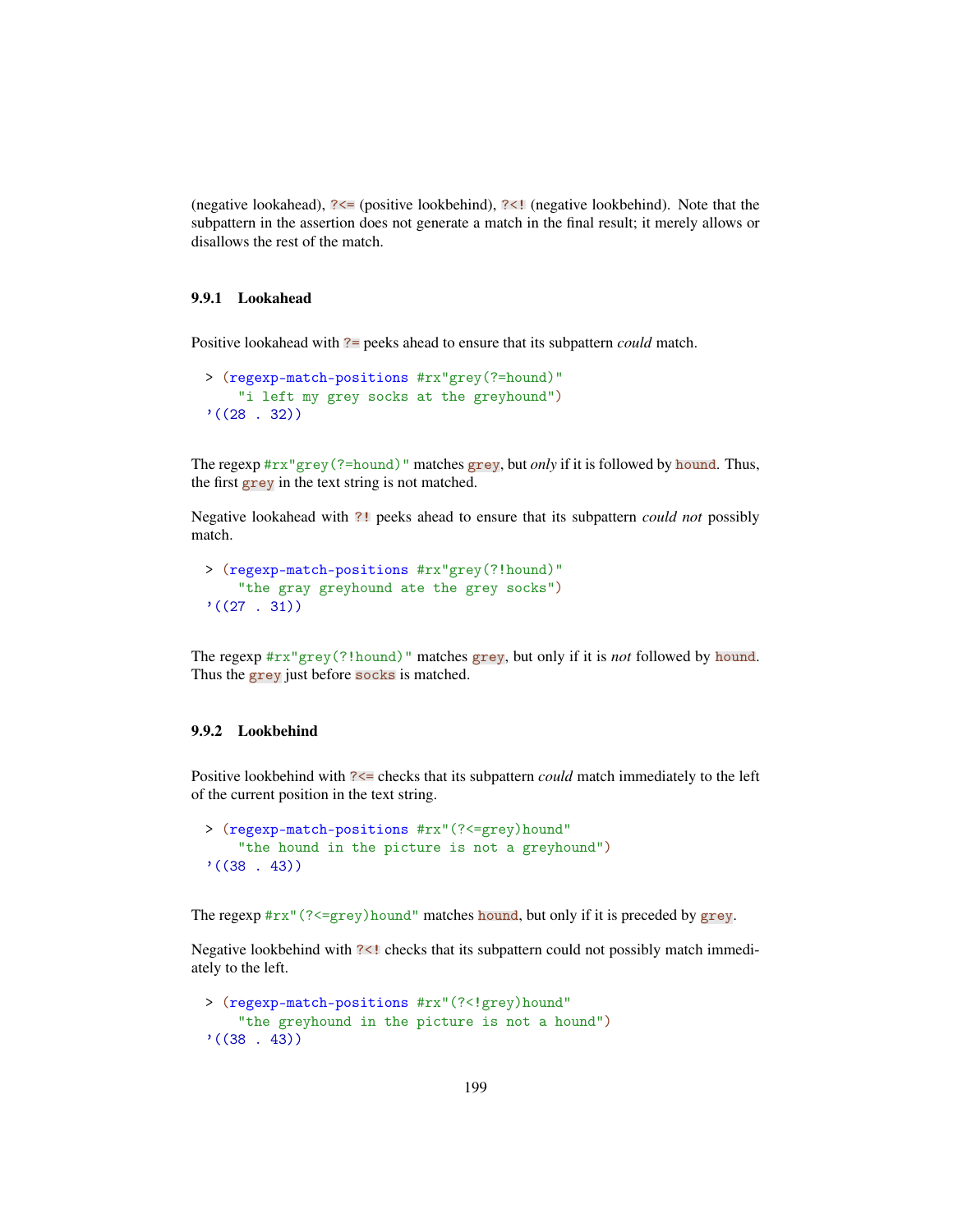The regexp #rx"(?<!grey)hound" matches hound, but only if it is *not* preceded by grey.

Lookaheads and lookbehinds can be convenient when they are not confusing.

## 9.10 An Extended Example

Here's an extended example from Friedl's *Mastering Regular Expressions*, page 189, that covers many of the features described in this chapter. The problem is to fashion a regexp that will match any and only IP addresses or *dotted quads*: four numbers separated by three dots, with each number between 0 and 255.

First, we define a subregexp n0-255 that matches 0 through 255:

```
> (define n0-255
   (string-append
    "(?:"
    "\\d|" ; 0 through 9
    "\\d\\d|" ; 00 through 99
    "[01]\\d\\d|" ; 000 through 199
    "2[0-4]\\d|" ; 200 through 249
    "25[0-5]" ; 250 through 255
    ")"))
```
The first two alternates simply get all single- and double-digit numbers. Since 0-padding is allowed, we need to match both 1 and 01. We need to be careful when getting 3-digit numbers, since numbers above 255 must be excluded. So we fashion alternates to get 000 through 199, then 200 through 249, and finally 250 through 255.

An IP-address is a string that consists of four n0-255s with three dots separating them.

```
> (define ip-re1
   (string-append
    "<sup>"</sup> ; nothing before
    n0-255 ; the first n0-255,
    "(?:" ; then the subpattern of
    "\\." ; a dot followed by
    n0-255 ; an n0-255,
    ")" ; which is
    "{3}" ; repeated exactly 3 times
    "$"))
```
; with nothing following

Let's try it out:

Note that n0-255 lists prefixes as preferred alternates, which is something we cautioned against in §9.7 "Alternation". However, since we intend to anchor this subregexp explicitly to force an overall match, the order of the alternates does not matter.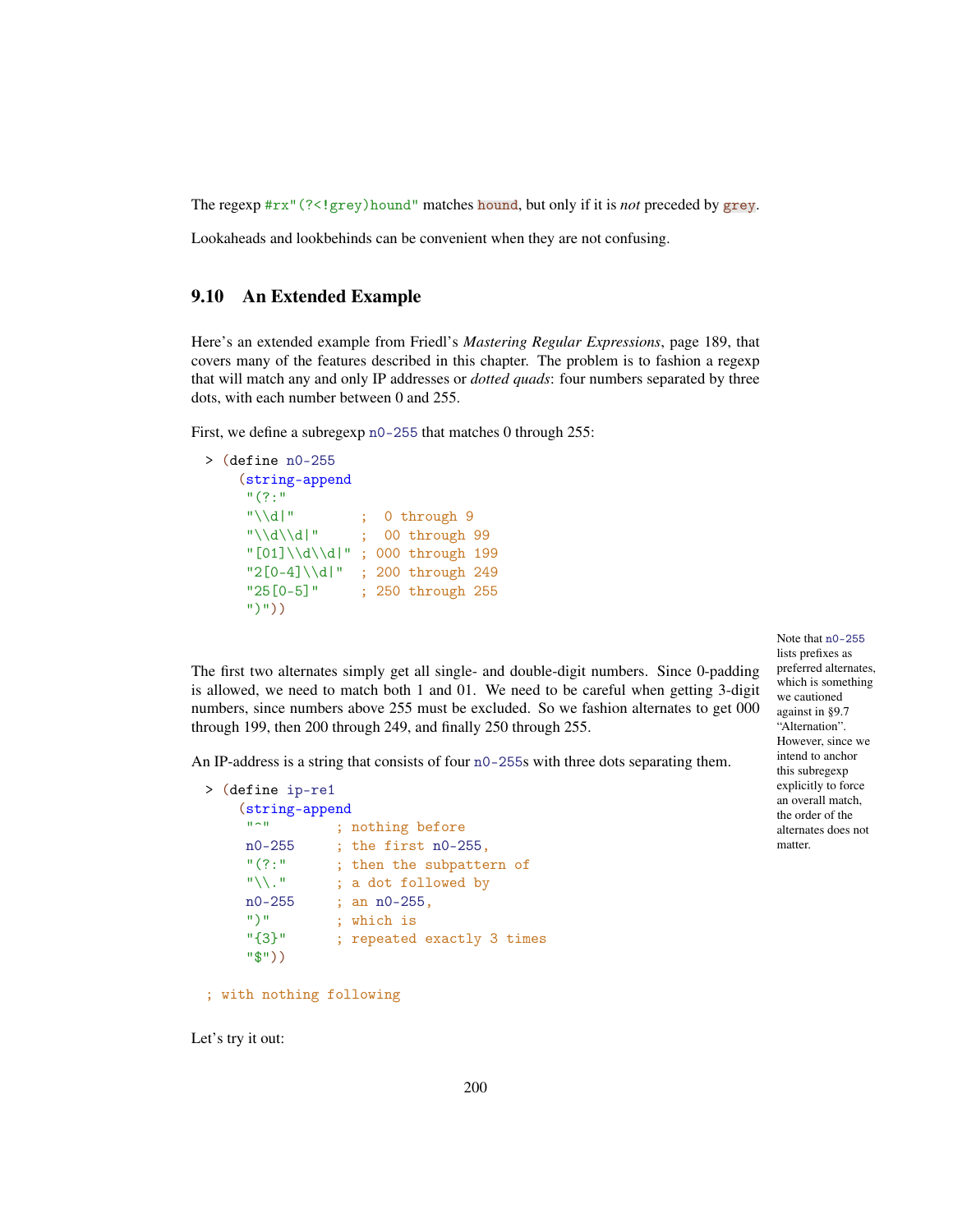```
> (regexp-match (pregexp ip-re1) "1.2.3.4")
'("1.2.3.4")
> (regexp-match (pregexp ip-re1) "55.155.255.265")
#f
```
which is fine, except that we also have

```
> (regexp-match (pregexp ip-re1) "0.00.000.00")
'("0.00.000.00")
```
All-zero sequences are not valid IP addresses! Lookahead to the rescue. Before starting to match ip-re1, we look ahead to ensure we don't have all zeros. We could use positive lookahead to ensure there *is* a digit other than zero.

```
> (define ip-re
    (pregexp
     (string-append
       "(?=.*[1-9])" ; ensure there's a non-0 digit
       ip-re1)))
```
Or we could use negative lookahead to ensure that what's ahead isn't composed of *only* zeros and dots.

```
> (define ip-re
    (pregexp
     (string-append
       "(?![0.]*$)" ; not just zeros and dots
                    ; (note: . is not metachar inside [...])
       ip-re1)))
```
The regexp ip-re will match all and only valid IP addresses.

```
> (regexp-match ip-re "1.2.3.4")
'("1.2.3.4")
> (regexp-match ip-re "0.0.0.0")
#f
```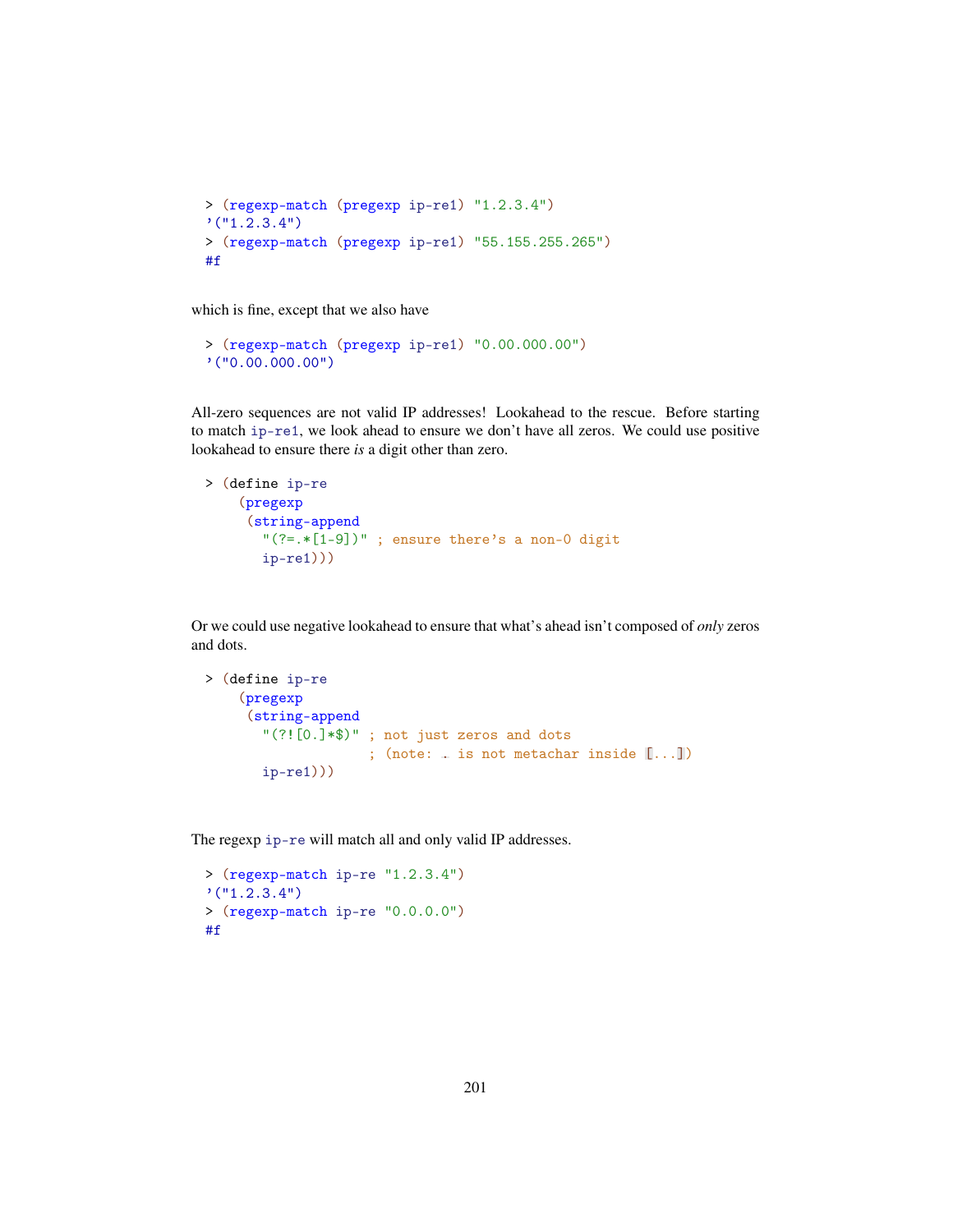# 10 Exceptions and Control

Racket provides an especially rich set of control operations—not only operations for raising and catching exceptions, but also operations for grabbing and restoring portions of a computation.

# 10.1 Exceptions

Whenever a run-time error occurs, an *exception* is raised. Unless the exception is caught, then it is handled by printing a message associated with the exception, and then escaping from the computation.

 $>$  (/ 1 0) */: division by zero* > (car 17) *car: contract violation expected: pair? given: 17*

To catch an exception, use the with-handlers form:

```
(with-handlers ([predicate-expr handler-expr ] ...)
  body \dots +)
```
Each predicate-expr in a handler determines a kind of exception that is caught by the with-handlers form, and the value representing the exception is passed to the handler procedure produced by handler-expr. The result of the handler-expr is the result of the with-handlers expression.

For example, a divide-by-zero error raises an instance of the exn:fail:contract:divide-by-zero structure type:

```
> (with-handlers ([exn:fail:contract:divide-by-zero?
                    (lambda (exn) +inf.0)]( / 1 0)+inf.0> (with-handlers ([exn:fail:contract:divide-by-zero?
                    (lambda (exn) +inf.0)])
    (car 17))
car: contract violation
  expected: pair?
  given: 17
```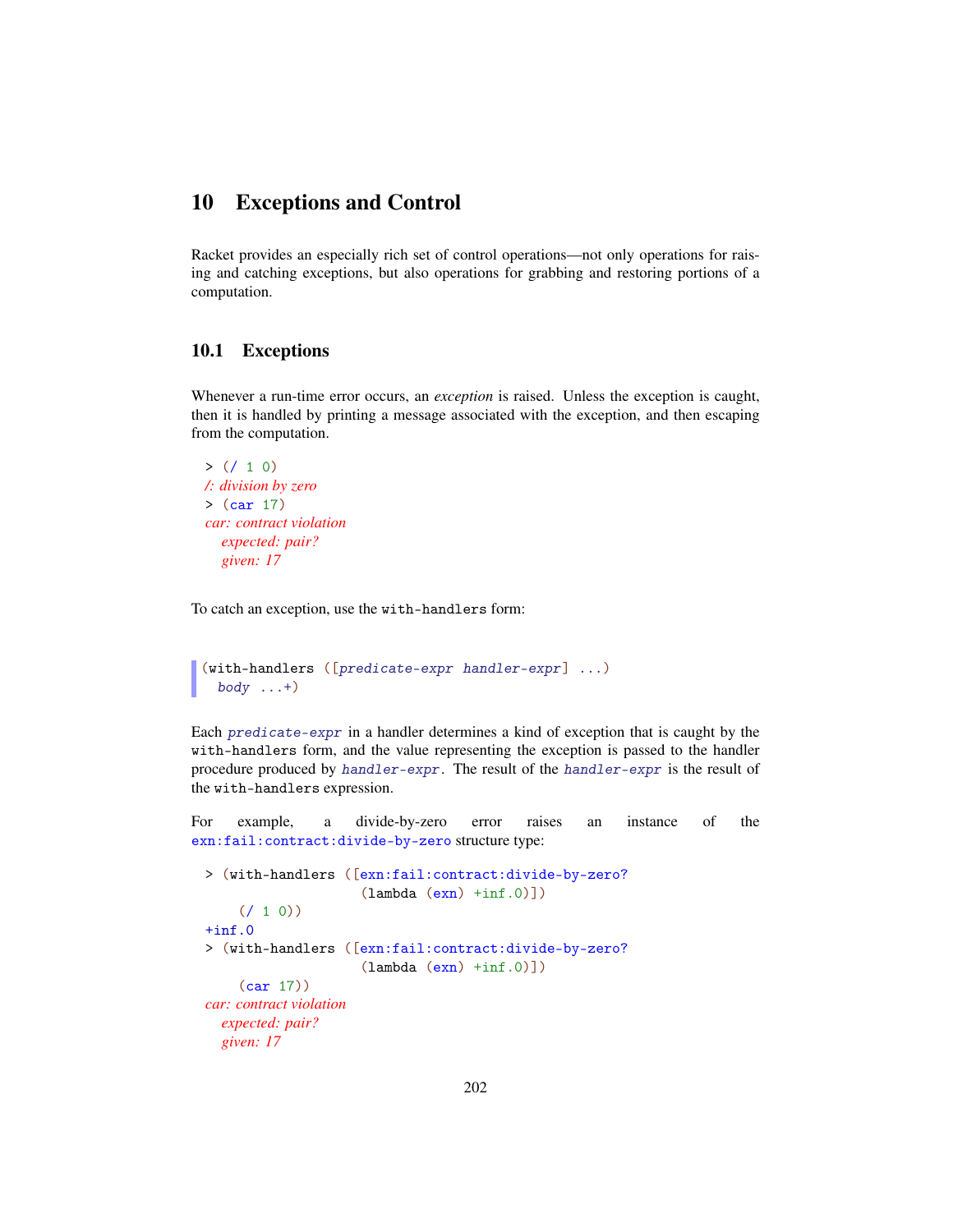The error function is one way to raise your own exception. It packages an error message and other information into an exn: fail structure:

```
> (error "crash!")
crash!
> (with-handlers ([exn:fail? (lambda (exn) 'air-bag)])
    (error "crash!"))
'air-bag
```
The exn:fail:contract:divide-by-zero and exn:fail structure types are sub-types of the exn structure type. Exceptions raised by core forms and functions always raise an instance of exn or one of its sub-types, but an exception does not have to be represented by a structure. The raise function lets you raise any value as an exception:

```
> (raise 2)
uncaught exception: 2
> (with-handlers ([(lambda (v) (equal? v 2)) (lambda (v) 'two)])
    (raise 2))
'two
> (with-handlers ([(lambda (v) (equal? v 2)) (lambda (v) 'two)])
    (7 1 0)/: division by zero
```
Multiple predicate-exprs in a with-handlers form let you handle different kinds of exceptions in different ways. The predicates are tried in order, and if none of them match, then the exception is propagated to enclosing contexts.

```
> (define (always-fail n)
    (with-handlers ([even? (lambda (v) 'even)]
                     [positive? (lambda (v) 'positive)])
      (raise n)))
> (always-fail 2)
'even
> (always-fail 3)
'positive
> (always-fail -3)
uncaught exception: -3
> (with-handlers ([negative? (lambda (v) 'negative)])
   (always-fail -3))
'negative
```
Using (lambda (v) #t) as a predicate captures all exceptions, of course:

```
> (with-handlers ([(lambda (v) #t) (lambda (v) 'oops)])
    (car 17))
'oops
```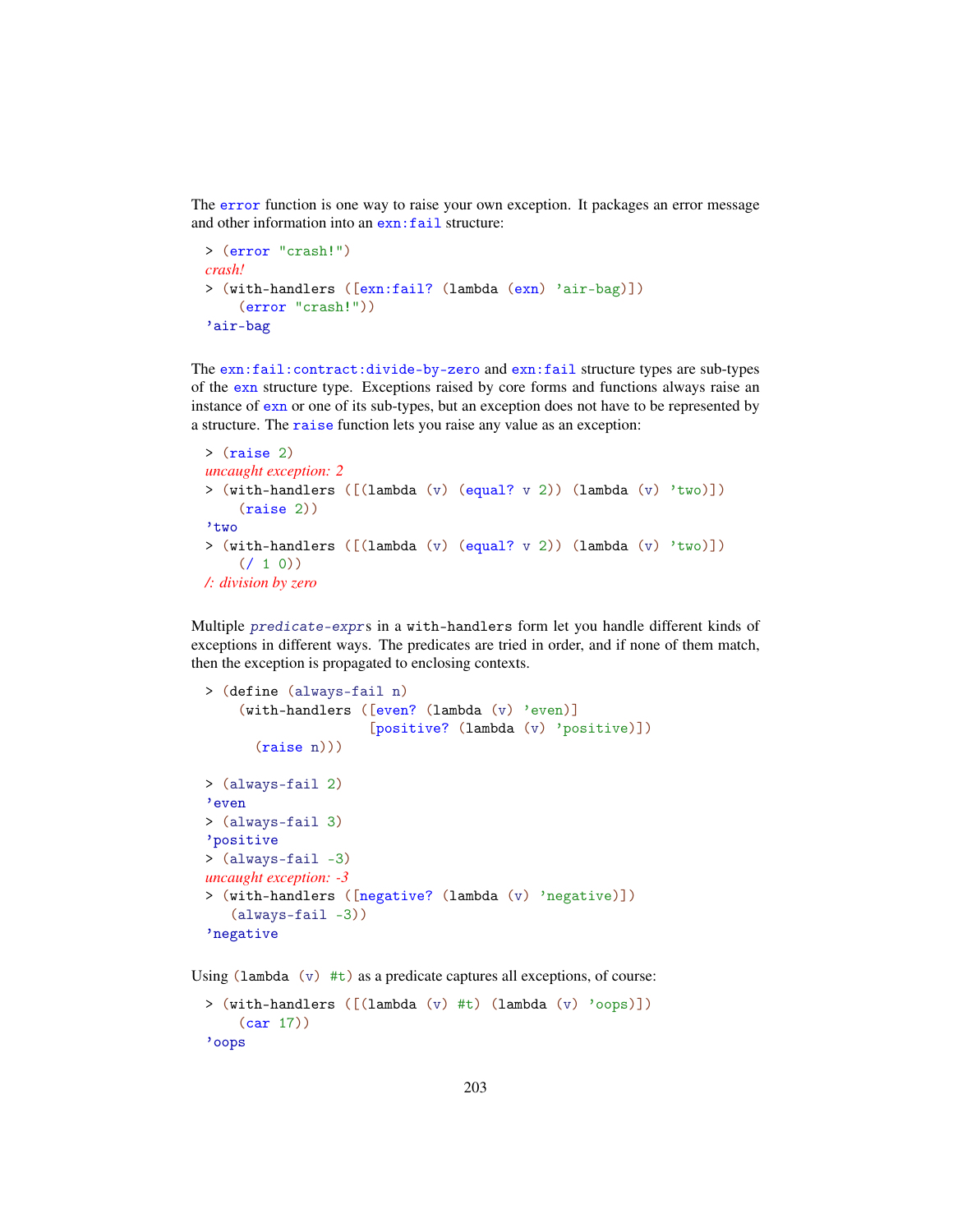Capturing all exceptions is usually a bad idea, however. If the user types Ctl-C in a terminal window or clicks the Stop button in DrRacket to interrupt a computation, then normally the exn:break exception should not be caught. To catch only exceptions that represent errors, use exn:fail? as the predicate:

```
> (with-handlers ([exn:fail? (lambda (v) 'oops)])
    (car 17))
'oops
> (with-handlers ([exn:fail? (lambda (v) 'oops)])
    (break-thread (current-thread)) ; simulate Ctl-C
    (car 17))
user break
```
# 10.2 Prompts and Aborts

When an exception is raised, control escapes out of an arbitrary deep evaluation context to the point where the exception is caught—or all the way out if the exception is never caught:

> (+ 1 (+ 1 (+ 1 (+ 1 (+ 1 (+ 1 (/ 1 0)))))))) */: division by zero*

But if control escapes "all the way out," why does the REPL keep going after an error is printed? You might think that it's because the REPL wraps every interaction in a withhandlers form that catches all exceptions, but that's not quite the reason.

The actual reason is that the REPL wraps the interaction with a *prompt*, which effectively marks the evaluation context with an escape point. If an exception is not caught, then information about the exception is printed, and then evaluation *aborts* to the nearest enclosing prompt. More precisely, each prompt has a *prompt tag*, and there is a designated *default prompt tag* that the uncaught-exception handler uses to abort.

The call-with-continuation-prompt function installs a prompt with a given prompt tag, and then it evaluates a given thunk under the prompt. The default-continuationprompt-tag function returns the default prompt tag. The abort-current-continuation function escapes to the nearest enclosing prompt that has a given prompt tag.

```
> (define (escape v)
    (abort-current-continuation
     (default-continuation-prompt-tag)
     (lambda () v))> (+ 1 (+ 1 (+ 1 (+ 1 (+ 1 (+ 1 (+ 1 (excape 0)))))))\Omega> (+ 1)
     (call-with-continuation-prompt
```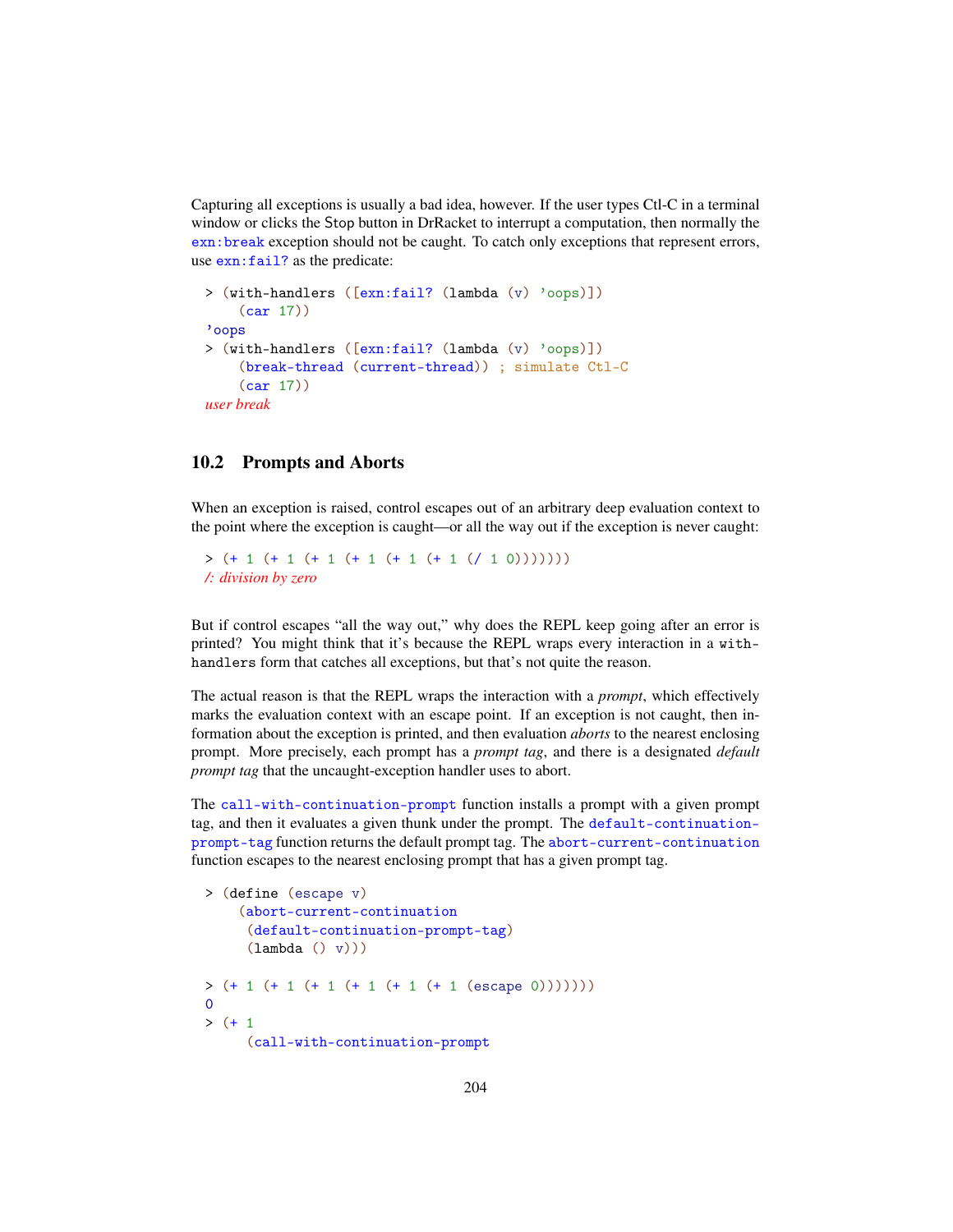```
(lambda ()
         (+ 1 (+ 1 (+ 1 (+ 1 (+ 1 (+ 1 (+ 1 ( + 1 ( 1 ( 1 1)))))))))(default-continuation-prompt-tag)))
1
```
In escape above, the value v is wrapped in a procedure that is called after escaping to the enclosing prompt.

Prompts and aborts look very much like exception handling and raising. Indeed, prompts and aborts are essentially a more primitive form of exceptions, and with-handlers and raise are implemented in terms of prompts and aborts. The power of the more primitive forms is related to the word "continuation" in the operator names, as we discuss in the next section.

# 10.3 Continuations

A *continuation* is a value that encapsulates a piece of an expression's evaluation context. The call-with-composable-continuation function captures the *current continuation* starting outside the current function call and running up to the nearest enclosing prompt. (Keep in mind that each REPL interaction is implicitly wrapped in a prompt.)

For example, in

 $(+ 1 (+ 1 (+ 1 0)))$ 

at the point where  $\theta$  is evaluated, the expression context includes three nested addition expressions. We can grab that context by changing  $\theta$  to grab the continuation before returning  $0:$ 

```
> (define saved-k #f)
> (define (save-it!)
    (call-with-composable-continuation
     (lambda (k) ; k is the captured continuation
       (set! saved-k k)
       0)))
> (+ 1 (+ 1 (+ 1 (save-it)))3
```
The continuation saved in save-k encapsulates the program context  $(+ 1 (+ 1 (+ 1$ ?))), where ? represents a place to plug in a result value—because that was the expression context when save-it! was called. The continuation is encapsulated so that it behaves like the function (lambda (v)  $(+ 1 (+ 1 (+ 1 (v))))$ :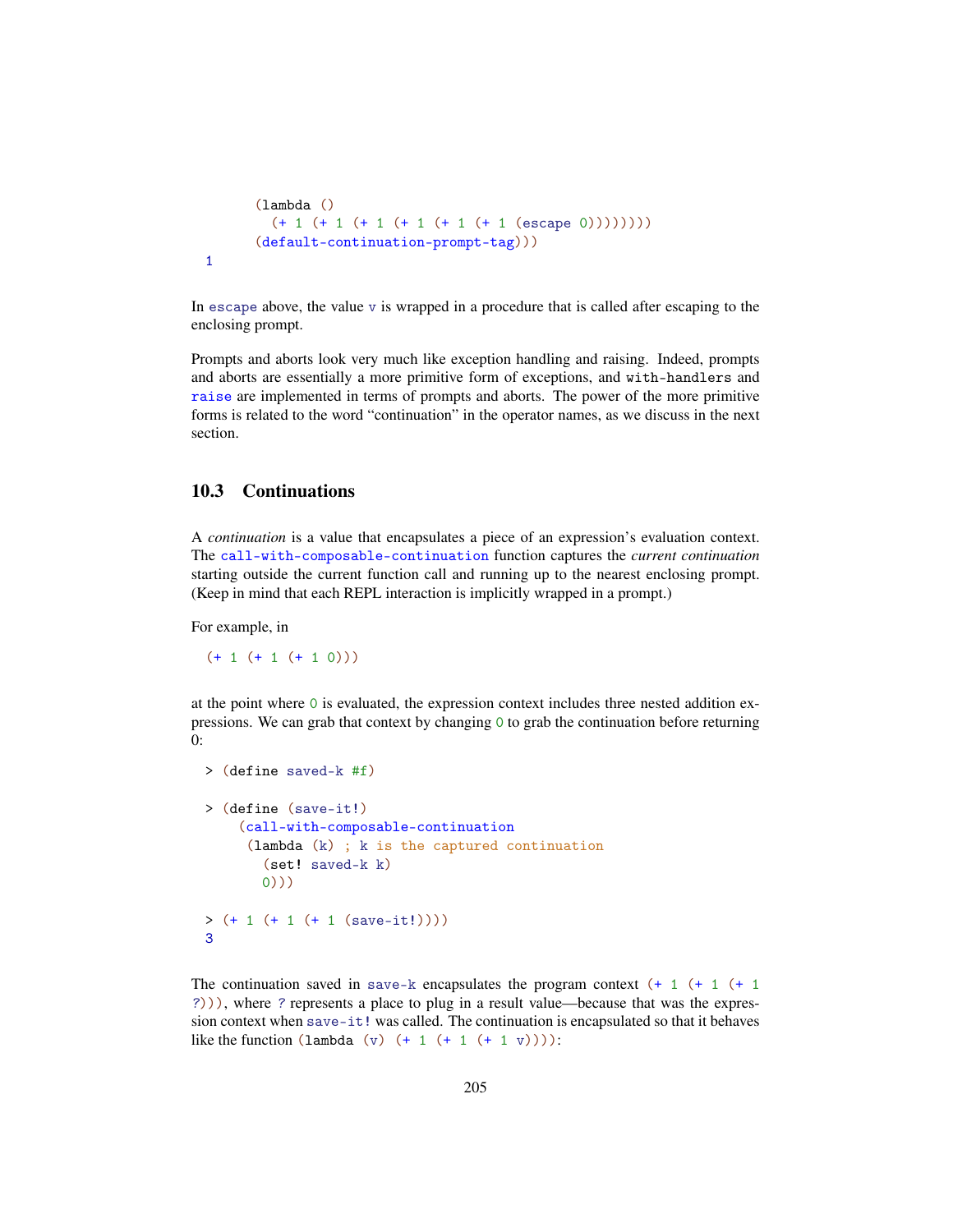```
> (saved-k 0)
3
> (saved-k 10)
13
> (saved-k (saved-k 0))
6
```
The continuation captured by call-with-composable-continuation is determined dynamically, not syntactically. For example, with

```
> (define (sum n)
    (if (zero? n)
        (save-it!)
        (+ n (sum (sub1 n))))> (sum 5)
15
```
the continuation in saved-k becomes (lambda  $(x)$  (+ 5 (+ 4 (+ 3 (+ 2 (+ 1)) x)))))):

```
> (saved-k 0)
15
> (saved-k 10)
25
```
A more traditional continuation operator in Racket (or Scheme) is call-with-currentcontinuation, which is usually abbreviated call/cc. It is like call-withcomposable-continuation, but applying the captured continuation first aborts (to the current prompt) before restoring the saved continuation. In addition, Scheme systems traditionally support a single prompt at the program start, instead of allowing new prompts via call-with-continuation-prompt. Continuations as in Racket are sometimes called *delimited continuations*, since a program can introduce new delimiting prompts, and continuations as captured by call-with-composable-continuation are sometimes called *composable continuations*, because they do not have a built-in abort.

For an example of how continuations are useful, see *More: Systems Programming with Racket*. For specific control operators that have more convenient names than the primitives described here, see racket/control.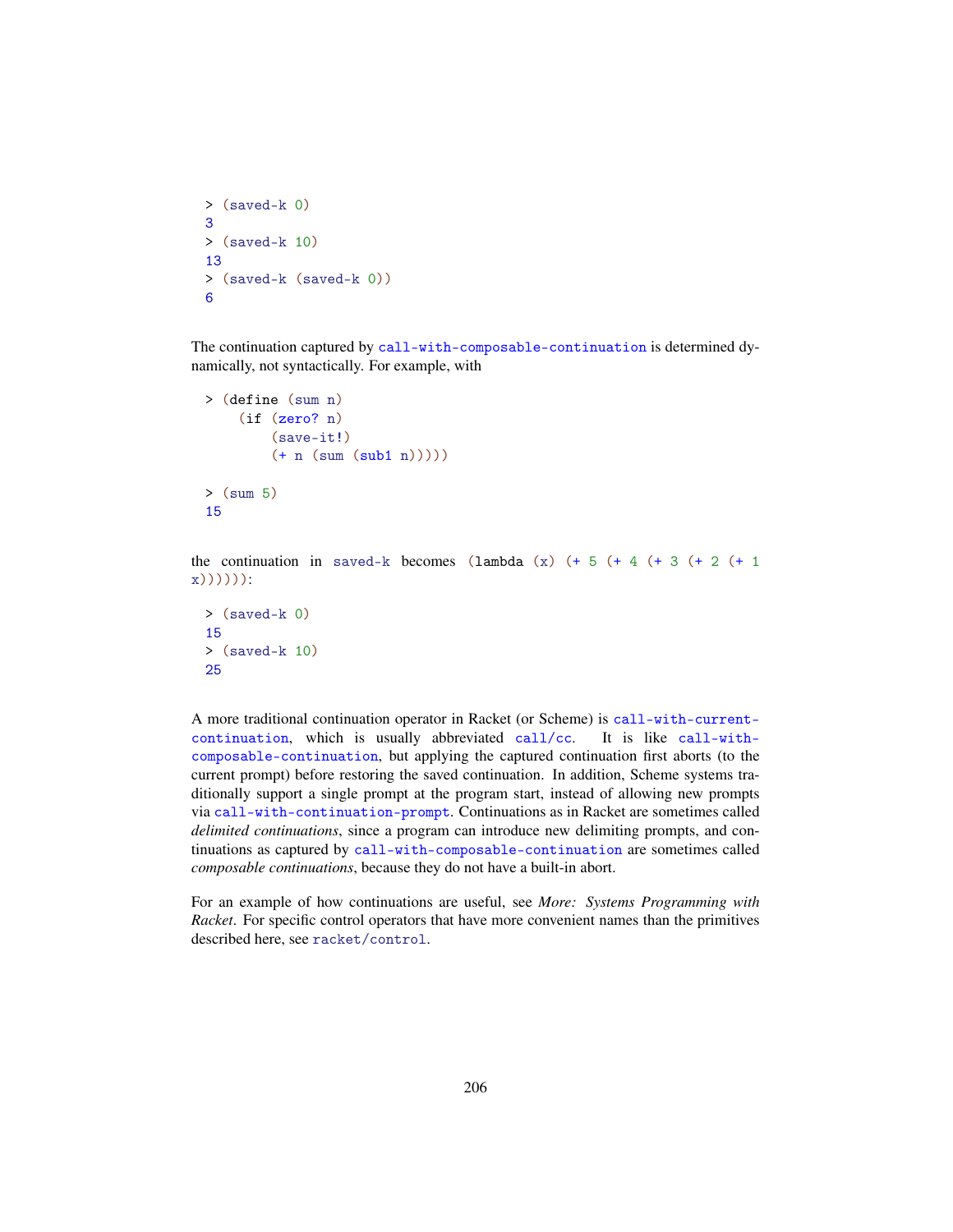# 11 Iterations and Comprehensions

The for family of syntactic forms support iteration over *sequences*. Lists, vectors, strings, byte strings, input ports, and hash tables can all be used as sequences, and constructors like in-range offer even more kinds of sequences.

Variants of for accumulate iteration results in different ways, but they all have the same syntactic shape. Simplifying for now, the syntax of for is

```
(for ([id sequence-expr] ...)
  body \dots +)
```
A for loop iterates through the sequence produced by the sequence-expr. For each element of the sequence, for binds the element to  $id$ , and then it evaluates the bodys for side effects.

Examples:

```
> (for ([i '(1 2 3)])
    (display i))
123
> (for ([i "abc"])
    (printf "∼a..." i))
a...b...c...
> (for ([i 4])
    (display i))
0123
```
The for/list variant of for is more Racket-like. It accumulates body results into a list, instead of evaluating body only for side effects. In more technical terms, for/list implements a *list comprehension*.

Examples:

```
> (for/list ([i '(1 2 3)])
    (* i i))'(1 \ 4 \ 9)> (for/list ([i "abc"])
    i)
'(#a #b #c)> (for/list ([i 4])
    i)
```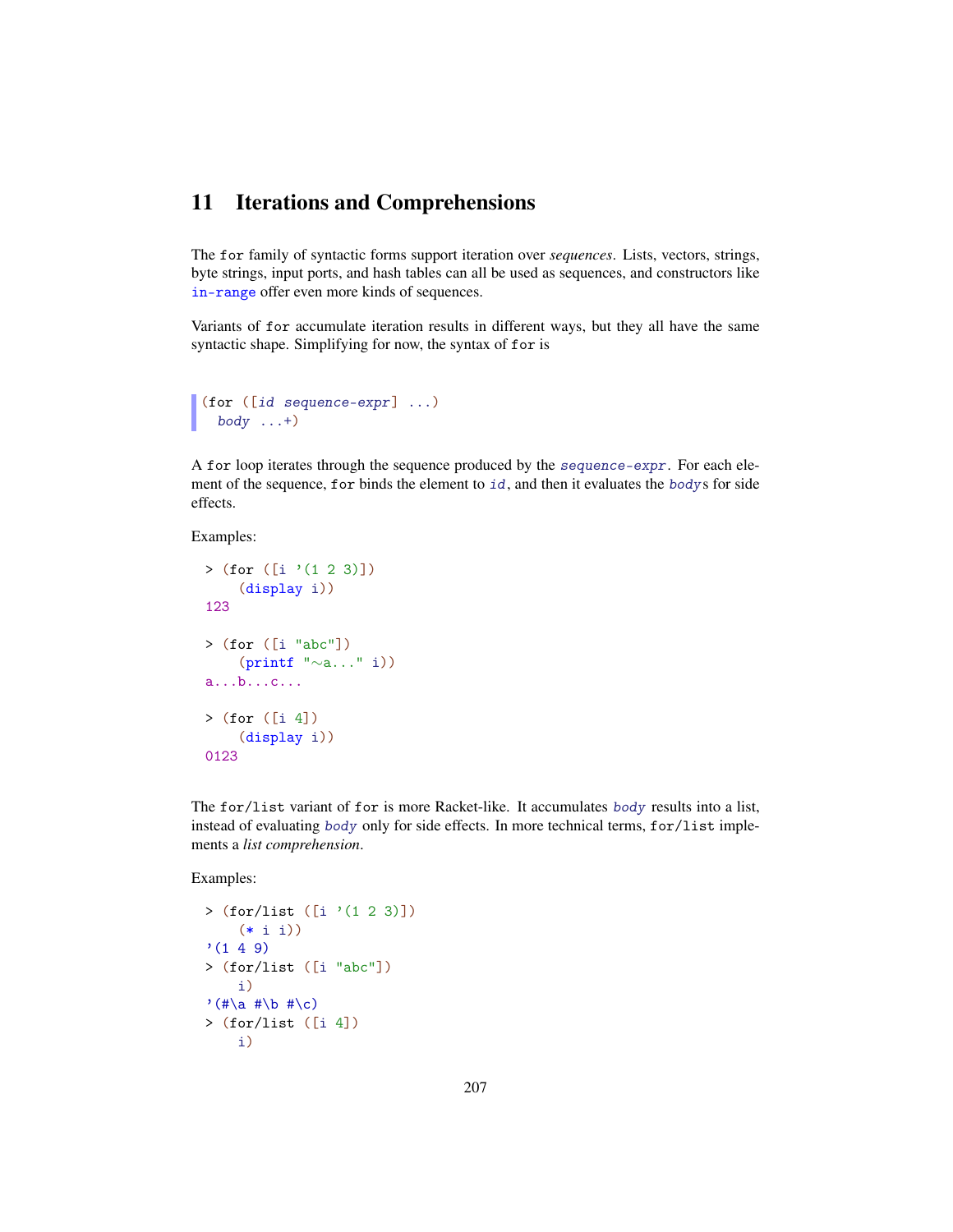$'$  (0 1 2 3)

The full syntax of for accommodates multiple sequences to iterate in parallel, and the for $*$ variant nests the iterations instead of running them in parallel. More variants of for and for\* accumulate body results in different ways. In all of these variants, predicates that prune iterations can be included along with bindings.

Before details on the variations of for, though, it's best to see the kinds of sequence generators that make interesting examples.

## 11.1 Sequence Constructors

The in-range function generates a sequence of numbers, given an optional starting number (which defaults to 0), a number before which the sequence ends, and an optional step (which defaults to 1). Using a non-negative integer  $k$  directly as a sequence is a shorthand for  $(in-range k).$ 

Examples:

```
> (for ([i 3])
    (display i))
012
> (for ([i (in-range 3)])
    (display i))
012
> (for ([i (in-range 1 4)])
    (display i))
123
> (for ([i (in-range 1 4 2)])
    (display i))
13
> (for ([i (in-range 4 1 -1)])
    (display i))
432
> (for ([i (in-range 1 4 1/2)])
    (\text{printf} \text{ " } \sim a \text{ " } i))1 3/2 2 5/2 3 7/2
```
The in-naturals function is similar, except that the starting number must be an exact nonnegative integer (which defaults to  $\circ$ ), the step is always 1, and there is no upper limit. A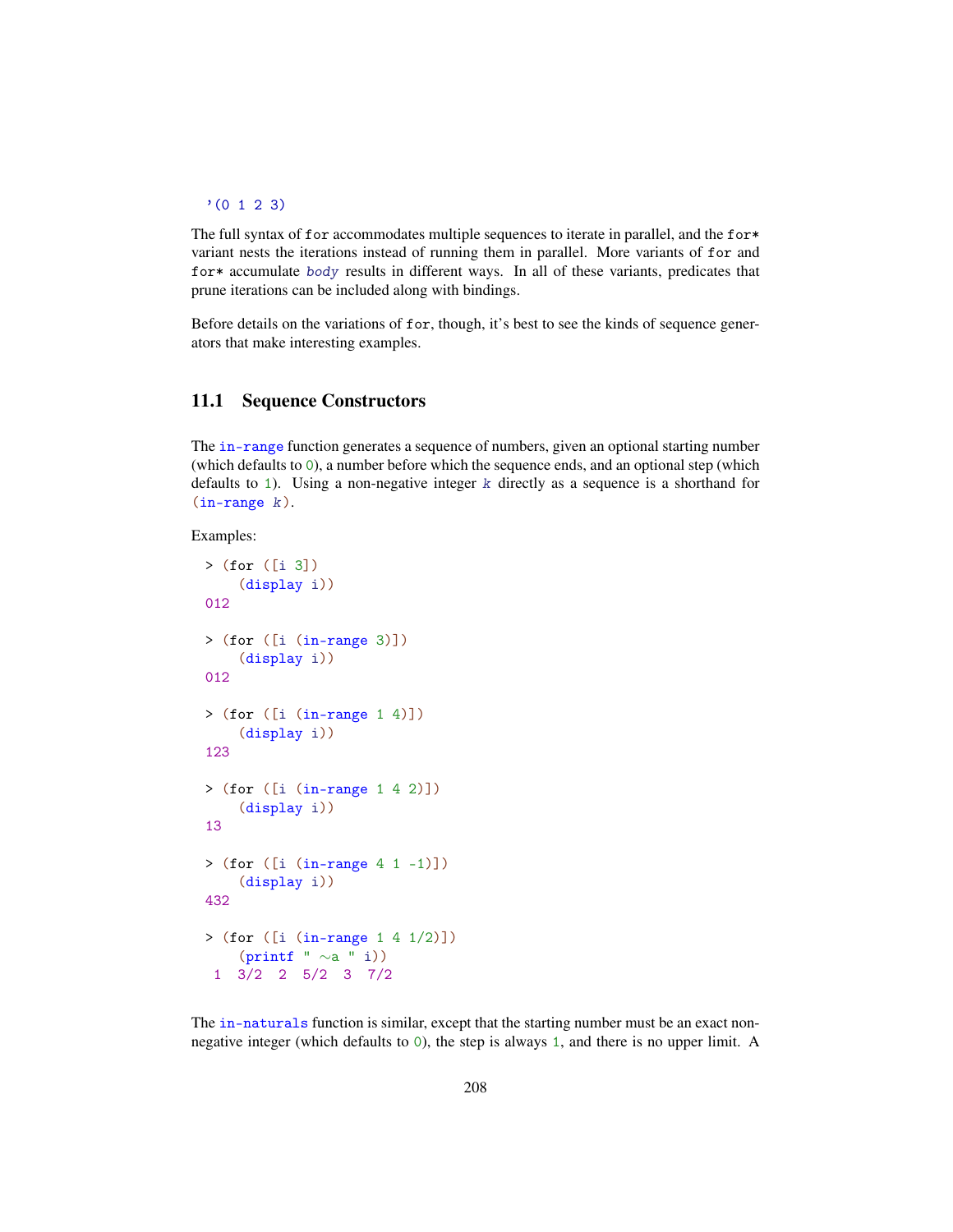for loop using just in-naturals will never terminate unless a body expression raises an exception or otherwise escapes.

Example:

```
> (for ([i (in-naturals)])
    (if (= i 10)
        (error "too much!")
        (display i)))
0123456789
too much!
```
The stop-before and stop-after functions construct a new sequence given a sequence and a predicate. The new sequence is like the given sequence, but truncated either immediately before or immediately after the first element for which the predicate returns true.

Example:

```
> (for ([i (stop-before "abc def"
                         char-whitespace?)])
    (display i))
abc
```
Sequence constructors like in-list, in-vector and in-string simply make explicit the use of a list, vector, or string as a sequence. Along with in-range, these constructors raise an exception when given the wrong kind of value, and since they otherwise avoid a run-time dispatch to determine the sequence type, they enable more efficient code generation; see §11.10 "Iteration Performance" for more information.

Examples:

```
> (for ([i (in-string "abc")])
   (display i))
abc
\rightarrow (for ([i (in-string '(1 2 3))])
   (display i))
in-string: contract violation
 expected: string
 given: '(1 2 3) §3.14.1
```
"Sequences" in *The Racket Reference* 11.2 for and for\* sequences.

A more complete syntax of for is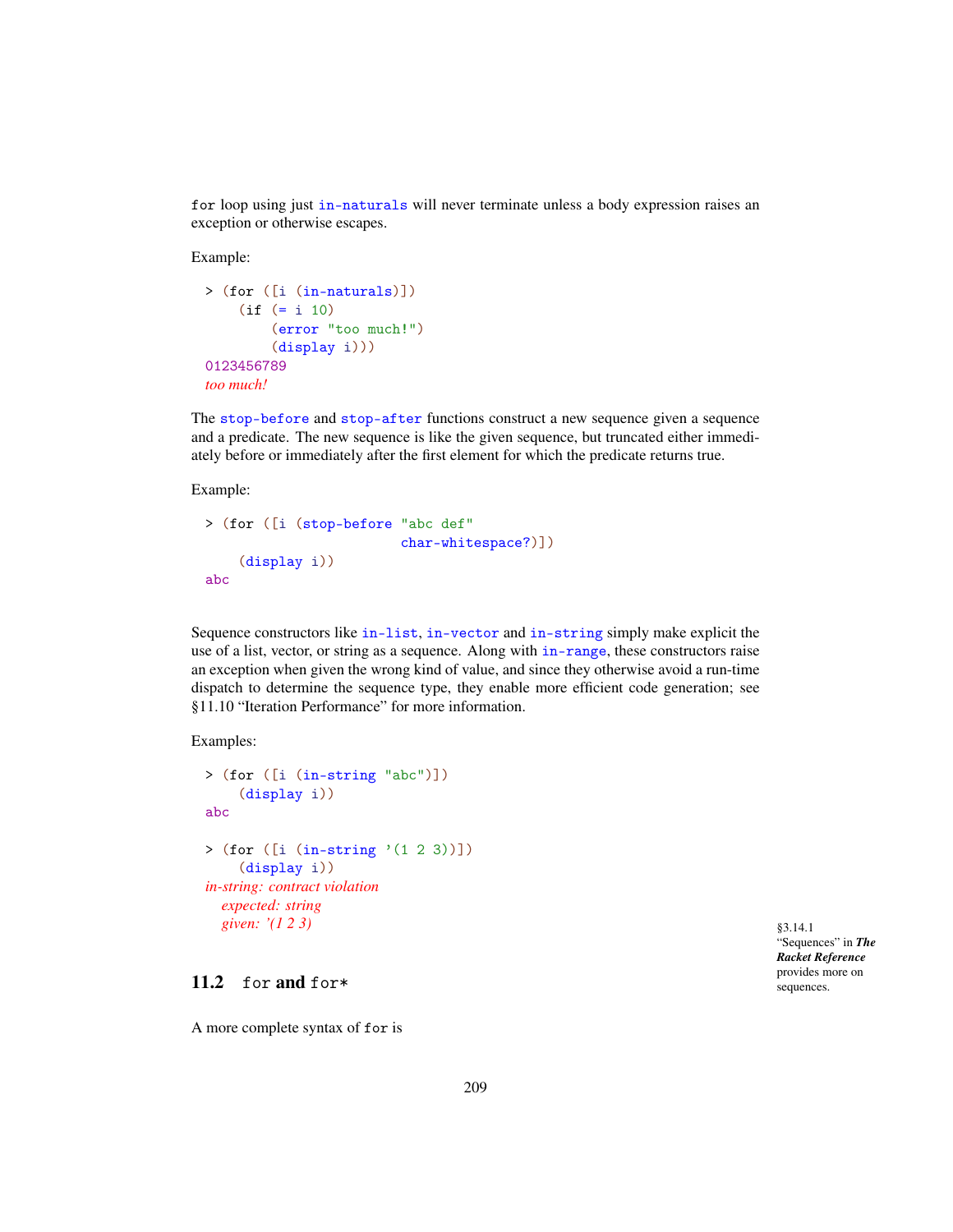```
(for (clause ...)
  body \dots+)clause = [id sequence-expr]
       | #:when boolean-expr
       | #:unless boolean-expr
```
When multiple  $\left[\begin{array}{cc} id & \text{sequence} - \text{expr} \end{array}\right]$  clauses are provided in a for form, the corresponding sequences are traversed in parallel:

```
> (for ([i (in-range 1 4)]
        [chapter '("Intro" "Details" "Conclusion")])
    (printf "Chapter ∼a. ∼a\n" i chapter))
Chapter 1. Intro
Chapter 2. Details
Chapter 3. Conclusion
```
With parallel sequences, the for expression stops iterating when any sequence ends. This behavior allows in-naturals, which creates an infinite sequence of numbers, to be used for indexing:

```
> (for ([i (in-naturals 1)]
        [chapter '("Intro" "Details" "Conclusion")])
    (printf "Chapter ∼a. ∼a\n" i chapter))
Chapter 1. Intro
Chapter 2. Details
Chapter 3. Conclusion
```
The for\* form, which has the same syntax as for, nests multiple sequences instead of running them in parallel:

```
> (for* ([book '("Guide" "Reference")]
         [chapter '("Intro" "Details" "Conclusion")])
    (printf "∼a ∼a\n" book chapter))
Guide Intro
Guide Details
Guide Conclusion
Reference Intro
Reference Details
Reference Conclusion
```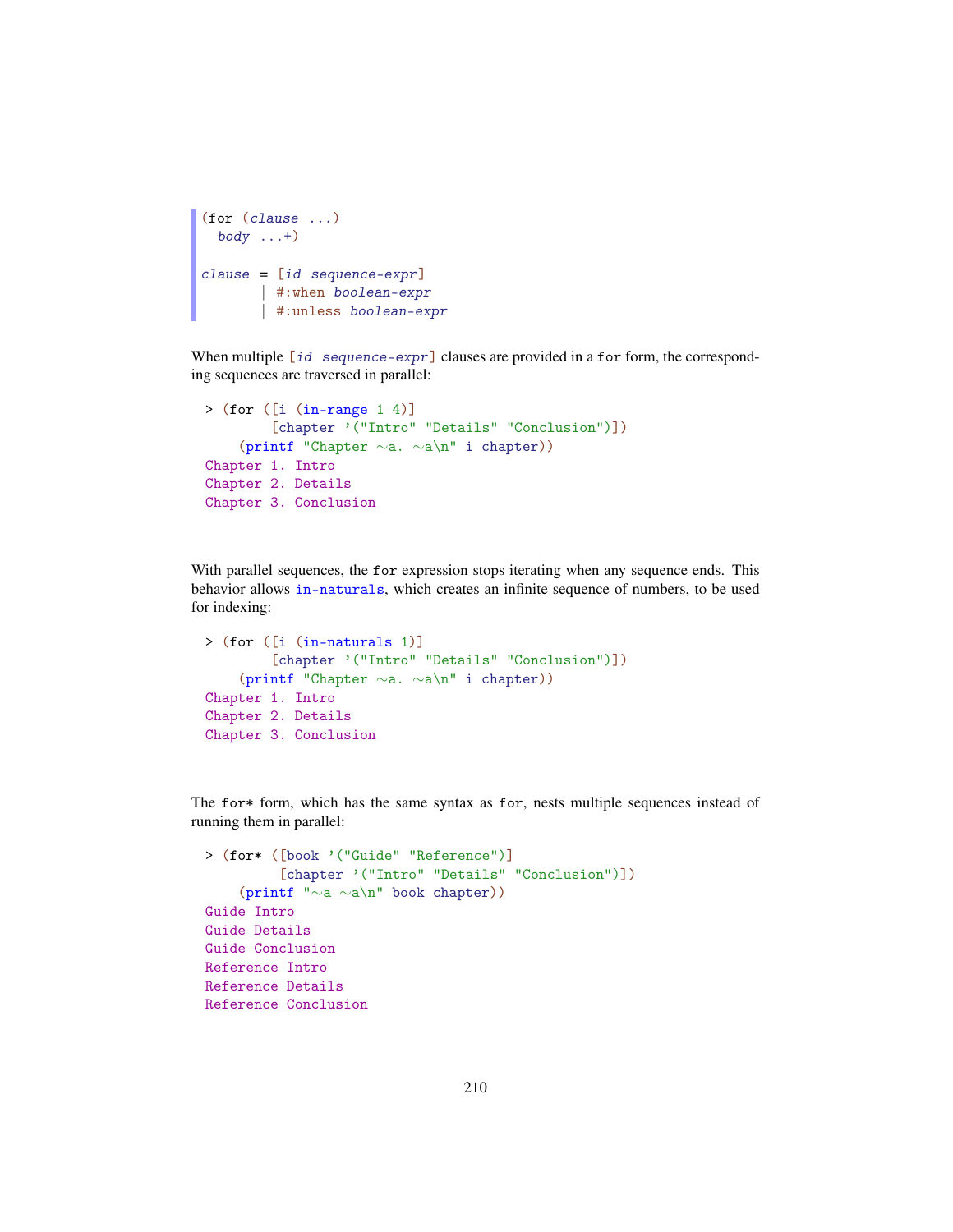Thus, for\* is a shorthand for nested fors in the same way that  $let*$  is a shorthand for nested lets.

The #:when boolean-expr form of a clause is another shorthand. It allows the bodys to evaluate only when the boolean-expr produces a true value:

```
> (for* ([book '("Guide" "Reference")]
         [chapter '("Intro" "Details" "Conclusion")]
         #:when (not (equal? chapter "Details")))
    (printf "∼a ∼a\n" book chapter))
Guide Intro
Guide Conclusion
Reference Intro
Reference Conclusion
```
A boolean-expr with #:when can refer to any of the preceding iteration bindings. In a for form, this scoping makes sense only if the test is nested in the iteration of the preceding bindings; thus, bindings separated by #:when are mutually nested, instead of in parallel, even with for.

```
> (for ([book '("Guide" "Reference" "Notes")]
        #:when (not (equal? book "Notes"))
        [i (in-naturals 1)]
        [chapter '("Intro" "Details" "Conclusion" "Index")]
        #:when (not (equal? chapter "Index")))
    (printf "∼a Chapter ∼a. ∼a\n" book i chapter))
Guide Chapter 1. Intro
Guide Chapter 2. Details
Guide Chapter 3. Conclusion
Reference Chapter 1. Intro
Reference Chapter 2. Details
Reference Chapter 3. Conclusion
```
An  $\#$ : unless clause is analogus to a  $\#$ : when clause, but the bodys evaluate only when the boolean-expr produces a false value.

# 11.3 for/list and for\*/list

The for/list form, which has the same syntax as for, evaluates the bodys to obtain values that go into a newly constructed list:

> (for/list ([i (in-naturals 1)]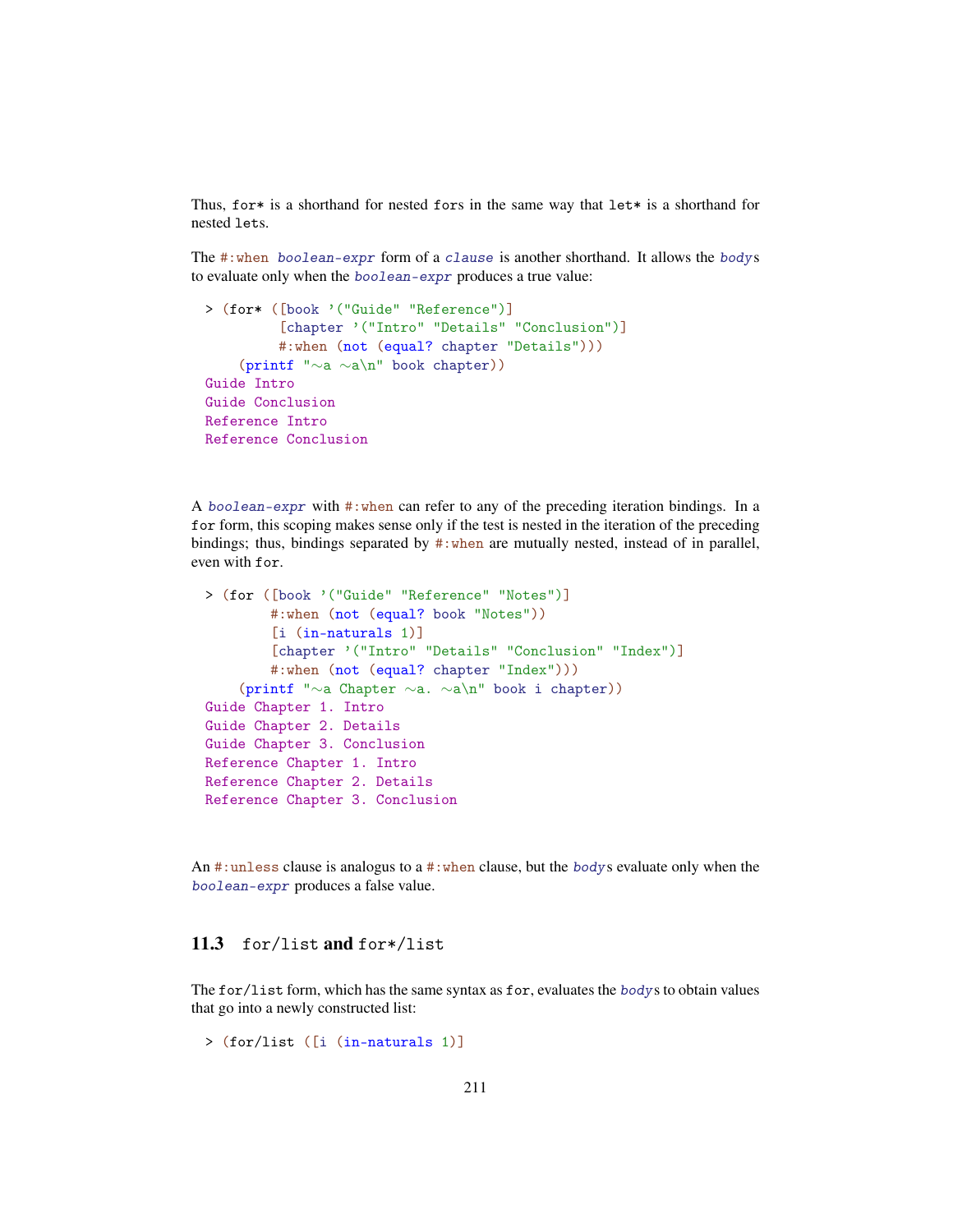```
[chapter '("Intro" "Details" "Conclusion")])
   (string-append (number->string i) ". " chapter))
'("1. Intro" "2. Details" "3. Conclusion")
```
A #:when clause in a for-list form prunes the result list along with evaluations of the bodys:

```
> (for/list ([i (in-naturals 1)]
             [chapter '("Intro" "Details" "Conclusion")]
             #:when (odd? i))
    chapter)
'("Intro" "Conclusion")
```
This pruning behavior of  $\#$ : when is more useful with  $for/l$  ist than for. Whereas a plain when form normally suffices with for, a when expression form in a for/list would cause the result list to contain #<void>s instead of omitting list elements.

The for\*/list form is like for\*, nesting multiple iterations:

```
> (for*/list ([book '("Guide" "Ref.")]
              [chapter '("Intro" "Details")])
    (string-append book " " chapter))
'("Guide Intro" "Guide Details" "Ref. Intro" "Ref. Details")
```
A for\*/list form is not quite the same thing as nested for/list forms. Nested for/lists would produce a list of lists, instead of one flattened list. Much like #:when, then, the nesting of for\*/list is more useful than the nesting of for\*.

# 11.4 for/vector and for\*/vector

The for/vector form can be used with the same syntax as the for/list form, but the evaluated bodys go into a newly-constructed vector instead of a list:

```
> (for/vector ([i (in-naturals 1)]
               [chapter '("Intro" "Details" "Conclusion")])
    (string-append (number->string i) ". " chapter))
'#("1. Intro" "2. Details" "3. Conclusion")
```
The for\*/vector form behaves similarly, but the iterations are nested as in for\*.

The for/vector and for\*/vector forms also allow the length of the vector to be constructed to be supplied in advance. The resulting iteration can be performed more efficiently than plain for/vector or for\*/vector: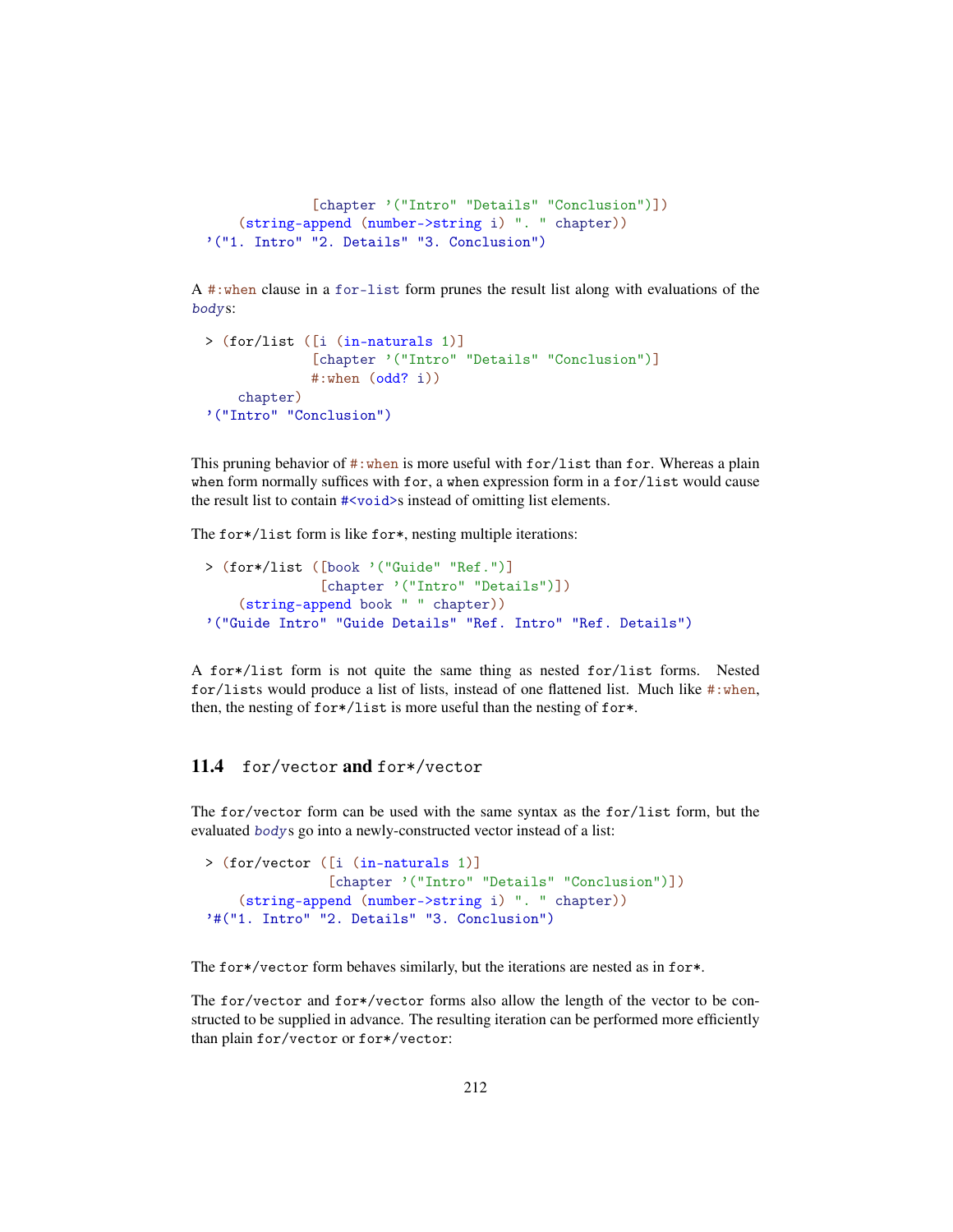```
> (let ([chapters '("Intro" "Details" "Conclusion")])
    (for/vector #:length (length chapters) ([i (in-naturals 1)]
                                             [chapter chapters])
      (string-append (number->string i) ". " chapter)))
'#("1. Intro" "2. Details" "3. Conclusion")
```
If a length is provided, the iteration stops when the vector is filled or the requested iterations are complete, whichever comes first. If the provided length exceeds the requested number of iterations, then the remaining slots in the vector are initialized to the default argument of make-vector.

# 11.5 for/and and for/or

The for/and form combines iteration results with and, stopping as soon as it encounters #f:

```
> (for/and ([chapter '("Intro" "Details" "Conclusion")])
    (equal? chapter "Intro"))
#f
```
The for/or form combines iteration results with or, stopping as soon as it encounters a true value:

```
> (for/or ([chapter '("Intro" "Details" "Conclusion")])
    (equal? chapter "Intro"))
#t
```
As usual, the for\*/and and for\*/or forms provide the same facility with nested iterations.

# 11.6 for/first and for/last

The for/first form returns the result of the first time that the bodys are evaluated, skipping further iterations. This form is most useful with a #:when clause.

```
> (for/first ([chapter '("Intro" "Details" "Conclusion" "Index")]
              #:when (not (equal? chapter "Intro")))
    chapter)
"Details"
```
If the bodys are evaluated zero times, then the result is  $#f$ .

The for/last form runs all iterations, returning the value of the last iteration (or  $#f$  if no iterations are run):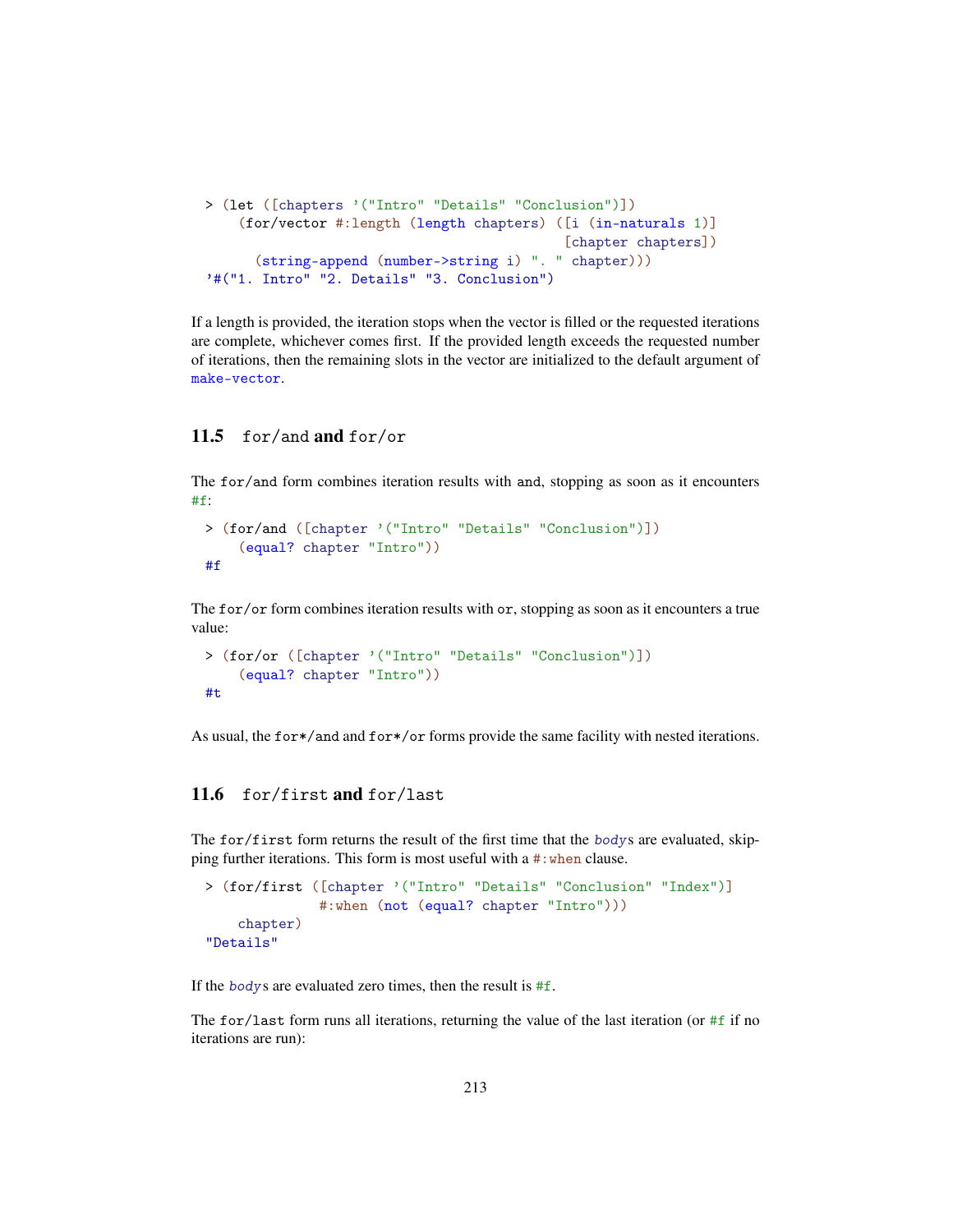```
> (for/last ([chapter '("Intro" "Details" "Conclusion" "Index")]
              #:when (not (equal? chapter "Index")))
    chapter)
"Conclusion"
```
As usual, the for\*/first and for\*/last forms provide the same facility with nested iterations:

```
> (for*/first ([book '("Guide" "Reference")]
               [chapter '("Intro" "Details" "Conclusion" "Index")]
               #:when (not (equal? chapter "Intro")))
    (list book chapter))
'("Guide" "Details")
> (for*/last ([book '("Guide" "Reference")]
              [chapter '("Intro" "Details" "Conclusion" "Index")]
              #:when (not (equal? chapter "Index")))
    (list book chapter))
'("Reference" "Conclusion")
```
# 11.7 for/fold and for\*/fold

The for/fold form is a very general way to combine iteration results. Its syntax is slightly different than the syntax of for, because accumulation variables must be declared at the beginning:

```
(for/fold ([accum-id init-expr] ...)
          (clause ...)
  body \dots +)
```
In the simple case, only one  $[accum - id \ init -expr]$  is provided, and the result of the for/fold is the final value for  $accum-id$ , which starts out with the value of  $init-expr$ . In the clauses and bodys, accum-id can be referenced to get its current value, and the last body provides the value of accum-id for the next iteration.

Examples:

```
> (for/fold ([len 0])
            ([chapter '("Intro" "Conclusion")])
    (+ len (string-length chapter)))
15
> (for/fold ([prev #f])
            ([i (in-naturals 1)]
             [chapter '("Intro" "Details" "Details" "Conclusion")]
             #:when (not (equal? chapter prev)))
```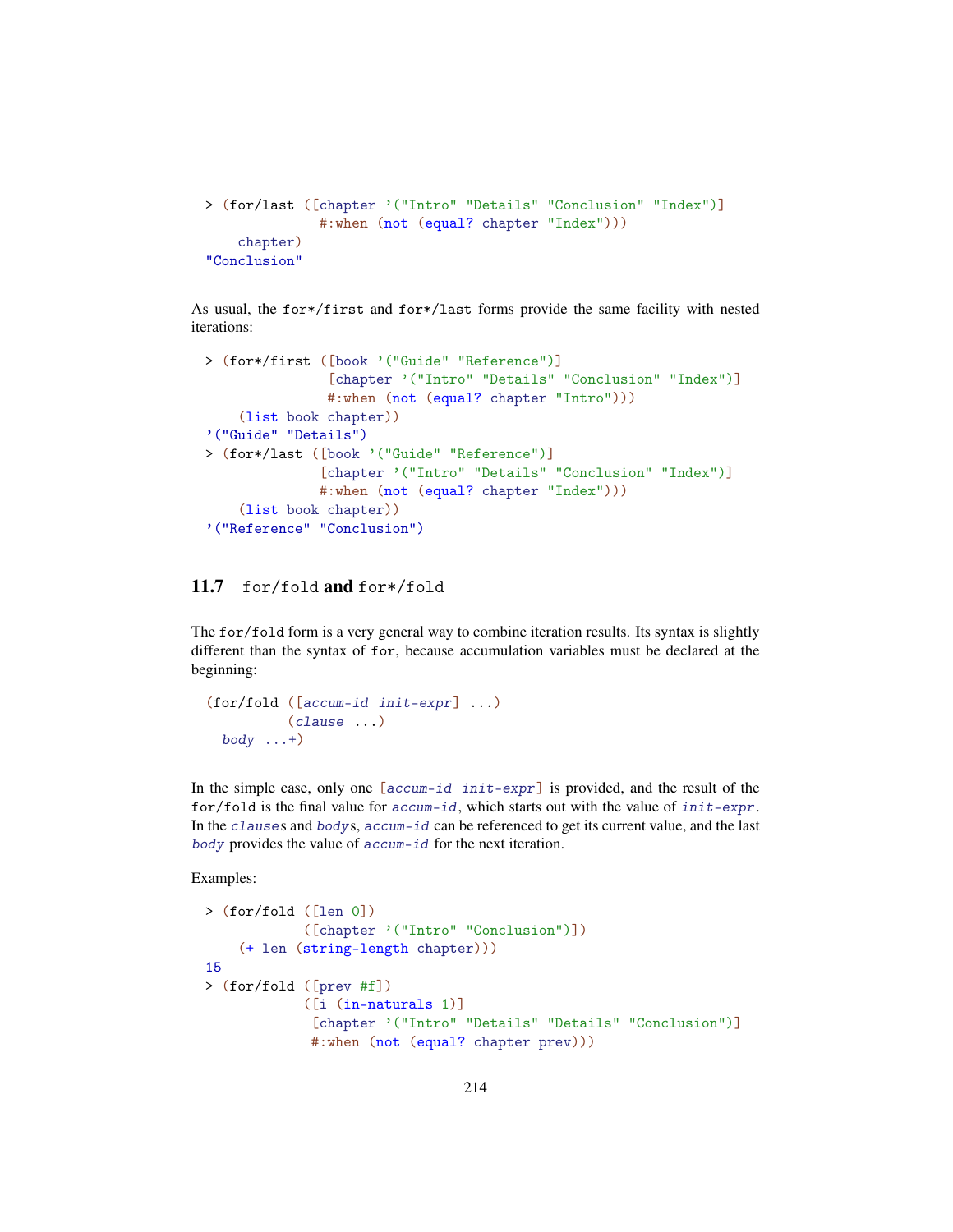```
(printf "∼a. ∼a\n" i chapter)
    chapter)
1. Intro
2. Details
4. Conclusion
"Conclusion"
```
When multiple  $\alpha$ ccum-ids are specified, then the last body must produce multiple values, one for each accum-id. The for/fold expression itself produces multiple values for the results.

Example:

```
> (for/fold ([prev #f]
             [counter 1])
            ([chapter '("Intro" "Details" "Details" "Conclusion")]
             #:when (not (equal? chapter prev)))
    (printf "∼a. ∼a\n" counter chapter)
    (values chapter
            (add1 counter)))
1. Intro
2. Details
3. Conclusion
"Conclusion"
4
```
# 11.8 Multiple-Valued Sequences

In the same way that a function or expression can produce multiple values, individual iterations of a sequence can produce multiple elements. For example, a hash table as a sequence generates two values for each iteration: a key and a value.

In the same way that let-values binds multiple results to multiple identifiers, for can bind multiple sequence elements to multiple iteration identifiers: While let must be While let must be

```
> (for ([k \t v) #hash(("apple" . 1) ("banana" . 3))])(printf "∼a count: ∼a\n" k v))
apple count: 1
banana count: 3
```
changed to let-values to bind multiple identifiers, for simply allows a parenthesized list of identifiers instead of a single identifier in any clause.

This extension to multiple-value bindings works for all for variants. For example, for\*/list nests iterations, builds a list, and also works with multiple-valued sequences:

> (for\*/list ([(k v) #hash(("apple" . 1) ("banana" . 3))]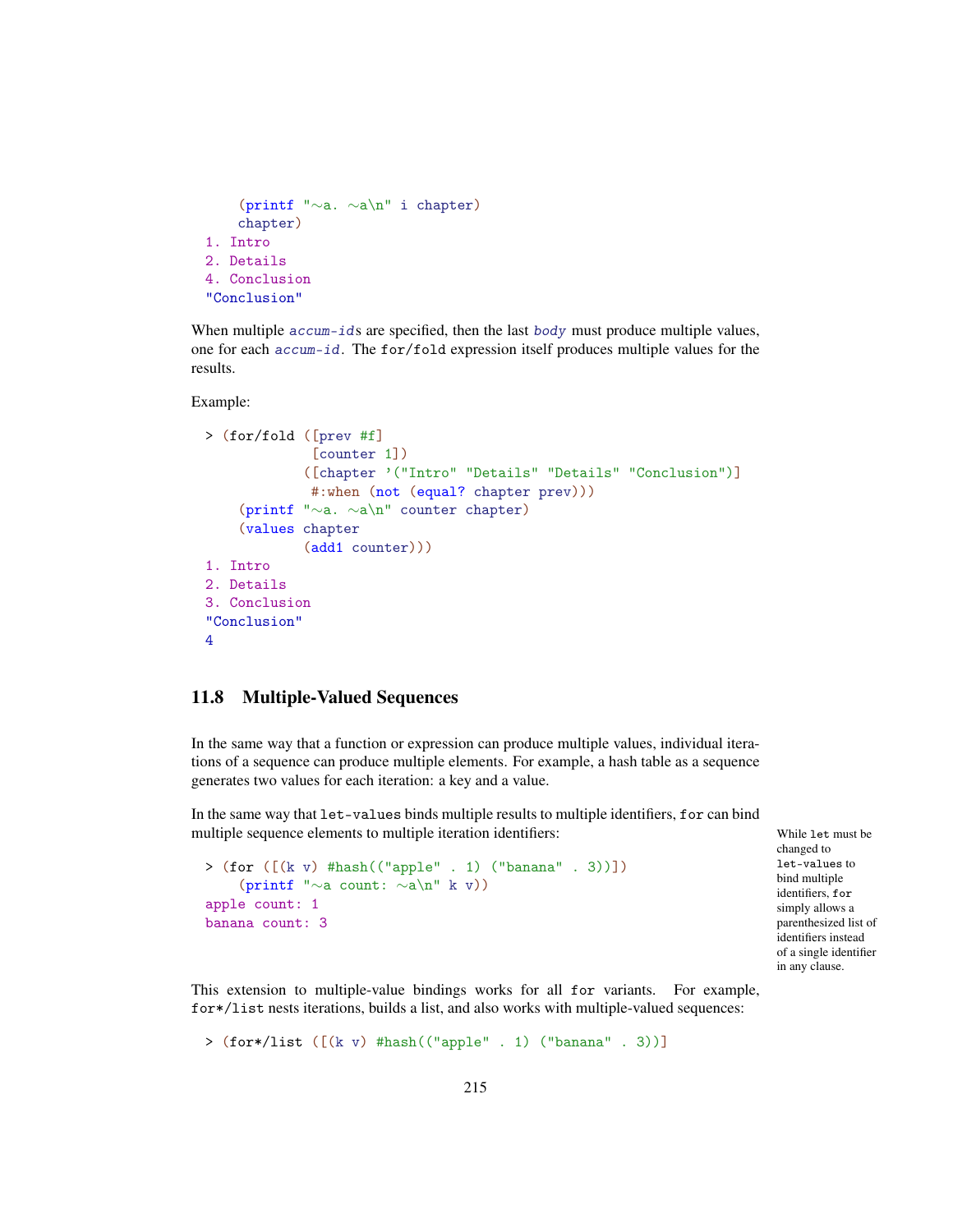$[(i)$   $(in-range$  v $)])$  $k)$ '("apple" "banana" "banana" "banana")

# 11.9 Breaking an Iteration

An even more complete syntax of for is

```
(for (clause ...)
  body-or-break ... body)
       clause = [id sequence-expr]| #:when boolean-expr
              | #:unless boolean-expr
              | break
body-or-break = body| break
       break = #:break boolean-expr| #:final boolean-expr
```
That is, a #:break or #:final clause can be included among the binding clauses and body of the iteration. Among the binding clauses, #:break is like #:unless but when its boolean-expr is true, all sequences within the for are stopped. Among the bodys, #:break has the same effect on sequences when its boolean-expr is true, and it also prevents later bodys from evaluation in the current iteration.

For example, while using #:unless between clauses effectively skips later sequences as well as the body,

```
> (for ([book '("Guide" "Story" "Reference")]
        #:unless (equal? book "Story")
        [chapter '("Intro" "Details" "Conclusion")])
    (printf "∼a ∼a\n" book chapter))
Guide Intro
Guide Details
Guide Conclusion
Reference Intro
Reference Details
Reference Conclusion
```
using #:break causes the entire for iteration to terminate: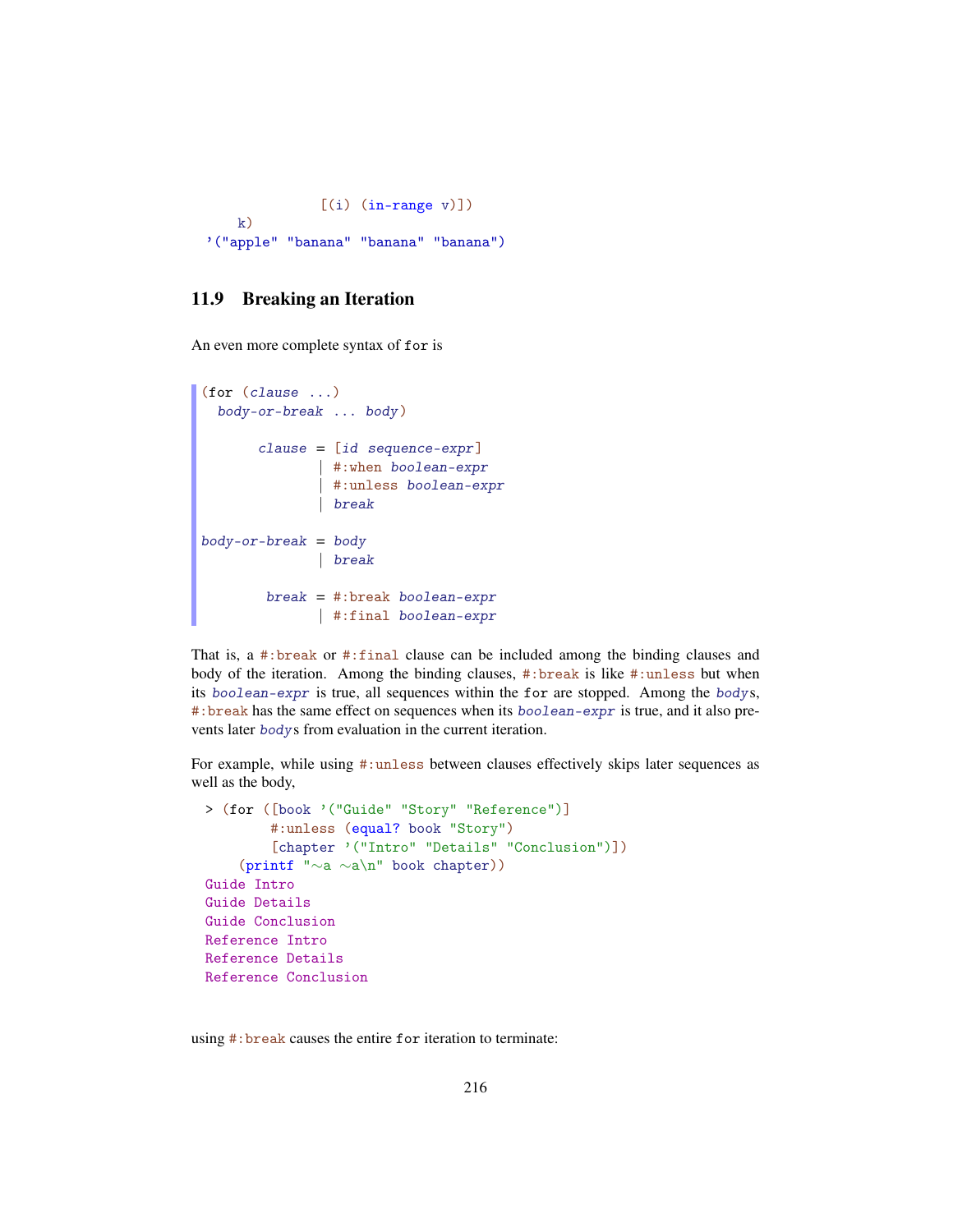```
> (for ([book '("Guide" "Story" "Reference")]
        #:break (equal? book "Story")
        [chapter '("Intro" "Details" "Conclusion")])
    (printf "∼a ∼a\n" book chapter))
Guide Intro
Guide Details
Guide Conclusion
> (for* ([book '("Guide" "Story" "Reference")]
         [chapter '("Intro" "Details" "Conclusion")])
    #:break (and (equal? book "Story")
                 (equal? chapter "Conclusion"))
    (printf "∼a ∼a\n" book chapter))
Guide Intro
Guide Details
Guide Conclusion
Story Intro
Story Details
```
A #:final clause is similar to #:break, but it does not immediately terminate the iteration. Instead, it allows at most one more element to be drawn for each sequence and at most one more evaluation of the bodys.

```
> (for* ([book '("Guide" "Story" "Reference")]
         [chapter '("Intro" "Details" "Conclusion")])
    #:final (and (equal? book "Story")
                 (equal? chapter "Conclusion"))
    (printf "∼a ∼a\n" book chapter))
Guide Intro
Guide Details
Guide Conclusion
Story Intro
Story Details
Story Conclusion
> (for ([book '("Guide" "Story" "Reference")]
        #:final (equal? book "Story")
        [chapter '("Intro" "Details" "Conclusion")])
    (printf "∼a ∼a\n" book chapter))
Guide Intro
Guide Details
Guide Conclusion
Story Intro
```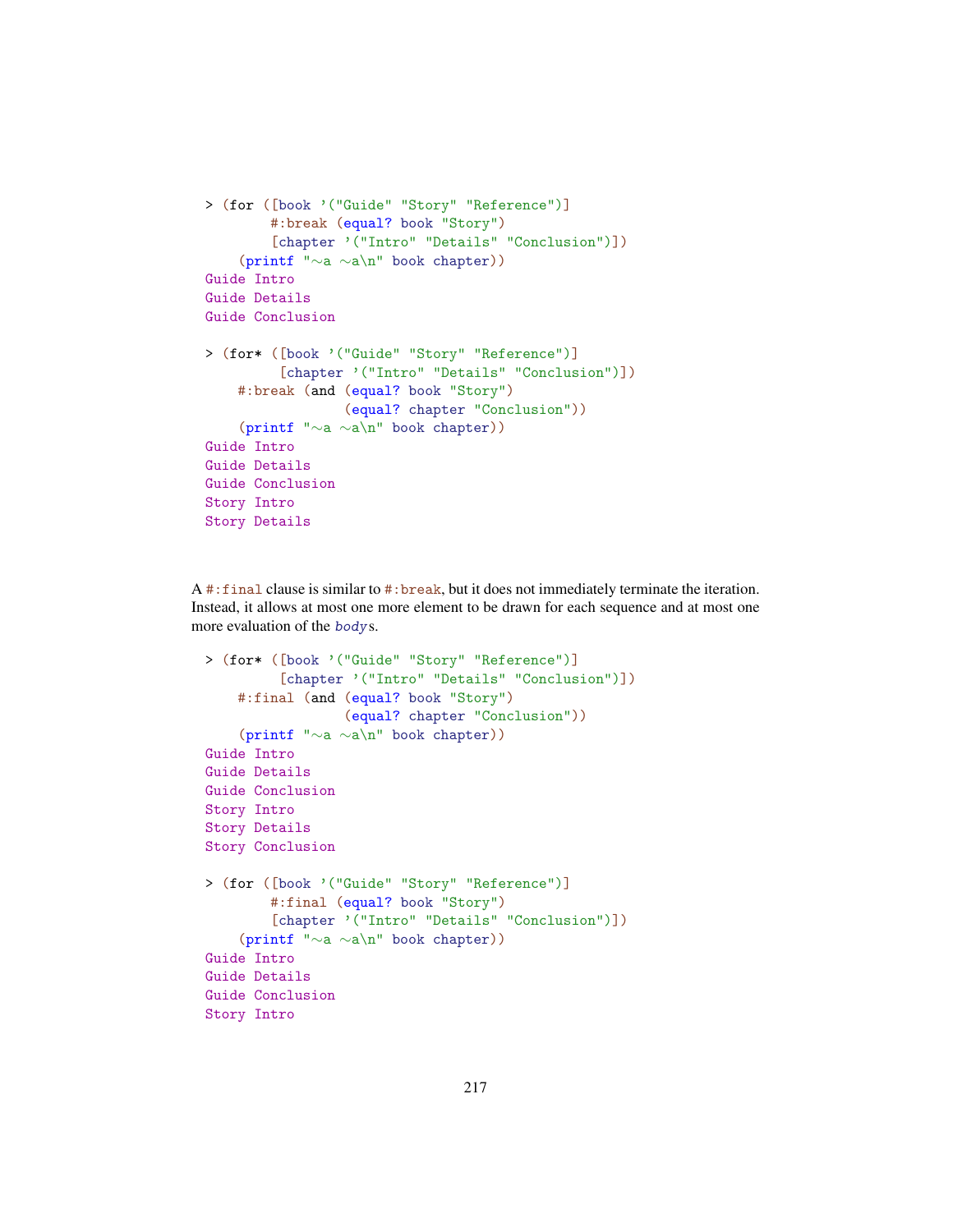# 11.10 Iteration Performance

Ideally, a for iteration should run as fast as a loop that you write by hand as a recursivefunction invocation. A hand-written loop, however, is normally specific to a particular kind of data, such as lists. In that case, the hand-written loop uses selectors like car and cdr directly, instead of handling all forms of sequences and dispatching to an appropriate iterator.

The for forms can provide the performance of hand-written loops when enough information is apparent about the sequences to iterate. Specifically, the clause should have one of the following fast-clause forms:

```
fast-clause = (id fast-seq]
            | [(id) fast-seq]
            | [(id id) fast-indexed-seq]
            | [(id ...) fast-parallel-seq]
fast-seq = (in-range expr)| (in-range expr expr)
         | (in-range expr expr expr)
         | (in-naturals)
         | (in-naturals expr)
         | (in-list expr)
         | (in-vector expr)
         | (in-string expr)
         | (in-bytes expr)
         | (in-value expr)
         | (stop-before fast-seq predicate-expr )
         | (stop-after fast-seq predicate-expr )
fast-indexed-seq = (in-indexed fast-seq)| (stop-before fast-indexed-seq predicate-expr )
                 | (stop-after fast-indexed-seq predicate-expr )
fast-parallel-seq = (in-parallel fast-seq ...)| (stop-before fast-parallel-seq predicate-expr )
                  | (stop-after fast-parallel-seq predicate-expr )
```
Examples:

```
> (time (for ([i (in-range 100000)])
          (for ([elem (in-list '(a b c d e f g h))]) ; fast
           (void))))cpu time: 1 real time: 1 gc time: 0
> (time (for ([i (in-range 100000)])
         (for (flem ' (a b c d e f g h)]) ; slower
           (void))))
```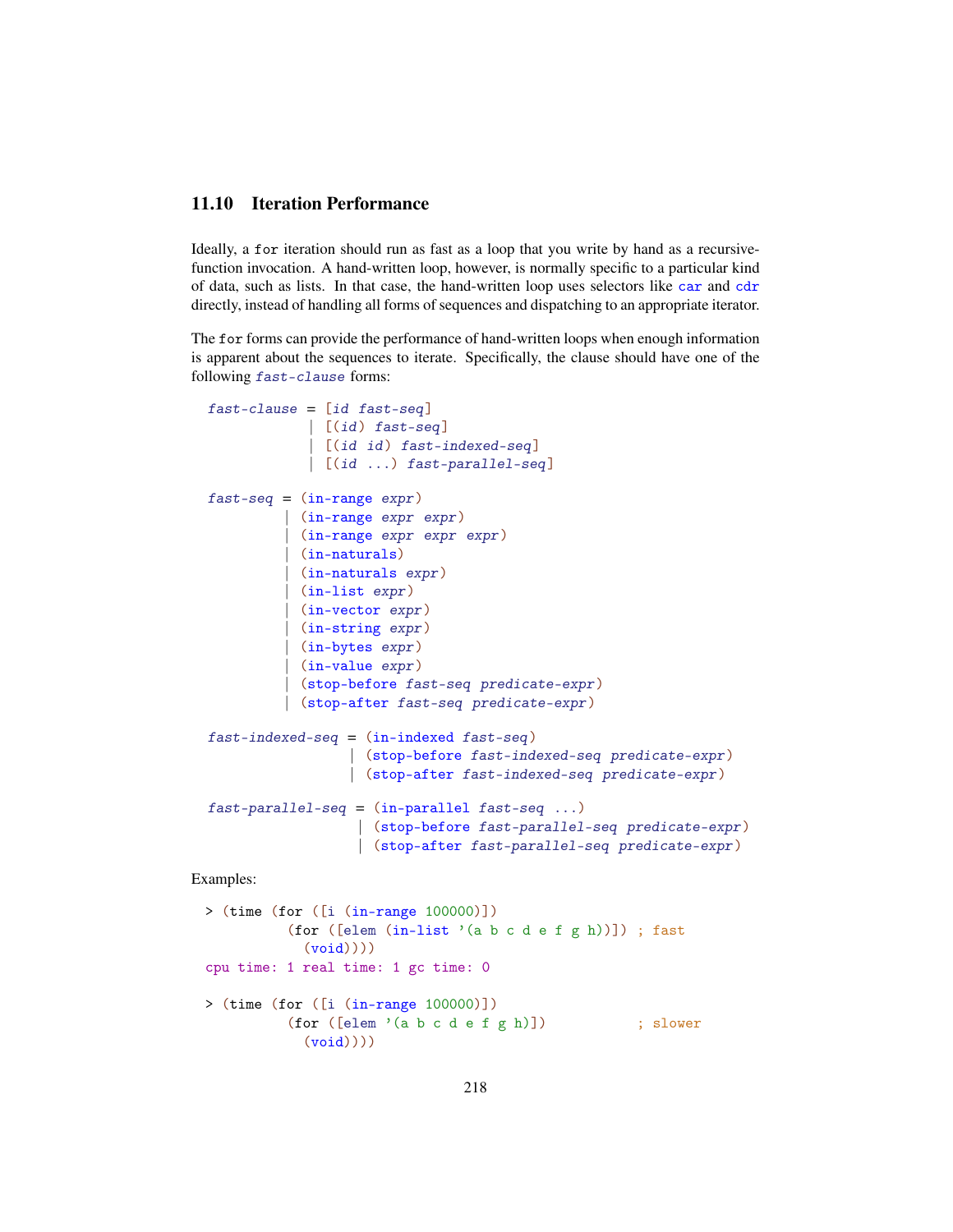```
cpu time: 36 real time: 36 gc time: 0
> (time (let ([seq (in-list '(a b c d e f g h))])
         (for ([i (in-range 100000)])
           (for ([elem seq]) ; slower
            (void))))cpu time: 41 real time: 41 gc time: 0
```
The grammars above are not complete, because the set of syntactic patterns that provide good performance is extensible, just like the set of sequence values. The documentation for a sequence constructor should indicate the performance benefits of using it directly in a for clause. §2.18 "Iterations

and Comprehensions: for, for/list, ..." in *The Racket Reference* provides more on iterations and comprehensions.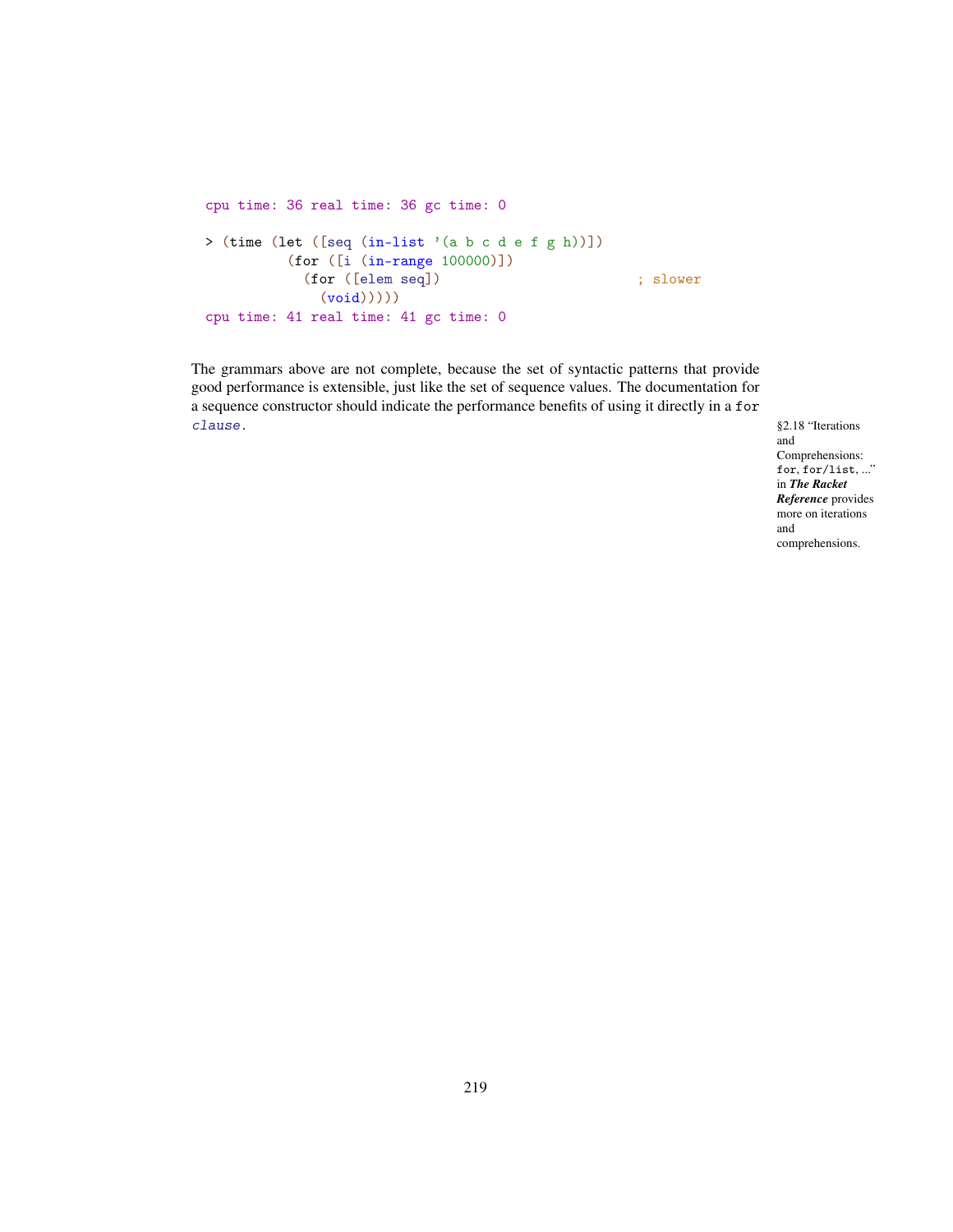# 12 Pattern Matching

The match form supports pattern matching on arbitrary Racket values, as opposed to functions like regexp-match that compare regular expressions to byte and character sequences (see §9 "Regular Expressions").

```
(match target-expr
  [pattern \ expr \ ...+] \ ...)
```
The match form takes the result of target-expr and tries to match each pattern in order. As soon as it finds a match, it evaluates the corresponding expr sequence to obtain the result for the match form. If pattern includes *pattern variables*, they are treated like wildcards, and each variable is bound in the expr to the input fragments that it matched.

Most Racket literal expressions can be used as patterns:

```
> (match 2
    [1 \text{ 'one}][2 'two]
    [3 'three])
'two
> (match #f
    [#t 'yes]
    [#f 'no])
'no
> (match "apple"
    ['apple 'symbol]
    ["apple" 'string]
    [#f 'boolean])
'string
```
Constructors like cons, list, and vector can be used to create patterns that match pairs, lists, and vectors:

```
> (match '(1\ 2))
     [(list 0 1) 'one]
     [(\text{list } 1 \ 2) \ \text{'two}])'two
> (match '(1 \cdot 2))
     [(list 1 2) 'list]
     [(cons 1 2) 'pair])
'pair
> (match #(1 2)
    [(list 1 2) 'list]
     [(vector 1 2) 'vector])
```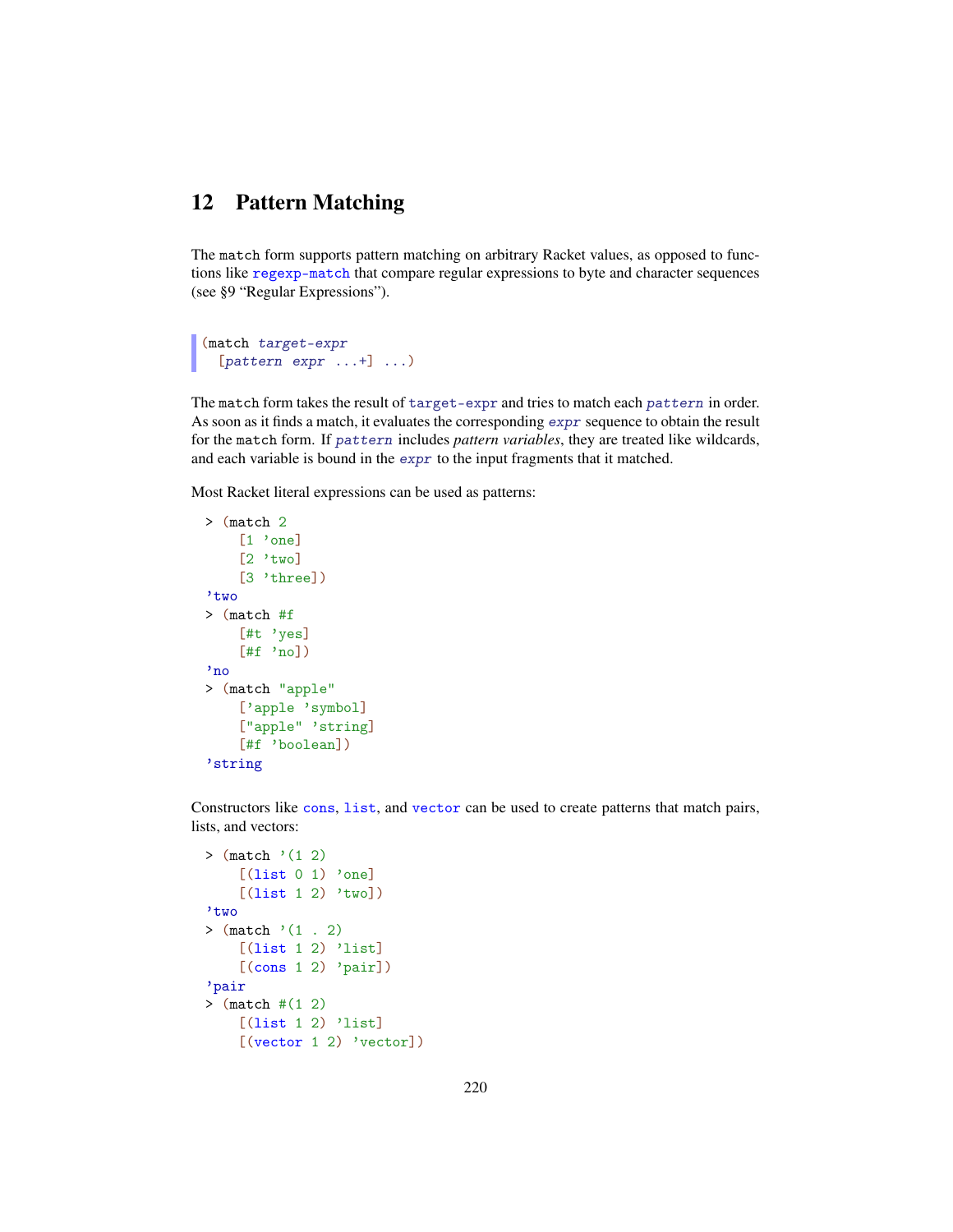'vector

A constructor bound with struct also can be used as a pattern constructor:

```
> (struct shoe (size color))
> (struct hat (size style))
> (match (hat 23 'bowler)
   [(shoe 10 'white) "bottom"]
   [(hat 23 'bowler) "top"])
"top"
```
Unquoted, non-constructor identifiers in a pattern are pattern variables that are bound in the result expressions:

```
> (match '(1))
     [(\text{list } x) (+ x 1)][(\text{list } x \ y) (+ x \ y)]2
> (match '(1\ 2))
     [(\text{list } x) (+ x 1)][(\text{list } x \ y) (+ x \ y)])3
> (match (hat 23 'bowler)
     [(shoe sz col) sz]
     [(hat sz stl) sz])
23
```
An ellipsis, written ..., acts like a Kleene star within a list or vector pattern: the preceding sub-pattern can be used to match any number of times for any number of consecutive elements of the list or vector. If a sub-pattern followed by an ellipsis includes a pattern variable, the variable matches multiple times, and it is bound in the result expression to a list of matches:

```
> (match '(1 \ 1 \ 1))
     [(list 1 ...) 'ones]
     [else 'other])
'ones
> (match '(1\ 1\ 2))
     [(list 1 ...) 'ones]
     [else 'other])
'other
> (match (1\ 2\ 3\ 4))
     [(\text{list } 1 \times \ldots 4) \times])
```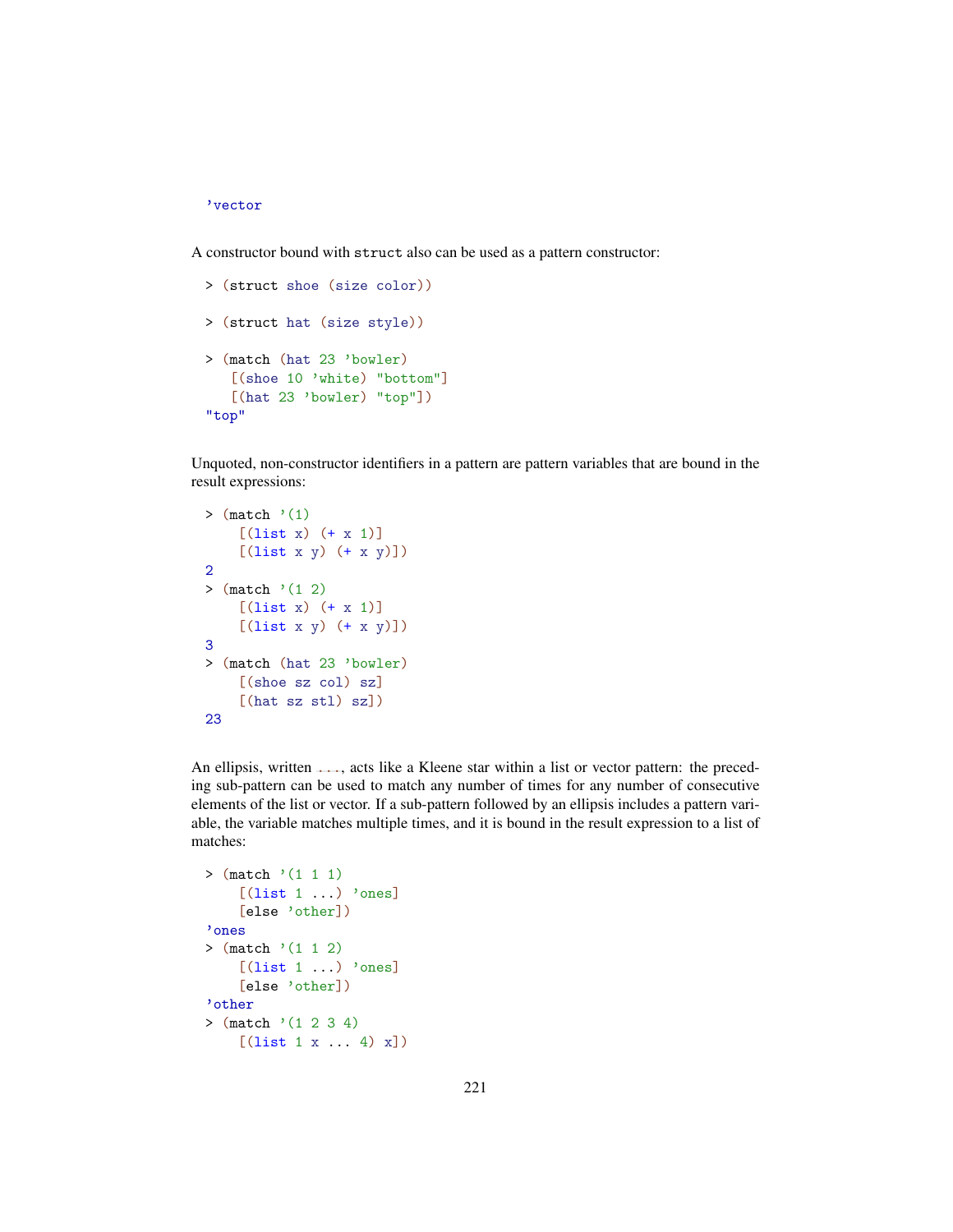```
'(2 3)
> (match (list (hat 23 'bowler) (hat 22 'pork-pie))
     [(\text{list (hat sz styl) ...}) (\text{apply } + \text{sz})])45
```
Ellipses can be nested to match nested repetitions, and in that case, pattern variables can be bound to lists of lists of matches:

```
> (match '((! 1) (! 2 2) (! 3 3 3))
    [(\text{list } '! x ... ) ... ) x]'((1) (2 2) (3 3 3))
```
The quasiquote form (see §4.11 "Quasiquoting: quasiquote and '" for more about it) can also be used to build patterns. While unquoted portions of a normal quasiquoted form mean regular racket evaluation, here unquoted portions mean go back to regular pattern matching.

So, in the example below, the with expression is the pattern and it gets rewritten into the application expression, using quasiquote as a pattern in the first instance and quasiquote to build an expression in the second.

```
> (match '{with {x 1} {+ x 1}}
    ['{with {,id ,rhs} ,body}
     '{{lambda {,id} ,body} ,rhs}])
'((lambda (x) (+ x 1)) 1)
```
For information on many more pattern forms, see racket/match.

Forms like match-let and match-lambda support patterns in positions that otherwise must be identifiers. For example, match-let generalizes let to a destructing bind:

```
> (match-let ([(list x y z) '(1 2 3)])
    (list z y x))
(3 2 1)
```
For information on these additional forms, see racket/match. 
§8 "Pattern

Matching" in *The Racket Reference* provides more on pattern matching.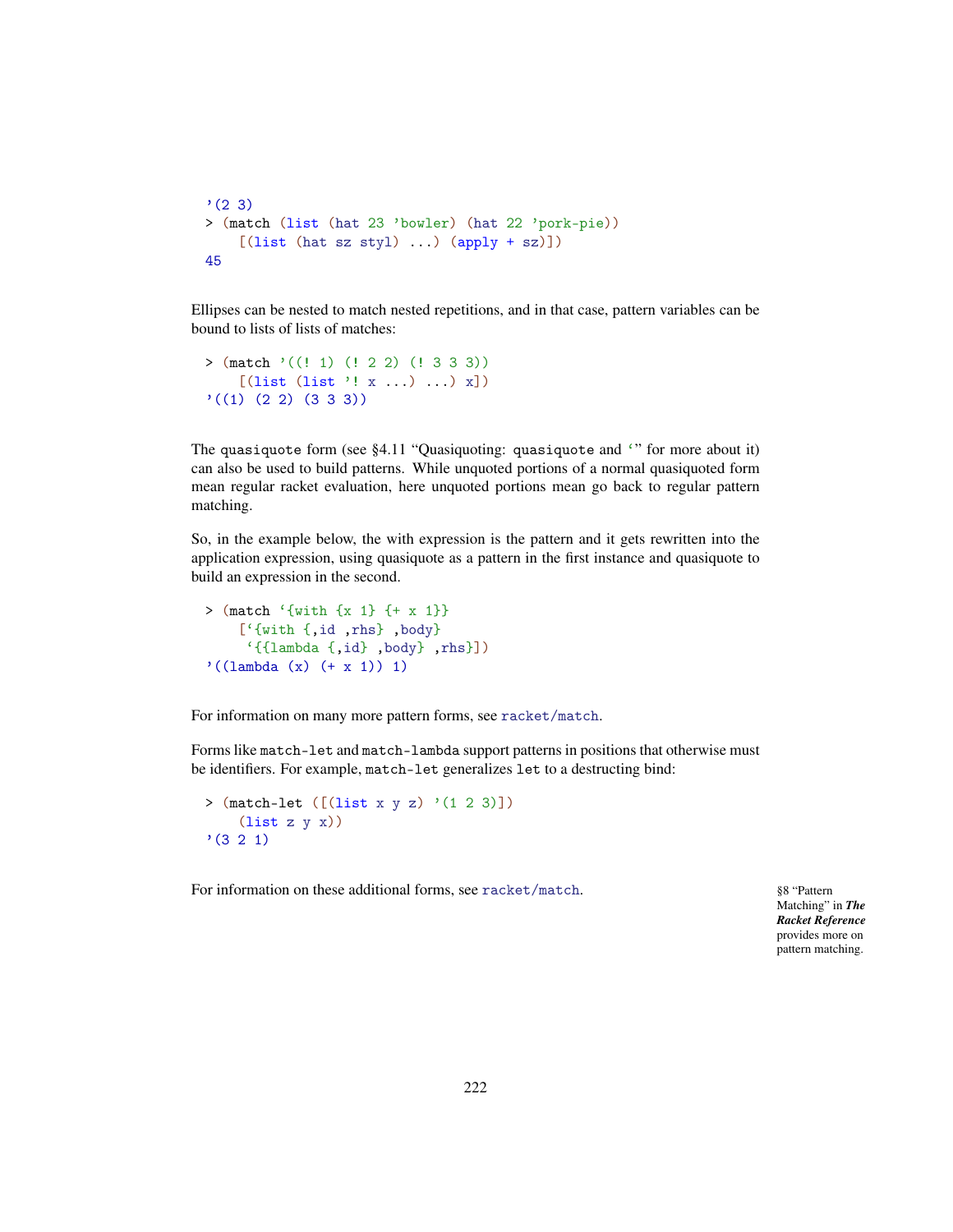# 13 Classes and Objects

A class expression denotes a first-class value, just like a lambda expression: [Flatt06].

This chapter is based on a paper

```
(class superclass-expr decl-or-expr ...)
```
The superclass-expr determines the superclass for the new class. Each decl-or-expr is either a declaration related to methods, fields, and initialization arguments, or it is an expression that is evaluated each time that the class is instantiated. In other words, instead of a method-like constructor, a class has initialization expressions interleaved with field and method declarations.

By convention, class names end with %. The built-in root class is object%. The following expression creates a class with public methods get-size, grow, and eat:

```
(class object%
 (init size) ; initialization argument
 (define current-size size) ; field
 (super-new) ; superclass initialization
 (define/public (get-size)
   current-size)
 (define/public (grow amt)
   (set! current-size (+ amt current-size)))
 (define/public (eat other-fish)
   (grow (send other-fish get-size))))
```
The size initialization argument must be supplied via a named argument when instantiating the class through the new form:

(new (class object% (init size) ....) [size 10])

Of course, we can also name the class and its instance:

```
(define fish% (class object% (init size) ....))
(define charlie (new fish% [size 10]))
```
In the definition of fish%, current-size is a private field that starts out with the value of the size initialization argument. Initialization arguments like size are available only during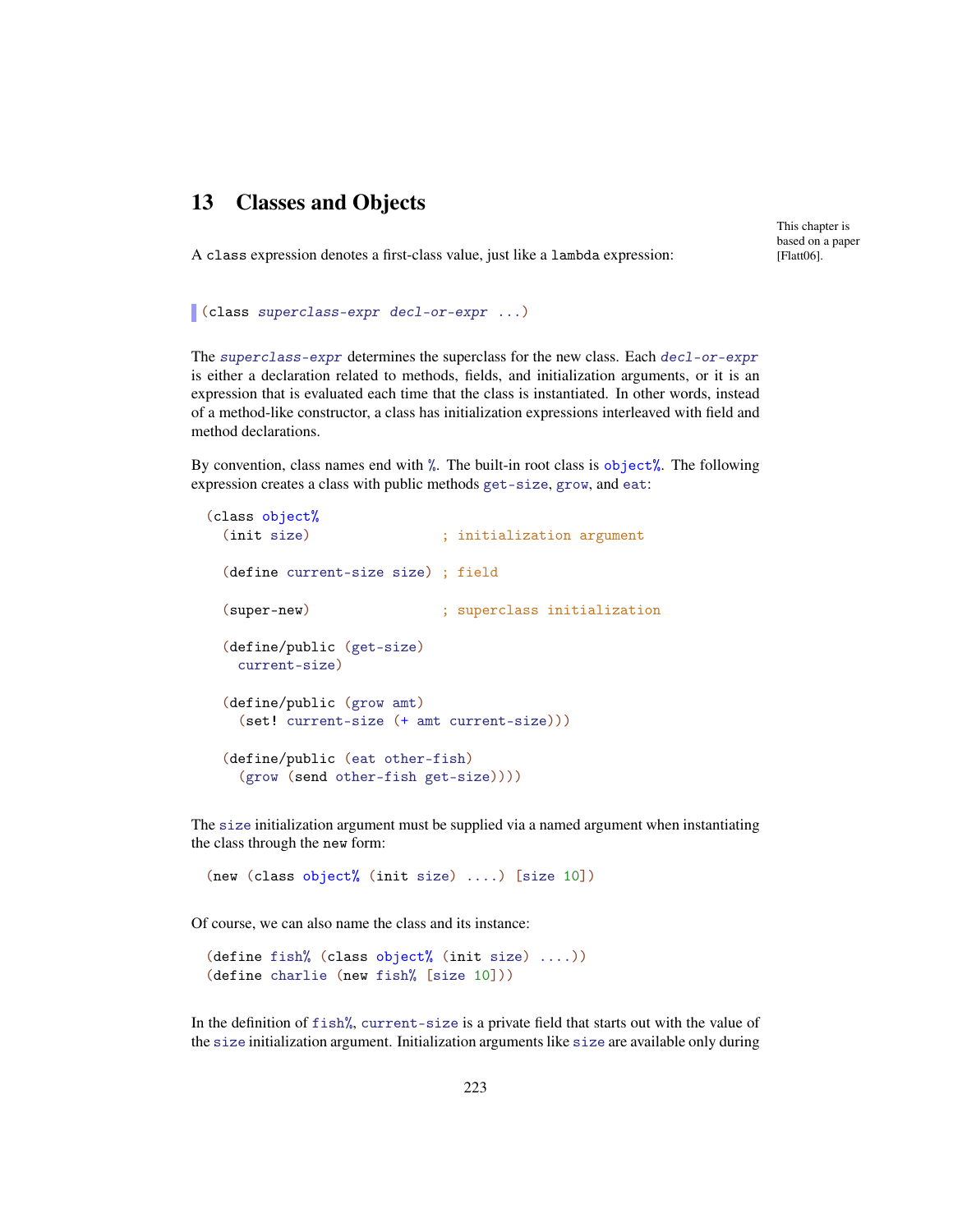class instantiation, so they cannot be referenced directly from a method. The current-size field, in contrast, is available to methods.

The (super-new) expression in fish% invokes the initialization of the superclass. In this case, the superclass is object%, which takes no initialization arguments and performs no work; super-new must be used, anyway, because a class must always invoke its superclass's initialization.

Initialization arguments, field declarations, and expressions such as (super-new) can appear in any order within a class, and they can be interleaved with method declarations. The relative order of expressions in the class determines the order of evaluation during instantiation. For example, if a field's initial value requires calling a method that works only after superclass initialization, then the field declaration must be placed after the super-new call. Ordering field and initialization declarations in this way helps avoid imperative assignment. The relative order of method declarations makes no difference for evaluation, because methods are fully defined before a class is instantiated.

### 13.1 Methods

Each of the three define/public declarations in fish% introduces a new method. The declaration uses the same syntax as a Racket function, but a method is not accessible as an independent function. A call to the grow method of a fish% object requires the send form:

```
> (send charlie grow 6)
> (send charlie get-size)
16
```
Within fish<sup>%</sup>, self methods can be called like functions, because the method names are in scope. For example, the eat method within fish% directly invokes the grow method. Within a class, attempting to use a method name in any way other than a method call results in a syntax error.

In some cases, a class must call methods that are supplied by the superclass but not overridden. In that case, the class can use send with this to access the method:

```
(define hungry-fish% (class fish% (super-new)
                       (define/public (eat-more fish1 fish2)
                         (send this eat fish1)
                         (send this eat fish2))))
```
Alternately, the class can declare the existence of a method using inherit, which brings the method name into scope for a direct call: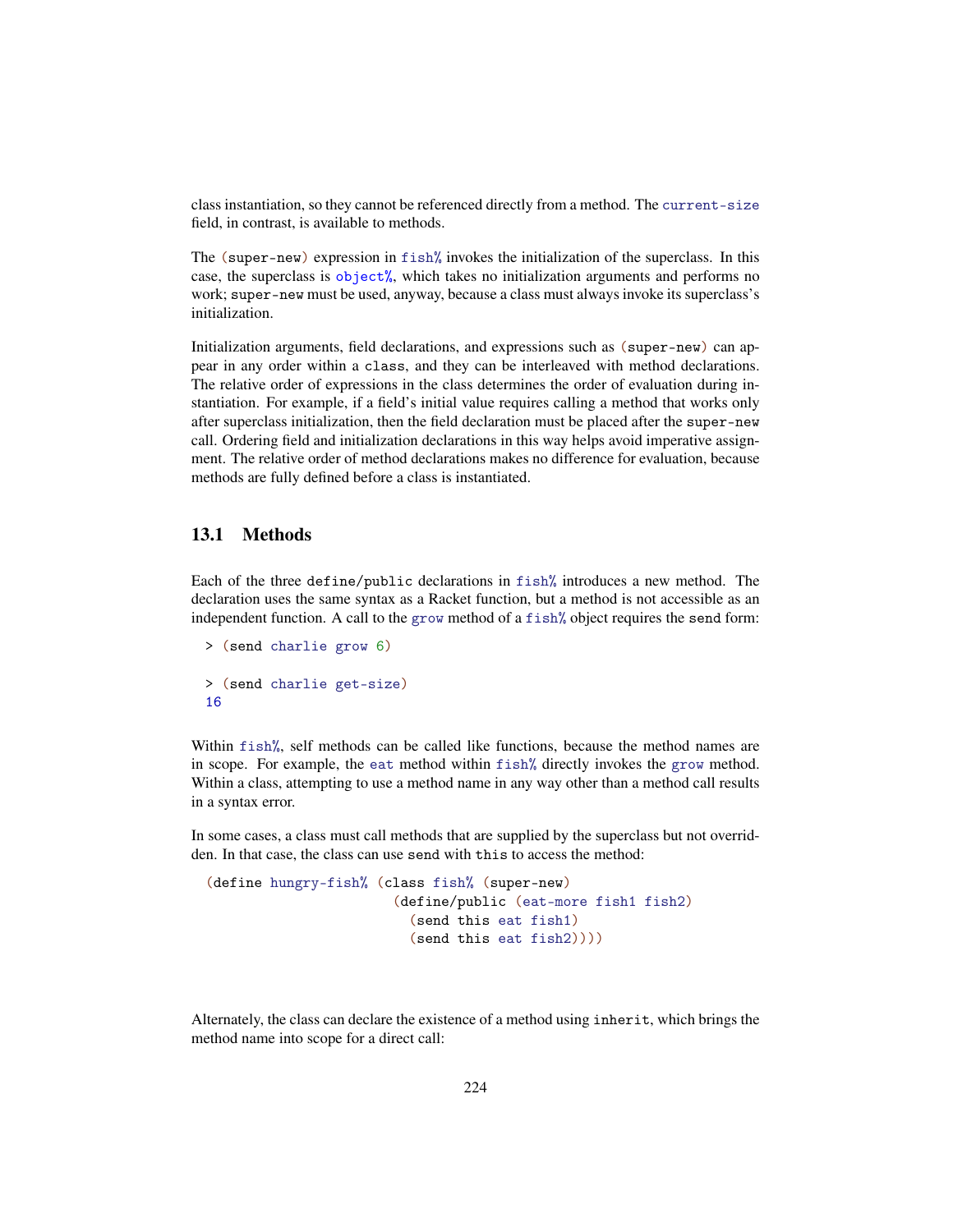```
(define hungry-fish% (class fish% (super-new)
                       (inherit eat)
                       (define/public (eat-more fish1 fish2)
                         (eat fish1) (eat fish2))))
```
With the inherit declaration, if  $fish\$  had not provided an eat method, an error would be signaled in the evaluation of the class form for hungry-fish%. In contrast, with (send this ....), an error would not be signaled until the eat-more method is called and the send form is evaluated. For this reason, inherit is preferred.

Another drawback of send is that it is less efficient than inherit. Invocation of a method via send involves finding a method in the target object's class at run time, making send comparable to an interface-based method call in Java. In contrast, inherit-based method invocations use an offset within the class's method table that is computed when the class is created.

To achieve performance similar to inherit-based method calls when invoking a method from outside the method's class, the programmer must use the generic form, which produces a class- and method-specific *generic method* to be invoked with send-generic:

```
(define get-fish-size (generic fish% get-size))
> (send-generic charlie get-fish-size)
16
> (send-generic (new hungry-fish% [size 32]) get-fish-size)
32
> (send-generic (new object%) get-fish-size)
generic:get-size: target is not an instance of the generic's
class
  target: (object)
  class name: fish%
```
Roughly speaking, the form translates the class and the external method name to a location in the class's method table. As illustrated by the last example, sending through a generic method checks that its argument is an instance of the generic's class.

Whether a method is called directly within a class, through a generic method, or through send, method overriding works in the usual way:

```
(define picky-fish% (class fish% (super-new)
                      (define/override (grow amt)
                        (super grow (* 3/4 amt)))))
(define daisy (new picky-fish% [size 20]))
```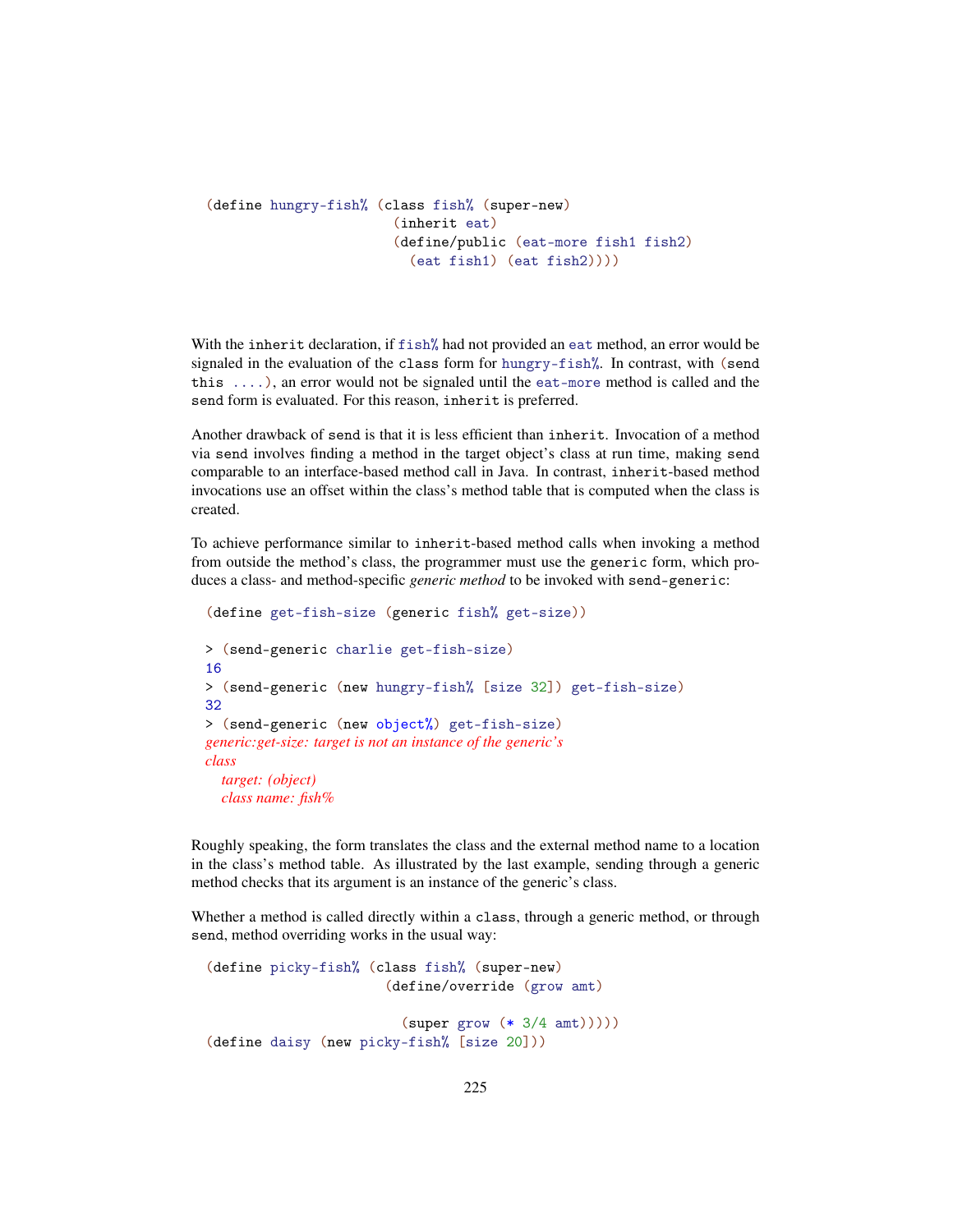```
> (send daisy eat charlie)
> (send daisy get-size)
32
```
The grow method in picky-fish% is declared with define/override instead of define/public, because grow is meant as an overriding declaration. If grow had been declared with define/public, an error would have been signaled when evaluating the class expression, because fish% already supplies grow.

Using define/override also allows the invocation of the overridden method via a super call. For example, the grow implementation in picky-fish% uses super to delegate to the superclass implementation.

# 13.2 Initialization Arguments

Since picky-fish% declares no initialization arguments, any initialization values supplied in (new picky-fish% ....) are propagated to the superclass initialization, i.e., to fish%. A subclass can supply additional initialization arguments for its superclass in a super-new call, and such initialization arguments take precedence over arguments supplied to new. For example, the following size-10-fish% class always generates fish of size 10:

```
(define size-10-fish% (class fish% (super-new [size 10])))
> (send (new size-10-fish%) get-size)
10
```
In the case of size-10-fish%, supplying a size initialization argument with new would result in an initialization error; because the size in super-new takes precedence, a size supplied to new would have no target declaration.

An initialization argument is optional if the class form declares a default value. For example, the following default-10-fish% class accepts a size initialization argument, but its value defaults to 10 if no value is supplied on instantiation:

```
(define default-10-fish% (class fish%
                            (init [size 10])
                            (super-new [size size])))
> (new default-10-fish%)
(object:default-10-fish% ...)
> (new default-10-fish% [size 20])
(object:default-10-fish% ...)
```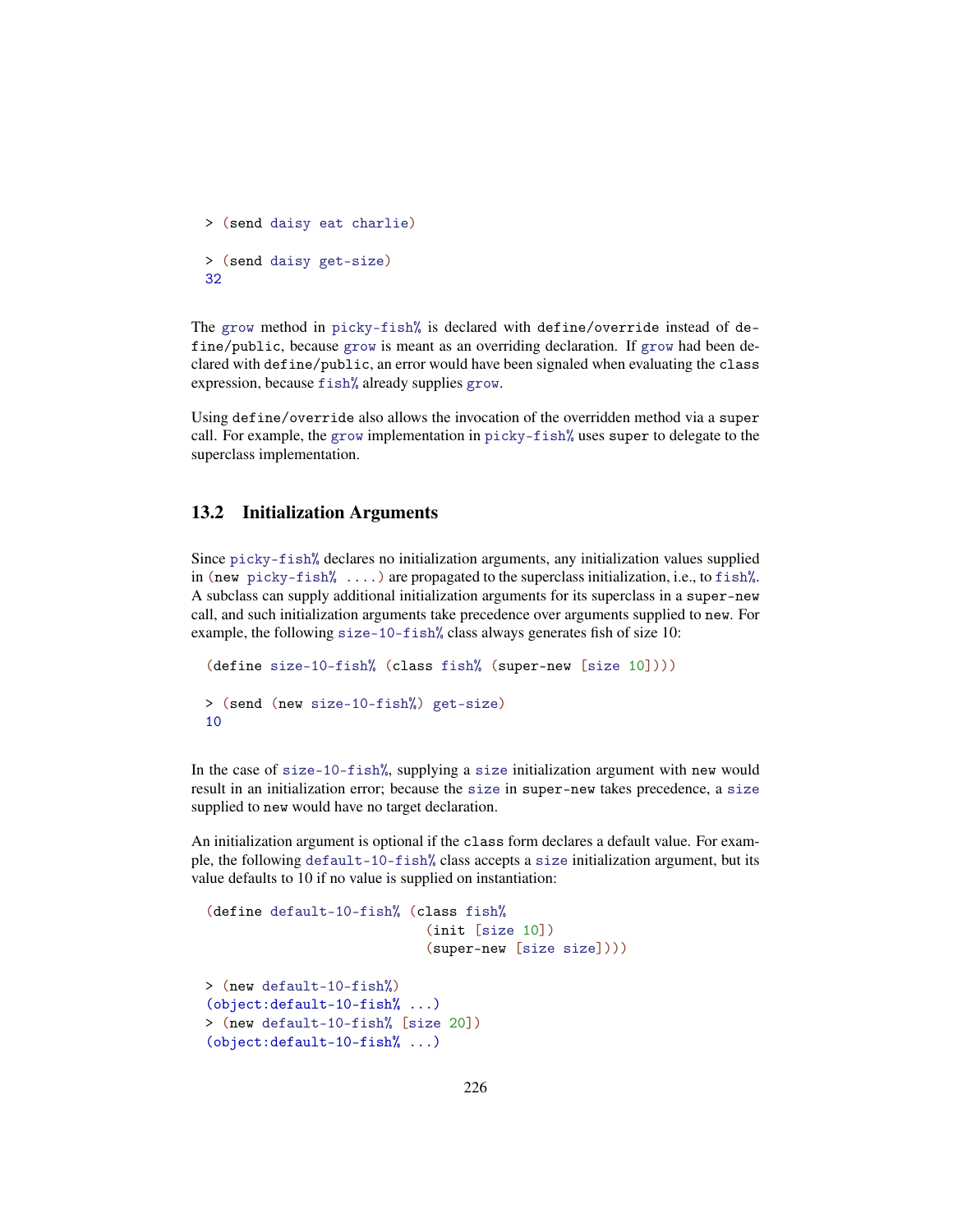In this example, the super-new call propagates its own size value as the size initialization argument to the superclass.

# 13.3 Internal and External Names

The two uses of size in default-10-fish% expose the double life of class-member identifiers. When size is the first identifier of a bracketed pair in new or super-new, size is an *external name* that is symbolically matched to an initialization argument in a class. When size appears as an expression within default-10-fish%, size is an *internal name* that is lexically scoped. Similarly, a call to an inherited eat method uses eat as an internal name, whereas a send of eat uses eat as an external name.

The full syntax of the class form allows a programmer to specify distinct internal and external names for a class member. Since internal names are local, they can be renamed to avoid shadowing or conflicts. Such renaming is not frequently necessary, but workarounds in the absence of renaming can be especially cumbersome.

# 13.4 Interfaces

Interfaces are useful for checking that an object or a class implements a set of methods with a particular (implied) behavior. This use of interfaces is helpful even without a static type system (which is the main reason that Java has interfaces).

An interface in Racket is created using the interface form, which merely declares the method names required to implement the interface. An interface can extend other interfaces, which means that implementations of the interface automatically implement the extended interfaces.

(interface (superinterface-expr ...) id ...)

To declare that a class implements an interface, the class\* form must be used instead of class:

(class\* superclass-expr (interface-expr ...) decl-or-expr ...)

For example, instead of forcing all fish classes to be derived from fish%, we can define fish-interface and change the fish% class to declare that it implements fishinterface:

```
(define fish-interface (interface () get-size grow eat))
(define fish% (class* object% (fish-interface) ....))
```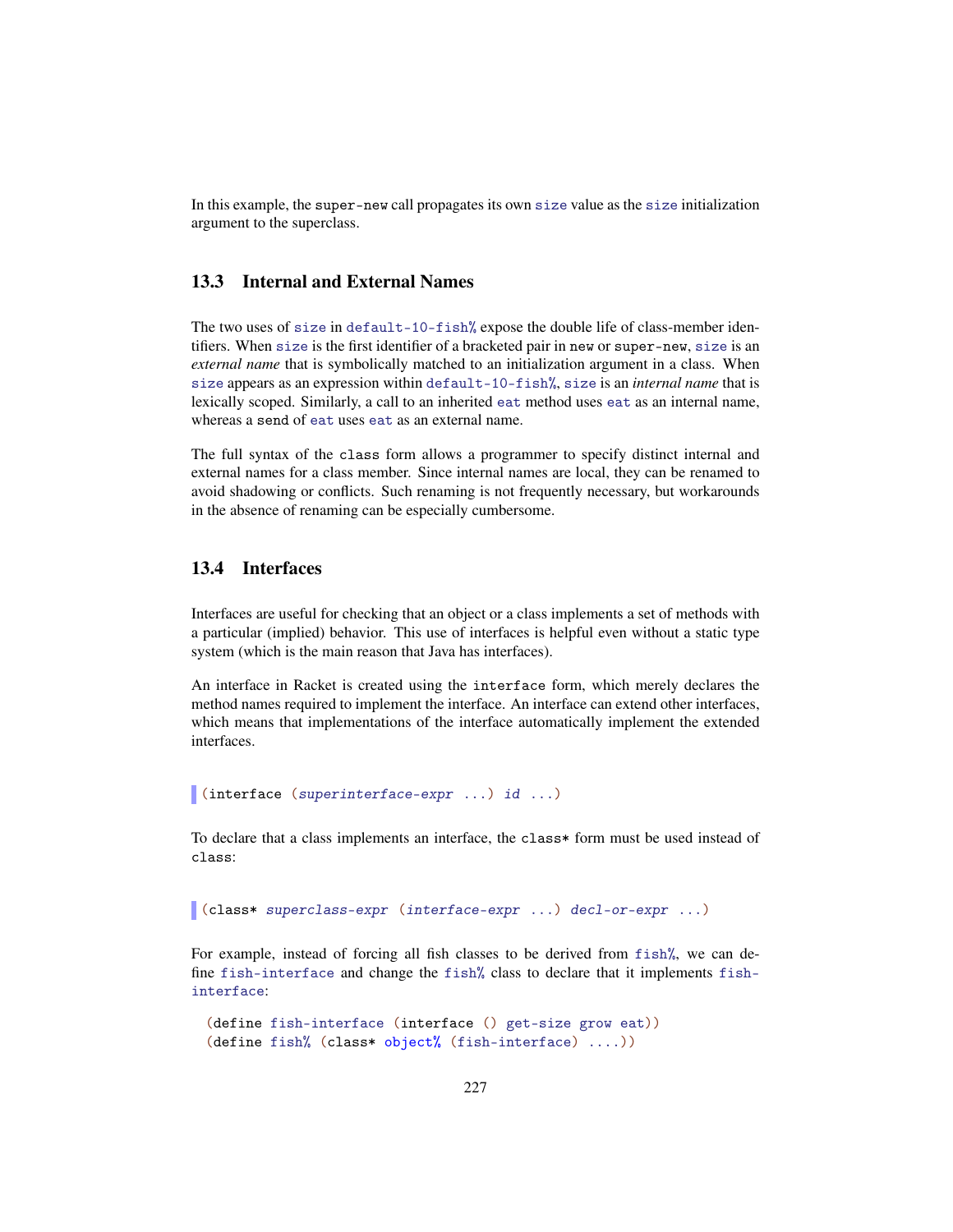If the definition of fish% does not include get-size, grow, and eat methods, then an error is signaled in the evaluation of the class\* form, because implementing the fishinterface interface requires those methods.

The is-a? predicate accepts an object as its first argument and either a class or interface as its second argument. When given a class,  $i = a$ ? checks whether the object is an instance of that class or a derived class. When given an interface, is-a? checks whether the object's class implements the interface. In addition, the implementation? predicate checks whether a given class implements a given interface.

# 13.5 Final, Augment, and Inner

As in Java, a method in a class form can be specified as *final*, which means that a subclass cannot override the method. A final method is declared using public-final or overridefinal, depending on whether the declaration is for a new method or an overriding implementation.

Between the extremes of allowing arbitrary overriding and disallowing overriding entirely, the class system also supports Beta-style *augmentable* methods [Goldberg04]. A method declared with pubment is like public, but the method cannot be overridden in subclasses; it can be augmented only. A pubment method must explicitly invoke an augmentation (if any) using inner; a subclass augments the method using augment, instead of override.

In general, a method can switch between augment and override modes in a class derivation. The augride method specification indicates an augmentation to a method where the augmentation is itself overrideable in subclasses (though the superclass's implementation cannot be overridden). Similarly, overment overrides a method and makes the overriding implementation augmentable.

# 13.6 Controlling the Scope of External Names

As noted in §13.3 "Internal and External Names", class members have both internal and external names. A member definition binds an internal name locally, and this binding can be locally renamed. External names, in contrast, have global scope by default, and a member definition does not bind an external name. Instead, a member definition refers to an existing binding for an external name, where the member name is bound to a *member key*; a class ultimately maps member keys to methods, fields, and initialization arguments.

Recall the hungry-fish% class expression:

```
(define hungry-fish% (class fish% ....
                       (inherit eat)
                       (define/public (eat-more fish1 fish2)
                         (eat fish1) (eat fish2))))
```
Java's access modifiers (like protected) play a role similar to define-member-name, but unlike in Java, Racket's mechanism for controlling access is based on lexical scope, not the inheritance hierarchy.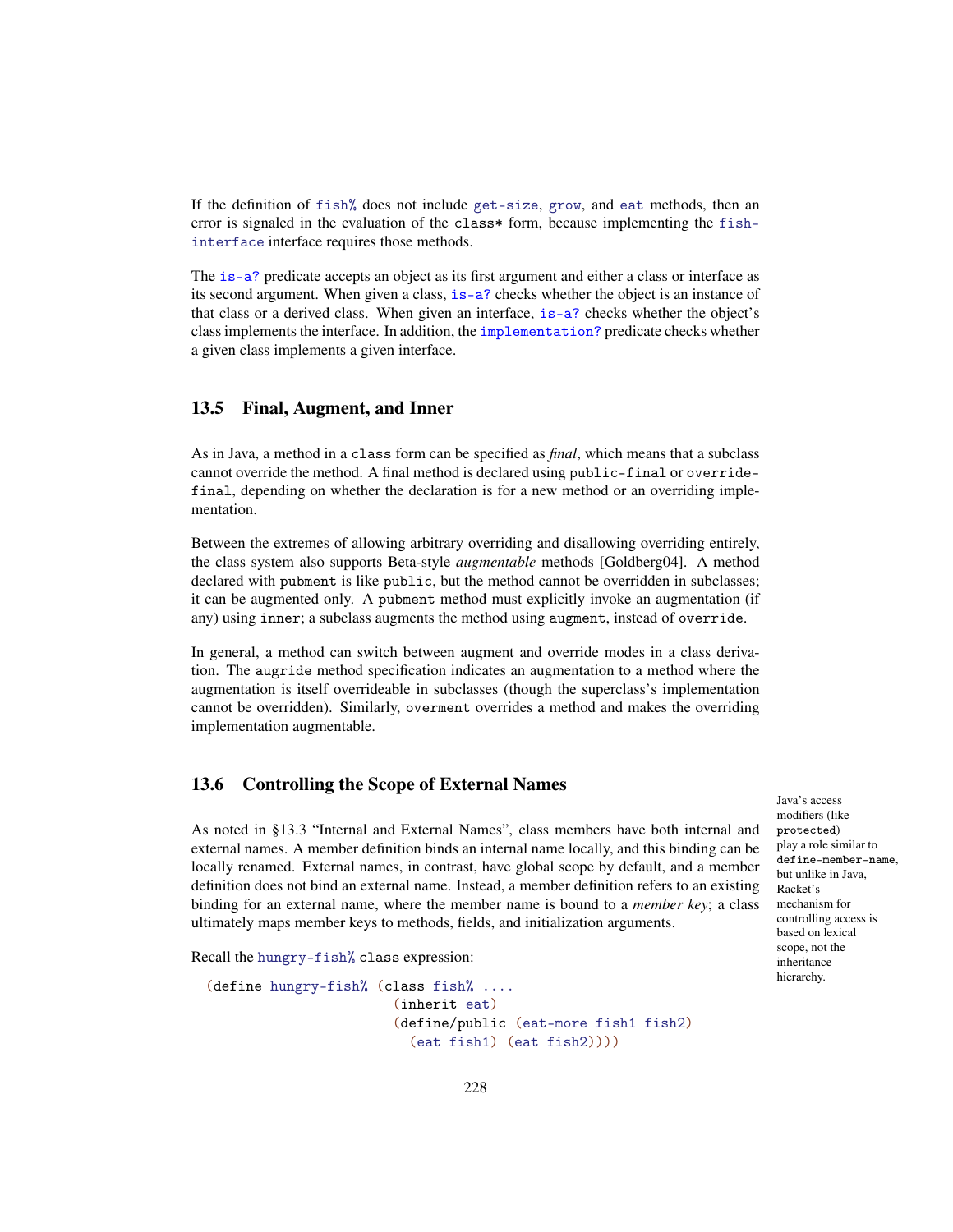During its evaluation, the hungry-fish% and fish% classes refer to the same global binding of eat. At run time, calls to eat in hungry-fish% are matched with the eat method in fish% through the shared method key that is bound to eat.

The default binding for an external name is global, but a programmer can introduce an external-name binding with the define-member-name form.

```
(define-member-name id member-key-expr )
```
In particular, by using (generate-member-key) as the member-key-expr, an external name can be localized for a particular scope, because the generated member key is inaccessible outside the scope. In other words, define-member-name gives an external name a kind of package-private scope, but generalized from packages to arbitrary binding scopes in Racket.

For example, the following fish% and pond% classes cooperate via a get-depth method that is only accessible to the cooperating classes:

```
(define-values (fish% pond%) ; two mutually recursive classes
 (let ()
    (define-member-name get-depth (generate-member-key))
    (define fish%
      (class \dots(define my-depth ....)
        (define my-pond ....)
        (define/public (dive amt)
        (set! my-depth
              (min (+ my-depth amt)
                   (send my-pond get-depth))))))
    (define pond%
      (class ....
        (define current-depth ....)
        (define/public (get-depth) current-depth)))
    (values fish% pond%)))
```
External names are in a namespace that separates them from other Racket names. This separate namespace is implicitly used for the method name in send, for initialization-argument names in new, or for the external name in a member definition. The special form membername-key provides access to the binding of an external name in an arbitrary expression position: (member-name-key id) produces the member-key binding of id in the current scope.

A member-key value is primarily used with a define-member-name form. Normally, then, (member-name-key id) captures the method key of id so that it can be communicated to a use of define-member-name in a different scope. This capability turns out to be useful for generalizing mixins, as discussed next.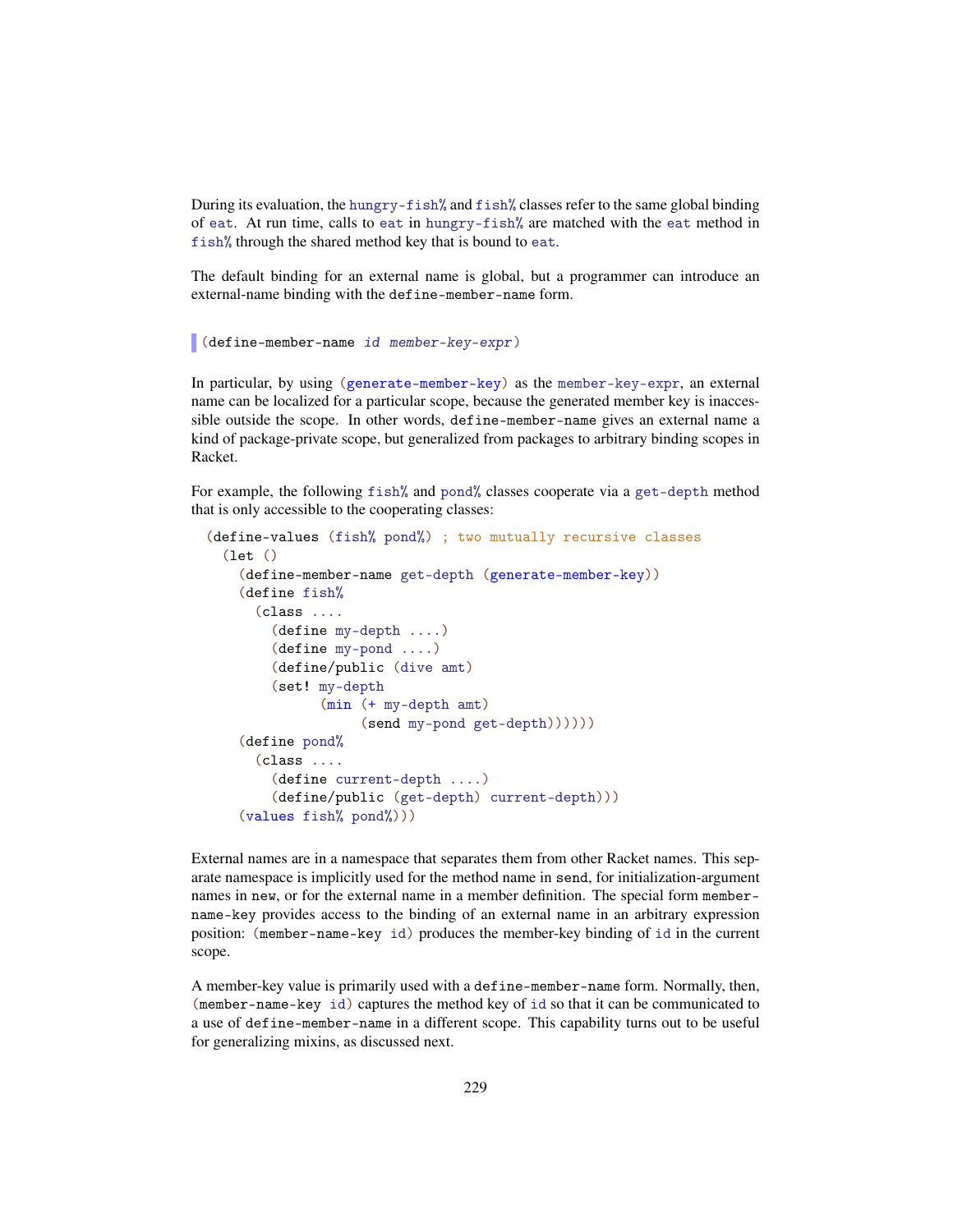# 13.7 Mixins

Since class is an expression form instead of a top-level declaration as in Smalltalk and Java, a class form can be nested inside any lexical scope, including lambda. The result is a *mixin*, i.e., a class extension that is parameterized with respect to its superclass.

For example, we can parameterize the picky-fish% class over its superclass to define picky-mixin:

```
(define (picky-mixin %)
 (class % (super-new)
   (define/override (grow amt) (super grow (* 3/4 amt)))))
(define picky-fish% (picky-mixin fish%))
```
Many small differences between Smalltalk-style classes and Racket classes contribute to the effective use of mixins. In particular, the use of define/override makes explicit that picky-mixin expects a class with a grow method. If picky-mixin is applied to a class without a grow method, an error is signaled as soon as picky-mixin is applied.

Similarly, a use of inherit enforces a "method existence" requirement when the mixin is applied:

```
(define (hungry-mixin %)
 (class % (super-new)
    (inherit eat)
    (define/public (eat-more fish1 fish2)
      (eat fish1)
      (eat fish2))))
```
The advantage of mixins is that we can easily combine them to create new classes whose implementation sharing does not fit into a single-inheritance hierarchy—without the ambiguities associated with multiple inheritance. Equipped with picky-mixin and hungry-mixin, creating a class for a hungry, yet picky fish is straightforward:

```
(define picky-hungry-fish%
  (hungry-mixin (picky-mixin fish%)))
```
The use of keyword initialization arguments is critical for the easy use of mixins. For example, picky-mixin and hungry-mixin can augment any class with suitable eat and grow methods, because they do not specify initialization arguments and add none in their supernew expressions:

```
(define person%
 (class object%
    (init name age)
```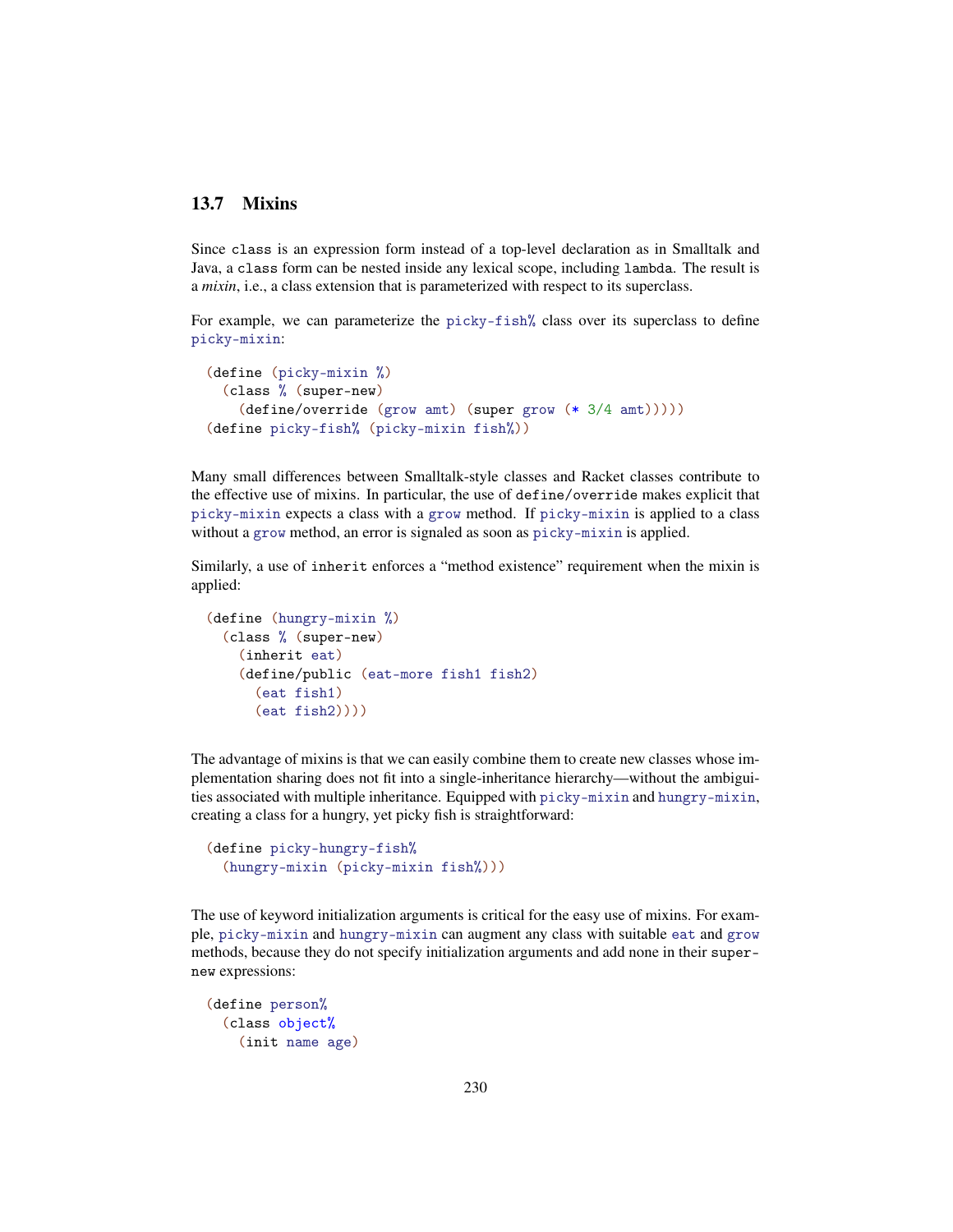```
....
    (define/public (eat food) ....)
    (define/public (grow amt) ....)))
(define child% (hungry-mixin (picky-mixin person%)))
(define oliver (new child% [name "Oliver"] [age 6]))
```
Finally, the use of external names for class members (instead of lexically scoped identifiers) makes mixin use convenient. Applying picky-mixin to person% works because the names eat and grow match, without any a priori declaration that eat and grow should be the same method in fish% and person%. This feature is a potential drawback when member names collide accidentally; some accidental collisions can be corrected by limiting the scope external names, as discussed in §13.6 "Controlling the Scope of External Names".

#### 13.7.1 Mixins and Interfaces

Using implementation?, picky-mixin could require that its base class implements grower-interface, which could be implemented by both fish% and person%:

```
(define grower-interface (interface () grow))
(define (picky-mixin %)
 (unless (implementation? % grower-interface)
   (error "picky-mixin: not a grower-interface class"))
 (class % ....))
```
Another use of interfaces with a mixin is to tag classes generated by the mixin, so that instances of the mixin can be recognized. In other words, is-a? cannot work on a mixin represented as a function, but it can recognize an interface (somewhat like a *specialization interface*) that is consistently implemented by the mixin. For example, classes generated by picky-mixin could be tagged with picky-interface, enabling the is-picky? predicate:

```
(define picky-interface (interface ()))
(define (picky-mixin %)
 (unless (implementation? % grower-interface)
   (error "picky-mixin: not a grower-interface class"))
 (class* % (picky-interface) ....))
(define (is-picky? o)
 (is-a? o picky-interface))
```
### 13.7.2 The mixin Form

To codify the lambda-plus-class pattern for implementing mixins, including the use of interfaces for the domain and range of the mixin, the class system provides a mixin macro: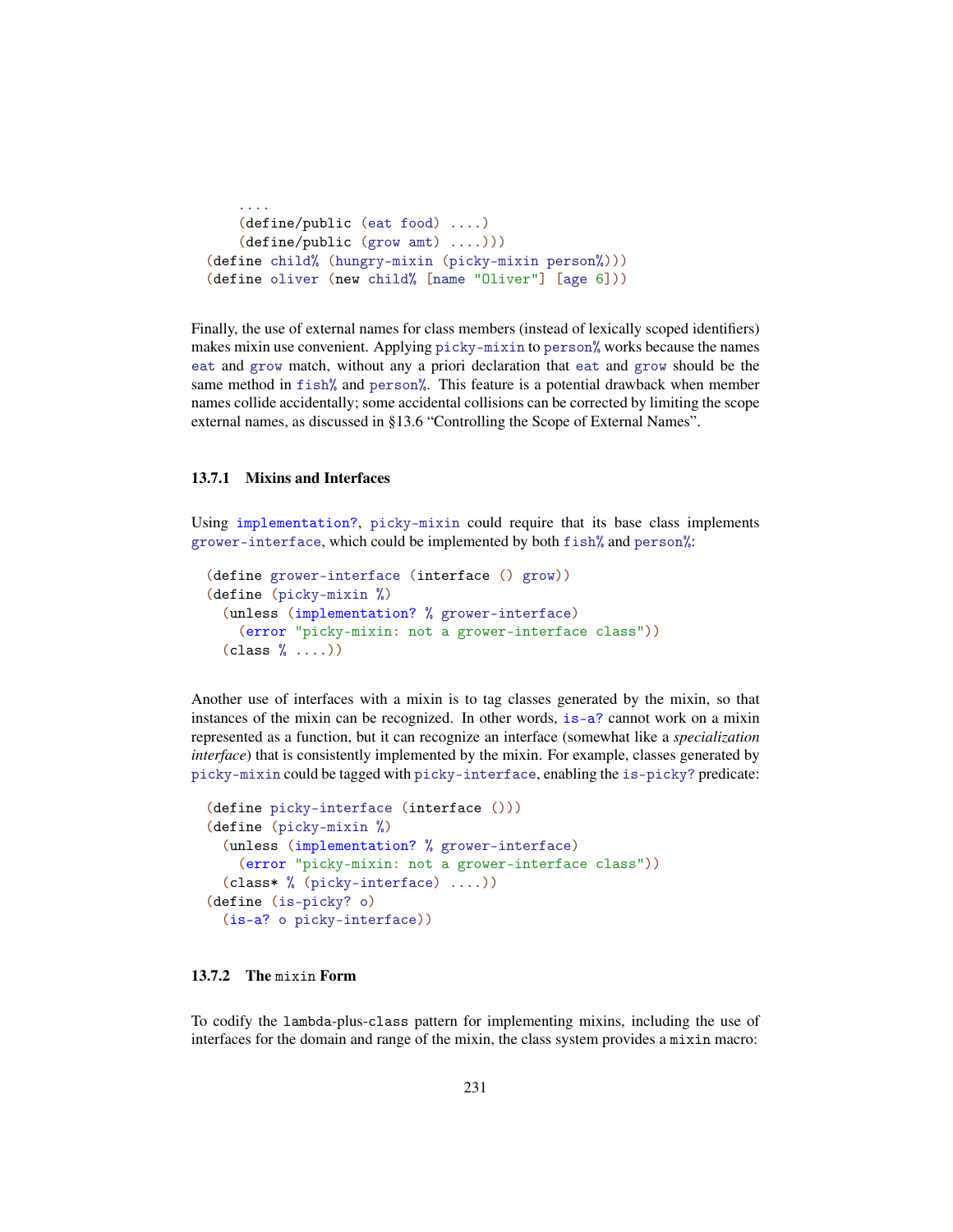```
(mixin (interface-expr ...) (interface-expr ...)
  decl-or-expr ...)
```
The first set of interface-exprs determines the domain of the mixin, and the second set determines the range. That is, the expansion is a function that tests whether a given base class implements the first sequence of interface-exprs and produces a class that implements the second sequence of interface-exprs. Other requirements, such as the presence of inherited methods in the superclass, are then checked for the class expansion of the mixin form. For example:

```
> (define choosy-interface (interface () choose?))
> (define hungry-interface (interface () eat))
> (define choosy-eater-mixin
    (mixin (choosy-interface) (hungry-interface)
      (inherit choose?)
      (super-new)
      (define/public (eat x)
        (cond
          [(choose? x)
           (printf "chomp chomp chomp on ∼a.\n" x)]
          [else
           (printf "I'm not crazy about ∼a.\n" x)]))))
> (define herring-lover%
    (class* object% (choosy-interface)
      (super-new)
      (define/public (choose? x)
        (regexp-match #px"^herring" x))))
> (define herring-eater% (choosy-eater-mixin herring-lover%))
> (define eater (new herring-eater%))
> (send eater eat "elderberry")
I'm not crazy about elderberry.
> (send eater eat "herring")
chomp chomp chomp on herring.
> (send eater eat "herring ice cream")
chomp chomp chomp on herring ice cream.
```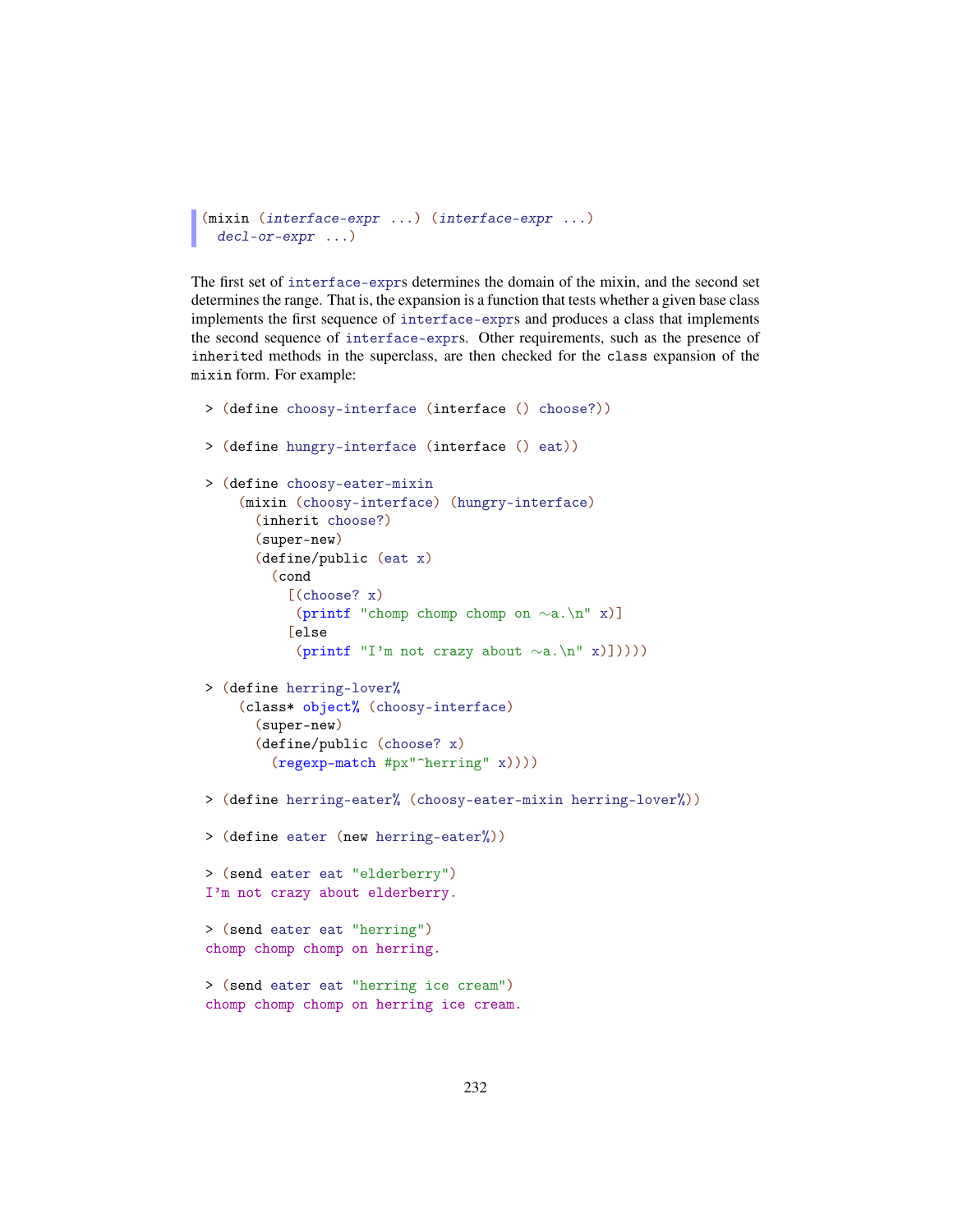Mixins not only override methods and introduce public methods, they can also augment methods, introduce augment-only methods, add an overrideable augmentation, and add an augmentable override — all of the things that a class can do (see §13.5 "Final, Augment, and Inner").

### 13.7.3 Parameterized Mixins

As noted in §13.6 "Controlling the Scope of External Names", external names can be bound with define-member-name. This facility allows a mixin to be generalized with respect to the methods that it defines and uses. For example, we can parameterize hungry-mixin with respect to the external member key for eat:

```
(define (make-hungry-mixin eat-method-key)
 (define-member-name eat eat-method-key)
 (mixin () () (super-new)
   (inherit eat)
    (define/public (eat-more x y) (eat x) (eat y))))
```
To obtain a particular hungry-mixin, we must apply this function to a member key that refers to a suitable eat method, which we can obtain using member-name-key:

```
((make-hungry-mixin (member-name-key eat))
 (class object% .... (define/public (eat x) 'yum)))
```
Above, we apply hungry-mixin to an anonymous class that provides eat, but we can also combine it with a class that provides chomp, instead:

```
((make-hungry-mixin (member-name-key chomp))
(class object% .... (define/public (chomp x) 'yum)))
```
## 13.8 Traits

A *trait* is similar to a mixin, in that it encapsulates a set of methods to be added to a class. A trait is different from a mixin in that its individual methods can be manipulated with trait operators such as trait-sum (merge the methods of two traits), trait-exclude (remove a method from a trait), and trait-alias (add a copy of a method with a new name; do not redirect any calls to the old name).

The practical difference between mixins and traits is that two traits can be combined, even if they include a common method and even if neither method can sensibly override the other. In that case, the programmer must explicitly resolve the collision, usually by aliasing methods, excluding methods, and merging a new trait that uses the aliases.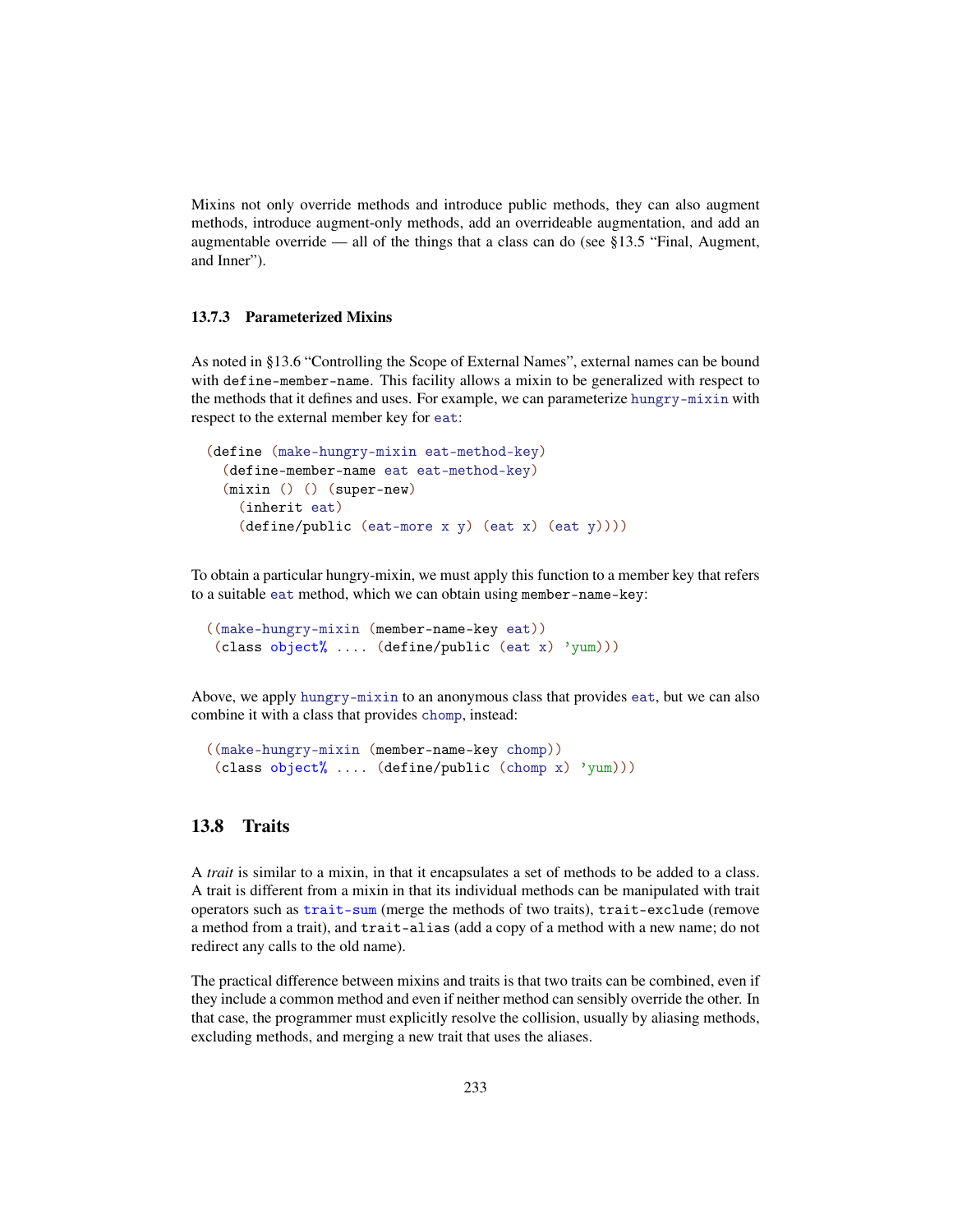Suppose our fish% programmer wants to define two class extensions, spots and stripes, each of which includes a get-color method. The fish's spot color should not override the stripe color nor vice versa; instead, a spots+stripes-fish% should combine the two colors, which is not possible if spots and stripes are implemented as plain mixins. If, however, spots and stripes are implemented as traits, they can be combined. First, we alias get-color in each trait to a non-conflicting name. Second, the get-color methods are removed from both and the traits with only aliases are merged. Finally, the new trait is used to create a class that introduces its own get-color method based on the two aliases, producing the desired spots+stripes extension.

#### 13.8.1 Traits as Sets of Mixins

One natural approach to implementing traits in Racket is as a set of mixins, with one mixin per trait method. For example, we might attempt to define the spots and stripes traits as follows, using association lists to represent sets:

```
(define spots-trait
 (list (cons 'get-color
               (lambda (%) (class % (super-new)
                             (define/public (get-color)
                               'black)))))(define stripes-trait
 (list (cons 'get-color
              (lambda (%) (class % (super-new)
                            (define/public (get-color)
                              'red))))))
```
A set representation, such as the above, allows trait-sum and trait-exclude as simple manipulations; unfortunately, it does not support the trait-alias operator. Although a mixin can be duplicated in the association list, the mixin has a fixed method name, e.g., get-color, and mixins do not support a method-rename operation. To support traitalias, we must parameterize the mixins over the external method name in the same way that eat was parameterized in §13.7.3 "Parameterized Mixins".

To support the trait-alias operation, spots-trait should be represented as:

```
(define spots-trait
 (list (cons (member-name-key get-color)
              (lambda (get-color-key %)
                (define-member-name get-color get-color-key)
                (class % (super-new)
                  (define/public (get-color) 'black))))))
```
When the get-color method in spots-trait is aliased to get-trait-color and the get-color method is removed, the resulting trait is the same as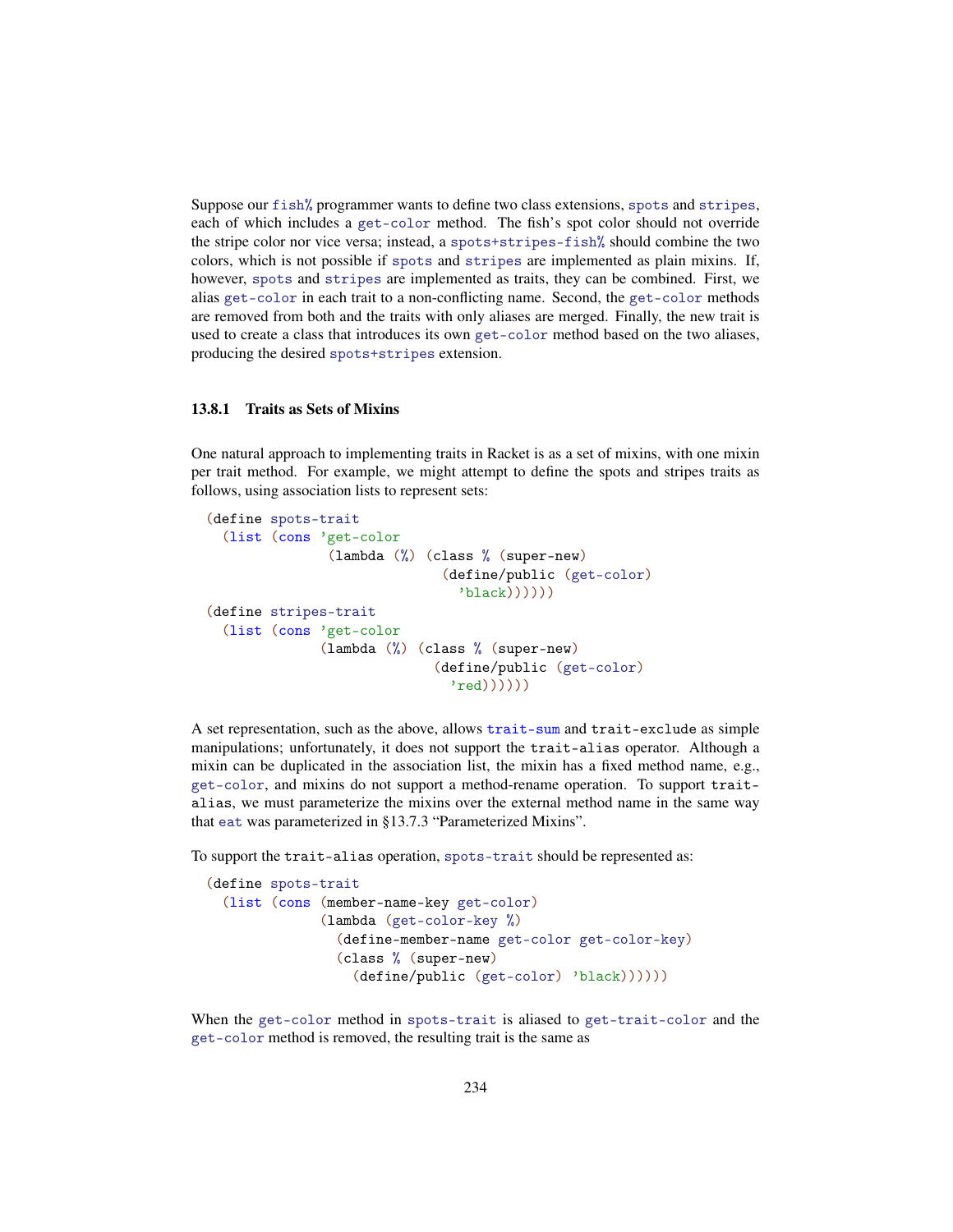```
(list (cons (member-name-key get-trait-color)
            (lambda (get-color-key %)
              (define-member-name get-color get-color-key)
              (class % (super-new)
                (define/public (get-color) 'black)))))
```
To apply a trait T to a class C and obtain a derived class, we use ((trait->mixin T) C). The  $\text{train}$ ->mixin function supplies each mixin of T with the key for the mixin's method and a partial extension of C:

```
(define ((trait->mixin T) C)
 (foldr (lambda (m %) (cdr m) (car m) %)) C T)
```
Thus, when the trait above is combined with other traits and then applied to a class, the use of get-color becomes a reference to the external name get-trait-color.

#### 13.8.2 Inherit and Super in Traits

This first implementation of traits supports trait-alias, and it supports a trait method that calls itself, but it does not support trait methods that call each other. In particular, suppose that a spot-fish's market value depends on the color of its spots:

```
(define spots-trait
  (list (cons (member-name-key get-color) ....)
        (cons (member-name-key get-price)
               (lambda (get-price %) ....
                 (class \% \ldots.
                   (define/public (get-price)
                     \ldots (get-color) \ldots...))))))
```
In this case, the definition of spots-trait fails, because get-color is not in scope for the get-price mixin. Indeed, depending on the order of mixin application when the trait is applied to a class, the get-color method may not be available when get-price mixin is applied to the class. Therefore adding an (inherit get-color) declaration to the getprice mixin does not solve the problem.

One solution is to require the use of (send this get-color) in methods such as getprice. This change works because send always delays the method lookup until the method call is evaluated. The delayed lookup is more expensive than a direct call, however. Worse, it also delays checking whether a get-color method even exists.

A second, effective, and efficient solution is to change the encoding of traits. Specifically, we represent each method as a pair of mixins: one that introduces the method and one that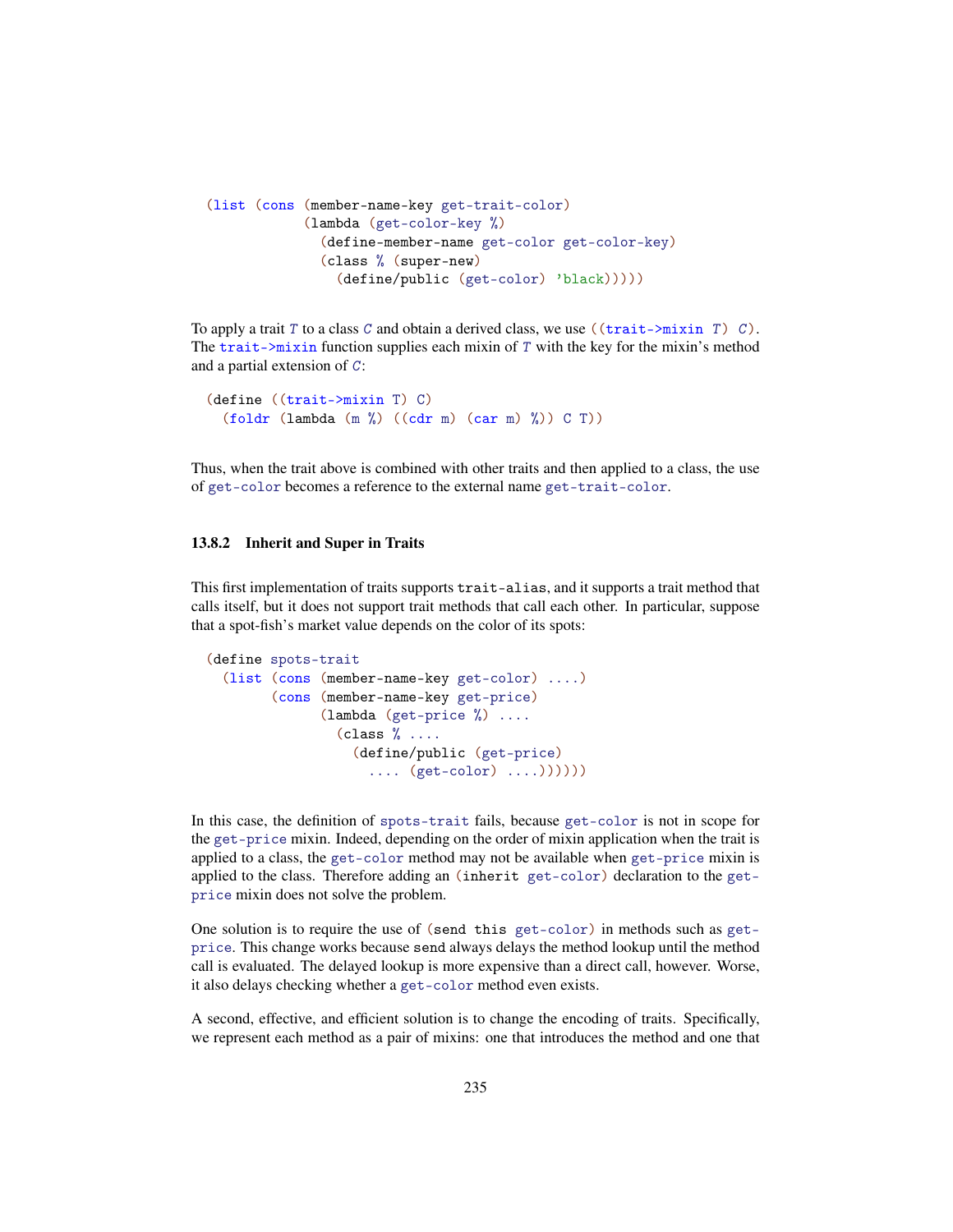implements it. When a trait is applied to a class, all of the method-introducing mixins are applied first. Then the method-implementing mixins can use inherit to directly access any introduced method.

```
(define spots-trait
 (list (list (local-member-name-key get-color)
              (lambda (get-color get-price %) ....
                (class \% \ldots.
                  (define/public (get-color) (void))))
              (lambda (get-color get-price %) ....
                (class \% \ldots.
                  (define/override (get-color) 'black))))
        (list (local-member-name-key get-price)
              (lambda (get-price get-color %) ....
                (class \% \ldots.
                  (define/public (get-price) (void))))
              (lambda (get-color get-price %) ....
                (class % ...(inherit get-color)
                  (define/override (get-price)
                    .... (get-color) ....)))))))
```
With this trait encoding, trait-alias adds a new method with a new name, but it does not change any references to the old method.

## 13.8.3 The trait Form

The general-purpose trait pattern is clearly too complex for a programmer to use directly, but it is easily codified in a trait macro:

```
(trait trait-clause ...)
```
The ids in the optional inherit clause are available for direct reference in the method exprs, and they must be supplied either by other traits or the base class to which the trait is ultimately applied.

Using this form in conjunction with trait operators such as trait-sum, trait-exclude, trait-alias, and trait->mixin, we can implement spots-trait and stripes-trait as desired.

```
(define spots-trait
 (trait
    (define/public (get-color) 'black)
```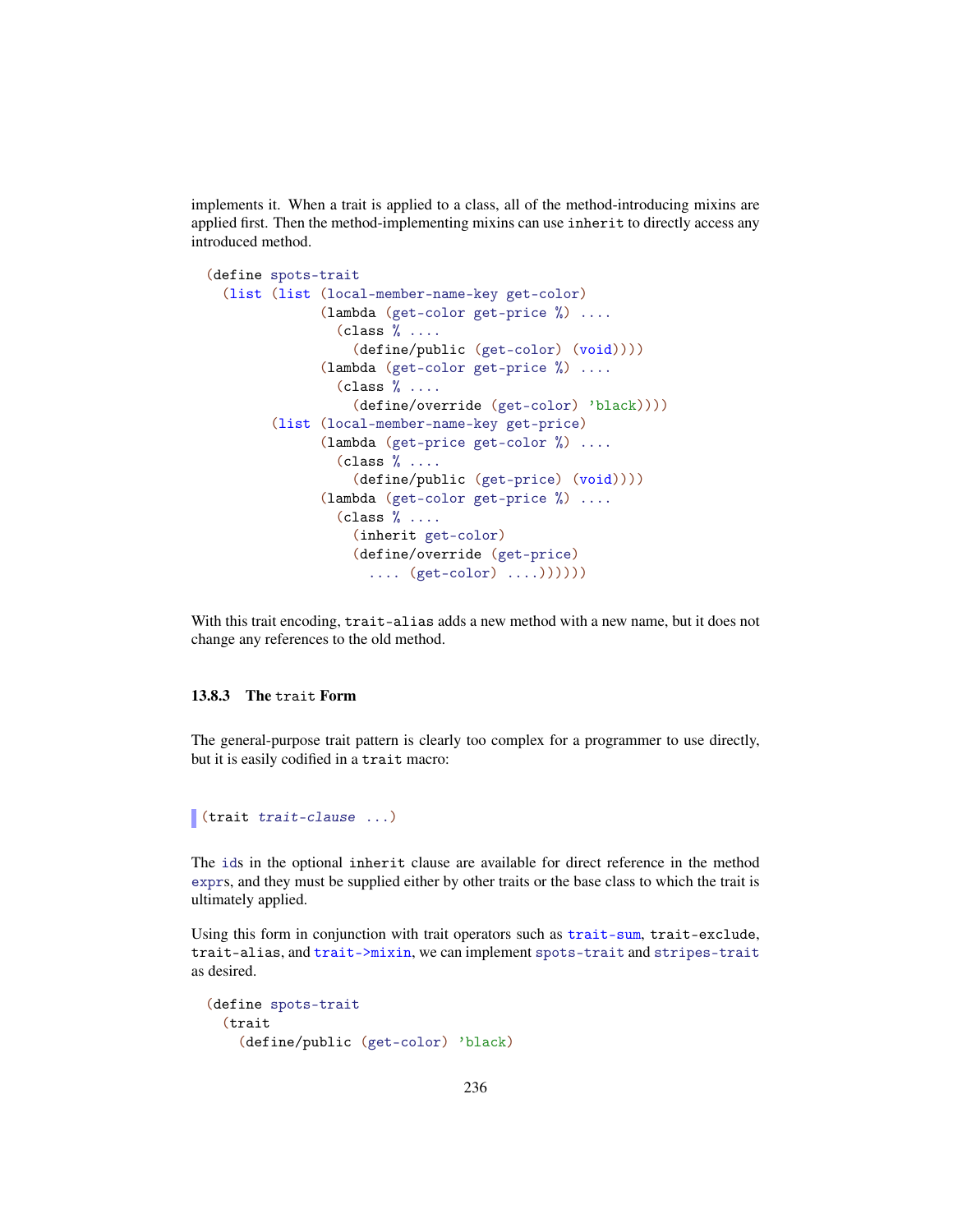```
(define/public (get-price) ... (get-color) ...)))
(define stripes-trait
 (trait
    (define/public (get-color) 'red)))
(define spots+stripes-trait
 (trait-sum
   (trait-exclude (trait-alias spots-trait
                               get-color get-spots-color)
                  get-color)
  (trait-exclude (trait-alias stripes-trait
                               get-color get-stripes-color)
                  get-color)
   (trait
     (inherit get-spots-color get-stripes-color)
     (define/public (get-color)
       .... (get-spots-color) .... (get-stripes-color) ....))))
```
### 13.9 Class Contracts

As classes are values, they can flow across contract boundaries, and we may wish to protect parts of a given class with contracts. For this, the class/c form is used. The class/c form has many subforms, which describe two types of contracts on fields and methods: those that affect uses via instantiated objects and those that affect subclasses.

#### 13.9.1 External Class Contracts

In its simplest form, class/c protects the public fields and methods of objects instantiated from the contracted class. There is also an  $object/c$  form that can be used to similarly protect the public fields and methods of a particular object. Take the following definition of animal%, which uses a public field for its size attribute:

```
(define animal%
 (class object%
    (super-new)
    (field [size 10])
    (define/public (eat food)
      (set! size (+ size (get-field size food))))))
```
For any instantiated animal<sup>%</sup>, accessing the size field should return a positive number. Also, if the size field is set, it should be assigned a positive number. Finally, the eat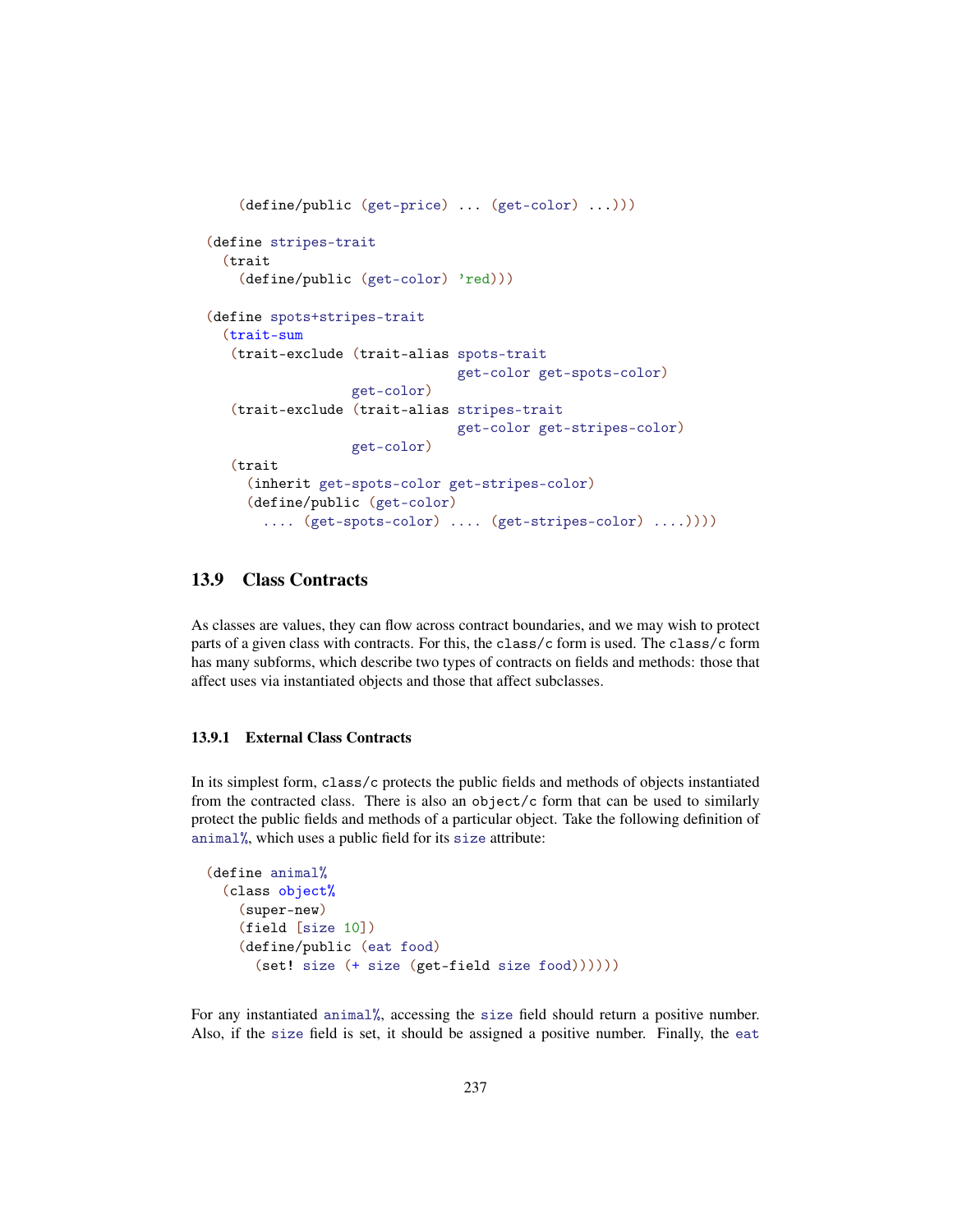method should receive an argument which is an object with a size field that contains a positive number. To ensure these conditions, we will define the animal% class with an appropriate contract:

```
(define positive/c (and/c number? positive?))
(define edible/c (object/c (field [size positive/c])))
(define/contract animal%
 (class/c (field [size positive/c])
           [eat (->m edible/c void?)])
 (class object%
   (super-new)
   (field [size 10])
   (define/public (eat food)
      (set! size (+ size (get-field size food))))))
```
Here we use  $\rightarrow$ m to describe the behavior of eat since we do not need to describe any requirements for the this parameter. Now that we have our contracted class, we can see that the contracts on both size and eat are enforced:

```
> (define bob (new animal%))
> (set-field! size bob 3)
> (get-field size bob)
3
> (set-field! size bob 'large)
animal%: contract violation
 expected: positive/c
 given: 'large
 in: the size field in
       (class/c
        (eat
         (->m
          (object/c (field (size positive/c)))
          void?))
        (field (size positive/c)))
 contract from: (definition animal%)
 blaming: top-level
 at: eval:31.0
> (define richie (new animal%))
> (send bob eat richie)
> (get-field size bob)
13
> (define rock (new object%))
```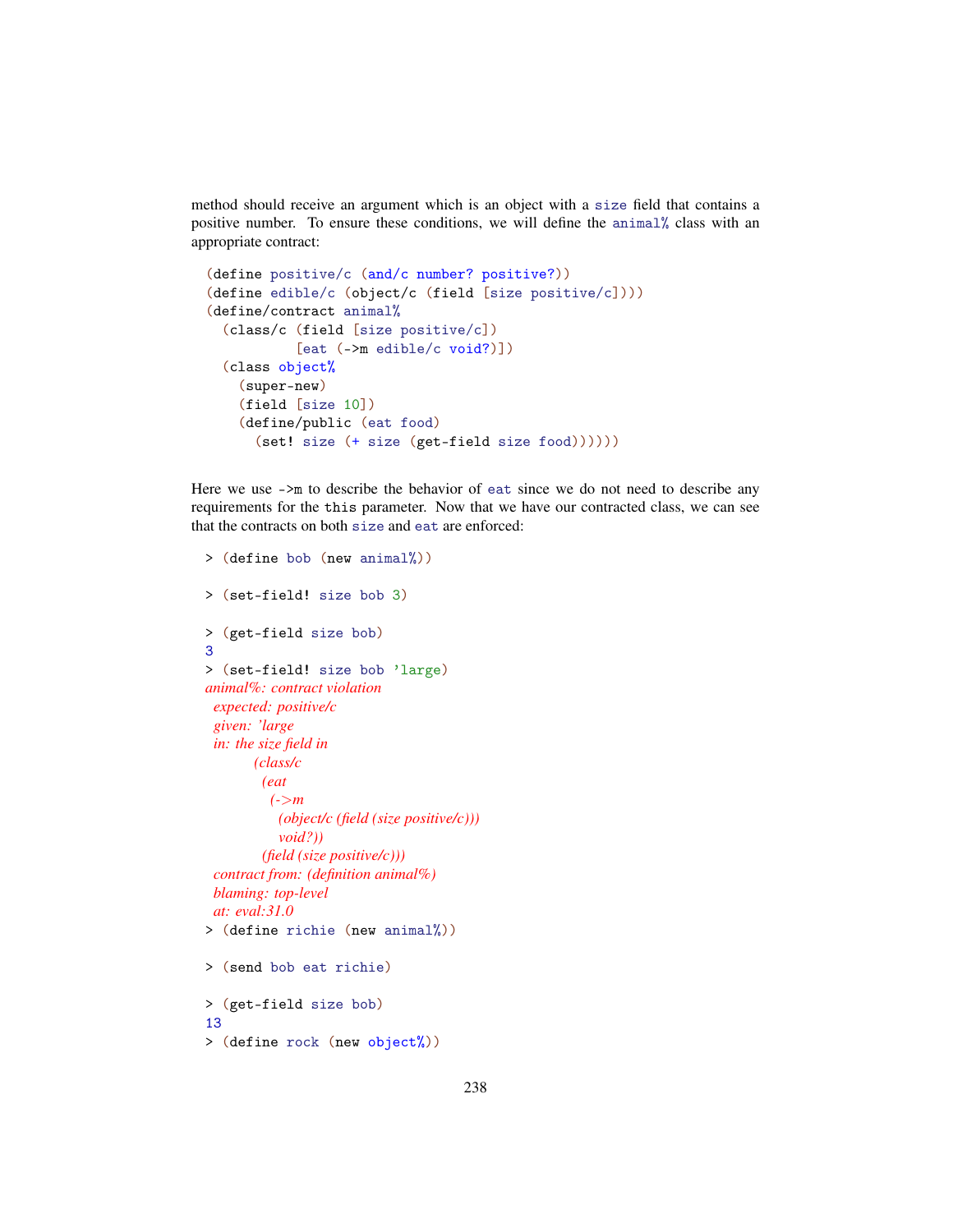```
> (send bob eat rock)
eat: contract violation
 no public field size
 in: the 1st argument of
      the eat method in
       (class/c
        (eat
          (->m
           (object/c (field (size positive/c)))
           void?))
        (field (size positive/c)))
 contract from: (definition animal%)
 blaming: top-level
 at: eval:31.0
> (define giant (new (class object% (super-
new) (field [size 'large]))))
> (send bob eat giant)
eat: contract violation
 expected: positive/c
 given: 'large
 in: the 1st argument of
      the eat method in
       (class/c
        (eat
          (->m
           (object/c (field (size positive/c)))
           void?))
        (field (size positive/c)))
 contract from: (definition animal%)
 blaming: top-level
 at: eval:31.0
```
There are two important caveats for external class contracts. First, external method contracts are only enforced when the target of dynamic dispatch is the method implementation of the contracted class, which lies within the contract boundary. Overriding that implementation, and thus changing the target of dynamic dispatch, will mean that the contract is no longer enforced for clients, since accessing the method no longer crosses the contract boundary. Unlike external method contracts, external field contracts are always enforced for clients of subclasses, since fields cannot be overridden or shadowed.

Second, these contracts do not restrict subclasses of animal% in any way. Fields and methods that are inherited and used by subclasses are not checked by these contracts, and uses of the superclass's methods via super are also unchecked. The following example illustrates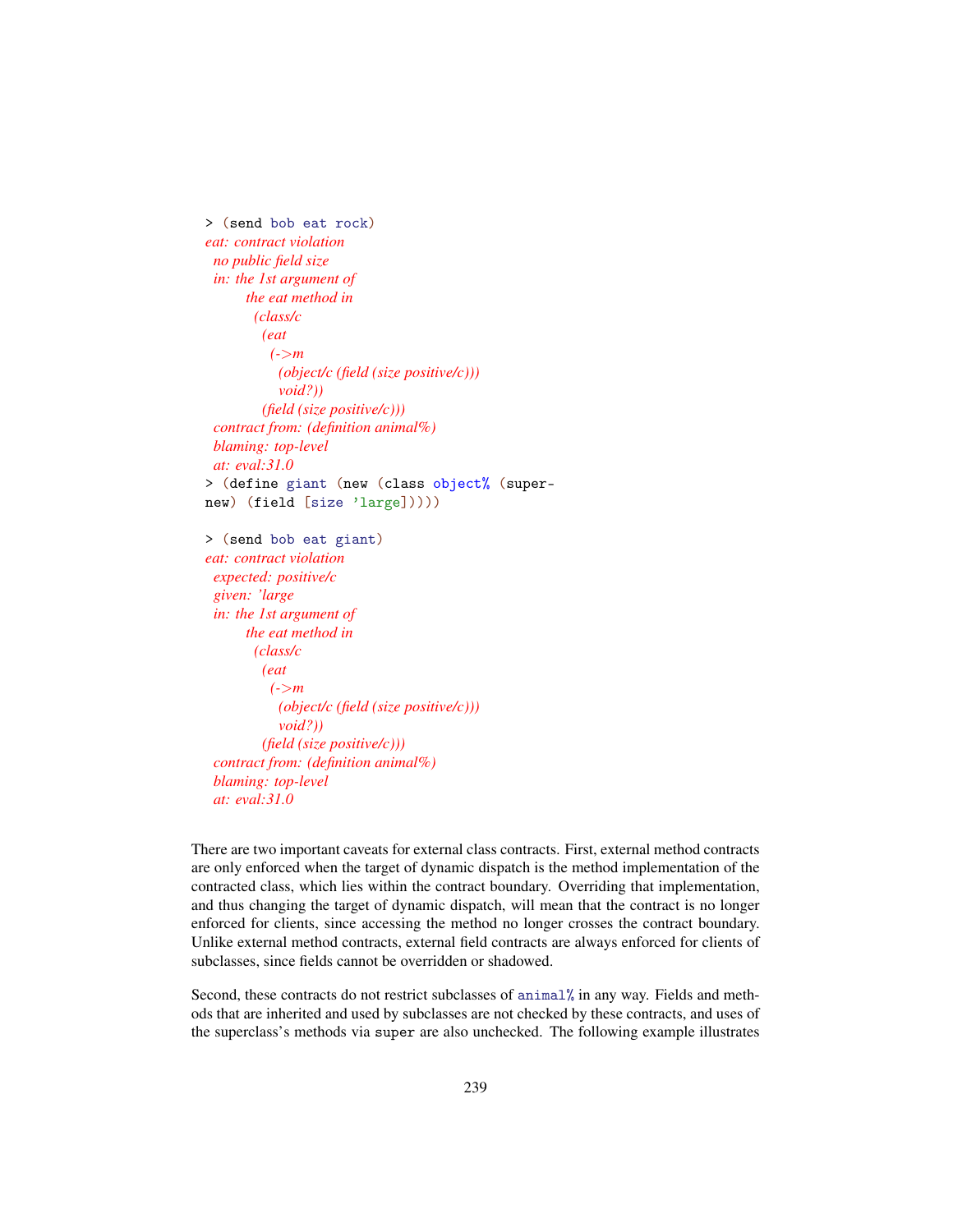both caveats:

```
(define large-animal%
  (class animal%
     (super-new)
     (inherit-field size)
     (set! size 'large)
     (define/override (eat food)
       (display "Nom nom nom") (newline))))
> (define elephant (new large-animal%))
> (send elephant eat (new object%))
Nom nom nom
> (get-field size elephant)
animal%: broke its contract
 promised: positive/c
 produced: 'large
 in: the size field in
       (class/c
        (eat
         (->m
          (object/c (field (size positive/c)))
          void?))
        (field (size positive/c)))
 contract from: (definition animal%)
 blaming: (definition animal%)
 at: eval:31.0
```
# 13.9.2 Internal Class Contracts

Notice that retrieving the size field from the object elephant blames animal% for the contract violation. This blame is correct, but unfair to the animal% class, as we have not yet provided it with a method for protecting itself from subclasses. To this end we add internal class contracts, which provide directives to subclasses for how they may access and override features of the superclass. This distinction between external and internal class contracts allows for weaker contracts within the class hierarchy, where invariants may be broken internally by subclasses but should be enforced for external uses via instantiated objects.

As a simple example of what kinds of protection are available, we provide an example aimed at the animal% class that uses all the applicable forms:

(class/c (field [size positive/c])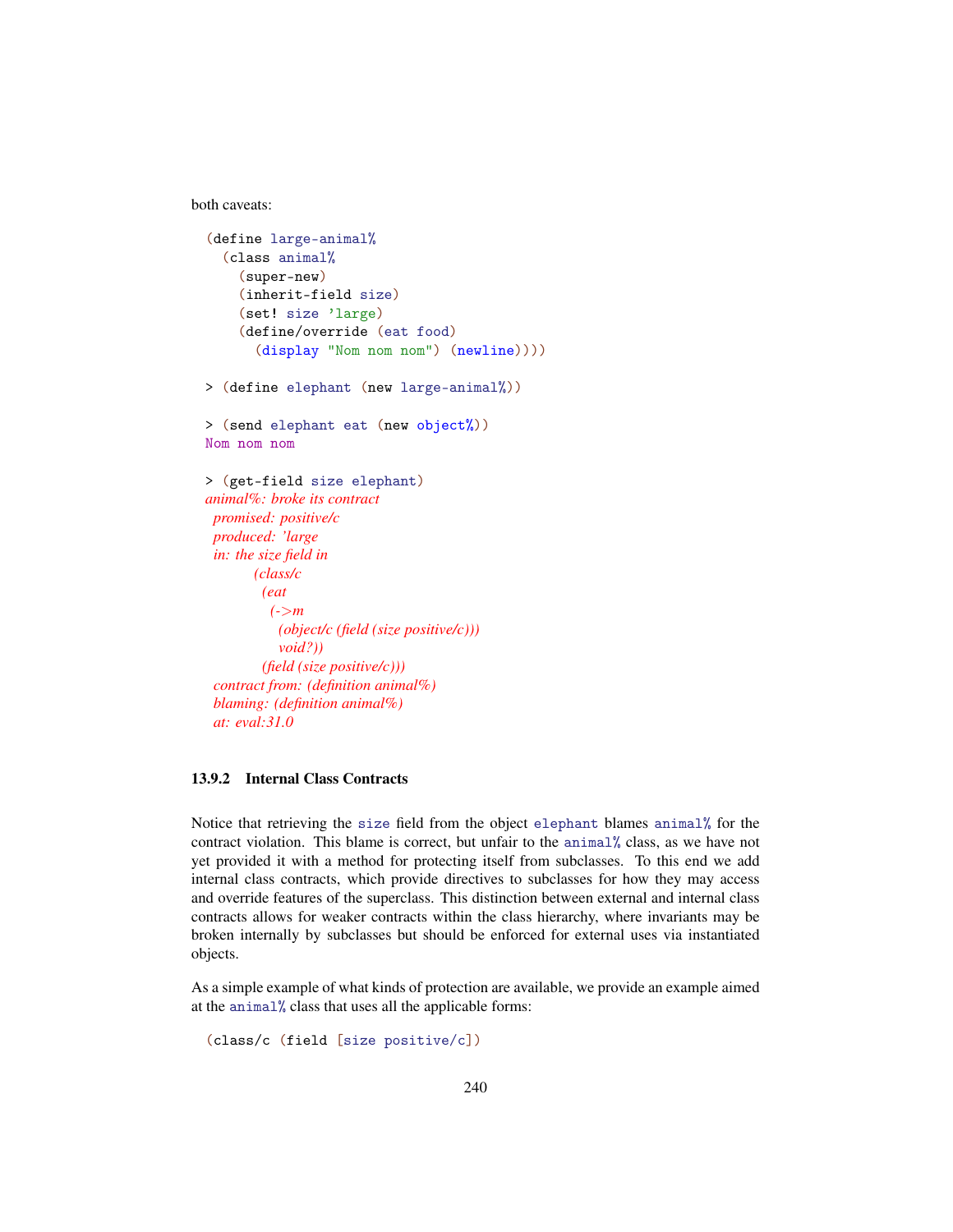```
(inherit-field [size positive/c])
[eat (->m edible/c void?)]
(inherit [eat (->m edible/c void?)])
(super [eat (->m edible/c void?)])
(override [eat (->m edible/c void?)]))
```
This class contract not only ensures that objects of class animal% are protected as before, but also ensure that subclasses of animal% only store appropriate values within the size field and use the implementation of size from animal% appropriately. These contract forms only affect uses within the class hierarchy, and only for method calls that cross the contract boundary.

That means that inherit will only affect subclass uses of a method until a subclass overrides that method, and that override only affects calls from the superclass into a subclass's overriding implementation of that method. Since these only affect internal uses, the override form does not automatically enter subclasses into obligations when objects of those classes are used. Also, use of override only makes sense, and thus can only be used, for methods where no Beta-style augmentation has taken place. The following example shows this difference:

```
(define/contract sloppy-eater%
  (class/c [eat (->m edible/c edible/c)])
  (begin
    (define/contract glutton%
      (class/c (override [eat (->m edible/c void?)]))
      (class animal%
        (super-new)
        (inherit eat)
        (define/public (gulp food-list)
          (for ([f food-list])
            (eat f))))(class glutton%
      (super-new)
      (inherit-field size)
      (define/override (eat f)
        (let ([food-size (get-field size f)])
          (set! size (/ food-size 2))
          (set-field! size f (/ food-size 2))
          f)))))
> (define pig (new sloppy-eater%))
> (define slop1 (new animal%))
> (define slop2 (new animal%))
```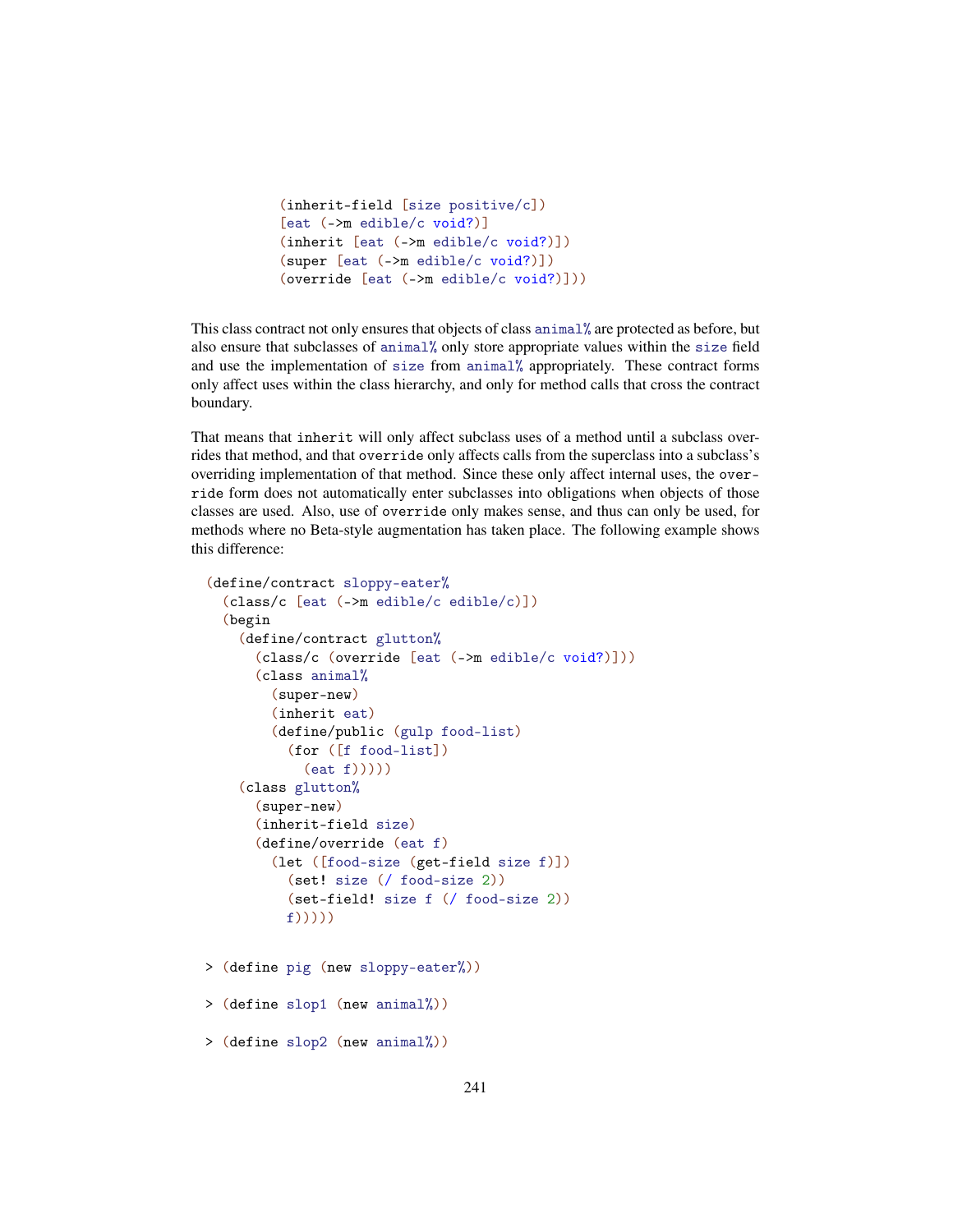```
> (define slop3 (new animal%))
> (send pig eat slop1)
(object:animal% ...)
> (get-field size slop1)
5
> (send pig gulp (list slop1 slop2 slop3))
eat: contract violation
 expected: void?
 given: (object:animal% ...)
 in: the range of
      the eat method in
       (class/c
        (override (eat
                     (->m
                      (object/c
                        (field (size positive/c)))
                       void?))))
 contract from: (definition glutton%)
 blaming: (definition sloppy-eater%)
 at: eval:47.0
```
In addition to the internal class contract forms shown here, there are similar forms for Betastyle augmentable methods. The inner form describes to the subclass what is expected from augmentations of a given method. Both augment and augride tell the subclass that the given method is a method which has been augmented and that any calls to the method in the subclass will dynamically dispatch to the appropriate implementation in the superclass. Such calls will be checked according to the given contract. The two forms differ in that use of augment signifies that subclasses can augment the given method, whereas use of augride signifies that subclasses must override the current augmentation instead.

This means that not all forms can be used at the same time. Only one of the override, augment, and augride forms can be used for a given method, and none of these forms can be used if the given method has been finalized. In addition, super can be specified for a given method only if augride or override can be specified. Similarly, inner can be specified only if augment or augride can be specified.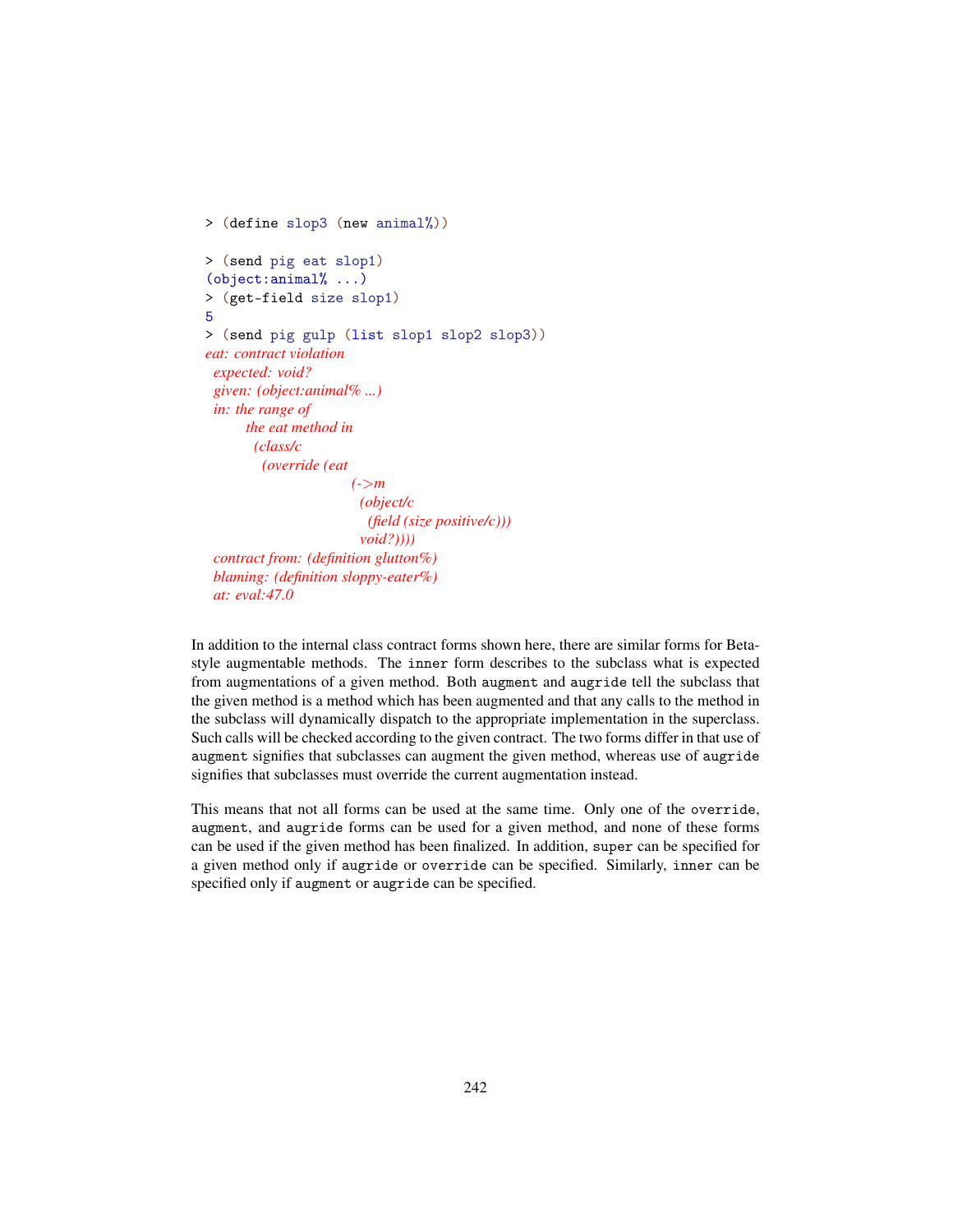# 14 Units (Components)

*Units* organize a program into separately compilable and reusable *components*. A unit resembles a procedure in that both are first-class values that are used for abstraction. While procedures abstract over values in expressions, units abstract over names in collections of definitions. Just as a procedure is called to evaluate its expressions given actual arguments for its formal parameters, a unit is *invoked* to evaluate its definitions given actual references for its imported variables. Unlike a procedure, however, a unit's imported variables can be partially linked with the exported variables of another unit *prior to invocation*. Linking merges multiple units together into a single compound unit. The compound unit itself imports variables that will be propagated to unresolved imported variables in the linked units, and re-exports some variables from the linked units for further linking.

### 14.1 Signatures and Units

The interface of a unit is described in terms of *signatures*. Each signature is defined (normally within a module) using define-signature. For example, the following signature, placed in a "toy-factory-sig.rkt" file, describes the exports of a component that implements a toy factory: By convention, By convention, By convention,

"toy-factory-sig.rkt" end with  $\blacksquare$ .

signature names

```
#lang racket
(define-signature toy-factory^
  (build-toys ; (integer? -> (listof toy?))
  repaint ; (toy? symbol? -> toy?)
  toy? ; (any/c -> boolean?)
  toy-color)) ; (toy? -> symbol?)
```

```
(provide toy-factory^)
```
#lang racket

An implementation of the toy-factory $\hat{ }$  signature is written using define-unit with an export clause that names toy-factory^: By convention, unit

names end with @.

```
"simple-factory-unit.rkt"
```

```
(require "toy-factory-sig.rkt")
(define-unit simple-factory@
 (import)
 (export toy-factory^)
```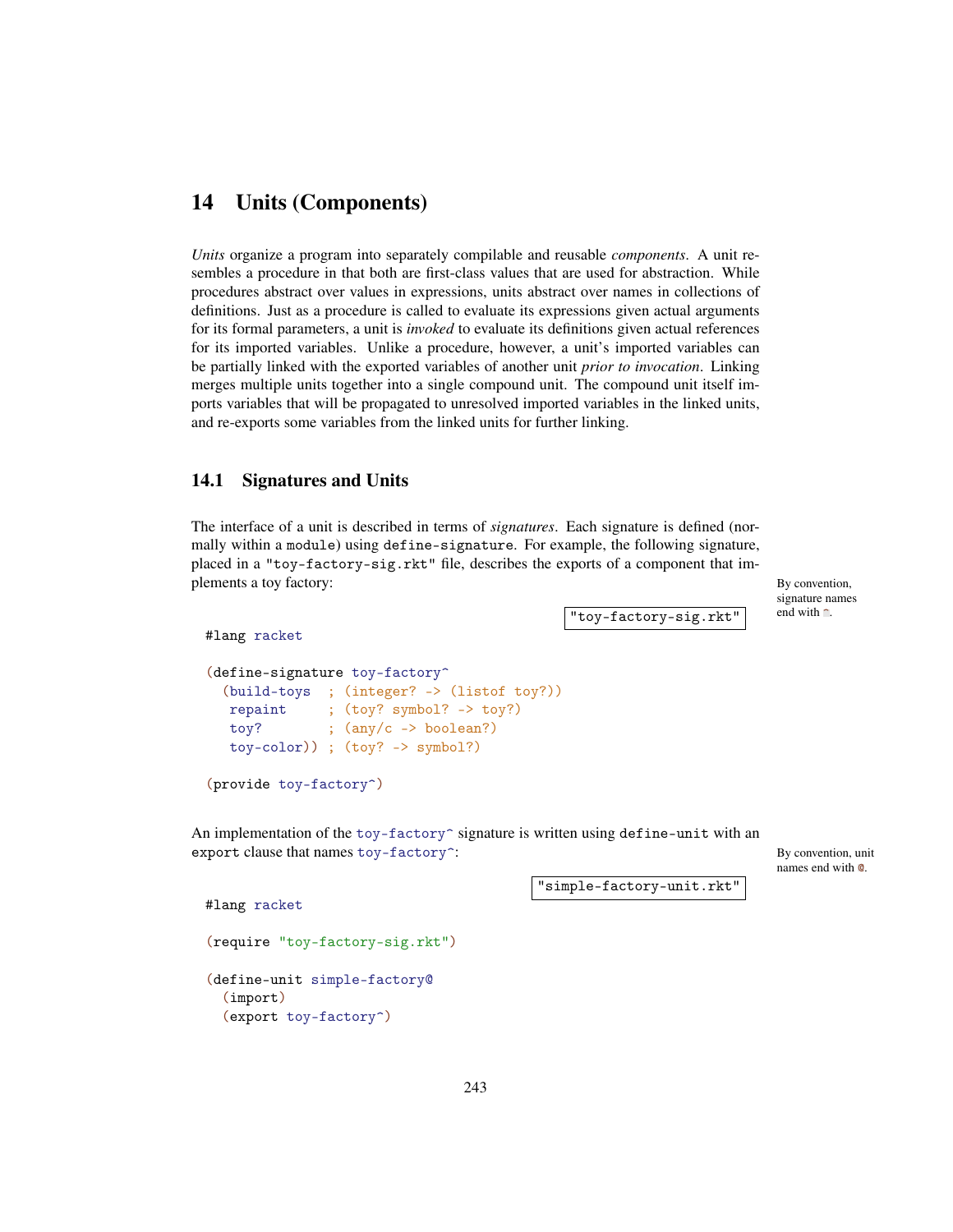```
(printf "Factory started.\n")
 (define-struct toy (color) #:transparent)
 (define (build-toys n)
    (for/list ([i (in-range n)])
     (make-toy 'blue)))
 (define (repaint t col)
    (make-toy col)))
(provide simple-factory@)
```
The toy-factory $\hat{\ }$  signature also could be referenced by a unit that needs a toy factory to implement something else. In that case, toy-factory^ would be named in an import clause. For example, a toy store would get toys from a toy factory. (Suppose, for the sake of an example with interesting features, that the store is willing to sell only toys in a particular color.)

"toy-store-sig.rkt"

```
#lang racket
(define-signature toy-store^
  (store-color ; (-> symbol?)
  stock! ; (integer? -> void?)
   get-inventory)) ; (-> (listof toy?))
(provide toy-store^)
                                              "toy-store-unit.rkt"
#lang racket
(require "toy-store-sig.rkt"
         "toy-factory-sig.rkt")
(define-unit toy-store@
  (import toy-factory^)
  (export toy-store^)
  (define inventory null)
  (define (store-color) 'green)
  (define (maybe-repaint t)
    (if (eq? (toy-color t) (store-color))
```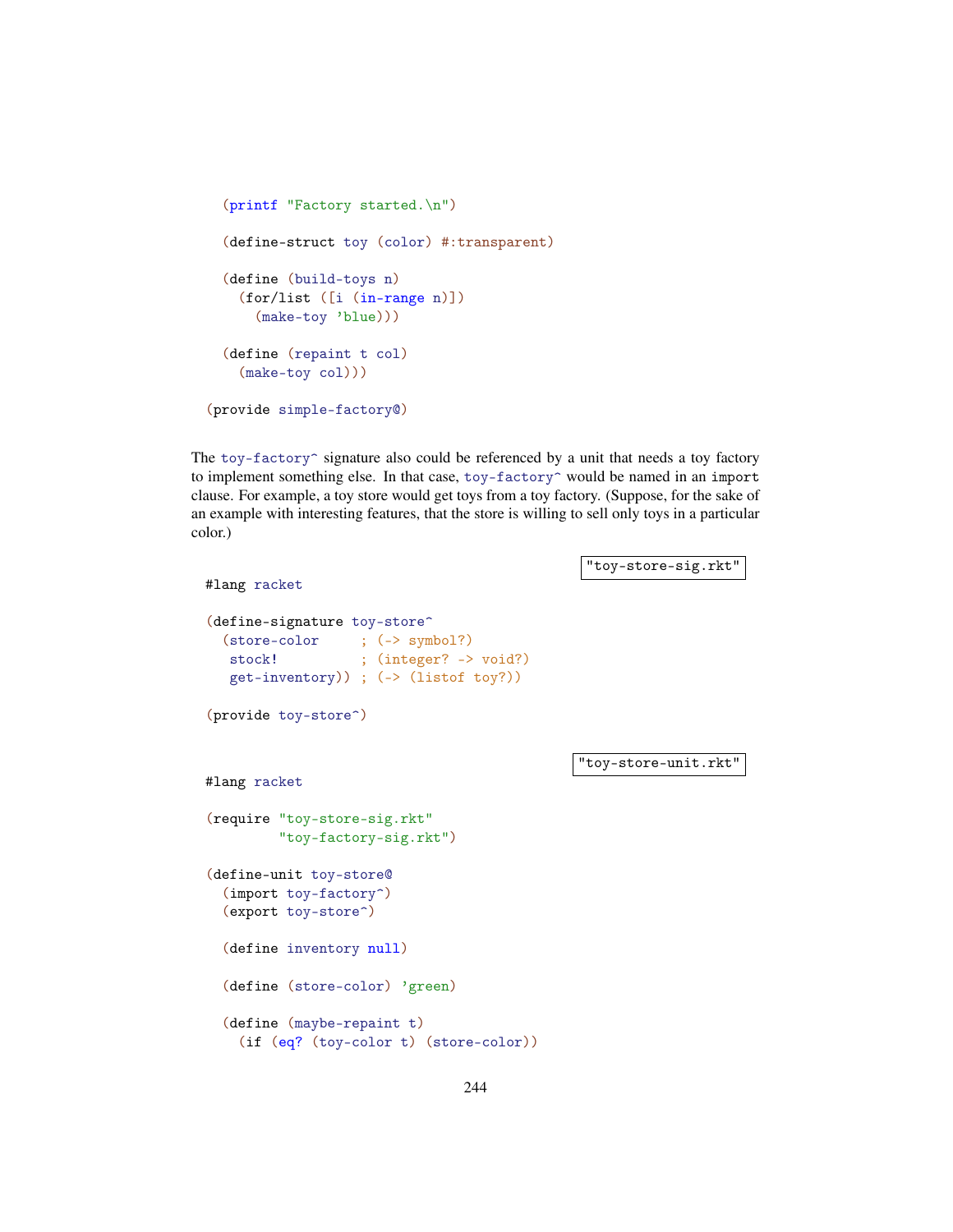```
t
        (repaint t (store-color))))
 (define (stock! n)
    (set! inventory
          (append inventory
                  (map maybe-repaint
                       (build-toys n)))))
 (define (get-inventory) inventory))
(provide toy-store@)
```
Note that "toy-store-unit.rkt" imports "toy-factory-sig.rkt", but not "simplefactory-unit.rkt". Consequently, the toy-store@ unit relies only on the specification of a toy factory, not on a specific implementation.

### 14.2 Invoking Units

The simple-factory@ unit has no imports, so it can be invoked directly using invokeunit:

```
> (require "simple-factory-unit.rkt")
> (invoke-unit simple-factory@)
Factory started.
```
The invoke-unit form does not make the body definitions available, however, so we cannot build any toys with this factory. The define-values/invoke-unit form binds the identifiers of a signature to the values supplied by a unit (to be invoked) that implements the signature:

```
> (define-values/invoke-unit/infer simple-factory@)
Factory started.
> (build-toys 3)
(list (toy 'blue) (toy 'blue) (toy 'blue))
```
Since simple-factory@ exports the toy-factory^ signature, each identifier in toyfactory<sup> $\hat{ }$ </sup> is defined by the define-values/invoke-unit/infer form. The /infer part of the form name indicates that the identifiers bound by the declaration are inferred from simple-factory@.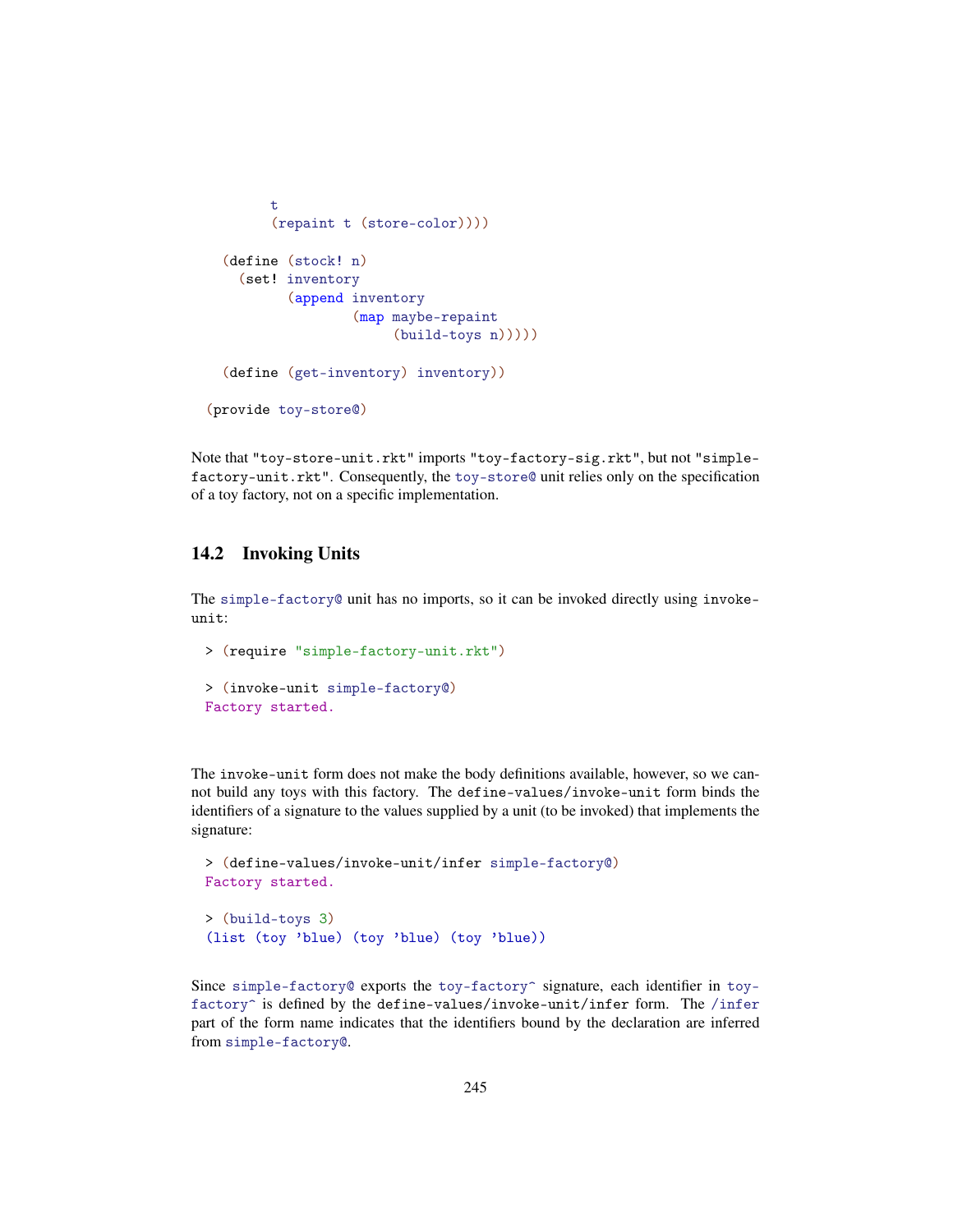Now that the identifiers in toy-factory $\hat{ }$  are defined, we can also invoke toy-store@, which imports toy-factory<sup> $\hat{ }$ </sup> to produce toy-store $\hat{ }$ :

```
> (require "toy-store-unit.rkt")
> (define-values/invoke-unit/infer toy-store@)
> (get-inventory)
' ()
> (stock! 2)
> (get-inventory)
(list (toy 'green) (toy 'green))
```
Again, the /infer part define-values/invoke-unit/infer determines that toystore@ imports toy-factory^, and so it supplies the top-level bindings that match the names in toy-factory<sup> $\hat{ }$ </sup> as imports to toy-store@.

### 14.3 Linking Units

#lang racket

We can make our toy economy more efficient by having toy factories that cooperate with stores, creating toys that do not have to be repainted. Instead, the toys are always created using the store's color, which the factory gets by importing toy-store<sup>2</sup>:

"store-specific-factory-unit.rkt"

```
(require "toy-store-sig.rkt"
         "toy-factory-sig.rkt")
(define-unit store-specific-factory@
 (import toy-store^)
 (export toy-factory^)
 (define-struct toy () #:transparent)
 (define (toy-color t) (store-color))
 (define (build-toys n)
    (for/list ([i (in-range n)])
     (make-toy)))
 (define (repaint t col)
    (error "cannot repaint")))
```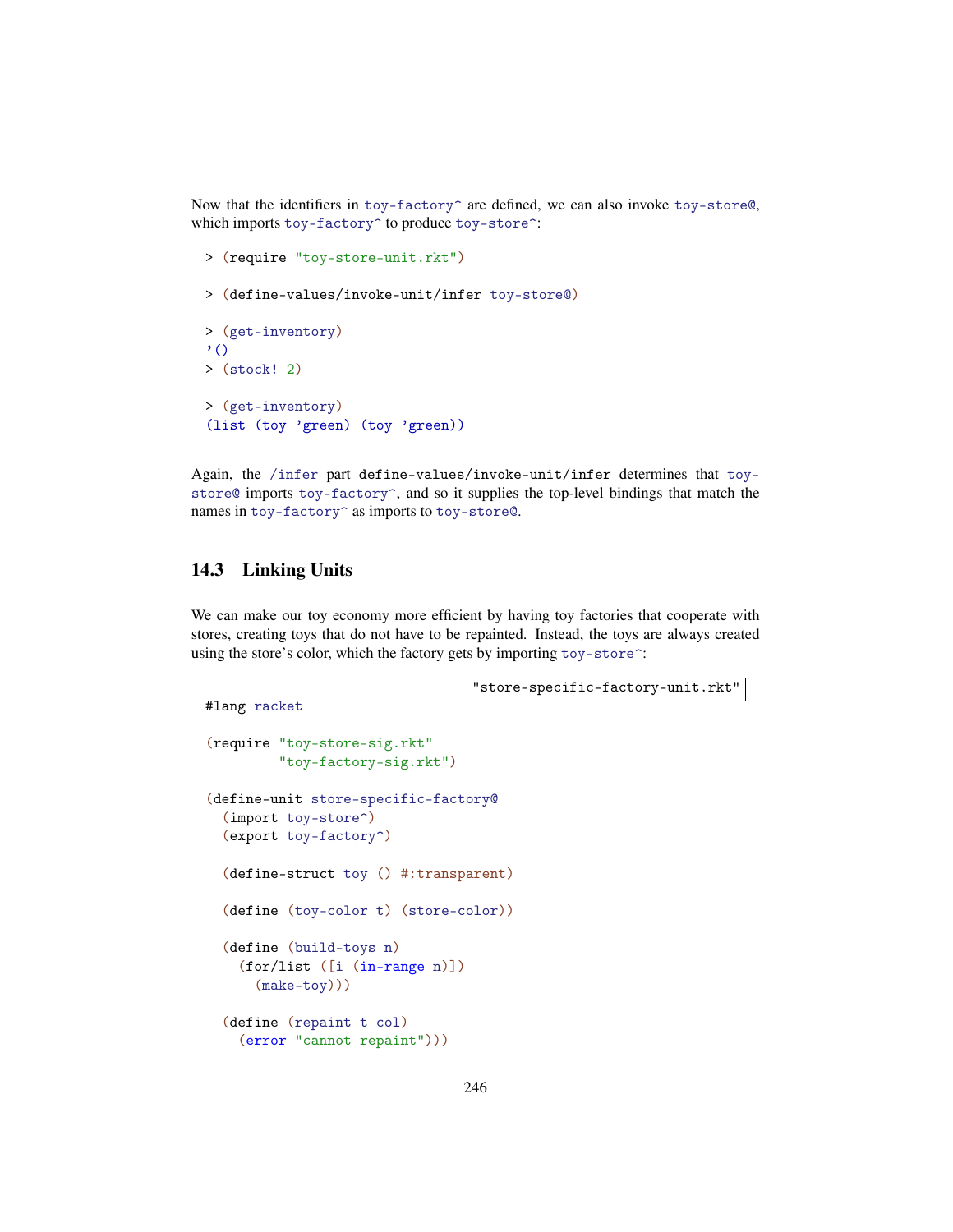```
(provide store-specific-factory@)
```
To invoke store-specific-factory@, we need toy-store^ bindings to supply to the unit. But to get toy-store<sup>~</sup> bindings by invoking toy-store@, we will need a toy factory! The unit implementations are mutually dependent, and we cannot invoke either before the other.

The solution is to *link* the units together, and then we can invoke the combined units. The define-compound-unit/infer form links any number of units to form a combined unit. It can propagate imports and exports from the linked units, and it can satisfy each unit's imports using the exports of other linked units.

```
> (require "toy-factory-sig.rkt")
```

```
> (require "toy-store-sig.rkt")
```
> (require "store-specific-factory-unit.rkt")

```
> (define-compound-unit/infer toy-store+factory@
    (import)
    (export toy-factory^ toy-store^)
    (link store-specific-factory@
          toy-store@))
```
The overall result above is a unit toy-store+factory@ that exports both toy-factory^ and toy-store^. The connection between store-specific-factory@ and toy-store@ is inferred from the signatures that each imports and exports.

This unit has no imports, so we can always invoke it:

```
> (define-values/invoke-unit/infer toy-store+factory@)
> (stock! 2)
> (get-inventory)
(list (toy) (toy))
> (map toy-color (get-inventory))
'(green green)
```
# 14.4 First-Class Units

The define-unit form combines define with a unit form, similar to the way that (define  $(f x)$  ....) combines define followed by an identifier with an implicit lambda.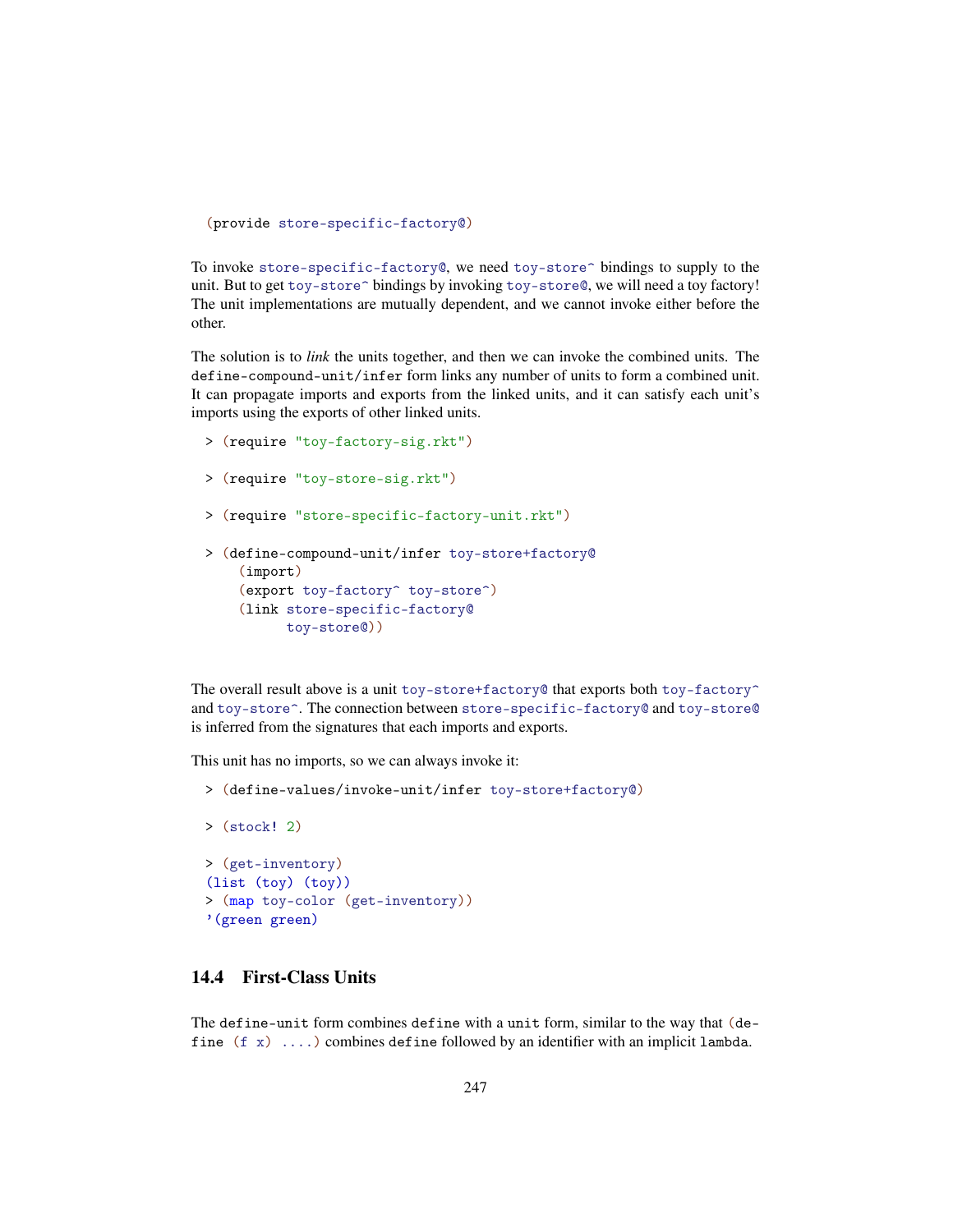Expanding the shorthand, the definition of toy-store@ could almost be written as

```
(define toy-store@
 (unit
   (import toy-factory^)
   (export toy-store^)
   (define inventory null)
   (define (store-color) 'green)
   ....))
```
A difference between this expansion and define-unit is that the imports and exports of toy-store@ cannot be inferred. That is, besides combining define and unit, defineunit attaches static information to the defined identifier so that its signature information is available statically to define-values/invoke-unit/infer and other forms.

Despite the drawback of losing static signature information, unit can be useful in combination with other forms that work with first-class values. For example, we could wrap a unit that creates a toy store in a lambda to supply the store's color:

"toy-store-maker.rkt"

```
#lang racket
(require "toy-store-sig.rkt"
         "toy-factory-sig.rkt")
(define toy-store@-maker
  (lambda (the-color)
    (unit
     (import toy-factory^)
     (export toy-store^)
     (define inventory null)
     (define (store-color) the-color)
     ; the rest is the same as before
     (define (maybe-repaint t)
       (if (eq? (toy-color t) (store-color))
           t
           (repaint t (store-color))))
     (define (stock! n)
       (set! inventory
```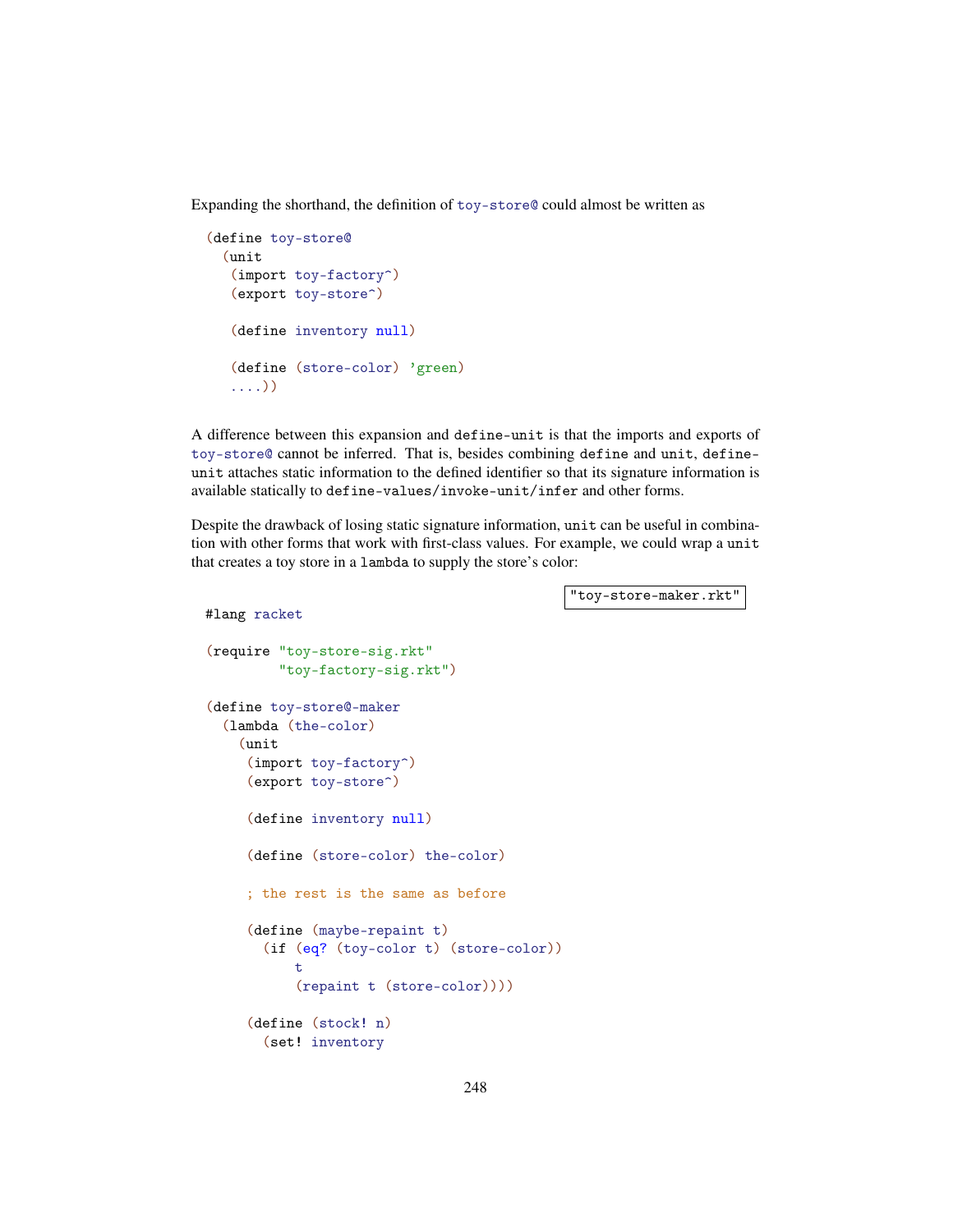```
(append inventory
                     (map maybe-repaint
                          (build-toys n)))))
     (define (get-inventory) inventory))))
(provide toy-store@-maker)
```
To invoke a unit created by toy-store@-maker, we must use define-values/invokeunit, instead of the /infer variant:

```
> (require "simple-factory-unit.rkt")
> (define-values/invoke-unit/infer simple-factory@)
Factory started.
> (require "toy-store-maker.rkt")
> (define-values/invoke-unit (toy-store@-maker 'purple)
    (import toy-factory^)
    (export toy-store^))
> (stock! 2)
> (get-inventory)
(list (toy 'purple) (toy 'purple))
```
In the define-values/invoke-unit form, the (import toy-factory $\hat{ }$ ) line takes bindings from the current context that match the names in toy-factory $\hat{ }$  (the ones that we created by invoking simple-factory@), and it supplies them as imports to toystore@. The (export toy-store^) clause indicates that the unit produced by toystore@-maker will export toy-store^, and the names from that signature are defined after invoking the unit.

To link a unit from toy-store@-maker, we can use the compound-unit form:

```
> (require "store-specific-factory-unit.rkt")
> (define toy-store+factory@
    (compound-unit
     (import)
     (export TF TS)
     (link [((TF : toy-factory^)) store-specific-factory@ TS]
           [((TS : toy-store^)) toy-store@ TF])))
```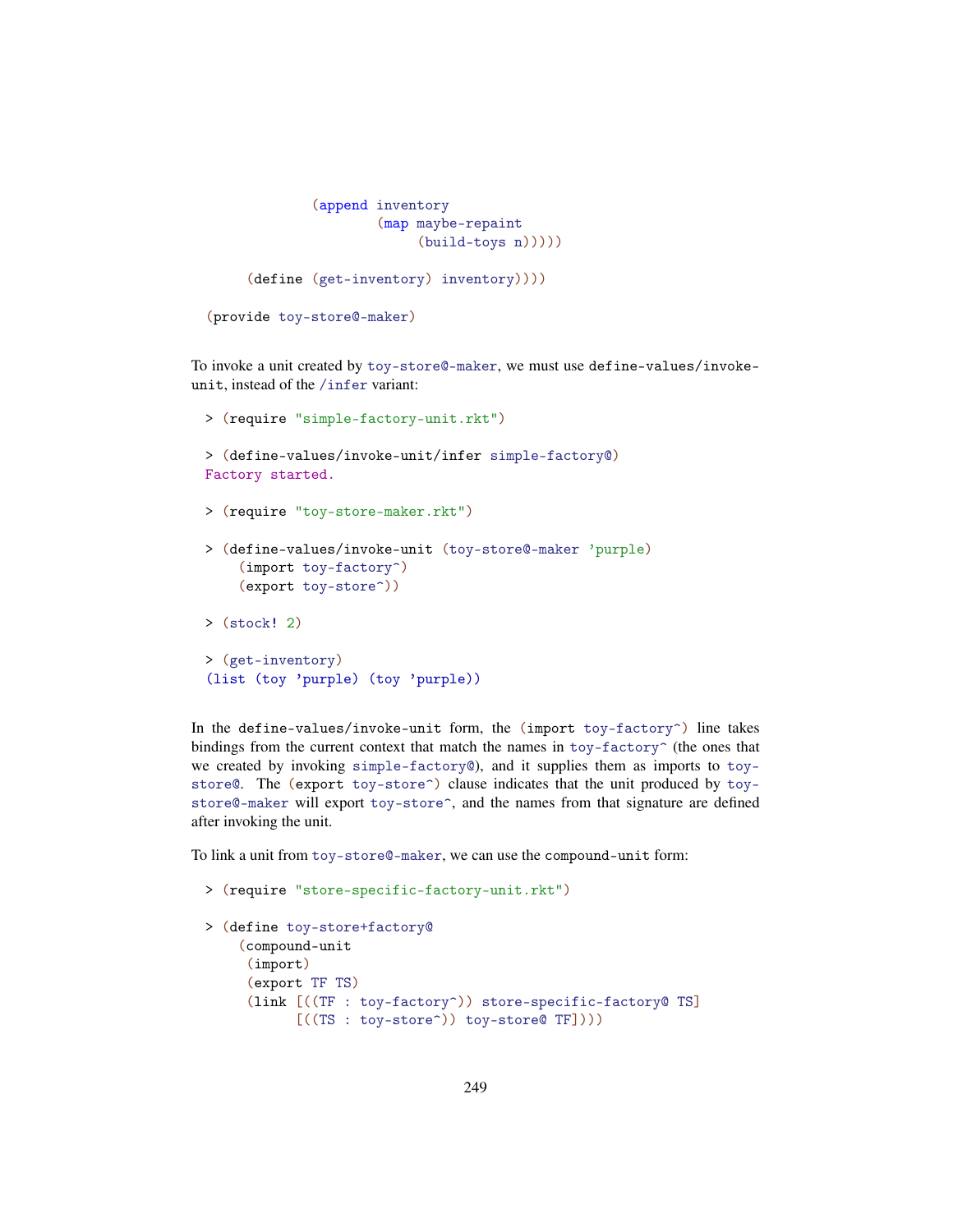This compound-unit form packs a lot of information into one place. The left-handside TF and TS in the link clause are binding identifiers. The identifier TF is essentially bound to the elements of toy-factory^ as implemented by store-specific-factory@. The identifier TS is similarly bound to the elements of  $toy\text{-store}$  as implemented by toy-store@. Meanwhile, the elements bound to TS are supplied as imports for storespecific-factory@, since TS follows store-specific-factory@. The elements bound to TF are similarly supplied to toy-store@. Finally, (export TF TS) indicates that the elements bound to TF and TS are exported from the compound unit.

The above compound-unit form uses store-specific-factory@ as a first-class unit, even though its information could be inferred. Every unit can be used as a first-class unit, in addition to its use in inference contexts. Also, various forms let a programmer bridge the gap between inferred and first-class worlds. For example, define-unit-binding binds a new identifier to the unit produced by an arbitrary expression; it statically associates signature information to the identifier, and it dynamically checks the signatures against the first-class unit produced by the expression.

# 14.5 Whole-module Signatures and Units

In programs that use units, modules like "toy-factory-sig.rkt" and "simplefactory-unit.rkt" are common. The racket/signature and racket/unit module names can be used as languages to avoid much of the boilerplate module, signature, and unit declaration text.

For example, "toy-factory-sig.rkt" can be written as

```
#lang racket/signature
build-toys ; (integer? -> (listof toy?))
repaint ; (toy? symbol? -> toy?)
toy? ; \text{(any/c -> boolean?)}toy-color ; (toy? -> symbol?)
```
The signature  $\text{toy-factor}\gamma^{\text{-}}$  is automatically provided from the module, inferred from the filename "toy-factory-sig.rkt" by replacing the "-sig.rkt" suffix with  $\hat{ }$ .

Similarly, "simple-factory-unit.rkt" module can be written

```
#lang racket/unit
(require "toy-factory-sig.rkt")
(import)
(export toy-factory^)
```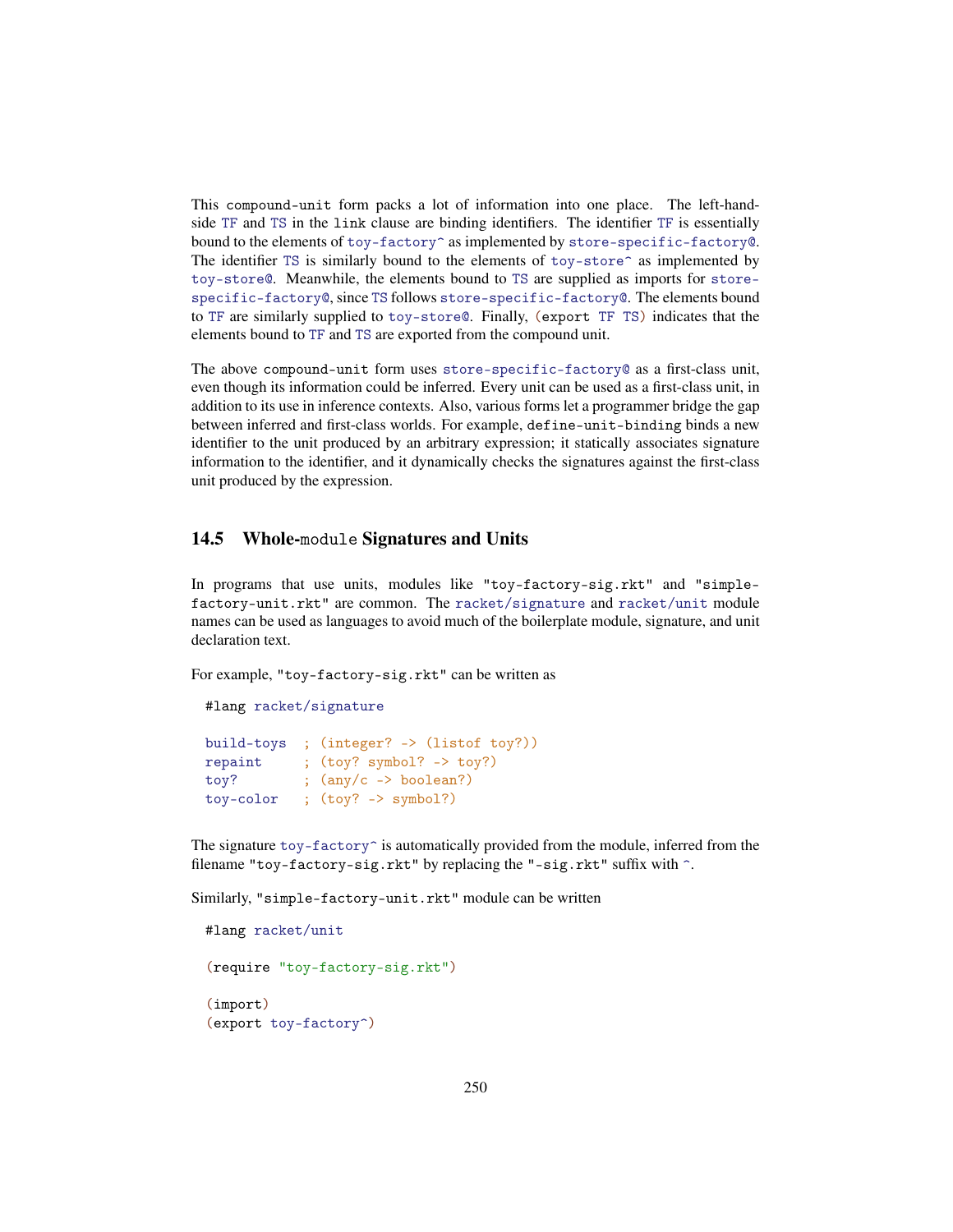```
(printf "Factory started.\n")
(define-struct toy (color) #:transparent)
(define (build-toys n)
 (for/list ([i (in-range n)])
   (make-toy 'blue)))
(define (repaint t col)
 (make-toy col))
```
The unit simple-factory@ is automatically provided from the module, inferred from the filename "simple-factory-unit.rkt" by replacing the "-unit.rkt" suffix with @.

# 14.6 Contracts for Units

#lang racket

There are a couple of ways of protecting units with contracts. One way is useful when writing new signatures, and the other handles the case when a unit must conform to an already existing signature.

#### 14.6.1 Adding Contracts to Signatures

When contracts are added to a signature, then all units which implement that signature are protected by those contracts. The following version of the toy-factory<sup> $\sim$ </sup> signature adds the contracts previously written in comments:

```
"contracted-toy-factory-sig.rkt"
```

```
(define-signature contracted-toy-factory^
 ((contracted
   [build-toys (-> integer? (listof toy?))]
   [repaint (-> toy? symbol? toy?)]
   [toy? (-\rightarrow any/c boolean?)]
   [toy-color (-> toy? symbol?)]))
```

```
(provide contracted-toy-factory^)
```
Now we take the previous implementation of simple-factory@ and implement this version of toy-factory^ instead:

"contracted-simple-factory-unit.rkt"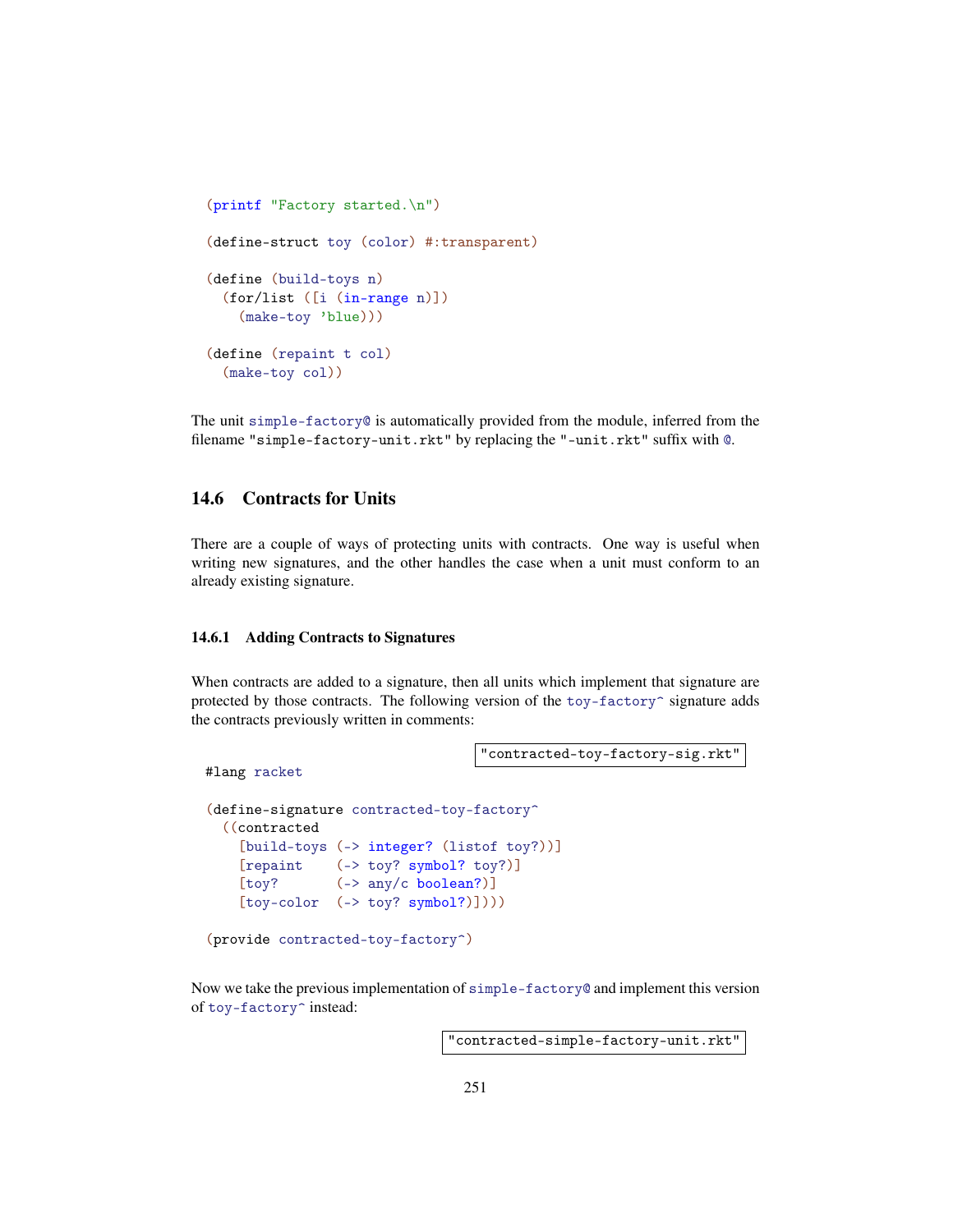```
#lang racket
(require "contracted-toy-factory-sig.rkt")
(define-unit contracted-simple-factory@
  (import)
  (export contracted-toy-factory^)
  (printf "Factory started.\n")
  (define-struct toy (color) #:transparent)
  (define (build-toys n)
    (for/list ([i (in-range n)])
      (make-toy 'blue)))
  (define (repaint t col)
    (make-toy col)))
(provide contracted-simple-factory@)
```
As before, we can invoke our new unit and bind the exports so that we can use them. This time, however, misusing the exports causes the appropriate contract errors.

```
> (require "contracted-simple-factory-unit.rkt")
> (define-values/invoke-unit/infer contracted-simple-factory@)
Factory started.
> (build-toys 3)
(list (toy 'blue) (toy 'blue) (toy 'blue))
> (build-toys #f)
build-toys: contract violation
 expected: integer?
 given: #f
 in: the 1st argument of
      (-> integer? (listof toy?))
 contract from:
       (unit contracted-simple-factory@)
 blaming: top-level
 at: eval:34.0
> (repaint 3 'blue)
repaint: contract violation
 expected: toy?
 given: 3
 in: the 1st argument of
```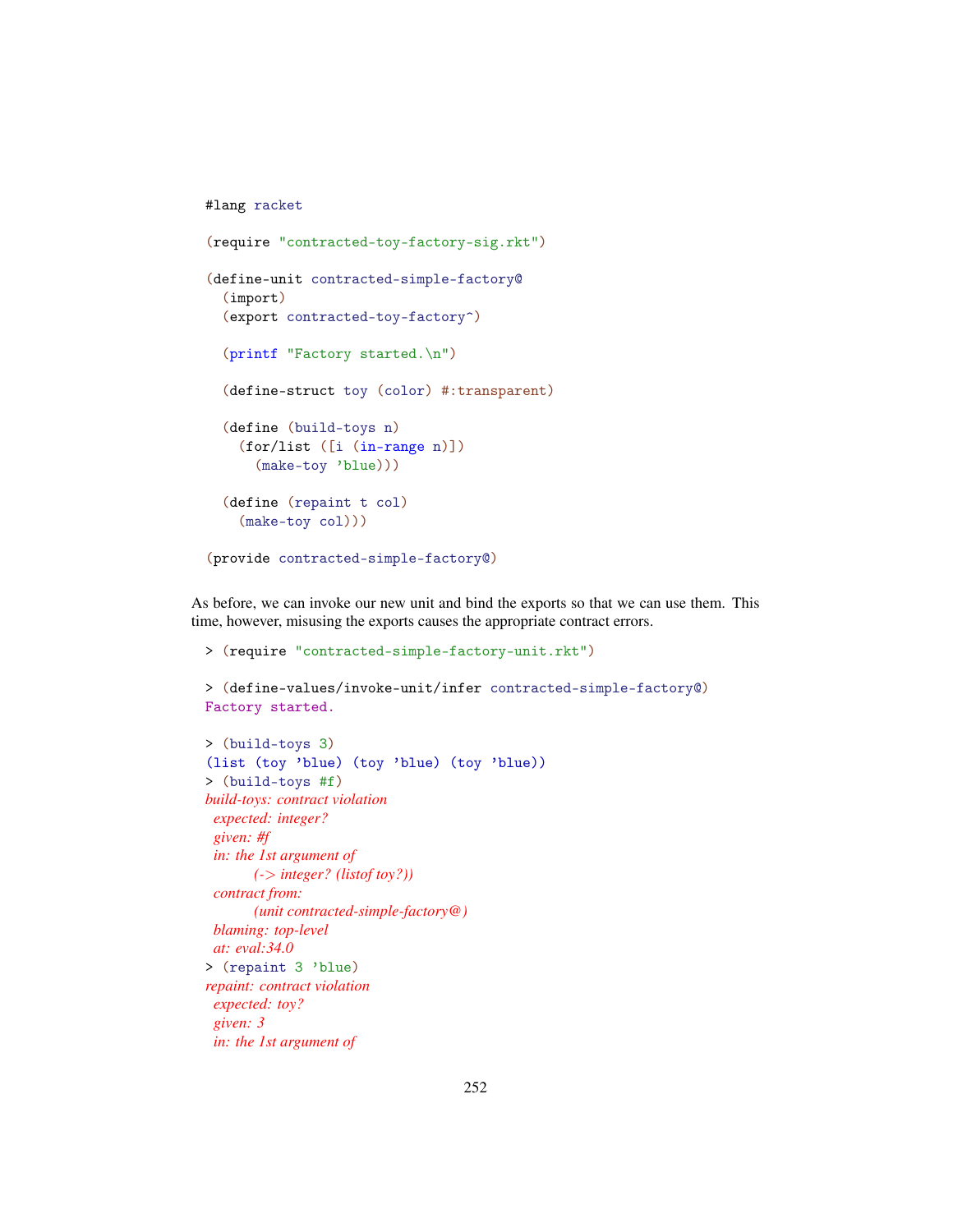```
(-> toy? symbol? toy?)
contract from:
      (unit contracted-simple-factory@)
blaming: top-level
at: eval:34.0
```
#### 14.6.2 Adding Contracts to Units

However, sometimes we may have a unit that must conform to an already existing signature that is not contracted. In this case, we can create a unit contract with unit/c or use the define-unit/contract form, which defines a unit which has been wrapped with a unit contract.

For example, here's a version of toy-factory@ which still implements the regular toyfactory<sup> $\gamma$ </sup>, but whose exports have been protected with an appropriate unit contract.

```
"wrapped-simple-factory-unit.rkt"
```

```
#lang racket
(require "toy-factory-sig.rkt")
(define-unit/contract wrapped-simple-factory@
  (import)
  (export (toy-factory^
           [build-toys (-> integer? (listof toy?))]
           [repaint (-> toy? symbol? toy?)]
           [toy? (-\rightarrow any/c \ boolean?)]
           [toy-color (-> toy? symbol?)]))
  (printf "Factory started.\n")
  (define-struct toy (color) #:transparent)
  (define (build-toys n)
    (for/list ([i (in-range n)])
      (make-toy 'blue)))
  (define (repaint t col)
    (make-toy col)))
(provide wrapped-simple-factory@)
> (require "wrapped-simple-factory-unit.rkt")
```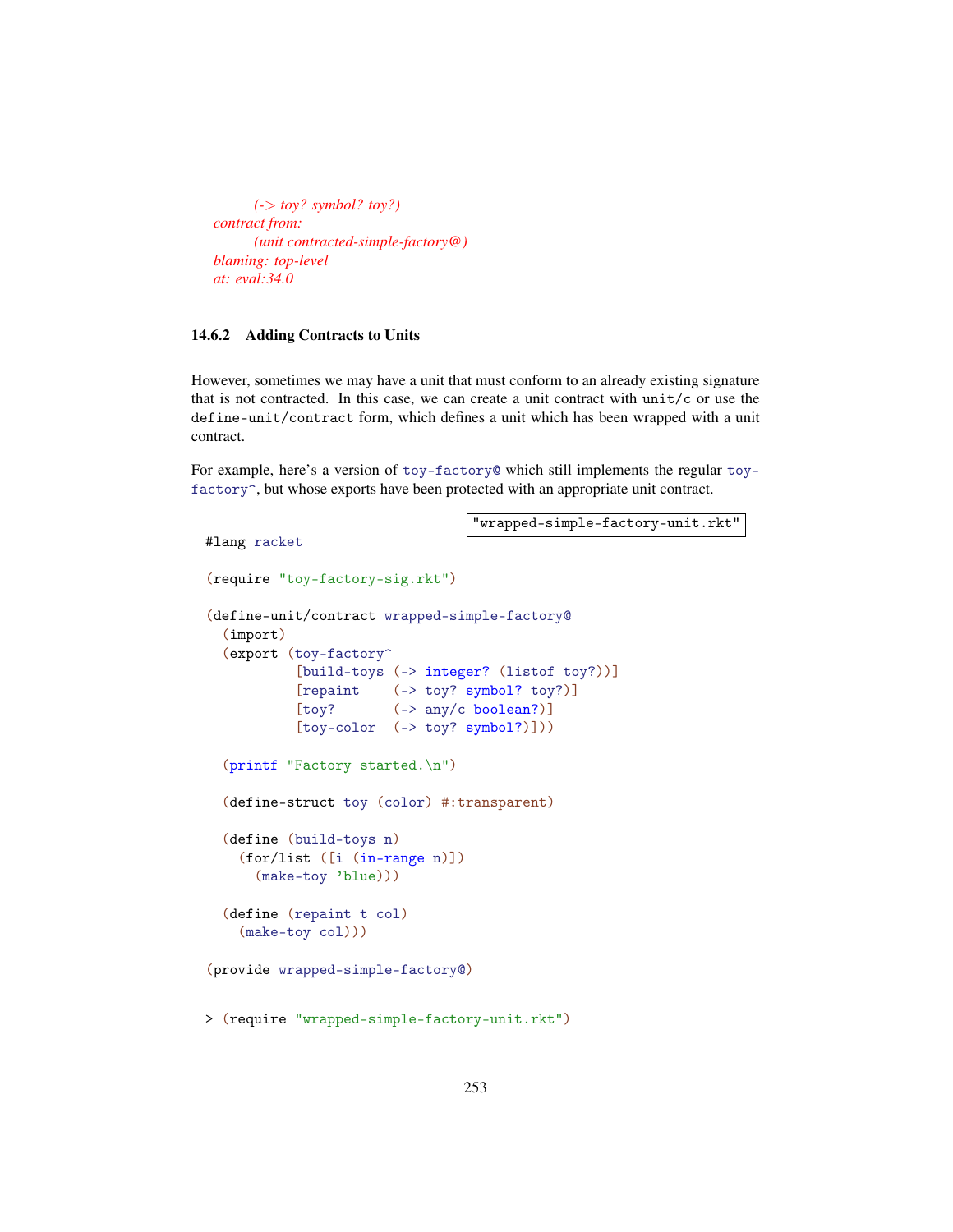```
> (define-values/invoke-unit/infer wrapped-simple-factory@)
Factory started.
> (build-toys 3)
(list (toy 'blue) (toy 'blue) (toy 'blue))
> (build-toys #f)
wrapped-simple-factory@: contract violation
 expected: integer?
 given: #f
 in: the 1st argument of
      ...
       (unit/c
        (import)
        (export (toy-factory^
                   (build-toys
                    (-> integer? (listof toy?)))
                   (repaint (-> toy? symbol? toy?))
                   (toy? (-> any/c boolean?))
                   (toy-color (-> toy? symbol?)))))
 contract from:
       (unit wrapped-simple-factory@)
 blaming: top-level
 at: <collects>/racket/unit.rkt
> (repaint 3 'blue)
wrapped-simple-factory@: contract violation
 expected: toy?
 given: 3
 in: the 1st argument of
      ...
       (unit/c
        (import)
        (export (toy-factory^
                   (build-toys
                    (-> integer? (listof toy?)))
                   (repaint (-> toy? symbol? toy?))
                   (toy? (-> any/c boolean?))
                   (toy-color (-> toy? symbol?)))))
 contract from:
       (unit wrapped-simple-factory@)
 blaming: top-level
 at: <collects>/racket/unit.rkt
```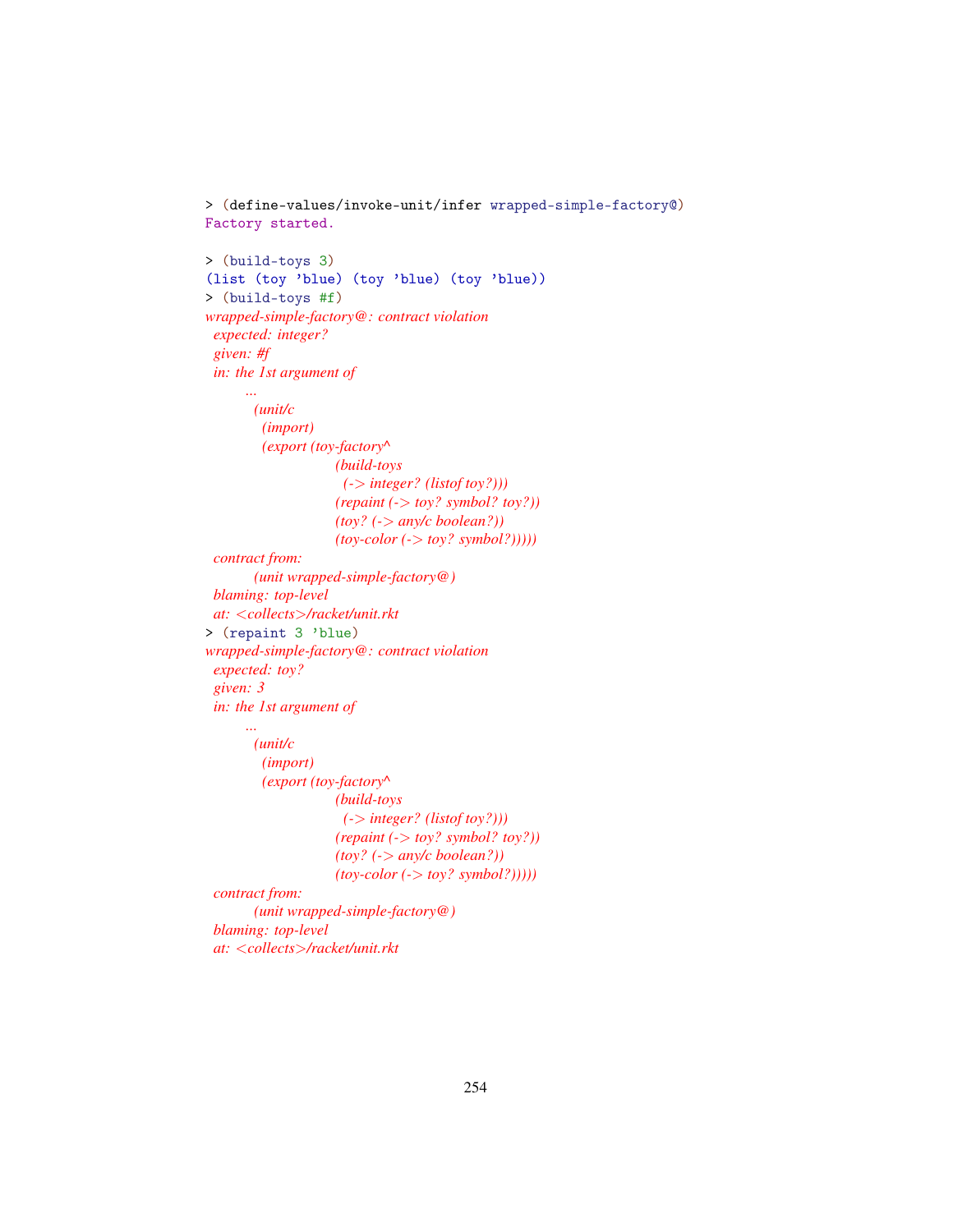### 14.7 unit versus module

As a form for modularity, unit complements module:

- The module form is primarily for managing a universal namespace. For example, it allows a code fragment to refer specifically to the car operation from racket/basethe one that extracts the first element of an instance of the built-in pair datatype—as opposed to any number of other functions with the name car. In other words, the module construct lets you refer to *the* binding that you want.
- The unit form is for parameterizing a code fragment with respect to most any kind of run-time value. For example, it allows a code fragment to work with a car function that accepts a single argument, where the specific function is determined later by linking the fragment to another. In other words, the unit construct lets you refer to *a* binding that meets some specification.

The lambda and class forms, among others, also allow paremetrization of code with respect to values that are chosen later. In principle, any of those could be implemented in terms of any of the others. In practice, each form offers certain conveniences—such as allowing overriding of methods or especially simple application to values—that make them suitable for different purposes.

The module form is more fundamental than the others, in a sense. After all, a program fragment cannot reliably refer to a lambda, class, or unit form without the namespace management provided by module. At the same time, because namespace management is closely related to separate expansion and compilation, module boundaries end up as separate-compilation boundaries in a way that prohibits mutual dependencies among fragments. For similar reasons, module does not separate interface from implementation.

Use unit when module by itself almost works, but when separately compiled pieces must refer to each other, or when you want a stronger separation between *interface* (i.e., the parts that need to be known at expansion and compilation time) and *implementation* (i.e., the runtime parts). More generally, use unit when you need to parameterize code over functions, datatypes, and classes, and when the parameterized code itself provides definitions to be linked with other parameterized code.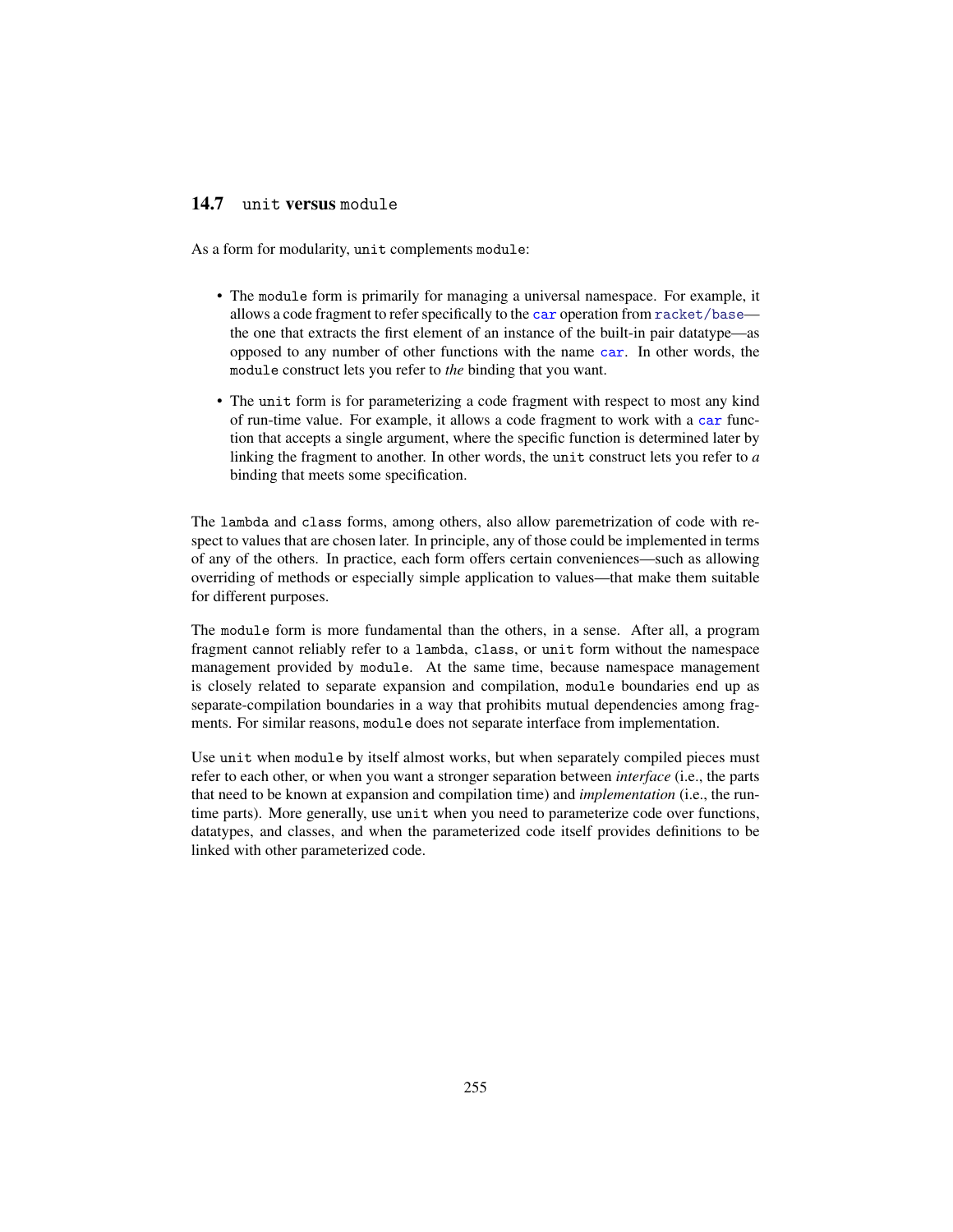# 15 Reflection and Dynamic Evaluation

Racket is a *dynamic* language. It offers numerous facilities for loading, compiling, and even constructing new code at run time.

### 15.1 eval

The eval function takes a representation of an expression or definition (as a "quoted" form or syntax object) and evaluates it:

```
> (eval '(+ 1 2))
3
```
The power of eval is that an expression can be constructed dynamically:

```
> (define (eval-formula formula)
    (eval '(let ([x 2]
                  [y 3])
             ,formula)))
> (eval-formula '(+ x y))
5
> (eval-formula '(+ (* x y) y))
9
```
This example will not work within a module or in DrRacket's definitions window, but it will work in the interactions window, for reasons that are explained by the end of §15.1.2 "Namespaces".

Of course, if we just wanted to evaluate expressions with given values for  $x$  and  $y$ , we do not need eval. A more direct approach is to use first-class functions:

```
> (define (apply-formula formula-proc)
    (formula-proc 2 3))
> (apply-formula (lambda (x y) (+ x y)))
5
> (apply-formula (lambda (x, y) ( + (* x, y) y)))
9
```
However, if expressions like  $(+ x y)$  and  $(+ ( * x y) y)$  are read from a file supplied by a user, for example, then eval might be appropriate. Similarly, the REPL reads expressions that are typed by a user and uses eval to evaluate them.

Also, eval is often used directly or indirectly on whole modules. For example, a program might load a module on demand using dynamic-require, which is essentially a wrapper around eval to dynamically load the module code.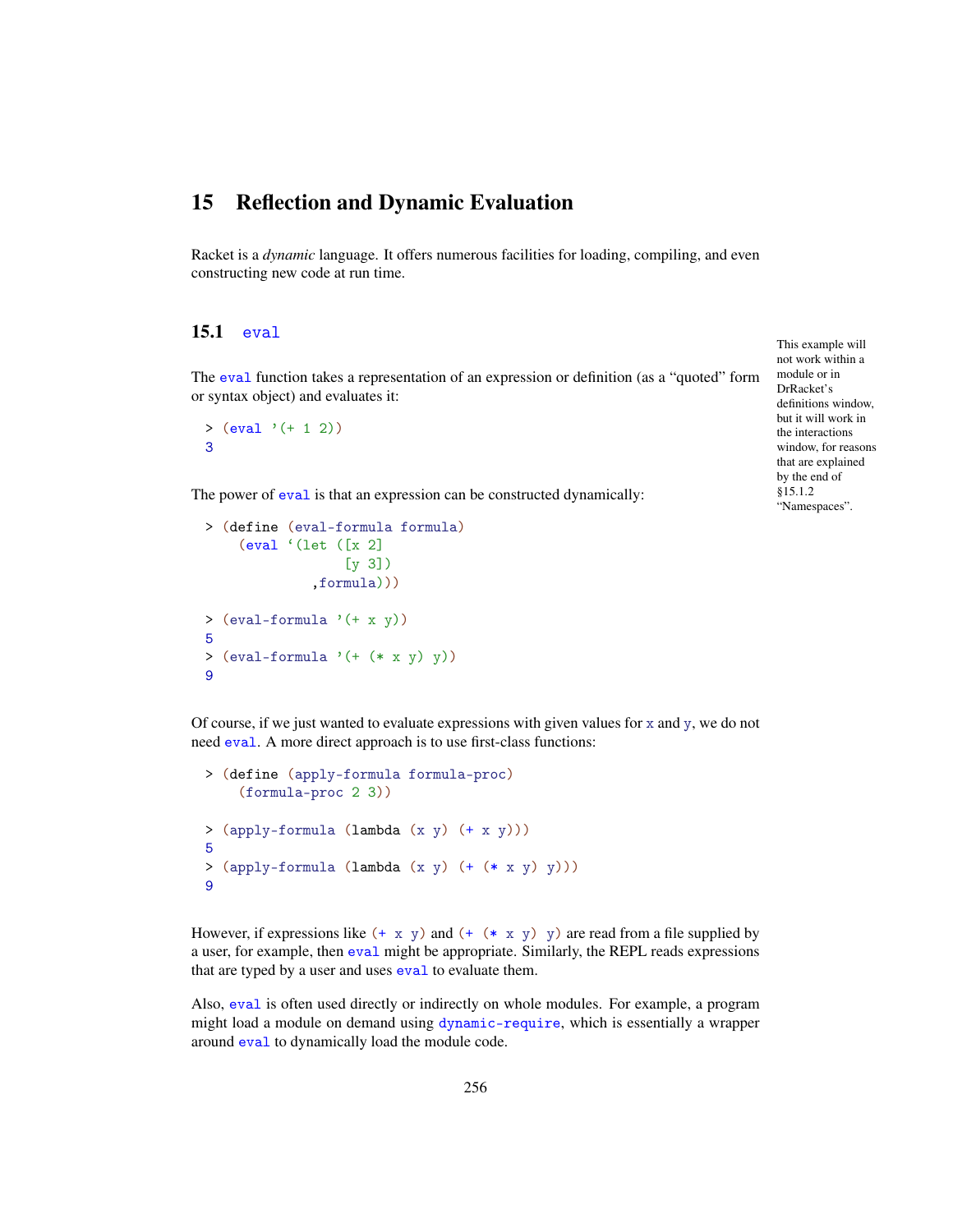#### 15.1.1 Local Scopes

The eval function cannot see local bindings in the context where it is called. For example, calling eval inside an unquoted let form to evaluate a formula does not make values visible for x and y:

```
> (define (broken-eval-formula formula)
     (let ([x 2]
            \lceil v \rceil 3])
       (eval formula)))
> (broken-eval-formula '(+ x y))
x: undefined;
 cannot reference undefined identifier
```
The eval function cannot see the x and y bindings precisely because it is a function, and Racket is a lexically scoped language. Imagine if eval were implemented as

```
(define (eval x)
 (eval-expanded (macro-expand x)))
```
then at the point when eval-expanded is called, the most recent binding of  $x$  is to the expression to evaluate, not the let binding in broken-eval-formula. Lexical scope prevents such confusing and fragile behavior, and consequently prevents eval from seeing local bindings in the context where it is called.

You might imagine that even though eval cannot see the local bindings in broken-evalformula, there must actually be a data structure mapping  $x$  to 2 and y to 3, and you would like a way to get that data structure. In fact, no such data structure exists; the compiler is free to replace every use of x with 2 at compile time, so that the local binding of x does not exist in any concrete sense at run-time. Even when variables cannot be eliminated by constantfolding, normally the names of the variables can be eliminated, and the data structures that hold local values do not resemble a mapping from names to values.

#### 15.1.2 Namespaces

Since eval cannot see the bindings from the context where it is called, another mechanism is needed to determine dynamically available bindings. A *namespace* is a first-class value that encapsulates the bindings available for dynamic evaluation. Informally, the term

Some functions, such as eval, accept an optional namespace argument. More often, the namespace used by a dynamic operation is the *current namespace* as determined by the current-namespace parameter.

*namespace* is sometimes used interchangeably with *environment* or *scope*. In Racket, the term *namespace* has the more specific, dynamic meaning given above, and it should not be confused with static lexical concepts.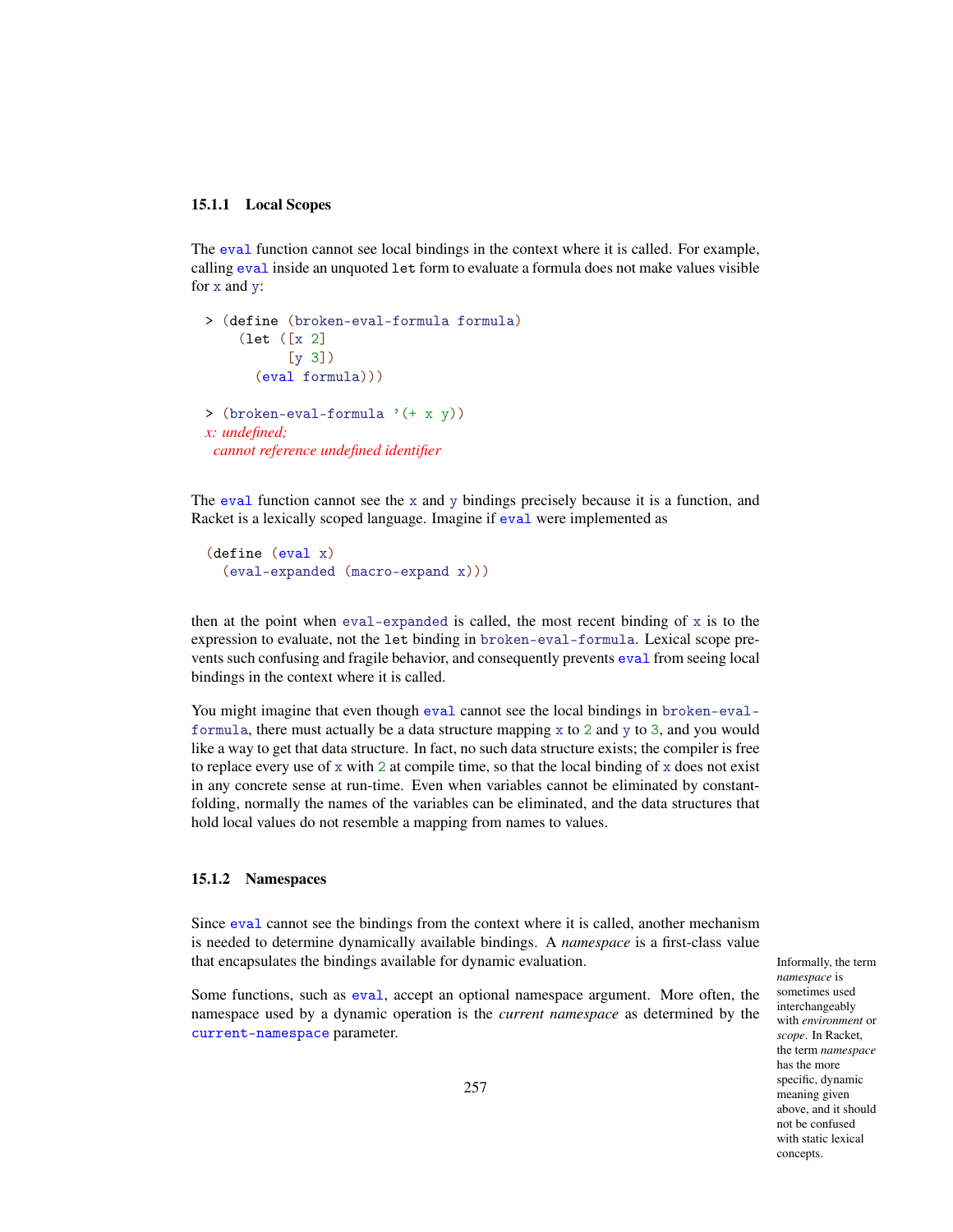When eval is used in a REPL, the current namespace is the one that the REPL uses for evaluating expressions. That's why the following interaction successfully accesses x via eval:

```
> (define x 3)
> (eval 'x)
3
```
In contrast, try the following a simple module and running in directly in DrRacket or supplying the file as a command-line argument to racket:

```
#lang racket
(eval '(cons 1 2))
```
This fails because the initial current namespace is empty. When you run racket in interactive mode (see §19.1.1 "Interactive Mode"), the initial namespace is initialized with the exports of the racket module, but when you run a module directly, the initial namespace starts empty.

In general, it's a bad idea to use eval with whatever namespace happens to be installed. Instead, create a namespace explicitly and install it for the call to eval:

```
#lang racket
(define ns (make-base-namespace))
(eval '(cons 1 2) ns) ; works
```
The make-base-namespace function creates a namespace that is initialized with the exports of racket/base. The later section §15.2 "Manipulating Namespaces" provides more information on creating and configuring namespaces.

#### 15.1.3 Namespaces and Modules

As with let bindings, lexical scope means that eval cannot automatically see the definitions of a module in which it is called. Unlike let bindings, however, Racket provides a way to reflect a module into a namespace.

The module->namespace function takes a quoted module path and produces a namespace for evaluating expressions and definitions as if they appeared in the module body:

```
> (module m racket/base
    (define x 11))
```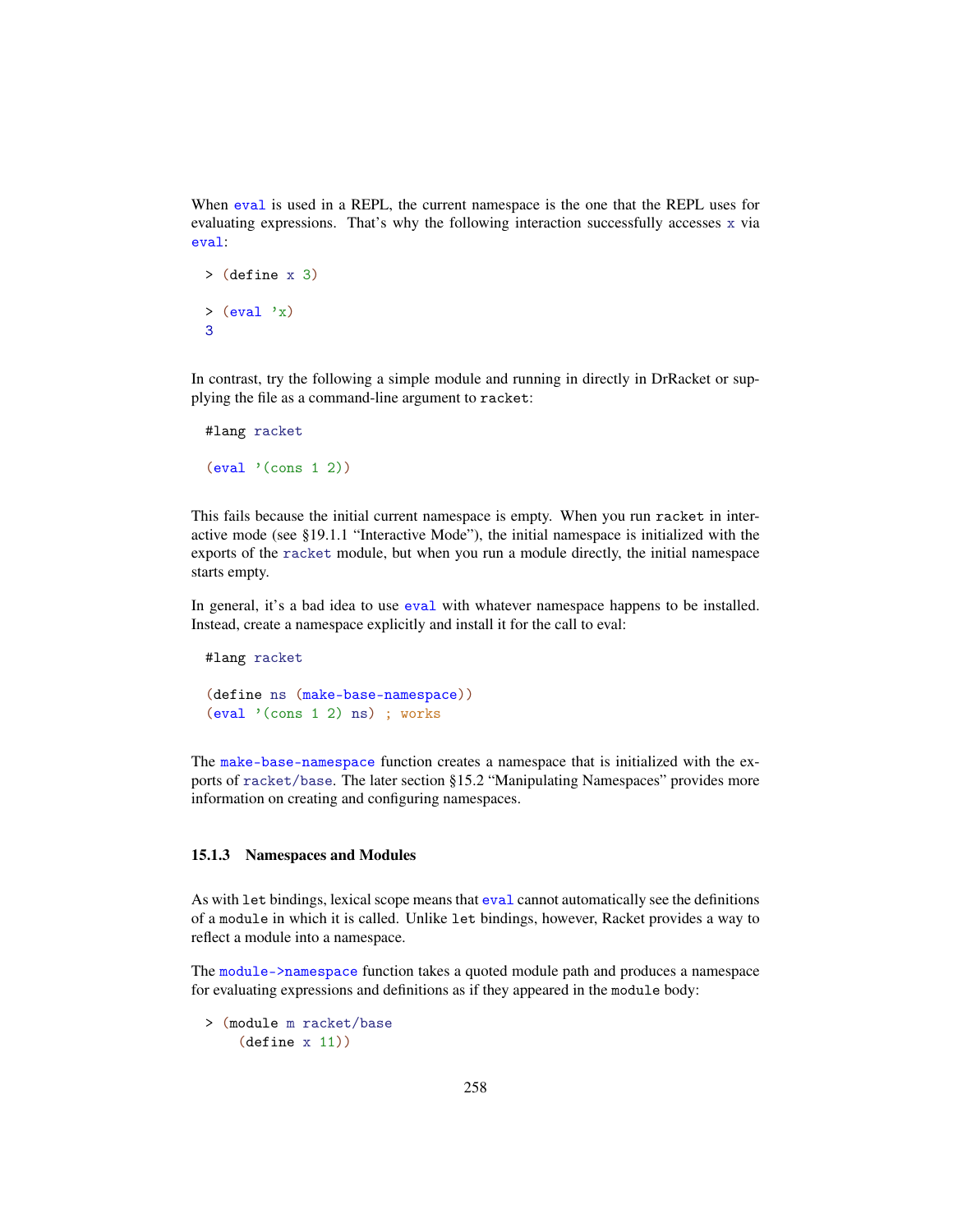```
> (require 'm)
> (define ns (module->namespace ''m))
> (eval 'x ns)
11
```
The module->namespace function is mostly useful from outside a module, where the module's full name is known. Inside a module form, however, the full name of a module may not be known, because it may depend on where the module source is location when it is eventually loaded.

The double quoting in ''m is because 'm is a module path that refers to an interactively declared module, and so ''m is the quoted form of the path.

From within a module, use define-namespace-anchor to declare a reflection hook on the module, and use namespace-anchor->namespace to reel in the module's namespace:

```
#lang racket
(define-namespace-anchor a)
(define ns (namespace-anchor->namespace a))
(define x 1)
(define y 2)
\left(\text{eval } '(\text{cons } x y) \text{ ns}\right); produces (1.2)
```
## 15.2 Manipulating Namespaces

A namespace encapsulates two pieces of information:

- A mapping from identifiers to bindings. For example, a namespace might map the identifier lambda to the lambda form. An "empty" namespace is one that maps every identifier to an uninitialized top-level variable.
- A mapping from module names to module declarations and instances.

The first mapping is used for evaluating expressions in a top-level context, as in (eval '(lambda  $(x)$   $(+ x 1)$ )). The second mapping is used, for example, by dynamicrequire to locate a module. The call (eval '(require racket/base)) normally uses both pieces: the identifier mapping determines the binding of require; if it turns out to mean require, then the module mapping is used to locate the racket/base module.

From the perspective of the core Racket run-time system, all evaluation is reflective. Execution starts with an initial namespace that contains a few primitive modules, and that is further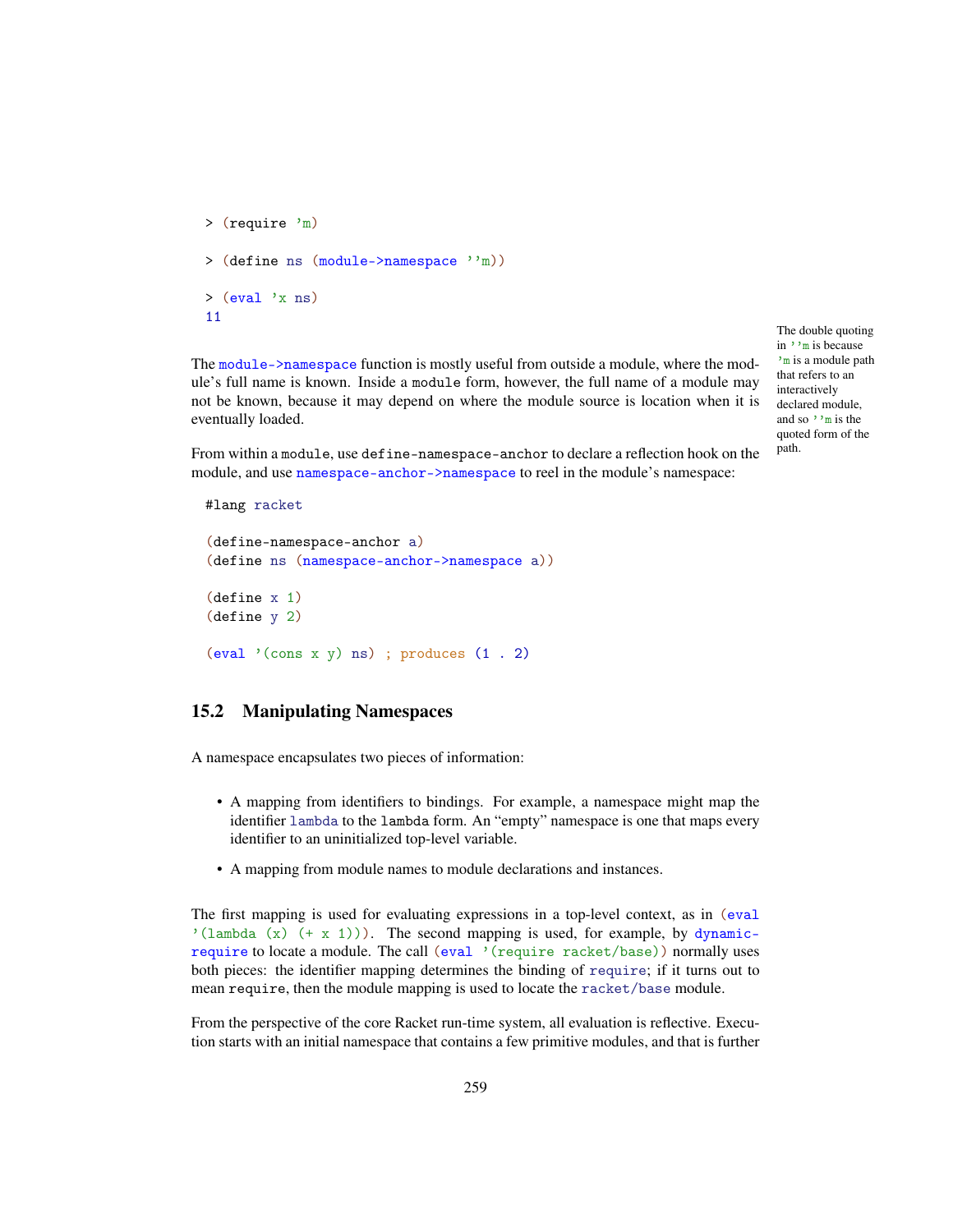populated by loading files and modules as specified on the command line or as supplied in the REPL. Top-level require and define forms adjusts the identifier mapping, and module declarations (typically loaded on demand for a require form) adjust the module mapping.

#### 15.2.1 Creating and Installing Namespaces

The function make-empty-namespace creates a new, empty namespace. Since the namespace is truly empty, it cannot at first be used to evaluate any top-level expression—not even (require racket). In particular,

```
(parameterize ([current-namespace (make-empty-namespace)])
 (namespace-require 'racket))
```
fails, because the namespace does not include the primitive modules on which racket is built.

To make a namespace useful, some modules must be *attached* from an existing namespace. Attaching a module adjusts the mapping of module names to instances by transitively copying entries (the module and all its imports) from an existing namespace's mapping. Normally, instead of just attaching the primitive modules—whose names and organization are subject to change—a higher-level module is attached, such as racket or racket/base.

The make-base-empty-namespace function provides a namespace that is empty, except that racket/base is attached. The resulting namespace is still "empty" in the sense that the identifiers-to-bindings part of the namespace has no mappings; only the module mapping has been populated. Nevertheless, with an initial module mapping, further modules can be loaded.

A namespace created with make-base-empty-namespace is suitable for many basic dynamic tasks. For example, suppose that a my-dsl library implements a domain-specific language in which you want to execute commands from a user-specified file. A namespace created with make-base-empty-namespace is enough to get started:

```
(define (run-dsl file)
 (parameterize ([current-namespace (make-base-empty-namespace)])
   (namespace-require 'my-dsl)
    (load file)))
```
Note that the parameterize of current-namespace does not affect the meaning of identifiers like namespace-require within the parameterize body. Those identifiers obtain their meaning from the enclosing context (probably a module). Only expressions that are dynamic with respect to this code, such as the content of loaded files, are affected by the parameterize.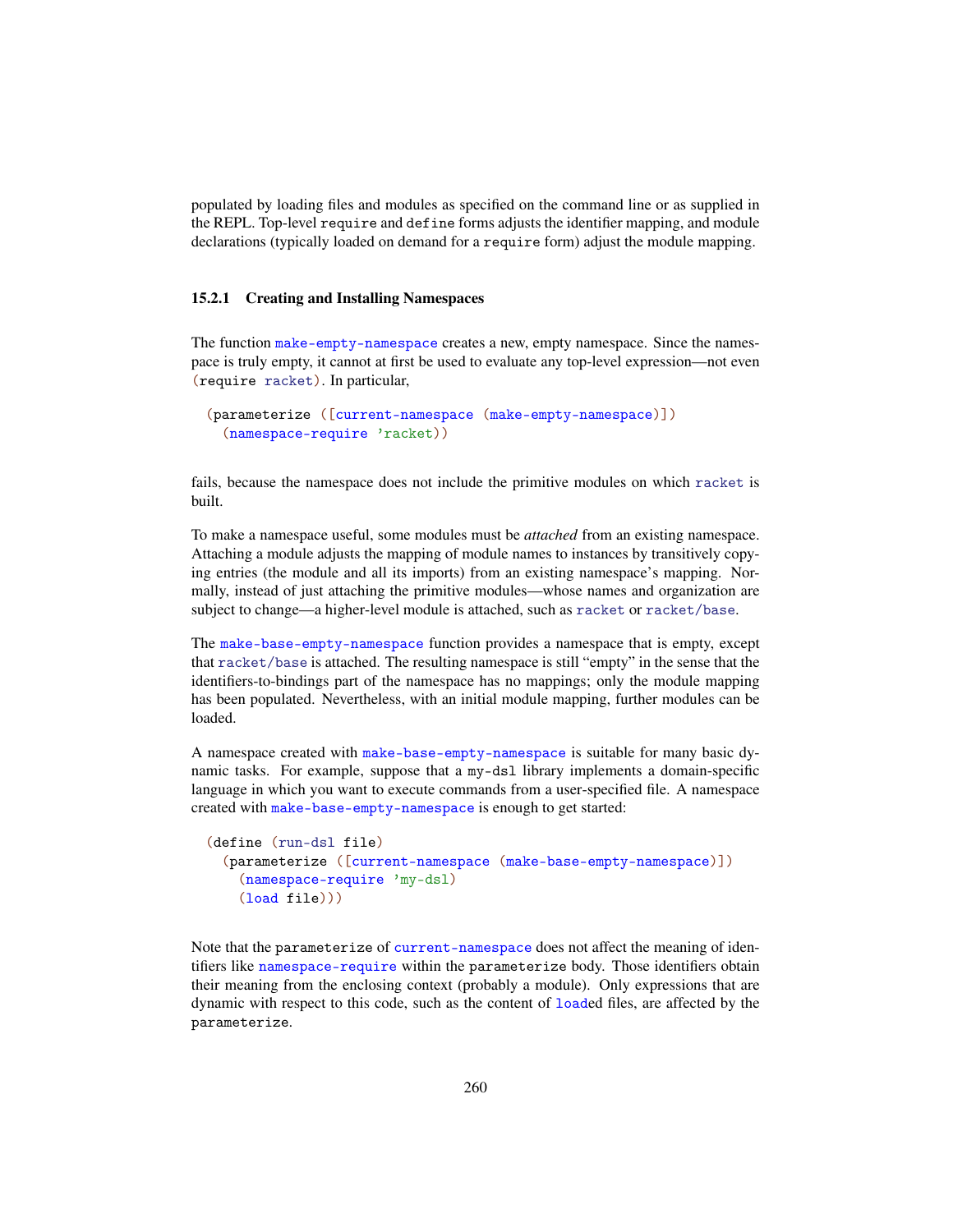Another subtle point in the above example is the use of (namespace-require 'my-dsl) instead of (eval '(require my-dsl)). The latter would not work, because eval needs to obtain a meaning for require in the namespace, and the namespace's identifier mapping is initially empty. The namespace-require function, in contrast, directly imports the given module into the current namespace. Starting with (namespace-require 'racket/base) would introduce a binding for require and make a subsequent (eval '(require mydsl)) work. The above is better, not only because it is more compact, but also because it avoids introducing bindings that are not part of the domain-specific languages.

#### 15.2.2 Sharing Data and Code Across Namespaces

Modules not attached to a new namespace will be loaded and instantiated afresh if they are demanded by evaluation. For example, racket/base does not include racket/class, and loading racket/class again will create a distinct class datatype:

```
> (require racket/class)
> (class? object%)
#t
> (class?
   (parameterize ([current-namespace (make-base-empty-namespace)])
     (namespace-require 'racket/class) ; loads again
     (eval 'object%)))
#f
```
For cases when dynamically loaded code needs to share more code and data with its context, use the namespace-attach-module function. The first argument to namespace-attachmodule is a source namespace from which to draw a module instance; in some cases, the current namespace is known to include the module that needs to be shared:

```
> (require racket/class)
> (class?
   (let ([ns (make-base-empty-namespace)])
     (namespace-attach-module (current-namespace)
                               'racket/class
                              ns)
     (parameterize ([current-namespace ns])
       (namespace-require 'racket/class) ; uses attached
       (eval 'object%))))
#t
```
Within a module, however, the combination of define-namespace-anchor and namespace-anchor->empty-namespace offers a more reliable method for obtaining a source namespace: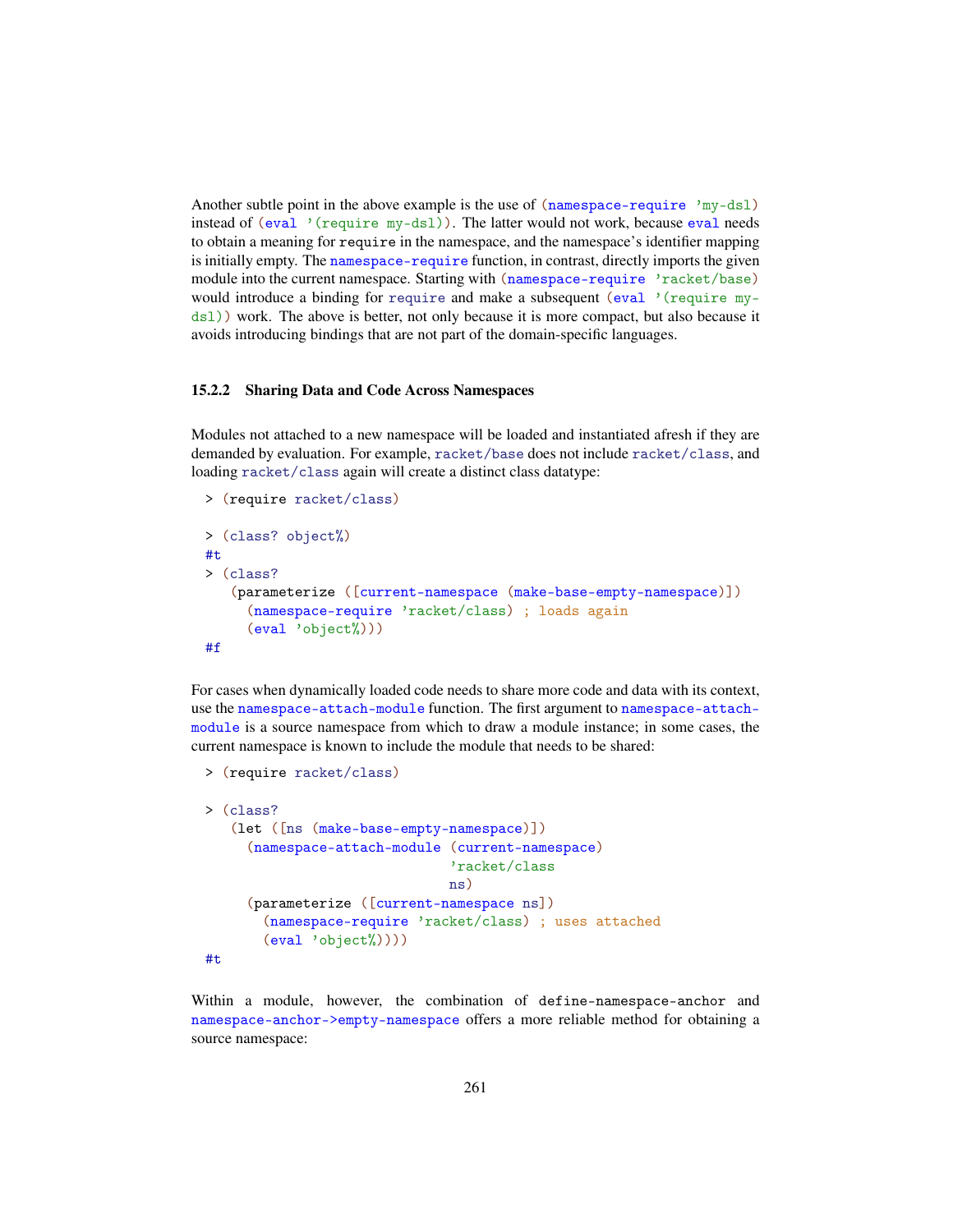```
#lang racket/base
(require racket/class)
(define-namespace-anchor a)
(define (load-plug-in file)
  (let ([ns (make-base-empty-namespace)])
    (namespace-attach-module (namespace-anchor->empty-namespace a)
                              'racket/class
                              ns)
    (parameterize ([current-namespace ns])
      (dynamic-require file 'plug-in%))))
```
The anchor bound by namespace-attach-module connects the run time of a module with the namespace in which a module is loaded (which might differ from the current namespace). In the above example, since the enclosing module requires  $racket/class$ , the namespace produced by namespace-anchor->empty-namespace certainly contains an instance of racket/class. Moreover, that instance is the same as the one imported into the module, so the class datatype is shared.

### 15.3 Scripting Evaluation and Using load

Historically, Lisp implementations did not offer module systems. Instead, large programs were built by essentially scripting the REPL to evaluate program fragments in a particular order. While REPL scripting turns out to be a bad way to structure programs and libraries, it is still sometimes a useful capability. Describing a

The load function runs a REPL script by reading S-expressions from a file, one by one, and passing them to eval. If a file "place.rkts" contains

```
(define city "Salt Lake City")
(define state "Utah")
(printf "∼a, ∼a\n" city state)
```
the same reasons described in §15.1.2 "Namespaces":

then it can be loaded in a REPL:

```
> (load "place.rkts")
Salt Lake City, Utah
> city
"Salt Lake City"
```
program via load interacts especially badly with macro-defined language extensions [Flatt02].

```
262
```
Since load uses eval, however, a module like the following generally will not work—for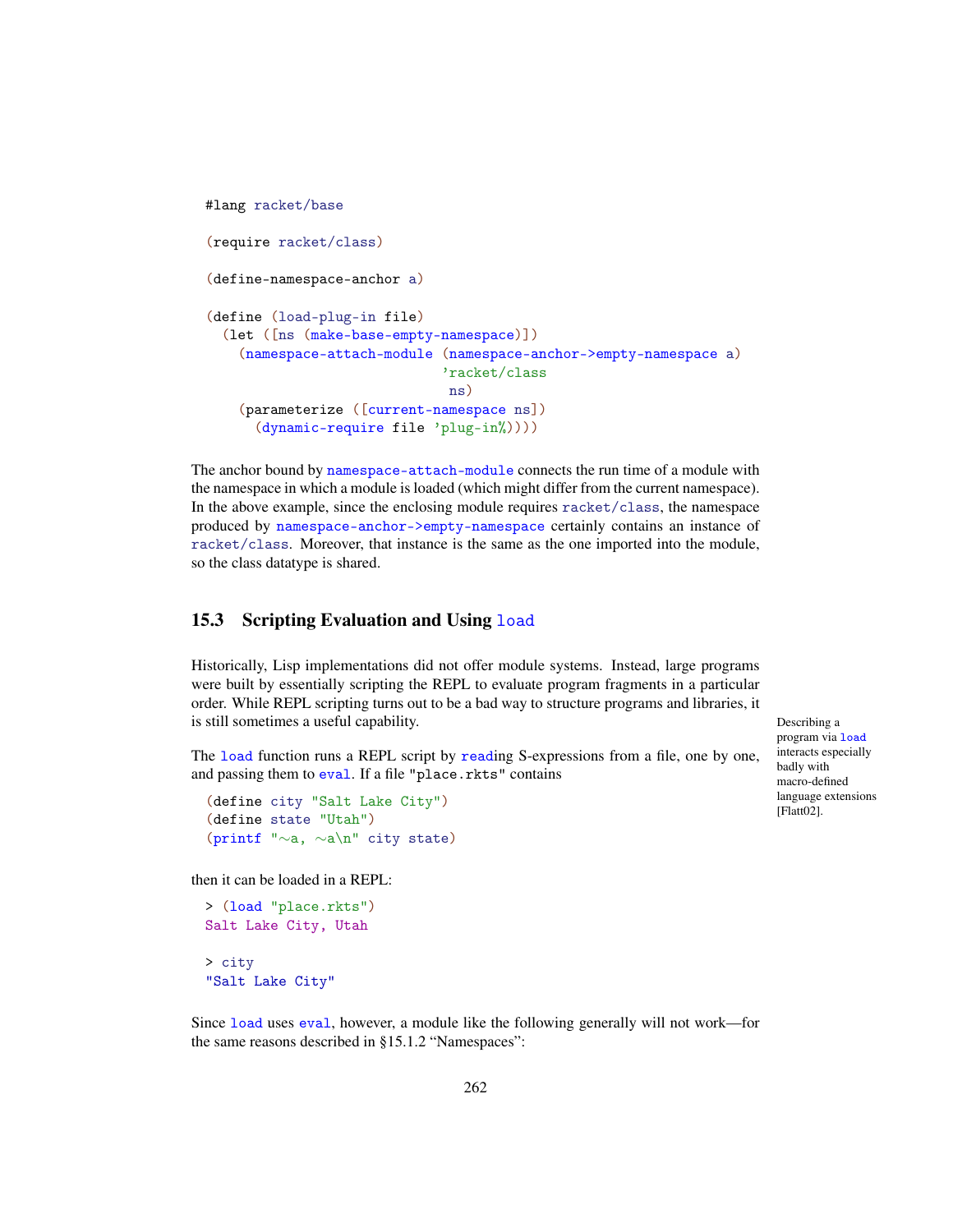```
#lang racket
(define there "Utopia")
(load "here.rkts")
```
The current namespace for evaluating the content of "here.rkts" is likely to be empty; in any case, you cannot get there from "here.rkts". Also, any definitions in "here.rkts" will not become visible for use within the module; after all, the load happens dynamically, while references to identifiers within the module are resolved lexically, and therefore statically.

Unlike eval, load does not accept a namespace argument. To supply a namespace to load, set the current-namespace parameter. The following example evaluates the expressions in "here.rkts" using the bindings of the racket/base module:

```
#lang racket
(parameterize ([current-namespace (make-base-namespace)])
  (load "here.rkts"))
```
You can even use namespace-anchor->namespace to make the bindings of the enclosing module accessible for dynamic evaluation. In the following example, when "here.rkts" is loaded, it can refer to there as well as the bindings of racket:

```
#lang racket
(define there "Utopia")
(define-namespace-anchor a)
(parameterize ([current-namespace (namespace-anchor-
>namespace a)])
  (load "here.rkts"))
```
Still, if "here.rkts" defines any identifiers, the definitions cannot be directly (i.e., statically) referenced by in the enclosing module.

The racket/load module language is different from racket or racket/base. A module using racket/load treats all of its content as dynamic, passing each form in the module body to eval (using a namespace that is initialized with racket). As a result, uses of eval and load in the module body see the same dynamic namespace as immediate body forms. For example, if "here.rkts" contains

```
(define here "Morporkia")
(define (go!) (set! here there))
```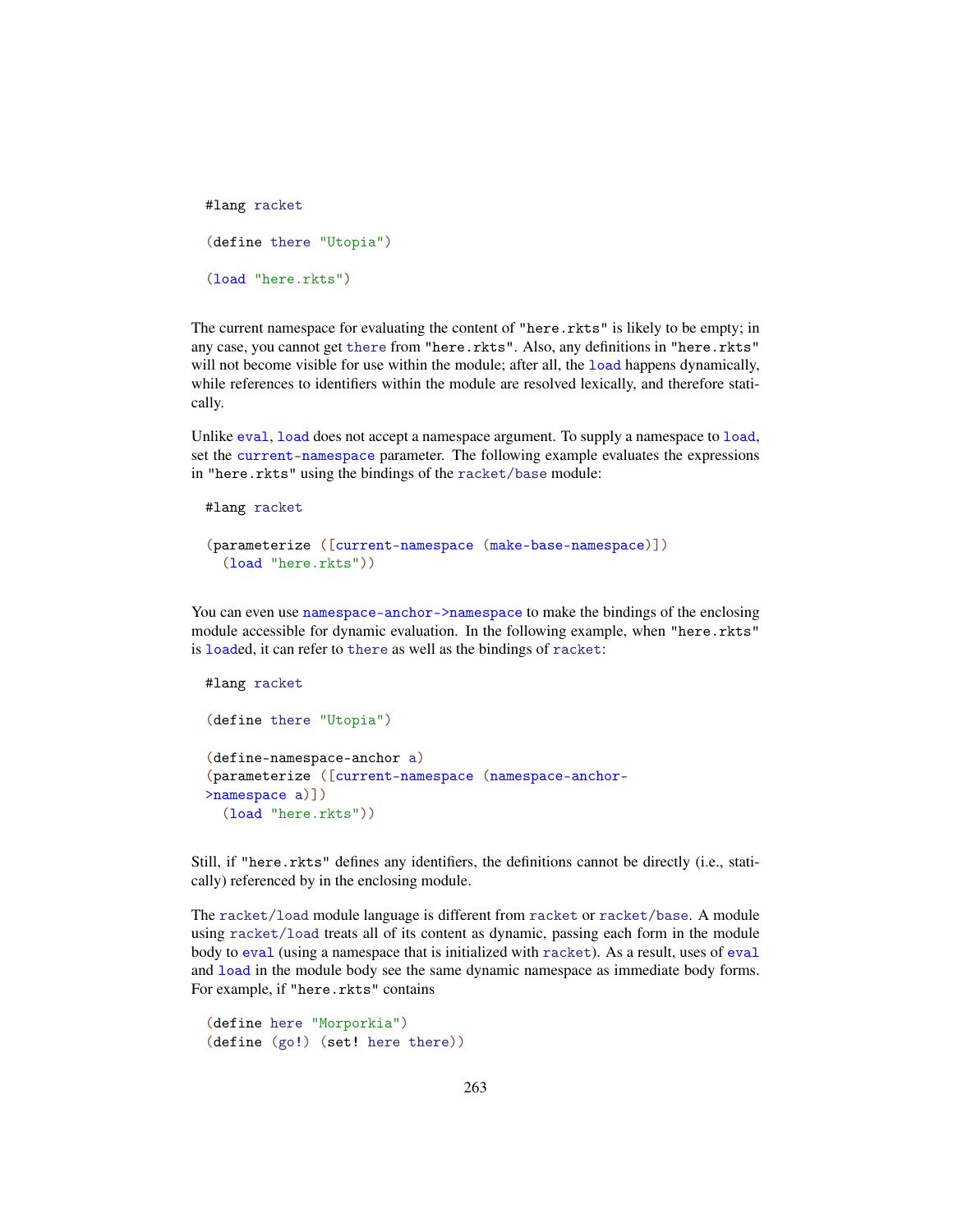then running

```
#lang racket/load
(define there "Utopia")
(load "here.rkts")
(go!)
(printf "∼a\n" here)
```
prints "Utopia".

Drawbacks of using racket/load include reduced error checking, tool support, and performance. For example, with the program

```
#lang racket/load
(define good 5)
(printf "running\n")
good
bad
```
DrRacket's Check Syntax tool cannot tell that the second good is a reference to the first, and the unbound reference to bad is reported only at run time instead of rejected syntactically.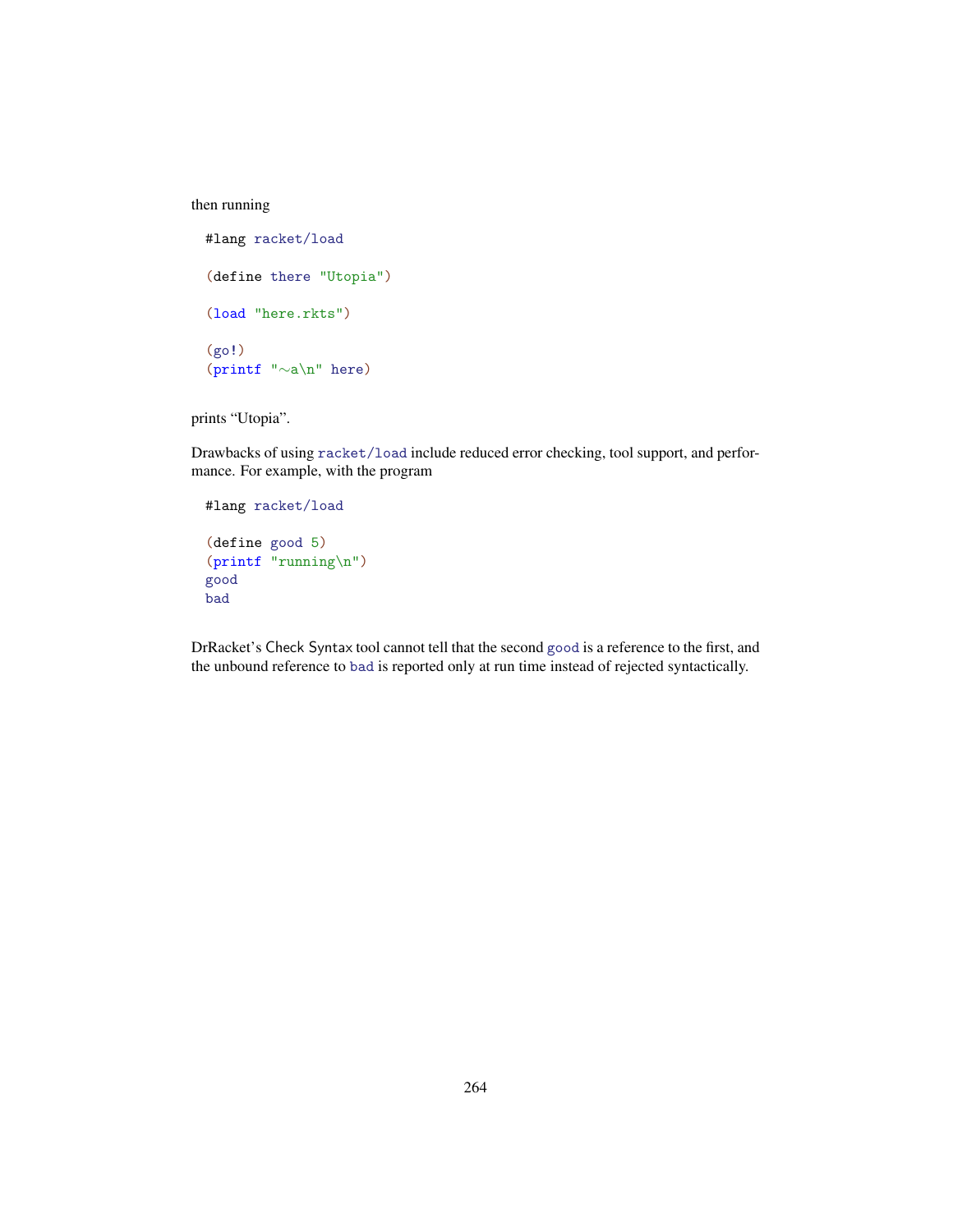# 16 Macros

A *macro* is a syntactic form with an associated *transformer* that *expands* the original form into existing forms. To put it another way, a macro is an extension to the Racket compiler. Most of the syntactic forms of racket/base and racket are actually macros that expand into a small set of core constructs.

Like many languages, Racket provides pattern-based macros that make simple transformations easy to implement and reliable to use. Racket also supports arbitrary macro transformers that are implemented in Racket—or in a macro-extended variant of Racket.

### 16.1 Pattern-Based Macros

A *pattern-based macro* replaces any code that matches a pattern to an expansion that uses parts of the original syntax that match parts of the pattern.

#### 16.1.1 define-syntax-rule

The simplest way to create a macro is to use define-syntax-rule:

```
(define-syntax-rule pattern template)
```
As a running example, consider the swap macro, which swaps the values stored in two variables. It can be implemented using define-syntax-rule as follows: The macro is

```
(define-syntax-rule (swap x y)
 (let ([tmp x])
    (set! x y)
    (set! y tmp)))
```
"un-Rackety" in the sense that it involves side effects on variables—but the point of macros is to let you add syntactic forms that some other language designer might not approve.

variables similar to pattern variables for match. See §12 "Pattern Matching".

The define-syntax-rule form binds a macro that matches a single pattern. The pattern must always start with an open parenthesis followed by an identifier, which is swap in this case. After the initial identifier, other identifiers are *macro pattern variables* that can match anything in a use of the macro. Thus, this macro matches the form (swap form1 form2) for any  $form_1$  and  $form_2$ . Macro pattern

After the pattern in define-syntax-rule is the *template*. The template is used in place of a form that matches the pattern, except that each instance of a pattern variable in the template is replaced with the part of the macro use the pattern variable matched. For example, in

(swap first last)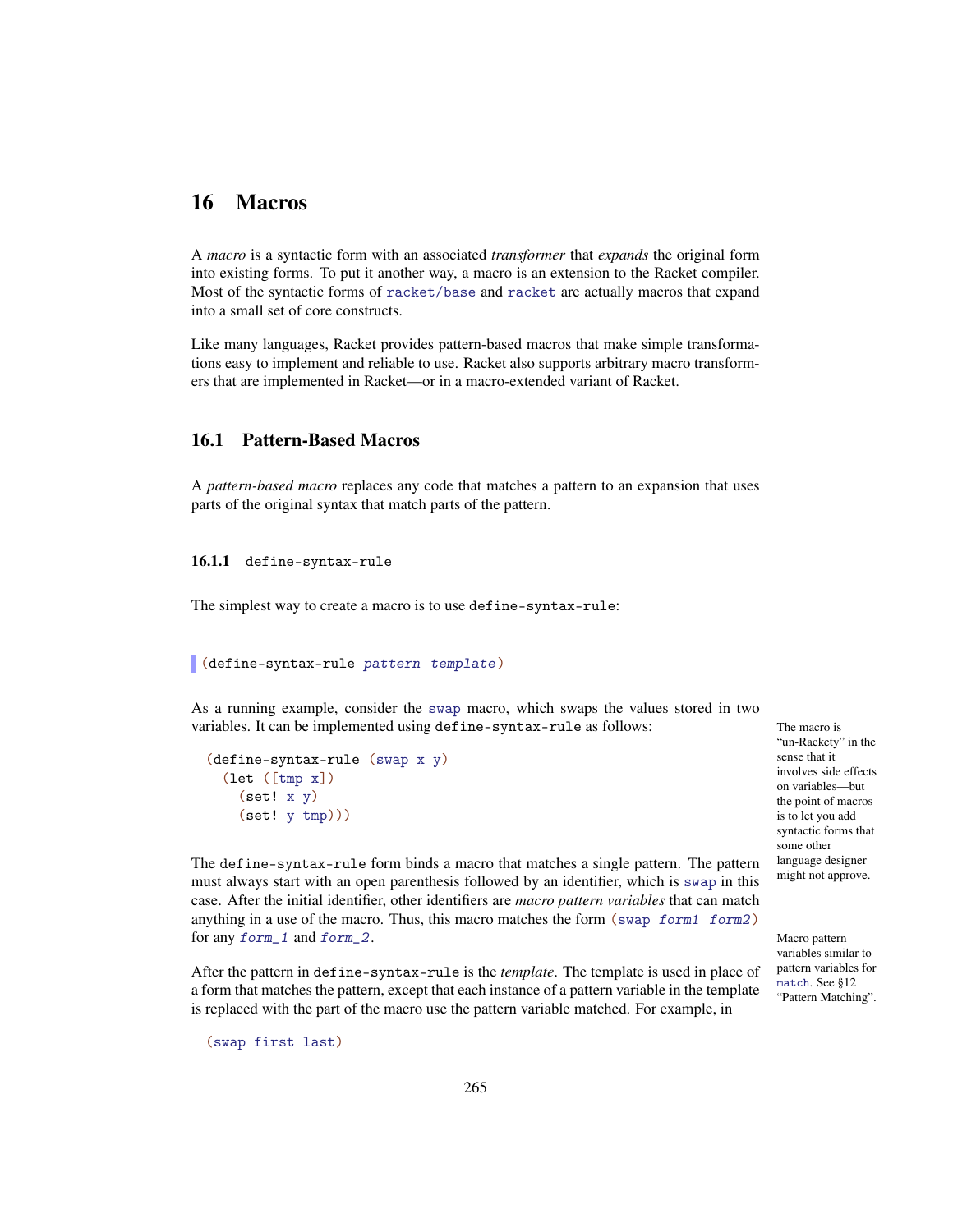the pattern variable x matches first and y matches last, so that the expansion is

```
(let ([tmp first])
  (set! first last)
  (set! last tmp))
```
#### 16.1.2 Lexical Scope

Suppose that we use the swap macro to swap variables named tmp and other:

(let ([tmp 5] [other 6]) (swap tmp other) (list tmp other))

The result of the above expression should be (6 5). The naive expansion of this use of swap, however, is

```
(let ([tmp 5]
     [other 6])
 (let ([tmp tmp])
   (set! tmp other)
   (set! other tmp))
 (list tmp other))
```
whose result is  $(5 6)$ . The problem is that the naive expansion confuses the tmp in the context where swap is used with the tmp that is in the macro template.

Racket doesn't produce the naive expansion for the above use of swap. Instead, it produces

```
(let ([tmp 5]
     [other 6])
 (let ([tmp_1 tmp])
   (set! tmp other)
   (set! other tmp_1))
 (list tmp other))
```
with the correct result in (6 5). Similarly, in the example

```
(let ([set! 5]
      [other 6])
  (swap set! other)
  (list set! other))
```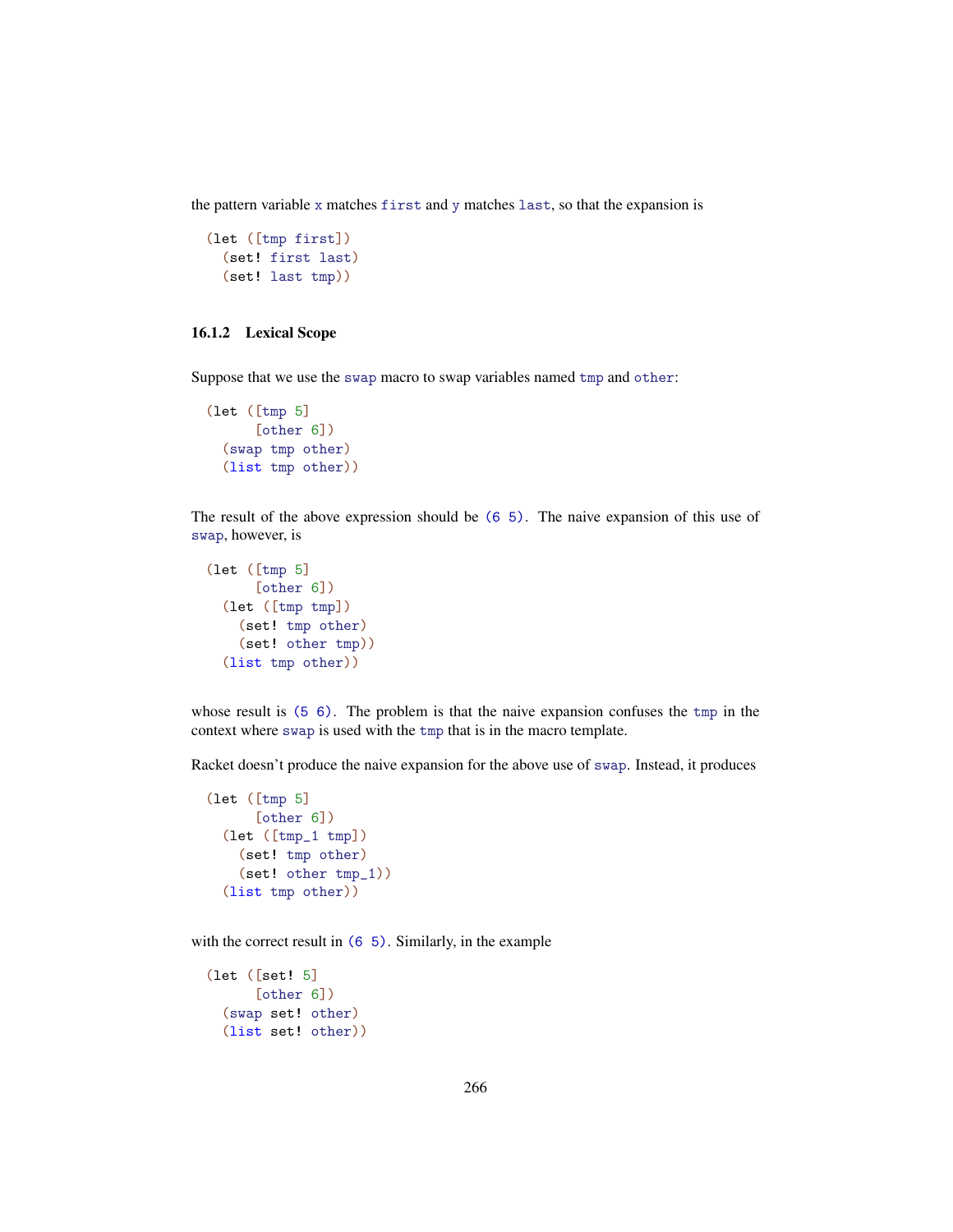the expansion is

```
(let ([set!_1 5]
      [other 6])
 (let ([tmp_1 set!_1])
   (set! set!_1 other)
    (set! other tmp_1))
 (list set!_1 other))
```
so that the local set! binding doesn't interfere with the assignments introduced by the macro template.

In other words, Racket's pattern-based macros automatically maintain lexical scope, so macro implementors can reason about variable reference in macros and macro uses in the same way as for functions and function calls.

#### 16.1.3 define-syntax and syntax-rules

The define-syntax-rule form binds a macro that matches a single pattern, but Racket's macro system supports transformers that match multiple patterns starting with the same identifier. To write such macros, the programmer must use the more general define-syntax form along with the syntax-rules transformer form:

```
(define-syntax id
  (syntax-rules (literal-id ...)
    [pattern template]
    ...))
```
For example, suppose we would like a rotate macro that generalizes swap to work on either two or three identifiers, so that

```
(let ([red 1] [green 2] [blue 3])
 (rotate red green) ; swaps
 (rotate red green blue) ; rotates left
 (list red green blue))
```
define-syntax-rule form is itself a macro that expands into define-syntax with a syntax-rules form that contains only one pattern and template.

The

produces (1 3 2). We can implement rotate using syntax-rules:

```
(define-syntax rotate
 (syntax-rules ()
    [(rotate a b) (swap a b)]
    [(rotate a b c) (begin
                     (swap a b)
                     (swap b c))]))
```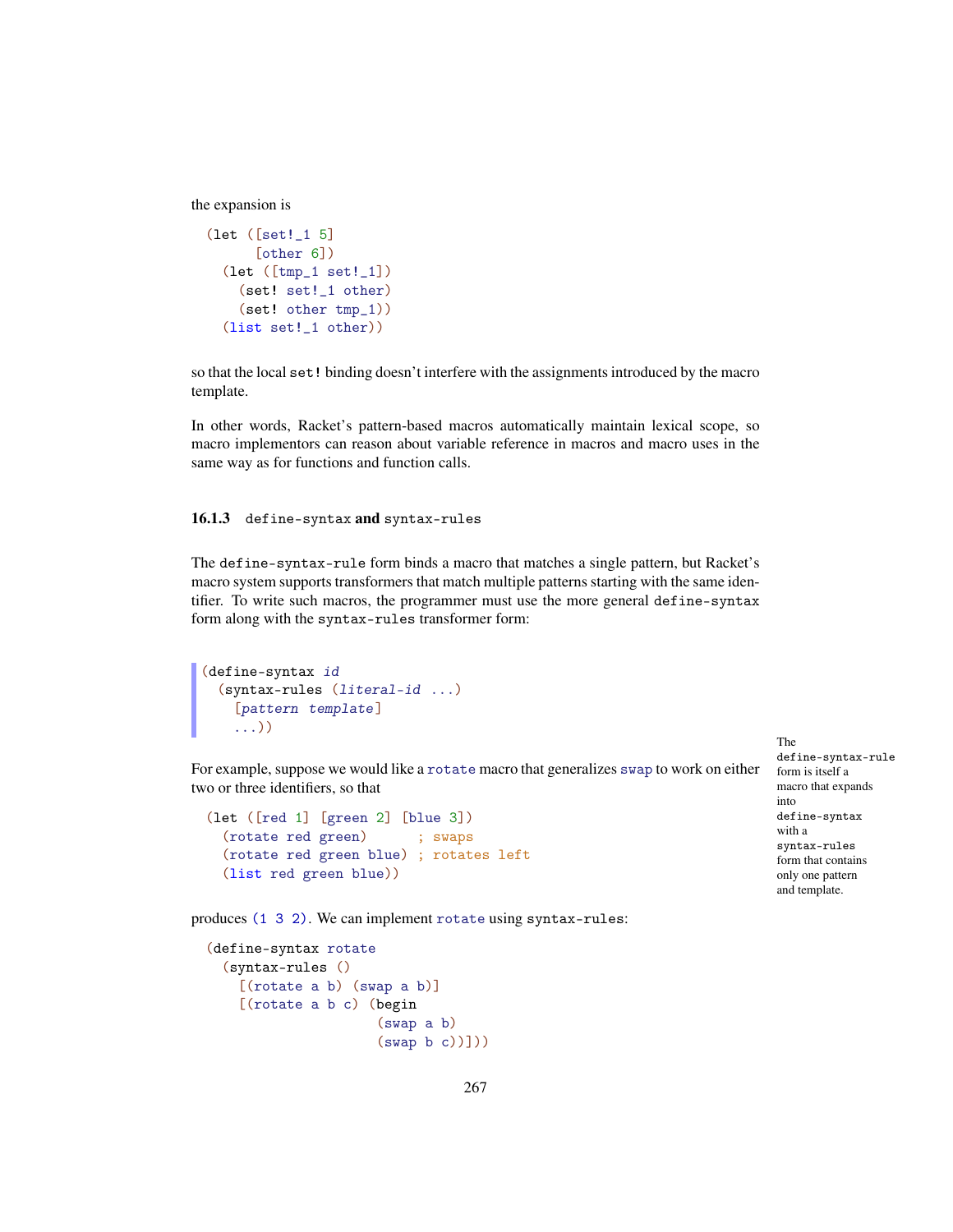The expression (rotate red green) matches the first pattern in the syntax-rules form, so it expands to (swap red green). The expression (rotate a b c) matches the second pattern, so it expands to (begin (swap red green) (swap green blue)).

#### 16.1.4 Matching Sequences

A better rotate macro would allow any number of identifiers, instead of just two or three. To match a use of rotate with any number of identifiers, we need a pattern form that has something like a Kleene star. In a Racket macro pattern, a star is written as ....

To implement rotate with ..., we need a base case to handle a single identifier, and an inductive case to handle more than one identifier:

```
(define-syntax rotate
 (syntax-rules ()
    [(rotate a) (void)]
    [(rotate a b c ...) (begin
                          (swap a b)
                           (rotate b c ...))]))
```
When a pattern variable like c is followed by  $\dots$  in a pattern, then it must be followed by ... in a template, too. The pattern variable effectively matches a sequence of zero or more forms, and it is replaced in the template by the same sequence.

Both versions of rotate so far are a bit inefficient, since pairwise swapping keeps moving the value from the first variable into every variable in the sequence until it arrives at the last one. A more efficient rotate would move the first value directly to the last variable. We can use ... patterns to implement the more efficient variant using a helper macro:

```
(define-syntax rotate
  (syntax-rules ()
    [(rotate a c ...)
     (\text{shift-to } (c \dots a) (a c \dots))])
(define-syntax shift-to
  (syntax-rules ()
    [(\text{shift-to } (\text{from0 from} ...), (\text{to0 to} ...))(let ([tmp from0])
        (set! to from) ...
        (set! to0 tmp))]))
```
In the shift-to macro,  $\dots$  in the template follows (set! to from), which causes the (set! to from) expression to be duplicated as many times as necessary to use each identifier matched in the to and from sequences. (The number of to and from matches must be the same, otherwise the macro expansion fails with an error.)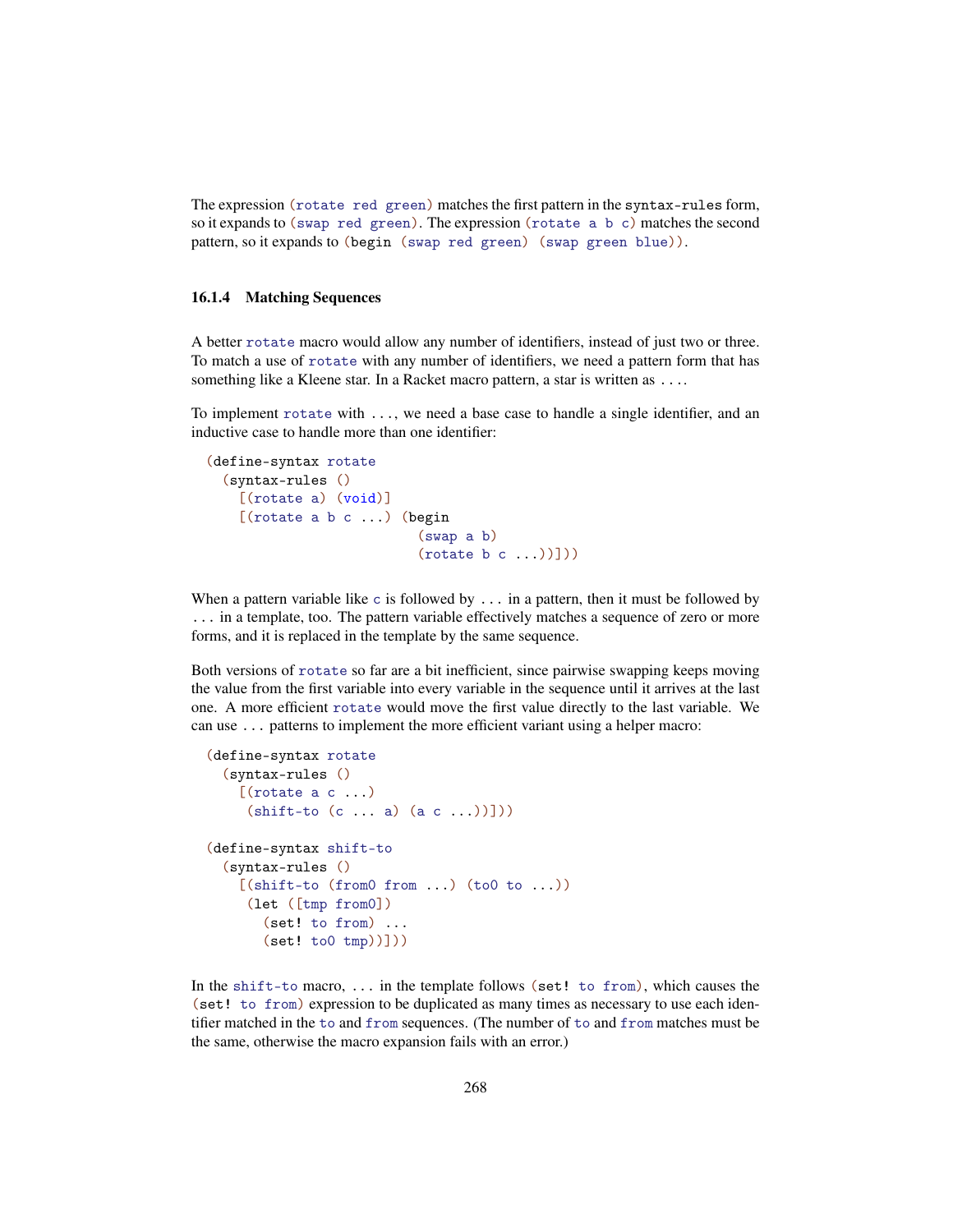#### 16.1.5 Identifier Macros

Given our macro definitions, the swap or rotate identifiers must be used after an open parenthesis, otherwise a syntax error is reported:

 $>$  (+ swap 3) *eval:2:0: swap: bad syntax in: swap*

An *identifier macro* is a pattern-matching macro that works in any expression. For example, we can define clock as an identifier macro that expands to (get-clock), so (+ clock 3) would expand to (+ (get-clock) 3). An identifier macro also cooperates with set!, and we can define clock so that (set! clock 3) expands to (put-clock! 3).

The syntax-id-rules form is like syntax-rules, but it creates a transformer that acts as an identifier macro:

```
(define-syntax id
 (syntax-id-rules (literal-id ...)
   [pattern template]
   ...))
```
Unlike a syntax-rules form, the patterns are not required to start with an open parenthesis. In addition, syntax-id-rules cooperates specially with set!, so that set! invokes the macro when  $id$  is the target of an assignment; consequently, set! is typically used as a literal with syntax-id-rules to match such uses of set!.

```
(define-syntax clock
  (syntax-id-rules (set!)
    [(set! clock e) (put-clock! e)]
    [(\text{clock } a \dots) ((\text{get-clock } a \dots)][clock (get-clock)]))
(define-values (get-clock put-clock!)
  (let ([private-clock 0])
    (values (lambda () private-clock)
             (lambda (v) (set! private-clock v)))))
```
The (clock a ...) pattern is needed because, when an identifier macro is used after an open parenthesis, the macro transformer is given the whole form, like with a non-identifier macro. Put another way, the syntax-rules form is essentially a special case of the syntax-id-rules form with errors in the set! and lone-identifier cases.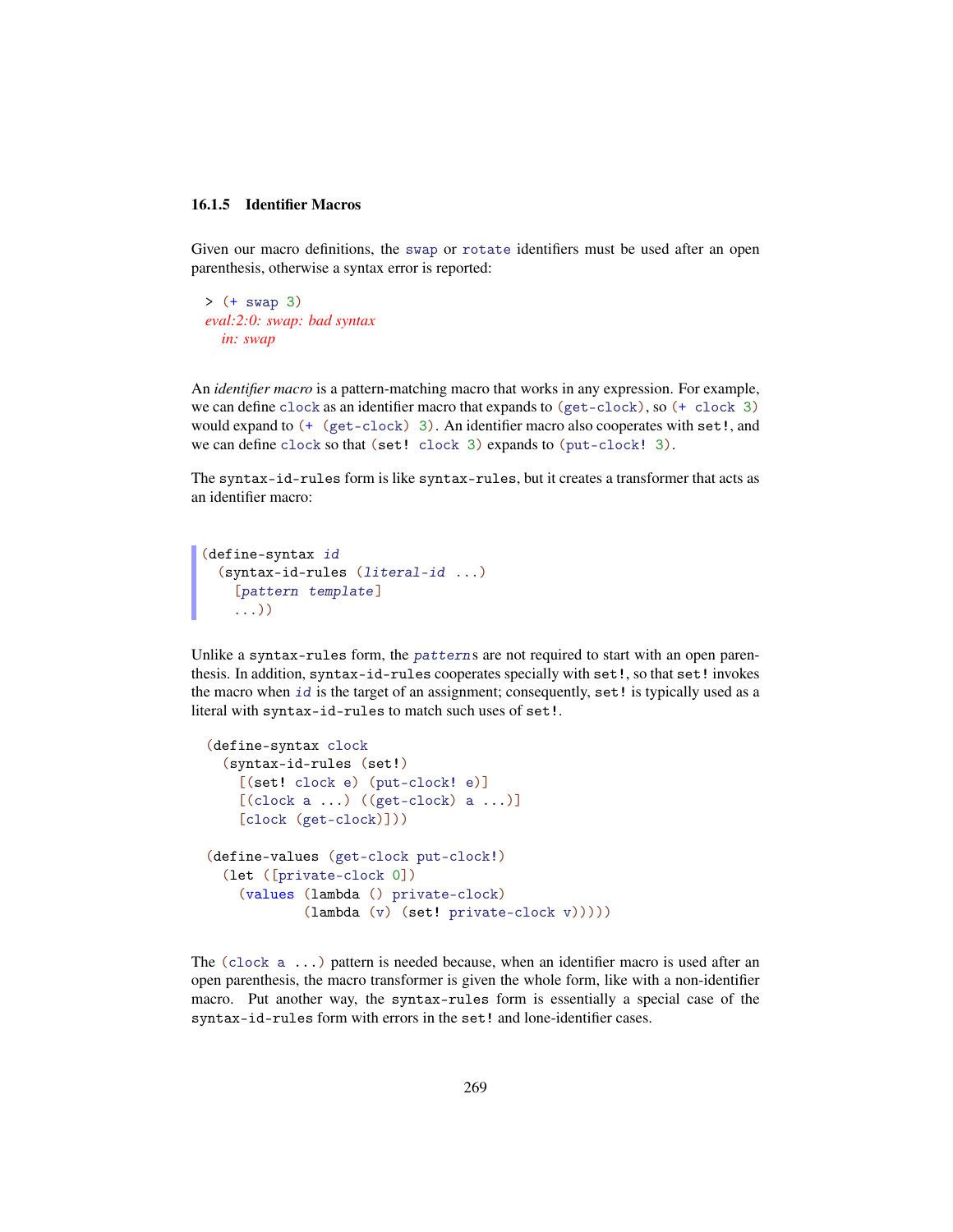#### 16.1.6 Macro-Generating Macros

Suppose that we have many identifiers like clock that we'd like to redirect to accessor and mutator functions like get-clock and put-clock!. We'd like to be able to just write

```
(define-get/put-id clock get-clock put-clock!)
```
Naturally, we can implement define-get/put-id as a macro:

```
(define-syntax-rule (define-get/put-id id get put!)
  (define-syntax id
    (syntax-id-rules (set!)
      [(set! id e) (put! e)][ (id a ( \ldots \ldots )) \; ( (get) a ( \ldots \ldots ))](id (get)])))
```
The define-get/put-id macro is a *macro-generating macro*. The only non-obvious part of its definition is the  $( \ldots \ldots)$ , which "quotes" ... so that it takes its usual role in the generated macro, instead of the generating macro.

#### 16.1.7 Extended Example: Call-by-Reference Functions

We can use pattern-matching macros to add a form to Racket for defining first-order *call-byreference* functions. When a call-by-reference function body mutates its formal argument, the mutation applies to variables that are supplied as actual arguments in a call to the function.

For example, if define-cbr is like define except that it defines a call-by-reference function, then

```
(define-cbr (f a b)
  (swap a b))
(let ([x 1] [y 2])
  (f \times y)(list x y))
```
produces (2 1).

We will implement call-by-reference functions by having function calls supply accessor and mutators for the arguments, instead of supplying argument values directly. In particular, for the function f above, we'll generate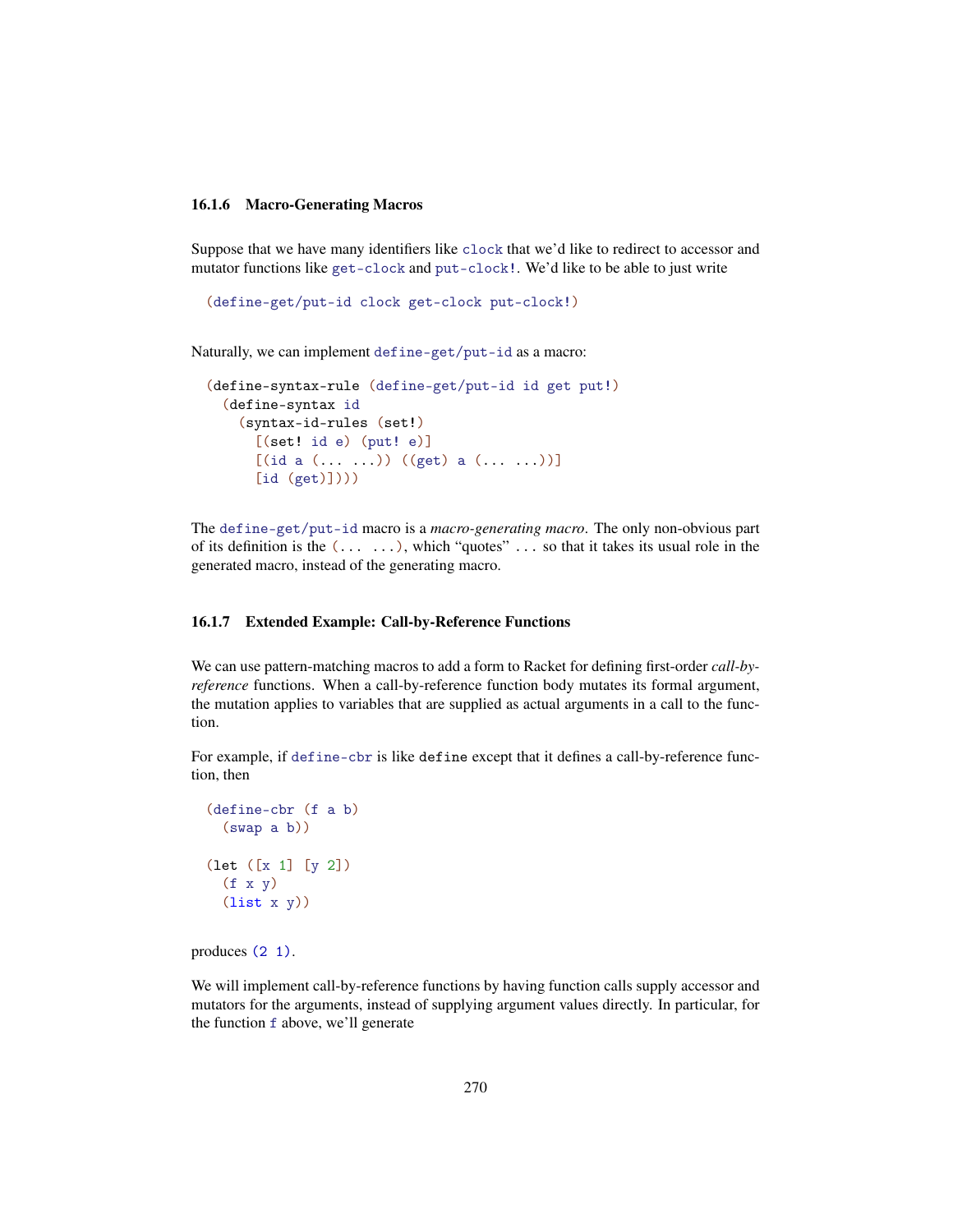```
(define (do-f get-a get-b put-a! put-b!)
 (define-get/put-id a get-a put-a!)
 (define-get/put-id b get-b put-b!)
 (swap a b))
```
and redirect a function call  $(f \times y)$  to

```
(do-f (lambda () x)
      (lambda () y)
      (lambda (v) (set! x v))
      (lambda (v) (set! y v)))
```
Clearly, then define-cbr is a macro-generating macro, which binds f to a macro that expands to a call of do-f. That is, (define-cbr (f a b) (swap a b)) needs to generate the definition

```
(define-syntax f
 (syntax-rules ()
    [(id actual ...)(do-f (lambda () actual)
           ...
           (lambda (v)
             (set! actual v))
           ...)]))
```
At the same time, define-cbr needs to define do-f using the body of f, this second part is slightly more complex, so we defer most it to a define-for-cbr helper module, which lets us write define-cbr easily enough:

```
(define-syntax-rule (define-cbr (id arg ...) body)
  (begin
    (define-syntax id
      (syntax-rules ()
        [(id actual (..., ...))](do-f (lambda () actual)
                (\ldots \ldots)(lambda (v)
                  (set! actual v))
               (\ldots \ldots))]))
    (define-for-cbr do-f (arg ...)
      () ; explained below...
      body)))
```
Our remaining task is to define define-for-cbr so that it converts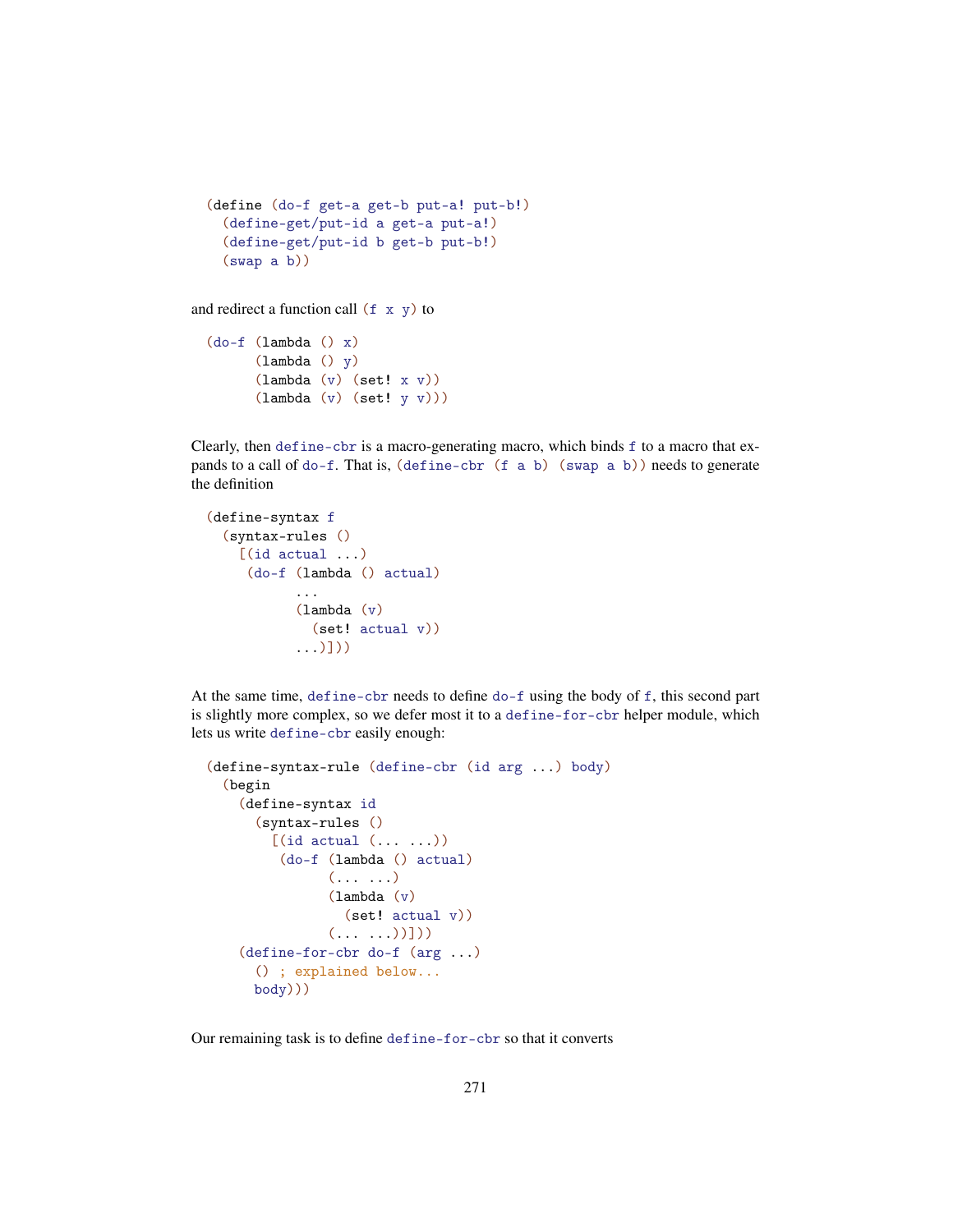```
(define-for-cbr do-f (a b) () (swap a b))
```
to the function definition do-f above. Most of the work is generating a define-get/putid declaration for each argument, a and b, and putting them before the body. Normally, that's an easy task for ... in a pattern and template, but this time there's a catch: we need to generate the names get-a and put-a! as well as get-b and put-b!, and the pattern language provides no way to synthesize identifiers based on existing identifiers.

As it turns out, lexical scope gives us a way around this problem. The trick is to iterate expansions of define-for-cbr once for each argument in the function, and that's why define-cbr starts with an apparently useless () after the argument list. We need to keep track of all the arguments seen so far and the get and put names generated for each, in addition to the arguments left to process. After we've processed all the identifiers, then we have all the names we need.

Here is the definition of define-for-cbr:

```
(define-syntax define-for-cbr
 (syntax-rules ()
    [(define-for-cbr do-f (id0 id ...)
       (gens ...) body)
     (define-for-cbr do-f (id ...)
       (gens ... (id0 get put)) body)]
    [(define-for-cbr do-f ()
       ((id get put) ...) body)
     (define (do-f get ... put ...)
       (define-get/put-id id get put) ...
      body)]))
```
Step-by-step, expansion proceeds as follows:

```
(define-for-cbr do-f (a b)
  () (swap a b))
=> (define-for-cbr do-f (b)
     ([a get_1 put_1]) (swap a b))
=> (define-for-cbr do-f ()
     ([a get_1 put_1] [b get_2 put_2]) (swap a b))
\Rightarrow (define (do-f get_1 get_2 put_1 put_2)
     (define-get/put-id a get_1 put_1)
     (define-get/put-id b get_2 put_2)
     (swap a b))
```
The "subscripts" on get\_1, get\_2, put\_1, and put\_2 are inserted by the macro expander to preserve lexical scope, since the get generated by each iteration of define-for-cbr should not bind the get generated by a different iteration. In other words, we are essentially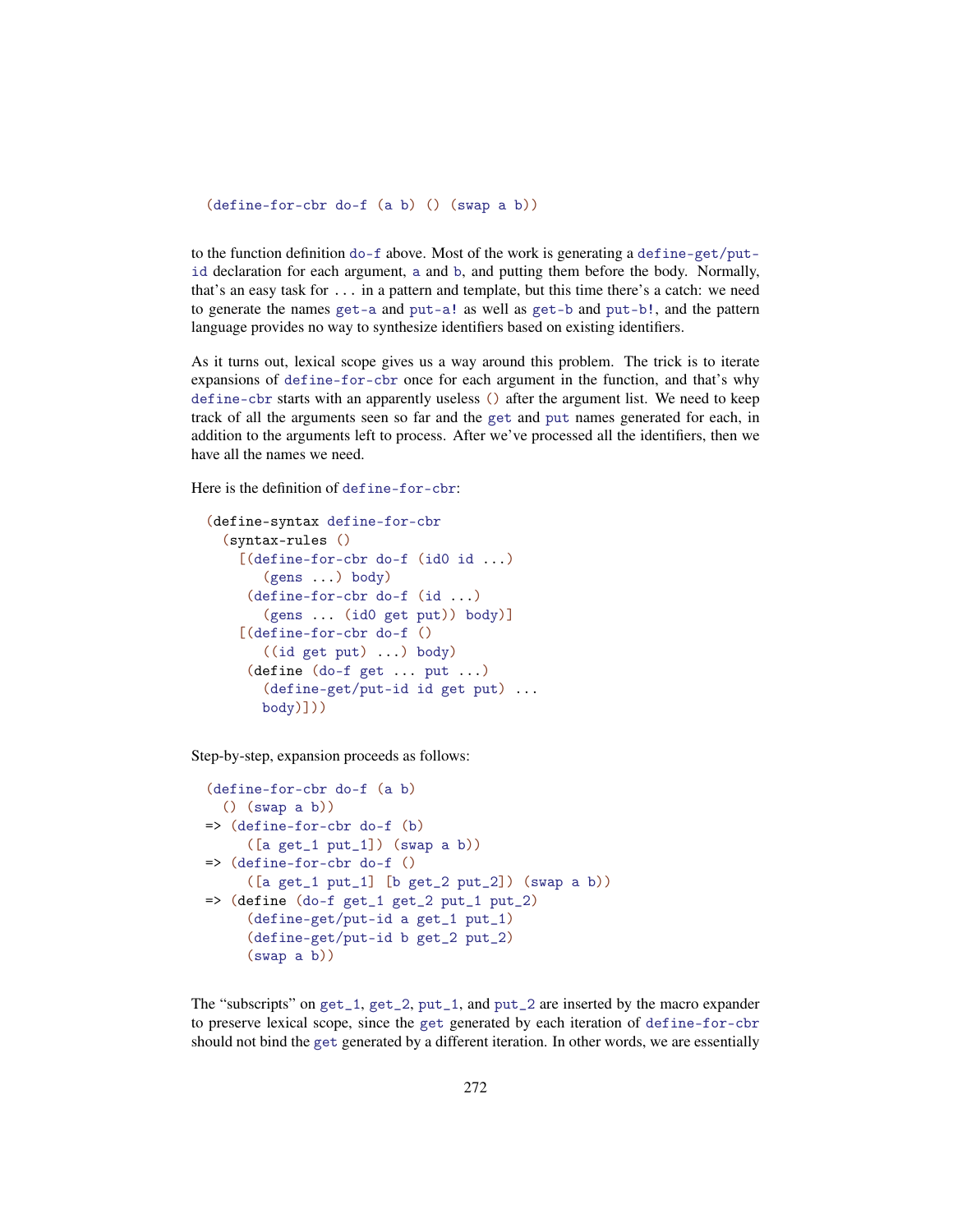tricking the macro expander into generating fresh names for us, but the technique illustrates some of the surprising power of pattern-based macros with automatic lexical scope.

The last expression eventually expands to just

```
(define (do-f get_1 get_2 put_1 put_2)
 (let ([tmp (get_1)])
    (put_1 (get_2))
    (put_2 tmp)))
```
which implements the call-by-name function f.

To summarize, then, we can add call-by-reference functions to Racket with just three small pattern-based macros: define-cbr, define-for-cbr, and define-get/put-id.

## 16.2 General Macro Transformers

The define-syntax form creates a *transformer binding* for an identifier, which is a binding that can be used at compile time while expanding expressions to be evaluated at run time. The compile-time value associated with a transformer binding can be anything; if it is a procedure of one argument, then the binding is used as a macro, and the procedure is the *macro transformer*.

#### 16.2.1 Syntax Objects

The input and output of a macro transformer (i.e., source and replacement forms) are represented as *syntax objects*. A syntax object contains symbols, lists, and constant values (such as numbers) that essentially correspond to the quoted form of the expression. For example, a representation of the expression  $(+ 1 2)$  contains the symbol  $'$  + and the numbers 1 and 2, all in a list. In addition to this quoted content, a syntax object associates source-location and lexical-binding information with each part of the form. The source-location information is used when reporting syntax errors (for example), and the lexical-biding information allows the macro system to maintain lexical scope. To accommodate this extra information, the represention of the expression  $(+ 1 2)$  is not merely  $'(+ 1 2)$ , but a packaging of  $'(+ 1 2)$ 2) into a syntax object.

To create a literal syntax object, use the syntax form:

> (syntax (+ 1 2)) #<syntax:1:0 (+ 1 2)>

In the same way that ' abbreviates quote, #' abbreviates syntax: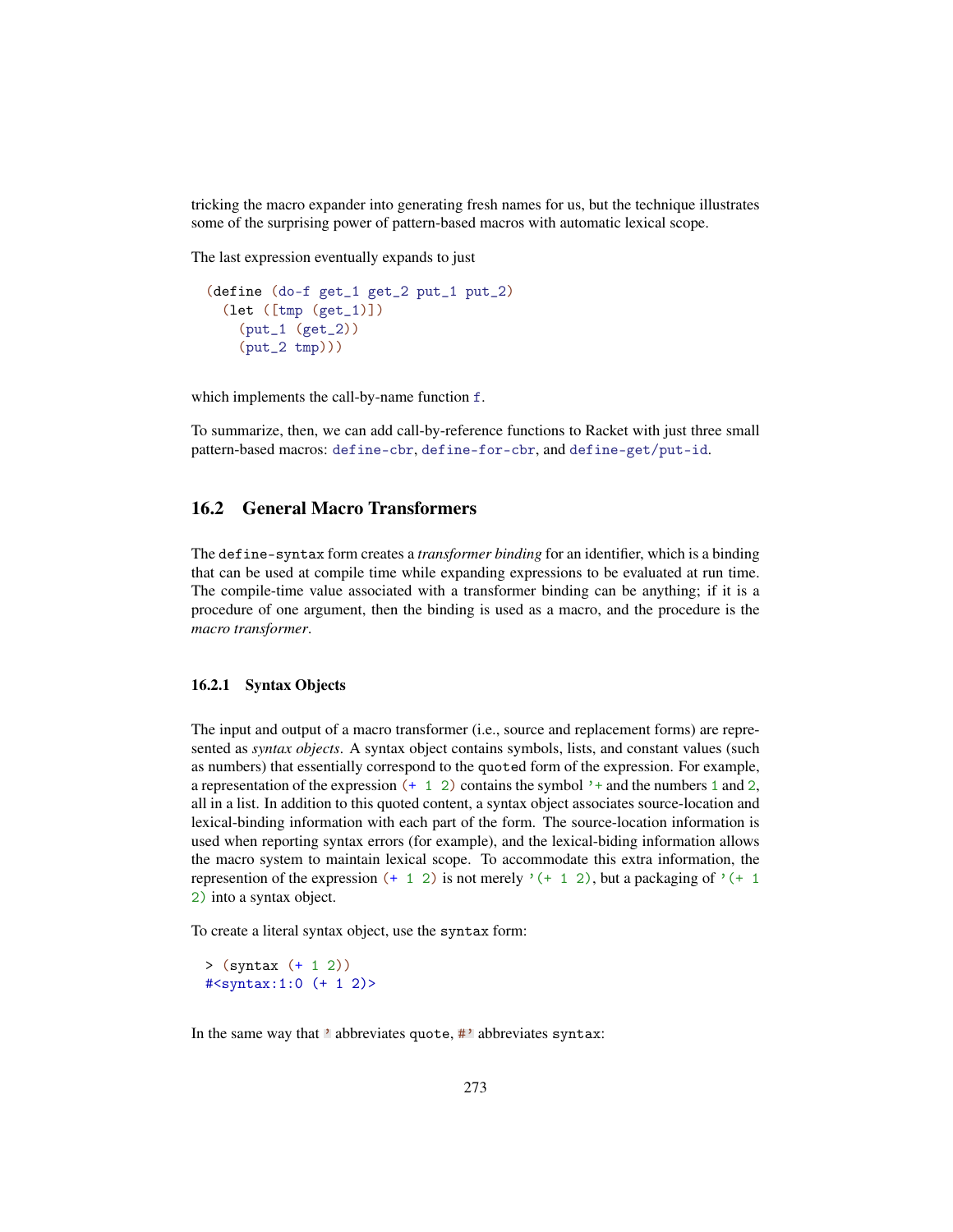```
> #'(+ 1 2)
#<syntax:1:0 (+ 1 2)>
```
A syntax object that contains just a symbol is an *identifier syntax object*. Racket provides some additional operations specific to identifier syntax objects, including the identifier? operation to detect identifiers. Most notably, free-identifier=? determines whether two identifiers refer to the same binding:

```
> (identifier? #'car)
#t
> (identifier? #'(+ 1 2))
#f
> (free-identifier=? #'car #'cdr)
#f
> (free-identifier=? #'car #'car)
#t
> (require (only-in racket/base [car also-car]))
> (free-identifier=? #'car #'also-car)
#t
> (free-identifier=? #'car (let ([car 8])
                              \#'car))
#f
```
The last example above, in particular, illustrates how syntax objects preserve lexical-context information.

To see the lists, symbols, numbers, etc. within a syntax object, use syntax->datum:

```
> (syntax->datum #'(+ 1 2))
'(+ 1 2)
```
The syntax-e function is similar to syntax->datum, but it unwraps a single layer of source-location and lexical-context information, leaving sub-forms that have their own information wrapped as syntax objects:

```
> (syntax-e  #'(+ 1 2))'(#<syntax:1:0 +> #<syntax:1:0 1> #<syntax:1:0 2>)
```
The syntax-e function always leaves syntax-object wrappers around sub-forms that are represented via symbols, numbers, and other literal values. The only time it unwraps extra sub-forms is when unwrapping a pair, in which case the  $cdr$  of the pair may be recursively unwrapped, depending on how the syntax object was constructed.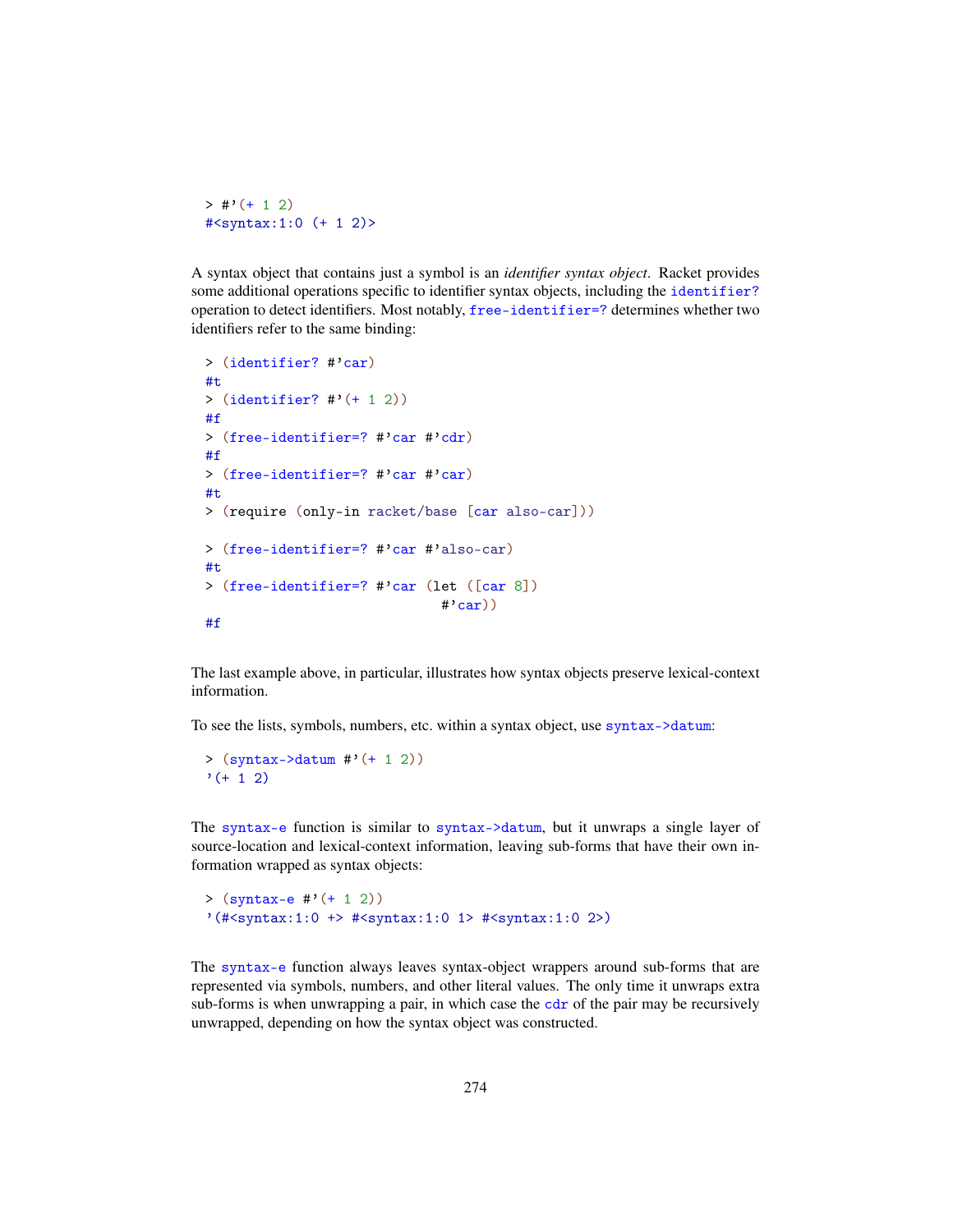The opposite of syntax->datum is, of course, datum->syntax. In addition to a datum like '(+ 1 2), datum->syntax needs an existing syntax object to donate its lexical context, and optionally another syntax object to donate its source location:

```
> (datum->syntax #'lex
                 '(+ 1 2)#'srcloc)
#<syntax:1:0 (+ 1 2)>
```
In the above example, the lexical context of  $\#$ <sup> $\iota$ </sup> lex is used for the new syntax object, while the source location of #'srcloc is used.

When the second (i.e., the "datum") argument to datum->syntax includes syntax objects, those syntax objects are preserved intact in the result. That is, deconstructing the result with syntax-e eventually produces the syntax objects that were given to datum->syntax.

#### 16.2.2 Macro Transformer Procedures

Any procedure of one argument can be a macro transformer. As it turns out, the syntaxrules form is a macro that expands to a procedure form. For example, if you evaluate a syntax-rules form directly (instead of placing on the right-hand of a define-syntax form), the result is a procedure:

```
> (syntax-rules () [(nothing) something])
#<procedure>
```
Instead of using syntax-rules, you can write your own macro transformer procedure directly using lambda. The argument to the procedure is a syntax object that represents the source form, and the result of the procedure must be a syntax object that represents the replacement form:

```
> (define-syntax self-as-string
    (lambda (stx)
      (datum->syntax stx
                     (format "∼s" (syntax->datum stx)))))
> (self-as-string (+ 1 2))
"(self-as-string (+ 1 2))"
```
The source form passed to a macro transformer represents an expression in which its identifier is used in an application position (i.e., after a parenthesis that starts an expression), or it represents the identifier by itself if it is used as an expression position and not in an application position. The procedure  $\Gamma$  application position.

produced by syntax-rules raises a syntax error if its argument corresponds to a use of the identifier by itself, which is why syntax-rules does not implement an identifier macro.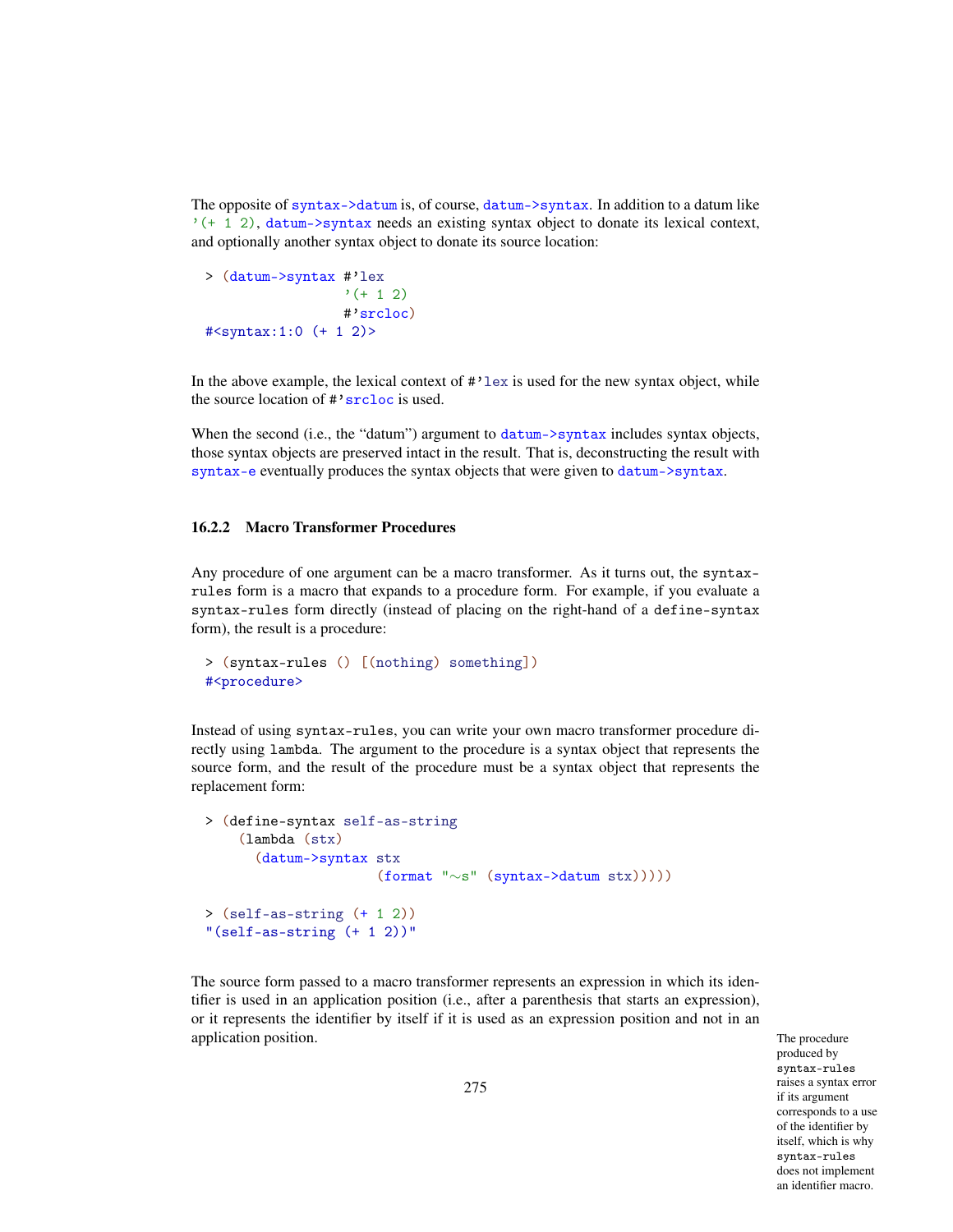```
> (self-as-string (+ 1 2))
"(self-as-string (+ 1 2))"
> self-as-string
"self-as-string"
```
The define-syntax form supports the same shortcut syntax for functions as define, so that the following self-as-string definition is equivalent to the one that uses lambda explicitly:

```
> (define-syntax (self-as-string stx)
    (datum->syntax stx
                   (format "∼s" (syntax->datum stx))))
> (self-as-string (+ 1 2))
"(self-as-string (+ 1 2))"
```
#### 16.2.3 Mixing Patterns and Expressions: syntax-case

The procedure generated by syntax-rules internally uses syntax-e to deconstruct the given syntax object, and it uses datum->syntax to construct the result. The syntax-rules form doesn't provide a way to escape from pattern-matching and template-construction mode into an arbitrary Racket expression.

The syntax-case form lets you mix pattern matching, template construction, and arbitrary expressions:

```
(syntax-case stx-expr (literal-id ...)
 [pattern expr]
 ...)
```
Unlike syntax-rules, the syntax-case form does not produce a procedure. Instead, it starts with a  $stx$ -expr expression that determines the syntax object to match against the patterns. Also, each syntax-case clause has a pattern and expr, instead of a pattern and template. Within an expr, the syntax form—usually abbreviated with  $\#$ <sup>2</sup>—shifts into template-construction mode; if the expr of a clause starts with  $\#$ <sup>2</sup>, then we have something like a syntax-rules form:

```
> (syntax->datum
   (syntax-case #'(+ 1 2) ()
    [(op n1 n2) # '(-n1 n2)]))'( - 1 2)
```
We could write the swap macro using syntax-case instead of define-syntax-rule or syntax-rules: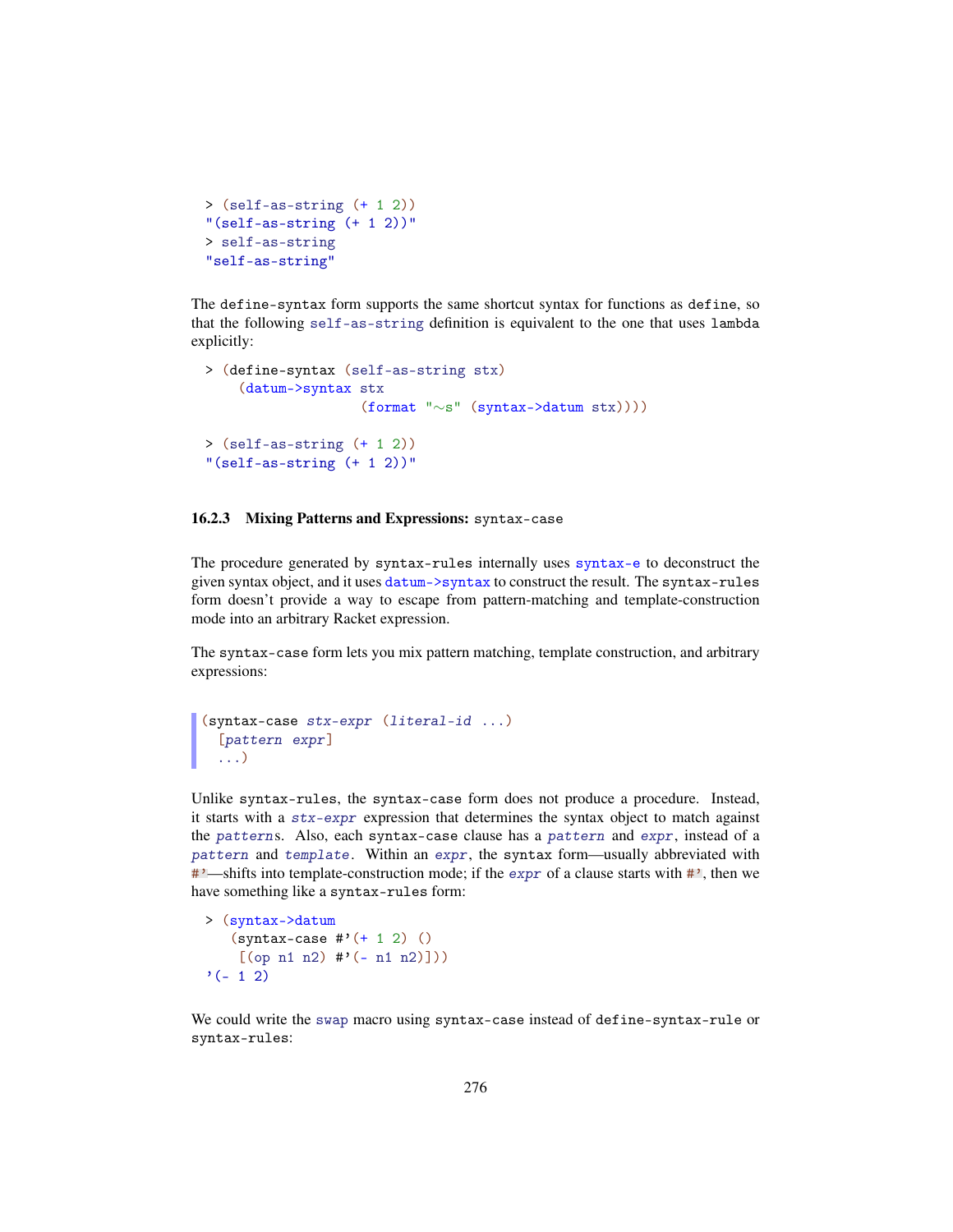```
(define-syntax (swap stx)
 (syntax-case stx ()
    [(swap x y) #'(let ([tmp x])(set! x y)
                    (set! y tmp))])
```
One advantage of using syntax-case is that we can provide better error reporting for swap. For example, with the define-syntax-rule definition of swap, then (swap x 2) produces a syntax error in terms of set!, because 2 is not an identifier. We can refine our syntax-case implementation of swap to explicitly check the sub-forms:

```
(define-syntax (swap stx)
 (syntax-case stx ()
    [(swap x y)](if (and (identifier? #'x)
              (identifier? #'y))
         \sharp'(let ([tmp x])
             (set! x y)
             (set! y tmp))
         (raise-syntax-error #f
                              "not an identifier"
                              ctv(if (identifier? #'x)
                                  #'y
                                  #'x)))]))
```
With this definition, (swap  $\bar{x}$  2) provides a syntax error originating from swap instead of set!.

In the above definition of swap,  $\sharp$ 'x and  $\sharp$ 'y are templates, even though they are not used as the result of the macro transformer. This example illustrates how templates can be used to access pieces of the input syntax, in this case for checking the form of the pieces. Also, the match for  $\#$ 'x or  $\#$ 'y is used in the call to raise-syntax-error, so that the syntax-error message can point directly to the source location of the non-identifier.

#### 16.2.4 with-syntax and generate-temporaries

Since syntax-case lets us compute with arbitrary Racket expression, we can more simply solve a problem that we had in writing define-for-cbr (see §16.1.7 "Extended Example: Call-by-Reference Functions"), where we needed to generate a set of names based on a sequence id ...:

```
(define-syntax (define-for-cbr stx)
 (syntax-case stx ()
```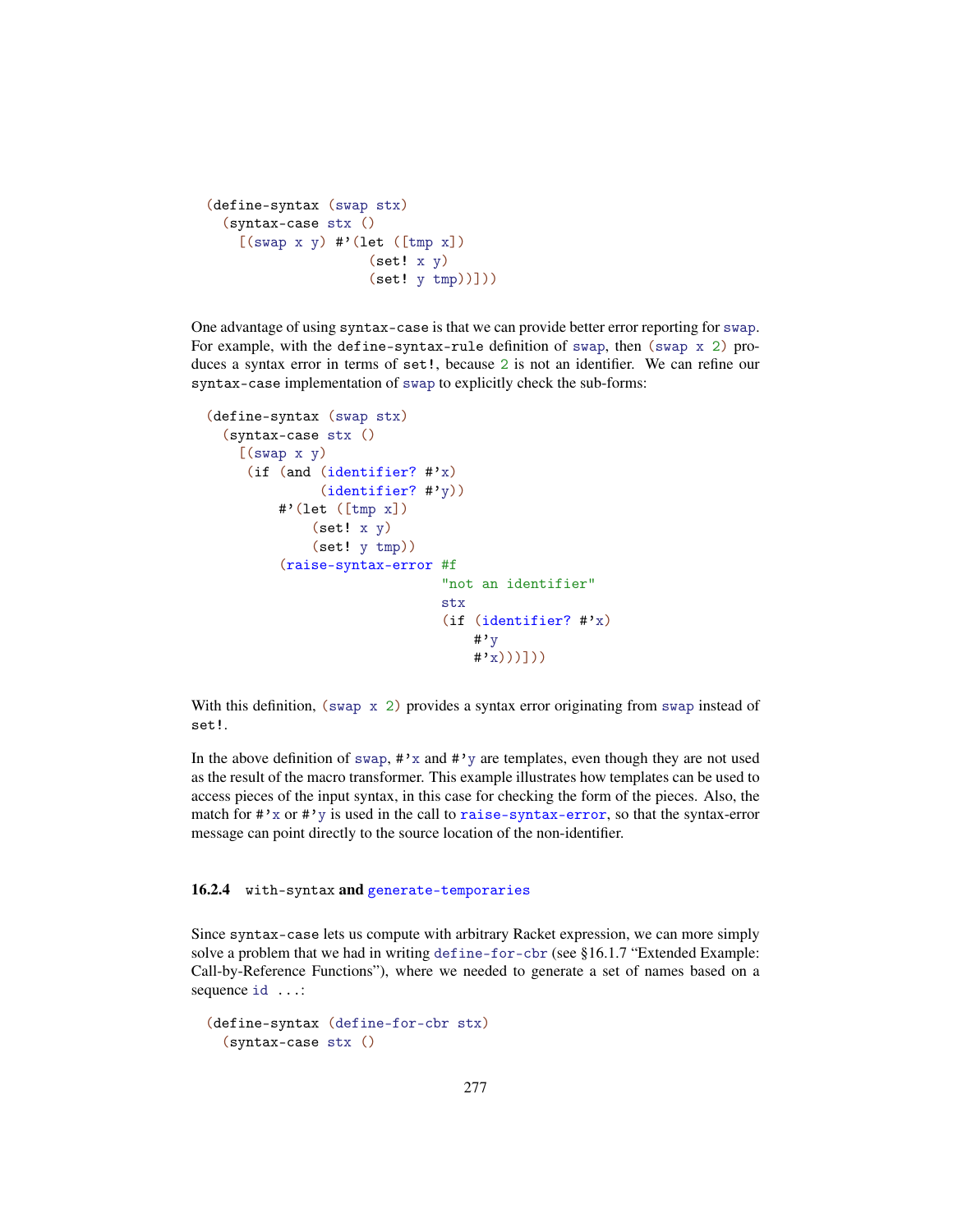```
[(\Box do-f (id ...) body)
 ....
  #'(define (do-f get ... put ...)
       (define-get/put-id id get put) ...
       body) \ldots])
```
In place of the ....s above, we need to bind get ... and put ... to lists of generated identifiers. We cannot use let to bind get and put, because we need bindings that count as pattern variables, instead of normal local variables. The with-syntax form lets us bind pattern variables:

```
(define-syntax (define-for-cbr stx)
 (syntax-case stx ()
    [(\Box do-f (id ...) body)
     (with-syntax ([(get ...) ....]
                   [(put \dots) \dots]#'(define (do-f get ... put ...)
           (define-get/put-id id get put) ...
          body))
```
Now we need an expression in place of .... that generates as many identifiers as there are id matches in the original pattern. Since this is a common task, Racket provides a helper function, generate-temporaries, that takes a sequence of identifiers and returns a sequence of generated identifiers:

```
(define-syntax (define-for-cbr stx)
  (syntax-case stx ()
    [(\phi-f (id ...) body)
     (\text{with-syntax } ([(\text{get } ...), (\text{generate-temperature})])])[(put ...) (generate-temporaries <math>#'(id ...))]</math>)#'(define (do-f get ... put ...)
            (define-get/put-id id get put) ...
            body))]))
```
This way of generating identifiers is normally easier to think about than tricking the macro expander into generating names with purely pattern-based macros.

In general, the right-hand side of a with-syntax binding is a pattern, just like in syntaxcase. In fact, a with-syntax form is just a syntax-case form turned partially inside-out.

#### 16.2.5 Compile and Run-Time Phases

As sets of macros get more complicated, you might want to write your own helper functions, like generate-temporaries. For example, to provide good syntax-error messsage, swap,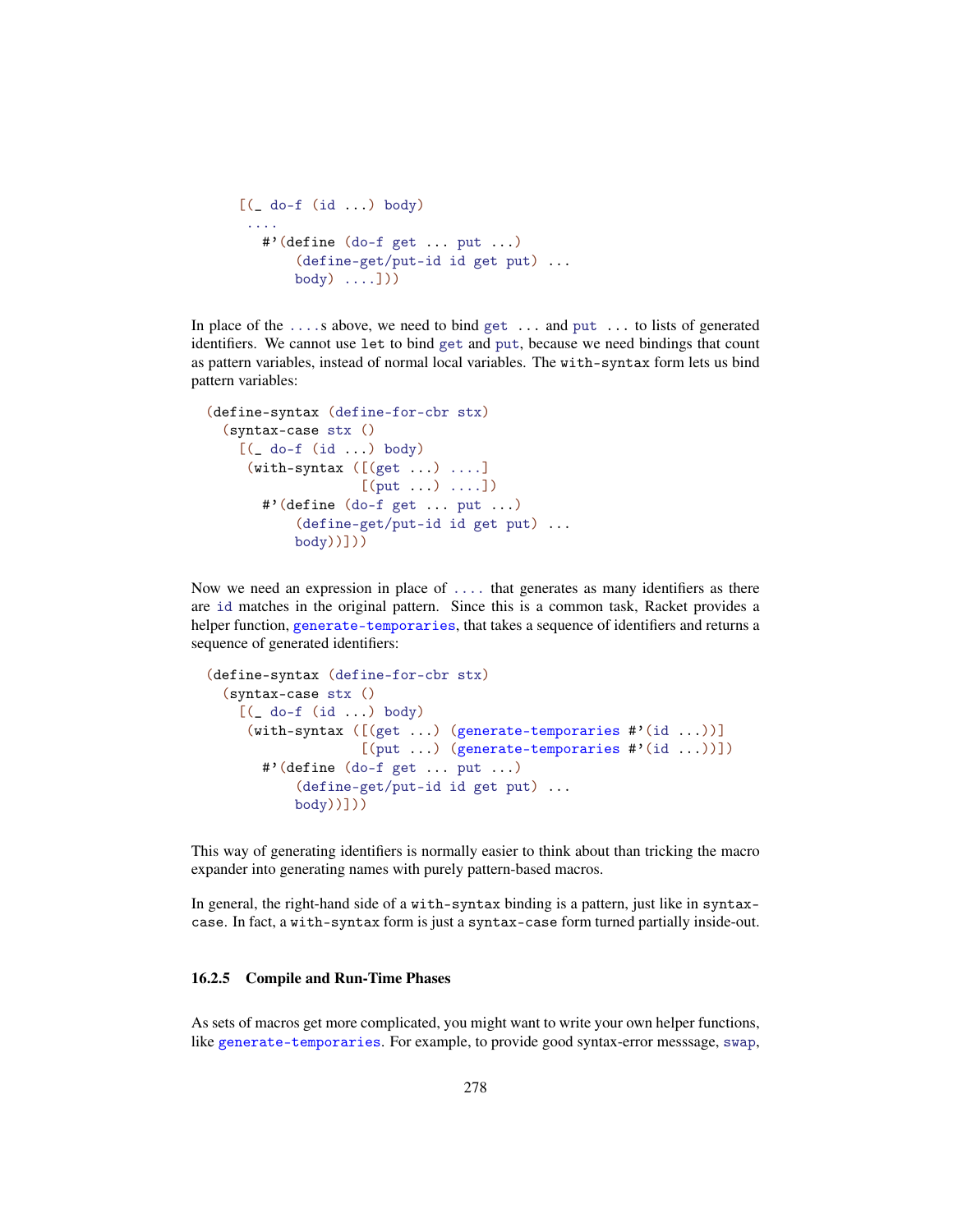rotate, and define-cbr all should check that certain sub-forms in the source form are identifiers. We could use a check-ids to perform this checking everywhere:

```
(define-syntax (swap stx)
  (syntax-case stx ()
    [(swap x y) (begin
                    (\text{check-ids} str #'(x y))
                   #'(let ([tmp x])
                        (set! x y)(\text{set! } y \text{tmp}))))))(define-syntax (rotate stx)
  (syntax-case stx ()
    [(rotate a c ...)
     (begin
       (check-ids stx \#'(a c ...))
       #'(shift-to (c ... a) (a c ...)))]))
```
The check-ids function can use the syntax->list function to convert a syntax-object wrapping a list into a list of syntax objects:

```
(define (check-ids stx forms)
 (for-each
   (lambda (form)
     (unless (identifier? form)
       (raise-syntax-error #f
                            "not an identifier"
                           stx
                           form)))
   (syntax->list forms)))
```
If you define swap and check-ids in this way, however, it doesn't work:

```
> (let ([a 1] [b 2]) (swap a b))
check-ids: undefined;
 cannot reference undefined identifier
```
The problem is that check-ids is defined as a run-time expression, but swap is trying to use it at compile time. In interactive mode, compile time and run time are interleaved, but they are not interleaved within the body of a module, and they are not interleaved or across modules that are compiled ahead-of-time. To help make all of these modes treat code consistently, Racket separates the binding spaces for different phases.

To define a check-ids function that can be referenced at compile time, use begin-forsyntax: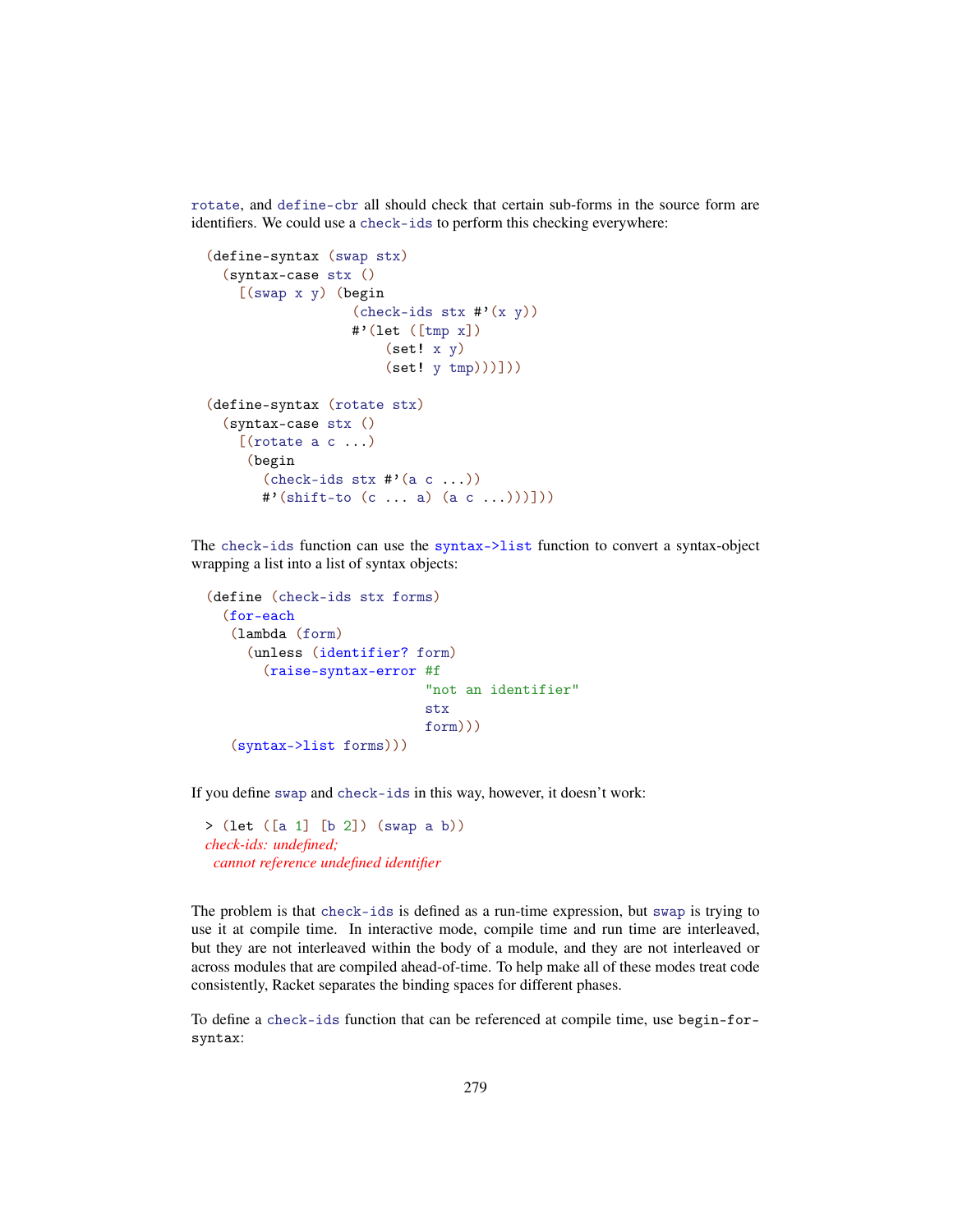```
(begin-for-syntax
 (define (check-ids stx forms)
    (for-each
     (lambda (form)
       (unless (identifier? form)
         (raise-syntax-error #f
                             "not an identifier"
                             stx
                             form)))
     (syntax->list forms))))
```
With this for-syntax definition, then swap works:

```
> (let ([a 1] [b 2]) (swap a b) (list a b))
'(2 1)
> (swap a 1)
eval:13:0: swap: not an identifier
  at: 1
  in: (swap a 1)
```
When organizing a program into modules, you may want to put helper functions in one module to be used by macros that reside on other modules. In that case, you can write the helper function using define:

```
"utils.rkt"
```

```
#lang racket
(provide check-ids)
(define (check-ids stx forms)
  (for-each
   (lambda (form)
     (unless (identifier? form)
       (raise-syntax-error #f
                            "not an identifier"
                            stx
                            form)))
   (syntax->list forms)))
```
Then, in the module that implements macros, import the helper function using (require (for-syntax "utils.rkt")) instead of (require "utils.rkt"):

#lang racket

(require (for-syntax "utils.rkt"))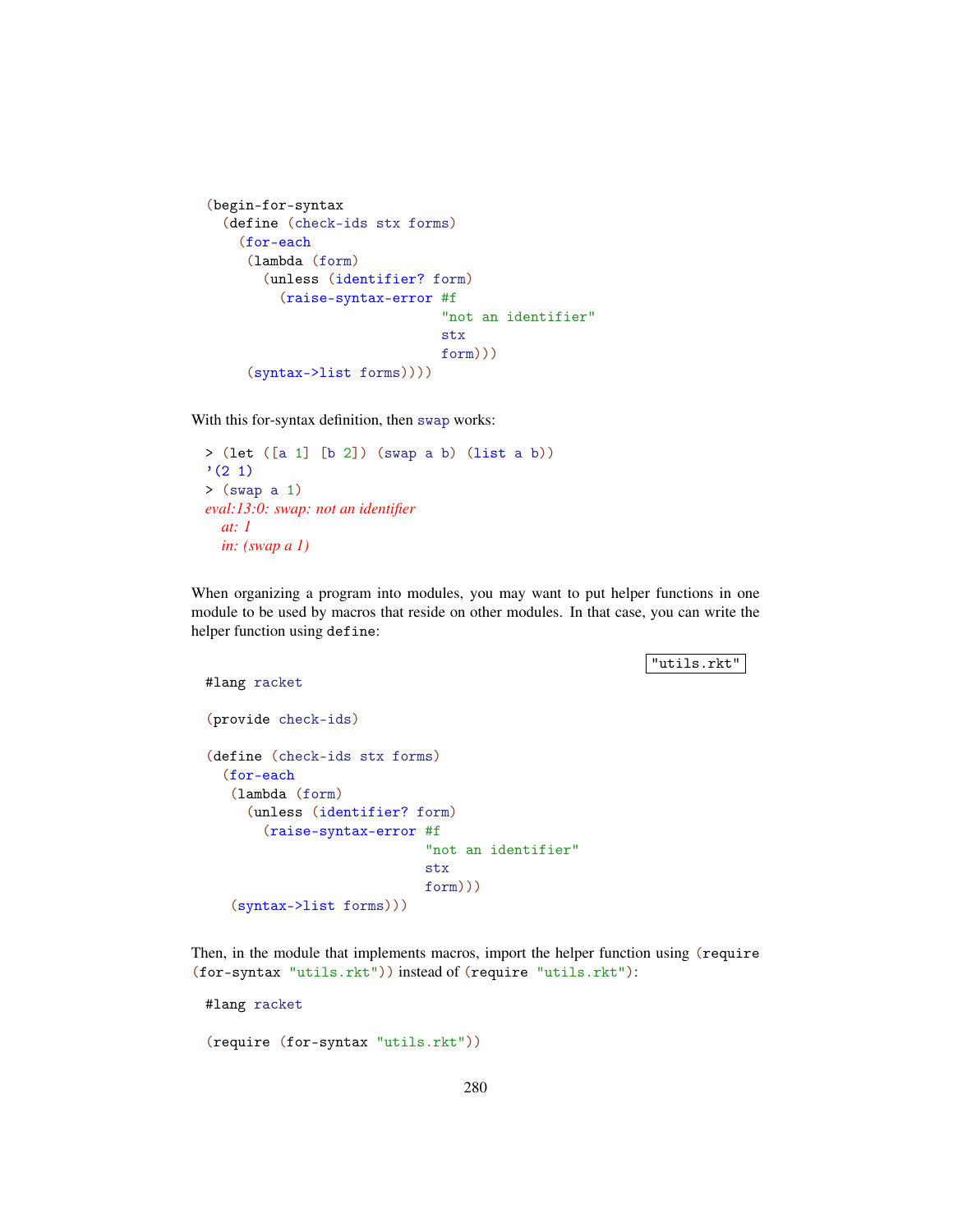```
(define-syntax (swap stx)
  (syntax-case stx ()
    [(swap x y) (begin
                   (\text{check-ids} stx \#'(x \ y))#'(let ([tmp x])
                       (set! x y)(set! y tmp)))]
```
Since modules are separately compiled and cannot have circular dependencies, the "utils.rkt" module's run-time body can be compiled before the compiling the module that implements swap. Thus, the run-time definitions in "utils.rkt" can be used to implement swap, as long as they are explicitly shifted into compile time by (require (for $syntax \ldots$ ).

The racket module provides syntax-case, generate-temporaries, lambda, if, and more for use in both the run-time and compile-time phases. That is why we can use syntaxcase in the racket REPL both directly and in the right-hand side of a define-syntax form.

The racket/base module, in contrast, exports those bindings only in the run-time phase. If you change the module above that defines swap so that it uses the racket/base language instead of racket, then it no longer works. Adding (require (for-syntax racket/base)) imports syntax-case and more into the compile-time phase, so that the module works again.

Suppose that define-syntax is used to define a local macro in the right-hand side of a define-syntax form. In that case, the right-hand side of the inner define-syntax is in the *meta-compile phase level*, also known as *phase level 2*. To import syntaxcase into that phase level, you would have to use (require (for-syntax (for-syntax racket/base))) or, equivalently, (require (for-meta 2 racket/base)). For example,

```
#lang racket/base
(require ;; This provides the bindings for the definition
          ;; of shell-game.
          (for-syntax racket/base)
          ;; And this for the definition of
          ;; swap.
          (for-syntax (for-syntax racket/base)))
(define-syntax (shell-game stx)
  (define-syntax (swap stx)
    (syntax-case stx ()
```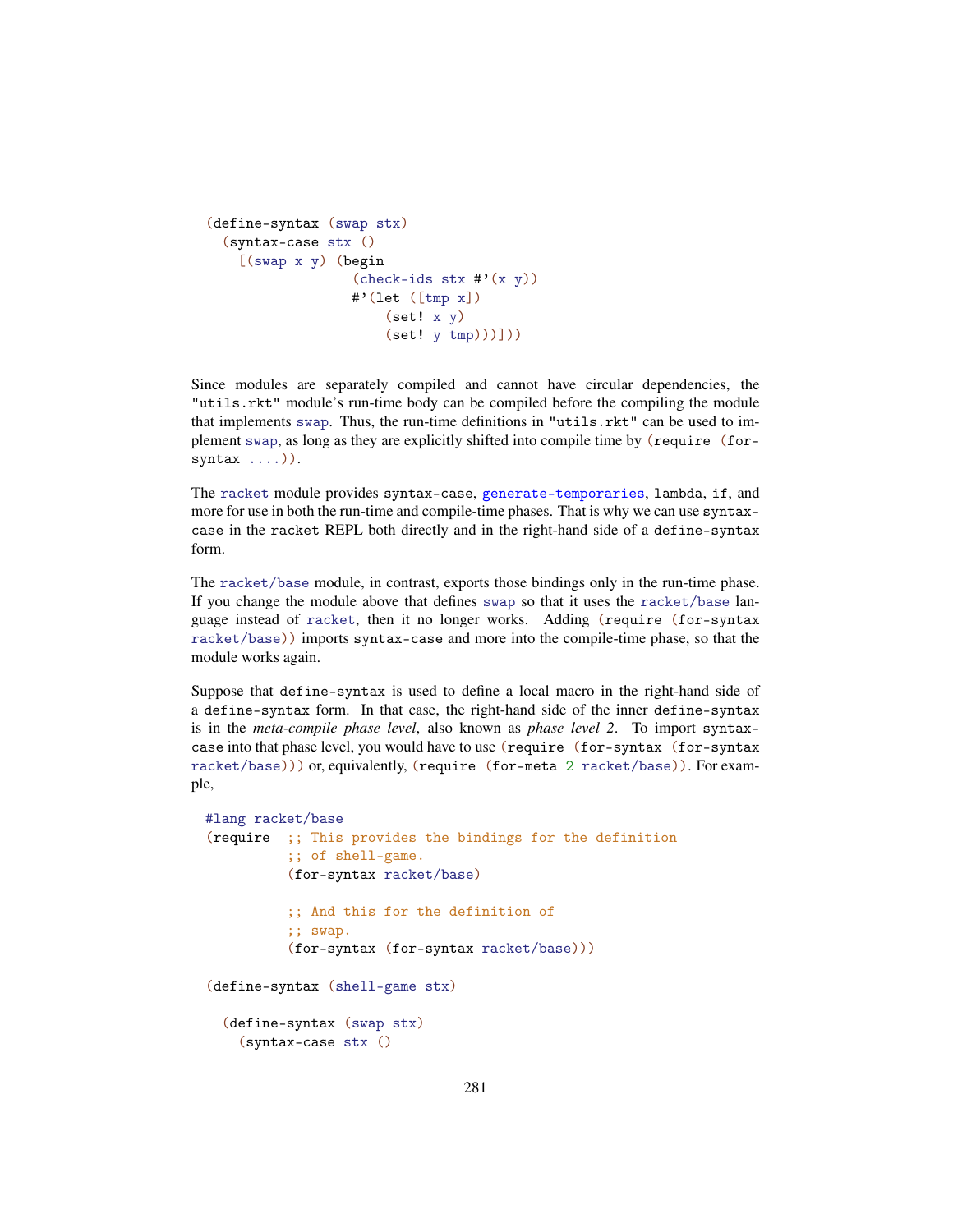```
[(_ a b)
        #'(let ([tmp a])
              (set! a b)
              (set! b tmp))]))
  (syntax-case stx ()
     [ (\Box a b c)
      (let ([a \# 'a] [b \# 'b] [c \# 'c])(\text{when } (= 0 \text{ (random 2)}) (\text{swap a b}))(\text{when } (= 0 \text{ (random 2)) } (\text{swap } b c))(\text{when } (= 0 \text{ (random 2)}) (\text{swap } a c))#'(list #,a #,b #,c))]))
(shell-game 3 4 5)(shell-game 3 4 5)
(shell-game 3 4 5)
```
Negative phase levels also exist. If a macro uses a helper function that is imported forsyntax, and if the helper function returns syntax-object constants generated by syntax, then identifiers in the syntax will need bindings at *phase level -1*, also known as the *template phase level*, to have any binding at the run-time phase level relative to the module that defines the macro.

#### 16.2.6 General Phase Levels

A *phase* can be thought of as a way to separate computations in a pipeline of processes where one produces code that is used by the next. (E.g., a pipeline that consists of a preprocessor process, a compiler, and an assembler.)

Imagine starting two Racket processes for this purpose. If you ignore inter-process communication channels like sockets and files, the processes will have no way to share anything other than the text that is piped from the standard output of one process into the standard input of the other. Similarly, Racket effectively allows multiple invocations of a module to exist in the same process but separated by phase. Racket enforces *separation* of such phases, where different phases cannot communicate in any way other than via the protocol of macro expansion, where the output of one phases is the code used in the next.

#### Phases and Bindings

Every binding of an identifier exists in a particular phase. The link between a binding and its phase is represented by an integer *phase level*. Phase level 0 is the phase used for "plain" (or "runtime") definitions, so

(define age 5)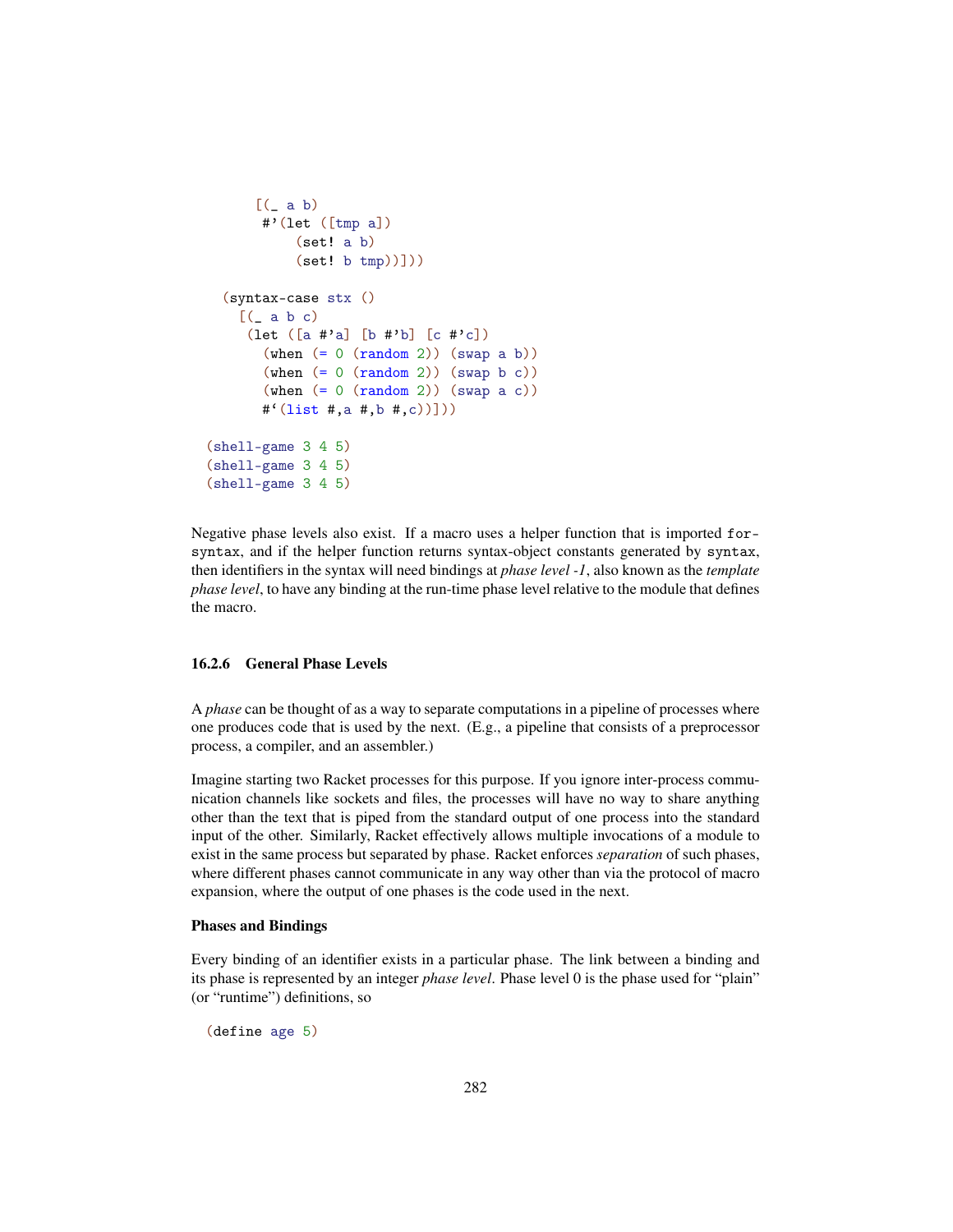adds a binding for age into phase level 0. The identifier age can be defined at a higher phase level using begin-for-syntax:

```
(begin-for-syntax
 (define age 5))
```
With a single begin-for-syntax wrapper, age is defined at phase level 1. We can easily mix these two definitions in the same module or in a top-level namespace, and there is no clash between the two ages that are defined at different phase levels:

```
> (define age 3)
> (begin-for-syntax
    (define age 9))
```
The age binding at phase level 0 has a value of 3, and the age binding at phase level 1 has a value of 9.

Syntax objects capture binding information as a first-class value. Thus,

#'age

is a syntax object that represents the age binding—but since there are two ages (one at phase level 0 and one at phase level 1), which one does it capture? In fact, Racket imbues #'age with lexical information for all phase levels, so the answer is that #'age captures both.

The relevant binding of age captured by  $\#$ 'age is determined when  $\#$ 'age is eventually used. As an example, we bind #'age to a pattern variable so we can use it in a template, and then we evalutae the template: We use eval here we use evaluate the template:

```
> (eval (with-syntax ([age #'age])
          #'(displayln age)))
3
```
to demonstrate phases, but see §15 "Reflection and Dynamic Evaluation" for caveats about eval.

The result is 3 because age is used at phase 0 level. We can try again with the use of age inside begin-for-syntax:

```
> (eval (with-syntax ([age #'age])
          #'(begin-for-syntax
              (displayln age))))
9
```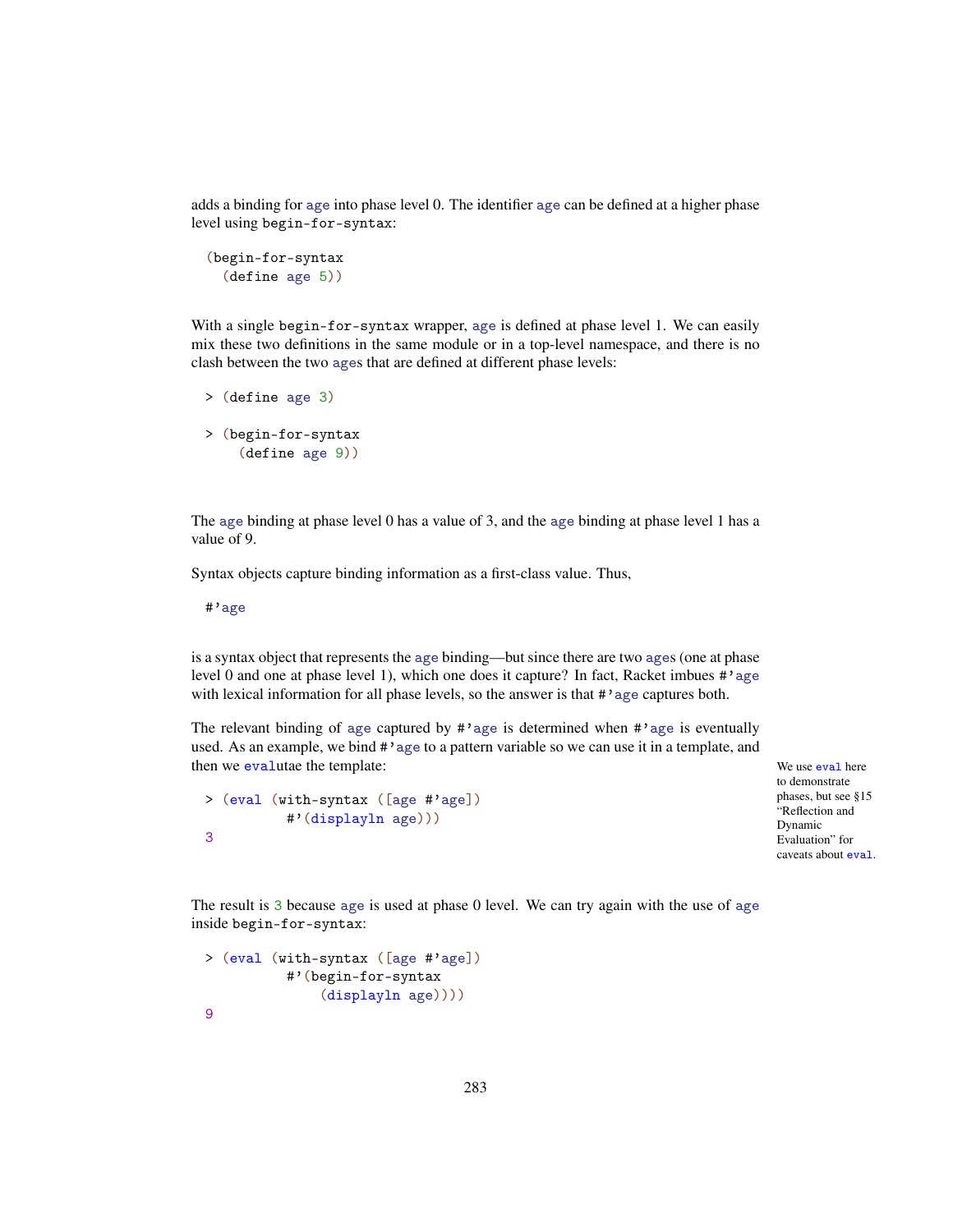In this case, the answer is 9, because we are using age at phase level 1 instead of 0 (i.e., begin-for-syntax evaluates its expressions at phase level 1). So, you can see that we started with the same syntax object, #'age, and we were able to use it in two different ways: at phase level 0 and at phase level 1.

A syntax object has a lexical context from the moment it first exists. A syntax object that is provided from a module retains its lexical context, and so it references bindings in the context of its source module, not the context of its use. The following example defines button at phase level 0 and binds it to 0, while see-button binds the syntax object for button in module a:

```
> (module a racket
    (define button 0)
    (provide (for-syntax see-button))
    ; Why not (define see-button #'button)? We explain later.
    (define-for-syntax see-button #'button))
> (module b racket
    (require 'a)
    (define button 8)
    (define-syntax (m stx)
      see-button)
    (m))
> (require 'b)
\Omega
```
The result of the m macro is the value of see-button, which is #'button with the lexical context of the a module. Even though there is another button in b, the second button will not confuse Racket, because the lexical context of #'button (the value bound to seebutton) is a.

Note that see-button is bound at phase level 1 by virtue of defining it with define-forsyntax. Phase level 1 is needed because m is a macro, so its body executes at one phase higher than the context of its definition. Since m is defined at phase level 0, its body is at phase level 1, so any bindings referenced by the body must be at phase level 1.

#### Phases and Modules

A phase level is a module-relative concept. When importing from another module via require, Racket lets us shift imported bindings to a phase level that is different from the original one:

```
(require "a.rkt") ; import with no phase shift
(require (for-syntax "a.rkt")) ; shift phase by +1
(require (for-template "a.rkt")) ; shift phase by -1
```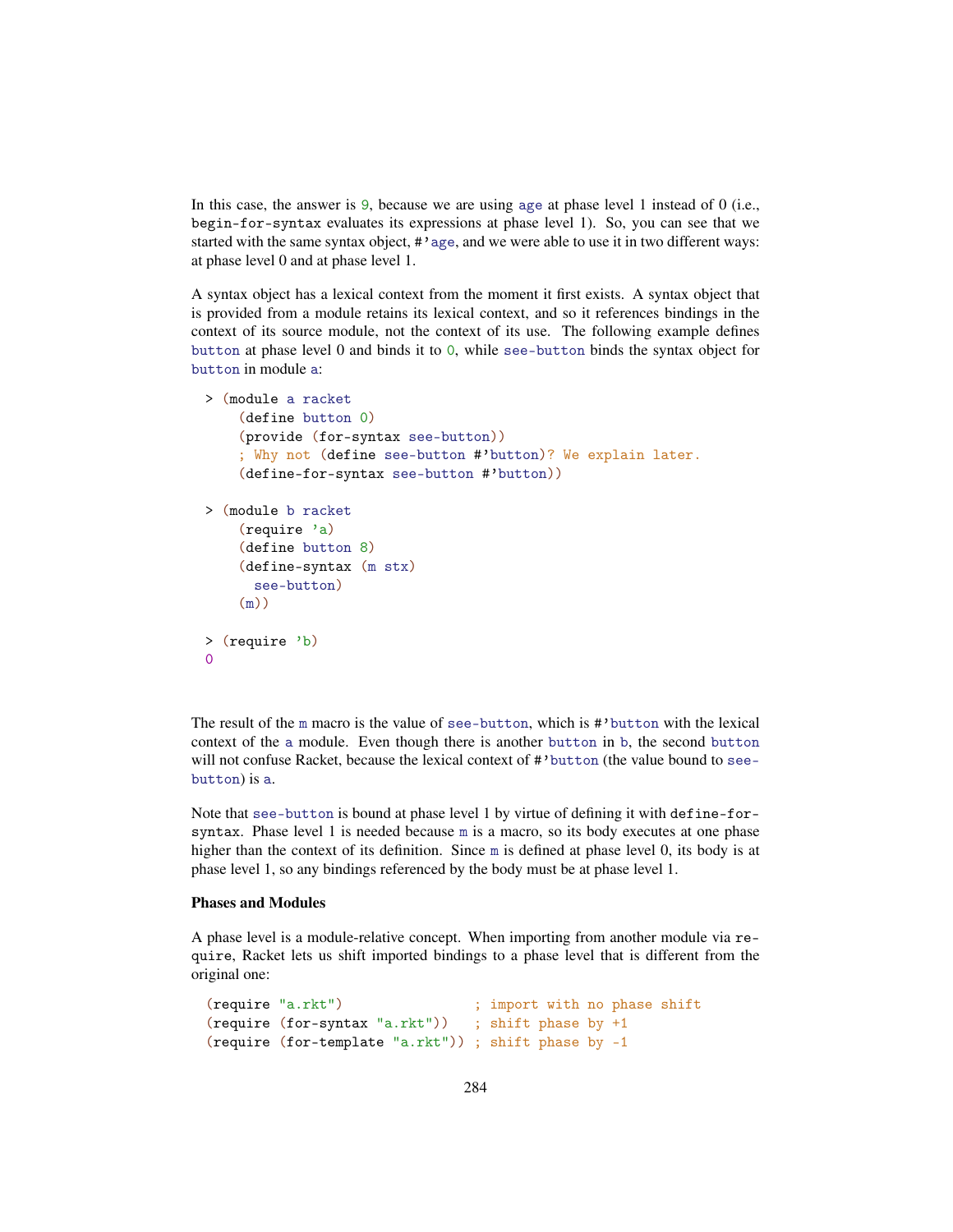(require (for-meta 5 "a.rkt")) ; shift phase by +5

That is, using for-syntax in require means that all of the bindings from that module will have their phase levels increased by one. A binding that is defined at phase level 0 and imported with for-syntax becomes a phase-level 1 binding:

```
> (module c racket
    (define x 0) ; defined at phase level 0
    (provide x))
> (module d racket
    (require (for-syntax 'c))
    ; has a binding at phase level 1, not 0:
    \#<sup>2</sup>x)
```
Let's see what happens if we try to create a binding for the #'button syntax object at phase level 0:

```
> (define button 0)
> (define see-button #'button)
```
Now both button and see-button are defined at phase 0. The lexical context of #'button will know that there is a binding for button at phase 0. In fact, it seems like things are working just fine if we try to eval see-button:

```
> (eval see-button)
0
```
Now, let's use see-button in a macro:

```
> (define-syntax (m stx)
    see-button)
> (m)
see-button: undefined;
 cannot reference undefined identifier
```
Clearly, see-button is not defined at phase level 1, so we cannot refer to it inside the macro body. Let's try to use see-button in another module by putting the button definitions in a module and importing it at phase level 1. Then, we will get see-button at phase level 1: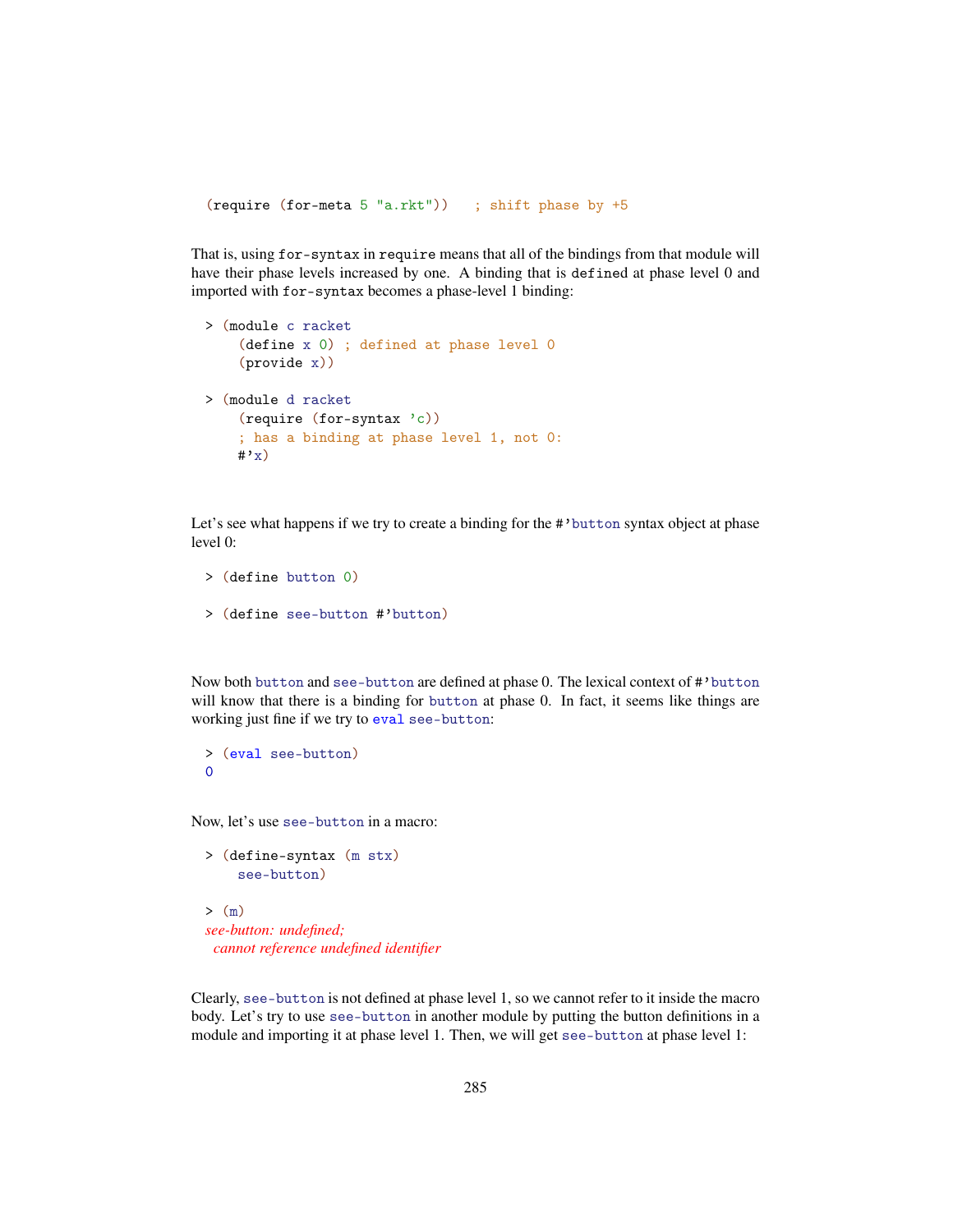```
> (module a racket
    (define button 0)
    (define see-button #'button)
    (provide see-button))
> (module b racket
    (require (for-syntax 'a)) ; gets see-button at phase level 1
    (define-syntax (m stx)
      see-button)
    (m))
eval:1:0: button: unbound identifier;
 also, no #%top syntax transformer is bound
  in: button
```
Racket says that button is unbound now! When a is imported at phase level 1, we have the following bindings:

button at phase level 1 see-button at phase level 1

So the macro m can see a binding for see-button at phase level 1 and will return the #'button syntax object, which refers to button binding at phase level 1. But the use of m is at phase level 0, and there is no button at phase level 0 in b. That is why see-button needs to be bound at phase level 1, as in the original a. In the original b, then, we have the following bindings:

button at phase level 0 see-button at phase level 1

In this scenario, we can use see-button in the macro, since see-button is bound at phase level 1. When the macro expands, it will refer to a button binding at phase level 0.

Defining see-button with (define see-button #'button) isn't inherently wrong; it depends on how we intend to use see-button. For example, we can arrange for m to sensibly use see-button because it puts it in a phase level 1 context using begin-forsyntax:

```
> (module a racket
    (define button 0)
    (define see-button #'button)
    (provide see-button))
> (module b racket
    (require (for-syntax 'a))
    (define-syntax (m stx)
```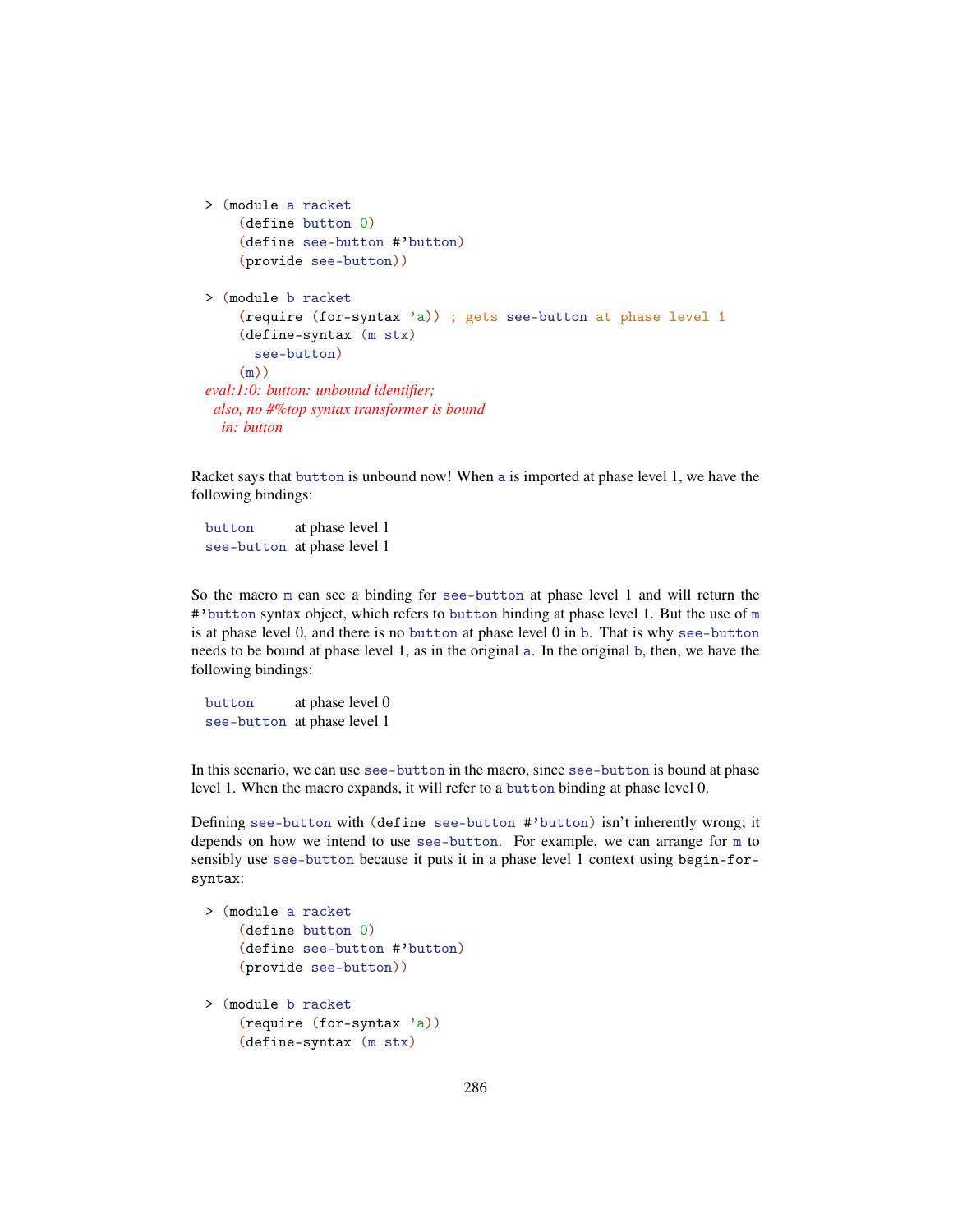```
(with-syntax ([x see-button])
        #'(begin-for-syntax
             (displayln x))))
    (m))
0
```
In this case, module b has both button and see-button bound at phase level 1. The expansion of the macro is

```
(begin-for-syntax
 (displayln button))
```
which works, because button is bound at phase level 1.

Now, you might try to cheat the phase system by importing a at both phase level 0 and phase level 1. Then you would have the following bindings

button at phase level 0 see-button at phase level 0 button at phase level 1 see-button at phase level 1

You might expect now that see-button in a macro would work, but it doesn't:

```
> (module a racket
    (define button 0)
    (define see-button #'button)
    (provide see-button))
> (module b racket
    (require 'a
              (for-syntax 'a))
    (define-syntax (m stx)
      see-button)
    (m))
eval:1:0: button: unbound identifier;
 also, no #%top syntax transformer is bound
  in: button
```
The see-button inside the m macro comes from the (for-syntax  $a$ ) import. For the macro to work, there must be a button at phase 0 bound, and there is such a binding implied by (require 'a). However, (require 'a) and (require (for-syntax 'a)) are *different instantiations* of the same module. The see-button at phase 1 only refers to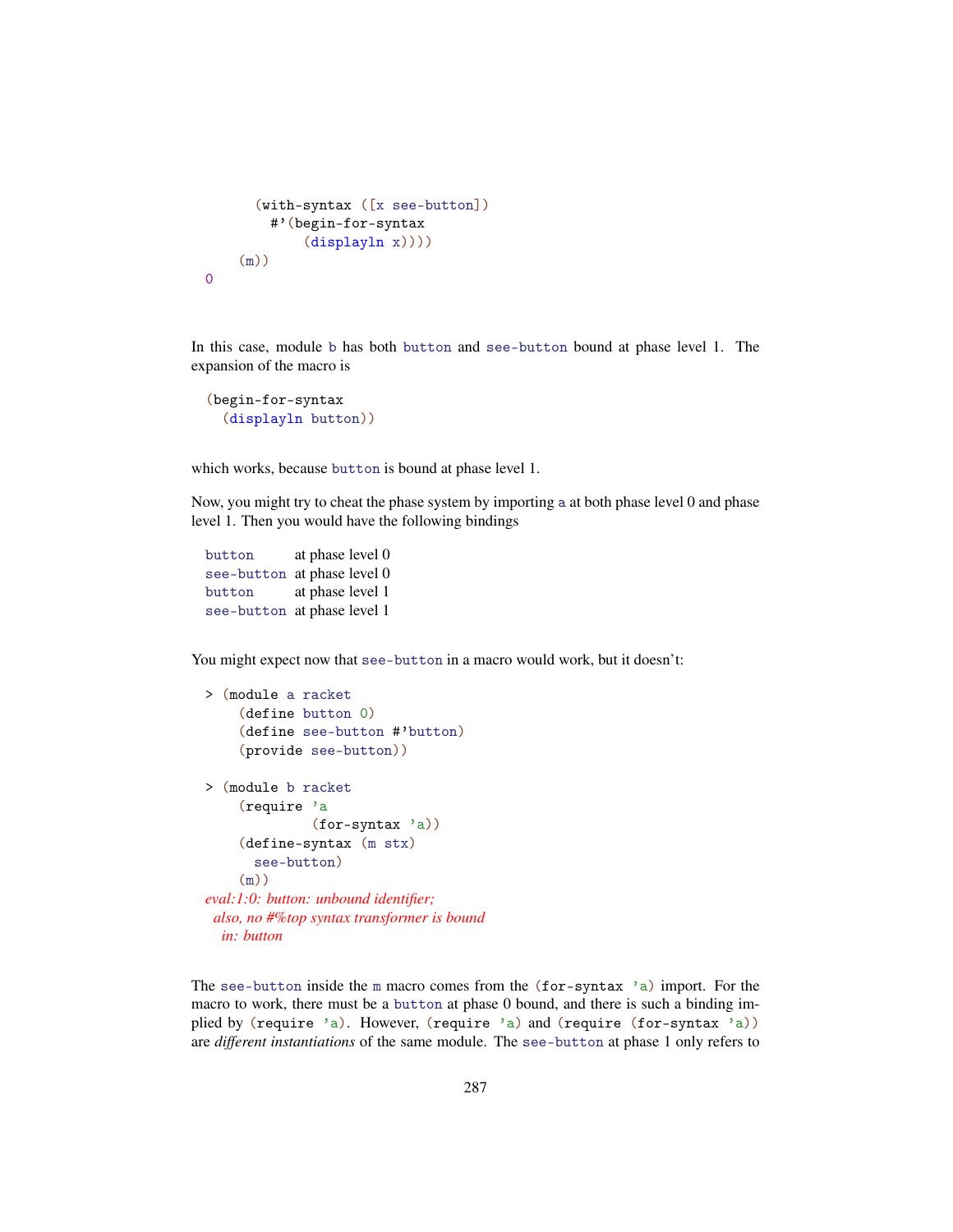the button at phase level 1, not the button bound at phase 0 from a different instantiation even from the same source module.

Mismatches like the one above can show up when a macro tries to match literal bindings using syntax-case or syntax-parse.

```
> (module x racket
    (require (for-syntax syntax/parse)
              (for-template racket/base))
    (provide (all-defined-out))
    (define button 0)
    (define (make) #'button)
    (define-syntax (process stx)
      (define-literal-set locals (button))
      (syntax-parse stx
        [((n \ (\sim]literal button))) #'#''ok])))
> (module y racket
    (require (for-meta 1 \gamma x)
              (for-meta 2 'x racket/base))
    (begin-for-syntax
      (define-syntax (m stx)
        (with-syntax ([out (make)])
          #'(process (0 out)))))
    (define-syntax (p stx)
      (m))
    (p))
eval:1:0: process: expected the identifier 'button'
  at: button
  in: (process (0 button))
```
In this example, make is being used in y at phase level 2, and it returns the #'button syntax object—which refers to button bound at phase level 0 inside x and at phase level 2 in y from (for-meta  $2 \gamma x$ ). The process macro is imported at phase level 1 from (for-meta 1) 'x), and it knows that button should be bound at phase level 1. When the syntax-parse is executed inside process, it is looking for button bound at phase level 1 but it sees only a phase level 2 binding and doesn't match.

To fix the example, we can provide make at phase level 1 relative to  $x$ , and then we import it at phase level 1 in y:

> (module x racket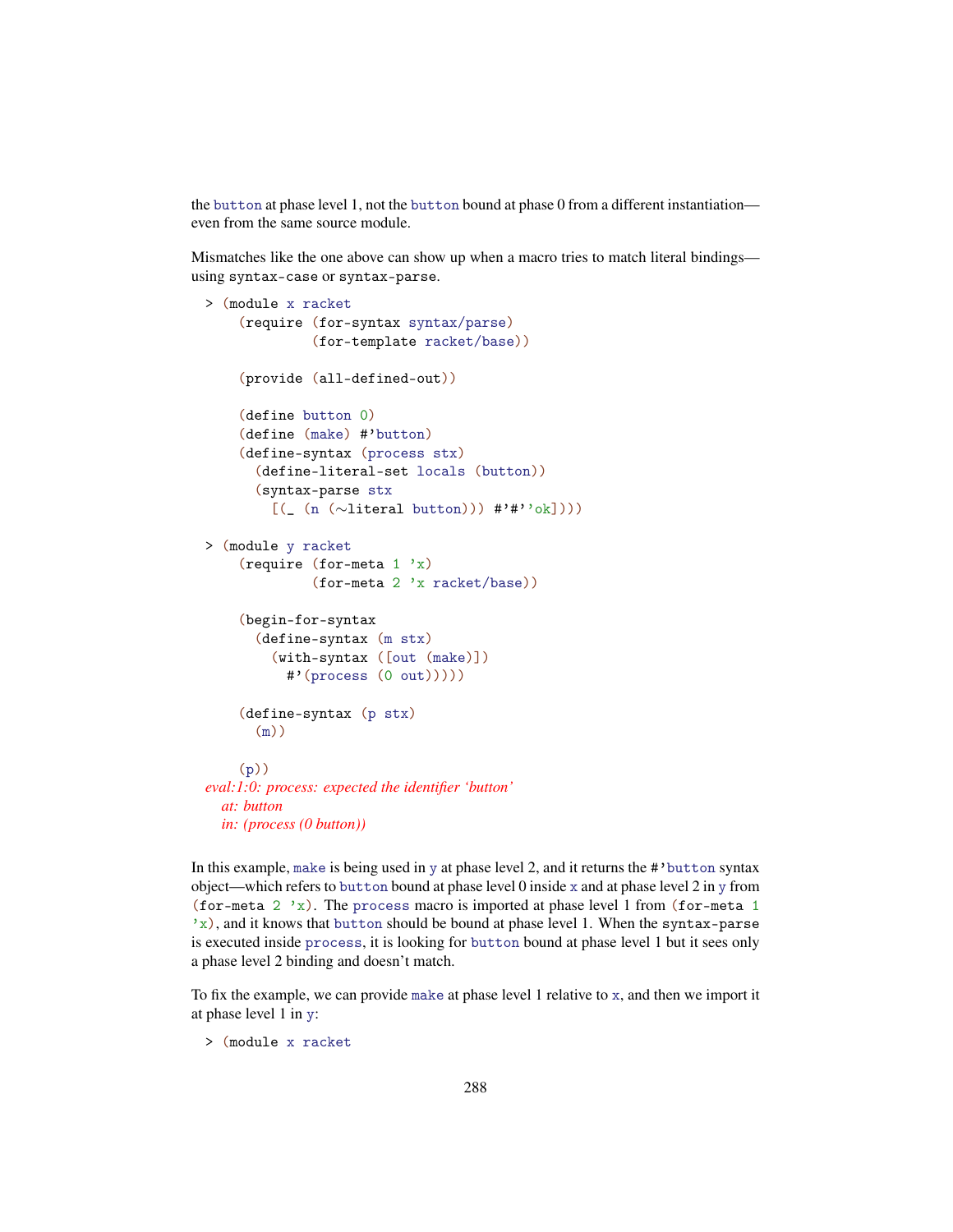```
(require (for-syntax syntax/parse)
              (for-template racket/base))
    (provide (all-defined-out))
    (define button 0)
    (provide (for-syntax make))
    (define-for-syntax (make) #'button)
    (define-syntax (process stx)
       (define-literal-set locals (button))
      (syntax-parse stx
         [(\text{a} (\sim\text{literal button})))\text{ #'}\text{#'}\text{'ok}])))> (module y racket
    (require (for-meta 1 'x)
              (for-meta 2 racket/base))
    (begin-for-syntax
      (define-syntax (m stx)
         (with-syntax ([out (make)])
           #'(process (0 out)))))
    (define-syntax (p stx)
      (m))
    (p))
> (require 'y)
'ok
```
### 16.2.7 Syntax Taints

A use of a macro can expand into a use of an identifier that is not exported from the module that binds the macro. In general, such an identifier must not be extracted from the expanded expression and used in a different context, because using the identifier in a different context may break invariants of the macro's module.

For example, the following module exports a macro go that expands to a use of uncheckedgo:

"m.rkt"

#lang racket (provide go)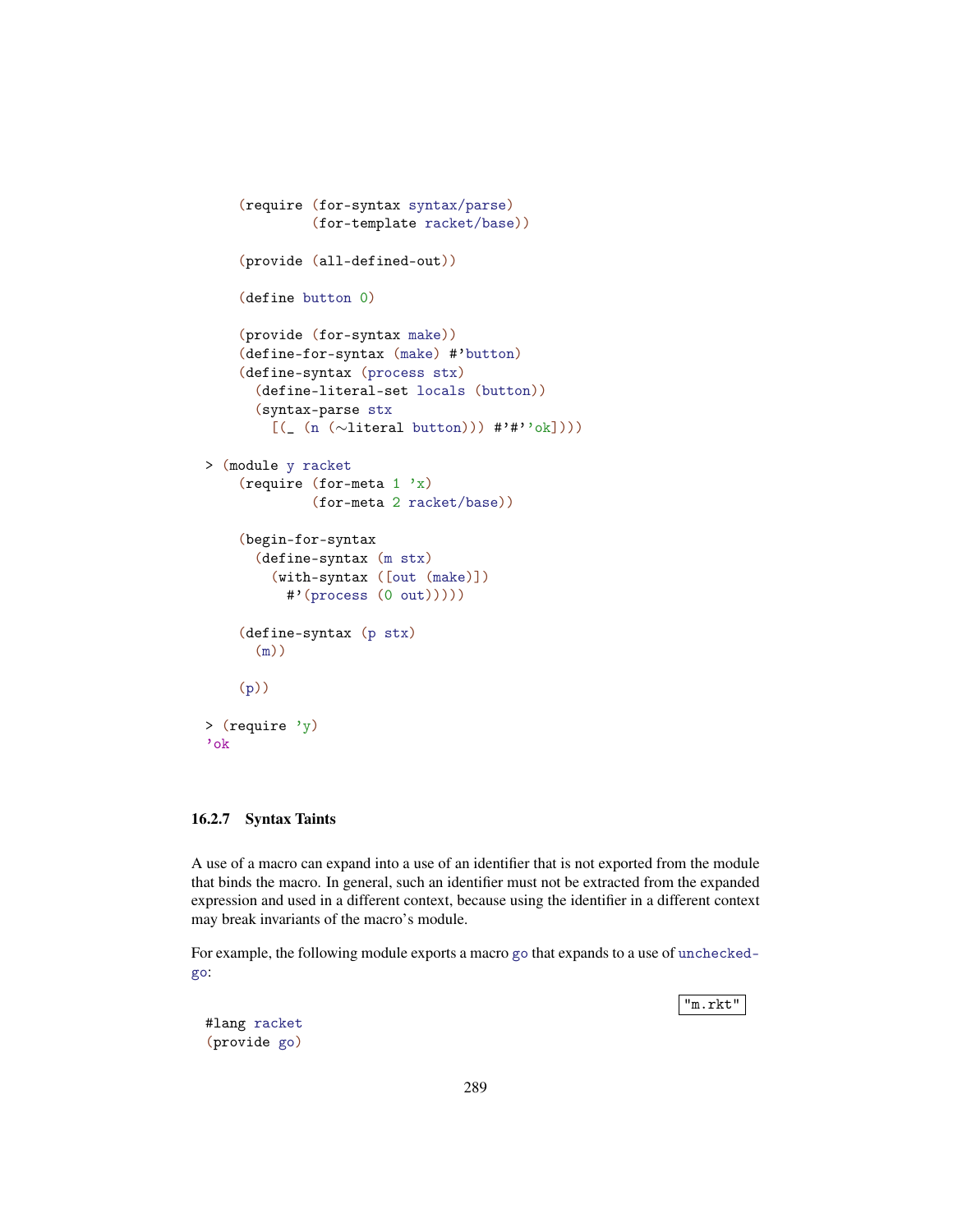```
(define (unchecked-go n x)
  ; to avoid disaster, n must be a number
  (+ n 17))(define-syntax (go stx)
  (syntax-case stx ()
   [ (\underline{x})#'(unchecked-go 8 x)]))
```
If the reference to unchecked-go is extracted from the expansion of  $(g_0, g_0)$ , then it might be inserted into a new expression, (unchecked-go  $#f^{-1}a$ ), leading to disaster. The datum->syntax procedure can be used similarly to construct references to an unexported identifier, even when no macro expansion includes a reference to the identifier.

To prevent such abuses of unexported identifiers, the go macro must explicitly protect its expansion by using syntax-protect:

```
(define-syntax (go stx)
  (syntax-case stx ()
   [(\mathbf{x})
    (syntax-protect #'(unchecked-go 8 x))]))
```
The syntax-protect function causes any syntax object that is extracted from the result of go to be *tainted*. The macro expander rejects tainted identifiers, so attempting to extract unchecked-go from the expansion of  $(go \ a)$  produces an identifier that cannot be used to construct a new expression (or, at least, not one that the macro expander will accept). The syntax-rules, syntax-id-rule, and define-syntax-rule forms automatically protect their expansion results.

More precisely, syntax-protect *arms* a syntax object with a *dye pack*. When a syntax object is armed, then syntax-e taints any syntax object in its result. Similarly, datum- >syntax taints its result when its first argument is armed. Finally, if any part of a quoted syntax object is armed, then the corresponding part is tainted in the resulting syntax constant.

Of course, the macro expander itself must be able to *disarm* a taint on a syntax object, so that it can further expand an expression or its sub-expressions. When a syntax object is armed with a dye pack, the dye pack has an associated inspector that can be used to disarm the dye pack. A (syntax-protect stx) function call is actually a shorthand for (syntax-arm stx #f  $#t$ ), which arms stx using a suitable inspector. The expander uses syntaxdisarm and with its inspector on every expression before trying to expand or compile it.

In much the same way that the macro expander copies properties from a syntax transformer's input to its output (see §11.7 "Syntax Object Properties"), the expander copies dye packs from a transformer's input to its output. Building on the previous example,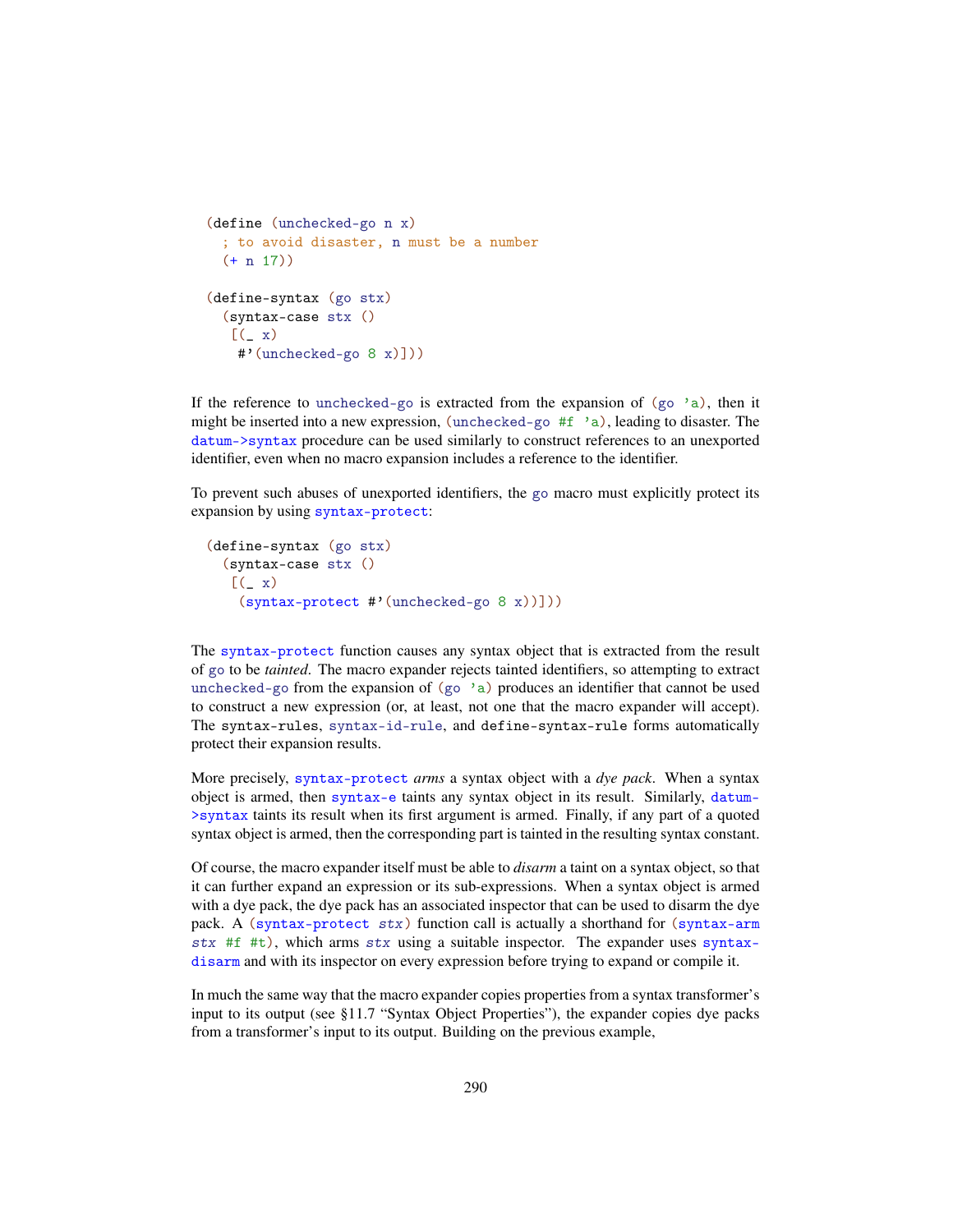# "n.rkt"

"q.rkt"

```
#lang racket
(require "m.rkt")
(provide go-more)
(define y 'hello)
(define-syntax (go-more stx)
  (syntax-protect #'(go y)))
```
the expansion of  $(g_0$ -more) introduces a reference to the unexported y in  $(g_0, y)$ , and the expansion result is armed so that y cannot be extracted from the expansion. Even if go did not use syntax-protect for its result (perhaps because it does not need to protect uncheckedgo after all), the dye pack on (go y) is propagated to the final expansion (unchecked-go 8 y). The macro expander uses syntax-rearm to propagate dye packs from a transformer's input to its output.

### Tainting Modes

In some cases, a macro implementor intends to allow limited destructuring of a macro result without tainting the result. For example, given the following define-like-y macro,

```
#lang racket
(provide define-like-y)
(define y 'hello)
(define-syntax (define-like-y stx)
  (syntax-case stx ()
    [(_ id) (syntax-protect #'(define-values (id) y))]))
```
someone may use the macro in an internal definition:

```
(let ()
  (define-like-y x)
 x)
```
The implementor of the "q.rkt" module most likely intended to allow such uses of define-like-y. To convert an internal definition into a letrec binding, however, the define form produced by define-like-y must be deconstructed, which would normally taint both the binding x and the reference to y.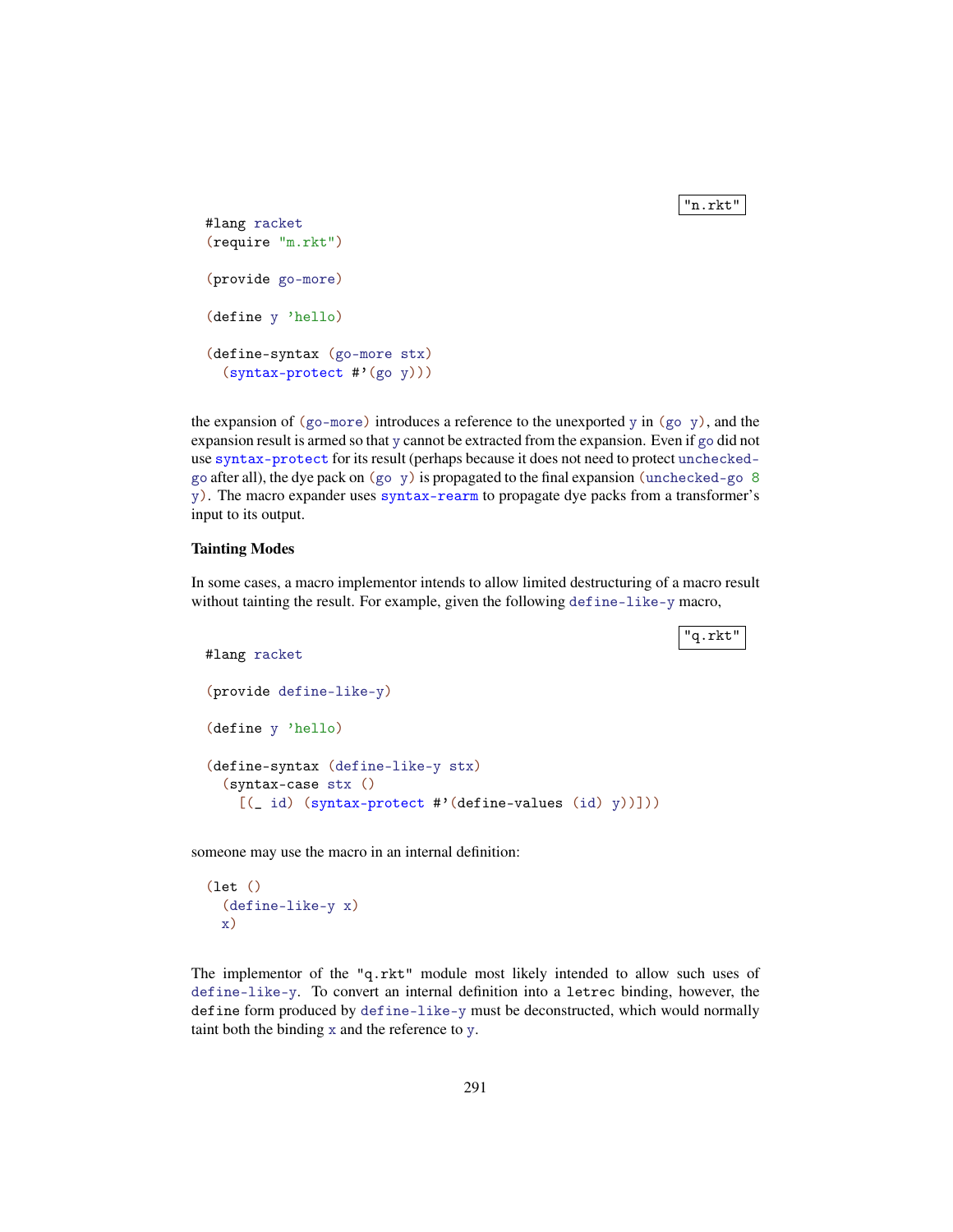Instead, the internal use of define-like-y is allowed, because syntax-protect treats specially a syntax list that begins with define-values. In that case, instead of arming the overall expression, each individual element of the syntax list is armed, pushing dye packs further into the second element of the list so that they are attached to the defined identifiers. Thus, define-values, x, and y in the expansion result (define-values  $(x)$  y) are individually armed, and the definition can be deconstructed for conversion to letrec.

Just like syntax-protect, the expander rearms a transformer result that starts with define-values, by pushing dye packs into the list elements. As a result, define-like-y could have been implemented to produce (define id y), which uses define instead of define-values. In that case, the entire define form is at first armed with a dye pack, but as the define form is expanded to define-values, the dye pack is moved to the parts.

The macro expander treats syntax-list results starting with define-syntaxes in the same way that it treats results starting with define-values. Syntax-list results starting with begin are treated similarly, except that the second element of the syntax list is treated like all the other elements (i.e., the immediate element is armed, instead of its content). Furthermore, the macro expander applies this special handling recursively, in case a macro produces a begin form that contains nested define-values forms.

The default application of dye packs can be overridden by attaching a 'taint-mode property (see §11.7 "Syntax Object Properties") to the result syntax object of a macro transformer. If the property value is 'opaque, then the syntax object is armed and not its parts. If the property value is 'transparent, then the syntax object's parts are armed. If the property value is 'transparent-binding, then the syntax object's parts and to the subparts of the second part (as for define-values and define-syntaxes) are armed. The 'transparent and 'transparent-binding modes triggers recursive property checking at the parts, so that armings can be pushed arbitrarily deep into a transformer's result.

#### Taints and Code Inspectors

Tools that are intended to be privileged (such as a debugging transformer) must disarm dye packs in expanded programs. Privilege is granted through *code inspectors*. Each dye pack records and inspector, and a syntax object can be disarmed using a sufficiently powerful inspector.

When a module is declared, the declaration captures the current value of the currentcode-inspector parameter. The captured inspector is used when syntax-protect is applied by a macro transformer that is defined within the module. A tool can disarm the resulting syntax object by supplying syntax-disarm with an inspector that is the same or a super-inspector of the module's inspector. Untrusted code is ultimately run after setting current-code-inspector to a less powerful inspector (after trusted code, such as debugging tools, have been loaded).

With this arrangement, macro-generating macros require some care, since the generating macro may embed syntax objects in the generated macro that need to have the generating module's protection level, rather than the protection level of the module that contains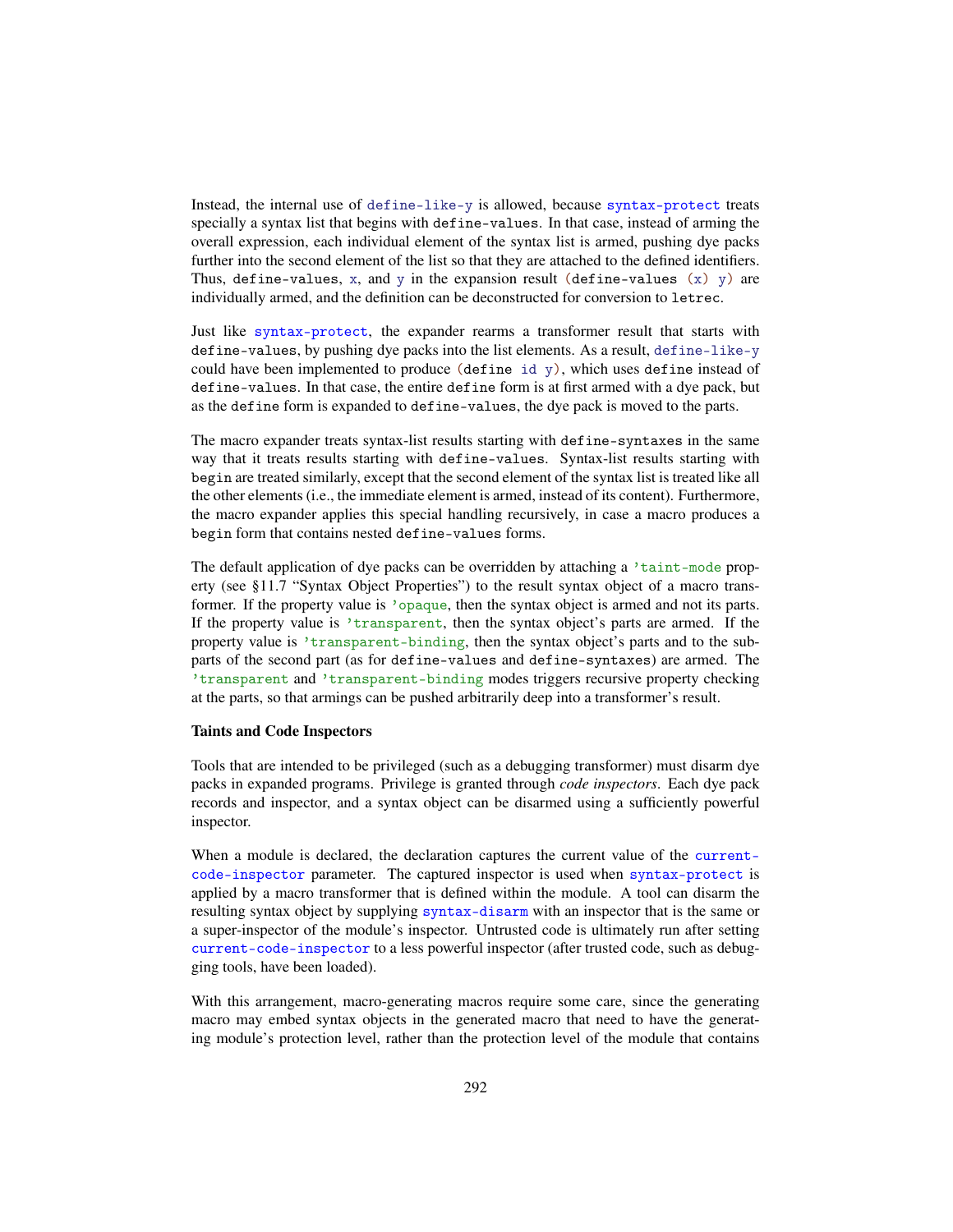the generated macro. To avoid this problem, use the module's declaration-time inspector, which is accessible as (variable-reference->module-declaration-inspector (#%variable-reference)), and use it to define a variant of syntax-protect.

For example, suppose that the go macro is implemented through a macro:

```
#lang racket
(provide def-go)
(define (unchecked-go n x)
  (+ n 17))(define-syntax (def-go stx)
  (syntax-case stx ()
    [ (\angle go)
     (protect-syntax
      #'(define-syntax (go stx)
           (syntax-case stx ()
             [(\mathbf{x})
              (protect-syntax #'(unchecked-go 8 x))])))]))
```
When def-go is used inside another module to defined go, and when the go-defining module is at a different protection level than the def-go-defining module, the generated macro's use of protect-syntax is not right. The use of unchecked-go should be protected at the level of the def-go-defining module, not the go-defining module.

The solution is to define and use go-syntax-protect, instead:

```
#lang racket
(provide def-go)
(define (unchecked-go n x)
  (+ n 17))(define-for-syntax go-syntax-protect
  (let ([insp (variable-reference->module-declaration-inspector
                (#%variable-reference))])
    (lambda (stx) (syntax-arm stx insp))))
(define-syntax (def-go stx)
  (syntax-case stx ()
    [ (_{\text{g0}})
     (protect-syntax
      #'(define-syntax (go stx)
          (syntax-case stx ()
            \lceil (\mathbf{x})
             (go-syntax-protect #'(unchecked-go 8 x))])))]))
```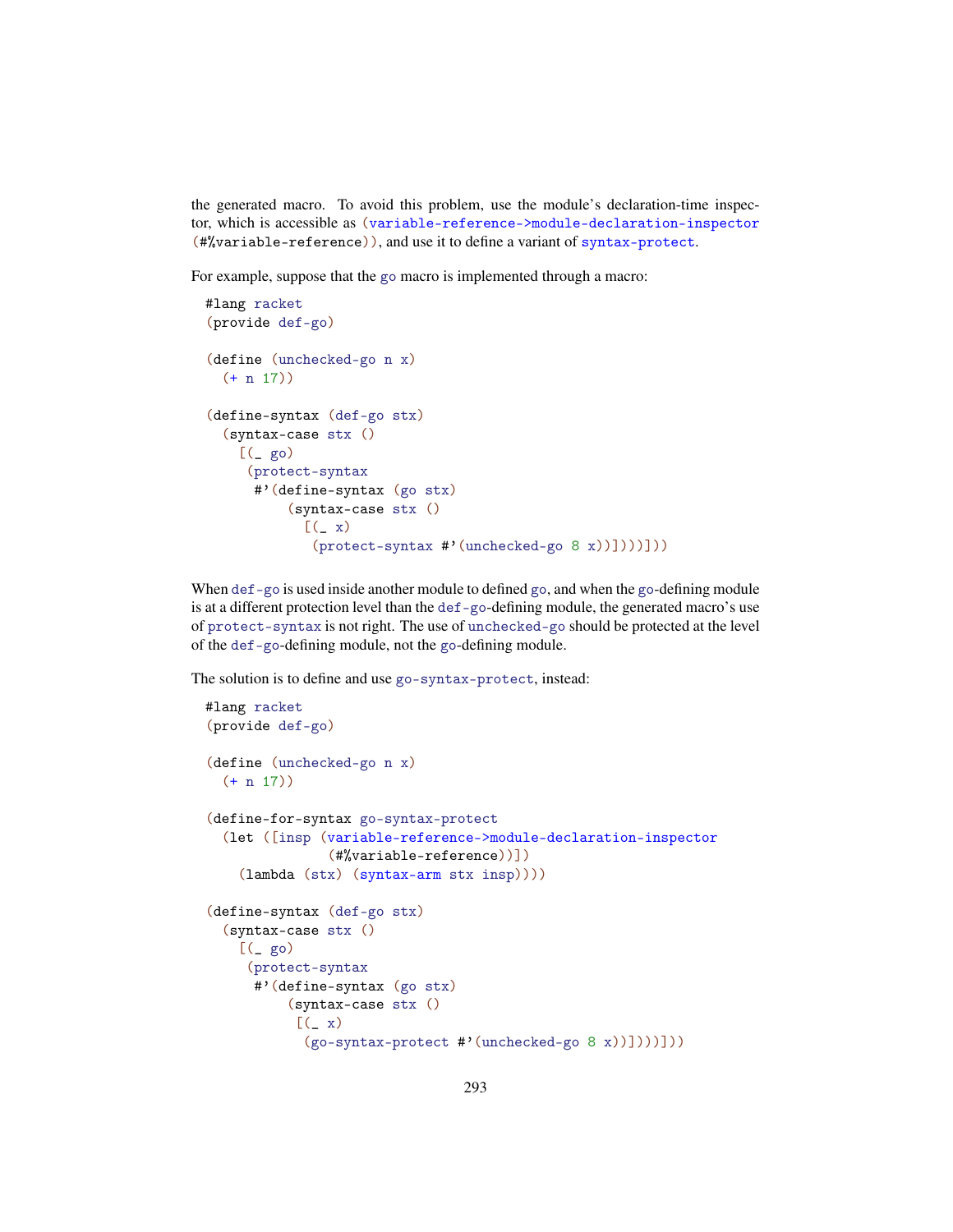### Protected Exports

Sometimes, a module needs to export bindings to some modules—other modules that are at the same trust level as the exporting module—but prevent access from untrusted modules. Such exports should use the protect-out form in provide. For example, ffi/unsafe exports all of its unsafe bindings as *protected* in this sense.

Code inspectors, again, provide the mechanism for determining which modules are trusted and which are untrusted. When a module is declared, the value of current-codeinspector is associated to the module declaration. When a module is instantiated (i.e., when the body of the declaration is actually executed), a sub-inspector is created to guard the module's exports. Access to the module's protected exports requires a code inspector higher in the inspector hierarchy than the module's instantiation inspector; note that a module's declaration inspector is always higher than its instantiation inspector, so modules are declared with the same code inspector can access each other's exports.

Syntax-object constants within a module, such as literal identifiers in a template, retain the inspector of their source module. In this way, a macro from a trusted module can be used within an untrusted module, and protected identifiers in the macro expansion still work, even through they ultimately appear in an untrusted module. Naturally, such identifiers should be armed, so that they cannot be extracted from the macro expansion and abused by untrusted code.

Compiled code from a ".zo" file is inherently untrustworthy, unfortunately, since it can be synthesized by means other than compile. When compiled code is written to a ".zo" file, syntax-object constants within the compiled code lose their inspectors. All syntax-object constants within compiled code acquire the enclosing module's declaration-time inspector when the code is loaded.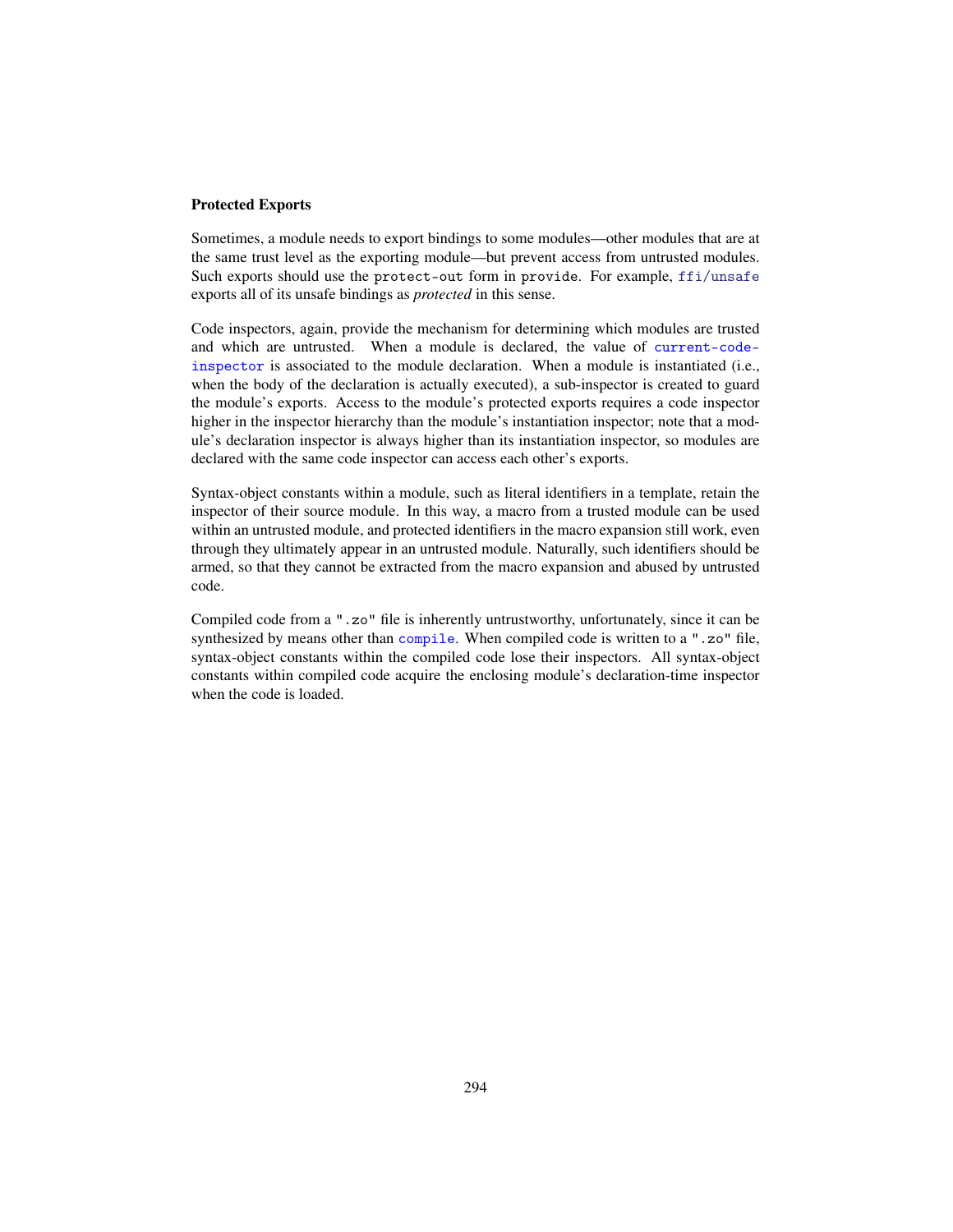## • a macro can extend the syntax of a language only within the parameters of the language's lexical conventions, such as using parentheses to group the macro name with its subforms and using the core syntax of identifiers, keywords, and literals.

tensions to a language, but a macro is limited in two ways:

17 Creating Languages

surrounding forms; and

The distinction between the reader and expander layer is introduced in §2.4.3 "Lists and Racket Syntax".

That is, a macro can only extend a language, and it can do so only at the expander layer. Racket offers additional facilities for defining a starting point of the expander layer, for extending the reader layer, for defining the starting point of the reader layer, and for packaging a reader and expander starting point into a conveniently named language.

The macro facilities defined in the preceding chapter let a programmer define syntactic ex-

• a macro cannot restrict the syntax available in its context or change the meaning of

# 17.1 Module Languages

When using the longhand module form for writing modules, the module path that is specified after the new module's name provides the initial imports for the module. Since the initialimport module determines even the most basic bindings that are available in a module's body, such as require, the initial import can be called a *module language*.

The most common module languages are racket or racket/base, but you can define your own module language by defining a suitable module. For example, using provide subforms like all-from-out, except-out, and rename-out, you can add, remove, or rename bindings from racket to produce a module language that is a variant of racket: §6.2.1 "The

```
> (module raquet racket
    (provide (except-out (all-from-out racket) lambda)
             (rename-out [lambda function])))
> (module score 'raquet
    (map (function (points) (case points
                              [(0) "love"] [(1) "fifteen"]
                              [(2) "thirty"] [(3) "forty"]))
         (list 0 2)))
> (require 'score)
'("love" "thirty")
```
module Form" introduces the longhand module form.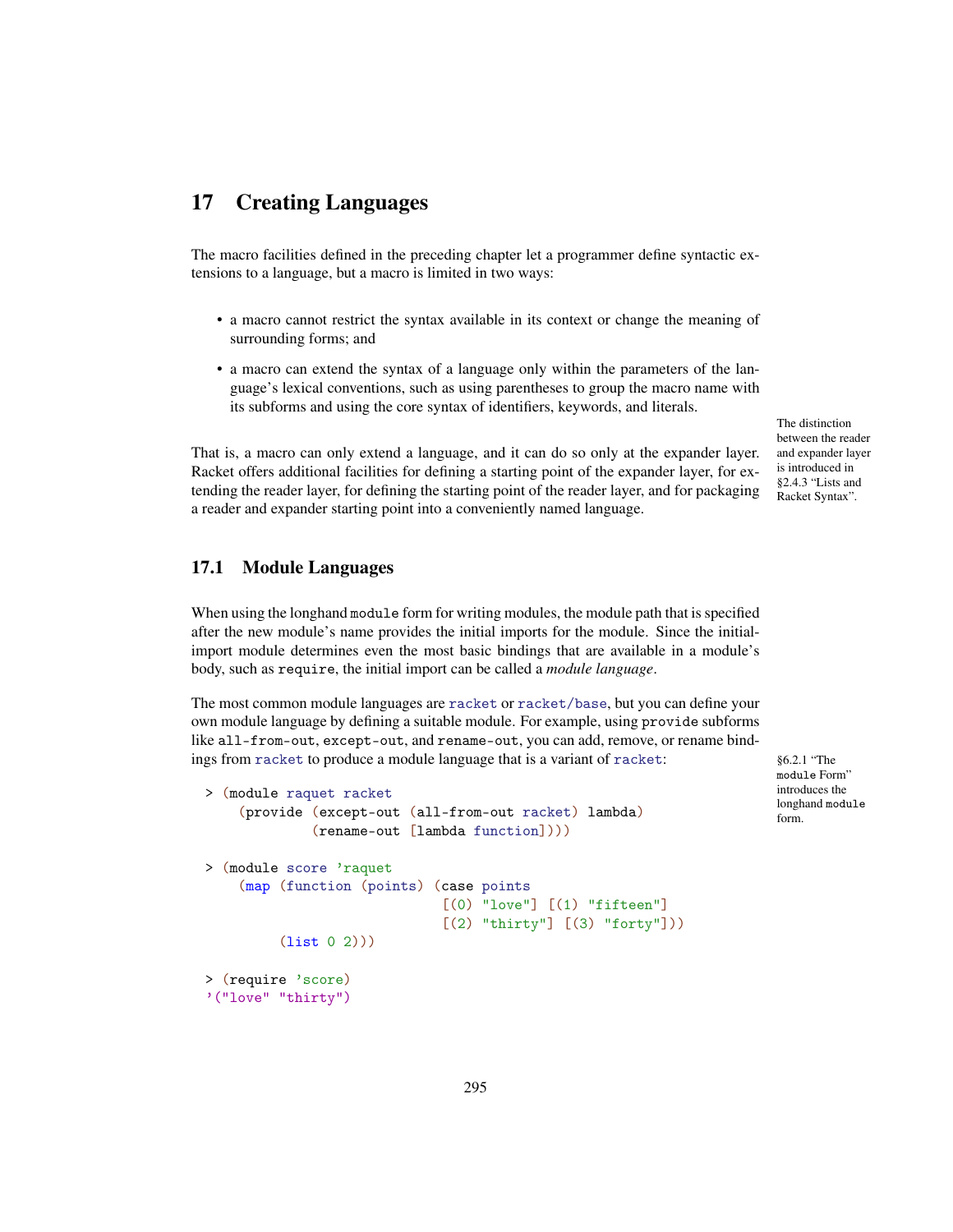### 17.1.1 Implicit Form Bindings

If you try to remove too much from racket in defining your own module language, then the resulting module will no longer work right as a module language:

```
> (module just-lambda racket
    (provide lambda))
> (module identity 'just-lambda
     (lambda (x) x))eval:2:0: module: no #%module-begin binding in the module's
language
  in: (module identity (quote just-lambda) (lambda (x) x))
```
The #%module-begin form is an implicit form that wraps the body of a module. It must be provided by a module that is to be used as module language:

```
> (module just-lambda racket
    (provide lambda #%module-begin))
> (module identity 'just-lambda
    (lambda (x) x))> (require 'identity)
#<procedure>
```
The other implicit forms provided by racket/base are #%app for function calls, #%datum for literals, and #%top for identifiers that have no binding:

```
> (module just-lambda racket
    (provide lambda #%module-begin
             ; ten needs these, too:
             #%app #%datum))
> (module ten 'just-lambda
    ((lambda (x) x) 10))
> (require 'ten)
10
```
Implicit forms such as #%app can be used explicitly in a module, but they exist mainly to allow a module language to restrict or change the meaning of implicit uses. For example, a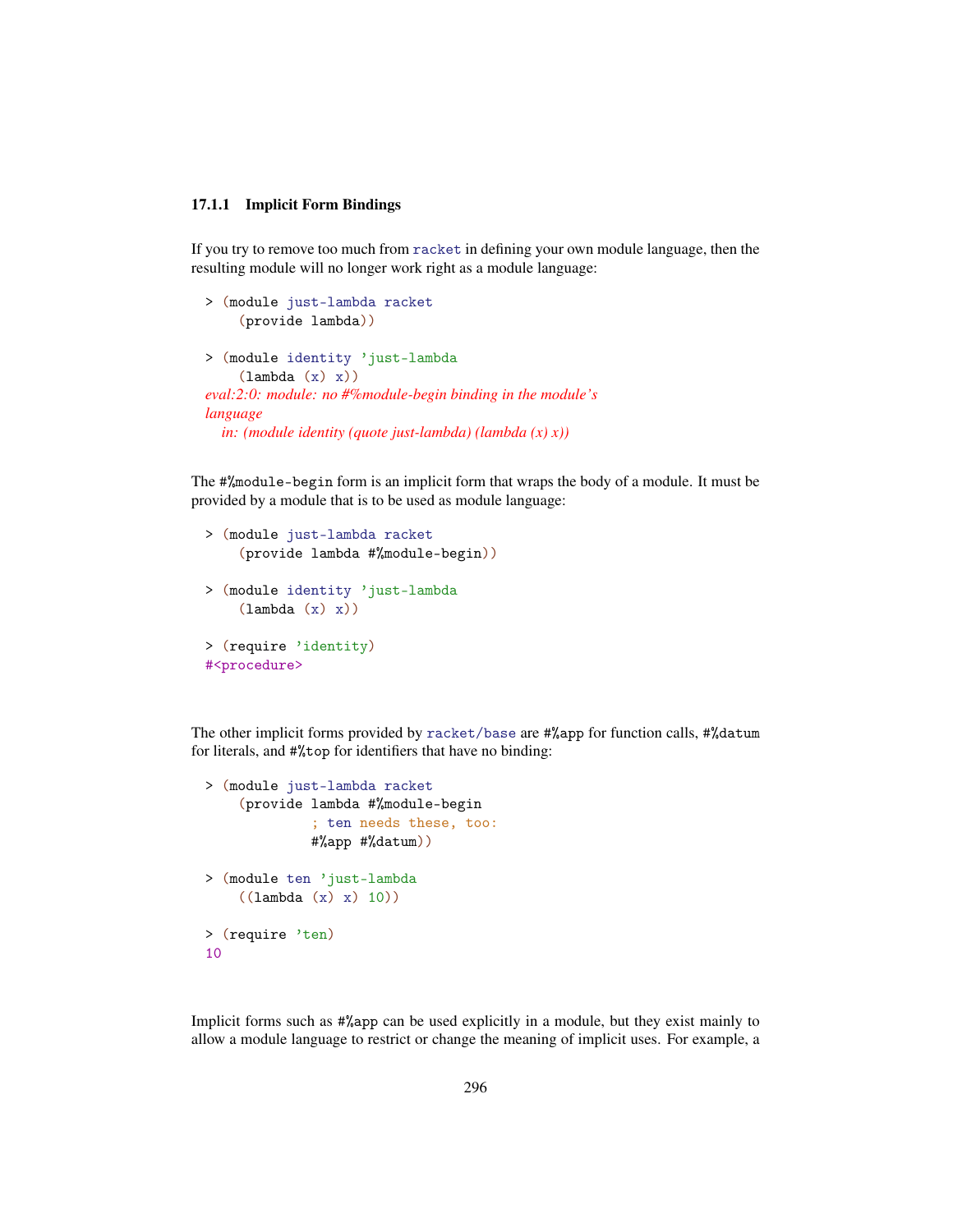lambda-calculus module language might restrict functions to a single argument, restrict function calls to supply a single argument, restrict the module body to a single expression, disallow literals, and treat unbound identifiers as uninterpreted symbols:

```
> (module lambda-calculus racket
    (provide (rename-out [1-arg-lambda lambda]
                           [1-arg-app #%app]
                           [1-form-module-begin #%module-begin]
                           [no-literals #%datum]
                           [unbound-as-quoted #%top]))
    (define-syntax-rule (1-arg-lambda (x) expr)
      (lambda (x) expr))
    (define-syntax-rule (1-arg-app e1 e2)
       (#%app e1 e2))
    (define-syntax-rule (1-form-module-begin e)
      (#%module-begin e))
    (define-syntax (no-literals stx)
       (raise-syntax-error #f "no" stx))
    (define-syntax-rule (unbound-as-quoted . id)
      (iid)> (module ok 'lambda-calculus
    ((lambda (x) (x z))(lambda (y) y)))
> (require 'ok)
'z> (module not-ok 'lambda-calculus
    (\text{lambda } (x y) x))eval:4:0: lambda: use does not match pattern: (lambda (x)
expr)
  in: (lambda (x y) x)
> (module not-ok 'lambda-calculus
    (\text{lambda } (x) x)(lambda (y) (y y)))
eval:5:0: #%module-begin: use does not match pattern:
(#%module-begin e)
  in: (#%module-begin (lambda (x) x) (lambda (y) (y y)))
> (module not-ok 'lambda-calculus
    (lambda (x) (x x x)))
eval:6:0: #%app: use does not match pattern: (#%app e1 e2)
  in: (#%app x x x)
> (module not-ok 'lambda-calculus
    10)
eval:7:0: #%datum: no
```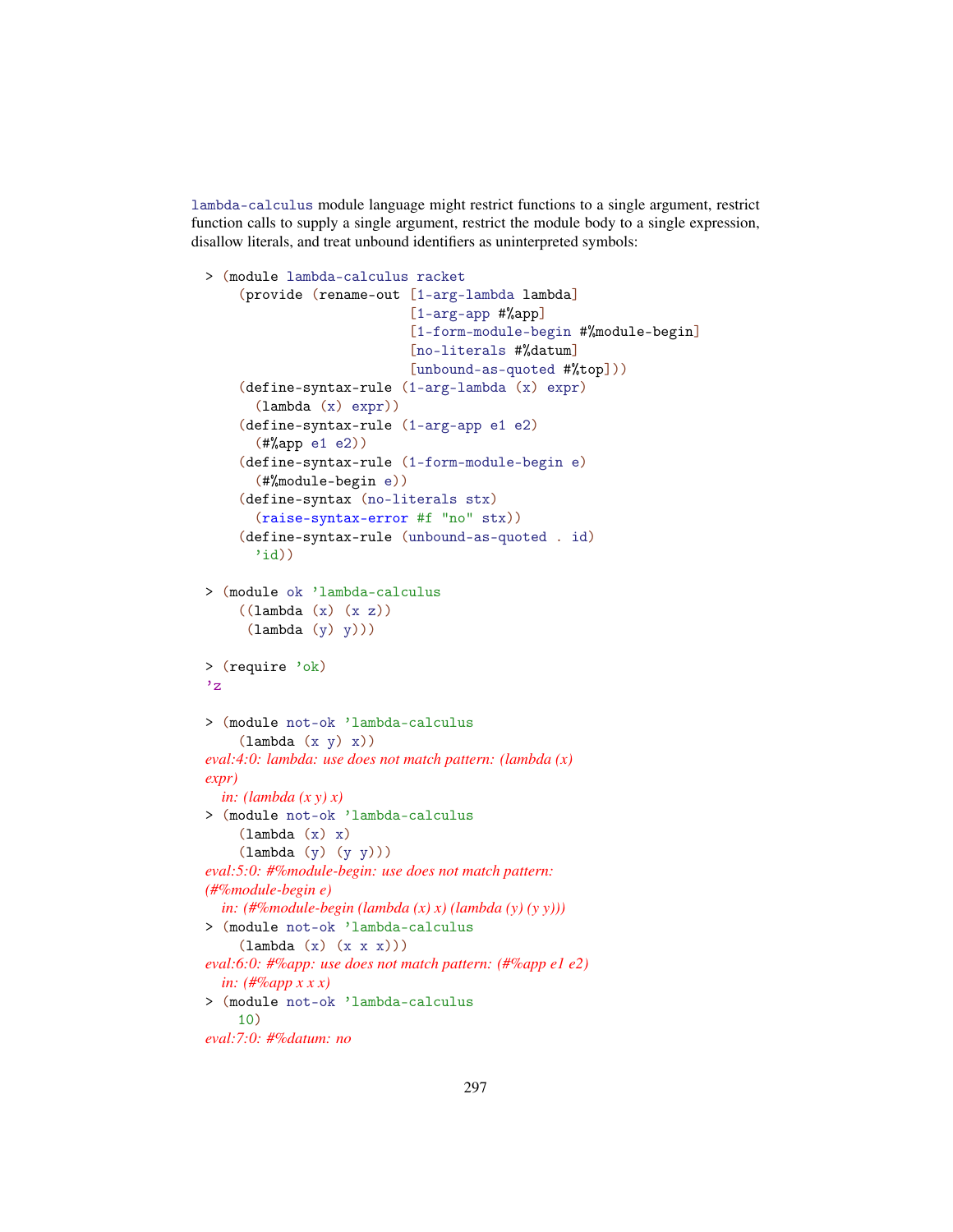*in: (#%datum . 10)*

Module languages rarely redefine #%app, #%datum, and #%top, but redefining #%modulebegin is more frequently useful. For example, when using modules to construct descriptions of HTML pages where a description is exported from the module as page, an alternate #%module-begin can help eliminate provide and quasiquoting boilerplate, as in "html.rkt":

"html.rkt"

```
#lang racket
(require racket/date)
(provide (except-out (all-from-out racket)
                     #%module-begin)
         (rename-out [module-begin #%module-begin])
         now)
(define-syntax-rule (module-begin expr ...)
  (#%module-begin
   (define page '(html expr ...))
   (provide page)))
(define (now)
  (parameterize ([date-display-format 'iso-8601])
    (date->string (seconds->date (current-seconds)))))
```
Using the "html.rkt" module language, a simple web page can be described without having to explicitly define or export page and starting in quasiquoted mode instead of expression mode:

```
> (module lady-with-the-spinning-head "html.rkt"
    (title "Queen of Diamonds")
    (p "Updated: " ,(now)))
> (require 'lady-with-the-spinning-head)
> page
'(html (title "Queen of Diamonds") (p "Updated: " "2013-08-09"))
```
## 17.1.2 Using #lang s-exp

Implementing a language at the level of #lang is more complex than declaring a single module, because #lang lets programmers control several different facets of a language. The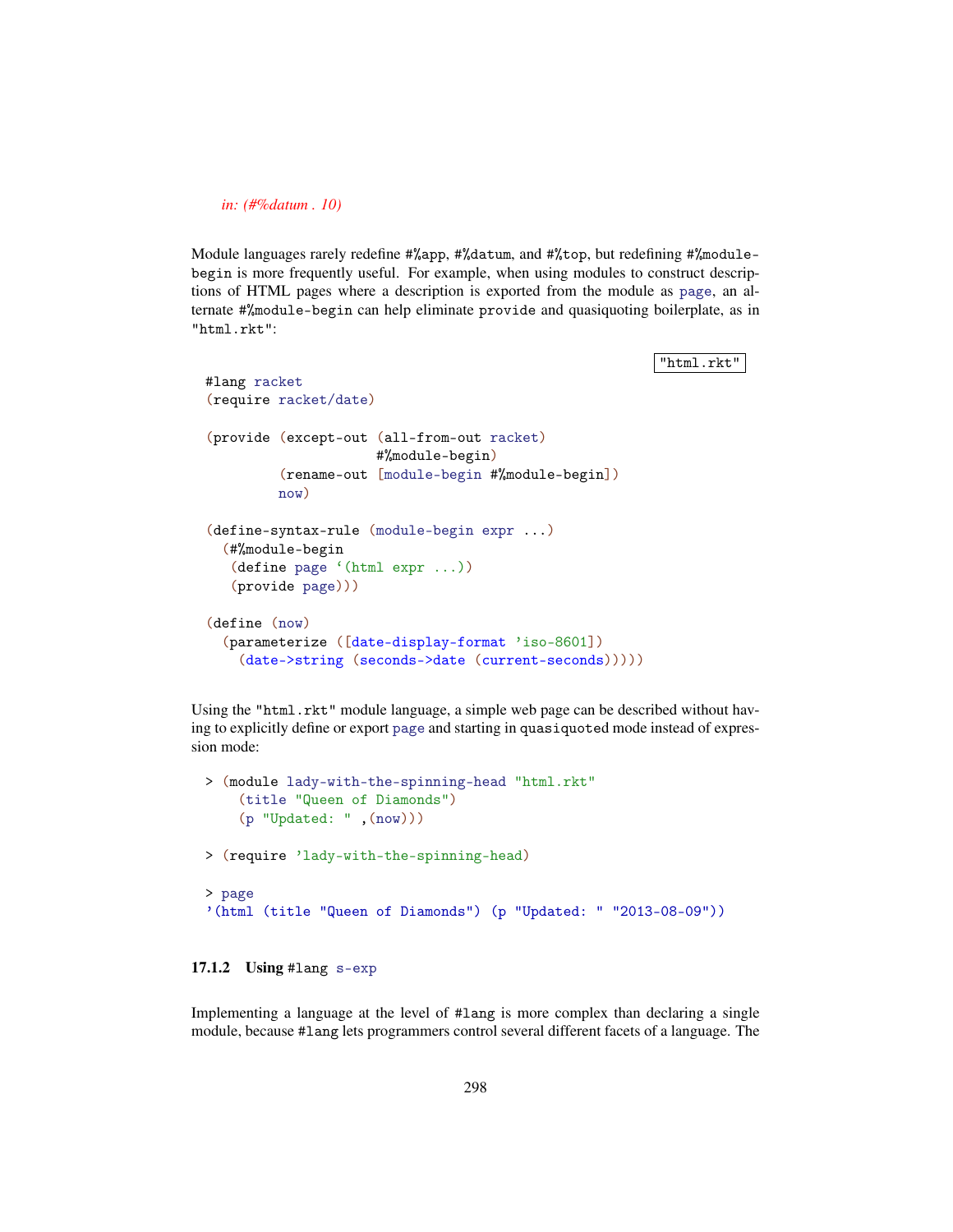s-exp language, however, acts as a kind of meta-language for using a module language with the #lang shorthand:

```
#lang s-exp module-name
form ...
```
is the same as

(module name module-name form ...)

where name is derived from the source file containing the #lang program. The name sexp is short for "S-expression," which is a traditional name for Racket's reader-level lexical conventions: parentheses, identifiers, numbers, double-quoted strings with certain backslash escapes, and so on.

Using #lang s-exp, the lady-with-the-spinning-head example from before can be written more compactly as:

```
#lang s-exp "html.rkt"
(title "Queen of Diamonds")
(p "Updated: " ,(now))
```
Later in this guide, §17.3 "Defining new #lang Languages" explains how to define your own #lang language, but first we explain how you can write reader-level extensions to Racket.

# 17.2 Reader Extensions

The reader layer of the Racket language can be extended through the #reader form. A reader extension is implemented as a module that is named after #reader. The module exports functions that parse raw characters into a form to be consumed by the expander layer.

The syntax of #reader is

```
#reader \langlemodule-path\rangle \langlereader-specific\rangle
```
where  $\langle module-path \rangle$  names a module that provides read and read-syntax functions. The  $\langle reader-specific \rangle$  part is a sequence of characters that is parsed as determined by the read and read-syntax functions from  $\langle module-path \rangle$ .

For example, suppose that file "five.rkt" contains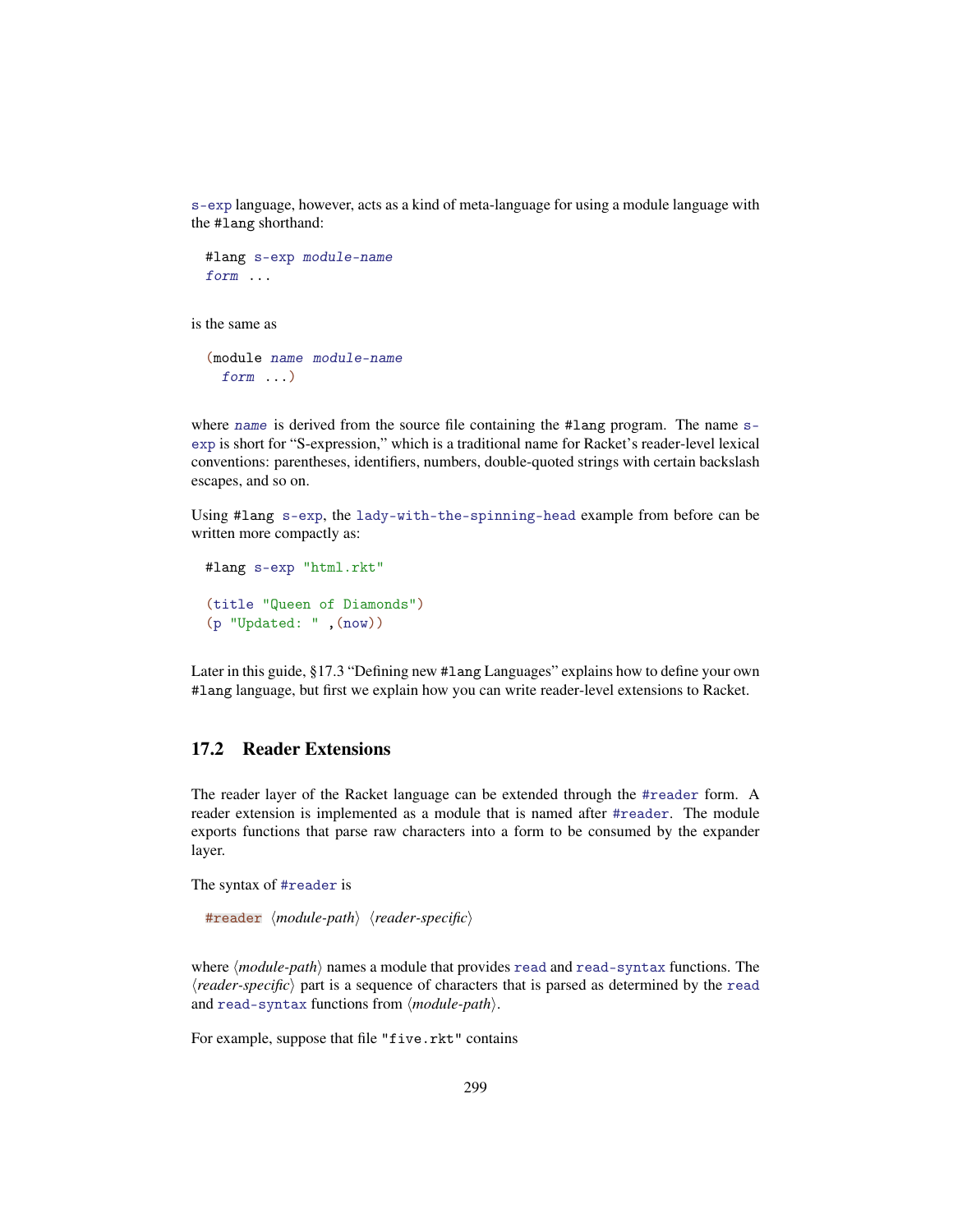"five.rkt"

```
#lang racket/base
(provide read read-syntax)
(define (read in) (list (read-string 5 in)))
(define (read-syntax src in) (list (read-string 5 in)))
```
Then, the program

#lang racket/base

'(1 #reader"five.rkt"234567 8)

is equivalent to

#lang racket/base

'(1 ("23456") 7 8)

because the read and read-syntax functions of "five.rkt" both read five characters from the input stream and put them into a string and then a list. The reader functions from "five.rkt" are not obliged to follow Racket lexical conventions and treat the continuous sequence 234567 as a single number. Since only the 23456 part is consumed by read or read-syntax, the 7 remains to be parsed in the usual Racket way. Similarly, the reader functions from "five.rkt" are not obliged to ignore whitespace, and

```
#lang racket/base
'(1 #reader"five.rkt" 234567 8)
```
is equivalent to

#lang racket/base

'(1 (" 2345") 67 8)

since the first character immediately after "five.rkt" is a space.

A #reader form can be used in the REPL, too:

```
> '#reader"five.rkt"abcde
'("abcde")
```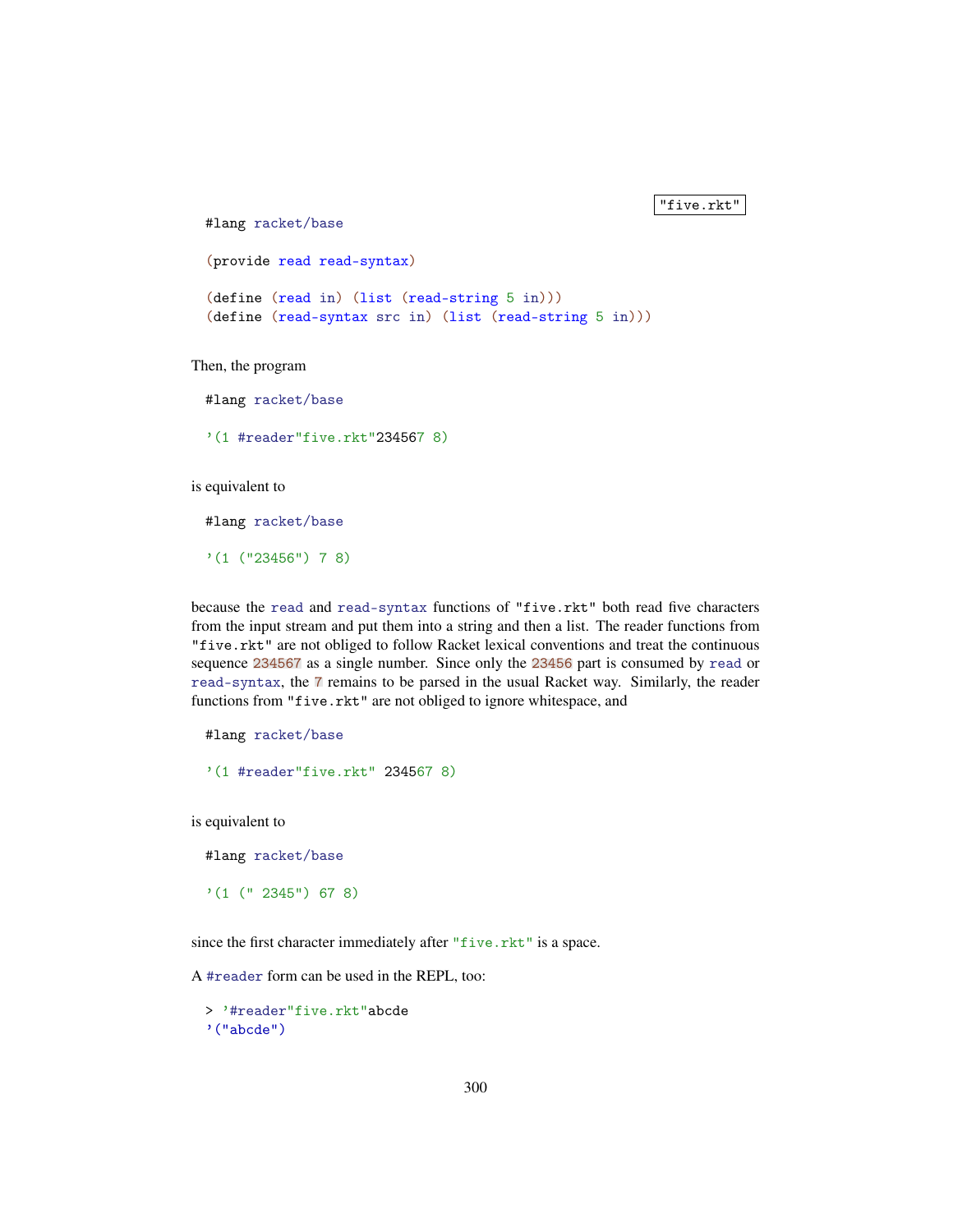## 17.2.1 Source Locations

The difference between read and read-syntax is that read is meant to be used for data while read-syntax is meant to be used to parse programs. More precisely, the read function will be used when the enclosing stream is being parsed by the Racket read, and readsyntax is used when the enclosing stream is being parsed by the Racket read-syntax function. Nothing requires read and read-syntax to parse input in the same way, but making them different would confuse programmers and tools.

The read-syntax function can return the same kind of value as read, but it should normally return a syntax object that connects the parsed expression with source locations. Unlike the "five.rkt" example, the read-syntax function is typically implemented directly to produce syntax objects, and then read can use read-syntax and strip away syntax object wrappers to produce a raw result.

The following "arith.rkt" module implements a reader to parse simple infix arithmetic expressions into Racket forms. For example, 1\*2+3 parses into the Racket form (+ (\* 1 2) 3). The supported operators are  $+, -, *,$  and  $/$ , while operands can be unsigned integers or single-letter variables. The implementation uses port-next-location to obtain the current source location, and it uses datum->syntax to turn raw values into syntax objects.

"arith.rkt"

```
#lang racket
(require syntax/readerr)
(provide read read-syntax)
(define (read in)
  (syntax->datum (read-syntax #f in)))
(define (read-syntax src in)
  (skip-whitespace in)
  (read-arith src in))
(define (skip-whitespace in)
  (regexp-match #px"^\\s*" in))
(define (read-arith src in)
  (define-values (line col pos) (port-next-location in))
  (define expr-match
    (regexp-match
     ; Match an operand followed by any number of
     ; operator–operand sequences, and prohibit an
     ; additional operator from following immediately:
     \sharppx"^([a-z]|[0-9]+)(?:[-+*/]([a-z]|[0-9]+))*(?![-+*/])"
     in))
```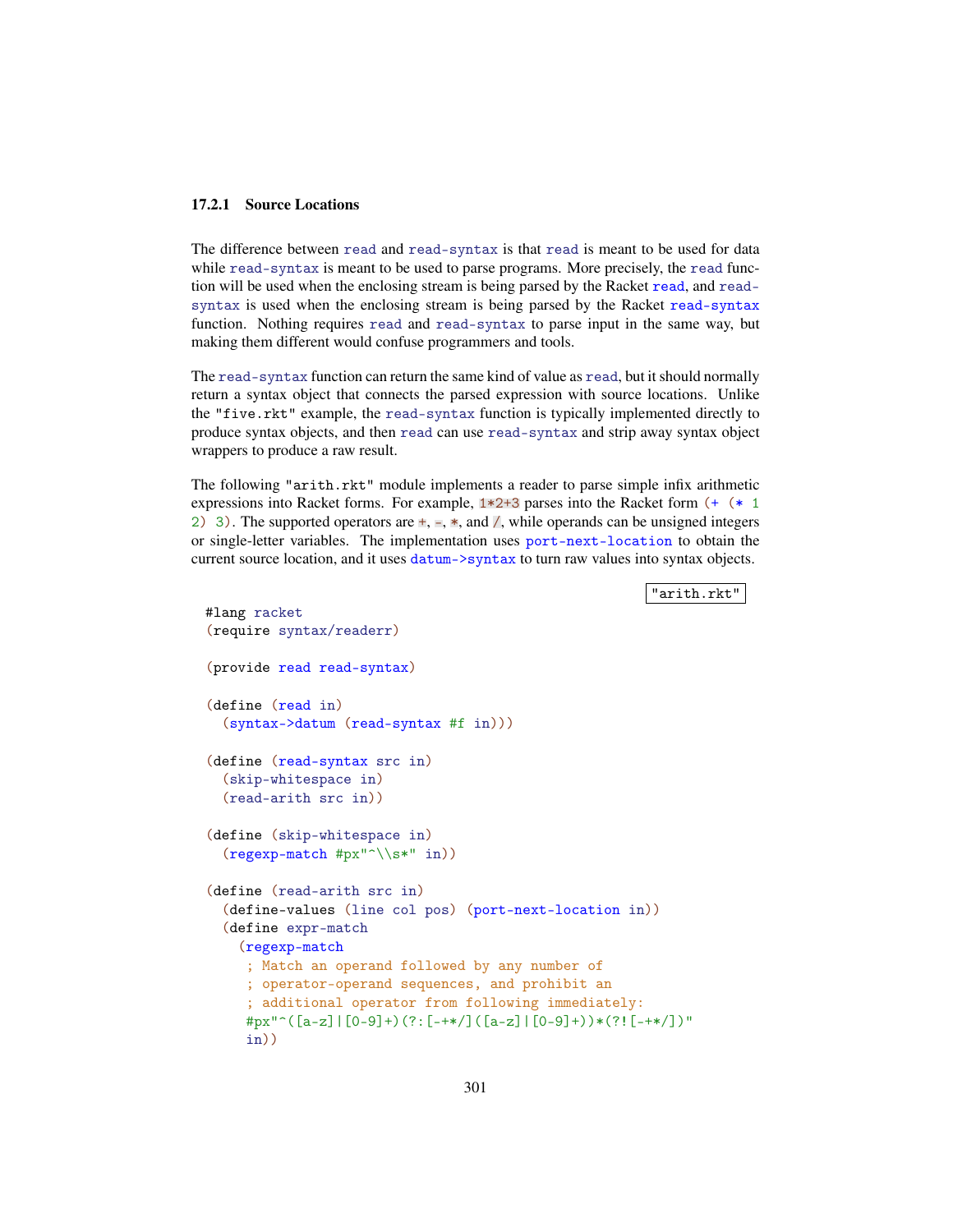```
(define (to-syntax v delta span-str)
  (datum->syntax #f v (make-srcloc delta span-str)))
(define (make-srcloc delta span-str)
  (and line
       (vector src line (+ col delta) (+ pos delta)
               (string-length span-str))))
(define (parse-expr s delta)
  (match (or (regexp-match #rx"^(.*?)([--])(.*)*" s)(regexp-match #rx"^(.*?)([*/])(.*)$" s))
    [(list _ a-str op-str b-str)
     (define a-len (string-length a-str))
     (define a (parse-expr a-str delta))
     (define b (parse-expr b-str (+ delta 1 a-len)))
     (define op (to-syntax (string->symbol op-str)
                           (+ delta a-len) op-str))
     (to-syntax (list op a b) delta s)]
    [else (to-syntax (or (string->number s)
                         (string->symbol s))
                     delta s)]))
(unless expr-match
  (raise-read-error "bad arithmetic syntax"
                    src line col pos
                    (and pos (- (file-position in) pos))))
(parse-expr (bytes->string/utf-8 (car expr-match)) 0))
```
If the "arith.rkt" reader is used in an expression position, then its parse result will be treated as a Racket expression. If it is used in a quoted form, however, then it just produces a number or a list:

```
> #reader"arith.rkt" 1*2+3
5
> '#reader"arith.rkt" 1*2+3
'(+ (+ 1 2) 3)
```
The "arith.rkt" reader could also be used in positions that make no sense. Since the read-syntax implementation tracks source locations, syntax errors can at least refer to parts of the input in terms of their original locations (at the beginning of the error message):

```
> (let #reader"arith.rkt" 1*2+3 8)
repl:1:27: let: bad syntax (not an identifier and expression
for a binding)
  at: +
  in: (let (+ (* 1 2) 3) 8)
```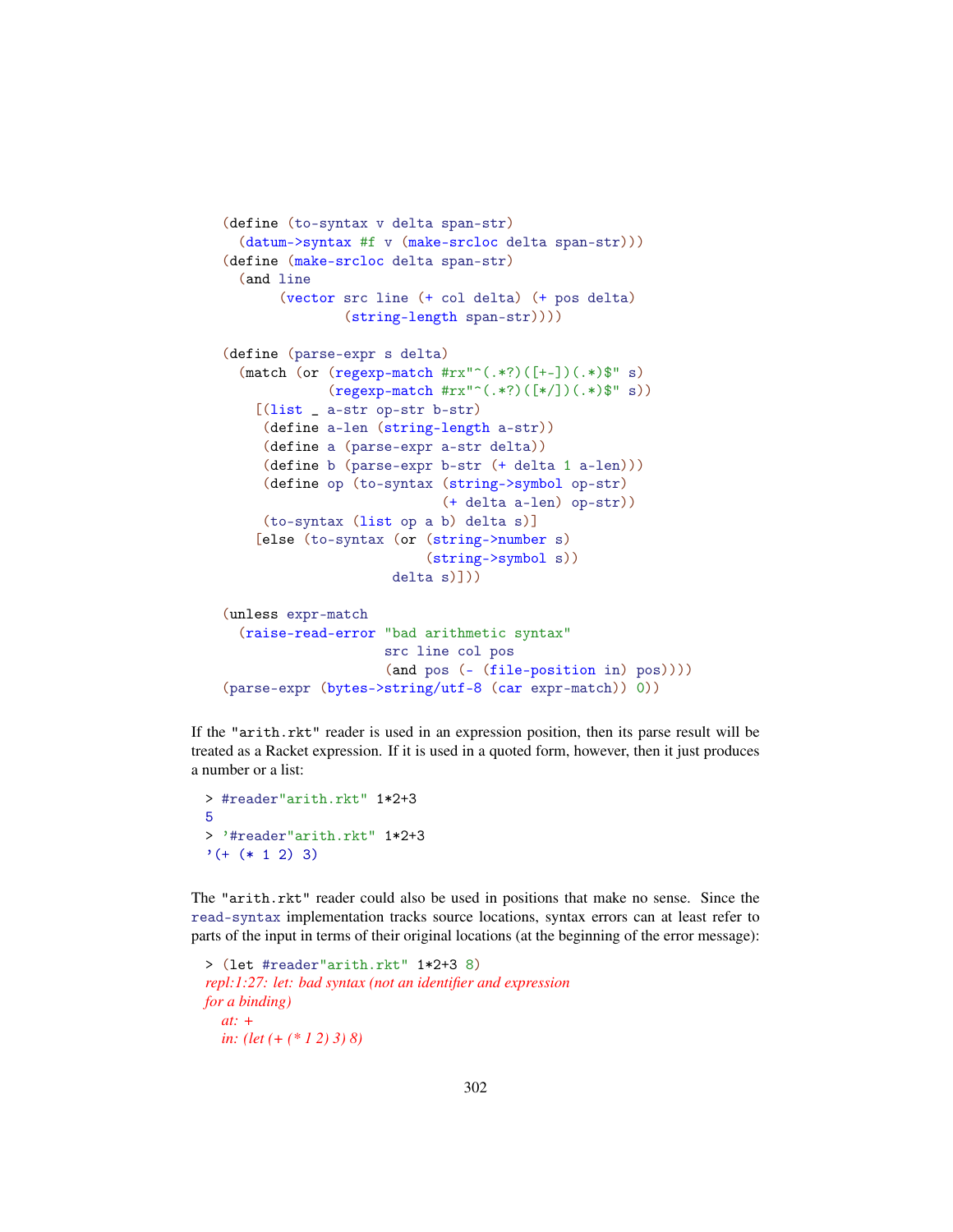### 17.2.2 Readtables

A reader extension's ability to parse input characters in an arbitrary way can be powerful, but many cases of lexical extension call for a less general but more composable approach. In much the same way that the expander level of Racket syntax can be extended through macros, the reader level of Racket syntax can be composably extended through a *readtable*.

The Racket reader is a recursive-descent parser, and the readtable maps characters to parsing handlers. For example, the default readtable maps ( to a handler that recursively parses subforms until it finds a ). The current-readtable parameter determines the readtable that is used by read or read-syntax. Rather than parsing raw characters directly, a reader extension can install an extended readtable and then chain to read or read-syntax. See §4.13

"Dynamic Binding: parameterize" for an introduction to parameters.

The make-readtable function constructs a new readtable as an extension of an existing one. It accepts a sequence of specifications in terms of a character, a type of mapping for the character, and (for certain types of mappings) a parsing procedure. For example, to extend the readtable so that \$ can be used to start and end infix expressions, implement a read-dollar function and use:

```
(make-readtable (current-readtable)
                #\$ 'terminating-macro read-dollar)
```
The protocol for read-dollar requires the function to accept different numbers of arguments depending on whether it is being used in read or read-syntax mode. In read mode, the parser function is given two arguments: the character that triggered the parser function and the input port that is being read. In read-syntax mode, the function must accept four additional arguments that provide the source location of the character.

The following "dollar.rkt" module defines a read-dollar function in terms of the read and read-syntax functions provided by "arith.rkt", and it puts read-dollar together with new read and read-syntax functions that install the readtable and chain to Racket's read or read-syntax:

"dollar.rkt"

```
#lang racket
(require syntax/readerr
         (prefix-in arith: "arith.rkt"))
(provide (rename-out [$-read read]
                      [$-read-syntax read-syntax]))
(define ($-read in)
  (parameterize ([current-readtable (make-$-readtable)])
    (read in)))
(define ($-read-syntax src in)
```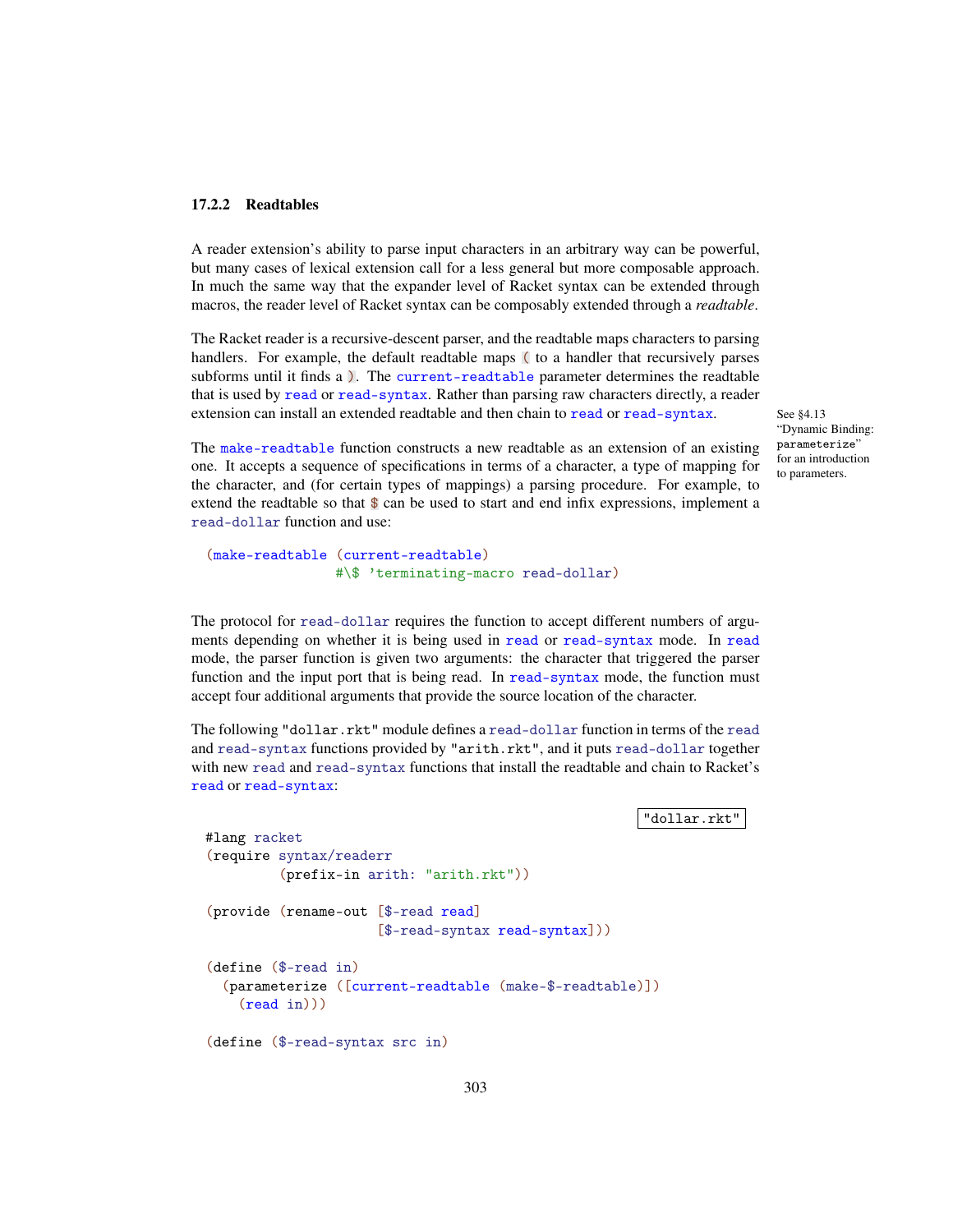```
(parameterize ([current-readtable (make-$-readtable)])
    (read-syntax src in)))
(define (make-$-readtable)
 (make-readtable (current-readtable)
                 #\$ 'terminating-macro read-dollar))
(define read-dollar
 (case-lambda
  [(ch in)(check-$-after (arith:read in) in (object-name in))]
  [(ch in src line col pos)
   (check-$-after (arith:read-syntax src in) in src)]))
(define (check-$-after val in src)
 (regexp-match #px"^\\s*" in) ; skip whitespace
 (let ([ch (peek-char in)])
   (unless (equal? ch #\$) (bad-ending ch src in))
   (read-char in))
 val)
(define (bad-ending ch src in)
 (let-values ([(line col pos) (port-next-location in)])
   ((if (eof-object? ch)
        raise-read-error
        raise-read-eof-error)
    "expected a closing '$'"
    src line col pos
     (if (eof-object? ch) 0 1))))
```
With this reader extension, a single #reader can be used at the beginning of an expression to enable multiple uses of \$ that switch to infix arithmetic:

```
> #reader"dollar.rkt" (let ([a $1*2+3$] [b $5/6$]) $a+b$)
35/6
```
# 17.3 Defining new #lang Languages

When loading a module as a source program that starts

#lang language

the language determines the way that the rest of the module is parsed at the reader level. The reader-level parse must produce a module form as a syntax object. As always, the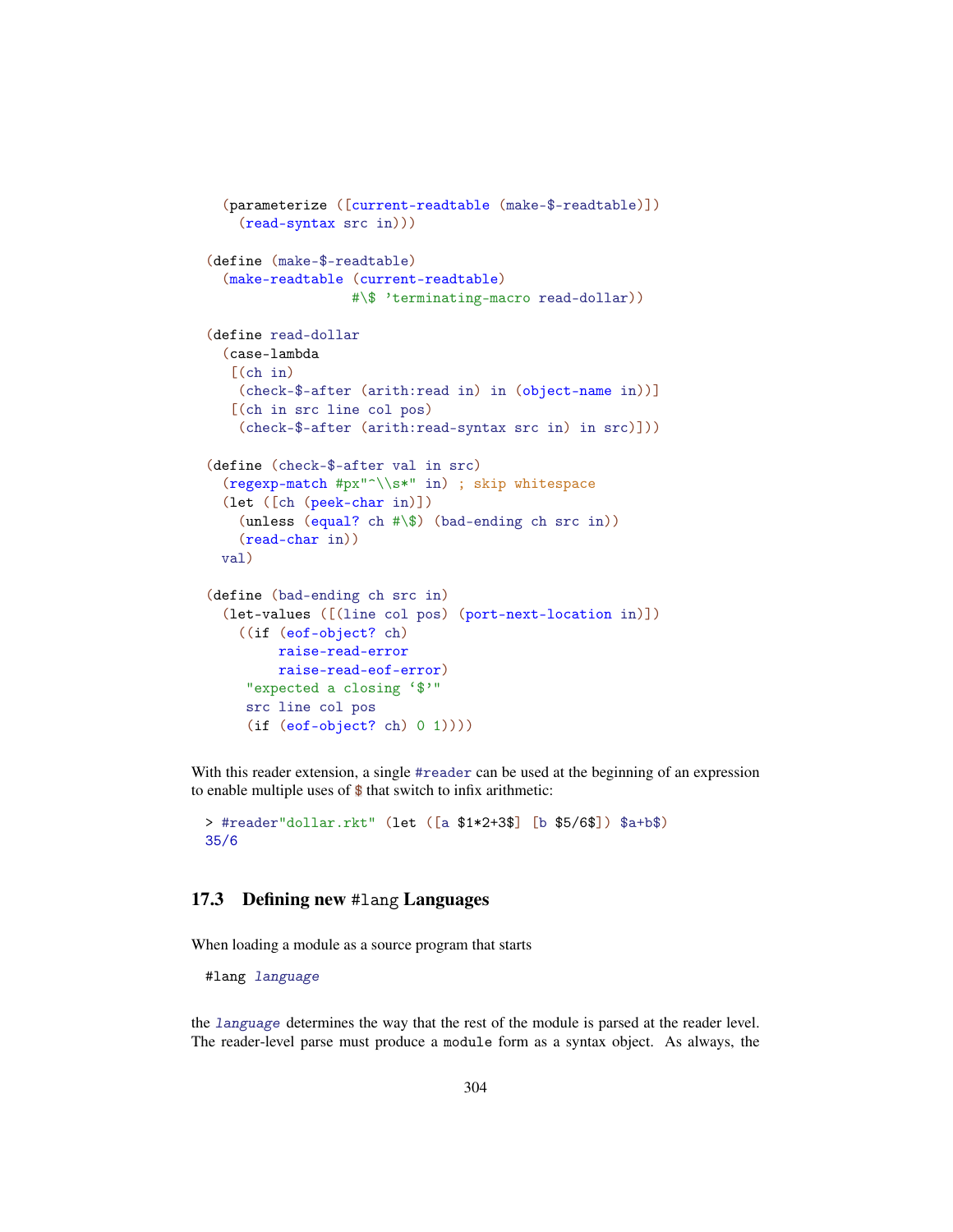second sub-form after module specifies the module language that controls the meaning of the module's body forms. Thus, a language specified after #lang controls both the readerlevel and expander-level parsing of a module.

# 17.3.1 Designating a #lang Language

The syntax of a language intentionally overlaps with the syntax of a module path as used in require or as a module language, so that names like racket, racket/base, slideshow, or scribble/manual can be used both as #lang languages and as module paths.

At the same time, the syntax of language is far more restricted than a module path, because only a-z,  $A-Z$ , 0-9, / (not at the start or end), \_, =, and  $+$  are allowed in a language name. These restrictions keep the syntax of #lang as simple as possible. Keeping the syntax of #lang simple, in turn, is important because the syntax is inherently inflexible and nonextensible; the #lang protocol allows a language to refine and define syntax in a practically unconstrained way, but the #lang protocol itself must remain fixed so that various different tools can "boot" into the extended world.

Fortunately, the #lang protocol provides a natural way to refer to languages in ways other than the rigid language syntax: by defining a language that implements its own nested protocol. We have already seen one example (in §17.1.2 "Using #lang s-exp"): the s-exp language allows a programmer to specify a module language using the general module path syntax. Meanwhile, s-exp takes care of the reader-level responsibilities of a #lang language.

Unlike racket, s-exp cannot be used as a module path with require. Although the syntax of language for #lang overlaps with the syntax of module paths, a language is not used directly as a module path. Instead, a *language* is suffixed with /lang/reader to obtain a module path, and the resulting module supplies read and read-syntax functions using a protocol that is similar to the one for #reader.  $§17.2$  "Reader"

Extensions" introduces #reader.

A consequence of the way that a #lang language is turned into a module path is that the language must be installed in a collection, similar to the way that "racket" or "slideshow" are collections that are distributed with Racket. Again, however, there's an escape from this restriction: the reader language lets you specify a reader-level implementation of a language using a general module path.

## 17.3.2 Using #lang reader

The reader language for #lang is similar to s-exp, in that it acts as a kind of metalanguage. Whereas s-exp lets a programmer specify a module language at the expander layer of parsing, reader lets a programmer specify a language at the reader level.

A #lang reader must be followed by a module path, and the specified module must pro-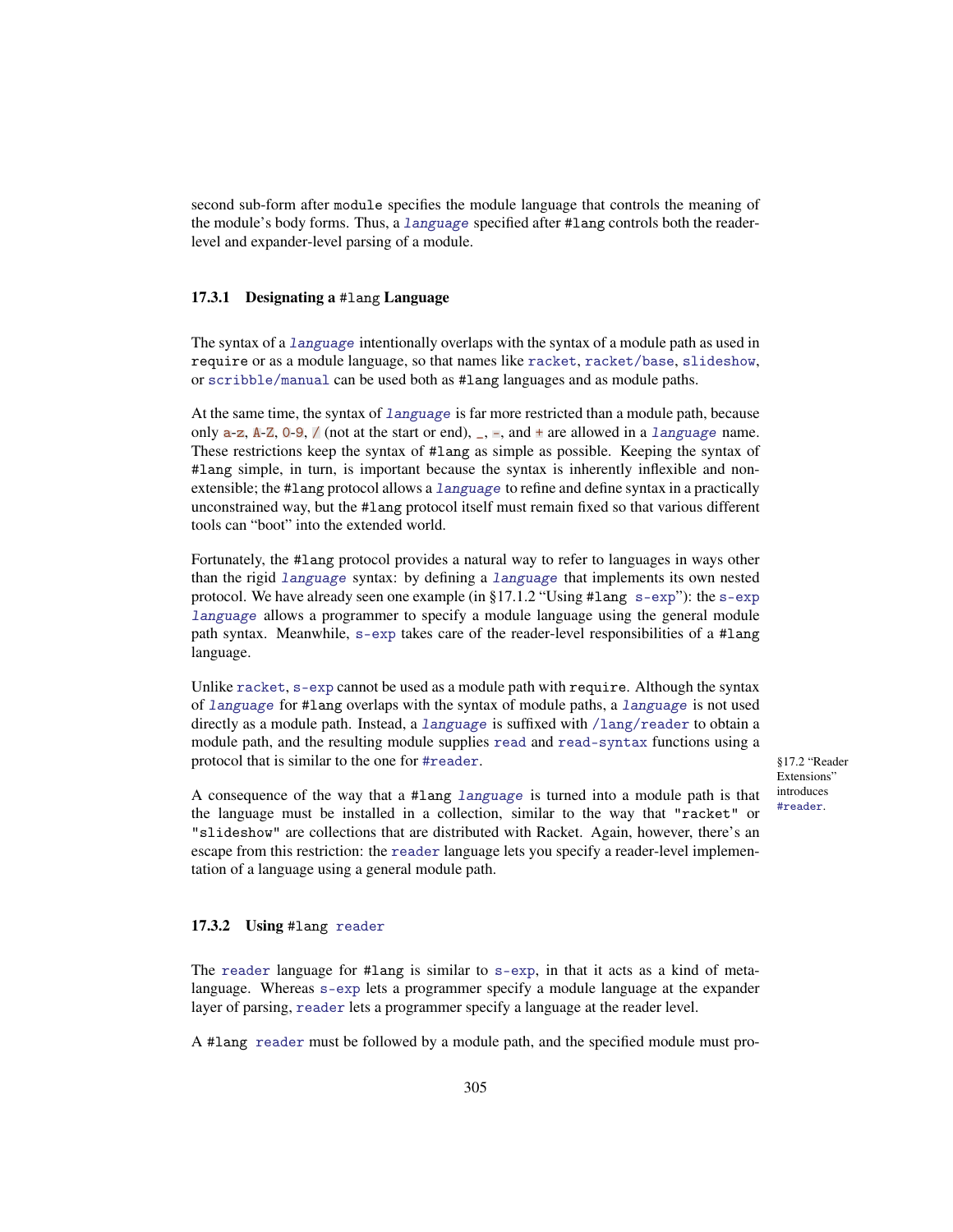vide two functions: read and read-syntax. The protocol is the same as for a #reader implementation, but for #lang, the read and read-syntax functions must produce a module form that is based on the rest of the input file for the module.

The following "literal.rkt" module implements a language that treats its entire body as literal text and exports the text as a data string:

"literal.rkt"

```
#lang racket
(require syntax/strip-context)
(provide (rename-out [literal-read read]
                      [literal-read-syntax read-syntax]))
(define (literal-read in)
  (syntax->datum
   (literal-read-syntax #f in)))
(define (literal-read-syntax src in)
  (with-syntax ([str (port->string in)])
    (strip-context
     #'(module anything racket
         (provide data)
         (define data 'str)))))
```
The "literal.rkt" language uses strip-context on the generated module expression, because a read-syntax function should return a syntax object with no lexical context. Also, the "literal.rkt" language creates a module named anything, which is an arbitrary choice; the language is intended to be used in a file, and the longhand module name is ignored when it appears in a required file.

The "literal.rkt" language can be used in a module "tuvalu.rkt":

"tuvalu.rkt"

```
#lang reader "literal.rkt"
Technology!
System!
Perfect!
```
Importing "tuvalu.rkt" binds data to a string version of the module content:

```
> (require "tuvalu.rkt")
> data
"\nTechnology!\nSystem!\nPerfect!\n"
```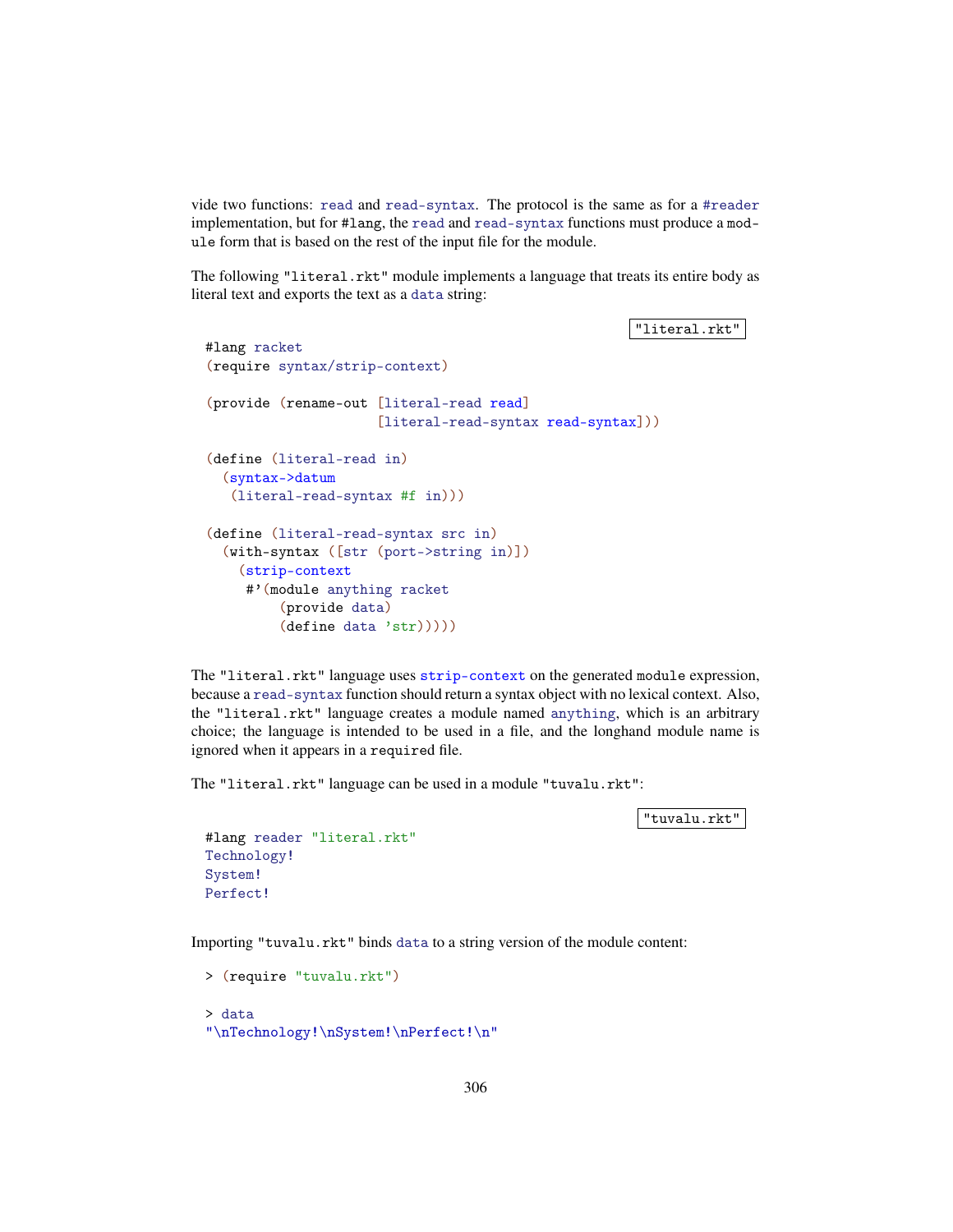### 17.3.3 Using #lang s-exp syntax/module-reader

Parsing a module body is usually not as trivial as in "literal.rkt". A more typical module parser must iterate to parse multiple forms for a module body. A language is also more likely to extend Racket syntax—perhaps through a readtable—instead of replacing Racket syntax completely.

The syntax/module-reader module language abstracts over common parts of a language implementation to simplify the creation of new languages. In its most basic form, a language implemented with syntax/module-reader simply specifies the module language to be used for the language, in which case the reader layer of the language is the same as Racket. For example, with

```
#lang racket
(provide (except-out (all-from-out racket) lambda)
         (rename-out [lambda function]))
```
and

"raquet.rkt"

"raquet-mlang.rkt"

```
#lang s-exp syntax/module-reader
"raquet-mlang.rkt"
```
then

```
#lang reader "raquet.rkt"
(define identity (function (x) x))
(provide identity)
```
implements and exports the identity function, since "raquet-mlang.rkt" exports lambda as function.

The syntax/module-reader language accepts many optional specifications to adjust other features of the language. For example, an alternate read and read-syntax for parsing the language can be specified with #:read and #:read-syntax, respectively. The following "dollar-racket.rkt" language uses "dollar.rkt" (see §17.2.2 "Readtables") to build a language that is like racket but with a  $\frac{1}{2}$  escape to simple infix arithmetic:

"dollar-racket.rkt"

```
#lang s-exp syntax/module-reader
racket
#:read $-read
#:read-syntax $-read-syntax
(require (prefix-in $- "dollar.rkt"))
```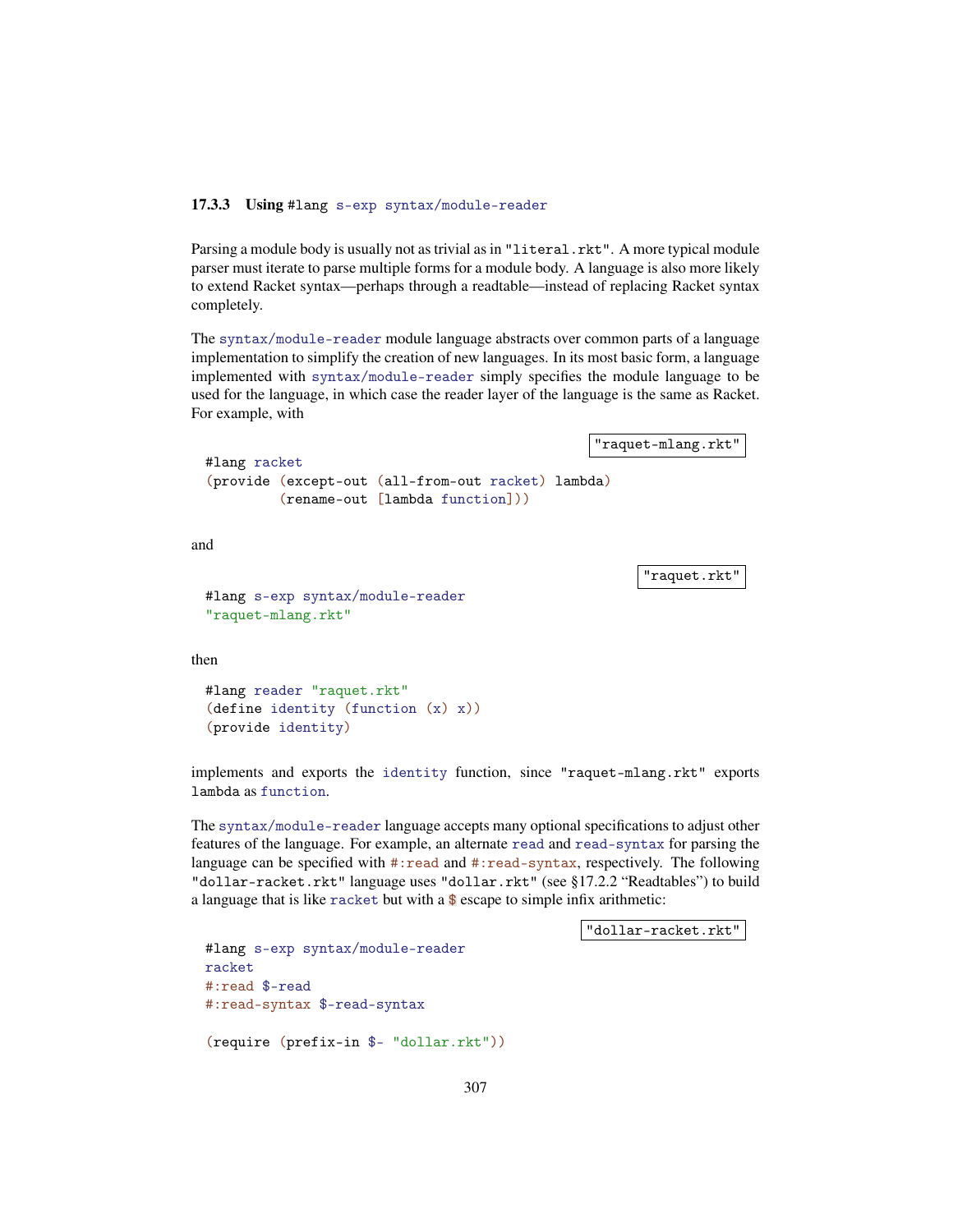The require form appears at the end of the module, because all of the keyword-tagged optional specifications for syntax/module-reader must appear before any helper imports or definitions.

The following module uses "dollar-racket.rkt" to implement a cost function using a \$ escape:

"store.rkt"

```
#lang reader "dollar-racket.rkt"
(provide cost)
; Cost of 'n' $1 rackets with 7% sales
; tax and shipping-and-handling fee 'h':
(define (cost n h)
  $n*107/100+h$)
```
## 17.3.4 Installing a Language

So far, we have used the reader meta-language to access languages like "literal.rkt" and "dollar-racket.rkt". If you want to use something like #lang literal directly, then you must move "literal.rkt" into a Racket collection named "literal".

There are two ways to create the "literal" collection (see also §6.1.3 "Adding Collections"):

• You can create a directory either in the main Racket installation or in a userspecific directory. Use find-collects-dir or find-user-collects-dir from setup/dirs to find the directory:

```
> (require setup/dirs)
```

```
> (find-user-collects-dir)
#<path:/home/racketeer/.racket/5.3.6/collects>
```
Move "literal.rkt" to "literal/lang/reader.rkt" within the directory reported by find-collects-dir or find-user-collects-dir. That is, the file "literal.rkt" must be renamed to "reader.rkt" and placed in a "lang" subdirectory of the "literal" collection.

```
.... (the main installation or the user's space)
|- "collects"
      |- "literal"
            |- "lang"
                  |- "reader.rkt"
```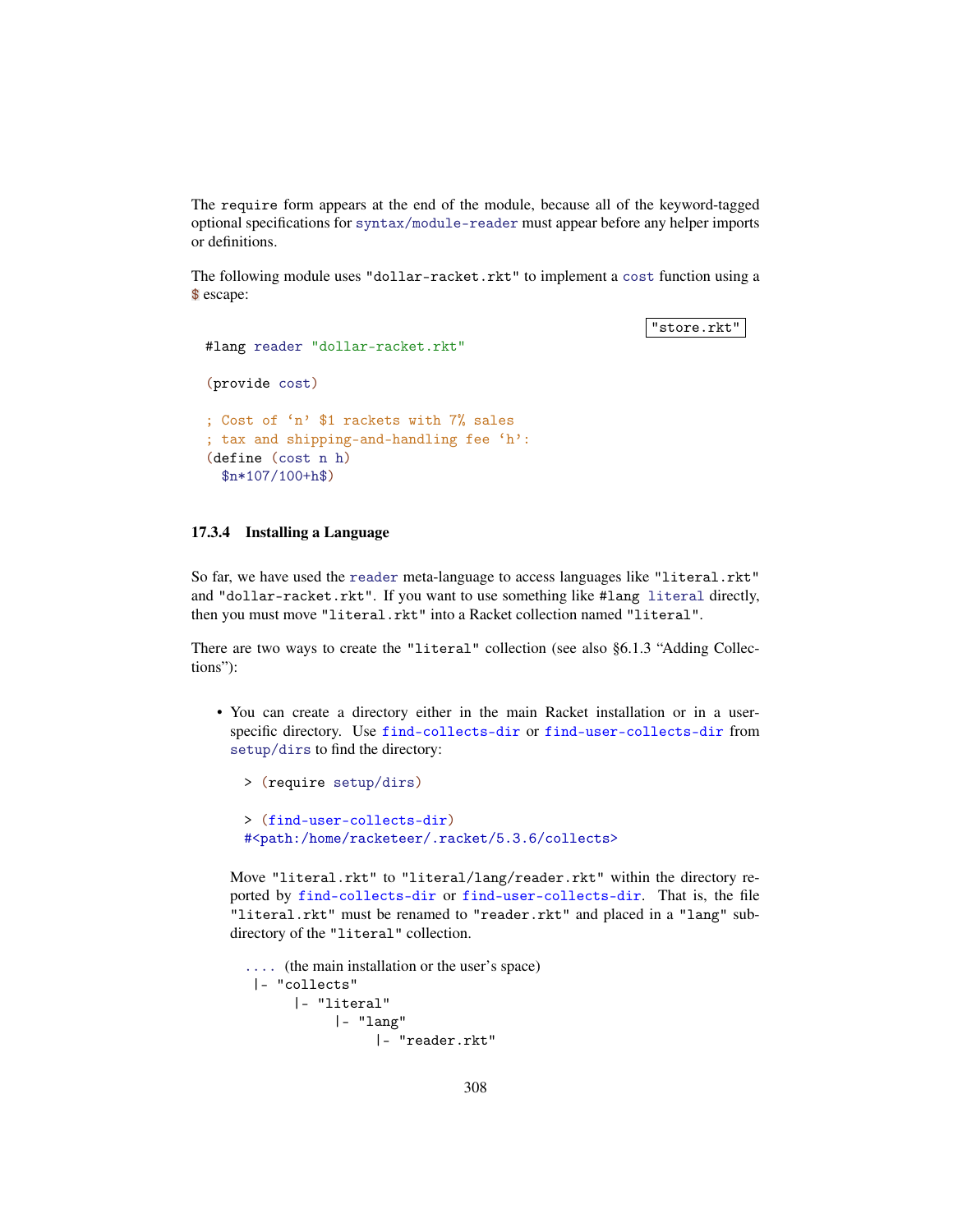• Alternatively, move "literal.rkt" to "literal/lang/reader.rkt" for any directory name "literal". Then, in the directory that contains "literal", use the command line

```
raco link literal
```
to register the "literal" directory as the "literal" collection.

After moving the file, you can use literal directly after #lang:

```
#lang literal
Technology!
System!
Perfect!
```
You can also package a collection for others to install by using the raco pack commandline tool:

raco pack --collect literal.plt literal

Then, others can install the "literal" collection using raco setup:

raco setup -A literal.plt See *PLaneT*:

Another approach is to distribute your language as a PLaneT package. A drawback of using a PLaneT package is that users must type #lang planet followed by a PLaneT path to access the language. The advantages are that the PLaneT package can be installed automatically, it can be versioned, and it co-exists more easily with other packages.

#### 17.3.5 Source-Handling Configuration

The Racket distribution includes a Scribble language for writing prose documents, where Scribble extends the normal Racket to better support text. Here is an example Scribble document:

```
#lang scribble/base
@(define (get-name) "Self-Describing Document")
@title[(get-name)]
The title of this document is ''@(get-name).''
```
If you put that program in DrRacket's definitions area and click Run, then nothing much appears to happen. The scribble/base language just binds and exports doc as a description of a document, similar to the way that "literal.rkt" exports a string as data.

See raco*: Racket Command-Line Tools* for more information on using raco.

*Automatic Package Distribution* for more information about PLaneT packages.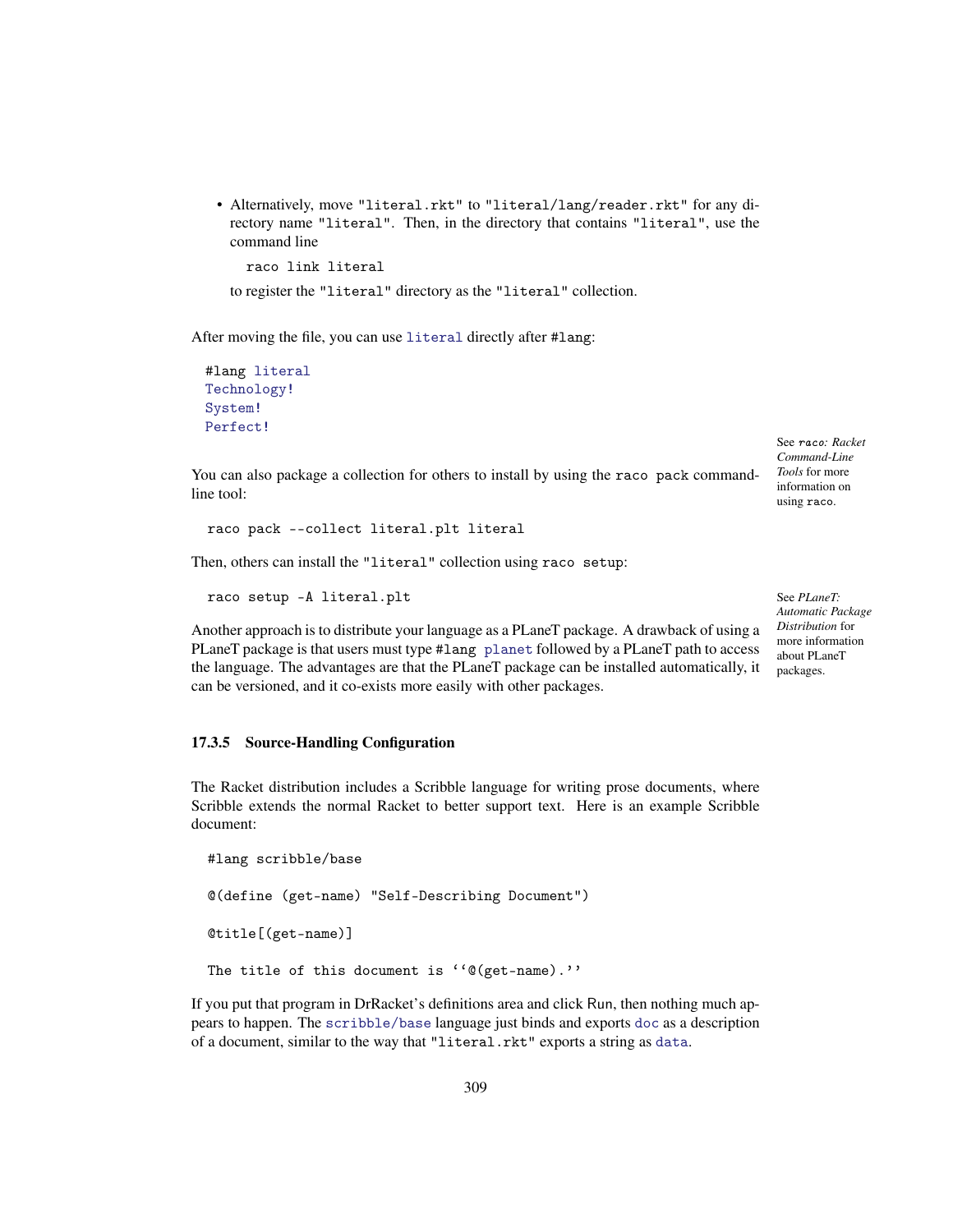Simply opening a module with the language scribble/base in DrRacket, however, causes a Scribble HTML button to appear. Furthermore, DrRacket knows how to colorize Scribble syntax by coloring green those parts of the document that correspond to literal text. The language name scribble/base is not hard-wired into DrRacket. Instead, the implementation of the scribble/base language provides button and syntax-coloring information in response to a query from DrRacket.

For security reasons, only languages that have been specifically installed by a user can respond to language-information queries. If you have installed the literal language as described in §17.3.4 "Installing a Language", then you can adjust "literal/lang/reader.rkt" so that DrRacket treats the content of a module in the literal language as plain text instead of (erroneously) as Racket syntax:

"literal/lang/reader.rkt"

```
#lang racket
(require syntax/strip-context)
(provide (rename-out [literal-read read]
                     [literal-read-syntax read-syntax])
         get-info)
(define (literal-read in)
  (syntax->datum
   (literal-read-syntax #f in)))
(define (literal-read-syntax src in)
  (with-syntax ([str (port->string in)])
    (strip-context
     #'(module anything racket
         (provide data)
         (define data 'str)))))
(define (get-info in mod line col pos)
  (lambda (key default)
    (case key
      [(color-lexer)
       (dynamic-require 'syntax-color/default-lexer
                        'default-lexer)]
      [else default])))
```
This revised literal implementation provides a get-info function. The get-info function will be applied to the source input stream and location information, in case query results should depend on the content of the module after the language name (which is not the case for literal). The result of get-info is a function of two arguments. The first argument is always a symbol, indicating the kind of information that a tool requests from the language; the second argument is the default result to be returned if the language does not recognize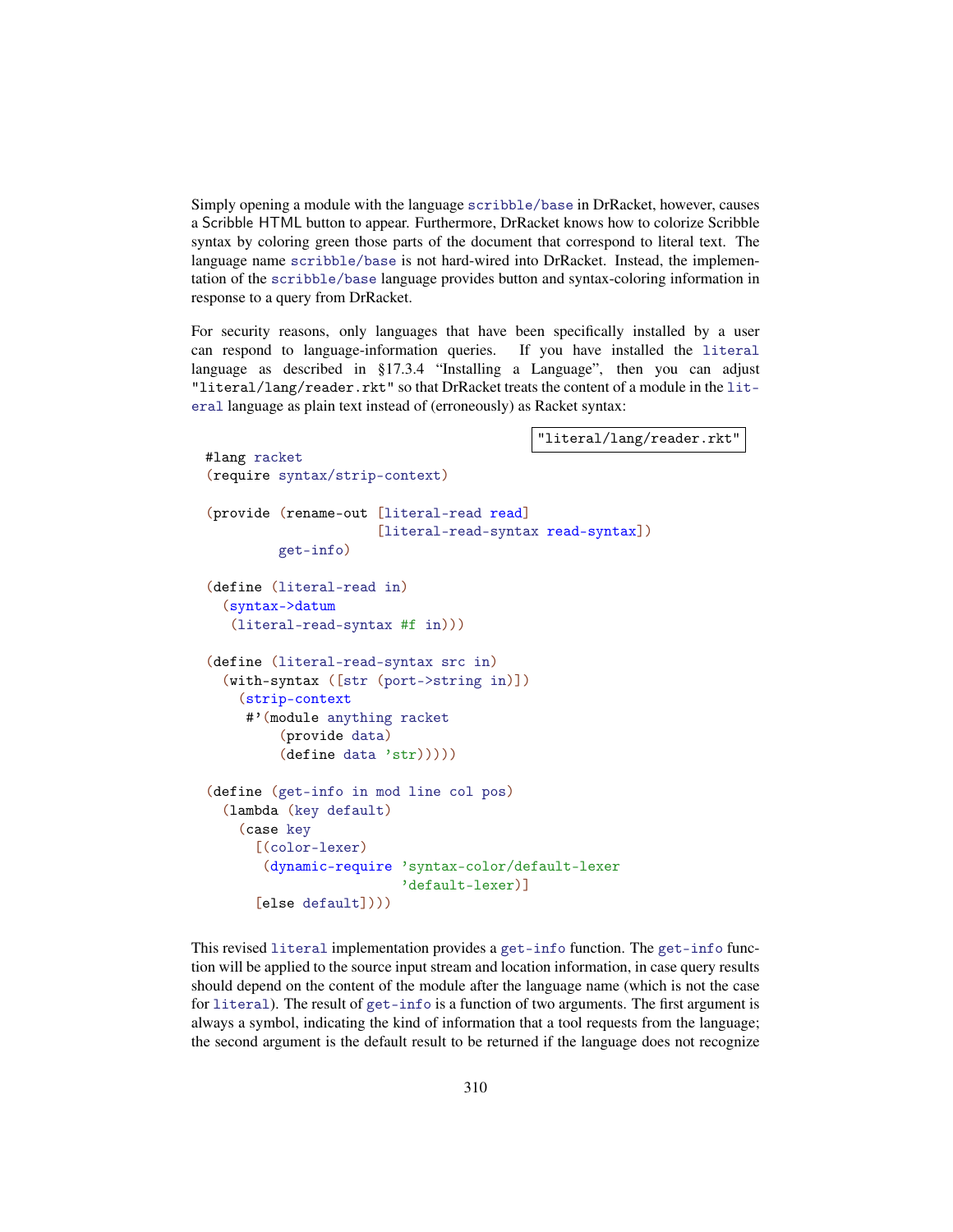the query or has no information for it.

After DrRacket obtains the result of get-info for a language, it calls the function with a 'color-lexer query; the result should be a function that implements syntax-coloring parsing on an input stream. For literal, the syntax-color/default-lexer module provides a default-lexer syntax-coloring parser that is suitable for plain text, so literal loads and returns that parser in response to a 'color-lexer query.

The set of symbols that a programming tool uses for queries is entirely between the tool and the languages that choose to cooperate with it. For example, in addition to 'color-lexer, DrRacket uses a 'drracket:toolbar-buttons query to determine which buttons should be available in the toolbar to operate on modules using the language.

The syntax/module-reader language lets you specify get-info handling through a #:info optional specification. The protocol for an #:info function is slightly different from the raw get-info protocol; the revised protocol allows syntax/module-reader the possibility of handling future language-information queries automatically.

## 17.3.6 Module-Handling Configuration

Suppose that the file "death-list-5.rkt" contains

"death-list-5.rkt"

```
#lang racket
(list "O-Ren Ishii"
      "Vernita Green"
      "Budd"
      "Elle Driver"
      "Bill")
```
If you require "death-list-5.rkt" directly, then it prints the list in the usual Racket result format:

```
> (require "death-list-5.rkt")
'("O-Ren Ishii" "Vernita Green" "Budd" "Elle Driver" "Bill")
```
However, if "death-list-5.rkt" is required by a "kiddo.rkt" that is implemented with scheme instead of racket:

"kiddo.rkt"

#lang scheme (require "death-list-5.rkt")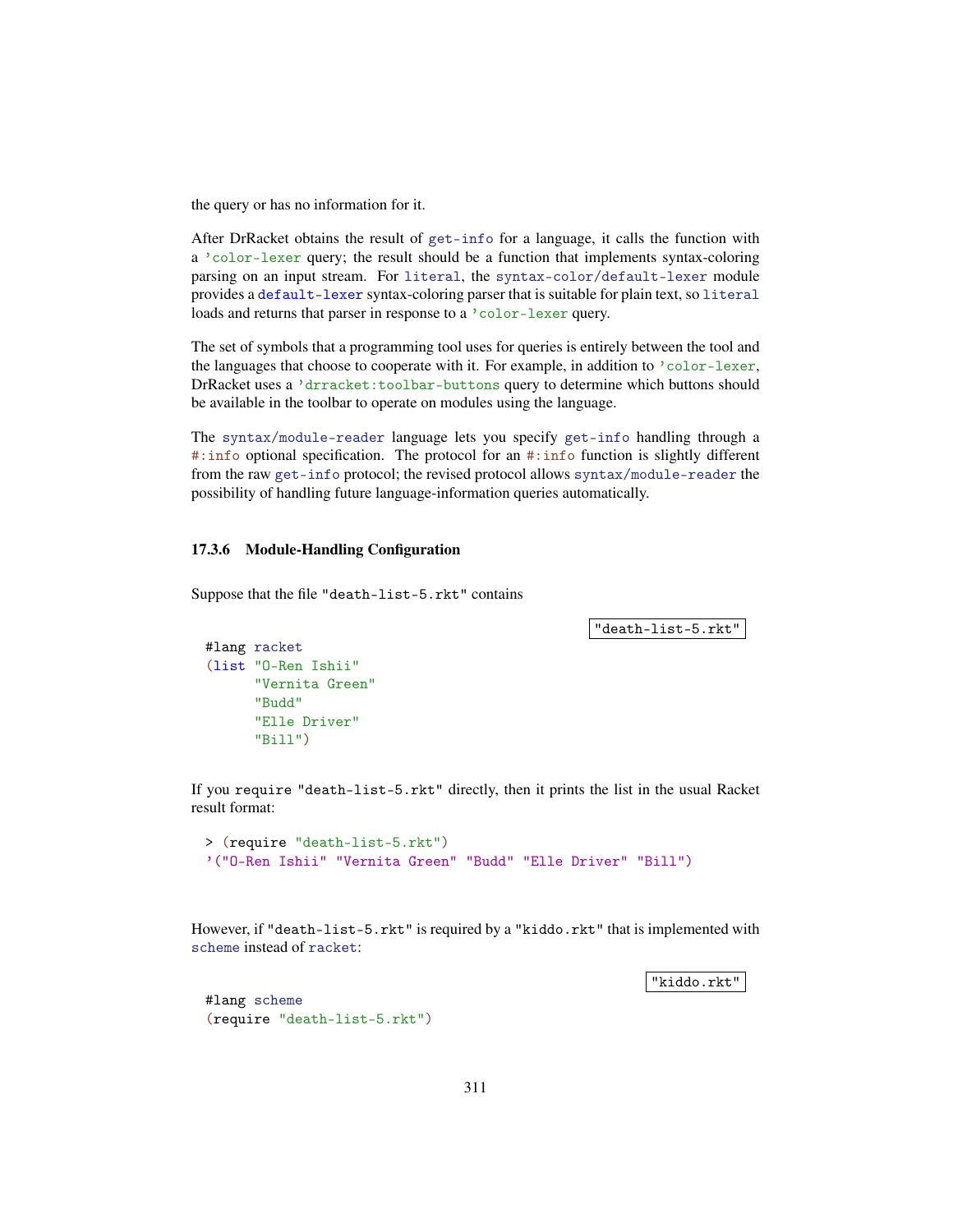then, if you run "kiddo.rkt" file in DrRacket or if you run it directly with racket, "kiddo.rkt" causes "death-list-5.rkt" to print its list in traditional Scheme format, without the leading quote:

```
("O-Ren Ishii" "Vernita Green" "Budd" "Elle Driver" "Bill")
```
The "kiddo.rkt" example illustrates how the format for printing a result value can depend on the main module of a program instead of the language that is used to implement it.

Unlike the syntax-coloring property of a language (as described in §17.3.5 "Source-Handling Configuration"), the result-value format is a property of a *module* (via its language) as opposed to a property of the module's *source text*. That is, the run-time configuration for a module should be available even if the module is compiled to bytecode form and the source is unavailable. Due to this difference, language properties such as run-time configuration are not reported via a get-info function that exported from the language's parser module, but instead through a separate module whose name is attached to the syntax object for a parsed module form.

Going back to the literal language (see §17.3.5 "Source-Handling Configuration"), we can adjust the language so that directly running a literal module causes it to print out its string, while using a literal module in a larger program simply provides data without printing. To make this work, we will need three extra module files:

```
.... (the main installation or the user's space)
|- "collects"
     |- "literal"
          |- "lang"
           | |- "reader.rkt"
           |- "language-info.rkt" (new)
           |- "runtime-config.rkt" (new)
           |- "show.rkt" (new)
```
- The "literal/language-info.rkt" module provides reflective information about the language of modules written in the literal language. The name of this module is not special; it will be connected to the literal language through a change to "literal/lang/reader.rkt".
- The "literal/runtime-config.rkt" module will be identified by "literal/language-info.rkt" as the run-time configuration code for a main module that uses the literal language.
- The "literal/show.rkt" module will provide a show function to be applied to the string content of a literal module. The run-time configuration action in "literal/runtime-config.rkt" will instruct show to print the strings that it is given, but only when a module using the literal language is run directly.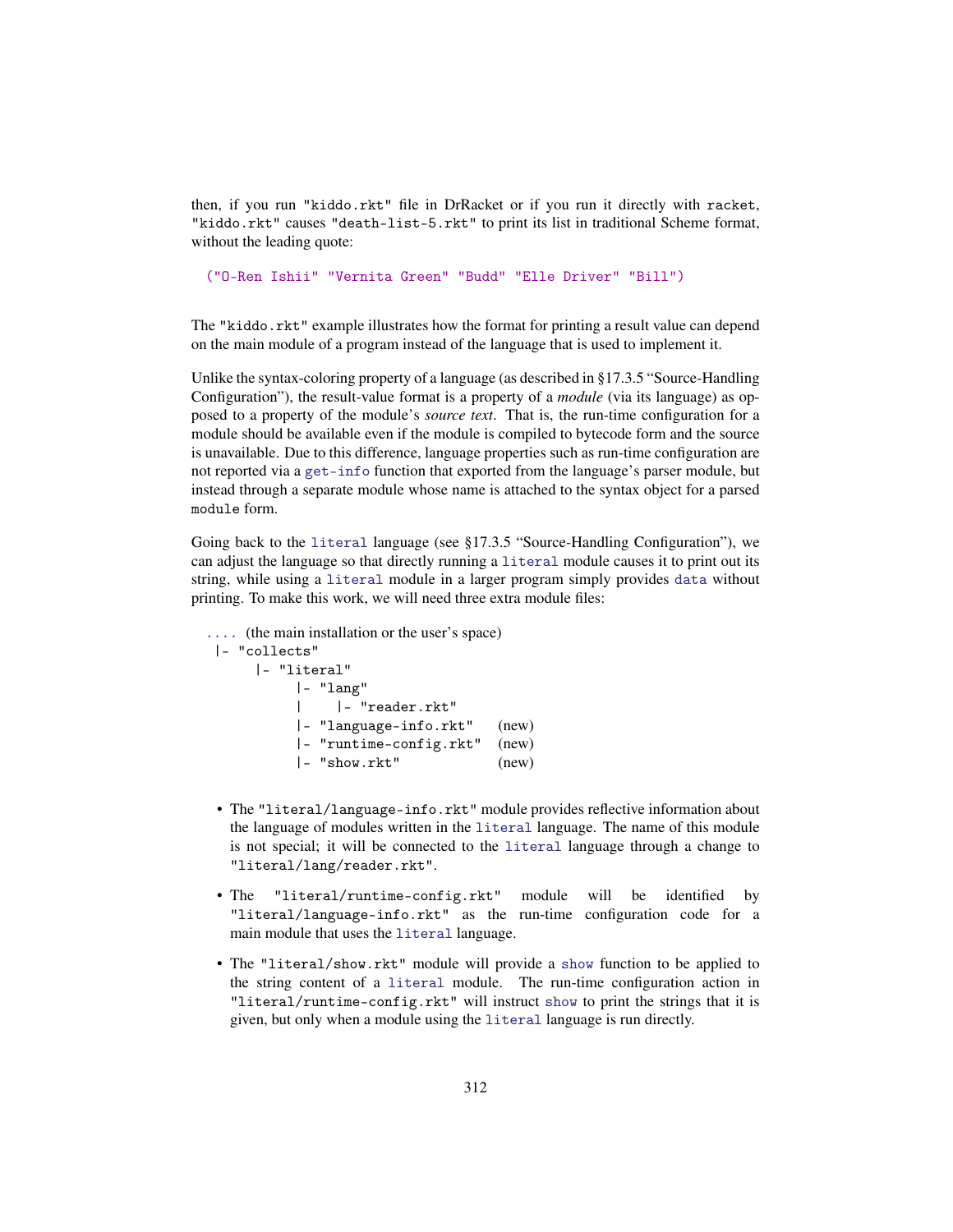Multiple modules are needed to implement the printing change, because the different modules must run at different times. For example, the code needed to parse a literal module is not needed after the module has been compiled, while the run-time configuration code is needed only when the module is run as the main module of a program. Similarly, when creating a stand-alone executable with raco exe, the main module (in compiled form) must be queried for its run-time configuration, but the module and its configuration action should not run until the executable is started. By using different modules for these different tasks, we avoid loading code at times when it is not needed.

The three new files are connected to the literal language by changes to "literal/lang/reader.rkt":

- The module form generated by the read-syntax function must import the literal/show module and call its show function.
- The module form must be annotated with a 'language-info syntax property, whose value points to a get-language-info function exported by a literal/languageinfo module. The get-language-info function will be responsible for reporting the literal/runtime-config as the run-time configuration action of the language.

The 'language-info syntax property value is a vector that contains a module (in this case literal/language-info), a symbol for one of the module's exports (getlanguage-info in this case), and an data value (which is not needed in this case). The data component allows information to be propagated from the source to the module's language information.

These changes are implemented in the following revised "literal/lang/reader.rkt":

"literal/lang/reader.rkt"

```
#lang racket
(require syntax/strip-context)
(provide (rename-out [literal-read read]
                      [literal-read-syntax read-syntax])
         get-info)
(define (literal-read in)
  (syntax->datum
   (literal-read-syntax #f in)))
(define (literal-read-syntax src in)
  (with-syntax ([str (port->string in)])
    (syntax-property
     (strip-context
      #'(module anything racket
          (require literal/show)
```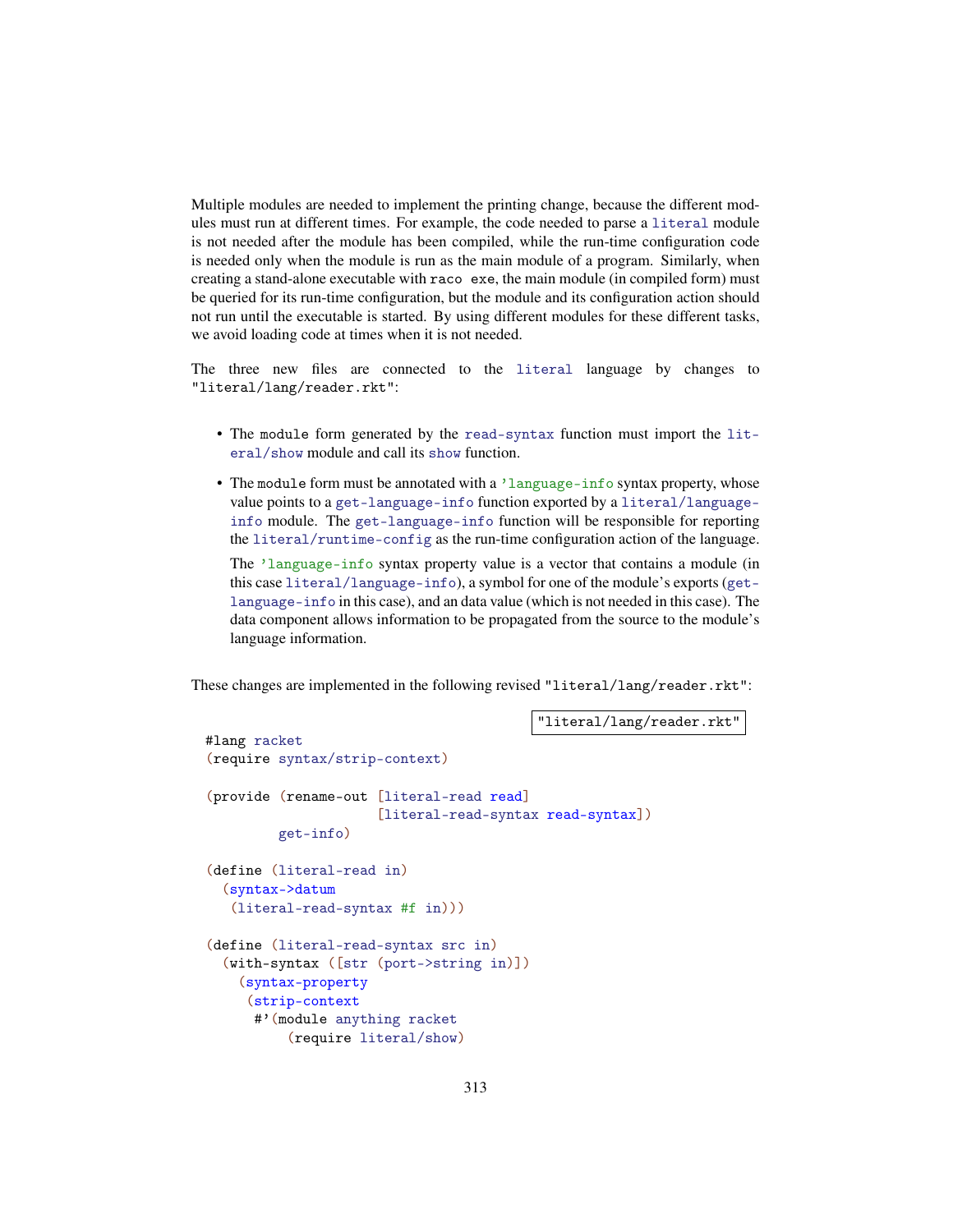```
(provide data)
          (define data 'str)
          (show data)))
     'module-language
     '#(literal/language-info get-language-info #f))))
(define (get-info in mod line col pos)
 (lambda (key default)
    (case key
      [(color-lexer)
       (dynamic-require 'syntax-color/default-lexer
                        'default-lexer)]
      [else default])))
```
When a module form with a 'module-language property is compiled, the property value is preserved with the compiled module, and it is accessible via reflective functions like module->language-info. When racket or DrRacket runs a module, it uses module- >language-info to obtain a vector that contains a module name, export name, and data value. The result of the function applied to the data should be another function that answers queries, much like the get-info function in a language reader.

For literal, "literal/language-info.rkt" is implemented as:

"literal/language-info.rkt"

```
(provide get-language-info)
(define (get-language-info data)
 (lambda (key default)
    (case key
      [(configure-runtime)
       '(#(literal/runtime-config configure #f))]
      [else default])))
```
The function returned by get-language-info answers a 'configure-runtime query with a list of yet more vectors, where each vector contains a module name, an exported name, and a data value. For the literal language, the run-time configuration action implemented in "literal/runtime-config.rkt" is to enable printing of strings that are sent to show:

"literal/runtime-config.rkt"

```
#lang racket
(require "show.rkt")
```
#lang racket

(provide configure)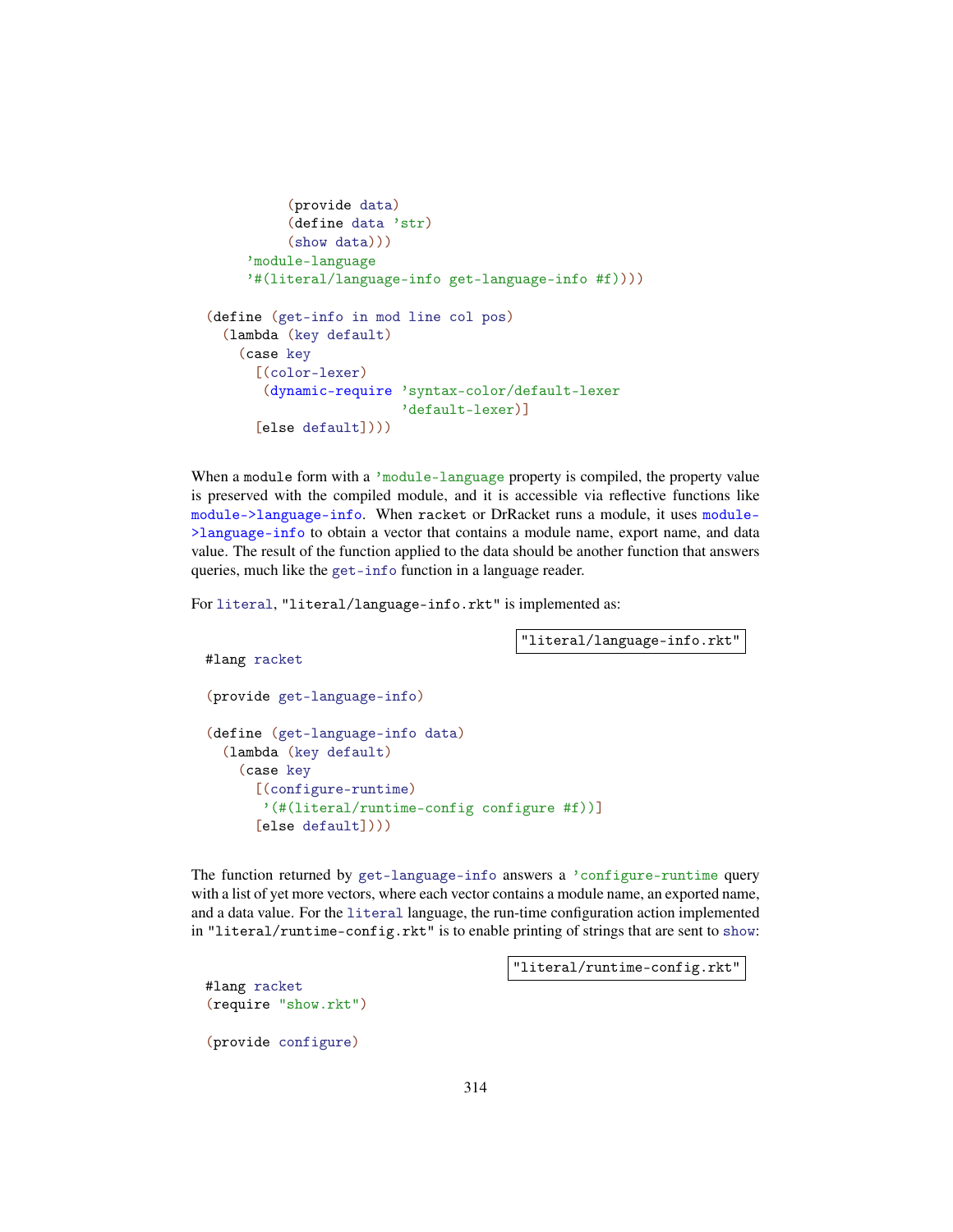```
(define (configure data)
  (show-enabled #t))
```
Finally, the "literal/show.rkt" module must provide the show-enabled parameter and show function:

```
#lang racket
(provide show show-enabled)
(define show-enabled (make-parameter #f))
(define (show v)
  (when (show-enabled)
    (display v)))
```
With all of the pieces for literal in place, try running the following variant of "tuvalu.rkt" directly and through a require from another module:

"tuvalu.rkt"

"literal/show.rkt"

```
#lang literal
Technology!
System!
Perfect!
```
When using syntax/module-reader to implement a language, specify a module's language information through the #:language-info optional specification. The value provided through #:language-info is attached to a module form directly as a syntax property.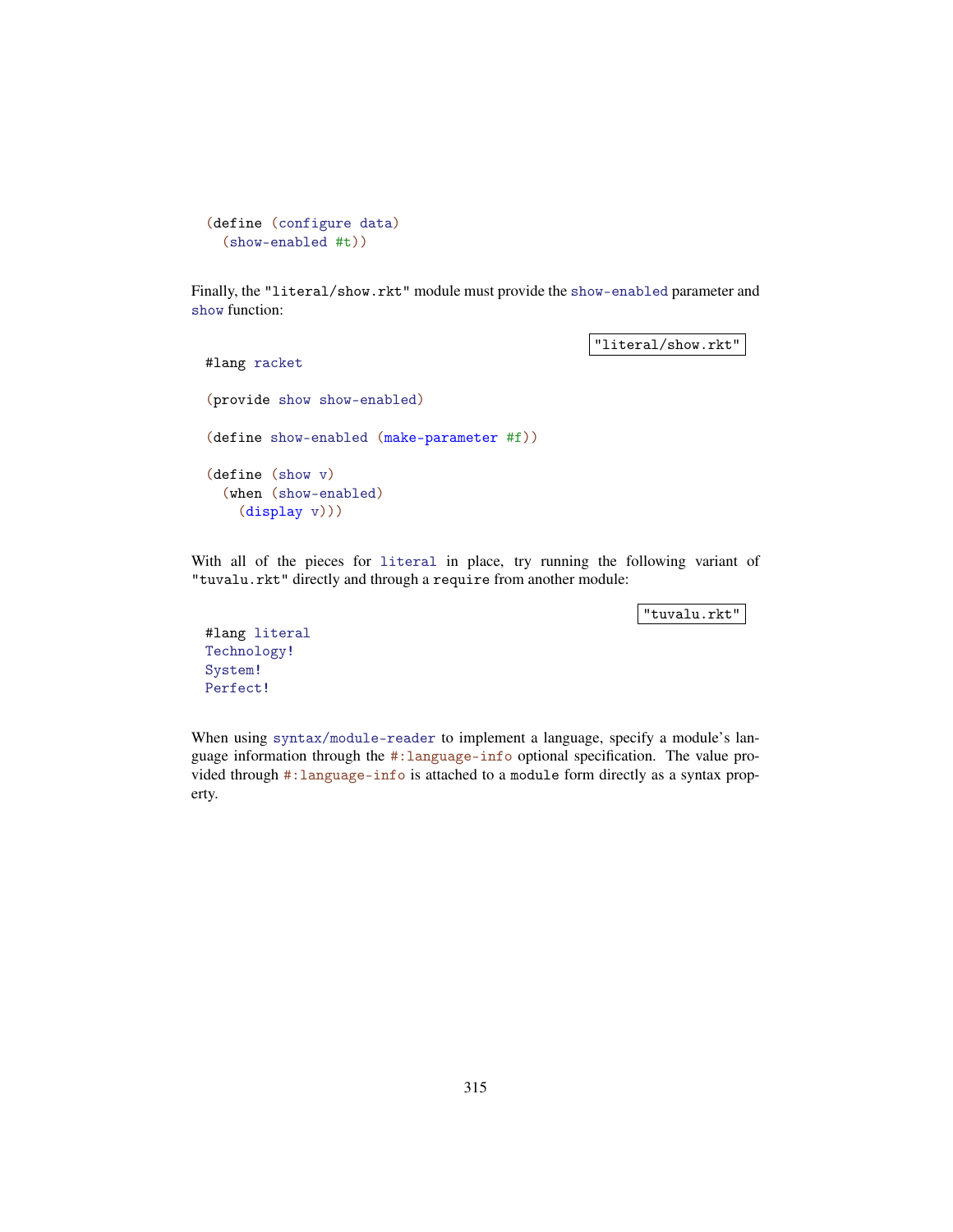# 18 Performance

Alan Perlis famously quipped "Lisp programmers know the value of everything and the cost of nothing." A Racket programmer knows, for example, that a lambda anywhere in a program produces a value that is closed over its lexical environment—but how much does allocating that value cost? While most programmers have a reasonable grasp of the cost of various operations and data structures at the machine level, the gap between the Racket language model and the underlying computing machinery can be quite large.

In this chapter, we narrow the gap by explaining details of the Racket compiler and run-time system and how they affect the run-time and memory performance of Racket code.

# 18.1 Performance in DrRacket

By default, DrRacket instruments programs for debugging, and debugging instrumentation can significantly degrade performance for some programs. Even when debugging is disabled through the Choose Language... dialog's Show Details panel, the Preserve stacktrace checkbox is clicked by default, which also affects performance. Disabling debugging and stacktrace preservation provides performance results that are more consistent with running in plain racket.

Even so, DrRacket and programs developed within DrRacket use the same Racket virtual machine, so garbage collection times (see §18.9 "Memory Management") may be longer in DrRacket than when a program is run by itself, and DrRacket threads may impede execution of program threads. For the most reliable timing results for a program, run in plain racket instead of in the DrRacket development environment. Non-interactive mode should be used instead of the REPL to benefit from the module system. See §18.3 "Modules and Performance" for details.

# 18.2 The Bytecode and Just-in-Time (JIT) Compilers

Every definition or expression to be evaluated by Racket is compiled to an internal bytecode format. In interactive mode, this compilation occurs automatically and on-the-fly. Tools like raco make and raco setup marshal compiled bytecode to a file, so that you do not have to compile from source every time that you run a program. (Most of the time required to compile a file is actually in macro expansion; generating bytecode from fully expanded code is relatively fast.) See §22.1.1 "Compilation and Configuration: raco" for more information on generating bytecode files.

The bytecode compiler applies all standard optimizations, such as constant propagation, constant folding, inlining, and dead-code elimination. For example, in an environment where + has its usual binding, the expression (let  $([x 1] [y (lambda () 4)]) (+ 1 (y)))$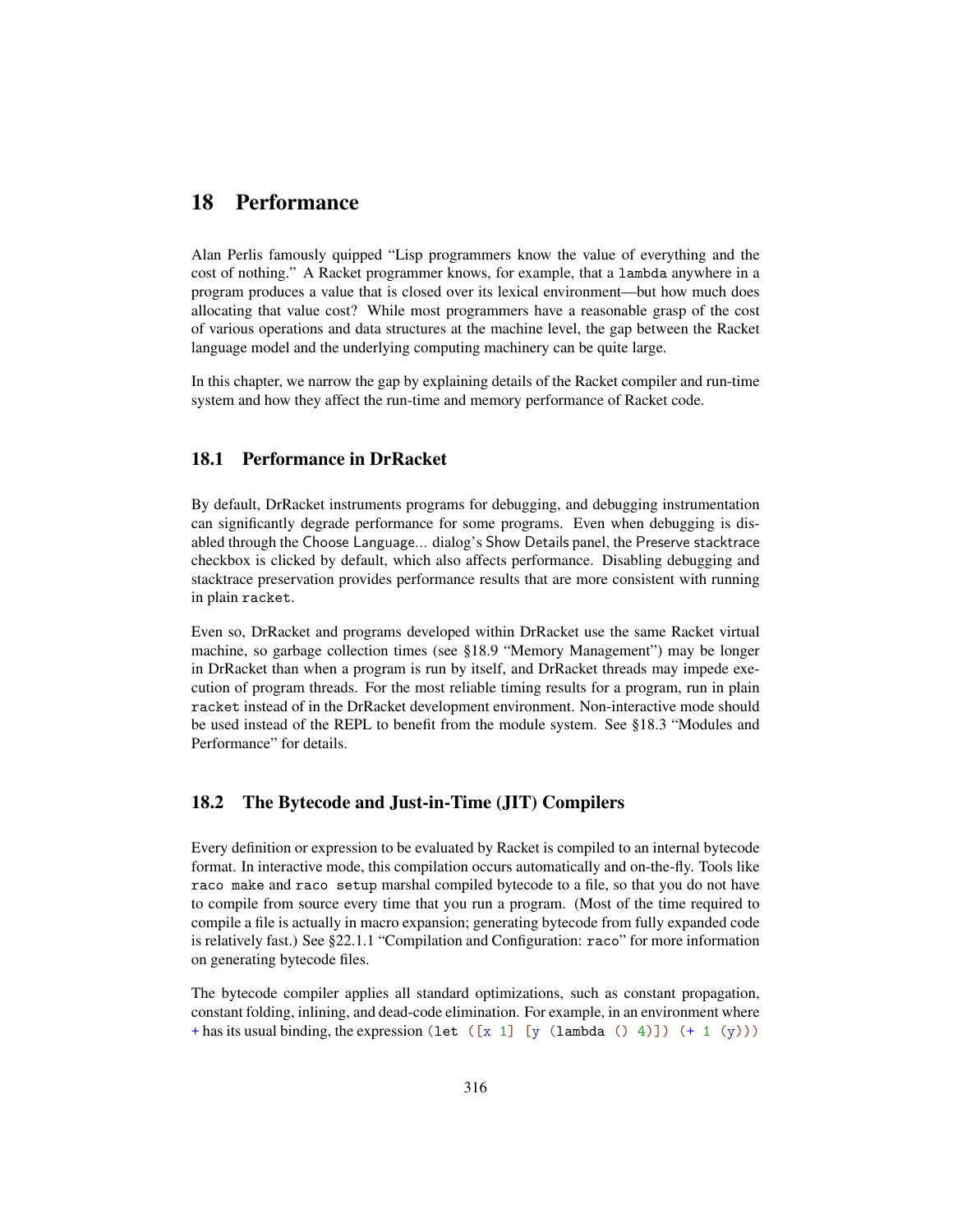is compiled the same as the constant 5.

On some platforms, bytecode is further compiled to native code via a *just-in-time* or *JIT* compiler. The JIT compiler substantially speeds programs that execute tight loops, arithmetic on small integers, and arithmetic on inexact real numbers. Currently, JIT compilation is supported for x86, x86\_64 (a.k.a. AMD64), and 32-bit PowerPC processors. The JIT compiler can be disabled via the eval-jit-enabled parameter or the --no-jit/-j command-line flag for racket.

The JIT compiler works incrementally as functions are applied, but the JIT compiler makes only limited use of run-time information when compiling procedures, since the code for a given module body or lambda abstraction is compiled only once. The JIT's granularity of compilation is a single procedure body, not counting the bodies of any lexically nested procedures. The overhead for JIT compilation is normally so small that it is difficult to detect.

## 18.3 Modules and Performance

The module system aids optimization by helping to ensure that identifiers have the usual bindings. That is, the + provided by racket/base can be recognized by the compiler and inlined, which is especially important for JIT-compiled code. In contrast, in a traditional interactive Scheme system, the top-level + binding might be redefined, so the compiler cannot assume a fixed + binding (unless special flags or declarations are used to compensate for the lack of a module system).

Even in the top-level environment, importing with require enables some inlining optimizations. Although  $a +$  definition at the top level might shadow an imported  $+,$  the shadowing definition applies only to expressions evaluated later.

Within a module, inlining and constant-propagation optimizations take additional advantage of the fact that definitions within a module cannot be mutated when no set! is visible at compile time. Such optimizations are unavailable in the top-level environment. Although this optimization within modules is important for performance, it hinders some forms of interactive development and exploration. The compile-enforce-module-constants parameter disables the JIT compiler's assumptions about module definitions when interactive exploration is more important. See §6.6 "Assignment and Redefinition" for more information.

The compiler may inline functions or propagate constants across module boundaries. To avoid generating too much code in the case of function inlining, the compiler is conservative when choosing candidates for cross-module inlining; see §18.4 "Function-Call Optimizations" for information on providing inlining hints to the compiler.

The later section §18.6 "letrec Performance" provides some additional caveats concerning inlining of module bindings.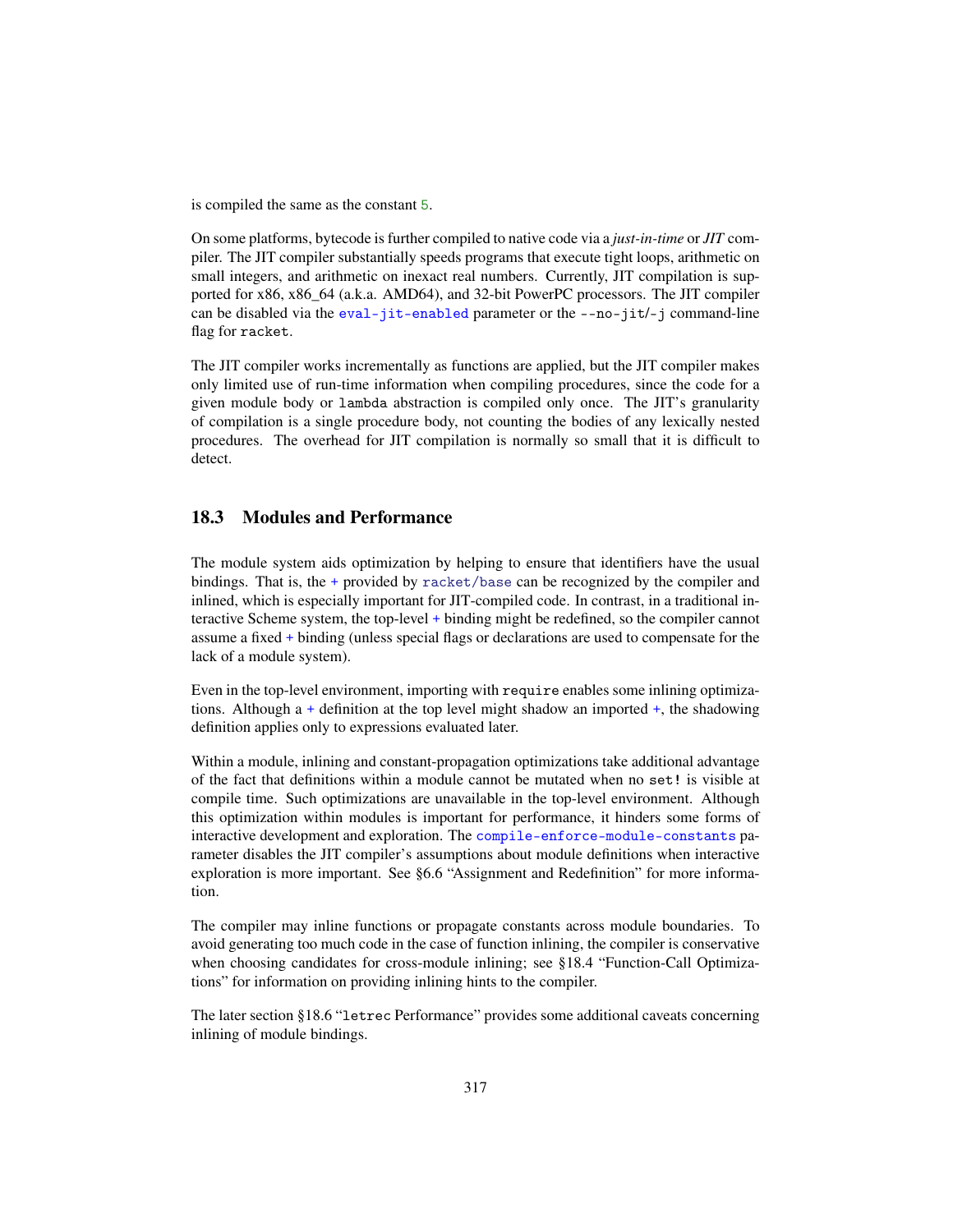## 18.4 Function-Call Optimizations

When the compiler detects a function call to an immediately visible function, it generates more efficient code than for a generic call, especially for tail calls. For example, given the program

```
(letrec ([odd (lambda (x)
                (if (zero? x)
                    #f
                    (even (sub1 x))))[even (lambda (x)
                 (if (zero? x)
                     #t
                      (odd (sub1 x))))])
 (odd 40000000))
```
the compiler can detect the odd–even loop and produce code that runs much faster via loop unrolling and related optimizations.

Within a module form, defined variables are lexically scoped like letrec bindings, and definitions within a module therefore permit call optimizations, so

```
(define (odd x) ....)
(define (even x) ....)
```
within a module would perform the same as the letrec version.

For direct calls to functions with keyword arguments, the compiler can typically check keyword arguments statically and generate a direct call to a non-keyword variant of the function, which reduces the run-time overhead of keyword checking. This optimization applies only for keyword-accepting procedures that are bound with define.

For immediate calls to functions that are small enough, the compiler may inline the function call by replacing the call with the body of the function. In addition to the size of the target function's body, the compiler's heuristics take into account the amount of inlining already performed at the call site and whether the called function itself calls functions other than simple primitive operations. When a module is compiled, some functions defined at the module level are determined to be candidates for inlining into other modules; normally, only trivial functions are considered candidates for cross-module inlining, but a programmer can wrap a function definition with begin-encourage-inline to encourage inlining of the function.

Primitive operations like pair?, car, and cdr are inlined at the machine-code level by the JIT compiler. See also the later section §18.7 "Fixnum and Flonum Optimizations" for information about inlined arithmetic operations.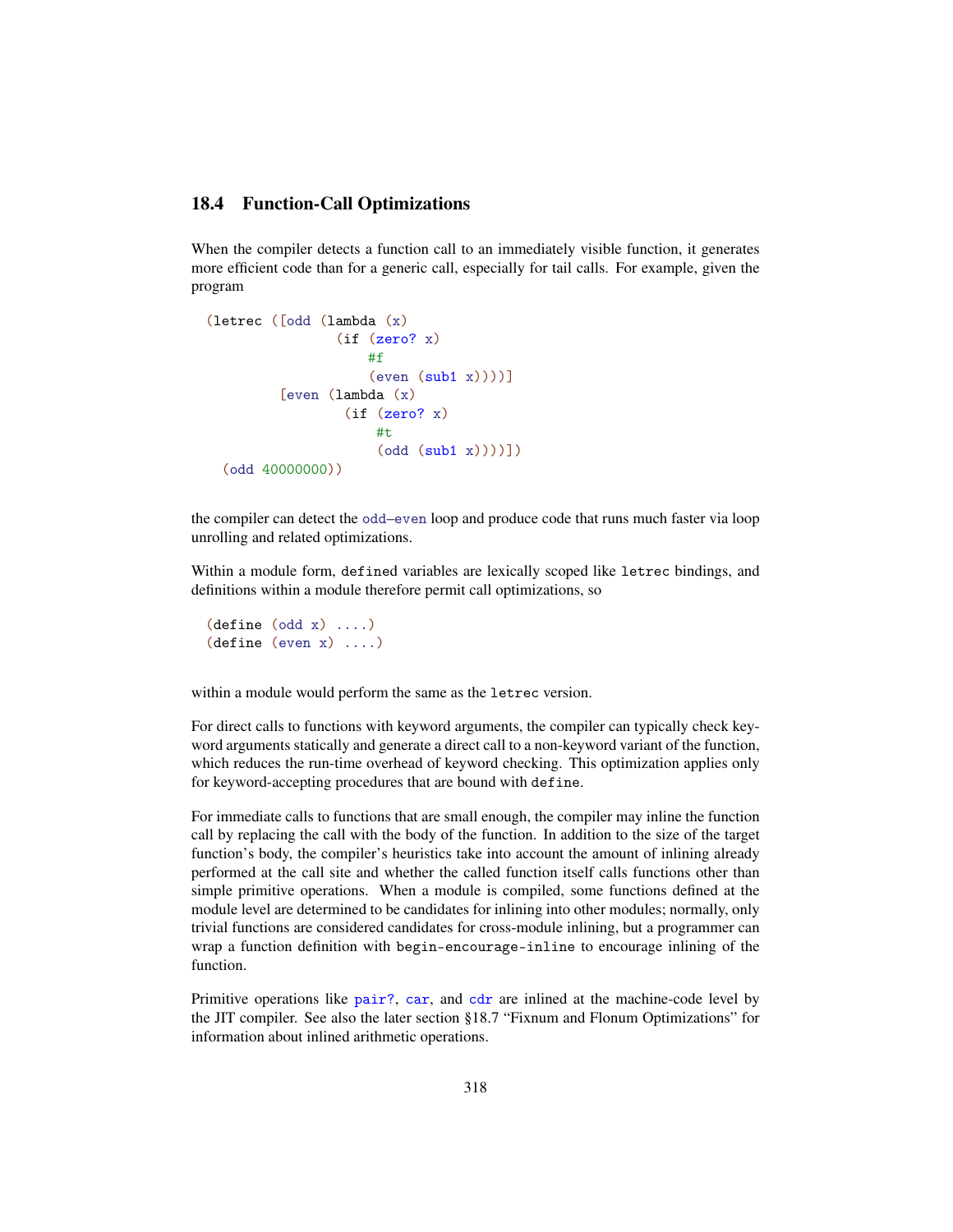# 18.5 Mutation and Performance

Using set! to mutate a variable can lead to bad performance. For example, the microbenchmark

```
#lang racket/base
(define (subtract-one x)
  (\text{set! } x (\text{sub1 } x))x)
(time
  (let loop ([n 4000000])
    (if (zero? n)
         'done
         (loop (subtract-one n)))))
```
runs much more slowly than the equivalent

```
#lang racket/base
(define (subtract-one x)
  (sub1 x))(time
  (let loop ([n 4000000])
    (if (zero? n)
        'done
        (loop (subtract-one n)))))
```
In the first variant, a new location is allocated for  $x$  on every iteration, leading to poor performance. A more clever compiler could unravel the use of set! in the first example, but since mutation is discouraged (see §4.9.1 "Guidelines for Using Assignment"), the compiler's effort is spent elsewhere.

More significantly, mutation can obscure bindings where inlining and constant-propagation might otherwise apply. For example, in

```
(let ([minus1 #f])
  (set! minus1 sub1)
  (let loop ([n 4000000])
    (if (zero? n)
        'done
        (logo p (minus 1 n)))
```
the set! obscures the fact that minus1 is just another name for the built-in sub1.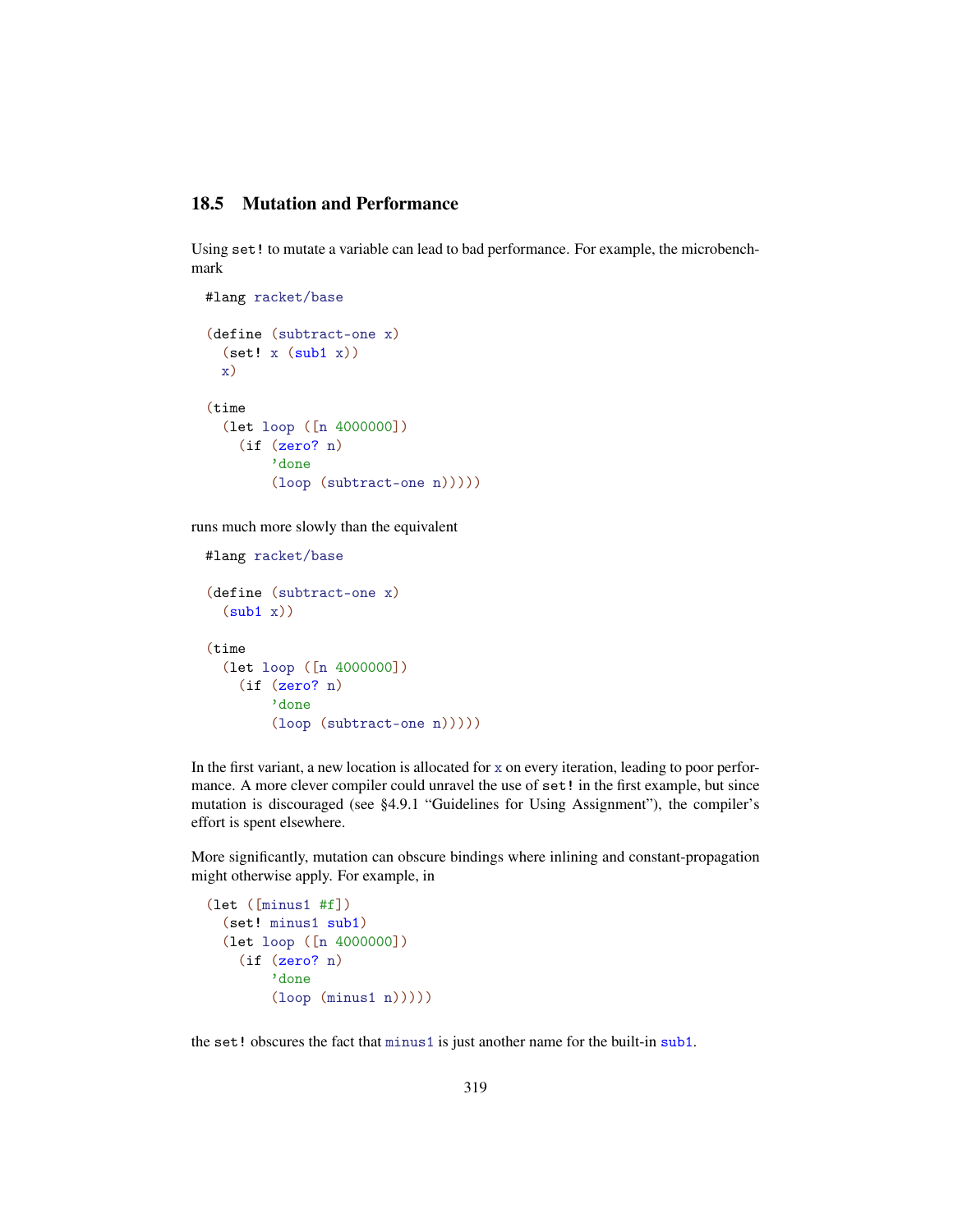# 18.6 letrec Performance

When letrec is used to bind only procedures and literals, then the compiler can treat the bindings in an optimal manner, compiling uses of the bindings efficiently. When other kinds of bindings are mixed with procedures, the compiler may be less able to determine the control flow.

For example,

```
(letrec ([loop (lambda (x)
                (if (zero? x)
                    'done
                    (log p (next x))))[junk (display loop)]
         [next (lambda (x) (sub1 x))](loop 40000000))
```
likely compiles to less efficient code than

```
(letrec ([loop (lambda (x)
                (if (zero? x)
                    'done
                    (loop (next x))))]
         [next (lambda (x) (sub1 x))])(loop 40000000))
```
In the first case, the compiler likely does not know that display does not call loop. If it did, then loop might refer to next before the binding is available.

This caveat about letrec also applies to definitions of functions and constants as internal definitions or in modules. A definition sequence in a module body is analogous to a sequence of letrec bindings, and non-constant expressions in a module body can interfere with the optimization of references to later bindings.

# 18.7 Fixnum and Flonum Optimizations

A *fixnum* is a small exact integer. In this case, "small" depends on the platform. For a 32-bit machine, numbers that can be expressed in 30 bits plus a sign bit are represented as fixnums. On a 64-bit machine, 62 bits plus a sign bit are available.

A *flonum* is used to represent any inexact real number. They correspond to 64-bit IEEE floating-point numbers on all platforms.

Inlined fixnum and flonum arithmetic operations are among the most important advantages of the JIT compiler. For example, when + is applied to two arguments, the generated machine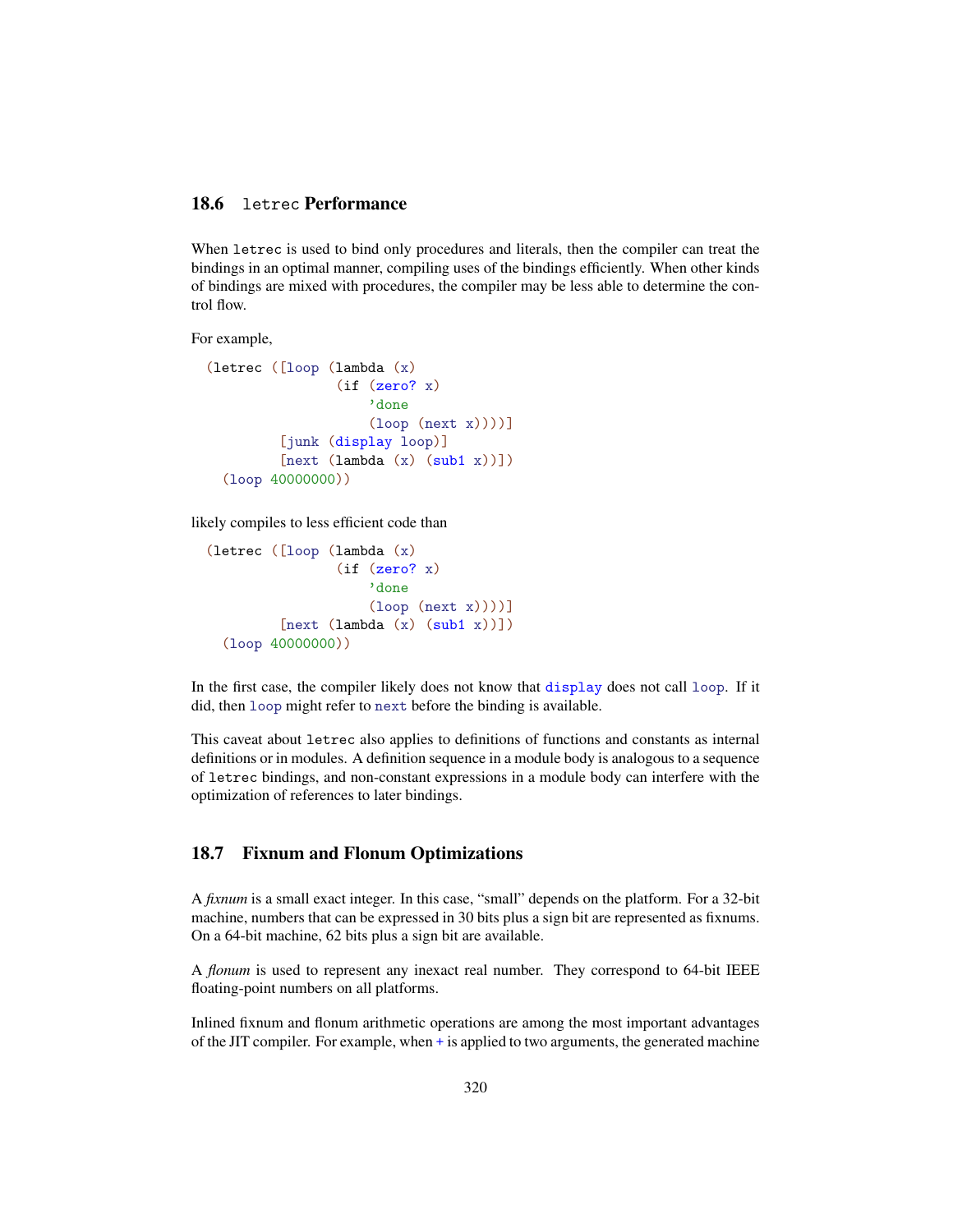code tests whether the two arguments are fixnums, and if so, it uses the machine's instruction to add the numbers (and check for overflow). If the two numbers are not fixnums, then it checks whether both are flonums; in that case, the machine's floating-point operations are used directly. For functions that take any number of arguments, such as +, inlining works for two or more arguments (except for -, whose one-argument case is also inlined) when the arguments are either all fixnums or all flonums.

Flonums are typically *boxed*, which means that memory is allocated to hold every result of a flonum computation. Fortunately, the generational garbage collector (described later in §18.9 "Memory Management") makes allocation for short-lived results reasonably cheap. Fixnums, in contrast are never boxed, so they are typically cheap to use. See §18.12

The racket/flonum library provides flonum-specific operations, and combinations of flonum operations allow the JIT compiler to generate code that avoids boxing and unboxing intermediate results. Besides results within immediate combinations, flonum-specific results that are bound with let and consumed by a later flonum-specific operation are unboxed within temporary storage. Finally, the compiler can detect some flonum-valued loop accumulators and avoid boxing of the accumulator. The bytecode decompiler (see §10) "raco decompile: Decompiling Bytecode") annotates combinations where the JIT can avoid boxes with #%flonum, #%as-flonum, and #%from-flonum. Unboxing of local

The racket/unsafe/ops library provides unchecked fixnum- and flonum-specific operations. Unchecked flonum-specific operations allow unboxing, and sometimes they allow the compiler to reorder expressions to improve performance. See also §18.8 "Unchecked, Unsafe Operations", especially the warnings about unsafety.

# 18.8 Unchecked, Unsafe Operations

The racket/unsafe/ops library provides functions that are like other functions in racket/base, but they assume (instead of checking) that provided arguments are of the right type. For example, unsafe-vector-ref accesses an element from a vector without checking that its first argument is actually a vector and without checking that the given index is in bounds. For tight loops that use these functions, avoiding checks can sometimes speed the computation, though the benefits vary for different unchecked functions and different contexts.

Beware that, as "unsafe" in the library and function names suggest, misusing the exports of racket/unsafe/ops can lead to crashes or memory corruption.

# 18.9 Memory Management

The Racket implementation is available in two variants: *3m* and *CGC*. The 3m variant uses a modern, *generational garbage collector* that makes allocation relatively cheap for short-

"Parallelism with Futures" for an example use of flonum-specific operations.

bindings and accumualtors is not supported by the JIT for PowerPC.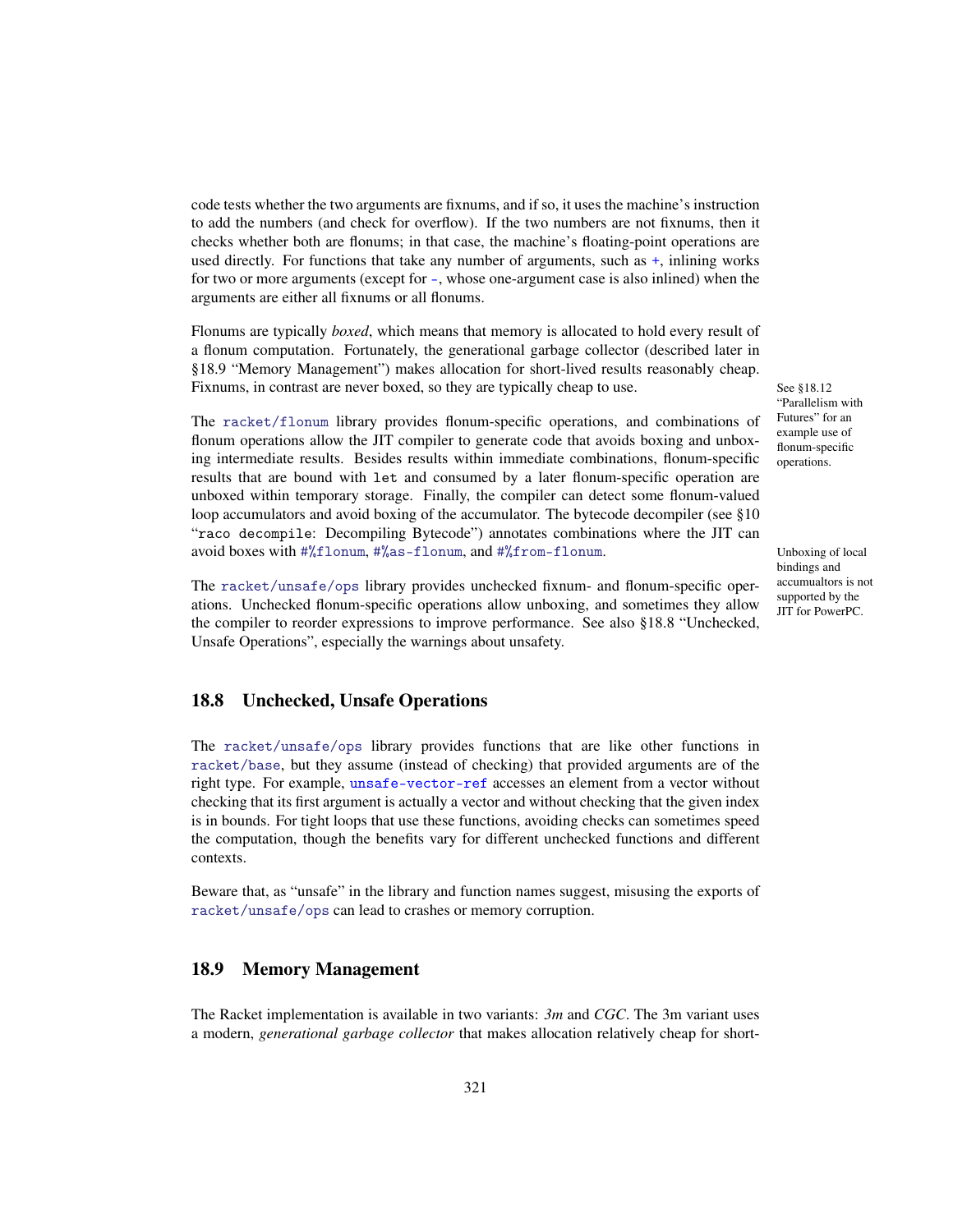lived objects. The CGC variant uses a *conservative garbage collector* which facilitates interaction with C code at the expense of both precision and speed for Racket memory management. The 3m variant is the standard one.

Although memory allocation is reasonably cheap, avoiding allocation altogether is normally faster. One particular place where allocation can be avoided sometimes is in *closures*, which are the run-time representation of functions that contain free variables. For example,

```
(let loop ([n 40000000] [prev-thunk (lambda () #f)])
 (if (zero? n)
      (prev-thunk)
      (loop (sub1 n)
            (lambda () n))))
```
allocates a closure on every iteration, since (lambda () n) effectively saves n.

The compiler can eliminate many closures automatically. For example, in

```
(let loop ([n 40000000] [prev-val #f])
 (let ([prev-thunk (lambda () n)])
    (if (zero? n)
       prev-val
        (loop (sub1 n) (prev-thunk)))))
```
no closure is ever allocated for prev-thunk, because its only application is visible, and so it is inlined. Similarly, in

```
(let n-loop ([n 400000])
 (if (zero? n)
     'done
     (let m-loop ([m 100])
        (if (zero? m)
            (n-loop (sub1 n))(m-loop (sub1 m))))))
```
then the expansion of the let form to implement m-loop involves a closure over n, but the compiler automatically converts the closure to pass itself n as an argument instead.

# 18.10 Reachability and Garbage Collection

In general, Racket re-uses the storage for a value when the garbage collector can prove that the object is unreachable from any other (reachable) value. Reachability is a low-level, abstraction breaking concept (and thus one must understand many details of the runtime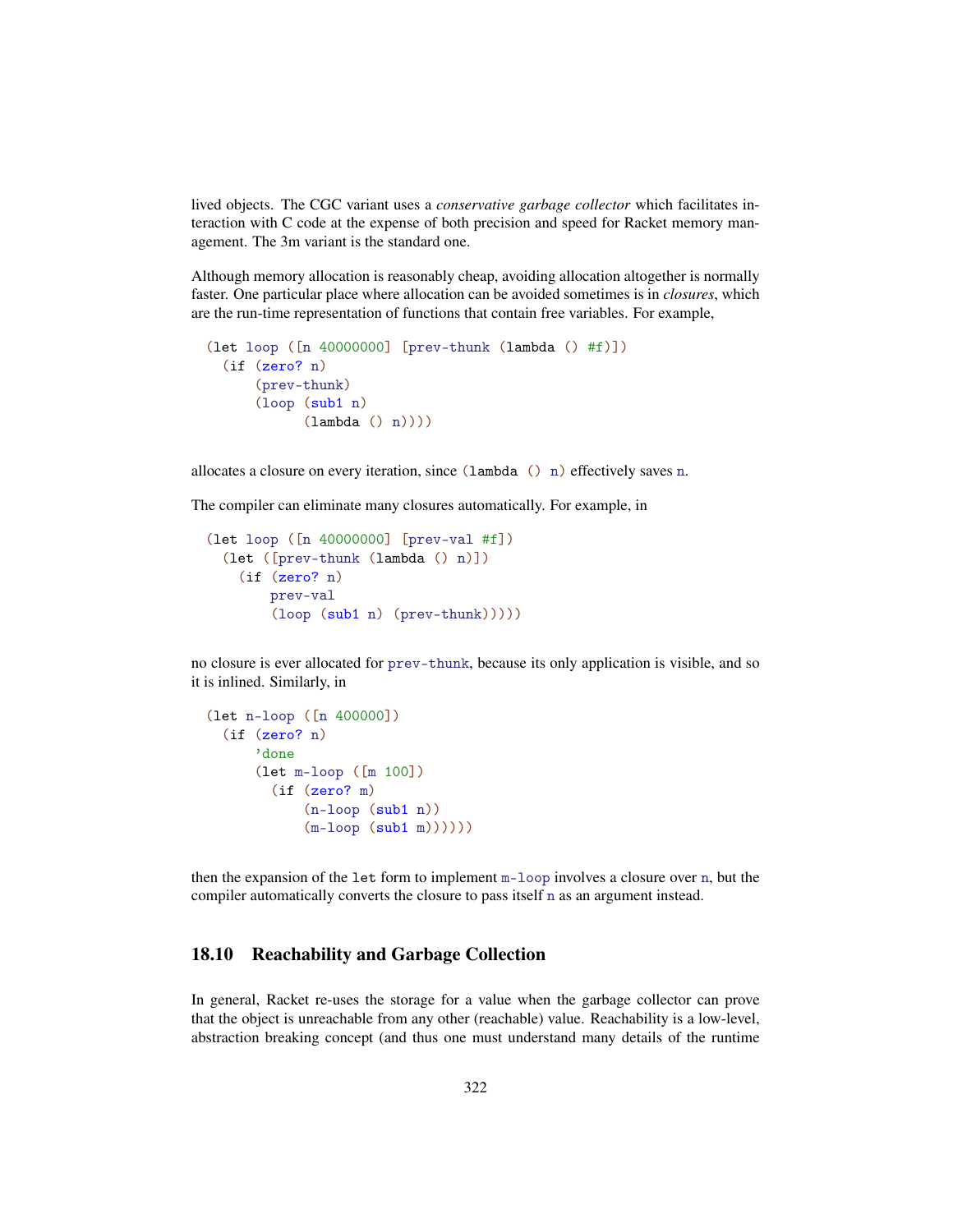system's implementation to accurate predicate precisely when values are reachable from each other), but generally speaking one value is reachable from a second one when there is some operation to recover the original value from the second one.

To help programmers understand when an object is no longer reachable and its storage can be reused, Racket provides make-weak-box and weak-box-value, the creator and accessor for a one-record struct that the garbage collector treats specially. An object inside a weak box does not count as reachable, and so weak-box-value might return the object inside the box, but it might also return  $#f$  to indicate that the object was otherwise unreachable and garbage collected. Note that unless a garbage collection actually occurs, the value will remain inside the weak box, even if it is unreachable.

For example, consider this program:

```
#lang racket
(struct fish (weight color) #:transparent)
(define f (fish 7 'blue))
(define b (make-weak-box f))
(printf "b has ∼s\n" (weak-box-value b))
(collect-garbage)
(printf "b has ∼s\n" (weak-box-value b))
```
It will print b has  $\#(\text{struct:fish 7 blue})$  twice because the definition of f still holds onto the fish. If the program were this, however:

```
#lang racket
(struct fish (weight color) #:transparent)
(define f (fish 7 'blue))
(define b (make-weak-box f))
(printf "b has ∼s\n" (weak-box-value b))
(set! f #f)(collect-garbage)
(printf "b has ∼s\n" (weak-box-value b))
```
the second printout will be b has #f because no reference to the fish exists (other than the one in the box).

As a first approximation, all values in Racket must be allocated and will demonstrate behavior similar to the fish above. There are a number of exceptions, however:

• Small integers (recognizable with fixnum?) are always available without explicit allocation. From the perspective of the garbage collector and weak boxes, their storage is never reclaimed. (Due to clever representation techniques, however, their storage does not count towards the space that Racket uses. That is, they are effectively free.)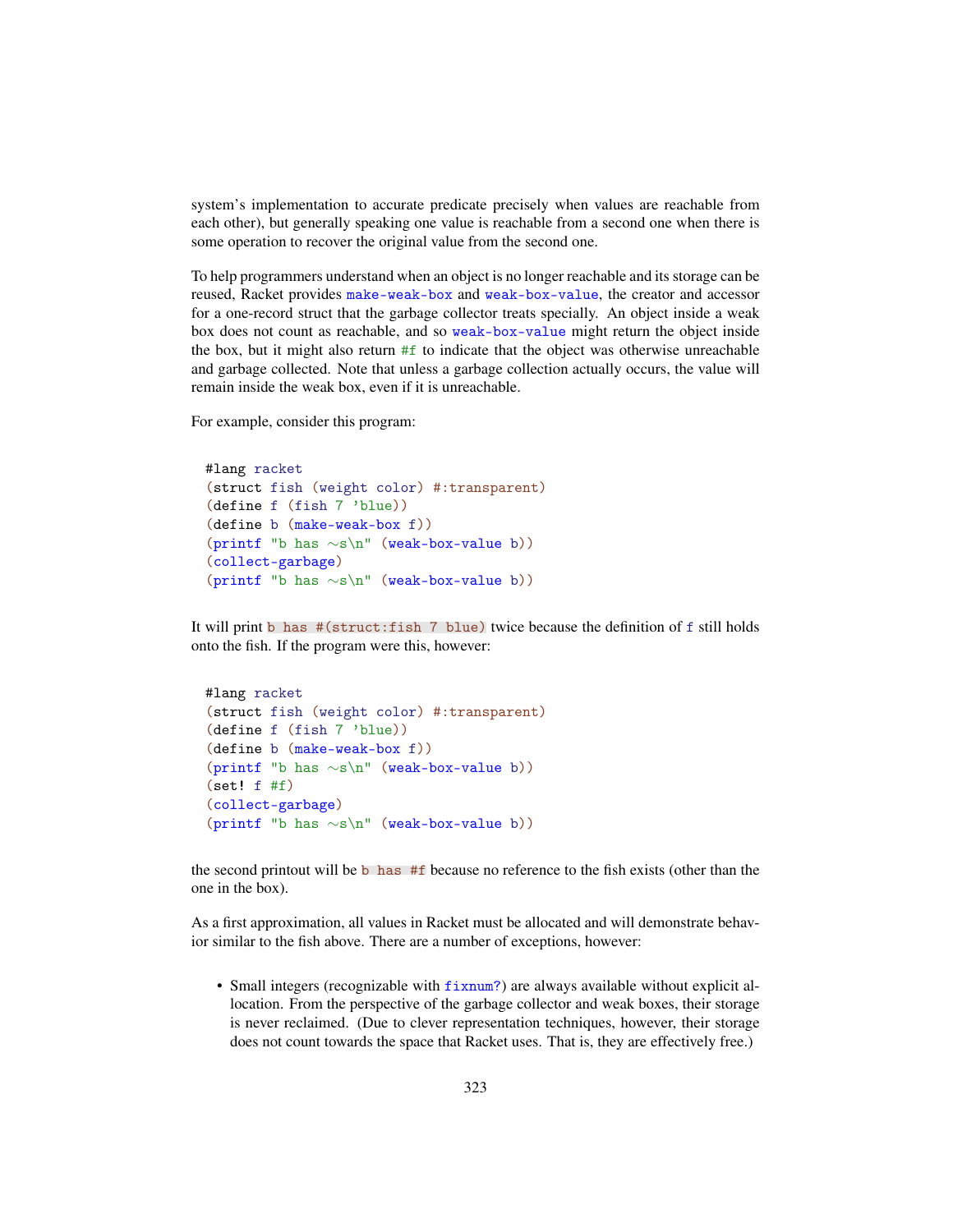- Procedures where the compiler can see all of their call sites may never be allocated at all (as discussed above). Similar optimizations may also eliminate the allocation for other kinds of values.
- Interned symbols are allocated only once (per place). A table inside Racket tracks this allocation so a symbol may not become garbage because that table holds onto it.
- Reachability is only approximate with the CGC collector (i.e., a value may appear reachable to that collector when there is, in fact, no way to reach it anymore.

# 18.11 Weak Boxes and Testing

One important use of weak boxes is in testing that some abstraction properly releases storage for data it no longer needs, but there is a gotcha that can easily cause such test cases to pass improperly.

Imagine you're designing a data structure that needs to hold onto some value temporarily but then should clear a field or somehow break a link to avoid referencing that value so it can be collected. Weak boxes are a good way to test that your data structure properly clears the value. This is, you might write a test case that builds a value, extracts some other value from it (that you hope becomes unreachable), puts the extracted value into a weak-box, and then checks to see if the value disappears from the box.

This code is one attempt to follow that pattern, but it has a subtle bug:

```
#lang racket
(let* ([fishes (list (fish 8 'red)
                     (fish 7 'blue))]
       [wb (make-weak-box (list-ref fishes 0))])
  (collect-garbage)
  (printf "still there? ∼s\n" (weak-box-value wb)))
```
Specifically, it will show that the weak box is empty, but not beacause fishes no longer holds onto the value, but because fishes itself is not reachable anymore!

Change the program to this one:

```
#lang racket
(let* ([fishes (list (fish 8 'red)
                     (fish 7 'blue))]
       [wb (make-weak-box (list-ref fishes 0))])
  (collect-garbage)
  (printf "still there? ∼s\n" (weak-box-value wb))
  (printf "fishes is ∼s\n" fishes))
```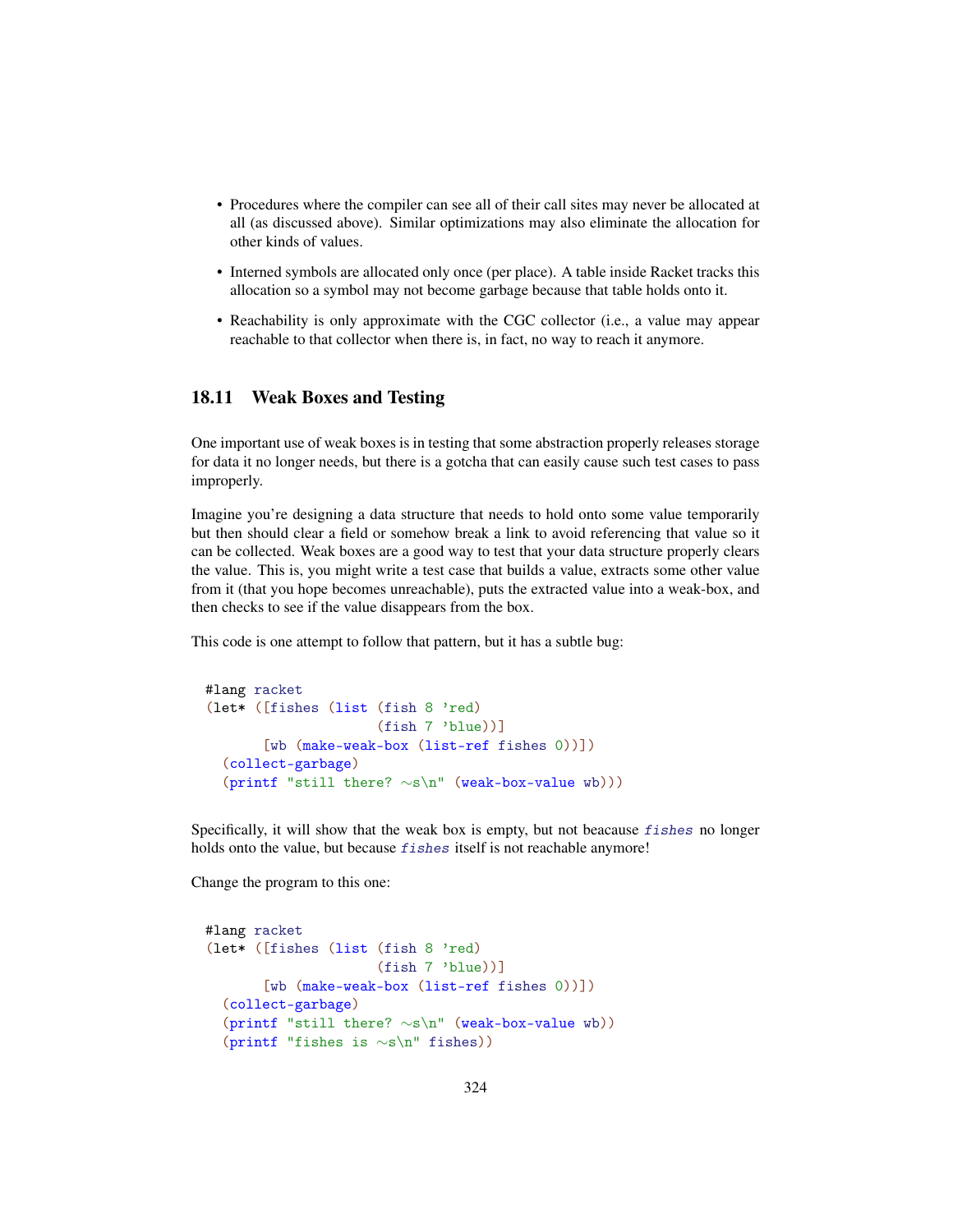and now we see the expected result. The difference is that last occurrence of the variable fishes. That constitutes a reference to the list, ensuring that the list is not itself garbage collected, and thus the red fish is not either.

## <span id="page-324-0"></span>18.12 Parallelism with Futures

The racket/future library provides support for performance improvement through parallelism with the future and touch functions. The level of parallelism available from those constructs, however, is limited by several factors, and the current implementation is best suited to numerical tasks. Other functions,  $\blacksquare$ 

As a starting example, the any-double? function below takes a list of numbers and determines whether any number in the list has a double that is also in the list:

```
(define (any-double? l)
 (for/or ([i (in-list l)])
   (for/or ([i2 (in-list l)])
     (= i2 (* 2 i))))
```
such as thread, support the creation of reliably concurrent tasks. However, threads never run truly in parallel, even if the hardware and operating system support parallelism.

This function runs in quadratic time, so it can take a long time (on the order of a second) on large lists like 11 and 12:

```
(define l1 (for/list ([i (in-range 5000)])
             (+ (* 2 i) 1)))(define l2 (for/list ([i (in-range 5000)])
             (- (* 2 i) 1)))(or (any-double? l1)
   (any-double? l2))
```
The best way to speed up any-double? is to use a different algorithm. However, on a machine that offers at least two processing units, the example above can run in about half the time using future and touch:

```
(let ([f (future (lambda () (any-double? l2)))])
 (or (any-double? l1)
      (touch f)))
```
The future f runs (any-double? l2) in parallel to (any-double? l1), and the result for (any-double? l2) becomes available about the same time that it is demanded by (touch f).

Futures run in parallel as long as they can do so safely, but the notion of "future safe" is inherently tied to the implementation. The distinction between "future safe" and "future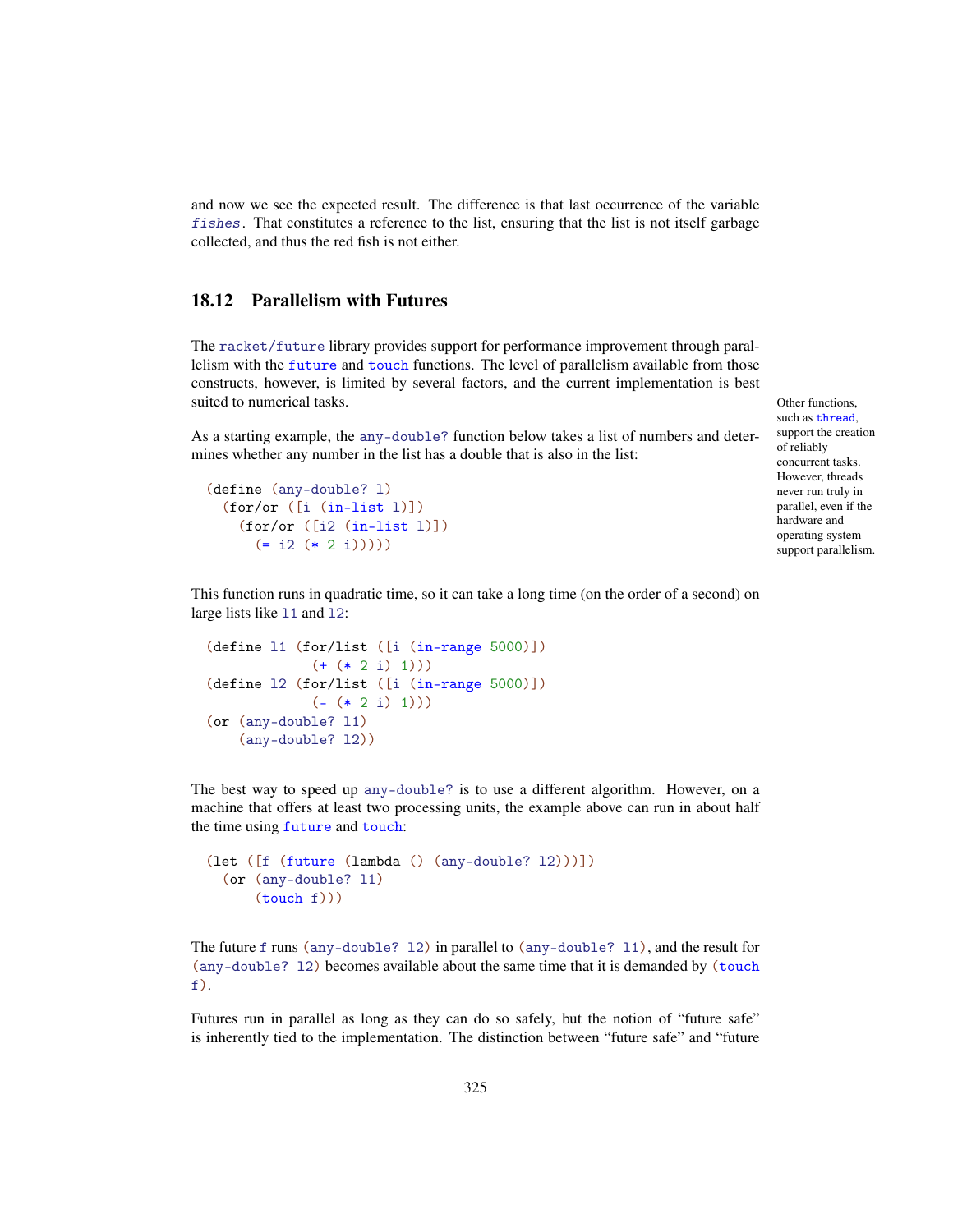unsafe" operations may be far from apparent at the level of a Racket program. The remainder of this section works through an example to illustrate this distinction and to show how to use the future visualizer can help shed light on it.

Consider the following core of a Mandelbrot-set computation:

```
(define (mandelbrot iterations x y n)
 (let ([ci (- (/ (* 2.0 y) n) 1.0)]
       [cr (- (\neq 2.0 x) n) 1.5)])(let loop ([i 0] [zr 0.0] [zi 0.0])
      (if (> i iterations)
         i
          (let ([zrq (* zr zr)]
                [ziq (* zi zi)](cond
              [ (> (+ zrq ziq) 4) i]
              [else (loop (add1 i)
                          (+ (- zrq ziq) cr)
                          (+ (* 2 zr zi) ci)))))))))
```
The expressions (mandelbrot 10000000 62 500 1000) and (mandelbrot 10000000 62 501 1000) each take a while to produce an answer. Computing them both, of course, takes twice as long:

```
(list (mandelbrot 10000000 62 500 1000)
      (mandelbrot 10000000 62 501 1000))
```
Unfortunately, attempting to run the two computations in parallel with future does not improve performance:

```
(let ([f (future (lambda () (mandelbrot 10000000 62 501 1000)))])
 (list (mandelbrot 10000000 62 500 1000)
        (touch f)))
```
To see why, use the future-visualizer, like this:

```
(require future-visualizer)
(visualize-futures
(let ([f (future (lambda () (mandelbrot 10000000 62 501 1000)))])
  (list (mandelbrot 10000000 62 500 1000)
         (touch f))))
```
This opens a window showing a graphical view of a trace of the computation. The upper-left portion of the window contains an execution timeline: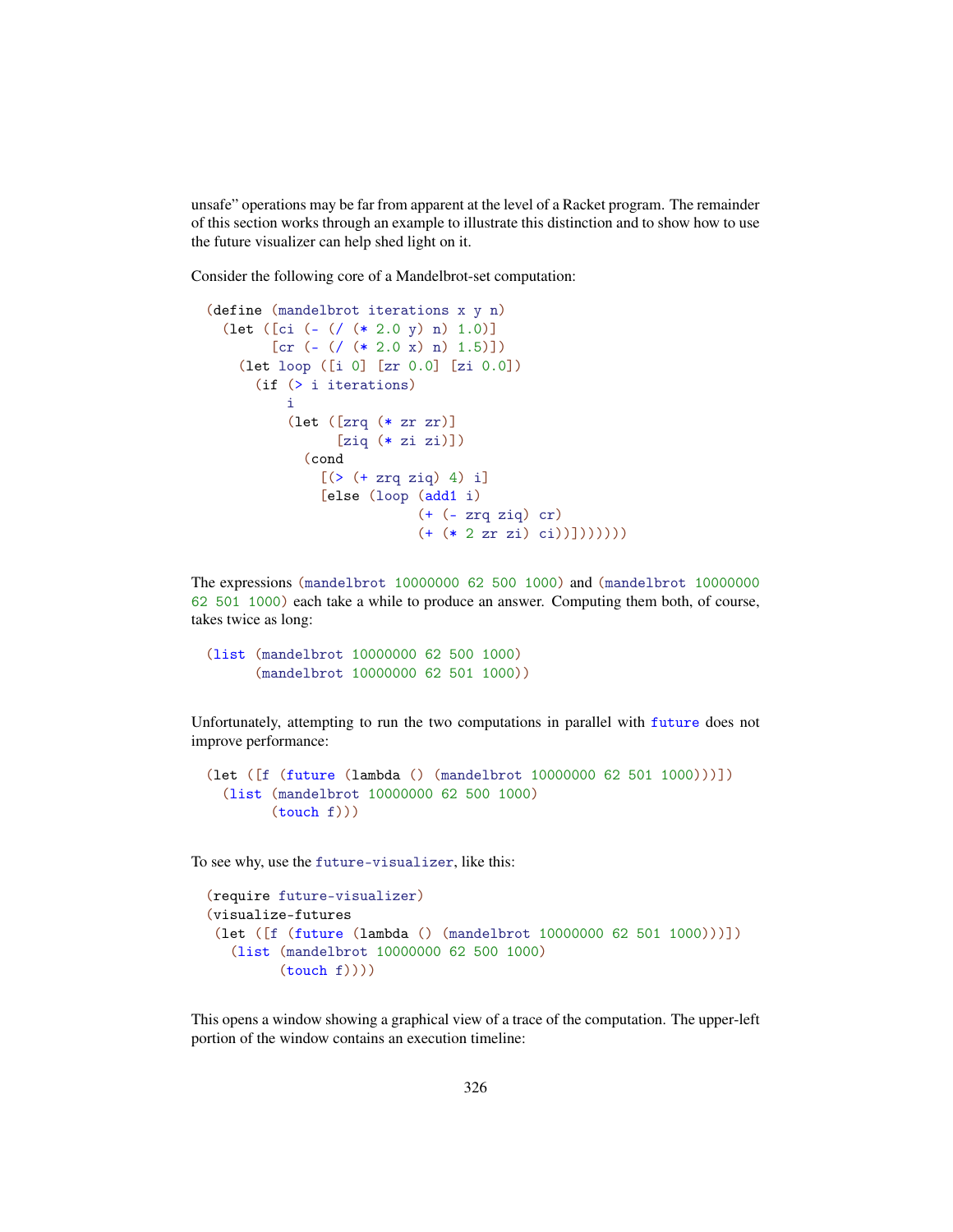

Each horizontal row represents an OS-level thread, and the colored dots represent important events in the execution of the program (they are color-coded to distinguish one event type from another). The upper-left blue dot in the timeline represents the future's creation. The future executes for a brief period (represented by a green bar in the second line) on thread 1, and then pauses to allow the runtime thread to perform a future-unsafe operation.

In the Racket implementation, future-unsafe operations fall into one of two categories. A *blocking* operation halts the evaluation of the future, and will not allow it to continue until it is touched. After the operation completes within touch, the remainder of the future's work will be evaluated sequentially by the runtime thread. A *synchronized* operation also halts the future, but the runtime thread may perform the operation at any time and, once completed, the future may continue running in parallel. Memory allocation and JIT compilation are two common examples of synchronized operations.

In the timeline, we see an orange dot just to the right of the green bar on thread  $1 -$  this dot represents a synchronized operation (memory allocation). The first orange dot on thread 0 shows that the runtime thread performed the allocation shortly after the future paused. A short time later, the future halts on a blocking operation (the first red dot) and must wait until the touch for it to be evaluated (slightly after the 1049ms mark).

When you move your mouse over an event, the visualizer shows you detailed information about the event and draws arrows connecting all of the events in the corresponding future. This image shows those connections for our future.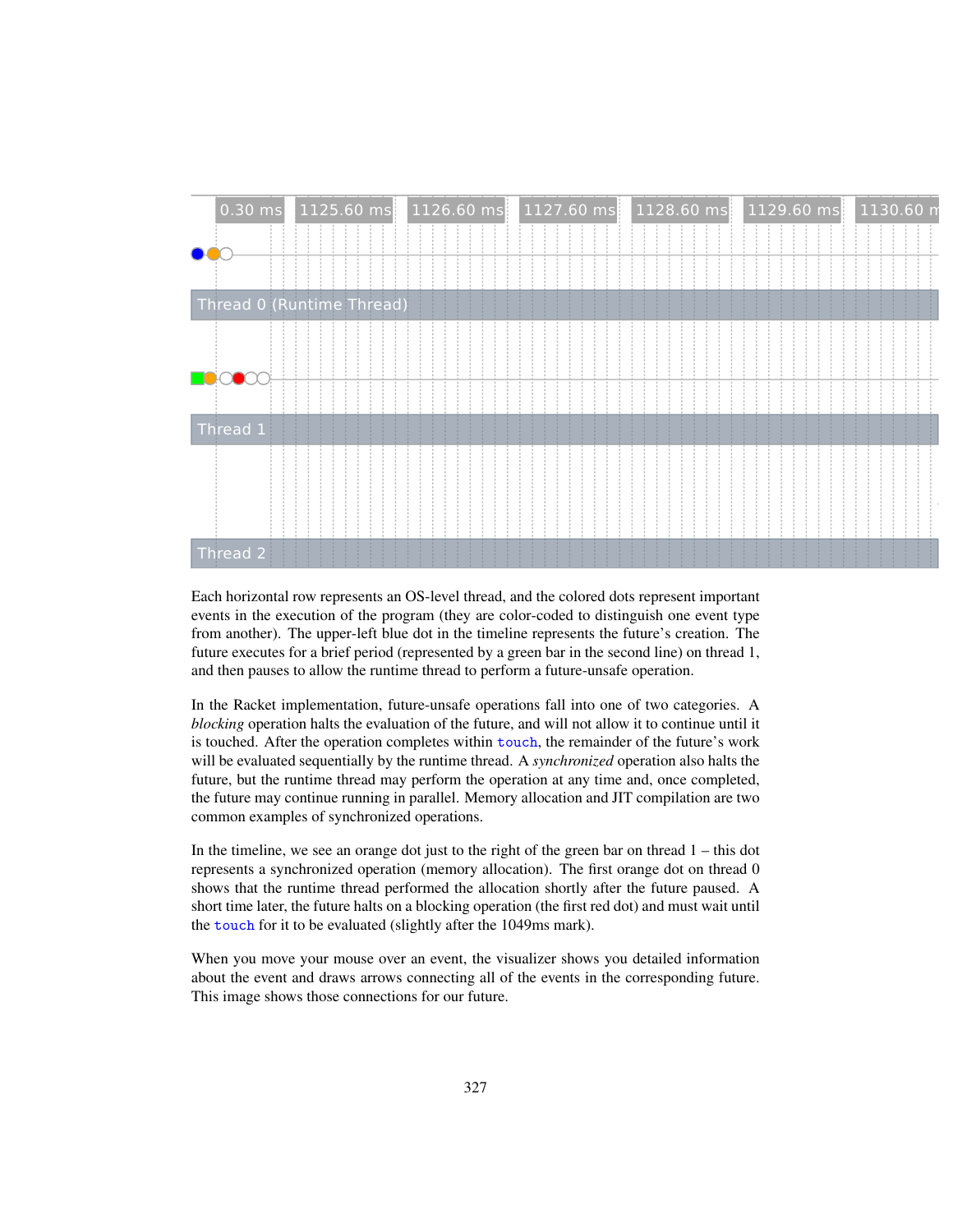

The dotted orange line connects the first event in the future to the future that created it, and the purple lines connect adjacent events within the future.

The reason that we see no parallelism is that the  $\lt$  and  $\ast$  operations in the lower portion of the loop in mandelbrot involve a mixture of floating-point and fixed (integer) values. Such mixtures typically trigger a slow path in execution, and the general slow path will usually be blocking.

Changing constants to be floating-points numbers in mandelbrot addresses that first problem:

```
(define (mandelbrot iterations x y n)
  (let ([ci (- (/ (* 2.0 y) n) 1.0)]
        [cr (- (\# 2.0 x) n) 1.5) ](let loop ([i 0] [zr 0.0] [zi 0.0])
      (if (> i iterations)
          i
          (let ([zrq (* zr zr)]
                [ziq (* zi zi)])
            (cond
              [ ( > (+ zrq ziq) 4.0) i ][else (loop (add1 i)
                          (+ (- zrq ziq) cr)
                          (+ (* 2.0 zr zi) ci)))))))))
```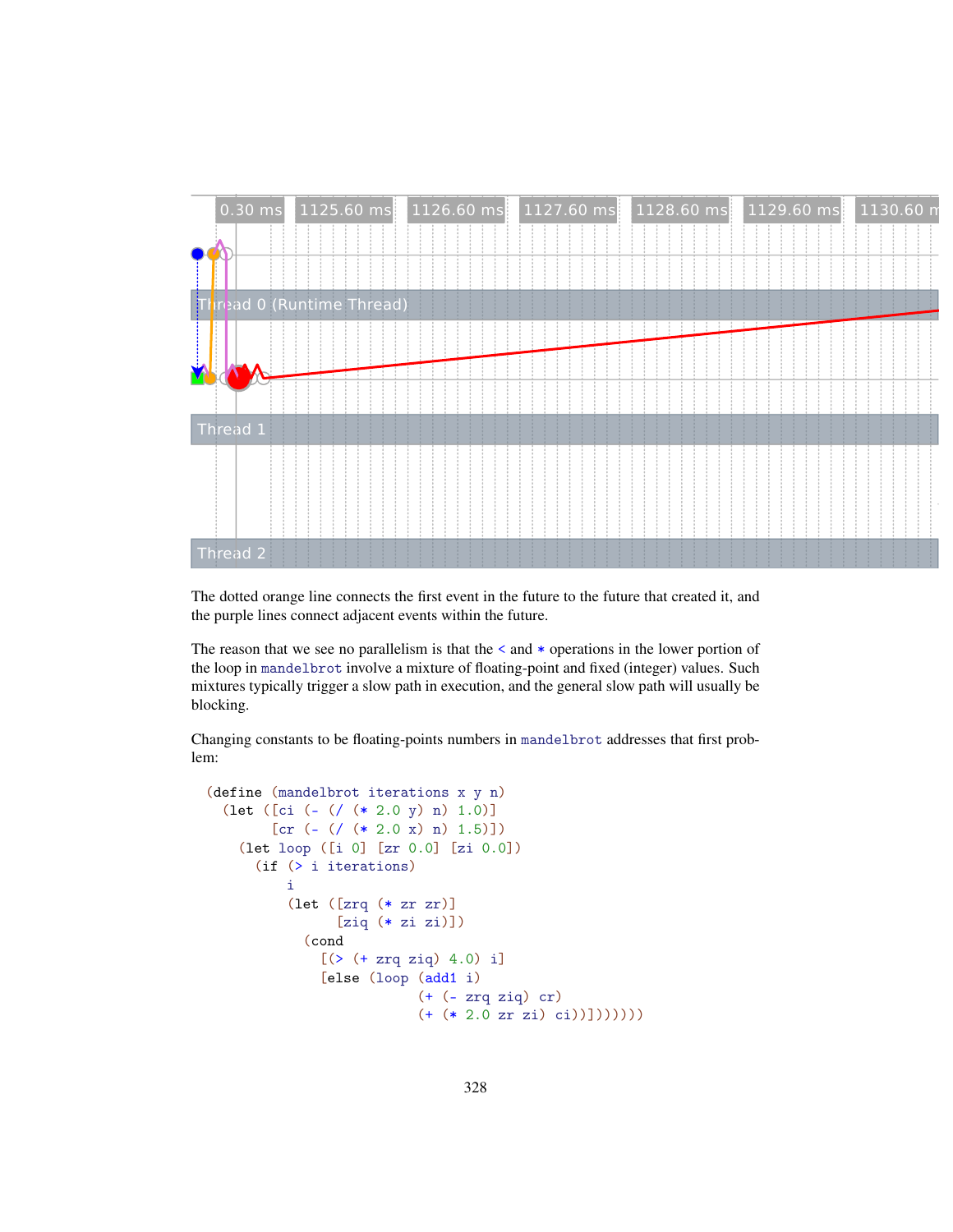With that change, mandelbrot computations can run in parallel. Nevertheless, we still see a special type of slow-path operation limiting our parallelism (orange dots):



The problem is that most every arithmetic operation in this example produces an inexact number whose storage must be allocated. While some allocation can safely be performed exclusively without the aid of the runtime thread, especially frequent allocation requires synchronized operations which defeat any performance improvement.

By using flonum-specific operations (see §18.7 "Fixnum and Flonum Optimizations"), we can re-write mandelbrot to use much less allocation:

```
(define (mandelbrot iterations x y n)
 (let ([ci (fl- (fl/ (* 2.0 (->fl y)) (->fl n)) 1.0)]
        [cr (f1 - (f1 / (* 2.0 (-51 x)) (-51 n)) 1.5)])
   (let loop ([i 0] [zr 0.0] [zi 0.0])
      (if (> i iterations)
         i
         (let ([zrq (fl* zr zr)]
                [ziq (fl* zi zi)](cond
              [(f1>(f1+zrq ziq) 4.0) i][else (loop (add1 i)
                          (f1+ (f1- zrq ziq) cr)(f1+ (f1* 2.0 (f1* zr zi)) ci))))))))
```
This conversion can speed mandelbrot by a factor of 8, even in sequential mode, but avoiding allocation also allows mandelbrot to run usefully faster in parallel. Executing this program yields the following in the visualizer: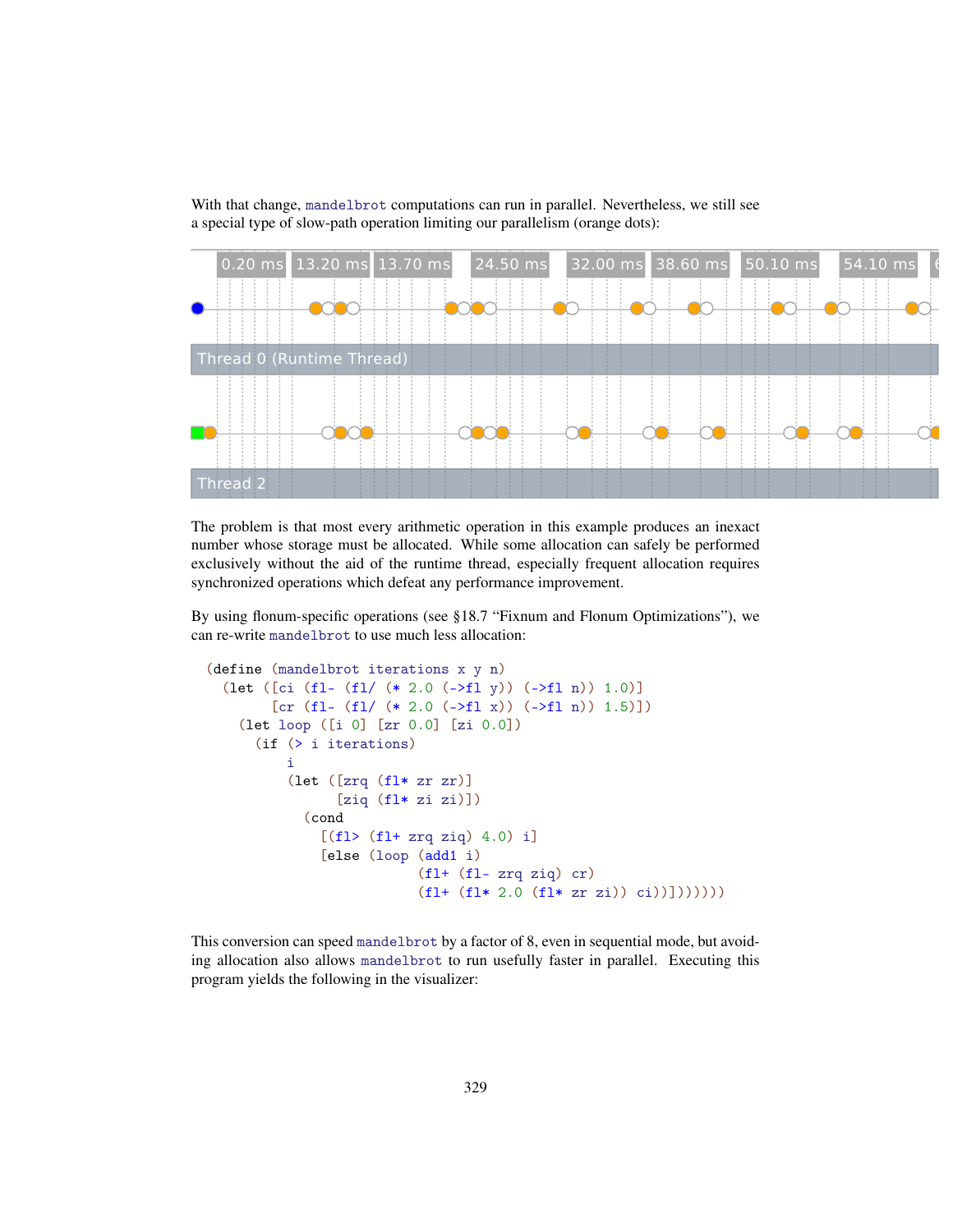| 85.00 ms |                 | 85.70 ms 86.50 ms 87.30 ms 88.10 ms 88.80 ms 89.60 ms 90.40 ms 91.2 |  |  |
|----------|-----------------|---------------------------------------------------------------------|--|--|
|          |                 |                                                                     |  |  |
| read     | (Runtime Thread |                                                                     |  |  |
|          |                 |                                                                     |  |  |
|          |                 |                                                                     |  |  |
|          |                 |                                                                     |  |  |

Notice that only one green bar is shown here because one of the mandelbrot computations is not being evaluated by a future (on the runtime thread).

As a general guideline, any operation that is inlined by the JIT compiler runs safely in parallel, while other operations that are not inlined (including all operations if the JIT compiler is disabled) are considered unsafe. The raco decompile tool annotates operations that can be inlined by the compiler (see §10 "raco decompile: Decompiling Bytecode"), so the decompiler can be used to help predict parallel performance.

# <span id="page-329-0"></span>18.13 Parallelism with Places

The racket/place library provides support for performance improvement through parallelism with the place form. The place form creates a *place*, which is effectively a new Racket instance that can run in parallel to other places, including the initial place. The full power of the Racket language is available at each place, but places can communicate only through message passing—using the place-channel-put and place-channel-get functions on a limited set of values—which helps ensure the safety and independence of parallel computations.

As a starting example, the racket program below uses a place to determine whether any number in the list has a double that is also in the list:

```
#lang racket
(provide main)
(define (any-double? l)
  (for/or ([i (in-list l)])
    (for/or ([i2 (in-list l)])
      (= i2 (* 2 i))))
```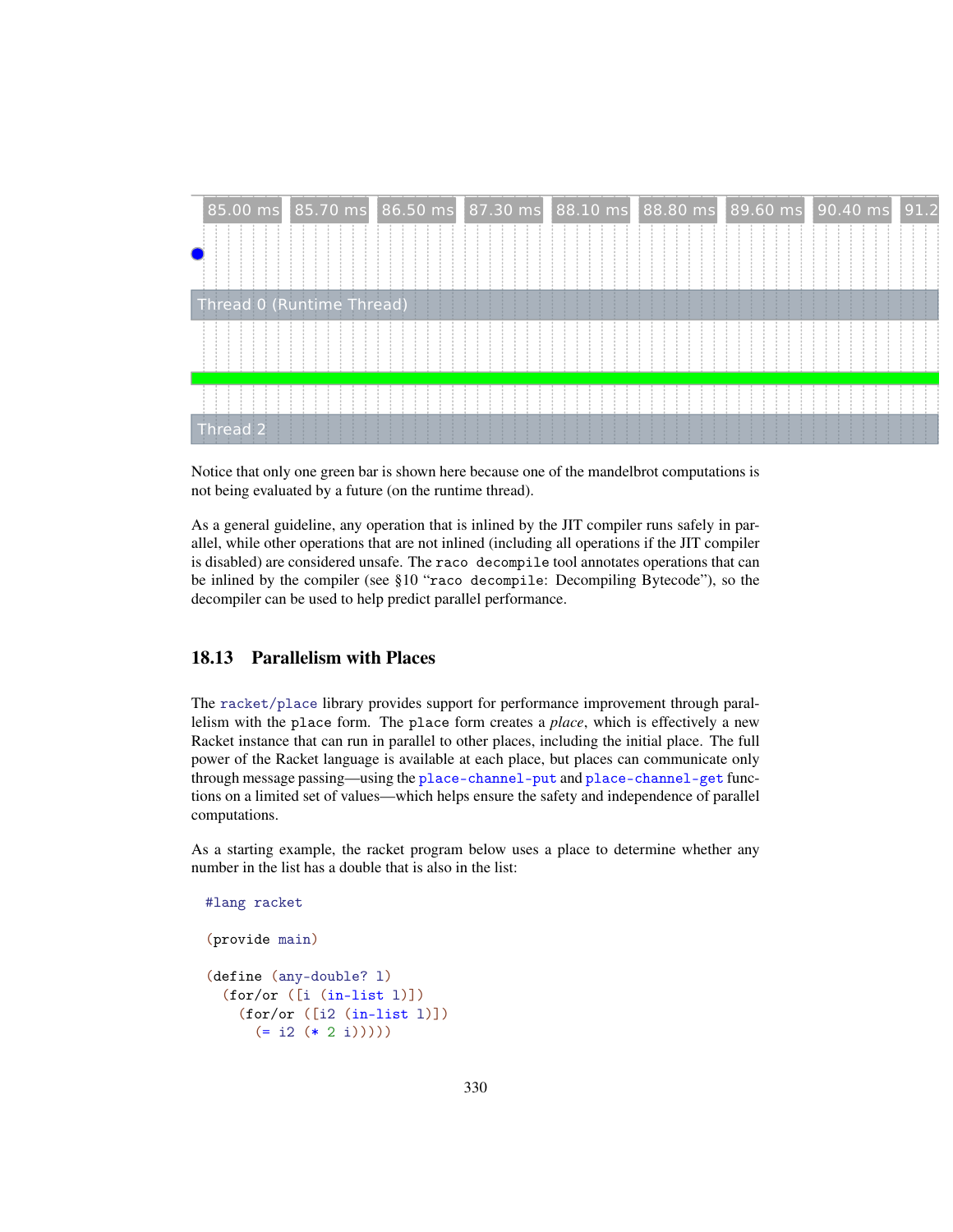```
(define (main)
 (define p
    (place ch
      (define l (place-channel-get ch))
      (define l-double? (any-double? l))
      (place-channel-put ch l-double?)))
 (place-channel-put p (list 1 2 4 8))
 (place-channel-get p))
```
The identifier ch after place is bound to a *place channel*. The remaining body expressions within the place form are evaluated in a new place, and the body expressions use ch to communicate with the place that spawned the new place.

In the body of the place form above, the new place receives a list of numbers over ch and binds the list to l. It then calls any-double? on the list and binds the result to l-double?. The final body expression sends the l-double? result back to the original place over ch.

In DrRacket, after saving and running the above program, evaluate (main) in the interactions window to create the new place. Alternatively, save the program as "double.rkt" When using places and run from a command line with

inside DrRacket, the module containg place code must be saved to a file before it will execute.

```
racket -tm double.rkt
```
where the -t flag tells racket to load the double.rkt module, the -m flag calls the exported main function, and -tm combines the two flags.

The place form has two subtle features. First, it lifts the place body to an anonymous, module-level function. This lifting means that any binding referenced by the place body must be available in the module's top level. Second, the place form dynamic-requires the enclosing module in a newly created place. As part of the dynamic-require, the current module body is evaluated in the new place. The consequence of this second feature is that place should not appear immediately in a module or in a function that is called in a module's top level; otherwise, invoking the module will invoke the same module in a new place, and so on, triggering a cascade of place creations that will soon exhaust memory.

```
#lang racket
(provide main)
; Don't do this!
(define p (place ch (place-channel-get ch)))
(define (indirect-place-invocation)
  (define p2 (place ch (place-channel-get ch))))
```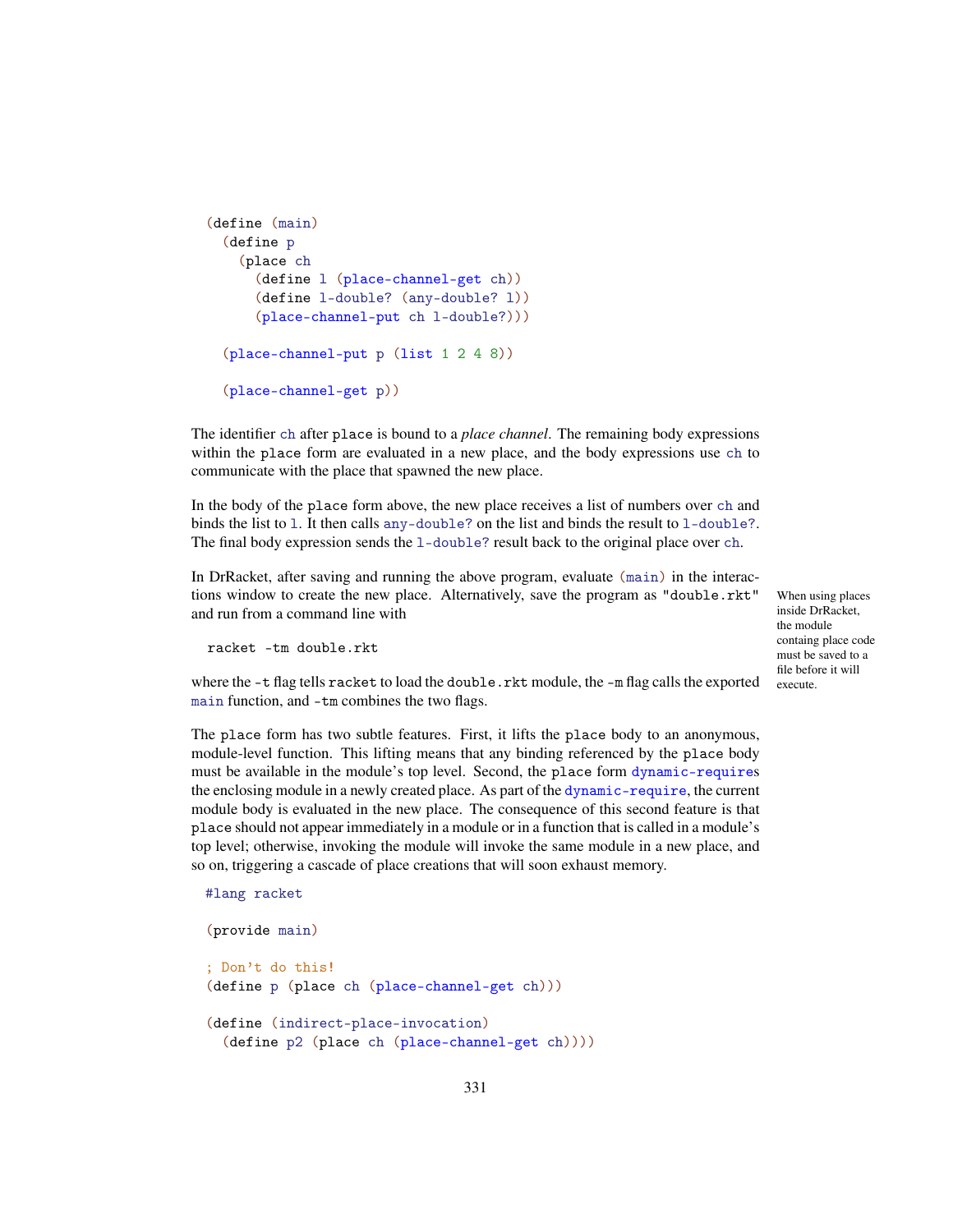```
; Don't do this, either!
(indirect-place-invocation)
```
# <span id="page-331-0"></span>18.14 Distributed Places

The racket/place/distributed library provides support for distributed programming.

The example bellow demonstrates how to launch a remote racket node instance, launch remote places on the new remote node instance, and start an event loop that monitors the remote node instance.

The example code can also be found in "racket/distributed/examples/named/master.rkt".

The spawn-remote-racket-node primitive connects to "localhost" and starts a racloud node there that listens on port 6344 for further instructions. The handle to the new racloud node is assigned to the remote-node variable. Localhost is used so that the example can be run using only a single machine. However localhost can be replaced by any host with ssh publickey access and racket. The supervise-named-dynamic-place-at creates a new place on the remote-node. The new place will be identified in the future by its name symbol 'tuple-server. A place descriptor is expected to be returned by invoking dynamicplace with the tuple-path module path and the 'make-tuple-server symbol.

The code for the tuple-server place exists in the file "tuple.rkt". The "tuple.rkt" file contains the use of define-named-remote-server form, which defines a RPC server suitiable for invocation by supervise-named-dynamic-place-at.

The define-named-remote-server form takes an identifier and a list of custom expressions as its arguments. From the identifier a place-thunk function is created by prepending the make- prefix. In this case make-tuple-server. The make-tuple-server identifier is the place-function-name given to the supervise-named-dynamic-place-at form above. The define-state custom form translates into a simple define form, which is closed over by the define-rpc form.

The define-rpc form is expanded into two parts. The first part is the client stubs that call the rpc functions. The client function name is formed by concatenating the definenamed-remote-server identifier, tuple-server, with the RPC function name set to form tuple-server-set. The RPC client functions take a destination argument which is a remote-connection% descriptor and then the RPC function arguments. The RPC client function sends the RPC function name, set, and the RPC arguments to the destination by calling an internal function named-place-channel-put. The RPC client then calls named-place-channel-get to wait for the RPC response.

The second expansion part of define-rpc is the server implementation of the RPC call. The server is implemented by a match expression inside the make-tuple-server function.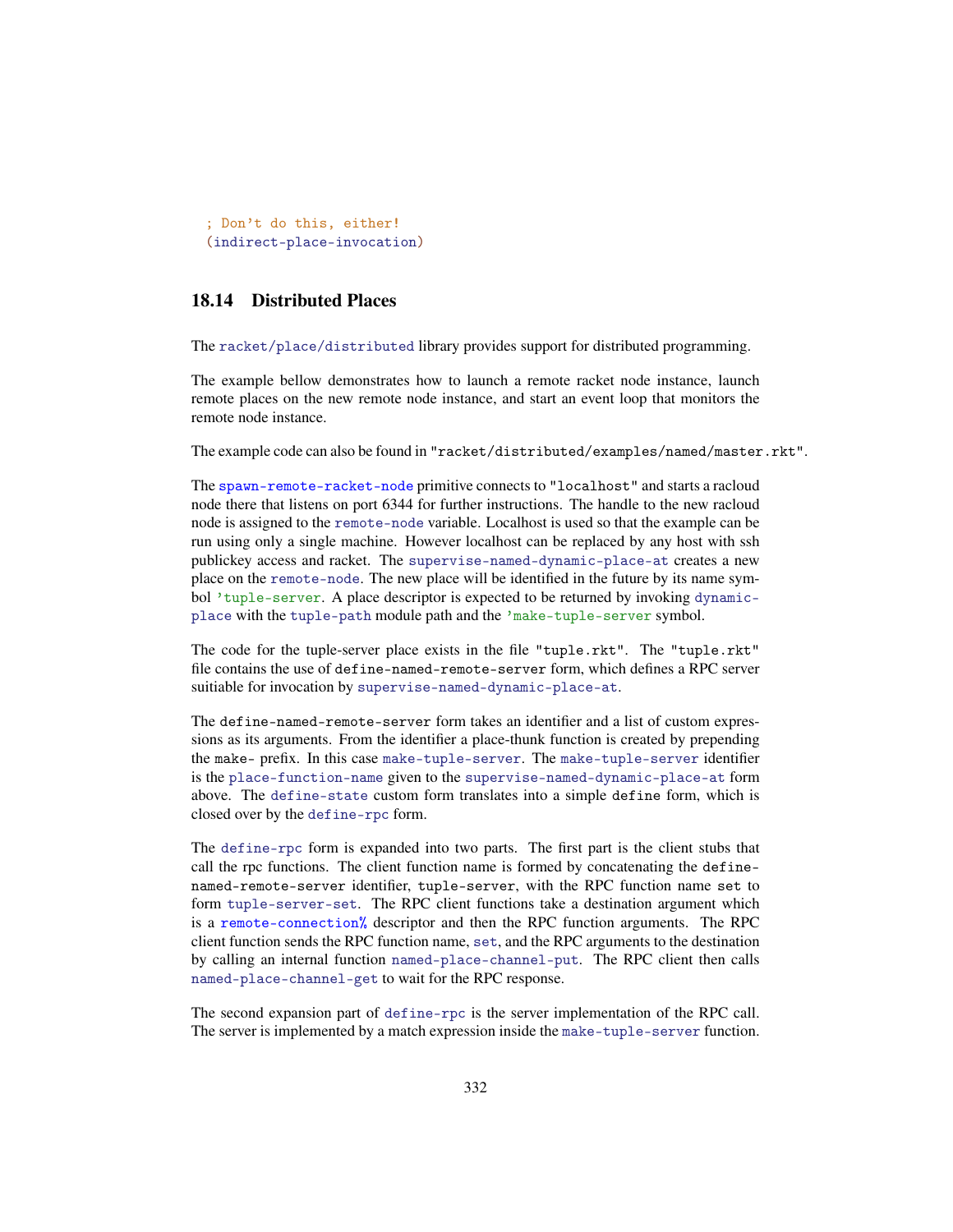```
#lang racket/base
(require racket/place/distributed
         racket/class
         racket/place
         racket/runtime-path
         "bank.rkt"
         "tuple.rkt")
(define-runtime-path bank-path "bank.rkt")
(define-runtime-path tuple-path "tuple.rkt")
(provide main)
(define (main)
  (define remote-node (spawn-remote-racket-node
                        "localhost"
                        #:listen-port 6344))
  (define tuple-place (supervise-place-at
                        remote-node
                        #:named 'tuple-server
                        tuple-path
                        'make-tuple-server))
  (define bank-place (supervise-place-at
                        remote-node bank-path
                        'make-bank))
  (message-router
   remote-node
    (after-seconds 4
      (displayln (bank-new-account bank-place 'user0))
      (displayln (bank-add bank-place 'user0 10))
      (displayln (bank-removeM bank-place 'user0 5)))
    (after-seconds 2
      (define c (connect-to-named-place remote-node
                                         'tuple-server))
      (define d (connect-to-named-place remote-node
                                         'tuple-server))
      (tuple-server-hello c)
      (tuple-server-hello d)
      (displayln (tuple-server-set c "user0" 100))
      (displayln (tuple-server-set d "user2" 200))
      (displayln (tuple-server-get c "user0"))
      (displayln (tuple-server-get d "user2"))
      (displayln (tuple-server-get d "user0"))
      (displayln (tuple-server-get c "user2"))
      )
    (after-seconds 8
      (node-send-exit remote-node))
    (after-seconds 10
      (exit 0))))
                                  333
```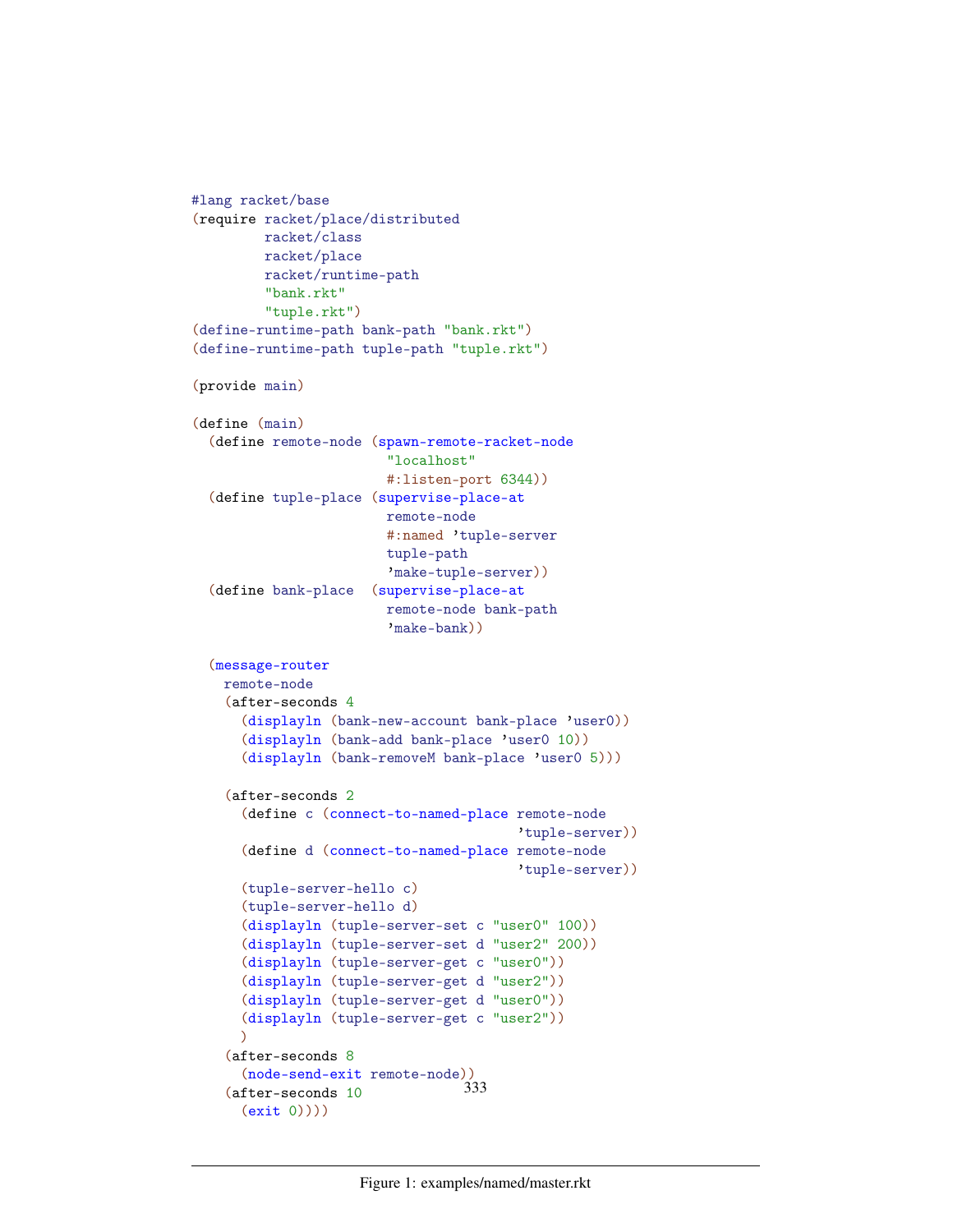```
#lang racket/base
(require racket/match
         racket/place/define-remote-server)
(define-named-remote-server tuple-server
  (define-state h (make-hash))
  (define-rpc (set k v)
    (hash-set! h k v)
   v)
  (define-rpc (get k)
    (hash-ref h k #f))
  (define-cast (hello)
    (printf "Hello from define-cast\n")
    (flush-output)))
```
Figure 2: examples/named/tuple.rkt

The match clause for tuple-server-set matches on messages beginning with the 'set symbol. The server executes the RPC call with the communicated arguments and sends the result back to the RPC client.

The define-cast form is similar to the define-rpc form except there is no reply message from the server to client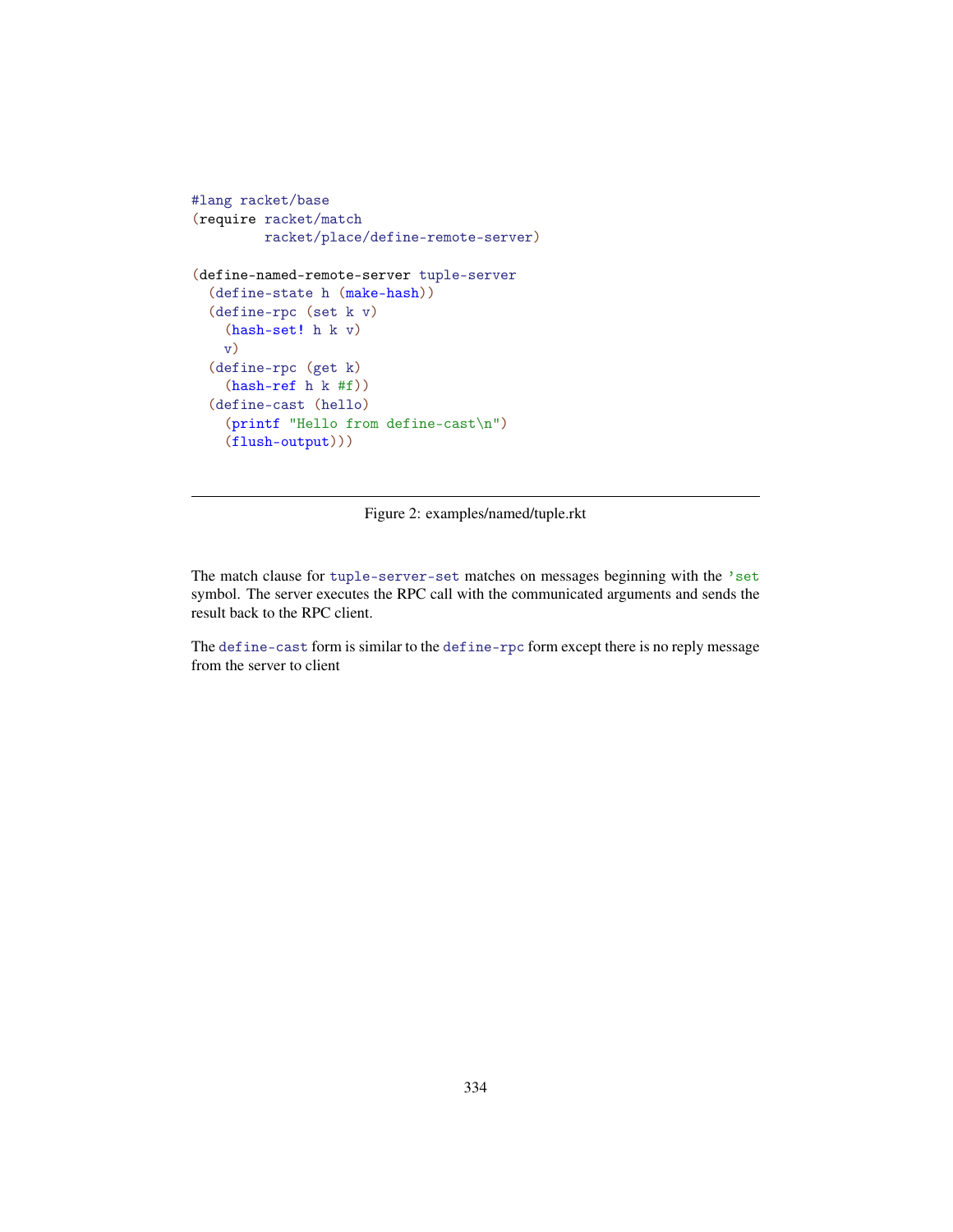```
(module tuple racket/base
  (require racket/place
           racket/match)
  (define/provide
  (tuple-server-set dest k v)
  (named-place-channel-put dest (list 'set k v))
  (named-place-channel-get dest))
  (define/provide
  (tuple-server-get dest k)
  (named-place-channel-put dest (list 'get k))
  (named-place-channel-get dest))
  (define/provide
  (tuple-server-hello dest)
  (named-place-channel-put dest (list 'hello)))
  (define/provide
  (make-tuple-server ch)
    (let ()
      (define h (make-hash))
      (let loop ()
        (define msg (place-channel-get ch))
        (define (log-to-parent-real
                  msg
                  #:severity (severity 'info))
          (place-channel-put
            ch
            (log-message severity msg)))
        (syntax-parameterize
         ((log-to-parent (make-rename-transformer
                           #'log-to-parent-real)))
         (match
         msg
          ((list (list 'set k v) src)
           (define result (let () (hash-set! h k v) v))
           (place-channel-put src result)
           (loop))
          ((list (list 'get k) src)
           (define result (let () (hash-ref h k #f)))
           (place-channel-put src result)
           (loop))
          ((list (list 'hello) src)
           (define result
             (let ()
               (printf "Hello from define-cast\n")
               (flush-output)))
           (loop))))
       loop))))
```
Figure 3: Expansion of define-named-remote-server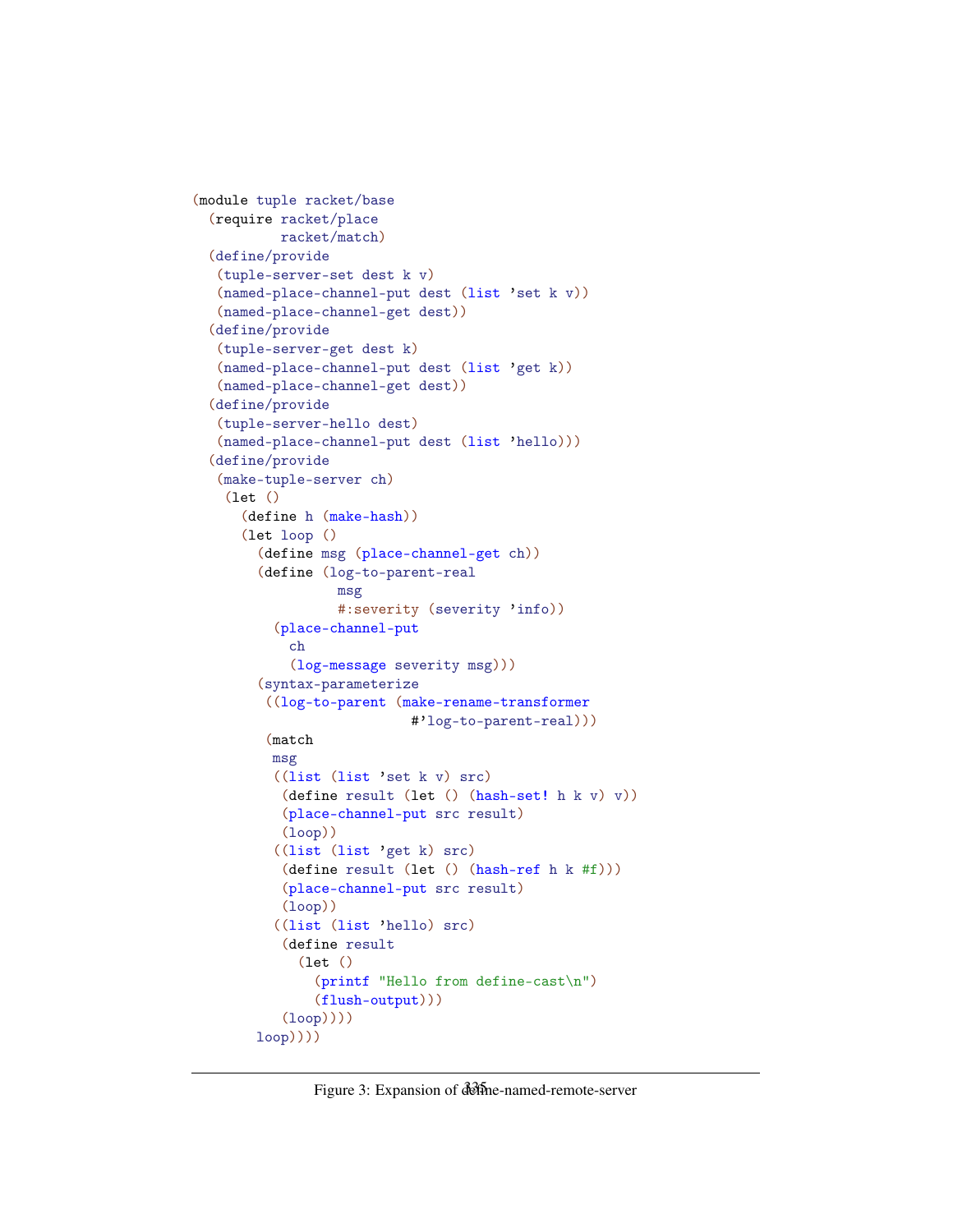# <span id="page-335-1"></span>19 Running and Creating Executables

While developing programs, many Racket programmers use the DrRacket programming environment. To run a program without the development environment, use racket (for console-based programs) or gracket (for GUI programs). This chapter mainly explains how to run racket and gracket.

### <span id="page-335-2"></span>19.1 Running racket and gracket

The gracket executable is the same as racket, but with small adjustments to behave as a GUI application rather than a console application. For example, gracket by default runs in interactive mode with a GUI window instead of a console prompt. GUI applications can be run with plain racket, however.

Depending on command-line arguments, racket or gracket runs in interactive mode, module mode, or load mode.

### <span id="page-335-0"></span>19.1.1 Interactive Mode

When racket is run with no command-line arguments (other than confguration options, like  $-$ j), then it starts a REPL with a  $\geq$  prompt:

```
Welcome to Racket v5.3.6.
> For enhancing your
```
To initialize the REPL's environment, racket first requires the racket/init module, which provides all of racket, and also installs pretty-print for display results. Finally, racket loads the file reported by (find-system-path 'init-file), if it exists, before starting the REPL.

If any command-line arguments are provided (other than configuration options), add -i or --repl to re-enable the REPL. For example,

racket -e '(display "hi\n")' -i

displays "hi" on start-up, but still presents a REPL.

If module-requiring flags appear before -i/--repl, they cancel the automatic requiring of racket/init. This behavior can be used to initialize the REPL's environment with a different language. For example,

racket -l racket/base -i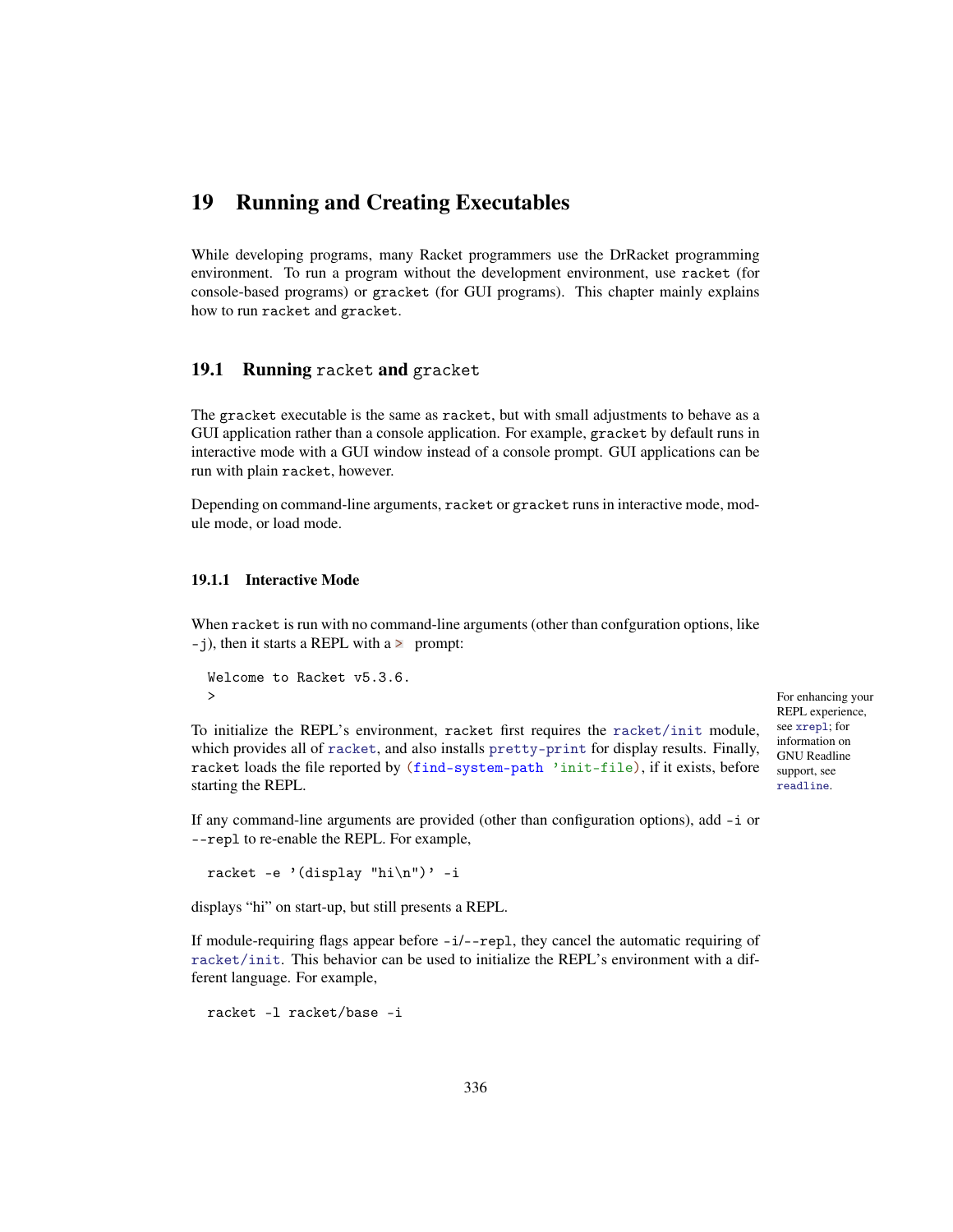starts a REPL using a much smaller initial language (that loads much faster). Beware that most modules do not provide the basic syntax of Racket, including function-call syntax and require. For example,

racket -l racket/date -i

produces a REPL that fails for every expression, because racket/date provides only a few functions, and not the #%top-interaction and #%app bindings that are needed to evaluate top-level function calls in the REPL.

If a module-requiring flag appears after  $-i/-$ -repl instead of before it, then the module is required after racket/init to augment the initial environment. For example,

```
racket -i -l racket/date
```
starts a useful REPL with racket/date available in addition to the exports of racket.

#### <span id="page-336-0"></span>19.1.2 Module Mode

If a file argument is supplied to racket before any command-line switch (other than configuration options), then the file is required as a module, and (unless -i/--repl is specified), no REPL is started. For example,

```
racket hello.rkt
```
requires the "hello.rkt" module and then exits. Any argument after the file name, flag or otherwise, is preserved as a command-line argument for use by the required module via current-command-line-arguments.

If command-line flags are used, then the -u or --require-script flag can be used to explicitly require a file as a module. The -t or --require flag is similar, except that additional command-line flags are processed by racket, instead of preserved for the required module. For example,

```
racket -t hello.rkt -t goodbye.rkt
```
requires the "hello.rkt" module, then requires the "goodbye.rkt" module, and then exits.

The  $-1$  or  $-1$  ib flag is similar to  $-t$ -require, but it requires a module using a lib module path instead of a file path. For example,

racket -l raco

is the same as running the raco executable with no arguments, since the raco module is the executable's main module.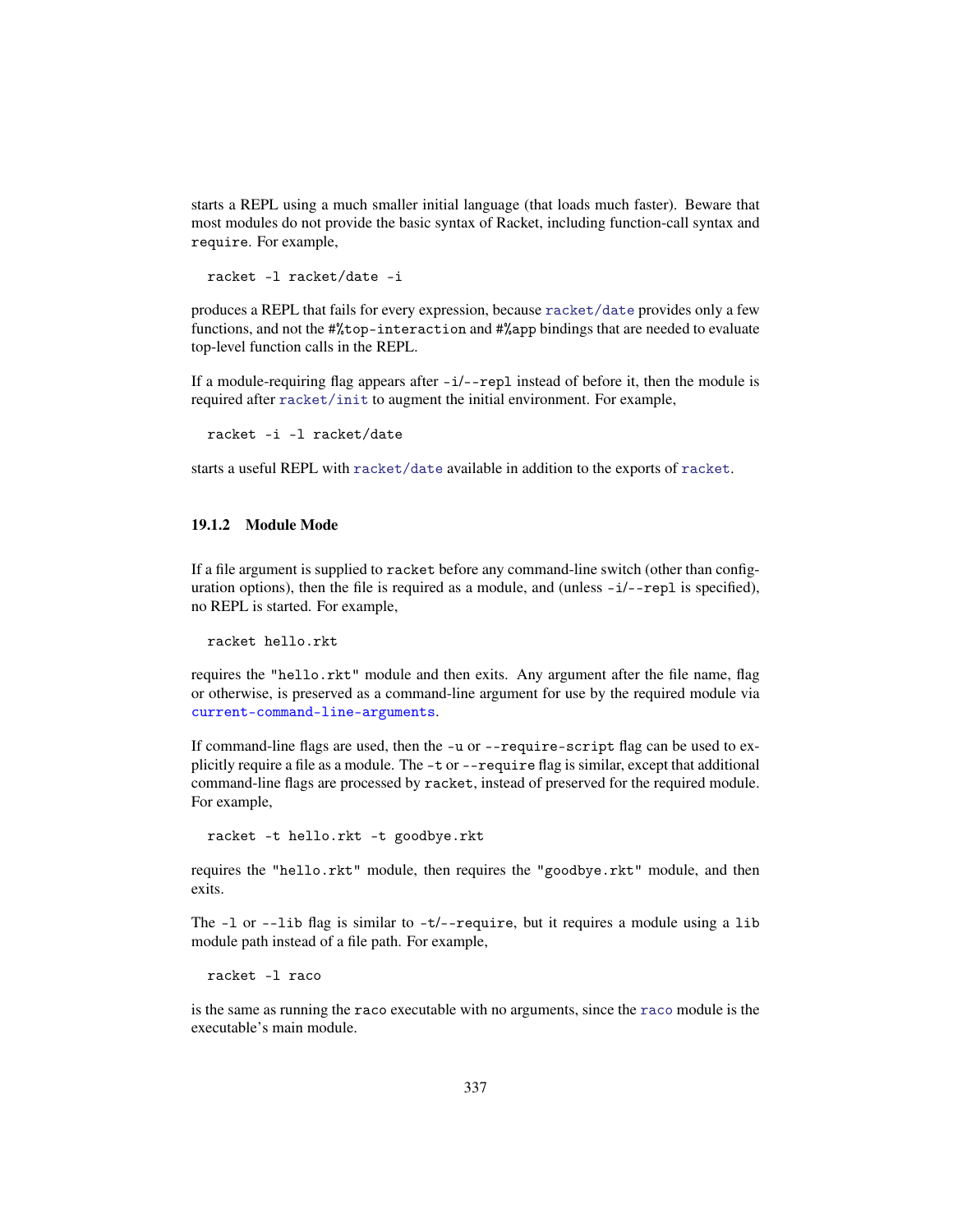Note that if you wanted to pass command-line flags to raco above, you would need to protect the flags with a --, so that racket doesn't try to parse them itself:

```
racket -l raco -- --help
```
#### <span id="page-337-1"></span>19.1.3 Load Mode

The -f or --load flag supports loading top-level expressions in a file directly, as opposed to expressions within a module file. This evaluation is like starting a REPL and typing the expressions directly, except that the results are not printed. For example,

```
racket -f hi.rkts
```
loads "hi.rkts" and exits. Note that load mode is generally a bad idea, for the reasons explained in §1.4 "A Note to Readers with Lisp/Scheme Experience"; using module mode is typically better.

The -e or --eval flag accepts an expression to evaluate directly. Unlike file loading, the result of the expression is printed, as in a REPL. For example,

```
racket -e '(current-seconds)'
```
prints the number of seconds since January 1, 1970.

For file loading and expression evaluation, the top-level environment is created in the same way for interactive mode: racket/init is required unless another module is specified first. For example,

racket -l racket/base -e '(current-seconds)'

likely runs faster, because it initializes the environment for evaluation using the smaller racket/base language, instead of racket/init.

### <span id="page-337-2"></span>19.2 Scripts

Racket files can be turned into executable scripts on Unix and Mac OS X. On Windows, a compatibility layer like Cygwin support the same kind of scripts, or scripts can be implemented as batch files.

### <span id="page-337-0"></span>19.2.1 Unix Scripts

In a Unix environment (including Linux and Mac OS X), a Racket file can be turned into an executable script using the shell's #! convention. The first two characters of the file must be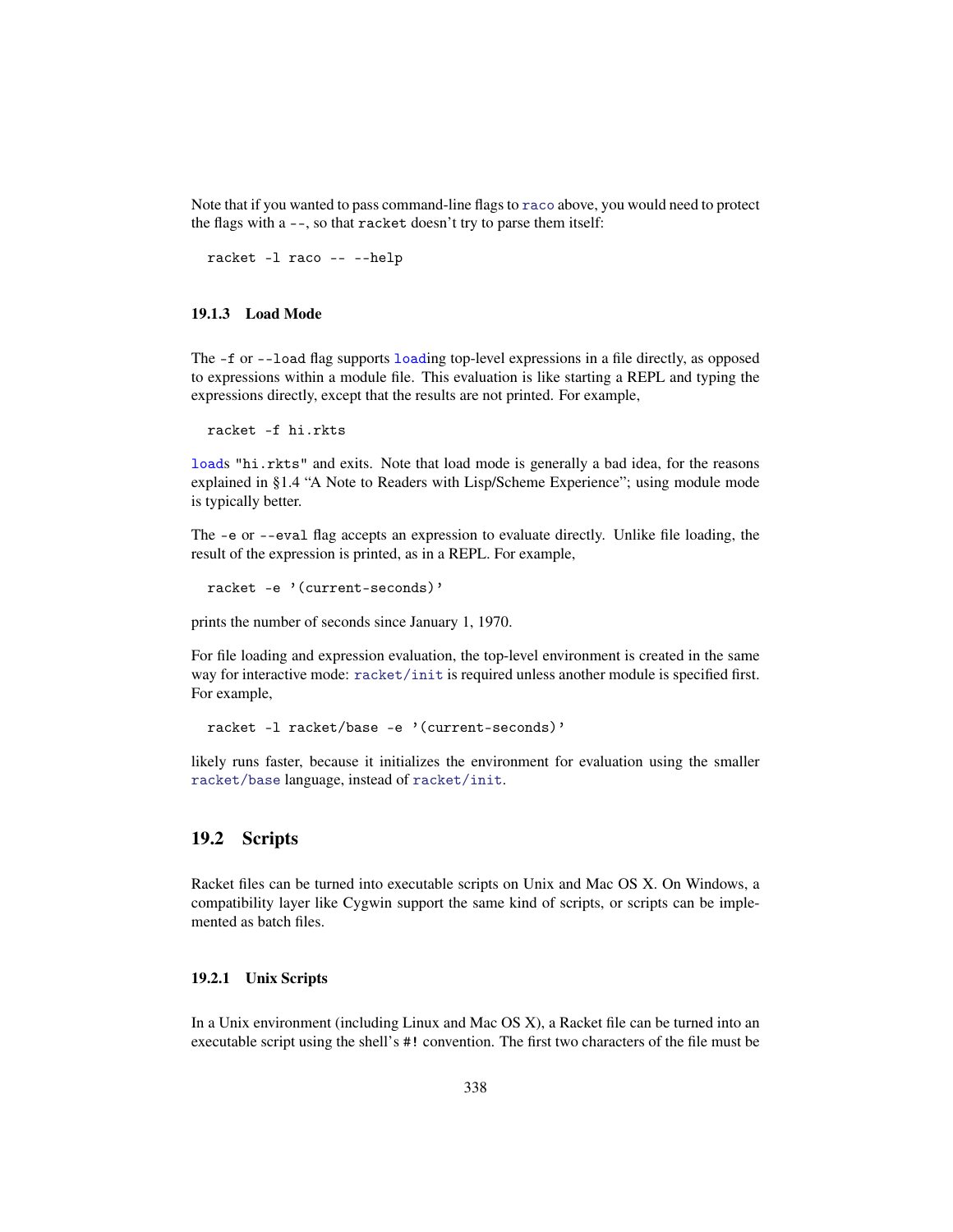#!; the next character must be either a space or  $\ell$ , and the remainder of the first line must be a command to execute the script. For some platforms, the total length of the first line is restricted to 32 characters, and sometimes the space is required. Use #lang Use #lang

racket/base instead of #lang racket to produce scripts with a faster startup time.

The simplest script format uses an absolute path to a racket executable followed by a module declaration. For example, if racket is installed in "/usr/local/bin", then a file containing the following text acts as a "hello world" script:

#! /usr/local/bin/racket #lang racket/base "Hello, world!"

In particular, if the above is put into a file "hello" and the file is made executable (e.g., with chmod a+x hello), then typing ./hello at the shell prompt produces the output "Hello, world!".

The above script works because the operating system automatically puts the path to the script as the argument to the program started by the #! line, and because racket treats a single non-flag argument as a file containing a module to run.

Instead of specifying a complete path to the racket executable, a popular alternative is to require that racket is in the user's command path, and then "trampoline" using /usr/bin/env:

```
#! /usr/bin/env racket
#lang racket/base
"Hello, world!"
```
In either case, command-line arguments to a script are available via current-commandline-arguments:

```
#! /usr/bin/env racket
#lang racket/base
(printf "Given arguments: ∼s\n"
        (current-command-line-arguments))
```
If the name of the script is needed, it is available via (find-system-path 'run-file), instead of via (current-command-line-arguments).

Usually, then best way to handle command-line arguments is to parse them using the command-line form provided by racket. The command-line form extracts commandline arguments from (current-command-line-arguments) by default:

```
#! /usr/bin/env racket
#lang racket
(define verbose? (make-parameter #f))
```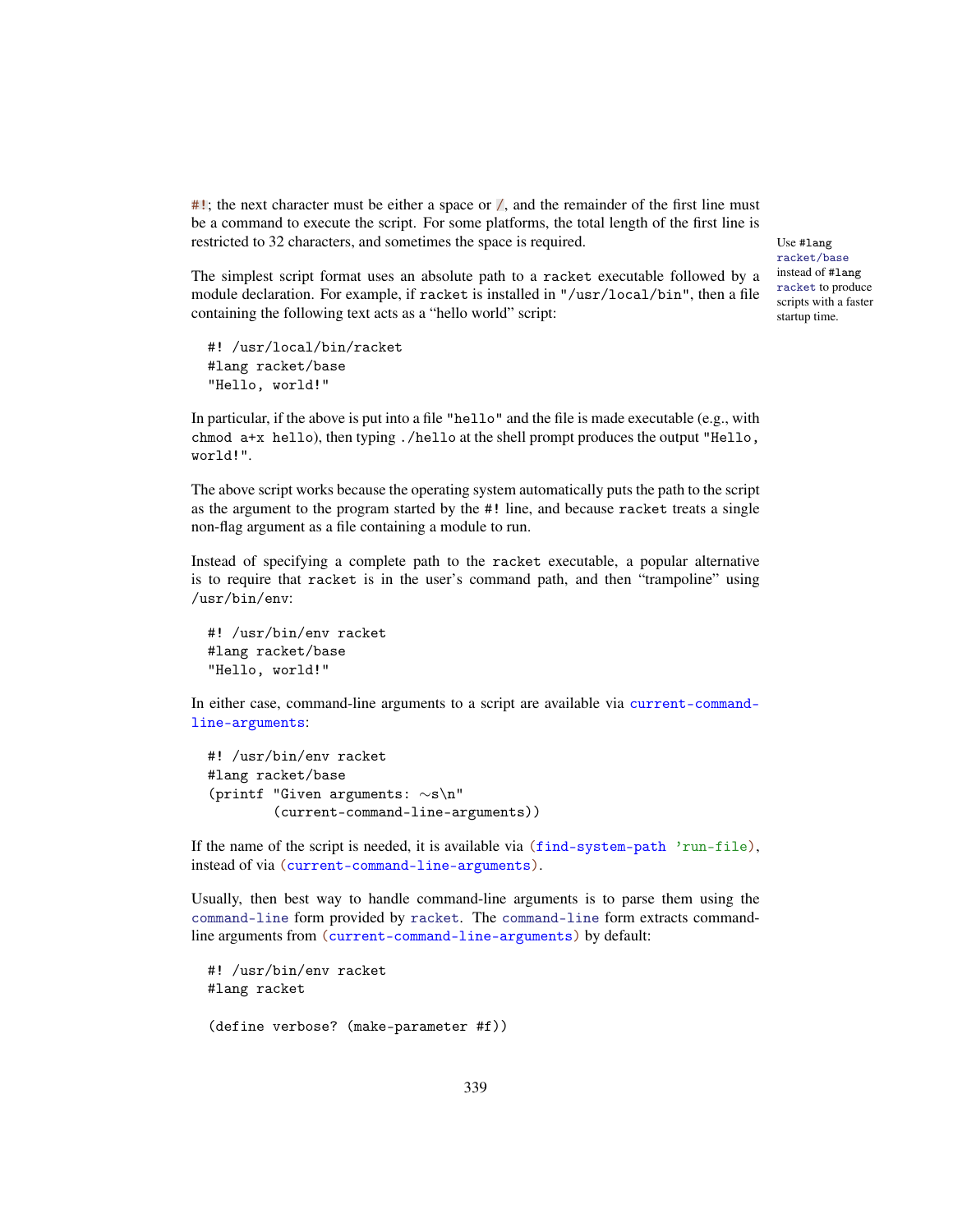```
(define greeting
 (command-line
  #:once-each
  [("-v") "Verbose mode" (verbose? #t)]
  #:args
  (str) str))
(printf "∼a∼a\n"
       greeting
        (if (verbose?) " to you, too!" ""))
```
Try running the above script with the --help flag to see what command-line arguments are allowed by the script.

An even more general trampoline uses /bin/sh plus some lines that are comments in one language and expressions in the other. This trampoline is more complicated, but it provides more control over command-line arguments to racket:

```
#! /bin/sh
#|
exec racket -e '(printf "Running...\n")' -u "$0" ${1+"$@"}
|#
#lang racket/base
(printf "The above line of output had been produced via\n")
(printf "a use of the '-e' flag.\n\ln")
(printf "Given arguments: ∼s\n"
        (current-command-line-arguments))
```
Note that  $\#!$  starts a line comment in Racket, and  $\#! \dots | \#$  forms a block comment. Meanwhile, # also starts a shell-script comment, while exec racket aborts the shell script to start racket. That way, the script file turns out to be valid input to both /bin/sh and racket.

#### <span id="page-339-0"></span>19.2.2 Windows Batch Files

A similar trick can be used to write Racket code in Windows .bat batch files:

```
; @echo off
; Racket.exe "%∼f0" %*
; exit /b
#lang racket/base
"Hello, world!"
```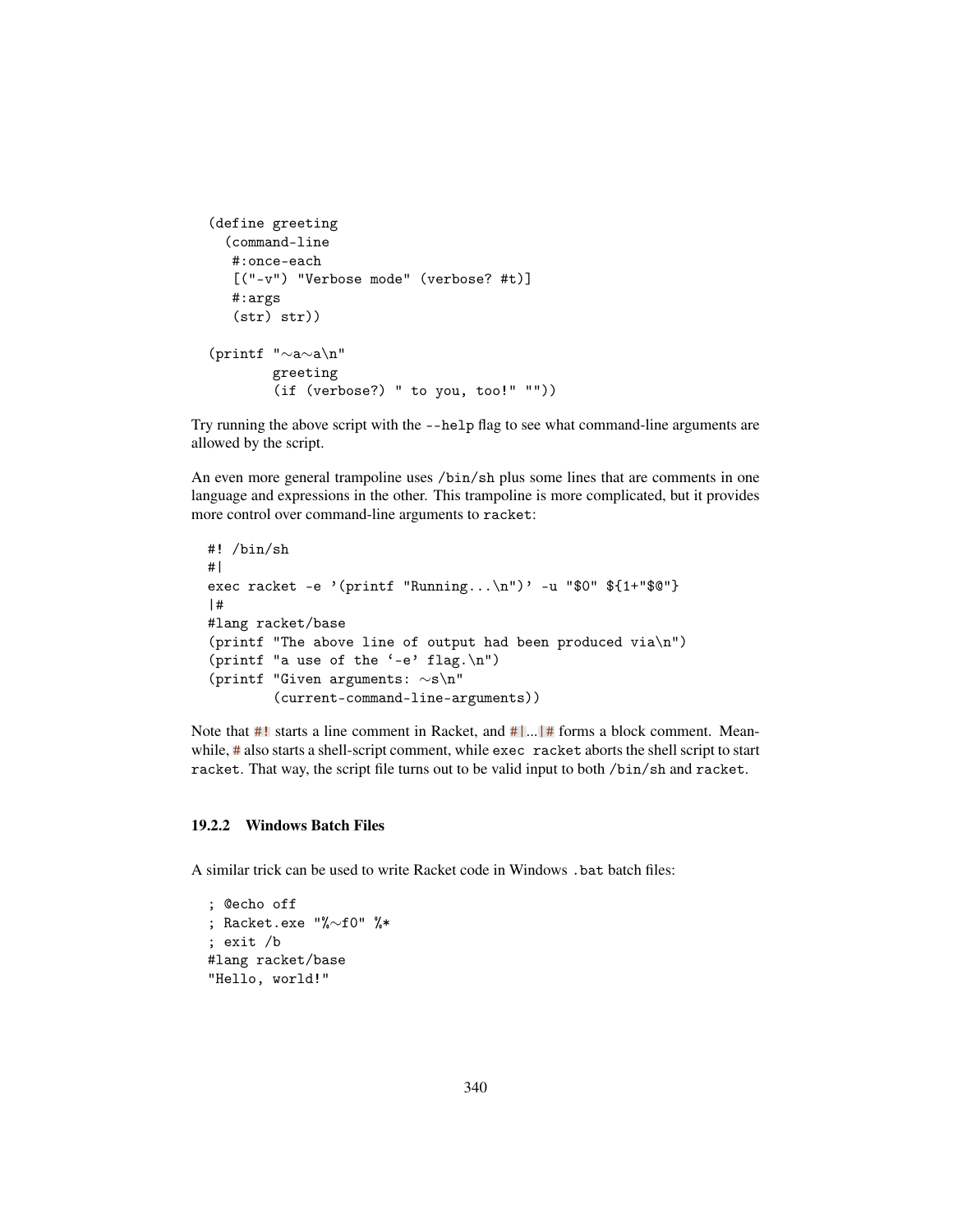# <span id="page-340-0"></span>19.3 Creating Stand-Alone Executables

For information on creating and distributing executables, see §3 "raco exe: Creating Stand-Alone Executables" and §4 "raco distribute: Sharing Stand-Alone Executables" in raco*: Racket Command-Line Tools*.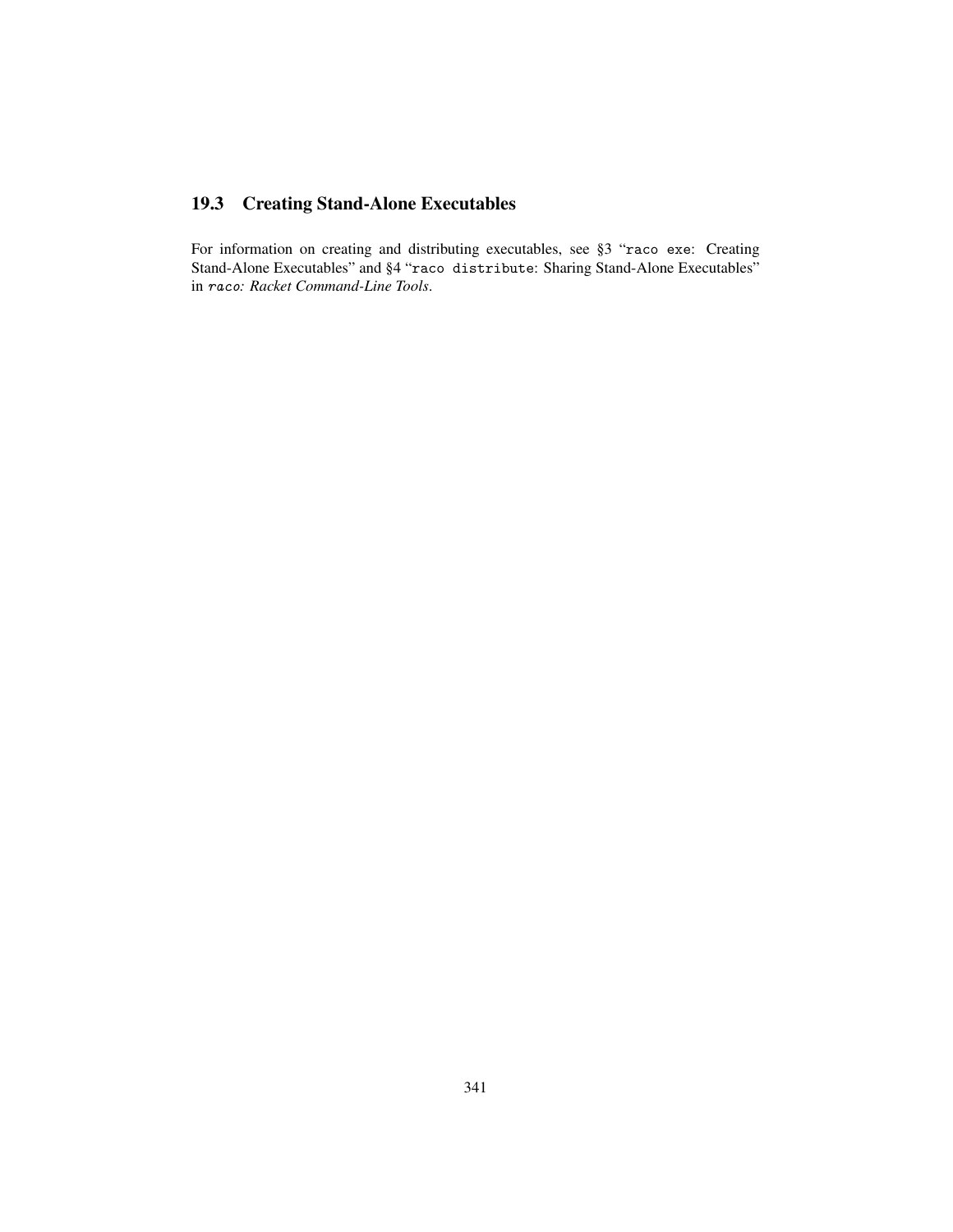# <span id="page-341-1"></span>20 More Libraries

This guide covers only the Racket language and libraries that are documented in *The Racket Reference*. The Racket distribution includes many additional libraries.

## <span id="page-341-0"></span>20.1 Graphics and GUIs

Racket provides many libraries for graphics and graphical user interfaces (GUIs):

• The racket/draw library provides basic drawing tools, including drawing contexts such as bitmaps and PostScript files.

See *The Racket Drawing Toolkit* for more information.

• The racket/gui library provides GUI widgets such as windows, buttons, checkboxes, and text fields. The library also includes a sophisticated and extensible text editor.

See *The Racket Graphical Interface Toolkit* for more information.

• The slideshow/pict library provides a more functional abstraction layer over racket/draw. This layer is especially useful for creating slide presentations with Slideshow, but it is also useful for creating images for Scribble documents or other drawing tasks. Pictures created with the slideshow/pict library can be rendered to any drawing context.

See *Slideshow: Figure and Presentation Tools* for more information.

- The 2htdp/image library is similar to slideshow/pict. It is more streamlined for pedagogical use, but also slightly more specific to screen and bitmap drawing. See 2htdp/image for more information.
- The sgl library provides OpenGL for 3-D graphics. The context for rendering OpenGL can be a window or bitmap created with racket/gui.

See *GL: 3-D Graphics* for more information.

## <span id="page-341-2"></span>20.2 The Web Server

*Web Applications in Racket* describes the Racket web server, which supports servlets implemented in Racket.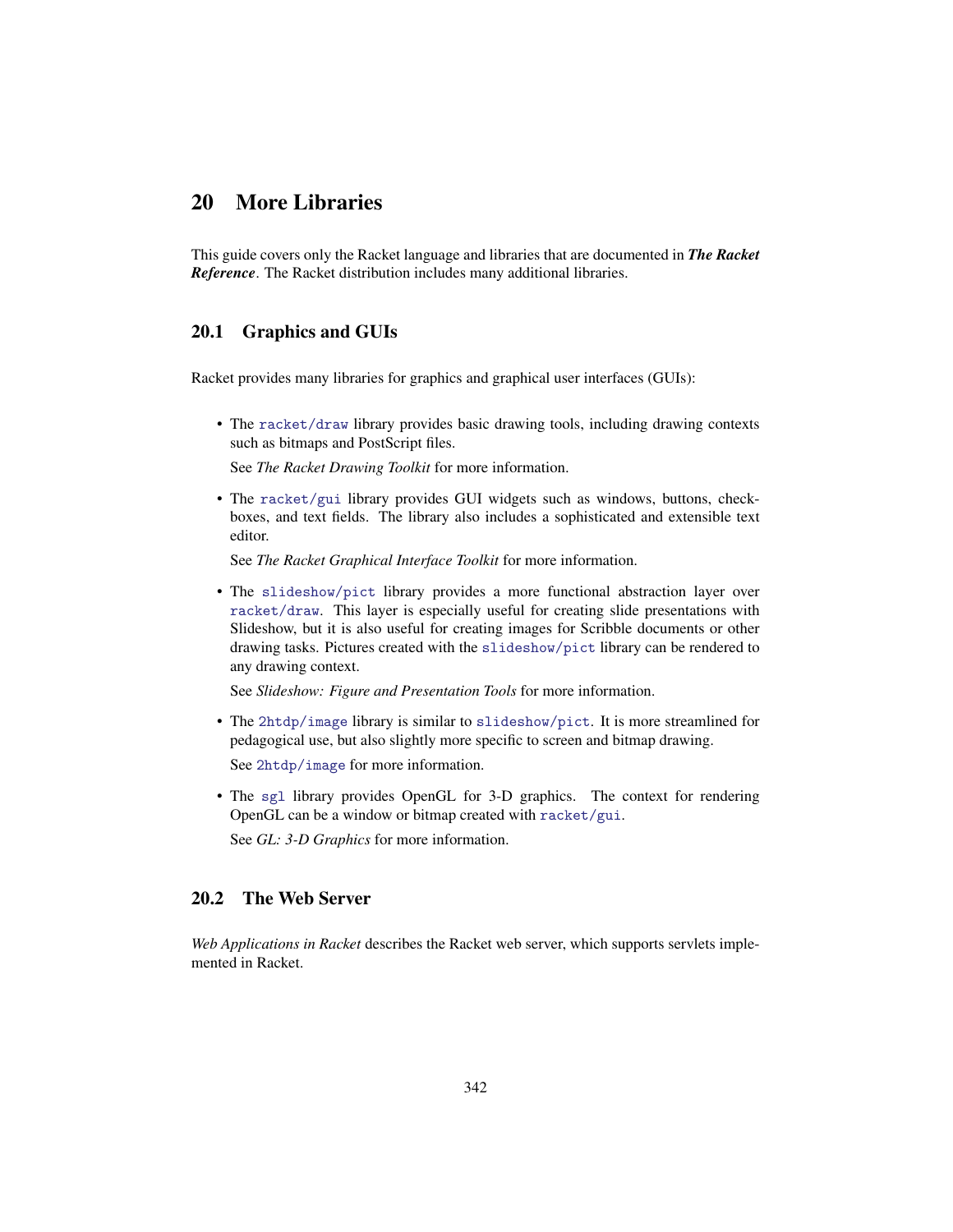# <span id="page-342-1"></span>20.3 Using Foreign Libraries

*The Racket Foreign Interface* describes tools for using Racket to access libraries that are normally used by C programs.

# <span id="page-342-0"></span>20.4 And More

[Racket Documentation](../index.html) lists documentation for many other installed libraries. Run raco docs to find documentation for libraries that are installed on your system and specific to your user account.

[PLaneT](http://planet.plt-racket.org/) offers even more downloadable packages contributed by Racketeers.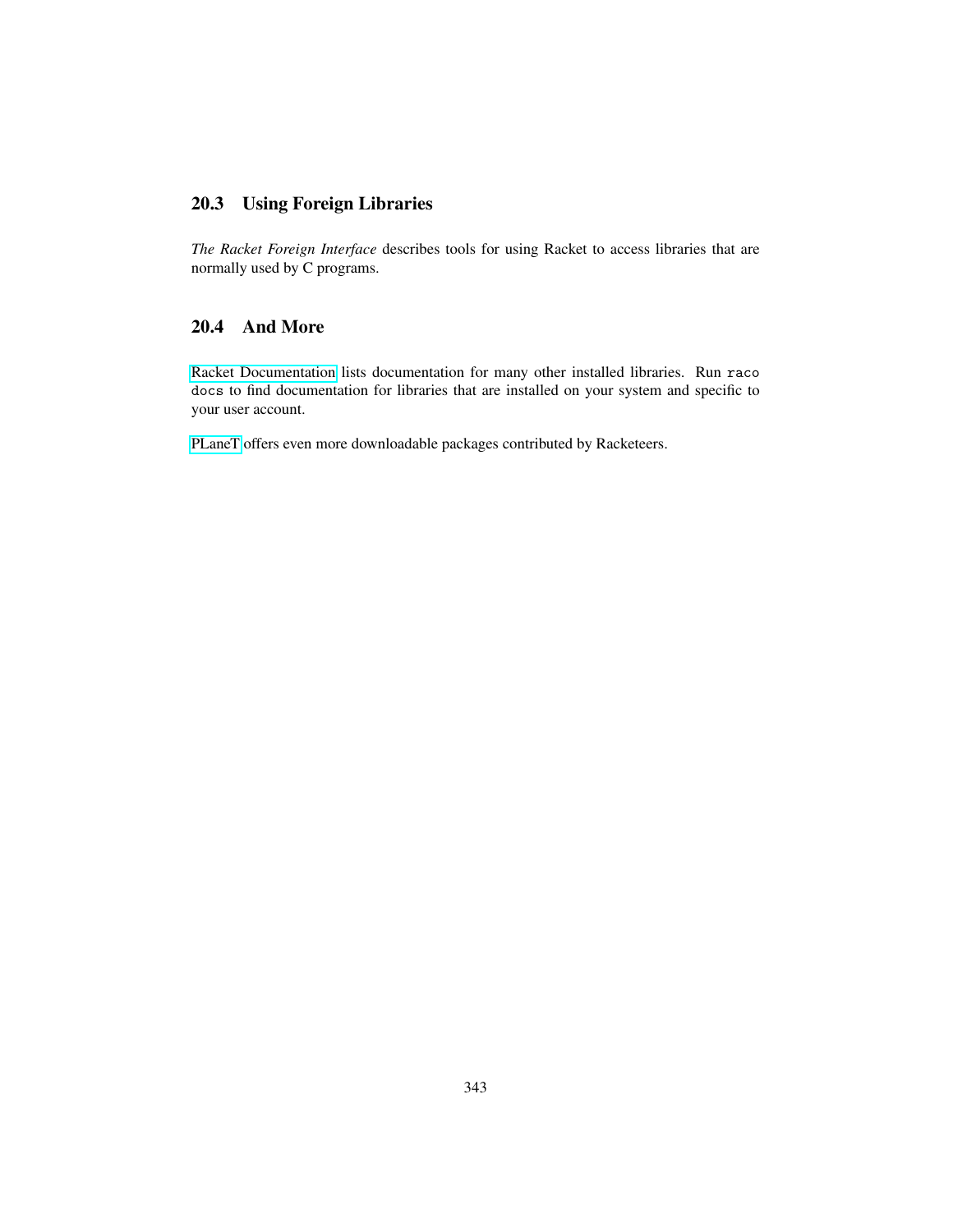# <span id="page-343-0"></span>21 Dialects of Racket and Scheme

We use "Racket" to refer to a specific dialect of the Lisp language, and one that is based on the Scheme branch of the Lisp family. Despite Racket's similarity to Scheme, the #lang prefix on modules is a particular feature of Racket, and programs that start with #lang are unlikely to run in other implementations of Scheme. At the same time, programs that do not start with #lang do not work with the default mode of most Racket tools.

"Racket" is not, however, the only dialect of Lisp that is supported by Racket tools. On the contrary, Racket tools are designed to support multiple dialects of Lisp and even multiple languages, which allows the Racket tool suite to serve multiple communities. Racket also gives programmers and researchers the tools they need to explore and create new languages.

## <span id="page-343-1"></span>21.1 More Rackets

"Racket" is more of an idea about programming languages than a language in the usual sense. Macros can extend a base language (as described in §16 "Macros"), and alternate parsers can construct an entirely new language from the ground up (as described in §17 "Creating Languages").

The #lang line that starts a Racket module declares the base language of the module. By "Racket," we usually mean #lang followed by the base language racket or racket/base (of which racket is an extension). The Racket distribution provides additional languages, including the following:

- typed/racket like racket, but statically typed; see *The Typed Racket Guide*
- lazy like racket/base, but avoids evaluating an expression until its value is needed; see *Lazy Racket*
- frtime changes evaluation in an even more radical way to support reactive programming; see *FrTime: A Language for Reactive Programs*
- scribble/base a language, which looks more like Latex than Racket, for writing documentation; see *Scribble: The Racket Documentation Tool*

Each of these languages is used by starting module with the language name after #lang. For example, this source of this document starts with #lang scribble/base.

Furthermore, Racket users can define their own languages, as discussed in §17 "Creating Languages". Typically, a language name maps to its implementation through a module path by adding /lang/reader; for example, the language name scribble/base is expanded to scribble/base/lang/reader, which is the module that implements the surface-syntax parser. Some language names act as language loaders; for example, #lang planet planet-path downloads, installs, and uses a language via PLaneT.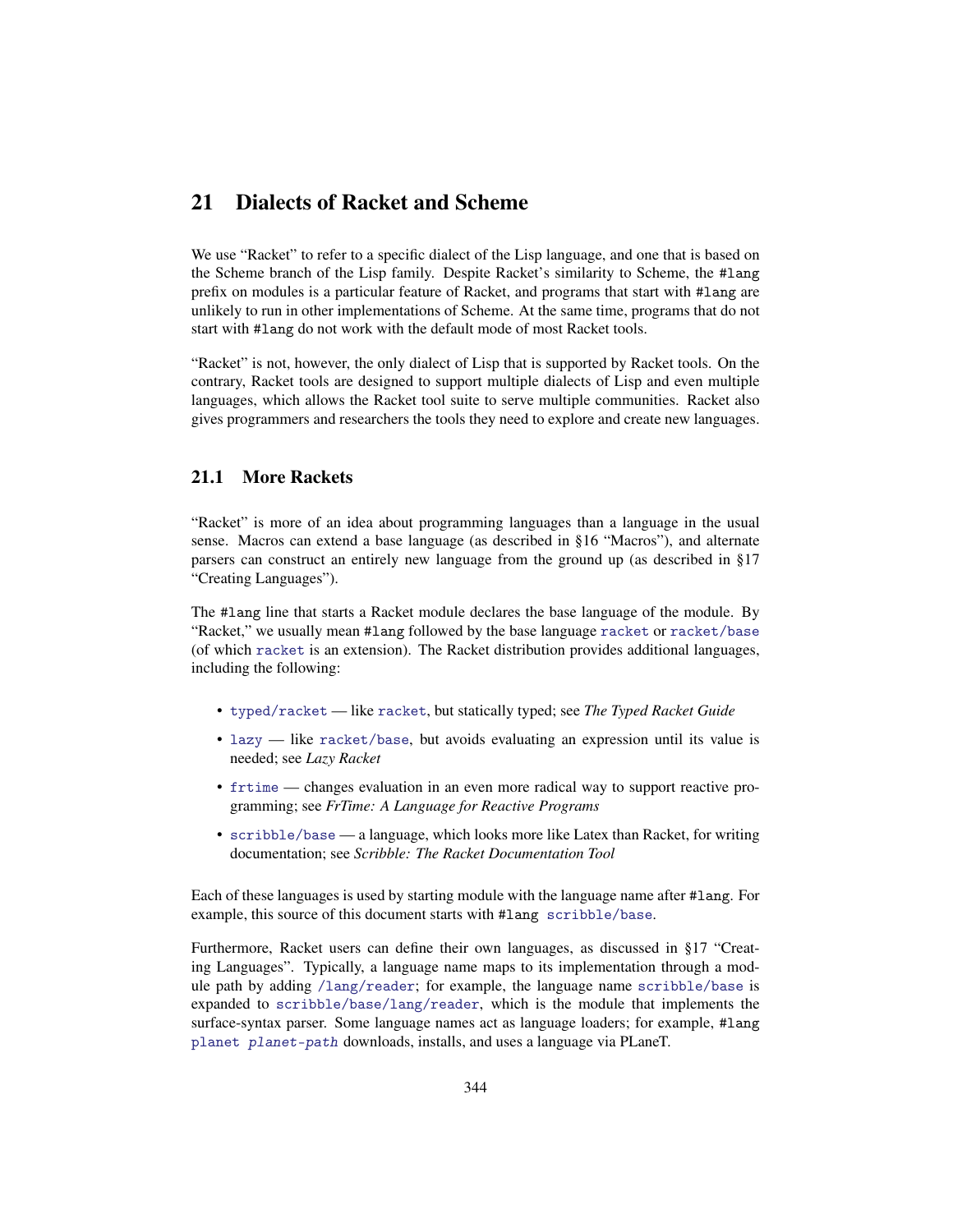## <span id="page-344-2"></span>21.2 Standards

Standard dialects of Scheme include the ones defined by  $R^5RS$  and  $R^6RS$ .

## <span id="page-344-0"></span>21.2.1  $R^5RS$

"R<sup>5</sup>RS" stands for The Revised<sup>5</sup> [Report on the Algorithmic Language Scheme,](../r5rs-std/index.html) and it is currently the most widely implemented Scheme standard.

Racket tools in their default modes do not conform to  $R<sup>5</sup>RS$ , mainly because Racket tools generally expect modules, and  $R<sup>5</sup>RS$  does not define a module system. Typical single-file  $R<sup>5</sup>RS$  programs can be converted to Racket programs by prefixing them with #lang r5rs, but other Scheme systems do not recognize #lang r5rs. The plt-r5rs executable (see §2 "plt-r5rs") more directly conforms to the  $R<sup>5</sup>RS$  standard.

Aside from the module system, the syntactic forms and functions of  $R<sup>5</sup>RS$  and Racket differ. Only simple  $R<sup>5</sup>RS$  become Racket programs when prefixed with #lang racket, and relatively few Racket programs become  $R^5RS$  programs when a #lang line is removed. Also, when mixing " $R<sup>5</sup>R$ S modules" with Racket modules, beware that  $R<sup>5</sup>R$ S pairs correspond to Racket mutable pairs (as constructed with mcons).

See *R5RS: Legacy Scheme* for more information about running R<sup>5</sup>RS programs with Racket.

# <span id="page-344-1"></span>21.2.2  $R^6RS$

" $R^6RS$ " stands for The Revised<sup>6</sup> [Report on the Algorithmic Language Scheme,](../r6rs-std/index.html) which extends  $R<sup>5</sup>RS$  with a module system that is similar to the Racket module system.

When an  $R^6RS$  library or top-level program is prefixed with #!r6rs (which is valid  $R^6RS$ syntax), then it can also be used as a Racket program. This works because #! in Racket is treated as a shorthand for #lang followed by a space, so #!r6rs selects the r6rs module language. As with  $R^5RS$ , however, beware that the syntactic forms and functions of  $R^6RS$ differ from Racket, and  $R^6RS$  pairs are mutable pairs.

See *R6RS: Scheme* for more information about running R<sup>6</sup>RS programs with Racket.

## <span id="page-344-3"></span>21.3 Teaching

The *[How to Design Programs](http://www.htdp.org)* textbook relies on pedagogic variants of Racket that smooth the introduction of programming concepts for new programmers. The languages are documented in *How to Design Programs Languages*.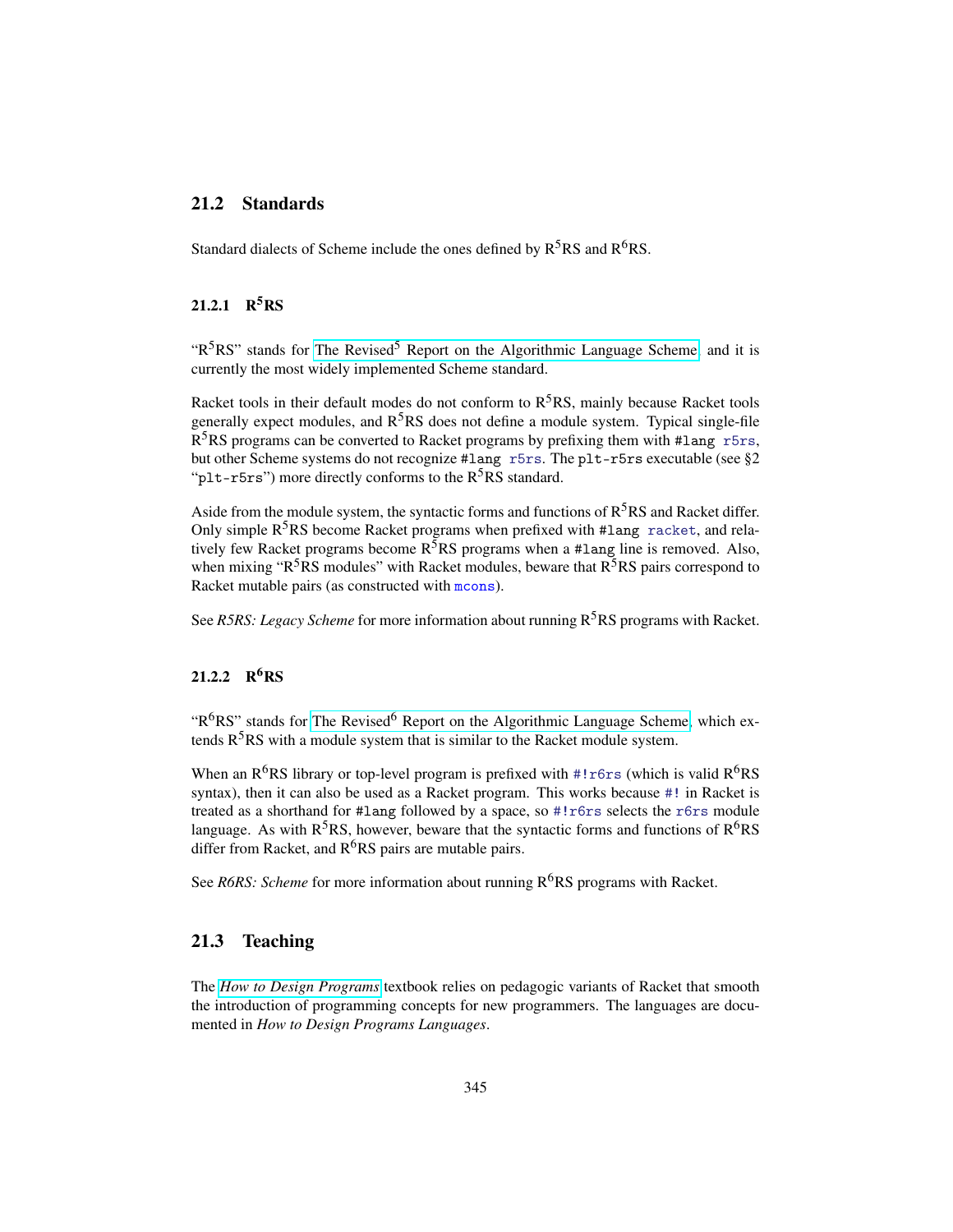The *[How to Design Programs](http://www.htdp.org)* languages are typically not used with #lang prefixes, but are instead used within DrRacket by selecting the language from the Choose Language... dialog.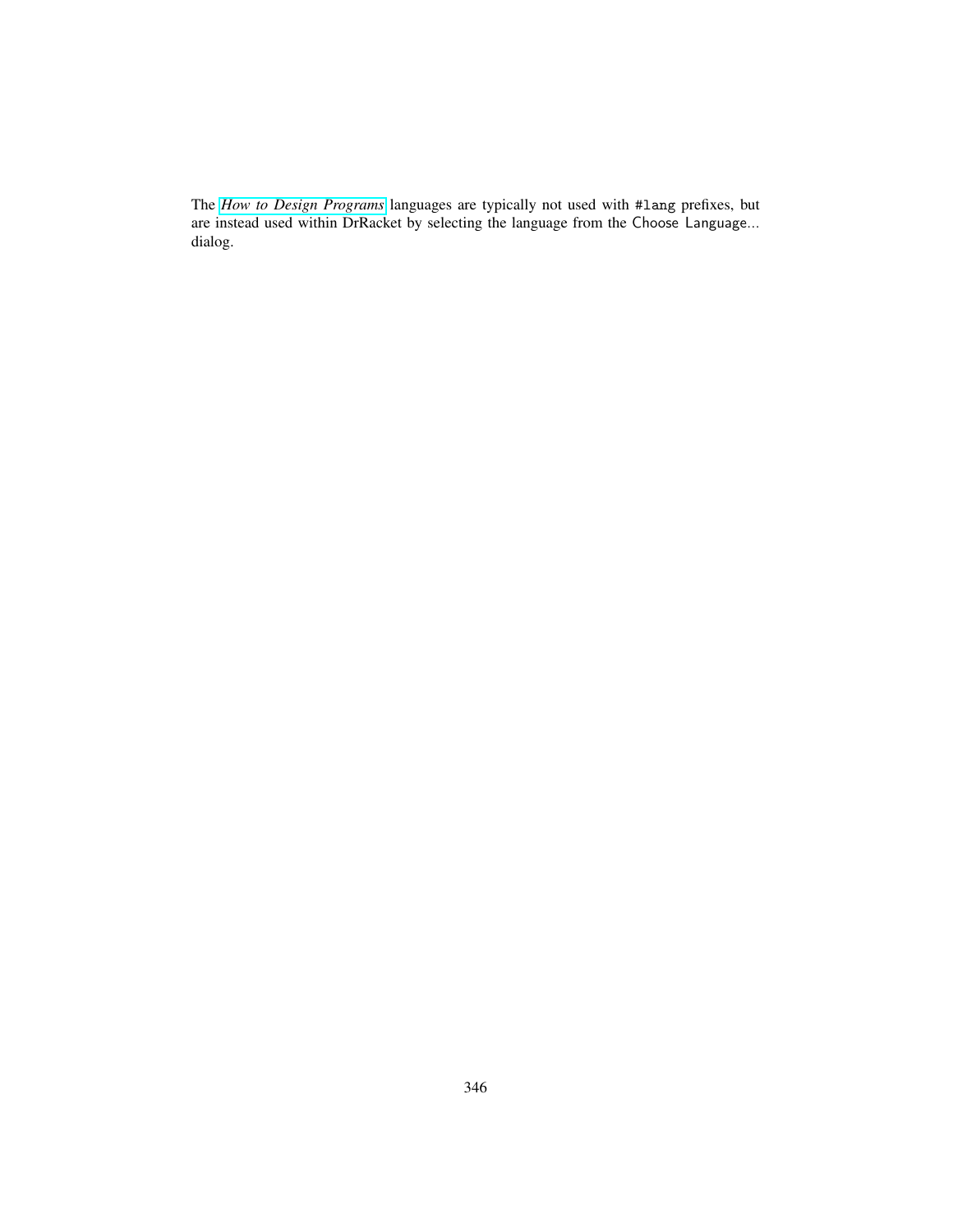# <span id="page-346-2"></span>22 Command-Line Tools and Your Editor of Choice

Although DrRacket is the easiest way for most people to start with Racket, many Racketeers prefer command-line tools and other text editors. The Racket distribution includes several command-line tools, and popular editors include or support packages to make them work well with Racket.

## <span id="page-346-1"></span>22.1 Command-Line Tools

Racket provides, as part of its standard distribution, a number of command-line tools that can make racketeering more pleasant.

#### <span id="page-346-0"></span>22.1.1 Compilation and Configuration: raco

The raco (short for "Racket command") program provides a command-line interface to many additional tools for compiling Racket programs and maintaining a Racket installation.

• raco make compiles Racket source to bytecode.

For example, if you have a program "take-over-world.rkt" and you'd like to compile it to bytecode, along with all of its dependencies, so that it loads more quickly, then run

raco make take-over-the-world.rkt

The bytecode file is written as "take-over-the-world\_rkt.zo" in a "compiled" subdirectory; ".zo" is the file suffix for a bytecode file.

• raco setup manages a Racket installation, including manually installed packages.

For example, if you create your own library collection called "take-over", and you'd like to build all bytecode and documentation for the collection, then run

raco setup take-over

• raco planet manages packages that are normally downloaded automatically, on demand.

For example, if you'd like to see a list of PLaneT packages that are currently installed, then run

raco planet show

For more information on raco, see raco*: Racket Command-Line Tools*.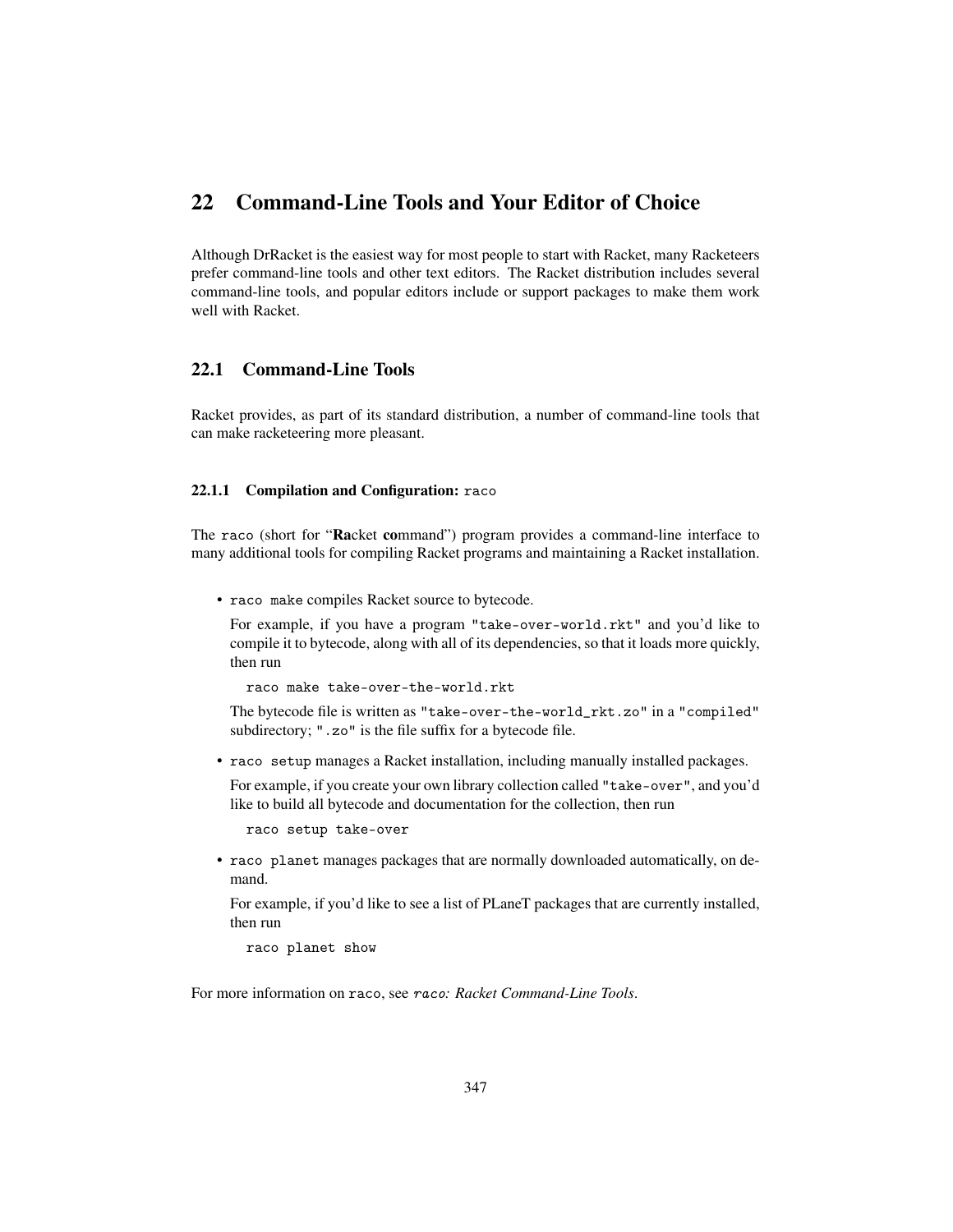#### <span id="page-347-1"></span>22.1.2 Interactive evaluation: XREPL

The Racket distribution includes XREPL (eXtended REPL), which provides everything you expect from a modern interactive environment. For example, XREPL provides an , enter command to have a REPL that runs in the context of a given module, and an, edit command to invoke your editor (as specified by the EDITOR environment variable) on the file you entered. A ,drracket command makes it easy to use your favorite editor to write code, and still have DrRacket at hand to try things out.

For more information about XREPL, see *XREPL: eXtended REPL*.

#### <span id="page-347-3"></span>22.1.3 Shell completion

Shell auto-completion for bash and zsh is available in "collects/meta/contrib/completion/racket-completion.bash" and "collects/meta/contrib/completion/racket-completion.zsh", respectively. To enable it, just run the appropriate file from your .bashrc or your .zshrc.

The "meta" collection is only available in the Racket Full distribution. The completion scripts are also available [online.](https://github.com/plt/racket/tree/master/collects/meta/contrib/completion)

## <span id="page-347-0"></span>22.2 Emacs

Emacs has long been a favorite among Lispers and Schemers, and is popular among Racketeers as well.

### <span id="page-347-2"></span>22.2.1 Major Modes

• [Quack](http://www.neilvandyke.org/quack/) is an extension of Emacs's scheme-mode that provides enhanced support for Racket, including highlighting and indentation of Racket-specific forms, and documentation integration.

Quack is included in the Debian and Ubuntu repositories as part of the emacsgoodies-el package. A Gentoo port is also available (under the name appemacs/quack).

• [Geiser](http://www.nongnu.org/geiser/) provides a programming environment where the editor is tightly integrated with the Racket REPL. Programmers accustomed to environments such as Slime or Squeak should feel at home using Geiser. Geiser requires GNU Emacs 23.2 or better.

Quack and Geiser can be used together, and complement each other nicely. More information is available in the [Geiser manual.](http://www.nongnu.org/geiser/)

Debian and Ubuntu packages for Geiser are available under the name geiser.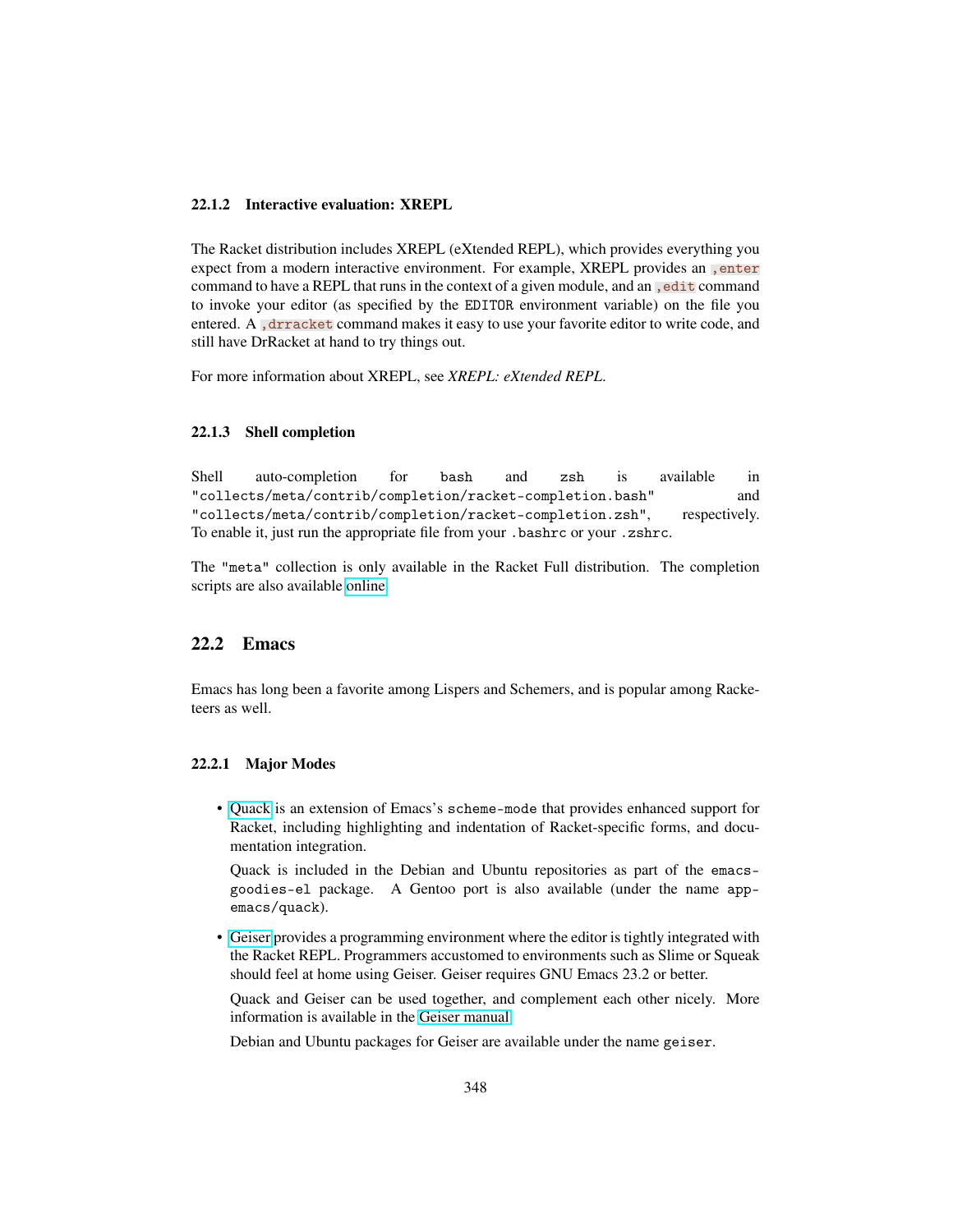- Emacs ships with a major mode for Scheme, scheme-mode, that while not as featureful as the above options, but works reasonably well for editing Racket code. However, this mode does not provide support for Racket-specific forms.
- No Racket program is complete without documentation. Scribble support for emacs is available with Neil Van Dyke's [Scribble Mode.](http://www.neilvandyke.org/scribble-emacs/)

In addition, texinfo-mode (included with GNU Emacs) and plain text modes work well when editing Scribble documents. The Racket major modes above are not really suited to this task, given how different Scribble's syntax is from Racket's.

#### <span id="page-348-0"></span>22.2.2 Minor Modes

• [Paredit](http://mumble.net/~campbell/emacs/paredit.el) is a minor mode for pseudo-structurally editing programs in Lisp-like languages. In addition to providing high-level S-expression editing commands, it prevents you from accidentally unbalancing parentheses.

Debian and Ubuntu packages for Paredit are available under the name paredit-el.

• Alex Shinn's [scheme-complete](http://synthcode.com/wiki/scheme-complete) provides intelligent, context-sensitive code completion. It also integrates with Emacs's eldoc mode to provide live documentation in the minibuffer.

While this mode was designed for  $R<sup>5</sup>RS$ , it can still be useful for Racket development. That the tool is unaware of large portions of the Racket standard library, and there may be some discrepancies in the live documentation in cases where Scheme and Racket have diverged.

- The [RainbowDelimiters](http://www.emacswiki.org/emacs/RainbowDelimiters) mode colors parentheses and other delimiters according to their nesting depth. Coloring by nesting depth makes it easier to know, at a glance, which parentheses match.
- [ParenFace](http://www.emacswiki.org/emacs/ParenFace) lets you choose in which face (font, color, etc.) parentheses should be displayed. Choosing an alternate face makes it possible to make "tone down" parentheses.

### <span id="page-348-1"></span>22.3 Vim

Many distributions of Vim ship with support for Scheme, which will mostly work for Racket. You can enable filetype detection of Racket files as Scheme with the following:

```
if has("autocmd")
 au BufReadPost *.rkt,*.rktl set filetype=scheme
endif
```
Alternatively, you can use the [vim-racket](https://github.com/wlangstroth/vim-racket) plugin to enable auto-detection, indentation, and syntax highlighting specifically for Racket files. Using the plugin is the easiest method, but if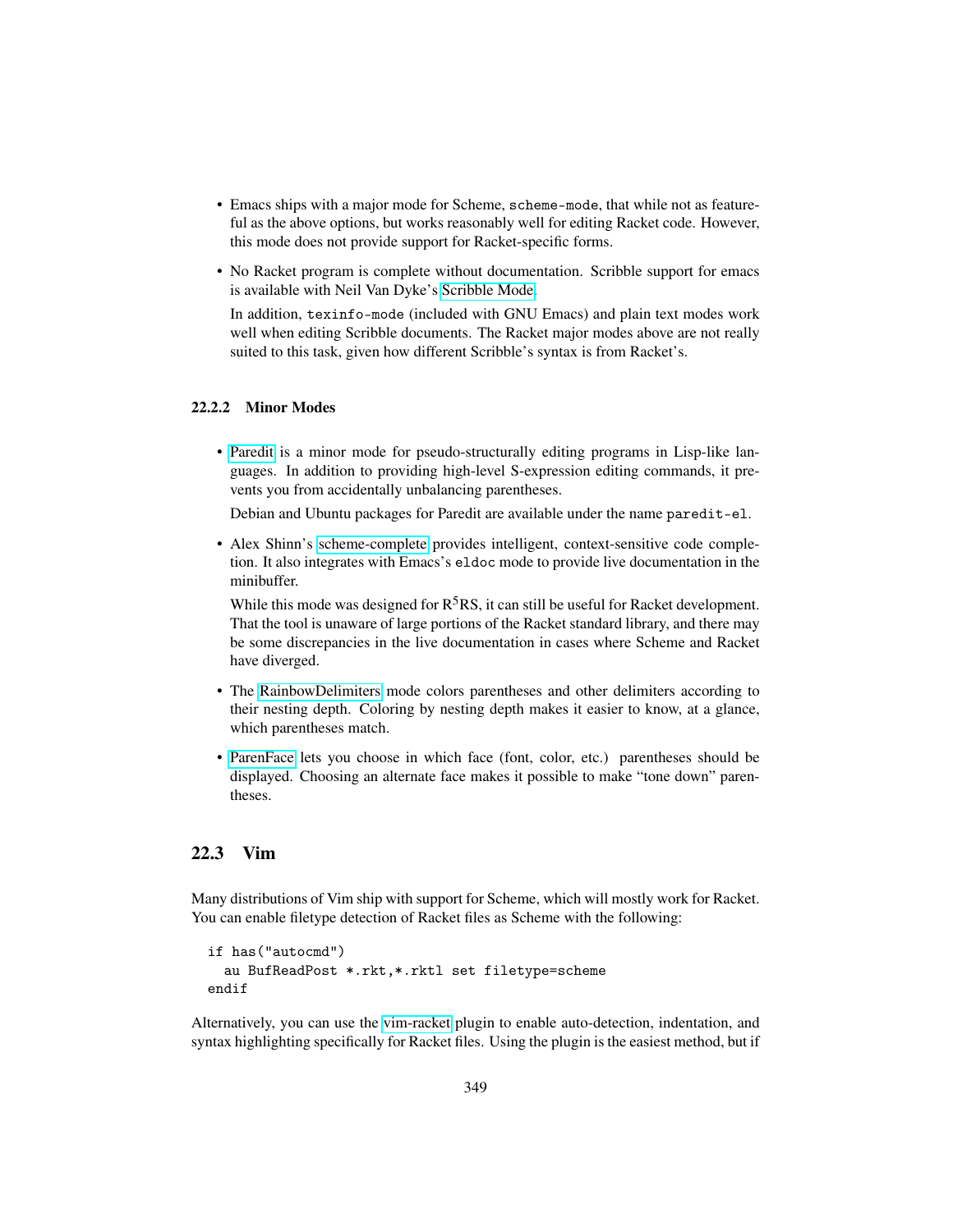you would like to roll your own settings or override settings from the plugin, add something like the following to your ".vimrc" file:

```
if has("autocmd")
 au BufReadPost *.rkt,*.rktl set filetype=racket
  au filetype racket set lisp
  au filetype racket set autoindent
endif
```
However, if you take this path you may need to do more work when installing plugins because many Lisp-related plugins and scripts for vim are not aware of Racket. You can also set these conditional commands in a "scheme.vim" or "racket.vim" file in the "ftplugin" subdirectory of your vim folder.

Most installations of vim will automatically have useful defaults enabled, but if your installation does not, you will want to set at least the following in your ".vimrc" file:

```
" Syntax highlighting
syntax on
" These lines make vim load various plugins
filetype on
filetype indent on
filetype plugin on
" No tabs!
set expandtab
```
#### Indentation

You can enable indentation for Racket by setting both the lisp and autoindent options in Vim. However, the indentation is limited and not as complete as what you can get in Emacs. You can also use Dorai Sitaram's [scmindent](http://evalwhen.com/scmindent/index.html) for better indentation of Racket code. The instructions on how to use the indenter are available on the website.

If you use the built-in indenter, you can customize it by setting how to indent certain keywords. The vim-racket plugin mentioned above sets some default keywords for you. You can add keywords yourself in your ".vimrc" file like this:

- " By default vim will indent arguments after the function name
- " but sometimes you want to only indent by 2 spaces similar to
- " how DrRacket indents define. Set the 'lispwords' variable to
- " add function names that should have this type of indenting.

set lispwords+=public-method,override-method,private-method,syntaxcase,syntax-rules

set lispwords+=..more..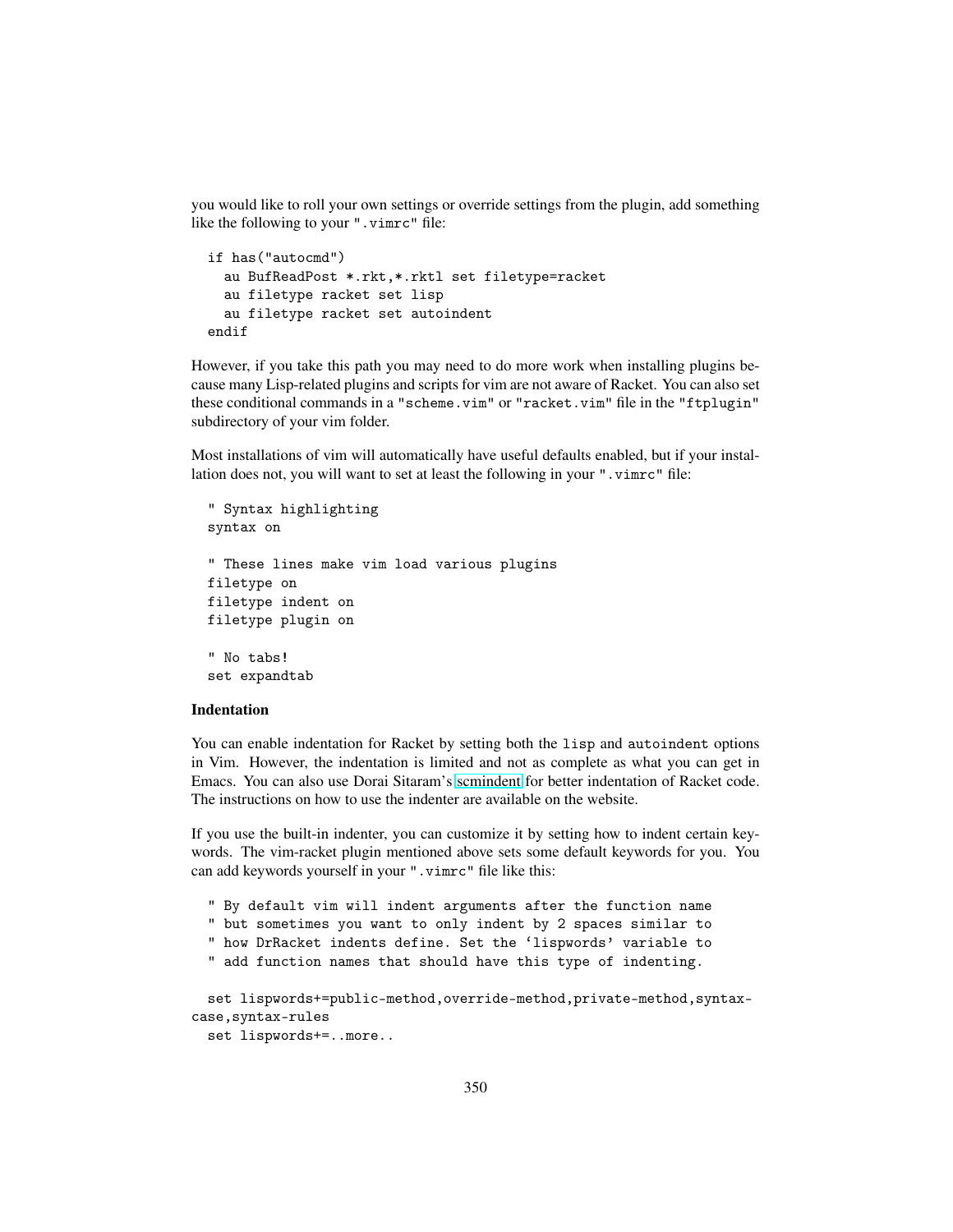### Highlighting

The [Rainbow Parenthesis](http://www.vim.org/scripts/script.php?script_id=1230) script for vim can be useful for more visible parenthesis matching. Syntax highlighting for Scheme is shipped with vim on many platforms, which will work for the most part with Racket. The vim-racket script provides good default highlighting settings for you.

### Structured Editing

The [Slimv](http://www.vim.org/scripts/script.php?script_id=2531) plugin has a paredit mode that works like paredit in Emacs. However, the plugin is not aware of Racket. You can either set vim to treat Racket as Scheme files or you can modify the paredit script to load on ".rkt" files.

### Scribble

Vim support for writing scribble documents is provided by the [scribble](http://www.vim.org/scripts/script.php?script_id=3756).vim plugin.

### Miscellaneous

If you are installing many vim plugins (not necessary specific to Racket), we recommend using a plugin that will make loading other plugins easier. [Pathogen](http://www.vim.org/scripts/script.php?script_id=2332) is one plugin that does this; using it, you can install new plugins by extracting them to subdirectories in the "bundle" folder of your Vim installation.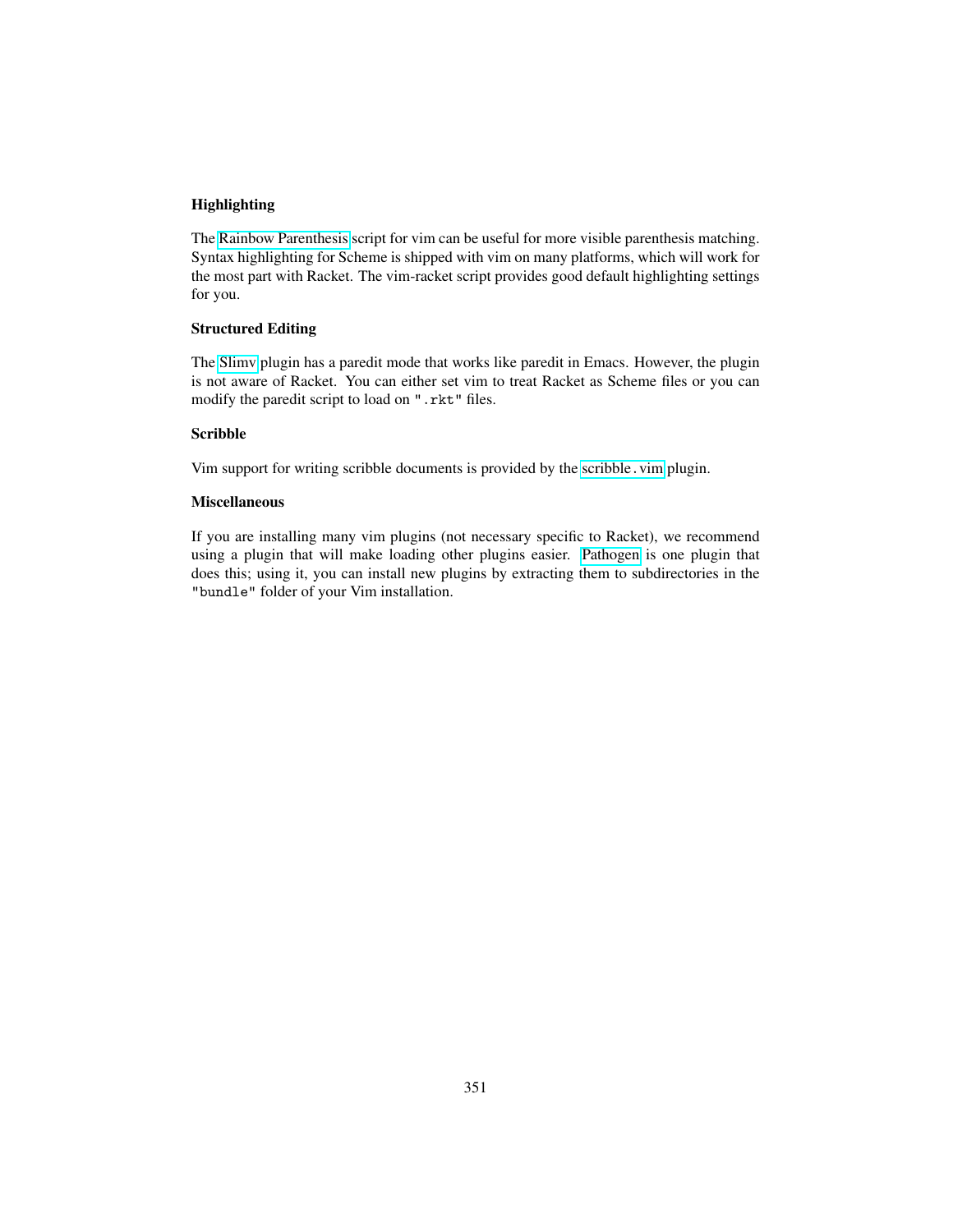# Bibliography

- [Goldberg04] David Goldberg, Robert Bruce Findler, and Matthew Flatt, "Super and Inner—Together at Last!," Object-Oriented Programming, Languages, Systems, and Applications, 2004. [http://www.cs.utah.edu/plt/publications/oopsla04](http://www.cs.utah.edu/plt/publications/oopsla04-gff.pdf) [gff.pdf](http://www.cs.utah.edu/plt/publications/oopsla04-gff.pdf)
- [Flatt02] Matthew Flatt, "Composable and Compilable Macros: You Want it When?," International Conference on Functional Programming, 2002.
- [Flatt06] Matthew Flatt, Robert Bruce Findler, and Matthias Felleisen, "Scheme with Classes, Mixins, and Traits (invited tutorial)," Asian Symposium on Programming Languages and Systems, 2006. <http://www.cs.utah.edu/plt/publications/aplas06-fff.pdf>
- [Mitchell02] Richard Mitchell and Jim McKim, *Design by Contract, by Example*. 2002.<br>Dorai
- [Sitaram05] Dorai Sitaram, "pregexp: Portable Regular Expressions for Scheme and Common Lisp." 2002. <http://www.ccs.neu.edu/home/dorai/pregexp/>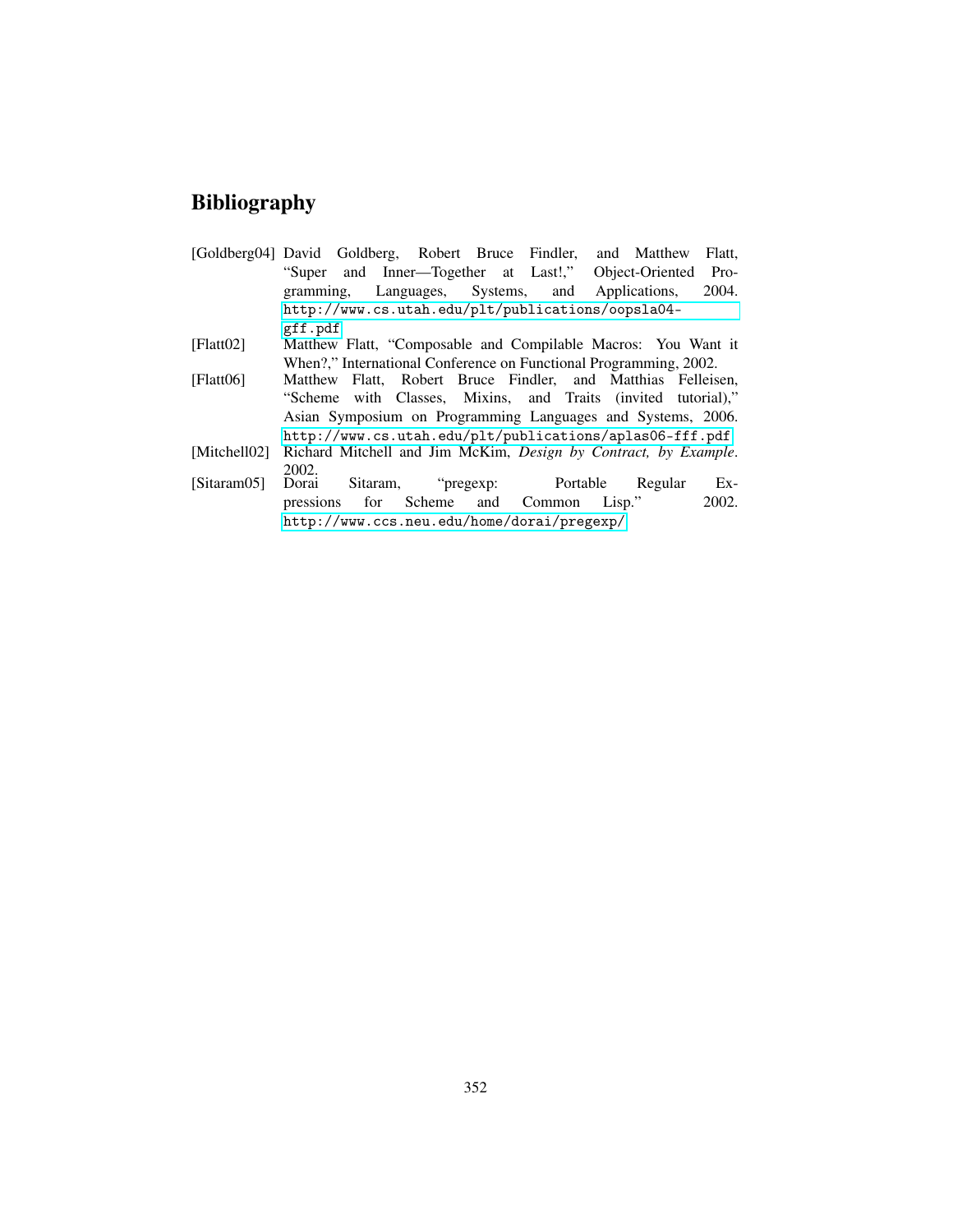# Index

#!, [338](#page-337-0) .bat, [340](#page-339-0) .zo, [347](#page-346-0) *3m*, [321](#page-320-0) A Customer-Manager Component, [164](#page-163-0) A Dictionary, [168](#page-167-0) A Note to Readers with Lisp/Scheme Experience, [12](#page-11-0) A Parameteric (Simple) Stack, [166](#page-165-0) A Queue, [170](#page-169-0) Abbreviating quote with ', [34](#page-33-0) *aborts*, [204](#page-203-0) Abstract Contracts using #:exists and #:∃, [161](#page-160-0) *accessor*, [96](#page-95-0) Adding Collections, [112](#page-111-0) Adding Contracts to Signatures, [251](#page-250-0) Adding Contracts to Units, [253](#page-252-0) Additional Examples, [163](#page-162-0) Alternation, [197](#page-196-0) An Aside on Indenting Code, [15](#page-14-0) An Extended Example, [200](#page-199-0) And More, [343](#page-342-0) Anonymous Functions with lambda, [21](#page-20-0) any and  $\frac{any}{c}$ , [134](#page-133-0) Argument and Result Dependencies, [145](#page-144-0) Arity-Sensitive Functions: case-lambda, [66](#page-65-0) *arms*, [290](#page-288-0) *assertions*, [189](#page-188-0) Assignment and Redefinition, [128](#page-127-0) Assignment: set!, [83](#page-82-0) *attached*, [260](#page-259-0) *backreference*, [194](#page-193-0) Backreferences, [194](#page-193-0) Backtracking, [198](#page-197-0) *backtracking*, [198](#page-197-0) Basic Assertions, [189](#page-188-0) benchmarking, [316](#page-315-0) *blocking*, [327](#page-324-0) Booleans, [37](#page-36-0)

*box*, [54](#page-53-0) Boxes, [54](#page-53-0) *bracketed character class*, [190](#page-189-0) Breaking an Iteration, [216](#page-215-0) Built-In Datatypes, [37](#page-36-1) *byte*, [43](#page-42-0) *byte string*, [44](#page-42-0) Bytes and Byte Strings, [43](#page-42-0) Bytes, Characters, and Encodings, [184](#page-183-0) *call-by-reference*, [270](#page-269-0) *CGC*, [321](#page-320-0) Chaining Tests: cond, [78](#page-77-0) *character*, [40](#page-39-0) *character class*, [190](#page-189-0) Characters, [40](#page-39-0) Characters and Character Classes, [190](#page-189-0) Checking Properties of Data Structures, [159](#page-158-0) Checking State Changes, [147](#page-146-0) Class Contracts, [237](#page-236-0) Classes and Objects, [223](#page-222-0) *cloister*, [196](#page-195-0) Cloisters, [196](#page-195-0) *closures*, [322](#page-320-0) *Clustering*, [193](#page-192-0) Clusters, [193](#page-192-0) *code inspectors*, [292](#page-288-0) *collection*, [111](#page-110-0) Combining Tests: and and or, [78](#page-77-1) Command-Line Tools, [347](#page-346-1) Command-Line Tools and Your Editor of Choice, [347](#page-346-2) comments, [14](#page-12-0) Compilation and Configuration: raco, [347](#page-346-0) Compile and Run-Time Phases, [278](#page-277-0) *complex*, [39](#page-36-2) *components*, [243](#page-242-0) *composable continuations*, [206](#page-204-0) Conditionals, [77](#page-76-0) Conditionals with if, and, or, and cond, [17](#page-16-0) *conservative garbage collector*, [322](#page-320-0) *constructor*, [96](#page-95-0) *constructor guard*, [105](#page-102-0)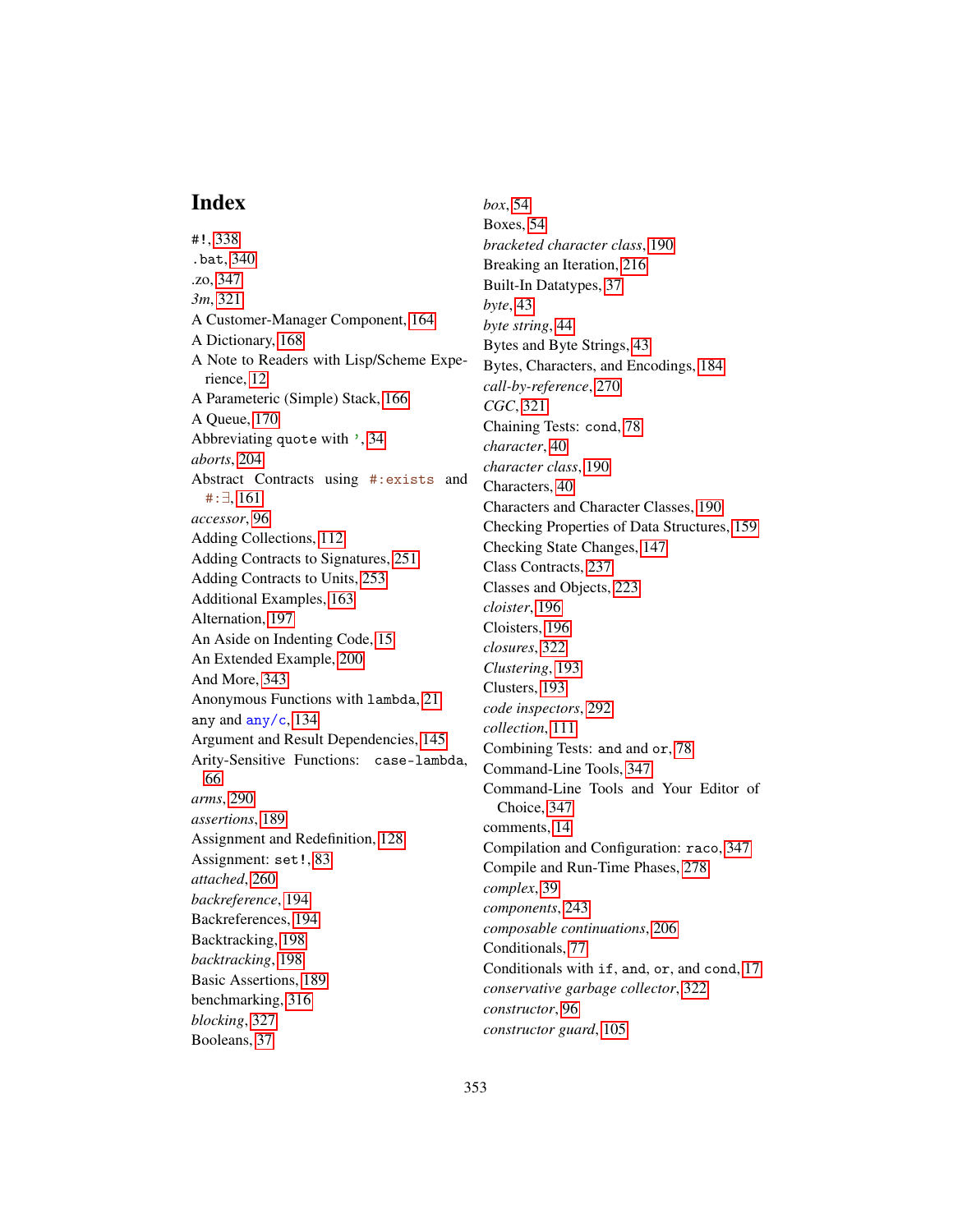*continuation*, [205](#page-204-0) Continuations, [205](#page-204-0) *contract combinator*, [134](#page-132-0) Contract Messages with "???", [138](#page-137-0) Contract Violations, [131](#page-130-0) Contracts, [131](#page-130-1) Contracts and Boundaries, [131](#page-130-2) Contracts and eq?, [173](#page-172-0) Contracts for case-lambda, [144](#page-143-0) Contracts for Units, [251](#page-250-1) Contracts on Functions in General, [140](#page-139-0) Contracts on Higher-order Functions, [138](#page-137-1) Contracts on Structures, [157](#page-156-0) Contracts: A Thorough Example, [152](#page-151-0) Controlling the Scope of External Names, [228](#page-227-0) Copying and Update, [97](#page-96-0) Creating and Installing Namespaces, [260](#page-259-0) Creating Executables, [11](#page-10-0) Creating Languages, [295](#page-294-0) Creating Stand-Alone Executables, [341](#page-340-0) *current continuation*, [205](#page-204-0) *current namespace*, [257](#page-256-0) Curried Function Shorthand, [68](#page-67-0) Datatypes and Serialization, [182](#page-181-0) Declaring a Rest Argument, [62](#page-61-0) Declaring Keyword Arguments, [64](#page-63-0) Declaring Optional Arguments, [63](#page-62-0) Default Ports, [179](#page-178-0) *default prompt tag*, [204](#page-203-0) define-syntax and syntax-rules, [267](#page-266-0) define-syntax-rule, [265](#page-264-0) Defining new #lang Languages, [304](#page-303-0) Defining Recursive Contracts, [174](#page-173-0) Definitions, [14](#page-13-0) Definitions and Interactions, [10](#page-9-0) *definitions area*, [10](#page-9-0) Definitions: define, [67](#page-66-0) *delimited continuations*, [206](#page-204-0) Designating a #lang Language, [305](#page-304-0) destructing bind, [222](#page-219-0) Dialects of Racket and Scheme, [344](#page-343-0)

*disarm*, [290](#page-288-0) Dissecting a contract error message, [140](#page-139-1) Distributed Places, [332](#page-331-0) *domain*, [133](#page-132-0) *dye pack*, [290](#page-288-0) Dynamic Binding: parameterize, [92](#page-91-0) Effects After: begin0, [81](#page-80-0) Effects Before: begin, [80](#page-79-0) Effects If...: when and unless, [82](#page-81-0) Emacs, [348](#page-347-0) eval, [256](#page-255-0) Evaluation Order and Arity, [59](#page-58-0) *exception*, [202](#page-201-0) Exceptions, [202](#page-201-0) Exceptions and Control, [202](#page-201-1) Exists Contracts and Predicates, [174](#page-173-1) *expander*, [35](#page-34-0) *expands*, [265](#page-264-1) Experimenting with Contracts and Modules, [132](#page-131-0) Exports: provide, [127](#page-126-0) Expressions and Definitions, [56](#page-55-0) Extended Example: Call-by-Reference Functions, [270](#page-269-0) External Class Contracts, [237](#page-236-1) Final, Augment, and Inner, [228](#page-227-1) First-Class Units, [247](#page-246-0) Fixed but Statically Unknown Arities, [150](#page-149-0) *fixnum*, [320](#page-319-0) Fixnum and Flonum Optimizations, [320](#page-319-0) *flat named contracts*, [139](#page-137-0) *flonum*, [320](#page-319-0) for and for\*, [209](#page-208-0) for/and and for/or, [213](#page-212-0) for/first and for/last, [213](#page-212-1) for/fold and for\*/fold, [214](#page-213-0) for/list and for\*/list, [211](#page-210-0) for/vector and for\*/vector, [212](#page-211-0) Function Calls (Procedure Applications), [16](#page-15-0) Function Calls (Procedure Applications), [58](#page-57-0) Function Calls, Again, [20](#page-19-0) Function Shorthand, [67](#page-66-1)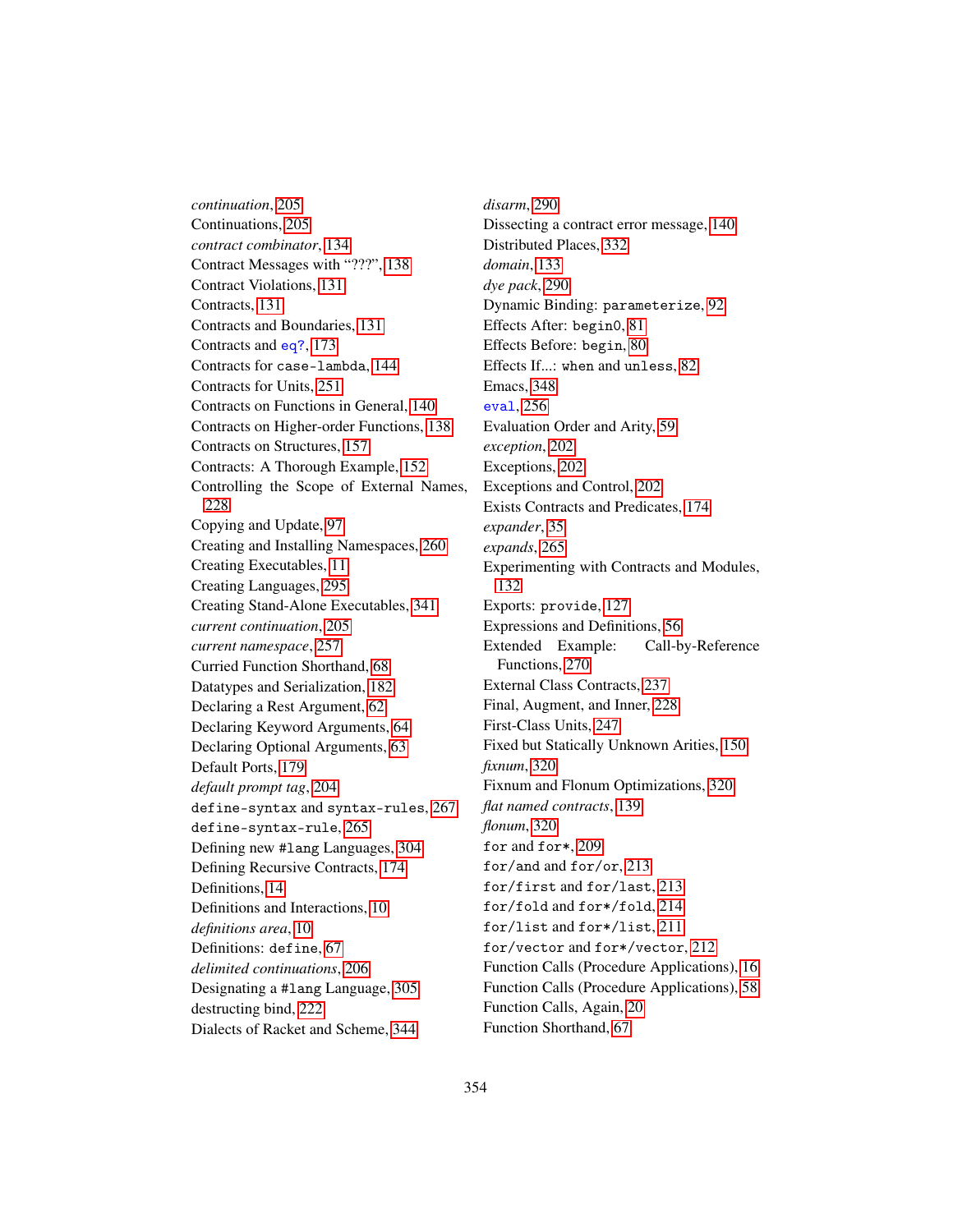Function-Call Optimizations, [318](#page-317-0) *functional update*, [97](#page-96-0) Functions (Procedures): lambda, [61](#page-60-0) General Macro Transformers, [273](#page-272-0) General Phase Levels, [282](#page-281-0) *generational garbage collector*, [321](#page-320-0) Gotchas, [173](#page-172-1) Graphics and GUIs, [342](#page-341-0) *greedy*, [193](#page-191-0) Guarantees for a Specific Value, [157](#page-156-1) Guarantees for All Values, [157](#page-156-2) Guidelines for Using Assignment, [84](#page-83-0) *hash table*, [52](#page-51-0) Hash Tables, [52](#page-51-0) I/O Patterns, [184](#page-183-1) *identifier macro*, [269](#page-268-0) Identifier Macros, [269](#page-268-0) *identifier syntax object*, [274](#page-272-1) Identifiers, [16](#page-15-1) Identifiers and Binding, [57](#page-56-0) *implicit begin*, [81](#page-79-0) Implicit Form Bindings, [296](#page-295-0) Imports: require, [124](#page-123-0) *index pairs*, [187](#page-186-0) Inherit and Super in Traits, [235](#page-234-0) Initialization Arguments, [226](#page-225-0) Input and Output, [177](#page-176-0) Installing a Language, [308](#page-307-0) *instantiates*, [124](#page-123-0) *integer*, [39](#page-36-2) Interacting with Racket, [10](#page-9-1) Interactive evaluation: XREPL, [348](#page-347-1) Interactive Mode, [336](#page-335-0) Interfaces, [227](#page-226-0) Internal and External Names, [227](#page-226-1) Internal Class Contracts, [240](#page-239-0) Internal Definitions, [71](#page-70-0) *invoked*, [243](#page-242-0) Invoking Units, [245](#page-244-0) Iteration Performance, [218](#page-217-0) Iterations and Comprehensions, [207](#page-206-0) *JIT*, [317](#page-315-1)

*just-in-time*, [317](#page-315-1) *keyword*, [47](#page-46-0) Keyword Arguments, [142](#page-141-0) Keyword Arguments, [59](#page-58-1) Keywords, [47](#page-46-0) letrec Performance, [320](#page-319-1) Lexical Scope, [266](#page-265-0) Library Collections, [111](#page-110-0) *link*, [247](#page-245-0) Linking Units, [246](#page-245-0) *list*, [48](#page-47-0) List Iteration from Scratch, [26](#page-25-0) Lists and Racket Syntax, [35](#page-34-0) Lists, Iteration, and Recursion, [24](#page-23-0) Load Mode, [338](#page-337-1) Local Binding, [72](#page-71-0) Local Binding with define, let, and let\*, [23](#page-22-0) Local Scopes, [257](#page-256-1) Lookahead, [199](#page-198-0) Lookbehind, [199](#page-198-1) Looking Ahead and Behind, [198](#page-197-1) *macro*, [265](#page-264-1) *macro pattern variables*, [265](#page-264-0) *macro transformer*, [273](#page-272-0) Macro Transformer Procedures, [275](#page-274-0) *macro-generating macro*, [270](#page-269-1) Macro-Generating Macros, [270](#page-269-1) Macros, [265](#page-264-1) Main and Test Submodules, [117](#page-116-0) main submodule, [118](#page-116-0) Major Modes, [348](#page-347-2) Manipulating Namespaces, [259](#page-258-0) Matching Regexp Patterns, [187](#page-186-0) Matching Sequences, [268](#page-267-0) Memory Management, [321](#page-320-0) *meta-compile phase level*, [281](#page-277-0) *metacharacters*, [186](#page-185-0) *metasequences*, [186](#page-185-0) Methods, [224](#page-223-0) Minor Modes, [349](#page-348-0) *mixin*, [230](#page-229-0)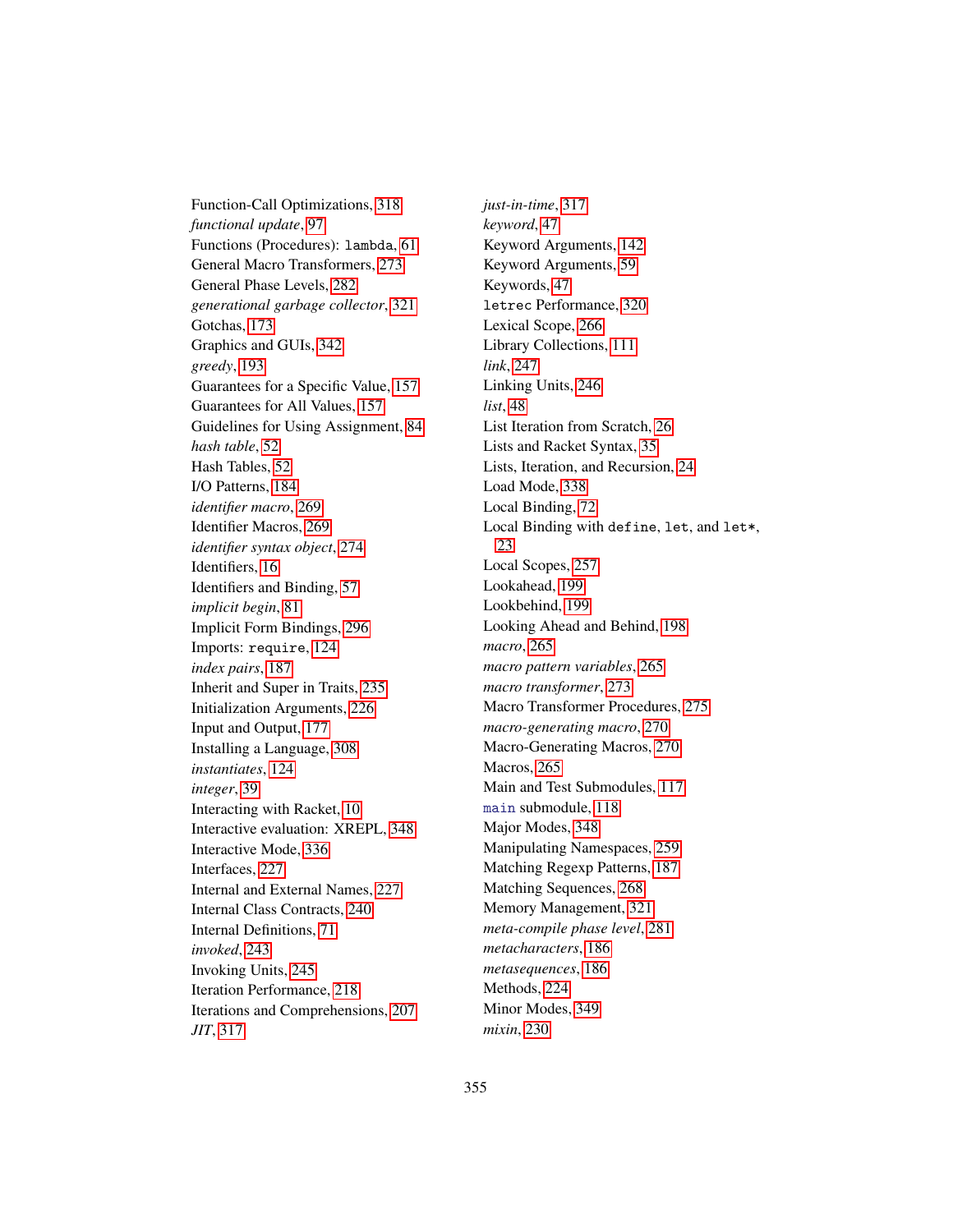Mixing Patterns and Expressions: syntaxcase, [276](#page-275-0) Mixing set! and contract-out, [175](#page-174-0) Mixins, [230](#page-229-0) Mixins and Interfaces, [231](#page-230-0) Module Basics, [109](#page-108-0) *module language*, [295](#page-294-1) Module Languages, [295](#page-294-1) Module Mode, [337](#page-336-0) *module path*, [119](#page-118-0) Module Paths, [119](#page-118-0) Module Syntax, [113](#page-112-0) Module-Handling Configuration, [311](#page-310-0) Modules, [109](#page-108-1) Modules and Performance, [317](#page-316-0) More Libraries, [342](#page-341-1) More Rackets, [344](#page-343-1) More Structure Type Options, [103](#page-102-0) *multi-line mode*, [196](#page-195-0) Multiple Result Values, [148](#page-147-0) Multiple Values and define-values, [70](#page-69-0) Multiple Values: let-values, let\* values, letrec-values, [76](#page-75-0) Multiple Values: set!-values, [87](#page-86-0) Multiple-Valued Sequences, [215](#page-214-0) *mutable pair*, [50](#page-47-0) Mutation and Performance, [319](#page-318-0) *mutator*, [104](#page-102-0) Named let, [75](#page-74-0) *namespace*, [257](#page-256-0) Namespaces, [257](#page-256-0) Namespaces and Modules, [258](#page-257-0) *non-capturing*, [196](#page-195-1) Non-capturing Clusters, [196](#page-195-1) *non-greedy*, [193](#page-191-0) Notation, [56](#page-55-1) *number*, [37](#page-36-2) Numbers, [37](#page-36-2) *opaque*, [98](#page-97-0) Opaque versus Transparent Structure Types, [98](#page-97-0) Optional Arguments, [141](#page-140-0)

Optional Keyword Arguments, [143](#page-142-0) Organizing Modules, [110](#page-109-0) *pair*, [48](#page-47-0) Pairs and Lists, [48](#page-47-0) Pairs, Lists, and Racket Syntax, [31](#page-30-0) Parallel Binding: let, [72](#page-71-1) Parallelism with Futures, [325](#page-324-0) Parallelism with Places, [330](#page-329-0) *parameter*, [92](#page-91-0) Parameterized Mixins, [233](#page-232-0) Pattern Matching, [220](#page-219-0) *pattern variables*, [220](#page-219-0) *pattern-based macro*, [265](#page-264-2) Pattern-Based Macros, [265](#page-264-2) Performance, [316](#page-315-0) Performance in DrRacket, [316](#page-315-2) *phase*, [282](#page-281-0) *phase level*, [282](#page-281-0) *phase level -1*, [282](#page-277-0) *phase level 2*, [281](#page-277-0) Phases and Bindings, [282](#page-281-0) Phases and Modules, [284](#page-281-0) *place*, [330](#page-329-0) *place channel*, [331](#page-329-0) *port*, [177](#page-176-0) *POSIX character class*, [191](#page-190-0) POSIX character classes, [191](#page-190-0) Predefined List Loops, [25](#page-24-0) *predicate*, [96](#page-95-0) *prefab*, [101](#page-100-0) Prefab Structure Types, [101](#page-100-0) Programmer-Defined Datatypes, [96](#page-95-1) *prompt*, [204](#page-203-0) *prompt tag*, [204](#page-203-0) Prompts and Aborts, [204](#page-203-0) *property*, [107](#page-102-0) *protected*, [294](#page-288-0) Protected Exports, [294](#page-288-0) protected method, [228](#page-227-0) Quantifiers, [192](#page-191-0) *quantifiers*, [192](#page-191-0) Quasiquoting: quasiquote and ', [89](#page-88-0)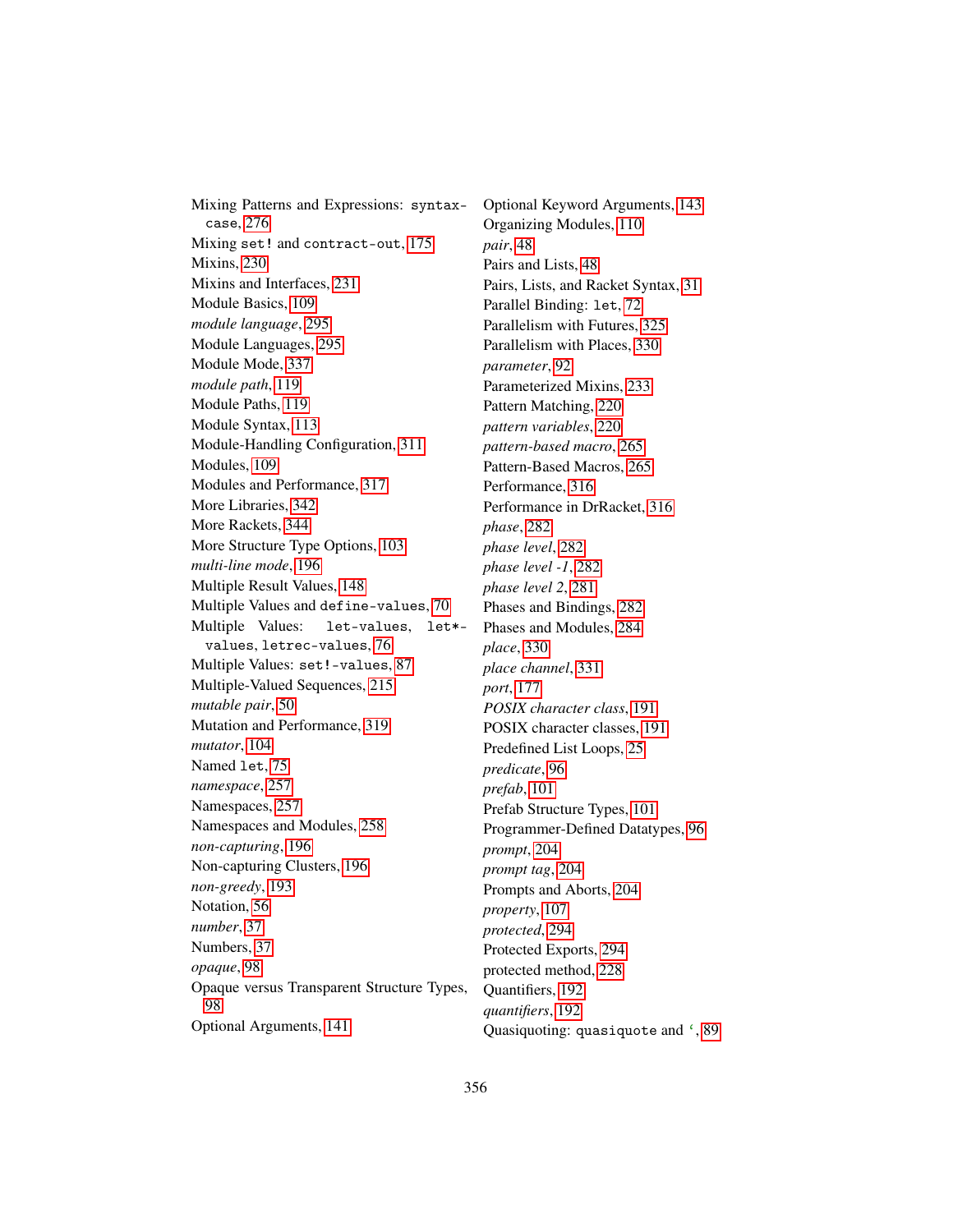Quoting Pairs and Symbols with quote, [32](#page-31-0) Quoting: quote and ', [87](#page-86-1) R <sup>5</sup>RS, [345](#page-344-0)  $R^6RS$ , [345](#page-344-1) Racket Essentials, [13](#page-12-1) racket/exists, [174](#page-173-1) *range*, [133](#page-132-0) *rational*, [39](#page-36-2) Reachability and Garbage Collection, [322](#page-321-0) *reader*, [35](#page-34-0) Reader Extensions, [299](#page-298-0) Reading and Writing Racket Data, [180](#page-179-0) *readtable*, [303](#page-302-0) Readtables, [303](#page-302-0) *real*, [39](#page-36-2) Recursion versus Iteration, [30](#page-29-0) Recursive Binding: letrec, [74](#page-73-0) Reflection and Dynamic Evaluation, [256](#page-255-1) *regexp*, [186](#page-185-1) Regular Expressions, [186](#page-185-1) *REPL*, [10](#page-9-1) *rest argument*, [63](#page-61-0) Rest Arguments, [142](#page-141-1) Rolling Your Own Contracts, [135](#page-134-0) Running and Creating Executables, [336](#page-335-1) Running racket and gracket, [336](#page-335-2) S-expression, [299](#page-297-0) Scripting Evaluation and Using load, [262](#page-261-0) Scripts, [338](#page-337-2) Sequence Constructors, [208](#page-207-0) Sequencing, [80](#page-79-1) Sequential Binding: let\*, [73](#page-72-0) *serialization*, [182](#page-181-0) *shadows*, [58](#page-56-0) Sharing Data and Code Across Namespaces, [261](#page-260-0) Shell completion, [348](#page-347-3) *signatures*, [243](#page-242-1) Signatures and Units, [243](#page-242-1) Simple Branching: if, [77](#page-76-1) Simple Contracts on Functions, [133](#page-132-0) Simple Definitions and Expressions, [13](#page-12-0)

Simple Dispatch: case, [91](#page-90-0) Simple Structure Types: struct, [96](#page-95-0) Simple Values, [13](#page-12-2) Some Frequently Used Character Classes, [191](#page-190-1) Source Locations, [301](#page-300-0) Source-Handling Configuration, [309](#page-308-0) speed, [316](#page-315-0) Standards, [345](#page-344-2) *string*, [42](#page-41-0) Strings (Unicode), [42](#page-41-0) Structure Comparisons, [99](#page-98-0) Structure Subtypes, [97](#page-96-1) *structure type descriptor*, [97](#page-95-0) Structure Type Generativity, [100](#page-99-0) Styles of ->, [134](#page-133-1) *subcluster*, [196](#page-195-0) *submatch*, [193](#page-192-0) *submodule*, [116](#page-115-0) Submodules, [116](#page-115-0) *subpattern*, [193](#page-192-0) *symbol*, [45](#page-44-0) Symbols, [45](#page-44-0) *synchronized*, [327](#page-324-0) Syntax Objects, [273](#page-272-1) *syntax objects*, [273](#page-272-1) Syntax Taints, [289](#page-288-0) *tail position*, [29](#page-27-0) Tail Recursion, [28](#page-27-0) *tainted*, [290](#page-288-0) Tainting Modes, [291](#page-288-0) Taints and Code Inspectors, [292](#page-288-0) Teaching, [345](#page-344-3) *template*, [265](#page-264-0) *template phase level*, [282](#page-277-0) *text string*, [186](#page-185-1) The #lang Shorthand, [115](#page-114-0) The apply Function, [60](#page-59-0) The Bytecode and Just-in-Time (JIT) Compilers, [316](#page-315-1) The mixin Form, [231](#page-230-1) The module Form, [114](#page-113-0)